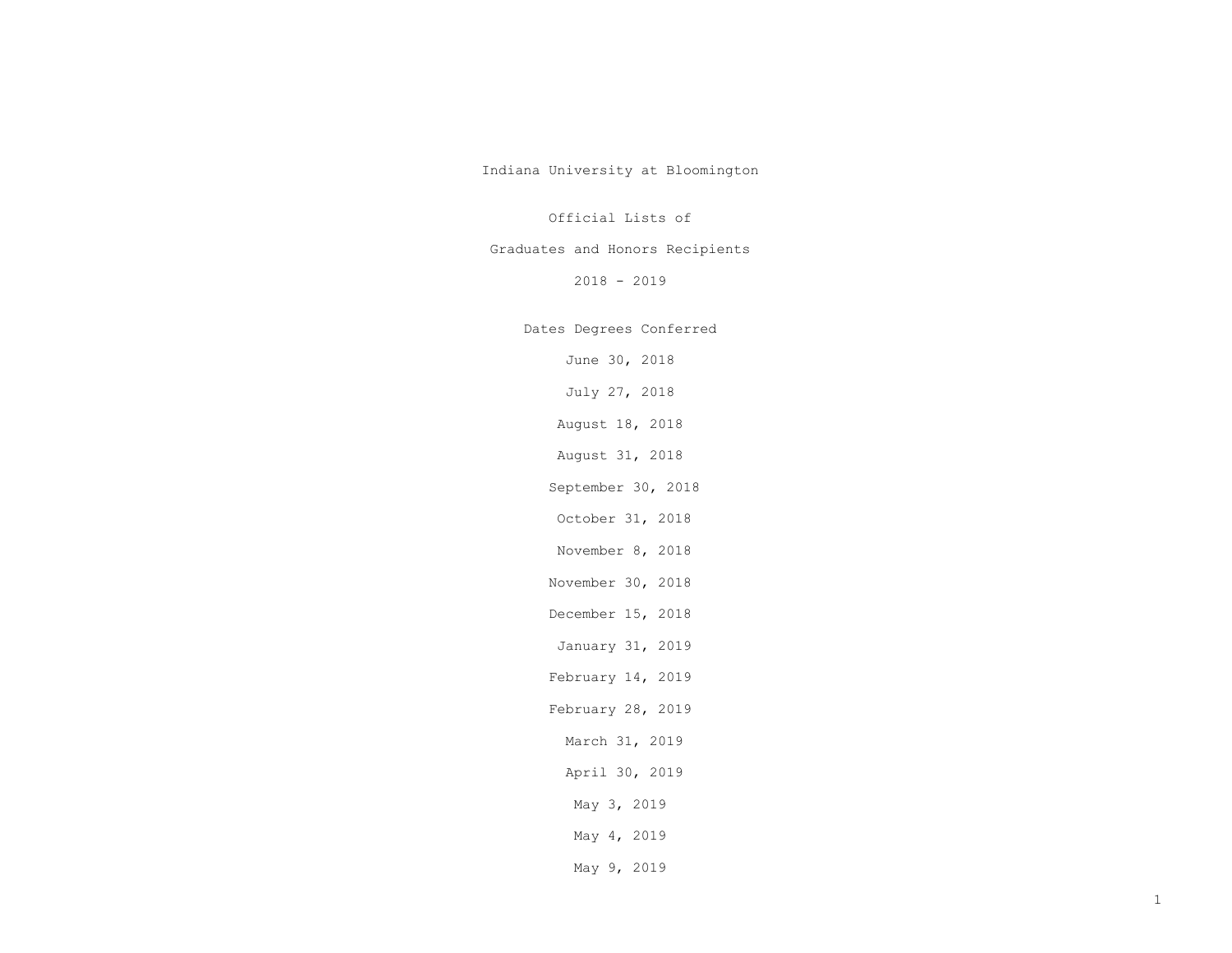### \*\* DEGREE LISTINGS FOR STUDENTS WITH COMPLETE RESTRICTIONS ARE EXCLUDED

FROM THE RELEASED OFFICIAL LIST OF GRADUATES \*\*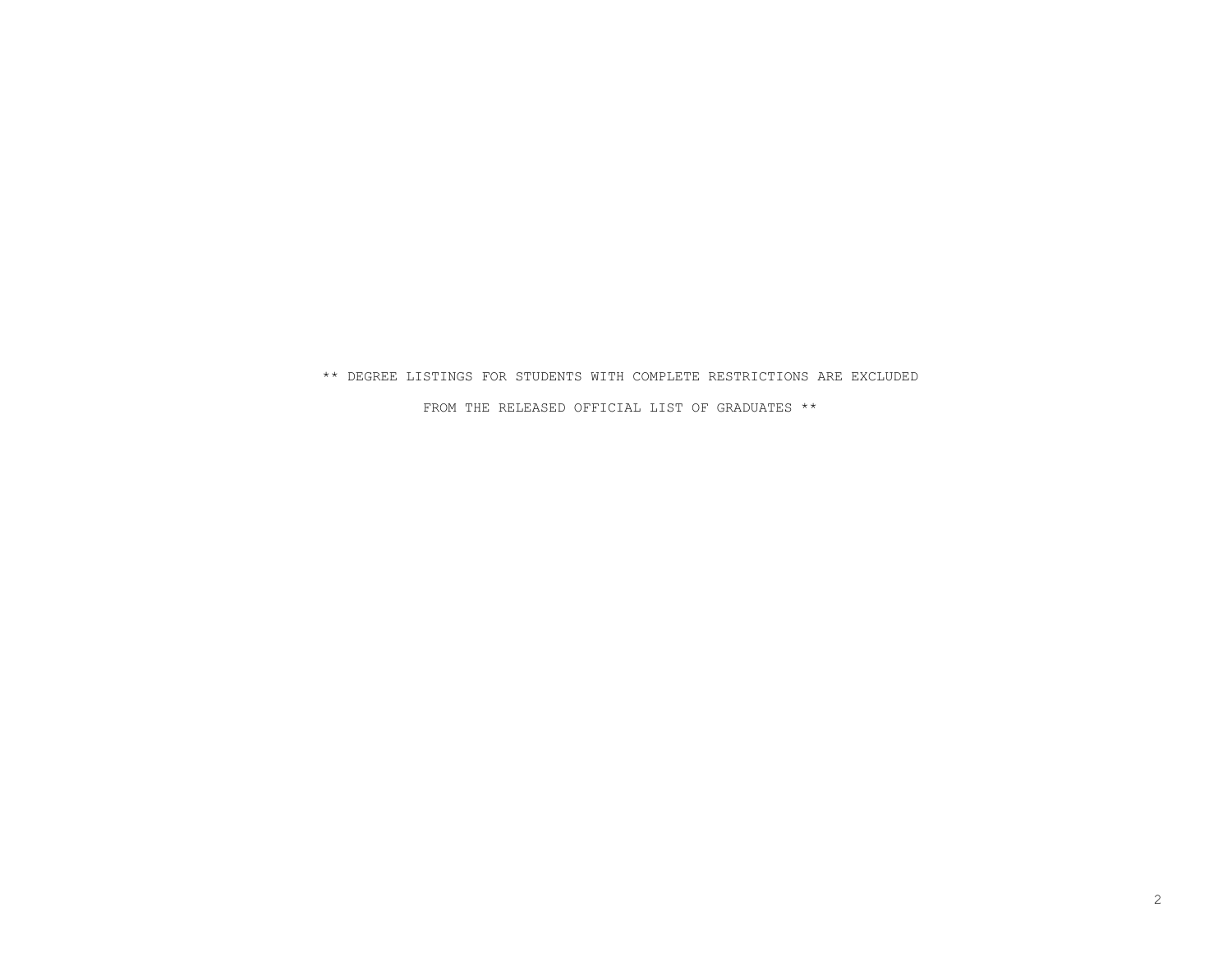June Business June Business June Business

Armstrong, Kayla Nicole<br>Accounting

Accounting Mith Honors in Business<br>International Business With High Distinction

 Borders, Ryan Harrison Information Systems Lin, Bonnie Professional Sales Accounting Accounting Accounting Accounting Accounting Accounting Accounting Accounting Accounting Accounting Accounting Accounting Accounting Accounting Accounting Accounting Accounting Accounting Accou

Bush, Quinn Andrew<br>Accounting

Cheng, Hung Kit George, Mikaela Lin Cheng, Lord, Megan Hannah Accounting and Accounting Accounting Accounting Accounting Finance Accounting

Operations Management

 Delgado, Alaina Maria Gura, Matthew Nolan With High Distinction Finance Finance

 Deng, Chin Yuet Richard Jiang, Yufei Finance Finance Accounting Accounting

Diedrick, Matthew Lawrence Kahn, Jordan Miller Meta, Kristin Nicole

B. S. in Business The B. S. in Business B. S. in Business B. S. in Business

 Aisen, Ari Nathaniel Eckhart, John C., Jr. Kuster, Samuel Marketing Finance Finance Finance Research of the Finance of the Finance of the Finance of the Finance of the  $F$ Accounting  $BEPP: Economic \text{}$  Eximens Analytics  $BEBP: Economic \text{}$ 

Technology Management Folsom, Anna Counting and Accounting and Accounting and Accounting and Accounting and Accounting and Accounting  $F$  in an extension of  $F$  in an extending and  $F$  in an extending and  $F$  in an extendi Finance Finance Barco, Clark Tobias, Jr. Accounting With High Distinction

Accounting<br>Information Systems

Marketing Fu, Weiying Fu, Mender Fu, Mender Fu, Mender Fu, Mender Fu, Mender Fu, Mender Fu, Mender Fu, Mender Burton, La'Shira Aretha (and a basic of the Management of the Management of the Management of the Management of the Management of the Management of the Management of the Management of the Management of the Management of th

Ganas, Nicholas Apostolos<br>Finance Accounting International Business Liu, Jiawei Finance<br>
International Business<br>
With Honors in Business<br>
With Honors in Business

Gresla, Benjamin Daniel<br>Cieply, Rebecca Marie<br>Finance

Cu, Yifei<br>Dash, Alyssa F. (2008) Shows and Maring Mathematics of the Secounting Mathematics of the Mathematics of the M Accounting Technology Management

 Real Estate Accounting Finance International Business and Accounting

Information Systems

External Accounting Tolsom, Anna Communications and Levens, Julia Anne Bolsom, Accounting

International Business Lifvendahl, Axel Thomas<br>
Marketing

 Burton, La'Shira Aretha Technology Management Lisanti, Annabelle Leigh BEPP: Economic Consulting<br>International Business

Technology Management

Technology Management International Business

Machado Sperancini, Lucca<br>Finance

McCord, Rachel Elizabeth<br>Management International Business

McShea, Connor

 With High Distinction Kim, Jeongyeon **With Honors in Business**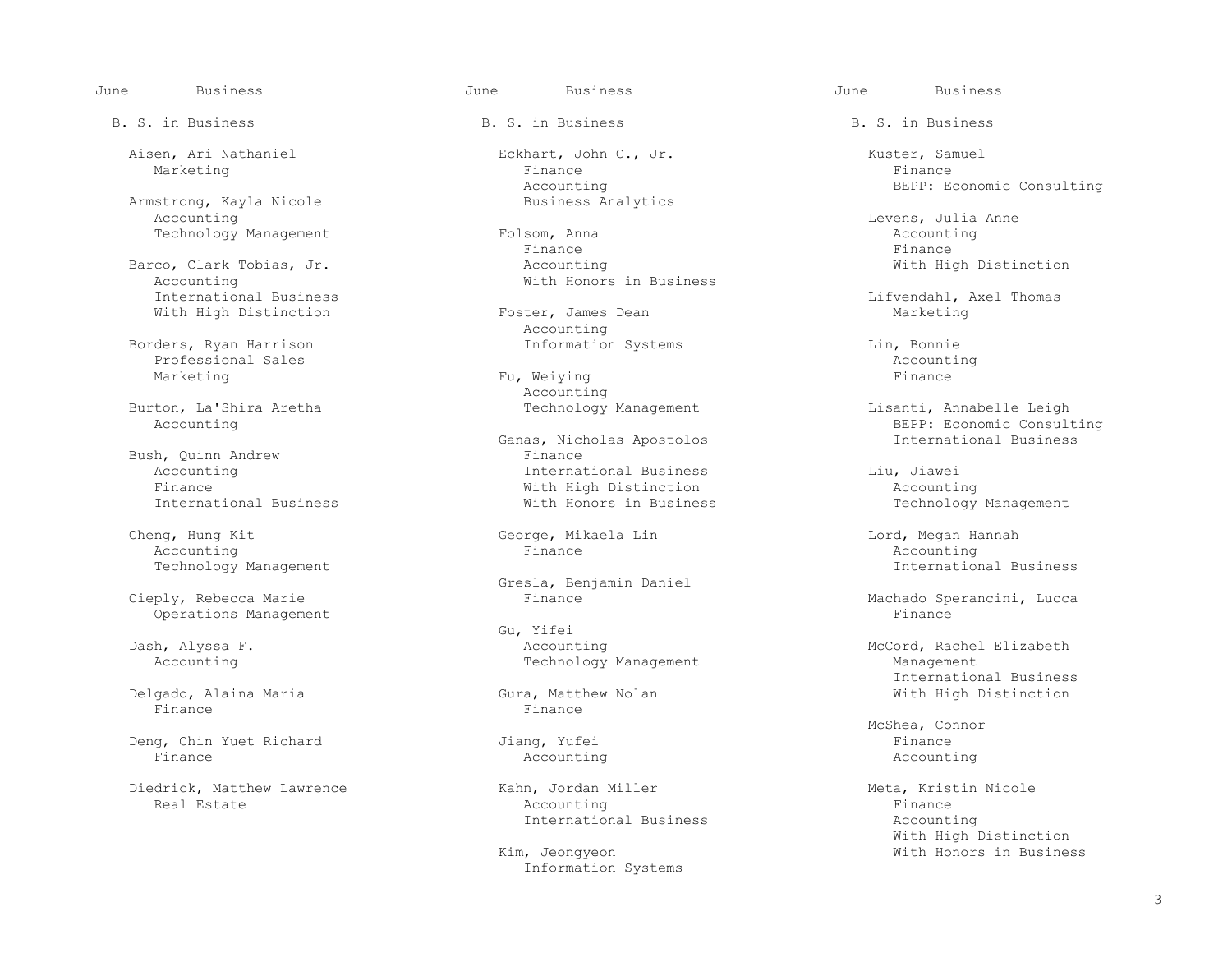June Business June Business June Business

 Murniati, Adela Saas, William C. Wold, Brianna Jean Operations Management and the Finance Finance Finance Finance Finance Finance Finance Finance Finance Finance Finance Finance Finance Finance Finance Finance Finance Finance Finance and the Boston Becounting and the Boston Technology Management<br>
With Distinction<br>
With Distinction<br>
With Distinction

 Murphy, George Brian, III Sauertig, Zackary Jake Xu, Ziya Finance Finance Finance Accounting Accounting Accounting

Nalker, Cassidy Emerson<br>Marketing

Finance

Park, Jae Jung and Accounting Park, Jae Jung and Accounting Accounting Accounting Park and Accounting Park and Accounting Accounting Accounting Accounting Accounting Accounting Accounting Accounting Accounting Accounting A Finance Finance Ganguly, Abhishek Technology Management

Marketing<br>Business Analytics and Management Information Systems<br>Business Analytics

Finance

Pu, Minrui Finance With High Distinction<br>
With Honors in Business<br>
Marketing With Honors in Business

Accounting<br>Finance

 Raizman, Daniel Mark Accounting Operations Management

Roeser, Matthew Robinson<br>Finance Finance Finance

B. S. in Business The B. S. in Business B. S. in Business B. S. in Business

Information Systems  $Zang$ , Jiaxin<br>Finance

 O'Hara, Matthew William Sokolchik, Alexandra Igorevna Accounting Entrepr & Corp Innovation

Sturgeon, Ryan Michael Master of Business<br>Accounting

Trizna, Adriana Nichole<br>Finance Estate and Trizna, Adriana Nichole

van der Linden, Danielle<br>Accounting Accounting Seol, Seyoung

Van Orden, Glenn Forster

 Professional Sales Qi, Jin Operations Management

> Wei, Qiuyao Information Systems

Wheeler, Gerald William<br>Finance

Wijaya, Paul<br>Accounting Technology Management

With High Distinction

Simon, Rachel Hannah and Samon, Rachel Hannah and Technology Management

Finance

Park, Sukjun Finance Moravec, Patricia Lynn

Perlman, Blake Technology Management Management Management Information Systems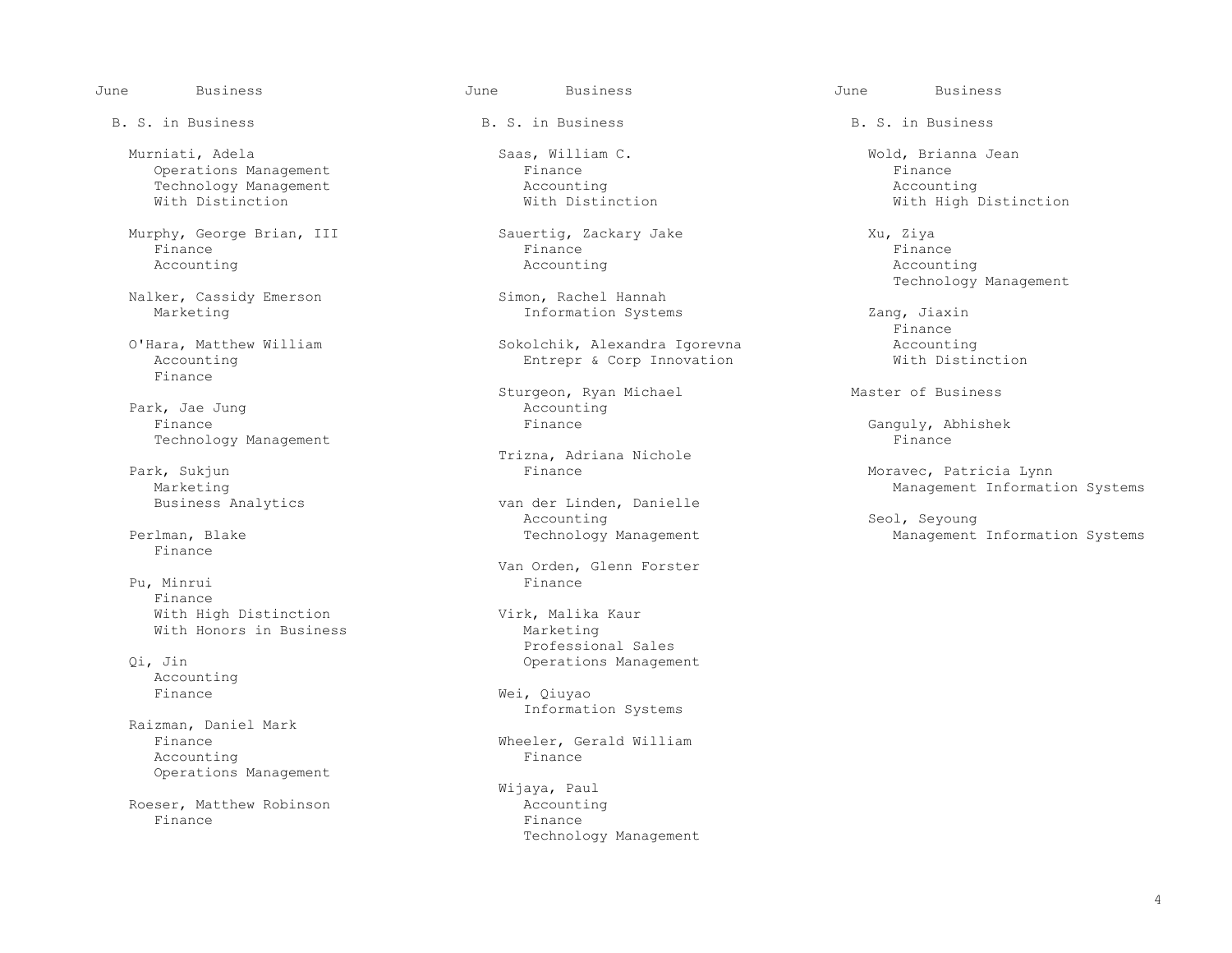B. S. in Education The M. S. in Education M. S. in Education Master of Arts

Mote, Mattie-Catherine Specialist in Education Arroniz Parra, Santiago<br>Elementary Education Specialist in Education Spanish Elementary Education

 Tessarolo, Rebecca Marie School Psychology Bollman, Tad Patrick Elementary Education<br>With Distinction

Treadway, Kristian Lynn Sommer<br>Secondary Education

Gr Cert in Children's & YA Lit Mathematics

Gr Cert in Education Law Choi, Mijung Economics<br>Economics

Everson, Emma Gail Fisher

Litke, Elizabeth Roberta

Mueller, Benjamin Paul

### M. S. in Education

George, Jayma Renae Educational Leadership

Jones, Kenneth Trey Educational Leadership

Litke, Elizabeth Roberta Educational Leadership

Educational Leadership

 Brown, Benjamin Dennis Murphy, Quillian Devon Allberry, Richard Learning & Dev Sciences

 Gilland, Megan Marie Pennell, Alice Marie Andrade, Jimmy Harold Elementary Education

Pratt, Haley Alyse<br>School Psychology

Doctor of Education

Instructional Sys Tech

June Education June Education June Graduate School

Brackney, Brooke Mueller, Benjamin Paul Abdelgawwad, Ossama Abdelmoneim Sayed<br>Elementary Education Educational Leadership Religious Studies

Buck, Maura Kathleen<br>Brumm, Susan Taylor (1999) Speech & Hearing Sci

Cakar, Adnan Cihan

 Hammond, Arnell Castro, Monica Speech & Hearing Sci

Economics

 Cohen, Aaron Mathematics **Mathematics** 

> Danker, Kate Blaze Sarah Landon Speech & Hearing Sci

 Debelius, Christie Brooke English

DeMattee, Anthony James

Doty, Kristian Alexander

Ellis, Aaron David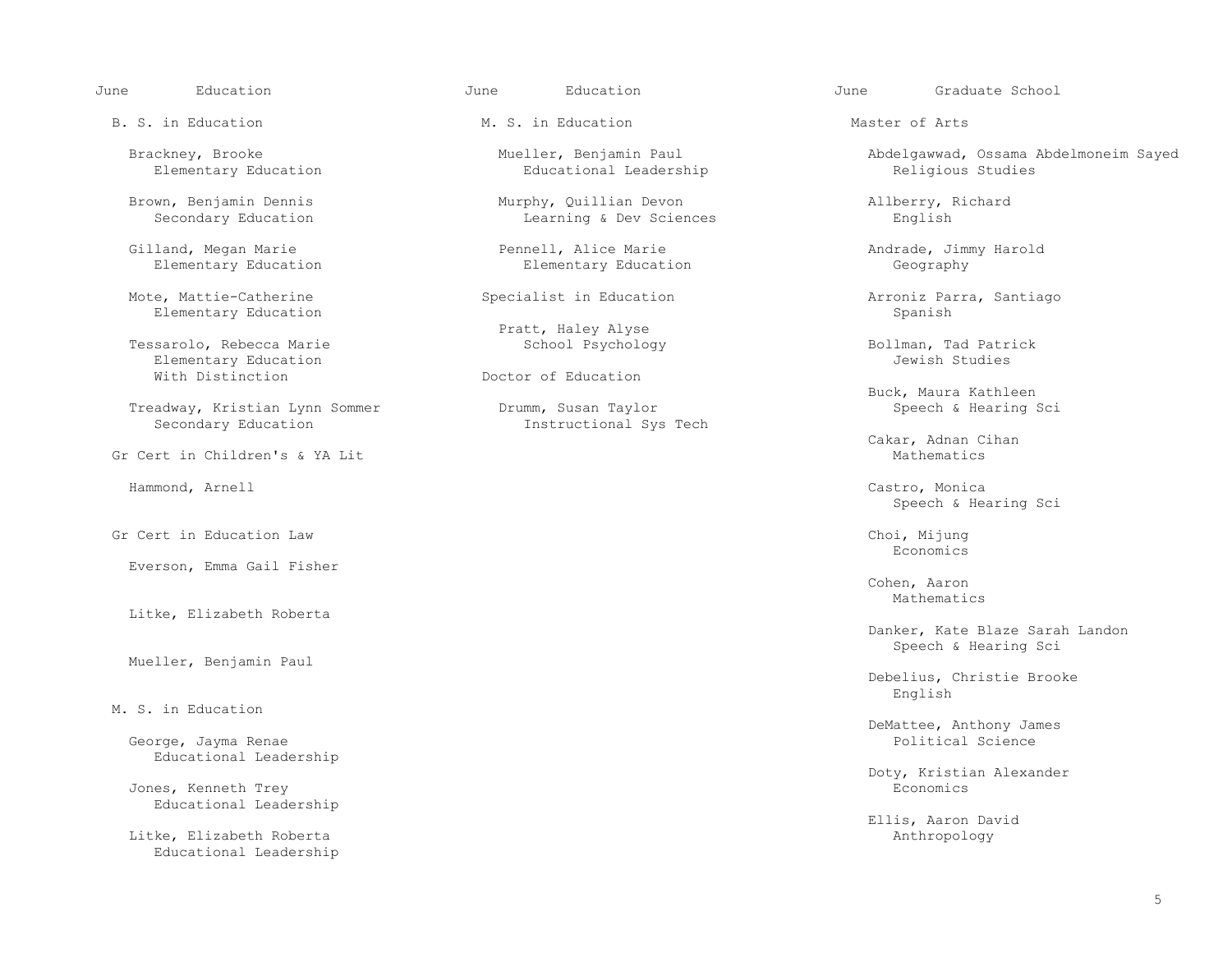June Graduate School June Graduate School June Graduate School

 Fahim, Shafiqullah Otto, Kristin Renee Sneath, Caleb Joseph International Studies

Galambus, Justine Santana, Diana Santana, Diana Stoeri, Anthony Johnston<br>Near East Lang & Cult Speech & Hearing Sci Theatre & Drama Near East Lang & Cult

Gomez-Rodriguez, Jose Fabio Schneider, Caitlin Elizabeth Master of Science<br>Economics Speech & Hearing Sci

Goss, Anna Marie Shin, Hyunsik Sheech & Hearing Science Shin, Hyunsik Sheech & Hearing Science Speech & Hearing Sci

Speech & Hearing Sci

 Komer, Monica Castellucci Steussy, Clara Gene Physics Political Science

 Lee, Taeyoung Sun, Qinghui Media Media Arts & Sciences Astronomy

Chinese

Manfredi, Emmanuelle Isabella Theatre & Drama Theatre and Theatre and Theatre and Theatre and Theatre and Theatre and Theatre and Theatre and Theatre and Theatre and Theatre and Theatre and Theatre and Theatre and Theatre Psychology

Manriquez, Sonia Isabel<br>Latin American Studies

Meilus, Lina Ona Russian & E Europ Stds<br>
Elchert, Bridget Hale<br>
Elchert, Bridget Hale<br>
Mathematics

Mercer, Morgan Renee

Merinnage De Costa, Rishani Samari<br>French

Oravec, Madison Rose Fine Arts Speech & Hearing Sci **Antone, Marc L.** Antone, Marc L.

Speech & Hearing Sci

ith, Carl Alexander Geological Sciences<br>
History

 Lambert, Ryan Adam Strain, Mollie Katherine Applied Statistics Speech & Hearing Sci

Barton, Carolyn Grace and Thete, Deepti<br>Theatre & Drama and Theory Biotechnol

Correale, Anthony Raymond Doctor of Philosophy<br>Creative Writing

Davis, Charles Bruce, III and Linguistics<br>
Theatre & Drama

Elchert, Bridget Hale<br>Fine Arts

Miller, Ryan Patrick<br>Theatre & Drama

Parson, Alec Reimer History Theatre & Drama

Master of Arts Master of Arts Master of Fine Arts

Alghamdi, Nuha Saeed<br>
Shin, Hyunsik<br>
Vision Science

Benson, Erin Kay (English Smith, Carl Alexander (English School of Benson, Erin Kay (English School)<br>Benson, Cari (English School) (English School) (English School) (English School) (English School) (English Sc

DeRamus, Lafayette TaShon, III<br>
Physics
Physics
DeRamus, Lafayette TaShon, III

Hu, Yu

Eee, Taeyoung and the Sun, Qinghui and the McClinton, Nakel Torian and McClinton and Media

 Parlak, Fatma Liu, Xin Statistical Science Master of Fine Arts Statistical Science Statistical Science

Alahmari, Musa Mohammad

Speech & Hearing Sci Almy, Ruth Larkin

Alotaibi, Abdullah Nijr<br>Nemeth, Mary Claire<br>Near East Lang & Cul Near East Lang & Cult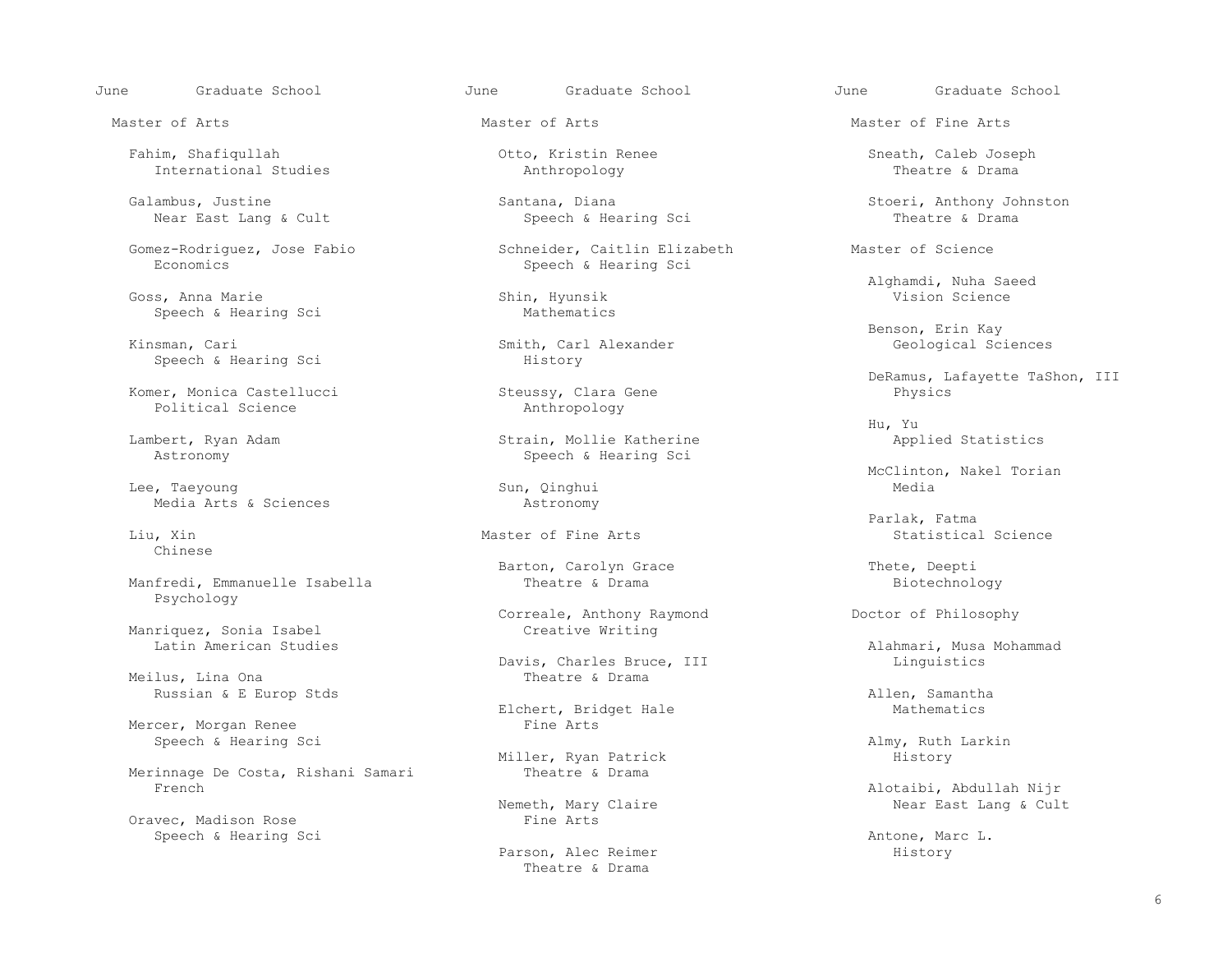June Graduate School June Graduate School June Graduate School

Doctor of Philosophy Doctor of Philosophy Doctor of Philosophy

 Barton, Alexis Ann Ding, Shuze Lee, Dohyun Psychology Economics Leisure Behavior

Basaran, Yasin Ramazan Ding, Yunhua Lee, Hongseok

Bentil-Mawusi, Nana Aba Lozano, Jonathan (Exercise Conzalez, Rebecca Halloran Consumer Consumer Education Near<br>Rear East Lang & Cult Conzalez, Rebecca Halloran (Education Righer Education

Bongiovanni, Silvina Carla (and Santa Garla Gardinal Gardinal Gardinal Carla MacLeod, Haley Erin Linguistics (<br>MacLeod, Haley Erin Garla Gardina Gardina Gardina (and Santa Carla Carla Carla Carla Carla Carla Carla Carla C

 Bowden, Mary Katherine Han, Yoonju Anthropology English Business

Boyle, Matthew Lee Theory Hauser, Jessica Rae Hauser, Health Behavior Music Theory

Bredenkamp, David Michael Hurst, Sarah-Kay Hurst, Sarah-Kay Economics<br>Public Affairs French Public Affairs

Bridges, Shana Marie **Hurtado, Sarah Soco**<br>Communicatn & Culture **Higher Education** Communicatn & Culture

Chodur, Daniel Martin Hwang, WonTae Hwang, 2014 Microbiology

Daiga, Michael Christopher Itow, Rebecca Chiyoko Linguistics Linguistics Linguistics Linguistics Linguistics

Daugherty, Sean Jacob<br>Physics

Political Science Anthropology American Studies

Mathematical Physics

 Bell, Kayla Marie Fraune, Marlena R. Li, Xilin Psychology

> Gonzalez, Rebecca Halloran Second Language Studies

Guven Kilicarslan, Zehra Spanish Near East Lang & Cult

Iz Rios, Yari E.<br>
American Studies<br>
American Studies<br>
Bolitical Science Political Science

Learning & Dev Sciences

Communicatn & Culture

ven, Shay L.<br>
Daws Mearl, Benjamin Kelsey<br>
Hist/Phil/Policy in Hist/Phil/Policy in Ed

Badas, Alex Dennis, Evan Marks Kuhn, Jedediah Huggins

Environmental Health

Nathan, Rebecca A.

Paris, Hunter LouisRoss<br>
Hauser, Jessica Rae<br>
Human Performance

Park, Kwangyong

Park, Young Eun<br>
Park, Young Eun<br>
Mass Communications

Psihas Olmedo, Silvia Fernanda<br>Physics<br>Physics

Pulliam, Nicholas<br>Cruz Rios, Yari E. Israelsen, Shelliann Joy Powell Biochemistry

Regier, Kirsten Rebecca Todt<br>
Republik Represent Rebecca Chiyoko<br>
Linguistics

Example of the Cathleen Control of the Cathleen Sones, Jennifer Lynn Cathleen Cathleen Control of the Cathleen<br>Provide the Cathleen Cathleen Cathleen Cathleen Cathleen Cathleen Cathleen Cathleen Cathleen Cathleen Cathleen

Rollins, Amanda Ann (Rollins, Amanda Ann (Rollins, Amanda Ann (Rollins, Amanda Ann (Rollins, Amanda Ann (Rollins, Amanda Ann (Rollins, Amanda Ann (Rollins, Amanda Ann (Rollins, Amanda Ann (Rollins, Amanda Ann (Rollins, Ama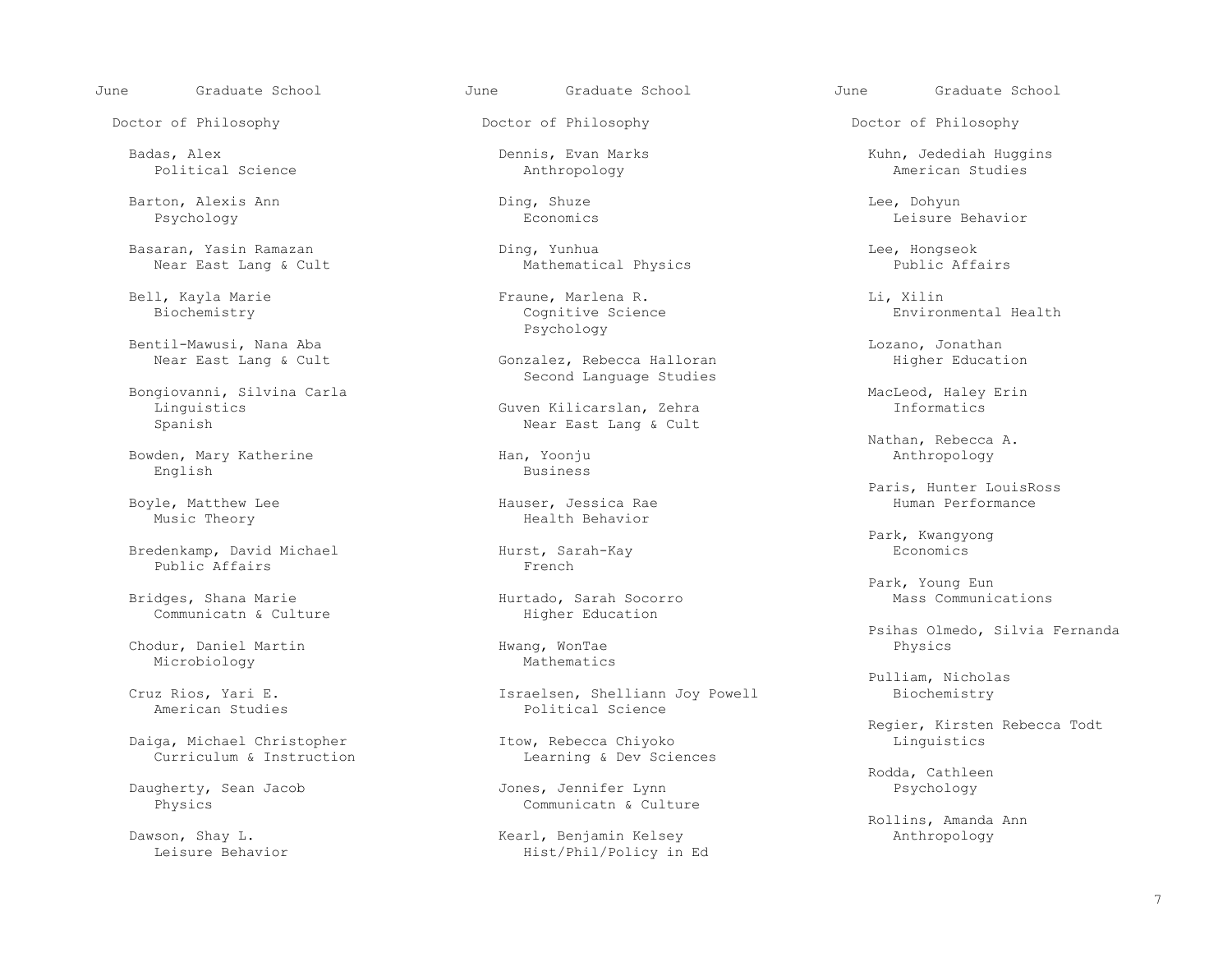| June | Graduate School                                               | June | Graduate School                     | June | Informatics                 |
|------|---------------------------------------------------------------|------|-------------------------------------|------|-----------------------------|
|      | Doctor of Philosophy                                          |      | Doctor of Philosophy                |      | M. S. in Computer Science   |
|      | Root, Jamie Michael<br>French                                 |      | Zoch, Amanda Sue<br>English         |      | Hassan, Eman                |
|      | Rudd, Brittany Noell<br>Psychology                            |      | Zuniga, Andres Jahir<br>Mathematics |      | Heimerdinger, Matthew David |
|      | Schwab, Daniel Bryan<br>Evolution, Ecology & Behavior         |      |                                     |      | Kaur, Navdeep               |
|      | Scott, Kelli Shea<br>Psychology                               |      |                                     |      | Lee, Kwangwuk               |
|      | Shen, Hewei<br>Economics                                      |      |                                     |      | Nie, JianYan                |
|      | van der Does, Tamara<br>Sociology                             |      |                                     |      |                             |
|      | Watkins, Jessica Christine<br><b>Business</b>                 |      |                                     |      |                             |
|      | Webb, Eric Michael<br><b>Business</b>                         |      |                                     |      |                             |
|      | Whealton, Virginia Elizabeth<br>Musicology                    |      |                                     |      |                             |
|      | Whiteman, Rodney Scott<br>Hist/Phil/Policy in Ed              |      |                                     |      |                             |
|      | Wonder, Thomas Edward<br>Political Science                    |      |                                     |      |                             |
|      | Xu, Chen<br>Mathematics                                       |      |                                     |      |                             |
|      | Yan, Jiangyu<br>Biochemistry                                  |      |                                     |      |                             |
|      | Yang, Eveline Siling<br>Central Eurasian Stds<br>Anthropology |      |                                     |      |                             |
|      | Zautra, Nicole Thurlow<br>Health Behavior                     |      |                                     |      |                             |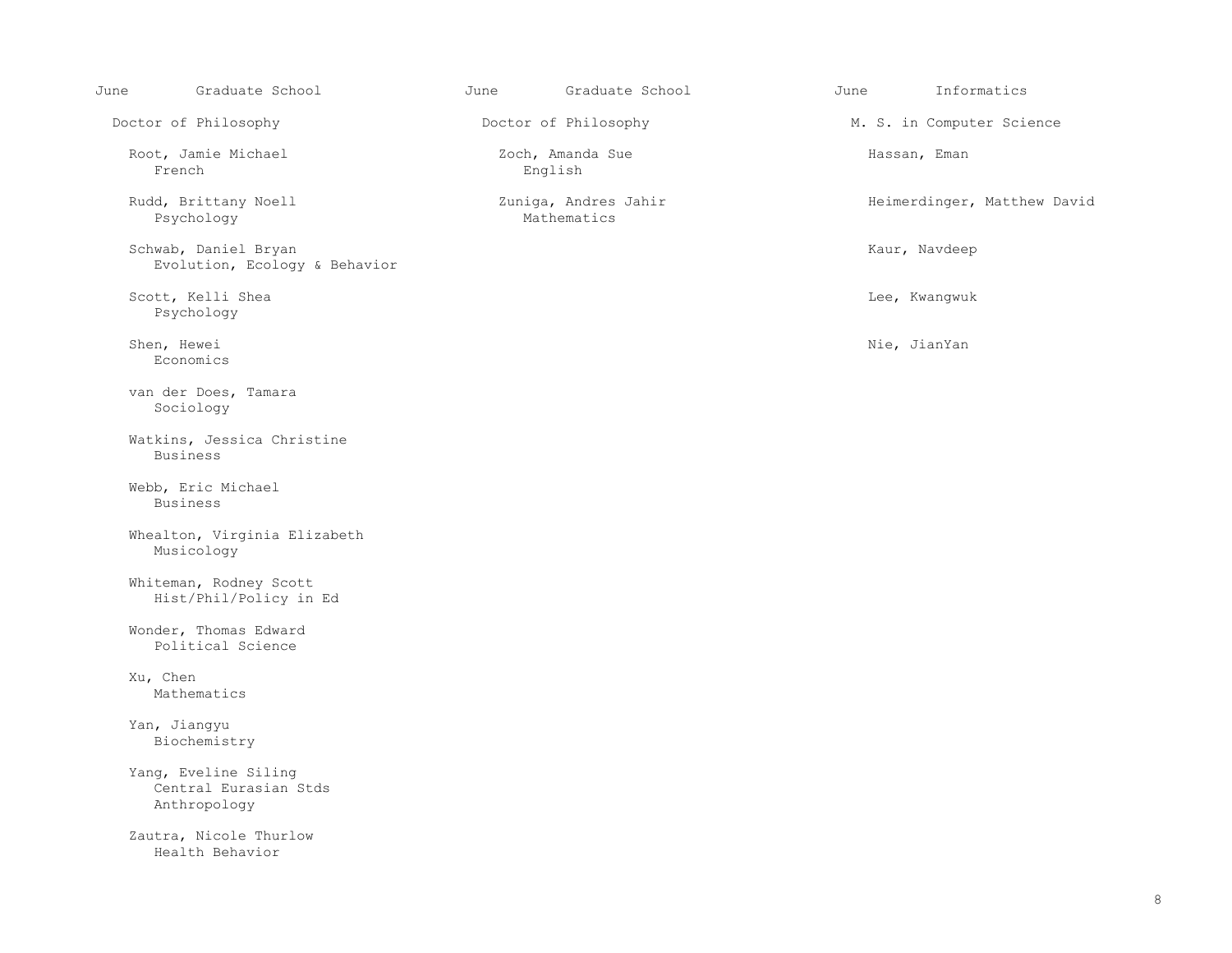| June | Law |
|------|-----|
|------|-----|

 June Law June Music June Public Health Master of Laws The Society of Laws Assessed B. S. in Music & Outside Field B. S. Kinesiology Houssein, Anis A. Saeid Gray, Nicholas Bradley (Gray, Caraway, Kevin Kent<br>Ballet Gray, Ballet (Exercise Science Ballet Exercise Science MOF: Theatre & Drama<br>With High Distinction Bachelor of Music Miller, Samuel Allen Double Bass Wagner, Alexander Johannes<br>Cello Cello Bachelor of Music Education Bernstein, Peri Nicole DiGregory, Sydney Rae Instrumental Band - Trumpet<br>With High Distinction

Cain, Jordan Samuel Band - Trombone Eckert, Megan Myung<br>
Instrumental Band - Trombone Bxercise Science

Freeman, Noah R.<br>Instrumental Band - Trumpet Instrumental Band - Trumpet Futterknecht, James Kennedy<br>With Distinction Fxercise Science With Distinction Exercise Science

> Lindell, Julie Nicole<br>
> Instrumental Band - Flute<br>
> Exercise Science<br>
> Exercise Science Instrumental Band - Flute With Distinction

Mayfield, Anna Elaine Choral Teaching - Voice

Instrumental Band - Saxophone

Wilkinson, William Perry, III<br>Instrumental Band - Trombone With High Distinction

Willett, Adam Wesley Marcus, Andrew Edward<br>Instrumental String - Cello Marketing an With High Distinction

Cassidy, Andrew Chargin Sport Marketing and Management

Damm, Daniel Michael

Demick, Kyle Edward

Dhani, Vasneek Kour<br>Exercise Science

With Highest Distinction

 Instrumental Band - Trombone Exercise Science With Distinction

Grimmer, Meghan Jane

 Iuliano, Joseph P. Sport Marketing and Management

Kline, Charlotte Conaghan<br>Exercise Science Exercise Science

Mackesey, Mitchell John<br>Exercise Science

Sport Marketing and Management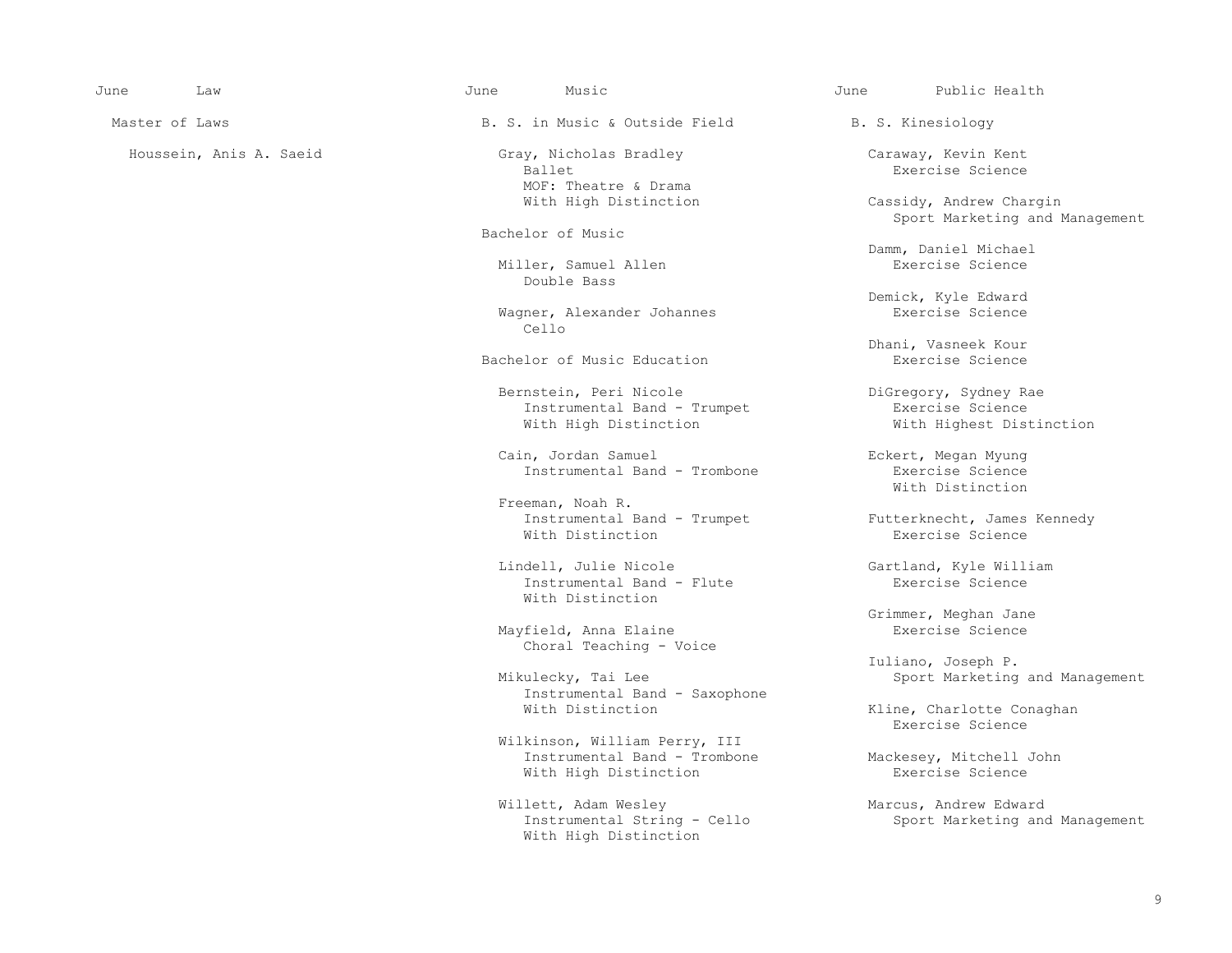June Public Health June Public Health June Social Work

With High Distinction

Norris, Braden Edward Sport Marketing and Management

 Reagan, William Barrett Sport Marketing and Management Rodkey, Ellen Elisabeth

 Schneider, Chaz Patrick Sport Marketing and Management Cert in Safety Management

Schulte, Joshuah Kyele Stephanus, Neil Michael Exercise Science

B. S. in Applied Hlth Science The Cert in Underwater Res Mgmt

Jones, NaKia Chane **Johnson**, Taylor Marie Human Dev & Family St

 Mintz, Elizabeth Farren Youth Development With Distinction

 Walker, Hannah Christine Nutrition Science

B. S. in Athletic Training

Corrao, Anthony Joseph

### B. S. in Recreation

 Brunner, Molly Patricia Recreational Sport Management

### M. S. in Kinesiology

 Booth, Raya Lynn Charleen Athletic Training

 Khan, Hamza Adil H. Athletic Admin/Sports Mgt

Niesen, Kate Marie Rosenthal, Miriam Elizabeth Alas-Ruiz, Bibi Annette<br>Exercise Science Athletic Training Athletic Training

Wellin, Bryce Patrick Haddaway, Katelyn Nicole<br>Athletic Training

Master of Public Health Webber, Riley

Public Health Administration

B. S. Kinesiology **M. S. in Kinesiology** Bachelor of Social Work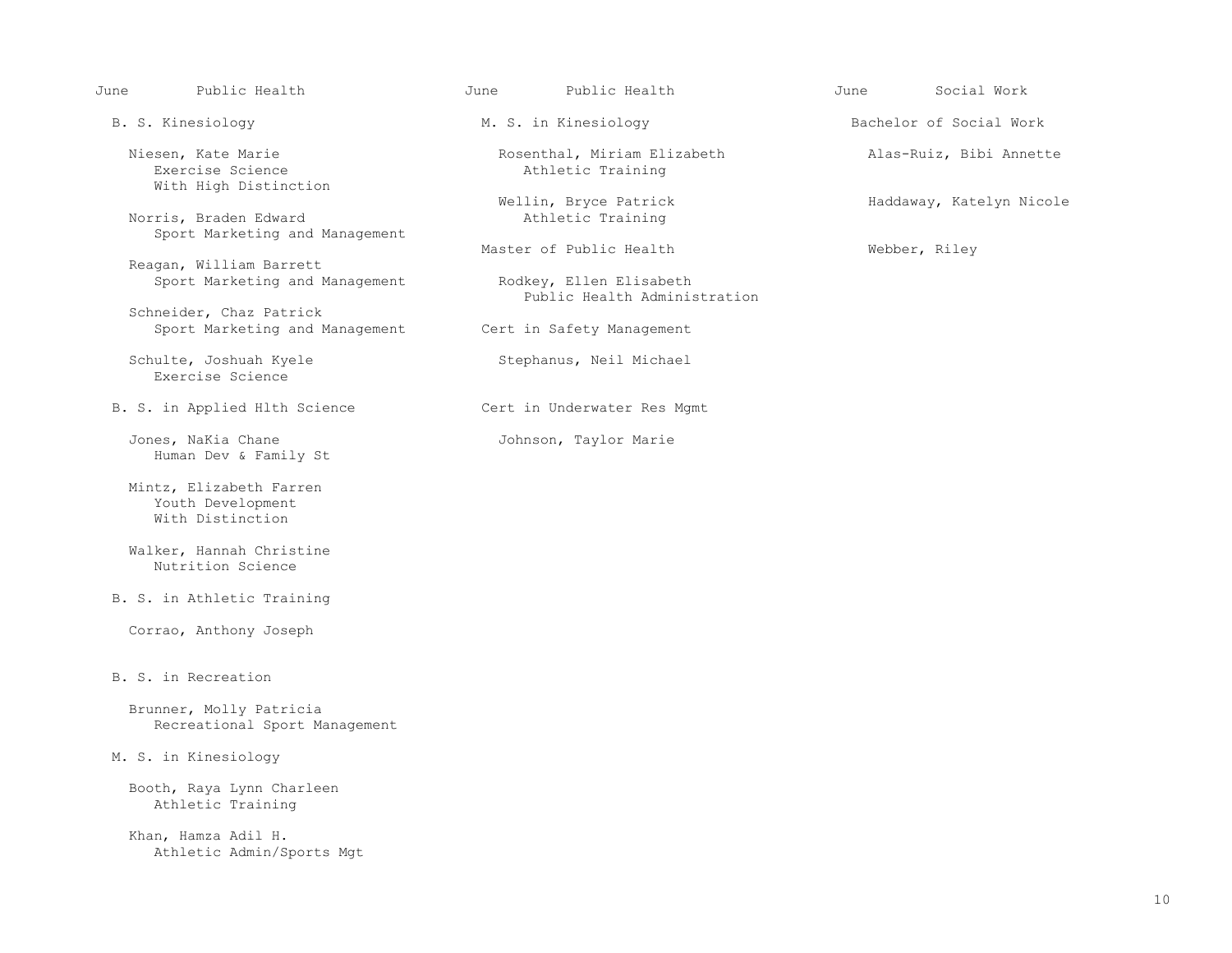| July Mrts & Sciences                                        | July 11 Arts & Sciences                  | July 1. Arts & Sciences                                        |
|-------------------------------------------------------------|------------------------------------------|----------------------------------------------------------------|
| Ar Cert in Clinical PsyScience The B. S. in Animal Behavior |                                          | B. S. in Biology                                               |
| Rice, Korie Marie                                           | Asbury, Ashton Marie                     | Moss, Grayson Lewis                                            |
| Ar Crt Politicl&Civic Engagemt                              | Martinez, Genesis Isamar                 | Prichard, Abby Lynn<br>With Highest Distinction                |
| Vonderheide, Ruth Eleanor                                   | Romine, Claire Elise<br>With Distinction | Reed, Susan Michelle                                           |
| Area Cert in Animal Behavior                                | B. S. in Biology                         | Schuller, Justin Randolph                                      |
| Hastings, Stephanie Nicole                                  | Bierman, Emily                           |                                                                |
| Area Cert in Lib Arts & Mgmt                                | Bromm, Emily Katherine                   | Sheikh, Fatima Sajid                                           |
| Jones, Gabriel E. G.                                        |                                          | Smith, Caleb Steven                                            |
| Mozaffar, Eman Raza                                         | Carra, Victoria Emilee                   | Weaver, Courtney Taylor                                        |
| Ramey, Ellen Susanne                                        | Couch, Colleen Virginia                  | Wieschhaus, Keaton Joseph<br>With Distinction                  |
| Schommer, Michael Andrew                                    | DePorter, Alexander Alphonse             | Zhang, Xinzhu                                                  |
| Area Cert in Neuroscience                                   | DeRidder, Ashley Nicole                  | B. S. in Biotechnology                                         |
| Aguayo, Jasmine Roselyn                                     | Gill, Brenden Daniel                     | Brock, Drew Michael                                            |
| Bubenik, Emma Catherine                                     | Hochberg, Anna Nicole                    | B. S. in Chemistry                                             |
| Dolley, Morris Ousman                                       | Levering, Rachel Leigh                   | Bram, Stanley<br>With Highest Distinction                      |
| Howland, Christopher Thomas                                 | Maassen, Micah Jacob                     | B. S. in Earth Science                                         |
| Mullins, Anna Katherine                                     | Maxey, Grace E.                          | Armstrong, Ian Phillip<br>Earth Science<br>With Distinction    |
|                                                             | McCray, Jordyn Amani                     | Bedwell, Caroline Johanna<br>Earth Science<br>With Distinction |

With Distinction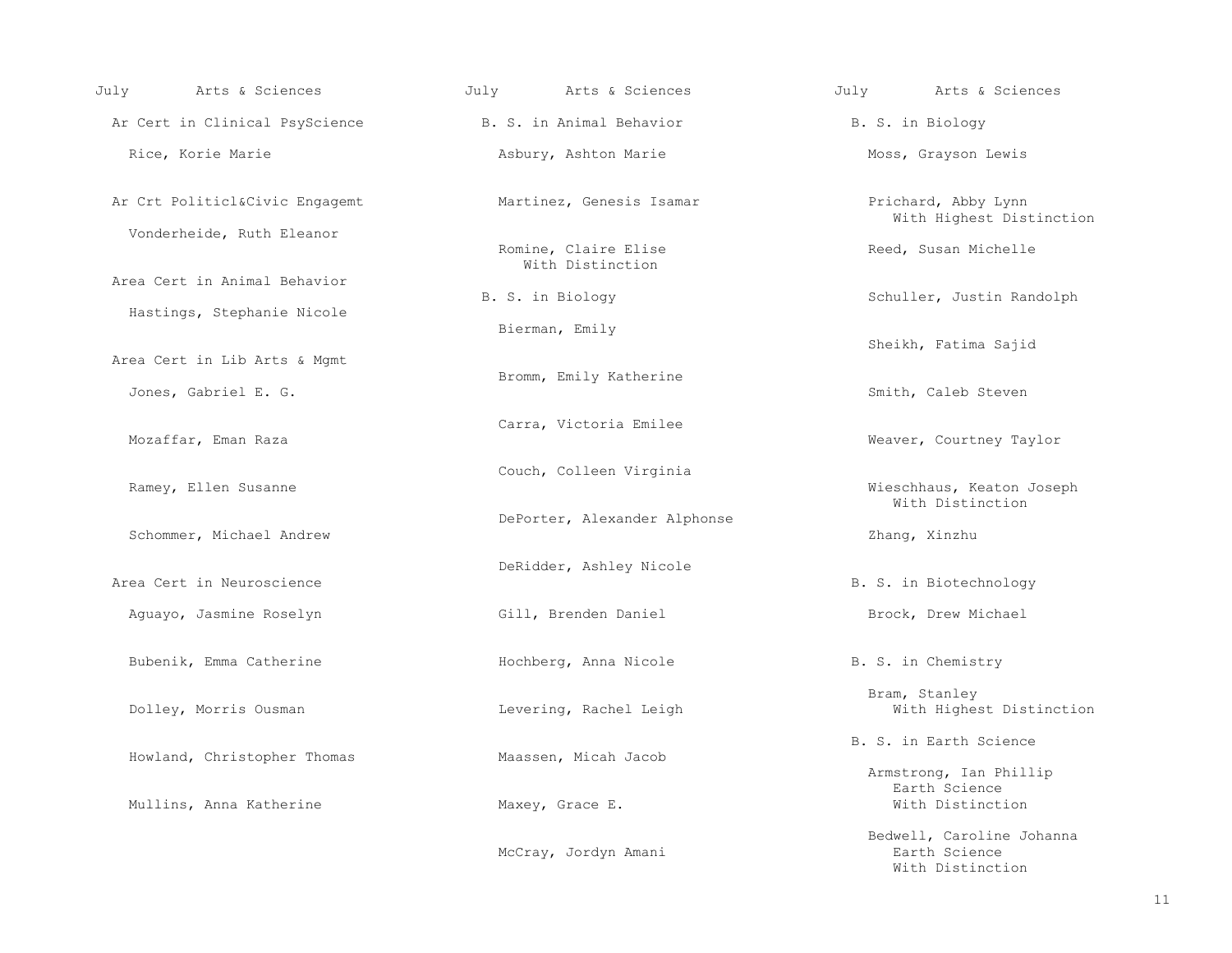| July<br>Arts & Sciences                | July<br>Arts & Sciences                         | July<br>Arts & Sciences               |
|----------------------------------------|-------------------------------------------------|---------------------------------------|
| B. S. in Earth Science                 | B. S. in Human Biology                          | B. S. in Neuroscience                 |
| Gossett, Derreck John<br>Earth Science | Tran, Andrew                                    | Marr, Andrew David                    |
| B. S. in Human Biology                 | Woodman, Gabrielle Renee<br>With Distinction    | Myers, Sarah Jane<br>With Distinction |
| Barnette, Jordan Johnathan             | B. S. in Mathematics                            | Nguyen, Thao Thanh                    |
| Hopkins, Erin Unique                   | Iglarsh, Daniel Aaron<br>With Distinction       | Noll, Joshua J.                       |
| Humbles, Desiree Janee                 | Lin, Qinghua                                    | Patejdl, Frank Allen, V               |
| Jaques, Peyton Elaine                  | Panagos, Arryn George Houston                   | Rojas, Paola                          |
| Keen, Meara Elizabeth                  | Qian, Jianyu                                    | Shuler, Benjamin Lee                  |
| Keesee, Alexis Brooke                  | Shen, Juntian                                   | Silvers, Chase Lee                    |
| Kelly, Amanda N.                       | Wu, Adam Ying                                   | Wonderlin, Ryan Joseph                |
| Luke, Jacob Eugene                     | Zhang, Xinlu<br>With Highest Distinction        | B. S. in Physics                      |
| Mallinckrodt, Marissa Catherine        | B. S. in Microbiology                           | Qi, Ruoyu                             |
| Merritt, Emily Renee                   | Ray, Nathaniel                                  | Taylor, Robert Carroll, III           |
| Schommer, Michael Andrew               | B. S. in Neuroscience<br>Bacall, Madison Taylor | B. S. in Psychology                   |
| St. John, Emma Ann                     |                                                 | Aquayo, Jasmine Roselyn               |
| With Distinction                       | Dockery, Gabriel Aaron                          | Anderson, Christopher Brian, Jr.      |
| Stevens, Jonathan William              | Heeter, Kathleen                                | Bae, Yeun                             |
| Stockfleth, Allison Elizabeth          | Kasznia, Mitchel Grant                          |                                       |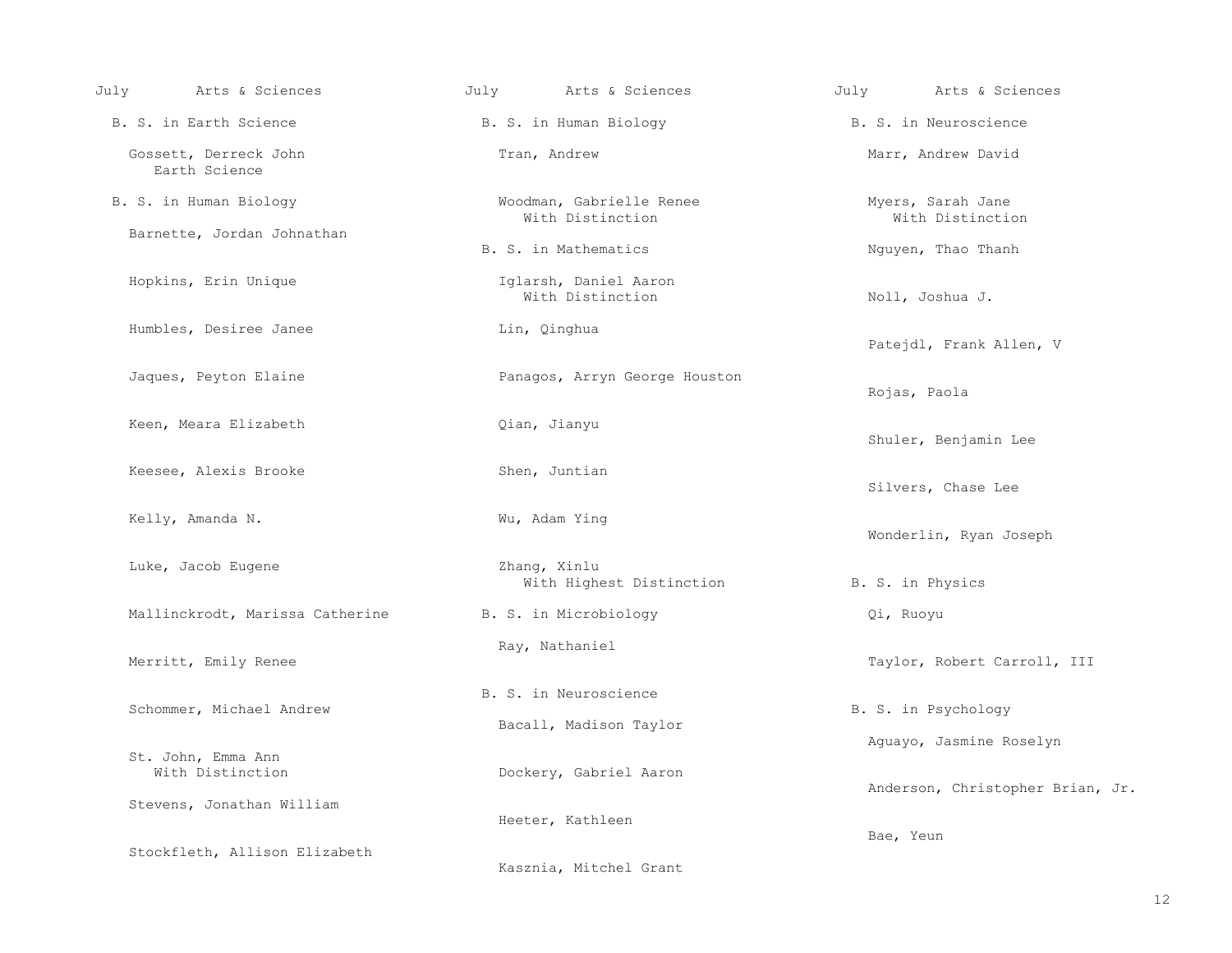B. S. in Psychology **Bachelor of Arts** Bachelor of Arts Bachelor of Arts Bachelor of Arts

 Higgins, Kayla Marie Bajis, Ziyad Cheever, Karen Ann With High Distinction

Lacy, Alexandra Marie Clark, Aaron Rhys<br>
With Highest Distinction (Clark, Aaron Rhys Computer Science and Computer Science With Highest Distinction

Marr, Andrew David

Mason, Kayla Renee

Mullins, Anna Katherine

Rice, Korie Marie

B. S. in Statistics

 Zhang, Xinlu English Biology With Highest Distinction Spanish Spanish Spanish Spanish Spanish Spanish Spanish Spanish Spanish Spanish Spanish Spanish Spanish Spanish Spanish Spanish Spanish Spanish Spanish Spanish Spanish Spanish Spanish Spanish Spani

Abdimomunov, Dinmohamed AzamatUly Carroll, Cally Ann<br>Economics Telecommunications Economics Telecommunications Davis, Zachary Noah Political Science and the set of the set of the set of the set of the set of the set of the set of the set of t

 Dolley, Morris Ousman Allega, Charles Edward Casillas, Omar Fernando Biology Spanish

Howland, Christopher Thomas Bajwa, Ayesha Qasim Cheng, Xiaoan Cheng, Xiaoan Baychology Bass Cheng, Xiaoan Psychology Psychology Economics

 Kasznia, Mitchel Grant Banet, Kaela M. Chow, Chi Kin Jason Environmental & Sustainability<br>Studies studies and the studies of the studies of the studies of the studies of the studies of the studies of the studies of the studies of the studies of the studies of the studies of the studies of the studies of the studies of

Sociology History

Bing-English, Rihona Nicole Clearfield, Cameron Charles<br>Psychology Economics Psychology Economics

Blessinger, Cole and Clem, Mason Lake Criminal Justice Clem, Colem, Mason Lake Criminal Justice Criminal Justice Psychology

Brennan, Ellen Martens (Elifford, Samantha Susan Political Science (Elifford, Samantha Susan (Elifford, Samantha Susan (Elifford, Samantha Susan (Elifford, Samantha Susan (Elifford, Samantha Susan (Elifford, Samantha Susan Political Science<br>Economics Rowell, Coursha Allondra and Economics Economics<br>Germanic Studies With Highest Distinction English

Kwon, Young Ihn English English English English English English English

Bruemleve, Ian Thomas Craig, Claudia Eve

Callahan, Brian Patrick, II<br>
Computer Science<br>
Computer Science

July Arts & Sciences July Arts & Sciences July Arts & Sciences

 Bubenik, Emma Catherine Akram, Unmool Carter, Erin Reena Afr Am & Afr Diaspora St

Benton, VaShawn Clark, Amber Denise<br>Biology Criminal Justice Biology Criminal Justice

Conway, Bridget Mary

Brown, Allison Renee Corsaro, Vincent Daniel<br>English Corsaro, Vincent Daniel<br>English English

Crell, Hannah R.<br>Psychology Psychology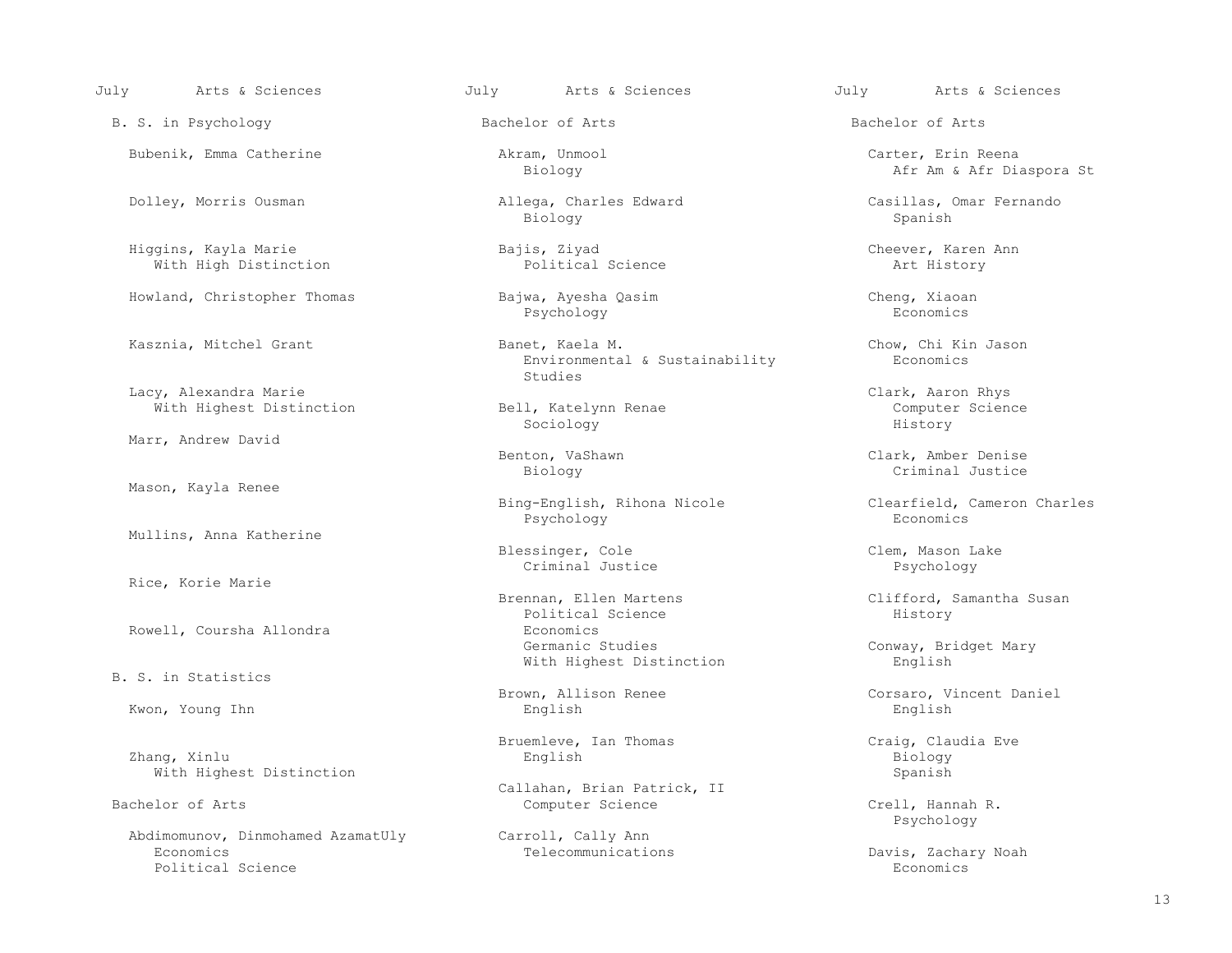July Arts & Sciences July Arts & Sciences July Arts & Sciences

Dixie, John Jeremiah (Dixie, John Jeremiah Haffner, Peter Andrew Solle and Jones, Gabriel E. G. (Discolor discontinuity of Economics (Discontinuity of Spanish Spanish (Discontinuity of Economics (Discontinuity of Spanish S Individualized Major

Dockery, Gabriel Aaron<br>Mathematics

 Donlon, John William Hall, Sarah Elizabeth Environmental & Sustainability and Mathematics and Mathematics and Mathematics Rallas, Elena Christina<br>Studies Rychology Studies Psychology (Particle of the Studies of the Studies of the Psychology of the Psychology of the Psychology

Duran, Elena Marie<br>French

Speech & Hearing Sciences

Human Biology

Eubanks, Marissa Leigh History<br>With Departmental Honors With High Distinction

 Farias, Mercedes Paulita Hollett, James Fobes Kim, SunWoo Political Science **Psychology** Providence **Psychology History** 

Criminal Justice Sociology Art History

Biology Physics Economics

 Del Grosso, Aaron Walter Goecker, Olivia Jiang, Chuyuan Speech&Hearing Sci-Speech&Lang

 DeMuth, Jesse Joseph Goodwin, Thomas Ford Johnson, Maria Patrice Individualized Major

Harlow, Heather Jocelyn Sociology<br>Art History

Eads, Kristin Elizabeth (Eads, Kristin Elizabeth (Eads, Economics)

Henderson, Shane Ashton Messexteen Mearney, Juliana Erickson, Reign Marie **Biology** Biology Research Biology Research Biology Research Biology

Hendrickson, Nicolas Edward Lee Kellerman, William Clay<br>History History

Wittinger, Jordan Anthony (Elly, Christopher Thomas Biology (Economics

Economics History Economics

 Gibson, Kierston Anteia Jewell, Grace Anne Kuntoro, David Sociology English Economics Political Science **With Departmental Honors**<br>
French **French French** 

Bachelor of Arts Bachelor of Arts Bachelor of Arts

With Highest Distinction<br>
Hain, Melissa Jeanette

Speech & Hearing Sciences<br>
Theatre & Drama<br>
Theatre & Drama Theatre & Drama

Katz, Claire Lunette<br>Philosophy With Highest Distinction

Fang, Fengjia Hofer, Casey Austin Kilburg, Nicholas Edward

Ford, Aiden Paul **Hubble, Bryan Scott** (Klippel, Phoebe Noel Criminal Justice (Klippel) (Klippel, Phoebe Noel Sociology

Garrity, Kaci Lynn Ivanovic, Andrej Koehl, Jacob Alexander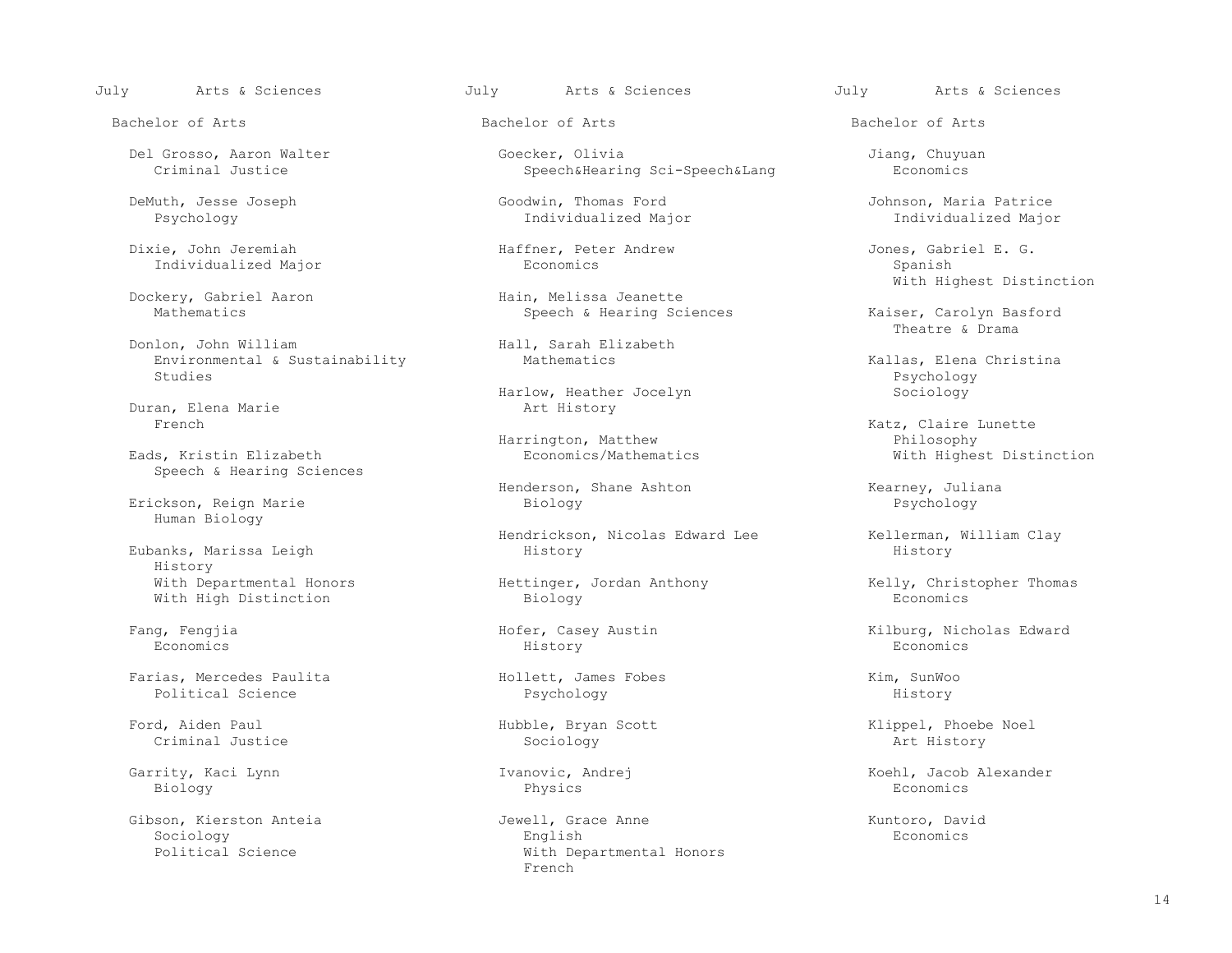Lampton, Carl Castaldi Magill, Jesse Mukherjee, Atrayee English Sociology Psychology

Landin, Scout Elizabeth Bluejacket Mao, Jingxiang Nelyubin, David Pavlovich Mandin, David Pavlovich Nelyubin, David Pavlovich Reconomics Individualized Major Anthropology

Lauve, Jacob Thomas Political Science Newell, Sydney

Li, Qinghua Anthropology

Lim, Hyeun Young Spanish<br>Economics

Liu, Keyu **With Distinction**<br>
Economics

Psychology Pan, Zhiyuan

Political Science and the extension of the extension of the extension of the extension of the extension of the  $P$ 

 Lorenzo, Allyson Rene Biology Park, Beum Jun Criminal Justice **Exercía e a la conomics** Economics en la conomica en la conomica en la conomica en la conomica

Love, Nicholas Randall and Science and Science and Science and Science and Science and Science and Science and Science and Science and Science and Science and Science and Science and Science and Science and Science and Sci

Lovell, Emily Anastasia Morris, Addison Nicole

Psychology Psychology

Marrich-Simon, Spenser Galen Nemes, Sara<br>Economics Economics Economics Nemes, Individual

Marvel, Toby Adam<br>Political Science

Earth and Atmospheric Sciences With Highest Distinction

McKay, Katlyn Victoria

McKinney, Jessica Holly Psychology<br>Environmental & Sustainability Psychology l, Lisen and Environmental & Sustainability<br>Economics Economics Spanish Spanish

Merrell, Elise Michaela<br>Liu, Yaotian Sommunication & Cult Communication & Culture

Miller, Abigail Joanna<br>Criminal Justice Loechel, Kyle Criminal Justice

Minnich, Tyler Joel

With Distinction Montgomery, Michael Robert<br>
Economics Economics Patel, Pooja

Gender Studies<br>
Moreno, Cynthia Stephanie<br>
Moreno, Cynthia Stephanie<br>
Sociology

Telecommunications Psychology Peng, Jiawei<br>Psychology Peng, Jiawei

Lynch, Tomas Kainui (and Moss, Madeline Nicole Psychology

July Arts & Sciences July Arts & Sciences July Arts & Sciences

Bachelor of Arts Bachelor of Arts Bachelor of Arts

 Lauer, Chase Donovan Economics Individualized Major With Departmental Honors

Spanish (Individualized Major)<br>Mith High Distinction (Individualized Major Mith Departmental Hornel Mechanics Musculin Major (Individualized Ma With Departmental Honors<br>With Highest Distinction

Niewiadomski, Indigo Lara<br>Sociology

Economics Noll, Joshua J.

O'Brien, Karen Lynn

O'Hara, Liam Patrick<br>Sociology

Economics With Distinction Parikh, Sunit Soumil

Sociology Payne, Blade Jahvan<br>Reconomics Economics

Psychology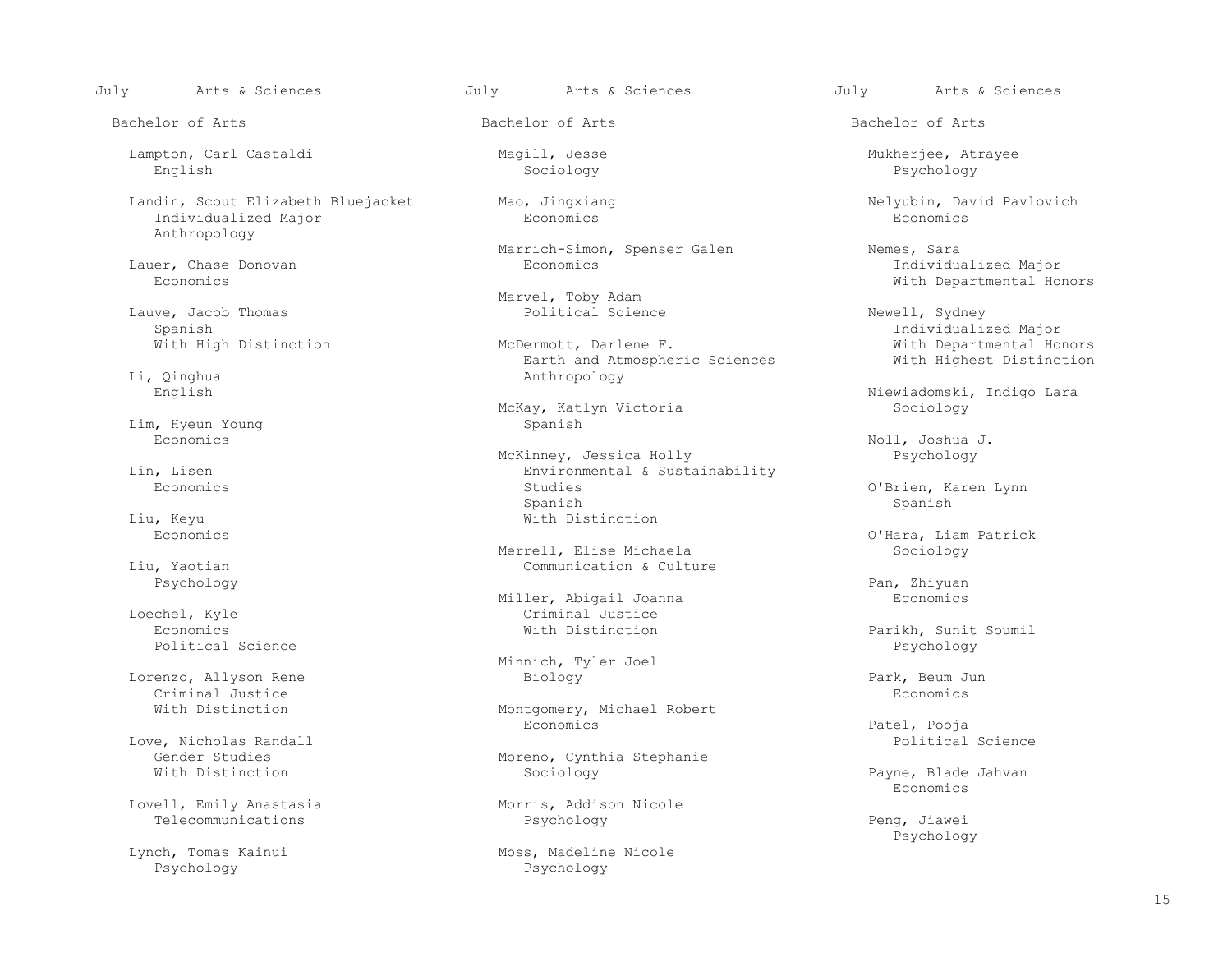Pera, William Christian Romine, Claire Elise Snyder, Whitney Marie

Peters, Katherine Anne et al. (2013) Art History Theatre & Drama<br>With Distinction

Phene, Sharvaj Kaustubha<br>Economics

Pliske, Megan Lucille<br>Human Biology

Powell, Nicholas Anthony Environmental & Sustainability<br>Scott, Caitlin Elizabeth Studies (Studies Criminal Justice

Qi, Ruoyu Syed, Fatima

Query, Patrick Henry Tang, Siyuan

Ramey, Ellen Susanne

Ransom, Gabrielle Ann With High Distinction<br>Chemistry

Environmental & Sustainability

Rodriguez, Jessica<br>
Environmental & Sustainability Shook, Meghan Maureen Mith Mith High Distinction Environmental & Sustainability<br>Studies Studies **English** 

Bachelor of Arts Bachelor of Arts Bachelor of Arts

 Telecommunications Anthropology Human Biology With Distinction

Rose, Lindsey Erin

Rowe, David Patrick<br>Mathematics

Rutherford, Kayla<br>Biology

Sabol, Bradford James Economics

Schwarz, Blake Carson<br>Individualized Major

Scott, Caitlin Elizabeth Mathematics/Economics<br>
Qi, Ruoyu

Mathematics **Selzer, Erika Jayme** Selzer, Erika Jayme Speech & Hearing Sciences Speech&Hearing Sci-Speech&Lang

Semnani, Shirin<br>Biology Biology

Biology Sociology

Biotechnology Linguistics

Shelton, Jack Austin Thompson, Iris<br>Economics Mathropology

Slayton, LeAndra Patrice<br>Chemistry Chemistry

July Arts & Sciences July Arts & Sciences July Arts & Sciences

Peters, Emily Rose Sory, Ian George Sory, Ian George Sory, Ian George Sory, Ian George Sory, Ian George Sory, Ian George Sychology Sory, Ian George Sychology Sory, Ian George Sychology Sory, Ian George Sychology Sychology

ers, Katherine Anne<br>Peters, Telecommunications and Spitznagel, Abigail Anne Spitznagel, Abigail Anne Spitznagel, Abigail Anne Spitznagel, Abigail Anne Spitznagel, Abigail Anne Spitznagel, Abigail Anne Spitznagel, Abigail A

Stanley, Emily Elizabeth<br>English

Steinberg, Drew James<br>Economics

Stewart, Melinda Marie<br>Psychology

 Quinlivan, Amanda Nicole Taylor, Dylan John David Post Comparative Literature<br>
Biology Sociology<br>
Sociology

Sexton, Elizabeth Ann Tease, Jessica Nicole

Thompson, Alleah Suzanne<br>Sheikh, Fatima Sajid Suzanne Sheech & Hearing Science Sheikh, Fatima Sajid (Speech & Hearing Sciences) Sheikh, Fatima Sajid (Speech & Hearing Sciences<br>
Sheikh, Fatima Sajid (Speech & Hearing Sciences ) Sheikh, English (Speech & Hearing Sciences ) and the English With Highest Distinction

Economics Anthropology

Tobias, Kristin Joelle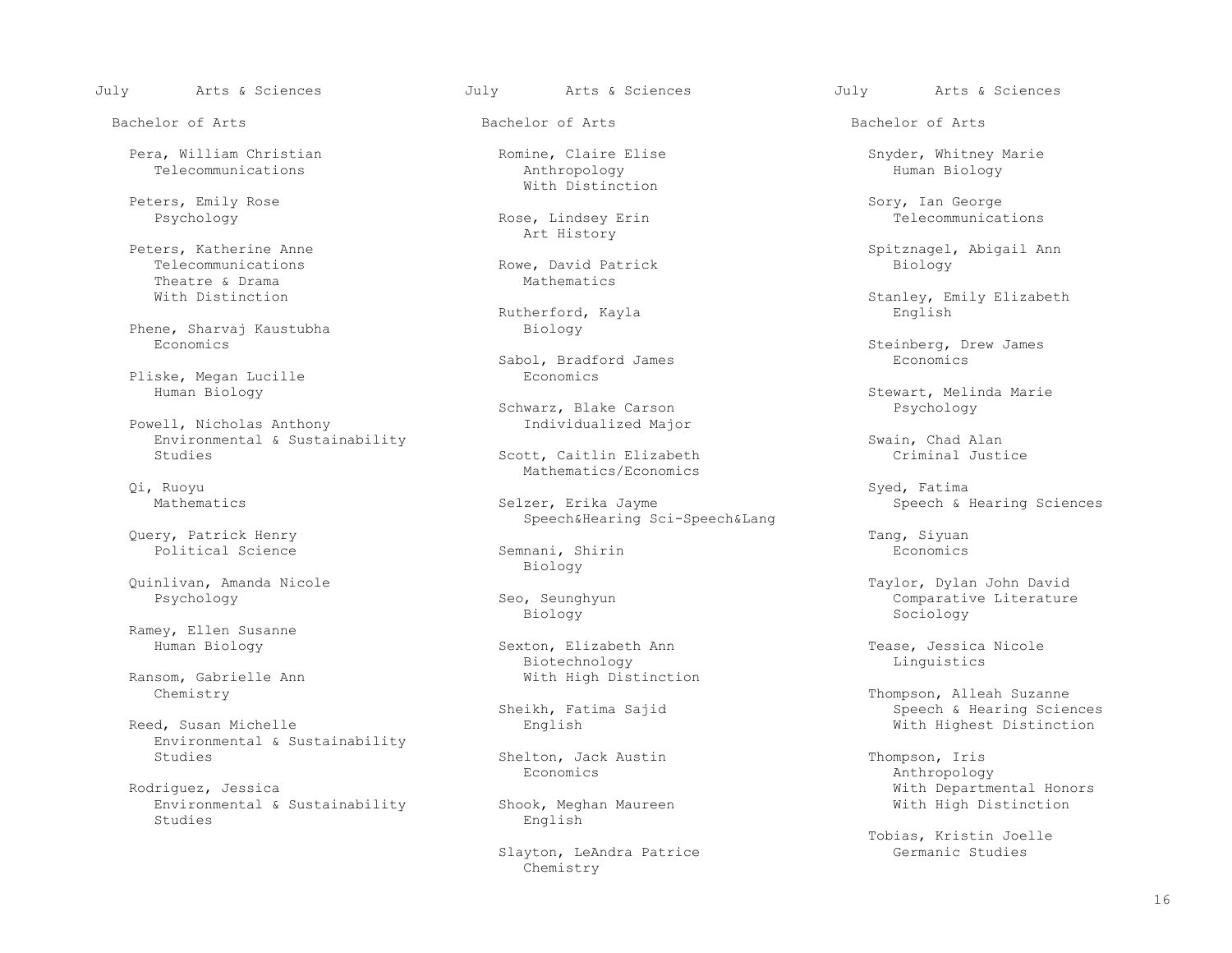July Arts & Sciences July Arts & Sciences July Arts & Sciences

 Town, Carli Ryan Wungow, Michelle Angelina Byrne, Marni Lynn Art History Economics Liberal Studies With Highest Distinction Psychology

Trowell, Myron Louis and Xiao, Shuyue<br>Criminal Justice Criminal Studies Criminal Justice

 Trujillo, Yvette Yuan, Tianziruo Liberal Studies Telecommunications

Ukim, Kathlyna Amelinda<br>Economics

 Vaughan, McKenzie Ann Zepeda, Sylvia Liberal Studies Environmental & Sustainability<br>Studies Studies Fan, Qiao et al. (1999) et al. (1999) et al. (1999) et al. (1999) et al. (1999) et al. (1999) et al. (

Verne, Jake Andrew<br>Political Science/Economics

Villamil, Jonathan E.

 Walsman, Natalie Cosens With Distinction and the control of the control of the control of the control of the control of the control of the control of the control of the control of the control of the control of the control of the control of the co

History Liberal Studies

 Wieschhaus, Keaton Joseph Liberal Studies Hoffman, Emily Nicole Chemistry Liberal Studies

Williams, Matthew Eric<br>Telecommunications

Wisley, Kelley Briann Liberal Studies

Wright, Lindsay Anastasia<br>Psychology

Theatre & Drama

Bachelor of Fine Arts Liberal Studies

Novell, Caleb-Jeffrey M.<br>
Musical Theatre Musical Cheatre Liberal Studies Musical Theatre **Example 2018** Liberal Studies

Awobiyi, Timileyin Jacob

Ballard, Nick Slater

With Distinction Bates, Katherine Marie<br>
Liberal Studies

Berry-Aaji, Yasmine Sara<br>Liberal Studies Liberal Studies Huang, Wei

Bird, Rebecca Jane<br>Liberal Studies

Brewer-Brown, Lindsay Gayle<br>Liberal Studies Liberal Studies Kim, Dong Seob

 Economics Brown, Quinton Maurice Liberal Studies

Bachelor of Arts **Bachelor of Arts** Bachelor of Arts **Bachelor of Liberal Studies** 

Campos, Stacy Elena

Corro, Alvaro Andres

Embry, Laurin Michelle<br>
Embry, Laurin Michelle<br>
Liberal Studies

Ervin, Hannah

Political Science Marie Friedrich, Arie Nicholas<br>
Pance Friedrich, Arie Nicholas<br>
Liberal Studies Dance Liberal Studies

Biology Bachelor of Liberal Studies Halford, James Anthony, Jr.

Watkins, Jennifer Asha Liberal Studies Hastings, Stephanie Nicole

Holmes, Tommy Terrell, Jr.<br>Liberal Studies

Kane, Liam Harrison<br>Liberal Studies

Wu, Adam Ying Philip Studies (1999) and the set of the set of the set of the set of the set of the set of the set of the set of the set of the set of the set of the set of the set of the set of the set of the set of the se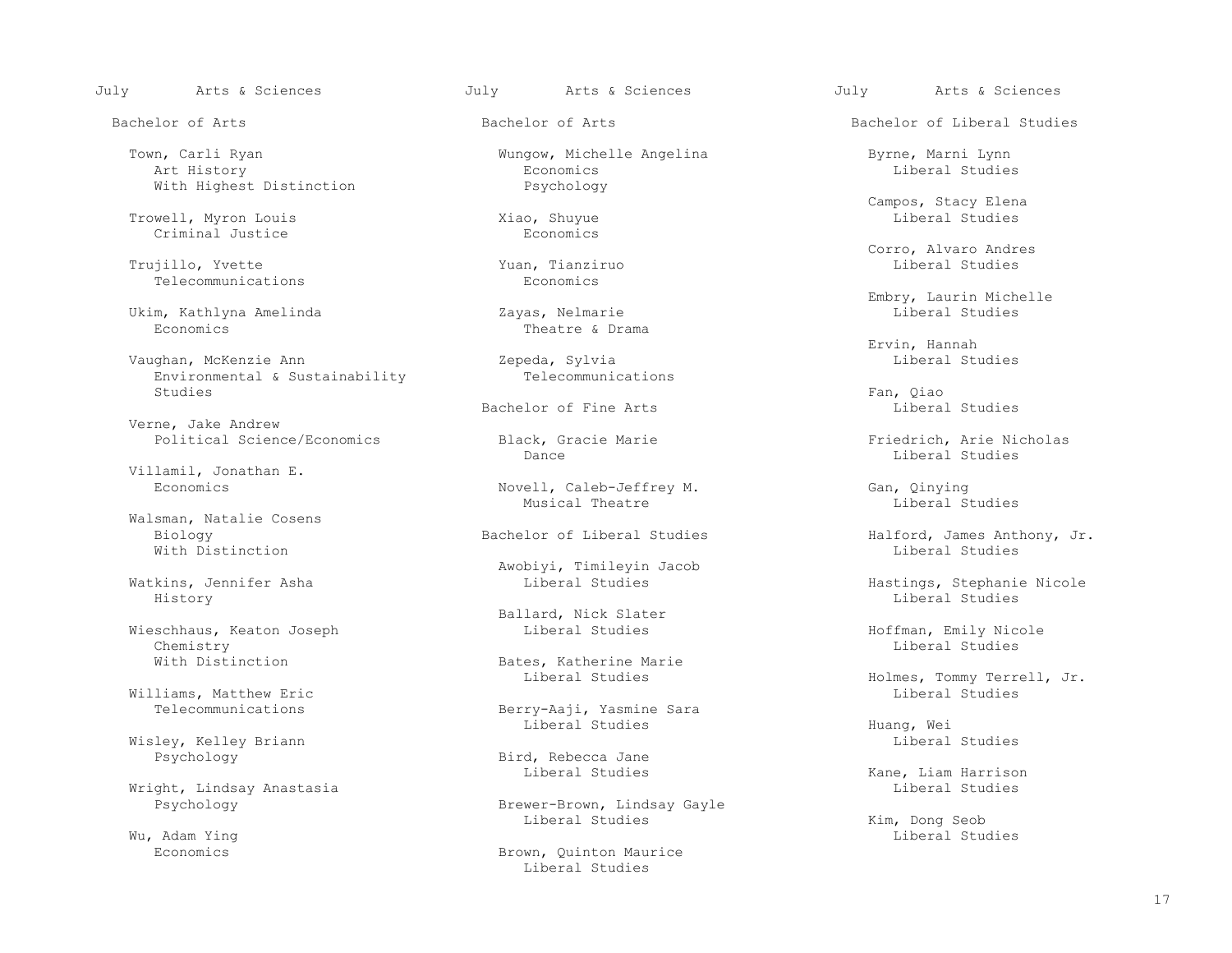July Arts & Sciences July Arts & Sciences July Arts & Sciences

Bachelor of Liberal Studies The Bachelor of Liberal Studies and Doctor of Audiology

Laster, Robert Aaron, Jr.<br>
Liberal Studies<br>
Liberal Studies<br>
Liberal Studies Liberal Studies

Leonard, Andrea Michelle (Regenovich, Dylan Michael Herbert, Carolyn Jean Michael Herbert, Carolyn Jean Michael Julieral Studies

Li, Zhijun Rodriguez, Jesus Stickney, Elizabeth Suzanne

 Longo, Francesco Joseph, III Rose, Brooke Leah Trinkle, Megan Elizabeth Liberal Studies

Liberal Studies

McLaughlin, Emily Sharkey, Dawn Woodburn<br>
Idderal Studies Sharkey, Dawn Woodburn Liberal Studies With Highest Distinction

McSwain, Freddie Liberal Studies

Miles, Chaunte Rachelle Liberal Studies

Miller, Angela Guinivere Liberal Studies

Moore, Tristin Adam Liberal Studies

Morris, Joshua Matthew Liberal Studies

Muldowney, Thomas Aidan Liberal Studies

Owens, Zoe Harper Liberal Studies

Pansick, Eric Liberal Studies

Parker, Jameson Davis Liberal Studies

Liberal Studies

Liberal Studies

Mays, Colleen Sandidge-Hines, Katrina Nichelle Soung, Levi Allen<br>
Sandidge-Hines, Katrina Nichelle Young, Levi Allen

Shinnick, Hilary Marie

Singell, Brendan<br>Liberal Studies

Small, Lawrence Edwin, III<br>Liberal Studies

Smith, Chad Michael<br>Liberal Studies

Thundy, Antonio

Wain, Michael Thomas<br>Liberal Studies

White, JoiLesha Raelaun<br>Liberal Studies

Wolff, Christopher John<br>Liberal Studies

Zhao, Yanqiao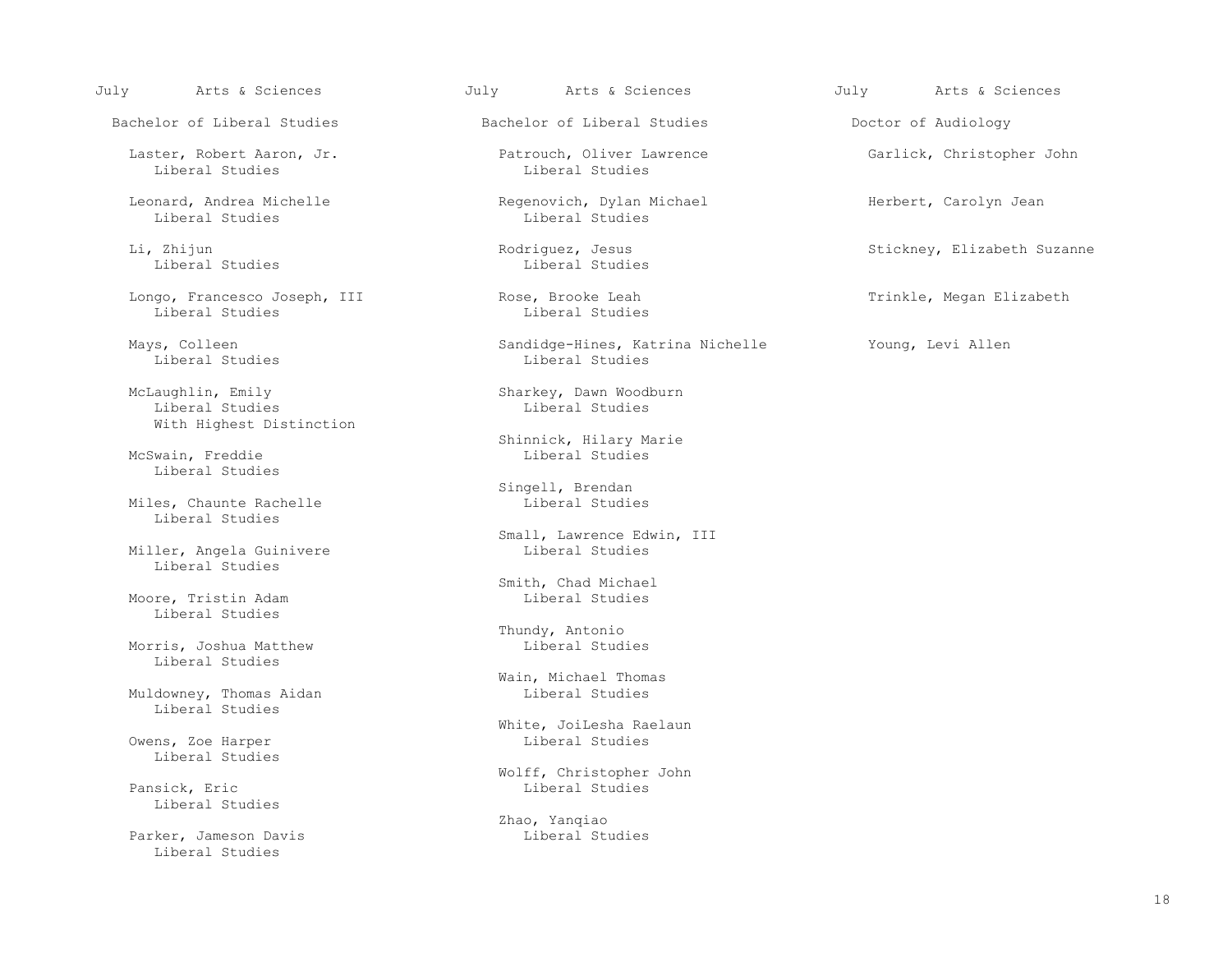B. S. in Apparel Merchandising The Bachelor of Arts Bachelor of Arts Bachelor of Arts

Snyder, Delaney Nicole

Wheeler, Emily Ann

B. S. in Interior Design

Hardy, Stacy Louise

Holloway, Hannah Elizabeth With Highest Distinction

Fletcher, Savasia MyKail Wang, Chang<br>
Fashion Design<br>
Fashion Design<br>
Fashion Design Fashion Design

Jankowski, Jenna Maryjoyce Wang, Su

Leiter, Trisha Anne (Englished Meinstein, Rachel Studio Art)<br>Studio Art (Studio Art) Studio Art in the Studio Art Studio Art Studio Art Studio Art in the Studio Art Studio Art in the Studio Art i

Floyd, Nicole Elizabeth Mack-Erb, Sierra Naomi (Winston, Alexis Mae<br>Fashion Design Fashion Design Fashion Design Fashion Design Fashion Design With Departmental Honors<br>
With High Distinction<br>
With High Distinction

Meier, Emily L.<br>Fashion Design

Perfitt, Andrew Michael<br>Reita, Kenshin and Studio Art Studio Art

Reda, Haley Elizabeth With Departmental Honors<br>Studio Art

Robertson, Carly M.<br>Tang, Chung-Hsuan and Tashion Design Fashion Design

Rollins, Grant Jordan

Rupp, Elizabeth Michelle With Distinction<br>Studio Art With Departmental Honors<br>With High Distinction<br>Studio Art<br>Studio Art With High Distinction

Skimina, Lauren Brianna Xu, Danni

Snyder, Delaney Nicole<br>Bachelor of Arts (Fashion Design) Fashion Design

Fashion Design

July Art and Design July Art and Design July Art and Design

 Clinker, Aliyah Deane Liu, Li Wespestad, Willow Anita Studio Art Fashion Design

Wolverton, Justin David<br>Studio Art Studio Art

Moynihan, Margaret Glyn November 2013, Fashion Design November 2014, Mong, Jenna Catherine Fashion Design

Zanger, Erin Aileen<br>Studio Art Studio Art

Bachelor of Fine Arts

Carsello, Marina Clare<br>Studio Art Studio Art

 Wells, Nicole Alexis Studio Art Gillespie, Milan N. Studio Art

Schwarzkopf, Raymond (2008) Quackenbush, Dylan J.<br>Fashion Design (2008) Studio Art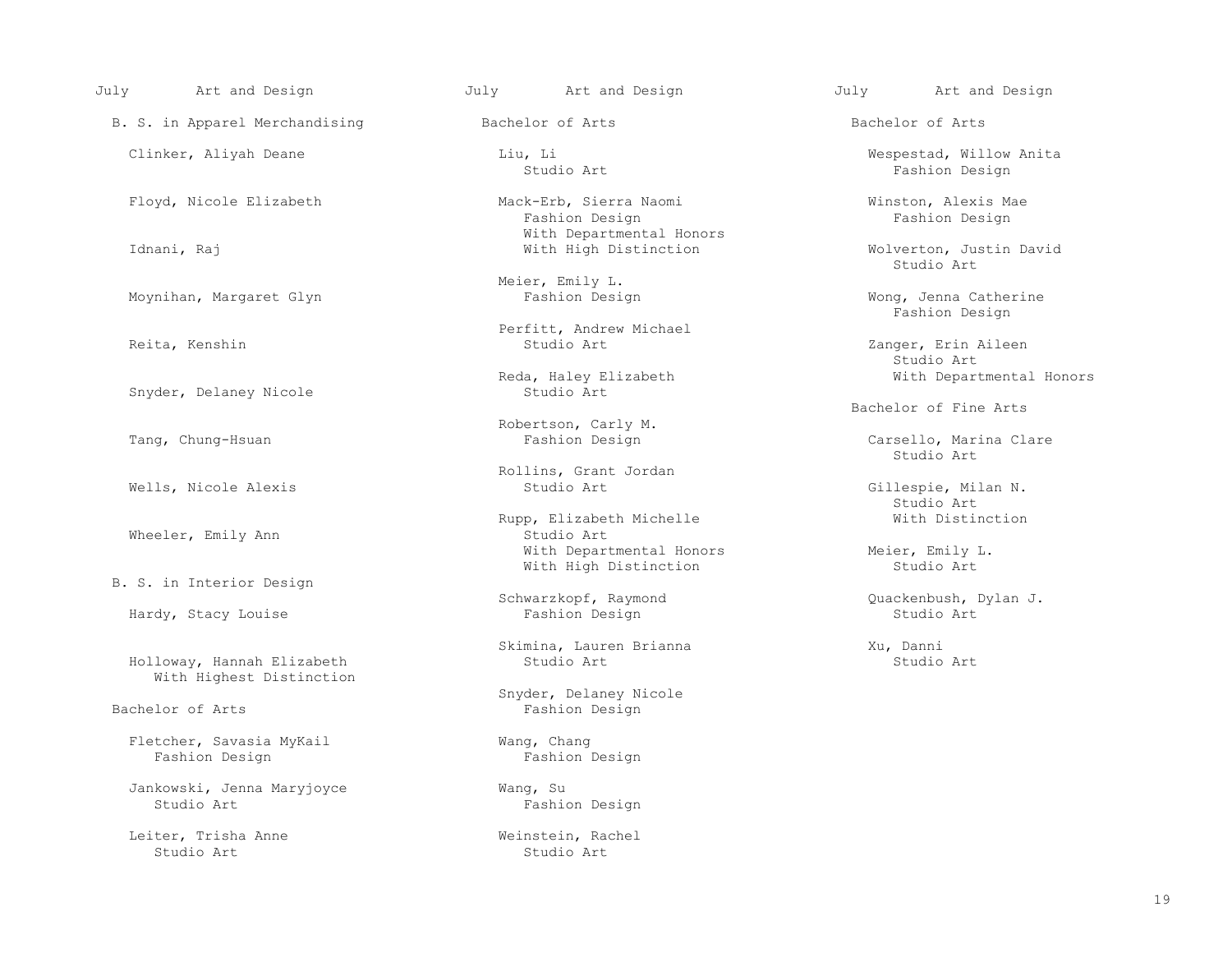Ar Crt Gbl Srv&Peace Corps Prp **Bachelor of Arts** Area Cert in Journalism

B.S. in International Studies The Larson, Jonathan Corey B. A. in Journalism

Jones, Gabriel E. G.<br>With Highest Distinction The Course of Licquia, Alyssa and The Cournalism Cournalism With Highest Distinction

Andreanopoulos, Jordan Tyler East Asian Languages & Culture

Bennett, Tyler Warren 1988 (Culture 1988) and International Studies and Tournalism Journalism<br>
Bast Asian Languages & Culture East Asian Languages & Culture<br>Mathematics

Colvin, MacKenzie Layne

Ehlerding, Christian Michael International Studies

 Gray, Dustin Wayne Near Eastern Lang & Cult Journalism International Studies<br>
Spanish News Reporting and Editing<br>
Taylor, Alec Michael

Hall, Sean Gerard<br>
Central Eurasian Studies<br>
Tish, Sabrina Marie Central Eurasian Studies

Harrison, Savannah Renee International Studies Environmental & Sustainability  $\begin{array}{ccc}\n\text{Trickey,} & \text{Pauge Alyse} \\
\text{Studies} & \text{Mozaffar, Eman Raza}\n\end{array}$ Studies **International Studies** 

Joyce, Justin Walter<br>
International Studies<br>
East Asian Studies<br>
East Asian Studies International Studies East Asian Studies O'Sullivan, Megan Ann Geography Economics Journalism

July Global and Intl Stud July Global and Intl Stud July Media School

International Studies

International Studies

International Studies

 Mason, Cameron Journalism East Asian Studies<br>
Bachelor of Arts

Robinson, Tucker Earl Grubba, Celia Ann<br>
International Studies<br>
Journalism

Rubin de Celis, Helenk Nahomi<br>International Studies With High Distinction The International Studies Gutrich, Emily Grace<br>With High Distinction Journalism With High Distinction

Snow, Zoe Marie<br>
Central Eurasian Studies Snow Miley, MacKenzie Michael<br>
Journalism

Stevens, Conner Michael Lee, Mariah Michelle

Taylor, Alec Michael<br>International Studies

International Studies<br>
Central Eurasian Studies<br>
Tournalism

 Kepler, Ariel Kristine Wise, Sara Lynn Schneider, Joshua Henry East Asian Languages & Culture Journalism<br>
Telecommunications<br>
Public Relations Telecommunications Telecommunications and the Public Relations

Harrison, Savannah Renee Klemz, Caellaigh Katie Hannah Sandidge-Hines, Katrina Nichelle

Kirch, David Australia, Dengan Bought-Boudaia, Anisa<br>Kirch, Dournalism<br>Tournalism

Gibson, Erica Clare<br>Journalism Raizman, Itamar Sebastian<br>
International Studies<br>
Vith Departmental Honors

Central Eurasian Studies<br>
Political Science<br>
Political Science<br>
News Reporting and Editing

Margolis, Joshua Daniel<br>Journalism

OA: Computer Science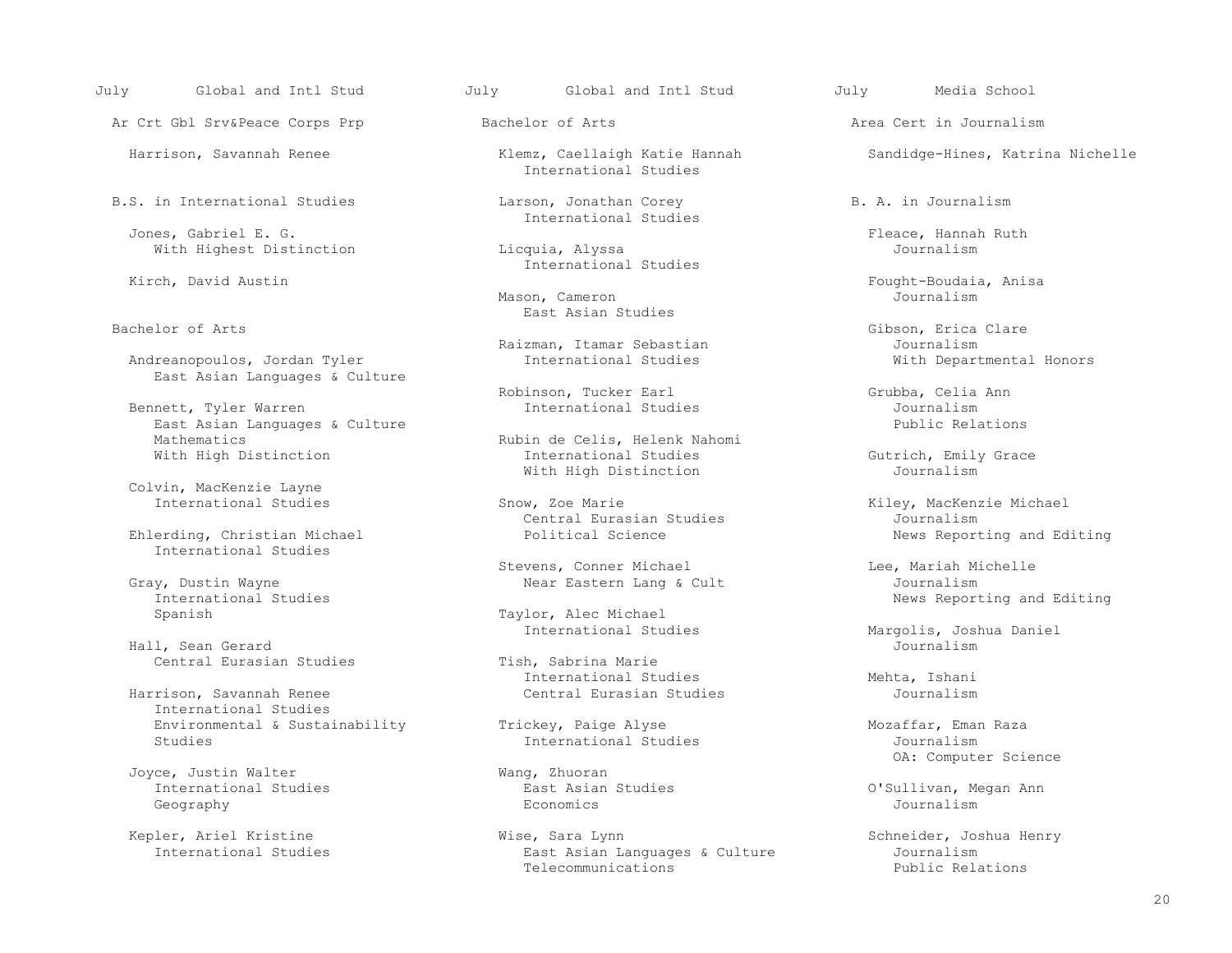July Media School July Media School July Media School

B. A. in Journalism and Bachelor of Arts and Bachelor of Arts Bachelor of Arts

Shoppell, Jade Lisa Journalism

Journalism Production

Journalism Media Research Media Research Media Production Media Media Media Media Public Relations and the extension of the extension of the extension of the Media Advertising

Journalism<br>OA: History of Art

Allen, Bailey and Communication of the Dawar, Sanyam Dawar, Sanyam and Dawar, Sanyam and Dawar, Sanyam and Dawa

 Ambrosio, Joseph Dominic Gornto, Megan McCabe Gender Studies Media Advertising

Schneider, Natalie Therese (anderson, Kyle Clement Gosman, Chase Andrew Gosman, Chase Andrew Media Journalism Media Media

News Reporting and Editing and Editing Benjamin, Emily Alyse and Gray, Dylan Daniel<br>Media Media Media Media

 Public Relations Bierman, Jamie Laine English Media Tinkle, Charles Everman, IV Cinema & Media Art: Studies & Gretencord, Andrew John<br>Journalism Production Media

 Biesen, Blake Allen Wood, Benton Marshall Media Gubin, Sara Haley Management, Industry and Policy

 Media Advertising ng, Menghua Bishop, Christopher Dave<br>Journalism Media Media External & Media Art: Studies & Media Art: Studies & Media Art: Studies & Municipal Art & Municipal Art & Municipal Art & Municipal Art & Municipal Art & Municipal Art & Municipal Art & Municipal Art & Municipal Art & Muni

Cascio, Nicolette (and Hill, David Michael Media)<br>
Media Media Media Media

Moore, James S. Choi, Yeong Jin Choi, Yeong Jin Media Technologies and Culture<br>Bachelor of Arts

 Allen, Bailey Media Jacobs, Allison Corrine Media<br>Cinema & Media Art: Studies & Cinema & Media Art: Studies &<br>Production With High Distinction

 Alper, Lexi Nicole Fitzgerald, Sean Martin Jesse, Christina Marie Media Media Media

> Media  $\blacksquare$ <br>Media Science and Media Science and Media Science and Media Science and Media Science and Media Science and Me Gender Studies

Cinema & Media Art: Studies & Cinema & Media Art: Studies & Production<br>Production Production

Sklar, Abigail Rose-Moskovitz Media Advertising Cinema & Media Art: Studies &<br>Journalism

Heller, Henry Eric<br>Media Media Advertising

B. S. in Game Design and Media Advertising and Cinema & Media Art: Studies & Media Art: Studies & Production and the set of the set of the set of the set of the set of the set of the set of the set of the set of the set of the set of the set of the set of the set of the set of the set of the set of the set of the set o

> Media Hunker, Sarah Elizabeth Media Advertising

Cinema & Media Art: Studies & Production (and Department, Industry and Policy Management, Industry and Policy<br>Production (and Mith High Distinction (and Department) The Industry and Policy

Media Advertising The Management, Industry and Policy Cinema & Media Art: Studies &<br>Production Production and the set of the set of the set of the set of the set of the set of the set of the set of the set of the set of the set of the set of the set of the set of the set of the set of the set of the set of the set o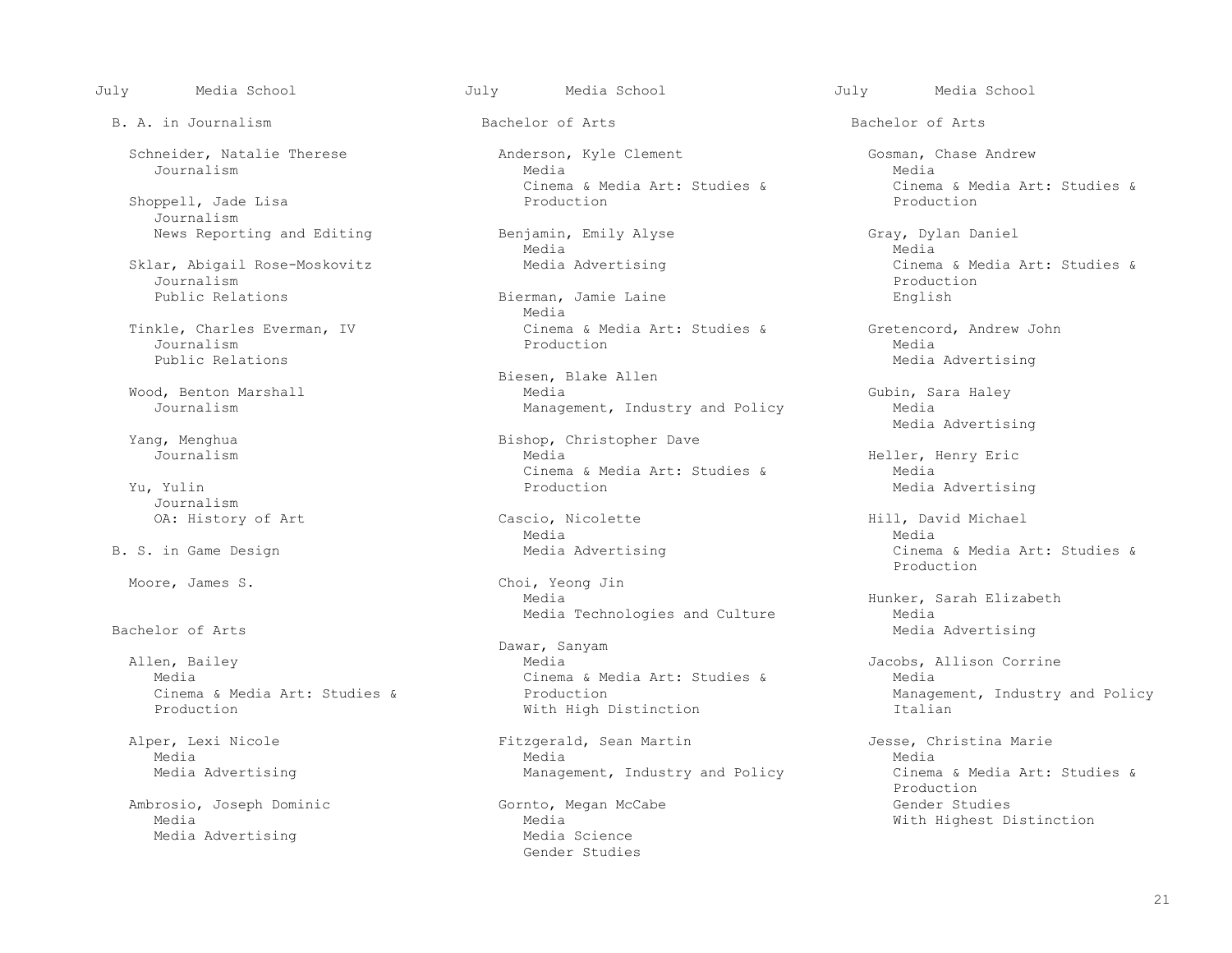Lamborn, Carolynda J. Cinema & Media Art: Studies & Media Media Production<br>Production Media Advertising

Media Media Media

 Lovell, Madeleine Alysse Ploen, Mary Grace Trainor, John Thomas, III Media Media Media Production

Maruscak, Ethan Alexander<br>Media Media Media Media Media Media Management, Industry and Policy

 Mateo, Mariah Olga Anne Media Wasz, Emily Media Advertising

 Maxwell, Noah Lysle Media Wicks, Terrence J. Cinema & Media Art: Studies &<br>Production

Morris, Rachel Lauren<br>Media Interactive and Digital Media Sacks, Caroline Beth Production<br>Wedia With Highest Distinction

 Norman, Andrew Tyler Management, Industry and Policy

Nourie, Richard Chase William Media

 Kuhn, Sean Michael Olds, Kevin Allen Spitaels, Brock Raymond Media Media Media Media Advertising The Cinema & Media Art: Studies & Cinema & Media Art: Studies &<br>Production Production Production Production Production Production

Parker, Cameron Joseph Terry, Samantha Rae<br>
Media

Portney, Sarah Elana (Ward, Emily Ann Media)

Priest, Bailey Anne

Rauch, Katherine Marie

Rinaldi, Alexa Bennett<br>Media

Media Advertising

Sicks, Haley Michelle<br>Media Cinema & Media Art: Studies &

Media Advertising Siegel, Rose Dorman Siegel, Rose Dorman Media Media Advertising

July Media School July Media School July Media School

Bachelor of Arts Bachelor of Arts Bachelor of Arts

Media Advertising

 Li, Man Ploen, Erin Marie Thomas, Hannah Marie Media Advertising Media Advertising Media Advertising

Cinema & Media Art: Studies & Media Advertising Management, Industry and Policy

Cinema & Media Art: Studies &<br>Production

Media Advertising<br>
Media Advertising<br>
Media Advertising

Media Advertising<br>
Media Advertising<br>
Media Advertising

Media Advertising Media (Zurcher, Zachary Alan<br>Media Advertising Media (Media Sacks, Caroline Beth (Sacks, Caroline Beth ) Sacks, Caroline Beth (Studies & Production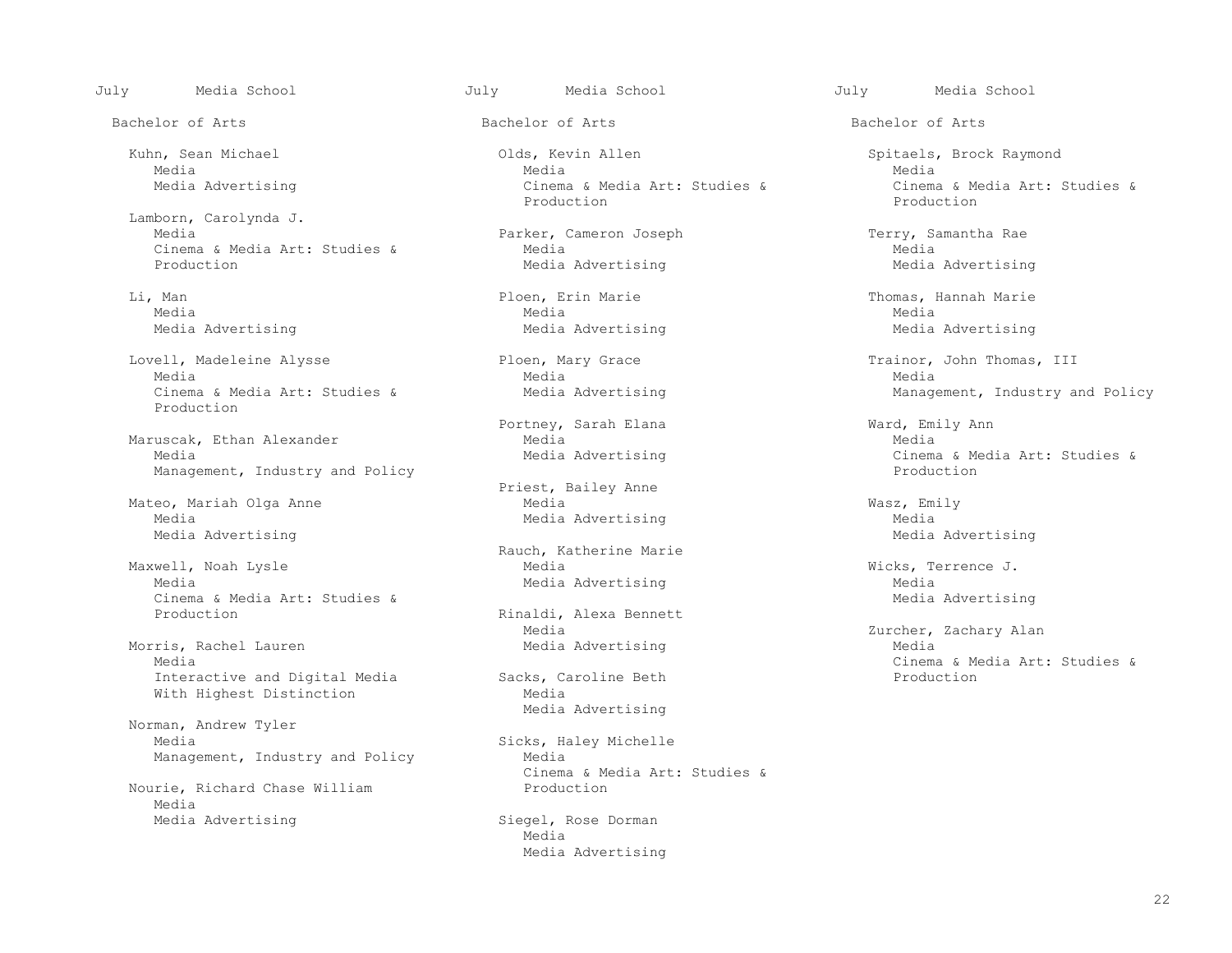| July<br>Business                                                               | July<br><b>Business</b>                                           | July<br><b>Business</b>                        |
|--------------------------------------------------------------------------------|-------------------------------------------------------------------|------------------------------------------------|
| Cert in Business Foundations                                                   | B. S. in Business                                                 | B. S. in Business                              |
| Doyle, Brendon Michael                                                         | Chen, Qinghua<br>Accounting                                       | Hollingsworth, Me<br>Accounting                |
| Feng, Xu                                                                       | Finance<br>Business Analytics                                     | Finance<br>With Distincti<br>With Honors in    |
| Fritz, Natalie Rose                                                            | Cheverine, Elizabeth Amelia<br>Marketing<br>Operations Management | Jesse, Jason Edwa<br>Supply Chain M            |
| Hammer, Bailey M.                                                              | Christensen, Alec Jonathan<br>Finance                             | Kataria, Nimit<br>Finance                      |
| Maeng, Yurim                                                                   | Comfort, Samuel O.<br>Finance                                     | King, Benjamin Al<br>Entrepr & Corp<br>Finance |
| Margolis, Andrew Shelby                                                        | Crawford, Matthew Robert<br>Finance                               | Li, Eric John<br>Finance                       |
| Price, Samuel Allen                                                            | Dawar, Sanyam<br>Marketing<br>With High Distinction               | Lin, Qinghua<br>Accounting                     |
| Thundy, Antonio                                                                | De Castro, Carlos Daniel<br>Management                            | Finance<br>Liu, Jinming                        |
| B. S. in Business                                                              | Eifert, Drake Aaron                                               | Accounting                                     |
| Bennett, Tyler Warren<br>BEPP: Public Policy Analysis<br>With High Distinction | Finance<br>Accounting                                             | Luther, Tracy Jul<br>Management                |
| Betz, Tristan Xavier<br>Finance                                                | Enslein, Michael Naftali<br>Finance                               | Mason, Stephen Fo<br>Accounting<br>Finance     |
| Accounting                                                                     | Framer, Kevin Mark<br>Finance                                     | McDonald, Westpha                              |
| Browning, Jacob Alexander<br>Finance                                           | Operations Management                                             | Accounting<br>Finance                          |
| Operations Management                                                          | Griffin, John Kevin<br>Finance                                    | McMahon, Jack Bra                              |
| Brunini, Matthew A.<br>Finance                                                 | Hamill, Ryan Scott                                                | BEPP: Public P                                 |
| With Honors in Business                                                        | Marketing<br>Professional Sales                                   | Metros, Peter Ben<br>Finance                   |

Enslein, Michael Naftali Mason, Stephen Folan<br>Finance Mason, Stephen Folan

Hamill, Ryan Scott<br>Marketing

Finance Harvey, Seth A. Entrepr & Corp Innovation

Chen, Qinghua Hollingsworth, Megan Britt<br>Accounting Microsoftherman Hollingsworth, Megan Britt Feng, Xu Business Analytics With Distinction With Honors in Business Supply Chain Management

Comfort, Samuel O. King, Benjamin Allen<br>Finance Rotter & Corp In Entrepr & Corp Innovation<br>Finance

McDonald, Westphal William<br>Accounting

McMahon, Jack Bradford BEPP: Public Policy Analysis

Metros, Peter Benjamin<br>Finance Professional Sales Finance Finance (Cha, Seoho Real Estate Professional Sales Finance Real Estate Professional Sales Professional Sales Professional Sales Professional Sales Professional Sales Professional Sales Profession Cha, Seoho Real Estate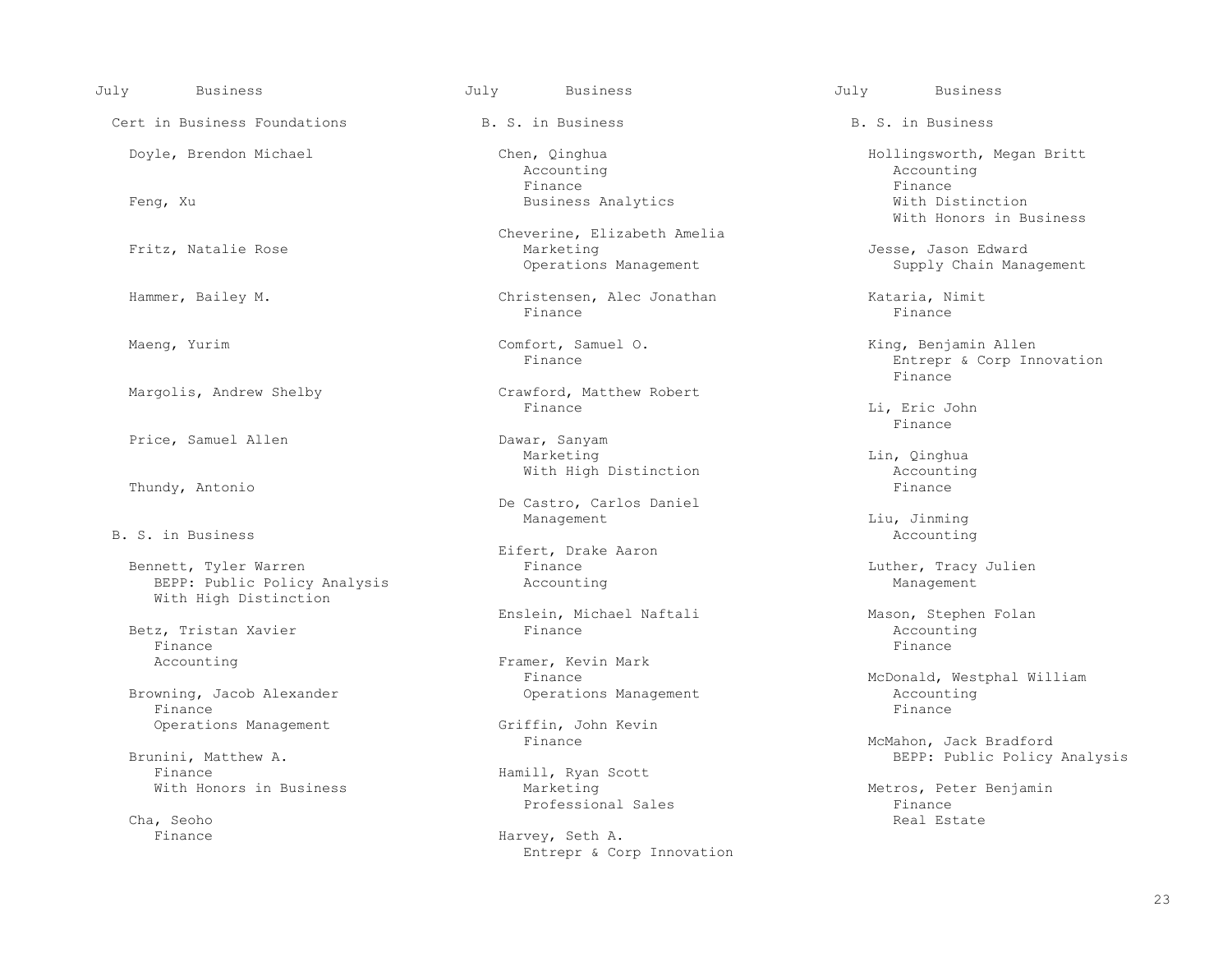| July | <b>Business</b>                                                       | July | <b>Business</b>                               | July | Education                                                |
|------|-----------------------------------------------------------------------|------|-----------------------------------------------|------|----------------------------------------------------------|
|      | B. S. in Business                                                     |      | B. S. in Business                             |      | B. S. in Education                                       |
|      | Miller, Abigail Joanna<br>Supply Chain Management<br>With Distinction |      | Weber, Matthew Dustin<br>Information Systems  |      | Casel, Danielle Ni<br>Elementary Educ<br>With High Disti |
|      | With Honors in Business                                               |      | M. S. in Information Systems                  |      |                                                          |
|      | Miller, Jonathon Drew<br>Finance                                      |      | Clements, Haley Elizabeth                     |      | Daehnert, Abbee Ma<br>Early Childhood                    |
|      | Technology Management                                                 |      | O'Gonuwe, Brenda Ifeoma                       |      | Davis, Taylor DeSh<br>Secondary Educa                    |
|      | Olsen, Benjamin<br>Finance                                            |      |                                               |      | Flores, Jimena                                           |
|      |                                                                       |      | Pirtle, Caleb                                 |      | Elementary Educ                                          |
|      | Park, Hyejeong<br>Finance                                             |      |                                               |      | Livingston, Luke S                                       |
|      | Patel, Pooja                                                          |      | Master of Business                            |      | Secondary Educa                                          |
|      | Finance                                                               |      | Bergman, Brian James, Jr.<br>Entrepreneurship |      | Pamatmat, Zachary<br>Elementary Educ                     |
|      | Paulson, Jack William                                                 |      |                                               |      |                                                          |
|      | Finance                                                               |      | Mayo, Kevin<br>Decision Sciences              |      | Terrell, Wesley Ke<br>Secondary Educa                    |
|      | Qu, Yanmin                                                            |      |                                               |      |                                                          |
|      | Finance                                                               |      | Rosen, Rebecca                                |      | Yu, Hushuang                                             |
|      | Business Analytics                                                    |      | Organization Behavior                         |      | Early Childhood                                          |
|      | Romano, Donald Joseph<br>BEPP: Economic Consulting                    |      |                                               |      | M. S. in Education                                       |
|      | Schuster, Grant Knoefel<br>Accounting                                 |      |                                               |      | Adams, Shannon Mar<br>Educational Lea                    |
|      | Finance                                                               |      |                                               |      | Badger, Jonathan B<br>Mental Health C                    |
|      | Shen, Juntian<br>Finance                                              |      |                                               |      | Counselor Educa                                          |
|      |                                                                       |      |                                               |      | Campbell, Brittany                                       |
|      | Stephenson, Ciara Kay<br>Accounting                                   |      |                                               |      | Instructional S                                          |
|      | Technology Management                                                 |      |                                               |      | DeWeez, Leah Britt<br>Secondary Educa                    |
|      | Tanyaluck, Kachapoom                                                  |      |                                               |      |                                                          |
|      | Finance                                                               |      |                                               |      | Gonzalez, Patricia<br>Learning & Dev                     |
|      | Wang, Yu                                                              |      |                                               |      |                                                          |
|      | Finance                                                               |      |                                               |      | Haville, Taylor Mi<br>Mental Health C                    |

# B. S. in Business B. S. in Business B. S. in Education Meber, Matthew Dustin Casel, Danielle Nicole<br>Information Systems Casel, Danielle Nicole M. S. in Information Systems Clements, Haley Elizabeth O'Gonuwe, Brenda Ifeoma Pirtle, Caleb **Elementary Education** Eivingston, Luke Stanton<br>
Master of Business<br>
Secondary Education Bergman, Brian James, Jr. Pamatmat, Zachary Jordan Entrepreneurship Bergman, Basic Pamatmat, Zachary Jordan Elementary Education Mayo, Kevin<br>Decision Sciences Technology (Messue Terrell, Wesley Keith<br>Secondary Education Organization Behavior **Early Childhood Educ**

Elementary Education With High Distinction

Daehnert, Abbee Marie<br>Early Childhood Educ

Davis, Taylor DeShawn<br>Secondary Education

Secondary Education

Elementary Education

Secondary Education

 Adams, Shannon Marie Educational Leadership

Badger, Jonathan Brandt Mental Health Counseling and Counselor Education

 Campbell, Brittany Sue Instructional Systems Technology

DeWeez, Leah Brittany Secondary Education

Gonzalez, Patricia Damaris Learning & Dev Sciences

Haville, Taylor Michael Mental Health Counseling and<br>Counselor Education Counselor Education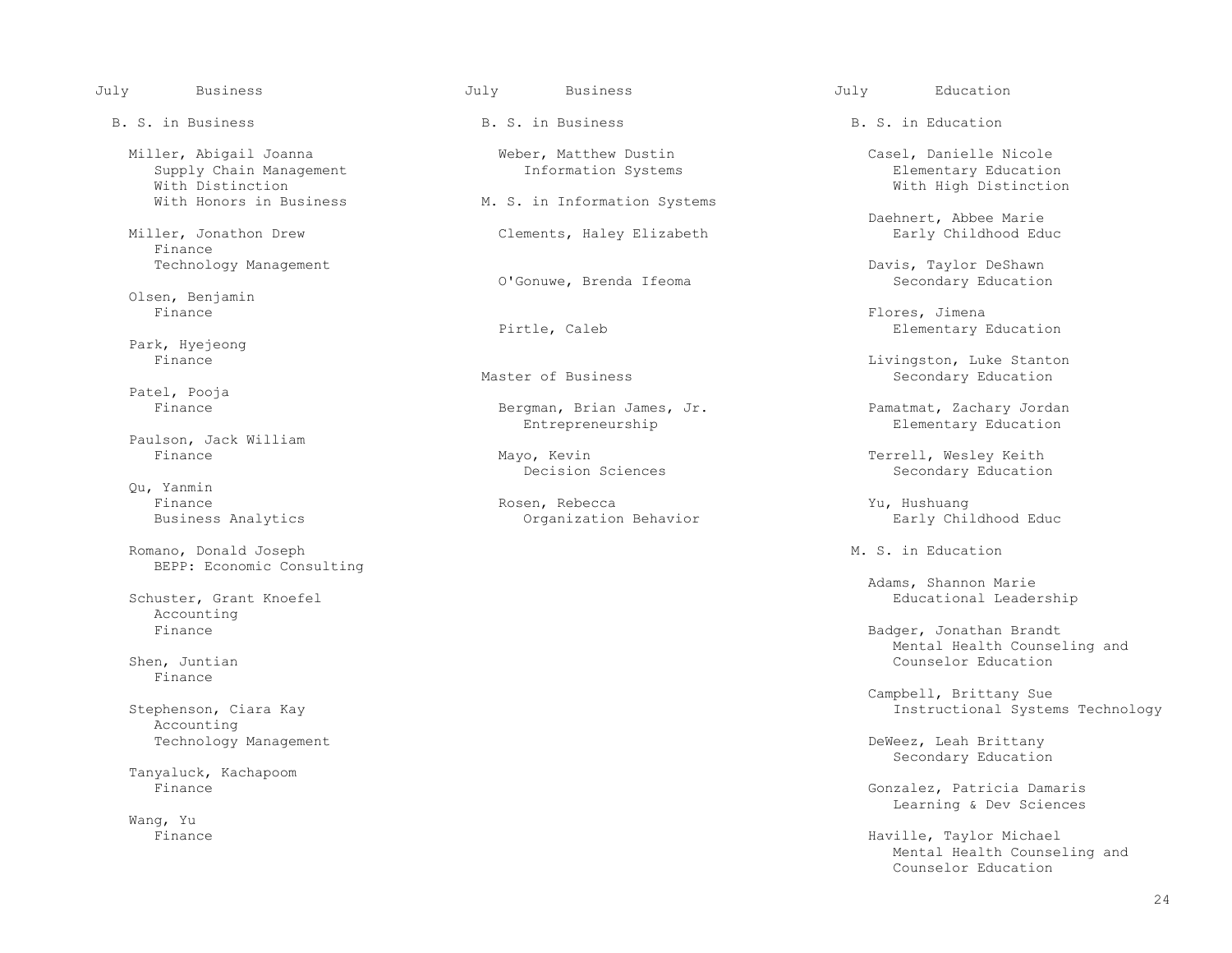| July<br>Education                                            | July<br>Education                      | July<br>Graduate School                            |
|--------------------------------------------------------------|----------------------------------------|----------------------------------------------------|
| M. S. in Education                                           | Specialist in Education                | Gr Ar Crt Latin Am & Carib St                      |
| Hires, Kelley Rae<br>Educational Leadership                  | Burks, Timothy M.<br>School Psychology | Campbell, Sarah Alice                              |
| Hudson, Elizabeth Jael<br>Educational Leadership             |                                        | Master of Arts                                     |
| Jones, Kristin Elizabeth<br>Educational Leadership           |                                        | Beardmore, Casey Renee<br>Speech & Hearing Sci     |
| Kensek, John P.<br>Secondary Education                       |                                        | Bestvater, Samuel Elliot<br>Political Science      |
| Lehman, Adam W.                                              |                                        | Bower, Grace Ann<br>Speech & Hearing Sci           |
| Elementary Education<br>Park, Su Jin                         |                                        | Crowley, Ethan Duenisch<br>Speech & Hearing Sci    |
| Instructional Sys Tech<br>Pray, Tyler David                  |                                        | Dahlstrom, Nicole Clara<br>Speech & Hearing Sci    |
| Secondary Education<br>Rearick, Susan P.                     |                                        | DeHart, Carlee Michele<br>Speech & Hearing Sci     |
| Adult Education                                              |                                        | Diagostino, Jordan Elizabeth                       |
| Roy, Sudipta<br>Intl and Compar Educ                         |                                        | Speech & Hearing Sci<br>Fisher, Lesley Ann         |
| Sheets, Rachel Earlene<br>Educational Leadership             |                                        | Speech & Hearing Sci                               |
| Shepard, James Arthur, Jr.<br>Counseling/Counselor Education |                                        | Fleming, Kaitlyn Maureen<br>Speech & Hearing Sci   |
| Voskuil, Anna Elizabeth<br>Secondary Education               |                                        | Folk, Emma Corinne<br>Speech & Hearing Sci         |
| Winningham, Sean<br>Instructional Systems Technology         |                                        | Fonseca, Catherine Marie<br>Latin American Studies |
| Zhu, Ling                                                    |                                        | Glowacki, Nicole Mary<br>Speech & Hearing Sci      |
| Elementary Education                                         |                                        | Goodman, Hana Lee<br>Speech & Hearing Sci          |
|                                                              |                                        | Gray, Katie<br>Speech & Hearing Sci                |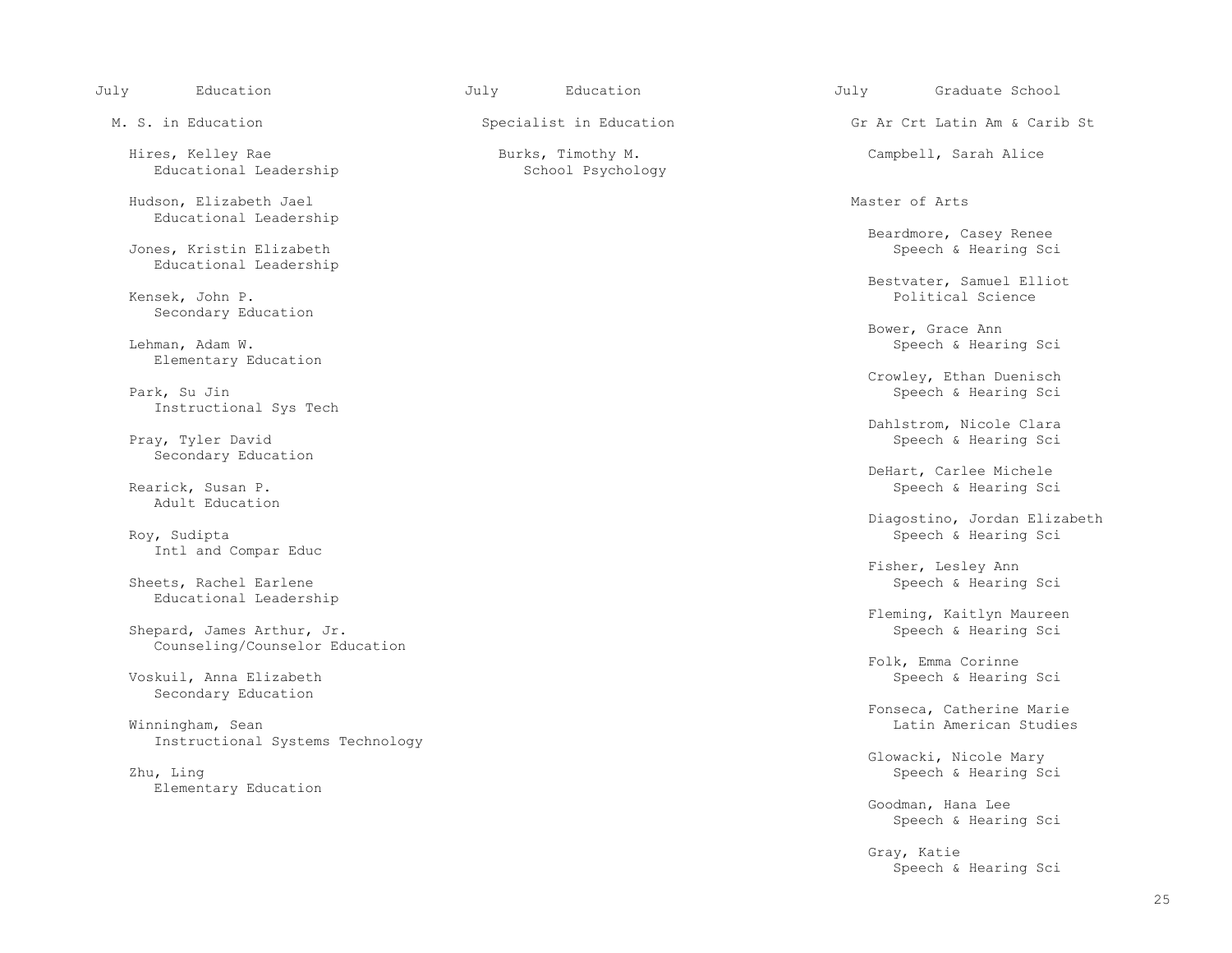Speech & Hearing Sci

Kantar, Yekaterina Nikolaevna Spaulding, Sarah Elyzabeth Strange, Brandon Michael<br>Speech & Hearing Sci Seech & Hearing Sci Seech Bearing Sci Seech Bearing Sci Seech Bearing Sci Seech Bearing Sci Speech & Hearing Sci

Speech & Hearing Sci

Speech & Hearing Sci

Milner, Codi Lauren<br>
Speech & Hearing Science Central Eurasian Stds Speech & Hearing Sci

Speech & Hearing Sci

Speech & Hearing Sci

Arts Administration

Satoh, Julia Brooks, John Allen<br>Speech & Hearing Sci Brooks, John Allen

Schalk, Nina Marie **Example 2018** Chemistry Speech & Hearing Sci

Hart, Brianna Caroline Schend, Rachel Katherine Lollie, Michelle L.

 James, Seth Michael Smith, Zachary Thomas Malone, Heather Renae Speech & Hearing Sci

 Kirchoff, Alisha Torres Nieves, Nicole Adriana Tebo, Douglas Wayne Speech & Hearing Sci

 Manchanda, Meera Walts, Audrey Rose Doctor of Philosophy Speech & Hearing Sci

p, Erica Lynn<br>
Speech & Hearing Sci<br>
Speech & Hearing Sci

Whaley, Travis Deck<br>Musicology

erxiati, Alifu and Microsoft Microsoft Microsoft Microsoft Microsoft Microsoft Microsoft Microsoft Microsoft M<br>Composition of Microsoft Microsoft Microsoft Microsoft Microsoft Microsoft Microsoft Microsoft Microsoft Micro Speech & Hearing Sci

Nichols, Kelsey Anne

Master of Science

Evans, Dylan Christopher<br>Physics Physics

Hildenbrand, Brett William

Statistical Science

July Graduate School July Graduate School July Graduate School

Master of Arts Master of Arts Master of Science

Adrion, Jeffrey Rees

Alford, Kathleen Elizabeth

Anderson, Jonathan Carl (1999)<br>Mierxiati, Alifu (1999) Wheeler, Adam Alexander (1999) Minguistics

Antony, Alexander Klein<br>
Zhang, Zong<br>
Political Science

 Aydeniz, Fetiye Reeder, Rebecca Claire **Master of Fine Arts** Curriculum & Instruction

 Dreher, Bridgette H. Barber, Suzanne Marie Folklore and Ethnomusicology<br>Anthropology

Black, Dylan Jacob<br>Philosophy

Rubin de Celis, Helenk Nahomi Blackwell, Jennifer Ann Marie

Bryan, Matthew Steven Nelson<br>
Enysics
Bryan, Mathew Steven Nelson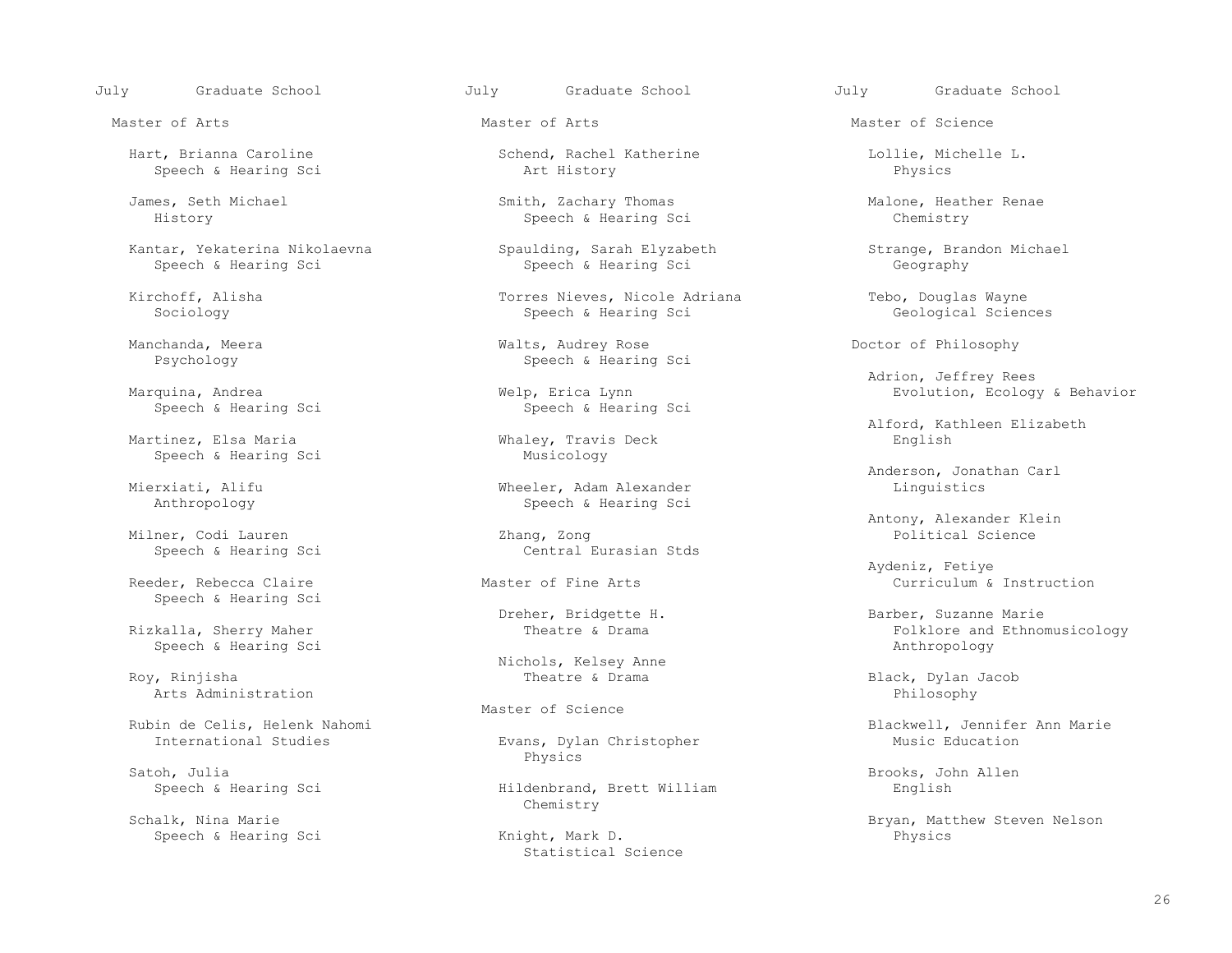July Graduate School July Graduate School July Graduate School

Doctor of Philosophy Doctor of Philosophy Doctor of Philosophy

 Campbell, Sarah Alice Lee, Shinwoo Ogle, Whitney Leigh Theatre & Drama Public Affairs Human Performance

Cotofana, Simona Alexandra Limas, Emily Annette

Domene Danes, Maria and Lin, Zidu art History Physics

Duckworth, Jennifer<br>
Learning & Dev Sciences<br>
Mathematics Learning & Dev Sciences and Mathematics and Sanders, Craig Aaron

Fenton, Rebecca Conner Manago, Bianca N.<br>Art History Manago, Bianca N.<br>Sociology

Leisure Behavior Chemistry Shi, Shuzhe

Kamburugamuve Loku Acharige, Supun Morales, Eric Cesar<br>Madhushanka Kamburugamuva Madhushanka Ethnomusicology Madhushanka Kamburugamuva Folklore and Ethnomusicology van den Broek, Claire Yolanthe

Kannenberg, Steven Andrew Second Language Studies

Kendall, Nzingha Santiago<br>American Studies

Chen, Liang Li, Shaozhuan Di, Shaozhuan Di, Shaozhuan Park, G Yeon Di, Shaozhuan Di, Shaozhuan Di, Shaozhuan Di, Park, G Yeon Di, Park, G Yeon Di, Park, G Yeon Di, Park, G Yeon Di, Park, G Yeon Di, Park, G Yeon Di, Park, G

Chen, Zengguan Limas, Eleuterio Federico<br>
Instructional Sys Tech Counseling Psychology Instructional Sys Tech Counseling Psychology Peng, Hui<br>Biochemistry

Counseling Psychology **Counseling Psychology** Rojas, Juan Sebastian

Forist, Brian Edward Martin, Erin Theresa<br>
Leisure Behavior Martin, Erin Theresa

Gemmani, Lucia and Miles, Kathleen Brophy<br>Italian Miles, Kathleen Brophy<br>Human Performance

Guerra, Richard Miller, I. Shujaa Keino<br>Human Performance Munseling Psychology

Hong, Hao 1999 - Monteith, Andrew Phillip Philosophy<br>Philosophy 1999 - Monteith, Andrew Philosophy

Mossman, Sabrina Germanic Studies

Ndanyi, Samson Kaunga<br>History

 Oches, Brian Arthur Public Policy Slavic Lang & Lit

Informatics and Language Counseling Psychology and Literacy, Culture, and Language Counseling Psychology and Language Education en de la contrata de la contrata de la contrata de la contrata de la contrata de la contrata de la contrata de<br>Education

Biochemistry

Folklore and Ethnomusicology

Roman, Tiffany Anne Instructional Sys Tech<br>
Lu, Zhipeng

Psychology

Scott, Jocelyne Bartram<br>Gender Studies Gender Studies

Physics

Stauffer, Katelyn Elizabeth<br>Political Science Political Science

Counseling Psychology Tang, Jessica<br>Physiology Tang, Physiology Physiology

Tiongco, Maria Anna Carmyn Marasigan Astronomy

Computer Science Comparative Literature

Evolution, Ecology & Behavior Wang, Shu-Yi

Webeck, Sean Patrick<br>Public Policy

 Chemistry Weber, Silja Verona Germanic Studies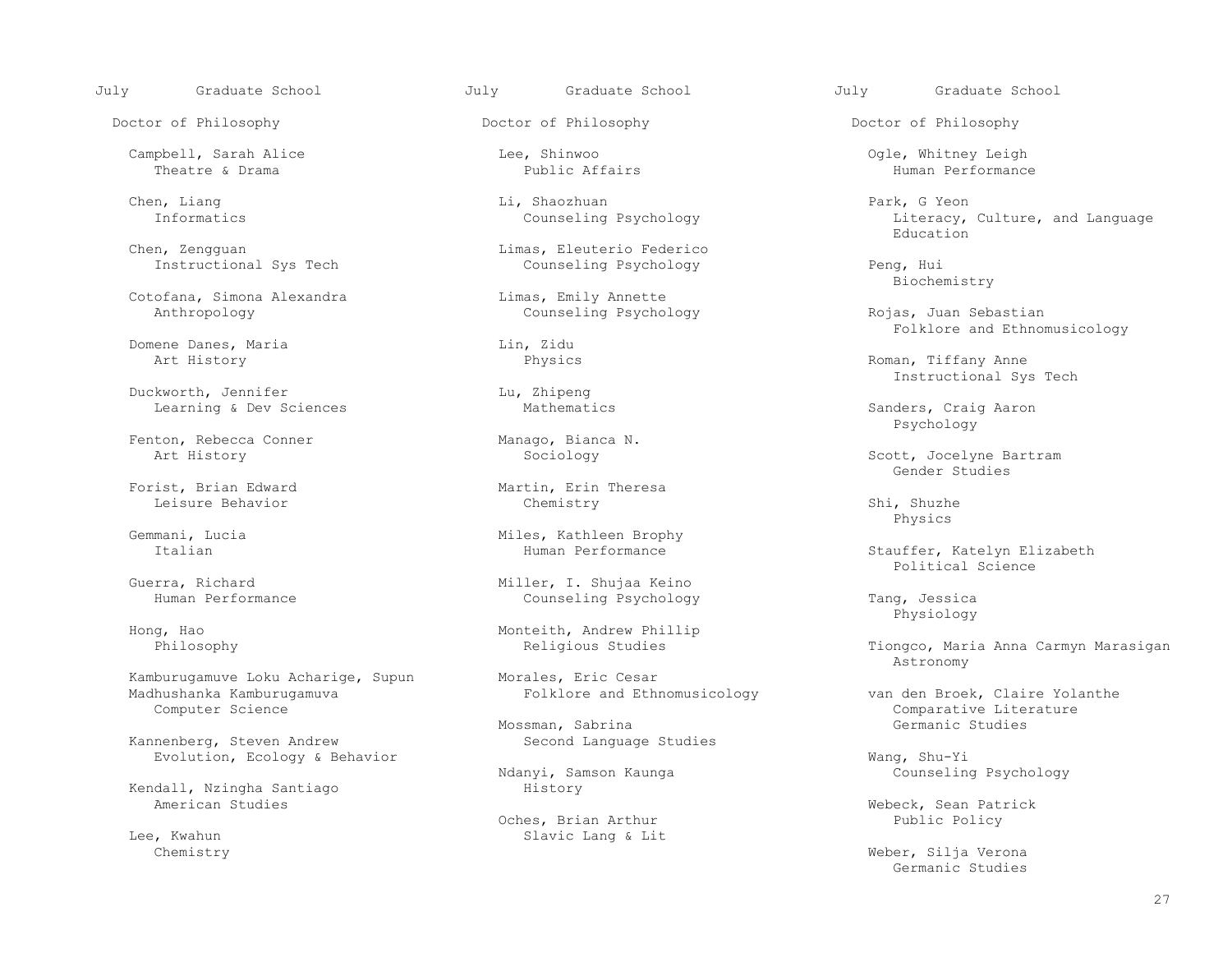July Graduate School July Informatics July Informatics

Wei, Xiaoshi Agnihotri, Dhruv Burkhart, Lincoln Todd, Jr.<br>Folklore and Ethnomusicology Computer Science Informatics Folklore and Ethnomusicology

Whitaker, Briana Kathleen 1918 arsh, Daniel Aaron 1918 and Chawla, Sidhant Evolution, Ecology & Behavior Computer Science Evolution, Ecology & Behavior

 White, Stacy Elizabeth Cox, Jalen School Psychology

Wood, Luke Burgess Cozad, Cody Steven

Yasar, Sabahat Zeynep<br>Communicatn & Culture Continue of Continue of Communicatn & Culture Communicatn According to the Ortinue of C

Doctor of Philosophy **B. S. in Computer Science** B. S. in Informatics

With Distinction

Computer Science

Lonis, Matthew R. Computer Science

Ortiz, Federico Ezequiel Zahler, Sara and Sampler Science (Sahler, Sara and Sahler, Sara and Sahler, Sara and Sahler, Sara and Sahler, S

 Spanish Reddy, Rajanarayana Avutu Sai Informatics Computer Science

> Tennent, Griffin Allan Informatics Computer Science

 Zhuang, Bokai Informatics Computer Science

B. S. in Informatics

 Abramowski, Karina J. Doheny, Michael Francis Informatics Informatics With Highest Distinction

Aggarwal, Dahlia

Angsten, Erik G.<br>Informatics

Auyeung, Melissa

Baker, Mitch J.

 Bento, Francisco Leite Informatics

Zahler, Sara Davis, Clayton

Davis, Justin

Dayley, Christopher Joseph<br>Informatics

Dickey, Jordan Phillip

 Hutton Honors Coll Prgm Cmpltd Drummond, Christopher John Informatics

Duckworth, Elijah Montgomery<br>Informatics Informatics

Essombe Ekobe, Gustave<br>Informatics Informatics

Farrow, Jacob Paul<br>Informatics Informatics

 Informatics Freeman, Samuel Joseph Informatics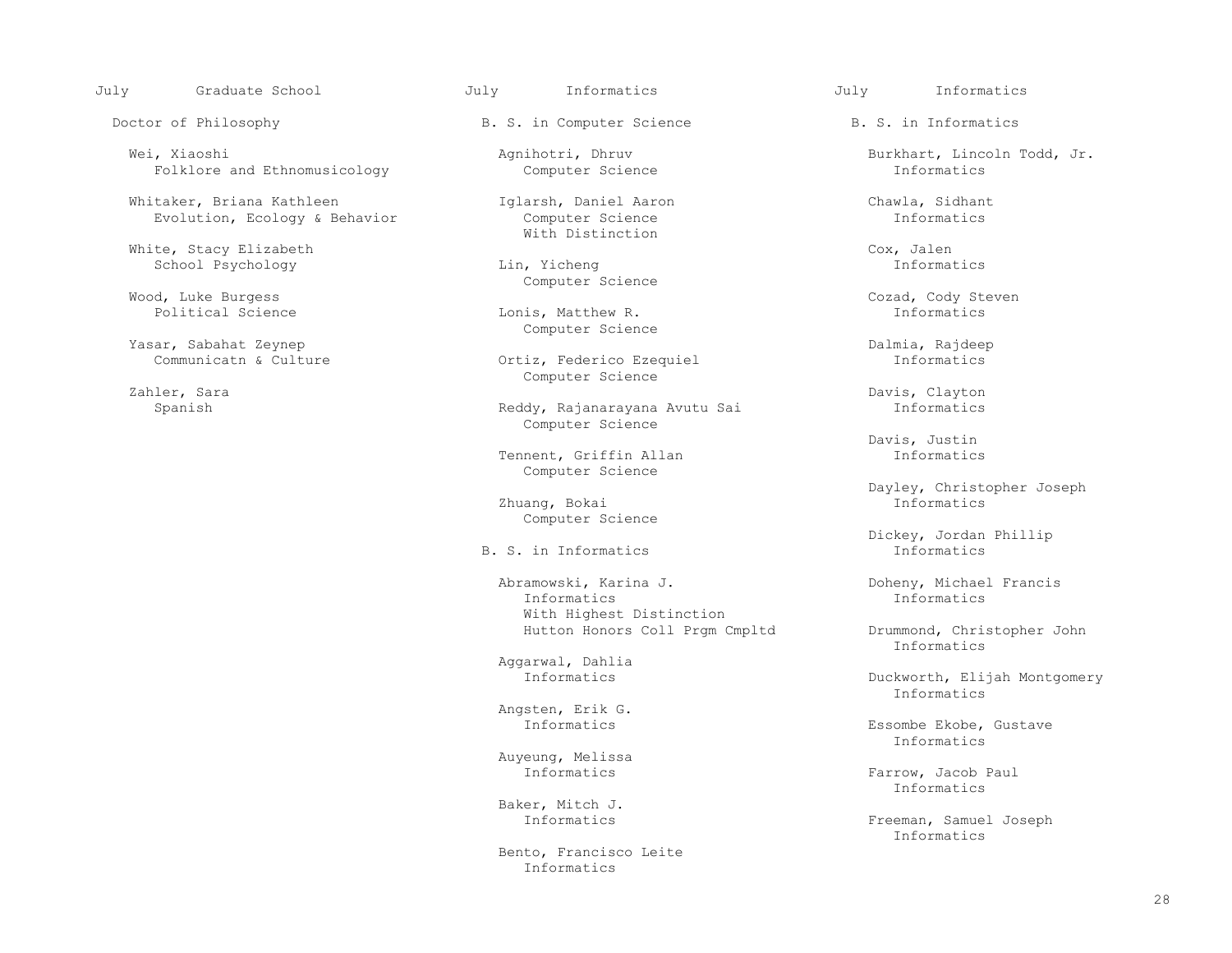July Informatics July Informatics July Informatics

 Galaviz, Natalie Charlotte Lee, Yen Hsuan Parton, Lane Matthew Informatics Informatics Informatics

Informatics Informatics Informatics

 Grossinger, Jordan Blake Lin, Shin-Mei Rojas, Paola Informatics Informatics Informatics

Informatics Informatics Informatics

Halsey, Graham Ketchum Margolis, Andrew Shelby Schmidt, John Thomas

Igleheart, Orion Grantham Leland Morris, Rachel Lauren Seng, Benjamin Ray<br>Informatics Seng, Benjamin Ray Informatics Informatics Informatics

es, Gabriel E. G. Shahsavar, Samaan N. Shahsavar, Samaan N. Shahsavar, Samaan N. Shahsavar, Samaan N. Shahsavar, Samaan N. Shahsavar, Samaan N. Shahsavar, Samaan N. Shahsavar, Samaan N. Shahsavar, Samaan N. Shahsavar, Sama With Highest Distinction

 Kronewitter, Brandon Lucas Pagliuco, Vittoria Ada Sunderman, Griffin Ryan Informatics Informatics Informatics

B. S. in Informatics The B. S. in Informatics B. S. in Informatics B. S. in Informatics

Informatics Informatics Informatics

Informatics Informatics Informatics

Hayden, Ethan McNeely, Carly Morgan Schreiber, Mason Schreiber, Mason Schreiber, Mason Schreiber, Mason Schreiber, Mason Schreiber, Mason Schreiber, Mason Schreiber, Mason Schreiber, Mason Schreiber, Mason Schreiber, Mason Informatics Informatics Informatics

 Higgins, Ashley Violet McWilliams, Kyle Matthew Segovia, Manuel Alejandro Informatics Informatics Informatics

Jones, Gabriel E. G. Same Communication and Mith Highest Distinction

 Junker, Joshua Matthew O'Scanaill, Matthew Peter Smythe, Thomas Alan Informatics Informatics Informatics

 Kim, Jeonghoon Pacovsky, Jordan Brooks Solem, Lucas Leo Informatics Informatics Informatics

Kvachkoff, Andrew Jacob **Panagos, Arryn George Houston** Tate, Ruth Verenice The Transmatics Constantion Tate, Ruth Verenice Constantion The Transmatics The Transmatics The Transmatics The Transmatics The Transmatics The Tr Informatics Informatics Informatics

Informatics Informatics Informatics

Ghumaan, Karanvir Li, Mingliang Roe, Savannah Baylee

Haggin, John Michael Liu, Wentao Ross, Christopher George

Hammer, Bailey M. McCollum, Clayton Ashley Scholl, Madeline Remington<br>
Informatics Informatics Informatics Informatics

Myers, Mitchell Joseph Timformatics<br>
Informatics University Mith Highest Distinction

Lee, Soyeon Park, Jin Myung Tigges, Maxwell Kenneth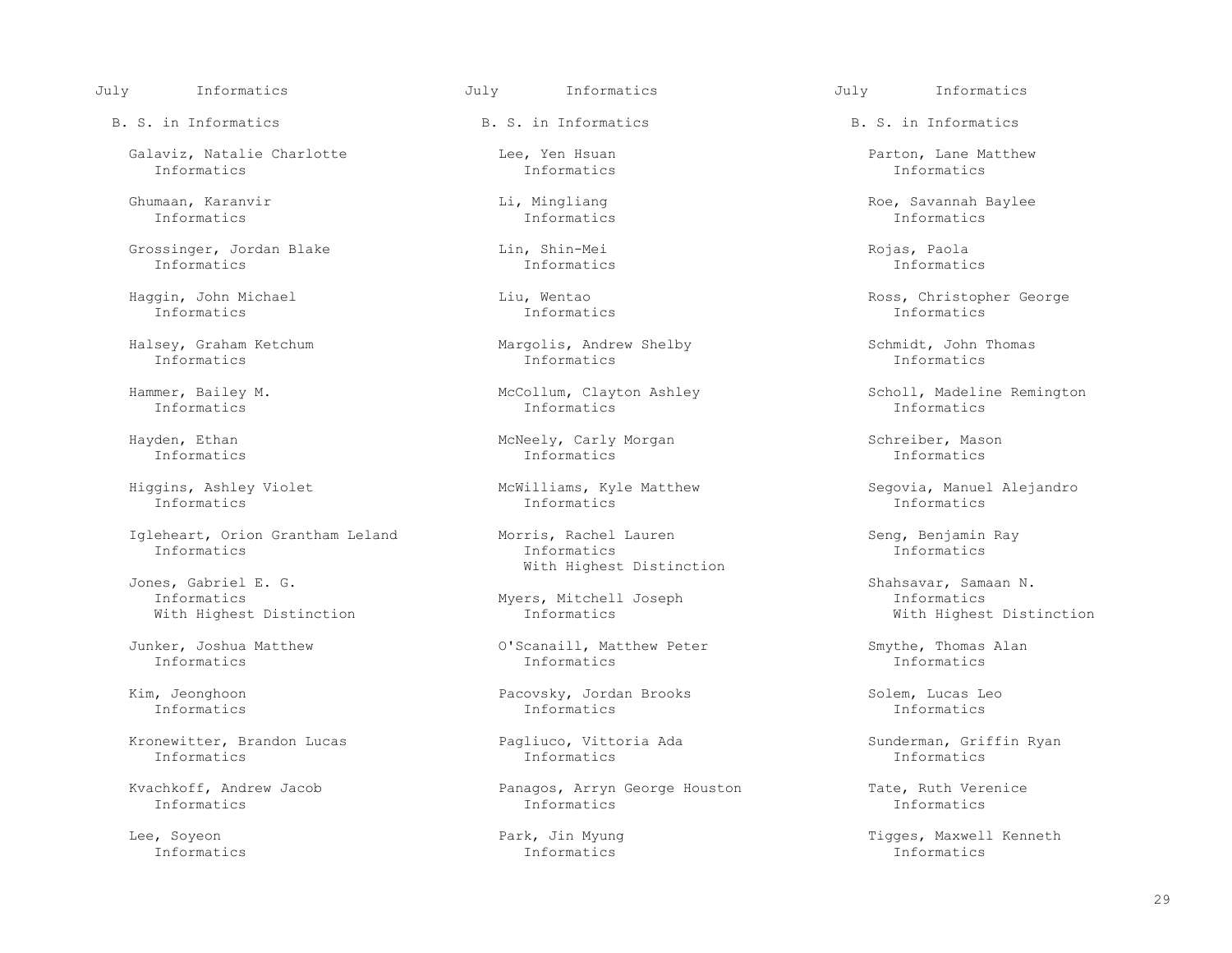| Informatics<br>July                      | Informatics<br>July             | Informatics<br>July                            |
|------------------------------------------|---------------------------------|------------------------------------------------|
| B. S. in Informatics                     | M. S. in Computer Science       | M. S. in Data Science                          |
| Tolliver, Antonia Dee<br>Informatics     | Wei, Yiwei                      | Miller, Ashley Diane                           |
| Watkins, Brett Tyler<br>Informatics      | M. S. in Data Science           | Read, Cory A.                                  |
|                                          | Amir Soleimani, Leila           |                                                |
| Wattimena, Theodora Emily<br>Informatics |                                 | Sekar, Surya Prakash                           |
| With Distinction                         | Anand, Srinivas                 | Master of Information Science                  |
| Wethern, Joseph Dean                     |                                 |                                                |
| Informatics                              | Ann Mathew, Neenu               | Lee, Song Mi<br>Information Science            |
| Wu, Jiawei                               |                                 |                                                |
| Informatics                              | Avdhut, Chandan                 | Lindgren, Anne Marie C.<br>Information Science |
| Young, Jessica<br>Informatics            |                                 |                                                |
|                                          | Avdhut, Rohini Chandan          | Minix, Amy Lynne<br>Information Science        |
| Gr Cert in Data Science                  |                                 |                                                |
| Hong, Yijuan                             | Bass, Ian Roderic               | Seo, Harim<br>Information Science              |
|                                          | Batarseh, Fadi                  | Master of Library Science                      |
| Kpabar, Shulana Levette                  |                                 | Fonseca, Catherine Marie                       |
| Kulkarni, Dhanalaxmi                     | Choudhari, Pavankumar Balajirao | Library Science                                |
|                                          |                                 | Hosbach, Ashley Elizabeth                      |
| Mallapur, Sanmit Samir                   | Giuliani, Stephen Alexander     | Library Science                                |
|                                          |                                 | James, Seth Michael                            |
|                                          | Graziano, Christopher Alan      | Library Science                                |
| Stanton Tully, Jennifer Lynn             |                                 | Johnson, Anders                                |
|                                          | Gupta, Abhishek                 | Library Science                                |
| Stockwell, Jay Edward                    |                                 |                                                |
|                                          |                                 | Minix, Amy Lynne                               |
| M. S. in Computer Science                | Khaire, Sangram                 | Library Science                                |
|                                          |                                 | Muenz, Kristen Elizabeth                       |
| Lu, Junjie                               | Matthews, Brent Patrick         | Library Science                                |
|                                          |                                 | Myers, Sarah Josie                             |
| Scott, Ryan Glenn                        | Mauser, Eric John               | Library Science                                |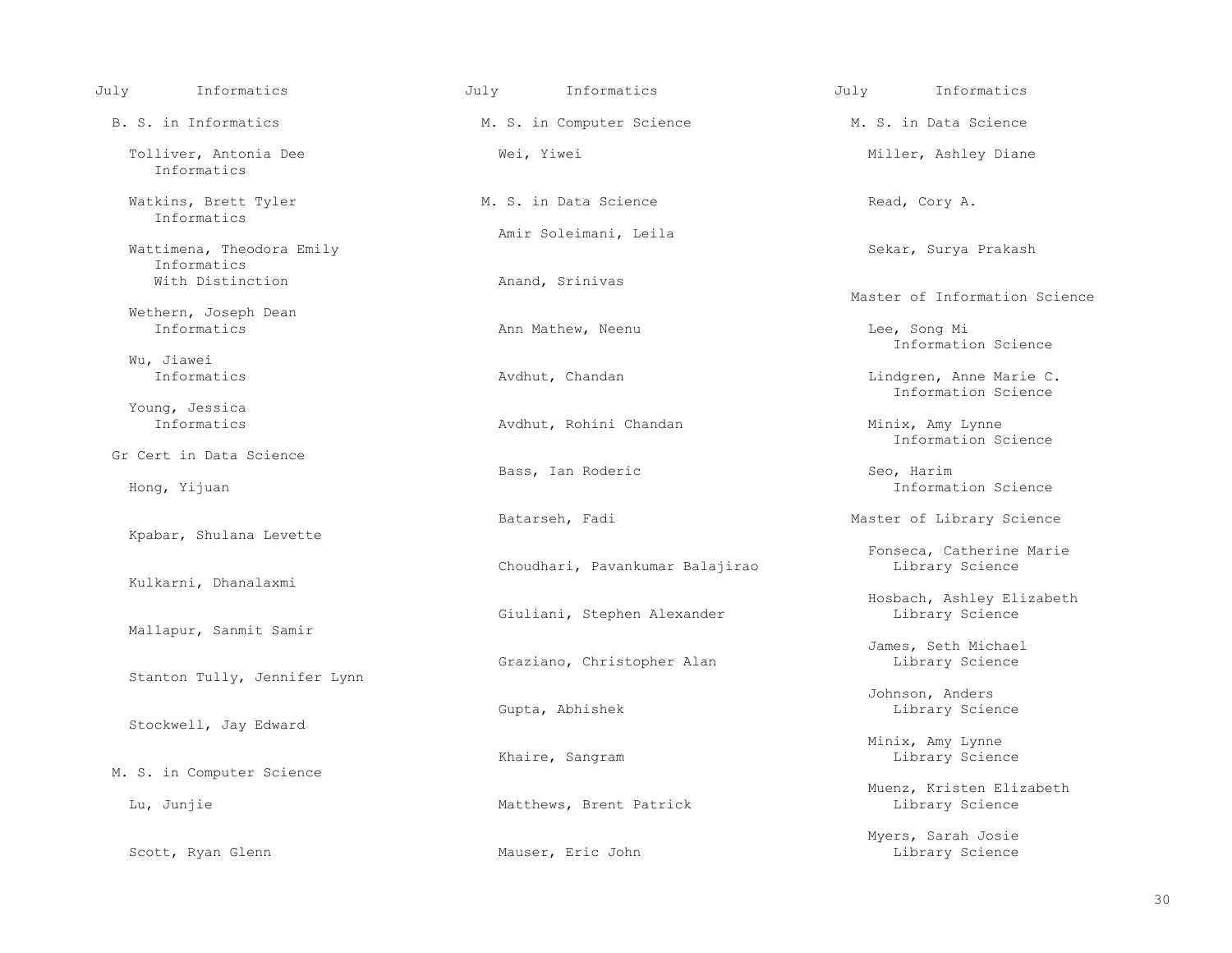| July | Informatics                                   | July           | Law               | July                | Music                                                         |
|------|-----------------------------------------------|----------------|-------------------|---------------------|---------------------------------------------------------------|
|      | Master of Library Science                     | Master of Laws |                   | Artist Diploma      |                                                               |
|      | Schend, Rachel Katherine<br>Library Science   |                | Alqahtani, Sultan | Zheng, Xun<br>Piano |                                                               |
|      | Steinberg, Hannah Dorothea<br>Library Science |                |                   |                     | Performer Diploma                                             |
|      |                                               |                |                   |                     | Aumann, Joseph Isaac<br>Trombone                              |
|      |                                               |                |                   | Violin              | Chervinskiy, Gersh                                            |
|      |                                               |                |                   | Voice               | Hatzis, Marianthi                                             |
|      |                                               |                |                   | Viola               | Kang, Dongyeob                                                |
|      |                                               |                |                   | Voice               | Mauss, Annika Nicollette                                      |
|      |                                               |                |                   | Voice               | Mikol, Rachel Rita                                            |
|      |                                               |                |                   | Violin              | Ramsdell, Gaia Mariani                                        |
|      |                                               |                |                   |                     | Rasamimanana, Sedera Harlala<br>Early Music Voice             |
|      |                                               |                |                   | Piano               | Xie, Shanshan                                                 |
|      |                                               |                |                   |                     | B. S. in Music & Outside Field                                |
|      |                                               |                |                   | Voice               | Buchanan, John David<br>MOF: Entrepreneurship                 |
|      |                                               |                |                   | Ballet              | Federico, Alia Jane<br>MOF: Urban Studies<br>With Distinction |
|      |                                               |                |                   |                     |                                                               |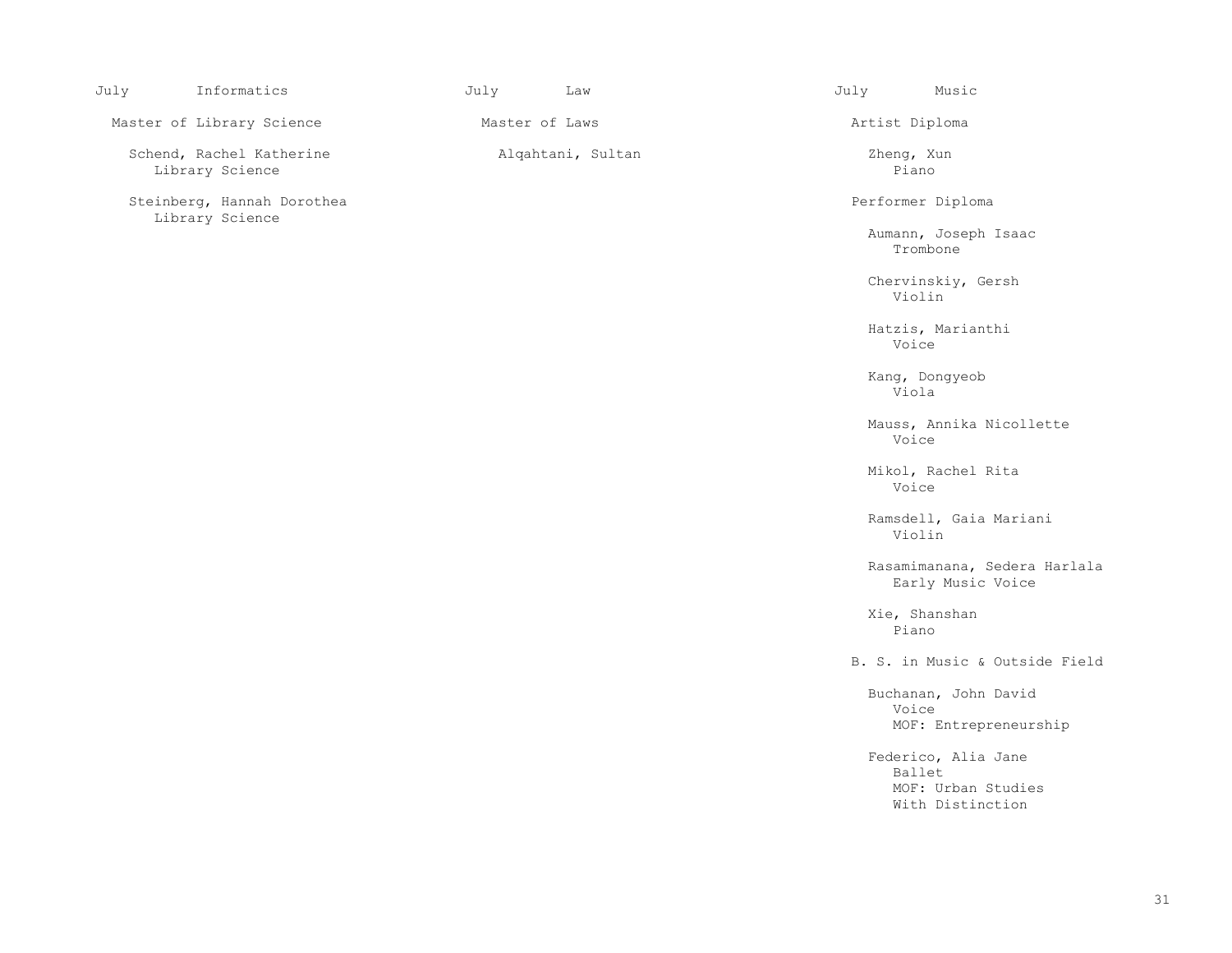B. S. in Music & Outside Field Bachelor of Music Bachelor of Music

Grunewald, Anna Kathryn **Armistead, Elizabeth Ann** Mimer, Michael Anthony **Ballet**<br>Piano Percussion Ballet Piano Percussion MOF: Arts Management<br>With High Distinction

Huang, Benjamin Benwei

Li, Li Bachelor of Music Education

Schmerber, Keely Rose DuSell, Severing DuSell, Severing Plance DuSell, Severing Plance DuSell, Severing Plance DuSell, Severing Plance DuSell, Severing Plance DuSell, Severing Plance DuSell, Severing Plance DuSell, Severin MOF: Indiv Mus Cognate Area<br>With High Distinction

Takaki, Trenton Teruo<br>
Piano<br>
Piano Piano and Australian and Australian and Australian and Australian and Australian and Australian and Australian

Baker, Samuel William

Black, Jonathan LeRoy

Conant, John Malcolm

Everton, Walter Hans Vorbusch Smith, Dakota<br>Percussion

Borsellino, Philip John Wooster, Amy Michelle<br>Piano Woice Piano Voice

 Piano Craig, Carolyn Ann Zirnbauer, Miranda Marie MOF: Marketing Organ Violin With Highest Distinction<br>Li, Li

Crutchfield, Karena Teal<br>Flute MOF: Business Studies and Ban, Oscar Robert Ban, Oscar Robert

Esbenshade, Abel Misha Gille<br>Composition Composition Master of Music

 MOF: Biology Leonard, Christopher Robert Voice Violin

Nasrinpay, Arman<br>Violin

Paik, Michael Kinahm<br>Jazz Studies - Guitar

Poe, Christopher Dale<br>Horn

Silvey, John Joseph, II<br>Oboe Crawford, Matthew Robert Crawford, Oboe<br>
With Distinction With Distinction Chiu, Tak-Shun

Percussion Dyer, Emily

McReynolds, Michael Terrance Tucker, Destiny Autumn<br>Jazz Studies - Voice

Weber, Sean Daniel<br>Jazz Studies - Trombone

July Music July Music July Music

Instrumental Band - Trumpet

Susens, Miller Elizabeth<br>Instrumental String - Cello

B. S. in Recording Arts **Barney, Connor Michael**<br>Barney, Connor Michael

Benson, Hannah Grace<br>Voice

With High Distinction<br>
Poe. Christopher Dale<br>
Cappon, Ariana Melina

Casto, Lauren Simone Arel

Smith, Dakota Miles<br>
Smith, Dakota Miles<br>
Smith, Dakota Miles<br>
Smith, Dakota Miles<br>
Smith, Dakota Miles<br>
Smith, Dakota Miles<br>
Smith, Dakota Miles<br>
Smith, Dakota Miles<br>
Smith, 2018, 2019, 2019, 2019, 2019, 2019, 2019, 2019,

en de la provincie de la provincie de la provincie de la provincie de la provincie de la provincie de la provi

Erickson, Tyler G.<br>Music Theory Music Theory

Hansen Nelke, Amy Cara<br>Voice en de la provincie de la provincie de la provincie de la provincie de la provincie de la provincie de la provi<br>Desenvolvement de la provincie de la provincie de la provincie de la provincie de la provincie de la provincie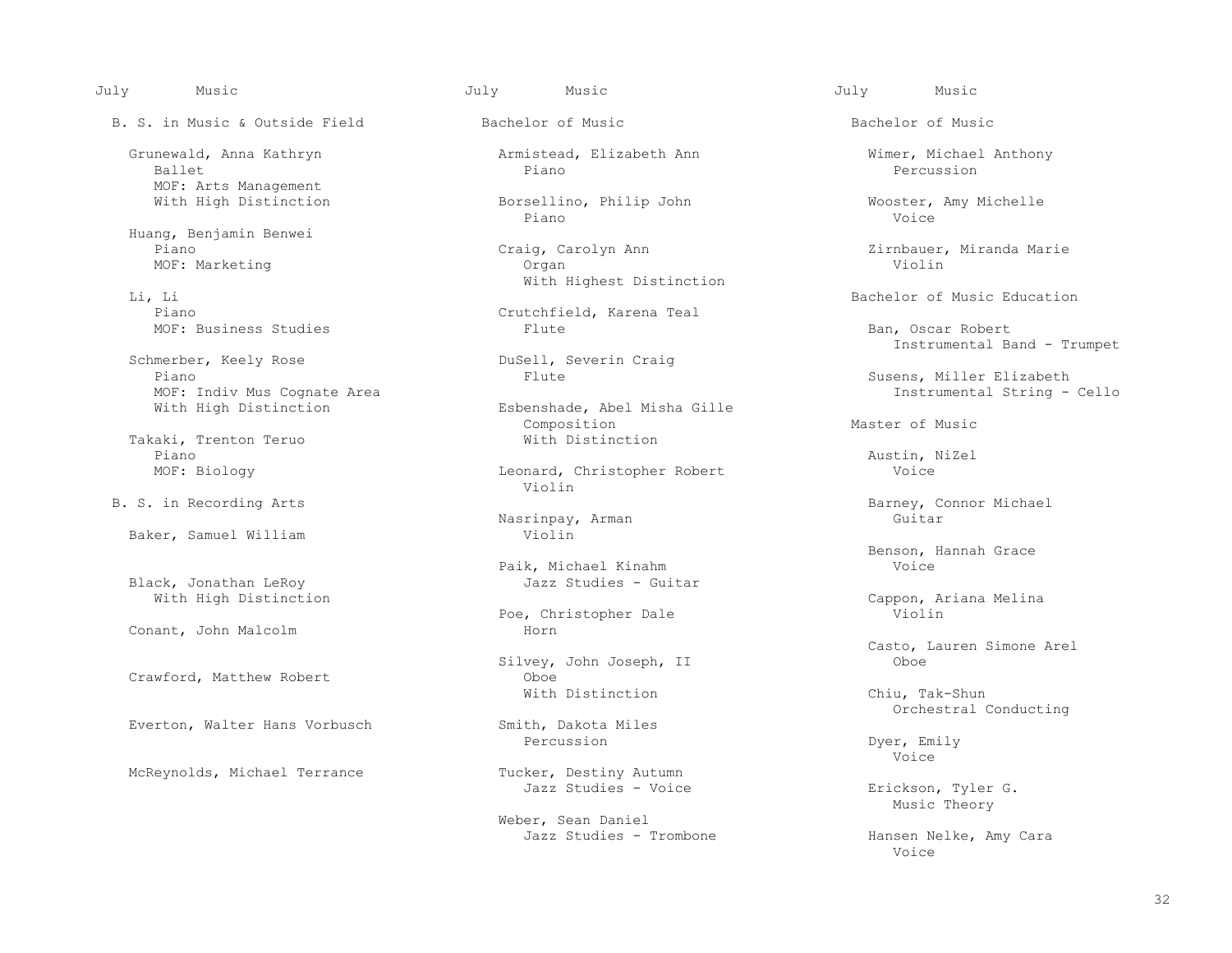Master of Music **Master of Music B. S. in Nursing** Master of Music B. S. in Nursing

Hanthorn, Carter **Hanthorn, Carter Carter** West, Jesse D. Flinn, Kevin Braun<br>Trombone Jazz Studies

Hester, Shaquile Dwight Mhaley, Travis Deck Hammond, Angela Michele<br>Voice Organ Voice and the organ organ organ organ organ organ organ organ organ organ organ organ organ organ organ organ o

 Howell, Rebekah Marie Wiegandt, Anna Rose McKnight, Stephanie Miranda Voice Harp

 Kim, Jeongwon Yang, Yuanmu Perry, Geoffrey John Violin Viola

Voice

Mikol, Rachel Rita Voice

Pavey, Curtis Richard Piano Early Mus-Kbd/Plucked Instr Doctor of Music Education

Peek, Nikolai Samuel Sciaroni, Rose Aura Organ and Sacred Music

 Ruelas Romo, Luis Mario Composition

 Scholtes, Clara Violin

 Seol, Yuseok Composition

 Sharifi Jabali, Mohammad Amin Composition

 Stredder, Camas Trumpet

 Tellez, Camilo Orchestral Conducting

 Welch, Robert Sanderson Organ and Sacred Music

Jazz Studies

Bowman, Joshua Michael

Yahl, Ryan Michael<br>Wind Conducting

July Music July Music July Nursing

Krueger, Melissa Carole Carole Control Doctor of Music Control Communisty Control Sturbaum, Victoria Rae Patton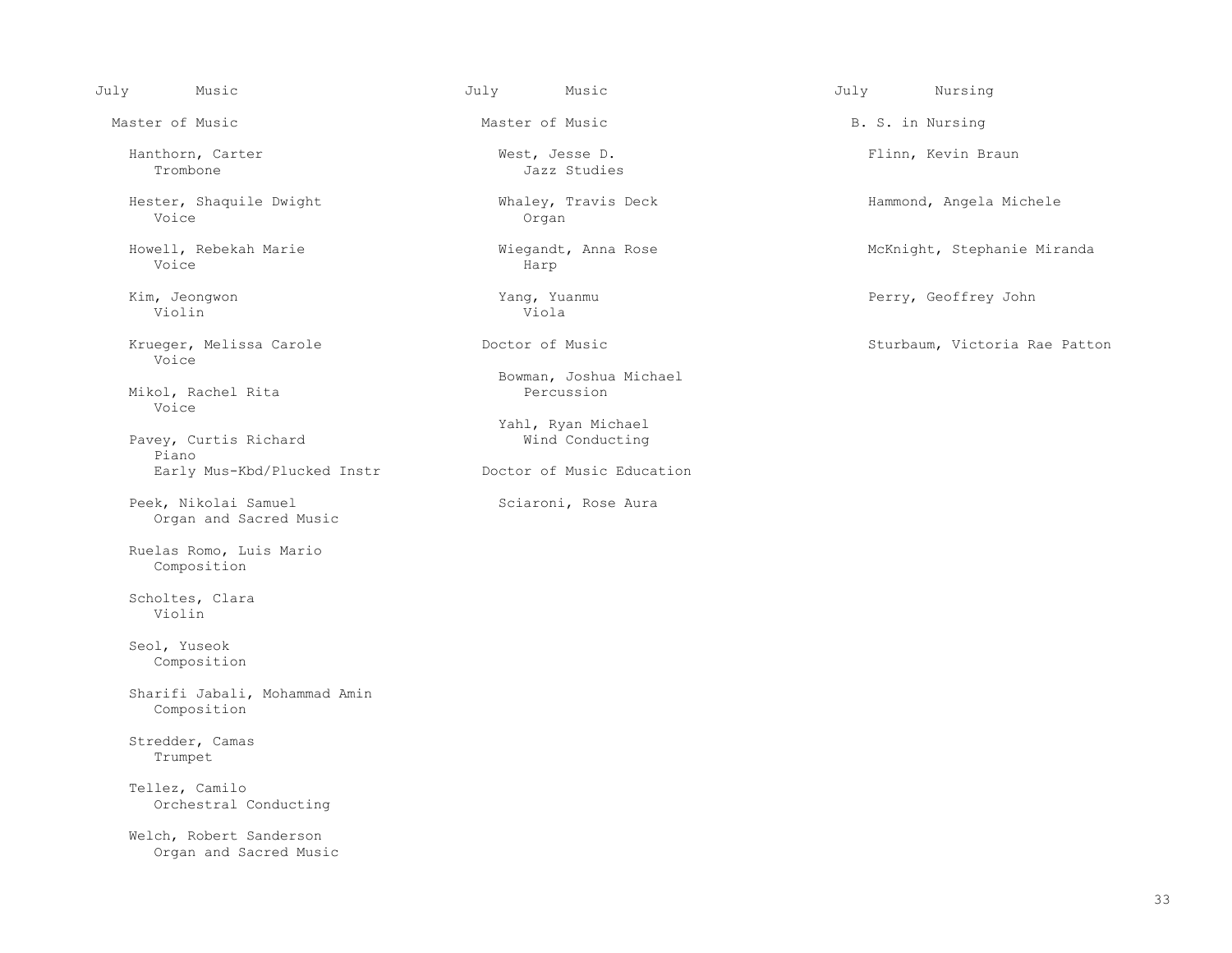| July | Optometry                                  | July | Pub & Envir Aff                                                                       | July | Pub & Envir Aff                                                     |
|------|--------------------------------------------|------|---------------------------------------------------------------------------------------|------|---------------------------------------------------------------------|
|      | Doctor of Optometry                        |      | Area Crt Applied Rsrch & Inq                                                          |      | B. S. in Healthcare Mgt & Pol                                       |
|      | Lucas, Lindsey Erin<br>With Highest Honors |      | Palabrica, Miquel Rivera                                                              |      | Graves, Andrea Page                                                 |
|      |                                            |      | B. S. in Arts Management                                                              |      | Janneck, Taylor C.                                                  |
|      |                                            |      | Bruetman, Kylie Emmet                                                                 |      | Lamm, Nicholas Daniel                                               |
|      |                                            |      | Day, Erich Michael                                                                    |      | Merrill, Patrick Michael                                            |
|      |                                            |      | Dennie, Jasmine Michelle                                                              |      | Perez, Hector D.                                                    |
|      |                                            |      | Gant, Evan Michael                                                                    |      | Rice, Austin James                                                  |
|      |                                            |      | James, Chloe Terese                                                                   |      | Troutman, Nathan Reginald<br>With Distinction                       |
|      |                                            |      | Lawrence, Tara Elizabeth                                                              |      | B. S. in Public Affairs                                             |
|      |                                            |      | Lyu, Xueting                                                                          |      | Abraha, Rsom<br>Management                                          |
|      |                                            |      | Moilanen, Kathryn Lynne<br>With Highest Distinction<br>With Honors in Pub & Envir Aff |      | Alagheband, Aremon Lucas<br>Management                              |
|      |                                            |      | Peycha, Bailey Anne                                                                   |      | Alebic, Petra<br>Human Resource Management                          |
|      |                                            |      | Wirsing, Natalie Nicole                                                               |      | Altman, William Andrew<br>Environmental Mgmt                        |
|      |                                            |      | Woodcock, Nathanael John                                                              |      | Amstutz, Jacob Matthew<br>Law and Public Policy<br>With Distinction |
|      |                                            |      | B. S. in Healthcare Mgt & Pol                                                         |      | Anderson, Anton Edward<br>Public Financial Mgmt                     |
|      |                                            |      | Campbell, Jessie Louis, II                                                            |      | Avina, Victoria Esther<br>Human Resource Management                 |
|      |                                            |      | DeFrancisci, Claire Rose                                                              |      |                                                                     |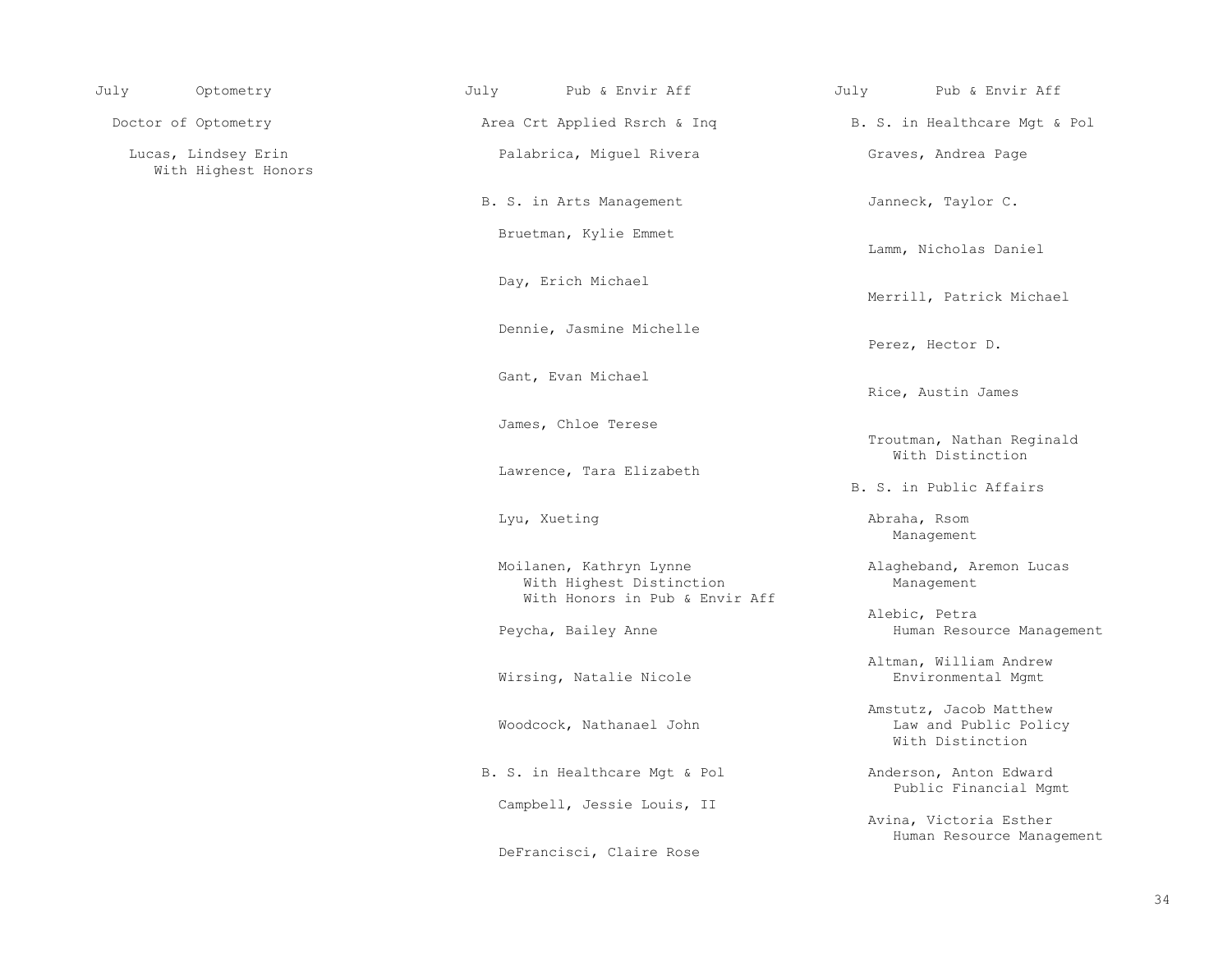B. S. in Public Affairs The B. S. in Public Affairs B. S. in Public Affairs

Babb, Austin Jeremey Contreras Cuervo, Daniela Georgalas, Demetrios<br>Human Resource Management Law and Public Policy Management Human Resource Management With Distinction

Barwick, Michael Macon, Jr. Management

Public Financial Mgmt

Beall, Sydney Elizabeth Human Resource Management

Benezra, Zachary Hunter Environmental Mgmt

Berfiend, Zachary Lawrence Management

Birenbaum, Rachel Lauren Public & Nonprofit Management

 Birmingham, Matthew William Public Financial Mgmt Law and Public Policy Public Financial Mgmt

Management

Public & Nonprofit Management

Management

Management

Chen, Lin and Management Management Environmental Mgmt Environmental Mgmt Public Financial Mgmt

Law and Public Policy

 Environmental Mgmt Law and Public Policy

Cummings, Darrin Lamont, Jr. Gera, Aakriti

Denos, Michael James<br>
Public Financial Mgmt<br>
Management<br>
Management

Dillon, Alexander Scott Gress, Jacob Andrew Management Management

Public Financial Mgmt

Ficker, George Patrick Hack, Elizabeth Leigh (Ficker, George Patrick Hack, Elizabeth Leigh (Ficker, George Patrick Hack, Elizabeth Leigh (Ficker, George Patrick (Ficker, George Patrick (Ficker, George Patrick (Ficker, Geor

Fisher, Francesca Rose Hall, Zachary Daniel

 Ford, Anthony Curtis, Jr. Hamer, Timothy Jonathan Human Resource Management Management

Fried, Jaclyn Denea Heath, Morgan Irene

 Garrett, Jordan Andrew Hessen, Bradley Robert Public Financial Mgmt

Curry, Steven Gilpin, Aaron Michael (Curry, Steven Gilpin, Aaron Michael (Gilpin, Aaron Michael (Gilpin, Aaron Michael (Gilpin, Aaron Michael (Gilpin, Aaron Michael (Gilpin, Aaron Michael (Gilpin, Aaron Michael (Gilpin, Aa Law and Public Policy

Cushway, Haley Nicole (Goldwasser, Reed Spencer Management Management

Desmond, Nicholas Edward Gregory, Ross McKean, III<br>Public Financial Mgmt Management

Doyle, Brendon Michael Guenther, Andrew Joseph, Jr.<br>Public Financial Mgmt Manus Law and Public Policy

Duwel, Luke Alexander Gurzynski, Matthew Richard

Human Resource Management

Human Resource Management

Galyen, Connor James (Galyen, Connor Henderson, Bransen Donle<br>Click, Walt Benjamin Anthony (Environmental Mgmt) (Environmental Mgmt) (Environment and Public Management and Leadership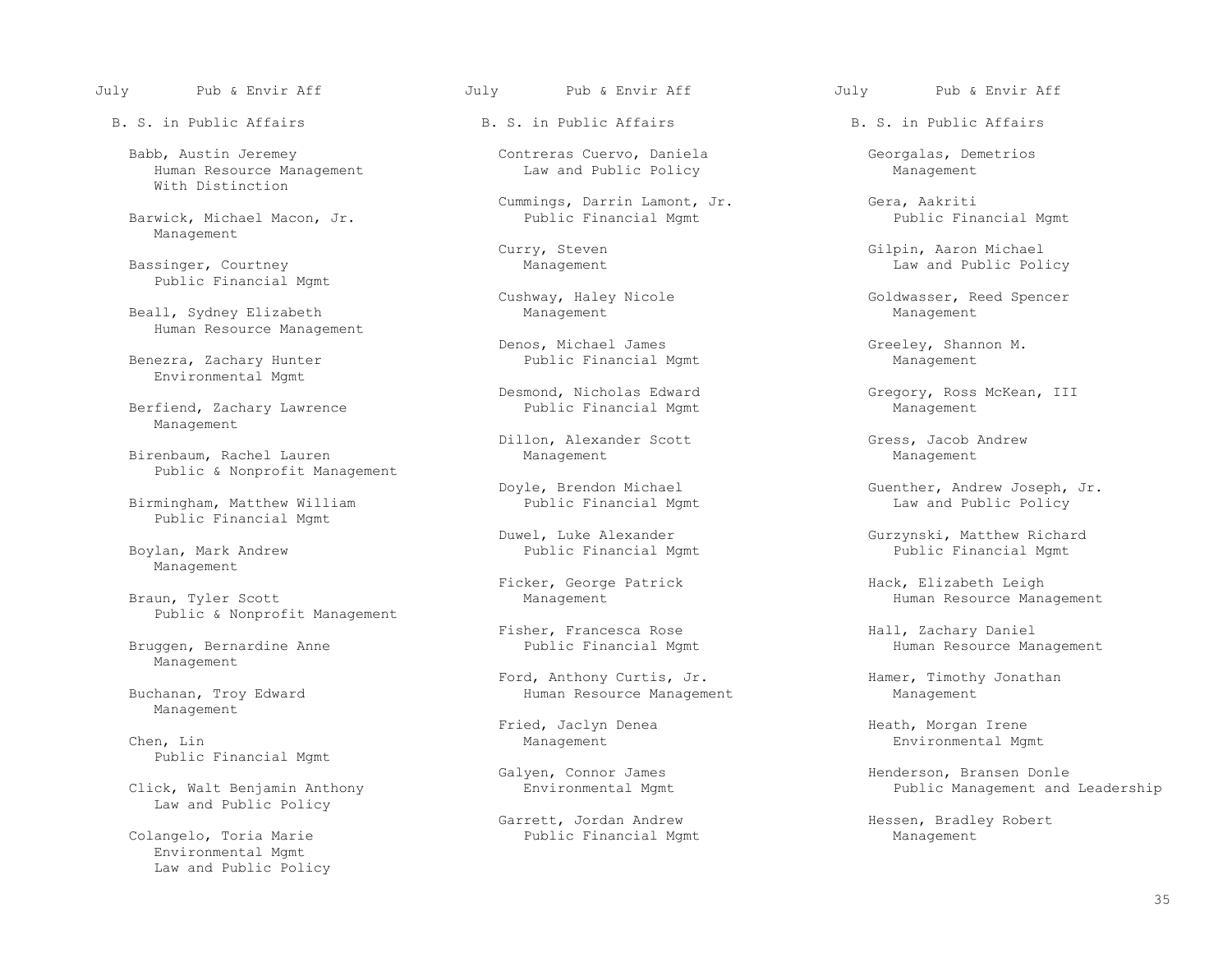July Pub & Envir Aff July Pub & Envir Aff July Pub & Envir Aff

B. S. in Public Affairs The B. S. in Public Affairs B. S. in Public Affairs

Jacobson, Thomas McNally Loera, Ian Nicholas Orlan, Jack Harrison

Klemz, Caellaigh Katie Hannah Maeng, Yurim Maengie Hannah Park, John Y.<br>Public & Nonprofit Management Public Financial Mgmt Management Public & Nonprofit Management

Public Financial Mgmt

Law and Public Policy

 Laksmana, Teuku Rafi Alighan Environmental Mgmt Pinter, Sean Thomas Management Management

Lankford, Stephanie Leigh (Eugenbury McCarthy, James, III (Eugenbury Rich, Darby Frances (Eugenbury Rich, Darby Frances (Eugenbury McCarthy, James, III (Eugenbury Public Financial Mgmt) Human Resource Management McCarthy, James, Inc. 1997, McCarthy, Inc. 1997, Management With Distinction<br>With Honors in Pub & Envir Aff

Lauderdale, Tawnya Dawn Management

LeMay, Jonathan Emerson and Management Management Management

Public Financial Mgmt

Management

Environmental Mgmt

Management

Environmental Mgmt

Johnson, Drew Edward Harte Lu, Caidie Palabrica, Miguel Rivera<br>Management Human Resource Management Policy Analysis Human Resource Management

 Klingenberger, Michael David Maginity, Chloe Ann Patricio, Krystina Marie With High Distinction<br>
With Honors in Pub & I With Honors in Pub & I

Manley, Andrew Taylor<br>Environmental Mgmt

Martin, Nicholas Clay<br>Lam, Chinwang and Communication of the Martin, Nicholas Clay Law and Public Policy and Public Policy and Public Policy Reynolds, McKayla Renee<br>With Distinction and Public Financial Momm Management **Example 2018** Mith Distinction **Public Financial Mgmt** Public Financial Mgmt With Honors in Pub & Envir Aff

Meyer, Alex Management

Public Financial Mgmt<br>Morrison, James Clayton, III Shang, Yitong Morrison, James Clayton, III

 Neilson, Matthew Allen Simeri, Ashley Noelle Public Financial Mgmt

 Nix, Robert Lee Soto, Miguel A. Lewis, Alexis Nicole **Env** Science & Mgmt Management

Public Financial Mgmt

 Hurley, Meredith Anne Lizzi, Juliana M. Oelsner, Andrew Thomas Public Financial Mgmt

With Honors in Pub & Envir Aff Patterson, Tyler Kent

With Honors in Pub and Sartini, Savannah Gabrielle<br>
Management Management

 Management Silvey, John Joseph, II Nabilah, Ayu Hani Law and Public Policy With Highest Distinction

Njoto, Marsha Edgina Strickland, William Robert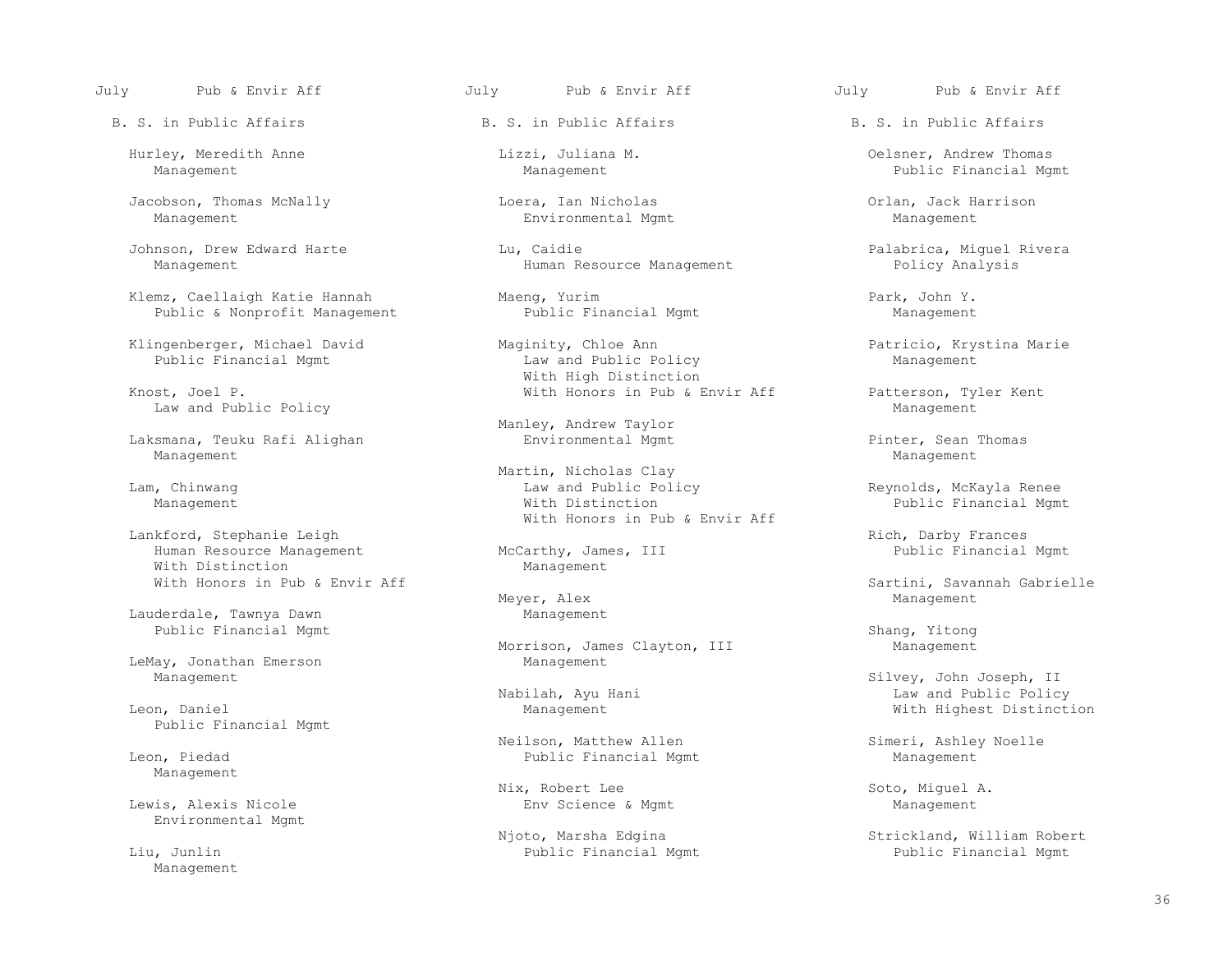B. S. in Public Affairs Theoryton B. S. in Public Affairs and Master of Public Affairs

 Tait, Warren Harrison Zhu, Xiayi Burns, Jake Thomas Human Resource Management

Thomas, Brittany Ashley  $\qquad \qquad$  Zunica, Courtney Rae Human Resource Management

Toole, William Jamison

 Vonderheide, Ruth Eleanor Johnson, Kimberly Law and Public Policy **Applied Ecology Applied Ecology Dagres, Aaron James** 

Wang, Tingyu Joyal, Eric Matthew<br>Human Resource Management Applied Ecology Human Resource Management The Applied Ecology The Constant Dennison, Ryan Earl

Wang, Xiaolu Linville, Austin David<br>Human Resource Management Mater Resources Human Resource Management Water Resources Dierkes, Peter Hoban

Waples, Ethan Hanger Miller, Melinda Lee<br>Management Mater Resources

Wei, Zheng Taylor, Brynne Erin<br>Human Resource Management The Taylor, Brynne Erin Human Resource Management Applied Ecology Harling, Lauren McLeod

Wormley, Savannah Michelle Master of Public Affairs<br>
Law and Public Policy Law and Public Policy<br>
With High Distinction<br>
Matta, Aaronell Shaila

Wunder, Jacob Patrick (Munder, Jacob Patrick Moxley, Donovan James<br>Management Moxley, Jacob Daniel (Management Specialized Study

Xu, Shuning The Summer, Justin Elias (Summer, Justin Elias Analysis Summer, Justin Elias Summer, Justin Elias Public Financial Mgmt

Management

Yoon, Sung Hyun Walls, Charles and Malls, Charles and Malls, Charles and Malls, Charles and Malls, Charles and Malls, Charles and Malls, Charles and Malls, Charles and Malls, Charles and Malls, Charles and Malls, Charles a Management

With Distinction

M. S. in Environmental Science Crawford, Clarinda E.

Warren, Tyler Richard Moxley, Donovan James Management **Applied Ecology Applied Ecology Everhart, Zachary Keating** 

Anderson, Vinson Allen

Bosley, Jacob Daniel Health Policy<br>Policy Analysis

Xu, Yuteng November 2012 and the Boyd, James Owsley

Brady, Sean Patrick

Zunica, Courtney Rae entries and the method of Public Management

Chester, Barbara Alice Trevino

Elder, Samantha Elizabeth

 Wu, Siqi Miller, Melinda Lee Management and Specialized Study Born, Kisten Marie Specialized Study Specialized Study

Taylor, Allysha Lynn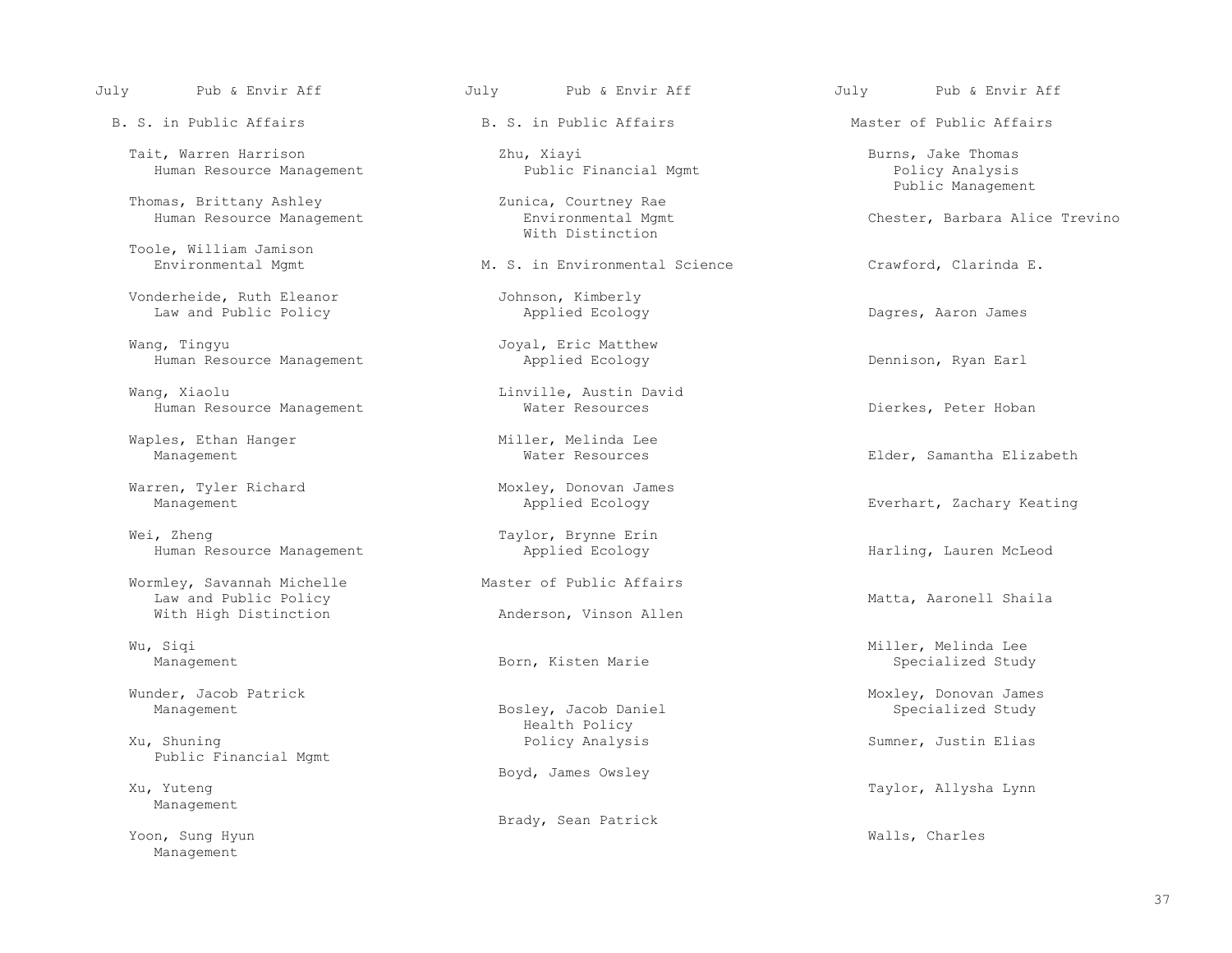Policy Analysis Exercise Science

Master of Public Affairs The Griffice Cert in Biostatistics The S. S. Kinesiology

B. S. Kinesiology

Benson, Steven Donald Exercise Science

Bible, Keira Renee Health Fitness Specialist

Blackmon, James K. Sport Communication-Broadcast

 Bradshaw, Cierra Exercise Science Exercise Science

> Britton, Bianca Andrea Exercise Science

Cardelli, Jacqueline Marie **Exercise** Science Sport Communication-Broadcast

Carden, Rachel Mae Health Fitness Specialist

Sport Marketing and Management

 Chau, Benjamin Exercise Science Sport Marketing and Management

Sport Marketing and Management

Dayson, Caroline Julia and Lewis, Keith, Jr.<br>Exercise Science and Sport Marketin

Dugan, Andrew William Lewis, Kyle Mathew

Fiandt, Quentin Matthew Martin, Brooke Ann<br>Health Fitness Specialist Martin, Brooke Ann Health Fitness Specialist

 Wooden, Jacob Ross Arnaez, James Marcus Galbraith, Logan Charles Specialized Study With Distinction

Gardner, Victoria Elizabeth

Gent, Sydney Taylor<br>Exercise Science

Gowan, Boston Quinn

Griffey, Cassadi Mae

Hash, Ashley Nicole

Jang, Jaewon

Keesling, Katherine<br>Exercise Science

Kennedy, Joseph Clifford<br>Kennedy, Joseph Clifford<br>Sport Marketing and Ma Sport Marketing and Management

Kirsh, Olivia Jacqueline<br>
Exercise Science<br>
Exercise Science

Leitman, Joshua Michael<br>Cohen, Dillon Brian and Sport Communication-Sport Communication-Broadcast<br>With Distinction

Sport Marketing and Management

Sport Marketing and Management Sport Marketing and Management

 Mattingly, Justin Thomas Sport Marketing and Management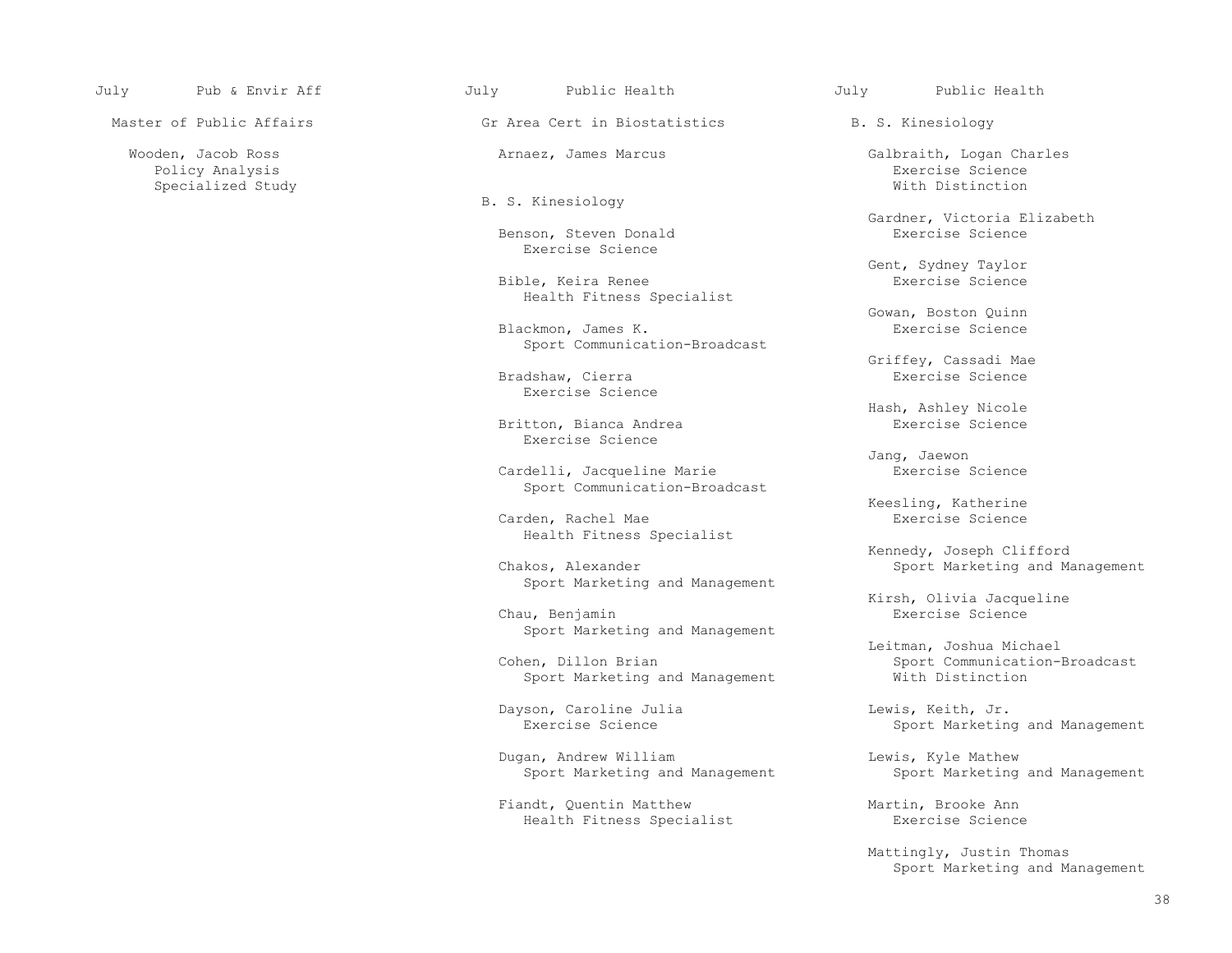Newton, Morgan Louise Bailum, Jessica Nicole Kahn-Perry, Emily Rebecca<br>Sport Communication-Broadcast Youth Development Human Dev

Nguyen, John Paul and Barajas, Felicia<br>Exercise Science and Barajas, Felicia

Sport Marketing and Management The Human Dev & Family St The Hundright Hundrie Eady, BriAnn Marie

O'Malley, Rachel Nicole Cheek, Tori Danielle<br>
Sport Communication-Broadcast Human Dev & Family St Sport Communication-Broadcast The Human Dev & Family St The Lohrmann, Chloe Anna

Exercise Science and the Human Dev & Family St With Distinction

Ramsey, Alexis Jordan

Roederer, James Quinn<br>Exercise Science

Schmalfeldt, Andrew Gregory (Schmalfeldt, Andrew Gregory (Smith, Kaleem Maurice (Smith, Kaleem Maurice (Smith, Kaleem Maurice (Smith, Kaleem Maurice (Smith, Kaleem Maurice (Smith) St

Sharpe, Benjamin Daniel<br>Sport Marketing and Management Gajewski, Hannah Rose Steinken, Laura<br>Sport Marketing and Management Gajewski, Hannah Rose

Shockley, Seth Michael

Singer, Paige Elyse<br>Sport Marketing and Management<br>Gordon, Charity Dionna Sport Marketing and Management

Southern, Marlissa Lynn<br>Exercise Science

Wesley, Christopher Robert (Wesley, Christopher Robert Matson, Kirsten Ashley<br>Sport Marketing and Management (Wesley, 2008) Sport Marketing and Management Sport Marketing and Management

Briggeman, Bailey Michelle<br>Human Dev & Family St

Phelps, Grace Kathryn Christenson, Jacob Andrew Christenson, Jacob Andrew With Highest Distinctional Distinction<br>Priman Dev & Family St Human Dev & Family St

Exercise Science Correll, Brittany N.<br>Precise Science Correll, Brittany N. Human Dev & Family

Cotton, Veltiandra Jeneé<br>Youth Development

Diaz, Kimberly Daniela Human Dev & Family St

Elder, Landon Kirk Pendleton Youth Development

Eriberg, Valerie Anne<br>Dietetics Dietetics **Dietetics** 

Nutrition Science and Muslem Mith Distinction

Geiger, Megan Theresa Stouffer, Carrie Marie<br>Human Dev & Family St

Jackson, Kiana Chanté<br>Human Dev & Family St

James, Sanjai-Simone Racquel Youth Development

B. S. Kinesiology B. S. in Applied Hlth Science B. S. in Applied Hlth Science

Sport Communication-Broadcast The Youth Development Sport Communication-Broadcast State of State State of State State State State State State State State State State State State State State State State State State State St With Distinction

Kelso, Kelsey Lynne Niermever, Jacob Thomas (and the State of Briggeman, Bailey Michelle and the Muman Dev & Family St

Cheek, Tori Danielle<br>
Cheek, Tori Danielle<br>
Cheek, Tori Danielle

Human Dev & Family St

McGee, Jennifer Alyse (Norman Dev & Family St. 2011)<br>Potter, Vanessa Brooke (Norman Dev & Family St

Napier, Matthew Virgil<br>Safety

Sport Marketing and Management<br>Diaz, Kimberly Daniela Nicholos, Georgina Rose<br>Human Dev & Family St

Exercise Science<br>
Elder, Landon Kirk Pendleton and Dev & Family St (With Distinction and St Clear, Landon Kirk Pendleton and Marman Dev & Family St

Sport Marketing and Management Gajewski, Hannah Rose Nutrition Science<br>Nutrition Science Nutrition Science Nith Distinction

Human Dev & Family St<br>
With Distinction<br>
With Distinction

Youth Development Sturm, Danielle<br>
Human Dev & Family St

 Human Dev & Family St Villanueva, Monica Noelani Szuba, Laura Marie Youth Development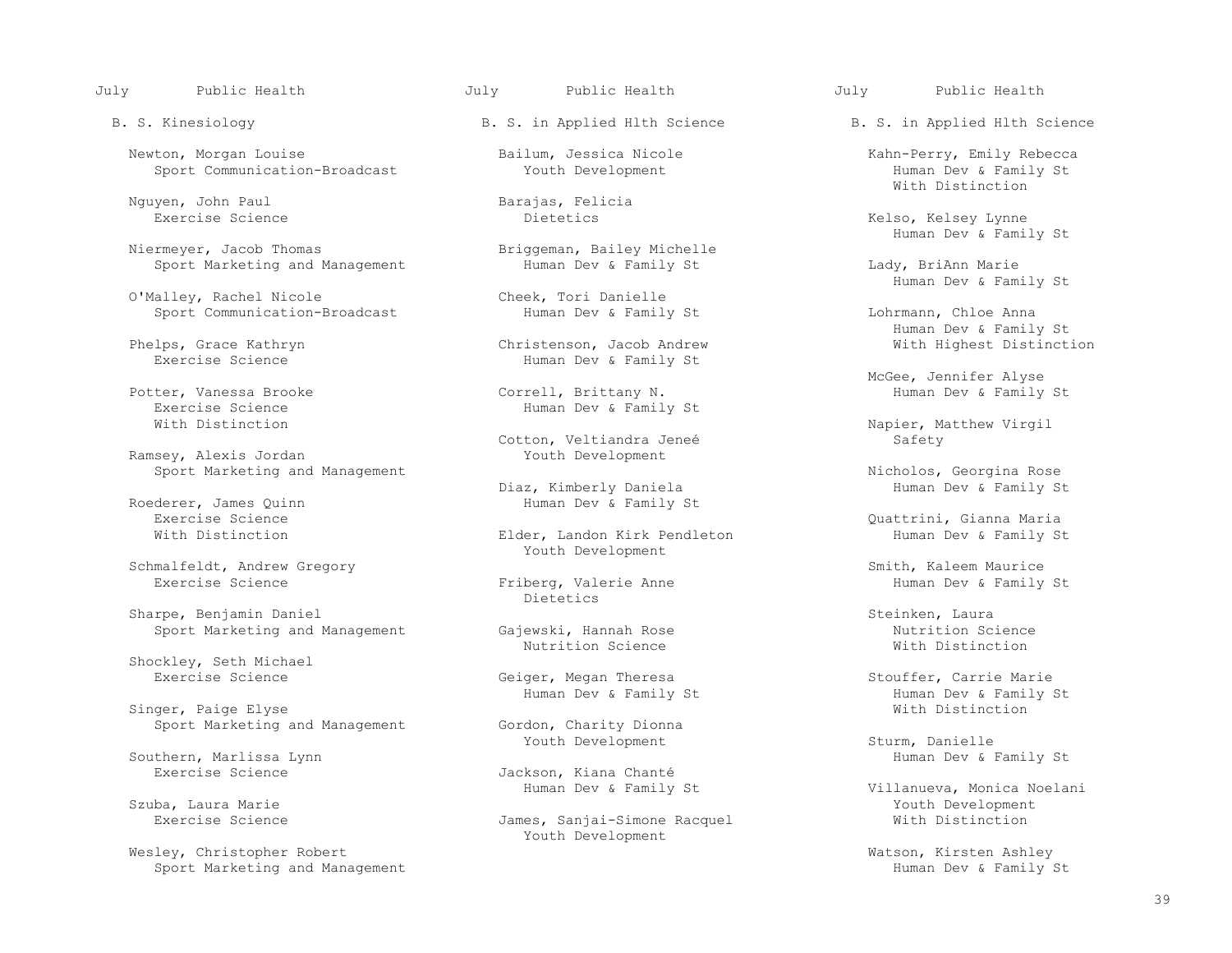July Public Health July Public Health July Public Health

B. S. in Applied Hlth Science B. S. in Public Health B. S. in Public Health

Human Dev & Family St

 Williams, Haley Nicole Gavin, Madison Anne Spencer, Owen Tyler Human Dev & Family St

Balanon, Sara Monica<br>
Community Health<br>
Community Health Community Health **B. S. in Recreation**<br> **E. S. in Recreation**<br> **E. S. in Recreation** 

Community Health

Buchanan, Katlyn Community Health

Community Health Management

Community Health

Cross, Jia Lynae<br>Community Health

Community Health Russell, McKenna Marie Management

Wiles, Kendell Lane Finley, Quaniqua Eiana-Sharee Shields, Hannah Jo<br>Human Dev & Family St Community Health Community Health Community Health

Community Health Community Health

Karim, Amani Naaz<br>Community Health

Keeshin, Stephanie Francis

LaBorwit, Lindsey Elle<br>
Community Health<br>
With Distinction

Law, Jherica Faye<br>Community Health

Community Health

Community Health

Cook, Weston Nicholas Martinez, Alix Cheyanne Brown, Greer Elise

an, Markus Lewis and Mather, Rachel Marie<br>
Community Health Mather, Community Health

Prickel, Connor Eli<br>Community Health

Community Health

B. S. in Public Health **Howard, John Samuel** 2immerman, Brenae Je'shai 21 and 21 and 21 and 21 and 21 and 21 and 20 and 20 and 20 and 20 and 20 and 20 and 20 and 20 and 20 and 20 and 20 and 20 and 20 and 20 and 20 and 20 a

 Community Health Abrishamchian, Roxanna Nina Tourism, Hospitality and Event<br>Management

Bodine, Margaret Mary **Exercise 19 Sommunity Health** Alifeld, Chase Meredith Community Health Community Health Community Health Community Health Community Health Community Health Community Health Community Health Community Tourism, Hospitality and Event

 Law, Jhaven J. Allen, Madison René Tourism, Hospitality and Event

Community Health Anderson, Rachel May Community Health Anderson, Rachel May Catalano, Andrea Suzanne Catalano, Hospitality and Event Event Court Courism, Hospitality and Event Lopez, Enrique

Cherba, Kaitlyn Deen Community Health Anne<br>Community Health Mang, Sarah Bawi Tin Cuai Bowley (Bishop, Elizabeth Anne Community Health Mang, Sarah Bawi Tin Cuai Tourism, Hospitality and Event<br>
With Distinction Community Health Management

Recreational Therapy Cowan, Markus Lewis Mather, Rachel Marie With High Distinction

> Community Health Community Health Caddick, Caitlinn Marie Tourism, Hospitality and Event<br>Management

Community Health Community Community Community Health Carroll, Zoe Allegra<br>Tourism, Hospital Community Health Carroll, Zoe Allegra xelius, Madeline Noel Russell, McKenna Marie Management<br>Community Health Russell, McKenna Marie Management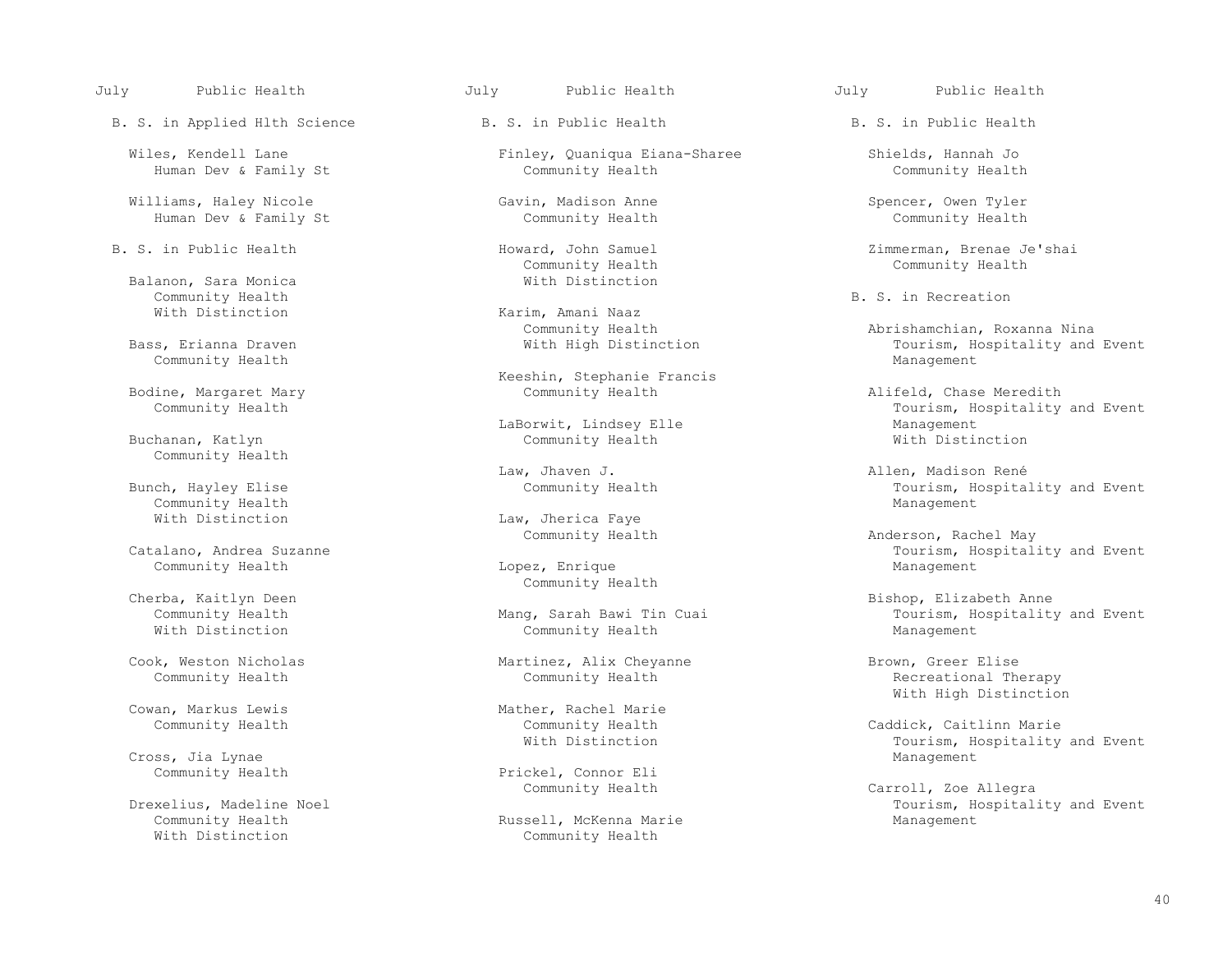July Public Health July Public Health July Public Health

B. S. in Recreation **B. S.** in Recreation **B. S.** in Recreation

 Cavanaugh, Mary Elizabeth Foster, Benjamin Levi Korte, Abigail Justine Tourism, Hospitality and Event<br>Management Management<br>Recreational Therapy Theory Mith High Dist

Cochran, Megan Nicole<br>Recreational Therapy

Cohron, Samantha Rae<br>Tourism, Hospitality and Event Gonzalez, Jessica Angel Tourism, Hospitality and Event<br>Management

Copple, Kristen Marie

Tourism, Hospitality and Event<br>Management

Davenport, Angela Marie<br>Tourism, Hospitality and Event Hugershoff, Marie Ruth Tourism, Hospitality and Event<br>Management

Davis, Colin (Davis, Colin 1999)<br>
Recreational Therapy (Davism, Hospital)

Doi, Alycen Elizabeth<br>Tourism, Hospitality and Event Mackson, Rachel Marie Tourism, Hospitality and Event Jackson, Rachel Marie<br>Management Recreational Therapy Management 1999 Management Recreational Therapy 1999 Morrow, Rachel Sarah<br>Mith Distinction 1999 Mith Distinction 1999 Mith Distinction 1999 Mith Distinction

Douglas, Madeleine Claire Johnson, Amelia Kamalarani<br>Tourism, Hospitality and Event Tourism, Hospitality and

Fleming, Abigail Maria<br>Tourism, Hospitality and Event Fiel, Sydney Marie Field Maria Patty, Siena Elaine<br>Parks and With Distinction

With High Distinction Ladehoff, Scott Alan

Tourism, Hospitality and Event Laird, Priscilla Paige<br>Management Recreational Therapy

Management Public, Nonprofit and Community Lowinsky, Shoshana Orli<br>With High Distinction Tourism, Hospitality With Highest Distinction

Recreational Therapy Harmon, Shaylyn Elyse Lunger, Kathleen Cooper<br>With Distinction Tourism, Hospitality and Event Tourism, Hospitality Tourism, Hospitality and Event Tourism, Hospitality and Event Tourism, Hospitality and Event Tourism, Hospitality and Event Tourism, Hospitality and Event Tourism, Hospitality and Event Tourism, Hospitality and Event Touri Management Management Cosentino, Glenn Louis With High Distinction With Highest Distinction

Hochstetler, Caitlin Beth Mallow, Eric<br>Recreational Therapy Mallow, Tourism, H

Management 1992 Management Tourism, Hospitality and Event Mangel, Kevin Thomas<br>Management 1996 Management 2011

Tourism, Hospitality and Event Miers, Hannah Rose<br>Management Miers, Hospitality Anagement

Tourism, Hospitality and Event Tourism, Hospitality and Event Nass, Alec Michael<br>Management Management Management Tourism, Hospita

Erekson, Olivia Lea<br>
Tourism, Hospitality and Event<br>
Tourism, Hospitality and Event<br>
Tourism, Hospitality and Event Tourism, Hospitality and Event Tourism, Hospitality and Event Oyervides, Angelique Mirielle<br>Management Management Management Recreational Therapy With Distinction

Tourism, Hospitality and Event Kiel, Sydney Marie Communism, Hospitality and Event Outdoor Recreation<br>Management Management Cology Tourism, Hospitality and Event<br>Management With Distinction

Recreational Sport Management

Recreational Therapy<br>With Distinction

Tourism, Hospitality and Event<br>Management

Tourism, Hospitality and Event<br>Management

Outdoor Recreation, Parks and<br>Human Ecology Human Ecology

Tourism, Hospitality and Event<br>Management

Tourism, Hospitality and Event<br>Management Management and the Management of the Management of the Management of the Management of the Management of the Ma

Tourism, Hospitality and Event Management and the Management of the Management of the Management of the Management of the Management of the Ma

Recreational Therapy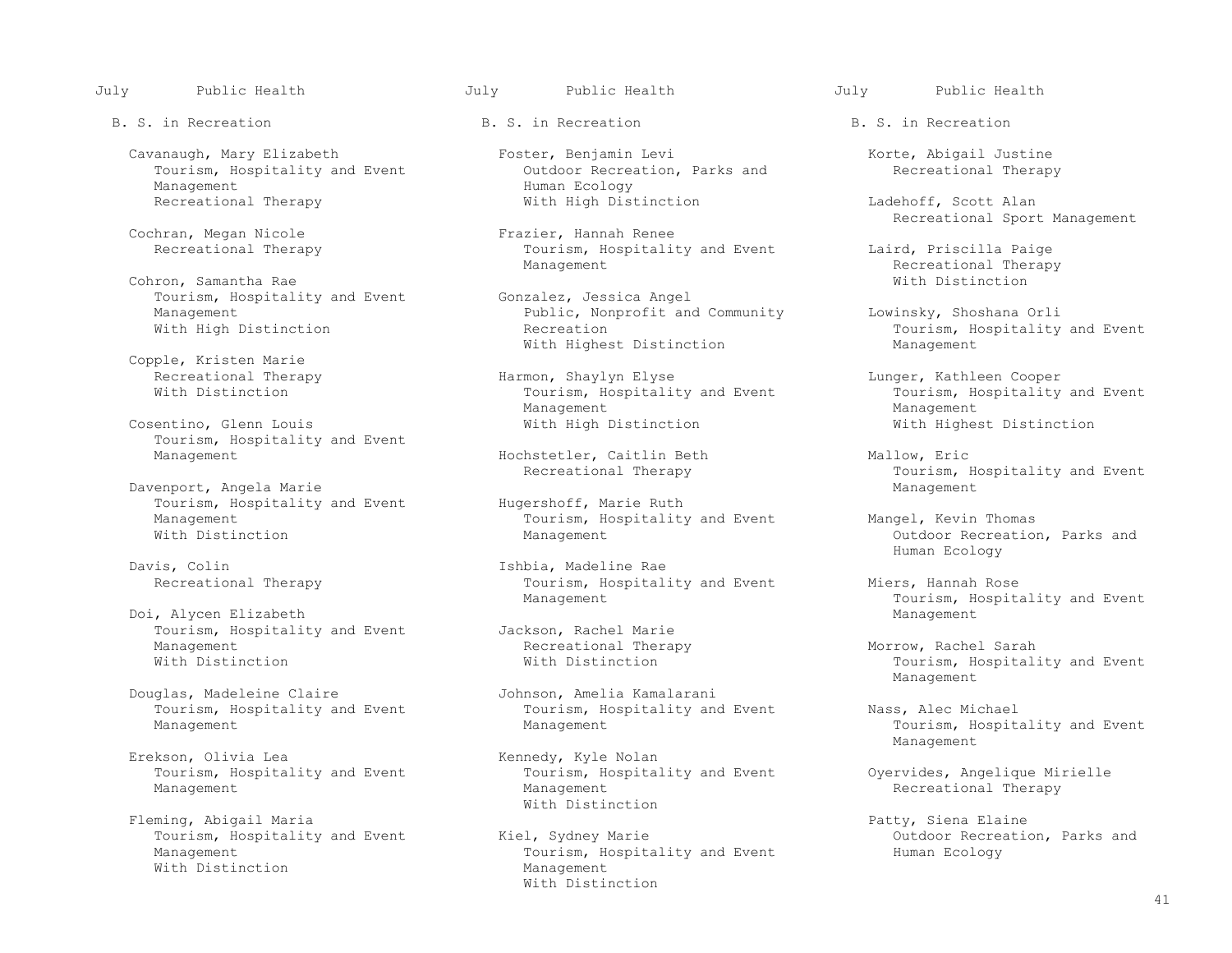Tourism, Hospitality and Event<br>Management

 Porter, Shelbie Lorraine Outdoor Recreation, Parks and Strati, Samantha Ann Lucille

 Powers, Hannah Onora Tourism, Hospitality and Event Travis, William Thomas, II Kappen, Kirsten Paige<br>
Recreational Therapy With Distinction

Price, Cheyenne Elizabeth Nichole **Outdoor Recreation**<br>Tourism, Hospitality and Event Human Ecology Tourism, Hospitality and Event<br>Management

Recreational Therapy **Exercise 19** Management Management Potter, Vanessa Brooke Potter, Vanessa Prooke Potter, Vanessa Brooke Potter, Potter, Potter, Potter, Potter, Potter, Potter, Potter, Potter, Potter, Potter, Potter, With Distinction **With Distinction** 

Tourism, Hospitality and Event Management Management<br>With Distinction

Reynolds, Ericka Nichole<br>Recreational Therapy

Outdoor Recreation, Parks and<br>Human Ecology

Rivera, Andrea Tourism, Hospitality and Event<br>Management

 Sakelaris, Hannah Nicole Tourism, Hospitality and Event Young, Sarah Suzanne<br>Management Recreational Thera

 Segovia, Breanna Rochele Tourism, Hospitality and Event Management

- Pettinger, Abigail F. Shearer, William Albert, III Borrelli, Rachel Nicole<br>Tourism, Hospitality and Event Outdoor Recreation, Parks and Human Ecology<br>With Distinction
- Tourism, Hospitality and Event Johnson, Cassidy Elizabeth<br>
Management With Distinction Management Management Mith Distinction

Recreational Therapy

Umphress, Kelsey Erin<br>
Outdoor Recreation, Parks and<br>
Cutdoor Recreation, Parks and

Walls, Alyssa Faith<br>Quinlan, Kerry Tourism, Hospita Tourism, Hospitality and Event<br>Management

Warner, Christian Scott<br>Rabinowitz, Cayla Maia and Music Scott Tourism, Hospitality Tourism, Hospitality and Event Torrence, Whitney Amina

Recreational Therapy

Wischmeier, Chase Nicole B.S. Pblc Hlth Envirnmntl Hlth Tourism, Hospitality and Event<br>
Rief, Quinton James<br>
Management

> Wolfson, Amanda Jordan Tourism, Hospitality and Event Dunbar, Zoe Marie Management

Management Management Xu, Danni B.S. Pblc Hlth Epidemiology<br>With Distinction Tourism, Hospitality and Event Tourism, Hospitality and Event Management Clarke, Eleanor Belladi

> Recreational Therapy Weitkamp, Tam Ngoc With Distinction

July Public Health July Public Health July Public Health

B. S. in Recreation B. S. in Recreation B.S. Pblc Hlth Community Hlth

Danekas, Calyn Paige

McCrary, Aysia Monique

Weaver, Jennifer L.<br>
Recreational Therapy **Example 20** With Distinction

Barksdale, Brady John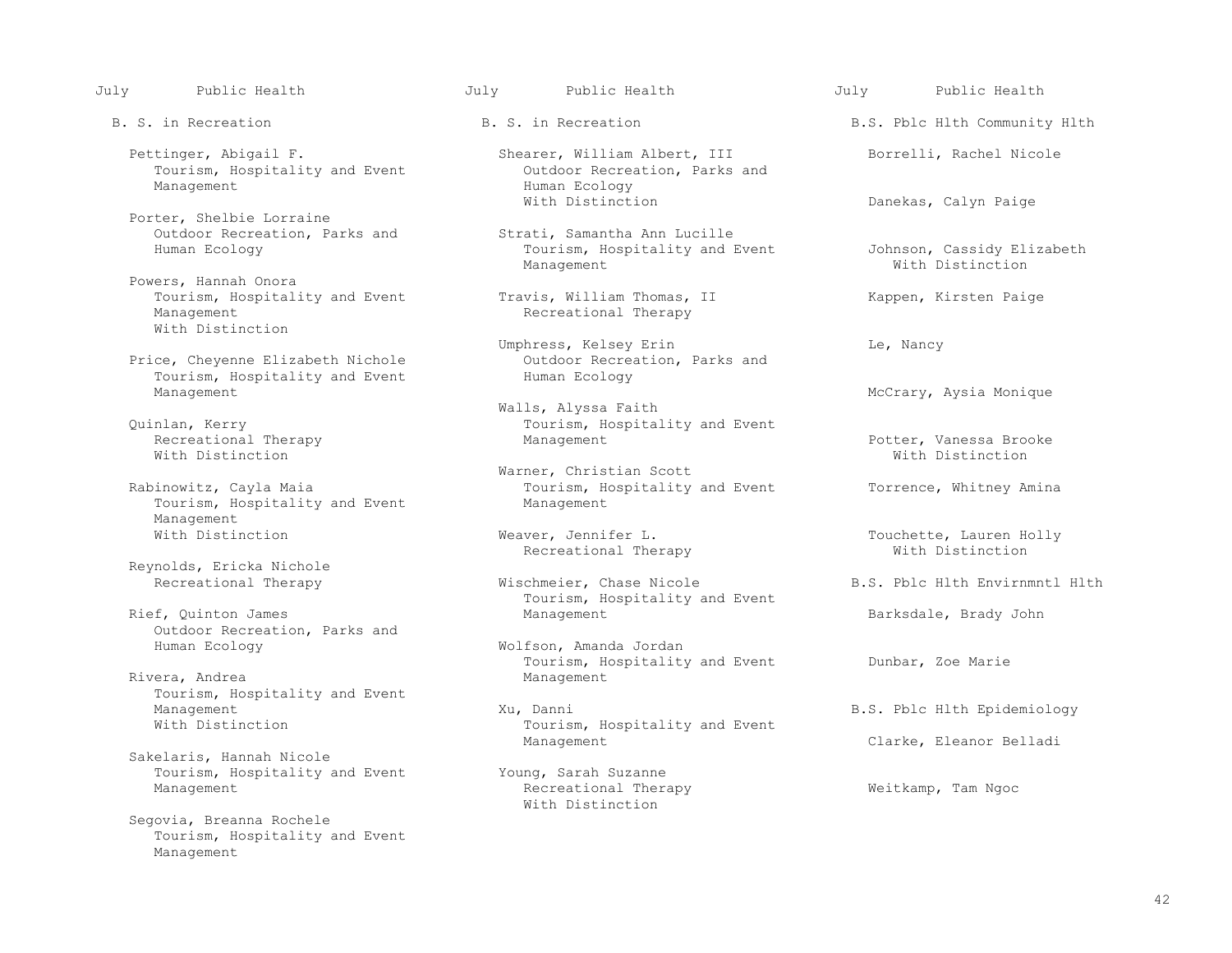M. S. in Applied Health Sci **M. S.** in Recreation **Bachelor of Social Work** 

Meyers, Charles Bradley (Walsh, Kelly Ann (Meyers, Charles Bradley (Messeth Messeth Recreational Therapy Safety Management (Messeth Recreational Therapy

Exercise Physiology

Dangel, Zachary Robert (English Tsinovoi, Cari Lewis (English Pianko, Lawrence Owusu Athletic Training (English Pianko Epidemiology Athletic Training

Exercise Physiology

Gagnon, Stephen Grider, Alyson Dawn Grider, Alyson Dawn Grider, Alyson Dawn Grider, Alyson Dawn Grider, Alyson Dawn Exercise Physiology

McMenamin, Joseph Edward States and American Sylvester Channels and Jackson, Tevin Sylvester Athletic Admin/Sports Mgt

Athletic Admin/Sports Mgt

Ratts, Tyler Justin Martin, Kristen Jean Martin, Kristen Jean Martin, Kristen Jean Martin, Kristen Jean Martin, Kristen Jean Martin, Kristen Jean Martin, Kristen Jean Martin, Kristen Jean Martin, Kristen Jean Martin, Krist Athletic Admin/Sports Mgt

Svetanoff, Ryan John Melhiser, Kristen Ann Melhiser, Kristen Ann Melhiser, Kristen Ann Melhiser, Kristen Ann Melhiser, Kristen Ann Melhiser, Kristen Ann Melhiser, Kristen Ann Melhiser, Kristen Ann Melhiser, Kristen Ann Mel Athletic Admin/Sports Mgt

Athletic Training

Waldrop, Evan Christopher Taylor, Meghan Kathleen Taylor, Meghan Kathleen Taylor, Meghan Kathleen Ergonomics

Haskell, Samuel Israel

Ali, Zaid Neil<br>
Safety Management<br>
Safety Management<br>
Recreational Therapy Recreational Therapy

 Isaacs, Olivia Dawn Termine, Michelle Helen Mikac, Heidi Veronica Recreational Therapy

Recreational Therapy

M. S. in Kinesiology **Master of Public Health** Master of Social Work

Campbell, Allison Jay Lahmann, Katherine Elizabeth Charlier, Victoria Ariana

Freemas, Jessica Ann **Exercise Physical Ann** Weiter, Janie **Filter, Exercise Physical Ann** Firer, Rebecca Jane

July Public Health July Public Health July Social Work

Pennington, Trent Edward Littlejohn, Patrick James

Volz, James Daniel Stanley, Allison Rachel

M. S. in Recreation Troxel, Jessica Marie

Whiteside, Michael Dwayne, II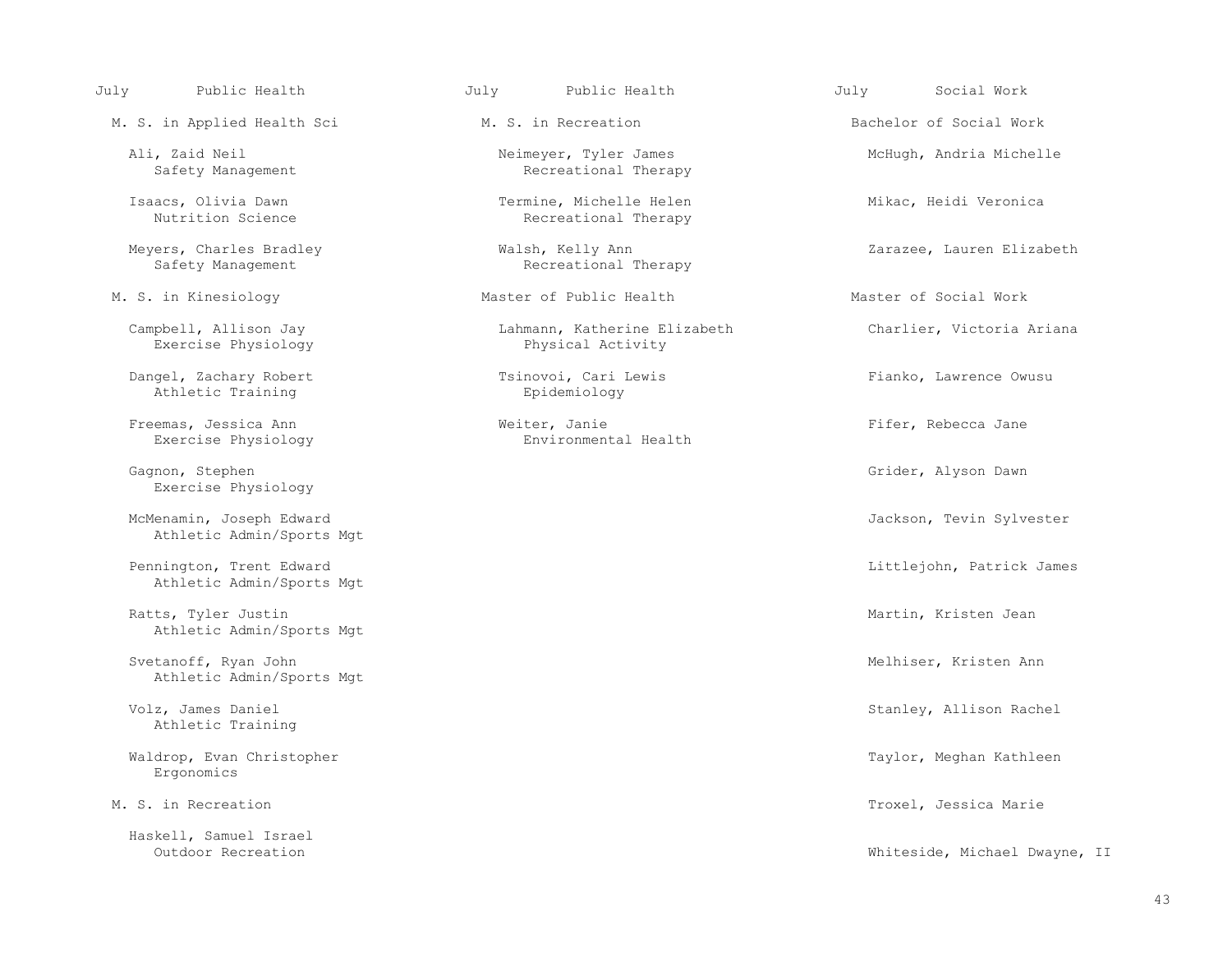July Social Work

Master of Social Work

Wood, Dana Denise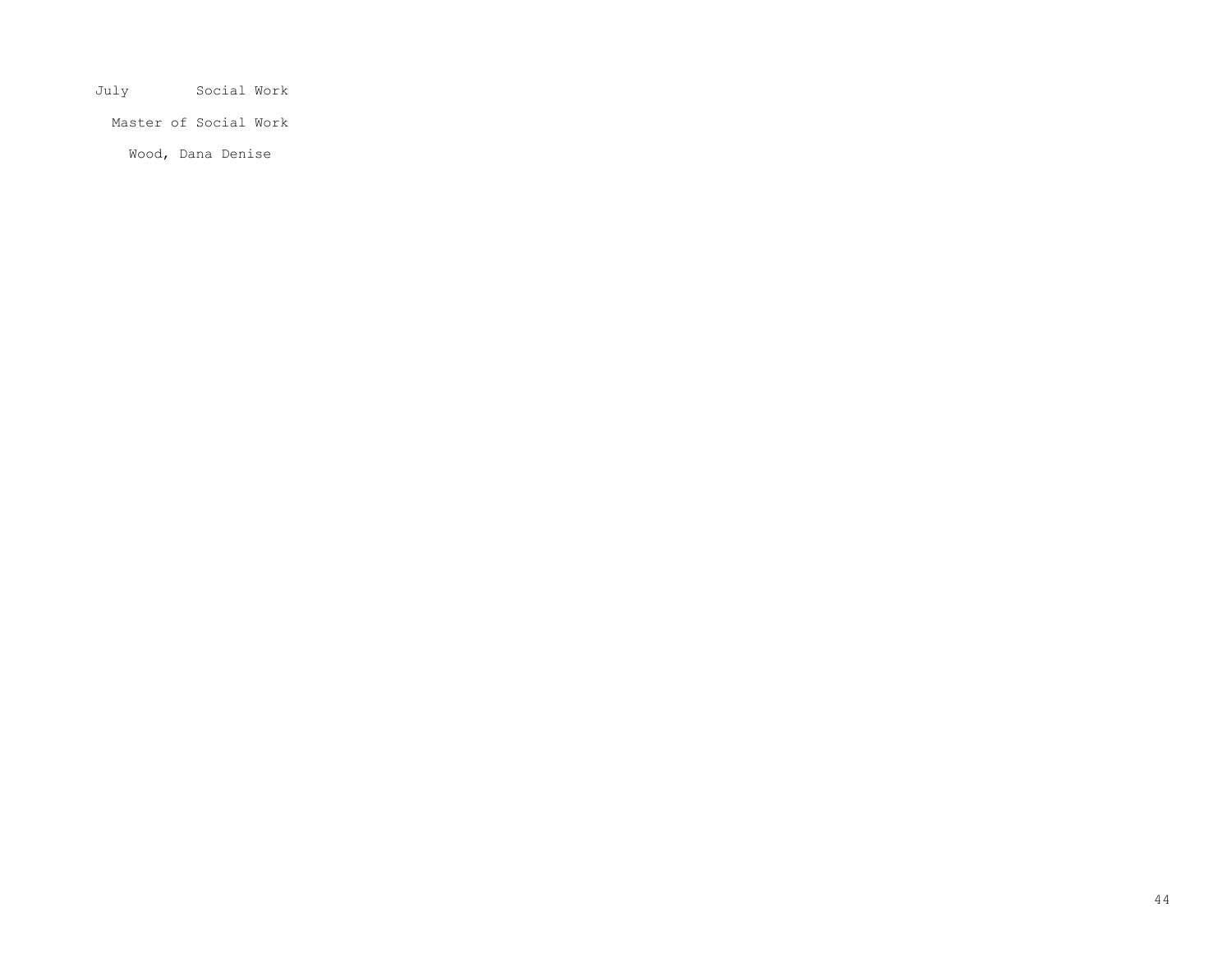| <b>Business</b><br>August     | August<br><b>Business</b>      | August<br><b>Business</b>                      |
|-------------------------------|--------------------------------|------------------------------------------------|
| Gr Cert in Business Analytics | Gr Cert in Business Analytics  | Gr Cert in Business Management                 |
| Bays, Ryan Lee                | Weddle, Jennifer Nicole        | Nonnast, William Robert, II                    |
| Brown, Kyle L.                | Gr Cert in Business Management | Norris, Kendra Beryl                           |
| Carrera, Alejandra            | Brower, Carmen                 | Paradon, Olivier                               |
| Ciboch, Trevor Karl           | Campbell, Brian Christopher    | Paredes, Ricardo                               |
| Dutt, Bishnupriya             | Chan, Monica Nakayama          | Patel, Vishal                                  |
| Henson, Justin Wade           | Cordero Munoz, Ana Marcela     | Porcelli, John David                           |
| Kader, Joseph Nathan          | Dhir, Ankit                    | Smith, Hunter Greer                            |
| Kooi, Elizabeth Catherine     | Fischer, Mark Alexander        | M. S. in Business Analytics                    |
| Kraay, Vienna Noelle          | Krishnaraj, Gaurav             | Bailey-Tonini, Micheal<br>Business Analytics   |
| Lakshmin, Shyam Kumar         | Link, Matthew David            | Beck, Christian Prentiss<br>Business Analytics |
| Lim, Junyan                   | Lopes da Costa Silva, Alecio   | Beer, Christina Ashley<br>Business Analytics   |
| Lone, Nicole Renee            | Lopez, Marco Vinicio           | Budihas, Richard<br>Business Analytics         |
| Maymon, John C.               | Madrigal, Roberto              | Choi, Hye Kyung<br>Business Analytics          |
| Palenshus, Matthew James      | Manzella, John Patrick         | Choi, Pil Jin<br>Business Analytics            |
| Proulx, Daniel                | Martz, Allison                 | Clopper, Jesse<br>Business Analytics           |
| Srikanth Coontoor, Nishanth   | Nehring, Amy Catherine         | DeKeuster, Matthew Ryan<br>Business Analytics  |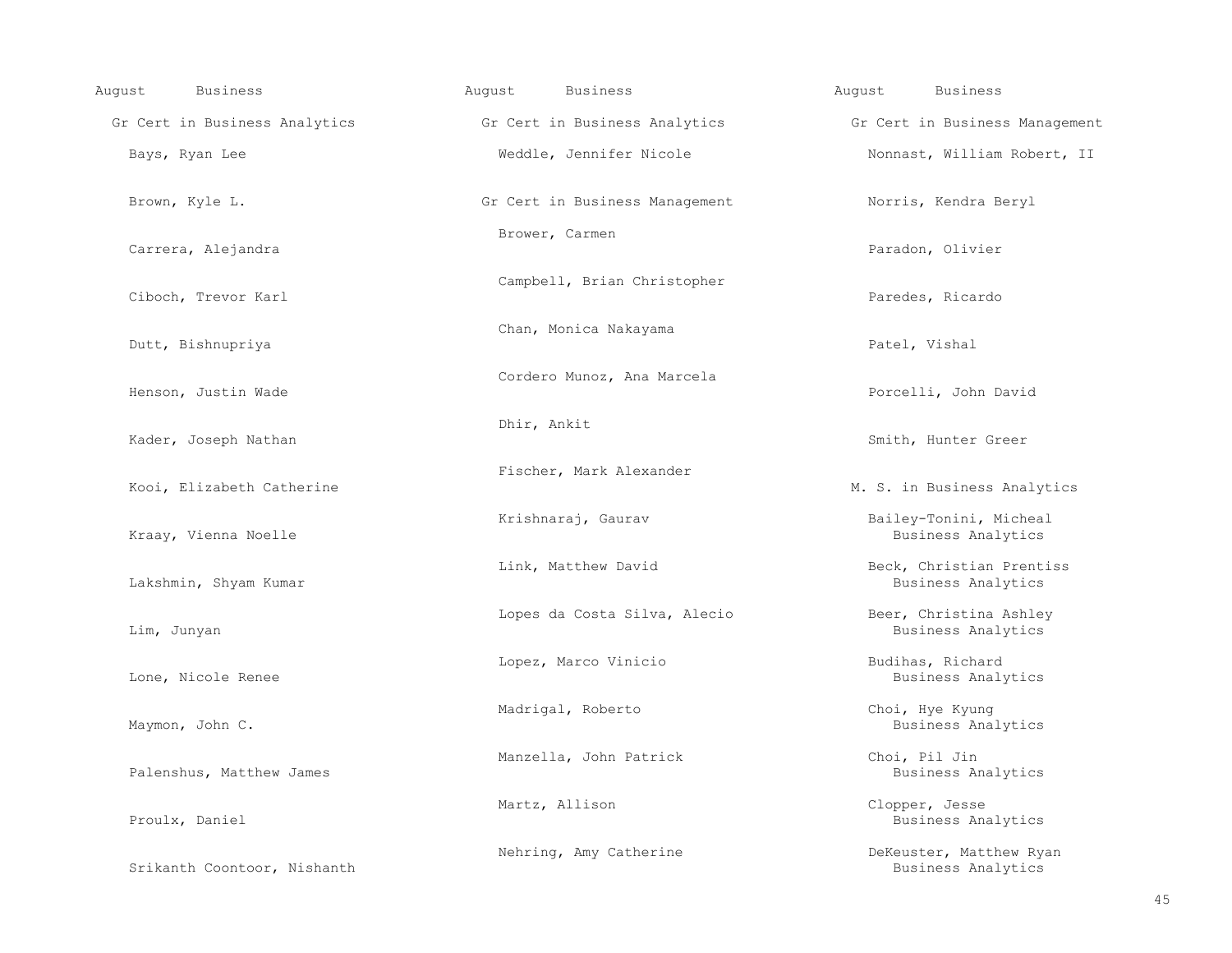August Business August Business August Business

Fletcher, Bradford Snyder, Paul Joseph M. S. in Marketing Business Analytics Business Analytics Business Analytics Business Analytics

 Friedrich, Carl August Song, Matthew Marketing Business Analytics

Funk, Larisa Annandale<br>Business Analytics

Kim, Sung Won

Maled, Nicolas Joseph Yoon, Jeonghoon<br>Business Analytics Business Analytics

McGettigan, Ryan Nicholas

Omaña, Ricardo Javier<br>Business Analytics

Panday, Avidesh Yudra

Petsu, Paul Dominic<br>Business Analytics

Ruddell, Alexander John Business Analytics

Finch, Clayton Sidibe, Bassi Khadijatou Beevers, Richard V.

Business Analytics

dney, Glorija Summer, Andrew David<br>Business Analytics Business Analytic

Tanuwidjaja, Olivia<br>Business Analytics Business Analytics **Business Analytics Business Analytics Farley, Micah** 

n, Jeonghwan and Triscari, Anna<br>Business Analytics and Business Analytics

Business Analytics Business Analytics Kellogg, Orion Lee

Westerman, Michael Everett<br>Business Analytics Business Analytics and Business Analytics and Business Analytics and Megerdichian, Ara

Business Analytics **Business Analytics** Business Analytics Santa, Maria Nicole

st, Michael John Strategic Management<br>Finance

scher, Brandon Jay Strategic Management<br>Finance

Iand, Derek Jaron Strategic Management<br>Finance

M. S. in Business Analytics M. S. in Business Analytics M. S. in Global Sup Chain Mgmt

Global Supply Chain Management

Jang, Seonpyo

Song, Solip<br>
Song, Solip<br>
Marketing<br>
Marketing

M. S. in Strategic Management (Gladney, Glorija and Summer, Andrew David

 Business Analytics Business Analytics Biarnes, Hector Ricardo Strategic Management

Strategic Management

Jayaraman, Sasi Rekha Strategic Management

Eiu, Steven and Strategic Management (Strategic Management Mesterman, Michael Everett Strategic Management

Strategic Management

M. S. in Finance and Strategic Management M. S. in Finance

Business Analytics<br>Ernst, Michael John Strategic Mana Strategic Mana

Business Analytics Sparks, Benjamin Mark<br>Business Analytics Strategic Managemer

Business Analytics **Exercise 2** Elick, Joshua **Exercise 2 Exercía e Strategic Management**<br>Flick, Joshua **Elick, Southermann, Aaron Chase** ck, Joshua Strategic Management<br>Finance

Business Analytics Vaughn, Richard Bryan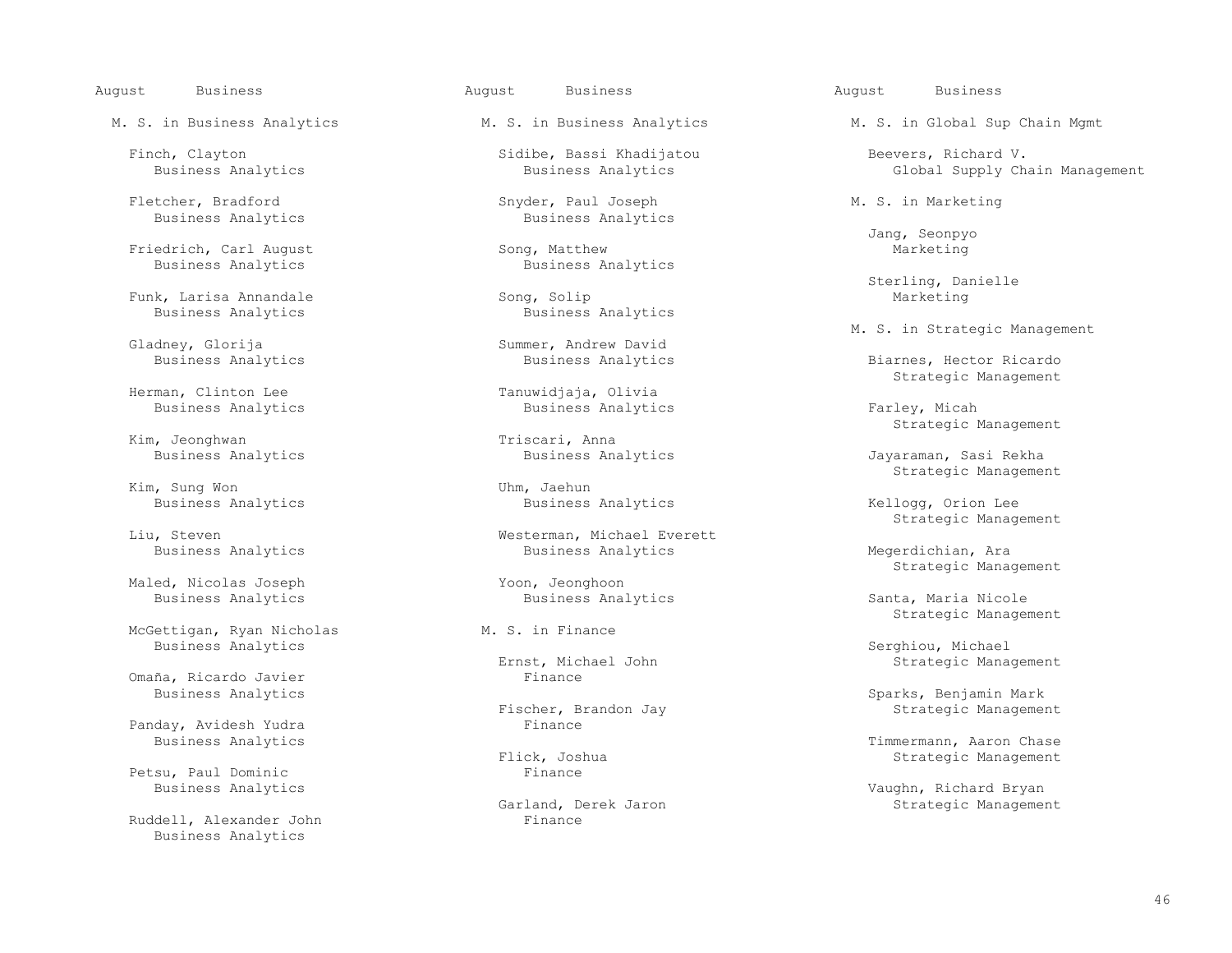August Business August Business August Business

Akpan, Imowo Celestine Buzzard, Collin James Fischer, Brandon Jay

 Argynov, Daniyar Chandran, Rohit Gandhi, Vishal Management Management Management

 Baxter, Elliott Donald Cyboran, Jaroslaw Gupta, Sanchita Management Management Management

Berry, Vincent Alexander Thomas Corresponding Deal, Casey Michael Thomas Harazin, Andrew Thomas Management Management Management

 Birdsall, Derek William Dubow, Brian Nicholas Hau, Lawrence John, Jr. Management Management Management

 Boslaugh, Jason Leonard Dubow, Matthew Heinze, Nathan Aaron Management Management Management

 Brown, Robert Nathaniel Elzayatie, Mohamed Jogani, Hardik Management Management Management

 Burnworth, Bryce Austin Ernst, Michael John Johnson, Doyle B. Management Management Management

Management Management Management

 Anker, Joshua Kory Carson, Erin Nichole Galasso, Enrica Management Management Management

 Asquith, Bryan Gregory Chiogioji, Matthew Kenneth Germon, Elizabeth Ann Management Management Management

 Baksh, Peter Compson, Jowan Frederick William Gibson, Jonathan William Management Management Management

 Barsky, Adam Congi, Justin Ross Grove, Walter K. Management Management Management

 Best, Ron James Dolan, Derek Edward Harendra, Sivaram Management Management Management

 Bridges, Eric Edaichamy, Sivakumar Hines, Keith Kent Management Management Management

Brown, Donald, II and the Secondary Ekovich, Joni Danelle and Hudson, Edward Management Management Management

Master of Business Admin Master of Business Admin Master of Business Admin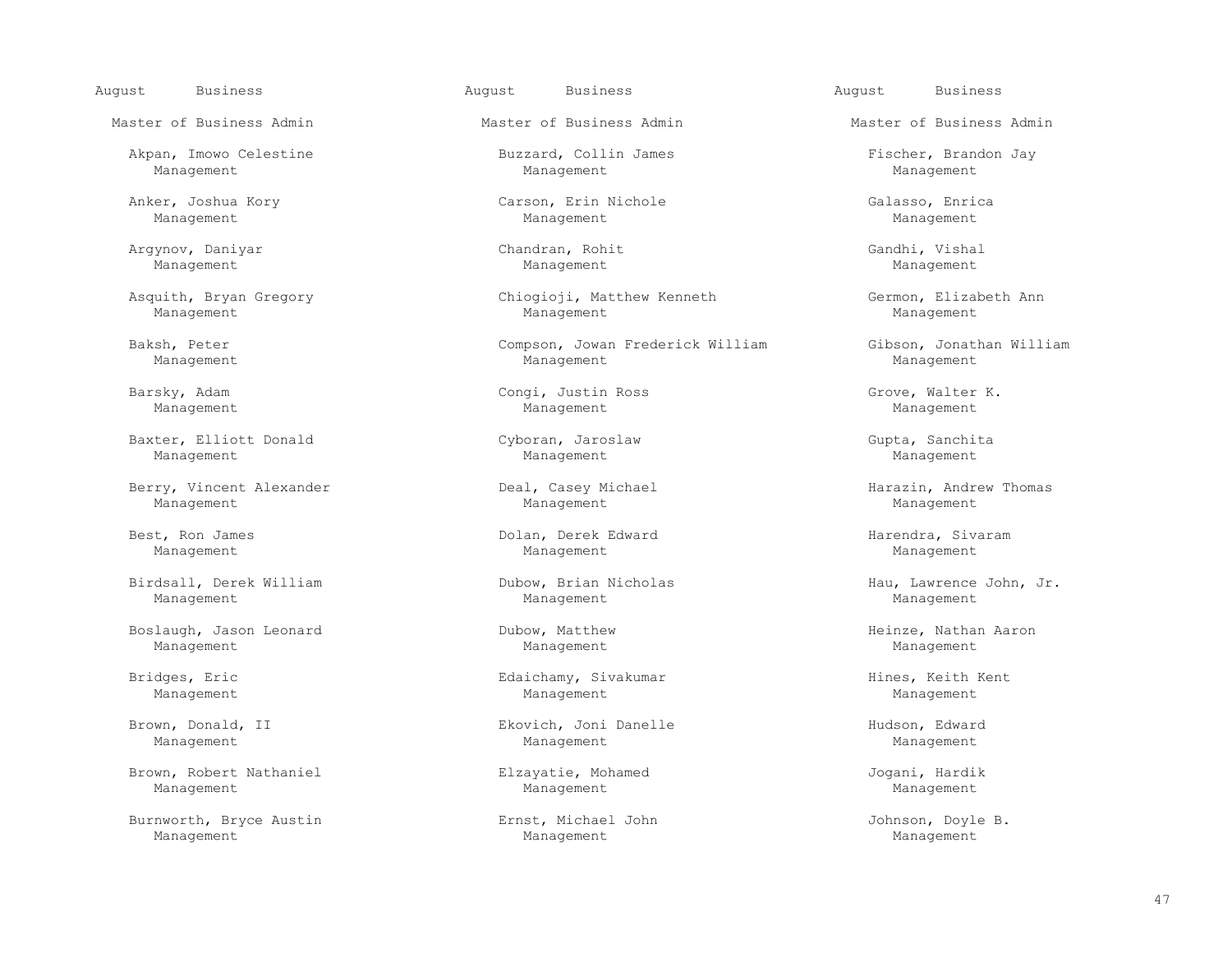August Business August Business August Business

Kornblatt, Jake Joseph (Naert, Thomas John Naert) Reynolds, Patrick Wade (Nature Reynolds, Patrick Wade Management Management Management Management

 Mabin, Alexander Michael Nimmo, Brian Stephen Rowen, Stephen Walker Management Management Management

McDermott, Kevin Patrick, II (Nojiri, Catherine Jane ) Ryan, Michael Montana<br>Manaqement Manaqement Manaqement Management Management Management

Merriweather, Brendan James (Caleye, Timilehin Ayodeji Sarzynski, Michael T. Management Management Management

Miller, David William (Element Pressley, Christopher Schulte, Eric Anthony Management Management Management Management Management Management Management

Management Management Management

Management Management Management

Moore, Nigel Derrick Ramsey, Lajuan Shedd, Colin Andrew<br>Management Management Management Management Management Management

 Morris, James Christopher Rastogi, Radhika Sheeron, Corey James Management Management Management

Management Management Management

 Lim, Matthew Shinji Niblock, Michelle Patricia Robinson, Preston William Management Management Management

 Luck, Lloyd Wood Niemkiewicz, Steven David Ross, Jermaine Lewis Management Management Management

 Meeks, Trina O'Neill, Michael Sean Sadzeck, Gannon Paul Management Management Management

Mishra, Rajendra **Mishra, Rajakumar, Winnie Jerome** Shah, Ugam Dipak Management Management Management

Master of Business Admin Master of Business Admin Master of Business Admin

LaJeunesse, Jason Naugle, Allen Ray Riley, Glenn Michael

 Link, David Nicoll, Trever Rockwell, Christine Elizabeth Management Management Management

Miller, Jessica Dawn Provost, Jennifer A. Searl, Alan David, III

Miller, Russell James Theory (Suite Radhakrishna, Arvind Theory Senatore, Alexander Charles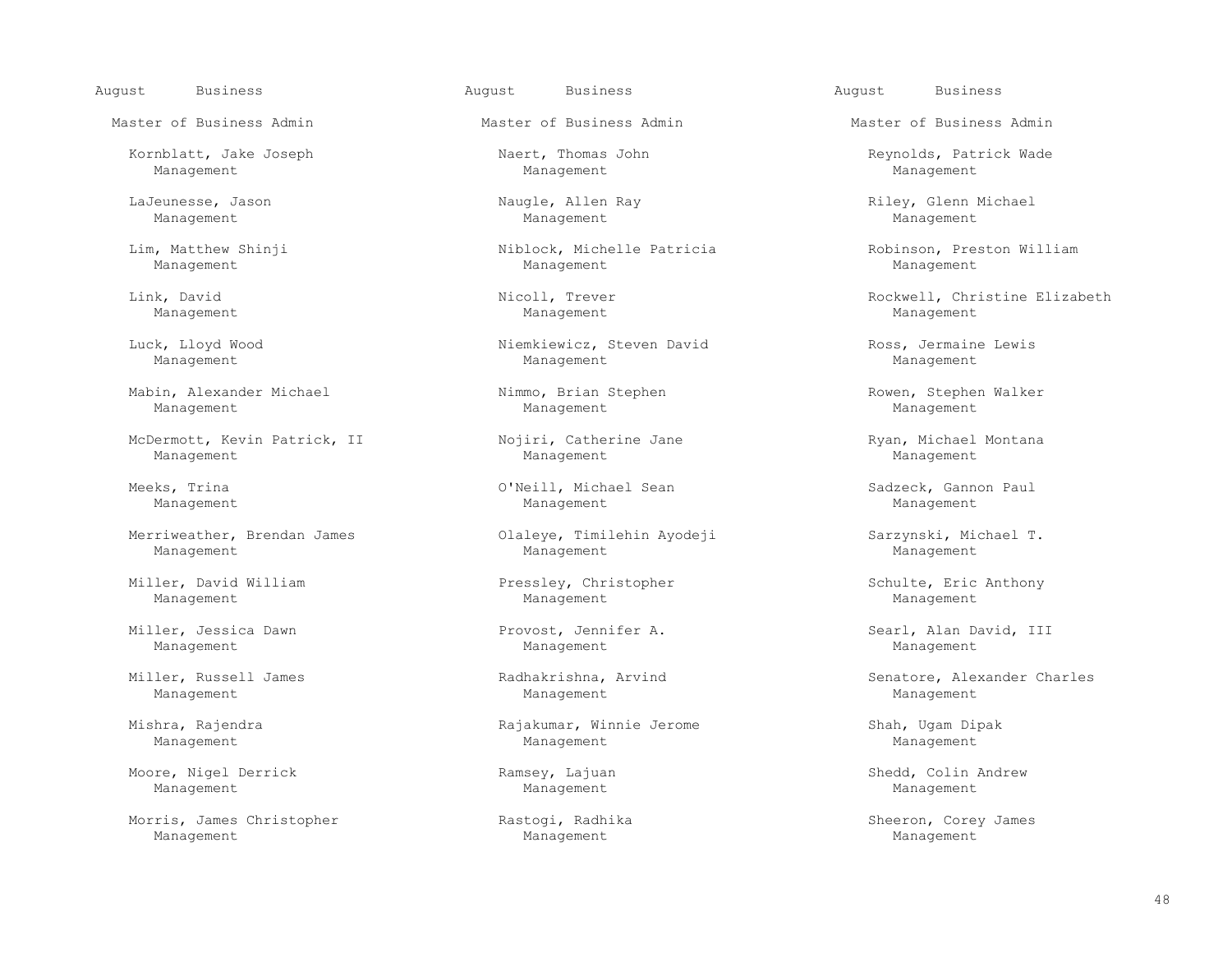August Business August Business August Education

 Sieber, Dennis Charles, III Veazey, Foster Kennedy Maynen, Dawn Marie Management

Management

 Smith, Kyle Phillip Venkova, Evelina Gr Cert in Education Law Management

Sofinowski, Brooke Nicole Wachob, Timotic Management Management Management

Spaulding, Cara Janelle Wendell, Ryan Management

Steinel, Richard John, III Wetterer, Sean Management Management

Management Management

Stoner Fehsenfeld, Clare Schuler Management Management

Management

Management **Education** extensive and the set of the set of the set of the set of the set of the set of the set of the set of the set of the set of the set of the set of the set of the set of the set of the set of the set o

Sullivan, Vivian Slager Staton, Elenore Grace Staton, Elenore Grace Staton, Elenore Grace

Szweda, Timothy Andrew

Tarvin, Peter<br>Management

Shelden, W. H. Allen Thompson, Colin Bradley Chan, Roy Y. Management Management Management Management

Skudlarek, Nicholas Venci, Charlton Villarroel O'Malley, Timothy J.

Williams, Keith Norman

Master of Business Admin Theorem Master of Business Admin Theorem Gr Cert Institutional Research

Worland, Brooke Aleen<br>
Wachob, Timothy A.

M. S. in Education<br>
M. S. in Education

Castillo, Kandice Wetterer, Sean and Language Education Education Education

Hart, Jennifer Lynne (Sterling, Danielle 1999)<br>Sterling, Danielle 1999 (Milliams, Keith Norman 1999) (Sterling, Danielle 1999)

Maginn, Grace Ann<br>Ziegler, David Scott annual Maginn, Grace Annual Secondary Education

 Murray, Ryan Patrick Stoner, Joseph Reist Educational Leadership

Rowland, Leslie Anne (Rowland, Leslie Anne (Rowland, Leslie Anne (Rowland, Leslie Anne (Rowland, Leslie Anne ( Strittmatter, Daniel Alex (1999) and Exercise of Alexander Controller and Language and Language Management (199<br>Nanagement

Management Mental Health Counseling and<br>
Mental Health Counseling and<br>
Counselor Education Counselor Education

Management Might, Hannah Louise Dieckman<br>Art Education Art Education

Specialist in Education

Taylor, Cooper Austin Campbell, Tiffany Alexis<br>Management Campbell, Tiffany Alexis<br>School Psychology School Psychology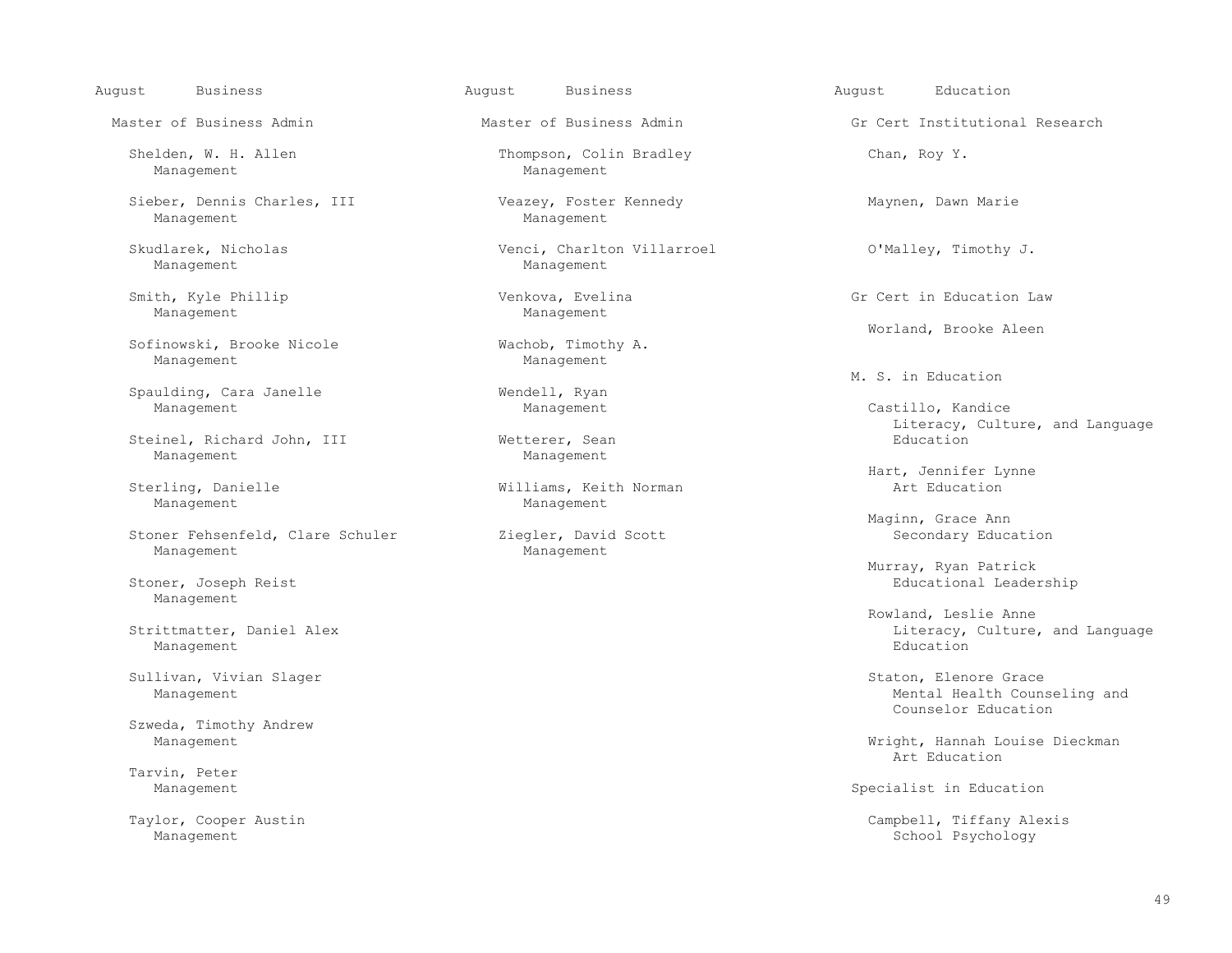Doctor of Education **Master of Arts** Master of Arts Master of Arts Master of Arts

Graunke, Steven Scott (and Tuncer, Ata and Tuncer, Ata Axelrod, David Semyonovich (and Tuncer, Ata Graunke, Puncer, Ata Axelrod, David Semyonovich (and Tuncer, Ata History (and Tuncer, Ata History (and Tuncer, Ata History Higher Education History Mathematics

Axelrod, David Semyonovich and Wang, Yun<br>Jewish Studies (Chinese Jewish Studies Chinese

> Baptiste, Jamaal Joseph Cyrenus Master of Fine Arts Folklore and Ethnomusicology

Begle, Kendall Renee Speech & Hearing Sci

Butorac, Rebecca Communicatn & Culture

Cheek, Laura Elizabeth Speech & Hearing Sci

Hohenberger, Mercedes Mae Linguistics

Lawson, Sarah N.

 Myers, Micky Jo Folklore and Ethnomusicology Kammer, Ryan

 Palomo, William Enrique Latin American Studies Liu, Yu-Hsin

Rodman, Cole Patrick

 Rowe, Zawadi Jung-Eun Rebekah Geography **Doctor of Philosophy Doctor of Philosophy** 

Speech & Hearing Sci

Smith, Nicholas Chad Al Achkar, Morhaf<br>Sociology Al Achkar, Morhaf<br>Inquiry Method

August Education August Graduate School August Graduate School

Palomo, William Enrique

Trusler, Andrew Thomas<br>Fine Arts

Volwiler-Stanley, Amelia Margaret

Yurczyk, Alana Kay<br>Theatre & Drama

Master of Science

Comparative Literature **Balasundaram, Arjun**<br>Media media and the state of the state of the state of the state of the state of the state of the state of the state of the state of the state of the state of the state of the state of the state of the state of the state of the

Geological Sciences

Applied Statistics

Millikan, Sean Patrick Chemistry

Seo, Hyun Kyoung <br>
Speech & Hearing Sci<br>
Speech & Hearing Sci<br>
Abdelgawwad, Ossama Abdelmoneim Sayed<br>
Religious Studies

Inquiry Methodology

Stone, Lindsay Anne (and Alghmaiz, Bandar Abdulaziz F. Speech & Hearing Sci Near East Lang & Cult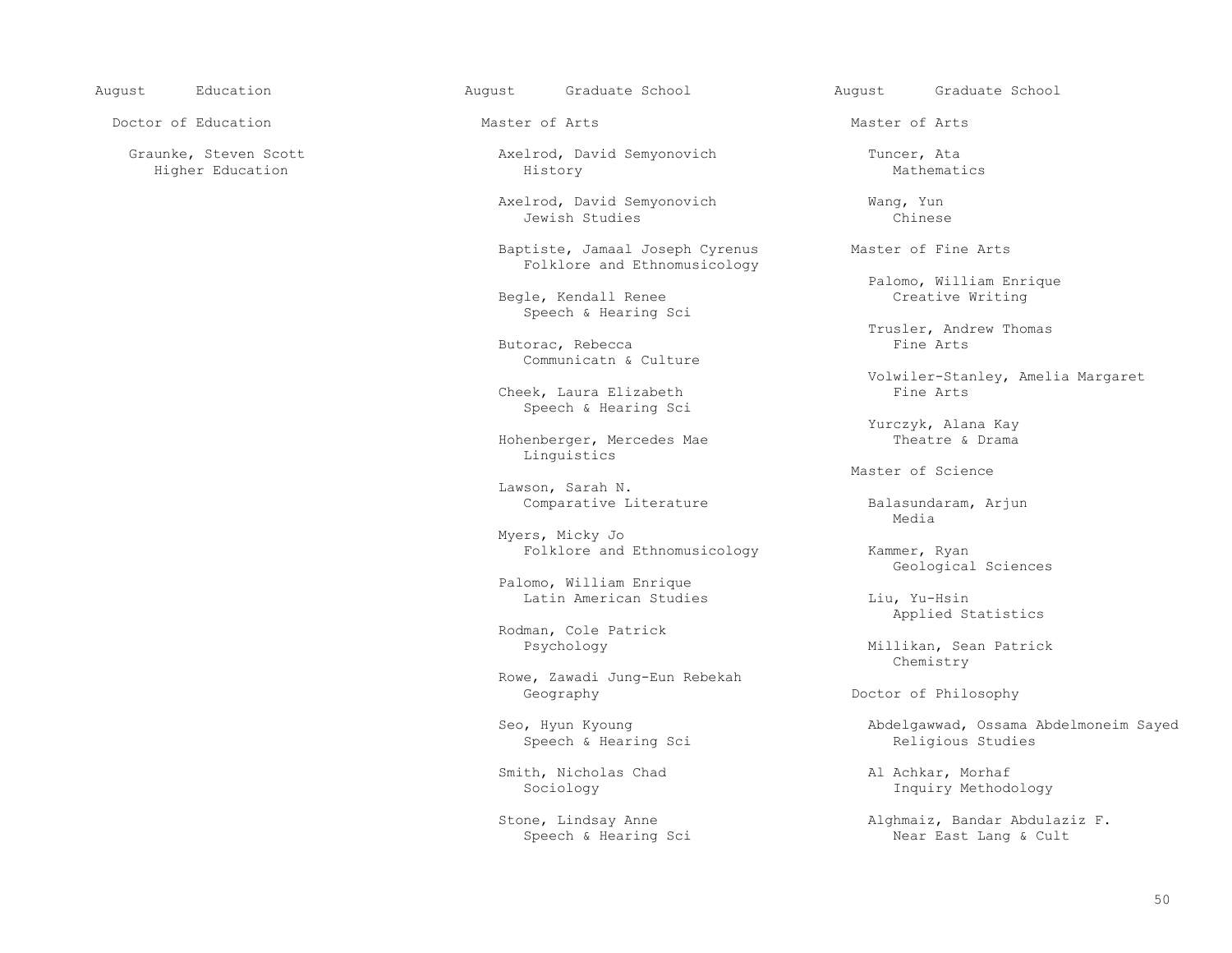August Graduate School August Graduate School August Graduate School

Doctor of Philosophy Doctor of Philosophy Doctor of Philosophy

Learning & Dev Sciences Inquiry Methodology

Vision Science

Balkansky-Sellés, Zilia Clara<br>Folklore and Ethnomusicology General Ding, Ning Folklore and Ethnomusicology **Ding, Ning**<br>Physiology

Bathaluddin, Muchamad Barik<br>Economics

Bollinger, Justin Lee Mathematics<br>Peychology Mathematics<br>Dula, Lauren Ann Psychology Dula, Lauren Ann

Pharmacology Chemistry Li, Weiyi

Campos, Stephanie Michelle (Campos, Stephanie Michelle and Stephanie and Stephanie and Stephanie and Stephanie Turne Fuentes Gonzalez, Jesualdo Arturo

Cierniak, Katherine Ann Gray, Chrystal<br>
Hist/Phil/Policy in Ed Gray, Chrystal<br>
School Psychology Hist/Phil/Policy in Ed and School Psychology and Liu, Yu-Hsin<br>Business

Coonrod, Joshua Ryan Hagner, Kyle P.<br>Communicatn & Culture Hysics

Daniels, Dennis Eugene Nash, Jr. Halberg, Ian Anthony

David, Scott Robert (and The Hammarlund, Noah Evan Geological Sciences (and Hammarlund, Noah Evan Geological Sciences (and Hammarlund, Noah Evan Geological Sciences (and Hammarlund, Noah Evan Geological Sciences (and Hamma

 Ding, Ai-Chu Johri, Parul Arthur, Edmund Literacy, Culture, and Language Evolution, Ecology & Behavior<br>
Education Education

Draper, Benjamin Elza<br>Chemistry Chemistry Lee, Dami

Budka, Justin Allen Dunbar, Carmen Alece<br>
Pharmacology Chemistry

ler, Aaron James<br>Butler, Aaron James<br>Butler, Alicia Kathleen<br>Chemistry

pos, Stephanie Michelle Fuentes Gonzalez, Jesualdo Arturo<br>
Evolution, Ecology & Behavior Fuentes Gonzalez, Ecology & Behavior Evolution, Ecology & Behavior Liu, Fangzhou<br>Business

Chen, Guangming Fuller, Daniel Raymond

School Psychology McCoy, Kimberly

Hogan, Joanna Arielle

 Delgado, Gibran José Howell Beck, Crystal Dawn Curriculum & Instruction

Andrade Lotero, Luis Alejandro Diakite, Boubacar Jno-Charles, Alisa Boguslavskaya<br>Linguistics Linguistics Business

Instructional Sys Tech Kachwala, Shahin<br>Gender Studies

Lake, Allison Josephine<br>Psychology

Leishman, Emma Gillian<br>Neuroscience Neuroscience de la provincia de la provincia de la provincia de la provincia de la provincia de la provincia d<br>De la provincia de la provincia de la provincia de la provincia de la provincia de la provincia de la provinci

Evolution, Ecology & Behavior

Lind, Katherine Dominique

en de la construction de la construction de la construction de la construction de la construction de la constr<br>De la construction de la construction de la construction de la construction de la construction de la construct

Biochemistry Chemistry Chemistry Chemistry Liu, Lucy Yuying Music Theory Music Theory

en de la construction de la construction de la construction de la construction de la construction de la constr<br>De la construction de la construction de la construction de la construction de la construction de la construct

Martinez, Elizabeth A.<br>Sociology  $\operatorname{Sociology}$ 

Chemistry

Miller, Kayla Irene Evolution, Ecology & Behavior

Curriculum & Instruction Chemistry Chemistry Nadella, Venkata Krishna<br>Public Affairs Public Affairs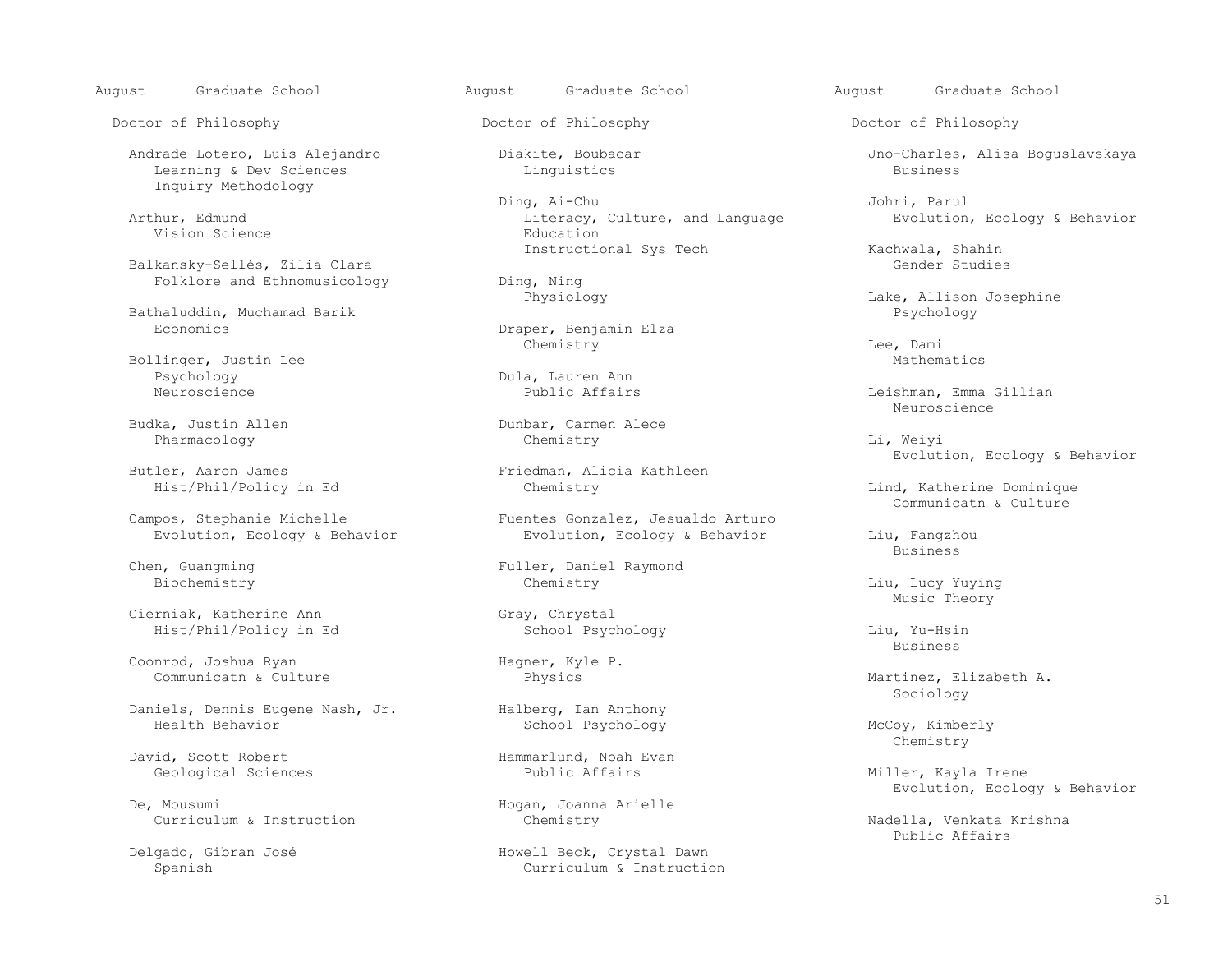August Graduate School August Graduate School August Informatics

Doctor of Philosophy **Doctor of Philosophy** M. S. in Informatics

Nagle, Mark Sherman Wiggins, Raynetta Meguel Ramanan, Nandini

Oakes, Eimile K.<br>Molec, Cell & Dev Biol Molec, Cell & Dev Biol Mist/Phil/Policy in Ed Molec, Cell & Dev Biol

 Orczyk, John Joseph Psychology Wu, Di

 Physics Paltrinieri, Carlotta Italian

 Panos, Alexandra Marie Literacy, Culture, and Language Education

 Park, Ji Hay Theatre & Drama

 Rossi, Fernanda Sequeira Psychology

 Roy, Ranu Curriculum & Instruction

 Rugger, David Grey Musicology

 Schaugaard, Richard Neal Chemistry

 Slivicki, Richard A. Neuroscience Psychology

 Subramanian, Sundharraman Biochemistry

 Thompson, Trina Marie Music Theory

 Venkatraman, Raghavendra Mathematics

 White, Kurt Edward Epidemiology

Folklore and Ethnomusicology

Inquiry Methodology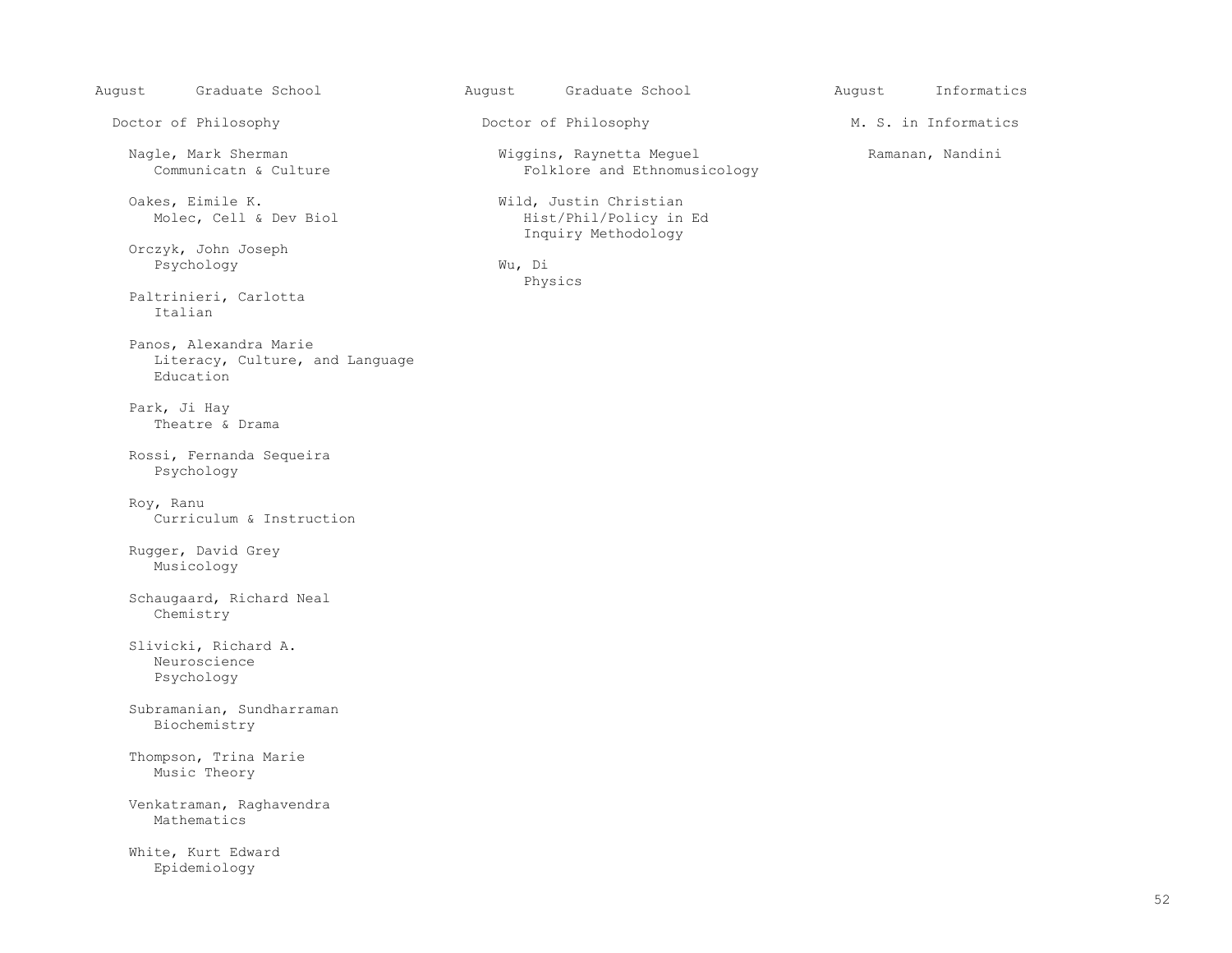| August       | Law                         | August | Optometry           |
|--------------|-----------------------------|--------|---------------------|
|              | Doctor of Juridical Science |        | Doctor of Optometry |
| Ke, Zhenxing |                             |        | Salazar, Kasayla Fé |

Yoo, Won Tae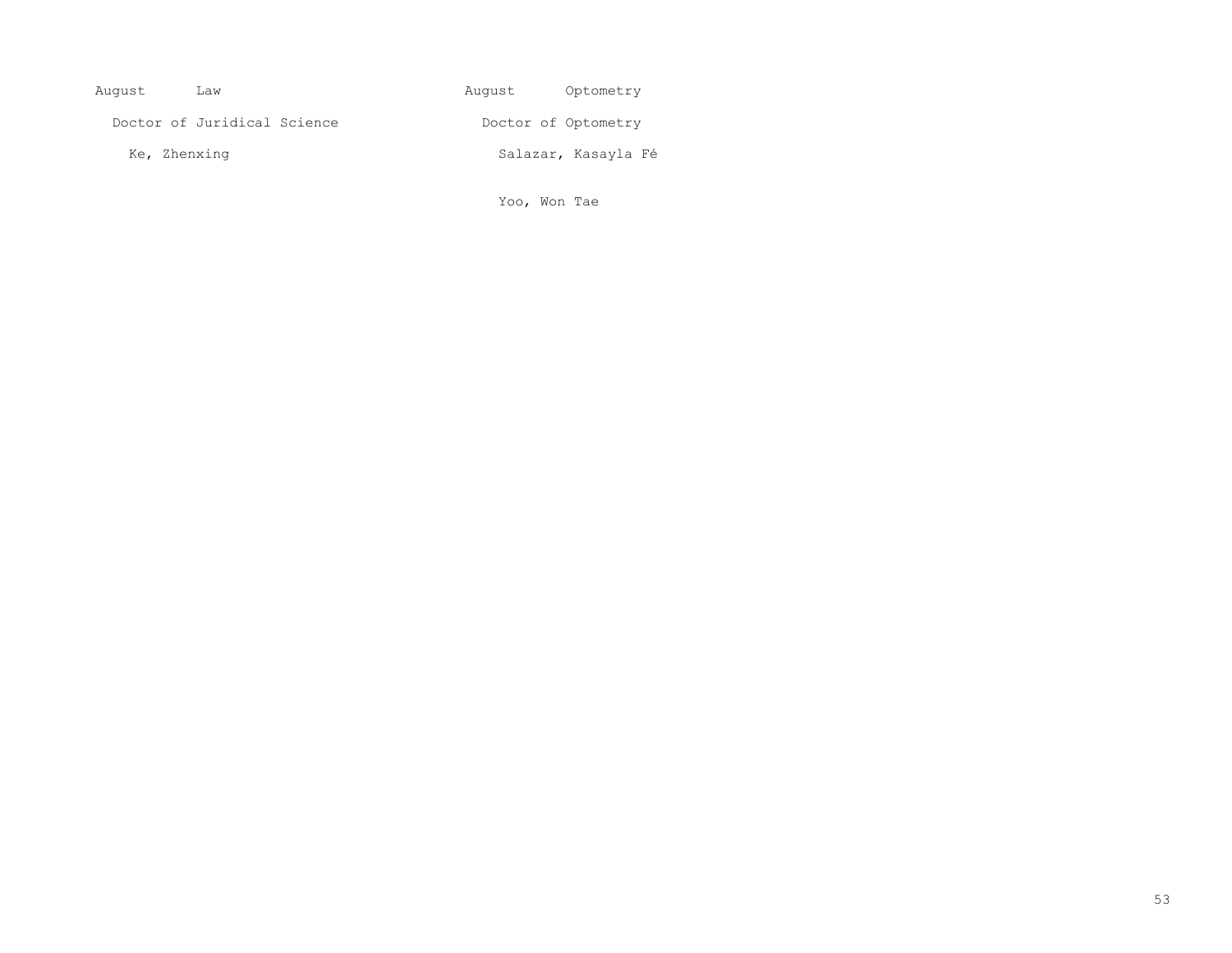Marketing French is a state of the state of the state of the state of the state of the state of the state of the state of the state of the state of the state of the state of the state of the state of the state of the state

Master of Business Theory M. S. in Education Master of Arts Master of Arts

 De, Anwesha Li, Yue DiBartolomeo, Megan Rita Learning & Dev Sciences

September Business September Education September September Graduate School

Mah, Suyun Reffanie (1999) Mah, Suyun Flores Cordon, Steffanie (1999) Mah, Suyun Flores Cordon, Steffanie (199<br>Marketing Science (1999) Marketing Science (1999) Marketing Science (1999) Marketing Science (1999) Marketing Speech & Hearing Sci

Yoon, Na Ri Karsten, Andrew Christopher Karsten, Andrew Christopher Karsten, Andrew Christopher Karsten, Andrew Christopher Karsten, Andrew Christopher Karsten, Andrew Christopher Karsten, Andrew Christopher Karsten, Andre

Macias, Christopher Thomas<br>Astronomy Astronomy

> McGill, Sean Christopher Near East Lang & Cult

 Nassar, Inas Saad El Din Linguistics

 Sutton, Jazma History

 Wheeler, Jamelyn Ann Linguistics

 Wilbur, Tabitha Gabrielle  $\operatorname{Sociology}$ 

Master of Science

 Beatty, Madeline Renee Chemistry

 Blackstone, Patrick John Physics

 Deane, Amber media and the state of the state of the state of the state of the state of the state of the state of the state of the state of the state of the state of the state of the state of the state of the state of the state of the

 Foote, Jared Daniel Physics

 Fronk, Tyler Thomas-James Physics

> Johnston, Graham H. Geological Sciences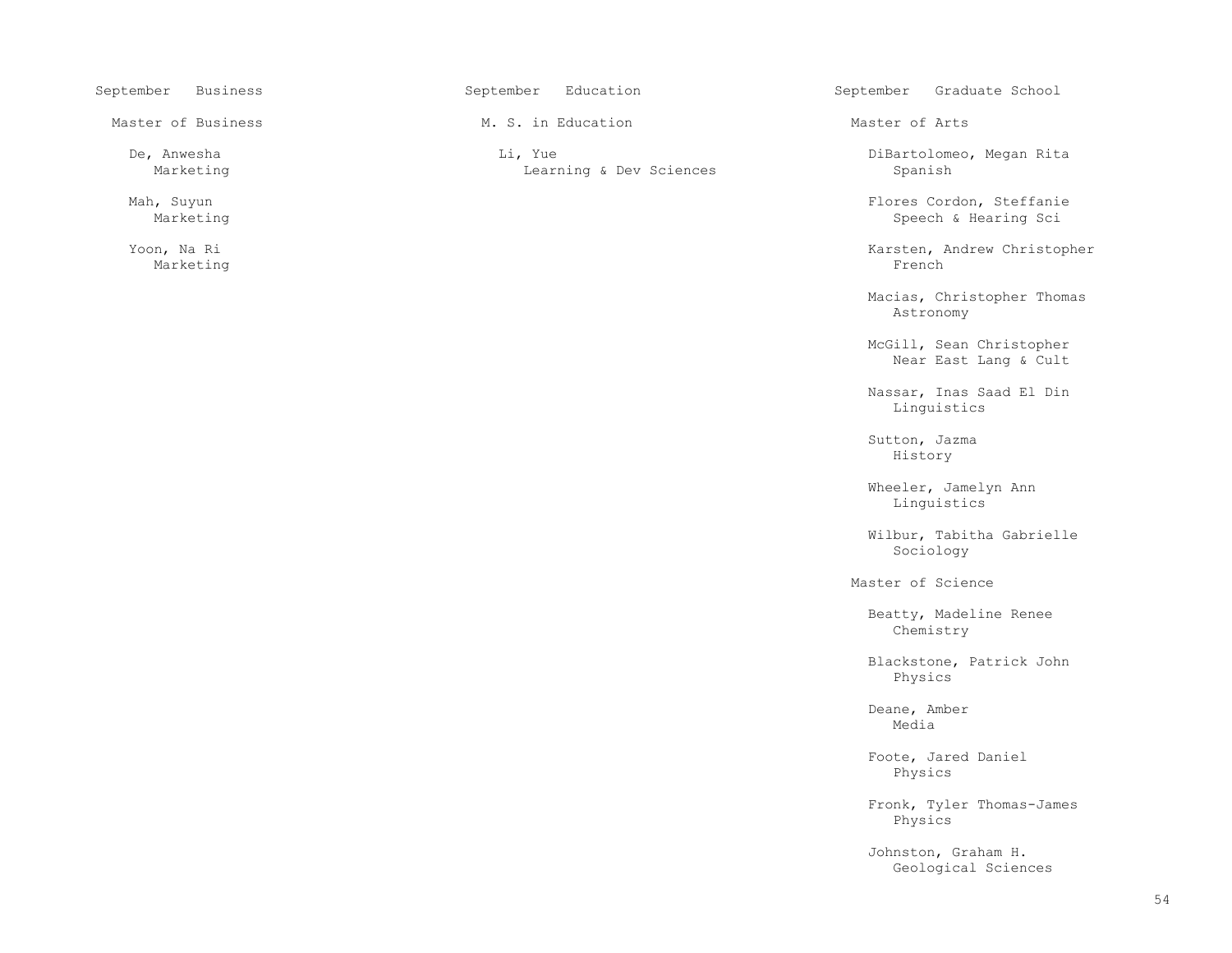McGinnis, Navin Michael Jain, Shantanu Schwarz, Kevin Jerome

 Shahzad, Safeer Muhammad Taqi Janesh, William Frederick Simacek, Kristina Fasteson Chemistry Astronomy Sociology

Adhikari, Santosh Cognitive Science

Aldaihan, Sheakha Saud K.<br>Physics

Allsop, Jared William Economics Zubair, Muhammad

Vision Science

Callahan, Nathan Brannan Physics

Psychology

Colley, Christopher Keegin Political Science

Cooper, Travis Warren Religious Studies Anthropology Pu, Meng

Deodhar, Aditi Vinay

Endicott, David A.

Hsu, Yen-Pang

Hurley, Matthew Michael

September Graduate School September Graduate School September Graduate School

Computer Science

Doctor of Philosophy **Show The Sophia Rawcliffe** Xu, Tian Jenness, Hannah Sophia Rawcliffe Xu, Tian Domou

Kanewala Appuhamilage, Thejaka Amila<br>Jayasekara zasekara Zarr, Noah Nicholas<br>Computer Science Computer Computer Science

Knudsen, Arielle Suzanne

 Liao, Yin-Chan Instructional Sys Tech

McCall, Fred Calvin, III<br>Higher Education

 McKeown, Jessica Marie Learning & Dev Sciences

Pecorelli, Joseph Dominic

Portlock, Charlotte Anne

Biochemistry

Psychology Ren, Yejing<br>Ren, Yejing<br>Renomics Economics **Example 19** Seconomics **Example 19 Seconomics** 

> Robbins, Melanie Jennifer Counseling Psychology

Rodriguez-Pereira, Victor<br>Spanish Spanish

Romero-Ivanova, Christina Louise Literacy, Culture, and Language<br>Education Education and Education

Master of Science The Control of Philosophy Control Doctor of Philosophy Doctor of Philosophy

Informatics Computer Science

Cognitive Science

Law and Democracy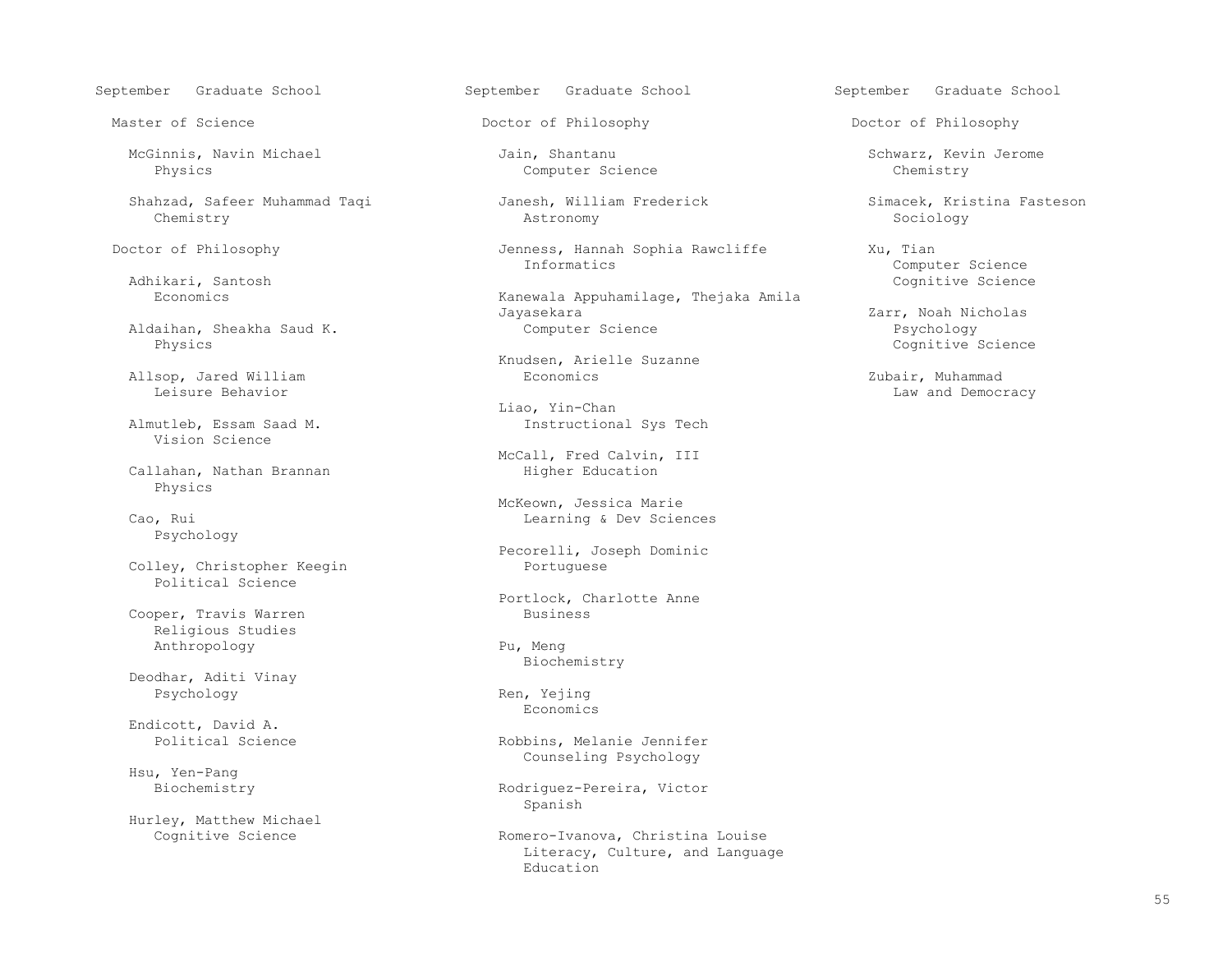| October<br><b>Business</b> | October<br>Education                               | October<br>Graduate School                         |
|----------------------------|----------------------------------------------------|----------------------------------------------------|
| Master of Business         | Gr Cert in Instructnl Sys Tech                     | Master of Arts                                     |
| Huang, Zexi<br>Finance     | Ball, William Ray                                  | Alam, Maryum<br>Political Science                  |
|                            | Geary, Christine                                   | DeMott, Brittany Noel<br>Speech & Hearing Sci      |
|                            | Gr Crt in Lrng Sc, Media & Tch                     | Gray, LaTeeka Elease<br>Anthropology               |
|                            | Herron, Lindsay Noel                               | Marcellin, Marlisha<br>Afr Am & Afr Diaspora St    |
|                            | M. S. in Education                                 |                                                    |
|                            | Bailey, Nina<br>Learning & Dev Sciences            | Rodney, Matthew Joseph<br>Clas St-Latin & Greek    |
|                            | Doctor of Education                                | Slykhouse, Zackary Thomas<br>Central Eurasian Stds |
|                            | Rodriguez, Oscar Alcides<br>Instructional Sys Tech | Master of Science                                  |
|                            |                                                    | Nieves, Gabriel Alejandro<br>Chemistry             |
|                            |                                                    | Doctor of Philosophy                               |
|                            |                                                    | Baker, Joshua Dale<br>Chemistry                    |
|                            |                                                    | Craddock Mossman, Hannah Fletcher<br>History       |
|                            |                                                    | Gerst, Kyle<br>Psychology                          |
|                            |                                                    | Gyabak, Khendum<br>Instructional Sys Tech          |
|                            |                                                    | Kim, Geena<br>Curriculum & Instruction             |
|                            |                                                    | Kizilboga, Remzi<br>Instructional Sys Tech         |
|                            |                                                    | Kondylis, Panagiotis M.<br>Chemistry               |
|                            |                                                    |                                                    |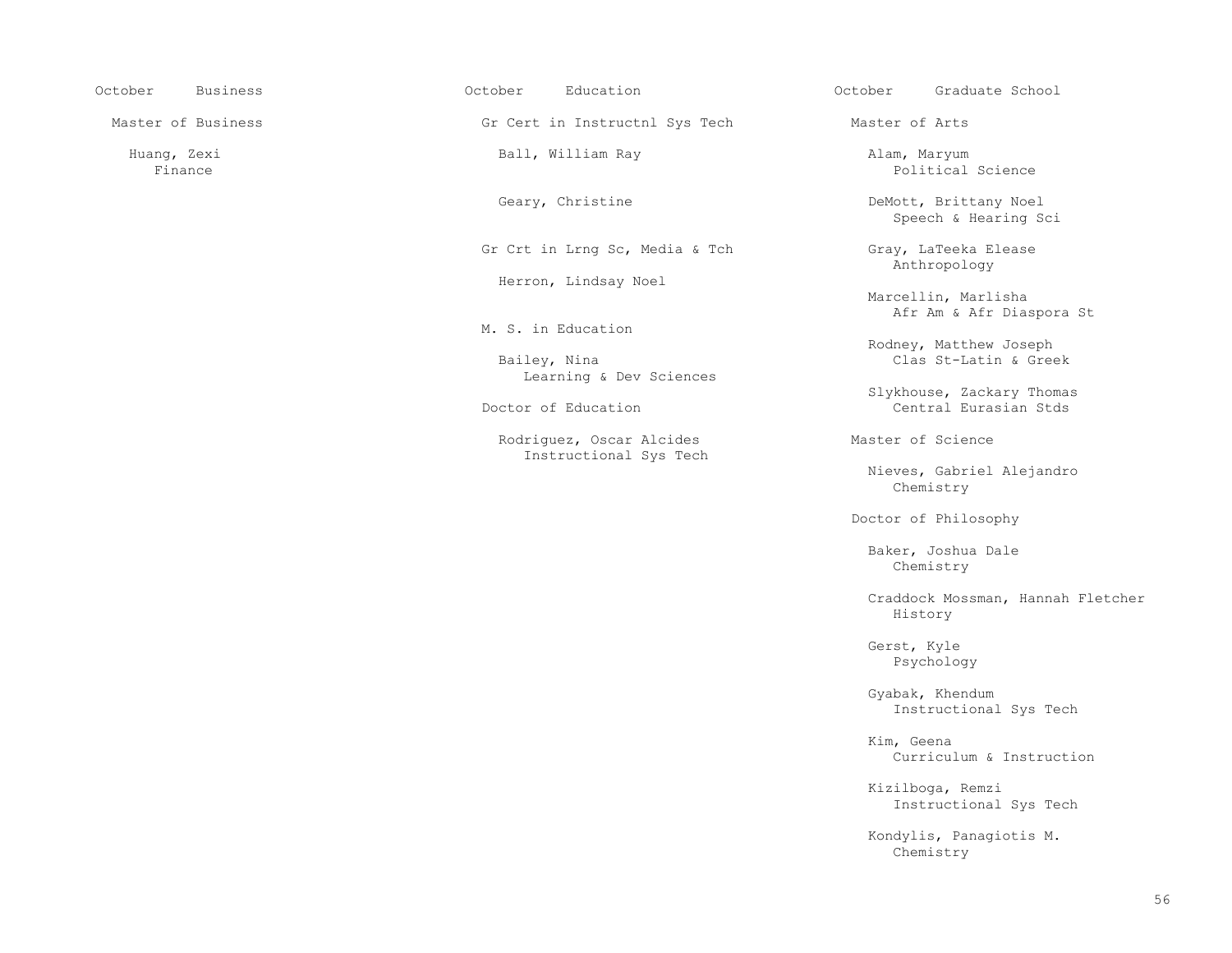October Graduate School Doctor of Philosophy Lindsey, Zachery Alan Mathematics Moore, Alan Biochemistry Moore, Mark Allen Physics Myers, Erin Anna Marie French Penalva, Stacy Lee Literacy, Culture, and Language Education Rickly, Pamela Sue Environmental Science Rutecki, Dawn M. Anthropology Shin, Kyoung Wan Curriculum & Instruction Wu, Yifei Vision Science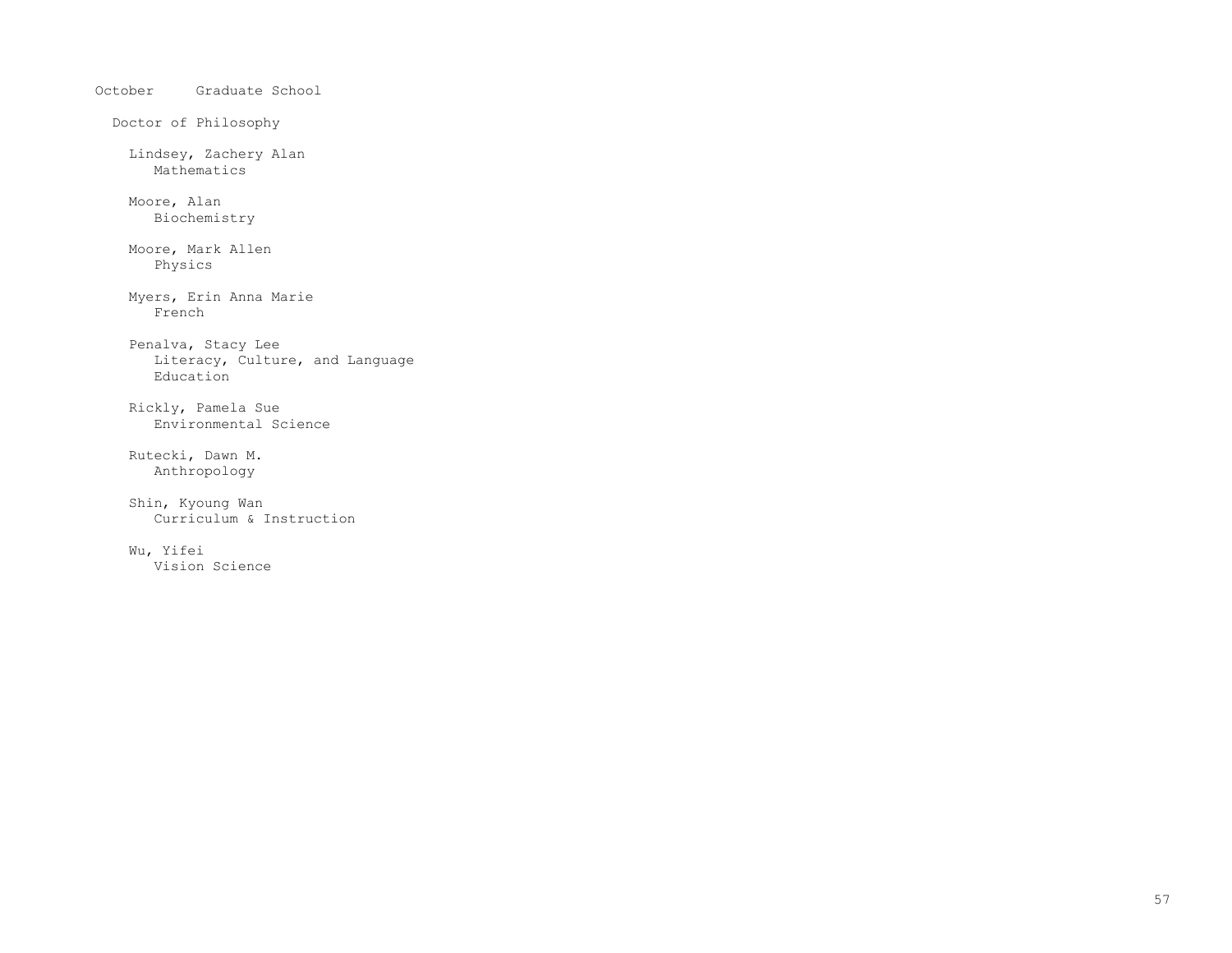| <b>Business</b><br>November   | November<br><b>Business</b>                     | November<br><b>Business</b>                    |
|-------------------------------|-------------------------------------------------|------------------------------------------------|
| Gr Cert in Business Analytics | Gr Cert in Business Management                  | M. S. in Business Analytics                    |
| Chopra, Nishtha               | Chavez, Anthony                                 | He, Xinya<br>Business Analytics                |
| Dalela, Mudit                 | Del Balzo, Joseph Vincent                       | Holman, Raymond<br>Business Analytics          |
| Dayal, Ayush                  | Nsidze, Romaric                                 | Jade, Hardik V.<br>Business Analytics          |
| Gupta, Rahul                  | Peters, Helen Lindsey                           | Kaluza, Kyle<br>Business Analytics             |
| Kizhakkayil, Sheeba           | Raj, Pushkar                                    | Kassens, Gary<br>Business Analytics            |
| Kohli, Arjun                  | Schorgl, Bryan Patrick                          | McGregor, Andrew Scott<br>Business Analytics   |
| Kumar, Ajay                   | Wachter, Adam Todd                              | McMillan, Ryan<br>Business Analytics           |
| Narayanan, Vijayanand         | M. S. in Business Analytics                     | McNamee, Bernard Patrick<br>Business Analytics |
| Nenwani, Mohit                | Abramson, Clifton Lee<br>Business Analytics     | Meyler, Fred Addai<br>Business Analytics       |
|                               | Ashraff, Faraz                                  |                                                |
| Raina, Ajay                   | Business Analytics                              | Miller, Marshall Scott<br>Business Analytics   |
| Sethi, Ritish                 | Babalola, Olusola Adeyemo<br>Business Analytics | Samel, Benjamin David<br>Business Analytics    |
| Shukla, Amit                  | Bansal, Piyush<br>Business Analytics            | Shaurya, Vikas<br>Business Analytics           |
| Singhal, Shruti               | Carey, Dwayne<br>Business Analytics             | Walsh, Kevin<br>Business Analytics             |
| Singla, Harish                | Clay, Todd<br>Business Analytics                | Wei, Shu-Tao Wilson<br>Business Analytics      |
|                               | Datta, Sanjib                                   |                                                |
| Tomar, Anirudh Singh          | Business Analytics                              | Weller, Anna Marie<br>Business Analytics       |
|                               | Elizabeth, Sarita Victor                        |                                                |
| Yadav, Neha                   | Business Analytics                              |                                                |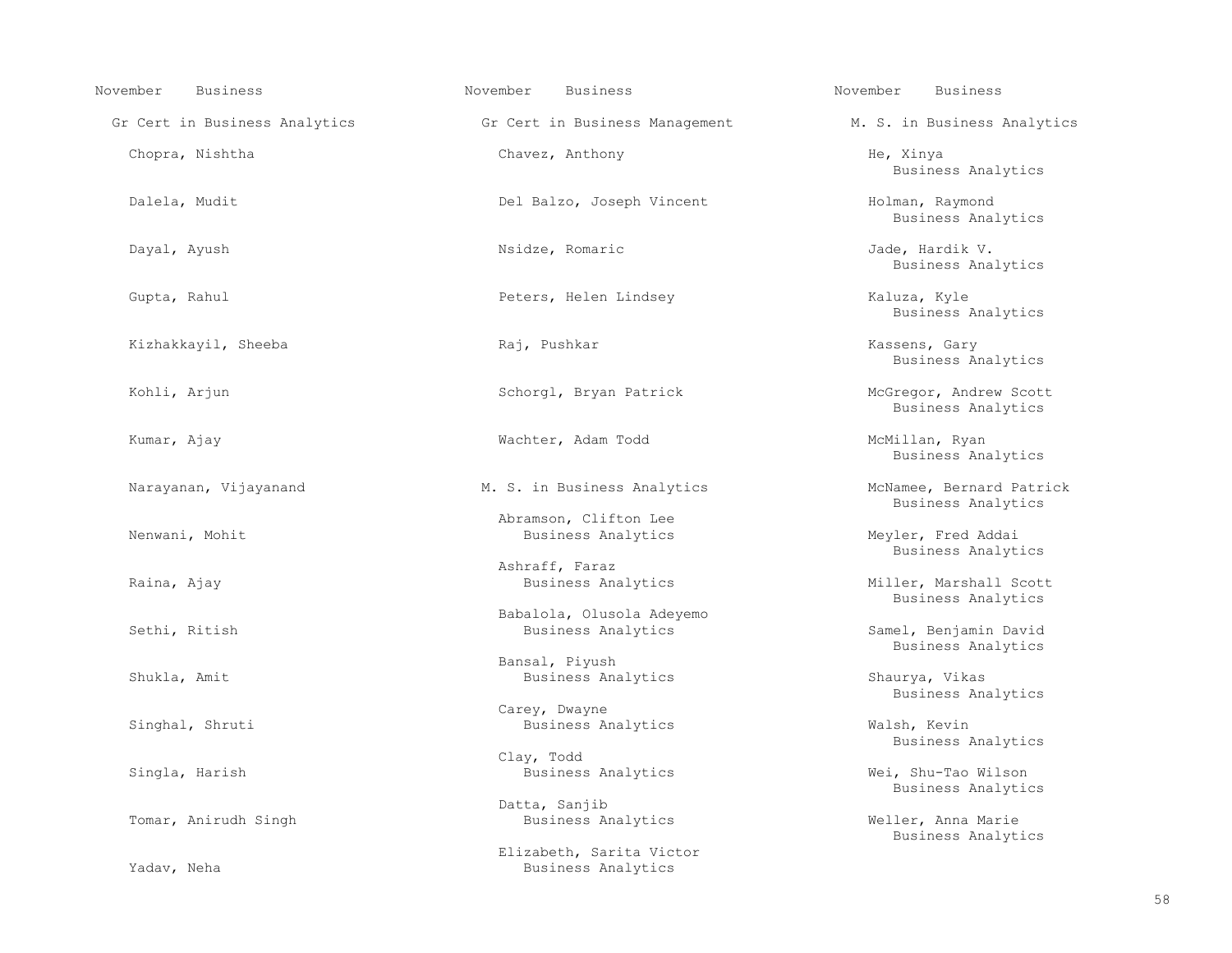November Business November Business November Business

M. S. in Business Analytics M. S. in Finance M. S. in Marketing

Yoon, Jeongin Morrison, Gareth Roy Helms, Laren Robert Business Analytics Finance Marketing Business Analytics

Edaichamy, Sivakumar<br>Entrepreneurship and Innovation Takach, John Robert, III Strategic Management Entrepreneurship and Innovation Takach, John Robert, III Strategic Management Robert, III Strategic Management

Givens, Sara Schroeder<br>Entrepreneurship and Innovation M. S. in Global Sup Chain Mgmt Strategic Management Entrepreneurship and Innovation

Harmon, Patrick Cox, Megan Elizabeth Cox, Megan Elizabeth Goodrich, David Charles<br>Entrepreneurship and Innovation Global Supply Chain Management Strategic Management Entrepreneurship and Innovation

Laginess, Jacob Robert Ettleson Lake, Callie Jo O'Donnell, Gregory Stephen Gabriel<br>Entrepreneurship and Innovation Global Supply Chain Management Strategic Manage Entrepreneurship and Innovation

Azoff, Jonathan Harry

Baduklu, Arzu

Finance Management **Management** 

Keiffner, Ryan Douglas and Marketing Marketing and Arnold, Bryan Stephan and Arnold, Bryan Stephan and Arnold, Bryan Stephan and Represent Finance Management and the Management of the Management of the Management of the Management of the Management of the Management of the Management of the Management of the Management of the Management of the Management of t

 M. S. in Entrepreneur & Innov Pitts, Kayla Marie M. S. in Strategic Management Finance **Finance** 

Finance **Finance** 

Radgowski, Brian Kelly Fulton, Kelsey Marie Smalley, Wayne Ashley Smalley, Wayne Ashley Fulton, Kelsey Marie Strategic Management Strategic Management Global Supply Chain Management

 M. S. in Finance Gile, Bradley Paul Stella, Dominick James Global Supply Chain Management

 Finance Kaninya, Sargon Whang, Jiwoong Global Supply Chain Management Strategic Management

Polack, Timothy Reade Master of Business Admin Global Supply Chain Management<br>
DeFord, Nathan

Schultz, Jesse Franklyn Global Supply Chain Management<br>
Donegan, Ryan P.

 Finance Wylin, Bradley Management Gill, Joseph Patrick and Supply Chain Management Gill, Joseph Patrick

M. S. in Information Tech Mgmt

 Hawes, Scott Raad, Kamal Alupoaei, Cezar Information Technology Management

Gleitsman, Brittany Faith<br>Marketing

Pord, Nathan Clifton Lee (North Community) Schultz, Jesse Franklyn<br>Binance Management Management

Donegan, Ryan P. Albright, Madelyn Marie

Gill, Joseph Patrick Aleksanyan, Hakop Andrew

Hunter, Sumika A. M. S. in Marketing Armstrong, Miles Anthony Finance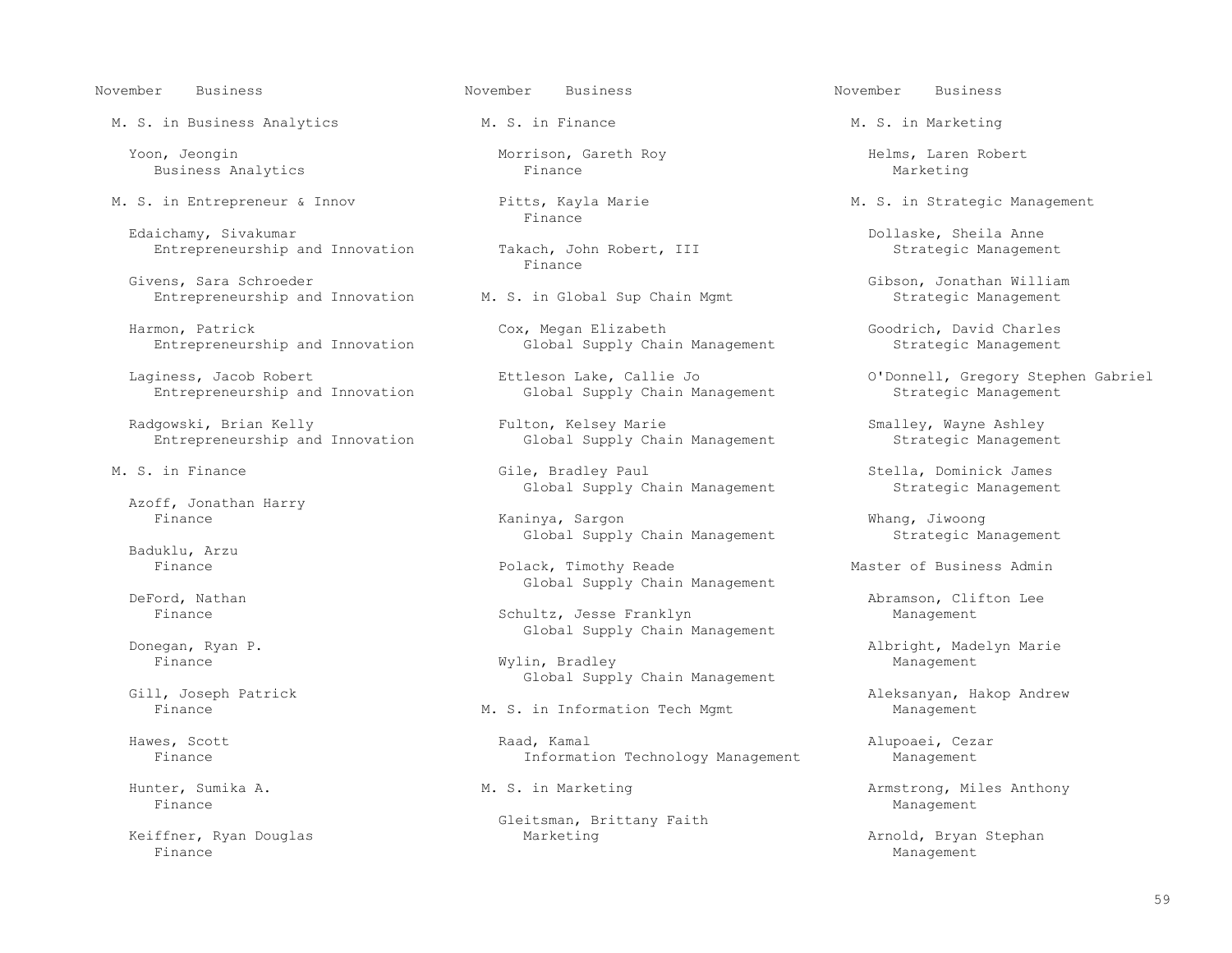November Business November Business November Business

 Bajamonde, Sandra Fuentes Carlsgaard, Andrew P. Euseppi, Kaleb John Management Management Management

Baughman, Cara Elizabeth Chaney, Sean Donald  $\blacksquare$  Ferl, Courtney Marie Management Management Management Management Management Management Management

Benderlioglu, Mehmet Saltuk Clark, Alexander Howard Fernekes, Thomas J.<br>Management Management Management Management

Bontreger, Asher Mose The Conway, Michael Conway, Michael Foughty, Whitney Marie Management Management Management Management Management Management

 Bradshaw, Keri Annan Cordero, Jonathan J. Goodspeed, Travis Clay Management Management Management

 Bravatto, Justin John Crawford, Michelle Goslin, Adam Michael Management Management Management

 Brevoort, Robert Michael DeBerg, Korey Kenwood Hahn, Harry Management Management Management

 Camacho, Elizabeth L. Eppele, Wesley Hyronimus, Anna Marie Management Management Management

Master of Business Admin Master of Business Admin Master of Business Admin

 Bacioiu, Ana S. Cardinale, Ernest Victor, III Ethier, Ryan H. Management Management Management

Management Management Management

Management Management Management

Bian, Limin Conley, Audrey Bettercy Flynn, Steven Thomas Management Management Management Management Management Management

Management Management Management

Management Management Management

Brock, David **Brook, David Eugene** Brook, David Eugene Brook, David Eugene Brook, David Eugene Brook Management Management Management

 Byrnes, Connor Durkin, Thomas Brian, III Houlihan, Terra Lynn Management Management Management

Bangert, Andrew Caulfield, Nicole Rae Fairbanks, Jesse Eldon<br>Management Management Management Management

Bouz, Zack Cook, Clark Elliott Cook, Clark Elliott Goodpaster, Michael Robert

Bremer, Virgil De Corral, Antonio Greif, Kathleen Jo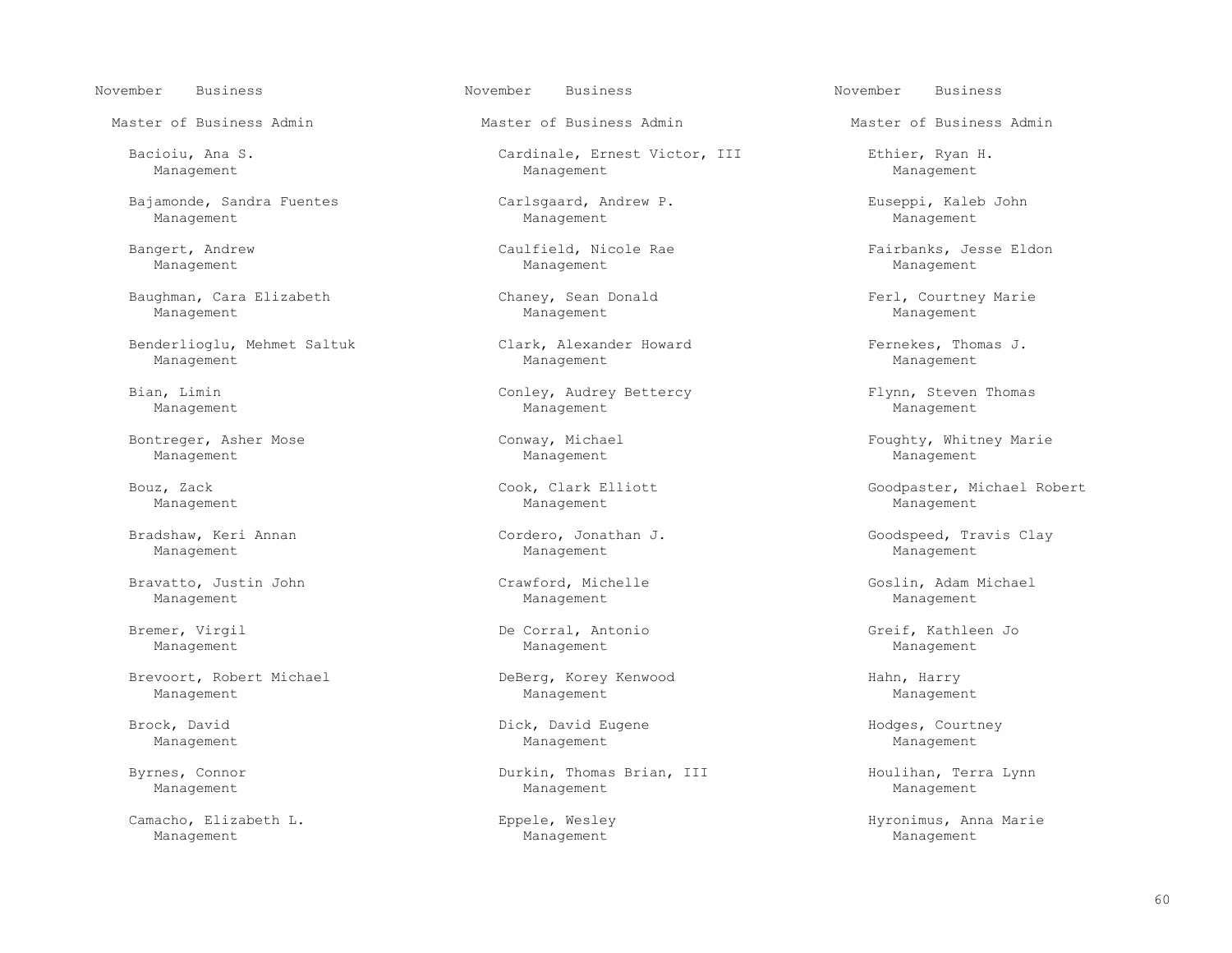November Business November Business November Business

Master of Business Admin Master of Business Admin Master of Business Admin

 Irvine, Christian Douglas Marr, David Ray Querns, Sierra Management Management Management

Johnson, Jonathan D. Mezera, Nathan Reimer, Brian Management Management Management Management Management Management

 Kikani, Dhairya Atulkumar Morelli, Ashlee Renee Simon, Mark Allen Management Management Management

 Kilavos, Amanda M. Mumaw, Daniel J. Simpson, Joshua L. Management Management Management

Management Management Management

 Lee, Laura Elizabeth Patel, Anant States, Casie Management Management Management

Lerner, Matthew Ryan Tian, Patel, Neel Ashokbhai Tian, Tian, Tian, Tian, Tian, Tian, Tian, Tian, Tian, Tian, Tian, Tian, Tian, Tian, Tian, Tian, Tian, Tian, Tian, Tian, Tian, Tian, Tian, Tian, Tian, Tian, Tian, Tian, Tian,

 Lingle, Brandon David Puente, Carlos Daniel Van Dusen, John Thomas Management Management Management

 Jenkins, Clinton Masterson, Shonda L. Rajagopalan, Sriram Management Management Management

Management Management Management

Management Management Management

Management Management Management

Khalifeh, Abdel Rahman Molinski, Catherine Elizabeth Silva, Ricardo Nicolas Management Management Management

Management Management Management

 Li, Yang Perez, Christopher John Turpin, Kristina Renee Management Management Management

Kaluza, Kyle Miller, Malia Dee Rubenstein, Gabrielle

Karki, Mahesh Jung Mills, Cassandra Ruscher, Christopher Michael Bland

 Keep, Brendan Min, Lauren Schifano, Daniel Vincent Management Management Management

Kennedy, Thomas L. Mitros, Elizabeth Ann Shawcross, Julie Wamser

Kunzman, Samuel James Novinskie, Emily Jo Sinclair, Jennifer Nicole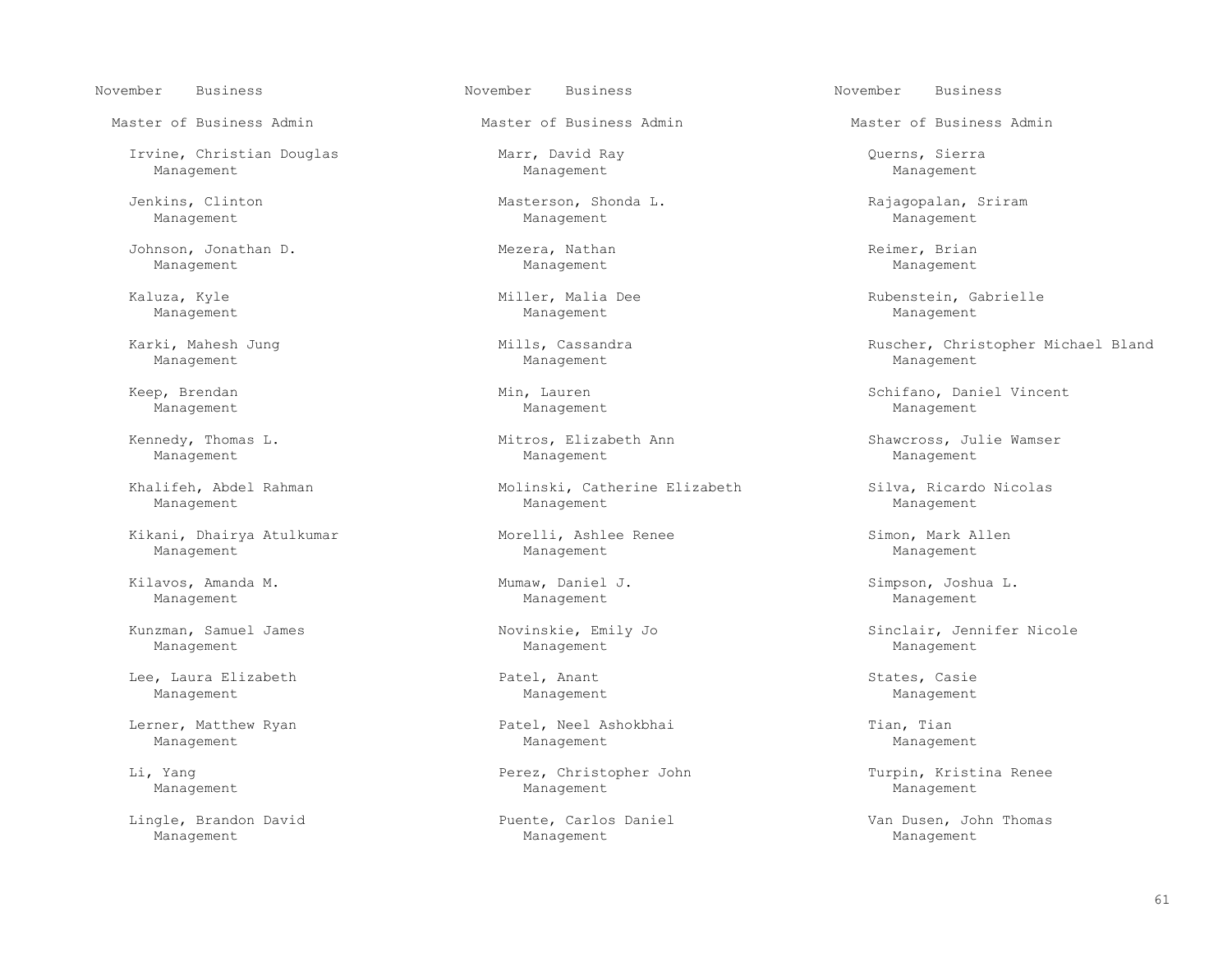Master of Business Admin 
M. S. in Education

M. S. In Education

M. S. In Education

M. S. In Education

M. S. In Education

M. S. In Education

M. S. In Education

M. S. In Education

M. S. In Education

M. S. In Educati Vargas, Hector Alejandro entrancemento counselor Education Management Doctor of Education Linguistics Waller, Kelly Koven and Master of Fine Arts (Master of Fine Arts of Arts and Master of Arts of Arts of Arts of Arts of Arts of Arts of Arts of Arts of Arts of Arts of Arts of Arts of Arts of Arts of Arts of Arts of Arts of Management Giddings, Megan Marie (1999)<br>Mang, Xing Creative Writing (1999) Management Master of Science Weber, Ryan John<br>Management Physics Williams, Brian<br>Management media and the state of the state of the state of the state of the state of the state of the state of the state of the state of the state of the state of the state of the state of the state of the state of the state of the Wright, Scot Nelson Management Doctor of Philosophy Wu, Bojin Cai, Jingjing Cai, Jingjing Cai, Jingjing Cai, Jingjing Cai, Jingjing Cai, Jingjing Cai, Jingjing Cai, Jingjing Cai, Jingjing Cai, Jingjing Cai, Jingjing Cai, Jingjing Cai, Jingjing Cai, Jingjing Cai, Jingjing Ca Management Chinese Zenk, Katherine Joan Constantini, Keren Management **Human Performance** Zheng, Qiang Damm, Mary Carolyn (Damm, Mary Carolyn Damm, Damm, Damm, Damm, Damm, Damm, Damm, Damm, Damm, Damm<br>Management Damm, Damm, Damm, Damm, Damm, Damm, Damm, Damm, Damm, Damm, Damm, Damm, Damm, Damm, Damm, Damm, Dam Zhu, Xuan Factor, Laiah Nicole Zurawski, Jeremy Brian Gilmanov, Timur Management Computer Science

 Vance, Andy Clay Thaxton, Kiersten Elizabeth Drone-Silvers, Claire Elizabeth Mental Health Counseling and

Vaughn, Ashley Nicole Barnette, Jeffrey James Watson, Xavier Matthew<br>Management Instructional Sys Tech Gender Studies Instructional Sys Tech

November Business November Education November Graduate School

vargas, Hector Alejandro (Gargas, Hector Alejandro (Gargas, Hector Alejandro (Gargas, Patricia Elizabeth<br>Management (Management Alejandro (Dector of Education (Management Alejandro) (Management Alejandro) (Managemen

Creative Writing

Imoehl, William John

Reed, Carolyn Elizabeth<br>Media

Evolution, Ecology & Behavior

Management Speech & Hearing Sci

 Hernández Cadis, Marco Antonio Mathematics **Mathematics** 

 Horbal, Steven R.  $_{\rm Epidemiology}$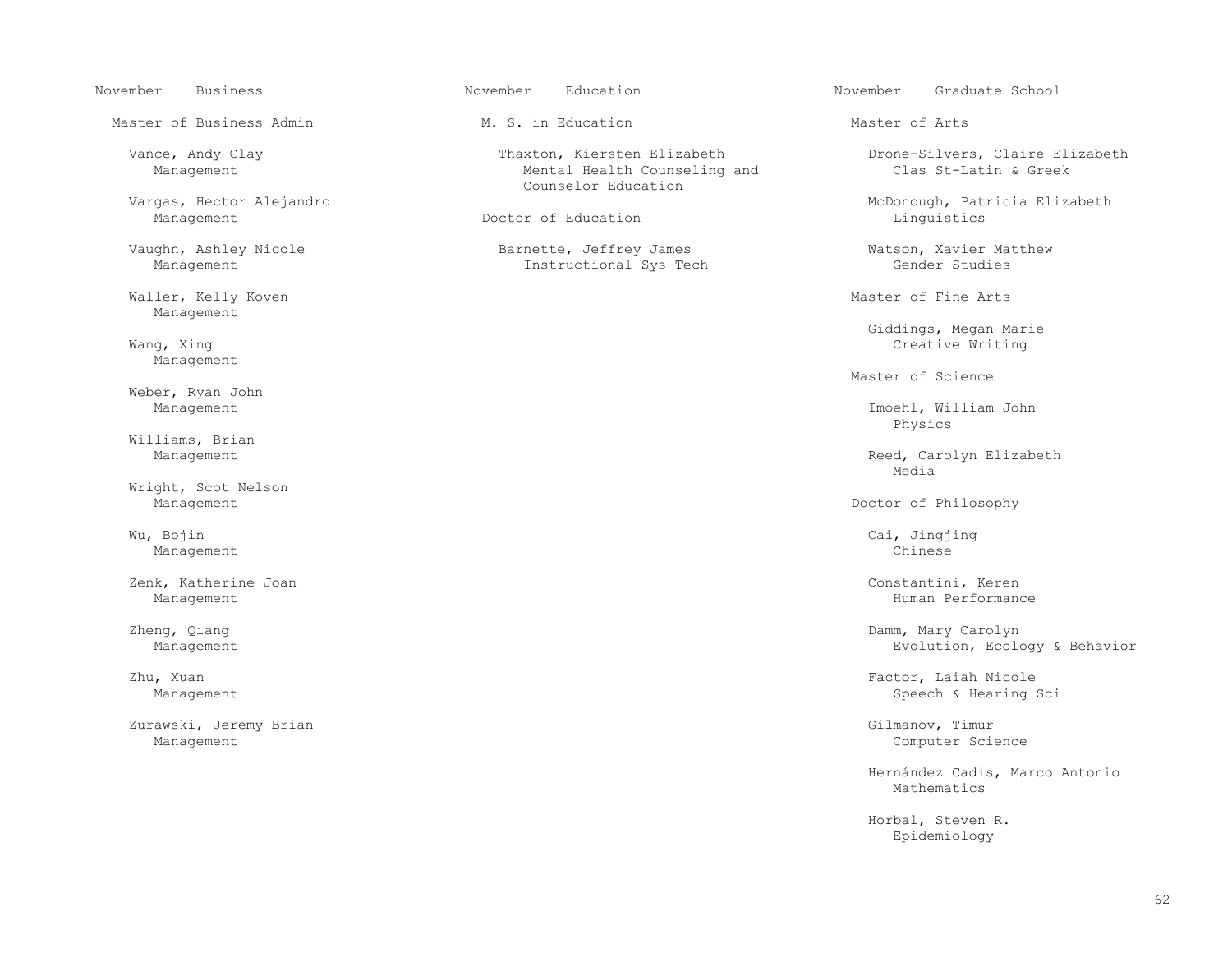| November Graduate School                                   | November Informatics                                 |
|------------------------------------------------------------|------------------------------------------------------|
| Doctor of Philosophy                                       | M. S. in Data Science                                |
| Horness, Rachel Elizabeth<br>Chemistry                     | Durbin, Matthew David                                |
| Lee, Jangwon<br>Informatics                                | M. S. in Secure Computing<br>Edunuri, Narendar Reddy |
| Liddell, Torrin Michael<br>Psychology<br>Cognitive Science |                                                      |
| Lynch, Matthew Thomas<br>English                           |                                                      |
| McDyer, Elizabeth Anne<br>Spanish                          |                                                      |
| Mullek, Magdalena Alexandra<br>Slavic Lang & Lit           |                                                      |
| Owen, Jill Renee<br>French                                 |                                                      |
| Patros, Kellyn Masse<br>Chemistry                          |                                                      |
| Pease, Betsy Jean<br>History                               |                                                      |
| Sincoff-Yedid, Ariel<br>Gender Studies                     |                                                      |
| Strackeljahn, Andrea Michelle<br>Learning & Dev Sciences   |                                                      |
| Summers, Nikolas Edward<br>Sociology                       |                                                      |
| Suriarachchi, Isuru Eranga<br>Computer Science             |                                                      |
| Vickman, Alison Elizabeth<br>Chemistry                     |                                                      |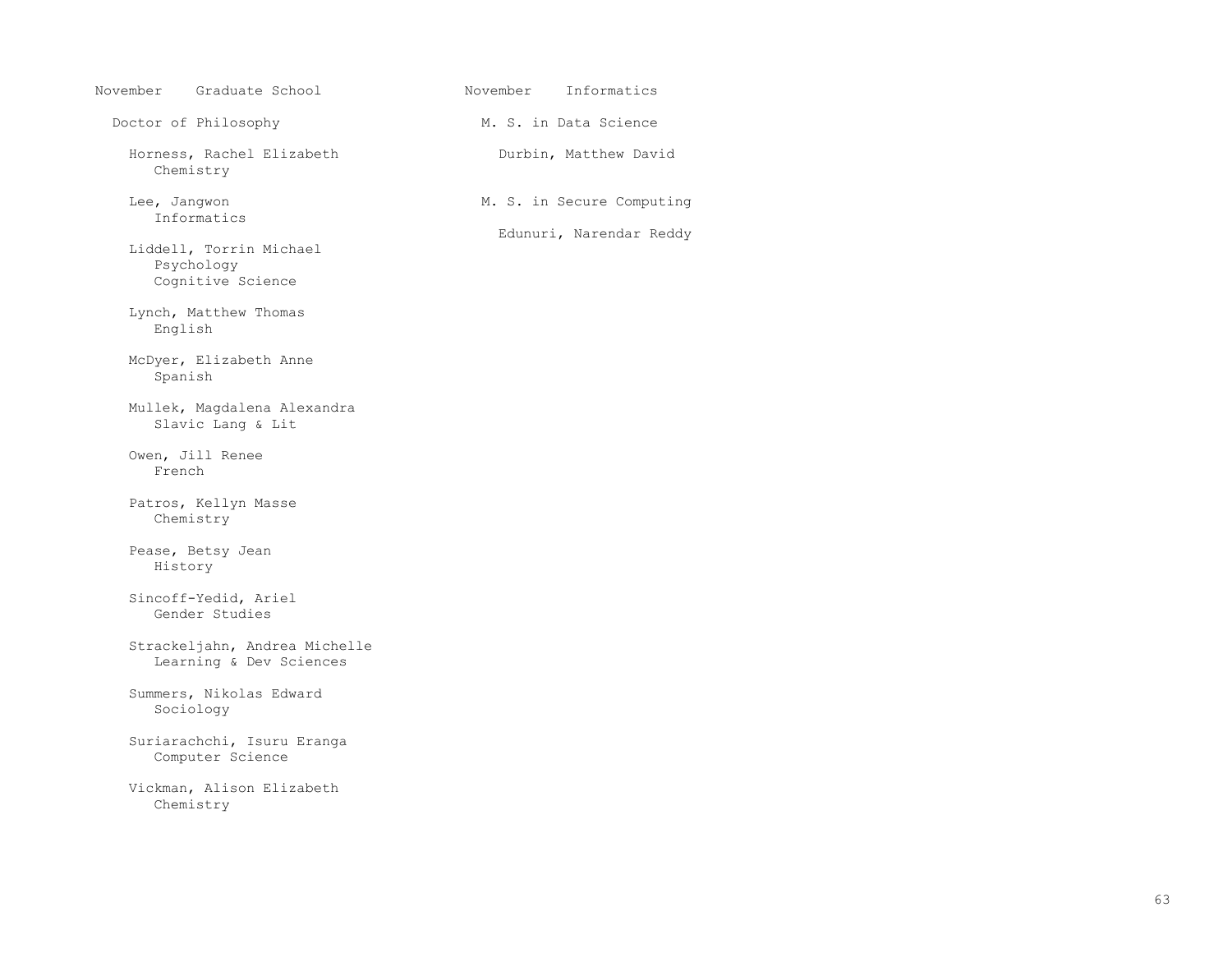| Arts & Sciences<br>December    | Arts & Sciences<br>December                                           | Arts & Sciences<br>December                              |
|--------------------------------|-----------------------------------------------------------------------|----------------------------------------------------------|
| Ar Cert in Clinical PsyScience | B. S. in Animal Behavior                                              | B. S. in Biology                                         |
| Anas, Sarah Nicole             | Cramer, Madison McQuaide                                              | Crowe, Nicholas Ryan                                     |
| Garcia, Nicole Adriana         | Felland, Olivia Ann                                                   | Dykhuizen, Connor Joseph                                 |
| Suh, Ganghui                   | House, Shena Rose                                                     | Filler, Daniel D., II                                    |
| Ar Crt Geo Info Sys & Rem Sens | Killigrew, Lauren Irene                                               | Herman, Benjamin John<br>With High Distinction           |
| Gaynor, Gabriel Aaron          | Stephens, Cheyenne Melissa                                            | Homans, Hunter<br>Hutton Honors Coll Prgm Cmpltd         |
| Mills, Jacob Nathanial         | Swinney, Madison Deane<br>With Highest Distinction                    | Knapp, Julia Therese                                     |
| Ar Crt Politicl&Civic Engagemt |                                                                       |                                                          |
| Kurk, Murphy Reagan            | B. S. in Astronomy & Astrophys                                        | Lee, Shaina Yeweon                                       |
| Scurlock, Ashley Mercedes      | Barth, Nicholas Aaron<br>With Departmental Honors<br>With Distinction | Li, Yayan                                                |
| Area Cert in Animal Behavior   | Strunk, Sean Holland                                                  | McNulty, Alexander Peter                                 |
| Stratton, Samuel Michael       | B. S. in Biochemistry                                                 | Nale, Cassandra Dawn                                     |
| Area Cert in Lib Arts & Mgmt   | Guadiana, David Jose                                                  | Oswald, Jonathan Thomas<br>With Highest Distinction      |
| Russell, Isabelle Celeste      | Lyu, Yuhan<br>With Highest Distinction                                | Pak, Hannah Tae-Young                                    |
| Xu, Minghui                    | Short, Tristan Thomas                                                 | Rutledge, Samuel Garrett                                 |
| Area Cert in Neuroscience      | B. S. in Biology                                                      |                                                          |
| Daniels, Benjamin Allen        | Anderson, Ashley Ayleen                                               | Schafer, Stephen James<br>Hutton Honors Coll Prgm Cmpltd |
|                                | Bollman, Thomas Michael                                               | Stephens, Cheyenne Melissa                               |

Stratton, Samuel Michael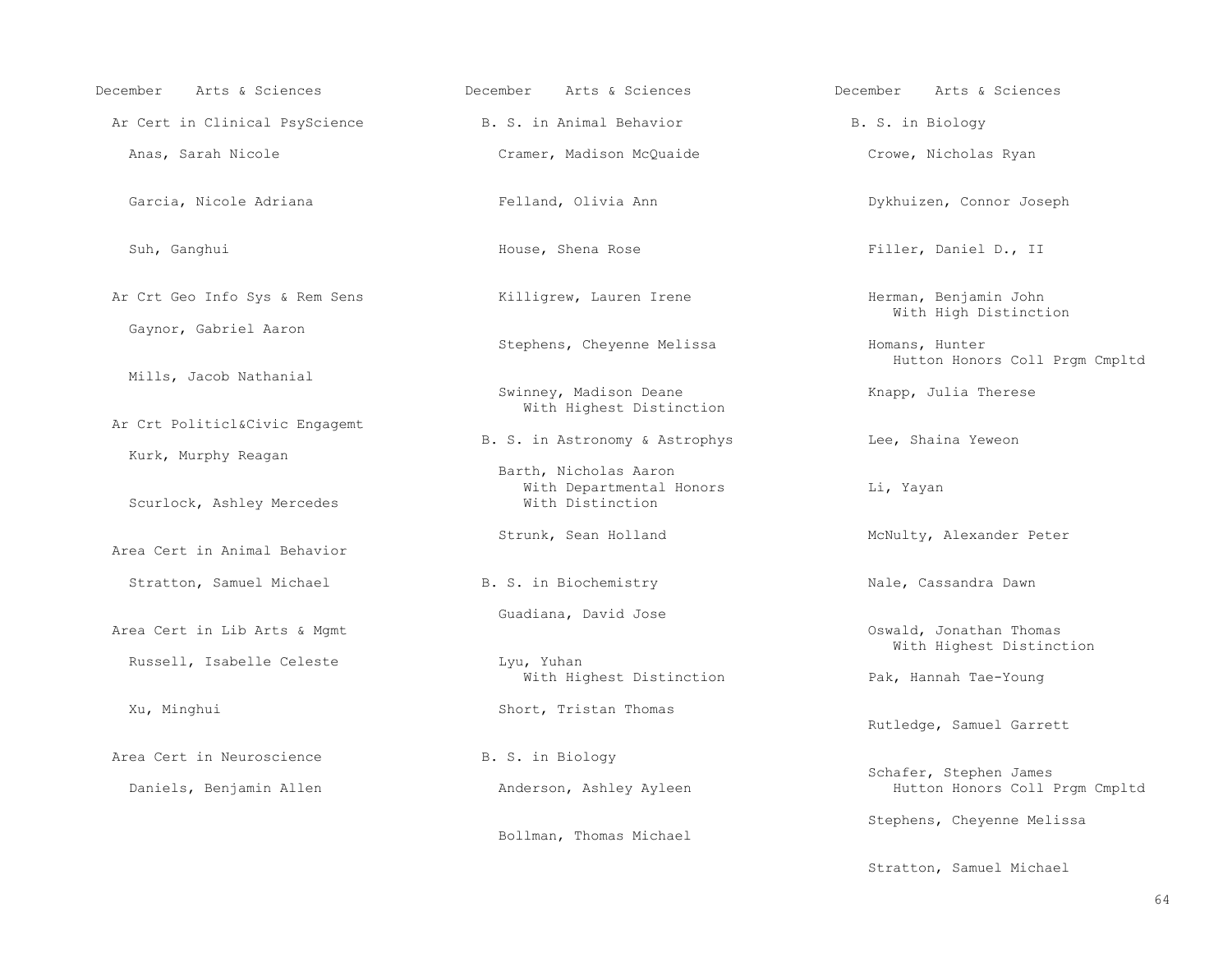| Arts & Sciences<br>December                         | Arts & Sciences<br>December                    | Arts & Sciences<br>December                              |
|-----------------------------------------------------|------------------------------------------------|----------------------------------------------------------|
| B. S. in Biology                                    | B. S. in Human Biology                         | B. S. in Neuroscience                                    |
| Xu, Minghui                                         | McAllister, Sara Catherine<br>With Distinction | Phillips, Cierra Shian                                   |
| B. S. in Biotechnology                              | Skillman, Alivia Jenna'j                       | Reynolds, Alexandra Nicole                               |
| Eberhard, Alexander Patrick                         | Widjojo, Kristin                               | Schafer, Stephen James<br>Hutton Honors Coll Prgm Cmpltd |
| B. S. in Chemistry                                  | B. S. in Mathematics                           | Seifert, Evan Richard                                    |
| Lee, Namyoon                                        | Cai, Tianqi                                    |                                                          |
|                                                     |                                                | B. S. in Physics                                         |
| Wu, Xueyang                                         | Ling, Lan                                      | Barth, Nicholas Aaron<br>With Distinction                |
| B. S. in Human Biology                              | Ma, Qingyuan                                   | Horoho, Tyler Gregory                                    |
| Barnett, Dylan Shane                                |                                                |                                                          |
| Blalock, Kelsey Brianna<br>With Highest Distinction | Roush, Jared W.                                | Nylund, Brandon Michael                                  |
| Carrico, Robert Nolan                               | Seni, Elio Thomas                              | Strunk, Sean Holland                                     |
| Din, Asiyah                                         | Xie, Xinyi                                     | B. S. in Psychology                                      |
| Echeumuna, Obinna George                            | B. S. in Microbiology                          | Anas, Sarah Nicole<br>With High Distinction              |
|                                                     | Canzoneri, Alexandra Kathryn                   | Conn, Cassidy Adele                                      |
| Genrich, Matthew Christopher                        | B. S. in Neuroscience                          | Cribbs, William Lee                                      |
| Hanson, Taelor E.                                   | Dority, Jamie Tyler                            | Daniels, Benjamin Allen                                  |
| Lengel, Alexander James                             | Jung, Yoonji                                   | Holt, Kaitlin Marie                                      |
| Marsh, Lillian Giselle                              | LeClear, Joseph Alan                           | Newton, Patti Jean                                       |
|                                                     | Peck, Alicia Karen                             |                                                          |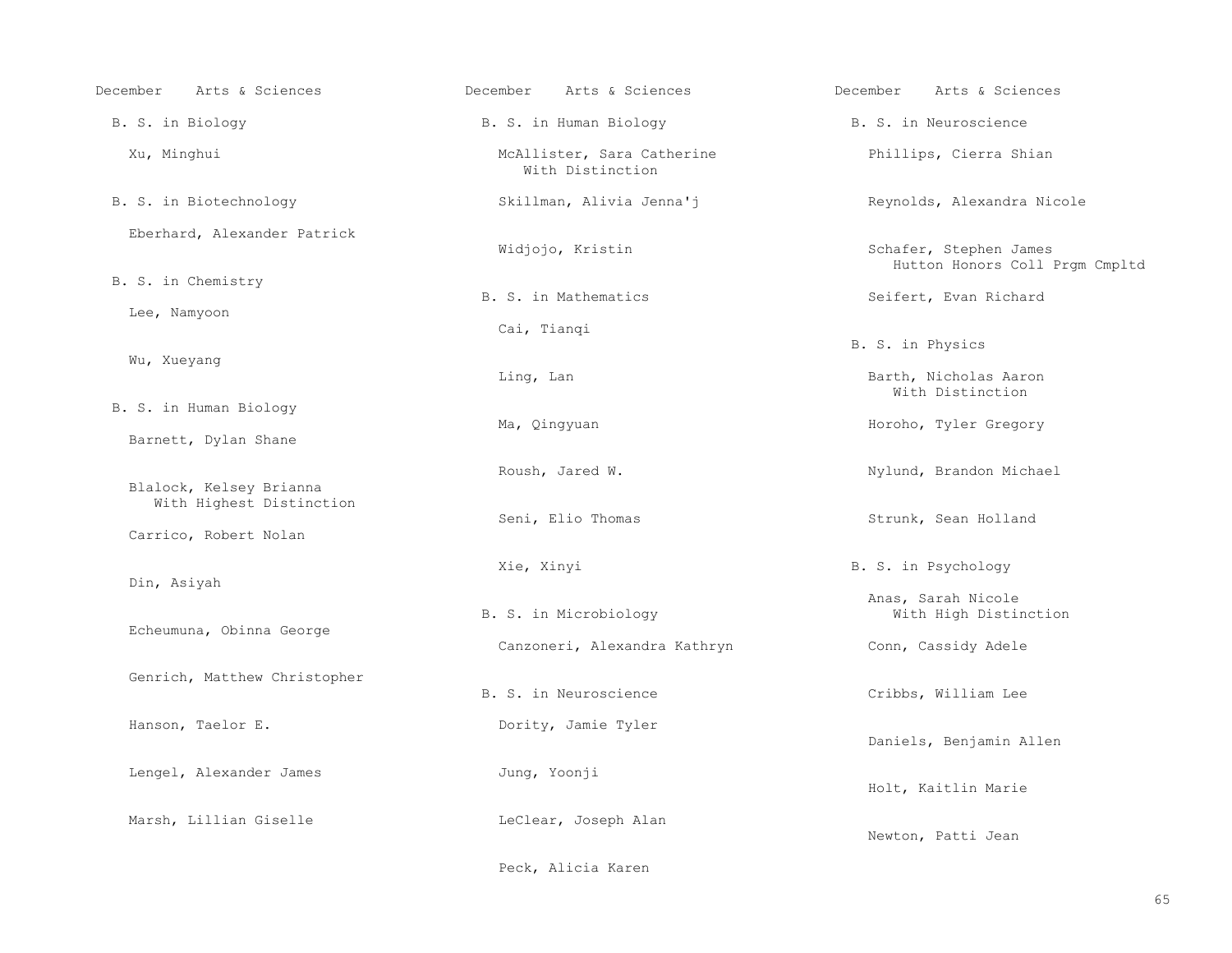B. S. in Psychology **Bachelor of Arts** Bachelor of Arts Bachelor of Arts

Walker, Avery **With Distinction** 

Devins, Conor Mackenzie<br>With Highest Distinction

McBride, Michael Timothy Briar, Amanda<br>With High Distinction Bychology

Bachelor of Arts and Buls, Madeline

Acton, Kaytlin Nicole Spanish

Adams, Kan Dee Angel

Anderson, Devin Michael (Anderson, Devin Michael Decker, Hannah Marie Cassidy, Allison Marie (Decker, Hannah Marie Speech & Hearing)

Armfield, Drew Addison and the Castillo, Karla Bernal and Dewhirst, Emma G.<br>Phychology by Dewhirst, Emma G. Castillo, Karla Bernal and Phychology and Dewhirst, Emma G.

 Barajas, Jacob Anthony Doszpoly, Eva Psychology Chang, Yong Joo Political Science

Bauernfiend, Brittany Nicole English Christy, Delaney Kelia

 Suh, Ganghui Bauserman, Elizabeth Rachel Clark, Charles Robert English Religious Studies

Speech & Language Science **Bin Ampuani, Mohd Afdlin** Hutton Honors Coll Prgm Cmpltd<br>Economics Economics **Example 19** Seconomics **Example 19 Seconomics** 

lock, Kelsey Brianna Speech&Hearing Sci-Speech&Lang<br>Spanish

Speech & Hearing Sciences The Daouda, Samira<br>With Distinction Daychology

 Cai, Milly M. Davis, Sarada Ja-Nae English With Departmental Honors

Environmental & Sustainability<br>Studies studies and the studies of the studies of the studies of the studies of the studies of the studies of the studies of the studies of the studies of the studies of the studies of the studies of the studies of the studies of

sidy, Allison Marie Speech & Hearing Sciences<br>English English

Castillo, Karla Bernal Ballard, Hannah Lou and South Criminal Justice

> Chambers, Tracy Steele Criminal Justice

Economics **Example 19** Seconomics **Example 19 Seconomics** 

With Distinction Physics<br>Economics

Sociology

B. S. in Speech & Hearing Sci Bhargava, Vitas Cornelius, Trenton Curtis Cornelius, Trenton Curtis Psychology Psychology Economics

B. S. in Statistics Cox, Katie Lane

With Highest Distinction Dalton, Jordan Dalton, Dans English

Daniels, Benjamin Allen<br>Criminal Justice Criminal Justice

Dawes, Jonathan Miller<br>Albright, Audrey Marie Cain, James Monroe Dawes, Jonathan Miller right, Audrey Marie Cain, James Monroe Environmental & Sustainability<br>Theatre & Drama Environmental & Sustainability Studies

and, Hannah Lou Dixon, Dennishia Lashae (Dixon, Dennishia Lashae )<br>Banthropology (Dixon, Dennishia Lashae ) Chambers, Tracy Steele (Dixon, Dennishia Lashae )

 Bauerla, Abigail Rose Duiser, McKenna Avery Reprogle n, Weitao  $\qquad$  Drama Chen, Meitao Individualized Major

Ebert, Annie Blessing<br>Criminal Justice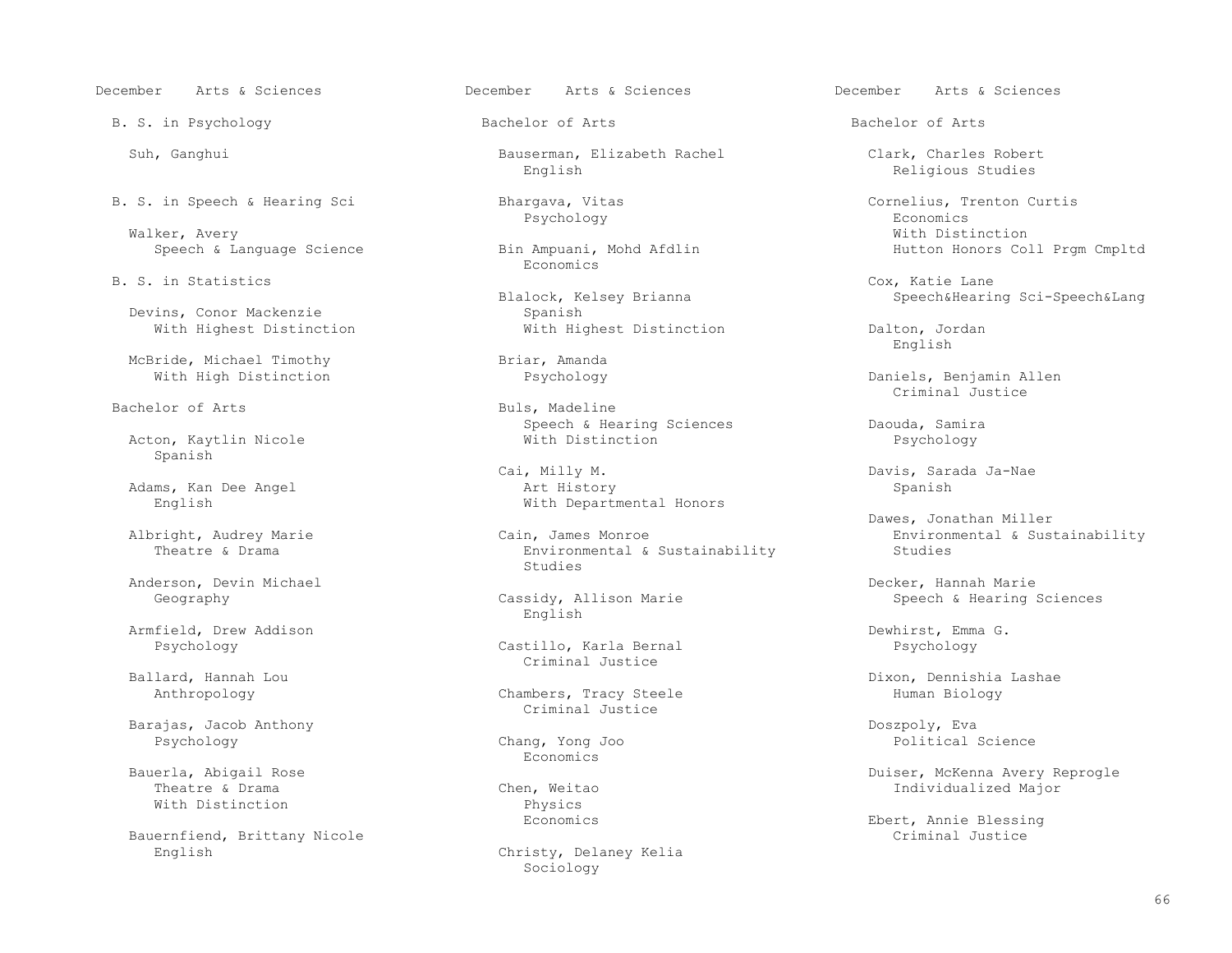Bachelor of Arts Bachelor of Arts Bachelor of Arts

Flaherty, Robert Bolton and Theory Constanting Highers, Sara and Teory Jeong, Sangwon Political Science and Sconomics and Highers, Sara and Teory Beconomics and Beconomics and Decorement and Decorement and Highers, Sara an Political Science

 Franco, Javier, Jr. Theatre & Drama Jiang, Songyan Biochemistry Economics

Fuqua, Ian Nicholas<br>Political Science Political Science and the settlement of the settlement of the settlement of the settlement of the set of the s

Galeski, Matthew P. Jung, Yoonji

 Garcia, Nicole Adriana With Distinction Kim, Hyunwoo Psychology Economics

 Gatlin, Breanna Michelle Economics Kiraly, Anson James Criminal Justice **Linguistics** 

Gehring, Christian Myers Economics Economics Economics Roenig, Andrew John Reserved on the Sychology Psychology Anthropology

 Good, Jessica Katelyn Economics Koneru, Mira History Mathematics English

Classical Studies-Latin & Greek and Hussain, Zareen and Ham, Jason Yeung-Don<br>
With Distinction Bushing Hussain, Zareen and Hussain, Zareen and Beonomics With Distinction The Research Hussain, Zareen The Hussain Hussain, 2016, 2017, 2018, 2018, 2019, 2019, 2019, 20

December Arts & Sciences December Arts & Sciences December Arts & Sciences

Exoo, Kevin William (Exoo, Kevin William (Exoo, Henderlong, Bailey Estelle Inoue, Shogo<br>History Economics (Economics History Psychology Economics

 Farmer, Eli Joseph Henry, Matthew Taylor Isaacs, Jacob Michael Psychology English Biology

 Fickinger, Abigail Elizabeth Hernandez-Jimenez, Andres Raphael Janabayev, Amal Theatre & Drama Biology Economics With Distinction

Telecommunications<br>Theatre & Drama

Hite, Sarah E. History

 Economics Hofmann, Alanah Deane Political Science Sociology

> Hollenberg, Hayley K. Psychology<br>With Distinction

Hu, Yuxuan

Hu, Ziyun

Huang, Xiaoya

Hanson, Taelor E. Huber, Abigail Susanne Kraus, Hannah Lauren

Harper, Kelsey Ann Marper, Kelsey Ann Huff, James Christopher<br>Criminal Justice Telecommunications

Hunt, Hope Iva May<br>Hauser, Avery Elizabeth May Speech & Hearing Speech & Hearing Sciences

Economics **Example 19** 

 Anthropology English Political Science Spanish

Kurk, Murphy Reagan<br>Political Science With High Distinction<br>
Hunt, Hope Iva May Political Scopenics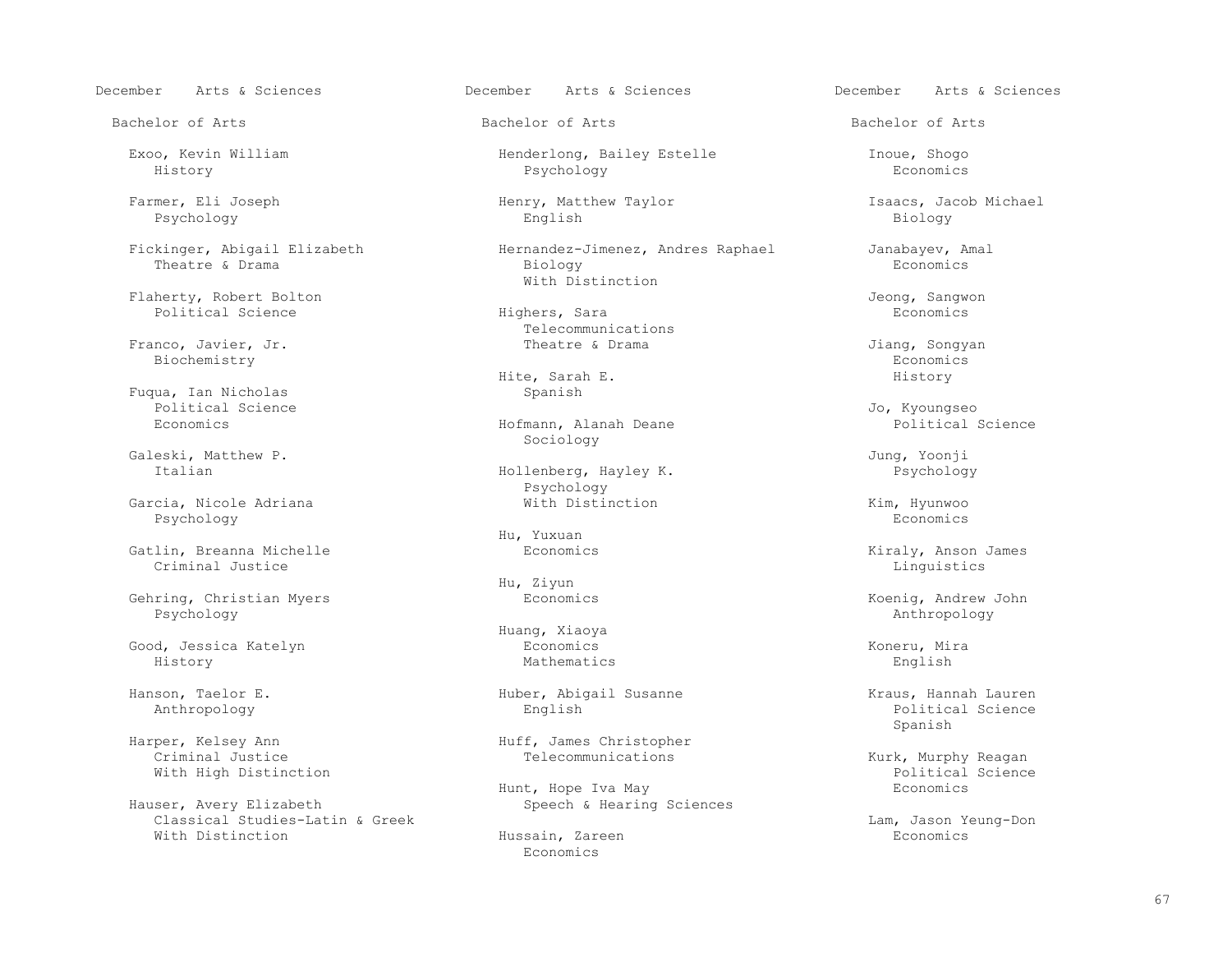Lee, Kuan-Jung<br>Environmental & Sustainability (and Moling Mai, Jiaqi Molinsky, Sydney Anne Environmental & Sustainability  $\text{Mai}$ , Jiaqi Psychology Psychology Psychology Boomics Criminal Justice Studies Economics Criminal Justice

Lim, Hanlee<br>Economics

Lindley, Peyton Faith<br>Criminal Justice

Liu, Hao Nelson, Andrew Nelson, Andrew Nelson, Andrew Nelson, Andrew Nelson, Andrew Nelson, Andrew Nelson, Andrew Nelson, Andrew Nelson, Andrew Nelson,  $\mu$ Environmental & Sustainability McIlrath, Andrew George and Economics Studies Criminal Justice

Liu, Hui Merchan, Leonardo entries de la philosophy<br>Economics/Political Science entries criminal Justice Economics/Political Science Criminal Justice Criminal Justice Criminal Justice Criminal Justice Criminal Justice Criminal Justice Criminal Justice Criminal Justice Criminal Justice Criminal Justice Criminal Justice Crimina

Lovelace, Shelby E. Spanish<br>Sociology Messmer, Samantha Jo

Lykoudis, Nicholas Paul English

Psychology Millstein, Maxx<br>Criminal Justice and Millstein, Maxx Criminal Justice Geography Park, Jinhong

Speech & Hearing Sciences With Highest Distinction

 Leedle, Kalyn Alexandra Marsden, Jillian Frances Moss, Emily Anne Environmental & Sustainability<br>Studies studies and the studies of the studies of the studies of the studies of the studies of the studies of the studies of the studies of the studies of the studies of the studies of the studies of the studies of the studies of

studies in the second of the second second studies in the second second second second second second second second second second second second second second second second second second second second second second second sec

Martin, Wesley Allen Navarre, Jeremiah<br>Criminal Justice Navarre, Religious Stud Criminal Justice and Religious Studies<br>
With Distinction

Political Science

Criminal Justice

 Economics Messick, Shelby Lynn Speech & Hearing Sciences **O'Neill**, Riley McLeod

> Messmer, Samantha Jo Environmental & Sustainability Oesch, Tori Richele Jean<br>Studies Biology

Mills, Jacob Nathanial (Ok, Doheon Dyman, Sophia Anne Commental & Sustainability (Ok, Doheon Dyman, Sophia Anne Chemistry Environmental & Sustainability<br>Studies Sociology Studies<br>
Studies<br>
With Distinction

Ma, Qingyuan Mohamad Dzakir, Mohamad Fariz Telecommunications Qingyuan 1999 Mohamad Dzakir, Mohamad Fariz<br>Economics 1999 Economics Economics Economics Park, Soomin

Bachelor of Arts Bachelor of Arts Bachelor of Arts

Lee, Kang Yeon MacGregor, Lydia Arline Mohd Zin, Mohd Ithaar Syafiiq

Leung, Y.T. Brian Chance (1999) (1999) (1999) (1999) (1999) (1999) (1999) (1999) (1999) (1999) (1999) (1999) (<br>Martin, Christa Elaine (1999) (1999) (299) (1999) (1999) (1999) (1999) (1999) (1999) (1999) (1999) (1999) (199 tin, Christa Elaine and Environmental & Sustainability<br>
Sociology and Studies

 Criminal Justice Neely, Ann Elizabeth Earth and Atmospheric Sciences

Newson, Ikue M.

 Sociology Ngo, Tue Dai Hai Liu, Zixin Psychology

Evens, Evan Montgomery and Mith Distinction and Palmer, Kristen Danielle<br>Lyons, Evan Montgomery and Mith Distinction and Palmer, Kristen Danielle ns, Evan Montgomery and Montgomery and Millstein, Maxx Speech&Hearing Sci-Speech&Lang<br>Psychology Speech&Lang

Telecommunications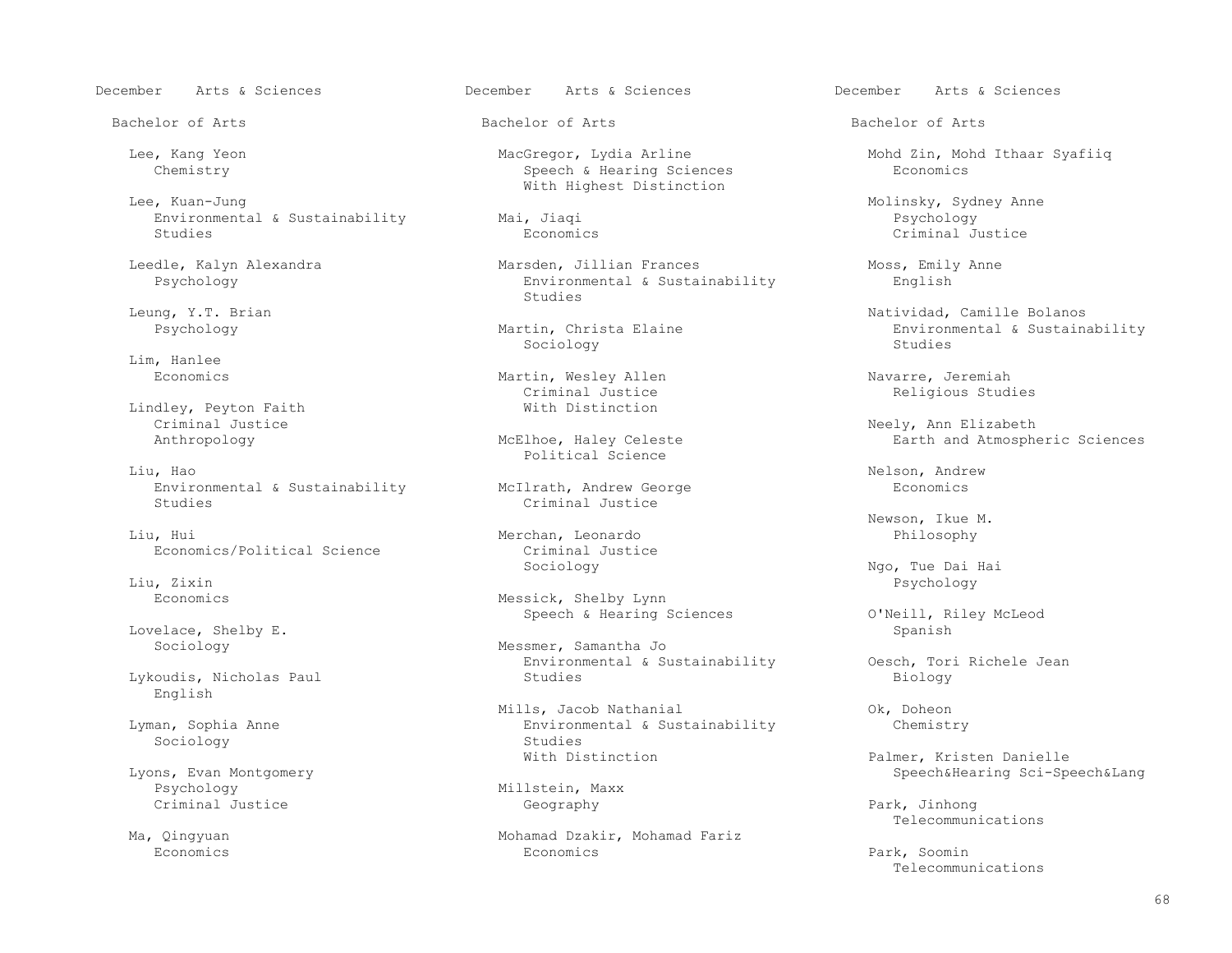Bachelor of Arts Bachelor of Arts Bachelor of Arts

Pei, Wendi<br>Telecommunications

Pena, Jillian

Phillips, Amalia Jo History

Pinckney, Segmet Maat-Nefer<br>Anthropology

Pitcher, Hannah Louise Ringer, Allysha Morgan<br>Political Science Ringer, Paychology Political Science Psychology Sharma, Radhika French Criminal Justice Psychology With Highest Distinction

Pontecorvo, Adriane Jesse

Radabaugh, Miles Daniel<br>English

Ramsay, William Macri estate and Psychology English

Rankin, Deanna Rene Biology

Biology Sociology

Reed, Amanda James Psychology Individualized Major<br>
With Departmental Honors Samson, Maria Leigh Criminal Justice With Departmental Honors Samson, Maria Leigh Criminal Honors<br>
With High Distinction Criminal Buglish With High Distinction

Ren, Wei Sociology (1999) and the settlement of the settlement of the settlement of the Sociology of the Sociology (

Psychology With Distinction

Reyes, Julian Vicenzo Schutt, Meagan Brooke<br>Political Science Schutt, Meagan Brooke<br>Psychology Political Science

Political Science And History (History Research) and History (History Research) and History (History Research)

Rhodes, Kennedy Shaye<br>Psychology

Hutton Honors Coll Prgm Cmpltd (Robinson, Rosemary Jo Shifman, Jessica<br>Environmental & Sustainability (Siminal Justice  $Environmental & Sustainable \\ \nStudies$ 

Robinson, Sierra Nickole<br>Sociology

Russell, Isabelle Celeste Strunk, Tyler B. (1998) Russell, Isabelle Celeste Strunk, Tyler B. (1998) Strunk, Tyler B. (1998) Resychology

With High Distinction Sun, Ning<br>Ren, Wei Sociology

 Art History With High Distinction

 Parrish, Allison Nicole Revoir, Daniel Robert Schroeder, Madison Jean Sociology Criminal Justice Political Science

Rhoades, Rachael Morgan Schwacke, Natasha Nicole<br>Political Science Research Schwacke, Natasha Nicole

Speech&Hearing Sci-Speech&Lang<br>Rhodes. Kennedy Shave Schwartz, Andrew Logan<br>Mathematics

With High Distinction Shah, Jasmine Rajesh<br>Art History Art History

Folklore and Ethnomusicology **Southworth, Brittany Nicole** Southworth, Brittany Nicole<br>Robinson, Sierra Nickole **Southworth, Brittany Nicole** 

English Stratton, Samuel Michael<br>Environmental & Susta:<br>Environmental & Susta: Environmental & Sustainability<br>Studies

Ruschman, Lynn Barbara Strunk, Sean Holland<br>Psychology Mathematics/Economics

 Rankin, Debra N. Psychology Political Science Saldivar, Blanca New York and Mith Distinction

Economics **Schafer, Annabelle Grace** With High Distinction **With High Distinction**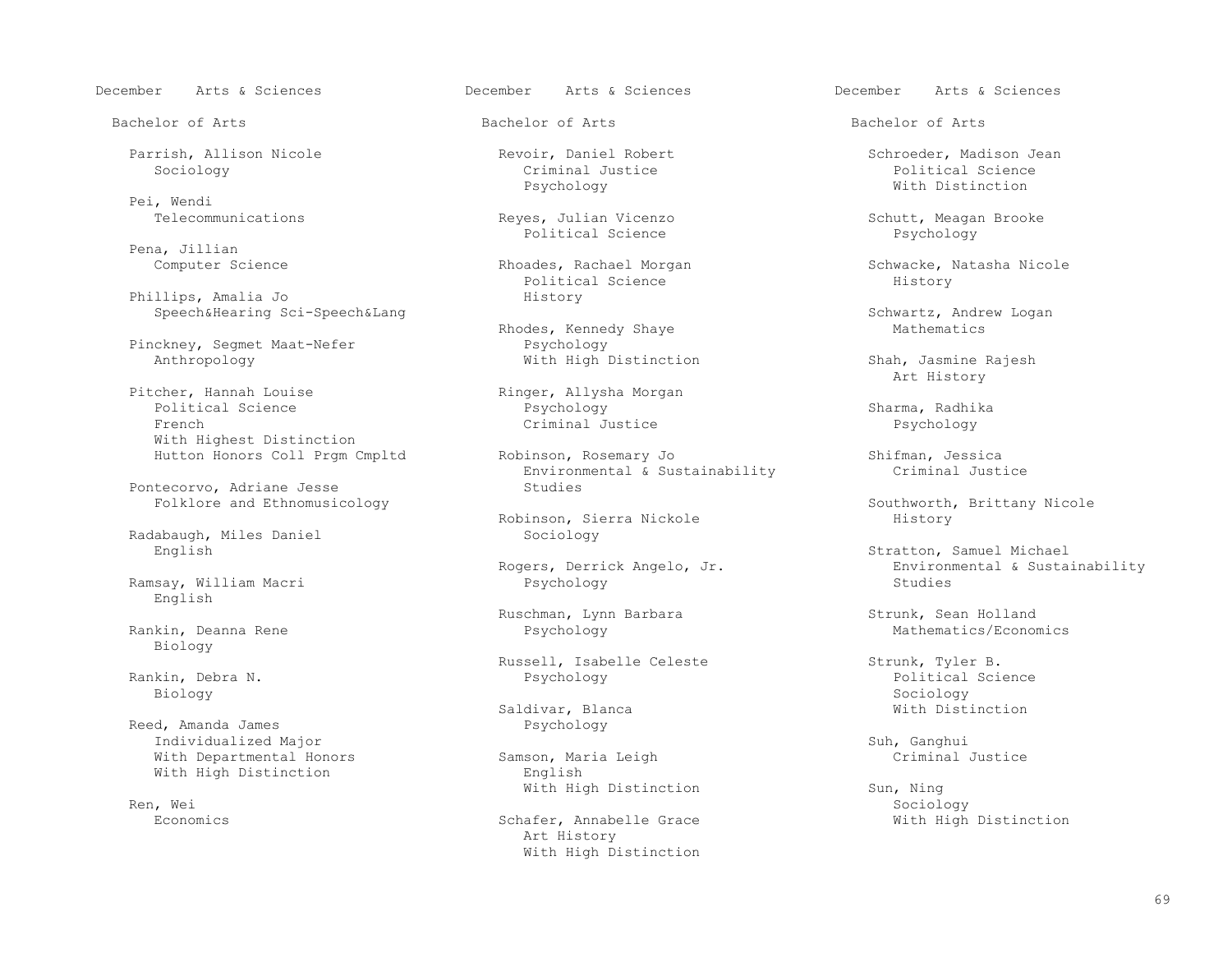Swierk, Kacie Anne Welker, Henry Garrison Zhang, Jianchao Individualized Major With Departmental Honors

Taylor, Aryanna Nicole Marie **With Departmental Honors**<br>Psychology **With High Distinction** 

 Thomas, Megan G. Wright, Mckenzie Erin History Afr Am & Afr Diaspora St

Thompson, Megan Ann Mathematics<br>
Psychology

Tricahya, Riani Economics

Psychology Liberal Studies

Economics Liberal Studies

 Vazquez, Waldo Gil, III Economics Binnion, Baxter Galen History Liberal Studies

Criminal Justice Liberal Studies (1999) and the set of the set of the set of the set of the set of the set of the set of the set of the set of the set of the set of the set of the set of the set of the set of the set of th

Wallace, Blake Joshua<br>Criminal Justice

Watkins, Nicholas<br>Chemistry

Bachelor of Arts Bachelor of Arts Bachelor of Arts

With High Distinction and Midup, Noel Mikhaila and Zhao, Yi<br>English Mathematics Mathematics English Mathematics

Taylor, Zachary Ryne Wischmeier, Riley Jane<br>
Political Science Biology

Xie, Xinyi Dance

Yandt, Greyson Wyatt<br>Turnbull, Drew Ricker and Muslim Muslim Muslim Linguistics

Yang, Qingqing<br>Urbanowich, Ryan Charles<br>Psychology

Ye, Wenhao

Yennes, Yennes Akram<br>Political Science (National Science

Sociology Yeung, Jeff Lin<br>Economics

Young, Morgan Marie<br>Criminal Justice

Economics Yu, Yixiu

Zahid, Kamran<br>Political Science

Wei, Yuxin and Meiler and Meiler and Meiler and Zeng, Wenqing<br>Economics and Telecommun Economics Telecommunications

With High Distinction  $\qquad \qquad$  Zhou, Changyang Economics Economics

Zukerman, Leah Gittel<br>Political Science Political Science With Highest Distinction

Xiao, Bang Bachelor of Fine Arts

Polfe, Margaret Elizabeth<br>
Pance<br>
Dance

Economics Bachelor of Liberal Studies

Turnbull, Drew Ricker Turnbull, Drew Ricker Linguistics and Dinguistics and Dinguistics and Dinguistics and Dinguistics and Dinguistics and Dinguistics and Dinguistics and Dinguistics and Dinguistics and Dinguistics and Di

Urbanowich, Ryan Charles Psychology Bernstein, Isabelle Anais

Walden, Alexa Kennedy Political Science Bogard, Tyler Lyn Warren

Bowen, Ja'Merez Marquese<br>Liberal Studies

Criminal Justice  $\begin{array}{ccc} \texttt{Criminal}\end{array}$   $\begin{array}{ccc} \texttt{Drag} & \texttt{Drag} \end{array}$   $\begin{array}{ccc} \texttt{Brag} & \texttt{Zachary} & \texttt{Hollis} \end{array}$ Wang, Lu and Liberal Studies (1999), which is a state of the control of the control of the control of the control of the control of the control of the control of the control of the control of the control of the control of

Mathematics Bushapa, Thierry<br>
Liberal Studies<br>
Liberal Studies

With High Distinction **Example 2018** Political Science **Political D'Amato, Alex Michael**<br>
Liberal Studies Liberal Studies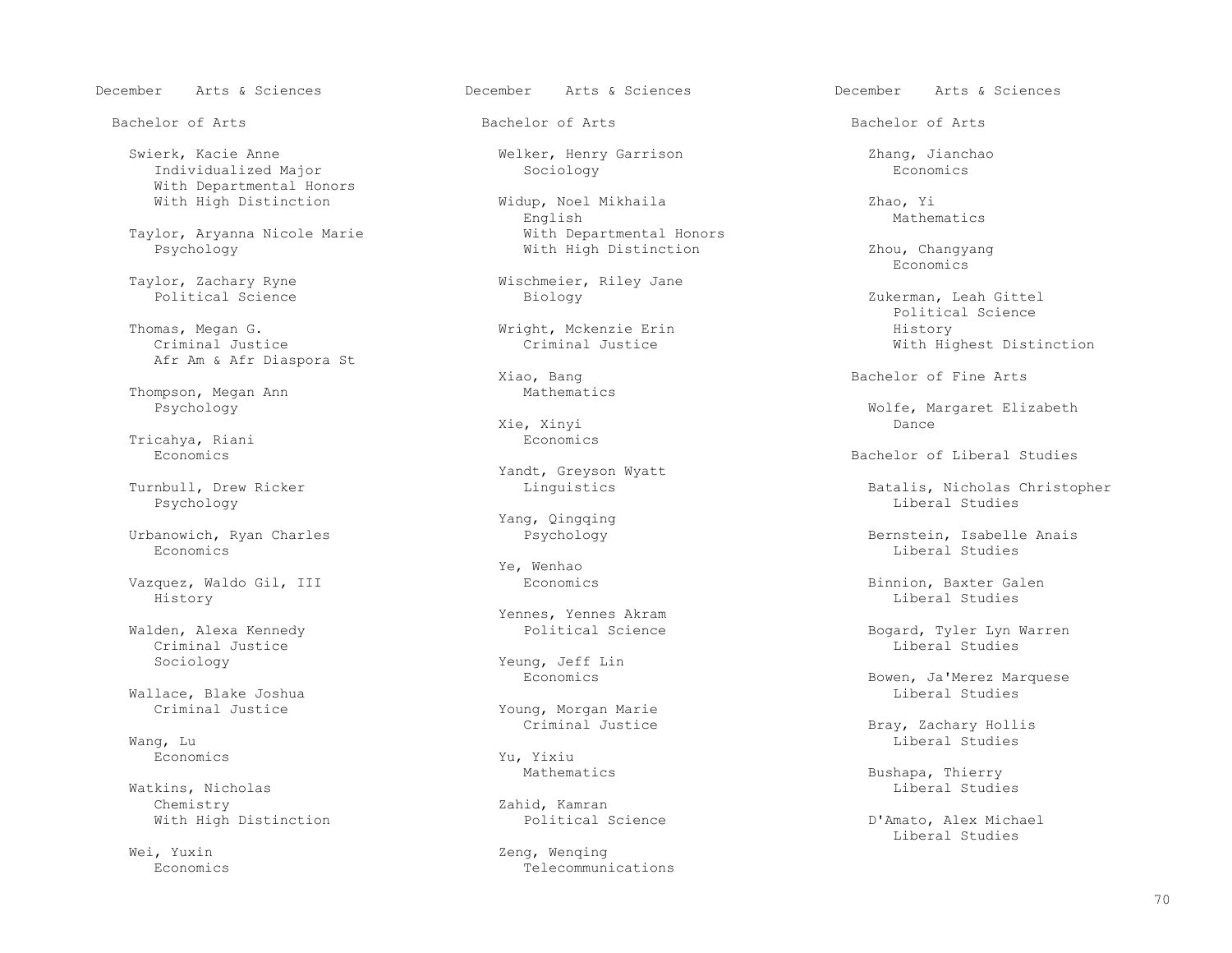Deputy, Christopher Benjamin Jordan, Chelsea N. Robert, John J. Liberal Studies Liberal Studies Liberal Studies

DeWester, Andreana Marlo Lin, Yu Chun Sherburne, Kailyn Marie Liberal Studies Liberal Studies Liberal Studies Liberal Studies Liberal Studies Liberal Studies

Eckhart, Alexander Charles Logan, Cara Hope Sun, Xiaowei

Fuchs, Jordan Alexander<br>Liberal Studies Moreland, Ivan Patrick Elias Liberal Studies

Gallardo, Marissa Ivette<br>
Liberal Studies Morgan, Jacob Ryan Liberal Studies

Grayson, Timothy Andrey, Jr.<br>
Liberal Studies (and Tatel, Keeshan Chandrakant ) and Meiss, Regina Alexis (and Tatel)

Haseman, Nicholas James

Hensler, Josie Marie

Huang, Lina<br>
Liberal Studies<br>
Liberal Studies

Imran, Khawaja Esfandiyar Liberal Studies

December Arts & Sciences December Arts & Sciences December Arts & Sciences

Durcholz, Emily Ann Littlejohn, Blake Michael Stewart, Madeline R.<br>Liberal Studies Liberal Studies Liberal Studies Liberal Studies Liberal Studies Liberal Studies Liberal Studies

 Liberal Studies Liberal Studies Liberal Studies Evans, Emily Grace and Mith Highest Distinction

Love, DaVondre Lamonte Fleming, Cari Ann and Communications of the Liberal Studies

Marlett, Timothy David Erve, Camron Alan and Studies and Studies and Studies and Studies and Studies and Studies and Studies and Studies and Studies and Studies and Studies and Studies and Studies and Studies and Studies and Studies and Studies

> McCoy, Gaven Alexander Liberal Studies

Moreland, Ivan Patrick Elias Liberal Studies

Morgan, Jacob Ryan Gamm, Shayna W. Samm, Shayna W. Shayna W. Shayna W. Shayna Music Studies and Music Studies of the Shane Studies

> Narayan, Vishal S. Liberal Studies

Patel, Keeshan Chandrakant Liberal Studies<br>
Liberal Studies<br>
With Distinction Liberal Studies National Mith Distinction

 Liberal Studies Pavlinac, Auston Joesph White, Colin Patrick Liberal Studies Liberal Studies

Liberal Studies Liberal Studies

Purvey, Alexandra Nicole Liberal Studies

 Reid, Charli S. Liberal Studies Liberal Studies

Bachelor of Liberal Studies The Bachelor of Liberal Studies Bachelor of Liberal Studies

ins, Emily Grace and Sample and Thomas, Beatrice Whitworth (Thomas, Beatrice Whitworth (Thomas, Beatrice Whitworth<br>Tiberal Studies (The Thomas, Description of The Thomas, Theral Studies (The Theories of The Theories of The

eming, Cari Ann (ann ann an Santa Ann ann an Sìreann ann an Sìreann ann an Turgeon, Luke William (ann an Sìrea<br>Taiberal Studies ann an Aonad Marlett, Timothy David (ann an Turgeon, Luke William )

Frye, Camron Alan Vawter, Jessica Joseph

Gamm, Shayna W. Weaver, Gregory Pearce

Payne, Julia Marie **Rayne, Julia Marie Access Equator** Winick, Harrison Reid<br>
Liberal Studies<br>
Liberal Studies

Wittmer, Conner Lee<br>Liberal Studies

Reid, Charli S. Nowen Casey Nobl, Owen Casey<br>
Liberal Studies Liberal Studies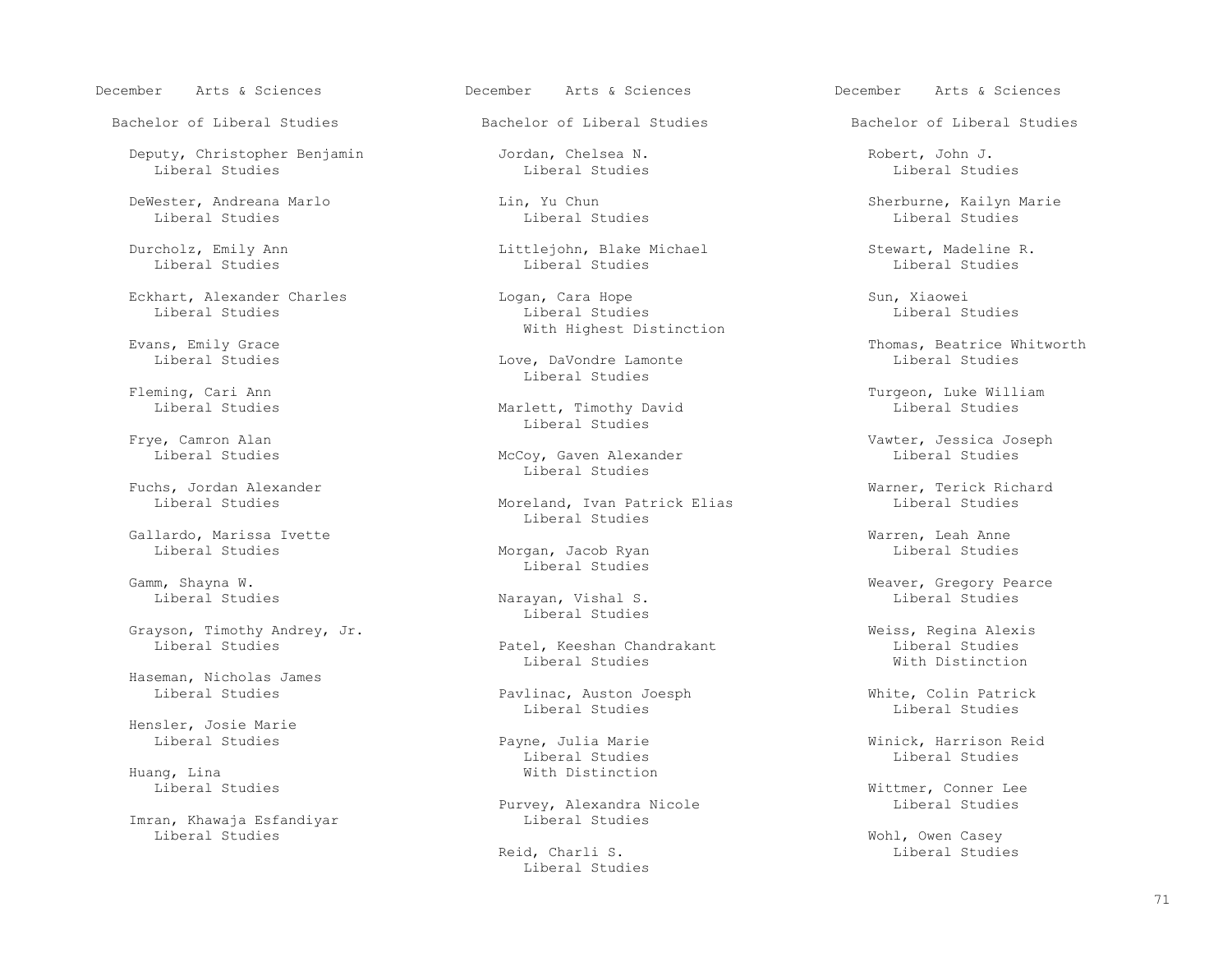December Arts & Sciences December Art and Design December Art and Design

Liberal Studies

Zhang, Di Castro, Isabella Ann Castro, Isabella Ann Davies, Taran Dawn Liberal Studies

Bachelor of Liberal Studies B. S. in Apparel Merchandising B. S. in Interior Design

 Zhu, Longhua Daum, Elizabeth Ann Qin, Yalan With Distinction

Elliott, Kendall Brooke Xiao, Wen

Goss, Delaney Elise Bachelor of Arts

Horvat, Jordan Taylor **Fashion Design** 

Hullinger, Therese Marie

Ingram, Juanya Marie

Langefeld, Elizabeth Casey Studio Art

 Lehman, Aubri T. Studio Art With Distinction

Metzger, Naomi Ruth

Mularski, Dana Katherine

Pomerantz, Rebecca Caroline Rose With High Distinction

Siswanto, Vivienne Studio Art With Distinction

Taylor, Miranda Lynn

Wu, Yujue **Brase, Regina Shondell** Crawford, Conner Peyton

Chen, Yijing

Hanley, Laura Rae

Karim, Nailah Wahab

Liu, Yeqi

Wei, Chenqi

Bachelor of Fine Arts

 Cai, Milly M. Studio Art

Doyle, Logan Wayne<br>Studio Art Studio Art

 Hu, Boxun Seo, Minseok Studio Art

Hu, Hanyu

Mowrer, Brailyn M.<br>Studio Art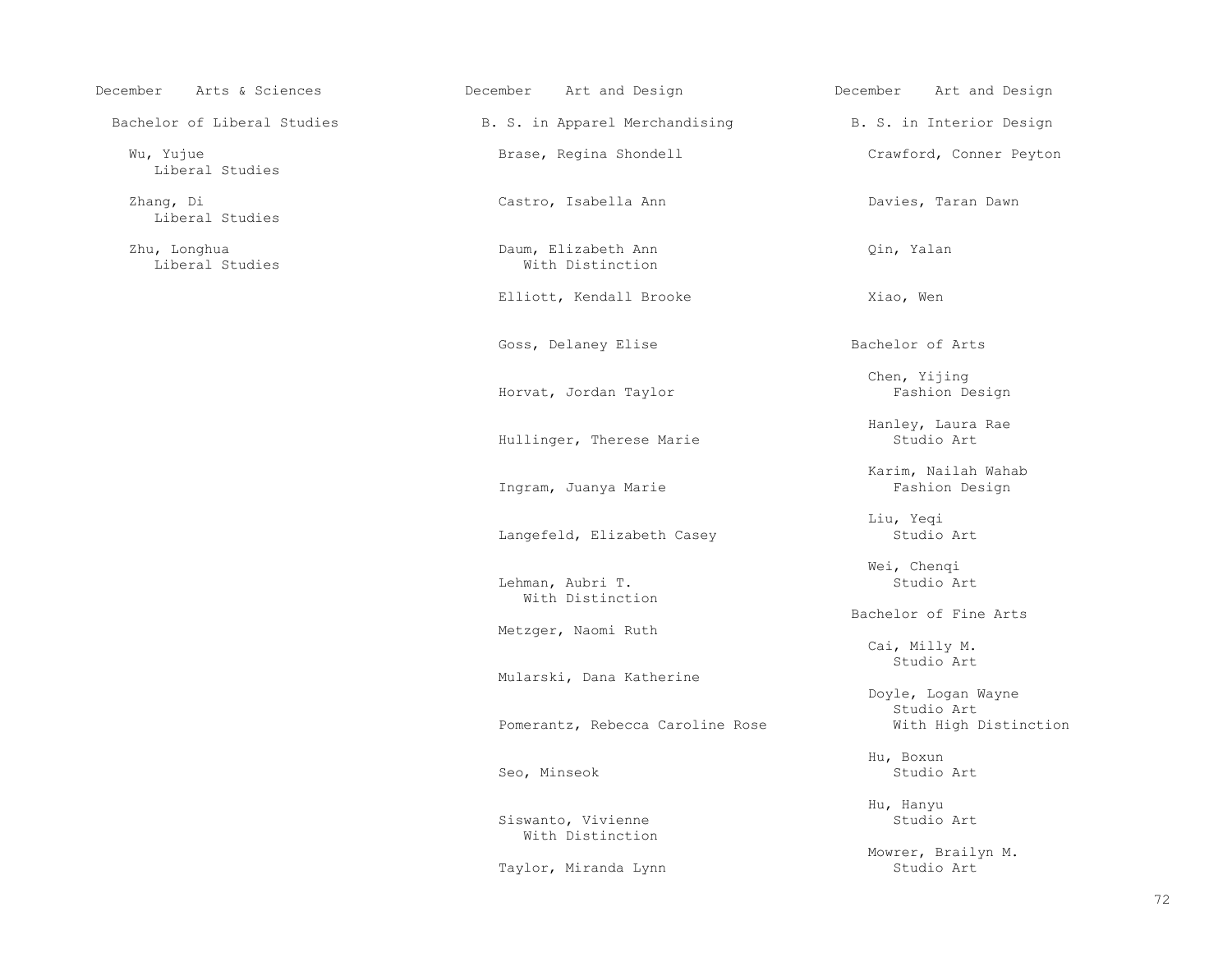Sadowski, Tadeusz Bannan Hemani, Zahra Kim, Abraham Won Joong Studio Art is a second of the second second second second second second second second second second second second second second second second second second second second second second second second second second second sec

Schafer, Annabelle Grace and Bachelor of Arts and Music and Music Resider, Daniel Cooper<br>Studio Art annual Studie With High Distinction

Warnock, Katherine Lynn (Warnock, Katherine Lynn (Warnock, Katherine Lynn (Warnock, Alyssa Consuela<br>Castleman, Aubrey (Castleman, Aubrey (Marnochine Lud

Bachelor of Fine Arts **B.S.** in International Studies Bachelor of Arts

Shah, Jasmine Rajesh (Shah, Jasmine Rajesh (Shah, Jasmine Rajesh (Shah, Spanish (Shah, Jasmine Rajesh (Shah) ( Shah, Jasmine Rajesh Spanish Lane, Tamara Tanelle

 Suh, Sang Koo Brunner, Emory Caroline Lim, Seoyoun With Distinction

International Studies

Coffey, Michael John Mu, Zhiying<br>International Studies Mu, East Asi Spanish Economics

> Dunn, Elisabeth Tobiah Media Advertising

Near Eastern Lang & Cult

 East Asian Languages & Culture Cinema & Media Art: Studies &<br>Production

Ibrulj, Seila Schlepp, Taylor Dawn<br>International Studies Studies Studies Studies Studies Studies With Distinction

International Studies<br>French

 Kakavecos, Alexandria Sky International Studies

December Art and Design December Global and Intl Stud December Global and Intl Stud

Bott, Margaret Ann and Studio Art International Studies<br>Spanish

East Asian Languages & Culture

International Studies

Studio Art Castleman, Aubrey Castleman, Aubrey Castleman, Aubrey International Studies<br>
Vith High Distinction Castleman, Aubrey Castleman, Aubrey Castleman, Aubrey Castleman, Aubrey Castleman, Aub

International Studies and East Asian Languages & Culture<br>
Spanish Boone Economics Linguistics

> East Asian Languages & Culture (Nek Soh, Nik Rabiatul Adawiyah Binti<br>Media (International Studies) International Studies

Oosterhoff, John Rein<br>Beath, Elijah Jacob Neast Asian Language East Asian Languages & Culture

Polka, Reilly Jean<br>Helmrich, Benjamin James<br>Near Eastern Lan Near Eastern Lang & Cult

> Saunders, Jordi Peter<br>International Studies Central Eurasian Studies

International Studies Spanish With High Distinction

 Shuai, Yinzi Jenness, Joshua Kendrick East Asian Languages & Culture Cinema & Media Art: Studies &<br>Production Production and the set of the set of the set of the set of the set of the set of the set of the set of the set of the set of the set of the set of the set of the set of the set of the set of the set of the set of the set o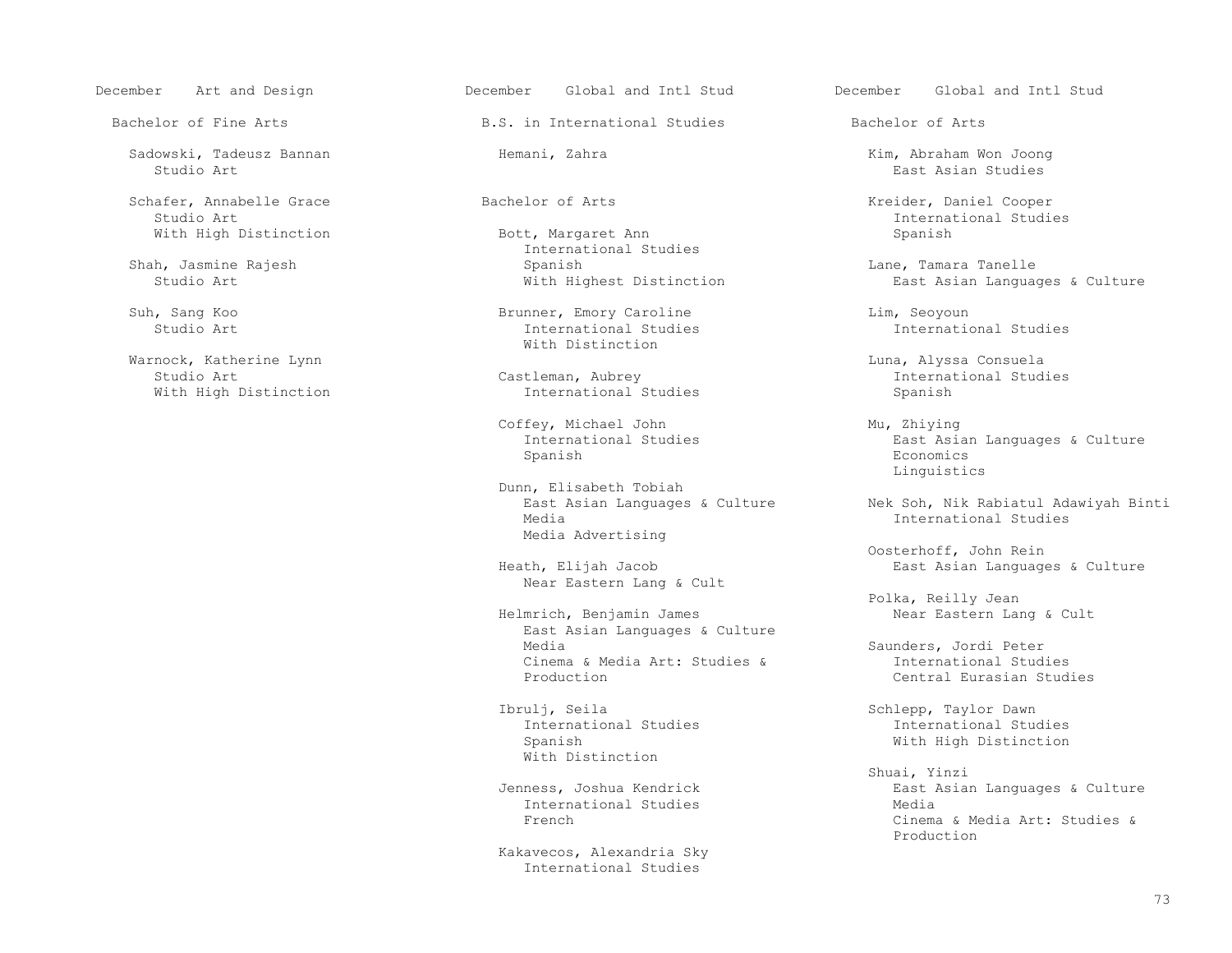December Global and Intl Stud December Media School December Media School

 Smith, Christian Polka, Reilly Jean Li, Ailin International Studies<br>Portuguese

Smith, Halle Noel Smith, Halle Noel Smith, Halle Noel Smith, Halle Noel Smith, Halle Noel Smith, Smith, Smith, Smith, Smith, Smith, Smith, Smith, Smith, Smith, Smith, Smith, Smith, Smith, Smith, Smith, Smith, Smith, Smith, th, Halle Noel<br>
International Studies Abshire, Emily Barbara Maros, Diana Nicole

Bachelor of Arts **Area Cert in Journalism** B. A. in Journalism

Abshire, Emily Barbara Journalism<br>Tsering, Dolma and the second of the Mews Report ring, Dolma<br>
Thernational Studies Theory of Mith High Distinction<br>
Nith High Distinction<br>
With High Distinction With High Distinction

Chestnut, Amber Lynn

 Journalism With Distinction News Reporting and Editing<br>With Highest Distinction

Dunn, Kieran Christopher Public Relations<br>
Journalism Journalism

Ellis, Brooke Elizabeth Journalism Public Relations 2hou, Ying 2019.

Frederick, Kylie Elizabeth Public Relations<br>
Journalism Journalism Public Relations **B. S. in Game Design** With High Distinction

 Gevurtz, Victoria Ann Journalism

 Hart, Jeffrey Joshua Espada Journalism and the Appelbaum, Sasha B.<br>
Public Relations and Media Public Relations Media

 Hunt, Morgan Kaydean Public Relations Media

> Kaverman, Eleanor Jane Journalism News Reporting and Editing The Cook, Emily Renee With Distinction Media

News Reporting and Editing

News Reporting and Editing

Scurlock, Ashley Mercedes<br>Journalism Journalism Deiser, Audrey Christine **News Reporting and Editing**<br>Journalism Journalism Mith Distinction

Ullah-Blocks, Jayce Connelly<br>Journalism Journalism

Wyman, James Grayden

Journalism

Ross, Emmett James

Bachelor of Arts

Media Advertising

 Journalism Bower, Allison Christine Media Technologies and Culture<br>With High Distinction

Media Advertising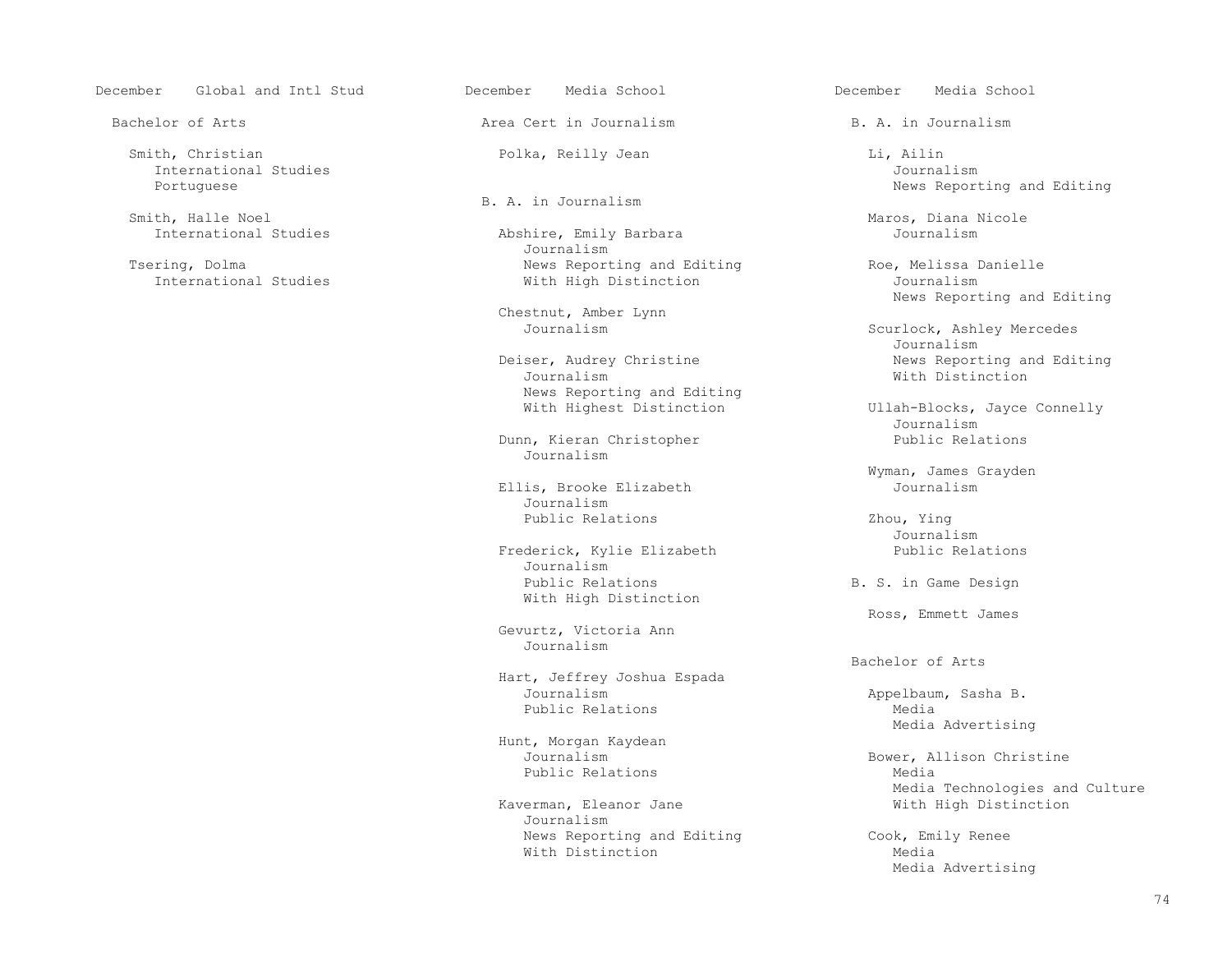December Media School December Media School December Media School

 Cravens, Samantha Elle Cinema & Media Art: Studies & Media Media Advertising<br>Production Media Advertising With Distinction

 Dahncke, Jonah Robert Media Media Cinema & Media Art: Studies & Production

Dorris, Austin Robert<br>Media Media<br>Sports Media<br>Sports Media

Media Advertising<br>
Spanish Novak, Mary Clare<br>
Media Advertising Novak, Mary Clare Spanish Jarrett, Logan Lea Media Media<br>With Highest Distinction Media Media With Highest Distinction<br>
Hutton Honors Coll Prqm Cmpltd Media Advertising Hutton Honors Coll Prgm Cmpltd

 Ertel, Monica Rose Jin, Danyang Media Media 1995 Media 2012 Media 2012 Media 2012 Media 2013 Media Advertising<br>Management, Industry and Policy 1996 Media Advertising Management, Industry and Policy **Media Advertising**<br>With High Distinction **Mith Distinction** With High Distinction **With Distinction With Distinction Pyarali**, Zain

Media Negrada da Media Media

Farwig, Meaghen Karen Nation (1999) Sharen Media Advertising Media Advertising Media Advertising Media Advertising<br>Media Mith Distinction (1999) Media Advertising Media Advertising Mith Distinction Management, Industry and Policy<br>With Distinction

Foist, Hunter Media Advertising Media Advertising Media Advertising Media Advertising Media Advertising Media Advertising Media Advertising Media Advertising Media Advertising Media Advertising Media Advertising Media Adve Media<br>Media Advertising Communication of the Media

 Cozzolino, Kimberly Marie Guan, Zheng Li, Yuqian Media Media Media Sports Media Cinema & Media Art: Studies & Cinema & Media Art: Studies & Cinema & Media Art: Studies & Cinema & Media Art: Studies & Production Production

Hanke, Jenna Lea (Ma, Zoei Lin Media Media Media Media Media Media Media Media Media Media Media Media Media Media Media Media Media Media Media Media Media Media Media Media Media  $\frac{1}{2}$ 

Hemminger, Nathaniel David Matthews, Geoffrey Reuben<br>Media Media Cinema & Media Art: Studies & Production

 Horowitz, Nicholas Simon Media ert, Lexi Marie Media Management, Industry and Policy<br>Media Media Technologies and Culture Management, Industry and Policy Media Technologies and Culture

Fairbotham, Jesse John (Ennedy, Andrew Robert Sports Media) Sports Media<br>Media Media Media Advertising The Media Advertising Theory and Media Advertising Ren, Ruiwen<br>
Mith Distinction

Krieg, Tucker William<br>Media Cinema & Media Art: Studies & Ressler, Caroline Rebecca<br>Production Media edia di Production di Media di Media di Media di Senatori di Media di Media di Media di Media di Media di Medi

Media Advertising

Bachelor of Arts and Bachelor of Arts Bachelor of Arts Bachelor of Arts Bachelor of Arts

Management, Industry and Policy

Mayster, Noah Herbert<br>Media Hines, Chase Allen Media Media<br>Media Media Media Media Media Media Media Media Media Media Media Media Media Media Media Media Media

Muller, Jeremy L.<br>Media

Phillips, Amber Renee

media and the state of the state of the state of the state of the state of the state of the state of the state of the state of the state of the state of the state of the state of the state of the state of the state of the

With Distinction<br>
Media Advertising<br>
Media Advertising

 Media Advertising Media Reynolds, Samuel Wayne Management, Industry and Policy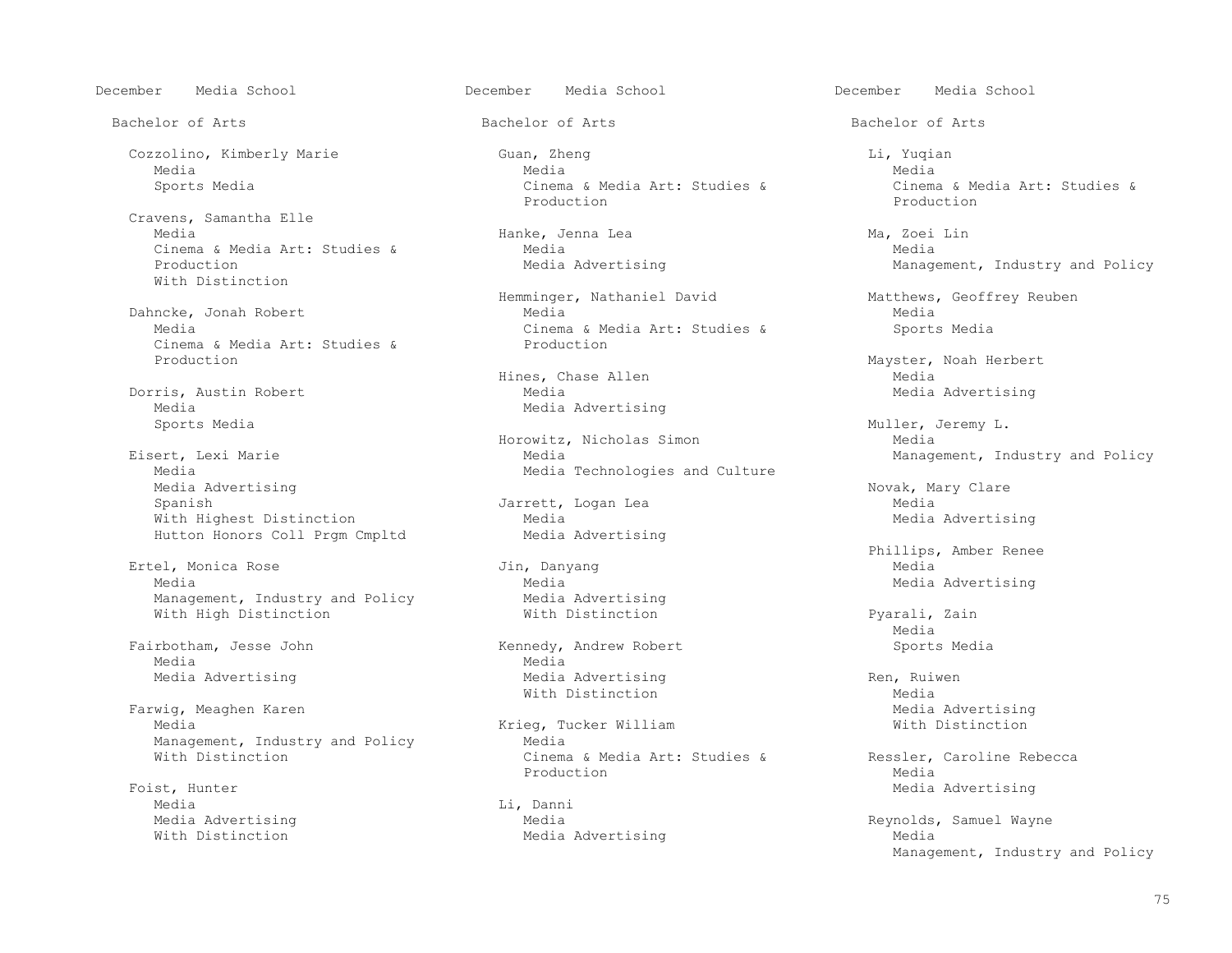Media Negrada da Media Media Negrada da Media Negrada da Media Negrada da Media Negrada da Media Negrada da Me

Media<br>Media Advertising

Sack, Lauren Ashley Sports Media<br>Media

Smith, Madison M. The Media Advertising Chen, Jeffrey J. Media Cinema & Media Art: Studies & Yang, Canyi Production Media Cohen, Michelle Eva

 Taulbee, Michael Bryant Yang, Xiaoyue Crider, Cameron Media Negrada da Media Media Negrada da Media Negrada da Media Negrada da Media Negrada da Media Negrada da Me Cinema & Media Art: Studies & Media Advertising<br>Production

Timian, Luke Riley<br>
Media<br>
Media Media Media Management, Industry and Policy

 Cinema & Media Art: Studies & With Distinction

Wang, Jing Juneja, Aaryan Media Media Advertising

 Webster, John Alexander Media Cinema & Media Art: Studies & Lee, Eugene Hyun Joon Production

Whitlock, Delaney **Letter, Annelie** and Mateur Controller and Mateur Controller and Leitner, Annelie Media Media Advertising

 December Media School December Media School December Business Bachelor of Arts **Bachelor of Arts** Bachelor of Arts **Cert in Business Foundations** Riley, Brandon Joseph (Whitman, Kraig Haze Adams, Betsy Marie Media<br>Media Sports Media  $\overline{c}$  Cinema & Media Art: Studies & Production **Production** Beauty Research Milling Production **Arora, Nitin** Roth, Parker Stewart With High Distinction Williams, Danielle Monique Barenie, Megan Therese<br>Media Media Media Advertising Cameron John (Minborn, Amber Chanel Chanel Cameron John Bland, Cameron John Media Advertising Winborn, Amber Chanel<br>Media Media Media Advertising Yu, Seungmo Ziegler, Sydney Elizabeth Valde, Sydney Christian Media Grantham, Marissa Jean Media Media Advertising

Derry, John Michael Friedenberg, Daniel Jennings, Logan Matthew

Lai, Justin

Liu, Yu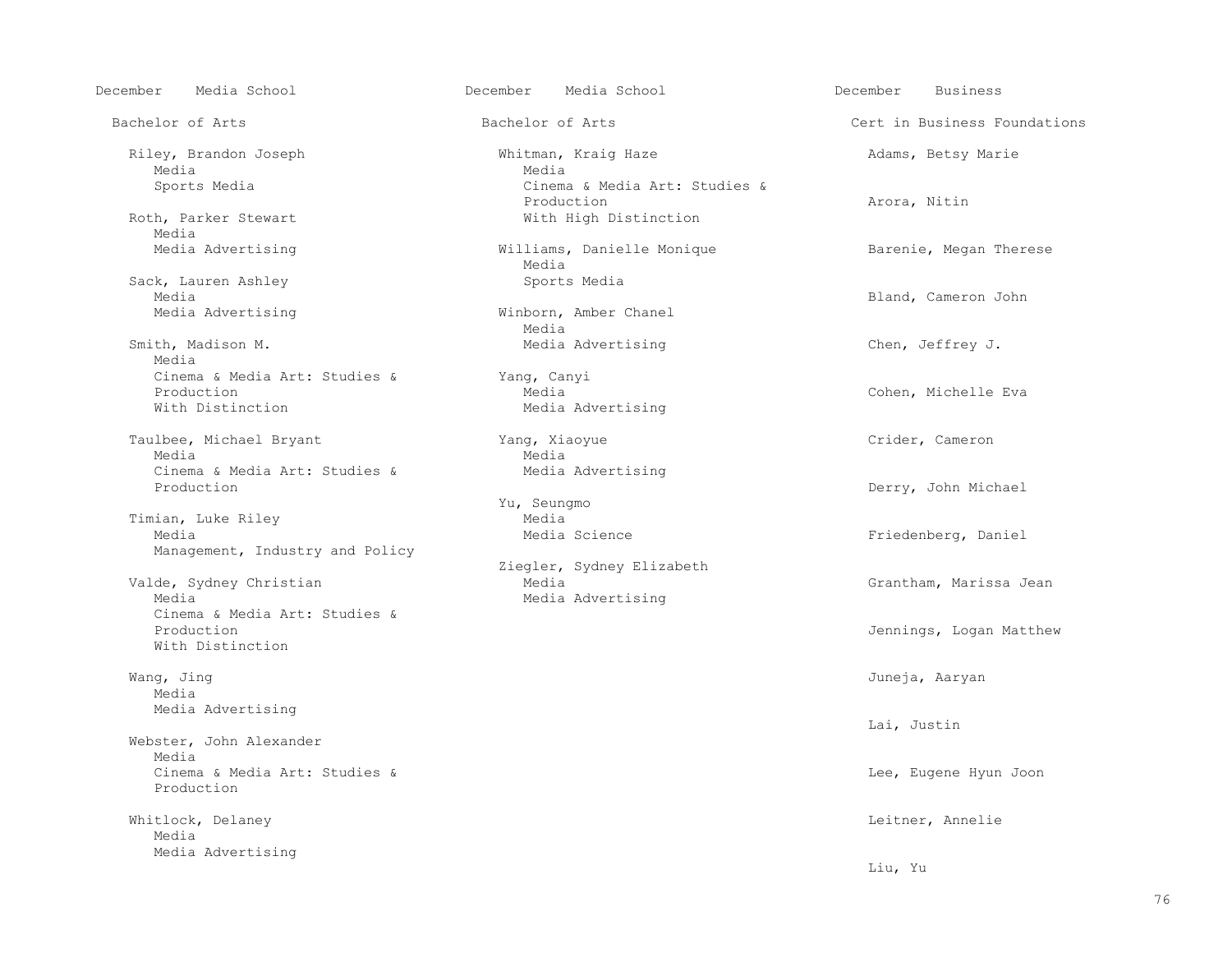December Business December Business December Business Cert in Business Foundations 6. S. in Business B. S. in Business B. S. in Business Ostoich, Adam George Chae, Bora Strzempek, Carolyn Sustainable Business Marketing Chen, Yijing Tian, Ziting Narketing Mith Distinction Marketing Marketing Marketing Marketing Marketing Marketing Marketing Winkeljohn, Tyler Joseph Yarmolinsky, Eric Michael Marketing and the Marketing Marketing and Marketing and Marketing and Marketing and Marketing and Marketing and Marketing and Marketing and Marketing and Marketing and Marketing and Marketing and

Finance **Finance** 

Affourtit, Michael Daniel Account:<br>
Entrepr & Corp Innovation<br>
Finance Entrepr & Corp Innovation<br>Sustainable Business

 Agarwal, Agrim Management Business Analytics Finance **With Honors in Business**<br>Accounting Hutton Honors Coll Prgm Cmpltd Cain, James Monroe

Finance Real Estate Real Estate Real Estate Real Estate Real Estate Real Estate Real Estate Real Estate Real Estate Real Estate Real Estate Real Estate Real Estate Real Estate Real Estate Real Estate Real Estate Real Estat Business Analytics **With Honors in Business** 

An, Min Kyoung Caulfield, Sean Patrick<br>
Marketing Caulfield, Sean Patrick Marketing the Marketing of the Marketing of the Marketing of the Marketing of the Marketing of the Marketing o Price, Nicholas Tucker Technology Management

Awon, Saaior Kumar Marison, Saaior Kumar Marketing<br>BEPP: Economic Consulting BEPP: Economic Consulting

Ayachit, Aashish Rao<br>BEPP: Economic Corounting Reference of the BEPP: Economic Corounting Reference of the BEPP: Economic Corounting Reference of the Material Spanish Rao Accounting Reference of the Spanish Rao Accounting BEPP: Economic Consulting BEPP: Public Policy Analysis Chen, Pin-Yu<br>Sustainable Business Finance

Berger, Eric Ariel

Brauer, Jenna Claire Choi, Yoonsung<br>
Brauer, Jenna Claire Choi, Yoonsung Choi, Yoonsung Choi, Yoonsung Choi, Yoonsung Choi, Yoonsung Choi, Yoonsung Operations Management Business Analytics With Highest Distinction Chung, Jun Young

Brenner, Noah Allen<br>Real Estate

Browning, Zachary Taylor **Accounting**<br>Finance

Bush, Patrick James<br>Accounting Accounting Rinance

Operations Management

Luo, Hanzhu Alexandro, Hardiwan Caridi, Daniel DeBiasi

Charissa, William

Technology Management

Birnbaum, Evan Noah and Chen, Yiwen<br>Management Chen, Information Systems

Real Estate Compton, Austin David (2011)<br>Zhang, Jifan Compton, Austin David Zhang, Jifan Finance

B. S. in Business Cook, Reagan Olivia<br>Bush, Patrick James Cook, Reagan Olivia

Coomes, Adam Henry Cahill, Evan Michael (Cahill, Evan Michael (Cahill, Evan Michael (Cahill, Evan Michael (Cah Cahill, Evan Michael BEPP: Economic Consulting

Cowen, Molly Marie<br>Accounting

 Crawford, Gordon Cameron Management and the Management of the Management of the Management of the Management of the Management of the Ma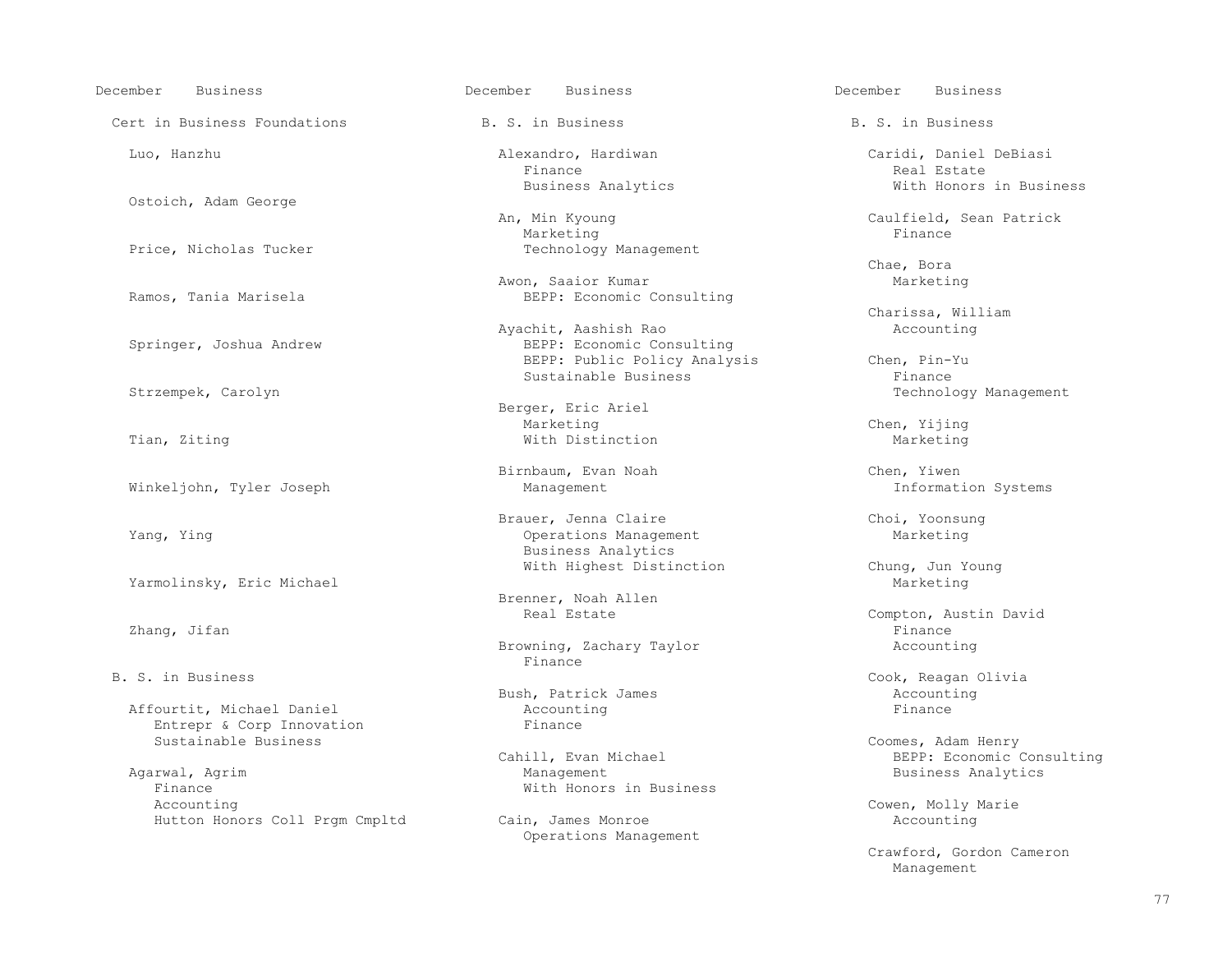December Business December Business December Business

BEPP: Economic Consulting Gibson, Skylar Richard Gibson, Skylar Richard Information Skylar Richard Information Systems BEPP: Public Policy Analysis<br>Sustainable Business

Dermody, Elizabeth Marie Marketing<br>With Distinction

visevic, Natacha **Business Analytics**<br>Finance

Dimian, Diana Marketing<br>
Finance Marketing<br>
Thernatic With Highest Distinction

Donoghue, Mark Gregory Gupta, Karan Gupta, Karan Rimance Entrepr & Corp Innovation and Timescondinal Politics and Pinance and Timescondina and Jia, Lanxi<br>Technology Management and Technology Management

 Duggirala, Sai Professional Sales Finance Jiang, Lai

Ehrlickman, Allyson Claire<br>Finance Finance Jiang, Zhiyu With High Distinction and Han, Chelsea Soojee and Han, Chelsea Soojee Management<br>With Honors in Business and Marketing With Honors in Business

Entenman, Alfred Carey Finance

Enzweiler, Noah Finance en deutsche Enzweiler en de Enzweiler eine Entwicklung erste Einance Finance Enzweiler

Findley, Caitlin Renee and Mith Highest Distinction and Kapoor, Arpan Maccounting Marketing Accounting Marketing Marketing Marketing Marketing Marketing Marketing Marketing Marketing Marketing Marketing

 Ganga, Tejas Information Systems Hsu, Chen Hao

B. S. in Business The B. S. in Business B. S. in Business B. S. in Business

Delaney, Brandon Christopher (Delaney, Brandon Christopher Gerbers, Eric Robert (Delaney, Huang, Liting (Delaney, Economic Consulting (Delaney, Marketing (Delaney, Economic Consulting (Delaney, Marketing (Delaney, Economic BEPP: Economic Consulting BEPP: Public Policy Analysis<br>Demyan, Lewis

Giesler, Emmalee Ann ann ann ann an Accounting ann an Accounting ann an Accounting ann an Accounting and Accounting and Accounting and Accounting and Accounting and Accounting and Accounting and Accounting and Accounting a

Gray, Brendan Patrick<br>
Supply Chain Management<br>
Finance Supply Chain Management<br>
Business Analytics<br>
Business Analytics

 Business Analytics Gunawan, Tiffany Finance Management Management Mith Distinction International Business and Jeong, Jun Ok<br>With Distinction and Marketing

Gutierrez, Melissa With Distinction

International Business and Gutjahr, Jeremiah Luke and Accounting<br>Finance and Finance and The Information Finance Information Systems<br>Accounting

Hanauer, Samuel David<br>Marketing Marketing Marketing Ramdar, Hrishi

Finance **Hevron, Anna Carlton** Mith Honors in Business Finance **With Honors in Business** Finance **Finance** 

Marketing

Iafrato, Patrick James<br>Gibson, Skylar Richard Manuel (1999) and Theorem Information Systems

Jackman, Daniel Allen<br>Accounting

Finance Jamiolkowski, Brad William<br>Finance Finance Finance

Gupta, Karan Nilesh (Gupta, Karan Nilesh Cupta, Karan Nilesh (Gupta, Karan Nilesh Cupta, Karan Nilesh Cupta, K

Technology Management<br>
Gutierrez, Melissa and Mith Distinction

Professional Sales<br>  $Junk, Chandler M.$ <br>
Finance

Management **Management Hilton, Bradley Dean Professional Sales** Marketing **Operations** Management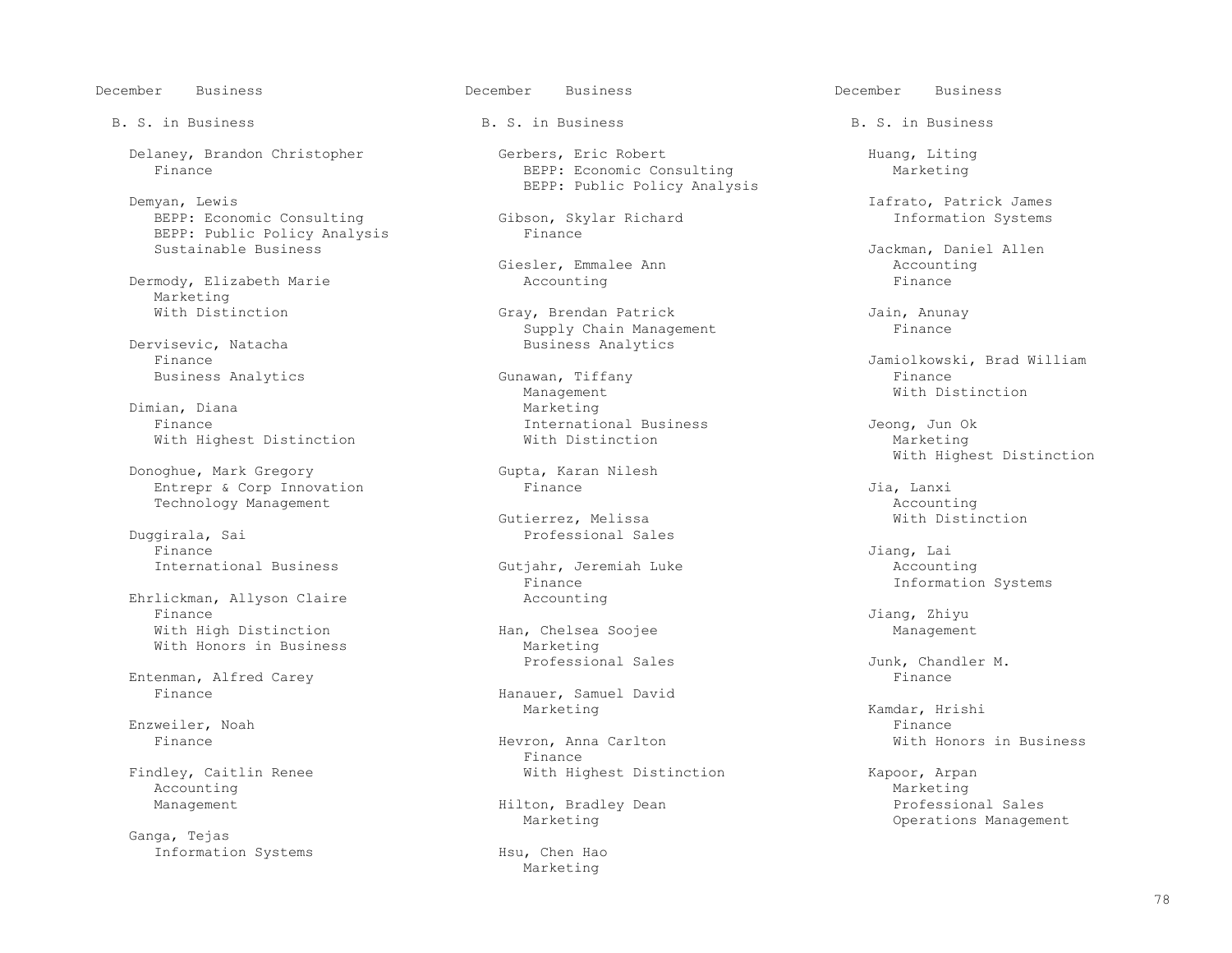Kasetrsuwan, Ornvara Klusman, Caleb Matthew Li, Sipei Entrepr & Corp Innovation Finance<br>
Marketing Accounting

 Katris, Dean Chris Finance Ko, Sung Wook Li, Xi Real Estate Finance Accounting With Distinction and the Maccounting Microsoft Research of the Maccounting  $\sim$  Finance

Khemka, Vardaan Kwok, Si Un Li, Zhongcheng (Kwok, Si Un Li, Zhongcheng (Khemka, Zhongcheng Kwok, Si Un Li, Zhongcheng (Khemka) BEPP: Economic Consulting and Accounting Accounting and BEPP: Public Policy Analysis<br>
Finance and BEPP: Public Policy Analysis With Distinction

 Kim, Daewe Lee, Amy Finance Information Systems 1.1 and Marketing Marketing Marketing Accounting Accounting<br>
Mith Highest Distinction 1.1 and Sustainable Business 1.1 and Mith Distinction With Highest Distinction

 Kim, Joohyun Lee, Dong Joo Liskov, Michael BEPP: Economic Consulting and Real Estate and Estate Finance Real Estate Finance Real Primare Real Primare Real Primare Real Primare Real Primare Real Primare Real Primare Real Primare Real Primare Real Primare Real Primar With Highest Distinction

Kim, Markus Lohia, Anurag

With Distinction

Kim, Sang Yeong Finance<br>Technology Management

Klenovich, Grant Austin

B. S. in Business The B. S. in Business B. S. in Business B. S. in Business

Technology Management

Kuchenmeister, Sydney Lynn<br>Accounting Supply Chain Management Accounting Li, Yifen

 Kim, Kevin Younghoon Lee, Dong Y. Finance Technology Management

Finance and the second the second of the second telecommutation of the second telecommutation of the second second  $\mathbb{F}_2$  finance Supply Chain Management **Entrepr** & Corp Innovation

Kim, Min Soo Needless (Network of the Media Sewoon Accounting Accounting the Media Section Accounting the Media Section Accounting the Media Section Accounting the Media Section Accounting the Media Section Accounting the With High Distinction

Lemonidis, Jason John Luo, Luo, Lan<br>Finance Finance Rinance

Accounting the set of the set of the set of the set of the set of the set of the set of the set of the set of t

Li, Jialin Majors, Daniel W.<br>Accounting Marketing Marketing Accounting Marketing Marketing Kliff, Samantha Hailey Finance Professional Sales With High Distinction

December Business December Business December Business

Digital & Social Media Business<br>Applications

Kennedy, Colin Tyler (Kuchenmeister, Sydney Lynn) and Mith High Distinction

Information Systems

Liang, Luoshiqi

 Liu, Xinyu Business Analytics

 Loman, Chloey Ann Accounting Marketing Technology Management

Levine, Jordan M. (1999) Maiocco, Samantha Aileen<br>Accounting Metal Metal Metal Metal Metal Metal Metal Metal Metal Metal Metal Metal Metal Metal Metal Metal Met<br>Aileen Metal Metal Metal Metal Metal Metal Metal Metal Metal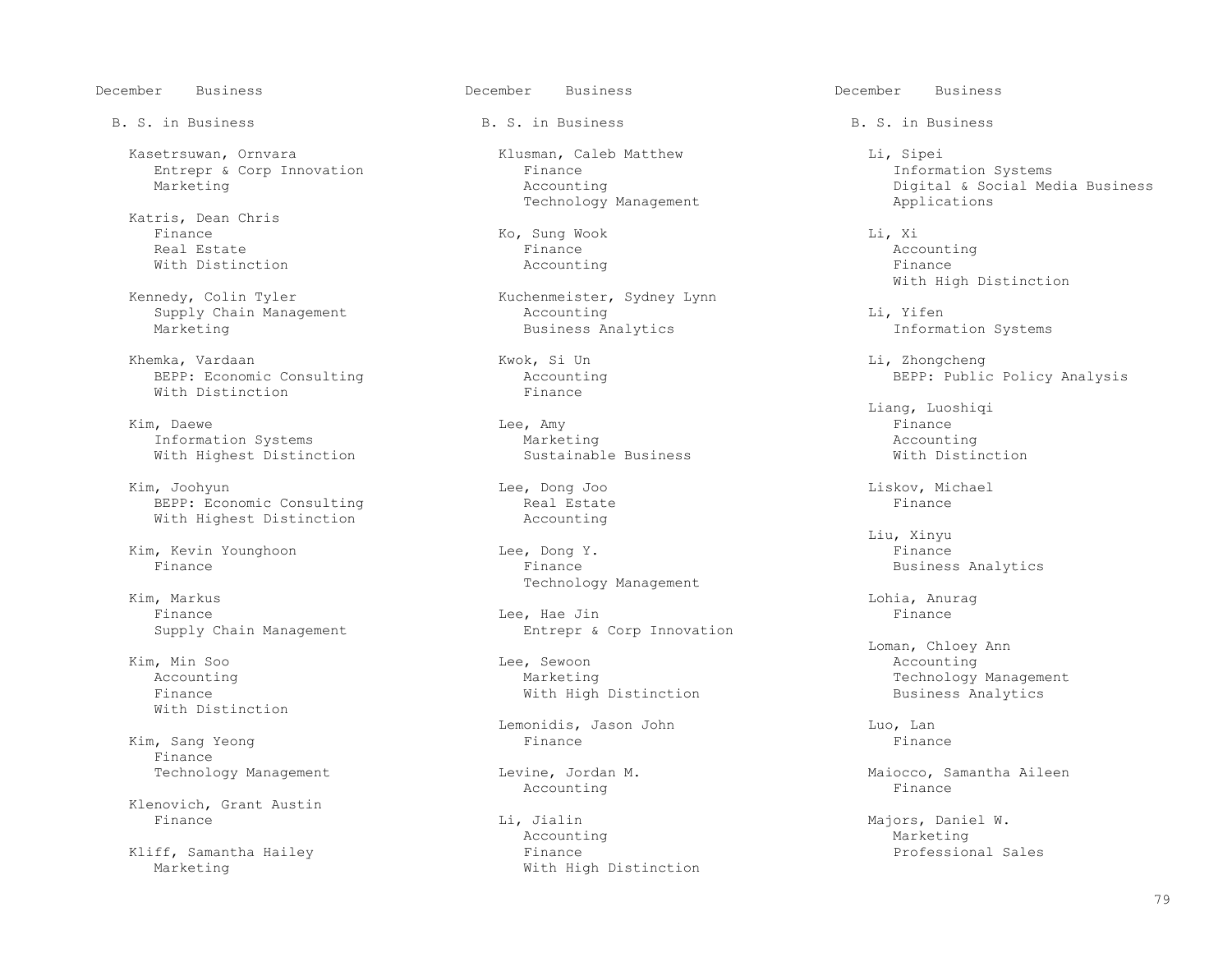December Business December Business December Business

McSweeney, Connor Michael<br>Finance Finance Nguyen, Nhat Business Analytics and Management School of Nguyen, Nhat Business Analytics

Mehdizadeh, Kevin Isaac Management<br>
Finance Mutton Hone

Mehta, Raunak (Danie Consulting Service Consulting SEPP: Economic Consulting Consulting Consumer Consulting Consulting Consulting Consulting Consulting Consumer Consulting Consumer Consumer Consumer Consumer Consumer Consu

 Merrill, Scott Allan Okamoto, Maki With Honors in Business Finance and Recounting<br>
Fernational Business<br>
Technology Technology

Mick, Chandler Scott Charles Business Colson, Kevin Charles Analytics Analytics Analytics Analytics Analytics<br>Analytics Analytics Analytics Analytics Analytics Analytics Analytics Analytics Analytics Analytics Analytics Accounting and Accounting Accounting Accounting Accounting Accounting Accounting Accounting Accounting Accounting Accounting Accounting Accounting Accounting Accounting Accounting Accounting Accounting Accounting Accountin With High Distinction

Molyneaux, Erin Kathleen<br>Finance

Moore, Francesco John<br>Marketing Marketing Technology Management

Murray, Alyssa Nicole<br>Finance

Finance Finance Marketing

Nasti, Anthony Joseph Peak, Brianna<br>Finance Management BEPP: Economic Consulting Business Analytics

B. S. in Business The B. S. in Business B. S. in Business B. S. in Business

Malviya, Shaunak 1993, Neri, Matthieu Christopher Peng, Cheng<br>Finance 2. Accounting Finance Finance Accounting

Finance **Business Analytics Finance** Possick, Alexander Naum<br>
Real Estate Real Possick Accounting the count of the count of the count of the count of the count of the count of the count of the count of the count of the count of the count of the count of the count of the count of the count of the count of the Hutton Honors Coll Prgm Cmpltd Rehm, Charles Henry

BEPP: Economic Consulting and Consulting Operations Management and Remer, Madison Paige<br>Business Analytics and Dusiness and With Honors in Business and Marketing With Honors in Business

Technology Management Riantan, Louis Alkuin

ler, Ethan John **Palmore, Braden Charles** Palmore, Braden Charles International Business Palmore, Braden Charles Sustainable Business Business Analytics With Honors in Business With Distinction

Information Systems<br>Business Analytics

Panchot, Austin D.<br>Marketing

Paul, Jacob D.<br>Accounting

Management

Operations Management and The Section of Persons operations of Persons operations of Persons and Persons of Pe<br>
Technology Management

Operations Management

With Highest Distinction

BEPP: Economic Consulting<br>
Olson, Kevin Charles<br>
Business Analytics

Finance **Finance** Rotundo, Matthew Shane With High Distinction **Finance Finance**  Entrepr & Corp Innovation Marketing Finance With Highest Distinction

Rzonca, Nancy Ann

Business Analytics and Sartorio, Joseph O'Leary<br>
With Distinction<br>
Microsoft Accounting

Marketing Schnell, Aaron Jay<br>Professional Sales Schnell, Aaron Jay Business Analytics

 Nasrul, Tiovani Farhan Accounting Scott, Vanessa Carroll With Distinction **With Distinction** With Distinction Digital & Social Media Business<br>Applications Applications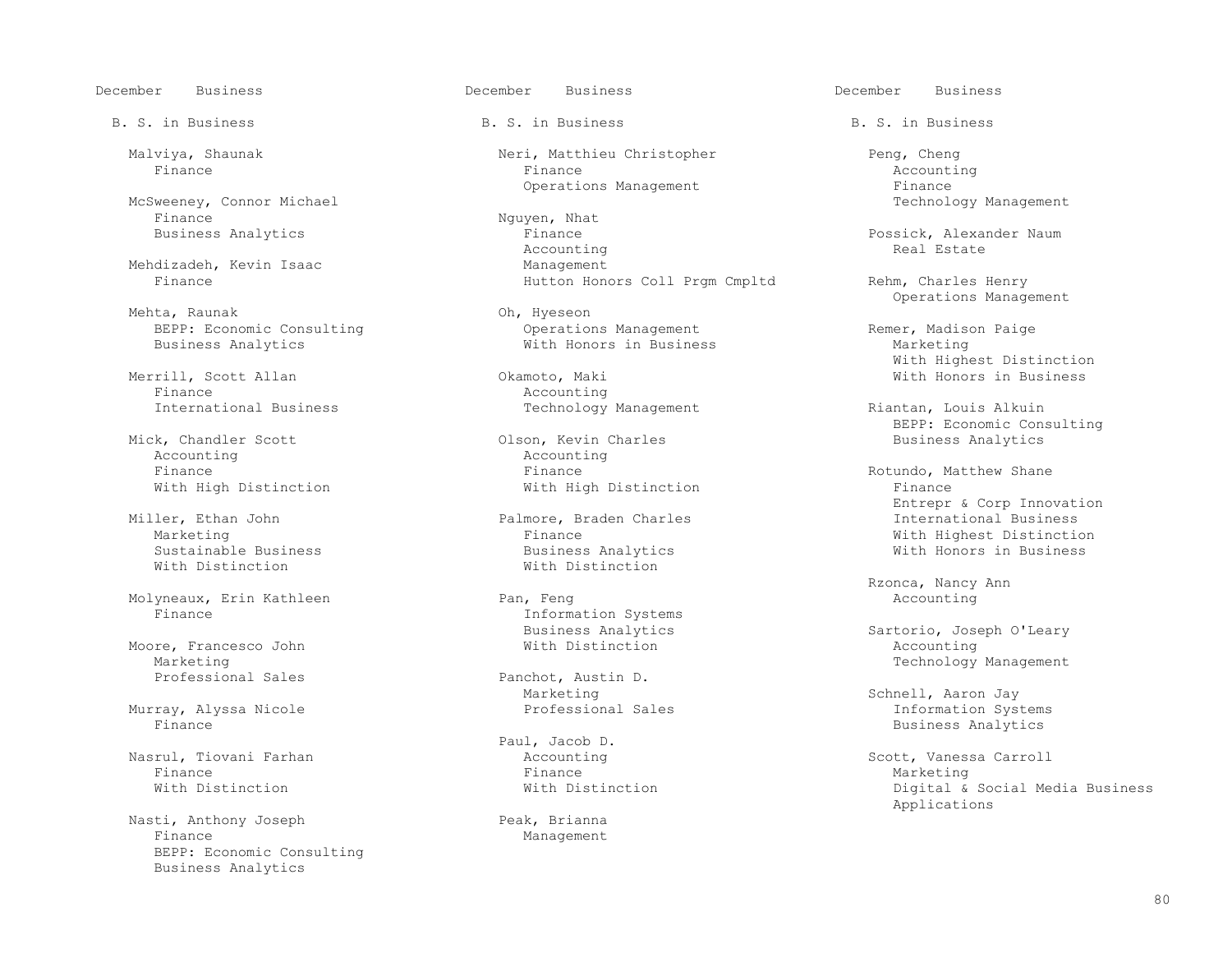December Business December Business December Business

Finance<br>Technology Management

Sheng, Zijun Business Analytics

Skinner, Ethan Lee

 Sofian, Riyado Wei, Chenggong Entrepr & Corp Innovation Tao, Jiaxin Finance Entrepr & Corp Innovation Tao, Jiaxin Finance Entreprise Consulting BEPP: Economic Consulting<br>With Distinction

Song, Seungyeon **Business Analytics** White, Ethan James **Mixters** White, Ethan James **Mixters** Business Analytics Information Systems<br>Business Analytics

Soundrarajan, Stephen Samuel Thomas, Jenna Marie Thomas, Jenna Marie Finance Finance Finance Technolo

Marketing Finance Marketing

B. S. in Business The B. S. in Business B. S. in Business B. S. in Business

Sha, Lijun Starkman, Kyle Justin Sha, Lijun Valente, Christian Michael<br>Butrepr & Corp Innovation Finance Finance Entrepr & Corp Innovation

Stimmler, Stephen Raymond Valentine, Michelle<br>Management Finance Management and the management of the management of the state of  $\Gamma$ 

Stratman, Samuel Walter<br>Finance

Siswanto, Derrick Swartz, Trevor International Business BEPP: Public Policy Analysis Finance<br>
Technology Management<br>
BEPP: Economic Consulting<br>
BEPP: Economic Consulting BEPP: Economic Consulting and Magner, Stuart Richard<br>Business Analytics Business Analytics

Tague, Mark Daniel Management Management Tague, Management Dividual Management Dividual Management Dividual Ma<br>Reference Management Dividual Management Dividual Management Dividual Management Dividual Management Dividual Finance Accounting Smiley, Veronica Brooke and the Counting Counting Times of the Shane Rinance Marketing **Communist Communist Communist Communist Communist Communist Communist Communist Communist Communist Communist Communist Communist Communist Communist Communist Communist Communist Communist Communist Communist C** Sofian, Riyado **Europa and Sofian**, Riyado **Europa and Sofian**, Riyado **Europa and Sofian**, Riyado **Europa and Sofian** 

Technology Management Wei, Leping

Taylor, Cody Bryan Business Analytic Accounting and Distinction Business Analytics Information Systems **Accounting With Distinction District** Primarce Finance **Finance** 

Thielmann, Annalisa Mora<br>Operations Management Operations Management Wibisono, Devina Kelvianto ig, Yishuang International Business<br>Accounting The International Business Accounting Accounting With Highest Distinction Business Analytics With Honors in Business

 Spahr, Cameron James Ularnkul, Kwunchanok Williams, Dana Michelle With High Distinction

> Finance Urosevic, Stefan Aleksander Finance With High Distinction

 Technology Management Finance Vora, Bhavya Bhupesh Management and the Management of the Management of the Management of the Management of the Management of the Ma

Supply Chain Management

Information Systems

 Wijaya, Junior Technology Management

International Business Operations Management International Business

 Spencer, Trevor L. Wolfmeyer, Korinne Nicole With High Distinction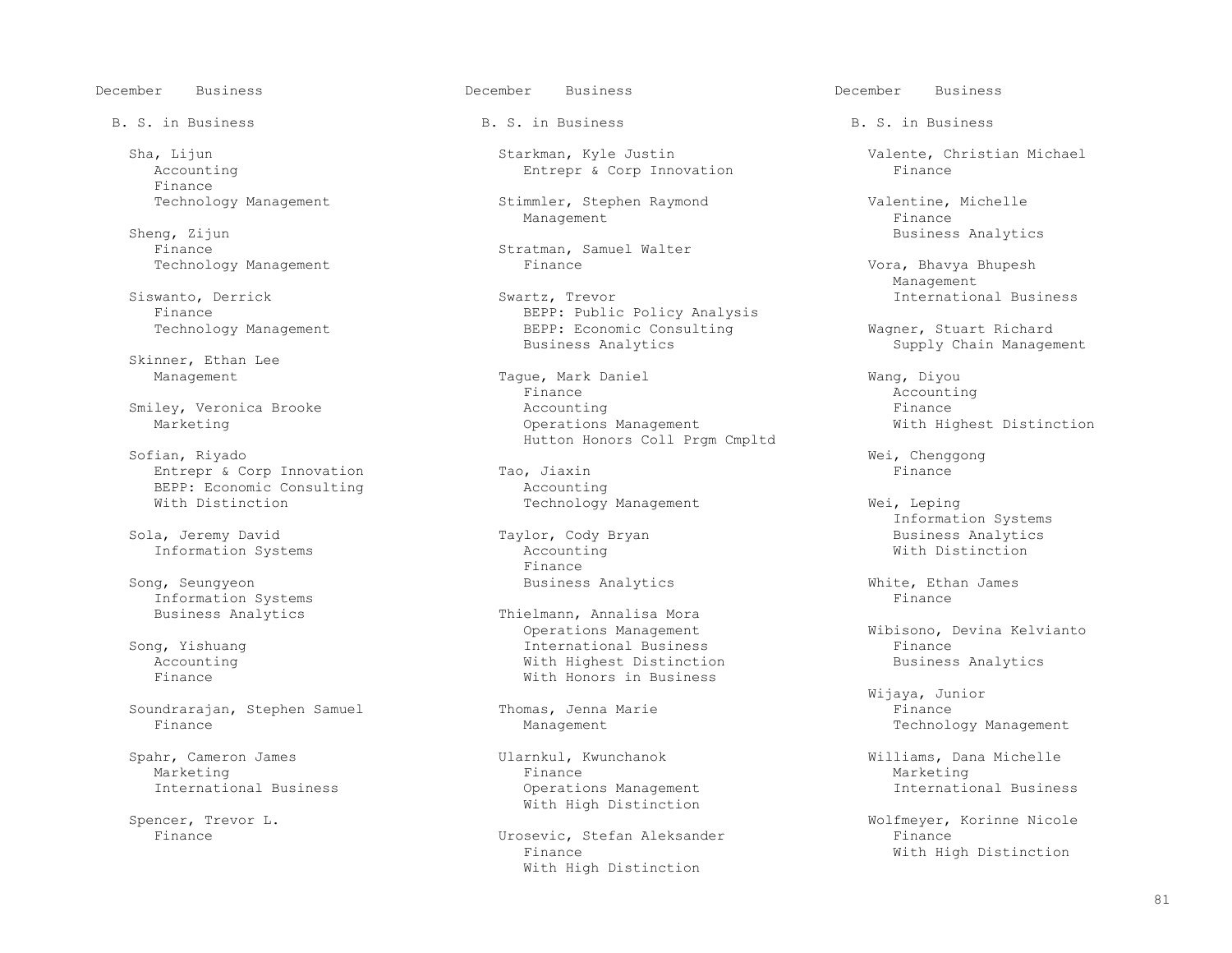December Business December Business December Business B. S. in Business The B. S. in Business The M. S. in Accounting Wu, Hanxiao Zhang, Tian Mei, Yihan Finance and the Accounting Accounting Accounting Accounting Accounting Accounting Accounting Accounting Accounting Accounting Accounting Accounting Accounting Accounting Accounting Accounting Accounting Accounting Accounti Accounting Xiong, Jie Wu, Keyue Zhang, Tianyi Finance Finance Accounting Xu, Fengyi Wu, Ya-Jung<br>Finance Finance Yang, Jiru Yang, Yu Accounting Finance With Distinction<br>Accounting Accounting  $\qquad$  Yang, Qiujing  $\qquad$  Zhang, Yiying Yin, Ziyue Information Systems Accounting Ying, Xinguan<br>BEPP: Economic Consulting<br>Technology Management BEPP: Economic Consulting Business Analytics<br>
With High Distinction<br>
Balaguru, Sriram<br>
Zhao, Yanyu With High Distinction Yuzary, Jasmyn and Marian Counting Muzary, Jasmyn and Marian Counting Muzary, Jasmyn and Muzary and Muzary and Mu xtry, Jasmyn Sanerjee, Aritro Banerjee, Aritro Banerjee, Aritro Banerjee, Aritro Banerjee, Aritro Banerjee, Aritro Banerjee, Aritro Banerjee, Aritro Banerjee, Aritro Banerjee, Aritro Banerjee, Aritro Banerjee, Aritro Baner Real Estate Zhan, Xiaoping and Shan, Xiaoping and Shane Finance and Shane Finance and Shane Recounting and Shane Recounting Accounting<br>Finance Zhang, Hang Finance Zhang, Hongji (Zhang, Zexin (Zhang, Zexin (Zhang, Zexin (Zhang) (Zhang) (Zhang) (Zhang) (Zhang) (Zhang) (Zhang (Zhang (Zhang (Zhang (Zhang (Zhang (Zhang (Zhang (Zhang (Zhang (Zhang (Zhang (Zhang (Zhang (Zhang (Zhang (Zhang ng, Hongji Supply Chain Management<br>Finance Finance Jain, Kinnari Entrepr & Corp Innovation Zhu, Ruiqi<br>Finance Finance **Finance**  Zhang, Mingzhu Accounting Kamdar, Shreya Finance **With High Distinction** Accounting<br>Business Analytics With Distinction

Zhang, Yingying<br>Finance With Highest Distinction Zheng, Kaixing<br>Finance Liu, Hongze

M. S. in Information Systems Zhang, Yuxuan Asher, Karan Anil Asher, Karan Anil Accounting Zhao, Zixuan Choksi, Sujaan Salil Forbes, Brody Michael Ghorpade, Snehal Nandkumar M. S. in Accounting The Matralapalli, Jyothirmayi Kha, Kenny Minh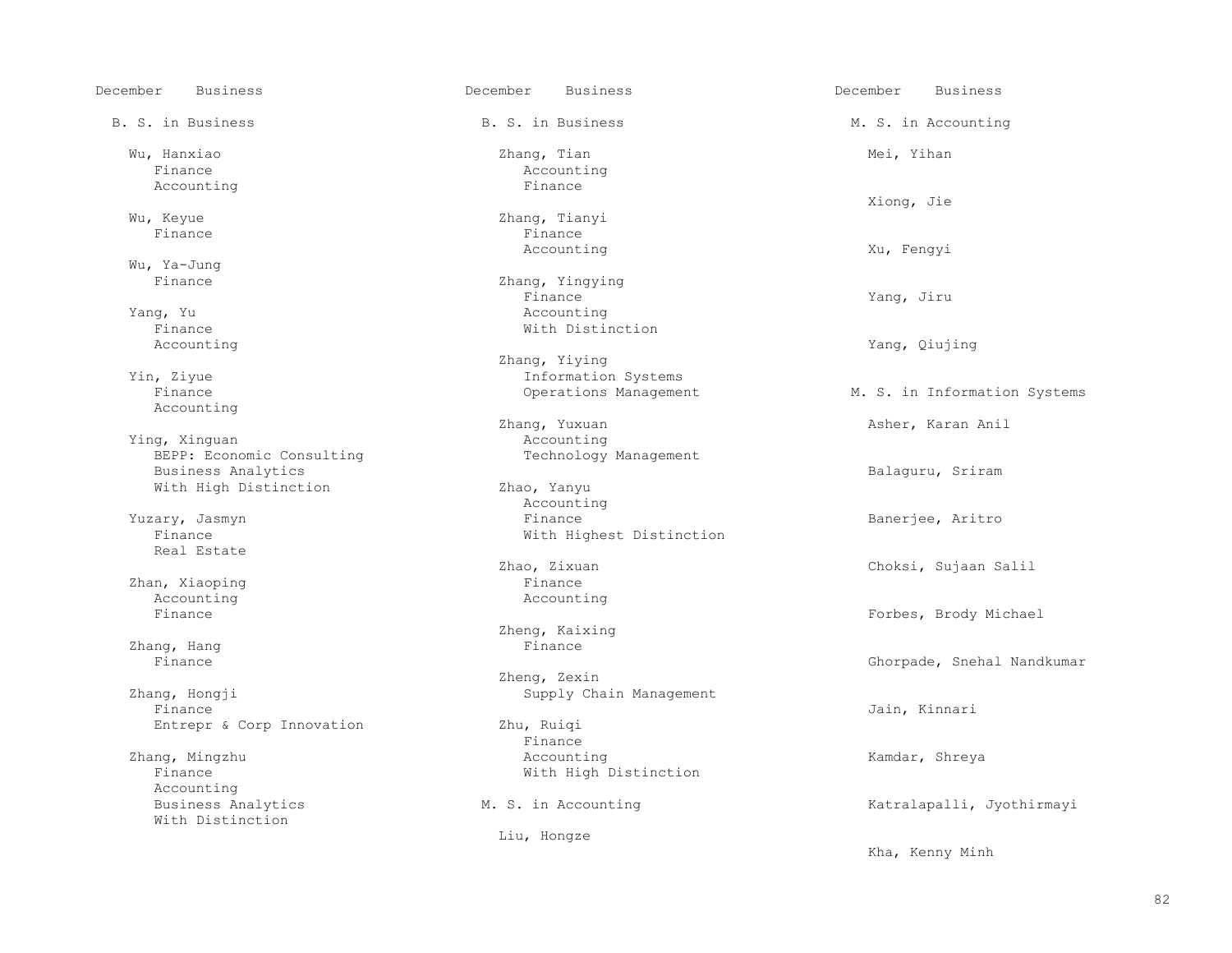| December<br><b>Business</b>  | December<br>Education                                                     | Education<br>December                                          |
|------------------------------|---------------------------------------------------------------------------|----------------------------------------------------------------|
| M. S. in Information Systems | B. S. in Education                                                        | B. S. in Education                                             |
| Li, Shuanghao                | Barber, Joshua A.<br>Secondary Education                                  | Hernandez, Irma<br>Elementary Educat                           |
| Malhotra, Anubbhav           | Beyal, Keisha<br>Elementary Education<br>With Distinction                 | Hochstetler, Kelsey<br>Elementary Educat<br>With Highest Dist  |
| Mittal, Vedika               |                                                                           |                                                                |
| Nguyen, Johnathan            | Boes, Luke Eric<br>Elementary Education<br>With Distinction               | Hornacek, Caitlin Ro<br>Special Education<br>With Distinction  |
| Pandya, Priyanka Pratik      | Bredwell, Caitlyn Nicole<br>Elementary Education                          | Howard, Sidney Arryn<br>Elementary Educat<br>With High Distinc |
| Pang, Jiaming                | Cahill, Amanda Brooke<br>Elementary Education<br>With Highest Distinction | Hu, Jonathan Oliver<br>Secondary Educati<br>With Distinction   |
| Parthe, Siddhi               | Campbell, Brandon Douglas<br>Secondary Education                          | Karsh-Lombardo, Lill<br>Special Education                      |
| Patel, Ravi Raj              | Carmack, Callie Denise<br>Elementary Education                            | With High Distinc                                              |
| Sharma, Rishabh              | Collins, Kaelly Maura<br>Elementary Education                             | Kowalewicz, Andrea N<br>Elementary Educat<br>With High Distinc |
| Shetty, Aashrith Vidath      | Feicke, Emily Grace<br>Elementary Education                               | Ledesma, Jessica Lyn<br>Secondary Educati                      |
| Subhedar, Akhil              | Foist, Hunter<br>Secondary Education<br>With High Distinction             | Lerch, Lexie Marie<br>Elementary Educat                        |
| Tam, Anna Chen               | Freistroffer, Jane Frances<br>Secondary Education                         | Luhman, Adam D.<br>Elementary Educat<br>With Distinction       |
| Thakur, Reema Deepak         |                                                                           |                                                                |
|                              | Grady, Laney Elizabeth<br>Secondary Education                             | McCall, Marissa Lore<br>Special Education                      |
| Wagner, Joseph Brian         | Haley, Kelsey Grace                                                       | McGee, Bailie Elizab                                           |
| Zhao, Jiaxuan                | Elementary Education                                                      | Elementary Educat<br>With High Distinc                         |

Hays, Olivia Ray

Elementary Education

Beyal, Keisha Hochstetler, Kelsey Nicole<br>Elementary Education Hochstetler, Kelsey Nicole With Highest Distinction

Elementary Education With High Distinction

Karsh-Lombardo, Lillyann Jolie Special Education<br>
Carmack, Callie Denise<br>
Special Education<br>
With High Distinct With High Distinction

> Kowalewicz, Andrea Nicole With High Distinction

Elementary Education

Haley, Kelsey Grace McGee, Bailie Elizabeth<br>Elementary Education McGee, Bailie Elizabeth Elementary Education With High Distinction

Elementary Education and McGinley, Justine Marie Secondary Education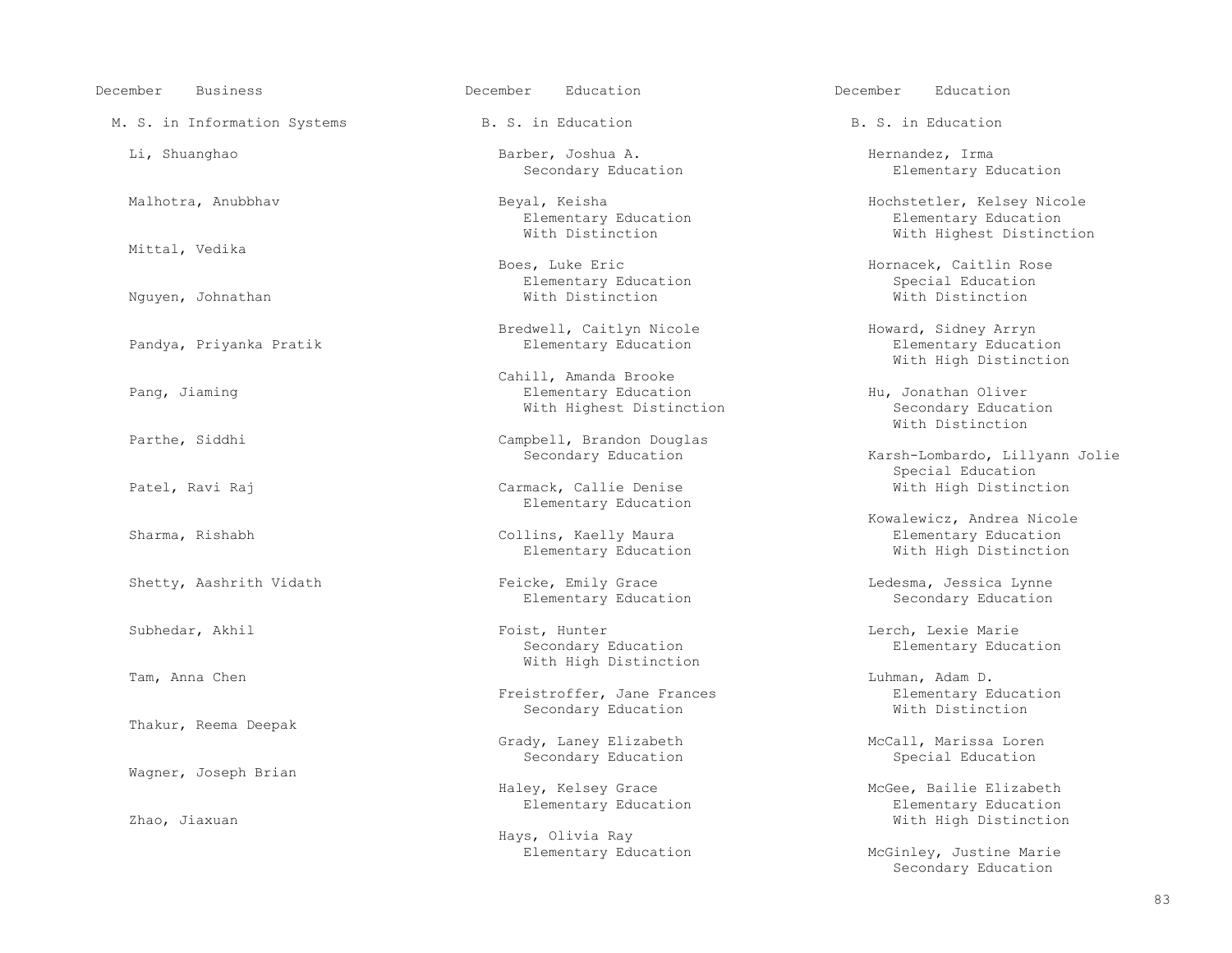Miller, Kiersten Diane Mannell (Magers, Kaleb Lee Aronoff, David Nikolai (Magers, Kaleb Lee Aronoff, David Nikolai<br>Blementary Education (Secondary Education (Mental Health Counse With Highest Distinction

Noyes, Maria Caroline Wilson, Whitney Ann Briggs, Alesia Mae

 Pairitz, Maria Christine Gr Cert Institutional Research Demir, Asiye With Highest Distinction

Rockett, Alexandra Hope  $\overline{W}$  Wise, Robin Marie Elementary Education

oettle, Alyssa Nicole Gr Cert in Hghr Ed & Std Affrs<br>Special Education

Seger, Kendra Michele Elementary Education

Sipes, Allison K. Elementary Education

Smith, Samantha Victoria<br>Secondary Education

et, Jessica Marie and Sweet, Jessica Marie Elementary Education<br>
Elementary Education and Service Petrina, Renée Michelle Elementary Education **Petrina, Renée Michelle** With Distinction With Distinction Luh, Ying-Chen

Elementary Education<br>With Distinction

 Urbanski, Madeline Elizabeth Elementary Education Pate, Adam Michael

B. S. in Education The B. S. in Education M. S. in Education

Elementary Education

Secondary Education<br>Schoettle, Alyssa Nicole (Secondary Secondary Education) Secondary Education

Gr Cert in Instructnl Sys Tech Lemanski, Diane Marie<br>Adult Education Harmon, Colbi D'Lee

Gr Crt in EFL/ESL Teaching

Secondary Education<br>
Wental Health Counseling and<br>
Mental Health Counselor<br>
Counselor<br>
Education

Miller, Taylor Ray Miller, Taylor Ray Mushburn, Aubrey K. Shan, Tathryn Elizabeth Elementary Education<br>Bohan, Kathryn Elizabeth (Becondary Education ) and the secondary Education (Becondary Education ) and the met Instructional Systems Technology

 Morrissey, Taylor Hanley Welty, Jack D. Brida, Christopher William Educational Leadership

Fassett, Kyle Thomas **Education** Literacy, Culture, and Language Education

Roach, Emily Michelle H. (Greiner, Gwendoline H. Elementary Education Crett in Education Law Greener, Greener, Culture, and Elementary Education Crett in Education Law (Greener, Culture, and Elementary Education Crett in E Literacy, Culture, and Language<br>Education en de la contrata de la contrata de la contrata de la contrata de la contrata de la contrata de la contrata de<br>Education

Halpin, Kathleen Elizabeth

Fremain, Abigail Elysse Michelle Education Hamlin, Elysse Michelle Education Abiteracy, Culture, and Literacy, Culture, and Language<br>Education

Urban, Casey Lynn Harmon, Colbi D'Lee<br>
Adult Education

Lindsey, Jenna Ling المستخدم المستخدم المستخدم المستخدم المستخدم المستخدم المستخدم المستخدم المستخدم المستخدم ا<br>Elementary Educa

Tyler, Crystal McDougal **Exercise Search Communist Citeracy** Education<br>Tyler, Crystal McDougal **Education** Grid Crt in EFL/ESL Teaching

Luh, Ying-Chen McClure, Morgan Nicole<br>Adult Education Adult Education

Secondary Education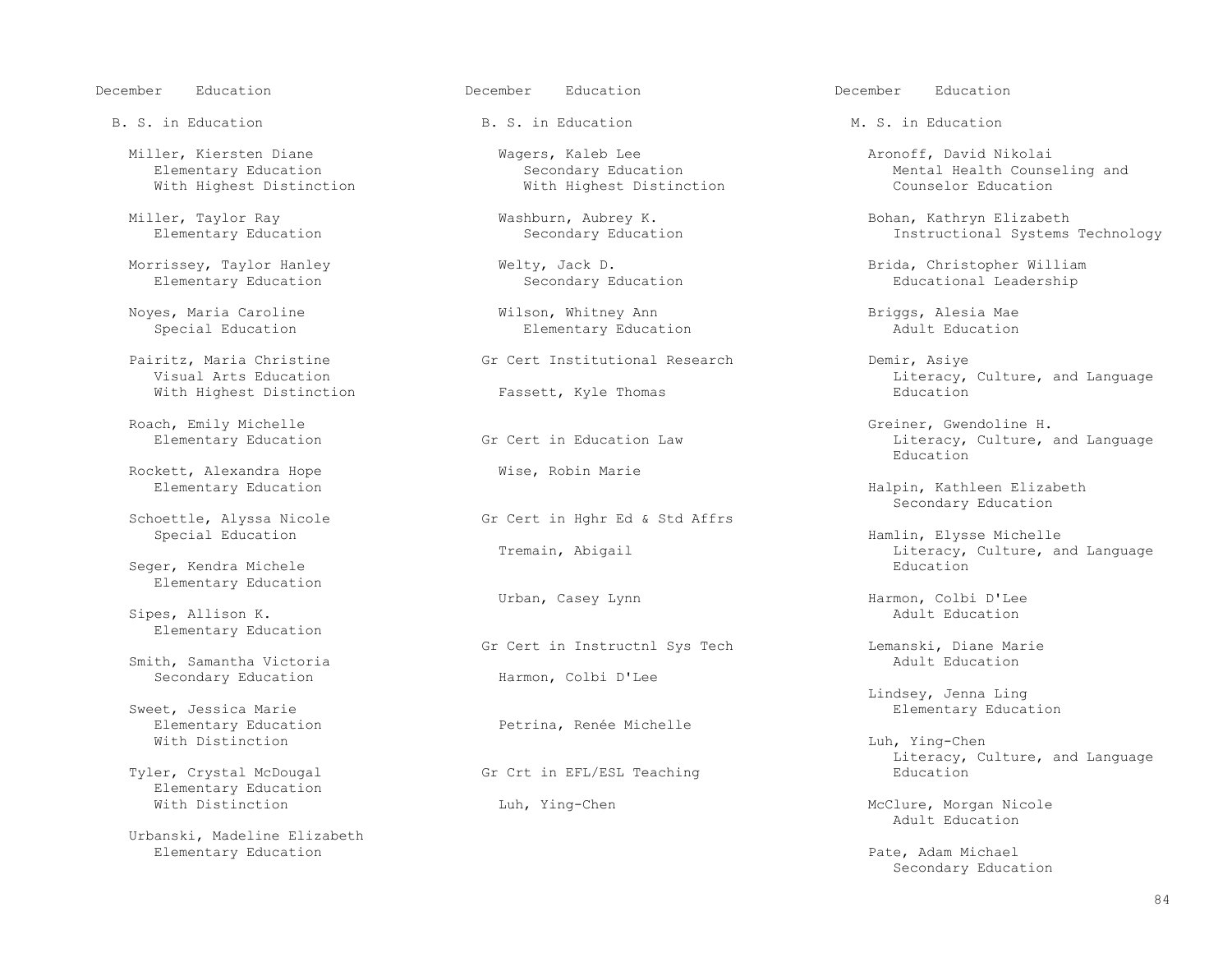| December<br>Education                                                   | December<br>Education                          | December<br>Graduate School                              |
|-------------------------------------------------------------------------|------------------------------------------------|----------------------------------------------------------|
| M. S. in Education                                                      | Specialist in Education                        | Gr Ar Crt in Medieval Studies                            |
| Peterson, Dina Marie<br>Adult Education                                 | Palmer Jr., Paul, II<br>Educational Leadership | Stoa, Heidi                                              |
| Petrina, Renée Michelle<br>Instructional Systems Technology             |                                                | M. S. Cybersecurity Risk Mgmt<br>Brown, Keon Kendall     |
| Rudolph, Kyra B.<br>Elementary Education                                |                                                | Cybersecurity Risk Management<br>Master of Arts          |
| Ruechel, Gregory Eugene<br>Instructional Systems Technology             |                                                | Alms, Hannah Suzanne<br>History                          |
| Sedas, Raul Mishael<br>Learning & Dev Sciences                          |                                                | Baker, Alex Pieter<br>European Studies                   |
| Siddique, April Reneé<br>Literacy, Culture, and Language<br>Education   |                                                | Bertrand, Hayley Elizabeth<br>Mathematics                |
| Skreko, Sarah Elizabeth<br>Instructional Sys Tech                       |                                                | Breen, Robert Christopher, Jr.<br>Russian & E Europ Stds |
| Smith, Kendra Ann<br>Educational Leadership                             |                                                | Burke, Joanna Elaine<br>Arts Administration              |
| Strombeck, De Anna Lynn<br>Literacy, Culture, and Language<br>Education |                                                | Cardozo, Marcos Homero<br>Economics                      |
| Tulley, Lorna Leanne<br>Adult Education                                 |                                                | Chen, Kairong<br>Economics                               |
| Wang, Yiqi<br>Elementary Education                                      |                                                | Dajches, Leah Marie<br>Media Arts & Sciences             |
| Wilmoth, Rebecca Lee<br>Mental Health Counseling and                    |                                                | Durmaz, Mustafa<br>Central Eurasian Stds                 |
| Counselor Education<br>Wiser, Judith Ann                                |                                                | Evans, Mahaley Jane<br>History                           |
| Mental Health Counseling and<br>Counselor Education                     |                                                | Glen, Kathryn Clare<br>Arts Administration               |
| Wray, Christina Creech<br>Adult Education                               |                                                | Grove, Landon Ross<br>History                            |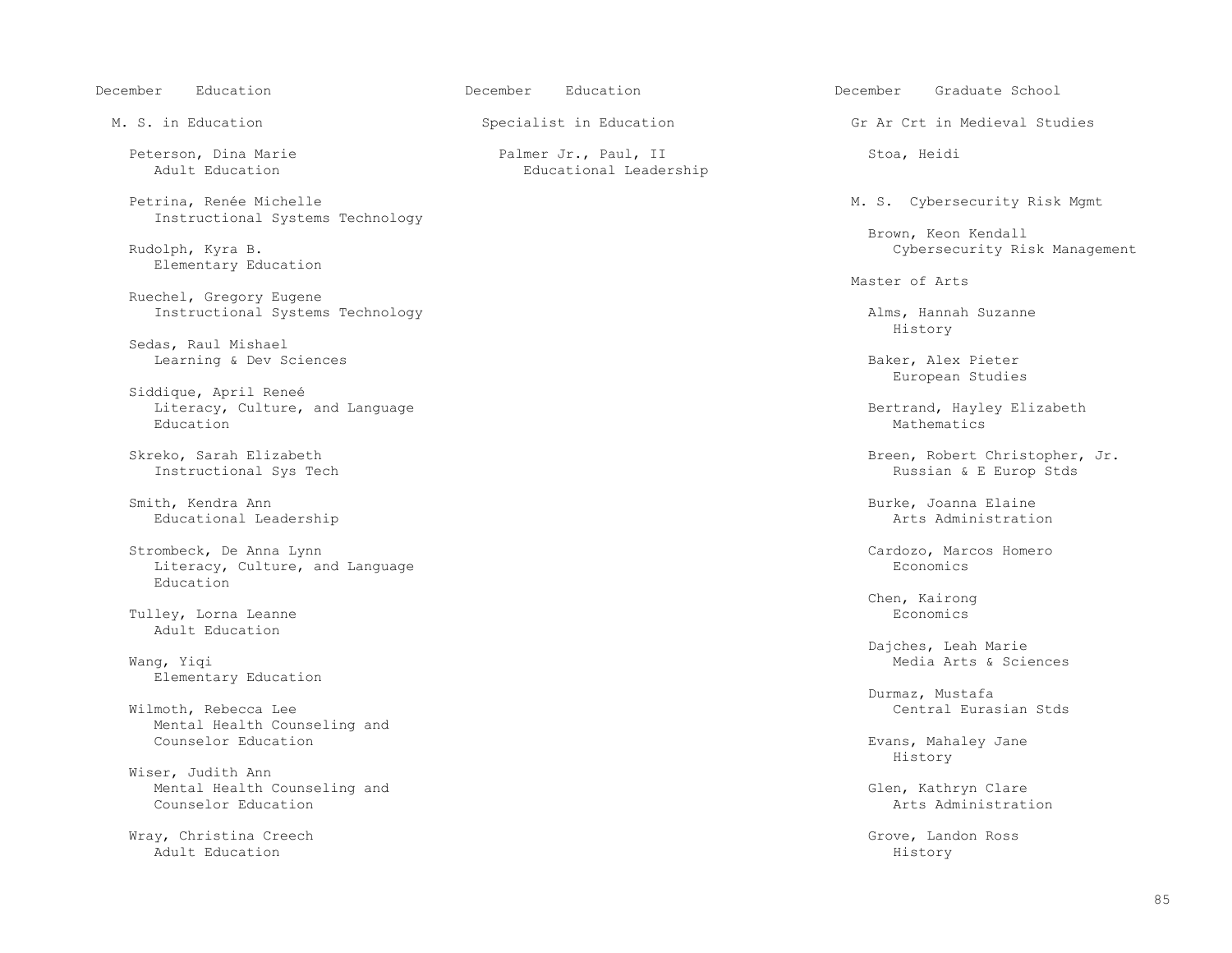December Graduate School December Graduate School December Graduate School

 Hasani, Fatjona Song, Xiaoxue Seo, Jung Hee Arts Administration

Heavilon, Margaret Ellen Stricklin, Sarah Browder Suarez Rivera, Catalina<br>Speech & Hearing Sci Suarez Arts Administration applied Statistics Speech & Hearing Sci

Afr Am & Afr Diaspora St

Ismaili, Teuta (Europ Stas Sun, Cen Sun, Suntingly Cen Sungernolle, Michelle (Europ Stas Suntingly Arts Administration (Europ Stas Suntingly Arts Administration (Europ Stas Suntingly Arts Administration (Europ Stas Sunting Russian & E Europ Stds

 Kuntz, Tess Marie Vu, Truong Xuan Wongso, Irene Second Language Studies

Malcolm, Hannah Nicole History

Italian

Miranda-Reyes, Odalys Spanish

Moler, Chelsey Jordan English

Arts Administration

Mathematics

Near East Lang & Cult

Lindsey, Jenna Ling Wesner, Heather Yang, Lu

Liu, Siming and Sheng, Yufan Doctor of Philosophy<br>
Economics arts Administration Arts Administration

Adams, Kenyeda Brittany and Manus alhuwaykim, Mamdouh Zaal M.<br>Evolution, Ecology & Behavior and Minquistics Evolution, Ecology & Behavior

Chandramouli, Suyog Halasinamara Best, Nicholas William<br>Applied Statistics Best, Nicholas William

Dorn, Max Henrik Bitsis, Jaclyn (hemistry and Bitsis, Department of the Bitsis, Decimal School and Bitsis, Decimal School and Bitsis, Decimal School and Bitsis, Decimal School and Bitsis, Decimal School and Bitsis, Decimal

Koontz, Jordan Christopher Boguslawski, Melissa<br>Computational Linguistics Health Behavior Computational Linguistics

 Lindsell, Stephanie Bourlai, Elli E. Evolution, Ecology & Behavior

Ruan, Lu

 Rudman, Emily Marie Applied Statistics

Master of Arts Master of Arts Master of Science

Igwe, Fidelia Denise Sumner, Jeneva Amy Sumner, Jeneva Amy Sumner, Sephanie Nicole Afr Am & Afr Diaspora St<br>Afr Am & Afr Diaspora St Stephanie Nistory Bernard Amy Stephanie Nicole Applied Statistics

History Arts Administration Statistical Science

Alhajeri, Ohoud Nasser

Rossman, Britt Isaac and Bromfield, William Andrew Salessi, Sina andrew Resological Sciences and Bromfield, William Andrew Salessi, Sina andrew Geological Sciences Salessi, Sina Geological Sciences Psychology History Neuroscience

Shahidi Marnani, Pouyan Biochemistry Choi, Jieun<br>Near East Lang & Cult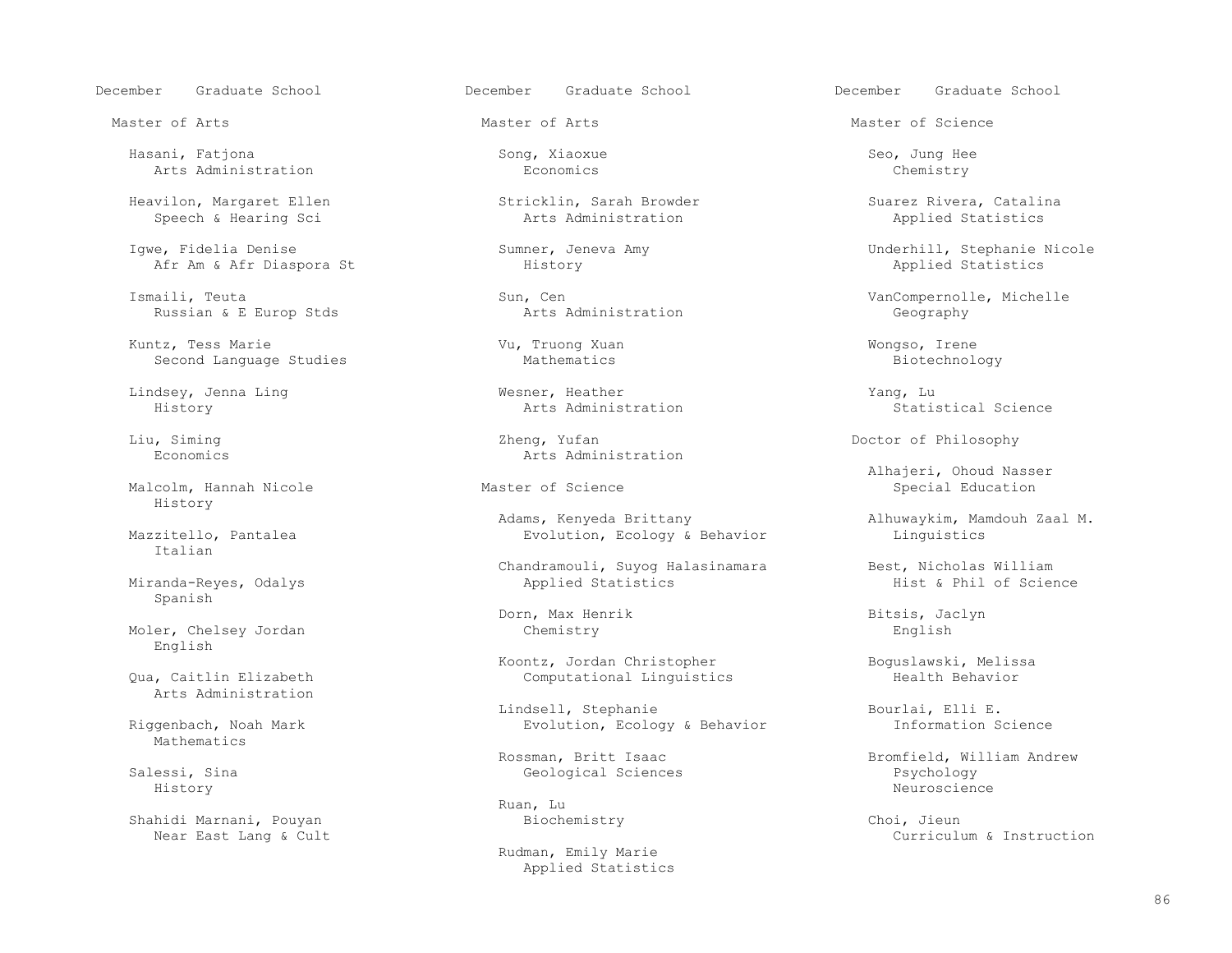Doctor of Philosophy Doctor of Philosophy Doctor of Philosophy

 DeGraan-Weber, Nicholas Robert Leongue, Vitor Sommer, Jessica Anne Chemistry Linguistics Music Theory

DeLeeuw, Joseph Gregory McConnell, William Ryne Stoa, Heidi

Fatten, Kimberly Michelle Mu, Lanlan Topolski, Josey Ellen

Guo, Chun Witt, Alexis Louise<br>Information Science The Control of Pagel, Kymberleigh Autumn Musicology Musicology

Hale, Matthew Lee extension of the contraction of the Information of the Information of the Information of the I Communicatn & Culture 2011 (Communicatn & Culture 2011)<br>
Rhodes, Gina Elise Computer Science 2014<br>
Cognitive Science 2016 Folklore and Ethnomusicology

Hook, Margaret Mary Remstad and Richards, Megan Kathleen (Zheng, Jiaqi Zheng, Jiaqi Zheng, Jiaqi Zheng, Jiaqi Epidemiology Hist/Phil/Policy in Ed entry Epidemiology

Keele, Christy Marie and Rued, Britta Ellen<br>
Music Theory Microbiology

 Choi, KyungEon Kiliç, Kutbettin Seaver, James Boyd Near East Lang & Cult

 Dakota, Daniel Lebrato, Matthew James Smiley, Charese H. Linguistics Anthropology Linguistics

Criminal Justice Sociology English

 Espinoza, Edgar Mojedano Batel, Andrea Celeste Tan, Haodan Geography Spanish Informatics

Higher Education

 Firoz, Jesun Sahariar Mudiwa, Rudo Robin Vadas, Jessica Elizabeth Communicatn & Culture

Foster, Courtney Alicia (Foster, Courtney Alicia (Foster, Courtney Alicia (Foster) Murphy, Michelle (Fostences<br>
English (Culture Learning & Dev Sciences (Formunicath & Culture Learning & Dev Sciences<br>Neuroscience Neuroscience in the Neuroscience of the Neuroscience of the Neuroscience of the Neuroscience of the Neuroscience of the Neuroscience of the Neuroscience of the Neuroscience of the Neuroscience of the Neuroscience of the Ne

Pagel, Kymberleigh Autumn

Ismail, Qatrunnada A. (2008) Rossman, Margaret Marian Computer Science (2008) Rossman, Margaret Marian Computer Science (2008) Rossman, Margaret Marian Computer Science (2008) Rossman, Margaret Marian Computer Science (200 Communicatn & Culture

Jedlicka, Jason Ryan Rudnick, Alexander James<br>Music Theory Rudnick, Alexander James Computer Science

Microbiology

Khabarovskiy, Georgy Sanchez-Zahradnik, Lucero<br>French Chemistry Chemistry

December Graduate School December Graduate School December Graduate School

Foder, Jason Alexander<br>
Rhodes, Gina Elise<br>
Computer Science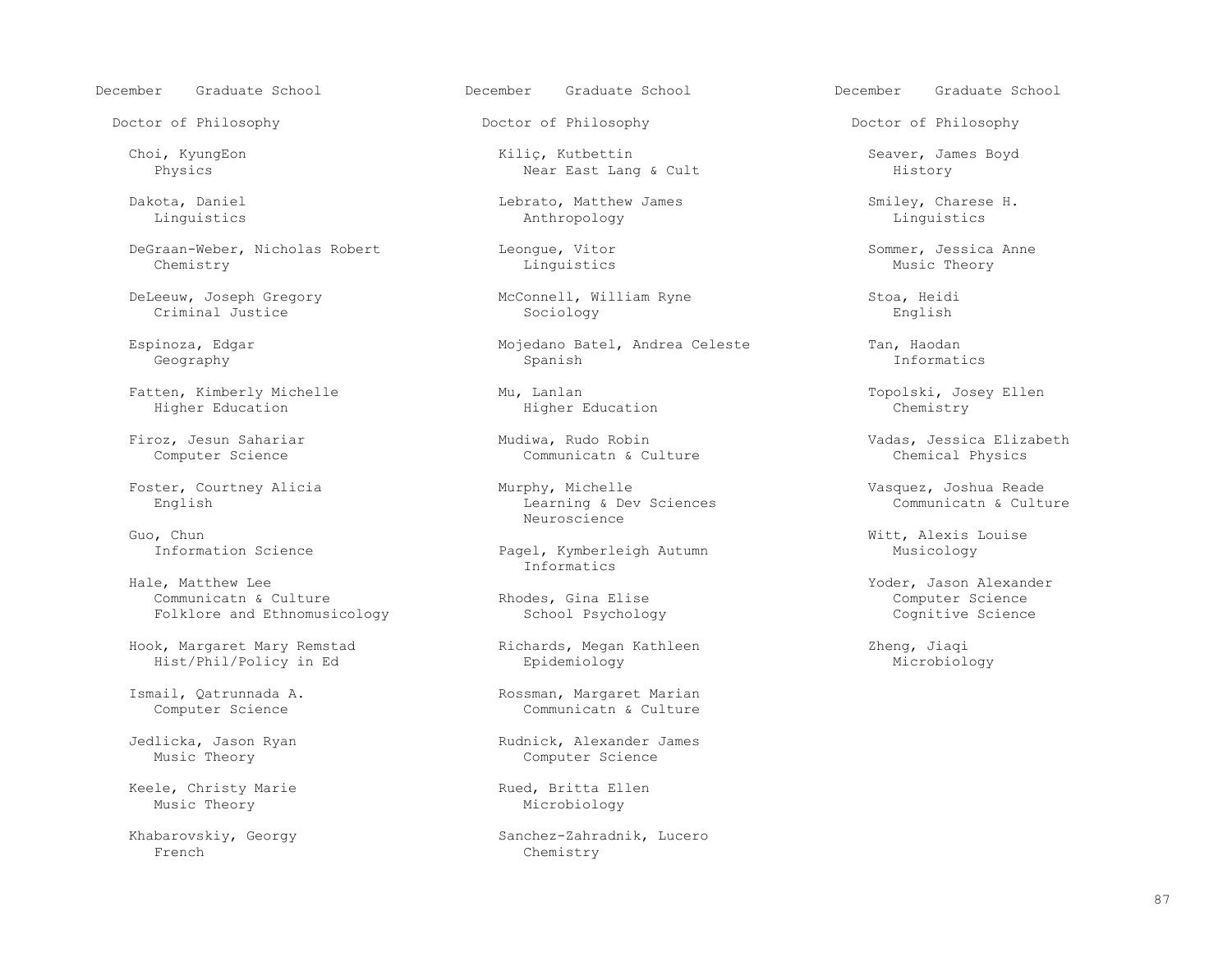December Informatics December Informatics December Informatics

B. S. in Computer Science B. S. in Computer Science B. S. in Informatics

 Computer Science Computer Science Informatics With High Distinction

Booras, Elissa Angelos Computer Science

Cai, Tianqi

Chen, Shengyu

Hurm, Adam Christopher

Jones, Caulin Patrick

Computer Science

Koopman, Alex Patrick<br>
Computer Science<br>
Information 2hang, Wei

Lewis, Benjamin Riley Computer Science

 Lin, Xu Computer Science Informatics Computer Science

Lin, Zhiwei

Mathies, Andrew William (Mathies, Andrew William Agarwal, Yash Vardhan (Mathies, Mith Distinction Computer Science Computer Science

McBride, Michael Timothy **Alturki, Reem 1**<br>Computer Science **Alturki, Reem 1** Computer Science<br>With High Distinction

Perkinson, Nicholas Gregory Alexander Computer Science

Beauchamp, Jacob Ploetz, Matthew Anderson Bae, Soo Min

Salmeron, Santiago Beadles, Riley Computer Science and Science Beadles, Riley Computer Science and Science and Science and Science and Science and Science and Science and Science and Science and Science and Science and Sci

Computer Science

Computer Science Tie, Minyang Tie, Minyang Bowdoin, Blake Computer Science and Tie, Minyang Bowdoin, Blake Computer Science and The Theorem and Tie Computer Science and The Theorem and The Theorem and The Theorem and The C Computer Science

Computer Science Informatics

Vidaurri-Rodriguez, Eduardo Brown, Hudson Keith<br>Computer Science Brown, Informatics Computer Science

Kim, Younghun and South Computer Science Information of the United States of Computer Science

Computer Science 2012 2hang, Wei<br>Computer Science 2013

Zhang, Xiner Chang, Ha Young

With High Distinction The Miller School of The Zhou, Ziwei Chen, Jiacong Chen, Jiacong Chen, Jiacong Chen, Jiacong Chen, Jiacong Computer Science The Miller School of The Computer Science The Miller School of The Miller Sc Computer Science

Hutton Honors Coll Prgm Cmpltd Tang, Jiawei Bonson, Benjamin Robert<br>Computer Science and The Computer Science The Computer Science

Timothy, Andrew Britton, Theodore, III Computer Science Theodore, III Computer Science

Webb, Matthew Ryan Burnett, Jason Orion<br>Computer Science Computer Science Theorematics Zhang, Shihan With High Distinction

Computer Science Computer Chai, Maosen<br>
Informatics

Computer Science Chaille, Michael Riley<br>
With Distinction<br>
The Chaille, Michael Riley

B. S. in Informatics Chong, Andrew Jin<br>
Informatics Informatics

Christopher, Risa N.<br>
Alturki, Reem Faisal and Marine and Christopher, Risa N.

Colabella, Cameron Vincent<br>Informatics Alyousef, Hussain Malik 1999 and Market Informatics<br>Informatics 11 and Mith Highest Distinction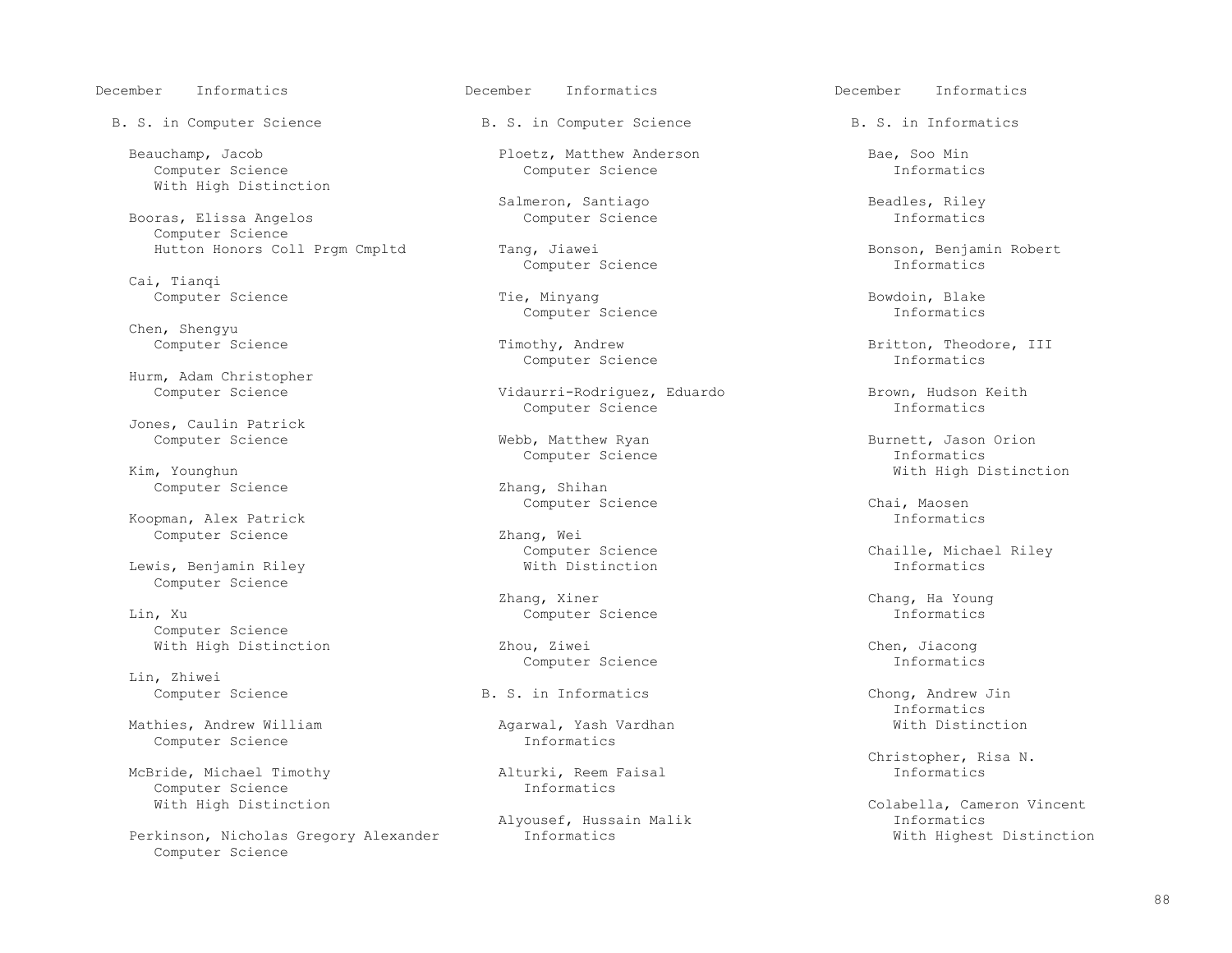December Informatics December Informatics December Informatics

Cundiff, Austin Tyler The South Cundiff, Austin Tyler and Jones, Caulin Patrick Mao, Ketian<br>Informatics Matrics Informatics Informatics Informatics

Informatics Informatics Informatics

Davis, Hunter Aaron Robert  $\lambda$  Kilkenny, Matthew James Meyercord, Samuel A. I.<br>Informatics Informatics Informatics Informatics Informatics Informatics Informatics

Informatics Informatics

 Gillenwater, Kayden Scott Lee, Jangwon Informatics Informatics Informatics

 Goodman, Justin Thomas LeFevre, Jacqueline Informatics Informatics Informatics With Distinction

 Hardamon, Rex Arthur Li, Bohan Paton, Tyler J. Informatics Informatics Informatics

Informatics Informatics Informatics

 Jastremski, Logan Andrew Simpson, Benjamin Scott Informatics Liu, Jinting Informatics

 Johnson, Nicholas Andrew Sloboda, Austin Reed Informatics Liu, Yuke Informatics

 Jolly, Bradley Thomas Soegiantoro, Albert Informatics Macri, Alec R. Informatics

B. S. in Informatics The B. S. in Informatics B. S. in Informatics B. S. in Informatics

Informatics Informatics Informatics

 Informatics Informatics Informatics With High Distinction **With High Distinction** 

Ibacher, Jack Ryan Laurens, Ferdinand Kenji<br>Informatics Laurens, Theorem Informatics

ther, Cade General **Lawver-Jones, Ryan Alan** Informatics Informatics Informatics

Huang, Yuanming and Lim, Tasha Youjun Showalter, Nicholas James<br>Informatics Showalter, Nicholas James Informatics Informatics Informatics With Highest Distinction

Informatics

Informatics

Informatics

Daly, Christopher Eric Kang, JooHee McGarvey, Richard Leo, III

Doyle, Logan Wayne Kinkade, Blake Austin Michaels, Scott Matthew

Moore, Denis Patrick (Englished Moore, Denis Patrick and Tatrick and Theorem Controller and Moore, Denis Patrick<br>The Moore, The Moore, The Moore, The Moore, The Moore, The Moore, The Moore, The Moore, The Moore, The Moore,

O'Dell, Taylor W.

Osborn, Chase Jacob

Pan, Zixi

 Hu, Yixing Li, Jin Saravanan, Priyadharsini Informatics Informatics Informatics

Huang, Jinglu Li, Mengyuan Schneider, Alex James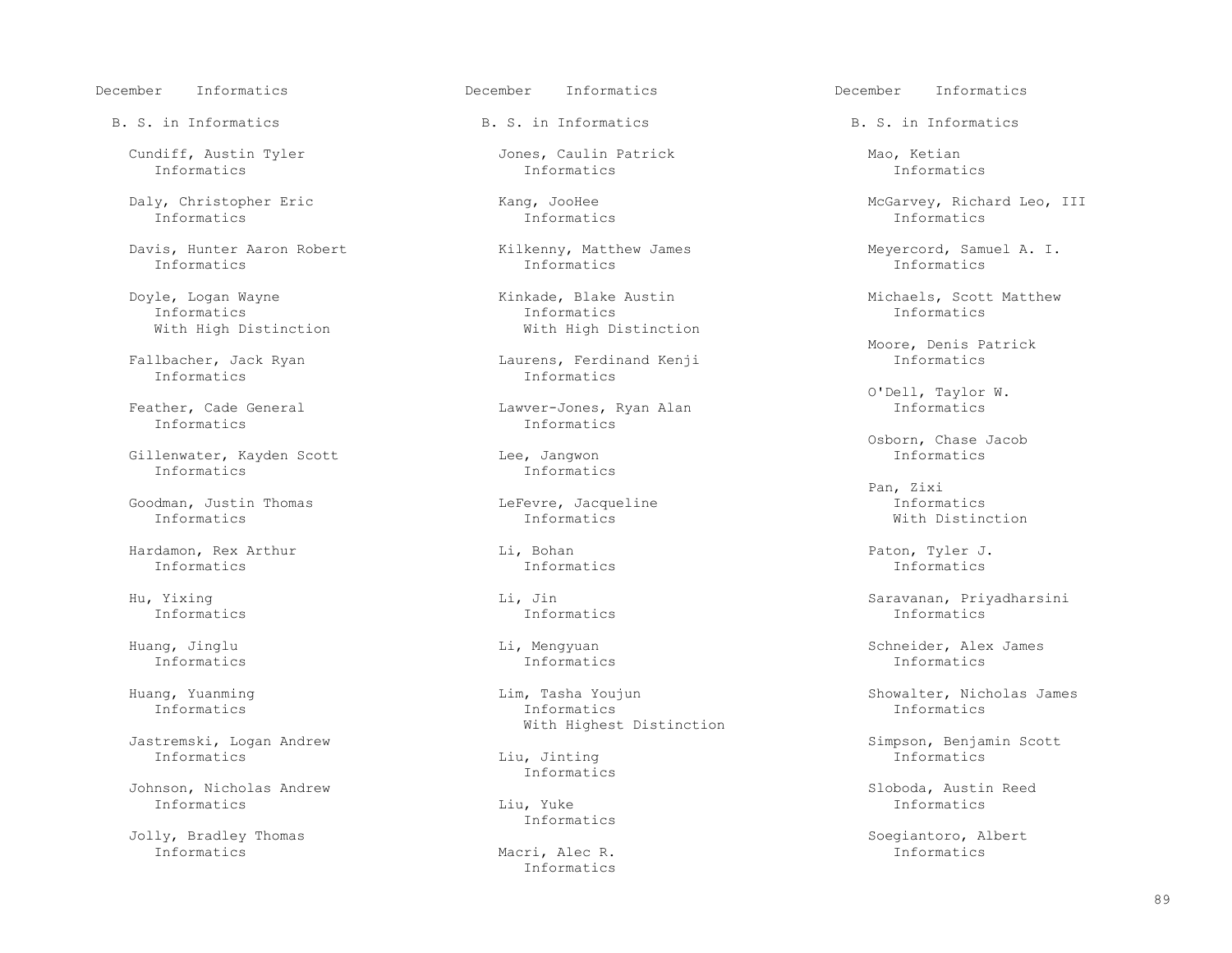| December<br>Informatics                                    | December<br>Informatics           | December<br>Informatics        |
|------------------------------------------------------------|-----------------------------------|--------------------------------|
| B. S. in Informatics                                       | Gr Cert in Data Science           | M. S. in Data Science          |
| Song, Dayea<br>Informatics                                 | Allbright, Jeffery Scott          | Agunbiade, Tolulope Timothy    |
| Suparman, Ryan Kevin<br>Informatics                        | Barua, Seemanto                   | Annable, Peter Jerome          |
| Susanto, Sebastian<br>Informatics                          | M. S. in Computer Science         | Arumugam, Thirubalan           |
| With Distinction                                           | Basu, Shubham                     | Barshikar, Vineet              |
| Ueno, Subaru<br>Informatics<br>With Distinction            | Bidanta, Rashmi Ranjan            | Bhardwaj, Abhilasha            |
| Vu, Daniel Duke<br>Informatics<br>With Highest Distinction | Chen, Shengyu                     | Biswas, Malabika               |
| Woo, Sang Hyeong<br>Informatics                            | Dhillon, Angad Beer Singh         | Bohl, Nick                     |
| Xiang, Chuyi<br>Informatics                                | Hafiz, Syed Mahbub                | Chen, Min                      |
| Yang, Yuze<br>Informatics                                  | Kamatgi, Karan Rajkumar           | Dubey, Lokesh                  |
| Ye, Xiangmin<br>Informatics                                | Lu, Wenzhe                        | Duvvuri, Venkata Pramod Kumar  |
| Yuan, Qinwei<br>Informatics                                | Maity, Mrinmoy                    | Elango, Dhivyaprabha           |
| Zhang, Baojie<br>Informatics                               | Marri, Venkata Naveen Kumar Yadav | Escobar Jariton, David Nicolas |
| Zhou, Yunting<br>Informatics                               | Rudnick, Corbin Means             | Esteban, Orly                  |
| Gr Cert in Cybersecurity                                   | Yao, Yunsheng                     | Fabianac, Tiffany              |
| Wiggenhauser, Adam Gary                                    | Zhang, Xiner                      | Girard, Mary Gail              |
|                                                            | Zhou, Quan                        | Godbole, Aniruddha Madhav      |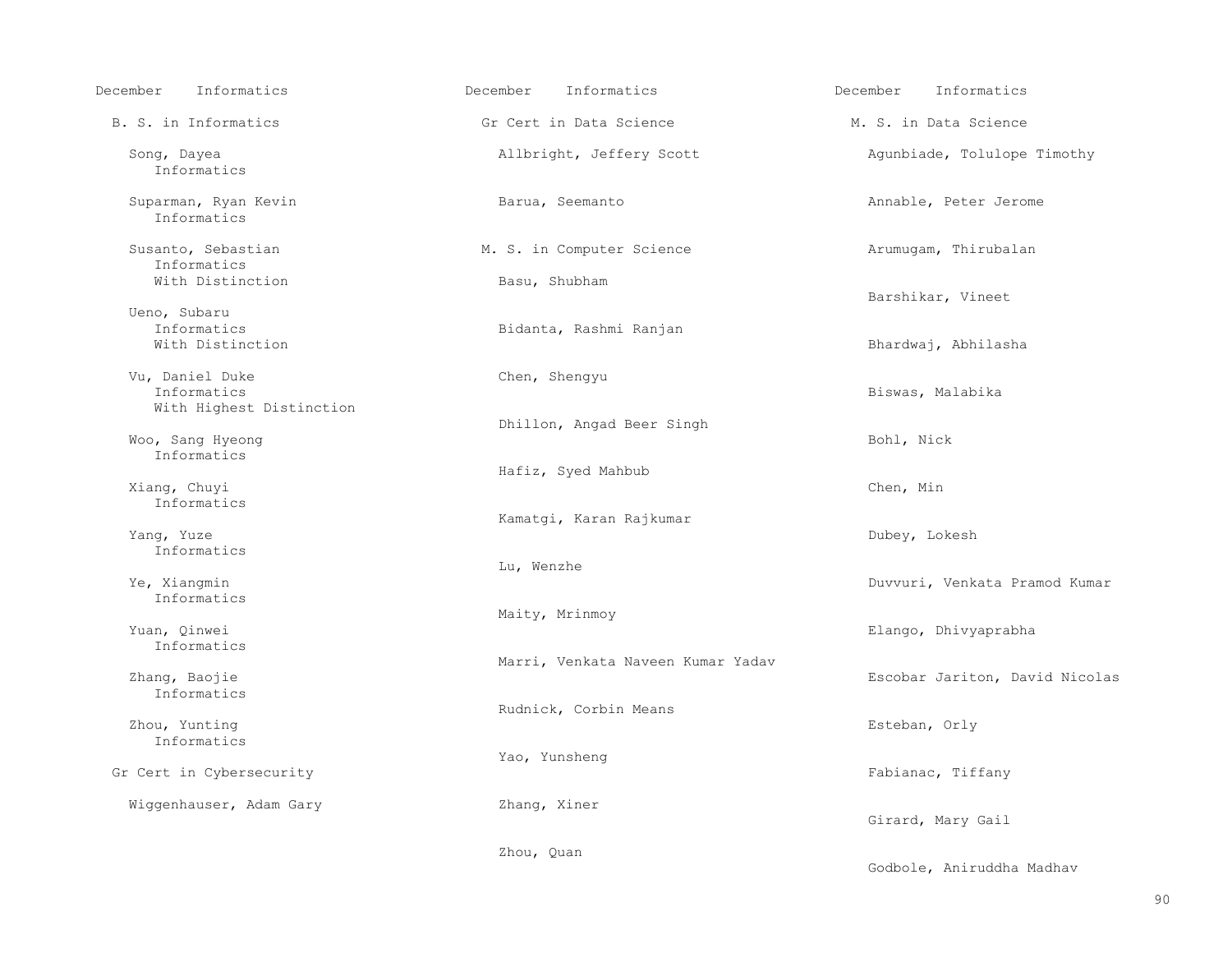| Informatics<br>December   | Informatics<br>December         | December<br>Informatics                               |
|---------------------------|---------------------------------|-------------------------------------------------------|
| M. S. in Data Science     | M. S. in Data Science           | M. S. in Informatics                                  |
| Goyal, Himanshu           | Pinjarkar, Pawan Ashok          | Onqwere, Tom                                          |
| Hann, Rusty Errol         | Rajaram, Balaji                 | Master of Information Science                         |
| Harsulkar, Salil Milind   | Singh, Hardew                   | Bowman, Lane Adam<br>Information Science              |
| Irey, Ryan Lincoln        | Sinha, Arijit                   | Chang, Yingxin<br>Information Science                 |
| Jiang, Jinju              | Strauss, Steven Michael Patrick | Sechrist, Megan Michelle<br>Information Science       |
| Kirzhner, Elena           | Thakre, Abhijit Dattatraya      | Zhang, Yifu<br>Information Science                    |
| Lambadi, Ravinder         | Uftring, Michael David          | Master of Library Science<br>Abernathy, Kelsey Taylor |
| McKenzie, Kama Corey      | Usifo, Borga Edionse            | Library Science<br>Blanchard, Annise Danielle         |
| Miller, Mark Gregory      | Venkatesan, Karthick            | Library Science<br>Bright, Kristen Nicole             |
| Moody, Nathaniel Benjamin | Venkatesan, Subramanian         | Library Science<br>Evans, Mahaley Jane                |
| Ngo, David Minh           | Wang, Yu                        | Library Science<br>Johnson, Tracy Elizabeth           |
| Olakkott Shamsu, Shafeeq  | White, Alicia Caroline          | Library Science<br>Koester, William Donald            |
| Pal, Himadri              | Whitson, Timothy Duane          | Library Science<br>Sumner, Jeneva Amy                 |
| Pal, Piyali               | Xu, Yunjie                      | Library Science                                       |
| Pathan, Shaqufta          |                                 | Trotter, Veronika<br>Library Science                  |
|                           |                                 | Wise, Jennifer<br>Library Science                     |
| Patil, Vidya Rani         |                                 |                                                       |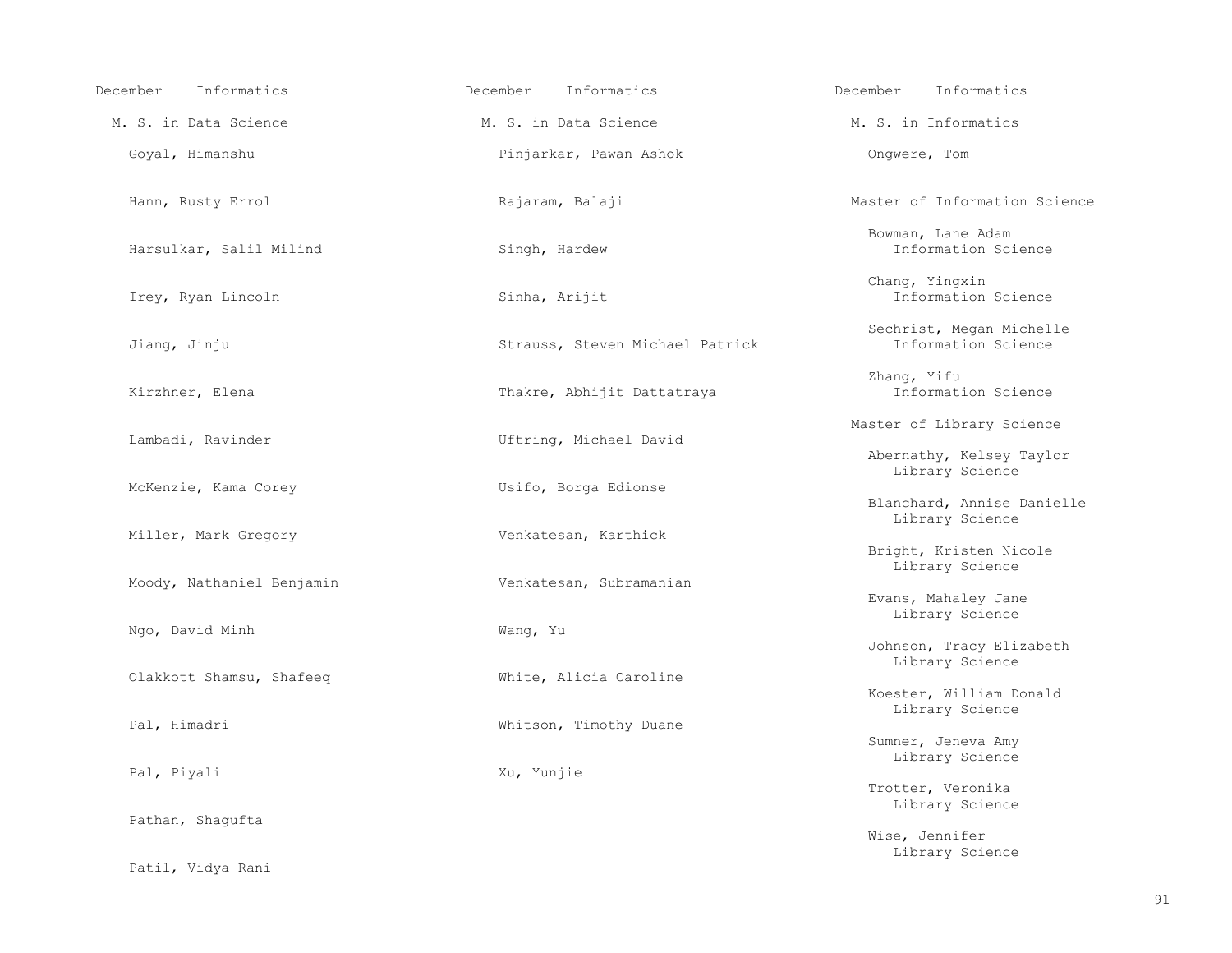| December<br>Labor Studies | December<br>Law                 | December<br>Music                        |
|---------------------------|---------------------------------|------------------------------------------|
| B. S. in Labor Studies    | Master of Laws                  | Artist Diploma                           |
| Curvin, Cynthia J.        | Alfaifi, Ahmed Sulaiman S.      | Bae, Yuji<br>Voice                       |
| O'Neill, Taylor           | Alomran, Ahad Ali               | Performer Diplom                         |
|                           | Aloraini, Ibrahim Saleh A.      | Alley, Christo<br>Viola                  |
|                           | Kus, Muhammed                   | Wang, Lin<br>Orchestral                  |
|                           | Liu, Hongjing                   | A. S. in String<br>Jung, Ji Woon         |
|                           | Szczepanski, Michal             | A.S. in Recordin                         |
|                           | Wang, Qi                        | Sapita, Zachar                           |
|                           | Doctor of Jurisprudence         | B. S. in Music &                         |
|                           | Shaw, Davin L.                  | Jones, Emily K<br>Viola<br>MOF: Journa   |
|                           | Doctor of Juridical Science     |                                          |
|                           | Almebrad, Abdulaziz Abdullah A. | Lusk, William<br>Trombone<br>MOF: Arts M |
|                           |                                 |                                          |

i Performer Diploma Alley, Christopher Paul Orchestral Studies Viola A. S. in String Instrument Tec A.S. in Recording Arts Sapita, Zachary Scott dence B. S. in Music & Outside Field Jones, Emily Kathleen<br>Viola MOF: Journalism<br>
1 Science

 Lusk, William Graham MOF: Arts Management

Sun, Xiaohan B. S. in Recording Arts

Wood, Eric Revel

Bachelor of Music

 Carson, Daniel Bryan Double Bass

 Cho, In Seo Cello

 Cooksey, Elizabeth Marie Horn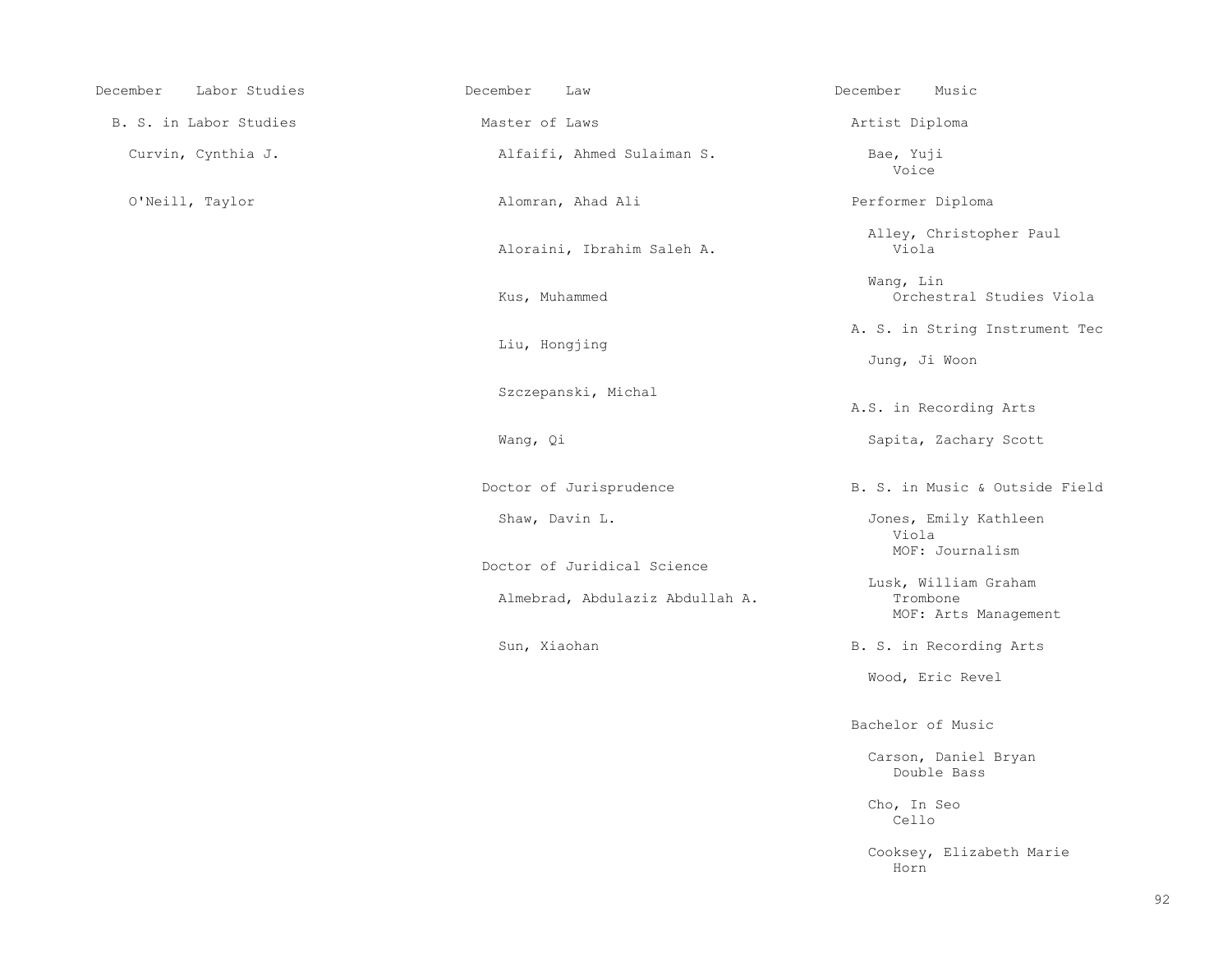Double Bass Voice Duval-Fowler, Kara Master of Music Boylan, Andrew Ross Voice the contract of the contract of the contract of the contract of the contract of the contract of the contract of the contract of the contract of the contract of the contract of the contract of the contract of the cont Blackburn, Margaret<br>Johnson, Hannah Grace Moice Moice Jazz Studies - Percussion External Burke, Joanna Elaine<br>
Kim, June Young<br>
Voice<br>
Voice (a) June Young (b) and The Voice of the Conroy, Evan Joseph Composition (b) and Joseph Composition (composition Composition Trombone Loman, Ella Grace Voice Drusko, Danko Kesser, Mary Theresa Voice Piano de la provincia de la provincia de la provincia de la provincia de la provincia de la provincia de<br>Piano de la provincia de la provincia de la provincia de la provincia de la provincia de la provincia de la pr Norris, Tyler William and Clarinet Clarinet and Hagan, Maria C.<br>Trumpet Choral Condu Kim, Jiwon (Kim, Mindon)<br>Flute (Kim, Times) Pidd, Chialing Flute Flute Flute Han, Samyung Han, Samyung Han, Samyung Han, Samyung Han, Samyung Han, Samyung Cello Voice Safonov, Nicholas Voice Hsu, Yu-Chen Violin Violin Viola Kim, Sungkyung Sarah Snow, Alan Violin and Shankara and Shankara and Shankara and Shankara and Shankara and Violin and Violin and Violin Violin Piao, Xueying Example of the Harp Harp Harp Harp Koehler, William Wesley<br>
Trumpet Trumpet Song, Seungchan Trumpet Cello Cello Raschke, Erika Lynn<br>With High Distinction and Moice Voice With High Distinction  $\overline{V}$  Voice  $\overline{L}$  and  $\overline{V}$  are  $\overline{V}$  and  $\overline{V}$ e de la constitución de la constitución de la constitución de la constitución de la constitución de la constitución de la constitución de la constitución de la constitución de la constitución de la constitución de la const

Antosz, Katarzyna Maria

Nickerson, Nicholas Alan

Bachelor of Music **M. S.** in Music Education **Doctor of Music** Bachelor of Music

Chen, Yujia

Kim, Dongju<br>Clarinet

Murrell, Ian Aaron<br>Voice

With Distinction Consinues Owsinski, Emily Kathryn<br>Viola

Tang, Arthur Yiu Him Robinson, John David<br>Piano Bayan Robinson, Januar Richard

M. S. in Music Education Smagur, Richard Joseph, III Voice

Swift, Tislam Rokim

December Music December Music December Music

Cordell, Benjamin Scott (Sanchez, Natalia Elena Aebker, Summer Melody (Natalia Elena Aebker, Summer Melody (Natalia Elena Aebker, Summer Melody

Carter, Marquese Shajuan<br>Voice

Orchestral Conducting

Morgan, Caleb Ryan Voice Friedberg, Ilya Michael

Choral Conducting

Northover, Keith S.<br>Clarinet Clarinet

Passmore, Ian Christopher<br>Orchestral Conducting

Radtke, Heidi Johanna<br>Saxophone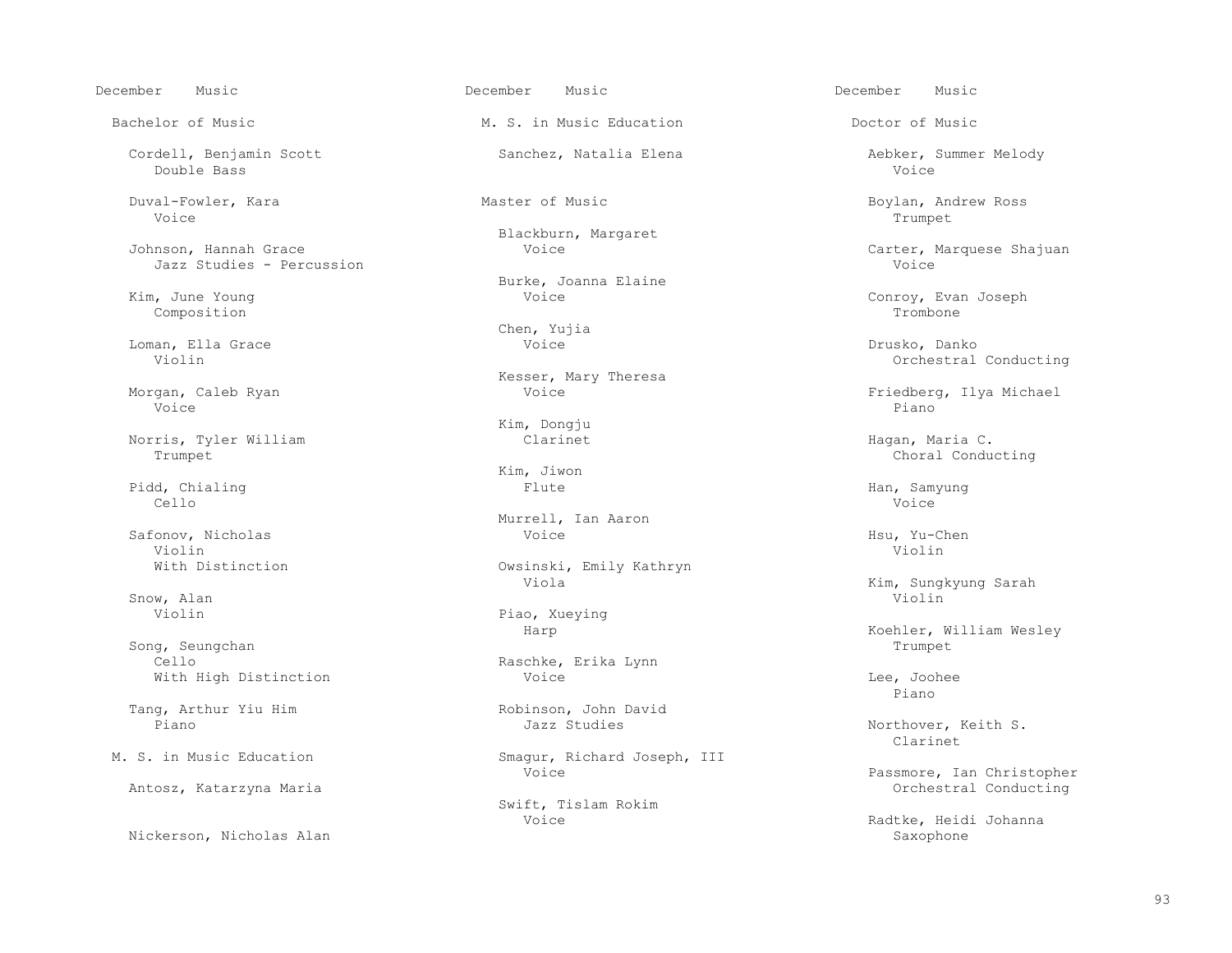| December<br>Music                          | December<br>Nursing     | December<br>Pub & Envir Aff                                      |
|--------------------------------------------|-------------------------|------------------------------------------------------------------|
| Doctor of Music                            | B. S. in Nursing        | B. S. in Arts Management                                         |
| Sorrels, Keith William<br>Oboe             | Cooper, Crystal Jean    | Ibsen, Kyla                                                      |
| Yoder, Erin Elise<br>Brass Pedagogy - Horn | Grindle, Brandon Austin | Lu, Yangkun<br>With Distinction                                  |
|                                            | Miller, Maxwell Bradley | Rader, Alanna Lillian                                            |
|                                            | Shaw, Lauren Nicole     | Seput, Tanner Samuel                                             |
|                                            |                         | Tucker, Emily Jane                                               |
|                                            |                         | B. S. in Environmental Science                                   |
|                                            |                         | Bobay, Lia Mei<br>Environmental Science<br>With High Distinction |
|                                            |                         | Hite, Phillip Allen<br>Env Sc-Hydrolgy/Wtr Rs                    |
|                                            |                         | B. S. in Healthcare Mgt & Pol                                    |
|                                            |                         | Delgadillo, Christopher Rene                                     |
|                                            |                         | Hayden, Aryn Elise                                               |
|                                            |                         | Hicks, Emily Carol                                               |
|                                            |                         | Hill, Jade Nichole                                               |
|                                            |                         | Newman, Emily Kaye                                               |
|                                            |                         | Northington, Andrea Elizabeth                                    |
|                                            |                         | O'Brien, Kelly Marie                                             |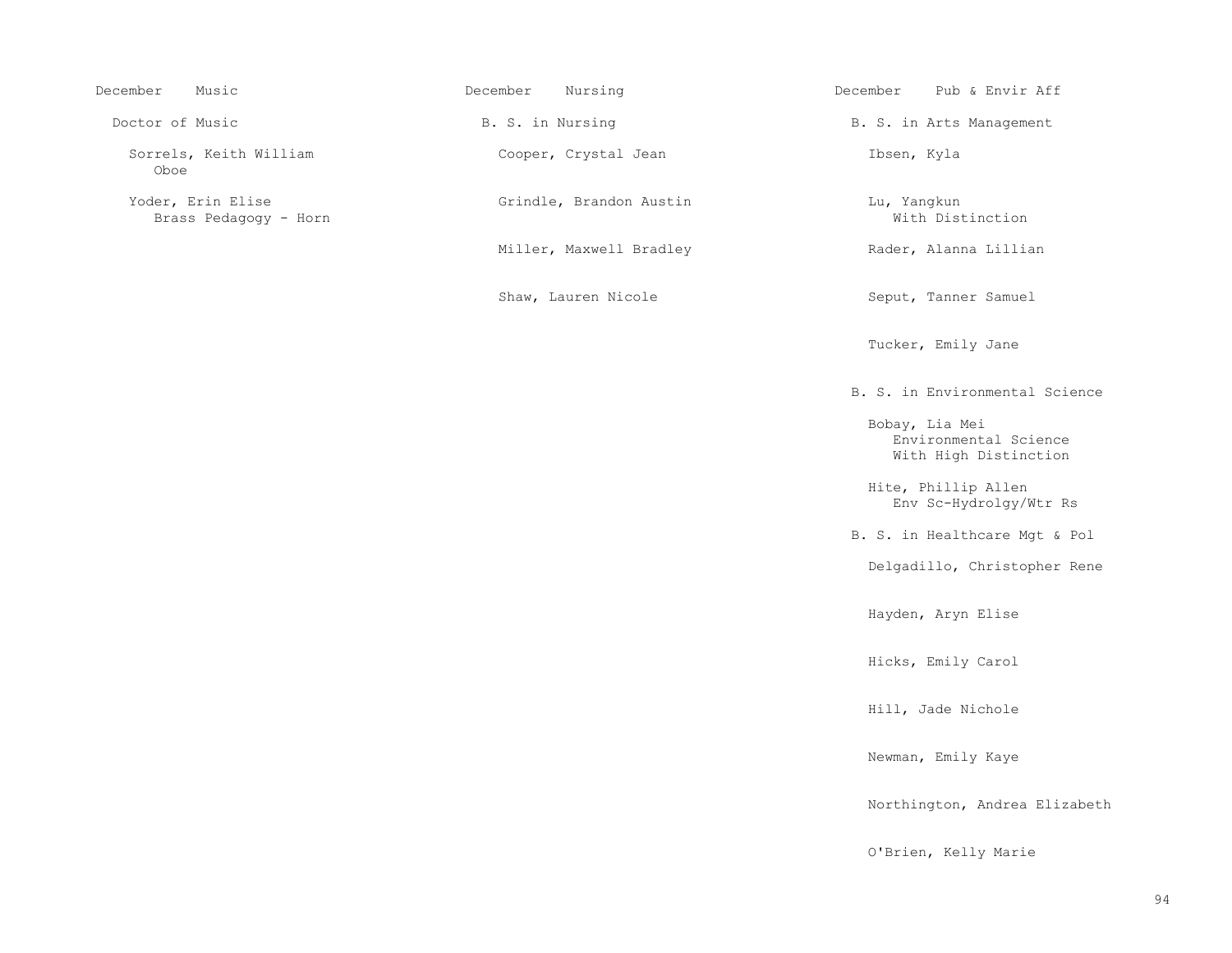December Pub & Envir Aff December Pub & Envir Aff December Pub & Envir Aff

B. S. in Healthcare Mgt & Pol B. S. in Public Affairs B. S. in Public Affairs

Alexander, Chase Mitchell

Andrews, Madeline Jaus<br>Public & Nonprofit Management

 Arora, Tejus Management Ding, Yi Ding, Yi Goldblatt, Zachary Herschel<br>With Distinction Music Human Resource Management Management With Honors in Pub & Envir Aff

Public Financial Mgmt

Environmental Mgmt

Environmental Mgmt

Butcher, Reed Joseph The Management Management Hiatt, Mason Hunter

Human Resource Management<br>
Public Management and Leadership (Firsich, Adrian Michael (Hidzhir, Najihah Binti Public Management and Leadership

Cancelli, Kaila Elaine (announce Cancelli, Kaila Elaine 1999)<br>
Policy Analysis (announce 1999) Fleming, Alexis Lucille (announce 1999) Management

Casaburo, Thomas James<br>Public Management and Leadership (Flores, Mariesa Thomas Jackson, Tyris L.<br>Public Management and Leadership (Flores, Mariesa ) (Flores ) (Public Financial Mgmt Public Management and Leadership Flores, Mariesa

Chen, Anjie Jennings, Logan Matthew

Robertson, Darianne Blake Chow, Chun Hung Chow, Chun Hung Fogg, Samantha M.<br>Human Resource Management Management Human Resource Management

 Shwer, Darren Ethan Cinnante, Ryan James Frick, Eric Christopher Law and Public Policy

B. S. in Public Affairs and Equipment Conger, Andrew Davis Fultz, Aaron Wesley<br>Management Management Management Management Management

Danziger, Zachary Alan Gasser, Joshua Joseph<br>Management Law and Public Pol.

Public Baurentis, Anthony Salvatore Gillig, Spencer Cole<br>Public Financial Mamt Public Financial

Human Resource Management

 Dunn, Joseph Thomas Grantham, Marissa Jean Public Financial Mgmt

Dunscomb, Spencer Michael Hartley, Aaron Kendall Bates, Joel Jeffry **Example 20** Management Management Law and Public Policy

Eldridge, Andy Gabriel He, Luyang

Exline, Jessica Rose Heinz, Olivia Jane

Feng, Lin<br>Management

Filotto, Reid Gai, Xichao (Public Financial Mamt) Mith High Distinction<br>Public Financial Mamt Public Financial Mgmt

Public Financial Mgmt

Fleming, Alexis Lucille Management Human Resource Management

Environmental Mgmt

Law and Public Policy

Public Financial Mgmt

Human Resource Management

 Berens, Jack Michael Management Law and Public Policy With Highest Distinction

Management Law and Public Policy (Nanagement Law and Public Policy and Public Policy Filotto, Reid and Public Policy (Nanagement Anarchich Policy Filotto, Reid and Public Policy Policy Policy Policy Policy Policy Policy Po

Nonprofit Management and<br>Leadership Leadership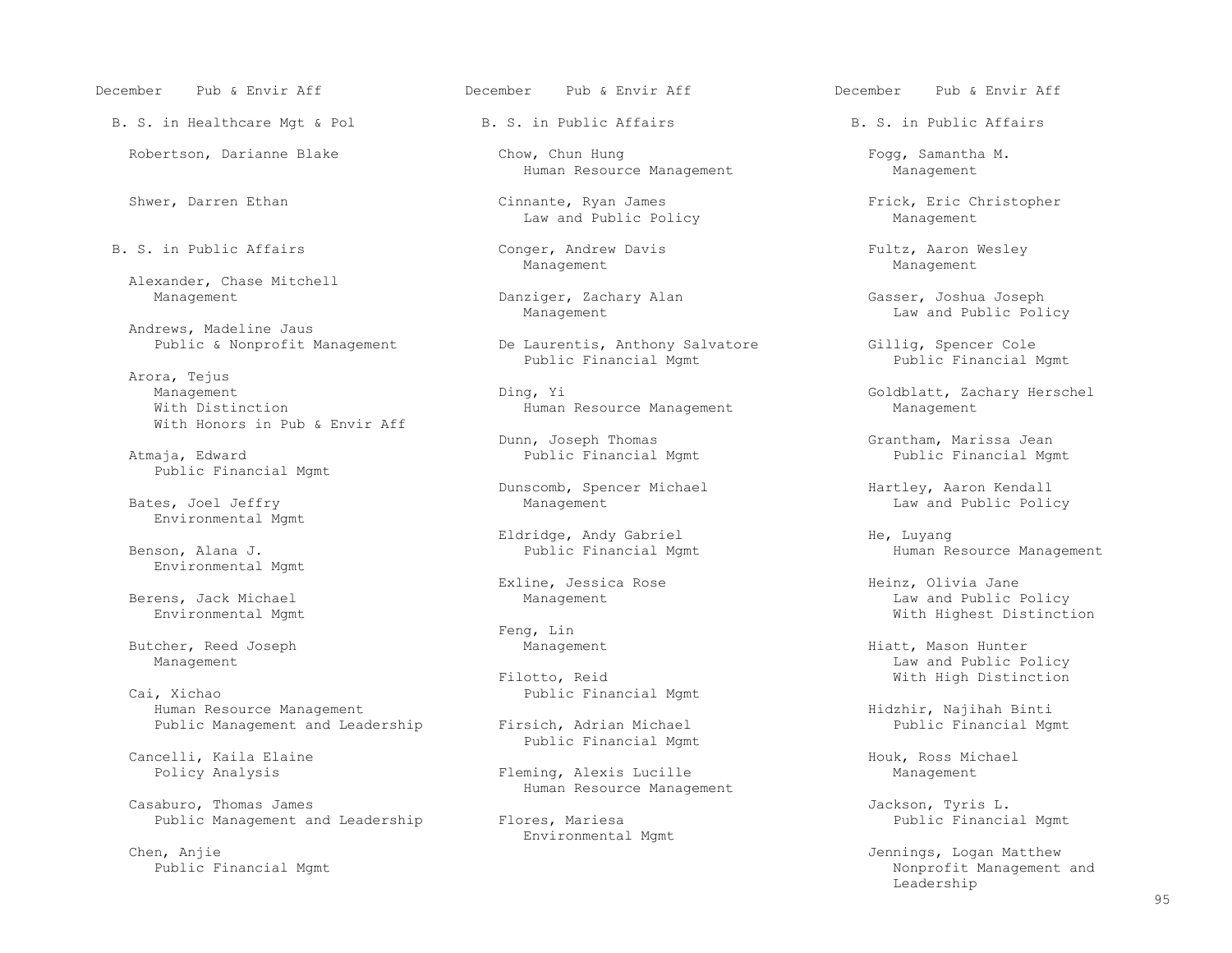December Pub & Envir Aff December Pub & Envir Aff December Pub & Envir Aff

B. S. in Public Affairs Theory B. S. in Public Affairs B. S. in Public Affairs

 Johnson, Travis Michael Lee, Eugene Hyun Joon Meulbroek, William Noel Public Financial Mgmt

 Jones, Chandler Wayne Leggin, Lawrence Jerome Miles, Blake Public Financial Mgmt

Management Management

Management Management

 Kihn, Sarah Magdalena Public Financial Mgmt O'Farrell, Maggie Dee Public Management and Leadership<br>Lutz, Damien Alexander Management and Leadership Management and Leadership

Kim, Jae Hyong Public Financial Mgmt Human Resource Management O'Malia, Andrew John

Kimmey, Christopher Lawrence, II

icaid, Liam in the United States of the Law and Public Policy<br>
Law and Public Policy

Klafter, Maxwell Bernard Management Public Financial Mgmt

 Jiang, Tingyu Lasher, Leah Nicole McCormick, Anderson Dillon Public & Nonprofit Management

Jin, Yilin (1992)<br>Human Resource Management 1997 (1993) Lederer, Stephen Ash Management Management Management Law and Public Policy Public & Nonprofit Management

 Kahn, Evan Michael Li, Jie Molenda, Benjamin Joseph Human Resource Management

 Kang, Sangwoo Liu, Nianrou Morrissey, Martin Edward Human Resource Management Law and Public Policy<br>Karwatka, Alex C. The Communication of the Mith Honors in Pub & B

 Liu, Yu Keebler, Mason Edward Environmental Mgmt Ney, Jacob Richard

External Management May Lockwood, Kayla Jordan Management Management Kenny, Adam Management Ng, Iok Peng

Luo, Hanzhu

Lutz, Damien Alexander

Lyu, Shaochen Environmental Mgmt<br>Human Resource Management

Maller, Katelyn Alexandra<br>Kincaid, Liam and Public Policy

 Lai, Chun Kit Public Financial Mgmt Public Management and Leadership Law and Public Policy

 Karwatka, Alex C. With Honors in Pub & Envir Aff Mowery, David Parker Management **Legal Studies** (1999) and the set of the set of the set of the set of the set of the set of the set of the set of the set of the set of the set of the set of the set of the set of the set of the set of the set

Management Management Maller, Katelyn Alexandra and Olbina, Nicholas Christian

Paik, Nicholas Hyun Ho<br>Public Financial Mg Public Financial Mgmt<br>With Distinction

Marsh, Connor Allen Plemmons, Lacee Danyelle<br>Public Financial Mgmt Public Management and

 Pratama, Yudha Public Financial Mgmt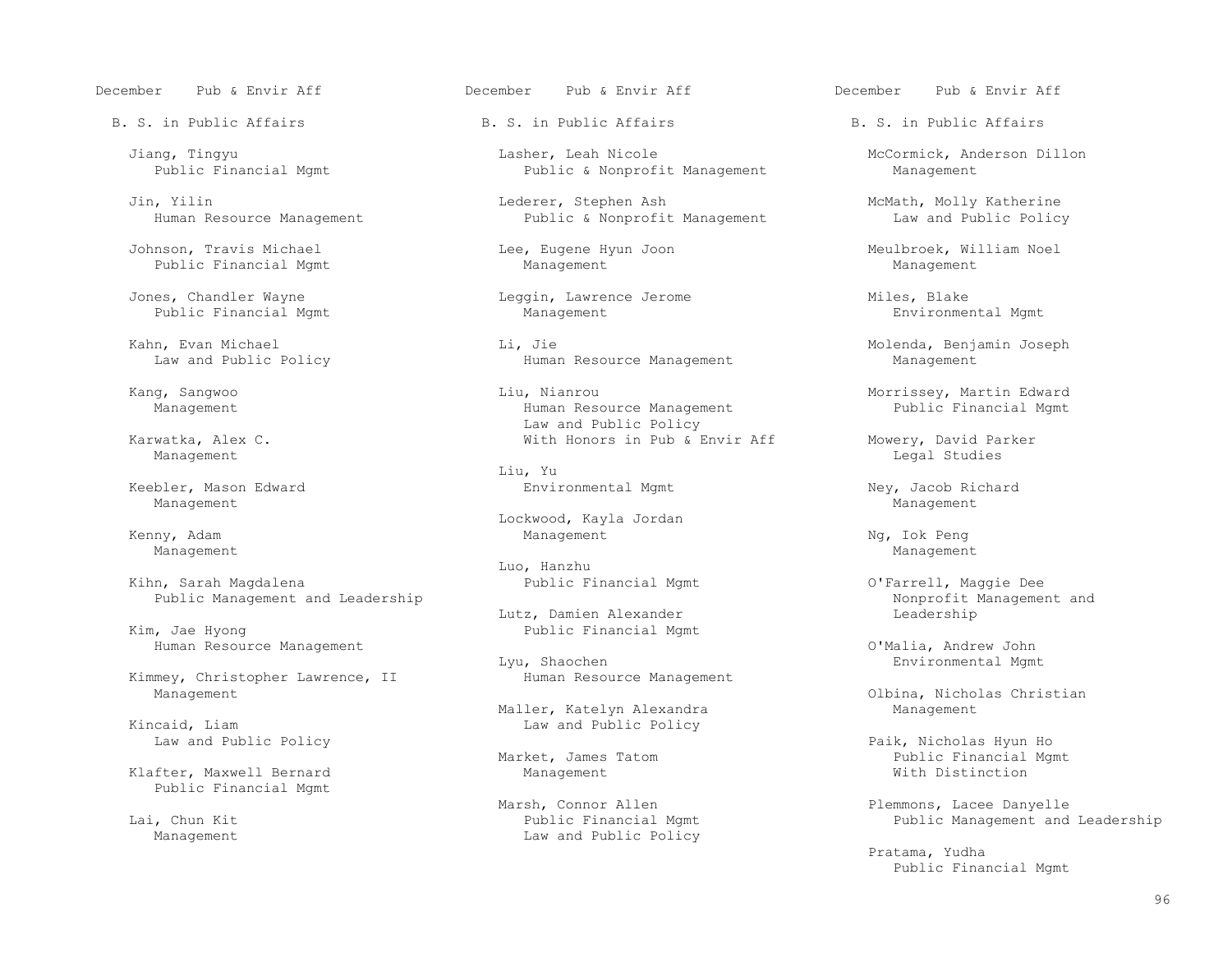B. S. in Public Affairs Theory B. S. in Public Affairs B. S. in Public Affairs

Saiful Bahri, Aina Binti

Management

Law and Public Policy

Sexson, Thomas Keating Management

Sharma, Mehak Management

Simon, Ilissa Stacee Mhite, Michael Baw and Public Policy Control Ballard Management Law and Public Policy

Smither, Jennifer Lynn<br>Public Financial Mgmt

Stevens Herrera, Andrea Laural

Thomas, Payton Dianna

 Thompson, Rachel Marie Public Financial Mgmt **Wright, Ashley N.** Brown, Jennifer Lynn<br>With Distinction **Wright, Ashley N. Brown, American** Water Resources With Honors in Pub & Envir Aff

Management

Nonprofit Management and

December Pub & Envir Aff December Pub & Envir Aff December Pub & Envir Aff

 Rolinson, Andrew Ian, II Triveline, Hannah Lee Zimmerman, Matthew Joseph Nonprofit Management and Nonprofit Management and Nonprofit Management and Nonprofit Management and Nonprofit M Leadership Leadership

Tucker, Katie Nicole Gr Cert Nonprofit Management Schulte, Trey J. The Community of the Management Mith Distinction Schulte, Trey J.

Vebrianti, Vivi<br>
Vebrianti, Vivi<br>
Public Financial Mgmt

Watercutter, David Ryan and Arnold, Karen Alison Public Financial Mgmt

Wettstein, Robert Michael **Robbins, Robert Michael** Robbins, Robert Michael With High Distinction

Sell, Kyle Andrew Miniger, Jacob Robert<br>Public Financial Mgmt Miniger, Public Financial Mo Public Financial Mgmt **Public Financial Mgmt** Andreasen, Jack J.<br> **With Honors in Pub & Envir Aff** Energy With Honors in Pub & Envir Aff

> Public Financial Mgmt Winkeljohn, Tyler Joseph Armijos, Samira Public Financial Mgmt

Human Resource Management Mood, Ryan Louis and Bakovic, Steven Management Mood, Ryan Louis Bakovic, Steven

Workman, Tyler A. Bourne, Mary Elizabeth<br>Human Resource Management Muman Resource Management Ecology and Conservation Human Resource Management

Human Resource Management

Yuan, Zhe Coleman, Macayla (1999) and the Coleman, Macayla (1999) and the Coleman, Macayla (1999) and the Coleman, Macayla (1999) and the Coleman, Macayla (1999) and the Coleman (1999) and the Coleman (1999) and the Colema Trimble, Dillon D. Trimble, Dillon D. Human Resource Management Applied Ecology

> Zhang, Wenxuan Cullmer, David Robert<br>Human Resource Management Cullmer, David Robert Human Resource Management

Durflinger, Austin Tyler

Gr Cert in Hazardous Mtls Mgmt

White, Michael Ballard<br>
White, Michael Ballard<br>
White, Michael Ballard

Sissell, Kyle Andrew **Environmental Science**<br>
Winiger, Jacob Robert Miniger, Miniger, Manuel Miniger, Manuel Miniger, Miniger, Miniger, Miniger, Miniger, Miniger, Miniger, Miniger, Miniger, Miniger, Miniger, Miniger, Minig

Environmental Management

Yuan, Motian Caudell, Collin Gabriel (North Motian Motian Caudell, Collin Gabriel (North Management Mater Management Mater Management  $\blacksquare$ Water Management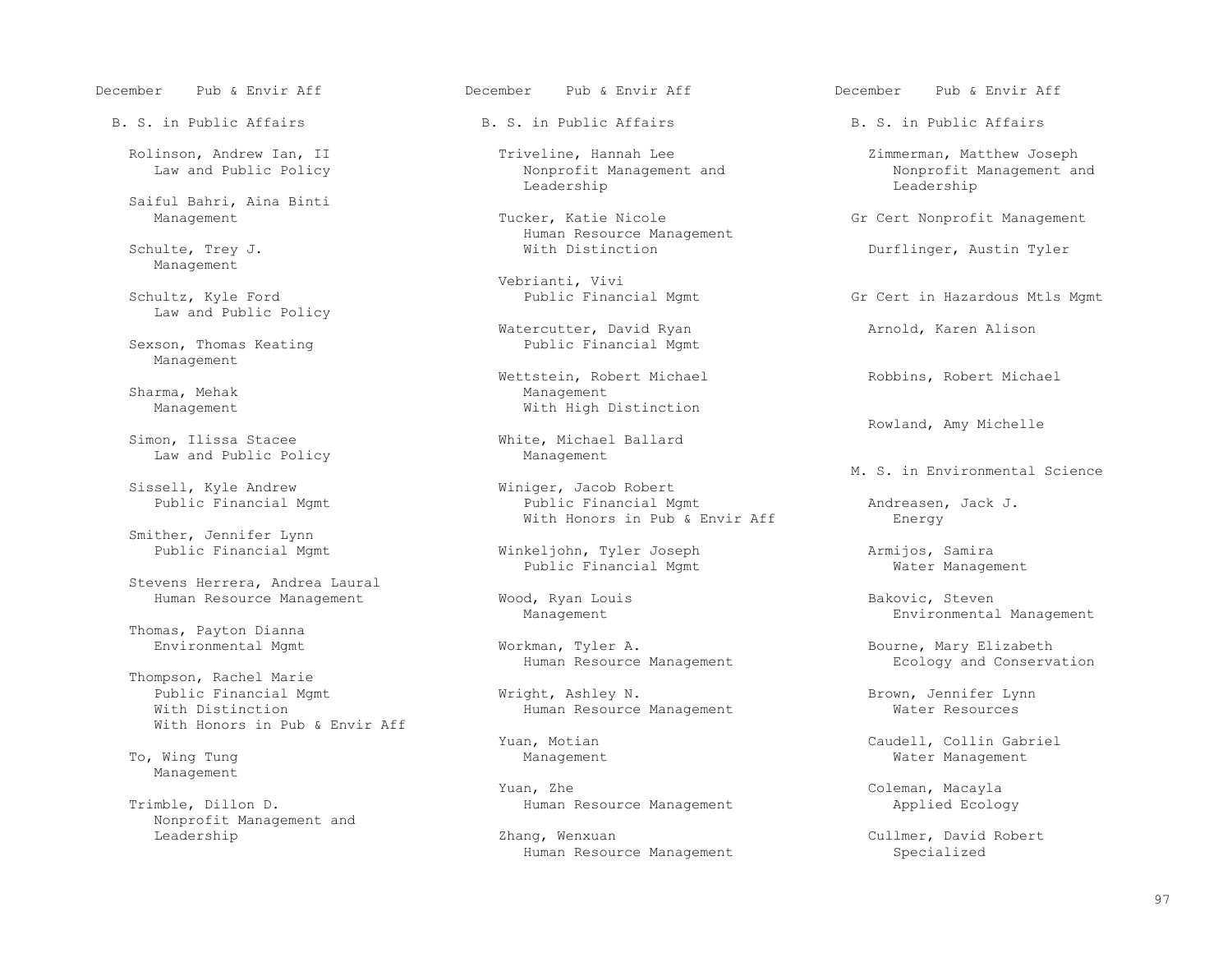M. S. in Environmental Science M. S. in Environmental Science Master of Public Affairs

Da Costa Freitas, Victor Fernandes (Da Rummel, Raymond William (Da Rumment Bakovic, Steven Bakovic, Steven Bakovic, Steven Bakovic, Steven Bakovic, Steven Bakovic, Steven Bakovic, Steven Bakovic, Steven Bakovic, Stevelopme

Ehrnschwender, Derek Bradley<br>Energy

Finley, Dylan Michael Environmental Management energy

Applied Ecology

Envir Sys Analysis & Modeling

Water Resources

 Penley, Ava Madison Winstead, Blake Aaron Energy Environmental Management

Rakowski, Jonathan Edward<br>Master of Public Affairs The Manuser, Wesley Ryan<br>Nater Management Hauser of Public Affairs And Master of Public Affairs Water Management Master of Public Affairs

Rowland, Amy Michelle (Armijos, Samira Armijos, Samira Kachhara, Yash Kachhara, Yash Environmental Management Kachhara, Yash Kachhara, Yash Kachhara, Yash Kachhara, Yash Kachhara, Yash Kachhara, Yash Kachhara, Yash Kachhar Environmental Management

Environmental Management

Specialized

Eang, Jeffrey Chamber and Scholl, Ashley Lee Chamber and Bernhardt, John David g, Jeffrey (3) Scholl, Ashley Lee (3) Scholl, Ashley Lee (3) Scholl, Ashley Lee (3) Scholl, Ashley Lee (3) Scholl, Ashley Lee (3) Scholl, Ashley Lee (3) Scholl, Ashley Lee (3) Scholl, Ashley Lee (3) Scholl, Ashley Lee (3) Environmental Management

Shope, Emily June<br>Specialized

Steingard, Shayna Danielle<br>Specialized

hara, Yash Stoddard, Robert Alexander<br>
Specialized Management Applied Ecology Applied Ecology

Utz, Andrew Gregory Specialized Specialized Specialized

 Mehta, Yash Ketan Wallace, Katherine Lillian Sustainability & Sustainable Dev Applied Ecology

Myers, Drew Arthur Watkins, John David Energy

Penna, Erica Jayne **Example 2018** Water Resources

Environmental Management

December Pub & Envir Aff December Pub & Envir Aff December Pub & Envir Aff

Environmental Management<br>
Schammel, Kristina Margaret<br>
Environmental Management

Bourne, Mary Elizabeth

Brown, Jennifer Lynn (Brown, Jennifer Lynn (Brown, Jennifer Lynn (Brown, Jennifer Lynn (Brown), Jennifer Lynn<br>Brown, Mesley Ryan (Brown), Shope, Emily June (Brown), Shope, Specialized Study

Caudell, Collin Gabriel (Collin Gabriel)<br>Jacquet-Morrison, Alicia (Collin Gabriel Steingard, Shayna Danielle (Collin Gabriel Water Management

Chilukuri, Shalini Divya

Example of the University of the University of the University of the University of the University of the Unive<br>The University of the University of the University of the University of the University of the University of th<br>

Cullmer, David Robert

Ehrnschwender, Derek Bradley<br>
Energy<br>
Energy

Fang, Jeffrey

 Penna, Erica Jayne Finley, Dylan Michael Zhang, Ziyu **Environmental Management** 

Rao, Maya Miller (and The Mondreasen, Jack J. The Mondreasen Jacquet-Morrison, Alicia<br>Vater Management (and Thergy Envir Sys Analysis & 1) Envir Sys Analysis & Modeling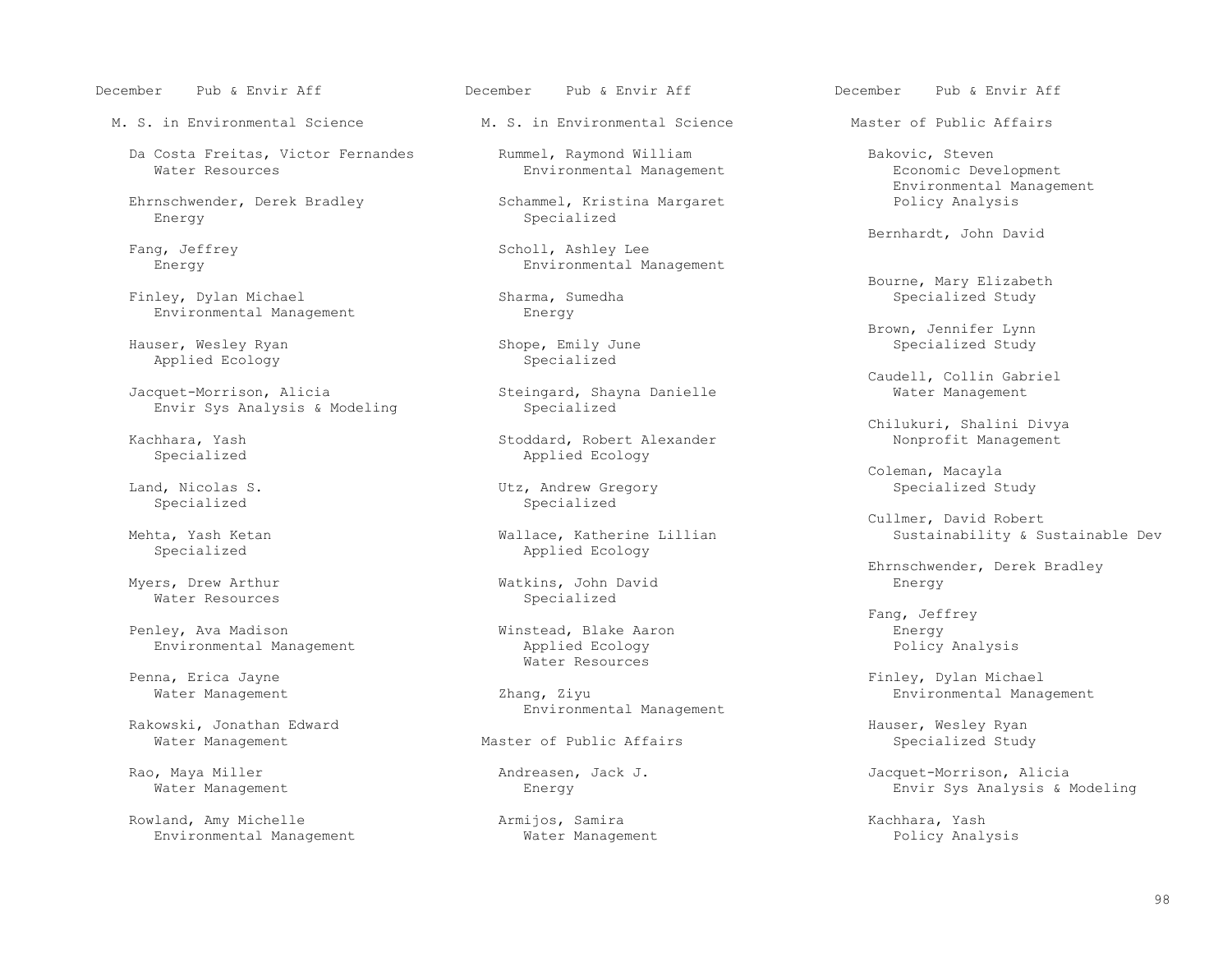December Pub & Envir Aff December Pub & Envir Aff December Pub & Envir Aff

Master of Public Affairs The Master of Public Affairs The Master of Public Affairs

Economic Development<br>
Policy Analysis<br>
Policy Analysis<br>
Policy Analysis

Land, Nicolas S. Robinson, Noah Josiah<br>Nonprofit Management Specialized Study

Le, Linh Thi Nhat<br>Policy Analysis<br>Rotman, Anna Joy

Lebhar, David Neil Tatum, Domonicque Policy Analysis

Mehta, Yash Ketan Rummel, Raymond William Utz, Andrew Gregory<br>Sustainability & Sustainable Dev Environmental Management Sustainability &

Michiels, Carly M. Schammel, Kristina Margaret Wang, Jiaqi

 Patel, Rutu R. Shaw, Davin L. Young, James Ryan Sustainability & Sustainable Dev

Penna, Erica Jayne<br>Water Management

Pipkins, Jessica Anne

Kirk, Dillon Ray **Puskar, Michael Chandler** Smith, Marcia L.<br>
Economic Development Bevelopment Economic Development Policy Analysis<br>
Public Financial Admin<br>
Public Financial Admin<br>
Public Financial Admin

aschin, Nikkola Ellen Rakowski, Jonathan Edward<br>Public Management Rakowski, Mater Management

Lacey, Drew M. The Contract of the Rao, Maya Miller Management

Roundtree, Taylor Reece

 Rowland, Amy Michelle Environmental Management Teplitz, Alaina Beth Sustainability & Sustainable Dev

Myers, Drew Arthur Scholl, Ashley Lee Watkins, John David

Public Financial Admin<br>Penley, Ava Madison

Sims-Martin, Ashley Marie  $\begin{array}{ccc} \text{Zhang}, & \text{Ziyu} \\ \text{Public Financial Admiral} & \text{Admin} & \text{Environment} \end{array}$ 

Spyker-Duncan, Kasi Mae External Sustainability & Sustainable Dev<br>
External Sustainability & Sustainable Dev<br>
Rakowski, Jonathan Edward

Stack, Kelsey Ann<br>Policy Analysis Policy Analysis

Steele-Holdaway, Megan Ruthe

Steingard, Shayna Danielle<br>Specialized Study Specialized Study

Policy Analysis Stoddard, Robert Alexander<br>Public Financial Admin Stoddard, Robert Alexander<br>Specialized Study Specialized Study

Sustainability & Sustainable Dev

Sustainability & Sustainable Dev

Envir Policy & Nat Res Mgt

Newendyke, Natalie Christine Sharma, Sumedha Winstead, Blake Aaron Newendyke, Natalie Christine Sharma, Sumedha Specialized Study

ley, Ava Madison (Early 2018)<br>Physical Management Management Shope, Emily June (Envirage Shopher And Res) (Envir Policy & Nat Res) (Envir Policy & Nat Res pe, Emily June<br>
Envir Policy & Nat Res Mgt<br>
Sustainability & Sustainab Sustainability & Sustainable Dev

Environmental Management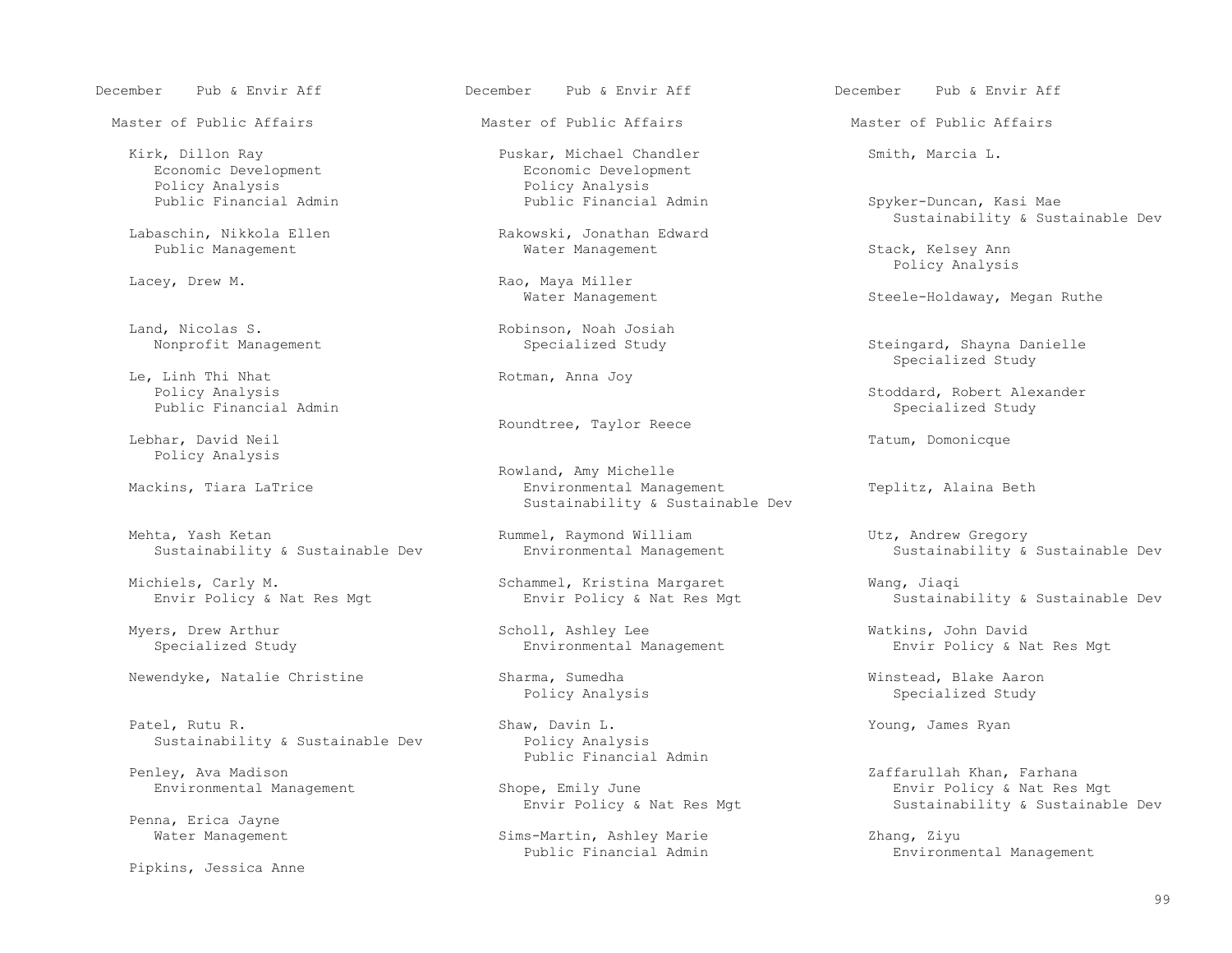December Pub & Envir Aff December Public Health December Public Health

Master of Public Affairs The R. S. Rinesiology Theorem B. S. Kinesiology B. S. Kinesiology

Public Financial Admin

 Zhou, Yi Ambrogi, Daniel William Cottrell, Quentin David Sport Marketing and Management

> Anderson, Caleb Aaron Cramer, Matthew<br>
> Health Fitness Specialist<br>
> Cramer, Matthew<br>
> Exercise Science Health Fitness Specialist

> Arriola, Erika Alison Curl, Aubrey Morgan<br>Sport Marketing and Management Curl, Exercise Science Sport Marketing and Management With Distinction

Exercise Science

Bauer, Adam James Exercise Science

Benjoya, Corey Samuel Sport Marketing and Management

Bouillet, Anna C. The contract of the service Science of the Basic Science of the Science of the Science of the Science of the Science of the Science of the Science of the Science of the Science of the Science of the Scien Exercise Science With Highest Distinction Fisher, Abbey Lee

Bouillet, Blair Alexander

Exercise Science

Exercise Science

Exercise Science

Sport Marketing and Management

Cohen, Ethan Ross Sport Marketing and Management

Exercise Science

Zheng, Yufan Alcazar, Daniel (2009) Alcazar, Daniel Cooper, Nathaniel McClain (2009) Cooper, Nathaniel McClain<br>Ricarcise Science (2009) Cooper Marketing and Manus (2009) Cooper Marketing and Manus (2009) Cooper Marketing Sport Marketing and Management

 Damra, Ahmad A. Basinger, Alexandra Renee Sport Marketing and Management

Doss, Erin Elizabeth<br>Exercise Science

Duvall, John Schroth

Ferree, Cole Blake<br>Exercise Science

Sport Marketing and Management

Sport Marketing and Management<br>Exercise Science Exercise Science Bruzan, Jesse Young Mich Distinction

> External Mobart, Robert Ryan Wilson<br>Calvin, Hannah Alexis and Mobart Marketing and Mana Sport Marketing and Management

> Hoffman, Gavin James Sport Marketing and Management

> Jensen, Carter Mark Sport Marketing and Management

> > Kimsey, Samuel James<br>Exercise Science

Labaschin, Aidan Joseph<br>Coker, Tristan Alden and Internal Sport Marketing and I Sport Marketing and Management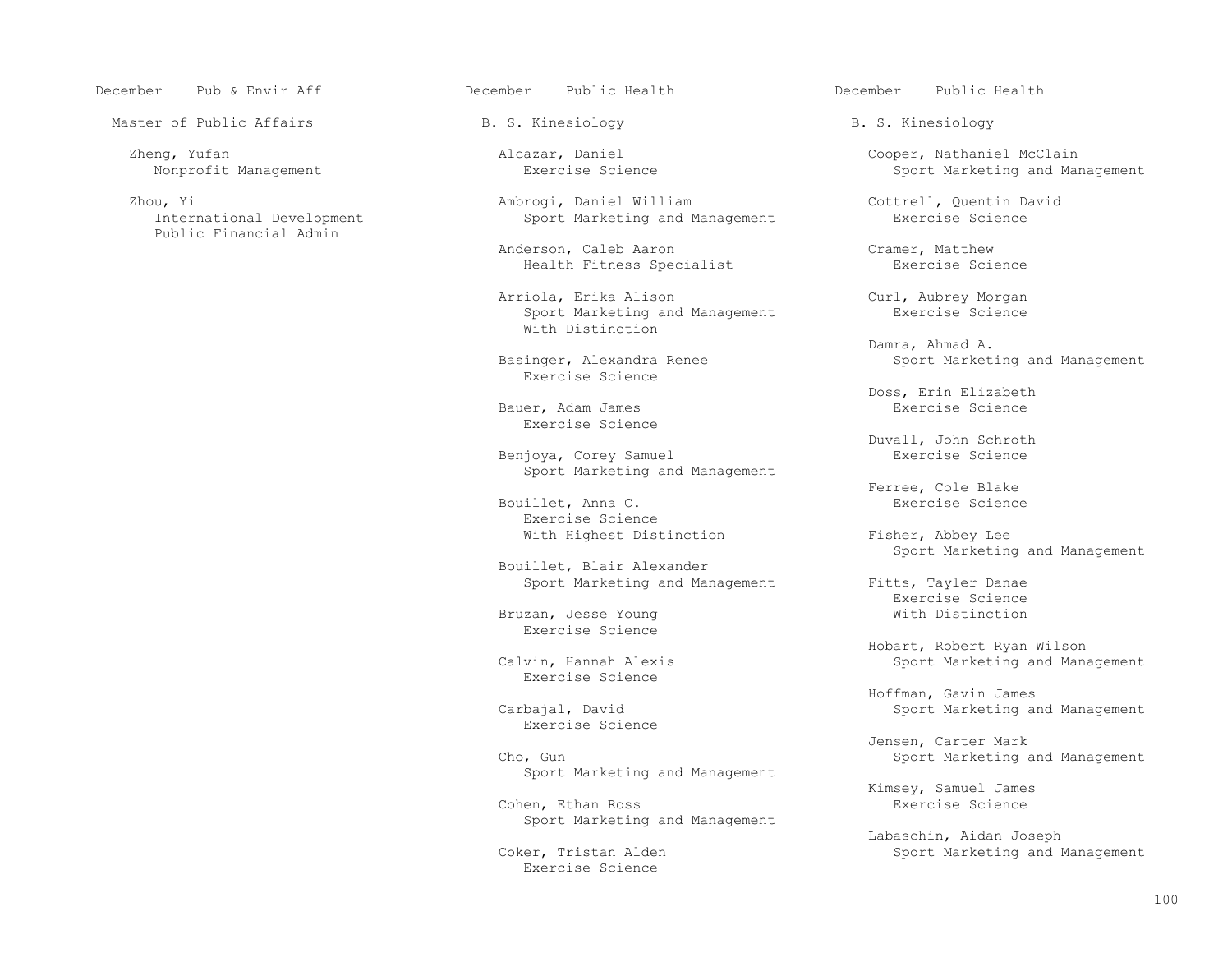December Public Health December Public Health December Public Health

B. S. Kinesiology **B. S. Kinesiology** B. S. Kinesiology B. S. Kinesiology

Sport Marketing and Management

Leitner, Annelie and Michael Michael Michael With High Distinction

Mappes, Jake William (Richardson, Shelby Alexandra (Richands, Cory Michael Sport Arketing and Management (Richardson, Shelby Alexandra (Richardson, Shelby Alexandra (Richardson, Shelby Alexandra (Richardson, Shelby Alexand

McMullen, Falonna Catheleen<br>
Sport Marketing and Management<br>
Sahnouni, Fares<br>
Weismiller, Madeline Grace<br>
Exercise Science

Means, Jay A., IV<br>Exercise Science

Mehl, Timothy Konrad<br>Exercise Science

Moore, Tyler Lawrence

 Pairitz, MacKenzie Louise With High Distinction

Exercise Science Exercise Science Exercise Science

 Park, Jungwoong Soto, Ryan Luis Zerden, Eliot Ross Sport Marketing and Management

Parker, Kevin Michael Steiner, Matthew James<br>Sport Marketing and Management Sport Marketing and Management<br>Sport Marketing and Management Sport Marketing and Management Sport Marketing and Management

Sport Marketing and Management

Plescia, Corey Anthony<br>
Sport Marketing and Management Stine, Emily Jane<br>
Sport Marketing and Management Stine, Emily Jane<br>
Sport Mutrition Science Sport Marketing and Management

Lee, Tae Hoon Purcell, Kaylee Ella Sweeney, Maura Lynn

Sport Marketing and Management (Quaid, Mackenzie Peter Theore Exercise Science Communistyle Mith Missuinction<br>
Sport Marketing and Management (With High Distinction Sport Marketing and Management

Martin, Taylor LaRay<br>
Martin, Taylor LaRay

Sport Marketing and Management

Sport Marketing and Management Sahnouni, Fares<br>Sport Marketing and Management Sahnouni, Fares Sport Marketing and Management and Mith Distinction Sport Marketing and Management

> Sellers, Trent Michael Management Merdell, Skyler Lee<br>Sport Marketing and Management Sport Communication-Broadcast Sport Marketing and Management

Sharpe, Ethan Ottis<br>
Sport Marketing and Management<br>
Health Fitness Specialist<br>
Sport Marketing and Management<br>
Health Fitness Specialist Sport Marketing and Management

Sport Communication-Broadcast Shepler, Gehrig Paul Milder, Simon<br>Sport Marketing and Management Sport Marketing Sport Marketing and Management Sport Marketing and Management

Exercise Science Shikany, Phillip Edwin, Jr. Wolf, Megan Marie

Park, David June Sordelet, Abigail Rose Wood, Bram Joseph

Stillwagon, Casey Nehemiah 1997 - Human Dev & Famil<br>Teacher Preparation-All Grade 1997 - With Distinction With High Distinction

 Exercise Science With High Distinction

Puaid, Mackenzie Peter (Duaid, Mackenzie Taylor, Nathaniel Alexander<br>Exercise Science

Sport Marketing and Management

 Martin, Taylor LaRay Wallis, Amy Josephine Sport Marketing and Management

Alkhattaf, Yasmin Marie<br>Patel, Alay Manish Stillwagon, Casey Nehemiah Alkhattaf, Yasmin Marie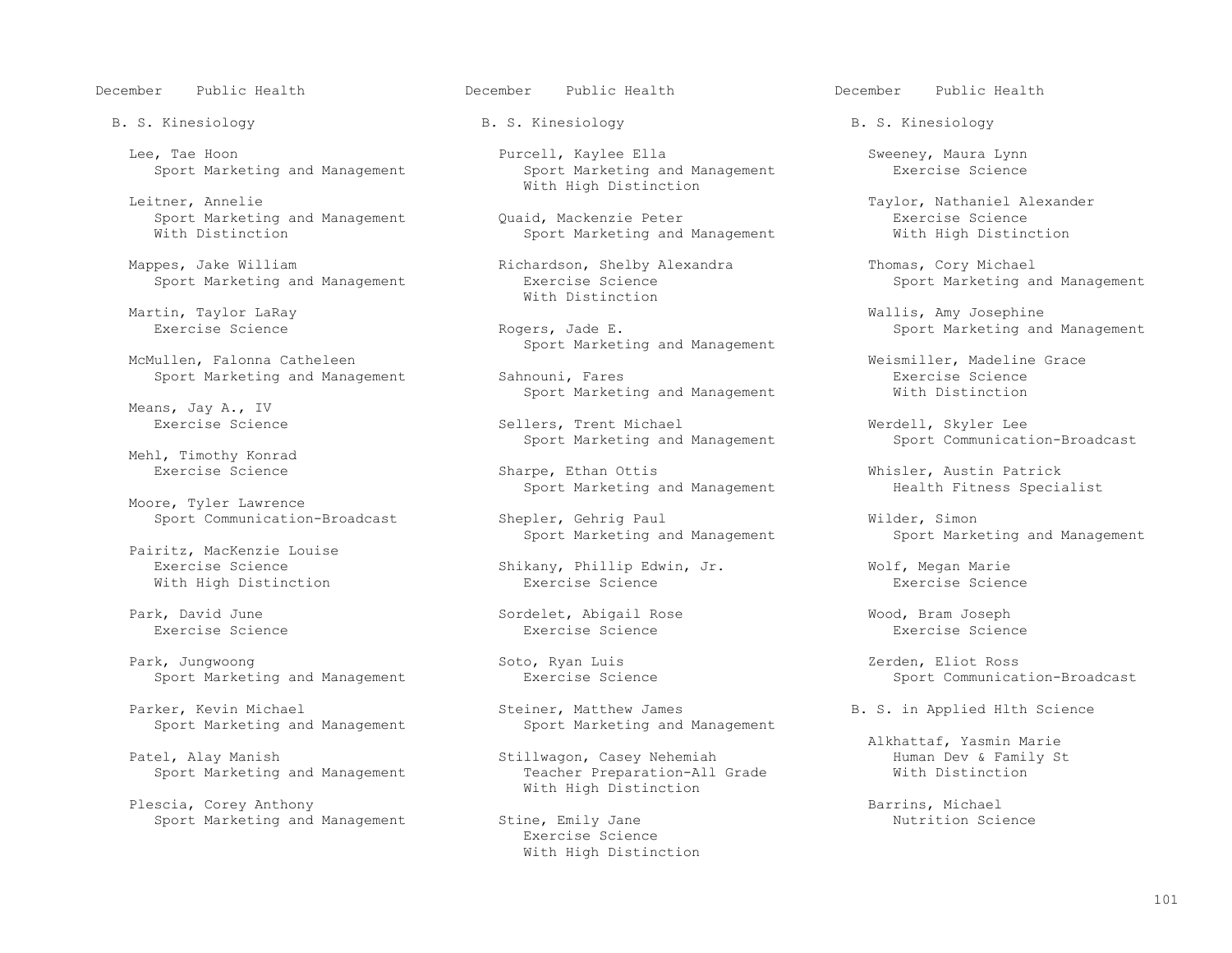December Public Health December Public Health December Public Health

B. S. in Applied Hlth Science B. S. in Athletic Training B. S. in Recreation

With Distinction Numeral Association And the Second Second Second Second Second Second Second Second Second Second Second Second Second Second Second Second Second Second Second Second Second Second Second Second Second Se

Chamberlain, Courtney Michelle Cowart, Logan Marcelle De Spirito, Lorin

De Simone, Darya Grace and Davis, Kayla Marie<br>
Youth Development<br>
Community Health Youth Development **Community Health** Florman, Rebecca

Human Dev & Family St

Human Dev & Family St

Olson, Delight Susanna Elizabeth Young, Allyson Nicole

Rathbun, Mackenzie Graham  $B. S.$  in Recreation  $\overline{B}$  and  $\overline{B}$  Management Management Safety Safety With Distinction

Sprague, Bailey Alexandria<br>
Human Dev & Family St Management Bromm, Bailey Lynn Human Dev & Family St<br>With High Distinction

Safety

B. S. in Public Health<br>Burget, Sydney

Community Health

Khamis, Zainab Makki<br>Community Health

Neylon, Kelsey Elizabeth Ostrowski, Carolyn Allegra Griffin, Stephanie Marie

Adams, Mark Conner Wilson<br>Robinson, Alyssa Louise and Mark Conner Wilson Robinson, Alyssa Louise Tourism, Hospitality and Event Hess, Nicole Christine

Shapiro, Sara B. Aine, Rachel Michelle Youth Development Communication Outdoor Recreation, Parks and Huber, Taylor Marie<br>Human Ecology Marie Human Ecology

Tourism, Hospitality and Event Hurtle, Gretchen A.<br>Management Hospitality and Event Hurtle, Gretchen A. Management Management Management Tourism, Hospitality and Event<br>Mith High Distinction Management Management With High Distinction Management

Broyles, Eleanor Erin Kohler, Katelyn Ann Recreational Sport Management Tourism, Hospita

 Christie, Julia Britton Tourism, Hospitality and Event Management

- Bouwkamp, Skyler Lloyd and Salomon, Chad Daniel Clark, Zachary Robert Safety<br>Safety outdoor Recreation Safety Outdoor Recreation, Parks and Nith Distinction and Nith Distinction of the Color Control of the Color Recreation, Parks and Nith Distinction
	- Burget, Sydney Danesi, Nicholas David Human Dev & Family St **Brown, Mykayla Renee** (Fig. 2011) Tourism, Hospitality and Event Mith Distinction (Fig. 2011) Community Health
- Outdoor Recreation, Parks and<br>Human Ecology Human Ecology
	- Tourism, Hospitality and Event
- Galaviz, Lisa M. Murphy, Kaytlynn Marie Man, Dim Suan Tourism, Hospitality and Event Community Health Management

Tourism, Hospitality and Event Management and the Management of the Management of the Management of the Management of the Management of the Ma

> Hamrick, Elizabeth Anne B. S. in Recreation and the set of the manufacturer of the Tourism, Hospitality and Event

Tourism, Hospitality and Event<br>Management Management and the Management of the Management of the Management of the Management of the Management of the Ma

Tourism, Hospitality and Event<br>Management

Tourism, Hospitality and Event<br>Management Management and the Management of the Management of the Management of the Management of the Management of the Ma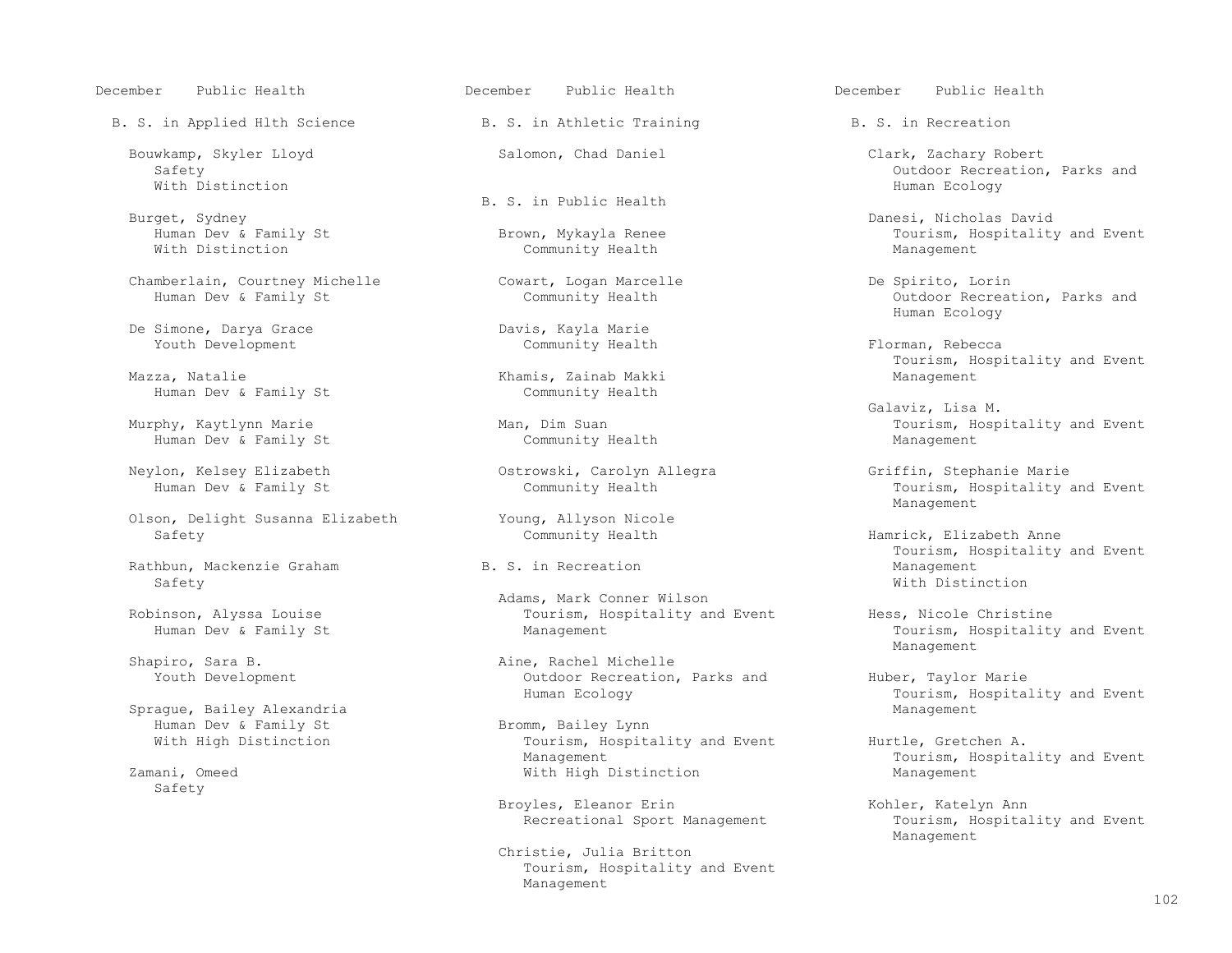- Koscielniak, Emily Basia Johnson, Danielle Asia Wilcox, Victoria Shanea Tourism, Hospitality and Event Management
- McCormack, Jessica Tourism, Hospitality and Event Morrow, Quanisha Renee Greenshields, Joel Thomas Management<br>Management Exercise Physiology
- McVey, Taylor Nicole **Pattengale, Geraldine** Messina, Brittany Nicole و McVey, Taylor Nicole **Pattengale, Geraldine** Messina, Brittany Nicole و Tourism, Hospitality and Event Tourism, Hospitality and Event Management
- Tourism, Hospitality and Event<br>Management
- Myers, Morgan Elise Gr Crt in Therapeut Outdr Prgs Johnson, Jennifer Rose Public, Nonprofit and Community<br>Recreation
- Schmidt, Sarah Grace<br>Tourism. Hospitality and Event Grad Cert in Public Health Tourism, Hospitality and Event<br>Management Management<br>With Distinction Communication Cherch, Brianna Michele Santor, Kirsten Lynn<br>With Distinction Cherch, Brianna Michele State of Recreation Administration
- Schmitz, Jordyn Elizabeth Schmitz, Jordyn Elizabeth Stewart, Derek Van, Jr.<br>Tourism, Hospitality and Event M. S. in Applied Health Sci Necreational Therapy Tourism, Hospitality and Event Management
- Wojciechowski, Kellie Nicole<br>Recreational Therapy Recreational Therapy Purcell, Alexander Shelby
- B.S. Pblc Hlth Community Hlth Community Hith Cert in Martial Arts
- Waldron, Katherine Marie **Nutrition Science** Nutrition Science Rudzinski, Luke Charles
- 

Dingman, Grant David Wagner, Seth Tyler

B. S. in Recreation The B.S. Phone Hith Envirnmntl Hith M. S. in Applied Health Sci

Gr Cert in Safety Management M. S. in Kinesiology

Brown, Chad Michael

Lerch, Brianna Michele

Hird, Tyler Benjamin<br>
Safety Management

Safety Management

Lin, Xiaoyan

B.S. Pblc Hlth Envirnmntl Hlth [1994] Pattengale, Geraldine B.S. Pblc Hlth [1994] Although Safety Management

Nutrition Science

Safety Management

December Public Health December Public Health December Public Health

Exercise Physiology

Gr Crt in Gerontology & Health Pease, Sarah Elisabeth Miller, Bryce Cayan Miller, Bryce Cayan Gano, Laura Ann ann an Company ann an Applied Sport Science Cano, Laura Ann an Am Applied Sport Science

M. S. in Recreation

Naaman, Kevin Brandon

Public Health Administration

Cert in Underwater Res Mgmt

Antos, Spencer Robert Simko, Jamie Marie Mohd Zin, Mohd Ithaar Syafiiq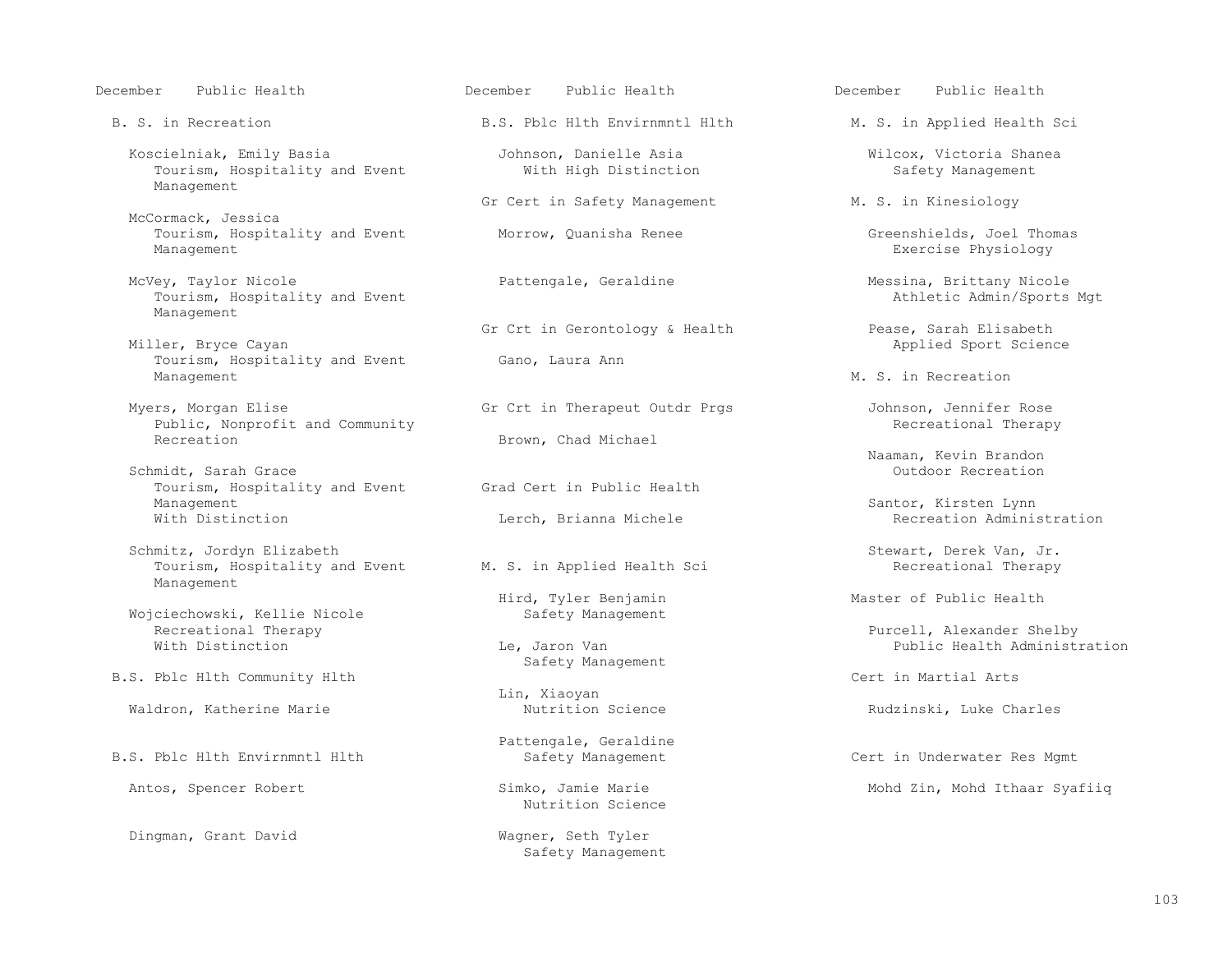Gr Cert Institutional Research Gr Crt in Medical Physics and Doctor of Philosophy

Wendling, Lauren Allen Vadas, Jessica Elizabeth Yi, Koong

M. S. in Education **Master of Arts** 

Hodge, Leah Ruth Kawamleh, Suzanne<br>Secondary Education Mist & Phil of

Pettet, Dawn Michelle (Education Kawamleh, Suzanne Adult Education (Education 1999) Adult Education

Hist & Phil of Science

 Li, Binyan Linguistics

 Pokidin, Dmytro Economics **Example 19** Seconomics **Example 19 Seconomics** 

Master of Science

 Cataldo, Kirstyn Ann Geological Sciences

 Kuo, Venus Evolution, Ecology & Behavior

Doctor of Philosophy

 Ausel, Erica Leigh Anthropology

 Casasa Velez, Ana Sofia Evolution, Ecology & Behavior

 Docking, Jacob Robert Higher Education

 Rogers, Juhanna Nicole Higher Education

 Singh, Jasleen Molec, Cell & Dev Biol

 Von Vogt, Matthew Ramon Communicatn & Culture

January Education January Graduate School January Graduate School

Environmental Science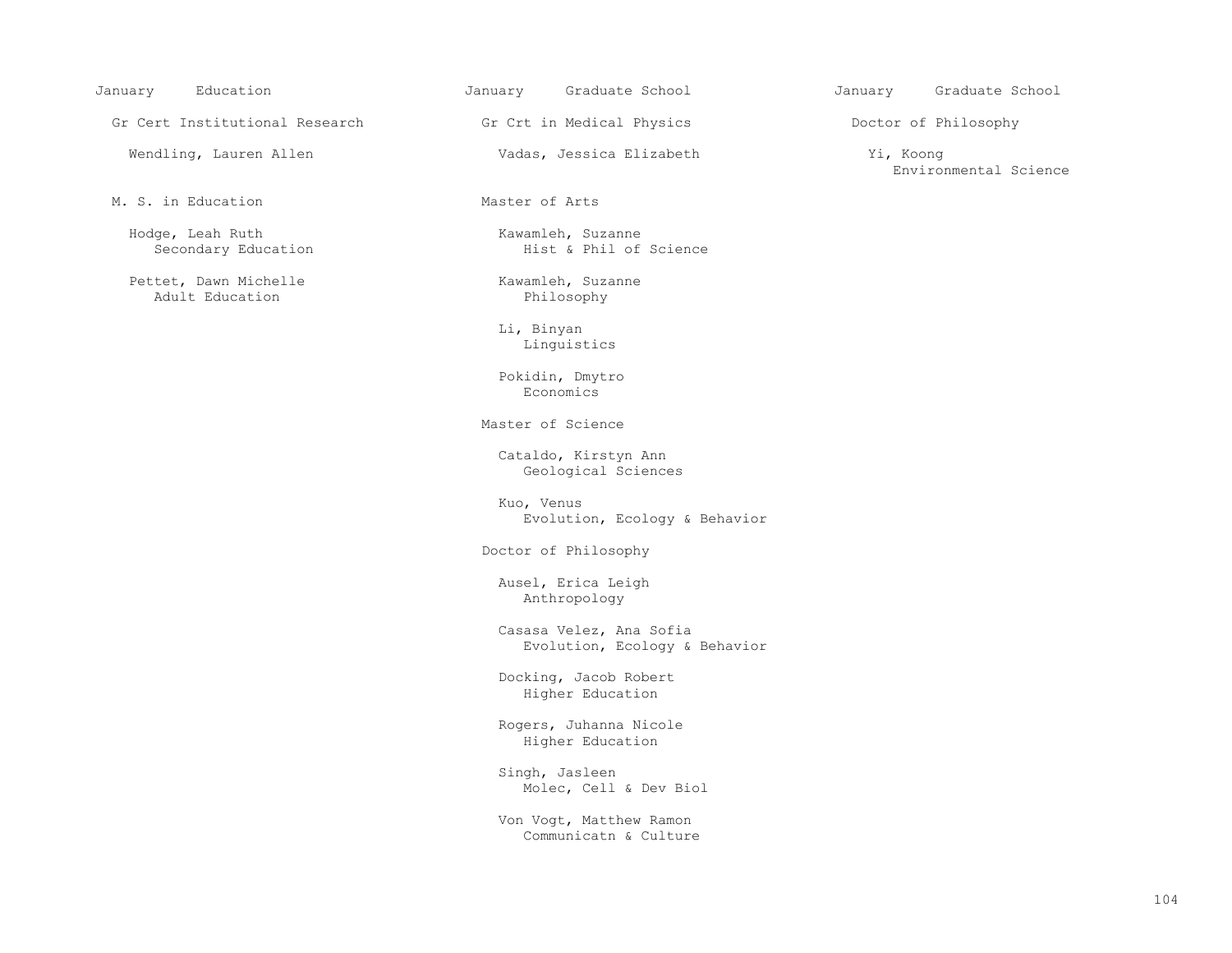| January   | Informatics               | January<br>Law |                                  |
|-----------|---------------------------|----------------|----------------------------------|
|           | M. S. in Computer Science | Master of Laws |                                  |
|           | Jiang, Yuxiang            | Elsayed        | Eldaydamony, Elsayed Abdelmaqeed |
| Wang, Lei |                           |                |                                  |

M. S. in Data Science

Weingart, Scott Benjamin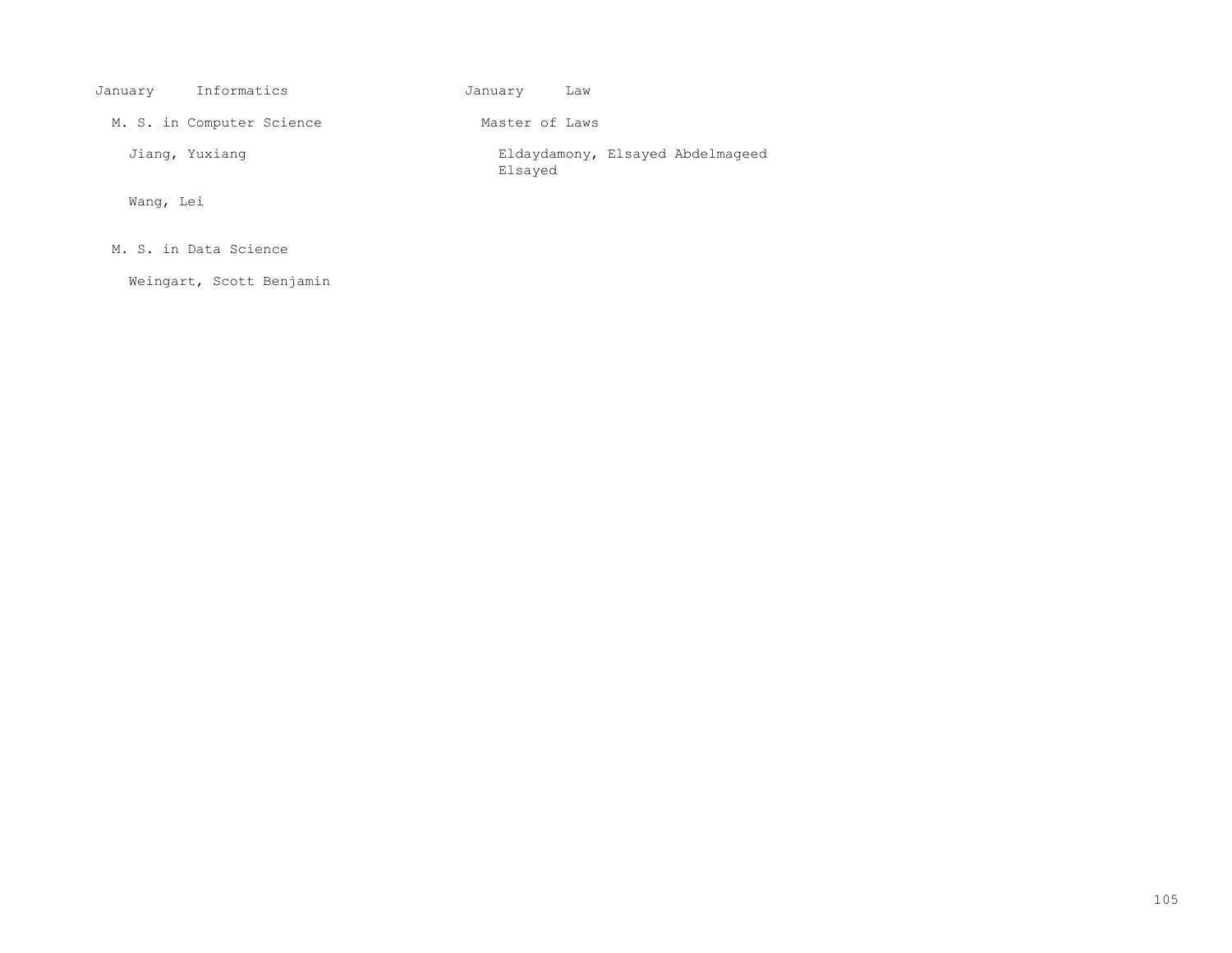| February<br><b>Business</b>   | February<br><b>Business</b>                    | February<br><b>Business</b>                    |
|-------------------------------|------------------------------------------------|------------------------------------------------|
| Gr Cert in Business Analytics | Gr Cert in Business Management                 | M. S. in Business Analytics                    |
| Allard, Lawrence Braden       | Cassella, Sara Elise                           | Blair, Tanner<br>Business Analytics            |
| Antony, Christopher           | Colonna, Matthew Thomas                        | Cabrera, Marcello Omar<br>Business Analytics   |
| Choe, Eun                     | Ennis, Kimberly Grace                          | Chandran, Rohit<br>Business Analytics          |
| Choong, Linda L.              | Gerardot, Michael Paul                         | De Nooy, Drew<br>Business Analytics            |
| Colasanti, Peter Reitz        | Girod, Olivia                                  | Eskow, Joshua David<br>Business Analytics      |
| Doyle, Samantha               | Greibe, Tine                                   | Filko, Jeremy<br>Business Analytics            |
| Farmer, Mitchell Graham       | Hibler, Nathan                                 | Fox, Christopher Thomas<br>Business Analytics  |
| Greenberg, Aria Courson       | Hults, Jessica Marie                           | Franczek, Aaron Andrew<br>Business Analytics   |
| Poda, Csanad                  | Jacoby, Joseph Alan                            | Frazier, Benjamin Joseph<br>Business Analytics |
| Rangi, Gurpreet               | Mejias, Jonathan                               | Gilbertson, Allison Call<br>Business Analytics |
| Smith, Kristyn Renee          | Paasch, Lauren                                 | Gordon, Eric Ira<br>Business Analytics         |
| Strong, Randall Thomas        | Raynes, Richard                                | Gormley, Jeremy<br>Business Analytics          |
| Walter, Laura Ellen           | Serna, Ron Matthew                             | Lee, Jinsu<br>Business Analytics               |
| West, Aaron Christopher       | M. S. in Business Analytics                    | Martins, Kevin<br>Business Analytics           |
|                               | Barringer, Luke Donald<br>Business Analytics   | Polanco, Dariel<br>Business Analytics          |
|                               | Baughman, Cara Elizabeth<br>Business Analytics |                                                |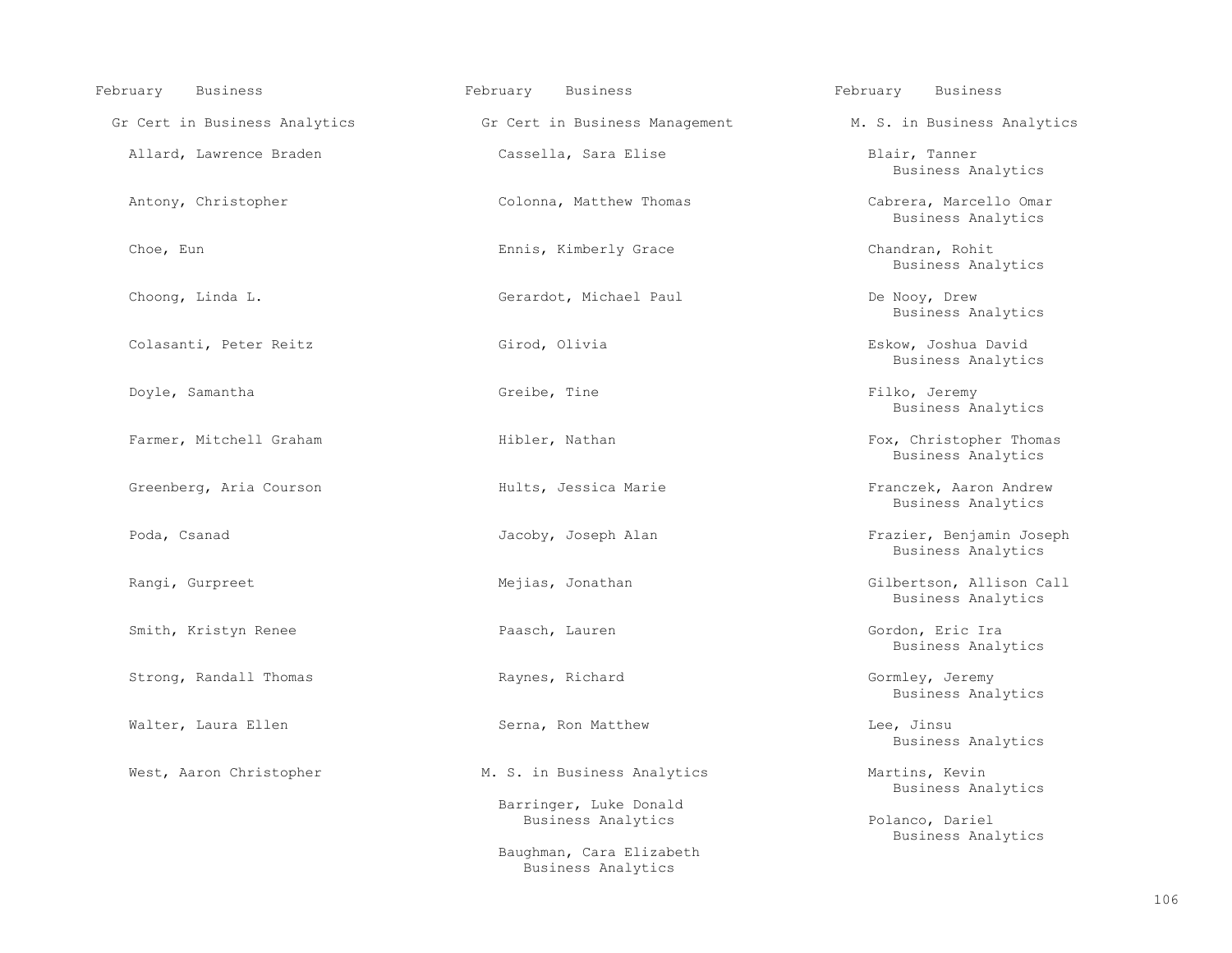# February Business February Business February Business

M. S. in Business Analytics M. S. in Finance M. S. in Finance

Sacheck, Ryne William (Sacheck, Ryne William (Sacheck, Ryne William (Sacheck, Tamica Nerissa<br>
Hoyt, Tyler Michael (Sacheck, Thomas, Tamica Nerissa Business Analytics

 Sallam, Eman Mohd Hossam Azmi Jackson, Jonathan Wayne Trevino, Bradley Business Analytics

 Sinha, Himanshu Khodabakhsh, Cameron Venkova, Evelina Business Analytics

 Thiruvengadam, Sathya Knoll, Rachel Julianne Yazji, Michael Business Analytics

Turrentine, Jennifer L.<br>
Business Analytics<br>
Finance<br>
Finance<br>
Finance<br>
Finance<br>
Finance Business Analytics

Business Analytics

Irvine, Christian Douglas<br>Entrepreneurship and Innovation and Oliff, Kevin Ward Shah, Ugam Dipak<br>Shah, Ugam Dipak Supply Chain Management Entrepreneurship and Innovation Oliff, Kevin Ward Global Supply Chain Management Management Chain Management Ma

Mitros, Elizabeth Ann<br>Entrepreneurship and Innovation and Park, Gwanbok and Changement and Clobal Supply Chain Management Entrepreneurship and Innovation Park, Gwan<br>Finance

 Pasquali, Amanda J. M. S. in Information Tech Mgmt Entrepreneurship and Innovation Petrov, Assentingly

Allen, Christopher Mark **M. S. in Marketing** Finance M. S. in Marketing Finance

Baker, Adam Patrick Finance

Finance

Bright, Steve W.<br>Finance

Buckner, Michael Finance

Vukajlovic, Stefan Laskowski, Patrick Daniel M. S. in Global Sup Chain Mgmt

Finance **Finance** 

Finance **Finance** 

Finance **Finance** 

Rusch, Ryan Paul

Searl, Alan David, III and Loop, Jamison Walker<br>Finance Marketing Baxter, Elliott Donald **Finance** Finance **Marketing** Marketing

Spaulding, Cara Janelle M. S. in Strategic Management<br>Finance

n, David Dezhou Strategic Management<br>Finance

Scorben, Brian David<br>M. S. in Entrepreneur & Innov Lawson, Jonathan Bert Global Supply Cha wson, Jonathan Bert **Entrepreneur A. Innovation** Global Supply Chain Management

Finance (Raheja, Sarah Lynn) Finance (Raheja, Sarah Lynn) Raheja, Sarah Lynn<br>M. S. in Finance Information Technology Management

Ryu, Jeseok Ekovich, Joni Danelle<br>Finance Marketing

Finance Amadio, Cassandra Lynn<br>Sun, David Dezhou and Strategic Managemen

Elzayatie, Mohamed Strategic Management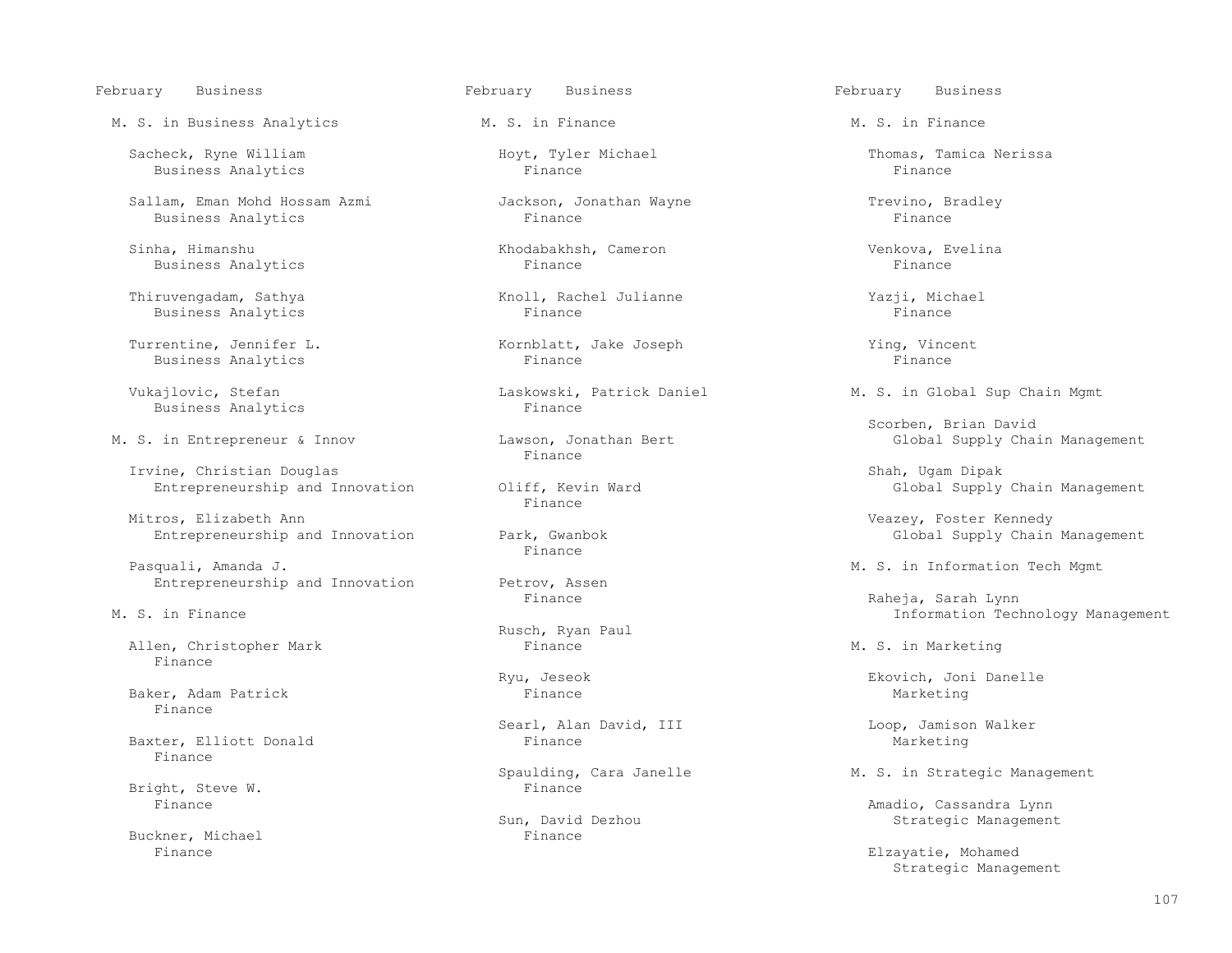# February Business February Business February Business

M. S. in Strategic Management Master of Business Admin Master of Business Admin

 Gordon, Brenna Elise Bates, Ethan Madison Choi, Dae Hyung Strategic Management

 Lissemore, Sean William Baumann, Matthew Choi, Jihoon Strategic Management

 Mowery, Kevin Bruce Bhasham, Chethana Clark, Andrew Joseph Strategic Management

Presnell, Antoinette Michelle Bolton, Adam Gerald Cocca, Jason Michael Strategic Management Management Management Management Management Management

Strategic Management

 Setterstrom, Mark David Breest, Andrew Frederick Crofts, Steven Cook Strategic Management

Vergara, Victor Manuel **Brooks, Marc Lawrence** Crosby, Robert, Jr.<br>
Strategic Management Management Management Management Management Strategic Management

Zaslavets, Denis Brown, Jackson Joseph Cruz, Peta-Gaye

Master of Business Admin Brown, Joanna Lorren Cummings, Melanie Nicole

Amadio, Cassandra Lynn

Anderson, Lauren Sharp

Backenstose, T Hunter

Baek, Ji Hoon<br>Management

Bailey, John Jason

Barton, Jeremy

 Bastedo, Megan Management

Pund, Danielle Nicole Bramblett, Abigail Katelyn Copes, Zachary Adam<br>Strategic Management Management Management Ma

Strategic Management Management Management Management Management Management

Management Management

Management Management

Management Management

Management Management

Management Carter, Joseph Aaron Communic Cygan, Gary Robert, Jr.<br>Management Management Management Management

Charon, Steven Zachary **Daily, Elizabeth Michelle**<br>Management Management

Chen, Miin Song **Chen, Minagement Chen, Minagement Chen, Minagement Chen, Chen, Minagement Chen, Minagement Chen** 

Cho, Hyugrae **Dammann, Kevin Jerry** Management Management

Management Cho, SungYoun Cho, SungYoun Daniels, Emily High<br>Management Management Management Management Management Management

Management Cho, Youngmin Cho, Youngmin Davidson, Michael Davidson, Michael Public Cho, Youngmin Davidson, Michael Management Management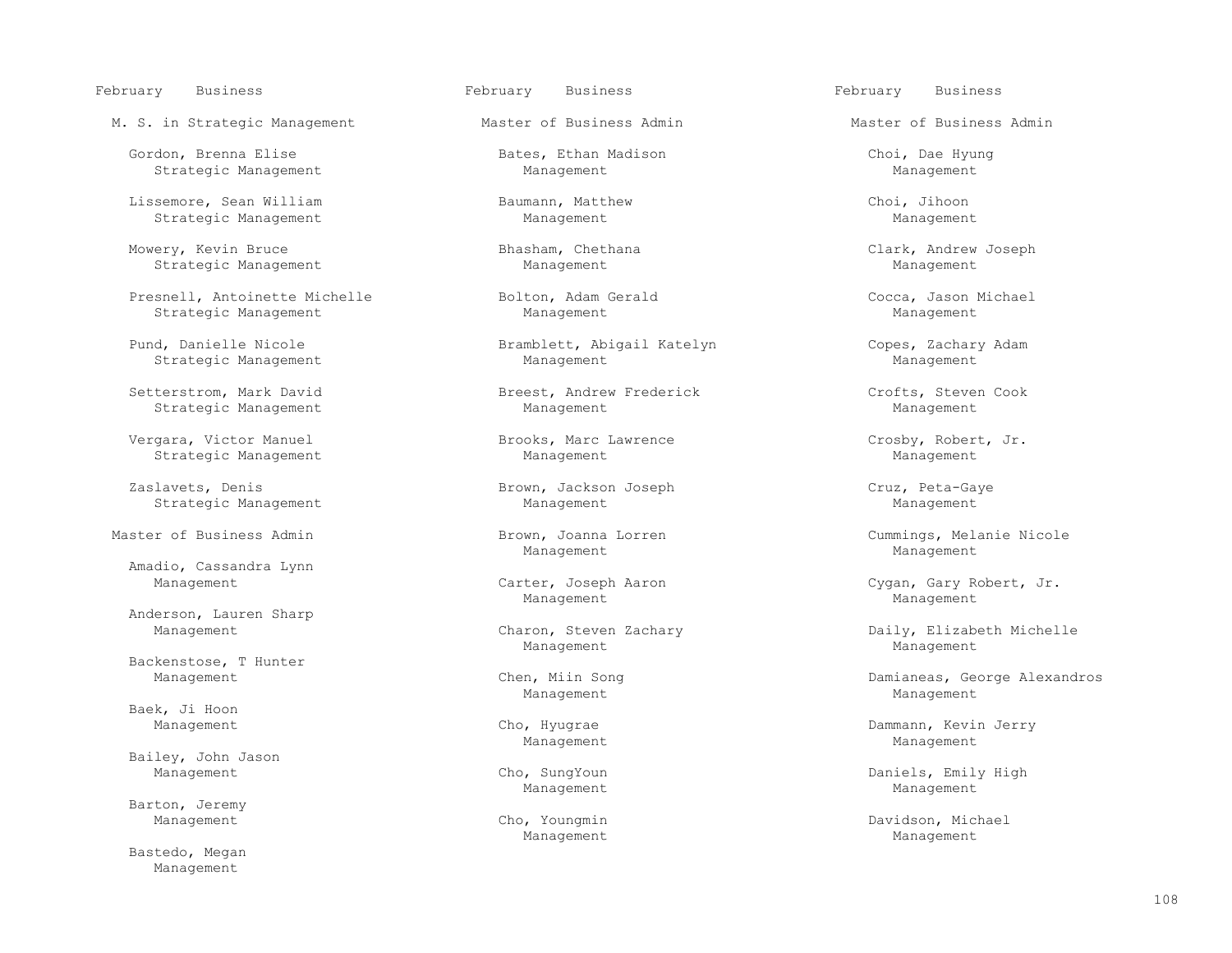Dharmaraj, Suresh Hausrath, Zachary Kientz, Emily Management Management Management

 Duncan, Andrew Stephen Heinz, Steffen Kim, Jungwoo Management Management Management

Enneking, Natalie Nicole Hickman, Spencer Anderson Kim, Seong Eun

 Ezzo, Mark Anthony Hilt, Sarah L. Kim, Soo Rim Management Management Management

 Fitzpatrick, Keith S. Horton, Anna Stacy Kim, Wonjong Management Management Management

Goyal, Anuradha Divayesh Irish, Sarah Corinne Kirk, Tiffany Cecelia Management Management Management

Gray, Carson Christopher **Gray, Colombia Charles** Jensen, Colby Marie **Kirsner, Jonathan Charles** Management Management Management

Management Management Management

 Hall, Liana Gillane Jeong, Tae Young Kozarova, Tatiana Management Management Management

 Hallman, Adam Daniel Johnson, James Trey Kwak, Hyun Jeong Management Management Management

Management Management Management

Hankins, James August Jung, Insik Lancaster, Garrett Management Management Management Management Management Management

 Harris, Brandon Khan, Mohammad Lee, Hyunjung Management Management Management

Master of Business Admin Master of Business Admin Master of Business Admin

 Donahue, Tyler Hedenberg, Benjamin Zachary Kim, Hwan Management Management Management

Management Management Management

 Ganatra, Dhaval Hubler, Barbara Ann Kim, Young Ki Management Management Management

February Business February Business February Business

Greene, Trevor Jeong, Dohyoung Kokje, Ameya Anand<br>Management Management Management Management

Hamoy, Michael B. Jung, Dongshin Lampros, Nicholas George, II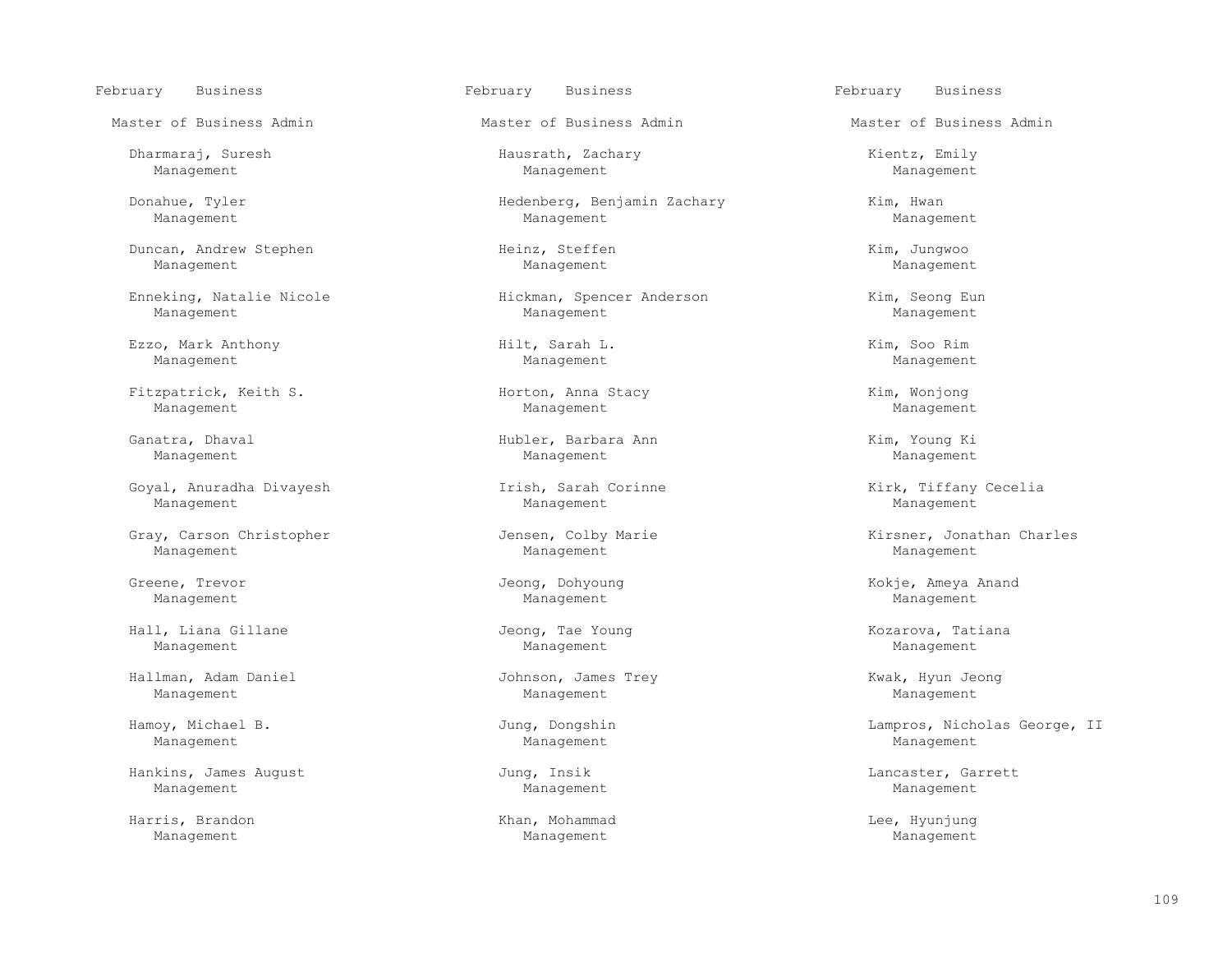February Business February Business February Business

LeNeave, Michael Alan Mulville, Katlyn Marie Pudipeddi, Arun Management Management Management

Lieberman, Scott Daniel Musholt, David Austin Qiao, Yu

Management Management Management

 Manchenahalli, Prakash O'Bryant, Joseph David Reitz, Joseph David Aswathanarayanarao Suraj Management Management Management

Management

McComb, Justin Management Management Management Management Management Management Management

McGrew, Thomas and Management Management Management Management Management Management Management

Management

Management

Mor, Golan Yosef Management

Master of Business Admin Master of Business Admin Master of Business Admin

Lee, Ji Song Morrell, Jonathan Marshall Piao, Yongbin Manaqement Manaqement Manaqement Manaqement Management Management Management

Lee, Ji Young and South Motta, Jason C. And Hotel Management Management Management Management Management Management Management Management

Management Management Management

Lewis, Jason C. Murray, Erik Allen Qeriqi, Qendrim <br>Manaqement Manaqement Manaqement Manaqement Management Management Management

Management Management Management

 Lim, Kangwoo Namgoong, Boram Qiu, Yang Management Management Management

 Liu, Bosui Norris, Zachary William Ramaraj, Mahesh Kanna Management Management Management

Lo, Christopher Raymond Thomas Trevor Nysetvold, Thomas Trevor Christopher Rayburn, Ryne T.

O'Connell-Byrne, Patrick James<br>Martins, Kevin Management Management Management Martins, Kevin Management Management

Oakes, Steven C. Ropp, Nicholas

Memon, Najeeb Management Management

Minerath, Aaron Nanagement Management Management Management Management Management

Park, Young Min Sacheck, Ryne William (Park, Soung Min Sacheck, Ryne William (Park) Sacheck, Ryne William (Park Management Management Management (Park Management Management Management  $\blacksquare$ 

Parks, Cory Jermaine and Sadurni Garcia de Quevedo, Alejandro<br>Memon, Najeeb Sadurni Garcia de Quevedo, Alejandro

Perez, Amanda Marisa Sanchez, Christian G.<br>Minerath, Aaron Sanchez, Christian G. Management Management Management

Phillips, Gary R. Schell, Ryan Ethan Management Management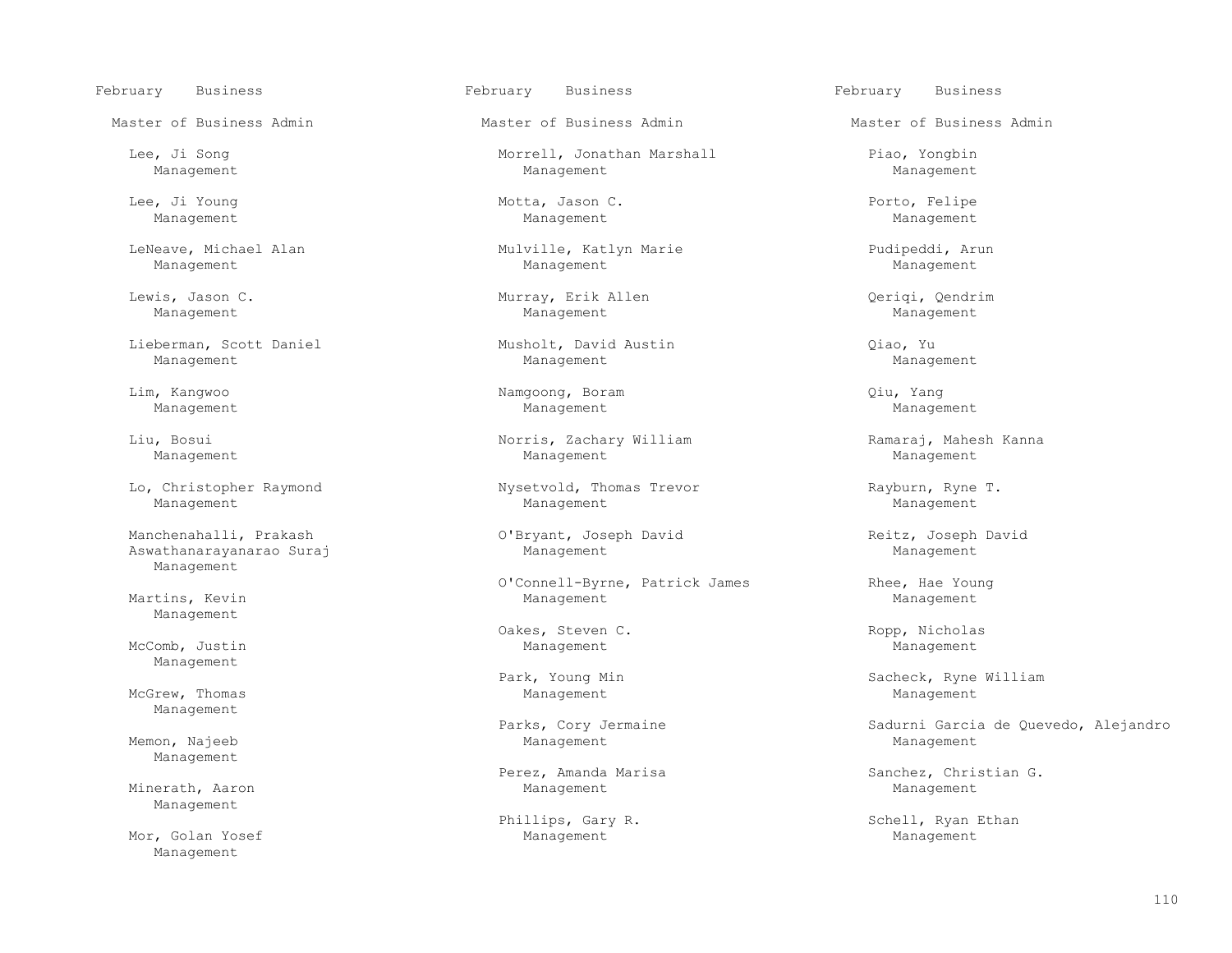Management

Secor, Nathan James Yan, Chuan Gr Cert in Hghr Ed & Std Affrs

Shi, Xiangke Yun, Juil Management Management Management

 Soung, Kibeom Management

 Spencer, Kevin A. Management

 Taber, Todd Management

 Tramaglini, Jessica Management

 Vemuleti, Vinathi Nagulappa Management

 Voracek, Linda Marie Management

 Wallis, Mark Stephen, II Management

 Westman, Blake M. Management

 Wilson, Brendan Bert Management

Master of Business Admin Theory of Business Admin Gr Cert in Education Law

Schoenfeld, Matthew Wintemute, Mitchell Weiss, Alexandra Michelle

Management

Sommer Management Management Management Management Management Management Management

n, Jungwan 2aslavets, Denis<br>Management Management Management

s, Eric and Education and Zellmer, Marcus Randall Management Management

February Business February Business February Education

White, Brandalynn LeeAnn Snow

M. S. in Education

Stevenson, Natalie Jean Learning & Dev Sciences

White, Brandalynn LeeAnn Snow Sims, Eric and Language and Language Sims, Eric and Language Sims, Eric and Language Sims, Eric and Language Sims, Education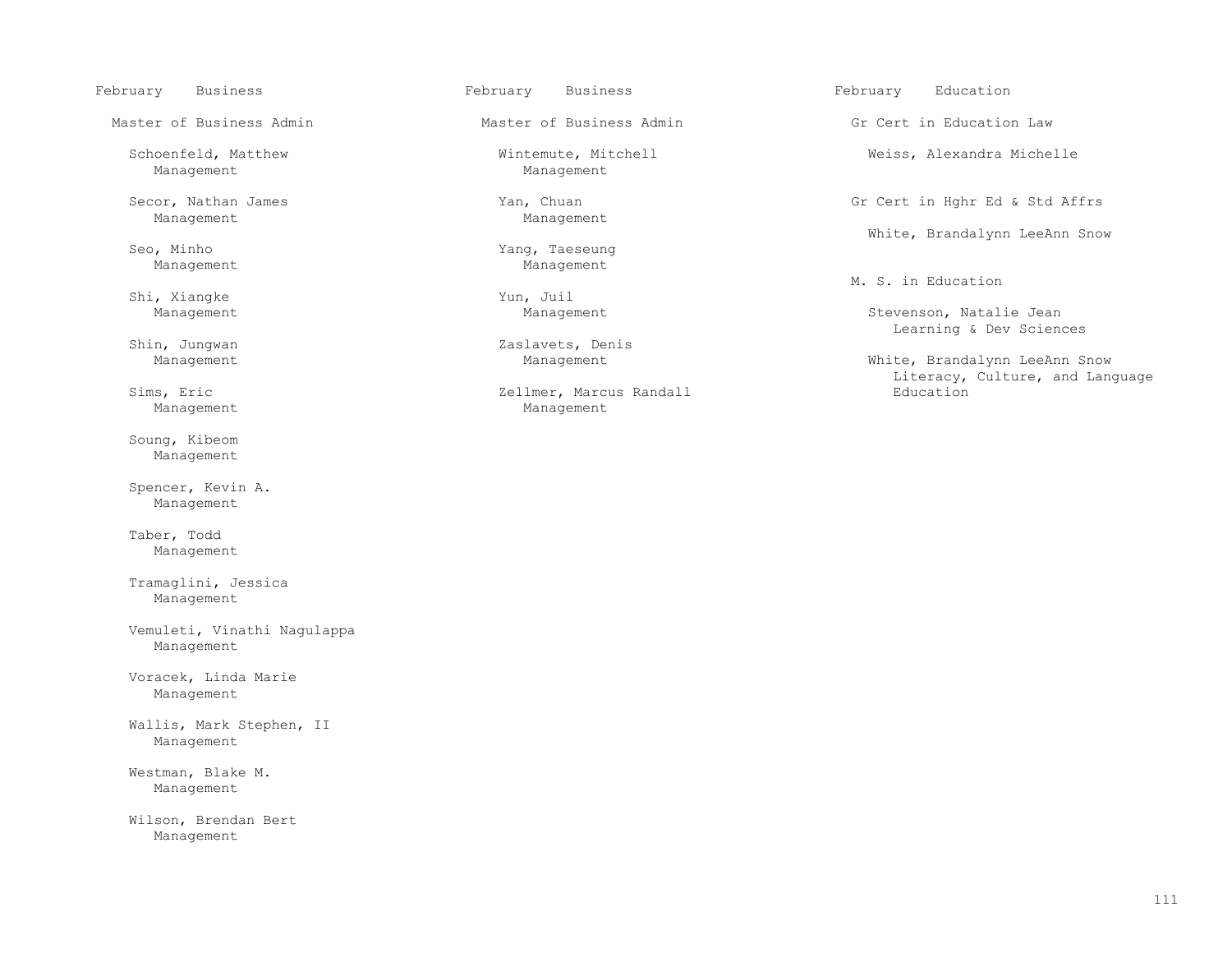February Graduate School February Graduate School February Informatics

Cory, Mackenzie John Martin, Eric Vance<br>
Mi, Xianghang Martin, Eric Vance<br>
Mealth Behavior Anthropology

Davis, Jasmine Lanisha Ogle, Lindsey Nicole Pan, Xiaorui

Ahmed, Tousif<br>Computer Science

 Chen, Jiecao Computer Science

 Colcord, Devon Elizabeth Geological Sciences

 Conant, Christopher Robin Chemistry

 Fan, Chenyou Computer Science

 Ghazinejad, Ali Information Science

 Golan, Antonio, Jr. Communicatn & Culture

 Heaps, Eric C. Theatre & Drama

 Jenkins, Kimberly Candace Speech & Hearing Sci

 Jiang, Jiajian Chemistry

 Kogler, Daniel Scott Computer Science

 Carlucci, Eric Michael Lamichhane, Roshan Han, Yinghua Curriculum & Instruction

Special Education

Terner, David Michael Singleton, Braden Tilly<br>Economics Human Performance Human Performance

Doctor of Philosophy Swords, Cameron Glenn Computer Science

Taylor, Jordan Edward<br>History History

Master of Arts **Doctor of Philosophy** M. S. in Computer Science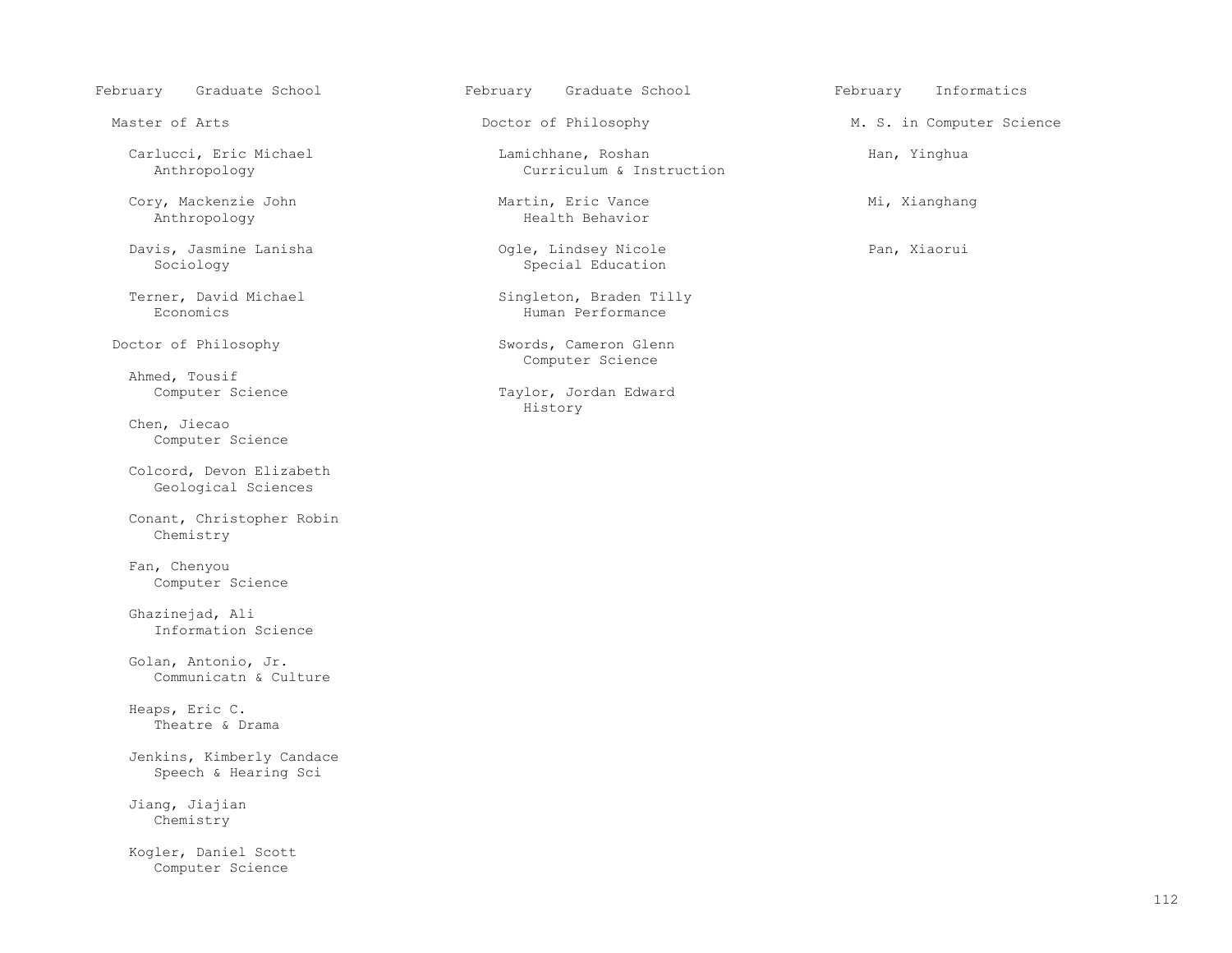February Law

Doctor of Jurisprudence

Kaur, Pawanjeet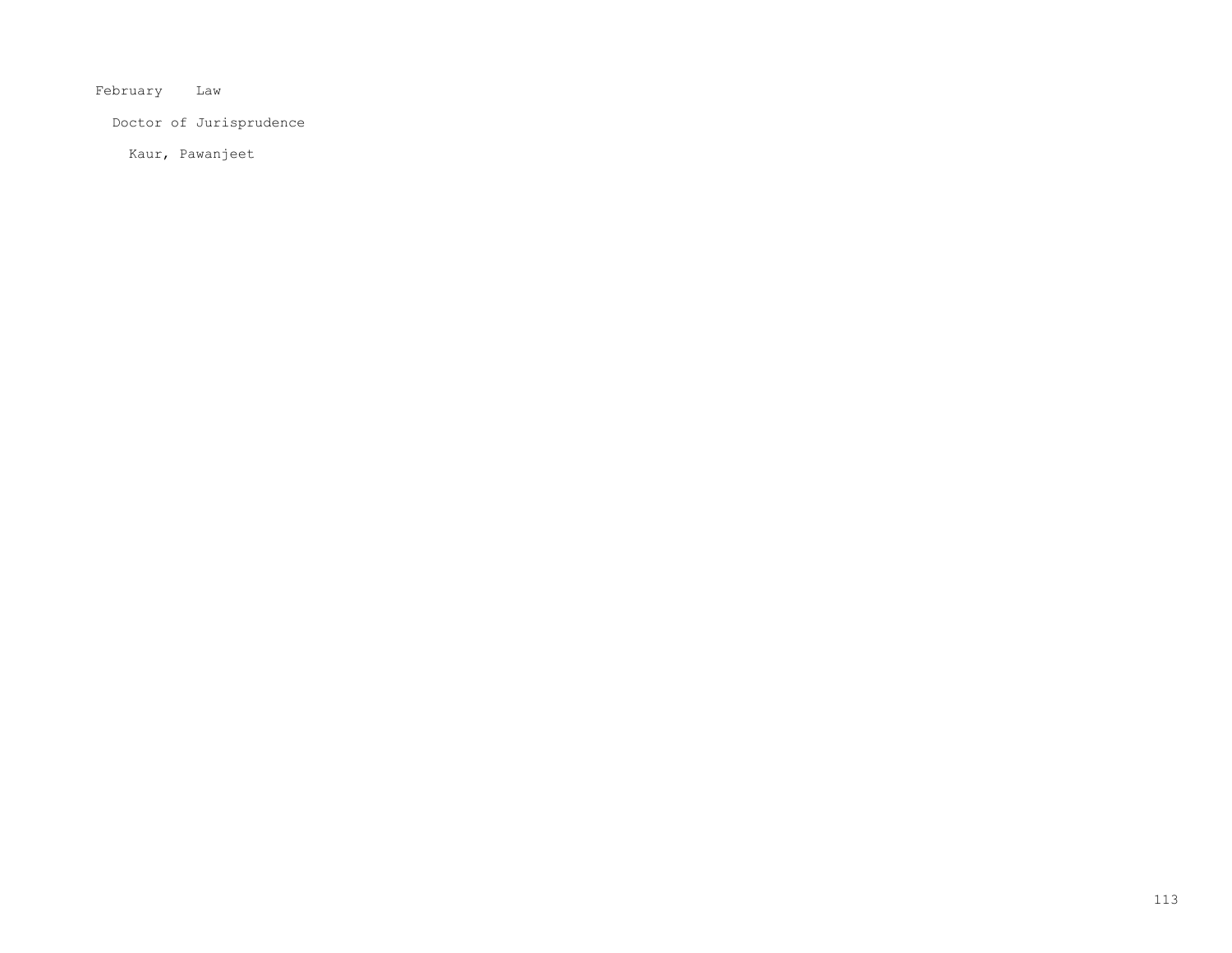Gr Cert in Children's & YA Lit Gr Area Cr Dgtl Art&Humanities Doctor of Philosophy

Cui, Min

Shin, Myong Jong

 Sieben, Jennifer Charlotte Astronomy

Westenberg, Joseph<br>Economics Economics **Example 19** Seconomics **Example 19 Seconomics** 

> Woodward, Claire Michelle Germanic Studies

Master of Science

 Chen, Yung-Chuan Physics

 Coughlin, Amanda Leigh Physics

 Johnson, Tegan Lisbeth Physics

Doctor of Philosophy

 Badillo, Alex Elvis Anthropology

 Brown, Noelle Valerie **French French** 

> Forrest, Regina L. Health Behavior

 Kersulov, Michael Lee Literacy, Culture, and Language<br>Education Education and Education

March Education March Graduate School March Graduate School

Deliman, Amanda Michele **Badillo, Alex Elvis** Mitchell, Jerome Elijah Computer Science

Master of Arts Monson, Sarah Danee Sanford<br>
Monson, Sarah Danee Sanford<br>
Anthropology Anthropology

 Economics Musih, Norma Communicatn & Culture

Rutter, Brian Douglas<br>Microbiology Microbiology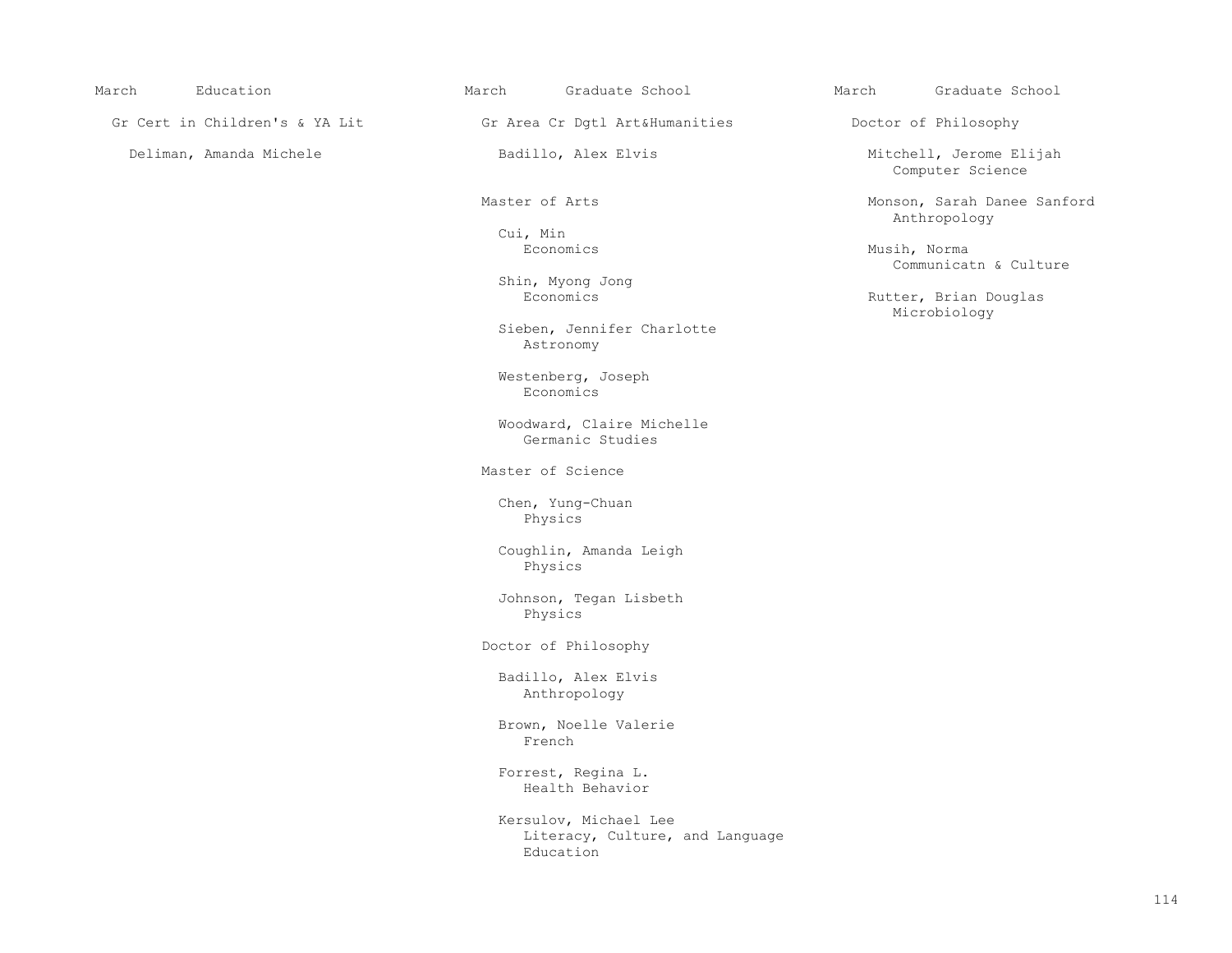## March Informatics

# M. S. in Computer Science

Jafari, Elham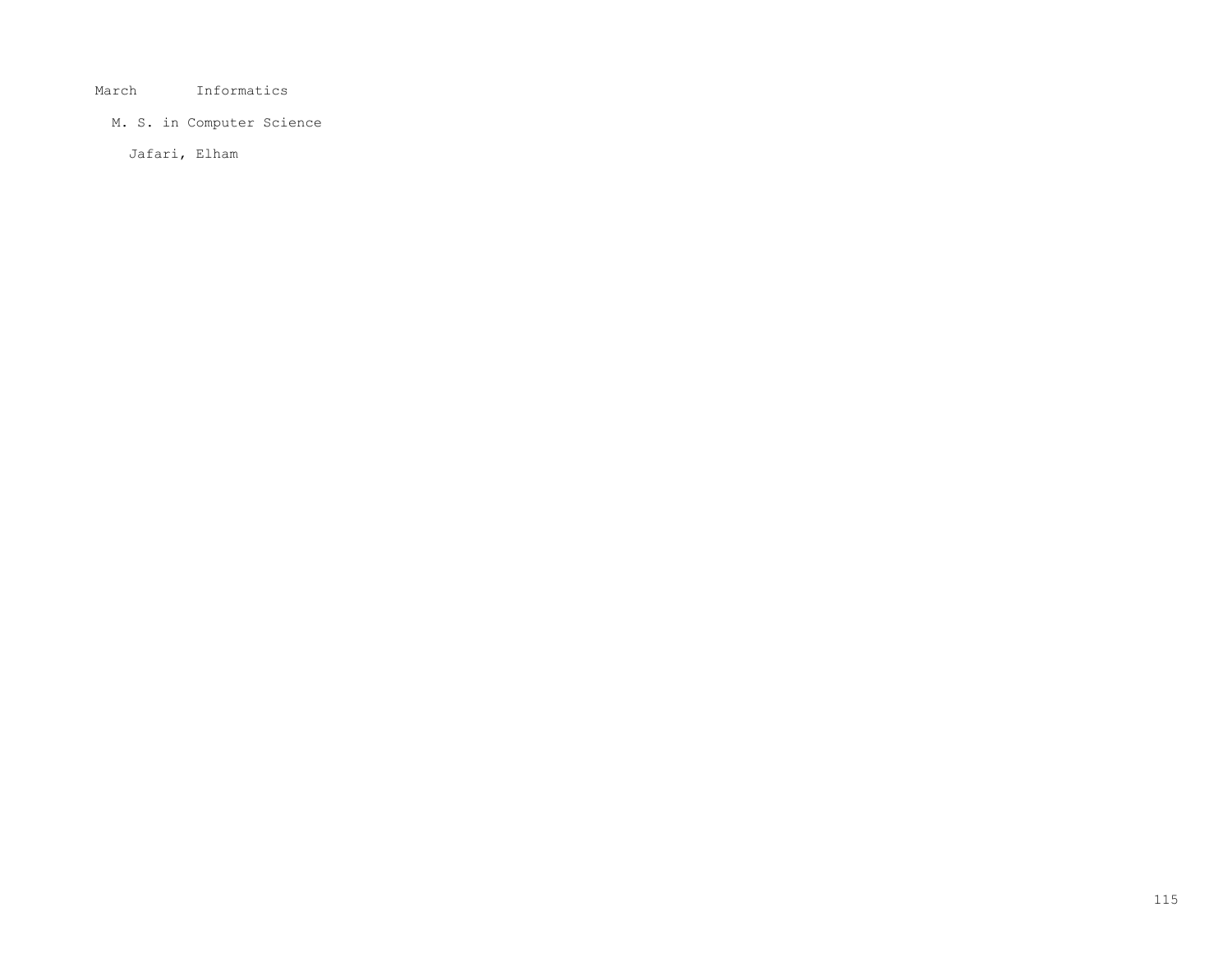Gr Cert Institutional Research Master of Arts and Doctor of Philosophy

Astronomy Psychology

Cleveland, Joseph Patrick (Keith, Richard Nathan Anthropology (Keith, Richard Nathan Anthropology

Kemp, Dewey Dominique, III and Lu, Haohao<br>Mathematics art History Mathematics Art History

 Sterling, Andrea Marie Afr Am & Afr Diaspora St Richardson, Emily N.

Turner, Imren Kalyuncu

Master of Science

 Au, Tsun Fung Music Theory Geography

> McCaslin, Alice Grasso Business Vision Science

Alshanquitiy, Lubna Mohammed I Wang, Xuefu<br>Near East Lang & Cult Statistical Science Near East Lang & Cult

Hist/Phil/Policy in Ed

Edge, Joshua Robert Xu, Rui Xu, Rui Mathematics Physics Mathematics Physics

> Elmi, Elizabeth Grace Musicology

 Evans, Elliott Germanic Studies

 Harris, Gretchen Higher Education

April Education April Graduate School April Graduate School

Docking, Jacob Robert Carr, David James<br>
Astronomy Carr, David James<br>
Astronomy Carr, David James<br>
Psychology Pastronomy Pastronomy Pastronomy Pastronomy Pastronomy Pastronomy Pastronomy

Environmental Science

 Li, Xiaoying Park, Hyo Na Economics Economics Literacy, Culture, and Language Education Education

Hist/Phil/Policy in Ed

Robinson, Joshua Aaron<br>Theatre & Drama Theatre & Drama

Roush, Katrina Diane<br>
Roush, Katrina Diane<br>
Music Theory

Soni, Aparna

 Thoms, David Doctor of Philosophy Molec, Cell & Dev Biol

Clark, Sara Catherine **Williams, Natasha Tyshawn**<br>
Hist/Phil/Policy in Ed Mischool Psychology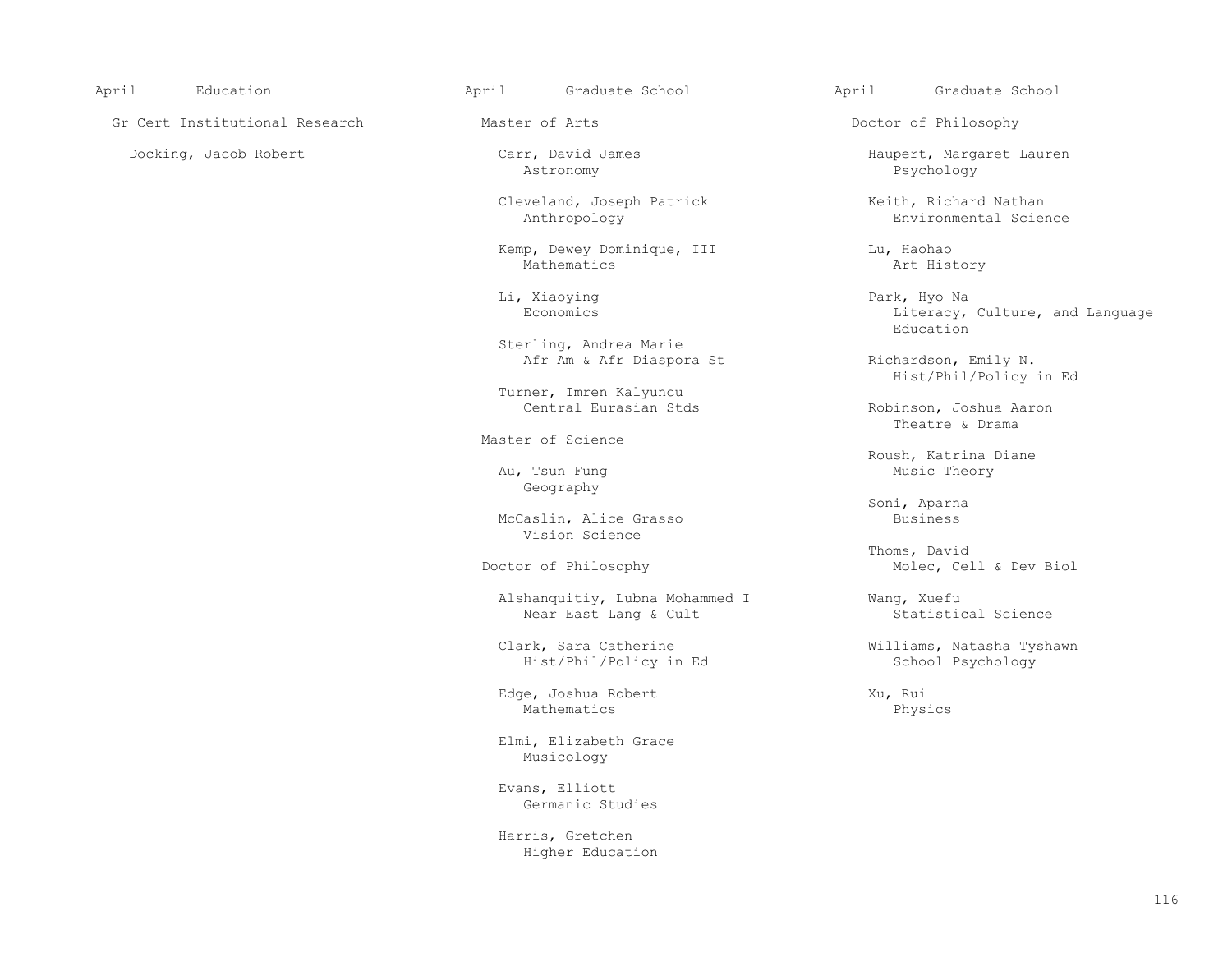April Law

Doctor of Jurisprudence

Ilyas, Adnan U.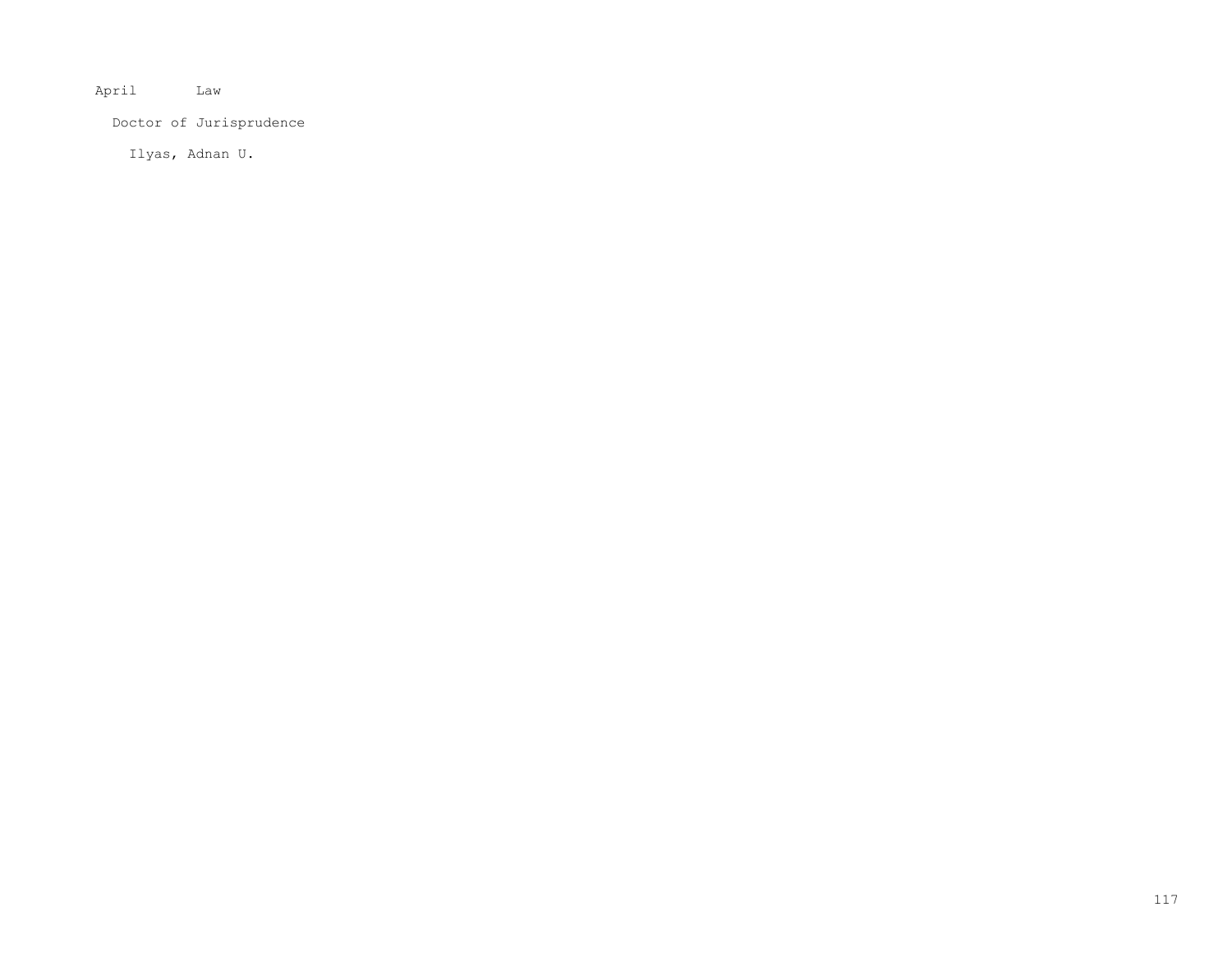| Arts & Sciences<br>May      | Arts & Sciences<br>May                                                                       | Arts & Sciences<br>May         |
|-----------------------------|----------------------------------------------------------------------------------------------|--------------------------------|
|                             | Ar Cert in Clinical PsyScience Ar Cert in Clinical PsyScience Ar Crt Politicl&Civic Engagemt |                                |
| Breach, Michaela Rose       | Suisman, Sara Kathleen                                                                       | Grynheim, Leah Kestin          |
| Budzielek, Eric Vance       | Vriesman, Zoe Alexandra                                                                      | Owens, Morgan                  |
| Cearing, Cathryn Claire     | Wade, Lauren Christine                                                                       | Reimann, Burke William         |
| Chen, John Lee              | Whiteford, Sydney Elizabeth                                                                  | Reynolds, Samuel Luke          |
| Clephane, Kirstin Lynn      | Williams, Casey Nicole                                                                       | Seizys, Tara Frances           |
| Collins, Margaret Ellen     | Wright, Averiel M.                                                                           | Stewart, Alyssa                |
| Conder, Savannah Lynn       | Wu, Wanqing                                                                                  | Wooton, Jillian Marie          |
| Greathouse, Jade Olivia     | Ar Crt Geo Info Sys & Rem Sens                                                               | Zent, Parker D.                |
| Keys, Joann S.              | Scott, Jacob Alexander                                                                       | Ar Crt in Global Hum Diversity |
| Kondelik, Marissa Christine | Ar Crt Politicl&Civic Engagemt                                                               | Boustani, Katreen Dania        |
|                             | Boomershine, Tyler Aaron                                                                     | Ar Crt in Soc Res & Hlth Med   |
| Krick, Lynette Corrin       | Clary, Morgan Leigh                                                                          | Carrison, Mollie Ann           |
| Ours, Olivia Catherine      | Coatie, Javon James                                                                          | Area Cert in Animal Behavior   |
| Parra, David                | Cunningham, Ian Lee                                                                          | Logan, Cameron G.              |
| Schultz, Rachel Elizabeth   | Garr, Jacob Benjamin                                                                         | Area Cert in Business German   |
| Simon, Ella                 | Grangier, Courtland Amiel                                                                    | Hezlep, Norman Steinhofer      |

Stucke, Taylor Kaymarie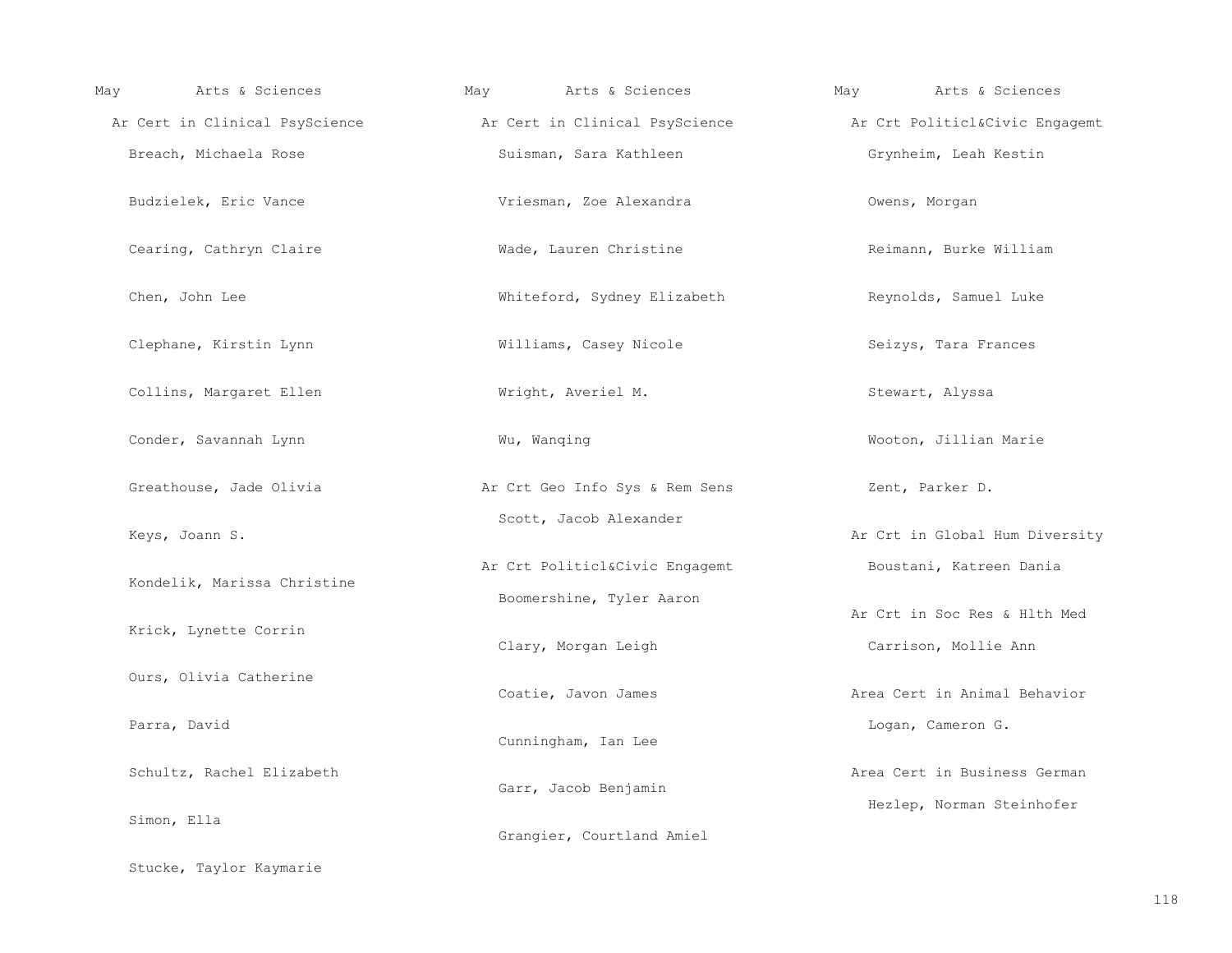| May | Arts & Sciences                                      | May | Arts & Sciences              | May | Arts & Sciences              |
|-----|------------------------------------------------------|-----|------------------------------|-----|------------------------------|
|     | Area Cert in Criminal Justice                        |     | Area Cert in Lib Arts & Mgmt |     | Area Cert in Lib Arts & Mgmt |
|     | Ferguson, Angela S.                                  |     | Adams, Katharine Elizabeth   |     | Lee, Stephanie Brooke        |
|     | Area Cert in Food Studies                            |     | Arora, Nitin                 |     | Lindquist, Kristopher        |
|     | Carrico, Emily Marie                                 |     | Berntsen, Charles Kornblum   |     | Madura, Hayley Elizabeth     |
|     | Schmuckler, Gavin Itai                               |     | Browning, Anne Frances       |     | Mann, Kiersten Joan Grace    |
|     | Area Cert in Global French<br>Bertossi, Ryan Matthew |     | Chien, Billy S.              |     | McGee, Cally                 |
|     | Decker, Bailey                                       |     | Diedrich, Samantha Selin     |     | McGrath, Riley Paige         |
|     | Loebig, Kinsey Marie                                 |     | Ferguson, Caroline Patricia  |     | Moges, Eyob Sisay            |
|     | Winstone, Joanna Kay                                 |     | Gardner, Sarah Elizabeth     |     | Ostoich, Adam George         |
|     | Area Cert in Human Biology                           |     | Gardner, Sean Murphy         |     | Oyer, Jessica Joci           |
|     | Lawson, Bret Patrick                                 |     | Hasnain, Fahad               |     | Pendergast, Nora             |
|     | Thompson, Abigail Fisk                               |     | Hawver, Lindsey B.           |     | Renfro, Bailee Marie         |
|     | Area Cert in Jewish Studies                          |     | Joyner, Lydia                |     | Risk, Emil Clarence          |
|     | Israel, Mitchell Alex                                |     | Kalluri, Revati              |     | Secrest, Elijah Joseph       |
|     | Sendrow, Rachel Beth                                 |     | Kim, Eric Noyoung            |     | Shank, Madeline Jane         |
|     | Smilowitz, Jana Michelle                             |     | Klimaszewski, Haley          |     | Smith, Alyssa Marie          |
|     |                                                      |     | Kong, Fanyang                |     | Spangler, Brenden Michael    |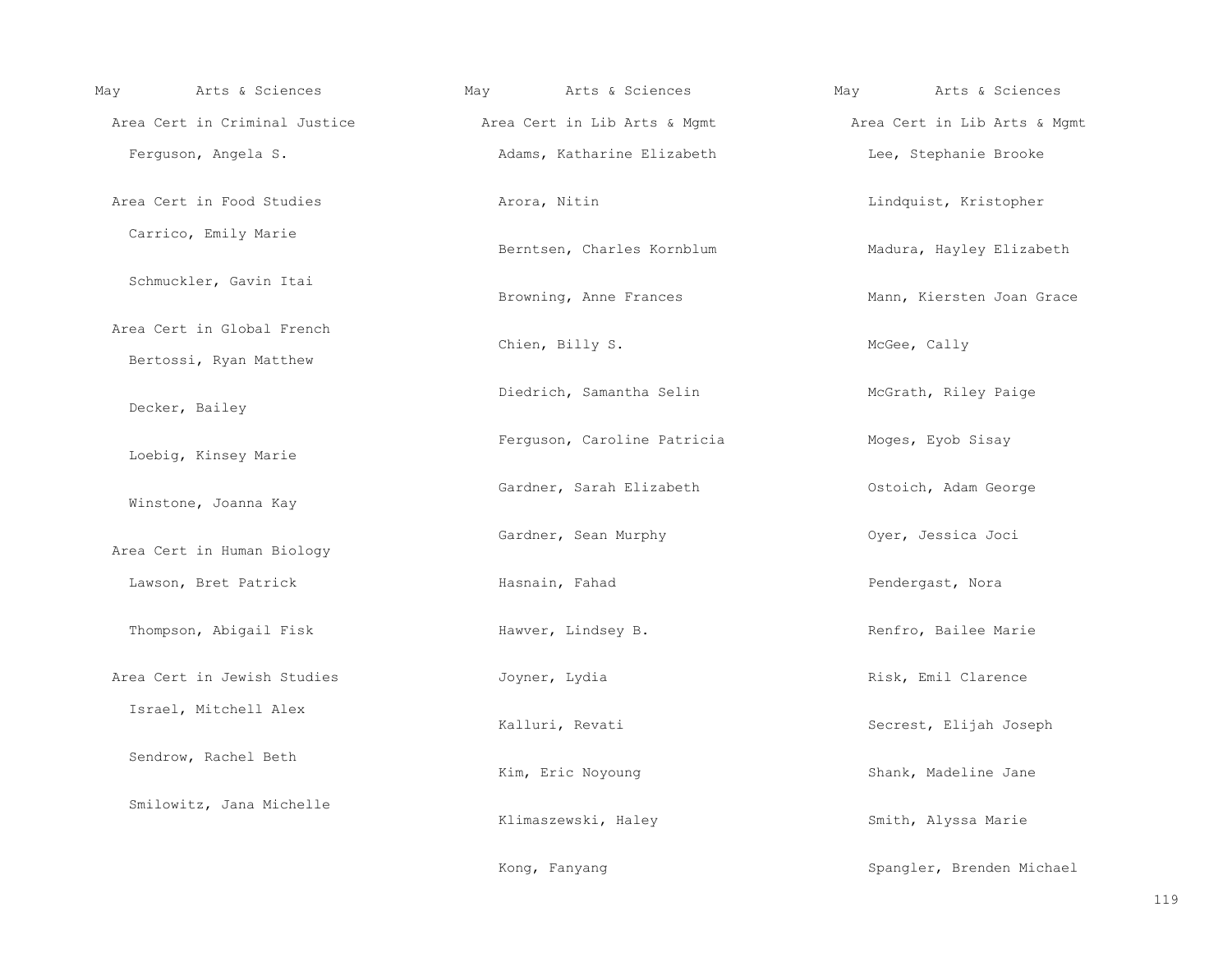| Arts & Sciences<br>May        | May          | Arts & Sciences                           | May | Arts & Sciences                                                                     |
|-------------------------------|--------------|-------------------------------------------|-----|-------------------------------------------------------------------------------------|
| Area Cert in Lib Arts & Mgmt  |              | Area Cert in Psy of Business              |     | B. S. in Animal Behavior                                                            |
| Strauss, Michael David        |              | Akqun, Faruk Selim                        |     | Parrish, Elizabeth Rose                                                             |
| Wee, Liang Zheng              | Bublick, Max |                                           |     | Proctor, Paul Patrick, Jr.                                                          |
| Wernert, Nicholas Andrew      |              | Kison, Courtney                           |     | Reynolds, Kennedy Joyce                                                             |
| Area Cert in Medieval Studies |              | B. S. in Animal Behavior                  |     | Schulze, Kevin DeWayne                                                              |
| Gilbert, Mary                 |              | Adams, Kayley Marie                       |     | Sluka, Christina Margaret<br>With High Distinction                                  |
| Area Cert in Neuroscience     |              | Brink, Hannah Lindsay                     |     | Smith, Ashley Anne                                                                  |
| Adams, John Padric            | Carr, Jordan |                                           |     | Snedden, Yun Ju                                                                     |
| Akgun, Faruk Selim            | Dean, Sommer |                                           |     |                                                                                     |
| Cooper, Keiland Wade          |              | Fischer, Caroline Elizabeth               |     | Stansberry, Keegan                                                                  |
| Davda, Devika Devesh          |              | Gits, Madison Patricia                    |     | Taylor, Karly Christene                                                             |
| LaMar, Jacob Anthony Akers    |              | Iruri-Tucker, Alec Andrew                 |     | Willkie, Erin Renee<br>With High Distinction                                        |
| Mysliwy, Sarah Nicole         |              | With High Distinction                     |     | B. S. in Astronomy & Astrophys                                                      |
| Philips, Taylor A.            |              | Leibering, Miriah Kae<br>With Distinction |     | Coniglio, Anthony Arsen<br>With Highest Distinction                                 |
| Sohn, Curtis Kyungsik         |              | Long, Eden Vedarose                       |     | Cousins, Bryce Steven<br>With Highest Distinction<br>Hutton Honors Coll Prgm Cmpltd |
|                               |              | Mahoney, Shawn Timothy, II                |     | Gentile, Michael Edward, Jr.                                                        |
| Vriesman, Zoe Alexandra       |              | Palafox, Jessica Erin                     |     | Kimsey-Miller, Brooke Kristine                                                      |
|                               | Parks, Seth  |                                           |     |                                                                                     |
|                               |              |                                           |     | Schuermann, Jacob                                                                   |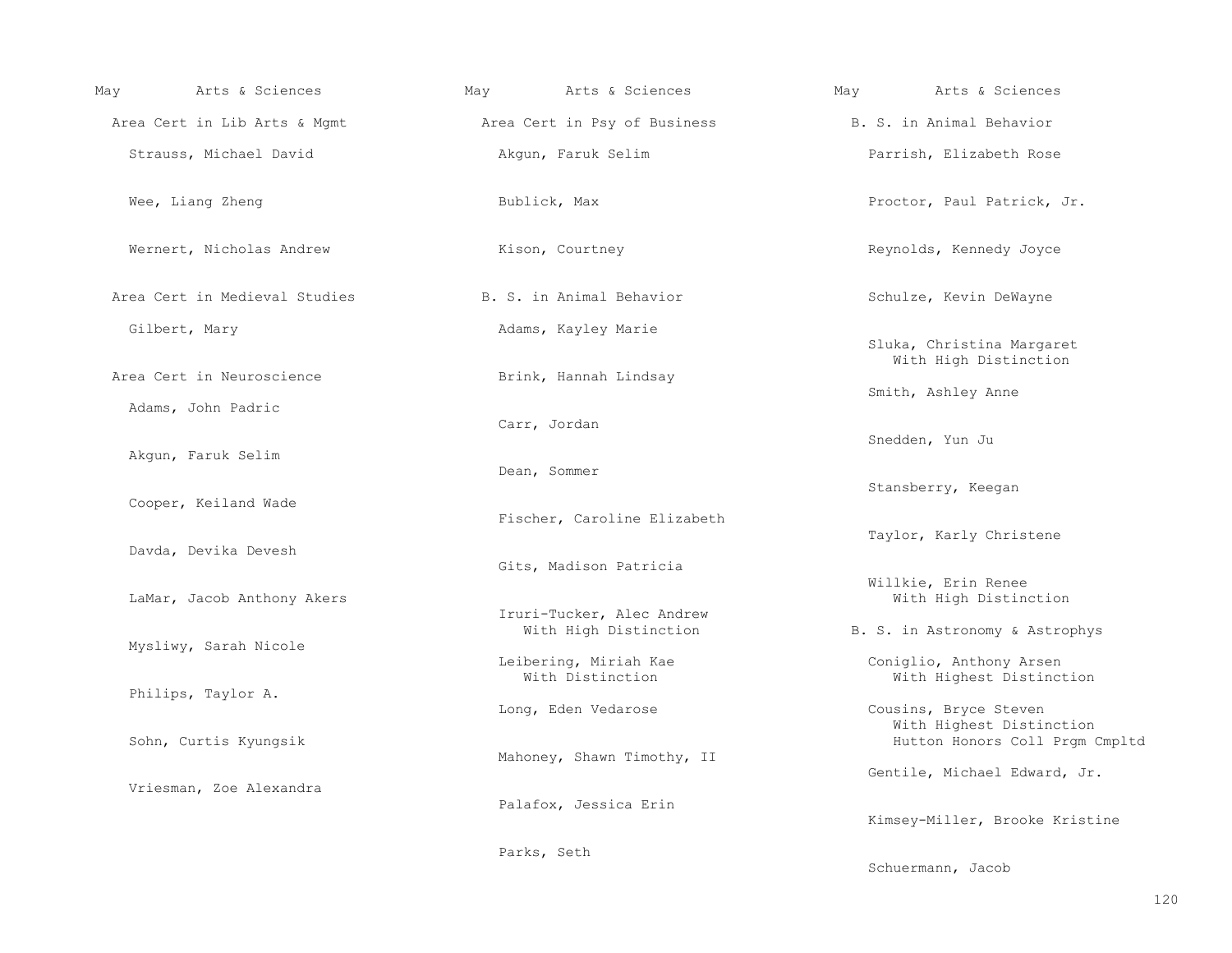B. S. in Astronomy & Astrophys B. S. in Biochemistry B. S. in Biochemistry

Theising, John O'Neill **Kim, Praise Chanmee** Vu, Michael Phuc An

Arnold, Christopher Joseph

Baek, Seongkyeong

Chestnut, Arrieonna Kristine

Collins, Jessica and Miller and Michael Michael Michael Michael Michael Michael Michael Michael Michael Michael Michael Michael Michael Michael Michael Michael Michael Michael Michael Michael Michael Michael Michael Michae With Highest Distinction<br>
Hutton Honors Coll Prgm Cmpltd Mith High Distinction Hutton Honors Coll Prgm Cmpltd

Dietrich, Jonathan Jacob Reilly, Austin Kendrick<br>With Highest Distinction With Highest Distinction With Highest Distinction

 With Distinction Hutton Honors Coll Prgm Cmpltd Allen, Senayet S.

Ellinger, Emily Morgan With High Distinction and the Mathematic Sayre James Ariishi, Sayre James

Gentry, Zachary

Green, Adam Michael

Herodotou, Christophoros Alexander

Hoffman, Griffin Jeremy

Spesard, Clint Joseph Thompson, Abigail Fisk Keiser, Evan Thompson, Abigail Fisk Thompson, Abigail Fisk Thompson, Abigail Fisk Thompson, Abigail Fisk Thompson, Abigail Fisk Thompson, Abigail Fisk Thompson, Abigail Fisk Tho With Highest Distinction

B. S. in Biochemistry The McLain, Zachary Taylor The McLain, Xiao, Sikai Hutton Honors Coll Prgm Cmpltd

Minnich, Gabrielle Christina Yun, Ejun

Mitrevski, Adam Daniel Zelt, Nathan

Phegley, Tristin Anne B. S. in Biology

Rowe, Bradley Patrick

Saldivar, Robert<br>With High Distinction

Sandoval Hurtado, Casandra Pamela

Smith, Dakota Lee

Stamatkin, Nicholas Daniel

Tanquary, Vicki Marie

May Arts & Sciences May Arts & Sciences May Arts & Sciences

Watkins, Joseph Dmitri Elfenbein Lawson, Bret Patrick and Matthew Watson, Jonathan Matthew With Highest Distinct With Highest Distinction

With Highest Distinction

Abughofah, Yousaf<br>Qian, Gene and The Collins, Mith Highest Distinction

Ahls, Charlotte Louise<br>
Reilly, Austin Kendrick<br>
With Distinction

Alexander, Lauren Haley

Ashman, Madison Nichol

Ashraf, Adeel Mohammad

Ashraf, Nabeel Mohammad Takeda, Akari With Highest Distinction

Bahena-Garcia, Omar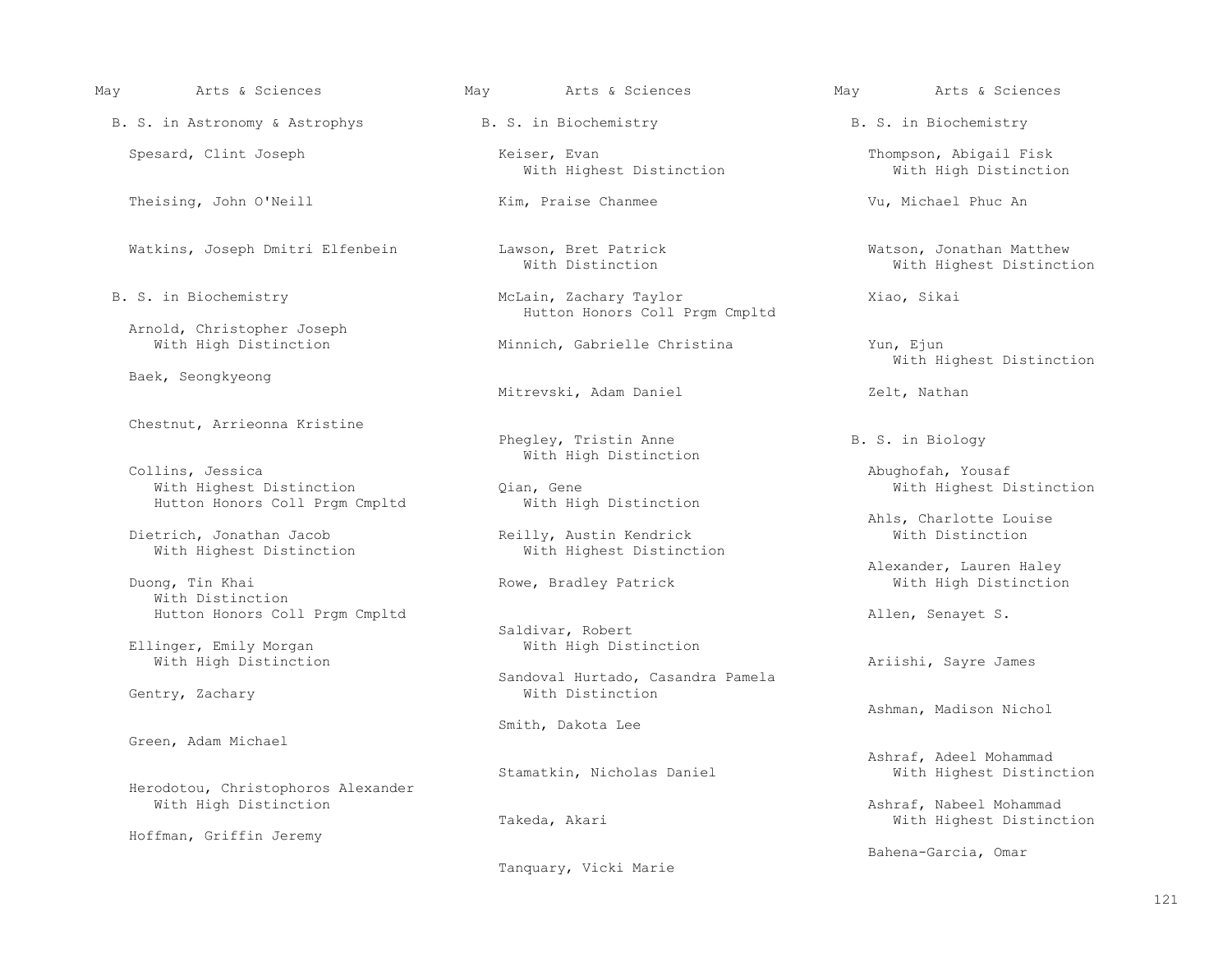Brown, Lucy Delany<br>With High Distinction

With Highest Distinction

Brownlee, Madalyn

Bruner, Jacob

Calhoon, Richard Paul

Carr, Taylor Nicole

Bailey, Gabrielle Anne **Chen, Connie Chen, Connie** Fritch, Rhiley Michele With Highest Distinction

 Belton, Abigail Coskun, Reyan Galindez Mingo, Juan Hutton Honors Coll Prgm Cmpltd

Cunanan, Kristen Bianca

Davies, Russell Paul With High Distinction

Diedrich, Samantha Selin

 Drago, Kennedy Jo With Distinction

Boldt, Stephanie Nicole<br>With Highest Distinction (Green, Rebecca Lynne (Green, Rebecca Lynne (Green, Rebecca Lynne (Green, Rebecca Lynne With Highest Distinction

With Distinction

Exum, Sarah Alexandra

Fisher, Katherine Helena **Fisher, Katherine Helena** Hibbard, Emily Anne With Histinction With High Distinction

 May Arts & Sciences May Arts & Sciences May Arts & Sciences B. S. in Biology B. S. in Biology B. S. in Biology

Begle, Connor Allen Cook, Olivia Caroline Funke, Ella Louise<br>With Distinction With Distinction

With Highest Distinction

Benko, Gabriella Rose Garcia, Antonio Luis<br>With High Distinction Cunanan, Kristen Bianca Garcia, Antonio Luis Garcia, Antonio Luis

Bey, Benjamin Thomas Goggins, William Christopher

Bingi, Harish Chandra Goode, Kevin Wayne

Bjortomt, Jordan Alexa Graham, David

Bolling, Anna Montague and Communications of the Solling, Anna Montague and Society of the Society Annual Mort<br>Dyer, Kelsey Suzanne and Communications and Mith Highest Distin With Highest Distinction

 Brahmamdam, Vaishnavi Hasnain, Fahad With Highest Distinction

 Brill, Emily A. Hasty, Amanda Marie Hutton Honors Coll Prgm Cmpltd

Fasteen, Tess Dianne **Hearth, Raechel Elizabeth**<br>
With Distinction With Distinction

Fleck, Emily Suzanne Hu, Miriam Mingyue With High Distinction

Fox, Kelly Ann Hunter, Erskine, IV Hunter, Erskine, IV Hunter, Erskine, IV With Distinction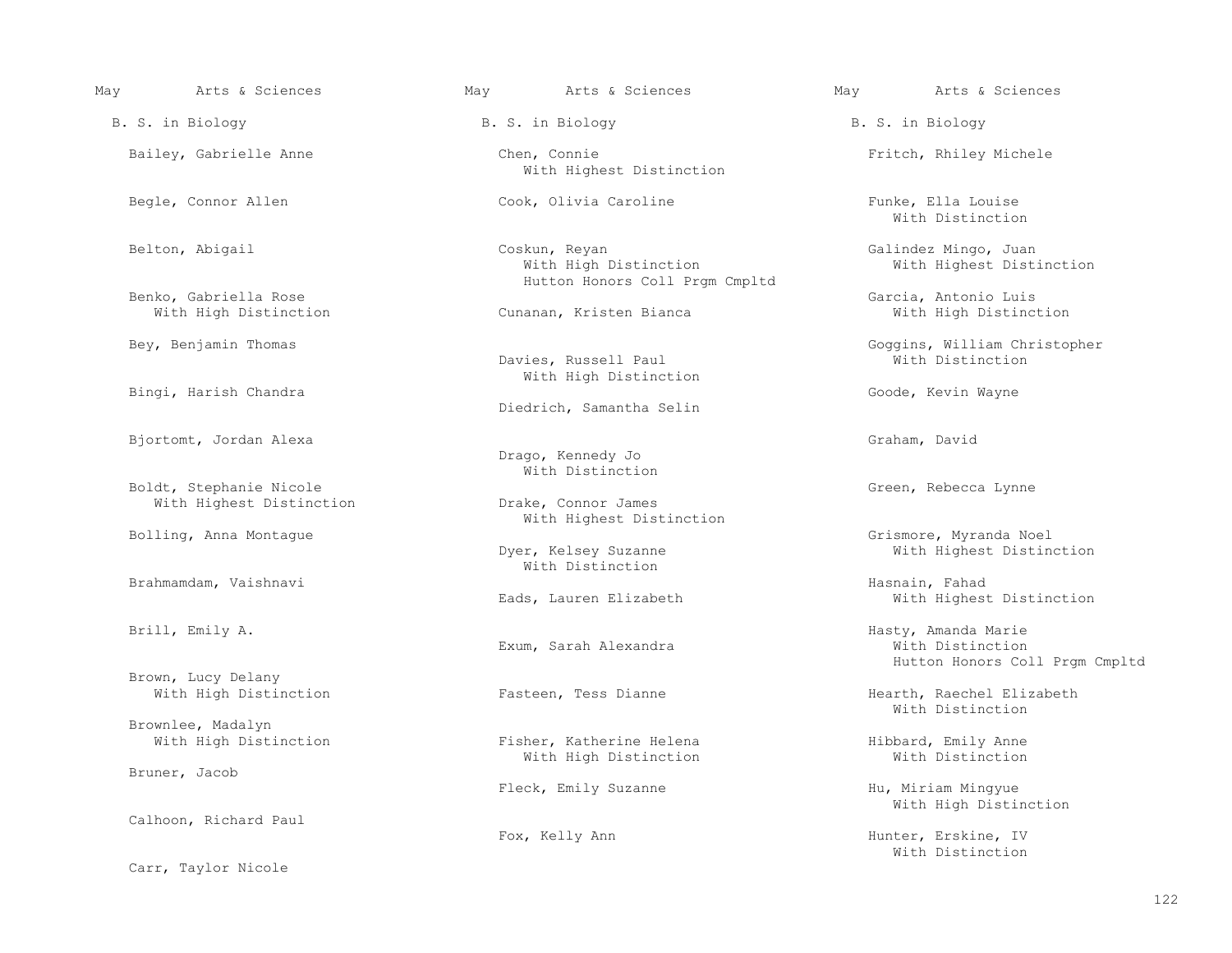| May | Arts & Sciences                                                              | May Marts & Sciences                                              | May <b>Arts &amp; Sciences</b>                                             |
|-----|------------------------------------------------------------------------------|-------------------------------------------------------------------|----------------------------------------------------------------------------|
|     | B. S. in Biology                                                             | B. S. in Biology                                                  | B. S. in Biology                                                           |
|     | Huyvaert, Matthew Gerald                                                     | Kim, Joseph Eunsoo<br>With Highest Distinction                    | Metzman, Eric Thomas<br>With Distinction<br>Hutton Honors Coll Prgm Cmpltd |
|     | Ibikunle, Oluwaqbemisola Omotolani<br>With Highest Distinction               | Klimaszewski, Haley<br>With Highest Distinction                   | Miller, Bret Alan                                                          |
|     | Johnson, DaAsia Nicole                                                       | Kraus, Phylisa Clare                                              | Miller, Samuel Donavon<br>With Distinction                                 |
|     | Johnson, Eric George<br>With Distinction                                     | Lee, Brian Chingwen                                               | Morrison, Matthew Vincent                                                  |
|     | Johnston, Alaina Marie<br>With Distinction<br>Hutton Honors Coll Prgm Cmpltd | Leibering, Miriah Kae<br>With Distinction<br>Levitan, Marcus Evan | Mueller, Ryan Patrick<br>With Highest Distinction                          |
|     | Joyner, Lydia<br>With Distinction                                            | With Highest Distinction                                          | Nawrocki, William Gaffney                                                  |
|     | Judkins, Riley Mae                                                           | Logan, Cameron G.                                                 | Neal, Kristin Lucille                                                      |
|     | Justin, Darcy Ann                                                            | Lopez, Emmanuel G.                                                | Nelson, Allison Elizabeth<br>With High Distinction                         |
|     | Kalluri, Revati                                                              | Loughran, Michaela P.                                             | Nettleton, Rachel Jane<br>With High Distinction                            |
|     | Kamran, Saad<br>With Highest Distinction                                     | Malone, Patrick William                                           | Hutton Honors Coll Prgm Cmpltd<br>O'Connor, Alexander Michael              |
|     | Karcher, Christian Thomas                                                    | McKinzie, Alexandra Hope<br>With Highest Distinction              |                                                                            |
|     | Kenkel, Joshua Lee                                                           | McManama, Colin Ward                                              | Omari, Ramsey Khaled<br>With Highest Distinction                           |
|     |                                                                              | Meier, Ethan Glenn                                                | Ozobu, Gold Obiageli                                                       |
|     | Khum, Ral Lian                                                               | Menne, John T.                                                    | Parrish, Ellen Renee<br>With Distinction                                   |
|     | Killion, Andrew Watson<br>With High Distinction                              | Mercho, Joseph                                                    | Perez, Kathya Alexandra                                                    |
|     | Kim, Eric Noyoung                                                            |                                                                   | Perkins, Hannah Lee                                                        |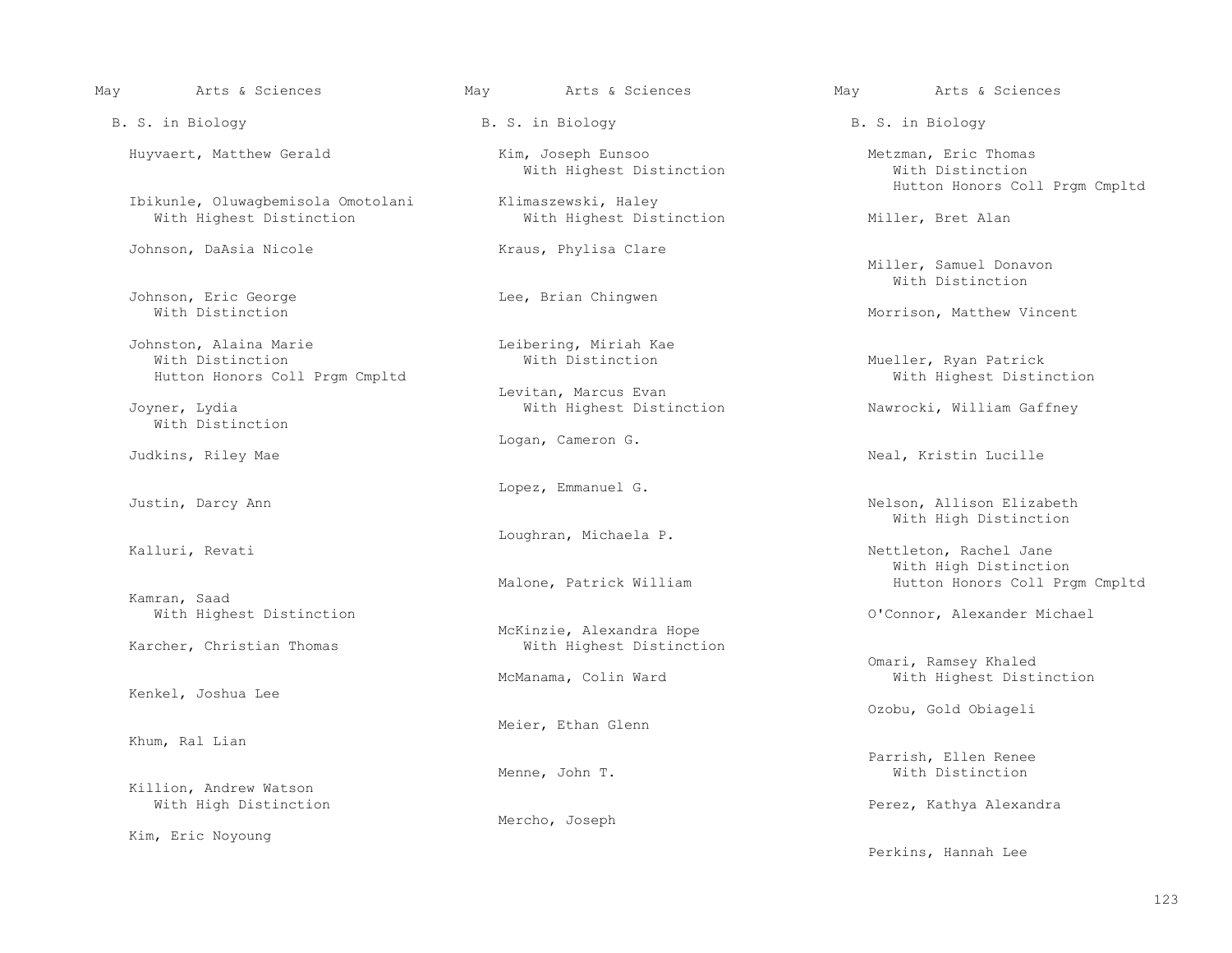| May | Arts & Sciences                                                                    | May | Arts & Sciences                                     | May | Arts & Sciences                                                        |
|-----|------------------------------------------------------------------------------------|-----|-----------------------------------------------------|-----|------------------------------------------------------------------------|
|     | B. S. in Biology                                                                   |     | B. S. in Biology                                    |     | B. S. in Biology                                                       |
|     | Pittenger, Claire Elizabeth<br>With Highest Distinction                            |     | Saxena, Shweta                                      |     | Uhl, Luke Kaleb<br>With Distinction                                    |
|     | Proctor, Paul Patrick, Jr.                                                         |     | Schmitt, Harley Brianna                             |     | Urbanczyk, Clare Nicole                                                |
|     | Qian, Gene<br>With High Distinction                                                |     | Shah, Nikhil Rajesh<br>With High Distinction        |     | Van Nevel, Joshua John Willard<br>With Highest Distinction             |
|     | Rachford, Grant William                                                            |     | Shen, Michael Zheng<br>With Distinction             |     | Vincent, Maggie Carneal<br>With Distinction                            |
|     | Ranshaw, George Dalton                                                             |     | Slagle, Victoria Gizella                            |     | Watkins, Margaret Aniela<br>With Highest Distinction                   |
|     | Rasmussen, Alexis M.<br>With High Distinction                                      |     | Sponseller, Ian David                               |     | Weber, Lena<br>With High Distinction<br>Hutton Honors Coll Prgm Cmpltd |
|     | Raymundo, Nina Noreen Bautista                                                     |     | Sprehe, Chloe Olivia<br>With High Distinction       |     | Whalen, Natalie Rose                                                   |
|     | Reese, Andrew Norman<br>With Distinction                                           |     | Steinhauer, Lily Christine<br>With High Distinction |     | Wilcox, Joel Houston                                                   |
|     | Ren, Clarissa Chenhui<br>With Highest Distinction                                  |     | Suh, David                                          |     | Zielinski, Abigayle Rose                                               |
|     | Rivera, Natalie Lavah                                                              |     | Swope, Taylor Bethany                               |     | B. S. in Biotechnology                                                 |
|     | Roberts, Shelby Nichole                                                            |     | Szewczyk, Bartosz Roman                             |     | Britt, Alexis Morgan<br>With High Distinction                          |
|     | Rodefeld, August William                                                           |     | Taylor, Jonathan Andrew                             |     | Cembellin, Antonio                                                     |
|     | Ross, Pierce Michael                                                               |     | Todd, Erin Patricia<br>With Distinction             |     | Chu, Ting-Yu                                                           |
|     | Rutkowski, Elly                                                                    |     | Trimble, Cole Wyatt<br>With High Distinction        |     | Combs, Brian                                                           |
|     | Sangani, Amee Ashwin<br>With Highest Distinction<br>Hutton Honors Coll Prgm Cmpltd |     | Tshililiwa, Kudakwashe                              |     | Eisenhut, John Timothy<br>With Highest Distinction                     |
|     |                                                                                    |     |                                                     |     | Espada, Sofia Anabel                                                   |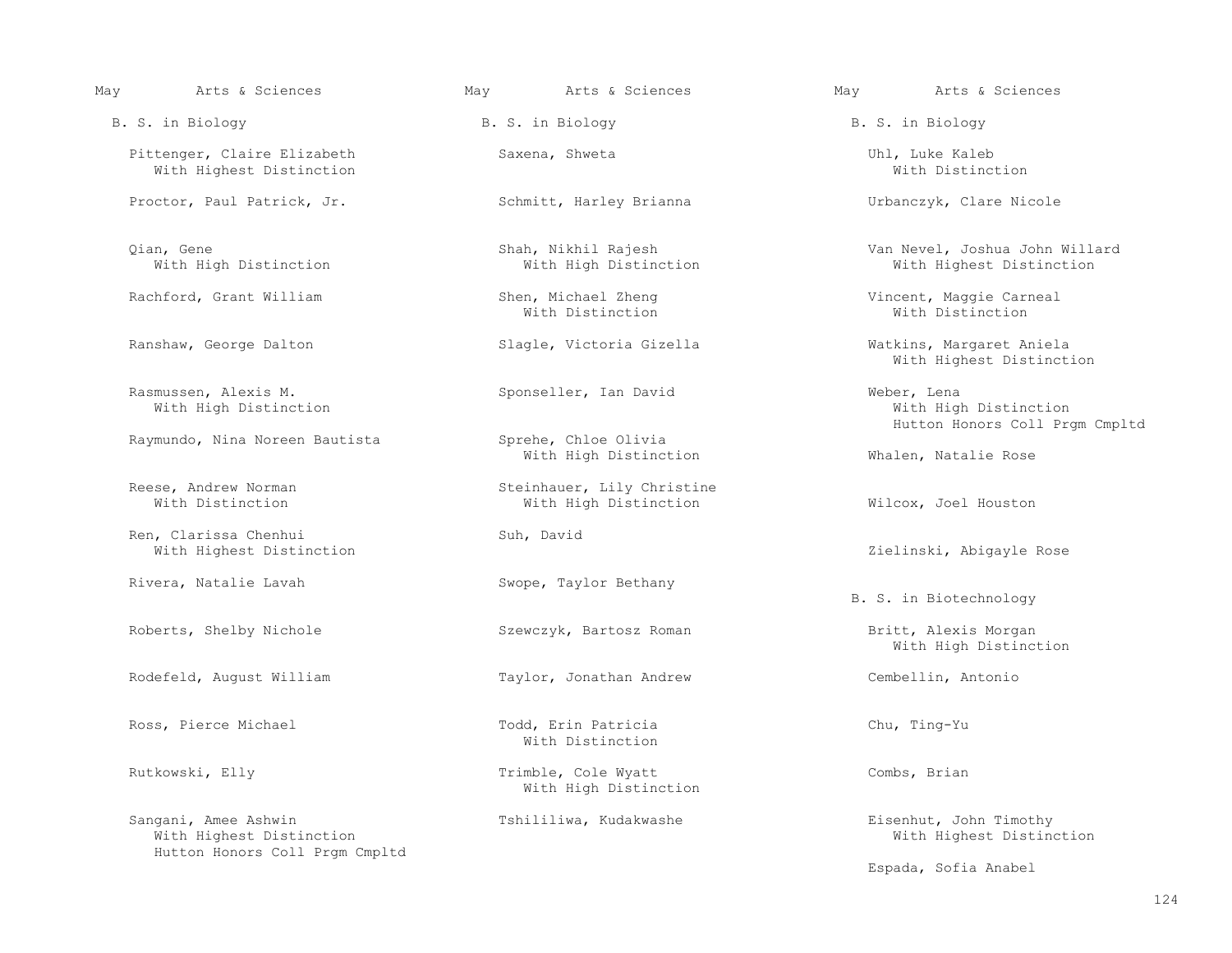B. S. in Biotechnology **B. S. in Chemistry** B. S. in Earth Science

Vanwinkle, Zachary Matthew

Alsop, Ty James

Carew, Samuel Christian end Carew, Samuel Christian With High Distinction<br>Woo, YoungJun

Hamilton, Allyson Nichole (B. S. in Cognitive Science) (Geological Sciences

Hui, Yee Hang Etan

Miller, Wesley Christopher

With High Distinction and the Mathematic Section Amezcua, Peter Kevin

 Pottratz, Jacob Michael With Highest Distinction and the Mathematic Section Anselm, Alissa Jade

With Highest Distinction

Simon, Julie Christine With Distinction

Stutsman, Sydney Rae

Trinh, Alan-Thomas Loc<br>With Distinction

Woo, YoungJun Woor WoungJun Woose Woors and Mith Highest Distinction<br>With Highest Distinction With Highest Distinction With Highest Distinction Hutton Honors Coll Prgm Cmpltd McCorkle, Sarah Margaret

B. S. in Cognitive Science

Cooper, Keiland Wade **Perry, Hannah Jewel** 

 Vogelsang, Macgregor Davis B. S. in Human Biology With Highest Distinction

Xu, Catherine Mith High Distinction Mith High Distinction Mith High Distinction With High Distinction With Highest Distinction

May Arts & Sciences May Arts & Sciences May Arts & Sciences

Houser, Andrew Curran Tepe, Price, Paige McKenzie Tepe, Ross David Tepe, Ross David Barth Science end the state of the state of the state of the state of the state of the state of the state of the state of the state of the state of the state of the state of the state of the state of the state of the state of the state

Jackson, William Howard Scanameo, Laura Nicole B. S. in Environmental Science

External Simon, Julie Christine (England School and Tisac, Sara Nicole and Science Simon, Julie Christine (England Science And Tisac, Sara Nicole and Science Simon, Julie Christine and Science and Tisac, Sara Nicole and Sc

Hutton Honors Coll Prgm Cmpltd Manion, Julia Nicole<br>Environmental Science

 Moore, Tori Janae B. S. in Chemistry **Environmental Science**<br>Trinh, Alan-Thomas Loc **Environmental Science**<br>With High Distinction

B. S. in Geological Sciences

Atterholt, James William<br>Geological Sciences

With Highest Distinction and Miller, Rachel Katherine Miller, Rachel Katherine Miller, Rachel Katherine and Miller, Rachel Katherine and Miller, Rachel Katherine and Miller, Rachel Katherine and Miller, Rachel Katherine an Geological Sciences

With High Distinction and Moore, Tori Janae Moore, Tori Janae Moore, Tori Janae Moore, Tori Janae Moore, Tori<br>Axelrod, Ben Axelrod, Ben and Communicated Sciences (Geological Sciences and Axelrod, Ben and Communicated Sciences (Geological Sciences and Axelrod, Ben and Communicated Sciences (Geological Sciences and Mith High Distinctional Scienc With High Distinction

Li, Xin Geological Sciences

Fridman, Clara (1999) Ray, David Bauer (1999) Ray, David Bauer (1999) Ray, David Bauer (1999) Ray, David Bauer (1999) Ray, David Bauer (1999) Ray, David Bauer (1999) Ray, David Bauer (1999) Ray, David Bauer (1999) Ray, Dav

Albert, Lauren Elizabeth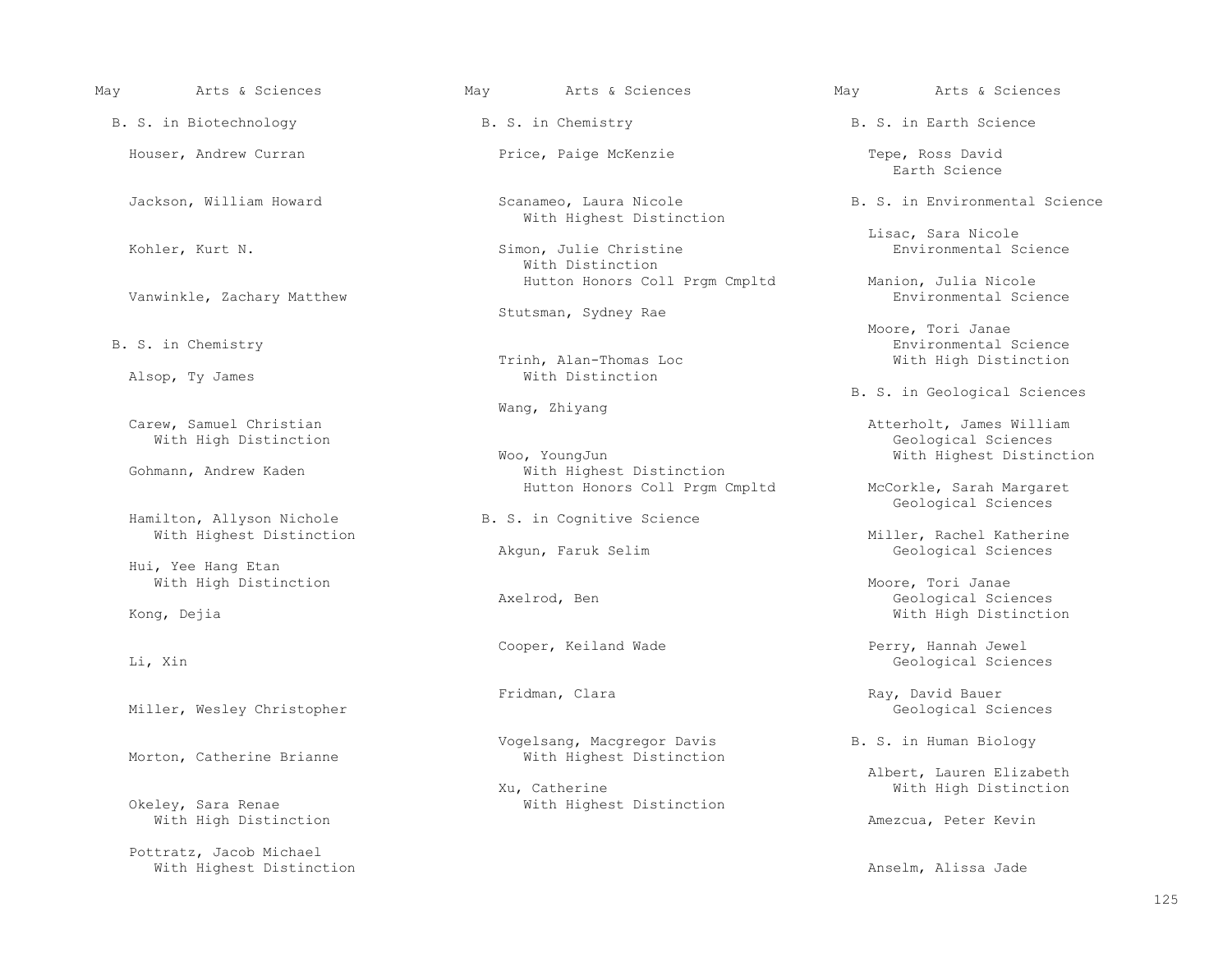| May | Arts & Sciences                                        | May Mats & Sciences                             | May Marts & Sciences                                                             |
|-----|--------------------------------------------------------|-------------------------------------------------|----------------------------------------------------------------------------------|
|     | B. S. in Human Biology                                 | B. S. in Human Biology                          | B. S. in Human Biology                                                           |
|     | Asdell, Elizabeth Anne                                 | Freeze, Joseph C.                               | Kokjohn, Kristen Lynn<br>With High Distinction<br>Hutton Honors Coll Prgm Cmpltd |
|     | Ballard, Rylee Elizabeth                               | Fusco, Jennifer Lyn                             | Lambert, Elizabeth Louise                                                        |
|     | Barber, Lauren Nicole                                  | Gilliland, Haleigh Nicole                       | Lawson, Katelyn Elizabeth                                                        |
|     | Belt, Austin James<br>With High Distinction            | Goodwin, Hailey Nicole                          | With High Distinction<br>Hutton Honors Coll Prgm Cmpltd                          |
|     | Bertossi, Ryan Matthew                                 | Gregory, Jordan                                 | Loiselle, Elaine Katherine                                                       |
|     | Blickensderfer, Eric Robert                            | Hart, Tyler Thomas                              | Lyons, Kylie Rene<br>With High Distinction                                       |
|     | Bliley, Michelle Louise<br>With High Distinction       | Hartman, Melissa Lynn                           | Mangalam, Tanya                                                                  |
|     | Hutton Honors Coll Prgm Cmpltd                         | Hess, Jennifer Lynn                             | Mario, Nadia Helene<br>With High Distinction                                     |
|     | Boots, Lillian Rose                                    | Hilbert, Sydnee Gabrielle-Hannah                | Martin, Jayde Christian                                                          |
|     | Casazza, Alexa Marie<br>With Distinction               | Howard, Makayla Jordan                          | McGrath, Riley Paige<br>Hutton Honors Coll Prgm Cmpltd                           |
|     | Cipra, Josianne Marie                                  |                                                 | Michau, Cassidy Rae                                                              |
|     | Crouse, Victoria Paige                                 | Hubrecht, Alexander Charles<br>With Distinction |                                                                                  |
|     | Dacanay, Arianna Isabelle Urbina                       | James, Shania Suzanna                           | Miller, Amanda Caroline<br>With High Distinction                                 |
|     |                                                        | Johnson, William Chase                          | Momgaudas, Phoebe Ann                                                            |
|     | Delos Santos, Marielle Cabuco<br>With High Distinction | Jordan, Jasmyne Christina                       | Mullins, Natalie Elizabeth                                                       |
|     | Detmar, Brett Alan                                     |                                                 | Newman, Allison Kriss                                                            |
|     | Fiegl, Madison Leigh                                   | Kamplain, Caitlin Mae<br>With High Distinction  | With Distinction<br>Hutton Honors Coll Prgm Cmpltd                               |
|     |                                                        | Kern, Benjamin Ryan                             | Ngo, Alex Thanh                                                                  |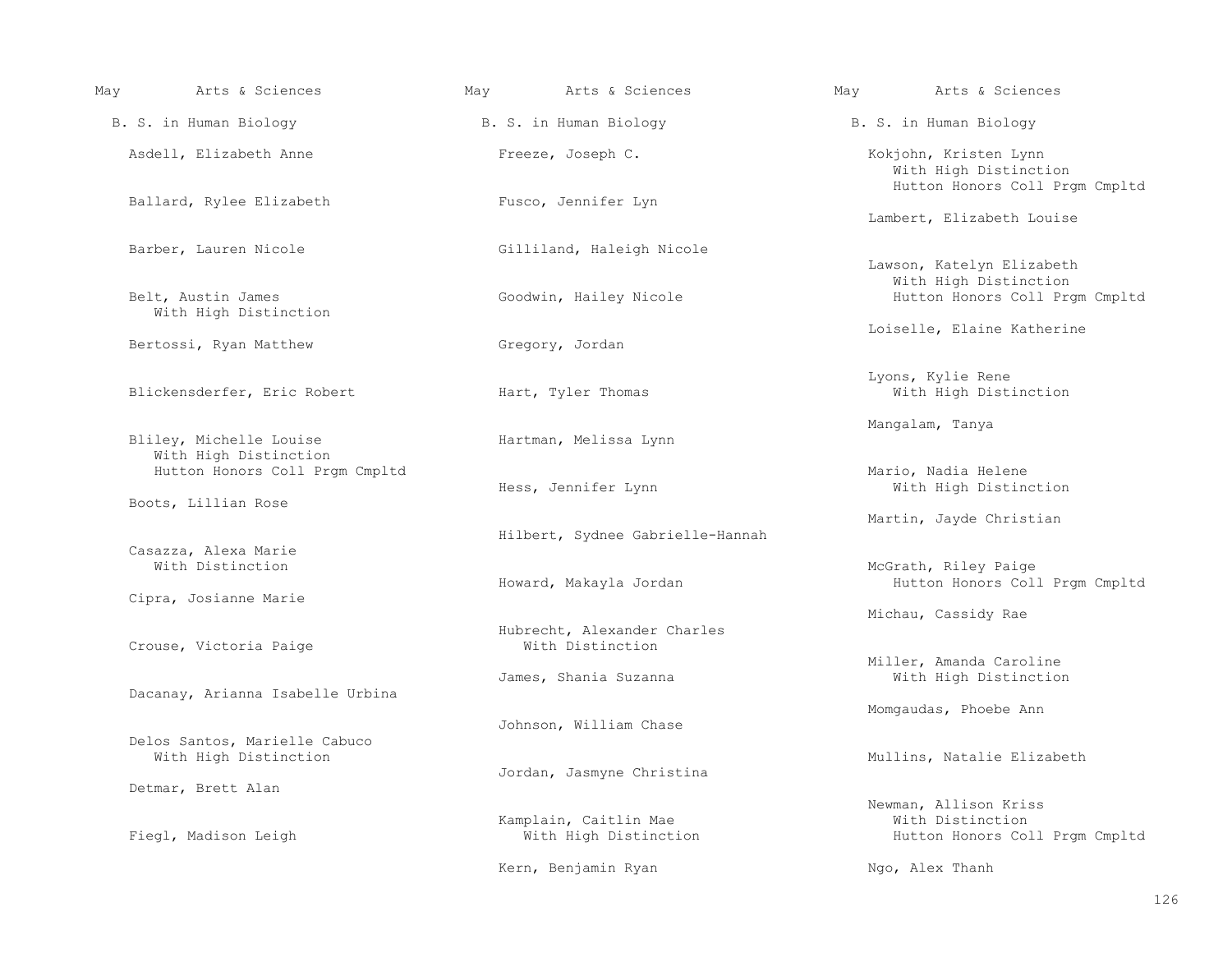| Arts & Sciences<br>May                                                           | May<br>Arts & Sciences                        | May<br>Arts & Sciences                                                              |
|----------------------------------------------------------------------------------|-----------------------------------------------|-------------------------------------------------------------------------------------|
| B. S. in Human Biology                                                           | B. S. in Human Biology                        | B. S. in Human Biology                                                              |
| O'Dell, Samantha                                                                 | Sannito, Megan Kelly                          | Vu, Joseph Khiem Viet<br>With Highest Distinction                                   |
| Olson, Jacqueline Lorraine<br>With Distinction<br>Hutton Honors Coll Prgm Cmpltd | Schultz, Rachel Elizabeth<br>With Distinction | Wray, Gabriel Austin<br>With High Distinction                                       |
| Otto, Lisa                                                                       | Seiwert, Caroline Ann                         | B. S. in Mathematics                                                                |
| With Distinction<br>Pierce, Kathleen                                             | Shourds, Kerrigan Lynn                        | Abram, Chase Riley<br>With Highest Distinction                                      |
| Pieroni, Blake                                                                   | Singleton, Christian Taylor                   | Apanavicius, Joshua Alan<br>With Distinction                                        |
| Pire, Emma                                                                       | Smiley, Katelyn Nichole<br>With Distinction   | Atterholt, James William<br>With Highest Distinction                                |
| Plunkett, Hannah Catherine                                                       | Starr, Nathan Thomas<br>With Distinction      | Bailey, Ian Christopher<br>With High Distinction                                    |
| Pruitt, Katherine Anne                                                           | Steed, Lindsay Jayne                          | Bierman, Joel Henry<br>With High Distinction                                        |
| Rahimi, Elaha                                                                    | Taylor, Grant                                 | Brinser, Kathryn Theresa                                                            |
| Ramirez, Tyler Joseph                                                            | Trapp, Connor Lee                             | Britt, Tristan L.<br>With High Distinction                                          |
| Reddick, Megan Nicole                                                            | Triveline, Sarah Anne<br>With Distinction     | Burton, Eric Dean                                                                   |
| Romero, Aidan                                                                    | Tullar, Rachel LeEllen                        | Coniglio, Anthony Arsen<br>With Highest Distinction                                 |
|                                                                                  | Turnbull, Brooke R.                           | Eller, Grant Bradley                                                                |
| Rudolph, Brayton John<br>Ryan, Charles Peter                                     | Udayan, Divya<br>With Highest Distinction     | Embry, Alexandra Inez<br>With Highest Distinction<br>Hutton Honors Coll Prgm Cmpltd |
| With Highest Distinction<br>Hutton Honors Coll Prgm Cmpltd                       | Ulrey, Sydney Anne<br>With High Distinction   | Feng, Jingyi                                                                        |
| Samuels, Summer Ariana<br>With Highest Distinction                               |                                               | Ha, Zhaoxuan                                                                        |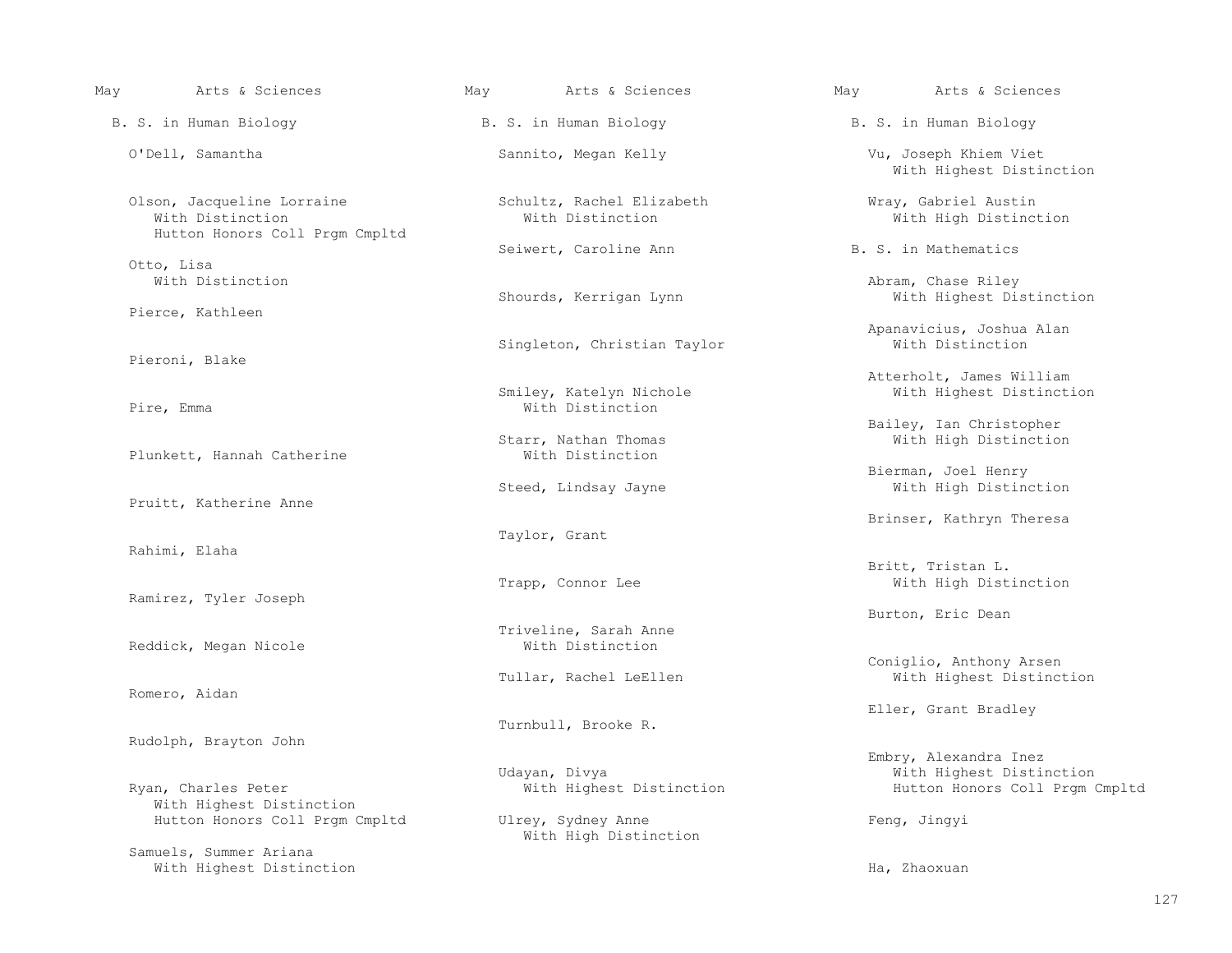- B. S. in Mathematics B. S. in Mathematics B. S. in Mathematics
	-
	-
	-
	- With High Distinction
	- Inman, Chandler Trey<br>With Highest Distinction Mith, Tiffany Jane With Highest Distinction
	- Kimsey-Miller, Brooke Kristine
	-
	- Lowry, Nathanial David With Highest Distinction Ting, Jeffrey
	- Lu, Daozhen
	- Lu, Lauren Yang Manton Anne Malton, Kayl Alexander Mith Honors Coll Prgm Cmpltd Mith High Distinction Malton Malton, Kayl Alexander Mith Honors Coll Prgm Cmpltd Hutton Honors Coll Prgm Cmpltd With Distinction Pridgen, Jaxon Stewart
	- Maltby, Wil Wang, Yibo
	-
	-
	- Messenger, Madison K.
	- Nguyen, Ashley Bao-Lan Ngoc<br>With Distinction
- May Arts & Sciences May Arts & Sciences May Arts & Sciences
	-
	- Hu, Miriam Mingyue Nixon, Jacob Levi Zhao, Runxia With High Distinction
	- Hu, Yihan Sakaluk, Hannah B. S. in Microbiology With Highest Distinction
		- Schriedel, Justus
		-
		-
		- Taylor, Jackson Christopher<br>With High Distinction
		- Tian, Yuqiao
		-
		- Trybunia, Kazimierz J.
		- Walton, Kayl Alexander<br>With Distinction
		-
	- Man, Rebeka J.<br>With High Distinction<br>With Distinction<br>With Distinction
		-
		-
		- With Distinction
- 
- -
- 
- Hutton Honors Coll Prgm Cmpltd Ahmad, Sunna Imtiaz<br>With Distinction Ahmad, Sunna Imtiaz Huang, Yuyu With Distinction
	- Britt, Alexis Morgan (1999) Britt, Alexis Morgan (1999) Britt, Alexis Morgan (1999) Britt, Alexis Morgan (1999) Britt, Alexis Morgan (1999) and the United States of the United States of Military (1999) and Military (1999) Seidman, Joshua D. (1999) With High Distinction Seidman, Joshua D.
		- With Highest Distinction Carrison, Mollie Ann<br>With Distinction
			- Haskins, Tyler Allen
- With High Distinction and Muslem Kuznetsov, Anthony John تbit With High Distinction و Kuznetsov, Anthony John المسافرة و Wenqi Liu, Wenqi With Distinction
	- Lawhorn, Catherine Michelle
	- Odom-Whitlock, Austin Cole
	- Perkins, Grace Ann
	-
	- Rausch, James David
	- Snyder, Rhett Anthony With Highest Distinction Wu, Chenyang **Hutton Honors Coll Prgm Cmpltd** 
		- Wong, Galen Guohan
		- Zhang, Tong and The Communications of the Cahid, Afaaq Mobeen<br>
		Zhang, Tong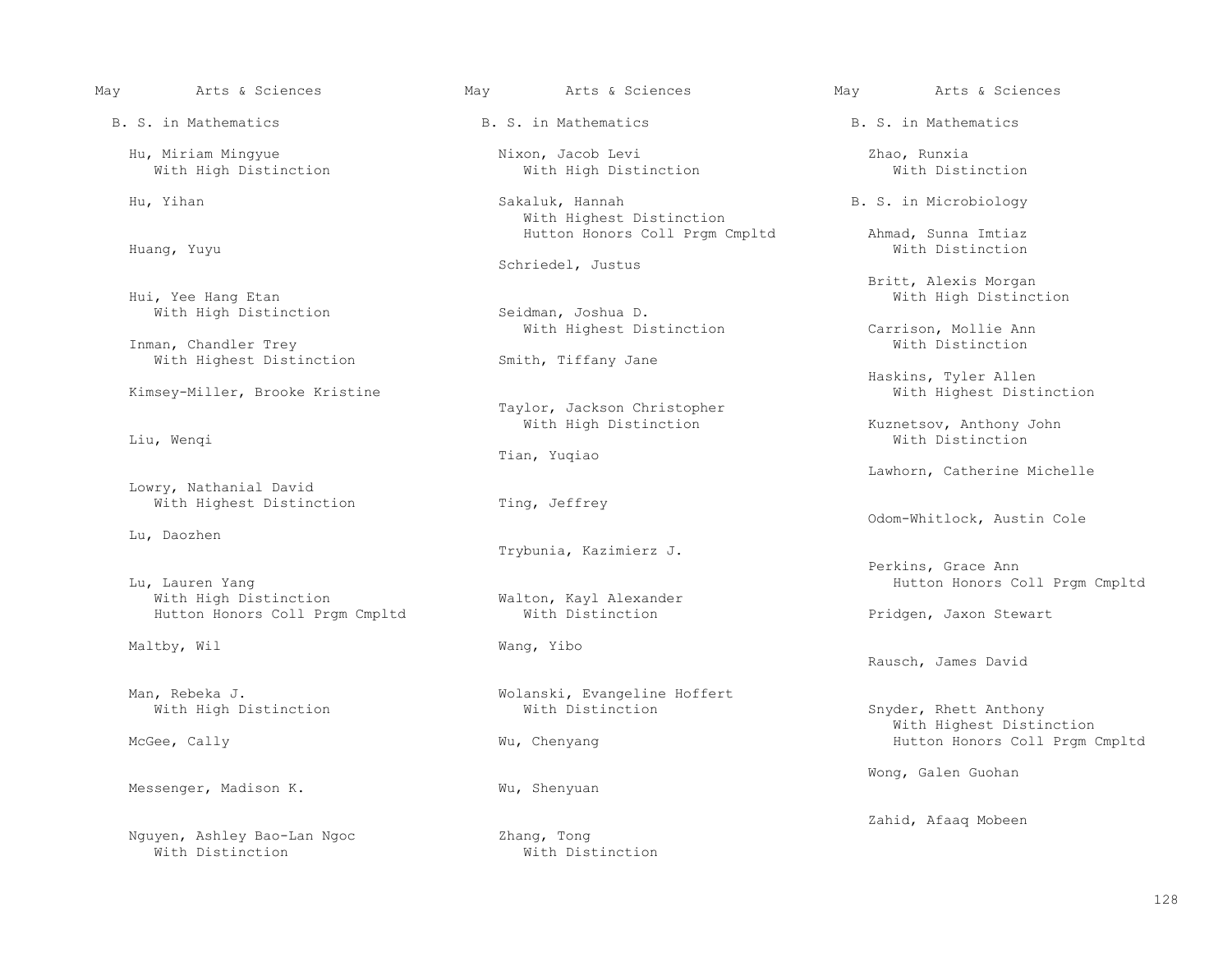Anson, Haley Lynn Connor, James Lee Huffman, Bailey Erin With High Distinction

With Highest Distinction

Bassett, Sarah Margaret Dudek, Claire M. Jacob, Cody Joseph

Belden, William Hinchliffe, IV Fleet, Benjamin Jacob Kawalec, Sydney Michelle

Besing, Gai-Linn Kay The Soutty, Cole Robert The Summert, Jerry Elvis

Breach, Michaela Rose and Garcia, Julianne and Lane, Jordan Elise With Highest Distinction

Cheerva, Ella Kathryn

Chen, John Lee Bartistic Chen, John Lee Bartistic Heldman, Emily Marie With High Distinction

Abughofah, Yousaf Chien, Billy S. Higham, Lindley Marie

 Arya, Manasi Costan, Julia Alexandra Hynes, Jessica Ann With High Distinction

 Awad, Maria Dharla, Vijai Kumar Dorairaj, Jr. Ip, Hailey Emanuel With Highest Distinction

 Bailey, Gabrielle Anne Dietrich, Jonathan Jacob Izah, Justine C. With Highest Distinction

Behringer, Gillian Marie Eherenman, Emily Ann ann Jeong, Naaringer, Gillian Marie Eherenman, Emily Ann ann Jeong, Naaringh

 Byars, Virginia Heloise Gingles, Jessica Carrie Lang, Stephen Carl With Distinction **With Distinction With Distinction** 

With Highest Distinction **With High Distinction** Lee, Maya Elena

Hester, John Wiseman

May Arts & Sciences May Arts & Sciences May Arts & Sciences

 Austin, Jamie Leigh Damjanovich, Lauren Ibikunle, Oluwagbemisola Omotolani With Highest Distinction

With Highest Distinction

With High Distinction

With Highest Distinction

 Calderon, Daniel Hall, Emma Larkin, Sean Patrick With High Distinction Hutton Honors Coll Prgm Cmpltd<br>
Hardy, Mickella Diane

> Lee, Brittany Victoria With High Distinction

With Highest Distinction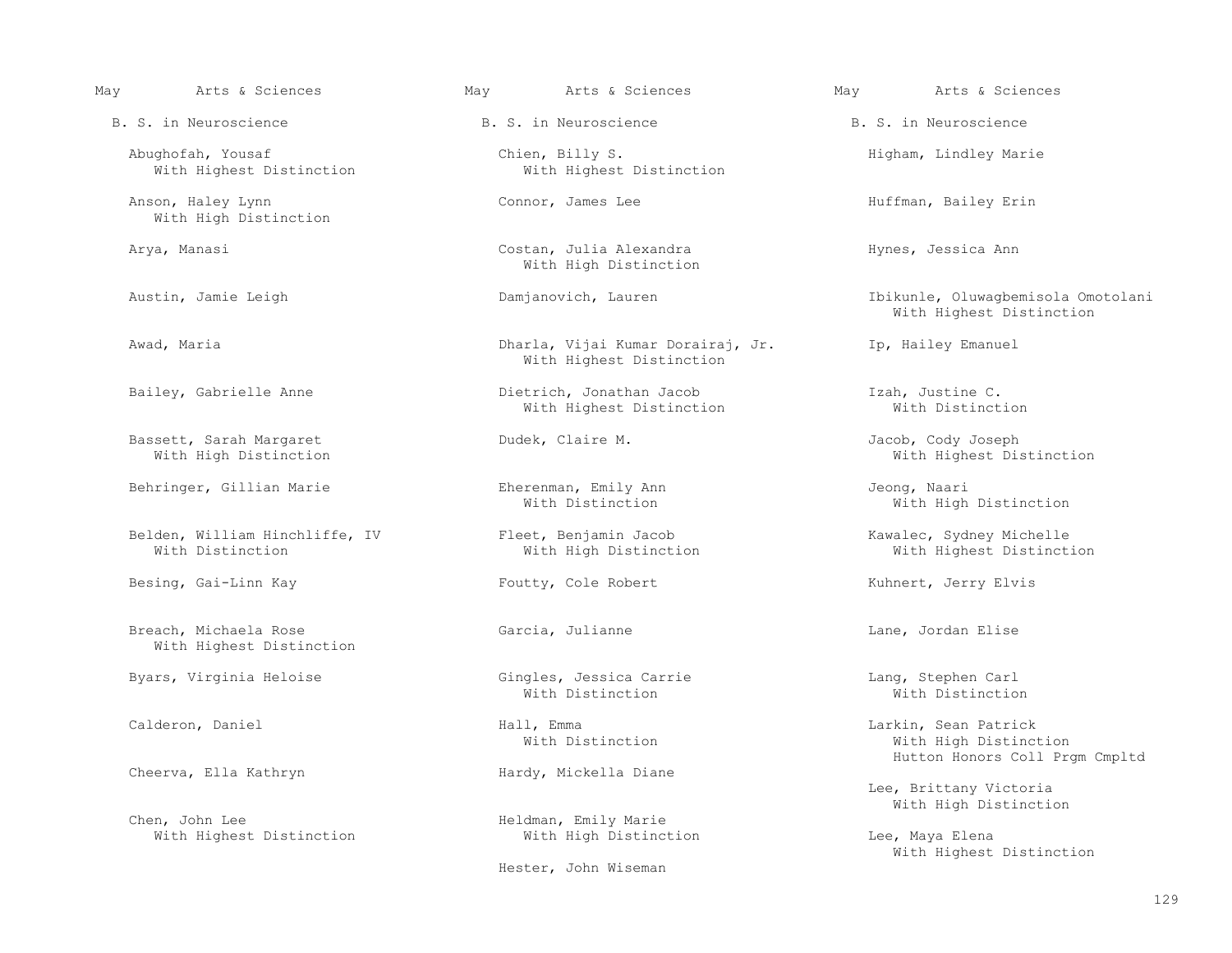B. S. in Neuroscience  $\begin{array}{ccc} \hbox{B. S. in Neuro} \\ \hbox{C. S.} \end{array}$  B. S. in Neuroscience  $\begin{array}{ccc} \hbox{B. S. in Neuro} \\ \hbox{D. S.} \end{array}$ 

Livera, Andrew Paul Patel, Rushi P. Suresh Kumar, Sai Meghana Nith Highest Distinction Nith High Distinction With Highest Distinction

Hutton Honors Coll Prgm Cmpltd

With Distinction

Manio, Patricia Arielle Corpuz With High Distinction

With High Distinction

Menez, Olwen Scherer, Brianna Nicole (Winstone, Joanna Kay (Winstone, Joanna Kay Scherer, Brianna Nicole (With High Distinction With Highest Distinction

O'Leary, Patrick Connor Siddiqui, Arsalan Ali B. S. in Physics With Distinction

Pandya, Kaveet Pruthvish With Highest Distinction

With Distinction

Lu, Lauren Yang Pearson, Madissen J. Pearson, Madissen J. Tamhankar, Omkar Pearson, Madissen J. Pearson, Madissen J. Pearson, Madissen J. Pearson, Madissen J. Pearson, Madissen J. Pearson, Mith High Distinction Mith High D Hutton Honors Coll Prgm Cmpltd

Poulos, Christian George Theorge Malenga, Madison Anne<br>
With High Distinction With High Distinction

 Riddle, Michael Jay, Jr. Weber, Lena inger, Mitchell Reid and Mith Highest Distinction and Mith High Distinction<br>Mith High Distinction With Hutton Honors Coll Pram Cmpltd and Hutton Honors Coll Pram Cmpltd Hutton Honors Coll Prgm Cmpltd

Mier, Tristen Jay **Schmidt, Emma Lillian** Wirt, Jonah Lee

 Moon, Alixandrya Schritter, Blake Anthony Yu, Inez Jeanelle With Highest Distinction

 Mufti, Awais I. Shah, Nikhil Rajesh Zhang, Jingyi With High Distinction

Slagle, Victoria Gizella

Ratakonda, Visali Waran, Justin<br>With High Distinction Mith High Distinction

Memon, Farzana Sabaah Russell, May Lin Westlake, Max

O'Hanlon, Sarah M. Sheel, Vasu Sheel, Vasu Zielinski, Abigayle Rose

Apanavicius, Joshua Alan<br>
Siddiqui, Normeen<br>
With Distinction

Auton, Clayton James

Bierman, Joel Henry (1999) Smith, Audrey Louise (1999) Bierman, Joel Henry (1999) Bierman, Joel Henry (1999) Smith, Audrey Louise (1999) (1999) Mith High Distino With High Distinction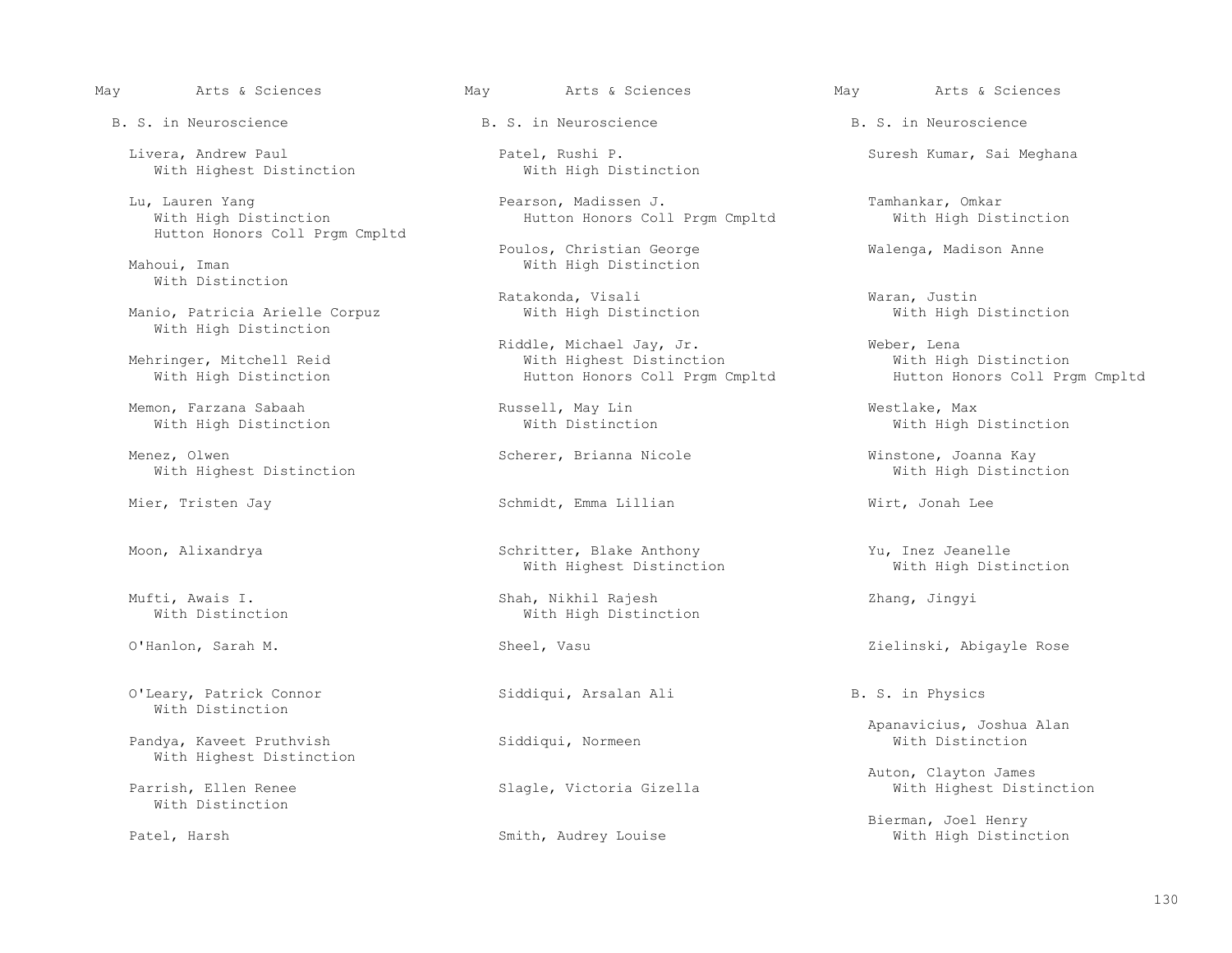| Arts & Sciences<br>May                                | May Marts & Sciences                               | May Marts & Sciences                                                                           |
|-------------------------------------------------------|----------------------------------------------------|------------------------------------------------------------------------------------------------|
| B. S. in Physics                                      | B. S. in Physics                                   | B. S. in Psychology                                                                            |
| Britt, Tristan L.<br>With High Distinction            | Short, Benjamin Michael                            | Conder, Savannah Lynn                                                                          |
| Byers, Matthew Ryan                                   | Theising, John O'Neill                             | Corbett, Jenna Leann                                                                           |
| Coniglio, Anthony Arsen<br>With Highest Distinction   | Wolanski, Evangeline Hoffert<br>With Distinction   | Courtright, Kyle D.                                                                            |
| Cousins, Bryce Steven<br>With Highest Distinction     | B. S. in Psychology                                | Elsheikh, Deena                                                                                |
| Hutton Honors Coll Prgm Cmpltd                        | Abdirisak, Mohamed Zadeik                          | Exline, Emily Paige                                                                            |
| Gabel, Mitchell James                                 | Adams, John Padric<br>With Distinction             | Fleet, Benjamin Jacob                                                                          |
| Gentile, Michael Edward, Jr.                          | Albert, Lauren Elizabeth<br>With High Distinction  | With High Distinction<br>Fried, Audrey Camille                                                 |
| Grossman, Aaron G.                                    | Alcazar, Ana K.                                    |                                                                                                |
| Kimsey-Miller, Brooke Kristine                        | With Distinction<br>Allman, Mitchell W.            | Galis, Danielle Tia                                                                            |
| Leffel, Troy Austin                                   |                                                    | Gayda, Daniel James                                                                            |
|                                                       | Arya, Manasi                                       | Goss, Kennedy Alison                                                                           |
| Montgomery, Jonathan Murdock<br>With High Distinction | Awad, Maria                                        | Grant, Aidan Patrick                                                                           |
| Phadnis, Aditya                                       | Belden, William Hinchliffe, IV<br>With Distinction | Gregory, Jailen                                                                                |
| Roth, Levi<br>With Highest Distinction                | Berclaz, Elise Anne                                | Guingrich, Rose                                                                                |
| Schuermann, Jacob                                     | Breach, Michaela Rose<br>With Highest Distinction  | With Highest Distinction<br>Hutton Honors Coll Prgm Cmpltd                                     |
| Seidman, Joshua D.<br>With Highest Distinction        | Brink, Hannah Lindsay                              | Hafenbreidel, Hannah Esther                                                                    |
| Shin, Moon Il                                         | Clephane, Kirstin Lynn<br>With Highest Distinction | Hailperin-Lausch, Rebecca Elisabeth<br>With High Distinction<br>Hutton Honors Coll Prgm Cmpltd |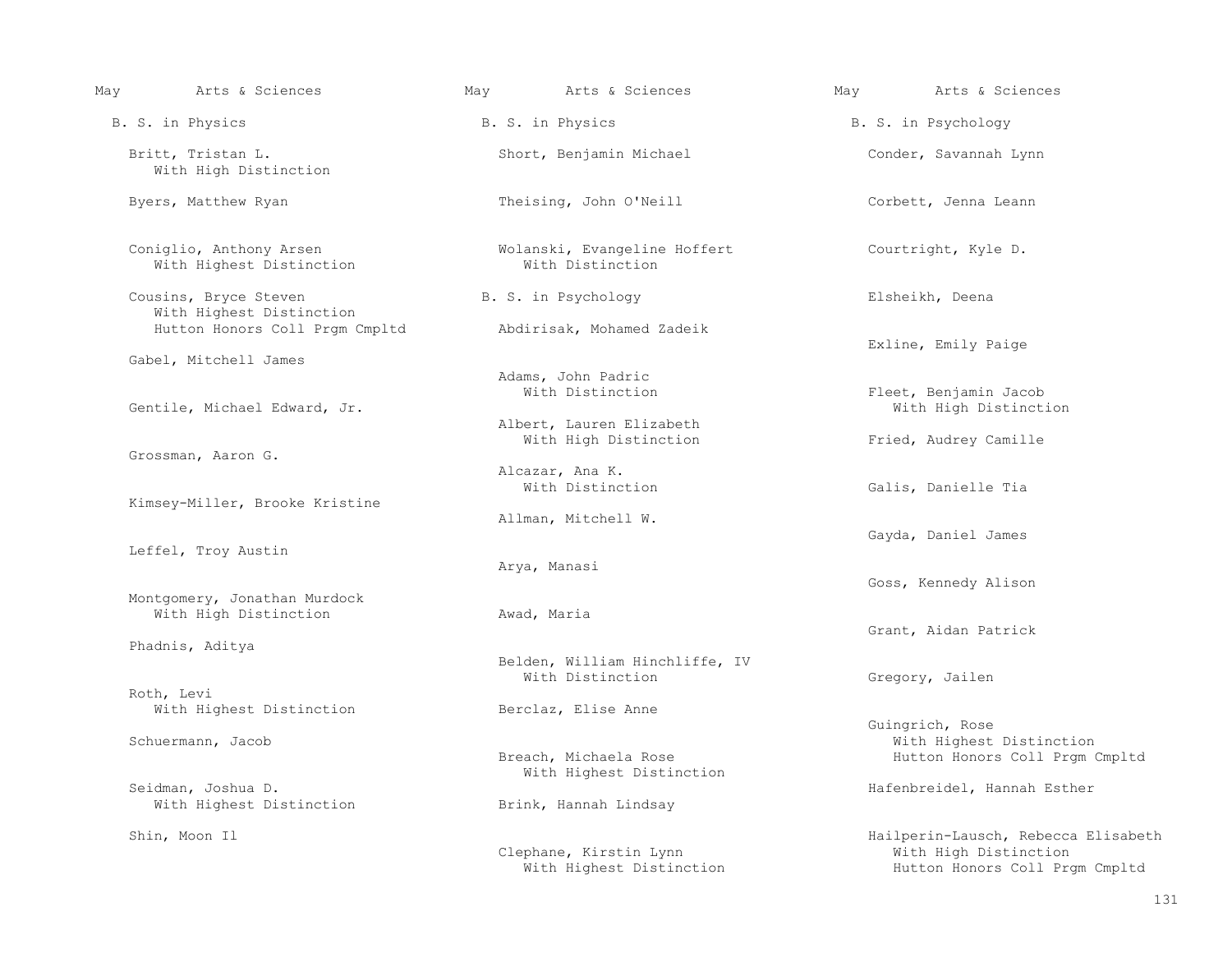| May | Arts & Sciences                                 | May | Arts & Sciences                                   | May | Arts & Sciences                                 |
|-----|-------------------------------------------------|-----|---------------------------------------------------|-----|-------------------------------------------------|
|     | B. S. in Psychology                             |     | B. S. in Psychology                               |     | B. S. in Psychology                             |
|     | Hannon, Emily Marie                             |     | Lane, Caitlin Emily<br>With Highest Distinction   |     | Pratt, Audrey G.<br>With Highest Distinction    |
|     | Hicks, Kelsey Mae                               |     | Lee, Stephanie Brooke<br>With Highest Distinction |     | Reich, Remi                                     |
|     | Hider, Kelsey Mae                               |     | Leffert, Emily Nicole                             |     | Russell, Lydia Lee Justine                      |
|     | Hopkins, Anna Marie<br>With Highest Distinction |     | Liu, Zixin                                        |     | Santangelo, Jessica Faye                        |
|     | Hu, Yuanhang                                    |     | Long, Hailey                                      |     | Shah, Nikhil Rajesh<br>With High Distinction    |
|     | Hudson, EvaMae Louise                           |     | Maisonave, Vanessa                                |     | Slaughter, Colin                                |
|     | Huh, Sung                                       |     | McDonald, Alexis Lynne<br>With Distinction        |     | Sohn, Curtis Kyungsik                           |
|     | Hunter, Emily Jane                              |     | McQueen, Haley Christina                          |     | Stucke, Taylor Kaymarie                         |
|     | Idahosa, Osadolor Osemuahu                      |     | Moon, Alixandrya                                  |     | Tavel, Sigal Malka<br>With High Distinction     |
|     | Ilagan, Robert Nathan                           |     | Moon, Tyler David                                 |     | VanArsdel, Richard Ian                          |
|     | Ip, Hailey Emanuel                              |     | Mysliwy, Sarah Nicole<br>With Highest Distinction |     | Vriesman, Zoe Alexandra                         |
|     | Ireland, Kimberley Sarah                        |     | Ollearis, Sydney Eileen                           |     | Williams, Austin Michael                        |
|     | Jacob, Cody Joseph<br>With Highest Distinction  |     | Parra, David<br>With Distinction                  |     | Wilson, Haley Danielle<br>With High Distinction |
|     | Jeong, Naari<br>With High Distinction           |     | Patel, Harsh                                      |     | Wirt, Jonah Lee                                 |
|     | Kliebhan, Gloria                                |     | Philips, Taylor A.                                |     | Wu, Wanqing<br>With Highest Distinction         |
|     | Knox, Allison Dori                              |     | Powell, Bailey                                    |     |                                                 |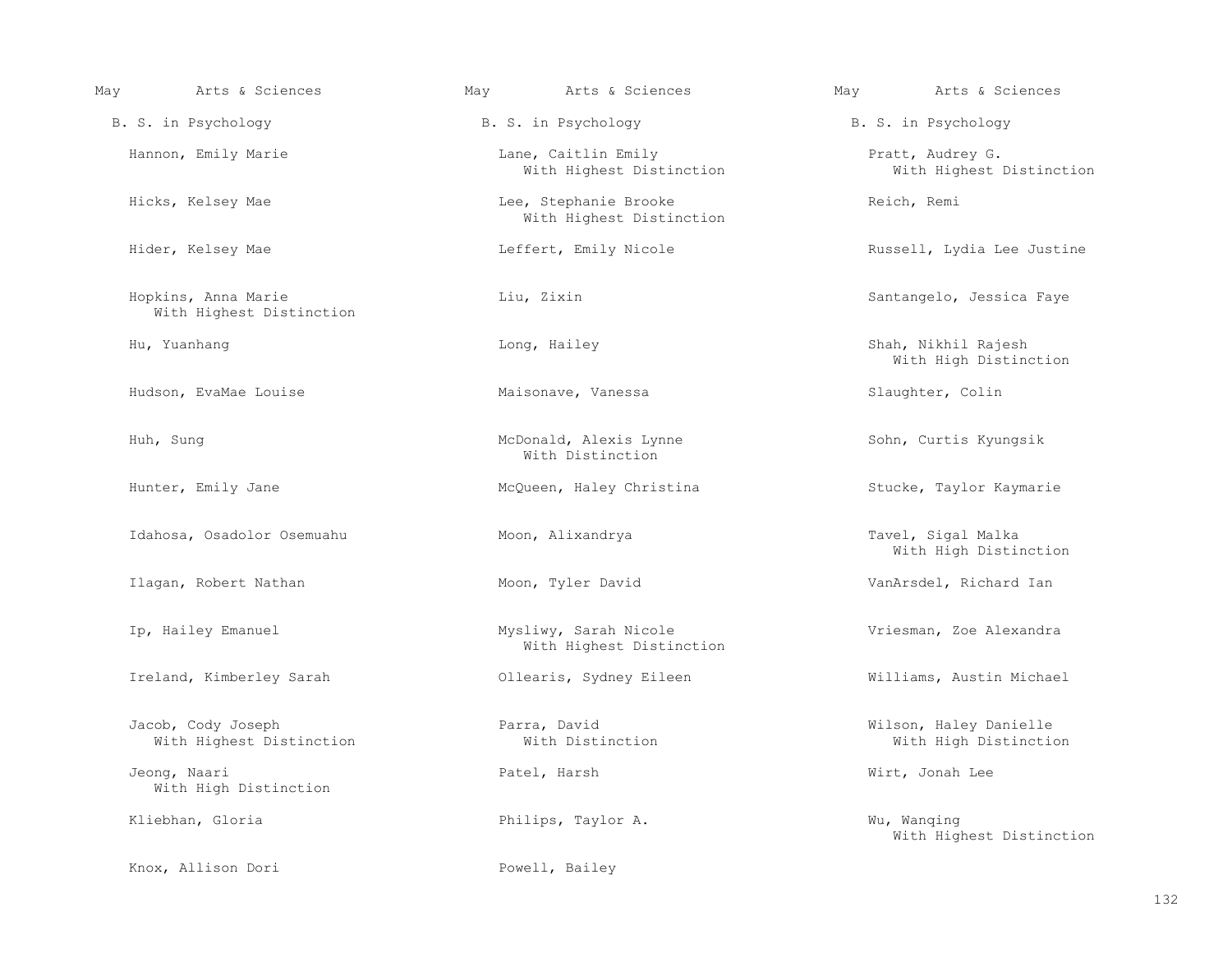B. S. in Psychology B. S. in Statistics Bachelor of Arts

Zhi, Dian Mang, Qinzhe Alcantar, Daniel Mith Herbert Mith High Distinction<br>With High Distinction Mith Alcantar, Daniel Alcantar, Daniel Mith High Distinction With Departmental Honors

Zhu, Jingwen Wang, Yibo

B. S. in Speech & Hearing Sci Bachelor of Arts

 Hopkins, Anna Marie Speech & Hearing Sciences The Abram, Chase Riley Alsenan, Halah Alsenan, Halah

 Speech & Hearing Sciences Anthropology With Highest Distinction

Hu, Miriam Mingyue<br>With High Distinction The Spanish Coshua Lloyd Spanish Spanish Spanish Spanish Spanish Spanish Spanish Spanish With High Distinction

 Criminal Justice dock, Jennifer<br>
Mith Highest Distinction<br>
Mith Highest Distinction<br>
Aguilera, Joel Silvian<br>
Amich, Jared Douglas

Taylor, Jackson Christopher (and Taylor, Jackson Christopher Anderson, Jared Mason Anderson, Jared Mason Mith High Distinction (and Anderson, Edgar (and Taylor) and Mason Mith High Distinction (and Anderson, Edgar (and His

With High Distinction

Zhu, Lin Zeng, Zihang

Aaronson, Harold Nathan<br>Jewish Studies Speech & Hearing Sciences<br>
With Highest Distinction<br>
With Departmental Honors With Highest Distinction  $\text{With Departmental Honors}$  Allman, Mitchell W.<br>With Distinction and Mitchell With Distinction Criminal Justice With Distinction and the Criminal Justice of the Distinction of the Criminal Justice

With Highest Distinction **Economics** Economics anthropology With Departmental Honors<br>Tolen, Amanda Kae Nieth Highest Distinction

Adams, Katharine Elizabeth Nan, Sizhe Negerial Honorski Bohams, Katharine Elizabeth Pan, Sizhe Negerial Honors With Highest Distinction

Kwon, Jooyoung entry and the Criminal Justice Extends to the Criminal Austice

Aguilera, Alexis

Aguilera, Joel Silvian<br>History History

Speech & Hearing Sciences

With Highest Distinction

 Alexander, Jamie Lynn  $\operatorname{Sociology}$ 

With High Distinction and Alfonso, Jonathan Kent English

Allen, James Riley, II<br>Hoke, Savannah Leigh Aaronson, Harold Nathan Criminal Justice

With Highest Distinction  $\begin{array}{ccc}\n\text{Altepeter, Heather K.} \\
\text{Anthropology}\n\end{array}$ 

Political Science and Altum, Lindsey<br>B. S. in Statistics and Speech & Health Speech & Health Speech & Health Speech & Health Speech & Health Speech Speech & Hearing Sciences<br>With Departmental Honors With High Distinction

Hutton Honors Coll Prgm Cmpltd Alvarado, Mark Joseph

Ambrose, Claire Lillian<br>French

Stoica, Joseph Aaron and Stoica, Joseph Aaron and Stoica, Joseph Aaron Anderson, Brooklyn Paige<br>With Distinction and Ahrendt, Emily and Annew Speech & Hearing Scien Speech & Hearing Sciences

With High Distinction and Alarcon, Edgar and History History<br>Spanish and History Spanish and History Spanish and History Spanish and History Spanish and History Spanish Political Science Violette, Ethan With Highest Distinction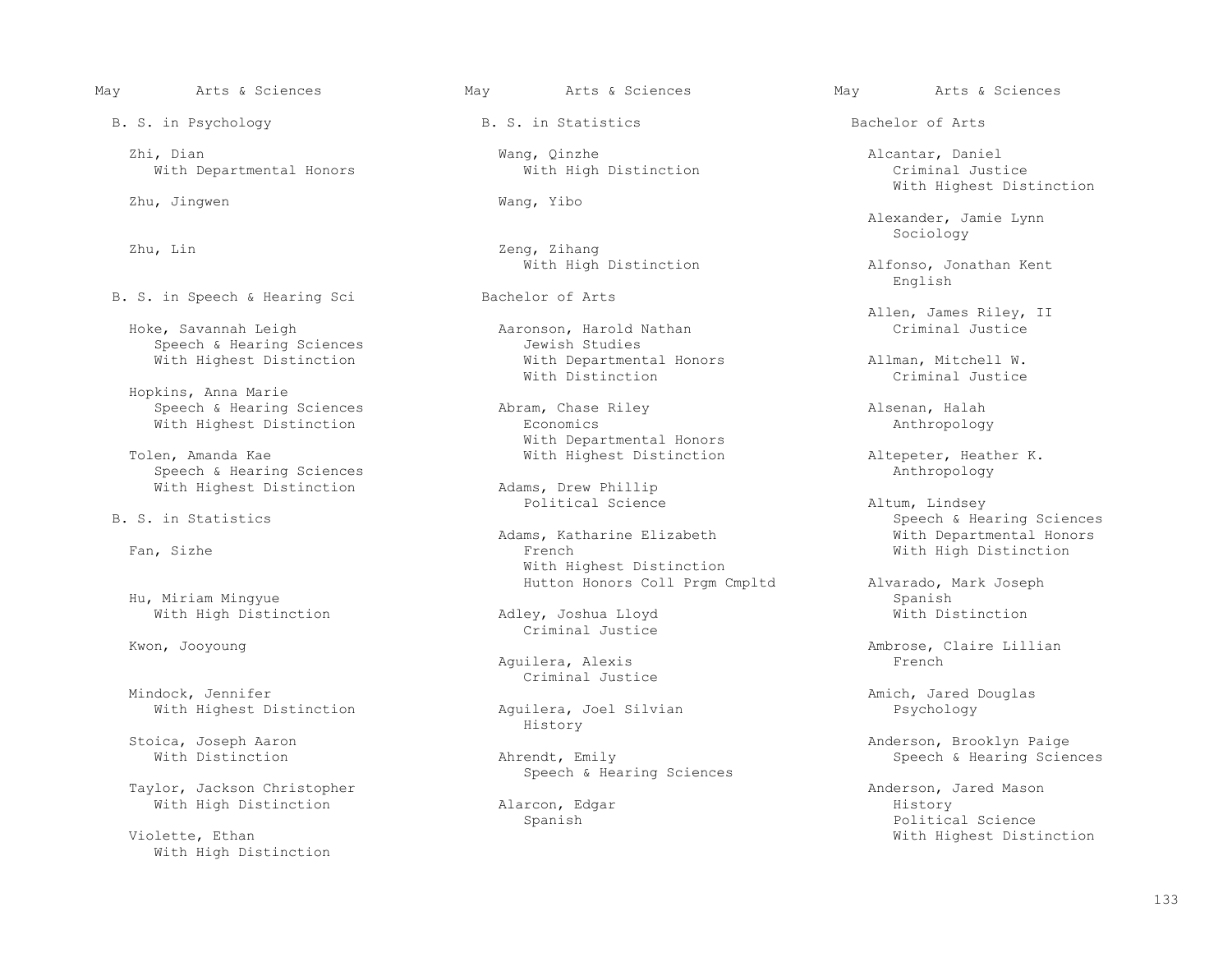Bachelor of Arts Bachelor of Arts Bachelor of Arts

With Highest Distinction

Anderson, Nicholas William<br>Psychology Psychology Criminal Justice

Aucker, Nora Mae Basir, Tasneem Binti<br>Mathematics/Economics Basir, Tasneem Binti

Aviza, Austin Alexander<br>Criminal Justice Criminal Distinction Distriction Distriction Distriction Distriction Distriction Distriction

Azwan. Nur Ain Nabilah Massachusetts and Psychology

Bale, Jennifer Kay<br>Art History

Banasiak, Sarah Joy Baul, Jae'sha Natori<br>
Speech & Hearing Sciences<br>
Psychology Speech & Hearing Sciences **Billiam Branch Branch Bhatt, Kevin H.**<br>Bhatt, Kevin H.

Bao, Siyu Bault, Simon Solis<br>Psychology Bault, Simon Solis With High Distinction

 Barney, Madison E. Geography Blackwell, Mariah Biology Psychology

Barrow, Korryn Elaine Sociology

 Anderson, Madeleine Michelle Bartholomew, Stephen Christopher Bearss, Eleanor Kathryn Political Science/Economics

Barton, Jozie Morgan Beeks, Jhalon Christopher<br>English Beeks, Jhalon Christopher<br>History

Ashby, Garrett William Barton, Megan Elizabeth<br>Chemistry Barton, Megan Elizabeth<br>Theatre & Drama Chemistry Theatre & Drama Bell, Megan M.

Battersby, Lucy Rhiannon<br>Individualized Major Individualized Major With Departmental Honors ley, Kendall Lynn With Departmental Honors<br>Psychology New Yolitical Science Bailey, Luke A. Sailey, Luke A. Sailey, Luke A. Sailey, Luke A. Sailey, Luke A. Sailey, Luke A. Sailey, Luke A.

Gender Studies Studies

Art History Bauer, Julia Harper Howard Berntsen, Charles Kornblum<br>With Departmental Honors Environmental & Sustainability Psychology Environmental & Sustainability<br>Studies studies and the studies of the studies of the studies of the studies of the studies of the studies of the studies of the studies of the studies of the studies of the studies of the studies of the studies of the studies of Balich, Daniel S. Sociology Sociology and Bertison, Hannah Leigh Criminal Justice (Sustainal Sustainal Assessme<br>Criminal Justice (Sustainal Assessment and Bertison and Bertison, Hannah Leigh Mith High Distinction

Bauters, Christopher Terrence

With Distinction Bawoll, Alexandria Elizabeth<br>Psychology

With Highest Distinction Bell, Flannery Zane<br>Psychology Psychology

Psychology

Psychology Bender, Rebecca Ann With Distinction and Speech & Hearing Speech & Hearing Sciences<br>With Distinction Hutton Honors Coll Prgm Cmpltd

 Azwan, Nur Ain Nabilah Bennett, Michelle Louise With Highest Distinction

ley, Luke A.<br>Political Science The Baucco, Hannah Margaret Berg, Rebecca Miriam Berg, Rebecca Miriam Berg, Rebecca Miriam icco, Hannah Margaret Environmental & Sustainability<br>Gender Studies Environmental & Sustainability

Environmental & Sustainability<br>Studies en de la construction de la construction de la construction de la construction de la construction de la constr<br>En 1980, la construction de la construction de la construction de la construction de la construction de la con

Economics

Psychology Anthropology Bigelsen, Alixandra Sage

Blaikie, Henry Blair<br>Political Science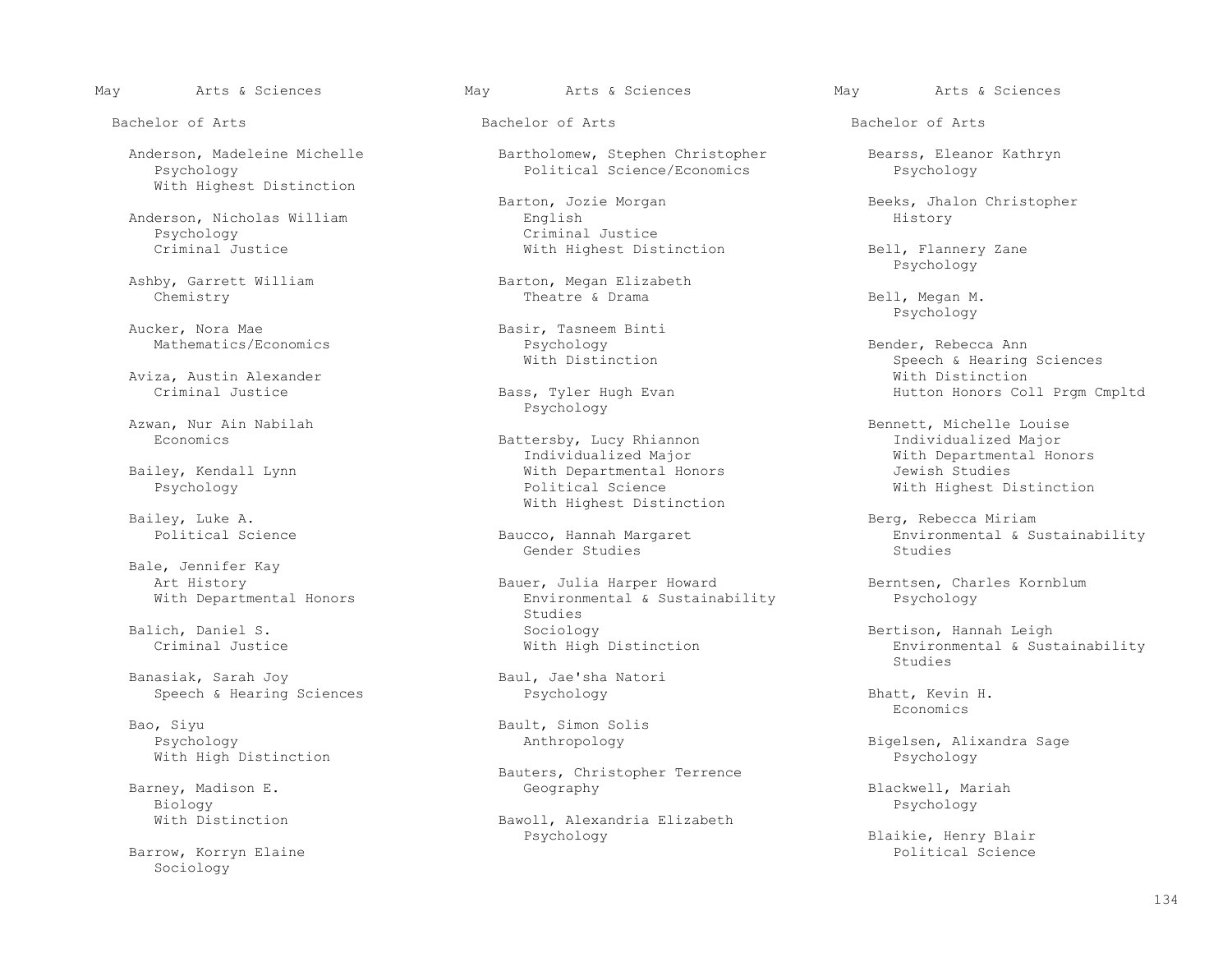Bock, Nathanial Eugene

Bodnarick, Dylan Josef

Bonilla-Jusino, Ana Isabel Brown, Hannah M.<br>French Brown, Hannah M. French Psychology Byrkett, Sidney Paige (Barth Psychology Sychology Byrkett, Sidney Paige (Barth Paige 1999)<br>Mith Distinction

Criminal Justice  $\sim$  Studies of the studies of the studies of the studies of the studies of the studies of the studies of the studies of the studies of the studies of the studies of the studies of the studies of the studi

Psychology Theatre & Drama

Political Science

 Brantley, Brooklyn Diane Bunce, Alexander M. Biochemistry Speech & Hearing Sciences **Political** Political Political Biggers And Biggers Biggers Biggers Biggers Biggers Biggers Biggers Biggers Biggers Biggers Biggers Biggers Biggers Biggers Biggers Biggers Biggers Biggers Biggers

Brashear, Logan Dean Capalbo, Brandon David<br>
Anthropology & Linguistics Burman, Kaitlyn Capalbo, Brandon David Anthropology & Linguistics

Brenner, Robert James<br>
Brenner, Robert James Philosophy Chemistra Chemistra Chemistra Chemistra Chemistra Chemistra Chemistra Chemistra Chemistra Chemistra<br>
With High Distinction Chemistra Chemistra Chemistra Chemistra Chemistra Chemistra Chemistra Chemistra Chemist

Brewer, Shayauna<br>Criminal Justice

 Bochanis, Nicholas John Brimm, Thomas Nicolas Zoppi Butler, Derek Anthony Economics Anthropology Criminal Justice Individualized Major Nieth Distinction

Brooks, Samantha Rose Buttini Correa, Paola<br>Human Biology Buttini Correa, Paola Human Biology Human Biology

Folklore and Ethnomusicology **Brown, Emma** Byars, Virginia Heloise<br>Speech & Hearing Sciences **Brown** Gender Studies Speech & Hearing Sciences<br>Bonczek, Braden Patrick and Studies Mith Departmental Honors czek, Braden Patrick and Mith Departmental Honors<br>
Political Science and Mith Highest Distinction

 Brucker, Paige Marie With High Distinction Speech & Hearing Sciences<br>English Speech & Hearing Sciences The English English Cable, Claire A.<br>With High Distinction Cable, Claire A.

Bryan, Sabrina Marie Political Science/Economics Cagle, Kimberly Lee Jia

Bublick, Max<br>Bozzo, Vanessa Amelia (Barangara Sanga Barangara)

Gender Studies Budzielek, Eric Vance<br>Budzielek, Eric Vance<br>Psychology Psychology Cameron, Carrie M. Brady, Jordan Michael Gender Studies Economics

Economics **Example 19** Seconomics **Example 19 Seconomics** 

rns, Liza Marie and Burns, Liza Marie Political Science/Economics<br>Chemistry With High Distinction The History History Carlos, Marisol Ann With Highest Distinction **Psychology** 

May Arts & Sciences May Arts & Sciences May Arts & Sciences

Bachelor of Arts Bachelor of Arts Bachelor of Arts

With Highest Distinction Byers, Collin Andrew<br>Psychology Psychology

Speech & Hearing Sciences<br>Brucker, Paige Marie<br>
With High Distinction

With High Distinction and Speech & Hearing Sciences (Speech & Hearing Sciences and Speech & Hearing Sciences and Speech & Hearing Sciences (Speech & Hearing Sciences and Speech & Hearing Sciences and Speech & Hutton Honors Sman, Sasha V.<br>Botanical Science and Bryan, Sabrina Marie and Solution Honors Coll Prgm Cmpltd

Bouck, Andrew Daniel With Distinction Environmental & Sustainability

Bozzo, Vanessa Amelia Psychology Calatayud, Ilona Emma

Eunce, Alexander M. The Campbell, Meredith Colleen<br>
Biochemistry

enner, Robert James<br>Biochemistry Carella, Spencer Thomas<br>Biochemistry Carella, Spence/Eccomputer of the Burns, Liza Marie

Carolus, Chelsea L.<br>Criminal Justice Criminal Justice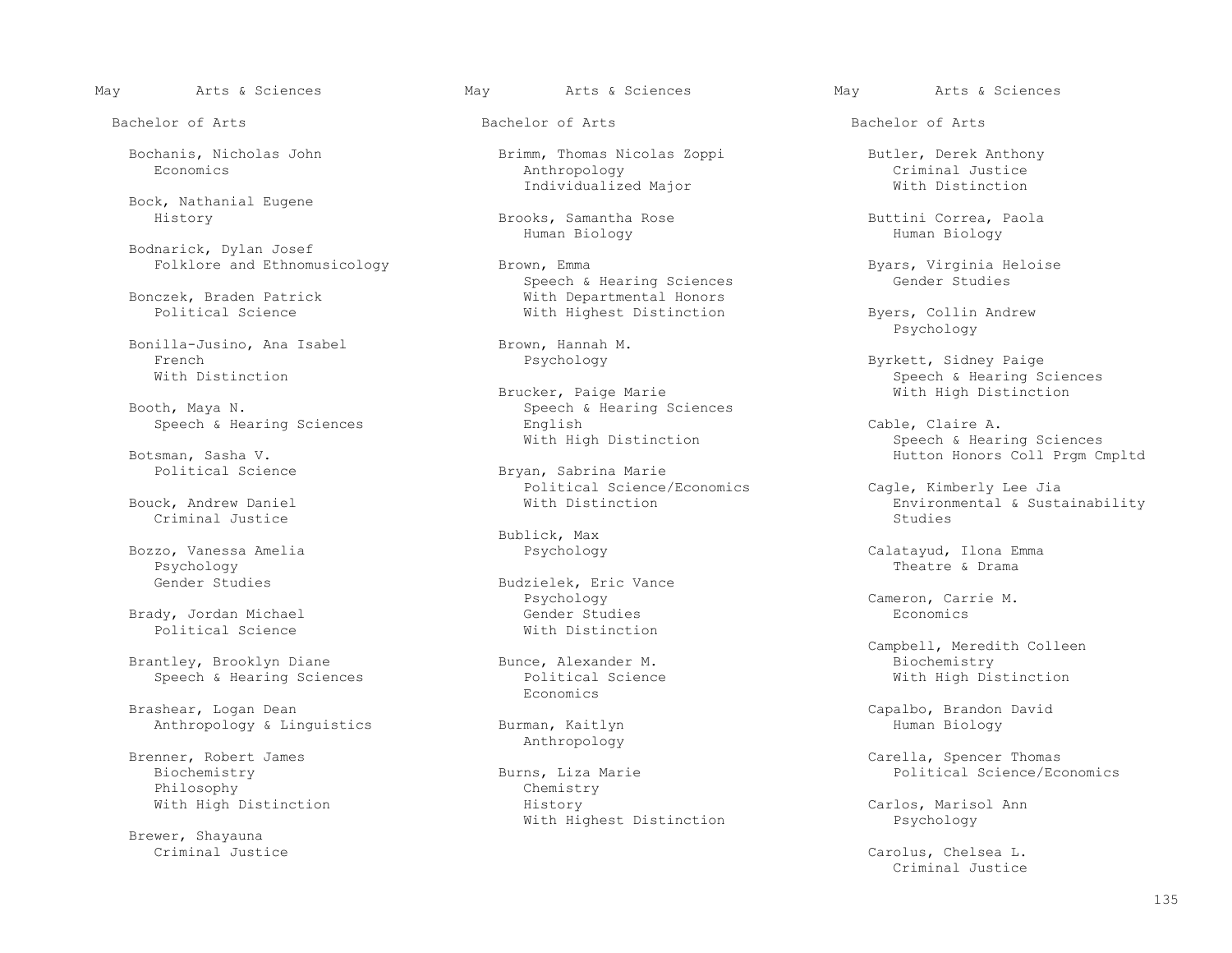With Departmental Honors **With High Distinction** Cook, Cameron Wilson Cook, Cameron Wilson Cook, Cameron Wilson With High Distinction

 Cavallini, Ariana Danielle History Cooper, Lauren Ann Speech & Hearing Sciences Linguistics

Chang, Jeremiah Jing-Lang<br>Criminal Justice Criminal Justice Criminal Justice Contes, Emma S. Corya, Isabella Marie Corya, Isabella Marie Corya, Isabella<br>Psychology Coates, Emma S. Contes, Emma S. Environmental & Sus

Chappell, Jaelyn Marie<br>
Psychology<br>
French With Distinction

Chavez, Timothy Joseph Chavez, Cohen, Seth Louis Earth and Atmospheric Sciences **Psychology Provides Accept Cox, Jacob Daniel** Cox, Jacob Daniel

Chen, Hongrui<br>Mathematics

Chen, Kexi With Distinction<br>Geography

Cassidy, Brianna Noel Chepov, Alexandra Sebastienne With Distinction<br>
Psychology Political Science Political Science

 Catlin, Clay Lock Childers, Anne Loraine Speech & Hearing Sciences Speech & Hearing Sciences<br>With High Distinction

Clark, George

Clary, Ella Rene<br>
Environmental & Sustainability<br>
With Highest Distinction Environmental & Sustainability<br>Cearing, Cathryn Claire<br>
Studies ing, Cathryn Claire and Studies Studies (Studies Hutton Honors Coll Prgm Cmpltd Province Automas Coll Prim Cmpltd<br>Hutton Honors Coll Prim Cmpltd (Paychology Automas Mith Distinction With Distinction

Clayton, Deven Michael<br>Linquistics

Political Science<br>French

Chastain, Loren Louise Coatie, Javon James<br>
Psychology Political Science<br>
Coatie, Javon James<br>
Coatie, Javon James<br>
Coatie, Javon James<br>
Coatie, Javon James<br>
Coatie, Javon James<br>
Coatie, Javon James<br>
Coatie, Javon James<br>
C Psychology Political Science<br>
With Distinction<br>
With Highest Disti

Chavez, Ian Samuel Coffey, Alica Danielle<br>Psychology Criminal Justice

n, Chen<br>
Mathematics<br>
Mathematics<br>
Mathematics<br>
Mathematics<br>
Mathematics Speech & Hearing Thematics Speech & Hearing Cox, Mariah<br>Sciences-Audiology Communication Criminal Justice Sciences-Audiology

Psychology Economics/Mathematics

Collins, Sawyer Moore Cognitive Science

May Arts & Sciences May Arts & Sciences May Arts & Sciences

 Carper, Tori Rayn Chen, Yaoguang Conrad, Larry James Biology Economics Political Science Theatre & Drama

Contino, Caroline Rose<br>Catlin, Clay Lock Childers, Anne Loraine Chaine Contino, Caroline Rose

With Highest Distinction<br>Clayton, Deven Michael Cortes-Magno, Ulises<br>Criminal Justice

Environmental & Sustainability<br>Studies

Cotant, Annette R.<br>English English

With Highest Distinction<br>
Political Science Political Science

Cox, Abigail Faith Psychology

Chen. Chen<br>Collins. Dakota Jack Chen. Chen. Economics/Political Science

Collins, Margaret Ellen Cui, Ying<br>
Psychology Economics/Mathematics

Cummings, Janessa<br>Psychology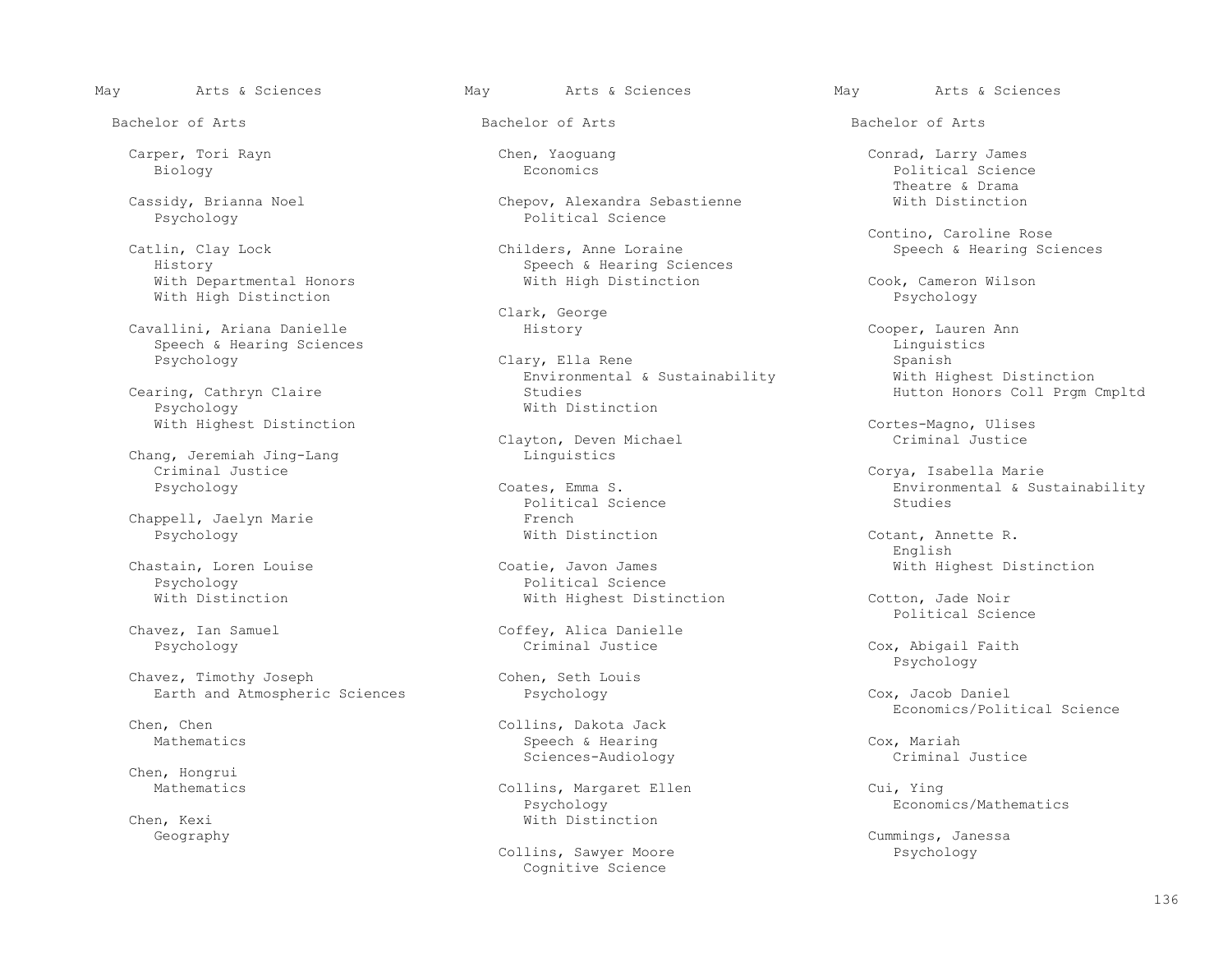Cunningham, Ian Lee

Cunningham, Molly Elizabeth<br>Spanish

Daeger, Ciara Spanish and the spanish of the spanish spanish spanish spanish spanish spanish spanish spanish spanish spanish spanish spanish spanish spanish spanish spanish spanish spanish spanish spanish spanish spanish s

Economics/Political Science<br>With High Distinction

Dance, Justin Taylor<br>Economics/Political Science Music Demkovich, Laurel Frances Economics/Political Science  $\overline{D}$  Demkovich, Laurel France Demkovich, Laurel France

Daniel, Mitchell Logan DeNardo, Thomas James<br>Psychology Byzanish DeNardo, Thomas James

Davda, Devika Devesh

Davies, Kevin Michael<br>Comparative Literature

Davigner, Nicole Ryan<br>Psychology

Environmental & Sustainability Studies<br>Geography With Highest Distinction

Folklore and Ethnomusicology **Property** Psychology<br>
With Highest Distinction

 History Davis, Patricia Maria Dickerson, Dominique LaShea With Departmental Honors With High Distinction

Davis, Sabrina Francesca and Mith Departmental Current, Paige Elizabeth<br>Environmental & Sustainability and Political Science Frent, Paige Elizabeth Environmental & Sustainability<br>Biology Studies Sustainability

 $\text{Environmental}$  & Sustainability Studies

Theatre & Drama

DeCocq, Erin Elizabeth<br>Psychology

With High Distinction

Individualized Major

Destrampe, Adam Christopher Dougherty, Adam Michael<br>Criminal Justice Rovironmental & Susta

Deutsch, Michol Isaak Individualized Major Drake, Connor James

Deyo, Benjamin Allen Drake, Mary<br>Psychology Political Science

May Arts & Sciences May Arts & Sciences May Arts & Sciences

Bachelor of Arts Bachelor of Arts Bachelor of Arts

Cunneen, Caitlin Mary **Davis, Madyson O.** Dharla, Vijai Kumar Dorairaj, Jr.<br>
Folklore and Ethnomusicology **Developy** Psychology Biology Biology Biology With Highest Distinction

Speech & Hearing Sciences<br>With High Distinction

Hutton Honors Coll Prgm Cmpltd Dickey, Hamilton Clair<br>History With High Distinction History With Highest Distinction

 Curtis, Caleb Richard Davison, Camden G. Diekhoff, Megan Renee Extra Studies Studies (Studies Mith Departmental Honors Mith Departmental Honors Nunch Studies (Studies Spanish<br>Spanish Psychology de la Rosa, Kathryn Grace Reyes With Highest Distinction

With Departmental Honors Dirk, Sabrina Camille<br>English

Djordjic, Petar<br>Human Biology

Dolezal, Mark Leonard History

Dolz-Lane, Madeleine<br>History

Denning, Molly<br>
Individualized Major<br>
Economics/Mathematics

Environmental & Sustainability<br>Studies

With Departmental Honors<br>
Anthropology<br>
Mith Highest Distinction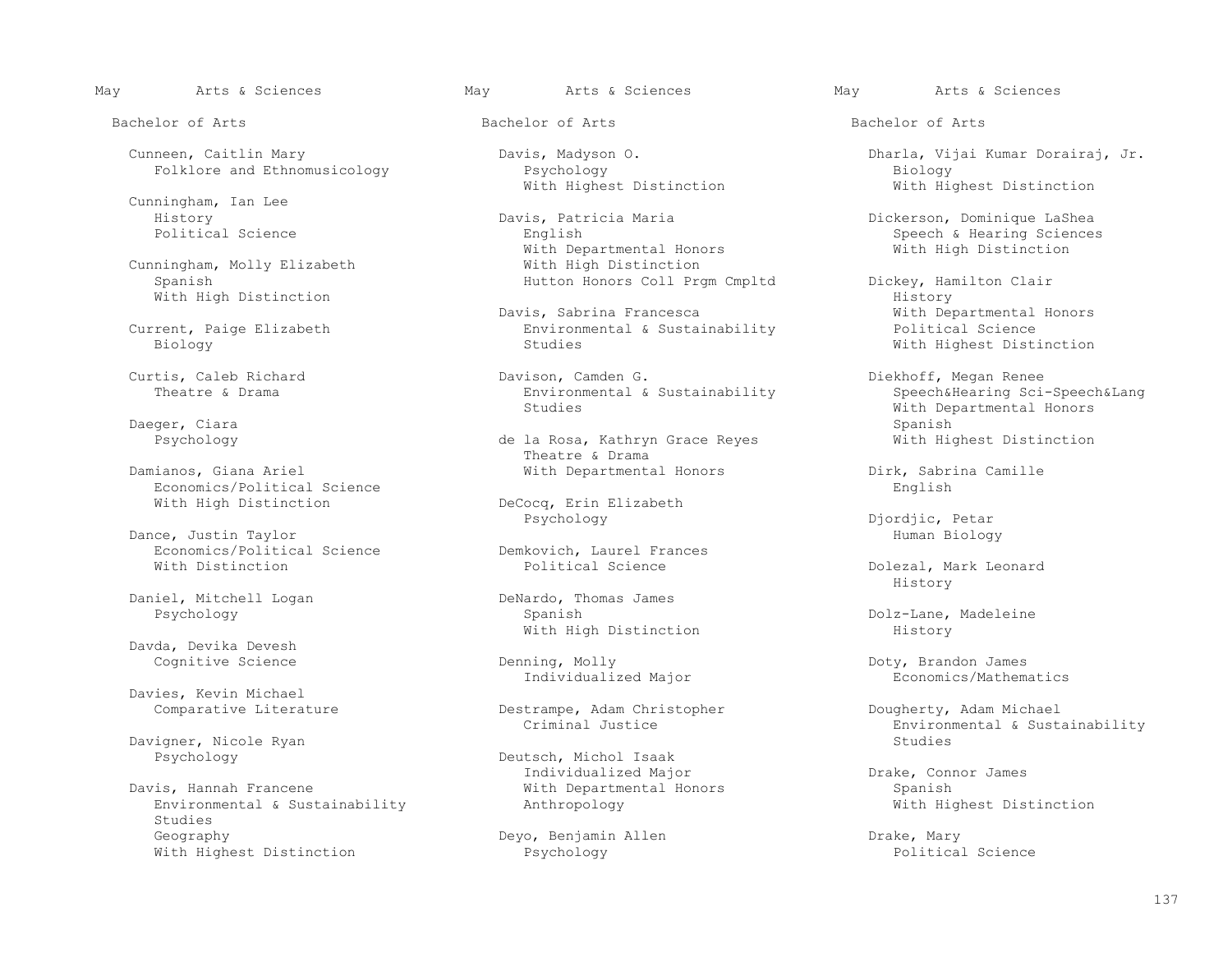Du, Shuhong Biology

Duncan, Henry Arthur<br>Germanic Studies

Durnil, Jackson Taylor<br>English

Dvorscak, Jessica Lynn Economics

Biochemistry Spanish (1999) and the set of the set of the set of the set of the set of the set of the set of t

Eaton, Hannah Mackenzie<br>Criminal Justice Criminal Justice<br>
With Highest Distinction<br>
Filkin, Keegan Jack<br>
Examan, Bennett Schaeffer<br>
Filkin, Keegan Jack

Ebner, Sabrina Shoshana<br>
Speech & Hearing Sciences<br>
Fischbein, Brent Andrew<br>
Etter, Carlie Lane<br>
Fischbein, Brent Andrew<br>
Criminal Justice Speech & Hearing Sciences

Eckl, Emily Catherine and Eckl, Emily Catherine and Extreme Fish, Amelia Wade<br>Fain, Alexis Simone and Speech & Hearine American Speech & Hearine

Eddelman, Lauren<br>Criminal Justice

 Psychology With Departmental Honors<br>With Distinction<br>With Distinction With Distinction **French** 

 Driussi, Cordelia Edwards, Lindsey Elizabeth Farahan, Naomi Speech & Hearing Sciences

 Driver, Tom Amos Ehly, Morgan Taylor Hutton Honors Coll Prgm Cmpltd Speech & Hearing Sciences

Economics Elkins, Emily M.<br>English English

Germanic Studies<br>
With Distinction<br>
With Distinction<br>
Economics

Environmental & Sustainability Fending, Rebecca<br>Studies English Studies English

Elston, Olivia Rose and Marchael Marchael Marchael Anthropology Dwyer, Cailin Kristine Biology With High Distinction With High Distinction

 Dyer, Jessica Frances Embry, Alexandra Inez Psychology Sociology Spanish Criminal Justice Easley, Kaelin Malik Nicolas Communist Communist Michael Michael Distinction<br>Hutton Honors Coll Prgm Easley, Kaelin Malik Hutton Honors Coll Prgm Cmpltd Fields, Renee

Essman, Bennett Schaeffer Sociology

Chemistry

With Highest Distinction anthropology<br>Criminal Justice

Fansler, Jennifer Jo<br>Geological Sciences

May Arts & Sciences May Arts & Sciences May Arts & Sciences

With Highest Distinction

With High Distinction Farmer, Annabelle<br>Du, Shuhong Biology

English Fazekas, Lauren Marie

Feldcamp, Zachary Satoshi Ellis, Michael R. (2008) School Classical Studies-Latin & Greek

Psychology<br>
Elston, Olivia Rose<br>
Elston, Olivia Rose<br>
Anthropology

Fields, Ashley Noel

Erceg, Gabrielle With Highest Distinction<br>Psychology

in, Alexis Simone Speech & Hearing Sciences<br>
Anthropology

Fisher, Lucas Scott<br>English

Geological Sciences Flack, Madeline Marie (Geological Sciences Flack, Madeline Marie Speech & Hearing Sociences<br>Edwards, Lauren Jingxin Speech & Hearing Sciences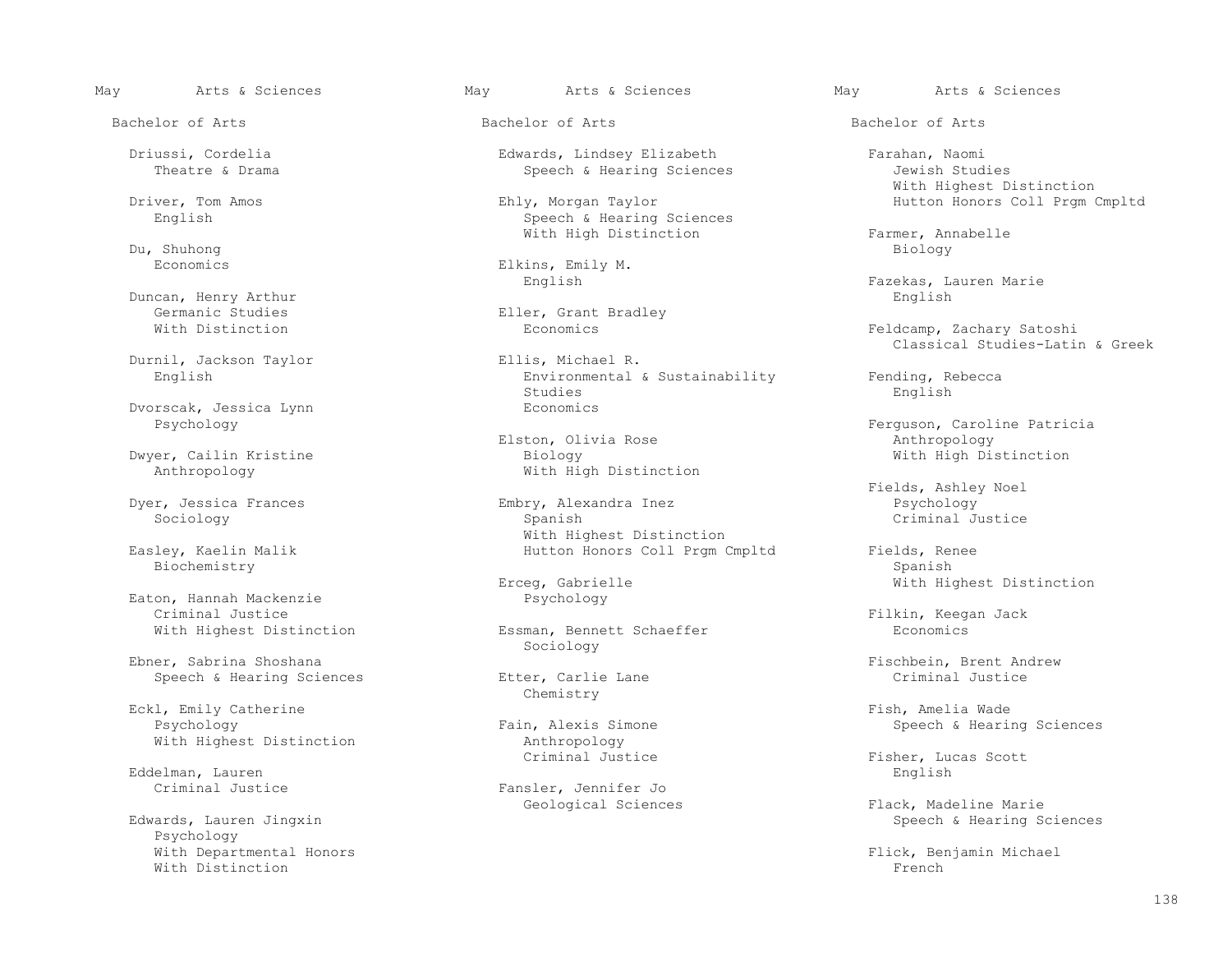Flisiak, Samantha Leah Gabbard, Ethan Harrison Garr, Jacob Benjamin

 Flores, Jaclyn Elizabeth Gabel, Mitchell James Geenen, Grace Lynne Spanish Mathematics Biology With Departmental Honors<br>Linquistics

Ford, Nycia Individualized Major Individualized Major

Criminal Justice Anthropology

Forestal, Preston Christopher Political Science Gilley, Jacob C.

Frankle, Hannah Criminal Justice

French, John David

Fridman, Clara (Clara Garcia, Antonio Luis Clares Garcia, Antonio Luis Clarier, Noah (Glazier, Noah (Glazier, Noah (Glazience Chemistry ) Slavic and East European Language (Chemistry ) Chemistry (Glazience ) and East Europ Slavic and East European Language<br>and Cultures

Frizzi, Tabitha Allison<br>Criminal Justice

With Highest Distinction

Fuller, Chelsea Rae<br>Psychology

Individualized Major

Gaier, Thomas James<br>
Spanish<br>
English<br>
English With High Distinction and Spanish Spanish Spanish Spanish Spanish Science Studies<br>
Political Science Contrasts Sermanic Studies

English Galloway, Tori L.<br>
Anthropology Anthropology Gilbert, Mary

Fordham, Tyeisha Troi Gamboa, Jorge Armando

Ganshorn, Alex Nathaniel<br>Political Science

Gansman, Eric Lee and Cultures and Cultures

Garcia Agreda, Eleazar<br>Human Biology

 Biology Garcia Sierra, Abigail Gits, Madison Patricia With Distinction Human Biology Biology

Germanic Studies

Garcia, Carlos Mitchell<br>Political Science Political Science Good, Emma

Gardner, Sean Murphy<br>Economics

Theatre & Drama

Sociology Psychology Studies

May Arts & Sciences May Arts & Sciences May Arts & Sciences

Political Science and Germanic Studies (Germanic Studies ) and Germanic Studies (Germanic Studies ) and  $\overline{S}$ Ford, Evan R. White the contract of the contract of the contract of the contract of the contract of the contract of the contract of the contract of the contract of the contract of the contract of the contract of the contra

Speech & Hearing Sciences and Mith High Distinction and Mith Departmental Mith Departmental Mith Departmental Ho Germanic Studies

Psychology Economics/Mathematics Gilchrist, Hannah Kathleen<br>Criminal Justice Criminal Gustice

Criminal Justice Slavic and East European Language

 Political Science Ginsburg, Lauren Jami With High Distinction

With High Distinction Gold, Lauren Grace<br>Psychology

Fuentes-Rohwer, Javier<br>Economics/Mathematics and Environmental & Sustainability<br>Economics/Mathematics and Gardner, Sean Murphy

Goodrich, Ciearra M.

 Goodrum, Andrew C. ler, Leilah Garman, Samantha Marie Environmental & Sustainability<br>Sociology Psychology Studies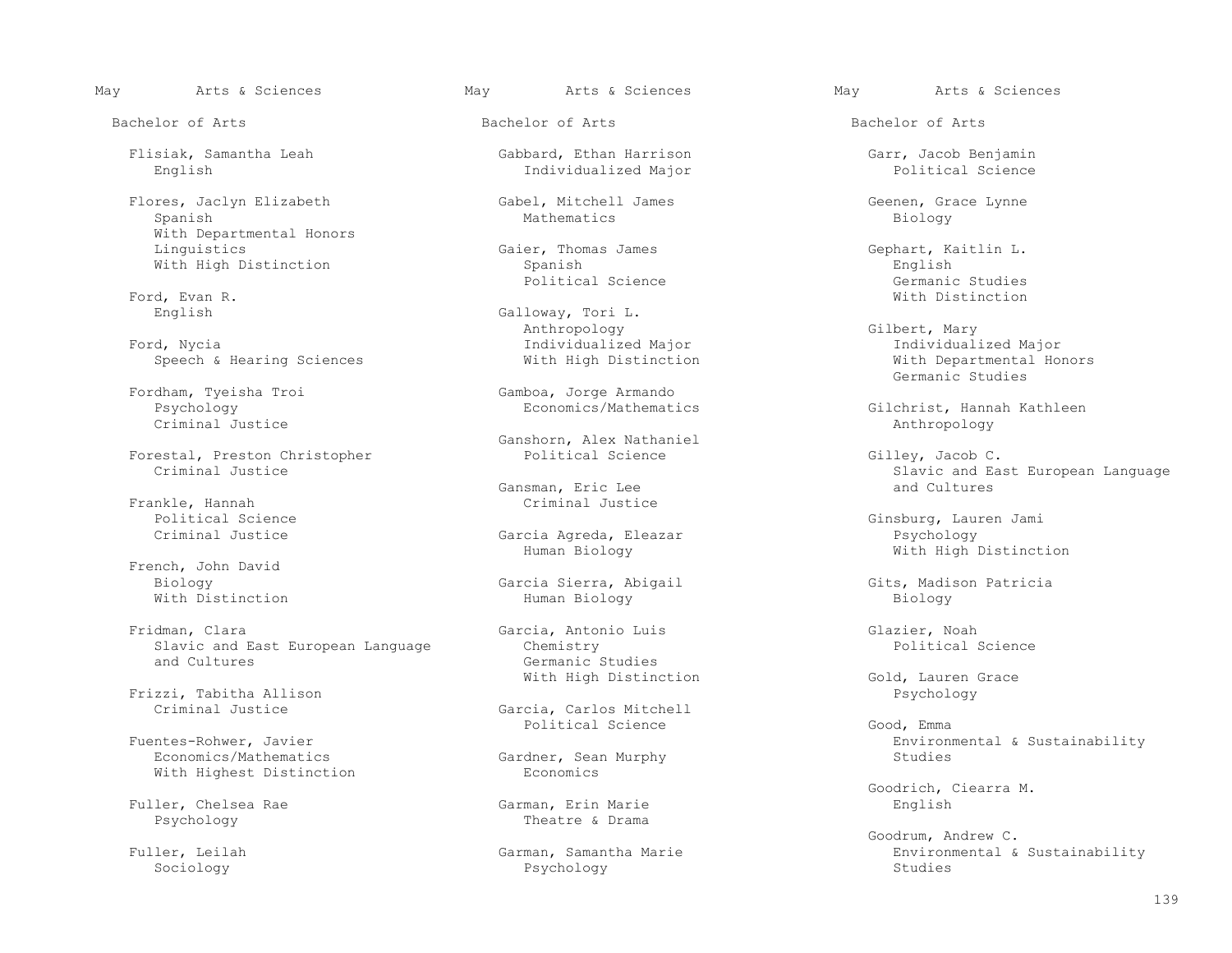Goyal, Ashutosh Psychology Hamblet, Brian Lloyd Management and Human Organization

Grant, Jordan McKenzie Gupta, Gupta, Sidharth Gupta Hardman, Sara Lynn<br>Speech & Hearing Sciences Boonomics Economics Chemistry Speech & Hearing Sciences and Economics Economics Chemistry<br>Spanish Chemistry

Grayson, Daniel Morris<br>Political Science

Greathouse, Jade Olivia

 Greco, Christine Michelle With Distinction Comparative Literature **Haddock, Zachary Haddock, Zachary James** Economics

Germanic Studies

Gresham, Nathaniel James<br>Criminal Justice

Anthropology

 Gruber, Hannah Jean Theatre & Drama History Environmental & Sustainability Studies

Criminal Justice<br>Biology Biology

Gudas, Clark Kenneth<br>English Grangier, Courtland Amiel English Hamer, Corey Lamar With Departmental Honors

 Grant, Katherine Guthrie, Danielle Jensen With Highest Distinction Human Biology

 Gray, Nicole Gutierrez, Amberly Carol English Speech & Hearing Sciences

> Speech & Hearing Sciences<br>
> With Highest Distinction<br>
> English<br>
> English With Highest Distinction

Haddon, Benjamin Carl<br>Anthropology With Departmental Honors and Anthropology<br>Religious Studies Religious Studies (Enter a Hassman, Corey Matthew Religious Studies (Enter a Hassman, Corey Matthew Steen and Religious Studies (Enter a Hassman, Corey Matthew Religious Studies (Enter a Hassman, Corey Matthew Religious St With Highest Distinction

Hailperin-Lausch, Rebecca Elisabeth Hausier, Kaylee Nicole<br>Greenwell, Conner Ann Mausier, Hearing Sc: enwell, Conner Ann French French French Speech & Hearing Sciences<br>
French Speech & Hearing Sciences<br>
Speech & Hearing Sciences With High Distinction

Haines-Gallagher, Grace Taylor Speech & Hearing Sciences Freed Meadlee, Megan<br>Griffin, Claire Marie Freedom Mith Departmental Honors Freedom (Gender Studies With Departmental Honors

Hakken, Cassidy Ann Megeler, Park Markwith<br>Theatre & Drama Mistory History

May Arts & Sciences May Arts & Sciences May Arts & Sciences

Goodwine, Paige Gruss, Rachel Lacey Hall, Shayla Breanne

Spanish

 Harrington, Eric Alan Guzik, Amelia Anne and South Mith High Distinction

 Psychology Ha, Minsoo Hart, Zachary Robert Economics Criminal Justice

 Economics Hasler, Bailey Shae Green, Daniel Luke Speech & Hearing Sciences

Hutton Honors Coll Prgm Cmpltd Hawver, Lindsey B.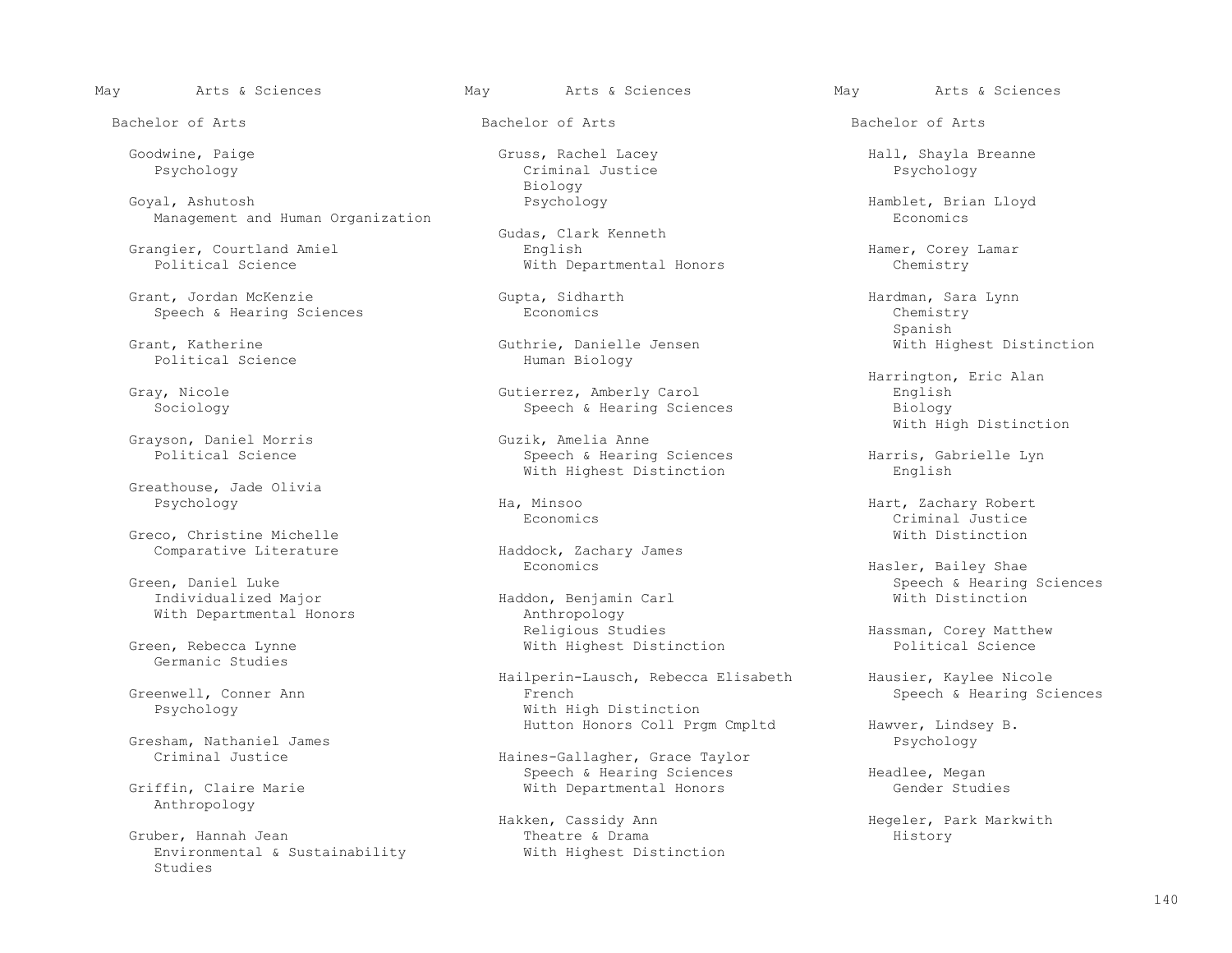Hempel, Talia Ellen Howland, Kaleigh Bleu (Hiller, Hope Elizabeth Howland, Kaleigh Bleu (Howland, Kaleigh Bleu<br>Criminal Justice (Howland, Howland, Howland, Kaleigh Bleu (Hiller, Hope Elizabeth ) (Howland, Howland, Kaleigh Criminal Justice Spanish Theatre & Drama Slavic and East European Language Art History and Cultures and Cultures and Cultures

Hennessey, Andrew Diego<br>Sociology

Henry, Julia Roselle

Henry, Reid Francis<br>Theatre & Drama

tz, Jacqueline Christie 1986 and Hutton Honors Coll Prgm Cmpltd<br>Speech & Hearing Sciences With High Distinction

Herring, Alexis Cheri Hoard, Zachary Isaiah Economics

 Hezlep, Norman Steinhofer Hurley, Gwynneth Grace Economics Hogan, Travis Sean Cognitive Science History Political Science With Distinction With High Distinction

 Hibbard, Emily Anne Psychology Biochemistry Psychology Sociology With Distinction Linguistics and Linguistics and Linguistics and Linguistics and Linguistics and Linguistics and Linguistics and Linguistics and Linguistics and Linguistics and Linguistics and Linguistics and Linguistics a

Hickey, Chase Daniel<br>
Physics<br>
Physics<br>
Physics<br>
Physics<br>
Physics<br>
Physics

With Departmental Honors Psychology With High Distinction

Psychology Sociology Biology

With High Distinction

 Sociology Hillman, D'Amani Zinnia Environmental & Sustainability Huang, Yuyu<br>Studies Economics Studies Economics

> Hinkle, Madison Greer Huddleston, Kaley Brianne<br>Anthropology & Linguistics (examinal Justice Anthropology & Linguistics

Hitchcock, Katherine Speer Hudson, Sara Martha<br>Political Science And Martha Political Science Political Science Political Science Hensley, Kayla J. With Departmental Honors With Distinction Speech & Hearing Sciences<br>
With Highest Distinction<br>
With Highest Distinction With Highest Distinction and Muslem Hunneshagen, Ryan Timothy<br>Hutton Honors Coll Prgm Cmpltd History History

Hizer, Savannah Monique<br>Linquistics

Political Science Philosophy

With Departmental Honors Holtsclaw, Heidi Elizabeth With High Distinction

Horvath, James Vincent<br>Biology

Hostetter, Daphnee Joyce

May Arts & Sciences May Arts & Sciences May Arts & Sciences

Bachelor of Arts Bachelor of Arts Bachelor of Arts

Heines, Adam Frieder Hiehle, Anevay Ellen Hovis, Christina Leigh

Hutton Honors Coll Prgm Cmpltd Hrosik, Haley Katharine<br>Human Biology

Speech & Hearing Sciences<br>Spanish Sudies-Latin & Greek Classical Studies-Latin & Greek<br>Classical Studies-Latin & Greek

Huo, Jiapei

Holstein, Jordan Monet (Hutchins, GeorgePatrick Joseph Psychology (Hutchins, GeorgePatrick Joseph Psychology

Hutson, Riley Lewis

Ibikunle, Oluwagbemisola Omotolani<br>Chemistry Hickok, Josie Marie<br>English Chemistry Chemistry Chemistry<br>English Chemistry Chemistry Chemistry Chemistry Chemistry Chemistry Chemistry Chemistry Chemistry Chemistry Ch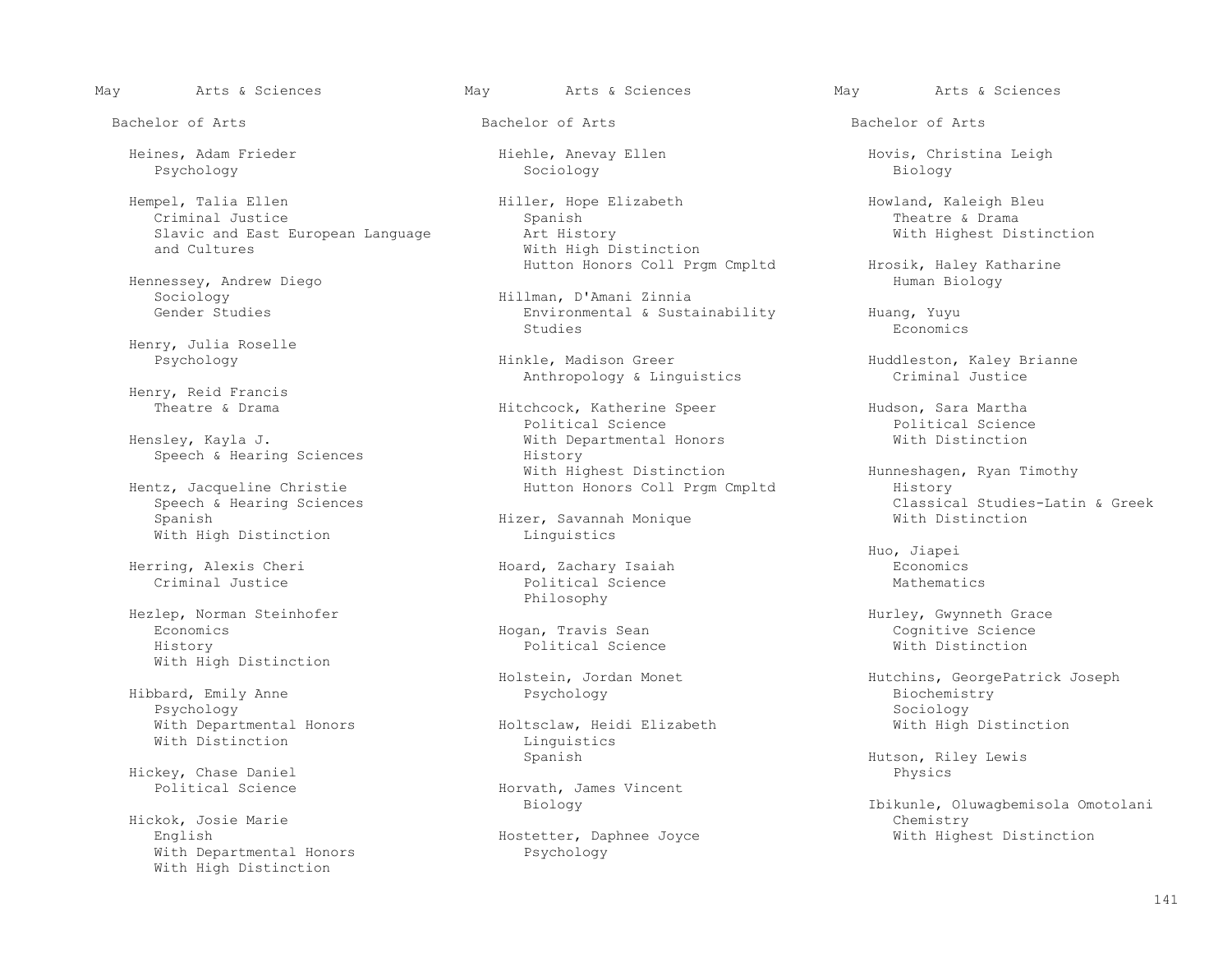Imes, Sydney Jones, Christian James William Keene, Amanda Leeann Environmental & Sustainability<br>Studies Studies Political Science<br>English Political Science With High Distinction

Inman, Chandler Trey  $\begin{array}{cccc}\n\text{Sociology} \\
\text{Economics} \\
\end{array}$  Rennedy, Katherine With Departmental Honors

Isaacs, Virginia Inez<br>Biotechnology

Isroff, Nicole Elise<br>
Speech & Hearing Sciences<br>
Jurgeto, Taylor Kathryn Speech & Hearing Sciences<br>
With Departmental Honors<br>
Criminal Justice With Departmental Honors and Criminal Justice and Mission Retchum, Lea Marie

Janicijevic, John Patrick<br>
Political Science<br>
Raake, Bailey Lynne<br>
Speech & Hearing

English With Distinction

Jennings, Lauren Kay (Kalamperovic, Alma Economics/Mathematics (Kalamperovic, Alma Economics Economics/Mathematics Biology Khan, Bilal Muhammad

With High Distinction **Psychology** 

 Johnson, Brian Katsinis, Nicholas John Killion, Andrew Watson History Philosophy Spanish With Highest Distinction

Johnson, Christian Anthony<br>Sociology Manus (Kawalec, Sydney Michelle (Kim, Dong Hwanus)

History Telecommunications

Bachelor of Arts Bachelor of Arts Bachelor of Arts

 Criminal Justice With High Distinction

With Highest Distinction  $Jones$ , Ian McClellan  $I$  and  $Kerstring$ , Nickolas Political Science  $I$  and East Slavic and East

Jossund, Leanne Elizabeth Fanqing<br>Biochemistry

Speech & Hearing Sciences The Seys, Joann S.<br>
With Departmental Honors The Psychology With Departmental Honors Psychology

Kalakay, Blake Thomas<br>
Kalakay, Blake Thomas<br>
Environmental & Sus Jenkins, Seth Andrew Environmental & Sustainability Khan, Ayesha Inayat Psychology Studies Spanish

Sup, Abigail Elaine (Katopodis, Nicholas King Criminal Justice)

Psychology

Kawalec, Sydney Michelle Psychology

> Keenan, Drew Robert Computer Science

English Keesling, Nicole Lynn (Keesling, Nicole Lynn)<br>Political Science

Slavic and East European Language<br>and Cultures

Kertis, Kelly Lorraine<br>Chemistry

Biology

With High Distinction<br>
With Distinction<br>
With Distinction

With Distinction

Jessup, Abigail Elaine and Matopodis, Nicholas King and Matopos and Economics/Political Science

Kil, Kyle Stephen<br>Political Science

Political Science<br>
With Highest Distinction<br>
With Highest Distinction<br>
With High Distinction<br>
With High Distinction

Johnson, Olivia Cameron With Highest Distinction Kim, Woojin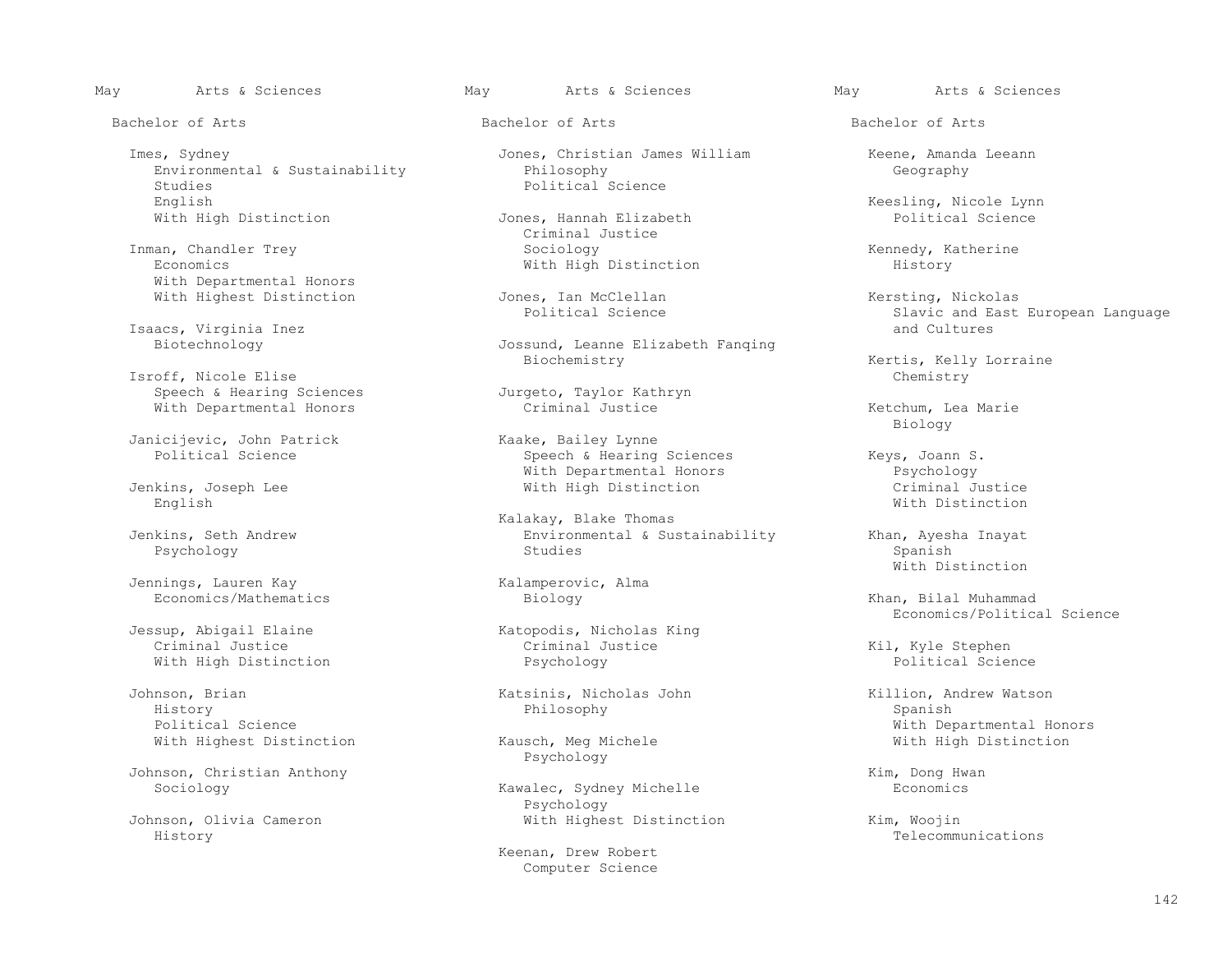King, Zoe Michelle Entertainment of the Monday of the Biochemistry of the Biochemistry of the Biochemistry of Sociology of the Biochemistry of the Biochemistry of the Biochemistry of the Biochemistry of the Biochemistry of Sociology Kong, Fanyang With Distinction With Departmental Honors Sociology<br>Spanish Spanish Kwete, Manasse Kwete, Manasse Kwete, Manasse Kwete, Manasse Kwete, Manasse Kwete, Manasse Kwete, Manasse Political Science Kopf, Hannah Stasia Mathematics With Highest Distinction

Religious Studies/Philosophy Criminal Justice

Geography

Kirkpatrick, Dustin Lee Philosophy

Psychology

 Kissel, Sara Elizabeth Spanish Chemistry English Psychology With Distinction

 Klein, Madeline Rene Krieg, Andrew Mark Criminal Justice English Biology With Distinction Comparative Literature

Theatre & Drama

Klutinoty, Alexis N.<br>Psychology

Criminal Justice

King, MacKenzie Elizabeth (Knox, Kayla Simone Kunas, Trenton Andrew Revenues Reproduced Kunas, Trenton Andrew Sociology Psychology Sociology Economics With High Distinction **With Departmental Honors** 

 King, Rick Lamont, Jr. Kondelik, Marissa Christine Speech & Hearing Sciences Psychology

Kirk, Kyle James Political Science Psychology

Kovats, Taylor Mary and Lam, Michael Dolitical Science Controller Controller Controller Controller Controller<br>
Biochemistry

Kison, Courtney Political Science Psychology

Krick, Lynette Corrin Lamping, Zachary James<br>
Spanish Chemistry With Highest Distinction With High Distinction

With Highest Distinction The Krinop, Dallas Wayne The Mangley, Katelyn Nicole<br>Biochemistry The Physichoqy Psychology Biochemistry Psychology Klinestiver, Julia Erin and Classical Civilization and Communication Criminal Justice

Puker, Erin Louise Larsen, Robert Lawrence<br>Chemistry Larsen, Robert Lawrence Criminal Justice Chemistry English With High Distinction<br>Knop, Alexander Keaton and Muslim Hutton Honors Coll Pro Hutton Honors Coll Prgm Cmpltd

May Arts & Sciences May Arts & Sciences May Arts & Sciences

Kusbel, Lauren

With High Distinction Kwasniewski, Hayley<br>Biochemistry

Lad, Lauren Elizabeth (Europa Elizabeth (Europa Elizabeth (Europa Elizabeth (Europa Elizabeth (Europa Elizabeth<br>Kopulos, Athena Lauren (Europa Environmental & Su vulos, Athena Lauren and Alexander Environmental & Sustainability<br>Theatre & Drama and Studies Studies

Kostecka, Emilie Ann Laera, Stefano Anthony

Krajacic, Jacob Samuel and Hamar, Jacob Anthony Akers<br>
Eamne LaMar, Jacob Anthony Akers<br>
Psychology and Political Science and Psychology

Langley, Jessica Diane

With Highest Distinction  $\begin{array}{cccc}\n\text{Kuhn, Daniel Thomas} \\
\text{Psychology}\n\end{array}$  Larch, Katherine Marie Psychology Political Science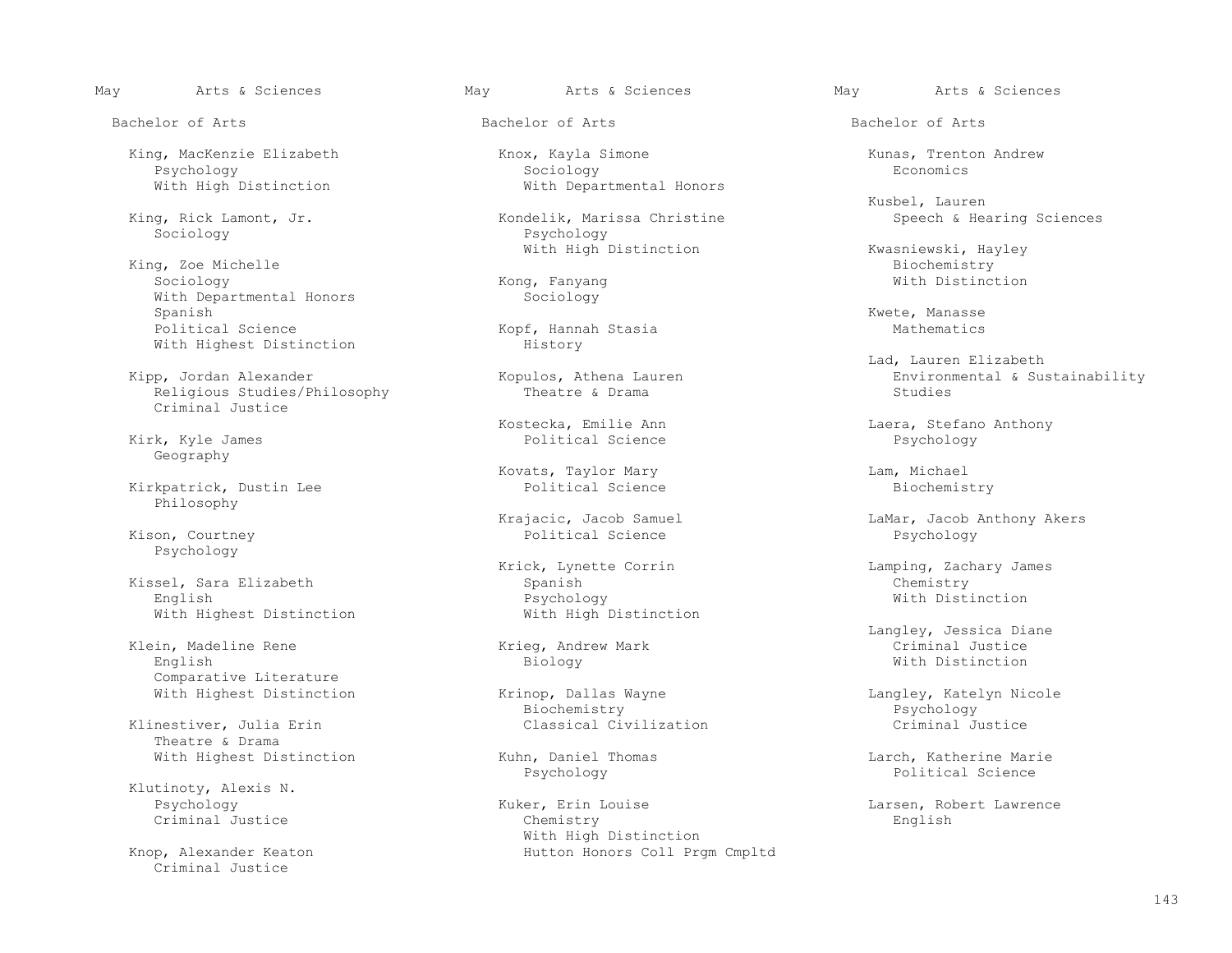Bachelor of Arts Bachelor of Arts Bachelor of Arts

 Larson, Victoria Lynn Leser, Sophie Tinia Logan, Chiara Lynaé Speech & Hearing Sciences<br>
With Departmental Honors<br>
With Distinction With Departmental Honors With Distinction

Lasaine, Aaron George<br>History History Lomeli, Christian

Leavitt, Gabrielle M. Criminal Justice Lopez, Vanessa

 Lebowitz, Hannah Rose Speech & Hearing Sciences and Li, Linnan and Lou, Chizheng Lou, Chizheng Lou, Chizheng Biology

Lechner, Mary Elizabeth<br>Sociology Sociology Liao, Po-Tao Lowery, Eve Ann With Departmental Honors **Example 2018** Economics **Human Biology** Human Biology Spanish Hutton Honors Coll Prgm Cmpltd Environmental Brack Environmental Brack Environmental Brack Studies

Lee, Kristopher Geography<br>History Geography History Ma, Qingfeng

Lee, Maya Elena Mathematics Slavic and East European Language and Cultures Macchione, Alicia L.<br>
and Cultures Macchione, Alicia L. (Alindauer, Ashley Renee Alicia D. (Alindauer, Ashley Renee Alicia D. (Alin

 Lee, Seung Suk Psychology Linguistics Lindquist, Kristopher<br>With Departmental Honors and Lindquist, Kristopher With High Distinction

Psychology

Criminal Justice

Levy Fastook, Sid B.<br>Economics

Lewellen, Miranda Nichole Economics<br>Psychology

Chemistry Studies

With Highest Distinction Lich, Kathleen Maire Lowry, Nathanial David<br>Hutton Honors Coll Prgm Cmpltd Environmental & Sustainability Computer Science

Lin, Yuemin Economics

Lindauer, Ashley Renee<br>Criminal Justice With Highest Distinction<br>
With High Distinction<br>
With High Distinction

English Maddox, Michelle Annelane<br>With Departmental Honors Mistory History Leetz, Matthew Arthur<br>
Leetz, Matthew Arthur

 Anthropology Lively, Addison Psychology Geography Environmental & Sustainability With Departmental Honors Studies Studies (Studies Mith Highest Distinction (Studies Mith Highest Distinction (Studies Mith Highest Distinction (Studies Mith Highest Distinction (Studies Mith Mith Highest Distinction (Studies Mith Mith Mith Mitholo

Leonard, Kristine Anne **Example 2018** Theatre & Drama Biology Biology

Spanish Political Science

May Arts & Sciences May Arts & Sciences May Arts & Sciences

Lombardi, Dominic Gaetano<br>Classical Civilization

is, James Evan Environmental & Sustainability<br>Chemistry Chemistry Studies

Biology Mathematics

With Highest Distinction

Macias Rodriguez, Viridiana Jazmin

etz, Matthew Arthur and Madura, Hayley Elizabeth<br>Anthropology Madura, Hayley Elizabeth<br>Madura, Madura, Madura, Madura, Madura, Madura, Madura, Madura, Madura, Madura, Madura, Madura, Madura, Madur Geography **Hutton Honors Coll Prgm Cmpltd** 

Lively, Alexa Katherine Mahoney, Shawn Timothy, II<br>Theatre & Drama Mahoney, Biology

Locanto, Julia Catherine Malik, Thaddeus Christopher<br>Spanish Malik, Thaddeus Christopher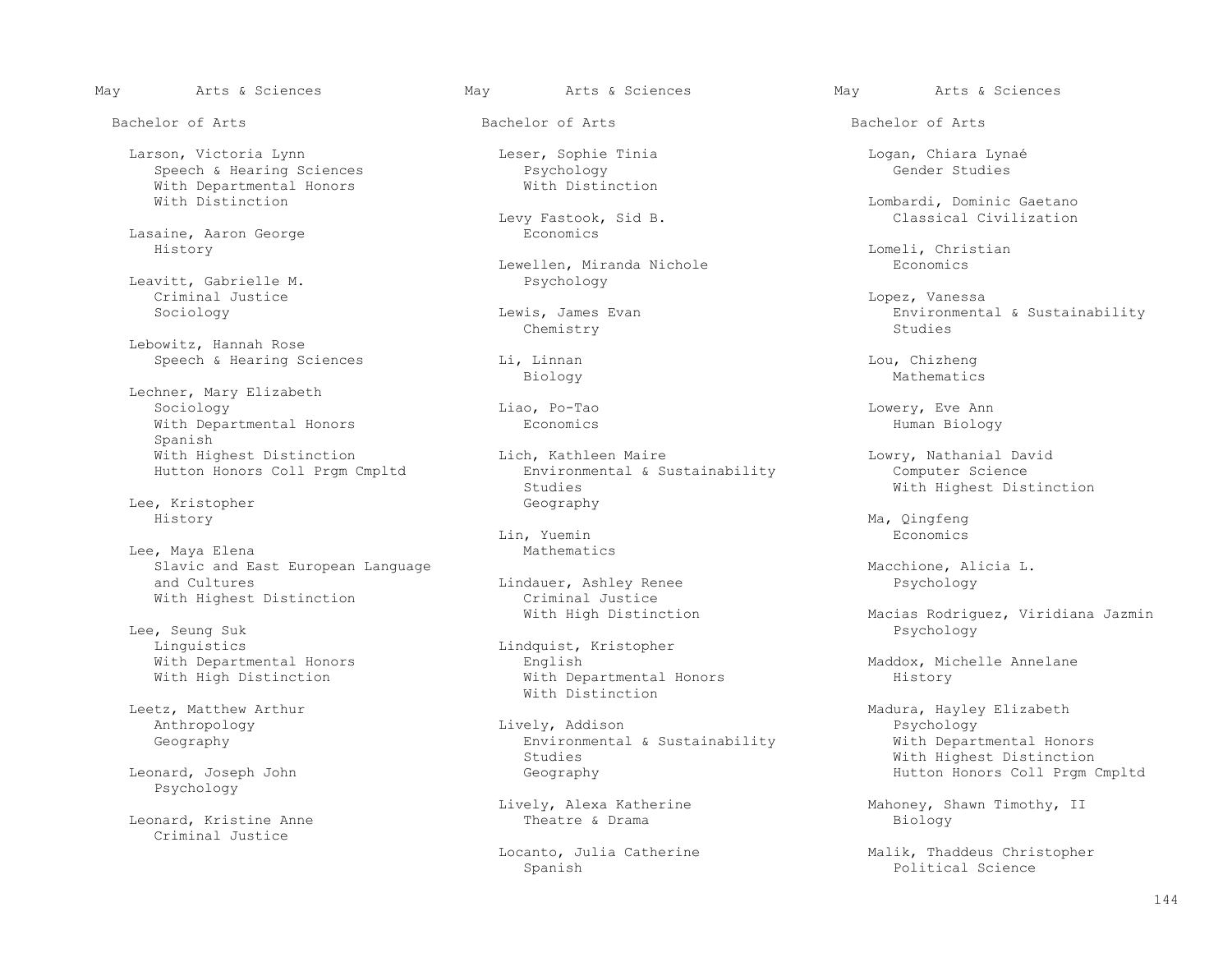Mann, Charles Austin Mann, Charles Austinction n, Charles Austin<br>Political Science/Economics McGill, Christian Thomas Meister, Garrett John

Mann, Kiersten Joan Grace<br>
English Melfi, Michael David<br>
McGlothlin, Rachelle Ann Mistory History With High Distinction

Marcus, Alyssa Nicole<br>Psychology

Marsh, Robert Mitchell (1999)<br>Geography Menez, Olwen Menez, Olwen Menez, Olwen Menez, Olwen Menez, Olwen Menez, Olwen Menez, Olwen Menez, O<br>Menezie, John Ross

 Psychology Hutton Honors Coll Prgm Cmpltd Mercho, Joseph Criminal Justice Spanish (1999) (1999) (1999) (1999) (1999) (1999) (1999) (1999) (1999) (1999) (1999) (1999) (

History English

Criminal Justice Political Science

McAndrews, Matthew Joseph Mathematics/Economics Meuleman, Matthew Robert<br>Reonomics Reonomics Economics Economics

Comparative Literature

McCann, Tyler Ray Theatre & Drama Meyer, John Wood

Bachelor of Arts Bachelor of Arts Bachelor of Arts

Mangin, Sarah Ann McCullough, Meghan Dawn Meiss, Kassidy Marie<br>Criminal Justice Art History Psychology Criminal Justice Art History Psychology

McGill, Christian Thomas<br>Biology Biology

McGlothlin, Rachelle Ann<br>Psychology

Political Science

Marin, Andre McGrone, Kaylen Denise Religious Studies

 Marin, Maria José McKenzie, Deja Renice Menelas, Jenny S. Philosophy Criminal Justice Criminal Justice Sociology

McKenzie, John Ross Spanish<br>
Individualized Major Spanish Mith Hi Individualized Major With Highest Distinction tin, Chloe Laraine and Michael With Departmental Honors<br>
Psychology Mutton Honors Coll Pram C

McNulty, Nicole Marie<br>Maudlin, Logan Reid<br>Spanish

McPherren, Joshua Terrance<br>
McPherren, Joshua Terrance<br>
Biology

McQuillan, Sean Edward<br>Mathematics/Economics

Medlen, Katelin Nicole<br>McCall, Cody Andrew **Example 2** Psychology

Meeks, Evan J.<br>Theatre & Drama

McCorkle, Trevor Daniel Mehringer, Makenzie Marie Marie Meyer, Tadd Michael<br>Psychology Meyer, Tadd Michael Chemistry Chemistry (Mehringer, Makenzie Marie Meyer, Mathropology Psychology Chemistry Anthropology Criminal Justice

Mellow, Charlotte Elizabeth<br>
McGrath, John Paul<br>
McGrath, John Paul

Memon, Farzana Sabaah (Marin, Andre Memon, Parzana Sabaah (Marin, Andre Memon, Parzana Sabaah (Marin, Andre Me<br>Marin, Andre (Marin, Andre Medicious Studies Medicious Studies Medicious Studies Medicious Studies Medicious S With High Distinction

Merritt, Elizabeth Lynne

Maxwell, Nicholas JD Biology Metzger, Regan Andrew

Meyer, Christopher William<br>Political Science

Criminal Justice With Distinction Political Science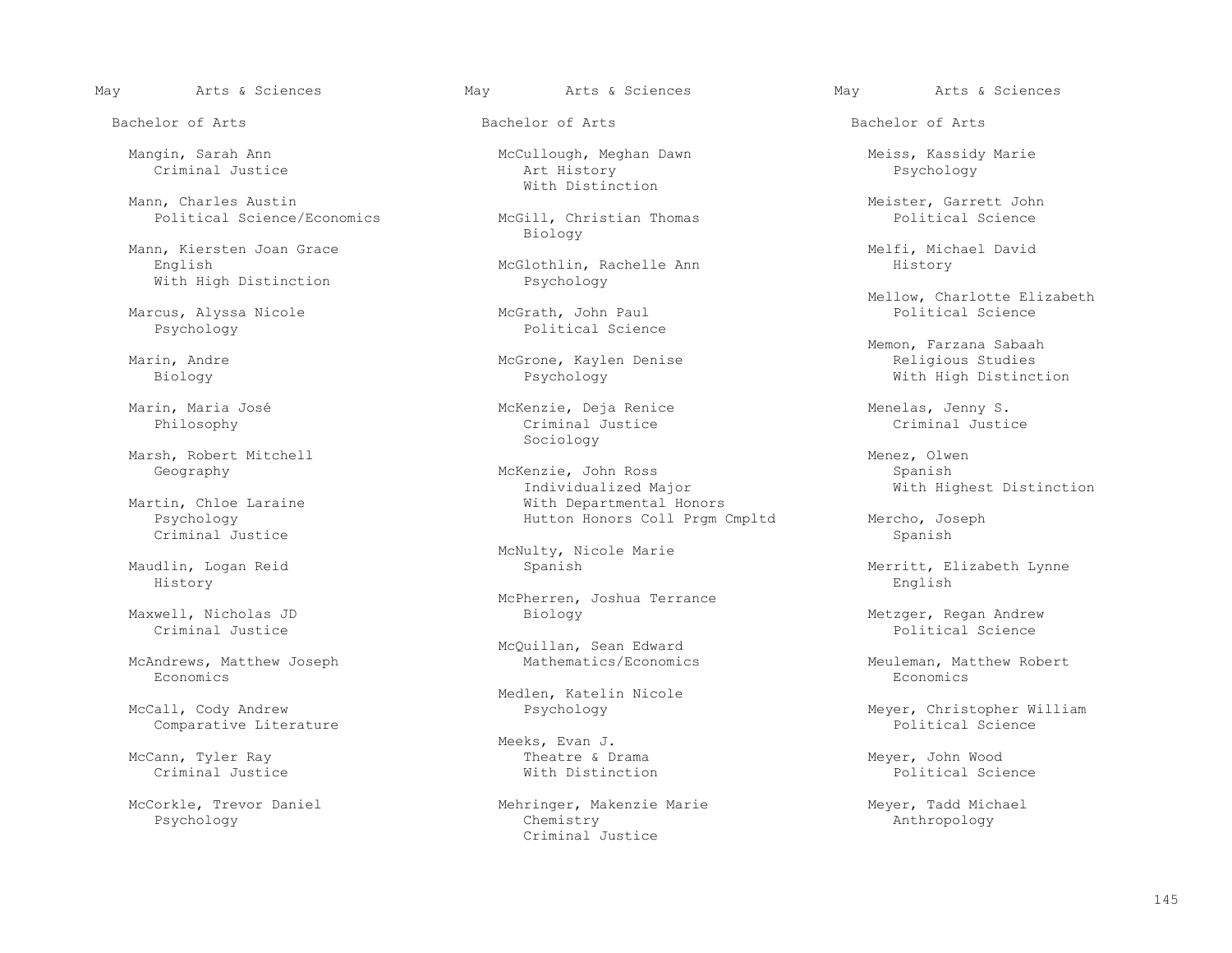Bachelor of Arts Bachelor of Arts Bachelor of Arts

Miles, Alexandra Nicole Moon, Hyebin<br>Biology Economics

Miller, Emily Elizabeth Moore, Imari Asali Hutton Honors Coll Prgm Cmpltd<br>Speech & Hearing Sciences Political Science Speech & Hearing Sciences

Anthropology With Highest Distinction<br>
Waragon, Margaret Carol<br>
Hutton Honors Coll Prgm Cmpltd Moore, Lisa Ann

Miller, Shelby Lyn and the State of Psychology<br>
Psychology<br>
Psychology<br>
Psychology<br>
Psychology<br>
Psychology<br>
Psychology

Milvert, Kaitlynn Nicole (Moore, Rivkah Lillian Spanish Moore, Rivkah Lillian Spanish (Moore, Rivkah Lillian Spanish (Moore, Rivkah Lillian Spanish (Moore, Rivkah Lillian Spanish (Moore, Rivkah Lillian Spanish (Moore, Rivk With Highest Distinction

Minatel, Lindsay R. Moran, Sarah I Criminal Justice Science Science Science Science Science Science Science Sc<br>
Psychology Criminal Justice

Mitchell, Anna Katharine Biology Psychology Psychology Psychology

Speech & Hearing Sciences

 Mockus, Maximilian Anthony With Distinction Nettleton, Arlen Brandt History Criminal Justice

 Moges, Eyob Sisay Philosophy Neylon, Kaylee Economics

Monesmith, Nicholas Matthew Murphy, Joseph James<br>Biology Murphy, Joseph James With Highest Distinction Spanish Niceley, Zachary Wayne Hutton Honors Coll Prgm Cmpltd

 Meyyappan, Nivedha A. Monroe, Nicholas Joseph Muston, Sophia Kay Human Biology<br>
With High Distinction<br>
Studies<br>
Studies<br>
Studies

Hutton Honors Coll Prgm Cmpltd Moore, Lisa Ann Moore anno 1992 ann Spanish Spanish Spanish Criminal Justice Criminal Justice

 Spanish Individualized Major Navardauskas, Derek John With Departmental Honors<br>With Distinction<br>With Distinction

With Departmental Honors<br>With Distinction

Mote, Halle Marie

Biology Chemistry

Murphy, Joseph James

May Arts & Sciences May Arts & Sciences May Arts & Sciences

With Highest Distinction Moon, Hyebin Moon, Hyebin Moon, Hutton Honors Coll Prgm Cmpltd

Myers, Ethan Joseph<br>Economics Economics

Niller, Hunter Cruise (Norman Motor Motor Moseph Michael Miller, Hunter Cruise (Norman Motor Motor Moseph Michael Mo<br>Motor Motor Moseph Michael (Norman Motor Speech & Hearing Scien ore, Joseph Michael Speech & Hearing Sciences<br>Economics

With Highest Distinction<br>
Economics<br>
Economics Economics

Needham, Reese T.<br>Moran, Sarah Mary Moran, Sarah Mary (Computer Science

Neeley, Sistoria Rama<br>
Moring, Kelly Marie<br>
Psychology

Neff, Caleb Zachariah (Negri 2015)<br>Moss, Marissa Hannah (Negri 2015) Multiple 2016 anthropology Moss, Marissa Hannah Anthropology<br>History Mith Highest Distinction

Speech & Hearing Sciences

Hutton Honors Coll Prgm Cmpltd Mountain, Jessica Nicole Nguyen, Ashley Bao-Lan Ngoc<br>Biology Chemistry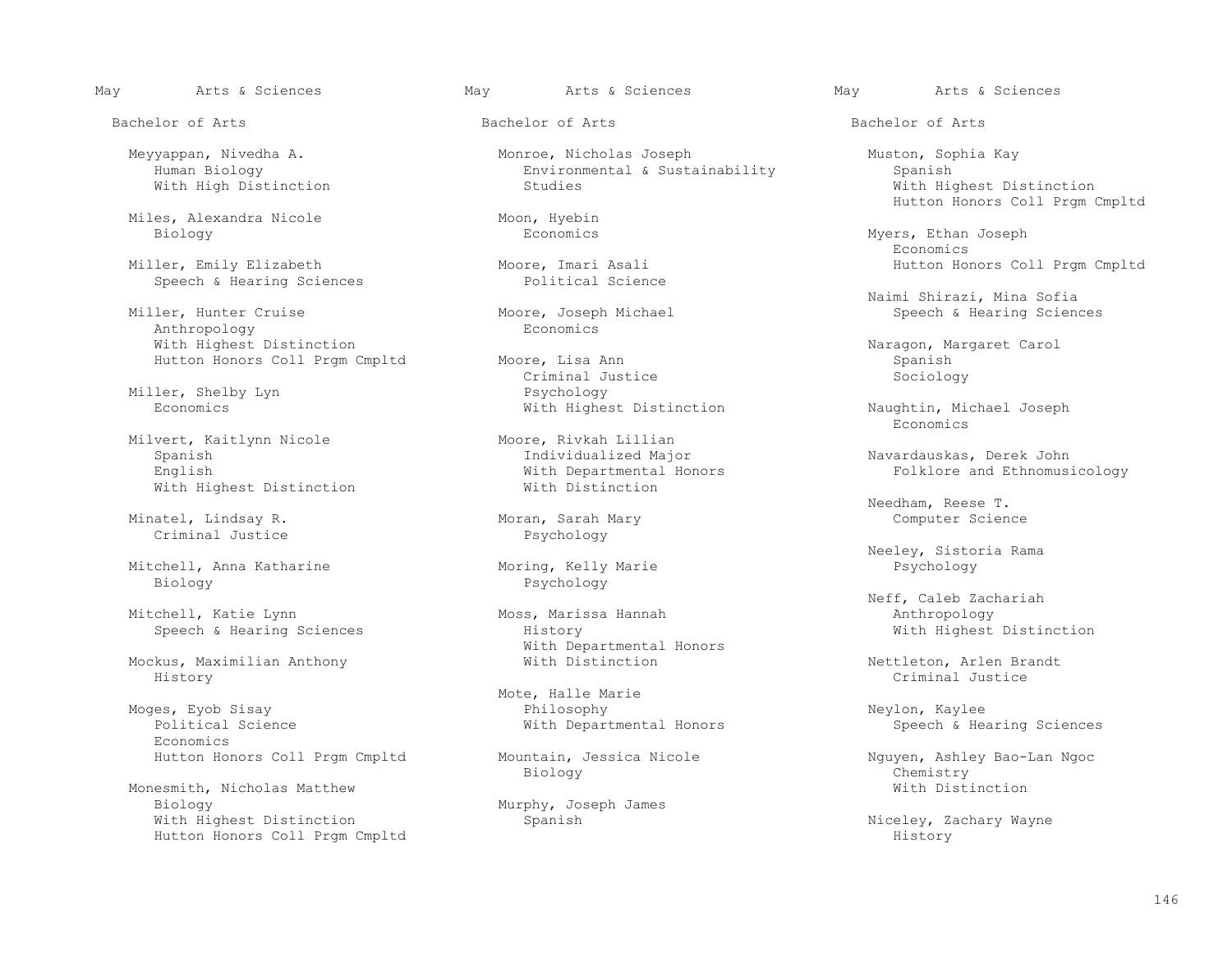Bachelor of Arts Bachelor of Arts Bachelor of Arts

 Nicholson, Katherine Ortega, Anna Cragan Patel, Shivani Rajesh Environmental & Sustainability<br>Studies

Nieves, Rebeca Surisaday<br>Chemistry

 Norris, Haley Janelle Political Science Psychology History Spanish

Philosophy Art History

Nykaza, Elizabeth Frances<br>
Psychology<br>
Criminal Justice Criminal Justice<br>
Owens, Mary Katherine

 Anthropology Studies Perry, Zachary Daniel English History

O'Connell, Sarah Marie<br>History History Oyer, Jessica Joci<br>
With Distinction Channel Communisty Spanish

Oberweis, Timothy Michael Sociology Sociology Petsalis, Lexis Giasemo<br>Reconomics Telecommunications

Pais, Daniel<br>Ogea, Elizabeth Hill (Decond Booms) Speech & Hearing Sciences

Environmental & Sustainability Speech & Hearing Sciences

Folklore and Ethnomusicology

Orth, Elijah William<br>History History Pavlovic, Miljana<br>Political Science and Pavlovic, Miljana

Ostoich, Adam George<br>
Nover, Andrew Dean<br>
Economics

Ours, Olivia Catherine<br>
Psychology<br>
Psychology

Owens, Mary Katherine and Hutton Honors Coll Prgm Cmpltd<br>O'Brien, Patricia Eileen (Button Americal & Sustainability Brien, Patricia Eileen Environmental & Sustainability<br>
Anthropology environmental & Sustainability

With Highest Distinction<br>
Political Science<br>
Political Science

Vith High Distinction<br>
O'Loughlin, John Andrew

O'Meara, Eleanor and Speech & Hearing Sciences

Pacheco, Tania Lizbeth Criminal Justice

Pardue, Austin Jacques<br>
Political Science<br>
Political Science

Parikh, Shourya Umesh (Parikh, Shourya Umesh Parikh, Shourya Umesh (Parikh, Shourya Umesh Parikh, Shourya Umesh  $\overline{P}$ 

ish, Madison Parker With Highest Distinction<br>Biology Biology

May Arts & Sciences May Arts & Sciences May Arts & Sciences

With High Distinction **Patterson, Caleb Roy**<br>Political Science

Nover, Andrew Dean Economics Paxton, Margaret C.

Pendergast, Nora<br>Biology

Peters, Emma Elizabeth<br>Mathematics

Petr, John Matthew<br>Political Science oughlin, John Andrew (1999)<br>Economics (1999) Economics (2011 Pace, Taylor Kristine (1999) Mich Hutton Honors Coll Pram Hutton Honors Coll Prgm Cmpltd

Eara, Eleanor<br>
Petrovich, Joseph Robert<br>
Petrovich, Joseph Robert<br>
Petrovich, Joseph Robert<br>
Petrovich, Joseph Robert

Economics Telecommunications

Pezel, Forsythia Dextra<br>Economics

 Oh, Ho Jeong Political Science Phillips, Shania Elizabeth English Political Science

Pierce, Madeleine Virginia<br>Speech & Hearing Sciences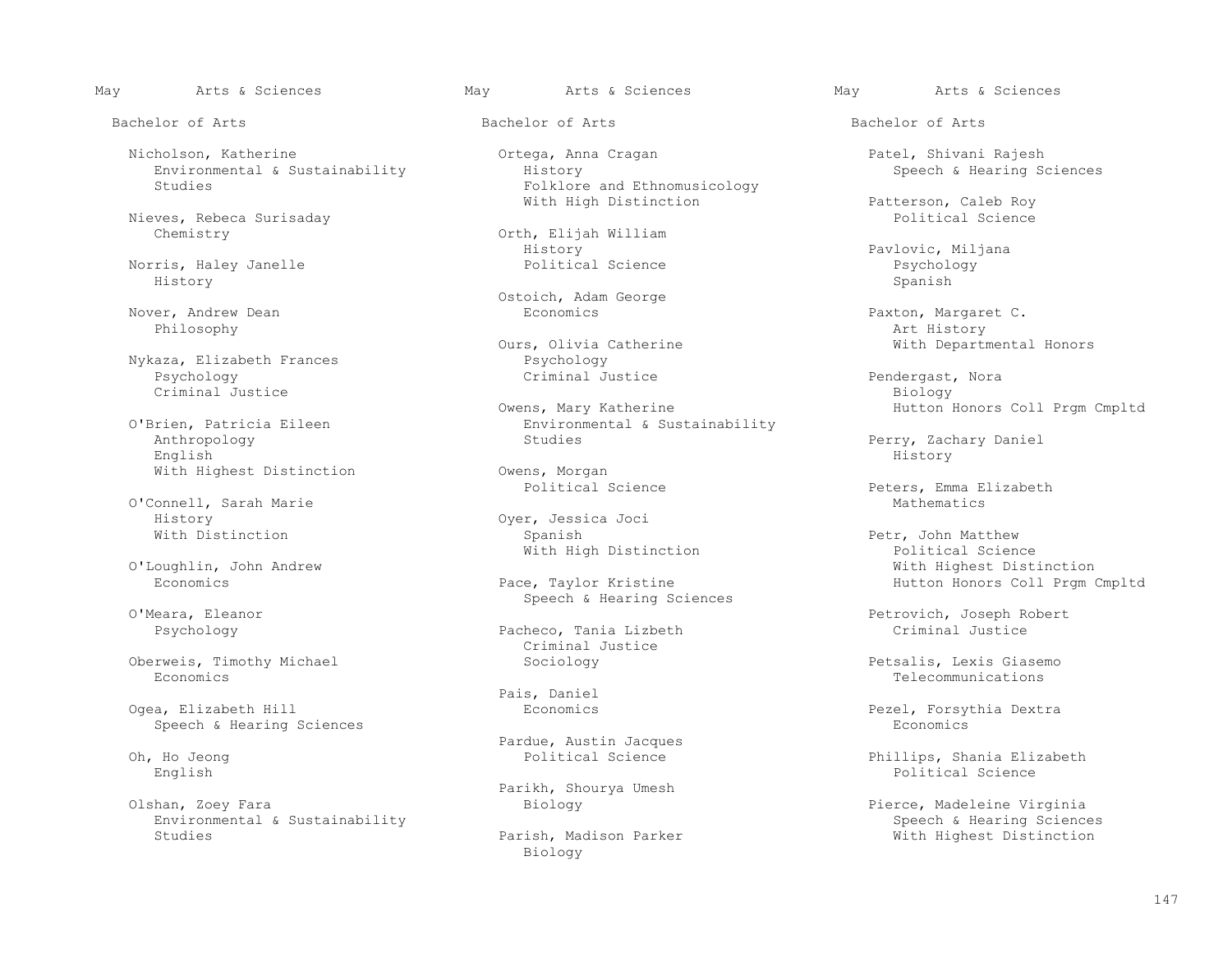Biology History

Plattner, Robert Alexander<br>Political Science

Pleasant, Hannah Lynne With Highest Distinction Biology

 Plunkett, Emily Christine Psychology Rhoads, Sophia Nichole Environmental & Sustainability Human Biology

Pravdina, Anna Vasylievna Richie, Shelby Catheryn

Priddy, Madison Lynn<br>With Departmental Honors and With High Distinction<br>Speech & Hearing Sciences With High Distinction

Pritchard, Robert Jordan  $\alpha$ , Recarte, Jacqueline Yolanda (Riddle, Michael Jay, Jr. Individualized Major Sociology (Remistry) With Departmental Honors<br>With Highest Distinction

 Criminal Justice Psychology Sociology **Reed, Chelsea Renee** 

Quinlan, Avery Michelle Psychology

 Quinn, MaKenzie Taylor With Distinction Risk, Emil Clarence Political Science and Science and Science and Science and Science and Science and Science and Science and Science and Science and Science and Science and Science and Science and Science and Science and Science and Science

 Pilcher, Merrin Marie Raftery, Megan Rose Reeves, Jadelyn Biology English Human Biology With Departmental Honors<br>
Piucci, Andrew Thomas<br>
Spanish Piucci, Andrew Thomas Spanish Reibold, Naomi Samantha

Piya, Britee Raghavendran, Sheila Megh With High Distinction

Railing, Zoe Anastasia<br>Spanish Spanish Spanish Spanish Reynolds, Shyanne Nicole<br>Reynolds, Shyanne Nicole (Reynolds, Shyanne Nicole (Reynolds, Shyanne Nicole (Reynolds, Shyanne Nicole (Reynolds, Shyanne Nicole (Reynolds, Shyanne Nicole (Reynolds, Shyanne

Ramirez, Viviana

Randall, Sarah A. Prather, Jared L.S. The Communication of the Communication of the Communication of the Communication of the Communication of the Communication of the Communication of the Communication of the Communication of the Communica

Rausch, James David<br>Spanish Spanish

 Chemistry Rea, Hannah J. Sociology History Political Science

Quigley, Fiona Christine (2008) Reece, Angela Michelle (2019) Reece, Angela Michelle

Reese, Andrew Norman<br>Spanish Spanish

> Reese, Marikate Criminal Justice

May Arts & Sciences May Arts & Sciences May Arts & Sciences

Bachelor of Arts Bachelor of Arts Bachelor of Arts

Environmental & Sustainability<br>Studies en de la construction de la construction de la construction de la construction de la construction de la constr<br>En 1980, la construction de la construction de la construction de la construction de la construction de la con

With High Distinction Reimann, Burke William<br>Reimann, Burke William

With High Distinction

Prather, Jared L.S. Rice, Samantha Brianna

Hutton Honors Coll Prgm Cmpltd

 Individualized Major Sociology Chemistry Hutton Honors Coll Prgm Cmpltd

Quigley, Fiona Christine Psychology Rigsbee, Alexander Brooks

Speech & Hearing Sciences and Rigsby, Taylor<br>Psychology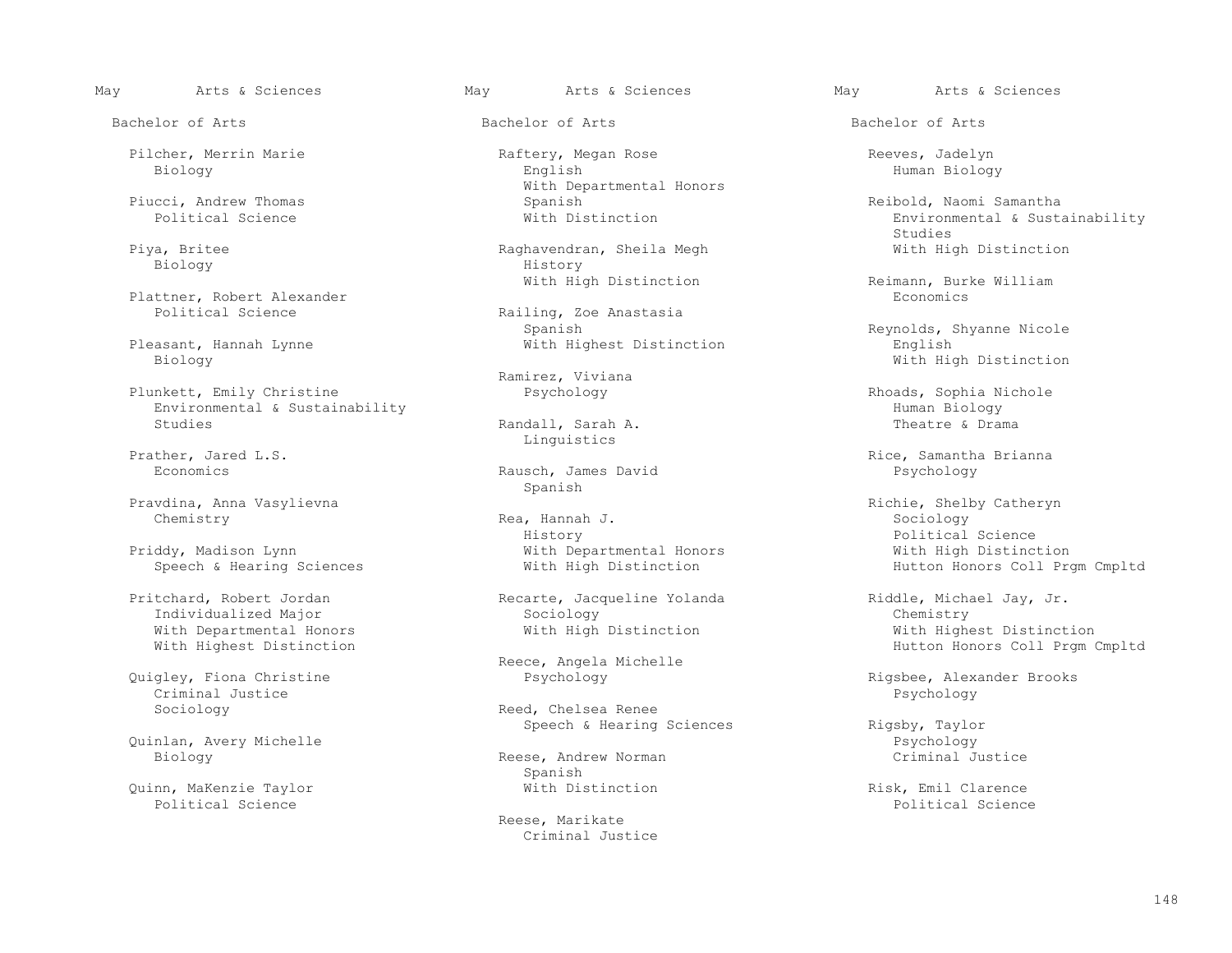Bachelor of Arts Bachelor of Arts Bachelor of Arts

With Departmental Honors<br>Philosophy With High Distinction

Rivera, Edwin Samuel entries and the Linguistics of the Linguistics

Rivera, Hunter Jarrett<br>Geography Marie Ruff, Camille Marie Schank, Elli Marie Schank, Elli Marie Seography

 Roach, Ellie Katherine With Highest Distinction

Speech & Hearing Sciences

Political Science

Robinson, Richard Grant Psychology<br>Psychology Psychology Mith Distinction

Rochon, Ayinde Calen Samuel, Leslie Milynn<br>Political Science Samuel, Leslie Milynn

Rodwell, Katherine Lynn<br>Psychology

Speech & Hearing Sciences Sangani, Amee

With Highest Distinction

Rose, Haley Elise Santana, Perla Ivone Santana, Perla Ivone Scott, Jacob Alexander<br>Speech & Hearing Sciences Sociology Sociology Scott, Environmental & Sust

Ritter, Dax Ross, Madison Satchwill, Edward Henry, III<br>Boxironmental & Sustainability Political Science Environmental & Sustainability<br>Studies

Psychology

Ruff, Camille Marie<br>Chemistry

 Anthropology Ruiz, Sabrina Schell, David Classical Civilization Environmental & Sustainability English

Sabens, Lindzy Danielle<br>Art History

Salazar, Carina Lastimosa<br>Theatre & Drama

Salerno, Melissa Sue<br>Psychology

With Distinction Art History

Psychology History

Economics Economics Economics Economics and Mith High Distinction<br>
With Highest Distinction mel, Anna Julien and Millien and Michael With Highest Distinction<br>Psychology Michael Hutton Honors Coll Prgm C

Santana, Isabella Celeste<br>Roque, Alexis Michelle (Environmental & Sustair Roque, Alexis Michelle Environmental & Sustainability Schwartz, Samantha Jaymes Psychology Studies Art History

Philosophy Saunders, Michael Louis<br>
Philosophy Saunders, Michael Louis<br>
Mathematics

era, Edwin Samuel (1993)<br>Psychology (1994) Bubinett, Mollie (1996) Schacherer, Jordan Lynn<br>Psychology (1996) Speech & Hearing Science Speech & Hearing Sciences

With Highest Distinction

Schiff, Jordan Shai (Schiff, Jordan Shai (Schiff, Jordan Shai (Schiff, Jordan Shai (Schiff, Jordan Shai (Schiff, Jordan Shai (Schiff, Jordan Shai (Schiff, Jordan Shai (Schiff, Jordan Shai (Schiff, Jordan Shai (Schiff, Jord

Robinson, Jack Healy (and Schlader, Addison Schlader, Addison Schlader, Addison Schlader, Addison Schlader, A<br>Robinson, Jack Healy (and Schlader, Carina Lastimosa (and Schlader, Addison Schlader, Addison Schlader, Addiso

With Highest Distinction<br>
Salerno, Melissa Sue<br>
Salerno, Melissa Sue<br>
Salerno, Melissa Sue<br>
Sue<br>
Muthropology

Schor, Meryl Faye<br>Psychology Psychology

Political Science  $\begin{array}{ccc}\n\text{Schulze, Kevin DeWayne} \\
\text{With Distinction} \\
\end{array}$ 

Sanchez, Markus Paul Schumick, Daniel Geoffrey Rogers, Mary Annabelle<br>
Speech & Hearing Sciences<br>
Sangani, Amee Ashwin<br>
Speech & Hearing Science<br>
Political Science

Hutton Honors Coll Prgm Cmpltd Schwartz, Adrienne Meredith<br>Economics

Sociology **Environmental & Sustainability**<br>Studies Studies en de la construction de la construction de la construction de la construction de la construction de la constr<br>En 1980, la construction de la construction de la construction de la construction de la construction de la con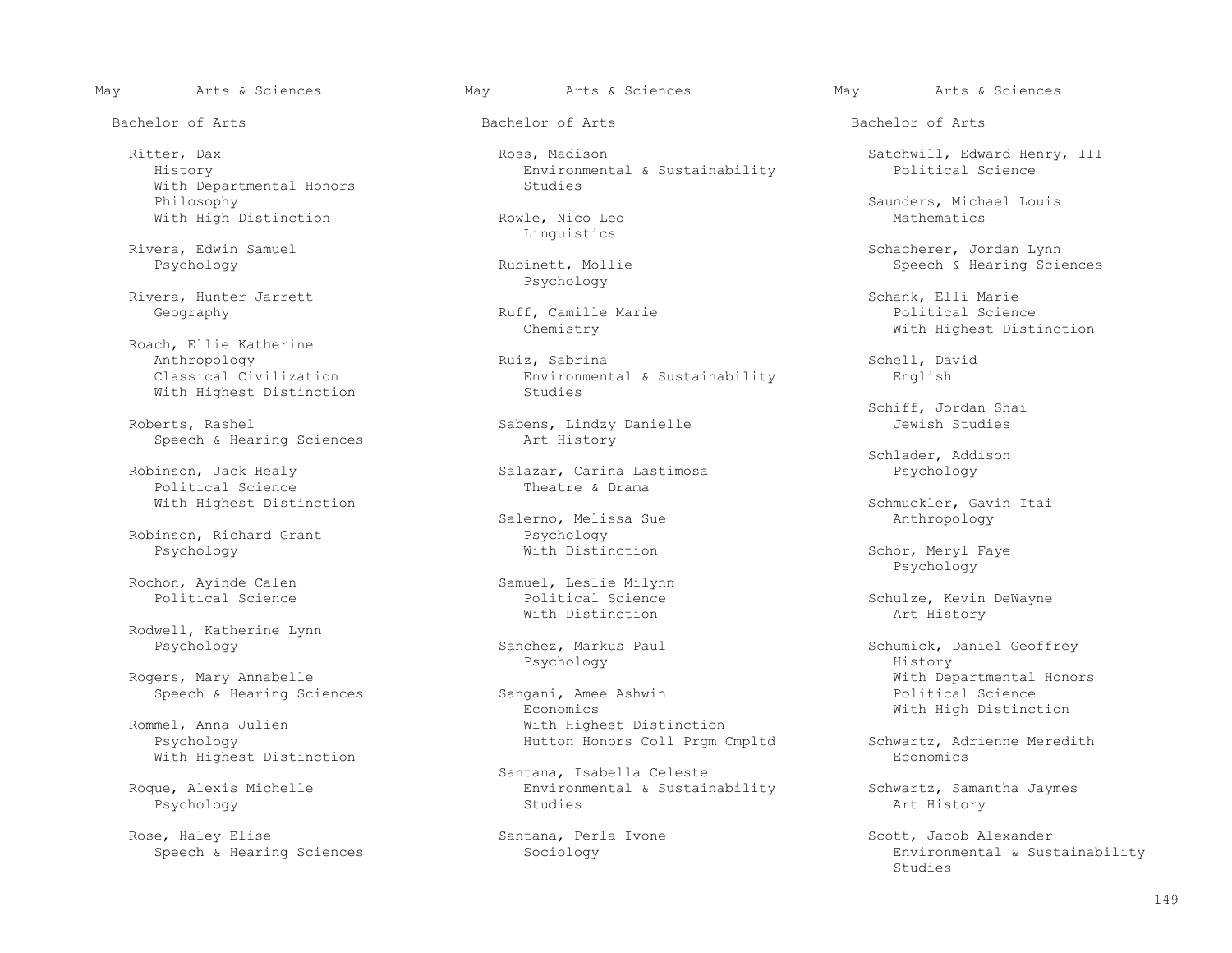Scott-Koontz, Brant Kale Shields, Darien Elle Shields, Scott-Koontz, Brant Kale<br>Environmental & Sustainability Sychology Resume Political Science Environmental & Sustainability and Providing Political Studies Political Spanish<br>
Political Science of Mith High Distinction<br>
Political Spanish

 Seizys, Tara Frances Shirley, Hannah Elizabeth Sinnott, Mckenna Environmental & Sustainability<br>Studies

Sellers, Abigail Ann Psychology

Sendrow, Rachel Beth<br>Psychology

Shaffer, Alexander Michael<br>Psychology

Shanahan, Connor Austin Criminal Justical Science Criminal Granahan, Connor Austin Criminal Justical Sociology

Shears, Sydney Lynne

Sheets, Patrick Christopher<br>Microbiology Microbiology Simon, Carolyn Celine Smith, Joshua Matthew

 Shen, Michael Zheng Sociology Simon, Ella Smith, Kelli N. With Distinction Psychology Psychology

 Sherman, Chelsea Jean Simon, Haley Robin Smith, Madelyn Jean Individualized Major With Departmental Honors

Economics History

Bachelor of Arts Bachelor of Arts Bachelor of Arts

With High Distinction

Anthropology<br>Spanish Spanish Sistevaris, Madison Sue<br>With High Distinction Sue<br>Psychology

Psychology Shishman, Megan Shishman, Megan Skillman, Matthew Thomas<br>Criminal Justice Speech & Hearing Sciences Speech Schology Steed Bychology Speech & Hearing Sciences

 Seyerle, Olivia Raye Shufford, Annastasia Ilena Sleet, Dustin Hughes English Theatre & Drama Economics

Shull, Jarrett<br>Economics

Shuman, Eva Elaine<br>History

Sidwell, Mitchell Bradley Sociology<br>
English Sociology<br>
With Distinction English With Distinction

Speech & Hearing Sciences Siebe, Matthew Edward Smith, James Henry<br>Biology Linguistics Controllers Biology Linguistics

 Germanic Studies Psychology Theatre & Drama With High Distinction Sociology

Sims, Hayden Scott Sims, Hayden Scott Smith, Tiffany Jane Shi, Lan Economics Economics With Highest Distinction<br>
Hutton Honors Coll Prgm Cmpltd<br>
Speech & Hearing Sciences Hutton Honors Coll Prgm Cmpltd

With Highest Distinction Shirley, Raegi Amara Sizemore, Ryan Andrew<br>Criminal Justice Science Political Science Criminal Justice Political Science

Einguistics Englished Coll Prem Cmpltd<br>
Mith Distinction Coll Prem Cmpltd Shull Jarrett Shull Mith Distinction

Small, Jackson Cota<br>Economics

Smilowitz, Jana Michelle<br>Criminal Justice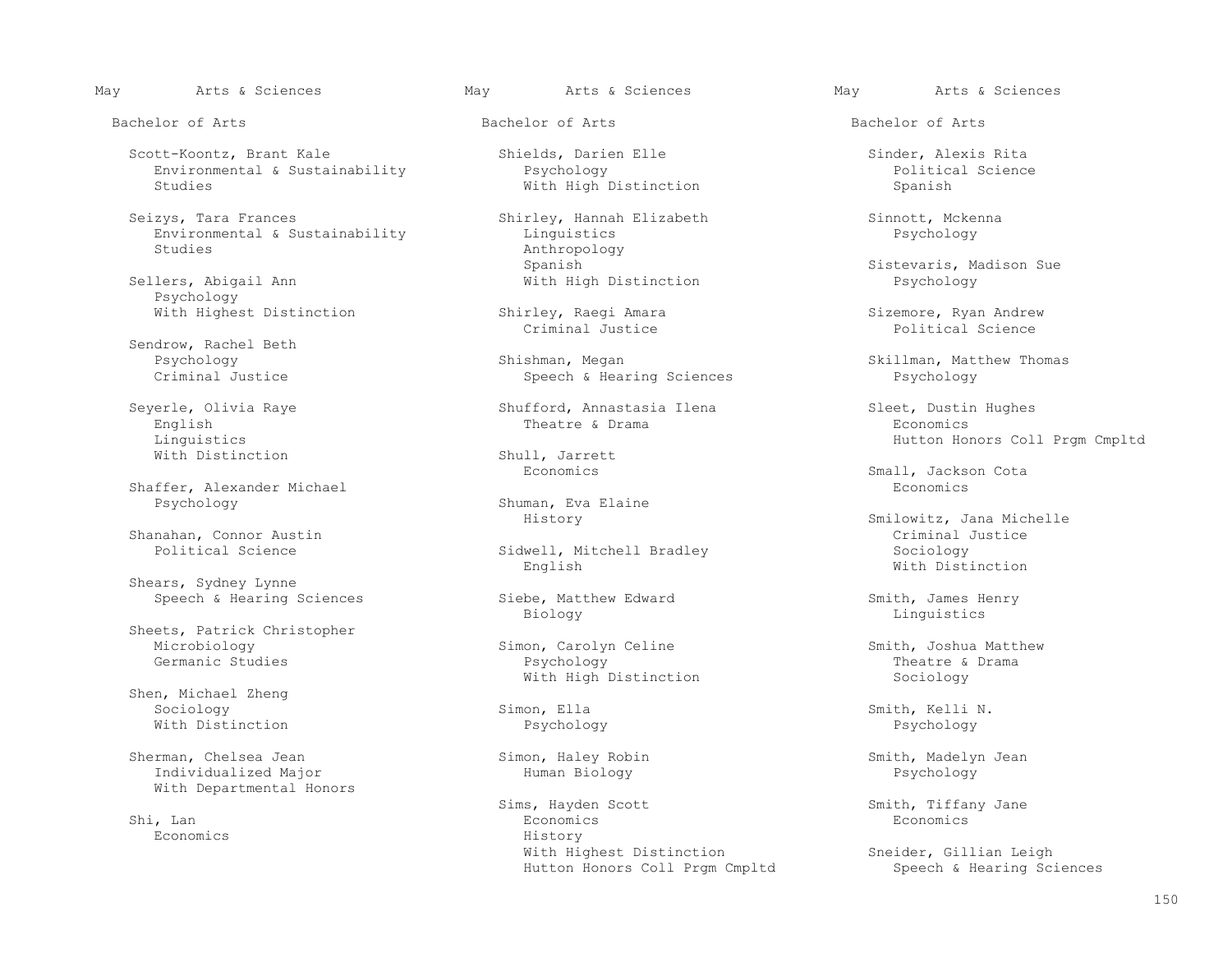Sommers, Katherine Rose<br>Biology Might Biology Might Biology Chemistry<br>With High Distinction Hutton Honors Coll Prgm Cmpltd

 Speer, Allyson J. Religious Studies Swanson, Kendall Political Science  $\sim$  Sociology  $\sim$  Sociology  $\sim$  Sociology  $\sim$  Sociology  $\sim$ 

Staats, Matthew Scott Stewart, Danilo Allen Stewart, Danilo Allen Sylvester, Amanda Lee<br>
Anthropology Criminal Justice Speech & Hearing S Earth and Atmospheric Sciences

 Stalder, Hannah Elizabeth-Marie Environmental & Sustainability Strefling, Alex Harrison Ta, Quang<br>Studies Political Science Conomics Boonomics Religious Studies

Stalling, Ivorie Criminal Justice

Stallons, Alyssa Marie Speech & Hearing Sciences

 Stanfield, Alexandria With High Distinction **History** 

Steiger, Haley Anne Suisman, Sara Kathleen Taylor, Brittany Nicole<br>Speech & Hearing Sciences Suisman, Sara Kathleen The Speech & Hearing Sciences Suisman, Sara Kathleen Speech &

Steinbrook, Alexis N.<br>Speech & Hearing Sciences

ininger, Joseph A. **Hutton Honors Coll Prgm Cmpltd**<br>Spanish Slavic and East European Language Surina, Eleanor<br>and Cultures History Sousley, Tyler Joseph Sousley, Tyler Sousley, Tyler Sousley, Tyler Sousley, Tyler Sousley, Tyler Sousley, Tyler

 History Stephens, Desi Spanish Speer, Allyson J. The Communication of the Political Science of Political Science of the Speer, Allyson J.

Sponseller, Ian David and Sponseller, Ian David and Sponseller and Science and Science and Sponseller, Inc. and Sponseller and Sponseller, Inches and Sponseller, Inches and Sponseller and Sponseller and Sponseller and Spon Sponseller, Ian David Political Science Swearingen, David John

Strauss, Michael David Szabo, Audrey Anna<br>Political Science Speech & Hearin

Political Science

Stringer-Crawford, Omari Juwan Tan, Yiwen<br>Criminal Justice Reconomics

With High Distinction Tanner, Madison Paige<br>Psychology Psychology Payer Party Party Party Party Paychology Psychology Psychology Psychology

Speech & Hearing Sciences The Sychology Psychology<br>
With Highest Distinction The Psychology With Highest Distinction

Bachelor of Arts Bachelor of Arts Bachelor of Arts

Snyder, Nathanael J. Steinbuck, Kelli Anna Sundheimer, Alyxandria Criminal Justice Sundheimer, Alyxandria Sundheimer, Alyxandria Sundheimer, Alyxandria Sundheimer, Alyxandria Sundheimer, Alyxandria Sundheimer, Sundheimer, Psychology<br>
Criminal Justice Speech & Hearing Sciences<br>
Psychology<br>
With Departmental Honors With Departmental Honors<br>With High Distinction

Sousley, Tyler Joseph Soussext Controller Soussext Article Swain, Emily Christine<br>
Stephens, Desi Spanish Spanish Spanish

Astronomy and Astrophysics

Speech & Hearing Sciences

Speech & Hearing Sciences

Strittholt, Marissa Lynn Tankersley, Cheyenne Alexis<br>Human Biology Cender Studies

English Stutsman, Sydney Rae Tarlas, Daniel George<br>
History Economics

Taylor, Jackson Christopher<br>Economics Economics With High Distinction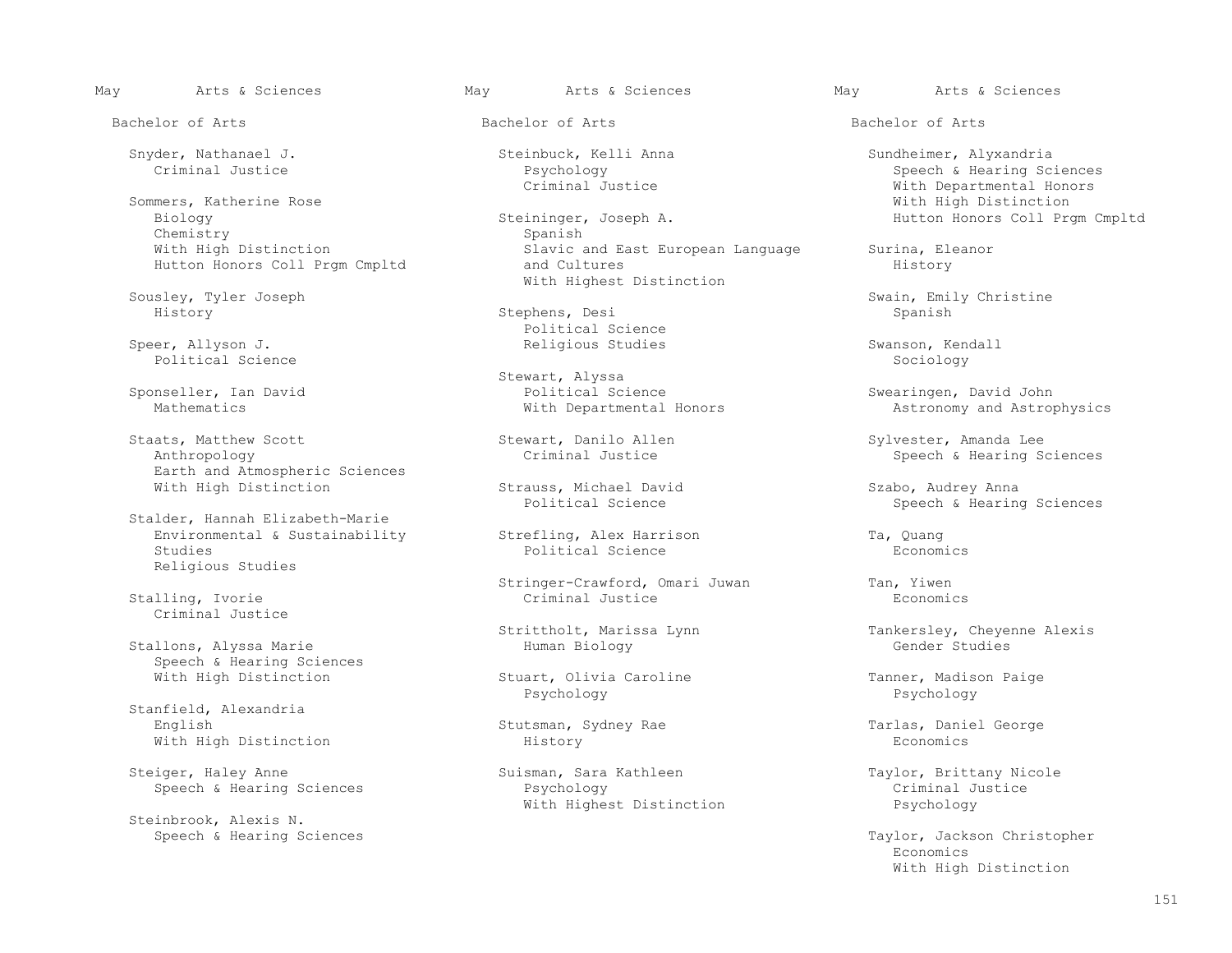Bachelor of Arts Bachelor of Arts Bachelor of Arts

Thatcher, Nicholas Steven Vawter, David M.

Theising, John O'Neill (1999) and Tran, Amy H. Theising, Joseph Vaz, Joseph Vaz, Joseph Vaz, Joseph Vaz, Joseph Vaz, Joseph Vaz, Joseph Vaz, Joseph Vaz, Joseph Vaz, Joseph Vaz, Vaz, Joseph Vaz, Vaz, Vaz, Vaz, Vaz, Vaz, Vaz Mathematics Tran, Amy H. Mathematics

Thomas, Harley Danielle<br>Spanish

Thompson, Casey Criminal Justice History

Thrasher, Meghan<br>Psychology

Threlkeld, Micara Anne<br>
Speech & Hearing Sciences<br>
With Distinction Speech & Hearing Sciences and Mith Distinction and Michael Vitali, Brennan Michael<br>With High Distinction and With Distinction and Michael Sociology With High Distinction

 Tian, Yi Chemistry Vogt, Alexander M. Mathematics English English

 Tidwell, Jazmyne Irie-Nicole With Highest Distinction Anthropology Psychology Germanic Studies

Economics English

Tingle, Briana Noelle<br>
Speech & Hearing Sciences<br>
Psychology

English With Distinction Psychology

Economics Human Biology Economics

 Terry, Katelyn E. Tolen, Amanda Kae Vargas, Samantha Psychology Spanish Psychology With Highest Distinction

Toms, Andrew Charles<br>English English

Treadway, Jackson Todd Dallas<br>Political Science

Troutman, Nikiyah  ${\tt Psychology}$  . Wetne,  ${\tt Emily}$  G.

lar, Rachel LeEllen With High Distinction<br>Psychology

Uhl, Luke Kaleb Chemistry

Unrue, William R.

With High Distinction Updike, Victoria Anne<br>Spanish

Speech & Hearing Sciences<br>
Ting, Jeffrey 
Speech & Hearing Sciences<br>
With Distinction

 Van Winkle, Jessica Erin Titus, Samantha Theatre & Drama Vu, Joseph Khiem Viet

Tepsic, Nikola Tiwari, Maria VanHoy, Garret Mathew

 Human Biology With Highest Distinction m, Gabriel Steven<br>Treadway, Jackson Todd Dallas (Hutton Honors Coll Prgm Cmpltd) (Criminal Justice

Veldman, Claire Hannah<br>Political Science

Vith Departmental Honors<br>
Pullar, Rachel LeEllen<br>
With High Distinction

Vincent, Regine<br>
Vincent, Regine<br>
Chemistry

Voirol, Christa Elizabeth<br>Anthropology Criminal Justice **Criminal Unitary Communist Criminal** Justice With Highest Distinction

 Ting, Jeffrey With Distinction Vonderohe, Kelsey Valk, Natasha Emma Spanish Hutton Honors Coll Prgm Cmpltd

With Highest Distinction With Highest Distinction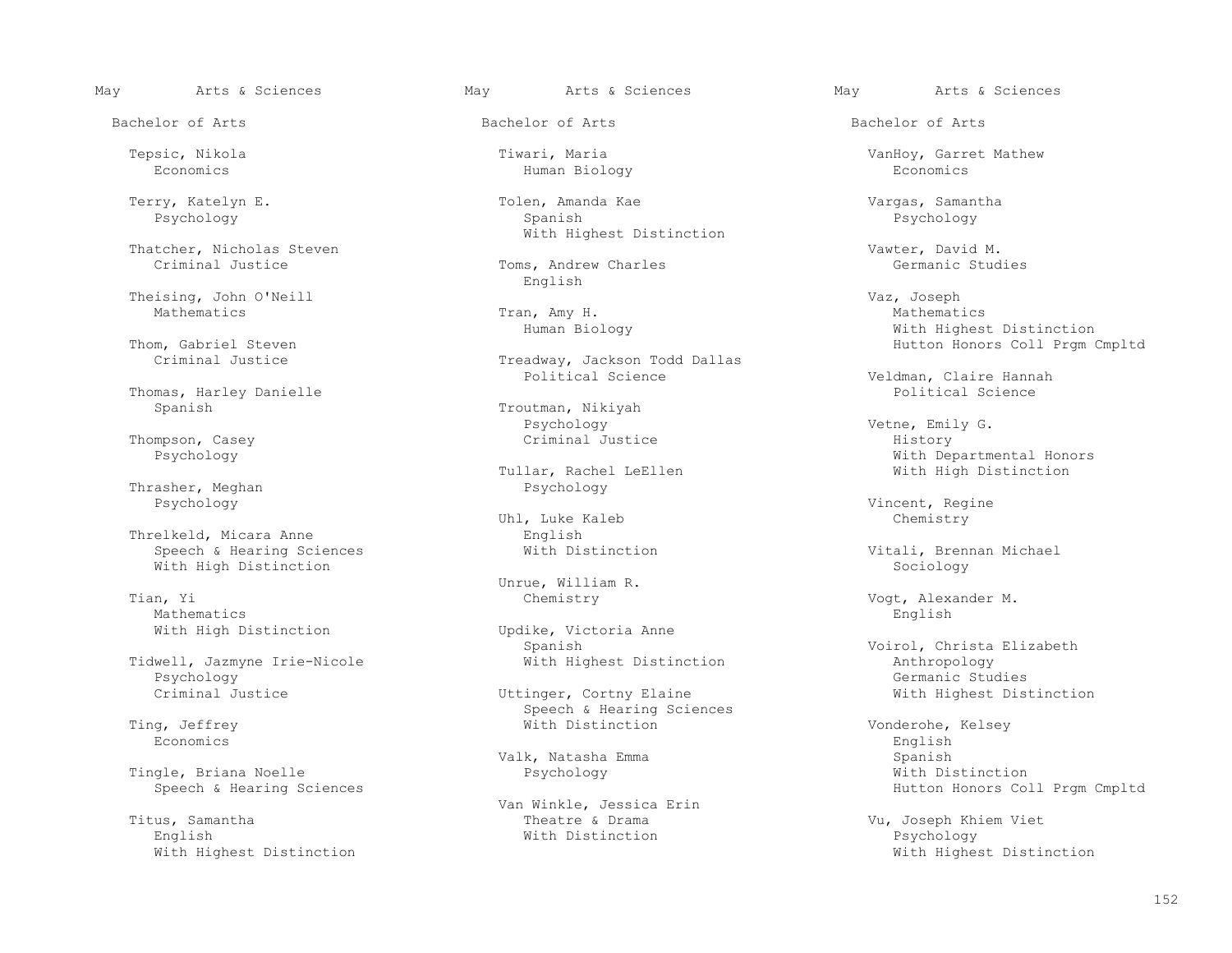Bachelor of Arts Bachelor of Arts Bachelor of Arts

Cognitive Science Cognitive Science<br>
Psychology Computer Science<br>
Computer Science

Jewish Studies History

Walsh, Brendan Hugh Robert<br>
Political Science

 Walsh, Ryan French Psychology Political Science With Distinction Research Control of the Michael Science With Distinction Research Oriental Science of the Michael Science of the Michael Science of the Michael Science of the Michael Science of the Micha

Wan Muhammad Yazid, Wan Nur Liyana Speech & Hearing Sciences and Millis, Abigail Jane<br>Binti Bychology Binti Psychology Psychology Mells, Alec M.<br>With High Distinction Missue Psychology

Mathematics With Highest Distinction<br>With High Distinction

Speech & Hearing Sciences<br>Spanish

Watson, Alyssa Jacklyn<br>Psychology Anthropology Mhite, Ceirra LeKale

Weaver, Cole Christopher<br>Criminal Justice

Wee, Liang Zheng<br>
Economics/Political Science<br>
With High Distinction<br>
With High Distinction Economics/Political Science

Weinberg, Maxwell David

With Distinction The Meiner, Dana Josie News, 2008, 2014 With High Distinction Wagoner, Waylee Lane Summary Speech & Hearing Sciences

 Speech & Hearing Sciences Weismiller, Meghan Elizabeth Psychology Spanish Criminal Justice

Weller, Amelia Marie Anthropology Meller, Amelia Marie Anthropology<br>French Malsh, Ryan Bychology

Wellman, Michelle Renea<br>Speech & Hearing Sciences

 Wang, Qin Wendt, Bailey William English Psychology Sociology With Distinction

 Wang, Qinzhe Wenger, Bethany Noelle Wilson, Trevor Austin Economics Psychology Criminal Justice

 Wheat, Faith Nicole Sociology field, Sha'Darrion Marie Folklore and Ethnomusicology<br>Theatre & Drama<br>With High Distinction With High Distinction

> Whitaker, Kristen Renee English<br>English English With Distinction With Departmental Honors

White, Keirsten Woods, Christopher<br>
Individualized Major Mistory History

 Wade, Lauren Christine Wei, Yiyao Whiteford, Sydney Elizabeth Psychology Computer Science Computer Computer Computer Computer Computer Computer Computer Computer Computer Computer Computer Computer Computer Computer Computer Computer Computer Computer Computer Computer Computer Compu With Highest Distinction

Wagner, Margo Rose Theatre & Drama Wilham, Andrew Michael

Williams, Autumn Renee<br>Weismiller, Meghan Elizabeth Messer (Paychology

Williams, Casey Nicole<br>Anthropology

Wilson, Meagan Elizabeth Psychology

Wilson-Fernandez, Maya Gabriela<br>Sociology

Wolf, Madeline Marcella

With Highest Distinction Wolf, Verena Adeline<br>
Anthropology te, Ceirra LeKale **Execute Seconds** With Departmental Honors<br>Criminal Justice With Honors Coll Prom Hutton Honors Coll Prgm Cmpltd

Individualized Major **History**<br>
With Departmental Honors **History** With Departmental Honors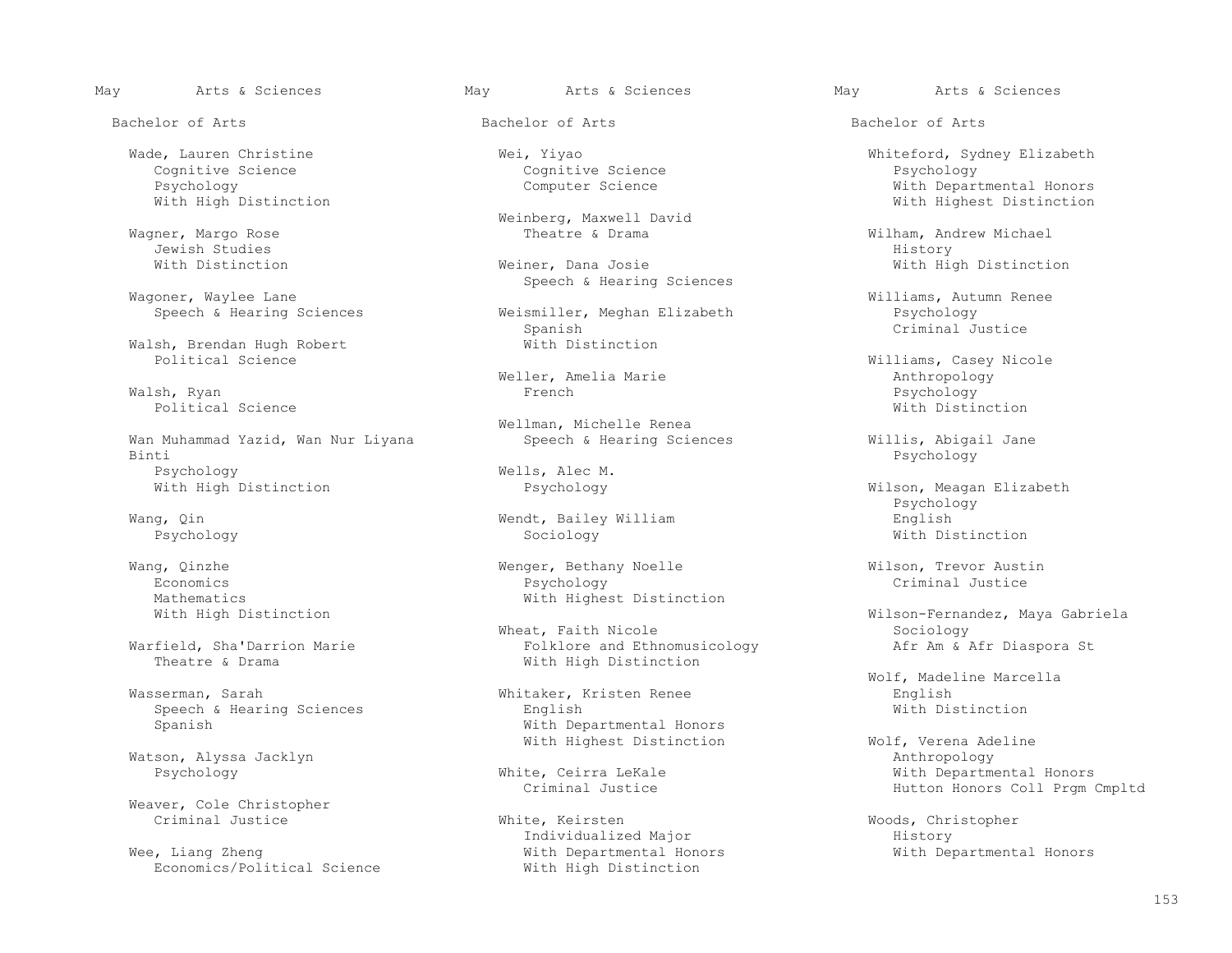Wright, Averiel M. The Mith Highest Distinction and Bradley, Marina Gray<br>Psychology bance Psychology Dance

Wurster, Maeve Elizabeth History Zhang, Chen<br>Economics

Yajure, Katherine Yandery<br>Psychology Psychology Oberholzer, Celine

Yang, Ying-Po

Zarvos, Eleni Anne<br>
Speech & Hearing Sciences<br>
With Distinction

Zeng, Chaohui<br>Economics

 Woolsey, Kaleigh Marie Zeng, Wen Bernard, Connor History Economics Musical Theatre Mathematics **Mathematics** 

With High Distinction 2eng, Zihang 2007 and With Highest Distinction West Distinction Economics **Example 19** Seconomics **Example 19 Seconomics**  Wright, Lillian Abra Mathematics Burdine, Diamond Arquone With High Distinction

Wu, Yunhao 2ero, Bianca Isabella<br>Mathematics 2012 Mathropology

Xu. Lei Psychology

 Mathematics Zhao, Huimeng Dance Sociology

Zhi, Dian With Highest Distinction<br>Coqnitive Science

Zink, Kayla Marie

Zurihan, Syazwana Binti Rice, Julianne Elizabeth<br>Psychology Bance Dance Psychology Research Dance Dance Dance Dance Dance Young, Brandon Riddell With High Distinction

Zwinski, Allyson Paige<br>Psychology

Bachelor of Arts **Bachelor of Arts** Bachelor of Arts **Bachelor of Fine Arts** 

 Wright, Mason Zent, Parker D. Fowler, Max Powell Voysey Criminal Justice Political Science Musical Theatre With Distinction

> Johnson, Meredith Grace<br>Dance With Departmental Honors<br>
> With High Distinction<br>
> With High Distinction

 Economics Lidbury, Alexandra Xiao, Yuhao Musical Theatre and Santa Theatre and Santa Theatre and Musical Theatre and Musical Theatre and Musical Theatre and Musical Theatre and Musical Theatre and Musical Theatre and Musical Theatre and Musical Theatr Economics Zhang, Jiayu With High Distinction Hutton Honors Coll Prgm Cmpltd

Xu, Lei Lucas, Savannah

 Xu, Sijia Gender Studies McCutcheon, Jacob Michael Economics and the settlement of the settlement of the settlement of the settlement of the Musical Theatre Musical Theatre

Psychology With Highest Distinction

English Schlegel, Fiona Louise<br>Zwinski, Allyson Paige Schlegel, Fiona Louise

Speech & Hearing Sciences **With Distinction** Thorn, Julia Theatre Musical Theatre

 Economics Welch, Elaina not a control of the control of the control of the control of the control of the control of the control of the control of the control of the control of the control of the control of the control of the control of the contro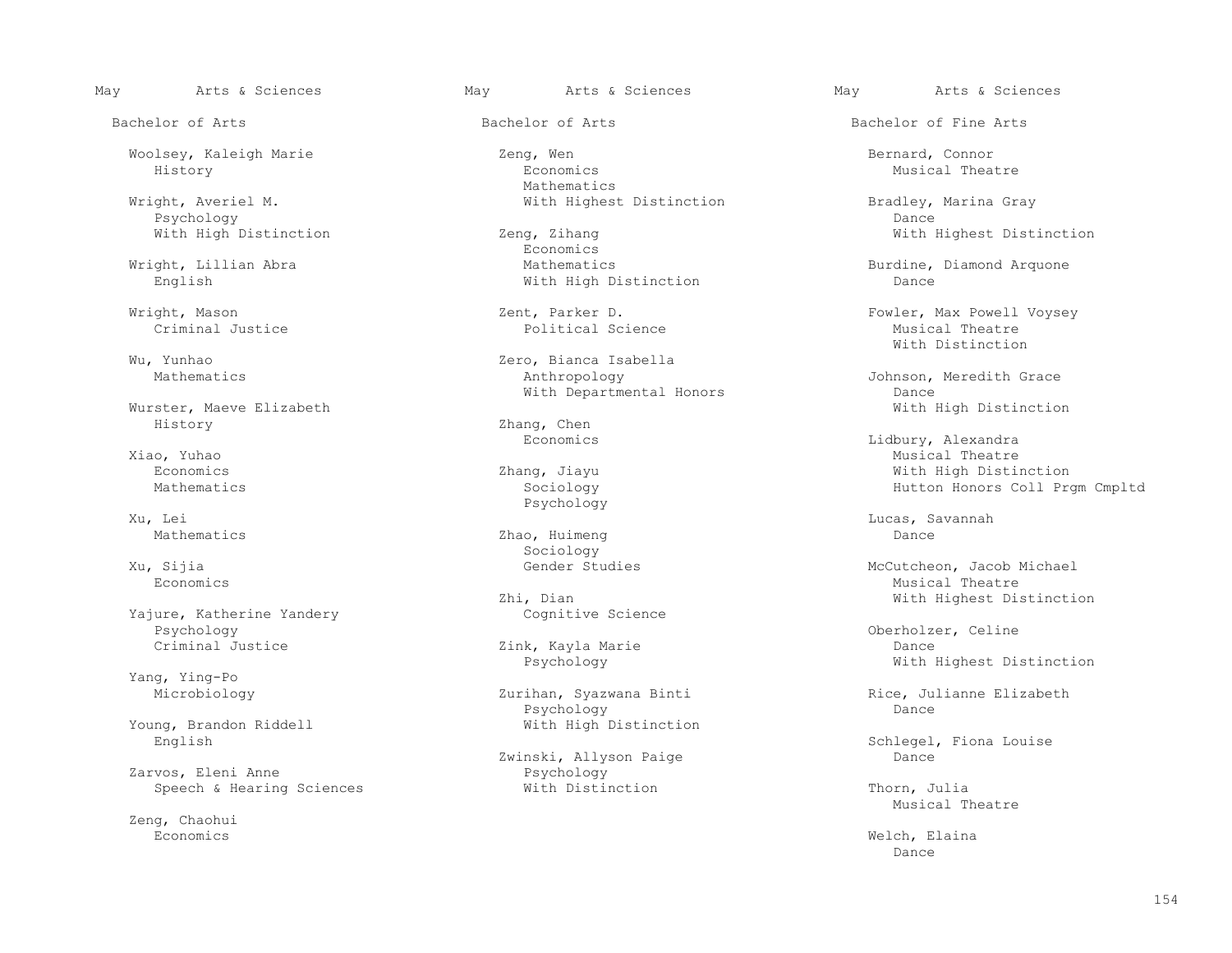Young, Elise Rebekah (Brooker, Brennan Francis (Brooker, Brennan Francis (Ferguson, Angela S. 1997)<br>
Liberal Studies (Liberal Studies (Liberal Studies (Liberal Studies (Liberal Studies (Liberal Studies (Liberal Dance Liberal Studies Liberal Studies With Highest Distinction

Zink, Michelle Ariana Musical Theatre<br>With Distinction

Bachelor of Liberal Studies

 Ada, Jonathan Liberal Studies Liberal Studies Liberal Studies

Alexander, Chad Richard Liberal Studies

Allison, Noah Taylor Liberal Studies

Liberal Studies

Appel, Madison Courtney Liberal Studies

Arnold, Brionna Lynn Liberal Studies

Baeza, Mary Bridget Liberal Studies

Barancyk, Alyssa Nicole and Liberal Studies Liberal Studies Liberal Studies Liberal Studies Liberal Studies

Barzilay, Jake Evan Liberal Studies

Belden, Ryan Walker, IV Liberal Studies

Billheimer, Laura Jane Liberal Studies

Black-Kurdziolek, Barbara A. Liberal Studies

Bullock, Carly Noe Fernandez, Marina<br>
Liberal Studies The Reversion Contract Contract Contract Contract Contract Contract Contract Contract Contra<br>
Liberal Studies

 With Distinction Burks, Kyle Bradley Fessler, Jordan Liberal Studies Liberal Studies

Castillo, John Owen Fogel, Samuel Aaron<br>
Liberal Studies<br>
Liberal Studies

Cervo, Kristin Marie Gaudreault, Jessica<br>
Liberal Studies<br>
Liberal Studies

Crawford, Jonathan Darnell Harrison, Tyler Nathaniel<br>
Liberal Studies<br>
Liberal Studies

Dial, Sydney Heinz, Jacob R.

Driscoll, Padraig Gallagher Leon Johanningsmeier, Hallie Shane

May Arts & Sciences May Arts & Sciences May Arts & Sciences

Bachelor of Fine Arts **Bachelor of Liberal Studies** Bachelor of Liberal Studies

Cai, Xiwei Fishbone, Nathaniel

Cheek, Megan Giner, Jennifer Ann Gheek, Megan Giner, Gener, Jennifer Ann Gheek, Megan Gheek, Megan Gheek, General G Altheim, Robert Samuel Liberal Studies Liberal Studies

Cho, Mooseok Golzar Ghoshouni, Mahsa<br>
Liberal Studies<br>
Liberal Studies

Crockett, Michael Hayes, Dejha NaShel<br>
Liberal Studies<br>
Liberal Studies

Dickman, Mackenzie and Hunter, Austin Timothy<br>
Liberal Studies and Liberal Studies

Dikes, Jesse Ross Jackson, Nathaniel Robert Liberal Studies Liberal Studies Liberal Studies Liberal Studies Libera

Dunning, Jake Austin Jones, Sanyah Myshuana<br>
Liberal Studies (Jones, Sanyah Myshuana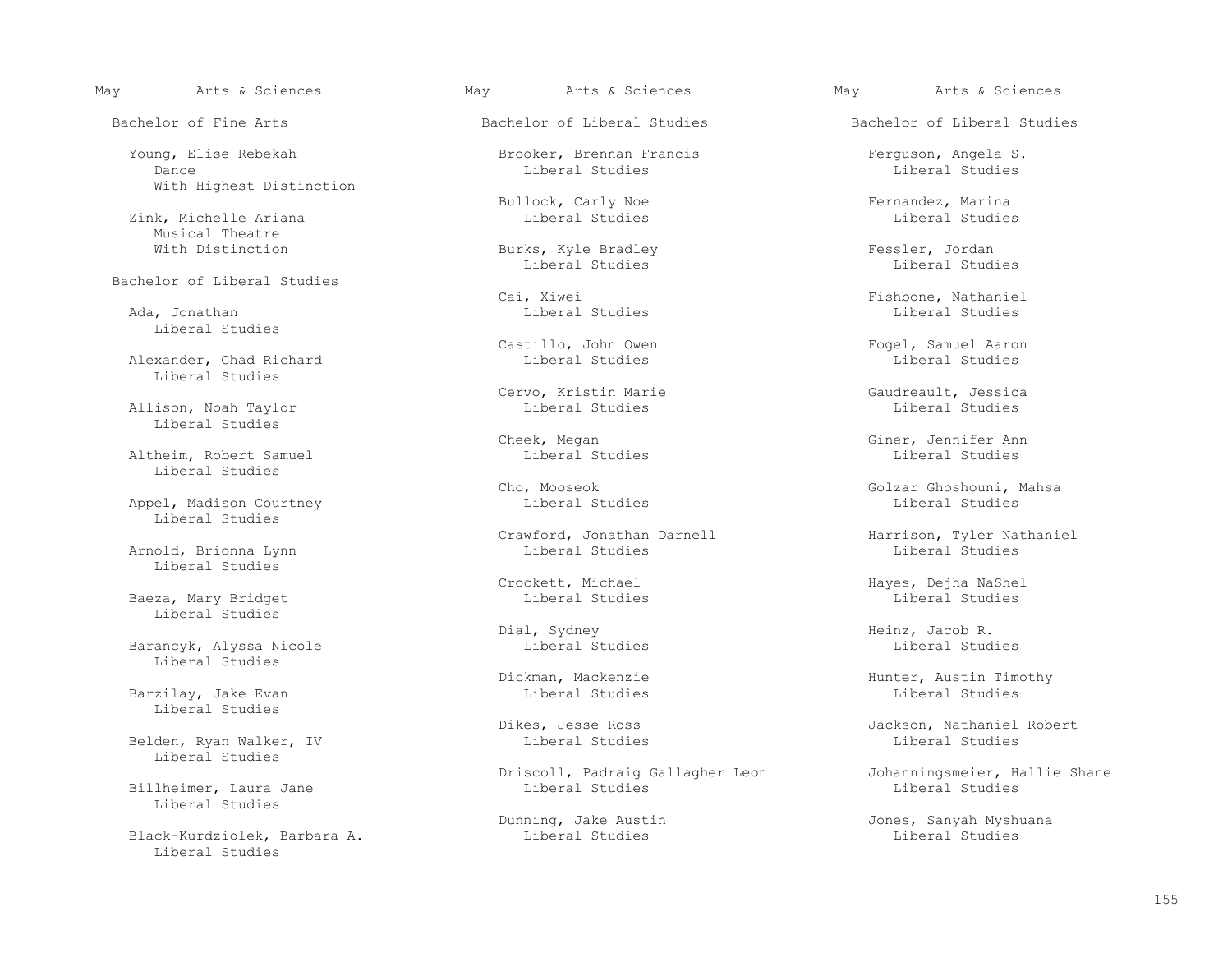Jones, Sydney Christine McAnney, Scott Rose, Catherine Marie Marie المستوى المستوى المستوى المستوى المستوى المستوى المستوى المستوى المستوى المستوى المستوى المستوى المستوى الم Liberal Studies Liberal Studies Liberal Studies

 Krupa, Alexander James McClure, Travis Keith Sapkin, Grant William Liberal Studies Liberal Studies Liberal Studies

Liberal Studies Liberal Studies Liberal Studies

Lloyd, Matthew Stephen John Pittman, Ryan Christopher<br>Liberal Studies Bittman, Ryan Christopher

Luague, Jake Anthony Calotes **Poturalski, Christopher** Liberal Studies **Poturalski**, Christopher Liberal Studies

Maley, Jordan Michelle Pritchett, Tyler J.<br>
Liberal Studies<br>
Liberal Studies

Liberal Studies Liberal Studies Sun, Jin

Martin, Bryce Stanley (and Ricks, Landon D'Aire<br>
Liberal Studies (Liberal Studies

Knight, Brandon Joseph McCallum, Brooke Kendall Ryan, Kristen McEntire<br>
Liberal Studies Liberal Studies Liberal Studies Liberal Studies Liberal Studies Liberal Studies Liberal Studies

Liberal Studies Liberal Studies Liberal Studies

 Landgrebe, Dakota Luke O'Connor, Colleen Michael Shi, Jiyuan Liberal Studies Liberal Studies Liberal Studies

 LaPrad, Savanna Lynn Oberlin, Reese Thomas Sikand, Angad Liberal Studies Liberal Studies Liberal Studies

 Lawson, Melinda Kay Osleger, Alexander Michael Stanton, Conner Bryan Liberal Studies Liberal Studies Liberal Studies

Liberal Studies Liberal Studies Liberal Studies

External Studies<br>
Liberal Studies<br>
Liberal Studies<br>
Liberal Studies<br>
Liberal Studies

Marren, Brian (and the cole of the Ricardi, Brian Cole (and the cole of the cole of the cole of the cole of the cole of the cole of the cole of the cole of the cole of the cole of the cole of the cole of the cole of the co

# May Arts & Sciences May Arts & Sciences May Arts & Sciences

Bachelor of Liberal Studies The Bachelor of Liberal Studies Bachelor of Liberal Studies

Kuhlmann, Matthew Alexander Mitchell, Darek Leroy Schrougham, Auston James Warren<br>Liberal Studies Liberal Studies Liberal Studies

LaCounte, Slade Charles Miyuskovich, Mauro Ray Schwindaman, Alexandra Nicole<br>
Liberal Studies Liberal Studies Liberal Studies Liberal Studies

 Leist, Dylan Max Perrelle, Francis Thomas Steenberger, Maria Sanchez Li, Henqwei **Example 2018** Perry Bruce, Cheryl Lenette **Example 2018** With Highest Distinction

Stewart, Thomas Seaforth<br>Liberal Studies Liberal Studies

Stonecipher, Matthew W.<br>Liberal Studies Liberal Studies

Stuckwisch, Seth Harrison<br>Liberal Studies Liberal Studies

Sturgis, Stephanie Leigh<br>
Liberal Studies Liberal Studies

Liberal Studies

Swann, Mario, Jr.<br>Liberal Studies Liberal Studies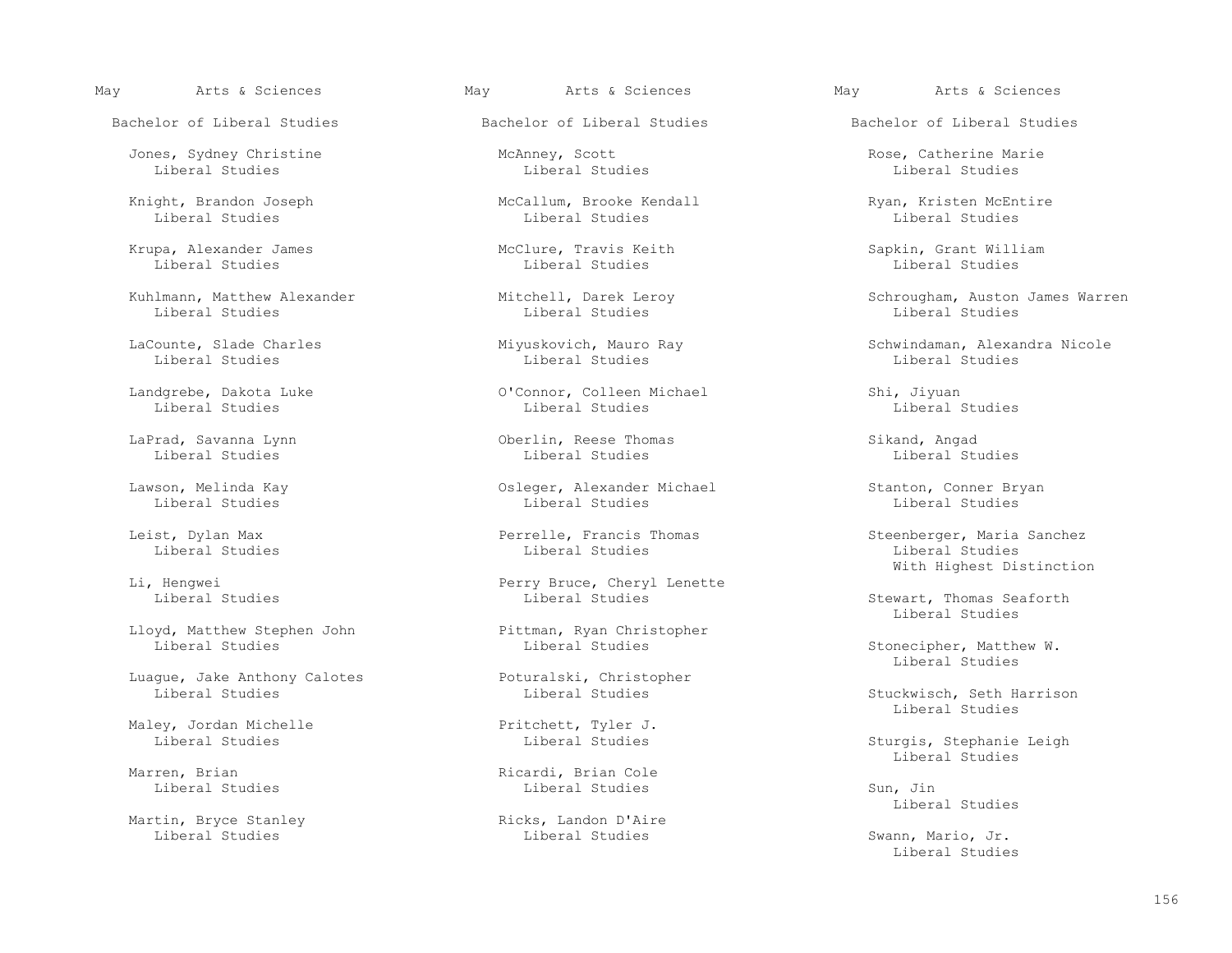| Arts & Sciences<br>May                      | Art and Design<br>May    | May<br>Art and Design                                                |
|---------------------------------------------|--------------------------|----------------------------------------------------------------------|
| Bachelor of Liberal Studies                 |                          | B. S. in Apparel Merchandising Theory B. S. in Apparel Merchandising |
| Toth, Christopher Austin<br>Liberal Studies | Adrianz, Amanda Athaya   | Galovich, Sarah Nicole                                               |
| Wachenfeld, Trevor Hunt<br>Liberal Studies  | Albertini, Ana           | Garrett, Isabella Danielle                                           |
| Wallace, Myriah Yvonne<br>Liberal Studies   | Arnold, Catherine Lynn   | Greene, Sophie Tyler                                                 |
| Wesley, Eryicka J. G.<br>Liberal Studies    | Bignal, Laurie Emily     | Grubstein, Danielle                                                  |
| White, Kyle Robert<br>Liberal Studies       | Boedeker, Audrey Ann     | Heller, Emily                                                        |
| Wilhoite, Hannah Marie<br>Liberal Studies   | Borzello, Rebecca        | Huinker, Leslie Caroline                                             |
| Wu, Haoyu<br>Liberal Studies                | Braun, Lucy              | Johnson, Alexandra Ann                                               |
| Zhang, Suxin<br>Liberal Studies             | Burnett, Christal Geneva | Joneja, Jennifer Marie                                               |
| Zuckerberg, Joshua Leo<br>Liberal Studies   | Buzin, Melissa Victoria  | Joyce, Elena Grace<br>With High Distinction                          |
|                                             | Cui, YiChang             | Kramer, Ariel                                                        |
|                                             | Dey, Jennifer Lauren     | Kropp, Ashley Anna                                                   |
|                                             | Dolbeer, Abigail C.      | Lacy, Catherine Ayres<br>With Distinction                            |
|                                             | Dreher, Carson Elizabeth | Lato, Christi Rose                                                   |
|                                             | Elman, Joely Dylan       | Leddy, Reilly Danielle                                               |
|                                             | Fischbein, Abby Lynn     | Li, Wenjin                                                           |
|                                             | Fritz, Natalie June      |                                                                      |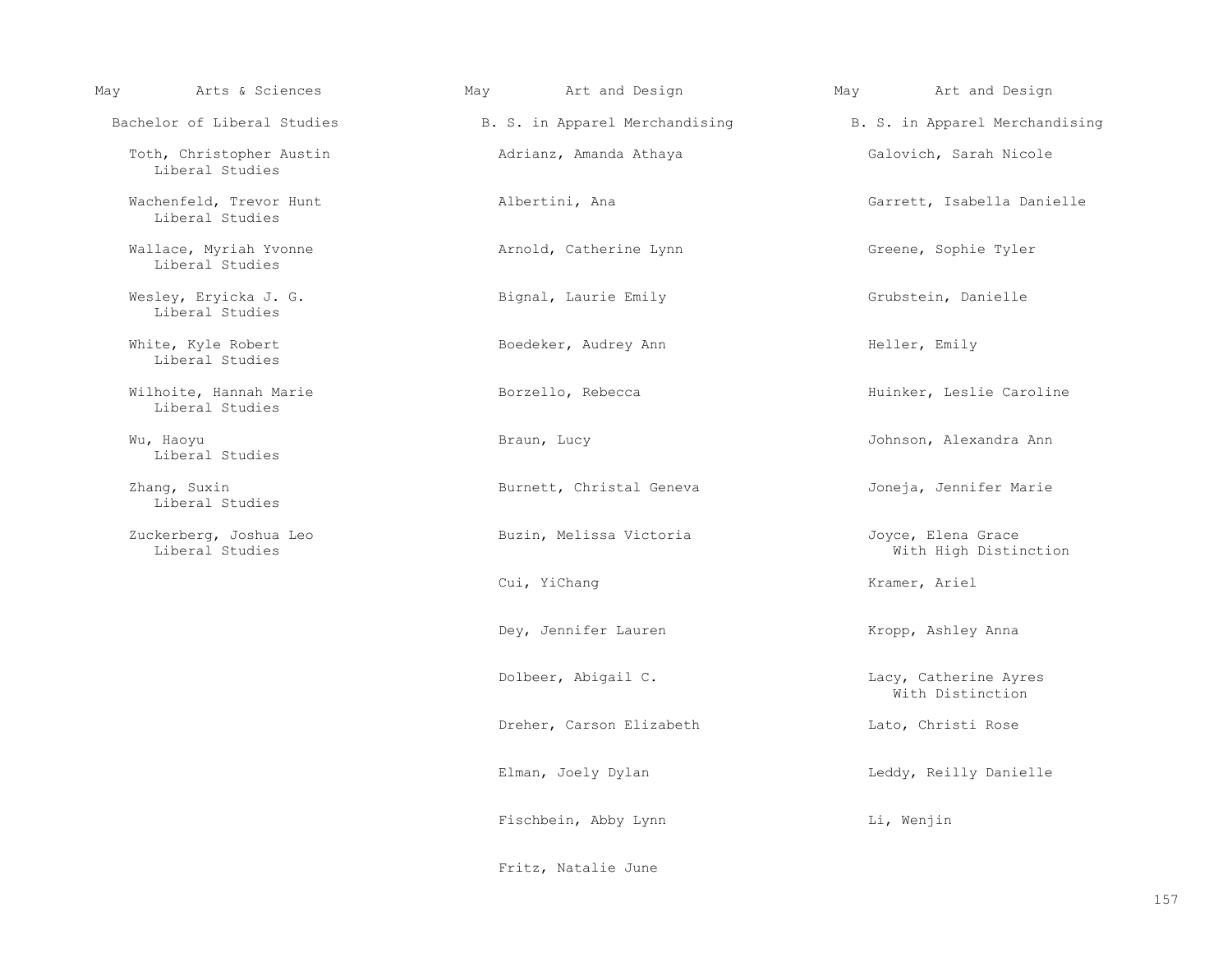| Art and Design<br>May                                | May<br>Art and Design                                                | Art and Design<br>May                   |
|------------------------------------------------------|----------------------------------------------------------------------|-----------------------------------------|
|                                                      | B. S. in Apparel Merchandising Theory B. S. in Apparel Merchandising | B. S. in Apparel Merchandising          |
| Liu, Ruohong<br>With High Distinction                | Santiago, Alexis Faye                                                | Van Avermaete, Amy Nichole              |
| Mason, Sarah Beth                                    | Schwartz, Sara Hope                                                  | Wagner, Madelyn Helene                  |
| May, Taylor                                          | Scott, Hailey Rae                                                    | Wang, Mengqi                            |
| McCulley, Kathryn Danielle                           | Shafer, Maya Lilianne<br>With High Distinction                       | Wellman, Sarah Jo                       |
| McGowan, Caroline Anne                               | Shank, Madeline Jane                                                 | Will, Alisyn Nicole                     |
| McLennan, Katherine Hope<br>With Highest Distinction | Share, Lexi Dominique                                                | Williams, Jacqueline Esther             |
| Nolfi, Lauren                                        | Smyth, Zoe Grace                                                     | Wilson, Reilly Ross<br>With Distinction |
| O'Neill, Aoife Wolfe                                 | Snider, Paige Nicole                                                 | Winfrey, Christina Alyssa               |
| O'Neill, Siobhan Mary                                | Stauffer, Abigail Leanne                                             | Wyatt, Brianna                          |
| Ohrn, Madeleine Ruth<br>With Distinction             | Stoll, Jackson Patrick                                               | Yancich, Lauren Elaine                  |
| Patel, Neha Mahesh                                   | Swanton, Kaitlin Grace                                               | Yazell, Nora Beth                       |
| Patton, Mary Virginia                                | Tak, Mihir                                                           | Zhu, Yuchong                            |
| Penn, Hannah C.<br>With Distinction                  | Tasseff, Benjamin                                                    | Zhuang, Jie                             |
| Reiser, Dylan Marie                                  | Toledo, Adielynn Carmela Del Rosario<br>With Distinction             | Zimmerman, Hannah Elizabeth             |
| Richardson, Andrea Nicole                            | Turley, Kayla Kristine                                               |                                         |
| Roth, Michelle Jane                                  | Turner, Lorelei                                                      |                                         |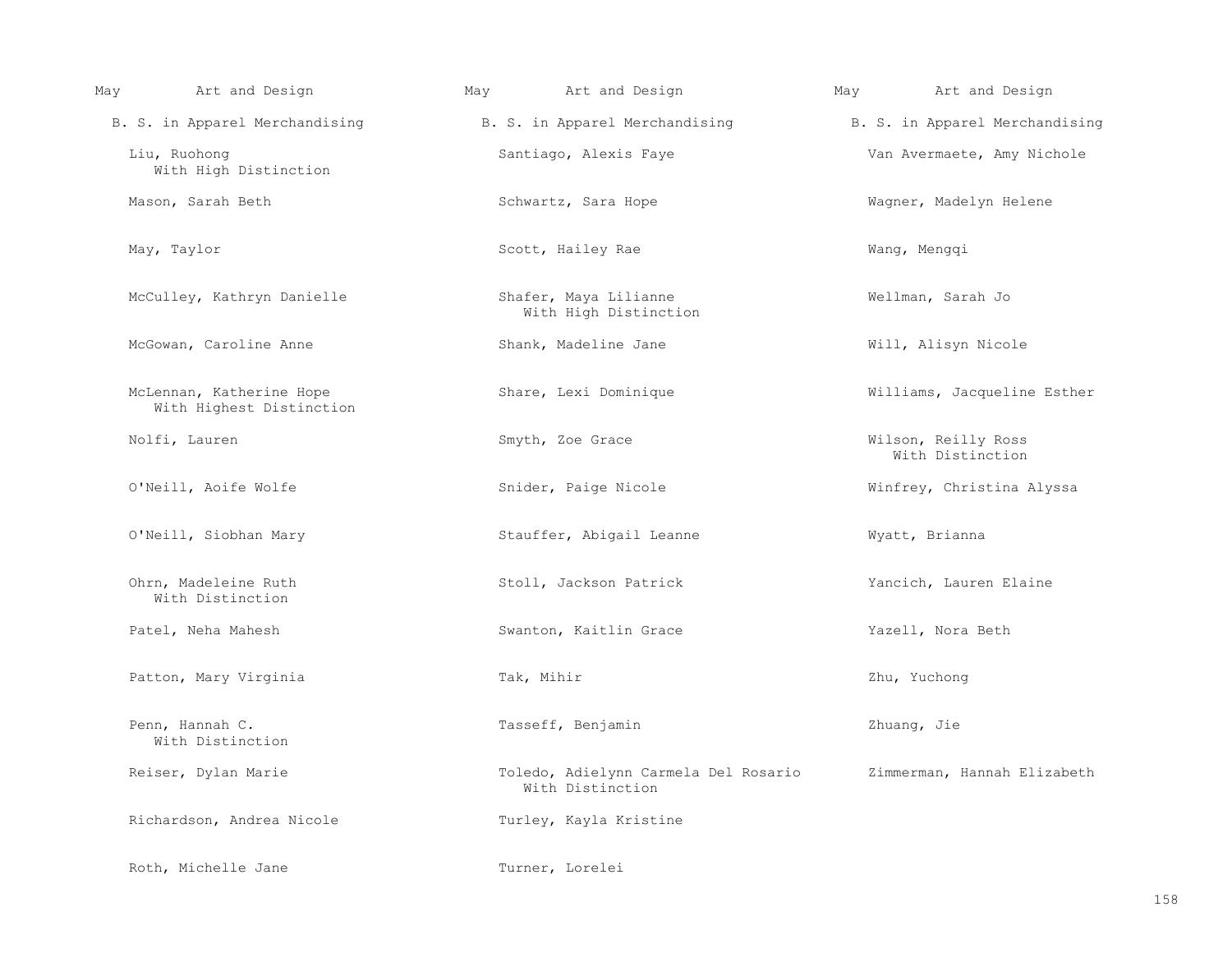| May | Art and Design             | May | Art and Design                                          | May | Art and Design                          |
|-----|----------------------------|-----|---------------------------------------------------------|-----|-----------------------------------------|
|     | B. S. in Interior Design   |     | Bachelor of Arts                                        |     | Bachelor of Arts                        |
|     | Barber, Courtney Shawn     |     | Blanchard, Imani Brianna<br>Fashion Design              |     | Richel, Monica Nicole<br>Fashion Design |
|     | Earl, Rachel Lynn          |     | Collins, Cayce C.<br>Studio Art                         |     | Rudzinski, Sarah<br>Studio Art          |
|     | Endris, Jaclyn Olivia      |     | Cooney, Sebastian Stephen Wolf<br>Studio Art            |     | Scoville, Caitlyn Barbel<br>Studio Art  |
|     | Guo, Tingge                |     | Davis, Racine Renee<br>Fashion Design                   |     | Slade, Madison Ariele<br>Fashion Design |
|     | Huffine, Emily Anne        |     | Doolittle, Marquisha Pearl<br>Fashion Design            |     | Smyth, Zoe Grace<br>Fashion Design      |
|     | Im, Hyebin                 |     | Spanish<br>Elisha, Megan Addison<br>Studio Art          |     | Spees, Madison<br>Studio Art<br>Spanish |
|     | Larsen, Carly May          |     | With Highest Distinction                                |     | Sturgeon, Brooke Arielle                |
|     | Lee, Kuan-Jung             |     | Gerdom, Audrey Margaret<br>Studio Art                   |     | Studio Art                              |
|     | Mallin, Ian Frederick      |     | Guo, Tianzhen<br>Studio Art                             |     | Ullom, Angelica Layne<br>Studio Art     |
|     | Pittman, AnnaJean Marie    |     | Joyal, Alyssa Anne<br>Studio Art                        |     | Wellman, Sarah Jo<br>Fashion Design     |
|     | Receveur, Katherine Noelle |     | With High Distinction<br>Hutton Honors Coll Prgm Cmpltd |     | Zhou, Yuan<br>Fashion Design            |
|     |                            |     | Langfitt, Niamh Murphy<br>Fashion Design                |     | Bachelor of Fine Arts                   |
|     | Schwindaman, Lauren Maria  |     | Madden, Summerlin Adele<br>Fashion Design               |     | Barton, Javan Seymour<br>Studio Art     |
|     | Song, Jieya                |     | McCallum, Quinn<br>Fashion Design                       |     | Becker, Eliza Maelyn<br>Studio Art      |
|     | Trainer, Tara Jane         |     | With Distinction                                        |     | Brink, Sydney<br>Studio Art             |
|     |                            |     | Rasjid, Adam Qashmal<br>Studio Art                      |     | Cooke-Akaiwa, Benjamin<br>Studio Art    |
|     |                            |     | Reed, Kianna                                            |     | With Distinction                        |

Fashion Design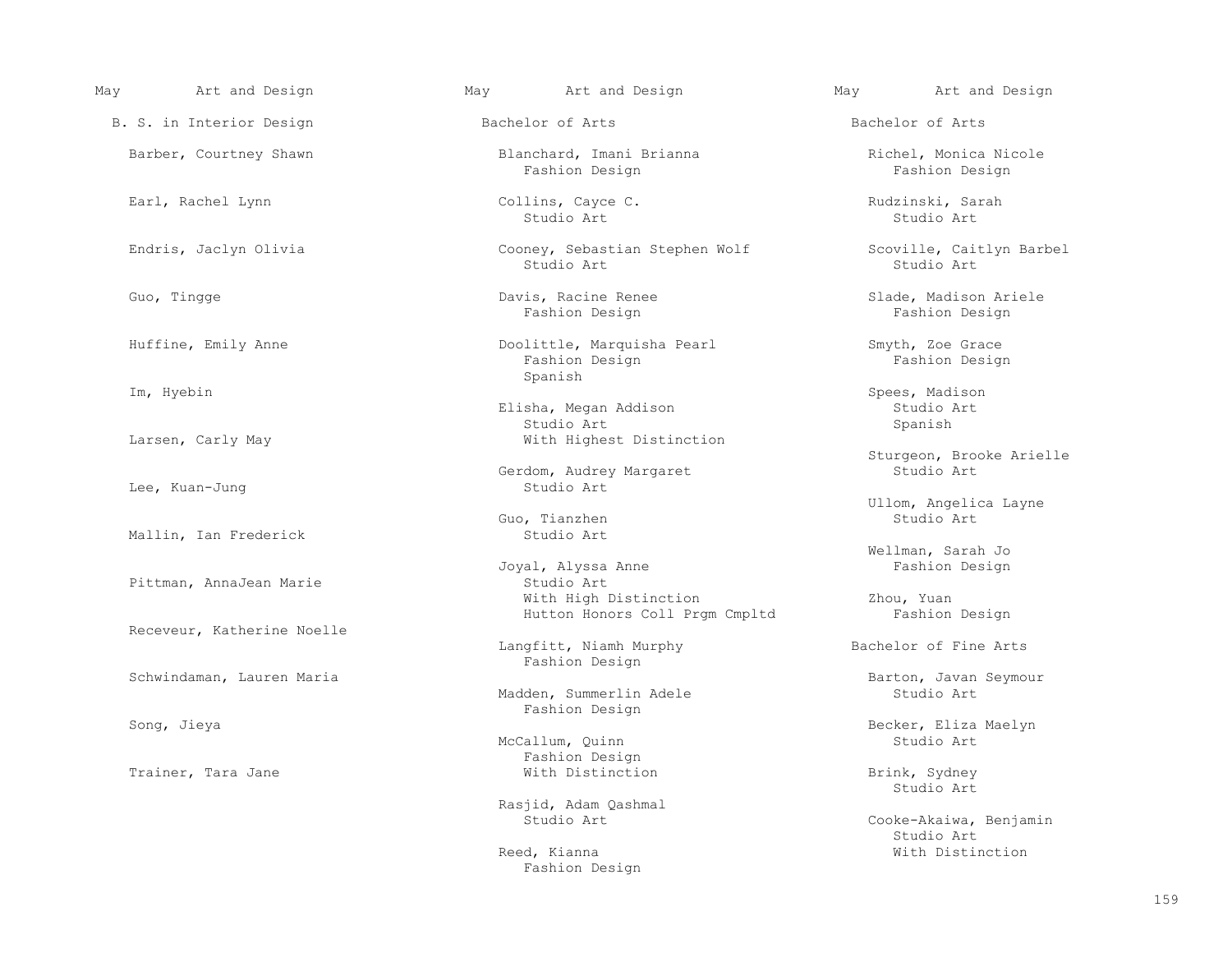DeNardo, Thomas James and Music Controllers and Lester, Katye Microsoft Microsoft Michael Microsoft Microsoft Microsoft Microsoft Microsoft Music Music Music Music Music Music Music Music Music Music Music Music Music Musi Studio Art

Studio Art and Cultures and Cultures and Cultures and Cultures and Cultures and Cultures and Cultures and Cultures

 Hollinden, Lily Camille Bailey, Edward Elliott With High Distinction

Studio Art

Lien, Ting Spanish and Spanish and Spanish and Spanish and Spanish and Spanish and Spanish and Spanish and Spanish and Spanish and Spanish and Spanish and Spanish and Spanish and Spanish and Spanish and Spanish and Spanish Studio Art

Studio Art in the settlement of the settlement of the settlement of the settlement of the settlement of the set

May Art and Design May Global and Intl Stud May Global and Intl Stud

Bachelor of Fine Arts **Arts** Art Crt Gbl Srv&Peace Corps Prp Bachelor of Arts

Mnayarji, Elena Elizabeth International Mnayarji, Elena Elizabeth

Area Cert in Islamic Studies

Adams, Katharine Elizabeth Baumgarten, Isabelle Victoria<br>With Highest Distinction International Studies A Bailee Mith Highest Distinction<br>Studio Art Collection International Studies Studio Art<br>  $Mith$  Distinction<br>  $Mith$  Distinction

Hudgins, Katherine Grace Theorem International Spanish<br>
Spanish

Meyyappan, Nivedha A. Bishop, Daniel James

With Distinction **Plunkett**, Emily Christine

Ramos, Tania Marisela

 With Highest Distinction Hutton Honors Coll Prgm Cmpltd Bond, Mark Daniel

Wernert, Nicholas Andrew With Highest Distinction **Example 18 Expanditure** Economics

Bachelor of Arts

Allenbach, Foster John **International Studies**<br>
International Studies<br>
With Distinction International Studies

 de Varona, Andres Mario Butrum, Cora Leigh Angelos, Parker Prussing International Studies<br>Spanish Spanish

With High Distinction<br>Mnavarii, Elena Elizabeth Arora, Amar C.<br>International Studies Harvey, Darian Renee Slavic and East European Language

International Studies

 Bao, Yiyu Johnson, Grace Elizabeth B.S. in International Studies East Asian Languages & Culture

Beer, Emma Grace<br>International Studies

Suzuki, Takura With High Distinction International Studies

Blanton, Alexa Elizabeth<br>Blanton, Alexa Elizabeth<br>International Studies Wang, Xinyu International Studies

> Bluck, Maria Ann<br>Bakaluk, Hannah (Bakaluk, Maria Ann International Studies

> > International Studies With High Distinction

Bougher, Alexandria Marie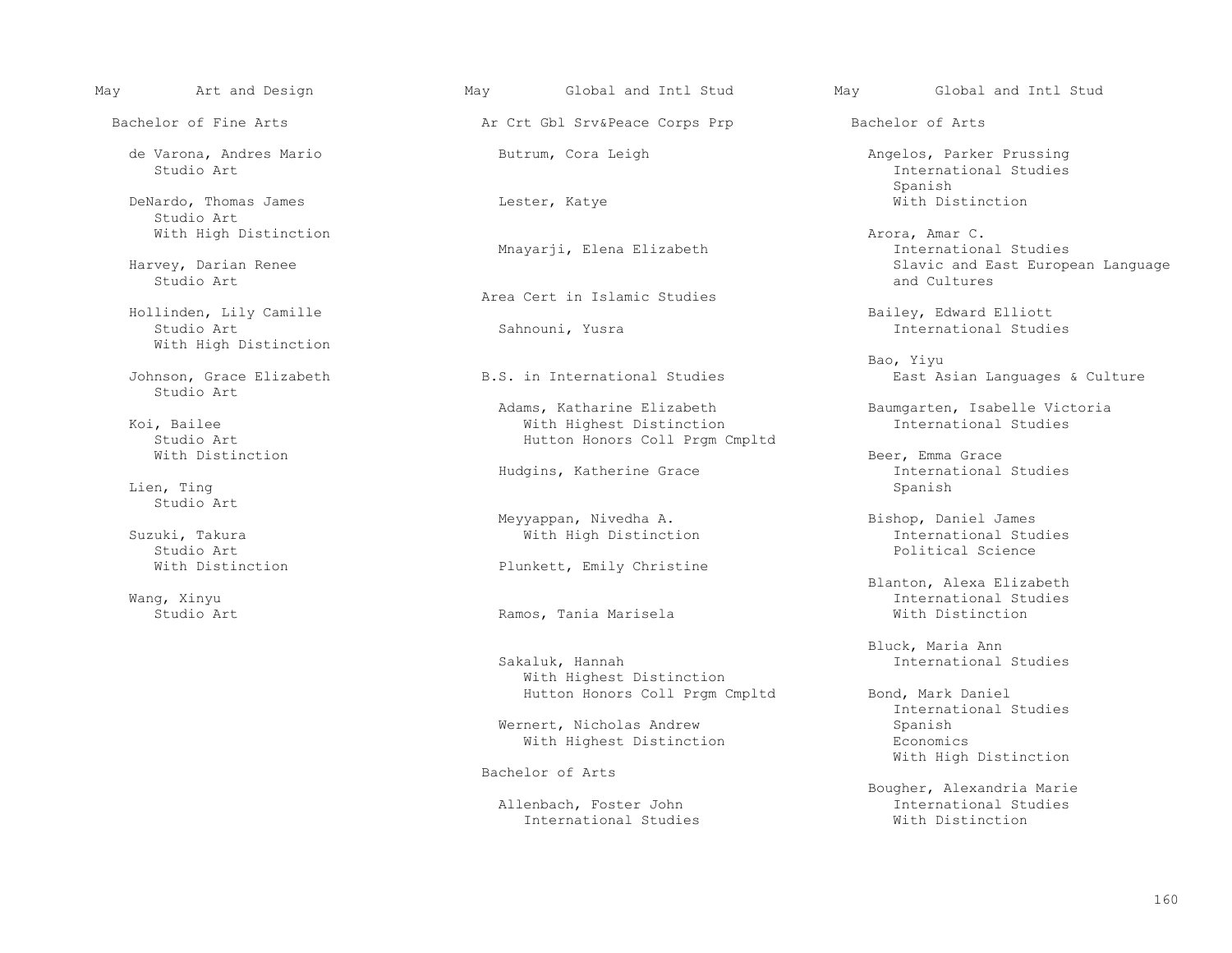Bradley, Daryl Marie Fashir, Yassmin Mohamed Houser, Carrington Elliott (East Asian Languages & Culture Fashir, Yassmin Mohamed Fashir, Houser, Carrington Elliott East Asian Languages & Culture Thernational Studies and International Studies and International Spanish<br>
Factor Spanish With High Distinction<br>Ficko, Emily Bria

International Studies and Mith High Distinction and Margaret Gale (Jackson, Margaret Gale<br>Spanish and Studies and Studies and Studies and Studies and Studies and Studies and Studies and Studies and Studi

Chau, Nikki Anne<br>East Asian Languages & Culture

Conley, Norman Benedict, IV Spanish Spanish Spanish With Departmental Honors (Mith Departmental Honors) East Asian Languages & Culture East Asian Languages & Culture<br>Flores, Paola G.

Cullather, Joseph Benjamin and Thernational Studies and Mith Departmental International Studies and Thernational Studies and Thernational Science International Studies<br>Economics Economics Gibson, Emily Elizabeth<br>With High Distinction and Gibson, Emily Elizabeth<br>International Studies

 Day, Samuel J. French East Asian Languages & Culture (Goodman, Jacob Alexander<br>Germanic Studies (Germanic Atudies) Germanic Studies and Communic Studies International Studies and Communic Studies Communic Studies (Germanic Michole<br>
Vermanic Studies and Languages and Languages and Languages and Languages and Languages and Languages and

DeCesaris, Charles Anthony International Studies<br>Grierson, Ciara Champele and Thernation (Grienal Champele and Thernation (Grienal Champele and Thernation (Grienal Champele and Thernation (Grienal Champele and Grienal Champele and Thernation (Griena

Donaldson, Andrew Winslow **International Studies** Spanish<br>
International Studies **Spanish**<br>
With Hid

Etchason, Mitchell McCollum and International Studies and Lu, Xiwen<br>International Studies and Lu, East American Lu International Studies<br>
Vith High Distinction<br>
With High Distinction<br>
With High Distinction

 Fall, Brittani Alexandra Valerie International Studies

May Global and Intl Stud May Global and Intl Stud May Global and Intl Stud

Bachelor of Arts Bachelor of Arts Bachelor of Arts

Ficko, Emily Bria Guilture (With High Distinction East Asian Languages & Culture With High Distinction East Asian Languages & Culture wn, Lucy Delany<br>
International Studies<br>
Fast Asian Languages & Culture<br>
With High Distinction

With High Distinction The Spanish Flanagan, Elizabeth Spanish Spanish<br>International Studies Spanish Spanish Spanish Spanish Spanish Spanish Spanish Spanish Spanish Spanish Spanish International Studies<br>Cartee, Jordan Elizabeth Microsoft Environmental & Susta tee, Jordan Elizabeth Environmental & Sustainability<br>International Studies Studies International Studies Studies Kautsky, Madison Emma

Fleming, Alexandra Elizabeth  $\frac{1}{2}$  Khabbaz, Luma<br>International Studies and Thernation

Flores, Paola G. (1993) Flores, Paola G. (1995) Flores, Paola G. (1997) Flores, Paola G. (1997) Flores, Paola G. (1997) Flores, Paola G. (1997) Flores, Paola G. (1997) Flores, Paola G. (1997) Flores, Paola G. (1997) Thtern International Studies

International Studies and Minney, Samantha Pearl<br>East Asian Studies and Minney, International Studi

t, Adam Michael and Michael Mith Highest Distinction<br>
International Studies

Heap, Brooke Nohealani

Hernandez, Matthew Michael<br>International Studies

Holtel, Cassandra Lynn Spanish Spanish International Studies

Elanagan, Elizabeth (Electronic Spanish Spanish Spanish Spanish Spanish Spanish Spanish Spanish Spanish Spanish Spanish Spanish Spanish Spanish Spanish Spanish Spanish Spanish Spanish Spanish Spanish Spanish Spanish Spanis

Spanish International Studies

International Studies and Thernational Studies<br>
Spanish International Studies<br>
Vith Departmental Honors

East Asian Languages & Culture<br>Ganey, Margaret Kathleen The Monday Rim, Ru Lee and Studies Ganey, Margaret Kathleen and Thernational Studies<br>International Studies and Mith Departmental Honors

East Asian Studies and Moreover Christman and East Asian Studies and Moreover Christman and Studies and Day, Samuel J. Christman and Moreover Christman and Day, Samuel J. Christman and Day, Samuel J. Christman and Day, Sam

East Asian Languages & Culture<br>
With Highest Distinction

erson, Ciara<br>International Studies<br>
Spanish With High Distinction

International Studies and Lytle, Phoebe Lynn (Evans, Elizabeth Communistyle, Phoebe Lynn (Evans, Elizabeth Communistyle, Phoebe Lynn (Evans, Elizabeth Communistyle, Phoebe Lynn (Evans, Elizabeth Communistyle, Phoebe Lynn ( Evans, Elizabeth International Studies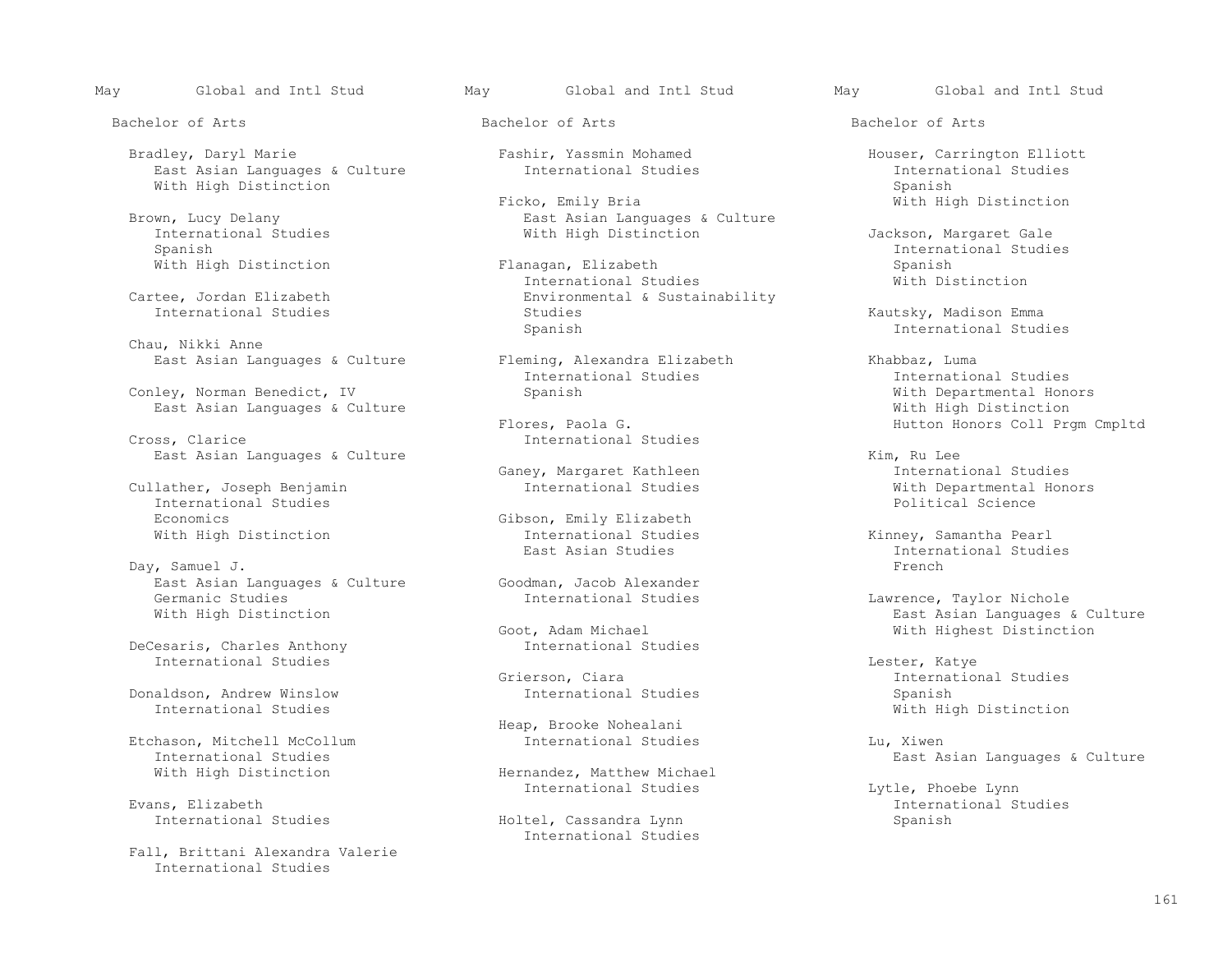May Global and Intl Stud May Global and Intl Stud May Global and Intl Stud

With Highest Distinction

Mahoui, Iman International Studies (1999) and the set of the set of the set of the set of the set of the set of the set of the set of the set of the set of the set of the set of the set of the set of the set of the set of

 Moore, Alexis Courtney-Nicole International Studies International Studies Scripka, Abigail Frances

Moore, Ivy Phyllis<br>International Studies International Studies and Reardon, Caroline M.<br>
Spanish and International Stu With Highest Distinction

With Distinction

With High Distinction

l, Meryem Tew 1. The Rosen, Maxwell Scott Contractional Studies<br>
International Studies 1. Thernational Studies International Studies and Thernational Studies Sonderegger, Kristen Margaret<br>Art History 11. International Studies Art History International Studies With Highest Distinction Ross, Kathryn Elizabeth French<br>
Ross, Kathryn Elizabeth French<br>
Rast Asian Studies Hutton Honors Coll Prgm Cmpltd<br>Media

East Asian Languages & Culture Economics

 Mahnke, Brianna Patterson, Erin Russell, Emma Kathleen International Studies and International Studies and East European Language and Germanic Studies International Studies<br>Slavic and East European Language Germanic Studies Slavic and East European Language<br>and Cultures

International Studies Perez, Elizabeth Ann

Martin, Rebecca Peterson, Dylan Staffan Brown International Studies

Petry, Nicholas Steven<br>International Studies East Asian Languages & Culture Thernational Studies and Sahnouni, Yusra<br>
Political Science Thernationa Stench<br>
French With Highest Distinction<br>Miller, Robert Andrew The Cultum Hutton Honors Coll Prgm C Hutton Honors Coll Prgm Cmpltd

Pope, Courtney Shaylynn International Studies

Ramos, Tania Marisela

Riggs, Micah Trent<br>Riggs, Micah Trent<br>International St man, Matthew Ryan International Studies Shephard, Idalius Mae<br>International Studies With High Distinction International St With High Distinction

International Studies and International Studies International Spanish<br>
Anthropology Spanish International Studies and Anthropology and Milliam Spanish Spanish<br>
Mith High Distinction and Spanish Spanish Spanish Spanish Spanish Spanish Spanish Spanish Spanish Spanish Spanish

 Media Sow, Marlyatou Park, Hyeonkyeong<br>
East Asian Languages & Culture<br>
Production<br>
Production

Bachelor of Arts Bachelor of Arts Bachelor of Arts

With Highest Distinction and Rutland, Adriahna Mahoui, Iman and Rutland Studies Rutland Studies

Saffel, Allison Noelle East Asian Languages & Culture With Highest Distinction Hutton Honors Coll Prgm Cmpltd

International Studies<br>Near Eastern Lang & Cult

East Asian Languages & Culture Courtney Shavlynn Schwartz, Hannah Leeba<br>Pope, Courtney Shavlynn Studies (International Studies

Near Eastern Lang & Cult<br>
Slavic and East European Language<br>
and Cultures

International Studies Serrano, Yemisi<br>International Studies Serrano, Yemisi

Robertson, Mia R. (1998) Smith, Alyssa Marie<br>Owens, Isabel Pearl (1998) Smith, Alyssa Marie (1999) Smith, Alyssa Marie (1999) Smith, Alyssa Marie (1999) Sm Ozel, Meryem Tew **Example 2018** Rosen, Maxwell Scott Maxwell South Maxwell Scott Maxwell Scott Maxwell Scott Coll Prompted Bossen, Maxwell Scott Maxwell Scott Maxwell Scott Maxwell Scott Maxwell Scott Maxwell Scott Maxwell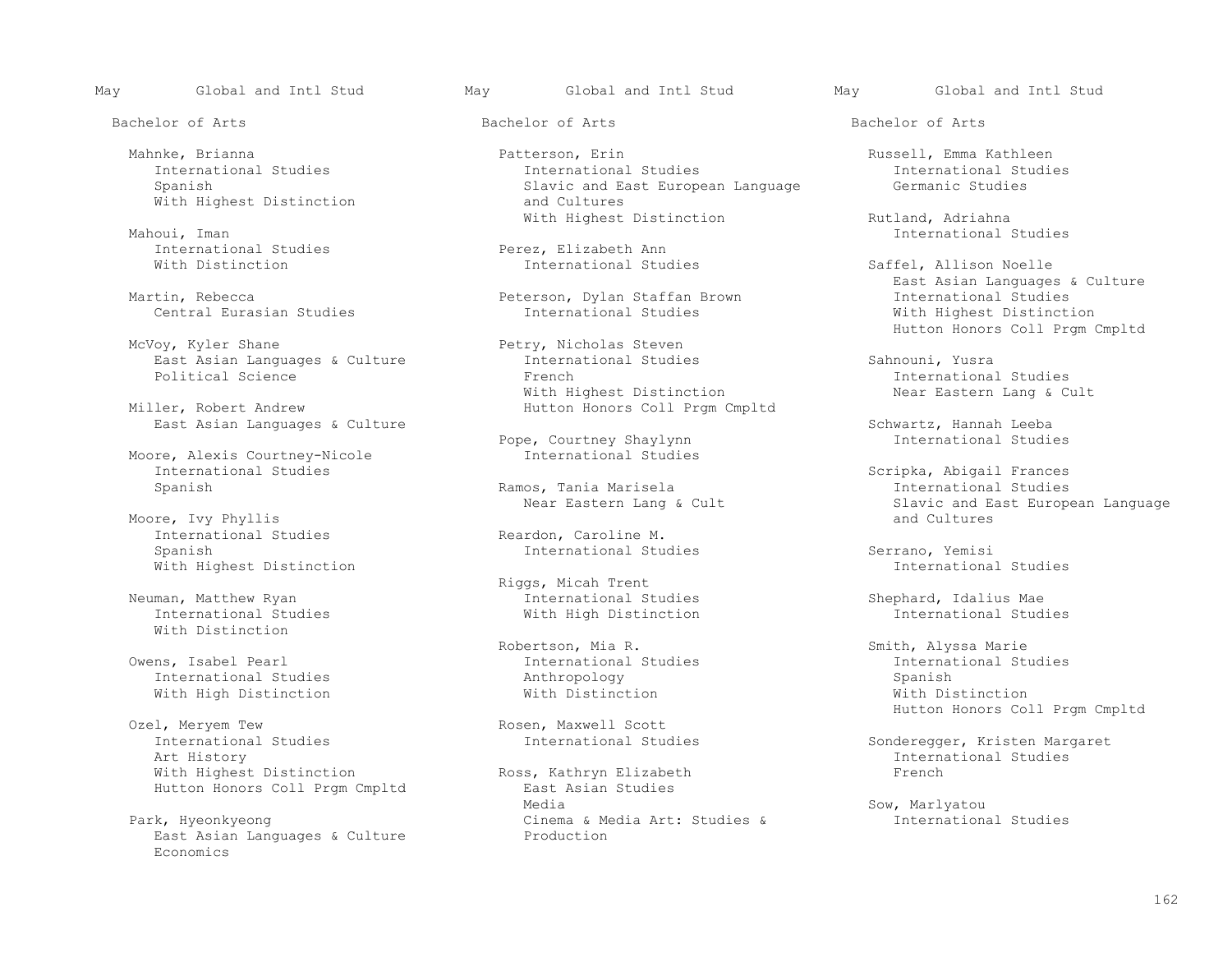With High Distinction

Springstun, Brittney Iva<br>International Studies

 Suh, Margaret International Studies<br>
With Departmental Honors<br>
East Asian Languad

Teater, Aaron Philip (1999) and Meyer, Tadd Michael (1999) and Meyer, Tadd Michael (1999) and Meyer, Tadd Michael (1999) and Meyer, Tadd Michael (1999) and Meyer, Tadd Michael (1999) and Meyer (1999) and Meyer (1999) and M International Studies<br>
With Departmental Honors<br>
Vith Departmental Honors<br>
Thernational Studies With Departmental Honors<br>Spanish With Highest Distinction

East Asian Languages & Culture

Vivier, Michael Aubrey (Vivier, Michael Aubrey and Andreesen, Sophie (Vivier, Michael Aubrey and Andreesen, Sophie<br>Near Eastern Lang & Cult Near Eastern Lang & Cult<br>With Distinction

Weaver, Gabrielle SheaAnn<br>
East Asian Languages & Culture<br>
East Asian Languages & Culture East Asian Languages & Culture<br>Human Biology With Distinction

Webb, Kieran A.<br>International Studies

Wernert, Nicholas Andrew Baker, Maxwell John Baker, Maxwell John Baker, Maxwell John Baker, Maxwell John Baker, Maxwell John Baker, Maxwell John Baker, Maxwell John Baker, Maxwell John Baker, Maxwell John Baker, Maxwell Jo Near Eastern Lang & Cult<br>
With Highest Distinction<br>
With Highest Distinction With Highest Distinction

 Wilkin, Benjamin Joseph International Studies

May Global and Intl Stud May Global and Intl Stud May Media School

Soyka, Ellen Marie Molanski, Evangeline Hoffert (Carigan, Carmen Nicole 1997)<br>
East Asian Languages & Culture (Carigan, Carmen Nicole 1997) East Asian Languages & Culture<br>With Distinction

> Elkins, Emily M. Near Eastern Lang & Cult<br>Political Science

With Departmental Honors The South Asian Languages & Culture Theadlee, Megan<br>
Political Science Theory Mith Highest Distinction With Highest Distinction

Sung, Emily Ngunhlei (Sung, Emily Ngunhlei (Sung, Emily Ngunhlei (Sung, Emily Ngunhlei (Sung, Emily Ngunhlei (Sung, Enst Asian Languages & Culture (Kaforski, Grace Hannah East Asian Languages & Culture With High Distinction

Zumbrun, Abigail Ruth Raghavendran, Sheila Megh East Asian Languages & Culture Vandrey, Kathryn Elizabeth International Studies B. A. in Journalism East Asian Languages & Culture With Highest Distinction

vega Yudico, Andrea (Zumbrun, Lydia Grace Juternational Studies (Juternational Studies (Juternational Studies International Studies The International Studies and Editing News Reporting and Editing<br>Internation Internation East Asian Languages & Culture With Distinction East Asian Languages & Culture With Highest Distinction

Bachelor of Arts **Bachelor of Arts** Bachelor of Arts **Area Cert in Journalism** 

Gonzales, Kathleen Rippey

Vega Yudico, Andrea Zumbrun, Lydia Grace Journalism

News Reporting and Editing

News Reporting and Editing

 Bailenson, Gabrielle Lynn News Reporting and Editing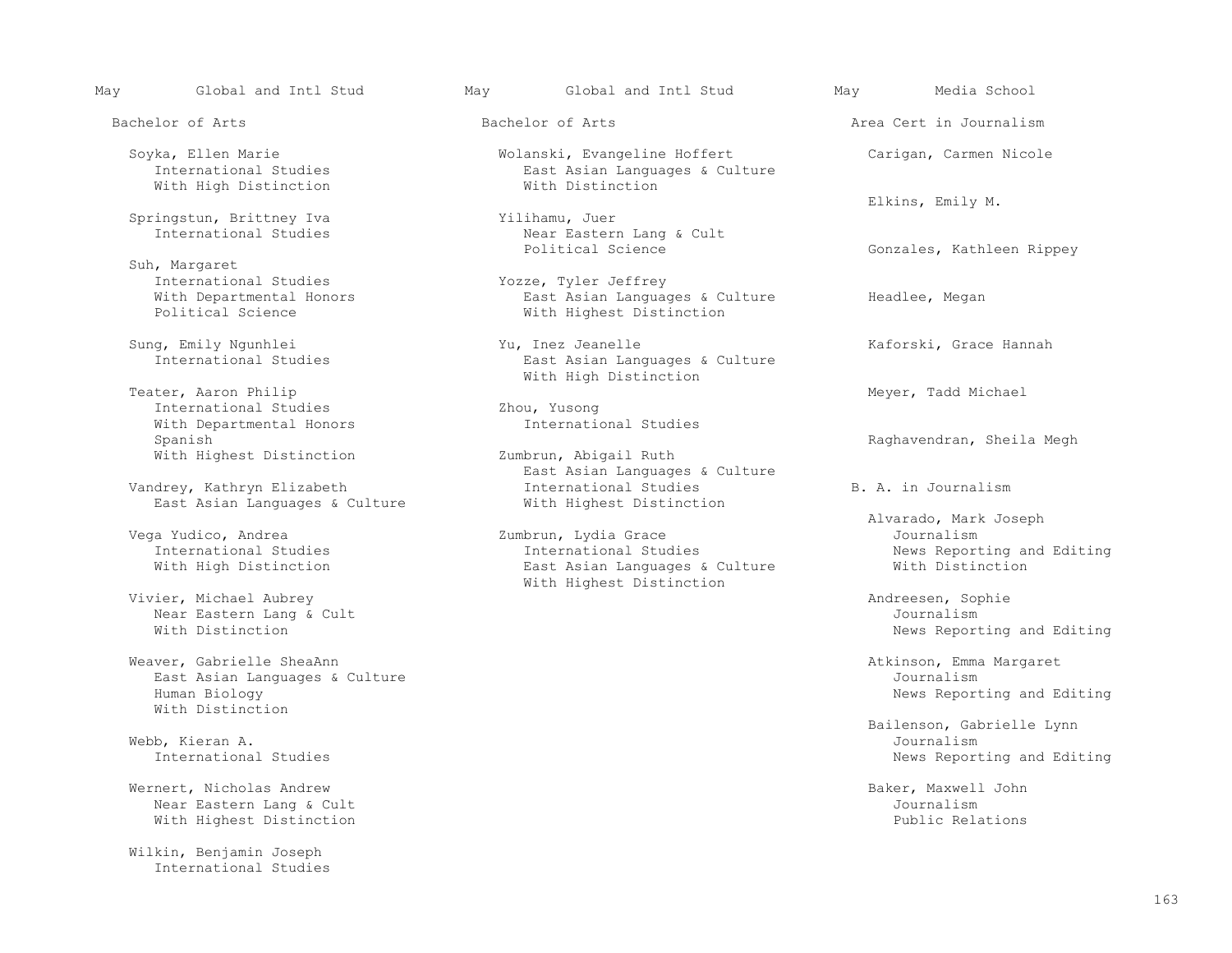Bennett, Colton Jerome Burgos, Destiny Gabrielle De Luca, Abigail Kristine Journalism<br>Journalism Journalism Journalism Journalism Journalism Journalism Journalism Journalism

Bird, Sophia Renee Burman, Kaitlyn Demkovich, Laurel Frances<br>Journalism Journalism Journalism Journalism Journalism Journalism Journalism With High Distinction

News Reporting and Editing<br>With High Distinction

Journalism Public Relations

 Bouthier, Bente Public Relations Journalism News Reporting and Editing

Boyll, Christopher Thomas Journalism Journalism

 Broadus, Briana Elizabeth Journalism Farahan, Naomi Journalism Public Relations Journalism

News Reporting and Editing

 Bunes, Samantha Anne Journalism News Reporting and Editing

B. A. in Journalism B. A. in Journalism B. A. in Journalism

News Reporting and Editing Public Relations Public Relations

Butrum, Cora Leigh Butrum, Cora Leigh DeVito, Lauren<br>Journalism DeVito, Lauren Blackwell, Carson Nicole Journalism Journalism Journalism Journalism Journalism Journalism Journalism Journalism Journalism Journalism Journalism Journalism Journalism Journalism Journalism Journali News Reporting and Editing

Cannon, Anna Frances (Dippel, Madeline Louise<br>
Journalism (Dippel, Madeline Louise Journalism Journalism

Carlson, Porter<br>Journalism Journalism Dougherty, Adam Michael

Public Relations  $\begin{array}{ccc}\n\text{Codes, Emma S.} \\
\text{Journal of the image is a 2D} \\
\text{Journal of the image is a 3D} \\
\text{Journal of the image is a 4D} \\
\text{Journal of the image is a 4D} \\
\text{Conditional information is a 4D} \\
\text{Conditional information is a 4D} \\
\text{Conditional information is a 4D} \\
\text{Conditional information is a 4D} \\
\text{Conditional information is a 4D} \\
\text{Conditional information is a 4D} \\
\text{Conditional information is a 4D} \\
\text{Conditional information is a 4D} \\
\text{Conditional information is a 4D} \\
\text{Conditional information is a 4D} \\
\text{Conditional information is a 4$ 

Cohen, Jordan Paige Edquist, Kaitlin Anne<br>Journalism Burnalism Burnalism

Cross, Clarice<br>Journalism

wning, Anne Frances and Sournalism and Journalism and Mith Highest Distinction<br>Journalism With Honors Coll Prom Public Relations<br>
With High Distinction<br>
Hutton Honors Coll Prgm Cmpltd

ezinski, Taylor Rose Davis, Spencer Jeffrey<br>Journalism Journalism Journalism Journalism Journalism Journalism News Reporting and Editing<br>Public Relations With Departmental Honors

> de la Rosa, Kathryn Grace Reyes<br>Journalism News Reporting and Editing

News Reporting and Editing News Reporting and Editing News Reporting and Editing

Blaylock, Kelsey **Elaylock, Act and Editing** and Editing COM: International Studies<br>Journalism OA: Near Eastern Lang&Cul Journalism OA: Near Eastern Lang&Cult

fford, Danielle **South Communism**<br>Bournalism Bublic Relations

Journalism Journalism Dugan, Michael Whittemore<br>Bouthier, Bente and the Public Relations of the Dugan, Michael Whittemore Journalism With Distinction News Reporting and Editing

Journalism 1997 (Journalism 1997) Mews Reporting and Editing 1997 (News Reporting and Editing 1997)<br>News Reporting and Editing 1997 (News Reporting and Editing 1998) (Hutton Honors Coll Prgm Hutton Honors Coll Prgm Cmpltd

Public Relations and Mith Departmental Honors<br>Cunningham, Molly Elizabeth Molecom News Reporting and Editin Cunningham, Molly Elizabeth News Reporting and Editing<br>Browning, Anne Frances and Mich Highest Distinction

External States-Mofield, Angela<br>Brzezinski, Taylor Rose (Davis, Spencer Jeffrey States of Telkes-Mofield, Angela

News Reporting and Editing Foley, Ashlyn Marie<br>Journalism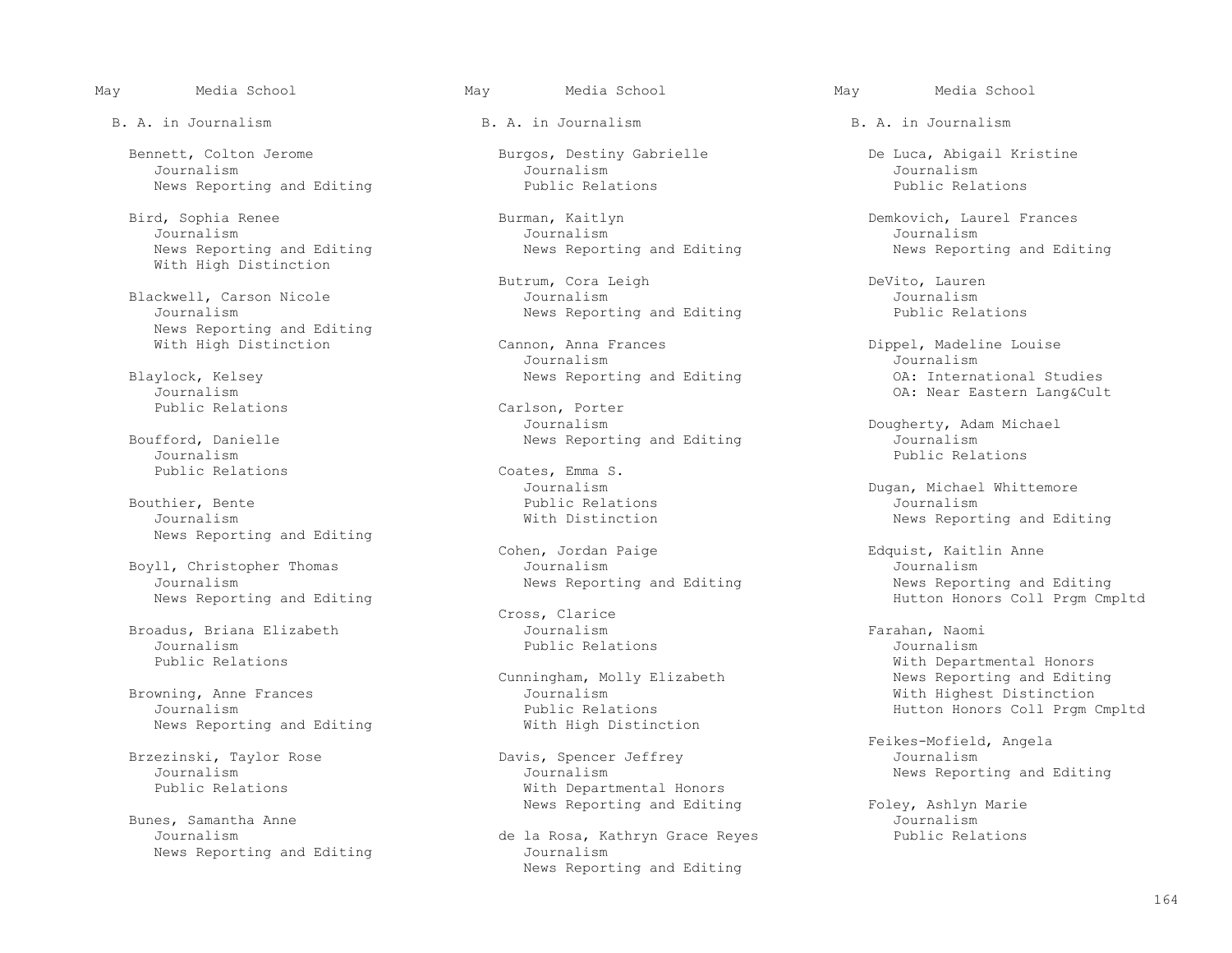B. A. in Journalism B. A. in Journalism B. A. in Journalism

Journalism Journalism Journalism

Gardner, Sarah Elizabeth (Bardner, Sarah Elizabeth Holland, Madison Marie (Bardner, Holland, Madison Marie (Ba<br>Journalism (Journalism (Journalism ) (Bardner, Hamilton, Isabella Noel (Journalism ) (Journalism ) (Journalism With Departmental Honors<br>
News Reporting and Editing<br>
News Reporting and Editing<br>
News Reporting and Editing News Reporting and Editing Hutton Honors Coll Prgm Cmpltd<br>Hanley, Alaina Shae Horan, Summer Ann

Journalism Public Relations

Public Relations

 Glass, Emma Grace Journalism Journalism Journalism Public Relations Public Relations News Reporting and Editing With Distinction

Gordon, Kelsey Elizabeth Journalism Jackson, Lindsey Marie Journalism Journalism Journalism Journalism Journalism Journalism Journalism Journalism Journalism Public Relations Journalism

Hall, Shayla Breanne

Hallett, Luke Webster

Freidman, Alexis Brooke Hamelburg, Julia Elaine Hitz, Olivia Megan<br>Journalism Journalism Journalism Journalism Journalism Journalism Public Relations Public Relations Public Relations With High Distinction

Journalism Hamilton, Isabella Noel Journalism

 Hanley, Alaina Shae Journalism ken, Sean Harlan Journalism News Reporting and Editing<br>Journalism Public Relations

Harris, Gabrielle Lyn (Gillespie, Jessica Grace and Marris, Gabrielle Lyn (Gillespie, Journalism

Heile, Sydney Laurel

 Grimsgard, Sofia Marie Helton, Denver Charles Janson, Jeanne Journalism Journalism Journalism News Reporting and Editing News Reporting and Editing News Reporting and Editing

Journalism Journalism Journalism

 Journalism Hendricks, Tyana Johnson, Rachel News Reporting and Editing The Mournalism Journalism Journalism<br>News Reporting and Editing Selection of News Reporting and Editing Selection of News Reporting and Editing News Reporting and Editing

News Reporting and Editing and Editing and Editing Journalism Journalism Journalism Journalism Journalism Public Relations Public Relations With Distinction

Ford, Patrick Emile Ham, Anya Elise Higgins, Briana Nokaii<br>Journalism Journalism Journalism Public Relations **Public Relations** Public Relations **Public Relations** News Reporting and Editing

Howland, Kaleigh Bleu<br>Journalism Gillespie, Jessica Grace Journalism News Reporting and Editing With Highest Distinction

Haynes, Samantha Mae **Hurley, Gwynneth Grace**<br>Journalism Journalism

Public Relations **Exercise Set Exercise Set According** With Distinction News Reporting and Editing

 Grossling, Victor A. Henderson, Stephanie Jimenez, Melissa Pineda Public Relations The News Reporting and Editing

Hetke, Allison Joan (Kaplan, Bradley Alexander<br>Journalism (Journalism (Journalism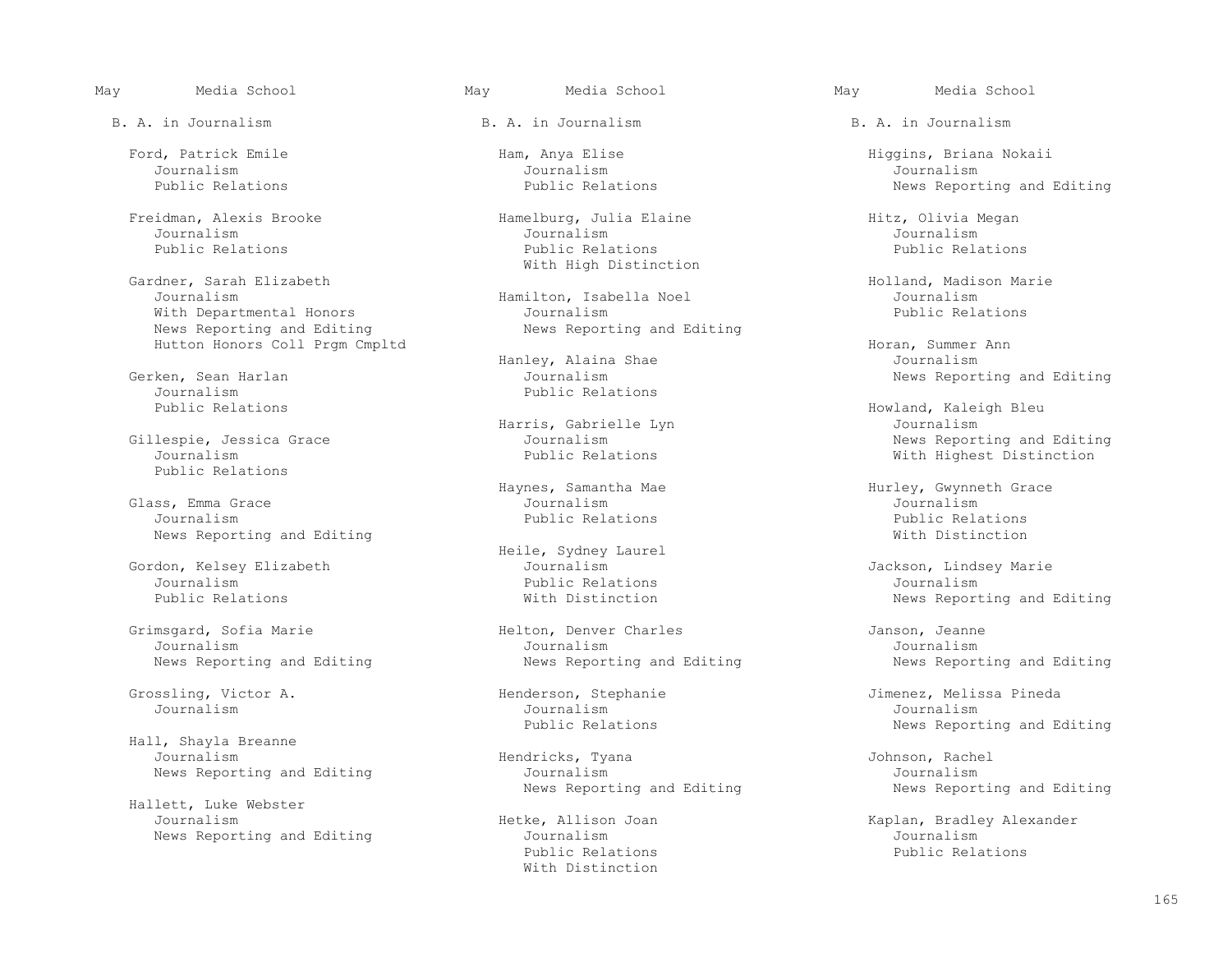Khabbaz, Luma McDowell, Samantha Diane Nayak, Sanjana Kulur<br>Journalism Journalism Journalism Journalism Journalism Journalism Journalism With Departmental Honors Public Relations Public Relations News Reporting and Editing<br>With High Distinction

News Reporting and Editing 1988 Multon Honors Coll Prgm Cmpltd With Highest Distinction

Levin, Rachel Maris and Sournalism<br>Journalism<br>Public Relations

Locanto, Julia Catherine Journalism

Public Relations Journalism

Malek, Omeed Journalism<br>Journalism Journalism Public Relations News Reporting and Editing<br>Mulloy, William George

 Masnyk, Keller Grant Journalism News Reporting and Editing<br>Muston, Sophia Kay

Journalism

B. A. in Journalism B. A. in Journalism B. A. in Journalism

Miles, Emily Lenetta Newland, Dominique Amanda<br>Journalism Journalism Hutton Honors Coll Prgm Cmpltd Journalism Journalism With Departmental Honors and Monument Mews Reporting and Editing<br>News Reporting and Editing Reporting and Editing<br>
News Reporting and Editing<br>
With Highest Distinction Journalism Owens, Mary Katherine<br>News Reporting and Editing The Mutton Honors Coll Prgm Cmpltd Tournalism

Miller, Kendall Nicole<br>Journalism Ladner, Benjamin Clayton Journalism Parker, Monte Celia

Millsaps, Sophie<br>Journalism

Molina, Daniela S.<br>Journalism

Morrison, Kate Anne<br>Journalism Loebig, Kinsey Marie Journalism

Mou, Hongxuan Public Relations

loy, William George **News Reporting and Editing**<br>Journalism

 Muston, Sophia Kay News Reporting and Editing Mastandrea, Mia Louise Journalism With Highest Distinction Journalism With Departmental Honors News Reporting and Editing The Ratliff, Ashley<br>With Highest Distinction Tournalism With Highest Distinction and Mournalism<br>McClarney, Kyle Scott and Mournalism Hutton Honors Coll Prom Cmpltd and Public Relations Hutton Honors Coll Prgm Cmpltd

News Reporting and Editing (Naranjo, Jesse Louis 1996) Rea, Hannah J.<br>Journalism (Naranjom and Editing 1997) Journalism Journalism Journalism

News Reporting and Editing

News Reporting and Editing (Journalism Journalism Journalism News Reporting and Editing and Editing and Editions Millsaps, Sophie and Public Relations and Editions and Millsaps, Sophie and Public Relations and Public Relations and Millsaps, Sophie and Public Relations and Millsaps,

Perlman, Chase Michael<br>Journalism News Reporting and Editing<br>Molina, Daniela S. Antennation and Public Relations

News Reporting and Editing Peters, Sarah Marie<br>Journalism News Reporting and Editing<br>Morrison, Kate Anne (Figure 2011) Public Relations

Journalism Public Relations Pickett, Gwendolyn Carol

Portnoy, Benjamin Michael<br>Journalism

News Reporting and Editing and Rabenold, Maia Lynne<br>Journalism

News Reporting and Editing<br>
Wews Reporting and Editing<br>
With High Distinction<br>
With High Distinction With High Distinction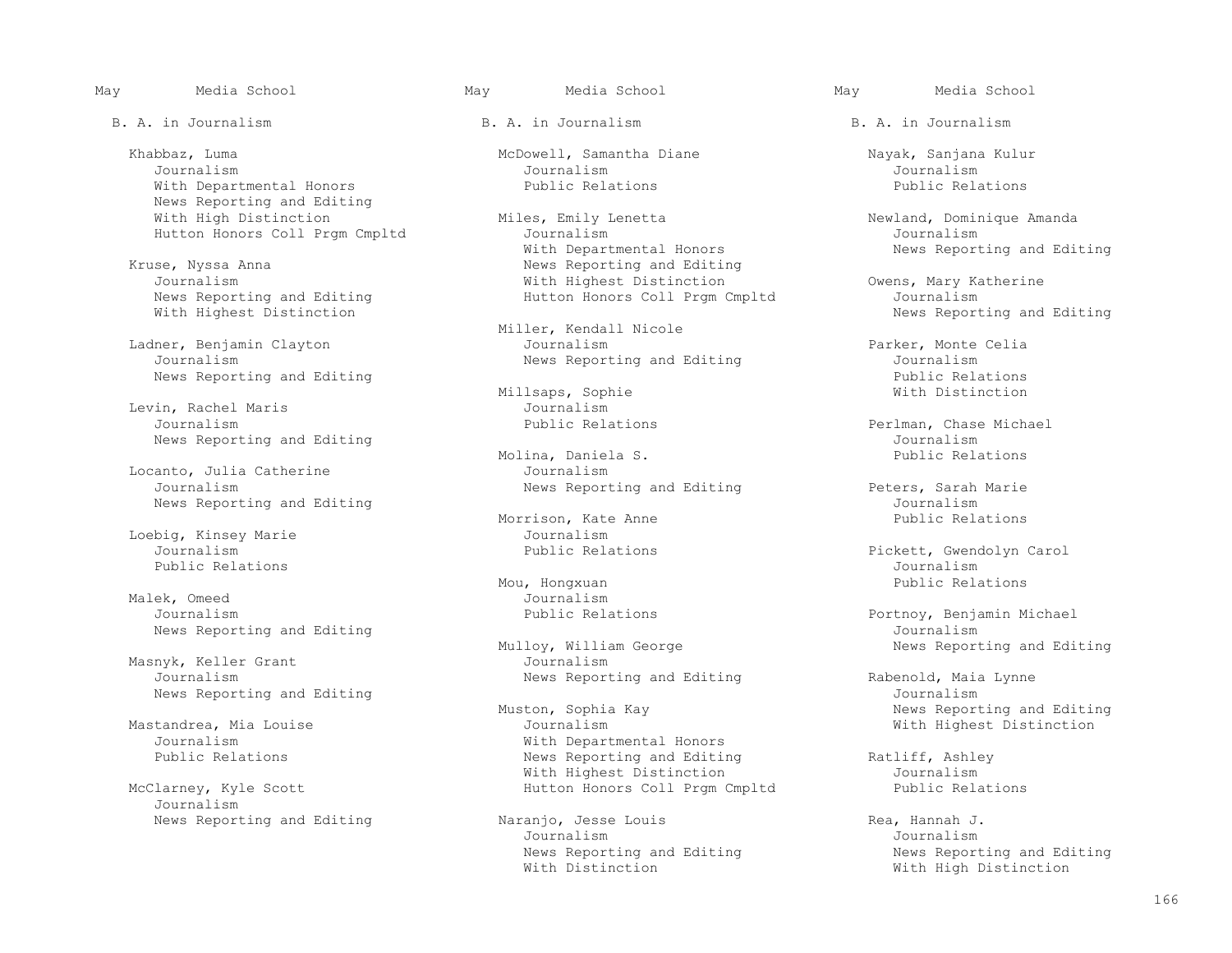B. A. in Journalism B. A. in Journalism B. A. in Journalism

 Reed, Hannah Marie Seletz, Chloe Anne Van Winkle, Jessica Erin Journalism Journalism Journalism

Reibold, Naomi Samantha  $\begin{array}{ccc}\n\text{Seibold, Naomi Samantha} & \text{Seta, Bianca Inbar} \\
\text{Journalism} & \text{Journalism}\n\end{array}$ News Reporting and Editing The Public Relations and Deuthon and Editing Public Relations Public Relations and Public Relations and Public Relations and Public Relations and Public Relations and Public Relations and Public

Public Relations Journalism

Rubio, Karina Nicole<br>Journalism

Rudig, Alexandra Nicole<br>Journalism

Rutherford, Meghan Christine Journalism<br>Journalism Journalism Public Relations

News Reporting and Editing

 Schank, Elli Marie Journalism Journalism Public Relations

Journalism With Distinction

Public Relations

Journalism Public Relations

Sigman, Sara Miriam<br>Journalism Renfro, Bailee Marie 1986 1996 - Journalism<br>Journalism 1996 - Journalism 2010

Public Relations

 Stefanski, Charlotte Rose Journalism News Reporting and Editing

 Sun, Hao Winfrey, Christina Alyssa News Reporting and Editing

Szafranski, Erika Maria (Yacoub, Elena Maggie Journalism)

Journalism Journalism

Public Relations  $\begin{array}{ccc}\n\text{Thompson, Cody M.} \\
\text{Journalism}\n\end{array}$ Journalism Gordinalism B. S. in Game Design<br>
Schopp, Aspen Elizabeth News Reporting and Editing B. S. in Game Design opp, Aspen Elizabeth News Reporting and Editing<br>Journalism News Reporting and Editing

 Updike, Victoria Anne Schwartz, Chelsea Jordan Journalism Barnes, Daniel Joseph With Highest Distinction

News Reporting and Editing and Public Relations Fublic Relations of the Public Relations Public Relations Public Relations and Editing and Editing Public Relations and Public Relations of Public Relations and Public Relati With Distinction

 Journalism Journalism Vega Yudico, Andrea With High Distinction<br>
Sigman, Sara Miriam<br>
Sigman, Sara Miriam

 Journalism Public Relations Weismiller, Meghan Elizabeth Stansberry, Samantha Marian News Reporting and Editing<br>
Journalism<br>
With Distinction

News Reporting and Editing<br>
Stefanski, Charlotte Rose<br>
Stefanski, Charlotte Rose<br>
Journalism

News Reporting and Editing<br>
Stryker, Grace Brandel<br>
Stryker, Grace Brandel<br>
Meat, Faith Nicole Stryker, Grace Brandel and Sournalism<br>Journalism Journalism Journalism With High Distinction

Sanyon, Larmie Nathaniel Journalism Journalism Journalism Journalism Journalism Journalism Journalism Journalism Journalism Journalism Journalism Journalism Journalism Journalism Journalism Jour

News Reporting and Editing

With Highest Distinction Takahashi, Jo<br>Journalism Journalism Journalism Journalism Schepps, Hannah Public Relations Public Relations

Anderson, Blake

Bowling, Alexander Scott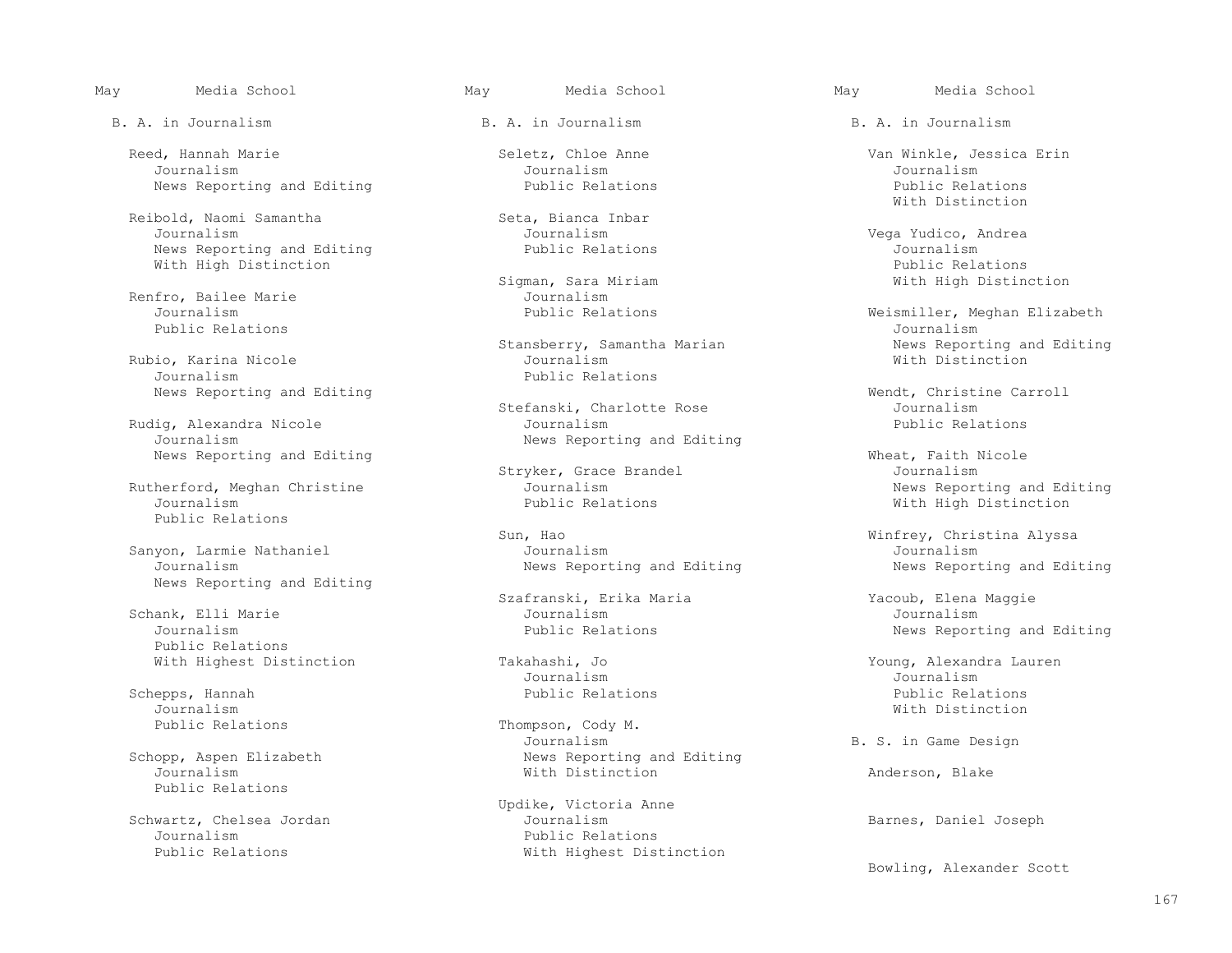| May | Media School                              | May Media School                            |  | May Media School                            |  |  |
|-----|-------------------------------------------|---------------------------------------------|--|---------------------------------------------|--|--|
|     | B. S. in Game Design                      | B. S. in Game Design                        |  | Bachelor of Arts                            |  |  |
|     | Cortell, Avery Blake                      | Stukel, Devin Ray                           |  | Ballines, Alondra<br>Media                  |  |  |
|     | Eberhart, Kaleb Tyler                     | Vazquez, Jorge, Jr.                         |  | Media Advertising                           |  |  |
|     |                                           |                                             |  | Balsom, Peter Edward<br>Media               |  |  |
|     | Fehrenbach, Ronald Joseph                 | Bachelor of Arts                            |  | Cinema & Media Art: Studies &<br>Production |  |  |
|     |                                           | Alford, Jordan Christopher                  |  |                                             |  |  |
|     | Good, Devin M.                            | Media                                       |  | Barr, Noa Rachel                            |  |  |
|     |                                           | Cinema & Media Art: Studies &<br>Production |  | Media<br>Media Advertising                  |  |  |
|     | Hollingsworth, Matthew Hiro               |                                             |  |                                             |  |  |
|     |                                           | Altchek, Gabriella                          |  | Bartenetti, Nicholas Harmon                 |  |  |
|     |                                           | Media                                       |  | Media                                       |  |  |
|     | Jeffers, Luke Everett                     | Media Advertising                           |  | Media Advertising                           |  |  |
|     |                                           | Anderson, Annalise Aileen                   |  | Bassock, Danielle Nicole                    |  |  |
|     | Koonce, Jacob Benjamin                    | Media                                       |  | Media                                       |  |  |
|     |                                           | Cinema & Media Art: Studies &<br>Production |  | Media Advertising                           |  |  |
|     | Matthys, Quin                             | With Highest Distinction                    |  | Beasley, Olivia P.                          |  |  |
|     |                                           |                                             |  | Media                                       |  |  |
|     |                                           | Appleby, Moon Ray                           |  | Media Advertising                           |  |  |
|     | McCord, Jeffrey Michael                   | Media                                       |  |                                             |  |  |
|     |                                           | Cinema & Media Art: Studies &               |  | Beauchamp, Darya                            |  |  |
|     |                                           | Production                                  |  | Media                                       |  |  |
|     | Moody, Nicholas James<br>With Distinction | Arnold, Megan Madonna                       |  | Media Advertising                           |  |  |
|     |                                           | Media                                       |  | Bejarano, Roberto, Jr.                      |  |  |
|     | Needham, Reese T.                         | Media Advertising                           |  | Media                                       |  |  |
|     |                                           |                                             |  | Media Advertising                           |  |  |
|     |                                           | Badger, Calvin Daniel                       |  |                                             |  |  |
|     | Park, Griffin Michael                     | Media                                       |  | Berry, Meghan Marie                         |  |  |
|     |                                           | Media Advertising                           |  | Media                                       |  |  |
|     |                                           |                                             |  | Media Science                               |  |  |
|     | Povinelli, Julian Vittorio                | Baharlou, Maya<br>Media                     |  | Environmental & Sustainability<br>Studies   |  |  |
|     |                                           | Media Advertising                           |  |                                             |  |  |
|     | Reske, Ryan                               |                                             |  | Bevans, Brandon Andrew                      |  |  |
|     |                                           | Ball, Cassidy Mackenzie                     |  | Media                                       |  |  |
|     |                                           | Media                                       |  | Cinema & Media Art: Studies &               |  |  |
|     | Self, Steven M.                           | Media Advertising                           |  | Production                                  |  |  |
|     |                                           |                                             |  |                                             |  |  |

Stadtmiller, Raven Christian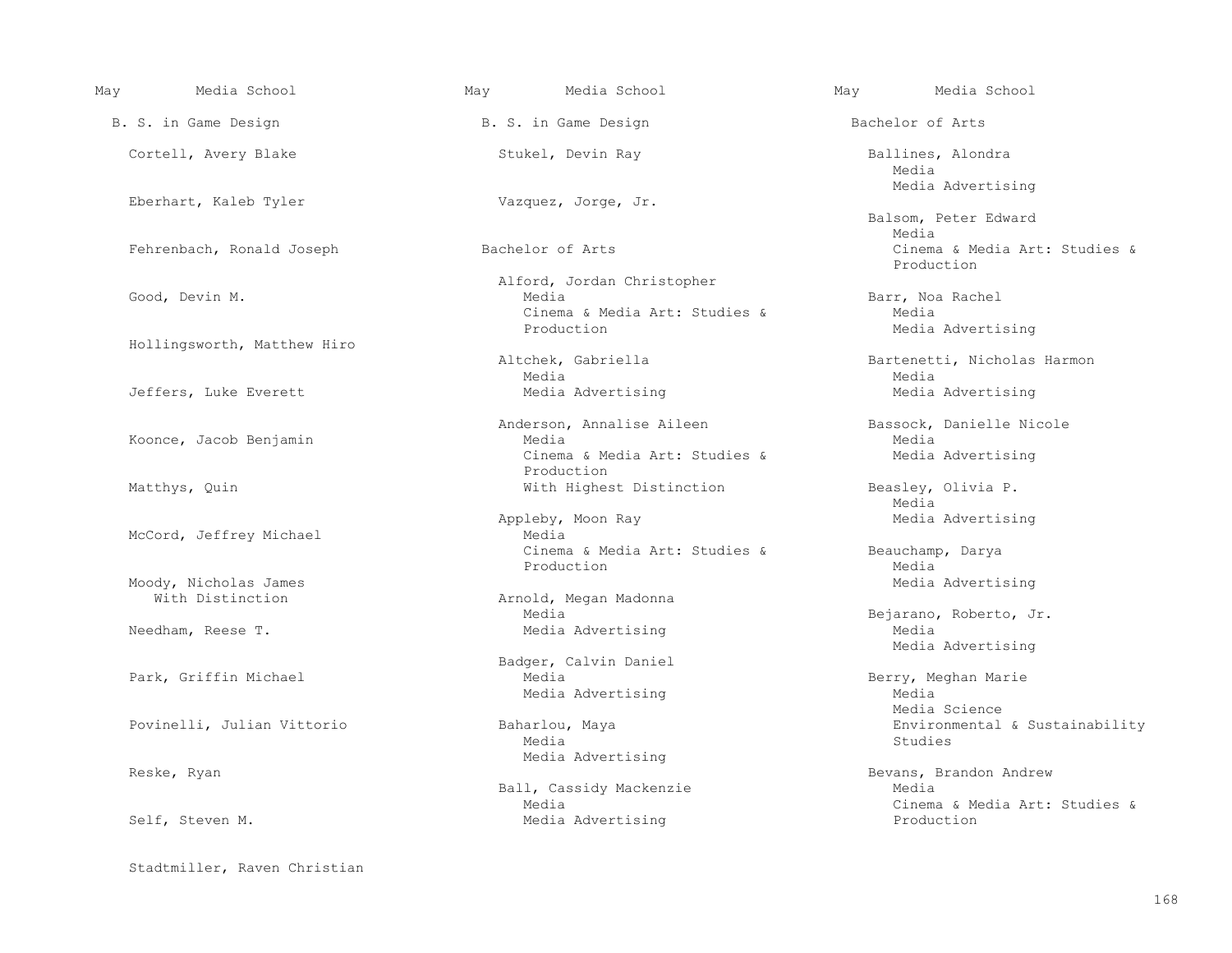Bachelor of Arts Bachelor of Arts Bachelor of Arts

 Bilimoria, Hanna Bracken, Ryan Kirk Carey, John Media Media Media Management, Industry and Policy **Media Advertising Media Advertising Media Advertising** 

 Billing, Abigail Virginia Brank, Benjamin Vincent Carlton, Olivia Louise Media Media Media Interactive and Digital Media Sports Media Media Advertising With Distinction

Bingol, Katherine and Media Media Media Media Media Media Media Media Media Media Media Media Media Media Media Media Media Media Media Media Media Media Media Media Media Media Media Media Media Media Media Media Media Me Cinema & Media Art: Studies & Production

 Black, Daniel Ross Media Advertising Media Media Interactive and Digital Media

, Yiwei **Media Advertising**<br>Media

 Boatman, William Phillip Media Advertising Castillo, Alexis Nicole Media Media

 Bohn, Stephanie Elizabeth Media Advertising Cedarstaff, Jennifer Marie Media Psychology Media

 Bousum, Noah Jackson Media Media Advertising Production Media With Distinction  $\blacksquare$ 

Media Advertising

With Distinction

Braxton, Casey Katherine Cascio, Megan Louise<br>
Media Media

Brooks, Bryan Donald<br>Media Media Cashman, Seth Aaron

Brosnan, Jack Veeck<br>Media Media Media (Casso, Nia Marie )<br>Bo, Yiwei (Casso, Nia Marie ) Media Advertising

Burdine, Samantha Josephine<br>Media Media

Management, Industry and Policy Bush, Logan Daniel Media Advertising<br>Media Media Media Media

> nada, Esprit Nueva Niel Mith Highest Distinction<br>Media Cinema & Media Art: Studies & Chaiken, Sydney Hope<br>Production Media

 Canavan, Mackenzie Stewart Bovard, Riley Michelle Media Chapin, Peter Cinema & Media Art: Studies & Media Media Science<br>Production Media Science

 Brabender, Abigail Louise Cantrell, Eli Daniel Chen, Renjie Media Media Media Media Advertising Cinema & Media Art: Studies & Media Advertising With High Distinction Chen, Yaqing

Cinema & Media Art: Studies & Production

Media Advertising<br>Media Advertising Burdine, Samantha Josephine With High Distinction

Management, Industry and Policy Canada, Esprit Nueva<br>Canada, Esprit Nueva Media Advertising Mith Highest Dist

media and the second state of the second state of the second state of the second state of the second state of the second state of the second state of the second state of the second state of the second state of the second s Media Advertising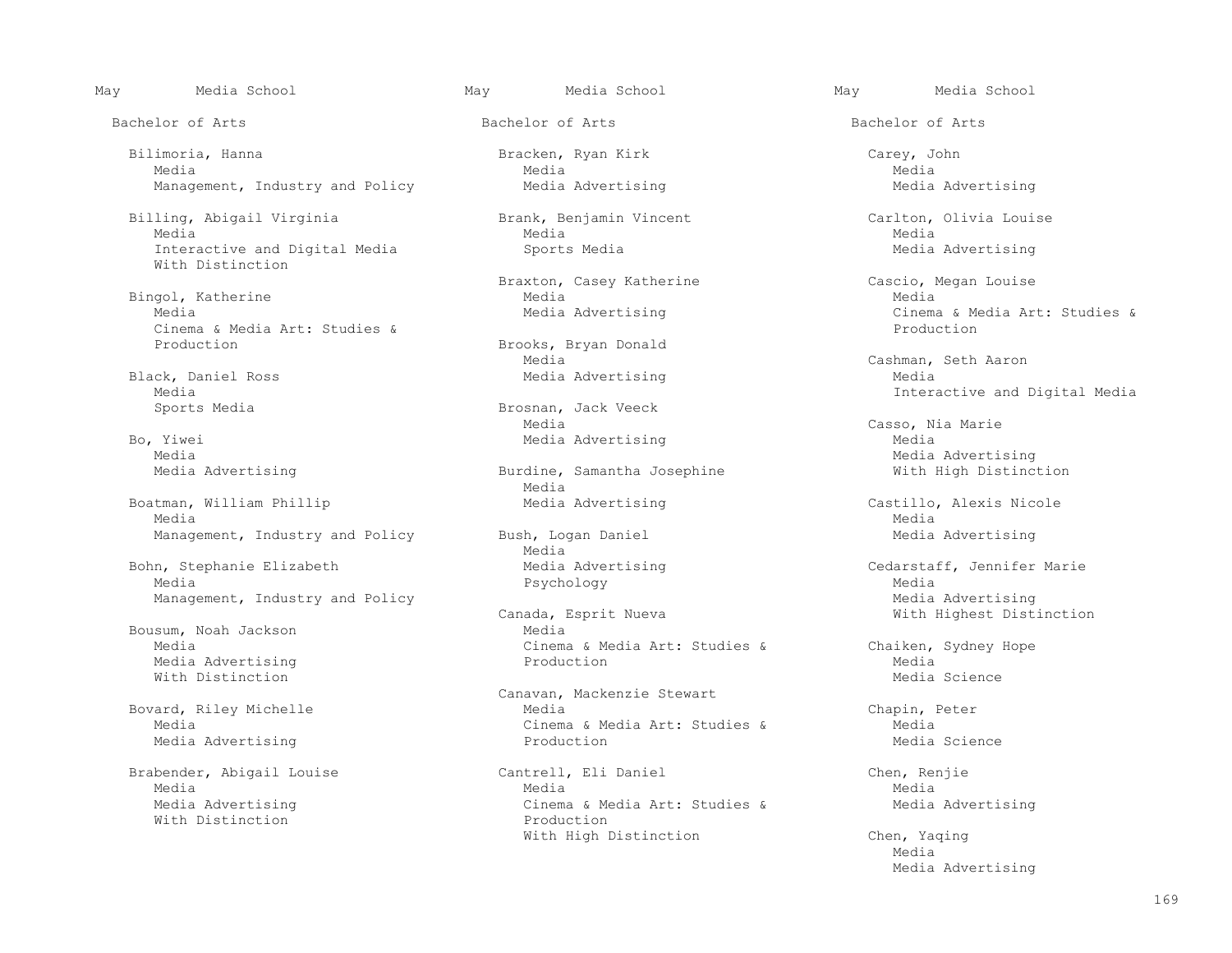Chepleting, Joyline Crockford, William Douglas Dimperio, Alexa Anne Production **Production** 

 Chipley, Jessica Lauren Cruz, Zachary Kyle Buligan Media Cinema & Media Art: Studies &<br>Production Production Dismore, Riley Anna With Distinction Cuevas, Ysabella Media

Colby, Alison Scarpelli Media<br>Media Advertising

Cinema & Media Art: Studies &  $P$  Draghi, Ryan Joseph  $P$ roduction  $P$ 

Combs, Cecilie Kay Cole Media Eastern, Joshua Samuel

Comins-Addis, Jenna Ross<br>
Media<br>
Media Cinema & Media Art: Studies & Deering,<br>Production Diana Media

Corliss, Elizabeth Grace and Media Advertising changer Edmaiston, Chancellor Ray (1985). Edmaiston, Chancellor Ray<br>Media Media Media<br>Cinema & Media Art: Studies & DeLeo, Alexa Marie

 Coyle, Joshua Dean Deolitsis, Alaina Frances Media Negrada da Media Media Negrada da Media Negrada da Media Negrada da Media Negrada da Media Negrada da Me Management, Industry and Policy Media Advertising Psychology

 Media Media Media Media Advertising Media Advertising Media Advertising

 Media Media Media Cinema & Media Art: Studies & Cinema & Media Art: Studies & Media Advertising<br>Production Production

Media Management, Industry and Policy<br>Media Advertising

Dai, Mingrui Dorsey, Lillian Patricia<br>Media Media Media Media Collier, Sha Rebekah Cinema & Media Art: Studies & Media Advertising Production

> Dane, Alison Karly<br>Media Media Media Advertising

Management, Industry and Policy Becraene, Elizabeth Marie and Media<br>Media Media Media Media Sports Media

Media Advertising

Media Media Media

Bachelor of Arts Bachelor of Arts Bachelor of Arts

Cheng, Binjie Crawford, Alexis Deanne Dimas, Marina Andrianna

Dingledine, Gavin Trent

Media<br>
Media Advertising<br>
Media Advertising<br>
Media Advertising<br>
Media Advertising<br>
Media Advertising<br>
Media Art: Studies &

Ebel, Collin Spencer<br>
Deering, Jacquelyn Diana<br>
Media<br>
Media Media Advertising

Cinema & Media Art: Studies & Media Art: Studies & Media Art: Studies & Media Art: Studies & Production

Cote, Anna Hall School (DeLong, Evan Alexander Shaunte Edwards, Brandy Mercedez Shaunte<br>Media Media Media Media Advertising The Media Advertising Cinema & Media Art: Studies & Media Art: Studies & Production and the set of the set of the set of the set of the set of the set of the set of the set of the set of the set of the set of the set of the set of the set of the set of the set of the set of the set of the set o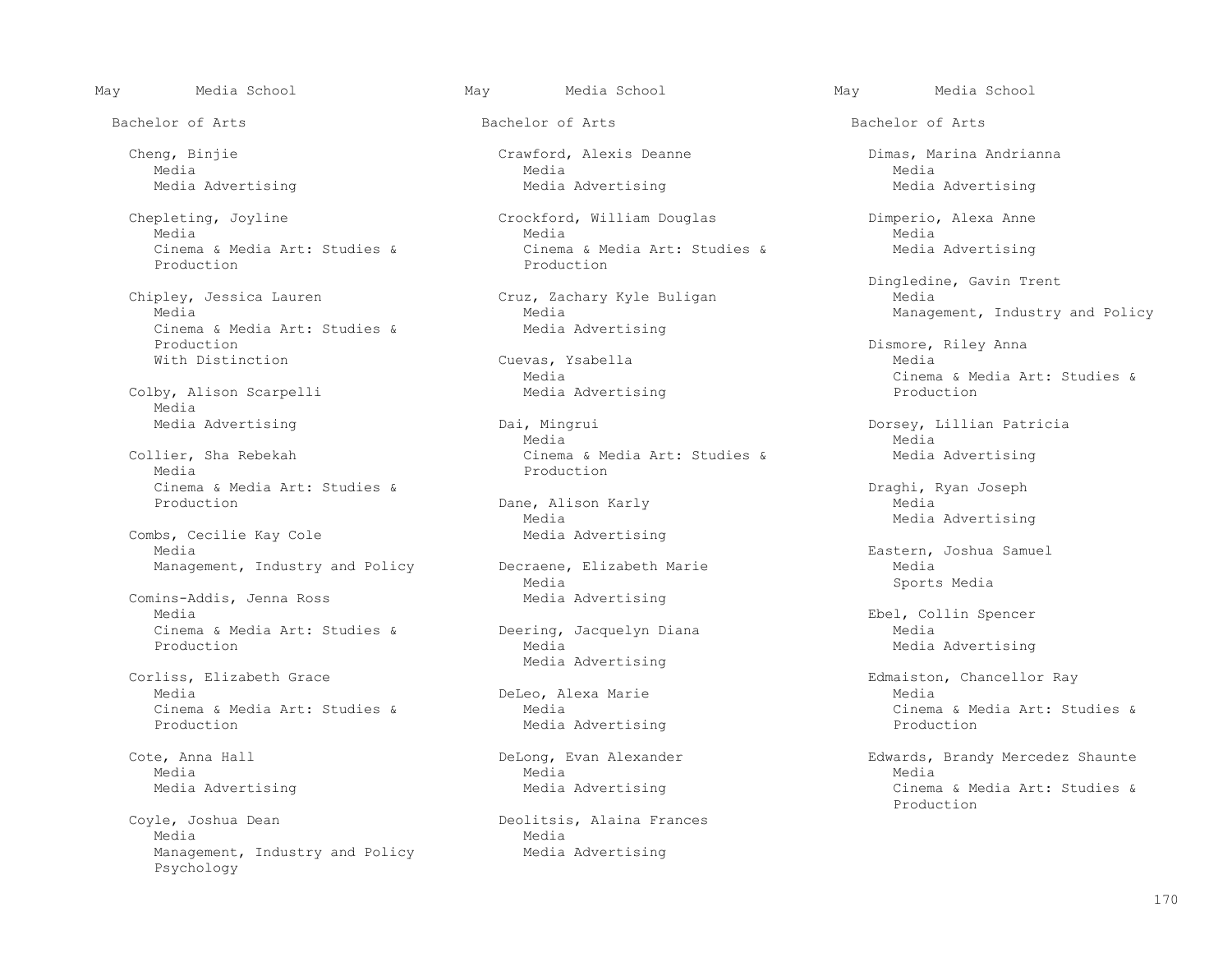Bachelor of Arts Bachelor of Arts Bachelor of Arts

 Eggleston, William David Feng, Yimin Ghirardelli, Austin Lawrence Media Media Media Cinema & Media Art: Studies &

Ehrlich, Jordan Payton

Fagin, Jacob William<br>Media Management, Industry and Policy<br>Frankel, Ilana Suzanne Media Media

Media Media Advertising

Media Advertising<br>Media Advertising<br>Media Advertising

Farina, Michael Logan<br>Media Cinema & Media Art: Studies & Gomez, Kelly Elizabeth<br>
Gao, Mengshu<br>
Gao, Mengshu<br>
Gao, Mengshu<br>
Gao, Mengshu<br>
Gao, Mengshu<br>
Cao, Mengshu Production Gao, Mengshu Media

Farruggio, Francesca Grace Media

 Fattah, Jenna B. Sports Media Media Advertising Media Management, Industry and Policy Geanakos, Abigail Jeanne Green, Stephanie Emily<br>History Media Media Green, Stephanie Emily History Media Media With Highest Distinction and Media Advertising and Media Science

Management, Industry and Policy **Interactive and Digital Media** Sports Media

 Production Fenoglio, Riley Marie Giacalone, Marisa Ann With Distinction and Media Media Media Media Advertising

 Media Fields, Ethan Gilbert, Brittnee Elizabeth Sports Media Media Media Cinema & Media Art: Studies & Sports Media<br>Production and Mith Distinction With Distinction

Frankel, Ilana Suzanne Ean, Benben and Suzanne Media l, Benben Media Advertising Media Advertising Media Advertising Media Advertising<br>Media Advertising

Freiberger, Noah Aaron Fang, Jialin Media Media Fang, Jialin Media Media Advertising

> Fritchey, Alexa Ann Media Media<br>Media Media Media Media Media Media Media Media Media Media Media Media Media Media Media Media Media Management, Industry and Policy

Management, Industry and Policy Garza, Jacob Anthony Garzand Gramman, Grant<br>Media Media Media Media

 Fears, Dakota Rae Geltzeiler, Hunter Shaye Groszman, Cindy Media Media Media

 Feldman, Andrew Ross Geng, Yue Guastella, Pauline Media Media Media Sports Media Media Advertising Media Advertising With High Distinction

Media Advertising

Glauber, Joseph Christopher<br>Media

Glover, Meagan Rae<br>Media

Media<br>
Media Advertising<br>
Media Advertising<br>
Media Advertising<br>
Media Advertising<br>
Media Advertising<br>
Media Art: Studies &

Media Advertising Theorem Media Advertising Management, Industry and Policy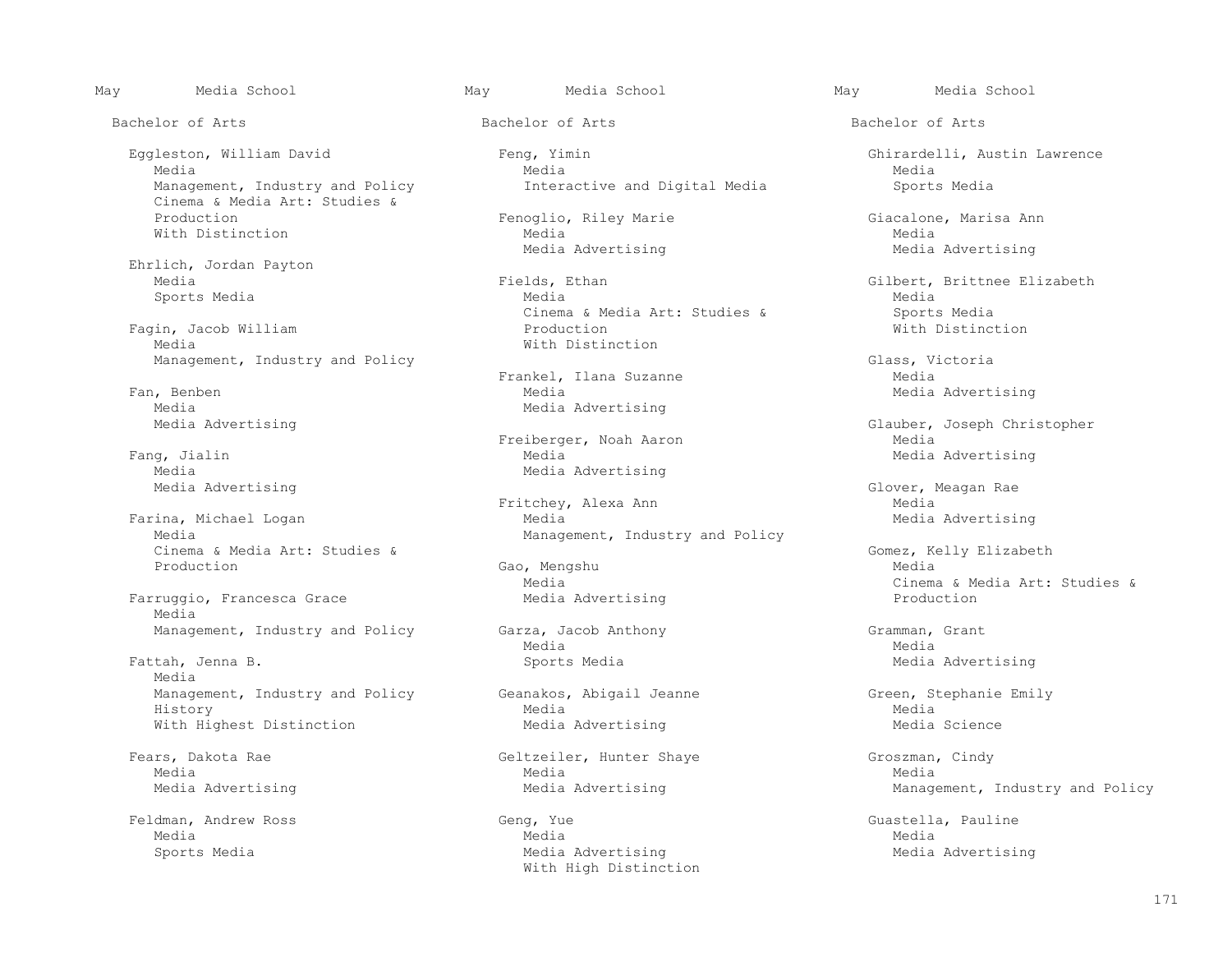Guo, Jiali He, Jiaze Iden, Jacob Richard

Hadley-Mautino, Bristal Frances<br>
Media<br>
Media<br>
Media<br>
Media Media Media Media Production Production Production Production Production Production With High Distinction

Hamilton, Emma Suzanne Media Media<br>Media Media Media Media Media Media Media Media Media Media Media Media Media Media Media Media Media Media Cinema & Media Art: Studies &

Media<br>Media Advertising

 Media Production Media Advertising The Hornsby, Jacob

rdy, Meredith **Management**, Industry and Policy<br>Media Media Media Management, Industry and Policy<br>Media Advertising Theory Howell, Anna Delaney

Media Production

Sports Media

 Hauser, Olivia Marie Media Media Media Advertising

Media Media Media

Cinema & Media Art: Studies & Cinema & Media Art: Studies & Cinema & Media Art: Studies & Cinema & Media Art: Studies & Production

Herbert, Caitlin Ann Jin, Wenrui

Herron, Izabella F. Johnson, Elaine Marie Media Media Media Hammer, Patrick D. **Media Advertising** Media Advertising Media Advertising Media Advertising

Media Media

Media Kaiser, Amanda Lynn

Media Advertising The Movell, Anna Delaney<br>
With Distinction<br>
Wedia With Distinction Media Kamalski, Alyssa Cinema & Media Art: Studies & Media Art: Studies & Media Art: Studies & Media Art: Studies & Media Art: Studies & Media Art: Studies & Media Art: Studies & Media Art: Studies & Media Art: Studies & Media Art: Studies & Med

Sports Media  $\overline{a}$  Huang, Zhuoman Media Keel, Addison Maree Harrison, Benjamin Edward Cinema & Media Art: Studies & Media

Huskin, Briana Kathleen<br>Haves, Aubrei Gennea and Media Hayes, Aubrei Gennea Media Kennedy, Thomas Campbell Media Advertising Media Advertising Theorem 2008 Mith High Distinction Media Advertising Media Advertising

May Media School May Media School May Media School

Bachelor of Arts Bachelor of Arts Bachelor of Arts

Media Advertising Theorem and Media Advertising Management, Industry and Policy

Media Advertising

 Media Advertising Hoehn, Jeremiah Thomson Joseph, Courtney Francis Hardies, Anne Elizabeth Media Advertising Cinema & Media Art: Studies &

Harris, Liam Patrick Production Cinema & Media Art: Studies &

Media Advertising

Hudson, Heather The Media Reader (Keith, Matthew Joseph<br>Media Media Media Advertising The Cinema & Media Art: Studies & Media Art: Studies &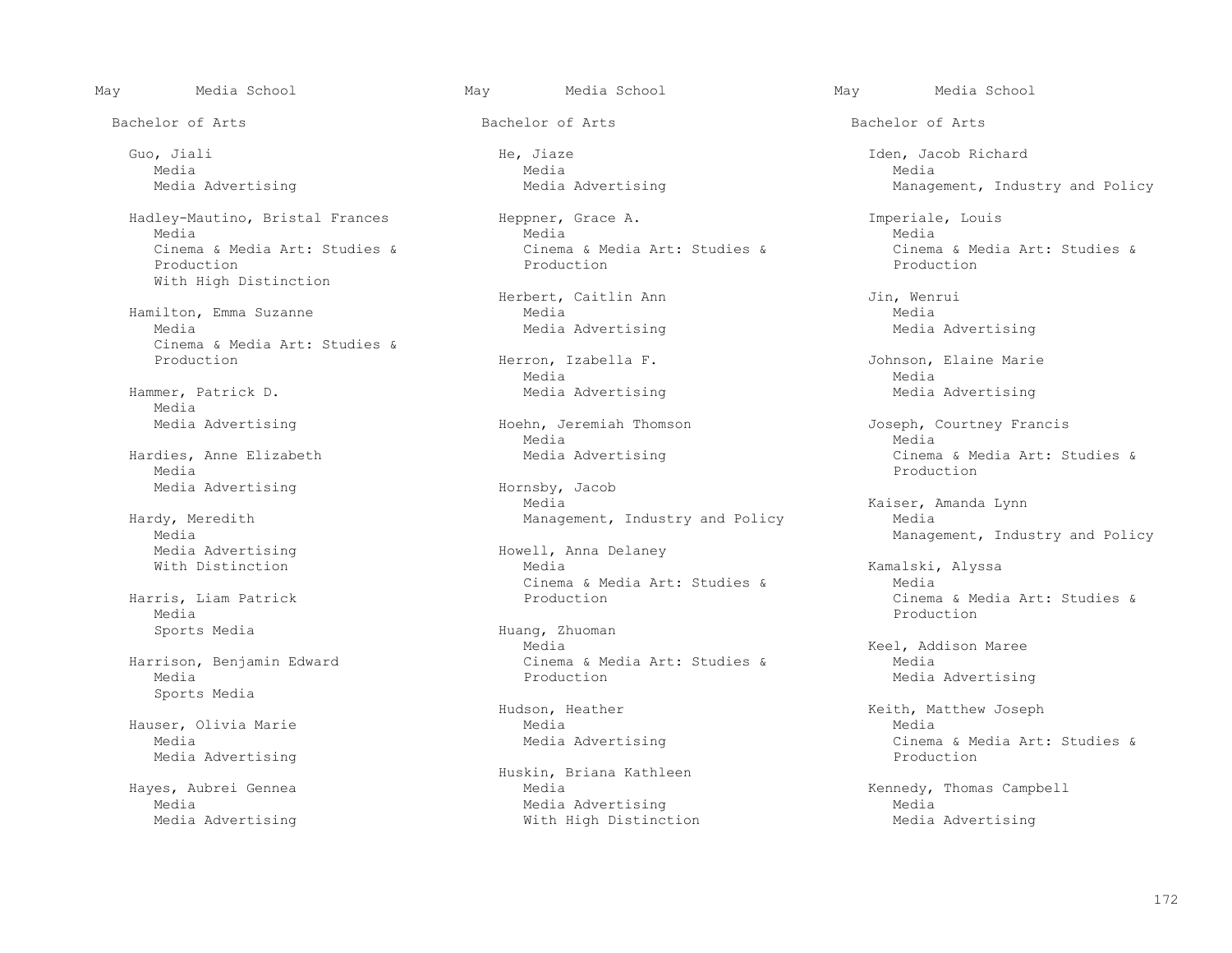Bachelor of Arts Bachelor of Arts Bachelor of Arts

 Kerlin, Camille Elizabeth Kreutz, John Patrick Liang, Alice Media Media Media

 Kim, Geon Ju Krull, Andrew Liang, Xiaotong Media Media Media

 Kim, Jisoo Labellarte, Katherine A. Liebes, Annie Isabel Media Media Media Interactive and Digital Media Media Media Advertising Media Advertising Media Advertising

Kirsch, Kylie Grace

Kjome, Samuel Bradford Psychology Media<br>Media Advertising

Media<br>Sports Media

 Media Cinema & Media Art: Studies & Levi, Jeremy Adi Cinema & Media Rosen<br>Production Media Media Production Media Media

 Kohlmeier, Nathaniel Christian Cinema & Media Art: Studies & Media Media Production<br>Production With Distinction

Kole, Brandon Paul Eugene<br>Media Media Media Media Media Media Media Media Media Media Media Media Media Media Media Media Media Media Cinema & Media Art: Studies & Production Li, Su<br>With High Distinction Media

Kirchmeier, Trenton Michael Lacopo, Peter Joseph Lin, Zhaoyun<br>Media Media Media Media Media Media Media Advertising The Media Art: Studies & Media Advertising Cinema & Media Art: Studies & Media Advertising Mith

 Media Lambert, Robert David Lin, Zhejia Media Advertising Media<br>Media Advertising Media Advertising Media Advertising Media Advertising Media Advertising<br>
Psychology<br>
Mith Distinction<br>
Mith Distinction

Media Media

 Media Media Kohlmeier, Bradley August Theory Media Science Sports Media Science Sports Media

Levine, Molly Rose Liu, Xuexin<br>
Media Media

Levy, Joseph Hart Christian Media<br>
Media Media<br>
Media

With High Distinction and Media Media Liu, Zongchao Cinema & Media Art: Studies & Media<br>Production Media

May Media School May Media School May Media School

Media Advertising Theorem Media Advertising Theorem Interactive and Digital Media

Media Advertising Media Advertising Interactive and Digital Media

With High Distinction

Lannan, Melissa Lannan, Melissa Linder, Eliana Audrey<br>Media Linder, Media Klemz, Samuel D. **Media Advertising** Media Advertising Management, Industry and Policy

Laoang, Olivia Marciana Littman, Blake Alexander<br>Media Media

Media Advertising Media Advertising

Media Advertising

Cinema & Media Art: Studies &<br>Production

Media Advertising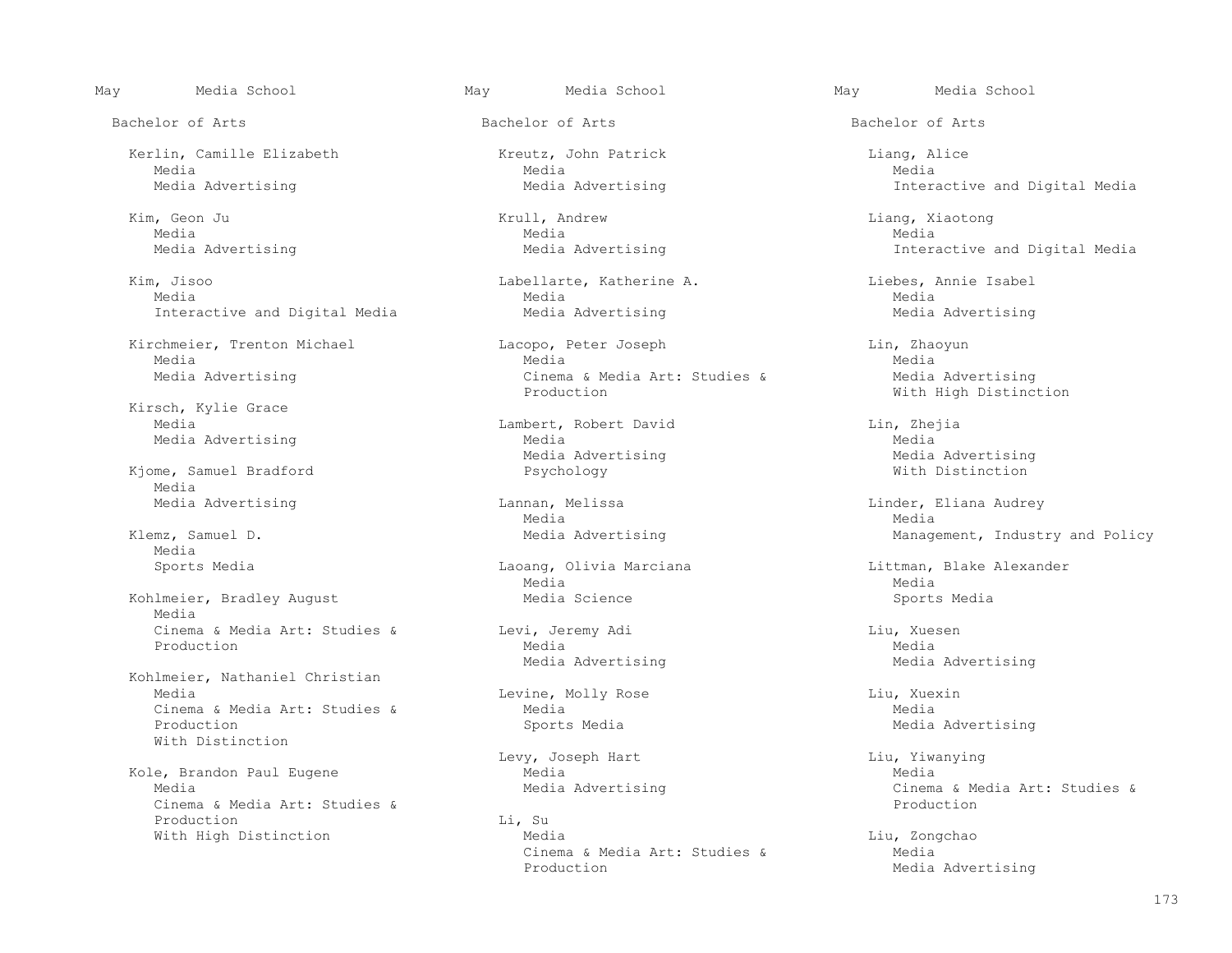Bachelor of Arts Bachelor of Arts Bachelor of Arts

Loubeau, Nia Jasmin Mastores, Katherine Grace Mi, Zihan Media

 Lucas, Garrett Lynn Production Miller, Jessica Anne Management, Industry and Policy

Media Advertising

 Majette, Michael Andre Mazzola, Jenna Marie Moran, Kendall Ann Media Media Media

 Malatestinic, Olivia McCune, Carsen Elizabeth Morley, Laura Jane Media Media Media Management, Industry and Policy **Media Advertising Media Advertising** Media Advertising

Media Advertising<br>With High Distinction The McMillion, Christopher Thomas The Mith Distinction

 LoMonaco, Jesse John Massura, Sean D. Meyer, Duncan Media Media Media Production

Media Mastores, Katherine Grace<br>
Media Advertising<br>
Media Media Cinema & Media Art: Studies &

Mathews, Salena Tatiana<br>
Media<br>
Media Luczak, Colleen T. Media Mitchell, Sydney Cinema & Media Art: Studies & Media Media Production<br>Production

 Luna, Christian Matthew Matricardi, Auston Anthony Moore, Henry John Media Media Media Sports Media Sports Media Media Advertising

Sports Media Media Advertising Media Advertising

Media Media Media

 Manier, Dorothy Madeleine McKissick, Amber Kristine Myers, Gannon Everett Media Media Media Media Advertising Media Advertising Sports Media

 Marek, Bryan Frederic McLinn, Maxwell Vincent Nagelberg, Julie Shayna Media Media Media Media Advertising The Cinema & Media Art: Studies & Media Advertising<br>Production Production and the production Martin, Andrew John With Highest Distinction Nahmias, Randyl Alexis

McMillion, Christopher Thomas Media Media Advertising

May Media School May Media School May Media School

Media Advertising Theorem Cinema & Media Art: Studies & Management, Industry and Policy

Interactive and Digital Media

With High Distinction<br>
Media Advertising<br>
Media Advertising

 Malcolm, Kendel McGinnis, Katherine Murphy, Meghan Christine Media Advertising Media Advertising Media Advertising

Hutton Honors Coll Prgm Cmpltd<br>Media Advertising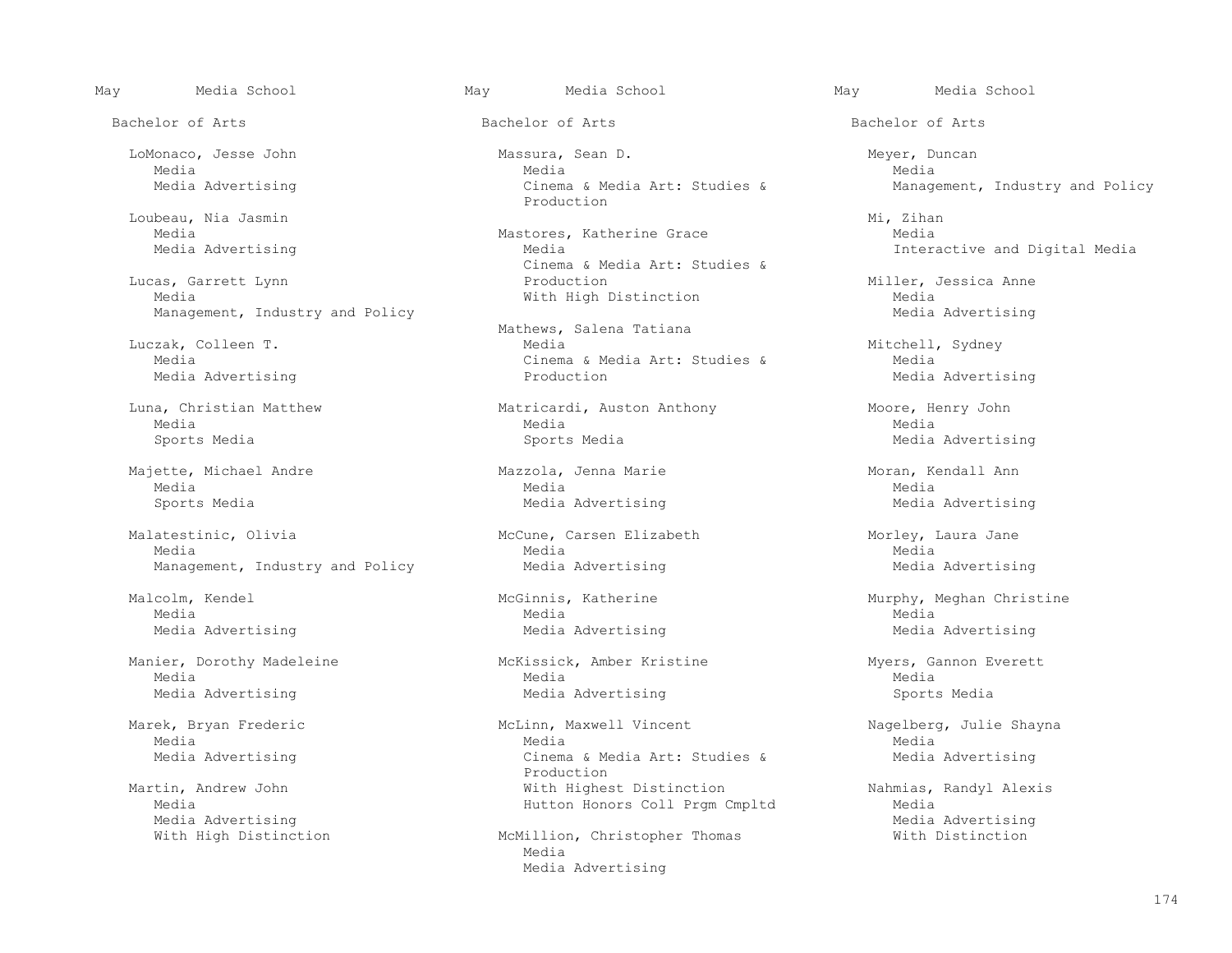Nguyen, Dorothy With High Distinction Pine, Samantha Ilyse Media Media Media Advertising Parratto, Jessica Anne Media Advertising<br>English Media English Media With Distinction Sports Media Piper, Maya Hutton Honors Coll Prgm Cmpltd<br>Paterakos, Tricia N. Media Media

Nitiss, Zachary Paul Media With Highest Distinction

Media Negrada da Media Media Negrada da Media Negrada da Media Negrada da Media Negrada da Media Negrada da Me

Novakovich, Mark Nikola<br>Media Advertising Media Advertising<br>Peglow, Sage Milan

O'Connor, Liam Robert<br>
O'Connor, Liam Robert Oonnor, Liam Robert (1998)<br>Media Media Pekala Patrick (1998) Media Media

Opinsky, Sarah Margaret Peraino, Peraino, Media Cinema & Media Art: Studies & Production

Media Advertising

Cinema & Media Art: Studies & Cinema & Media Art: Studies & Cinema & Media Art: Studies & Cinema & Media Art: Studies & Cinema & Media Art: Studies & Cinema & Media Art: Studies & Cinema & Media Art: Studies & Cinema & Med Production **Production** 

 Needleman, Amanda Nicole Parker, Brianna Renee Pierce, Avery Hayden Media Media Media Media Advertising The Cinema & Media Art: Studies & Media Technologies and Culture Nguyen, Dorothy<br>
Nguyen, Dorothy<br>
Vith High D

Media Advertising<br>With Distinction

 Nonneman, Gabrielle Payton, Kirsten Nichole Media Advertising Media Advertising The Cinema & Media Art: Studies & Polner, Sydney Erin<br>Production Media edia di Production di Media di Media di Media di Senatori di Media di Media di Media di Media di Media di Medi

Peglow, Sage Milan<br>Media Cinema & Media Art: Studies & Media Art: Studies & Media Art: Studies & Media Poore, Thomas Samuel<br>Production Media Poore, Media Art: Studies & Media Art: Studies & Media Art: Studies & Media Production Cinema & Media Art: Studies & Media With Distinction Production Sports Media

Pekala, Patrick Cinema & Media Art: Studies & Media Media Advertising<br>
Management, Industry and Policy Media Media Medicine Management, Industry and Policy Management, Industry and Policy

 Onallah, Raneen Pendergast, John Mark Media Media Media Sports Media Media Advertising Media Advertising

 Perez, Hector Pringley, Toni Justina Opsahl, Thomas Media Media Media<br>
Media Advertising<br>
Media Advertising<br>
Media Advertising<br>
Media Advertising<br>
Media Advertising

 Oyama, Paul Katsuyoshi Piazza, Claire Elizabeth Media Media<br>Cinema & Media Art: Studies & Media Advertising

Bachelor of Arts Bachelor of Arts Bachelor of Arts

Paterakos, Tricia N. Interactive and Digital Media

Media Technologies and Culture **With Distinction** Media Piscitelli, Katherine Maria<br>Media media and the second state of the second state of the second state of the second state of the second state of the second state of the second state of the second state of the second state of the second state of the second s

Porter, De'Ja Jana (Pendergast, John Mark (Pendergast) Porter, De'Ja Jana (Pendergast, John Mark (Pendergast) Porter, De'Ja Jana (Pendergast) Pendergast, John Mark (Pendergast) Porter, De'Ja Jana (Pendergast) Pendergast, J

Powell, Kendall Sloane<br>
Peraino, Madison Ann Media<br>
Media Media<br>
Media Advertising<br>
Media Advertising<br>
Media Advertising<br>
Media Advertising<br>
Media Advertising<br>
Media Art: Studies &

Pu, Weiyi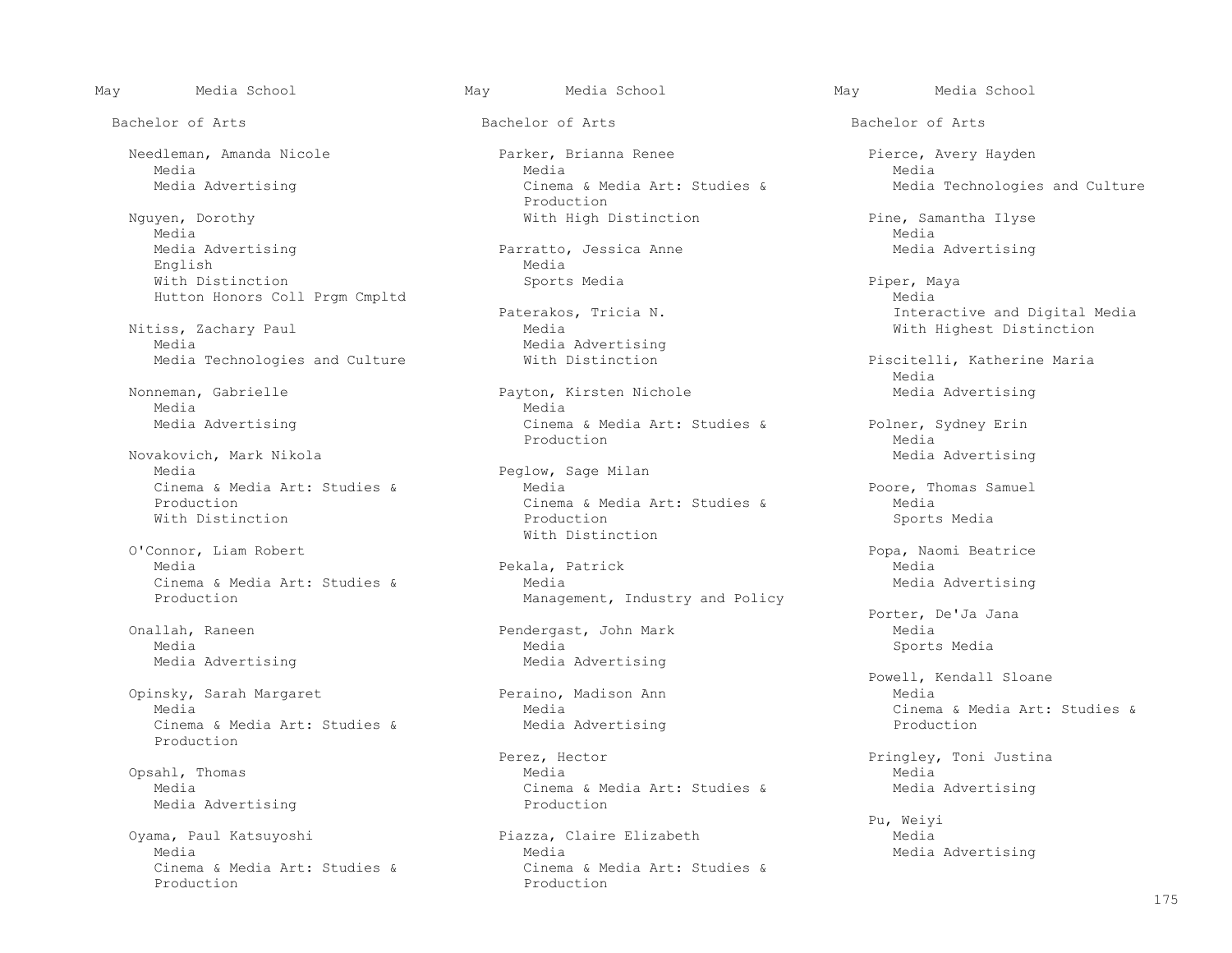Qi, Hao Rose, Max Joseph Salo, Taylor Media Media Media

 Quigley, Anna M. Rotenberg, Carly Yale Samels, Margaret Ann Media Media Media Media Technologies and Culture **Media Advertising** Media Advertising Media Advertising Spanish

Rabinowitz, Perri Michelle **Media Advertising** Media Advertising Media Advertising Media

Media Advertising Theory of the Michael Media Advertising Michael Media Advertising Media Advertising Media Advertising Media Advertising Media Advertising Media Advertising Media Advertising Media Advertising Media Advert

Rearick, Christopher Joseph (Russell, Kristin Gail (Rearick, Christopher Joseph Russell, Kristin Gail Media Advertising Media Negrada da Media Media Negrada da Media Negrada da Media Negrada da Media Negrada da Media Negrada da Me

Reske, Ryan Media Advertising

res, Brittany Elsie and Mith High Distinction<br>Media Cinema & Media Art: Studies & Ryba, Ryan Ryba, Ryan Jacob Media

Reynolds, Maggie Anne Segelbaum, Ben (Sabbaum, Sabbaum, Sabbaum, Sabbaum, Sabbaum, Sabbaum, Sabbaum, Sabbaum, Sabbaum, Sabbaum, Sabbaum, Sabbaum, Sabbaum, Sabbaum, Sabbaum, Sabbaum, Sabbaum, Sabbaum, Sabbaum, Sabbaum, Sabb Media Advertising

Riley, Lydia Katherine<br>
Media Media Nichele Saecker, Nikki Danielle Sexson, Ariel Michele Cinema & Media Art: Studies &<br>Production

anek, Richard Ian Salisbury, Aria Joy<br>Media Media Production **Production** 

May Media School May Media School May Media School

Bachelor of Arts Bachelor of Arts Bachelor of Arts

Media Media

Media Advertising The Russell, Emma Marie Champel Sanders, Moniel Sanders, Moniel Russell, Emma Marie Sanders, Moniel Media Media Ralston, Catherine Elisabeth **Media Advertising** Management, Industry and Policy Media Media Media Mith High Distinction Hutton Honors Coll Prgm Cmpltd Sarpa, Alessandra Augusta

Media Advertising The Media Science Controller and Media Science Schatz, Marlee Jordyn<br>With Distinction Media With Distinction Media

Ruth, Naphtalia Mishael<br>Media Cinema & Media Art: Studies & Media Art: Studies & Media Art: Studies & Schimmell, Mackenzie Alyn<br>Cinema & Media Art: Studies & Media Art: Studies & Media Cinema & Media Art: Studies & Production Production<br>
Production<br>
With High Distinction<br>
Media Advertising

Management, Industry and Policy

Sabbagh, William Elias, II and Media Media Sports Media Media Advertising

Saecker, Nikki Danielle Media Media Media Media Media Media Media Media Media Media Media Media Media Media Me Media Advertising

 Media Media Cinema & Media Art: Studies & Cinema & Media Art: Studies & Cinema & Media Art: Studies & Production

176

Media Advertising Sports Media Media Advertising

With Highest Distinction **Rudman, Julia Haley** Sandefur, Estee Peyton Rudman, Andria Haley Sandefur, Estee Peyton

media and the second state of the second state of the second state of the second state of the second state of the second state of the second state of the second state of the second state of the second state of the second s

 Media Secrest, Elijah Joseph Media Advertising

Shimp, Taylor Alexis (Shimp, Taylor Alexis (Shimp, Taylor Alexis (Shimp, Taylor Alexis (Shimp, Taylor Alexis (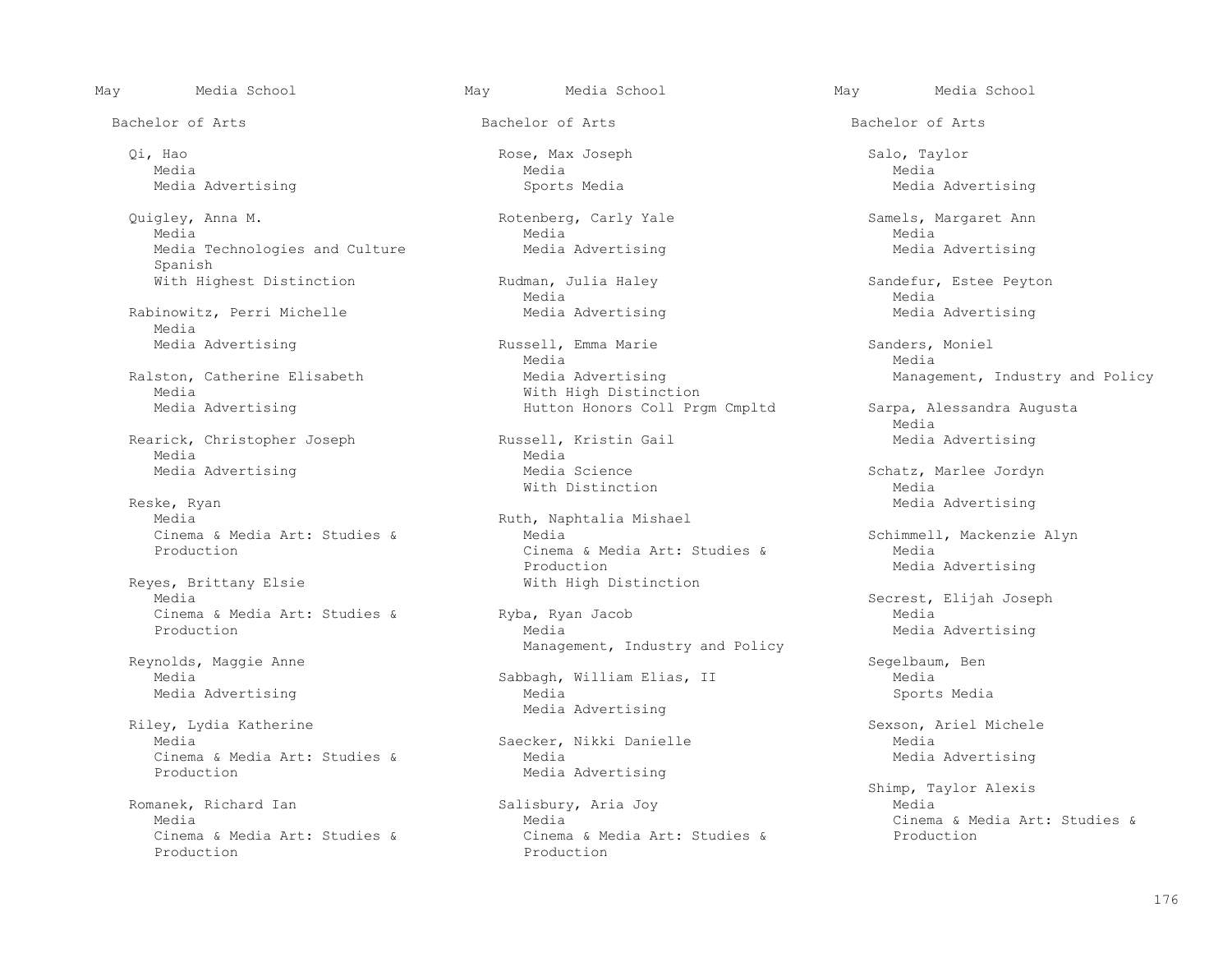Bachelor of Arts Bachelor of Arts Bachelor of Arts

 Silverman, Sydney Kate Stevenin, Sofia Thien, Joshua Michael Media Media Media

 Singer, Emily Lauren Stewart, Rebecca Lynn Tow, Seth Isaac Media Media Media Cinema & Media Art: Studies & Media Advertising Sports Media Advertising Production

Media Advertising

 Smith, Jacob T. Media Media Cinema & Media Art: Studies & Production

th, Kyle **Smith, Agent Control** Media Advertising Media Media Media Advertising Cinema & Media Art: Studies & Susanto,<br>Production Media

Spangler, Brenden Michael<br>Media Cinema & Media Art: Studies & Media Media Advertising and Media Media Media Media Media Advertising Media Media Media Media Media Media Media Media Media Media Media Media Media Media Media Media Media Media Media Media Me

Spinner, Melanie Tatara, Jeremy Mark<br>Media Media

Stecyna, Alyssa and a media and the Media Advertising Media Advertising Media Advertising Media

Steuerwald, David Andrew **Media Advertising** Cinema & Media Art: Studies & Media Art: Studies & Media Art: Studies & Media Production

Struble, Mallory Ann Treiber, Dena Jaye<br>Media Media Sisk, Courtney Grace Media Media<br>Media Media Media Media Media Media Media Media Media Media Media Media Media Media Media Media Media

Sultan, Elsa<br>Media

Susanto, Felicia Septiani and Media Advertising

Syberg, Payton Christine<br>Media Media Advertising

er, Sloane Alexandra (Europa Talarico, Samuel George<br>Media (Media

 Media Media van der Kroft Glanzberg, Isabel Cinema & Media Art: Studies & Florence<br>Production Media edia di Production di Media di Media di Media di Media di Media di Media di Media di Media di Media di Media d<br>Di Media di Media di Media di Media di Media di Media di Media di Media di Media di Media di Media di Media di

Media Media

Management, Industry and Policy Thadani, Yash Kamal<br>Media Media Advertising Media

May Media School May Media School May Media School

Media Advertising Media Advertising Media Advertising

Media Advertising

 Sullivan, Brian James Tschida, Ethan Nicholas Media<br>Cinema & Media Art: Studies & Sports Media Art: Studies & Cinema & Media Art: Studies &

Media Media Media (Tullemans, Chantelle Elisabeth Smith, Kyle (Tullemans, Chantelle Elisabeth Media Advertising

Uzer, Emily Loren<br>Media Media Advertising Media Media Advertising<br>Media Advertising

Media Advertising

Media  $\blacksquare$ <br>Media Advertising entries and the Media Media Media Media Media Media Advertising Media Advertising Media Sports Media

Management, Industry and Policy Taylor, Dakota James Van Ryn, Leigh Katherine<br>Media Media Media

VanLandingham, Haleigh Mary Katherine Media Advertising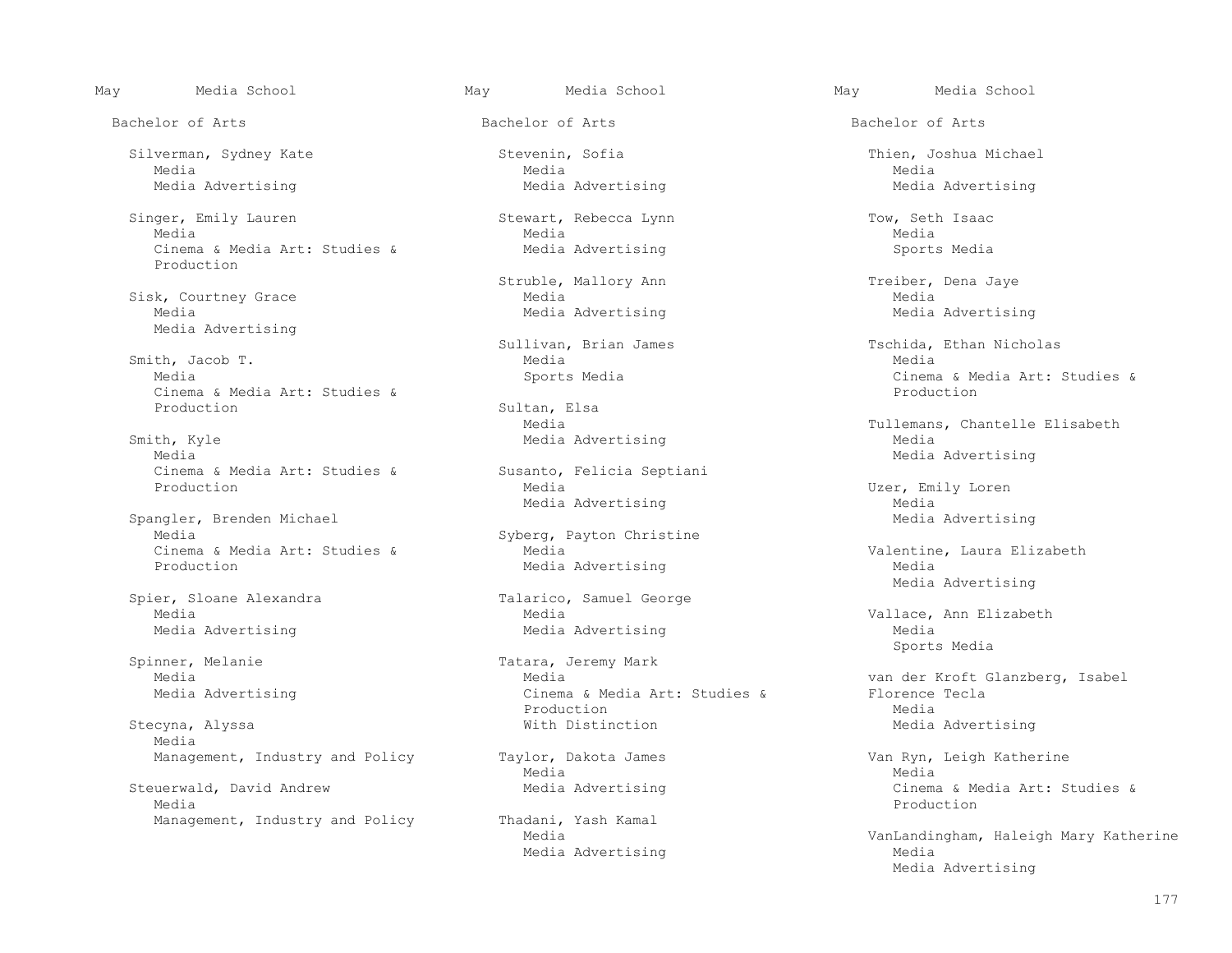Vermilyer, Payten Zhang, Zirui Media Advertising

 Wallace, Alayna Production Zhao, Xinya Media Media

 Wardrop, Chelsea Victoria-Lynn Zigmond, Sophia Cinema & Media Art: Studies &<br>Production

Weil, Michelle Marguerite Wright, Englishedia<br>Media Media Media Advertising

Weiss, Marci Leah Xu, Dingyi<br>Media Media

Williams, Natalie Carol (Ye, Xiao)<br>Media Media Media Negrada da Media Media Negrada da Media Negrada da Media Negrada da Media Negrada da Media Negrada da Me Cinema & Media Art: Studies & Media Advertising Production

Wilson, Brandon O'Shea<br>Media Sports Media

 Winkel, Kyle Robert Media Cinema & Media Art: Studies & Production

Bachelor of Arts Bachelor of Arts Bachelor of Arts

 Verbeke, Hayley Winkhouse, Samuel Zhang, Bojian Media Media Media Media Advertising Cinema & Media Art: Studies & Interactive and Digital Media Production

> Witten, Brandon Bailey<br>
> Media Media Media Media Media Media Media Media Media Media Media Media Media Media Media Media Media Cinema & Media Art: Studies &

With Distinction and the Media Rediscussion of the Media Rediscussion of the Media Reduction of the Media Reduction Media Advertising

> Workman, Dylan Thomas<br>Media Media Media Media Media Media Media Media Media Media Media Media Media Media Media Media Media Media Science

> Media Media Media Advertising

 Media Media Media Advertising Interactive and Digital Media

te, Matthew A. The Communist Control of Matthew A. Yadgaroff, Allison Marti Media Media Media Media Advertising Media Advertising

 White, Patrick James Yang, Xu Media Media Media Sports Media Sports Media Interactive and Digital Media

 Young, Shannon Michelle Media Media Advertising

Yuan, Wenhui<br>Media Media Media Advertising

Media Advertising Woltz, Kenneth Allen, III Cinema & Media Art: Studies &

Example 21 and 21 angler, Gillian<br>
Media Media Media

Zisook, Evan Solomon<br>Media

White, Matthew A. Thaly (2011) White, Matthew A. Thaly (2011) and Media Media Media

Zur, Daniel Joseph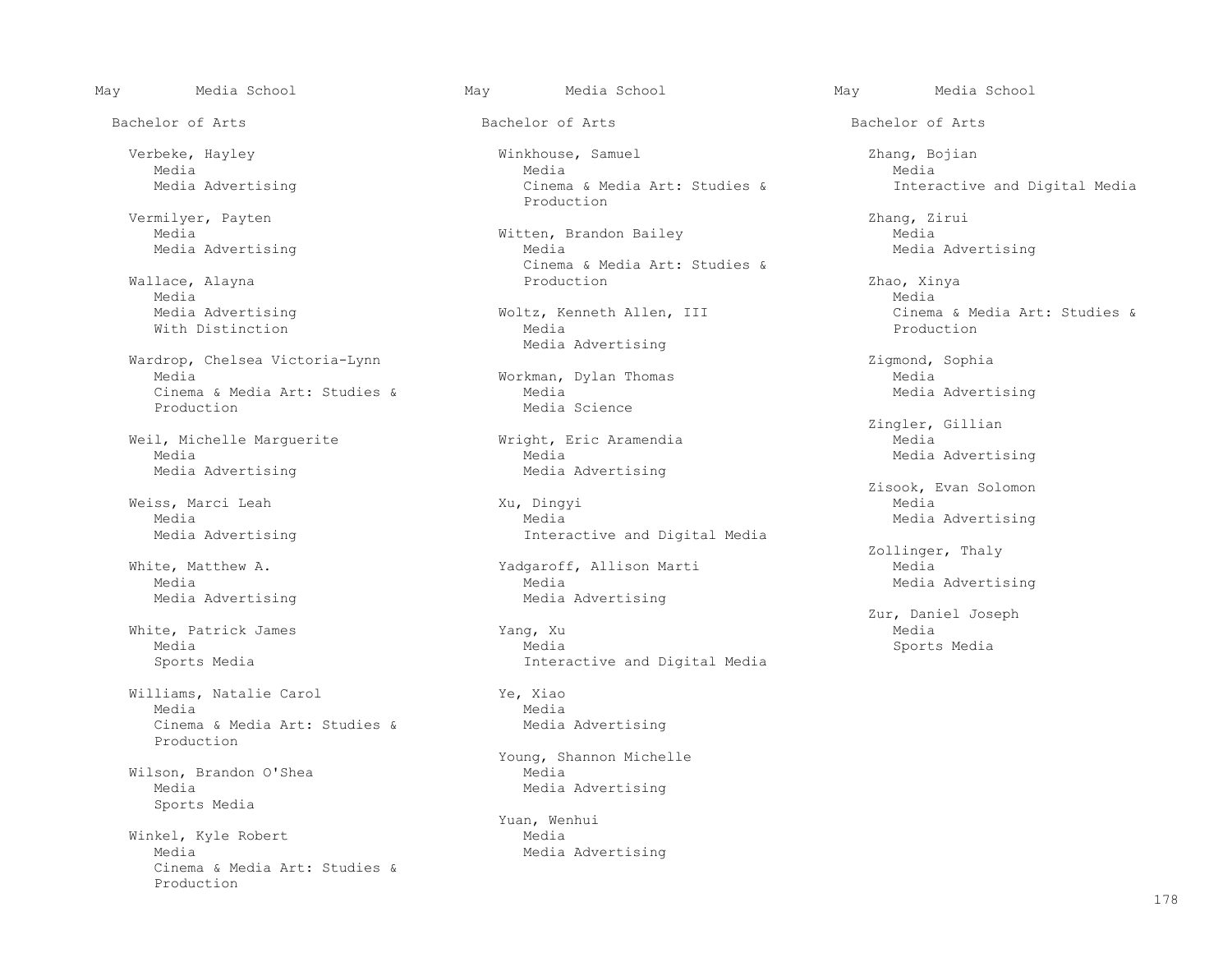| May          | Business                       | May           | <b>Business</b>              | May | <b>Business</b>              |
|--------------|--------------------------------|---------------|------------------------------|-----|------------------------------|
|              | Gr Ar Crt Global Bus Achievemt |               | Cert in Business Foundations |     | Cert in Business Foundations |
|              | Agarwal, Vishal                |               | Garcia, Joel Andrew          |     | Luo, Ziwei                   |
|              | Liu, Amy Ying                  |               | Geiger, Michael R.           |     | Milto, Paul Alexander        |
|              | Nash, Randall Matthew          |               | Georges, Alexios Christos    |     | Neu, Anthony John            |
|              | Simon, Stephanie Hardiman      |               | Gomez, Gabrielle             |     | Quarrie, Blake A.            |
|              | Cert in Business Foundations   |               | Heller, Cole Allen           |     | Sauder, Samuel Charles       |
|              | Anjuri, Puneet                 |               | Herdey, Payton Charles       |     | Sleet, Dustin Hughes         |
|              | Bagaria, Ishan                 |               | Hershorin, Rachel R.         |     | Stahl, Benjamin Espich       |
|              | Biesen, Lauren Nicole          |               | Hillestad, Cole Patrick      |     | Stec, Samuel Griffin         |
|              | DeLissio, Michael Vincent      |               | Hovde, Frederick Holton      |     | Stemle, Brett Randall        |
|              | Dennis, Matthew Ryan           | Huang, Anying |                              |     | VanHoy, Garret Mathew        |
|              | Dickinson, Brian Samuel        |               | Jasicki, Hannah Lynn         |     | Wang, Qi                     |
| Fang, Qiming |                                |               | Kindelin, Timothy            |     | Wang, Yixuan                 |
|              | Farrell, Caitlin Marie         |               | Labriola, Daniel Robert      |     | Wilson, Nicolas Tyler        |
|              | Feng, Xueying                  |               | Lewis, Samuel Harrison       |     | Wurster, Maeve Elizabeth     |
|              | Fischer, Nicholas Driffield    | Liu, Xinwei   |                              |     | Zhang, Ming                  |
|              | Fussnecker, Alexis Rae         | Luo, Fei      |                              |     |                              |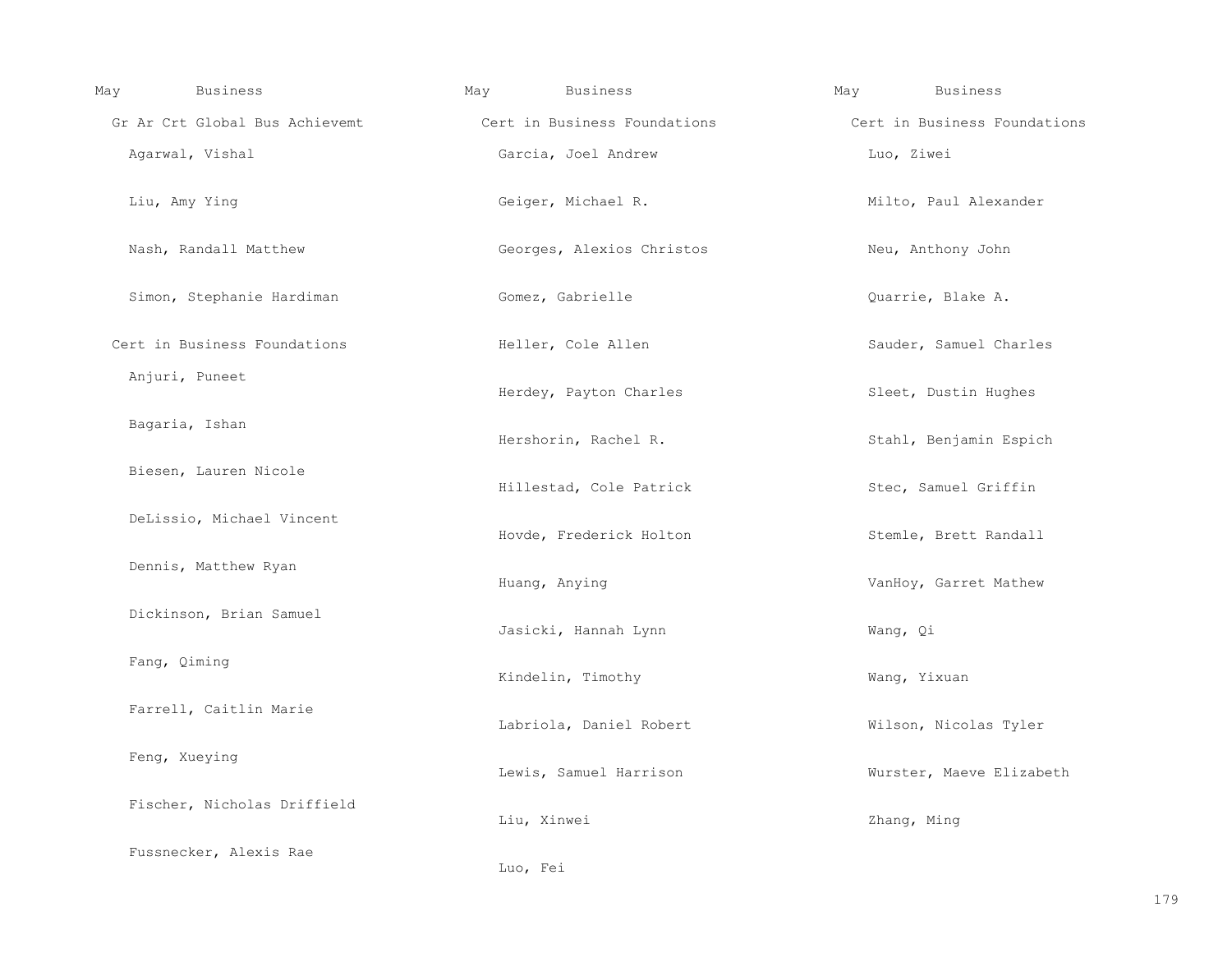Cert in Entrepreneurship Theory B. S. in Business B. S. in Business B. S. in Business

Racine, Matthew Jeffrey

Finance<br>Business Analytics and South Marketing<br>Business Analytics

Business Analytics<br>With Distinction

Abraham, Robert Joseph (Abraham, Robert Joseph Mith Highest Distinction Abraham, Robert Joseph Mith Highest Distinction Accounting  $\begin{array}{cccc}\n\text{Abrens, Nolan Anthony} \\
\text{Finance} \\
\end{array}$ 

Ackerman, Luke Kenneth Allen, Margaret M. Allen, Margaret M. Allen, Margaret M. Allen, Margaret M. Allen, Margaret M. Allen, Margaret M. Allen, Margaret M. Allen, Margaret M. Allen, Margaret M. Allen, Margaret M. Allen, Ma Finance Finance Finance Finance Finance Finance Finance Finance Finance Finance Finance Finance Finance Finance Business Analytics

Adelstein, Adam Henry<br>Accounting Technology Management and the Conroy, Lauren and the Conroy, Lauren and the Conroy, Lauren and the Conroy, Lauren and the Mith High Distinction and Tinance With High Distinction<br>With Honors in Business

Marketing the Marketing of the Marketing of the Marketing of the Marketing of the Marketing of the Marketing o Business Analytics and Source of the Real Estate<br>
Mith Honors in Business<br>
With Honors in Business With Honors in Business

International Business

Agnihotri, Tania<br>Finance Finance **Finance** Abbott, Michelle Rae Accounting Aleynik, Rebecca Vladi

 Abelarde, Christian John Agrawal, Rachit With Honors in Business Entrepr & Corp Innovation Allan, Peyton L.

Abraham, Noel Alexander Ahlrichs, Timothy Joseph, Jr. Business Analytics

Ahmed, Raiq and Allen, Abigail R. With Honors in Business The Marketing Entrepr & Corp Innovation The Marketing Marketing Marketing Sales Entrepr & Corp Innovation

Marketing Marketing Allen, Charity Laurie<br>Professional Sales Marketing Accounting Business Analytics and the Counting Professional Sales Accounting Accounting

 Acito, Philip J. Aiyer, Curran Allen, Kinsey Lydia Marketing Finance Marketing Business Analytics Business Analytics Professional Sales International Business

May Business May Business May Business

 Anderson, Carolyn Leigh Adebo, Olu Akers, Christopher Anthony Finance Finance Technology Management

> Albers, Patrick David<br>Accounting With Highest Distinction

Finn, Thomas Adzema, Madison Rachel Aleshker, Alexander Victor

Alexander, Kelsey<br>Finance Agarwal, Aman Arun **Finance**<br>Finance **Finance Finance Finance Finance Finance** 

B. S. in Business and the control of the control of the control of the control of the control of the control of the control of the control of the control of the control of the control of the control of the control of the c

Accounting<br>
Technology Management Technology Management<br>
Technology Management Mith Highest Distinction<br>
Business Analytics With Highest Distinction<br>
With Distinction<br>
With Distinction With Distinction

Marketing and the Marketing With Honors in Business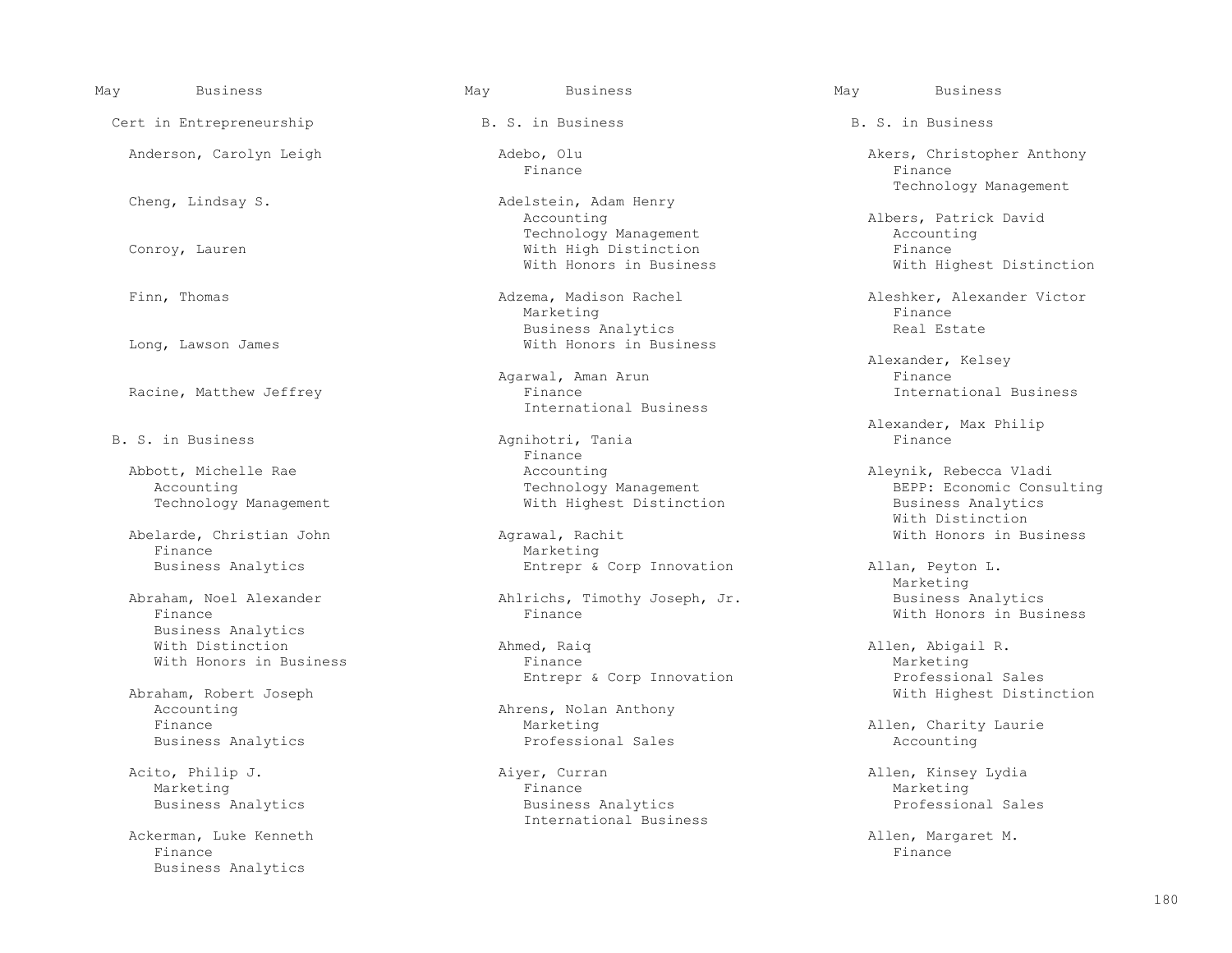Alles, Austin Joseph Arora, Reya Axman, Michael

Ambrosia, Thomas Arora, Shreewa Arora, Shreega Arora, Shreega Arora, Shreega Arora, Shreega Arora, Shreega Arora, Shreega Arora, Shreega Arora, Shreega Arora, Shreega Arora, Shreega Arora, Shreega Arora, Shreega Arora, Shr

 Amiot, Courtney Business Analytics<br>
Digital & Social Media Business<br>
The Information Systems
The Social Media Business
Business
The Information Systems
The Social Media Business
The Social Media Business
Business
Business
Business
Account Digital & Social Media Business<br>Applications

 An, Di Finance Marketing Technology Management Bae, Jun Hyeok Bae, Jun Hyeok Bae, Jun Hyeok Bae, Jun Hyeok Bae, Jun Hyeok Bae, Jun Hyeok Bae, Jun Hyeok Bae, Jun Hyeok Bae, Jun Hyeok Bae, Jun Hyeok Bae, Jun Hyeok Bae, Jun Hyeok Bae, Jun M Digital & Social Media Business With Distinction<br>Applications With Honors in Business With Distinction

International Business and Communicational Business and Communicational Business and Atkinson. Joseph William

Arbogast, Kasey Linn<br>Finance

 Archer, Emily Alice Finance Operations Management

 Arenz, Leah Emily With Honors in Business Baldwin, Sean Patrick Marketing Finance Research of the set of the set of the set of the set of the set of the set of the set of the set of the set of the set of the set of the set of the set of the set of the set of the set of the set of the s Finance Atwal, Rjvir Singh Technology Management With Highest Distinction<br>
Hutton Honors Coll Prom Cmpltd<br>
Professional Sales

Finance Finance

Arick, Erin Marketing and Marketing and Marketing and Marketing and Marketing and Marketing and Marketing and Marketing and Marketing and Marketing and Marketing and Marketing and Marketing and Marketing and Marketing and Marketing Marketing Axelson, Erik<br>International Business Accounting

B. S. in Business The B. S. in Business B. S. in Business B. S. in Business

Finance<br>
Entrepr & Corp Innovation<br>
Business Analytics<br>
Business Analytics<br>
Business Analytics Business Analytics

Accounting  $\qquad \qquad$  Finance  $\qquad$  Finance  $\qquad$  Business Analytics With High Distinction

Marketing Arth, David Elliott Bacon, Chad Alan

Asamoah, Jude Fifi Opoku<br>
Finance

 Assoian, Jonathan Richard Bagri, Abhyuday anastos, Dennis Anton Information Systems<br>
Finance<br>
Finance Insiness Analytics Business Analytics

> Atkinson, Joseph William  $\qquad \qquad$  Finance Finance  $\qquad \qquad$  Finance  $\qquad \qquad$  The  $\qquad \qquad$  The  $\qquad \qquad$  The  $\qquad \qquad$  The  $\qquad$  The  $\qquad$  The  $\qquad$  The  $\qquad$  The  $\qquad$  The  $\qquad$  The  $\qquad$  The  $\qquad$  The  $\qquad$  The  $\qquad$  The  $\q$ Accounting<br>Business Analytics

Atlas, Moriah Naomi and Atlas, Moriah Naomi and Atlas, Real Estate<br>Marketing Marketing With High Distinction

Aribindi, Rahul Vinayak Austgen, Steven Nicholas Business Analytics

 Finance Management With Distinction

Babinec, Anthony Nicholas<br>Babinec, Anthony Nicholas<br>Finance

Babis, Daniel John<br>Marketing

With High Distinction<br>With Honors in Business

Supply Chain Management

Balber, Bradley Klain<br>Finance

Hutton Honors Coll Prgm Cmpltd Professional Sales Banks, Arliss Alexander<br>Finance Finance

Real Estate The Banks, Emily Corinne (Northern Real Estate State Real Estate Banks, Emily Corinne Arick, Emily Corinne (Northern Real Estate State State State State State State State State State State State State State Sta

Accounting The Barajas, Daniel Luis<br>
Finance Management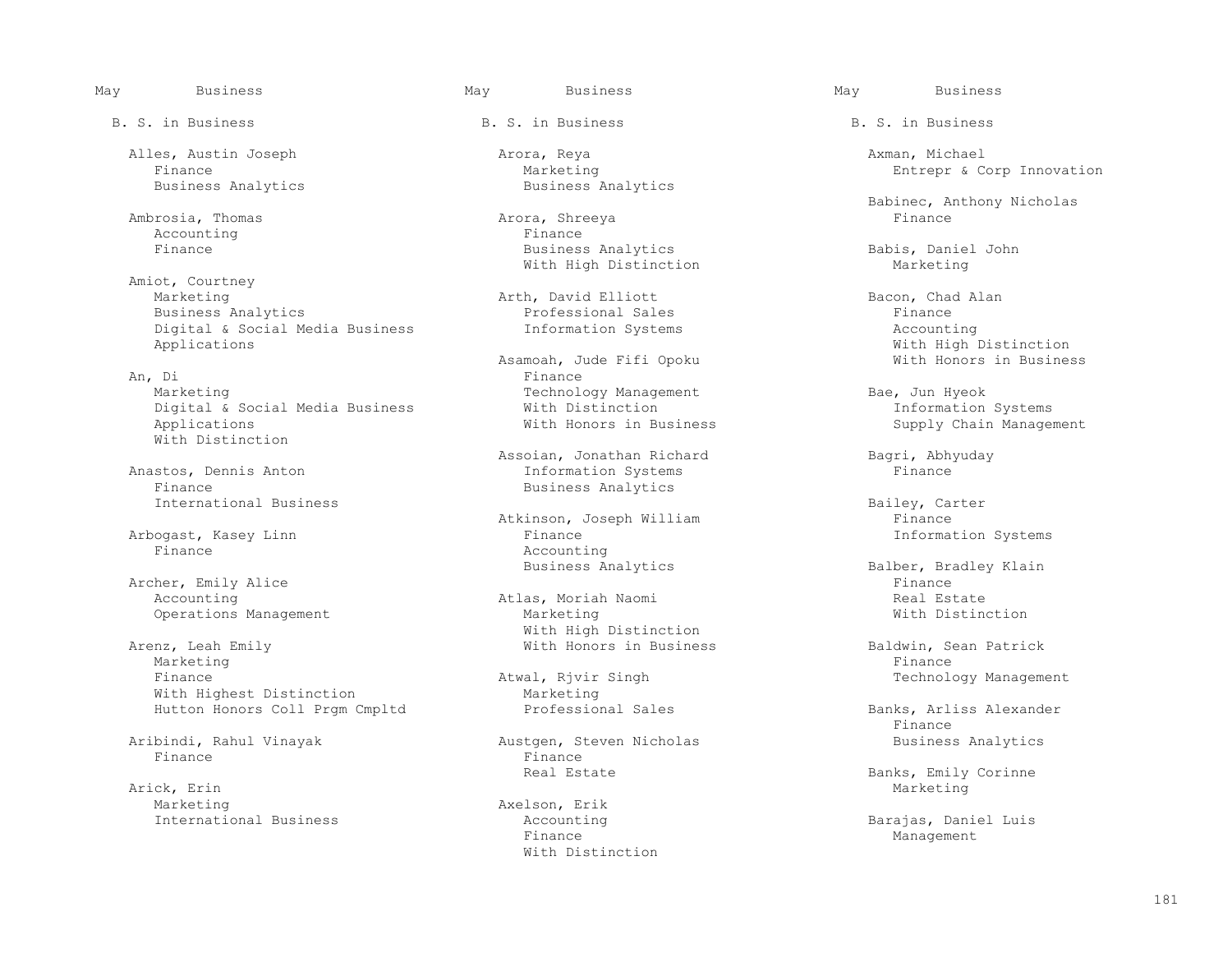Baranowska-Buda, Lora Anna Bauman, Tucker Charles Berger, Alexander Finance Accounting Finance

International Business

Barney, Evan Tavares<br>Finance Finance<br>Supply Chain Management<br>
Supply Chain Management

Barrera Duran, Aron Adrian<br>BEPP: Public Policy Analysis<br>Real Estate BEPP: Public Policy Analysis<br>With High Distinction With High Distinction<br>
With Honors in Business (Bebchuk, Melissa Nicole ) and the Bernstein, Samantha Taylor<br>
Mith Honors in Business

 Barrett, Jackson David Technology Management With Distinction Accounting  $\begin{array}{ccc}\n\text{With High Distinction} \\
\text{Finnance} \\
\end{array}$ Technology Management<br>
With High Distinction<br>
Finance Beck, Tanner William Hutton Honors Coll Prgm Cmpltd<br>
With Honors in Business<br>
Business Analytics

Accounting<br>Finance

Bartman, Scott Corey Belmonte, Gina Marie Technology Management Entrepr & Corp Innovation Accounting Entrepr & Corp Innovation<br>
Technology Management<br>
Thernational Business Technology Management **International Business** Beusse, Patrick<br>
International Business Marketing International Business<br>
With Highest Distinction<br>
With Highest Distinction<br>
Mith Highest Distinction With Highest Distinction

Bassett, Mary Claire **Business Analytics** Business Analytics Bezotte, Michael Marketing Marketing Finance Research of the set of the set of the set of the set of the set of the set of the set of the set of the set of the set of the set of the set of the set of the set of the set of the set of the set of the s

Batcha, Anna Grace and Elimination Systems and Theorem and Theorem and Theorem and Theorem and Theorem and The<br>
Batch Theorem and Theorem and Theorem and Theorem and Theorem and Theorem and Theorem and Theorem and Theorem Information Systems With Distinction

B. S. in Business The B. S. in Business B. S. in Business B. S. in Business

 Baran, Philip Alexander Bauer, Jacob Matthew Berens, Michael A. Finance Finance Accounting Technology Management International Business Finance

Baridi, Mustafa Steve and Sammel, Grace Marie Marie Baridi, Mustafa Steve and Steve and Steve and Steve and S Baridi, Mustafa Steve Marketing Bergwall, Andrew Wells Professional Sales

Beachler, Jacob Spencer and Berkson, Jason David Marketing

Bebchuk, Melissa Nicole and Accounting and Accounting Business Accounting Rimance Marketing the Marketing of the Marketing of the Marketing of the Marketing of the Marketing of the Marketing o

k, Tanner William and Beck, Technology Management<br>Finance

Barrett, Rex Alexander and Behrens, Martin Peter and Real Estate Real Estate Accounting Accounting Supply Chain Management Betz, Samantha A.

Marketing<br>Business Analytics

Bennett, Patrick Edward and Accounting Pinance

International Business Entrepr & Corp Innovation

Berliner, Jared Matthew<br>Finance Bear, Geoffrey Nilsson Finance<br>Finance Finance Business Analytics

Beroza, Jonathan David<br>Finance

With Honors in Business **Business Analytics** Besser, Kevin Richard<br>Finance Finance

Accounting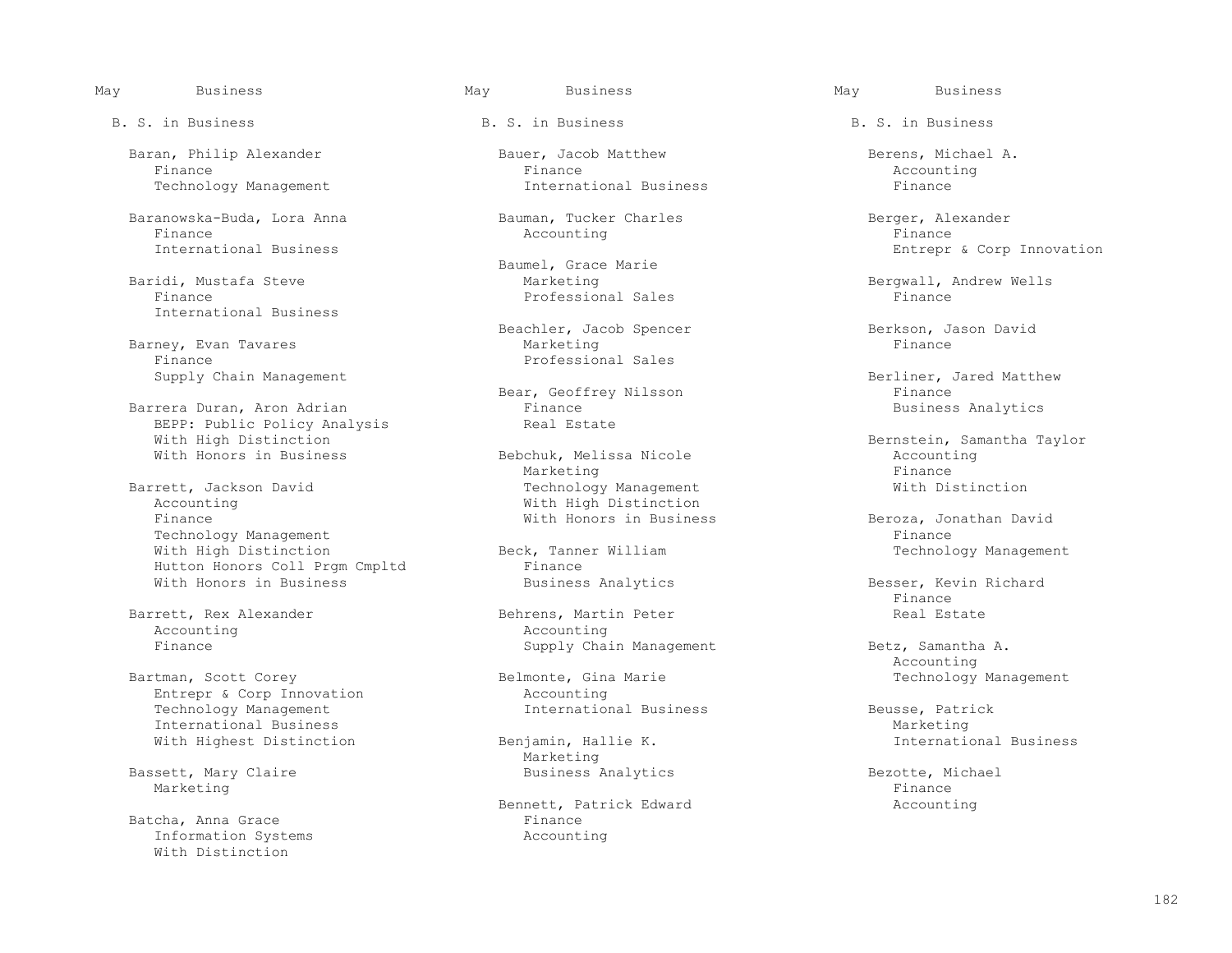With Distinction

 Bhagwan Aidasani, Roshni Finance Marketing Management Accounting Professional Sales Operations Management With High Distinction

Entrepr & Corp Innovation With Distinction

Bhatnagar, Shobhit **Bhatnagar, Shobhit Show Account** Finance Accounting Supply Chain Management **Accounting** Supply Chain Management Information Systems

Accounting<br>Finance

 Bigos, Nicholas Jackson Business Analytics Technology Management and Accounting the Second Seconds and Accounting Accounting Accounting Accounting Accounting Accounting Accounting Accounting Accounting Accounting Accounting Accounting Accounting Accounting Accounti

 Biles, Clayton Boiskin, Gabrielle Bowes, Kathryn Grace Supply Chain Management<br>
Information Systems<br>
Marketing<br>
Business Analytics

Bilz, Dylan Kennedy<br>
External parameters and Mith Distinction z, Dylan Kennedy<br>Bolin, Isaac Justice Bolin, Bouth Boyd, Emily Elizabeth<br>Bolin, Isaac Justice Marketing

Marketing

B. S. in Business The B. S. in Business B. S. in Business B. S. in Business

 Bhadoria, Alankrati Blair, Austin T. Bongi, Nicholas Finance Finance Marketing Business Analytics Business Analytics Professional Sales

Blank, Bradley John Bontrager, Clay M.<br>Finance Marketing

 Bhandari, Shashank Blessing, Daniel G. Finance Supply Chain Management<br>
Technology Management<br>
Business Analytics

Blossom, Matthew Henry Boswell, Brandon Finance Accounting Finance Accounting Bhupathiraju, Rohan **Mith Highest Distinction** Finance

With High Distinction The Marketing Marketing Constant of the Sustainable Business<br>Professional Sales The Sustainable Business

Bodnar, Kathryn Elizabeth Bousamra, Paige Michelle<br>Marketing Bousamra, Paige Michelle

 Bogdanowicz, Michael Joseph Bikoff, Jonathan Robin Finance Bowen, Roger Dewayne

Bolin, Isaac Justice and Marketing<br>
Information Systems and Marketing<br>
Professional Sales Law, Ethics and Decision-Making Theormation Systems and Decision-Making Informational Business Professional Sales<br>International Business Pusiness Analytics International Business Business Analytics With Honors in Business

Law, Ethics and Decision-Making Bonadies, Anthony John Boyd, John Boyd, John Boyd, John Boyd, John Boyd, John Boyd, John Boyd, John Boyd, John Boyd, John Boyd, John Boyd, John Boyd, John Boyd, John Boyd, John Boyd, John Bo

Borda, Ryan Walker (Blessing, Daniel G. 1986)<br>Bhandari, Shashank (Blessing, Daniel G. 1986) (Blessing, Daniel G. 1986) (Blessing, Daniel G. 1986)

Block, Jason Louis and Boshes, James Rollin Finance<br>Finance accounting

 Finance Bobeck, Karah Alexandra Bouchie, Zachary Michael Professional Sales Sustainable Business

Information Systems

Operations Management

Marketing<br>
Professional Sales<br>
BEPP: Public Policy Analys BEPP: Public Policy Analysis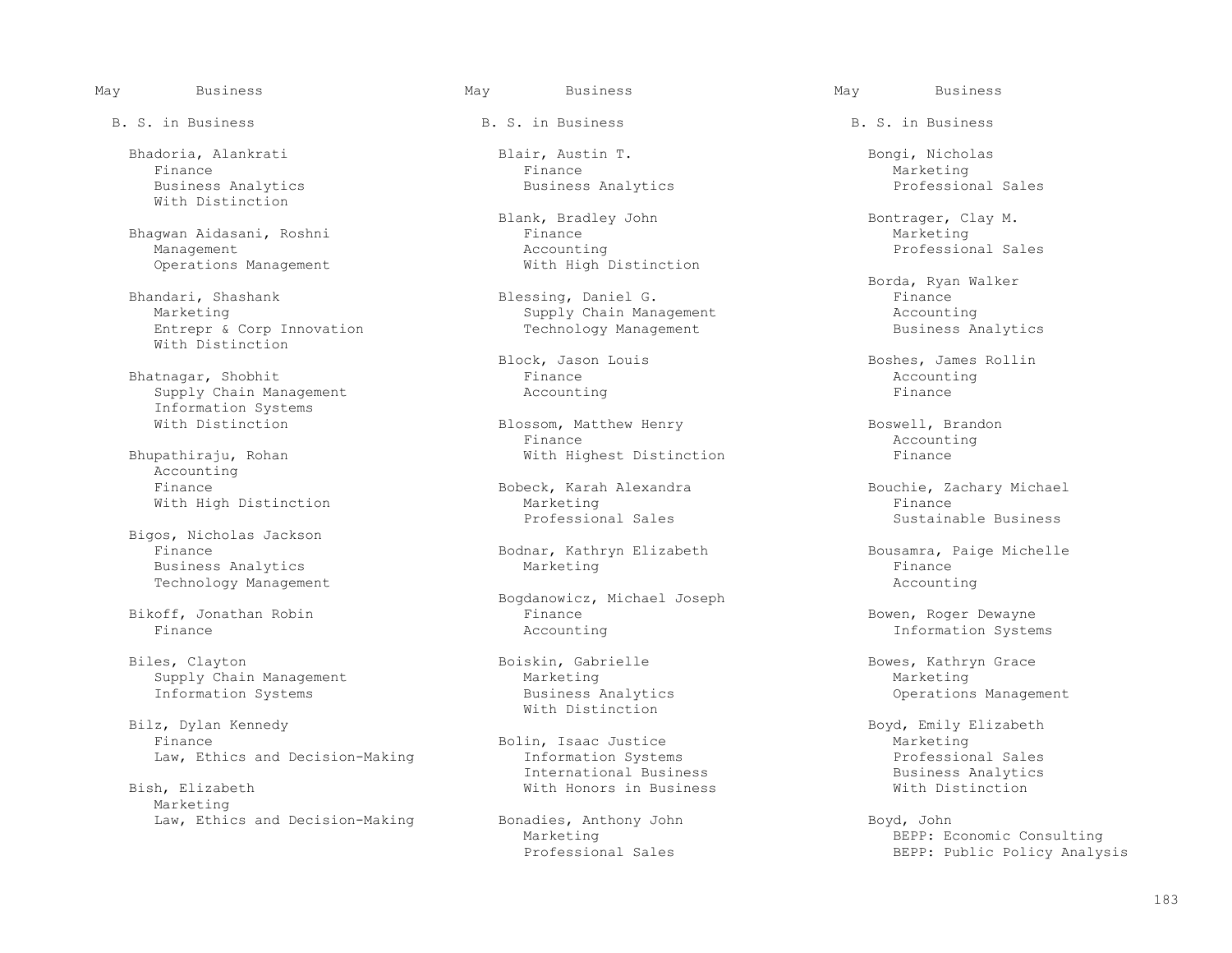Boyer, Katherine Grace Bricker, Darby Brown, Kennedy Deaneane

Brahma, Shaina Brodsky, Justin Marketing Finance Finance Supply Chain Management Technology Management Bruser, Hayden With Distinction  $\blacksquare$ 

Braisted, Mark Andrew<br>Accounting Accounting 1.1 accounting 1.1 accounting 1.1 accounting 1.1 accounting 1.1 accounting 1.1 accounting 1.1 accounting 1.1 accounting 1.1 accounting 1.1 accounting 1.1 accounting 1.1 accounting 1.1 accounting 1.1 accounting 1

Brandt, Kyle Nicholas Finance<br>Finance Finance Finance Finance Finance Finance Finance Formula and Formula and Formula and Formula and Formula and Formula and Formula and Formula and Formula and Formula and Formula and Form Law, Ethics and Decision-Making<br>
With Honors in Business (Marketing Marketing Marketing Marketing Marketing Marketing Marketing Marketing Marketing

Brashear, Elaynna M.<br>Marketing Marketing Bu, Fan III and Bu, Fan III and Bu, Fan III and Bu, Fan III and Bu, Fan III and Bu, Fan III and Bu,

With Highest Distinction<br>
With Highest Distinction<br>
Button Honors Coll Prgm Cmpltd Brown, Evan Jacob<br>
Button Honors Coll Prgm Cmpltd Brown, Evan Jacob

Braunscheidel, Alex Donald<br>
Information Systems<br>
Brown, Jackson Scott Information Systems Brown, Jackson Scott<br>With High Distinction Scott Scott Scott With High Distinction Finance Bui, Quan Minh

Accounting<br>Finance

Information Systems

B. S. in Business The B. S. in Business B. S. in Business B. S. in Business

Brahm, Constance Ann ann Broadbelt, Robert Bruce, IV and With Distinction<br>Marketing Business BEPP: Economic Consulting With Honors in Business Marketing<br>
Professional Sales<br>
BEPP: Public Policy Analys BEPP: Public Policy Analysis

Brooks, Donald Ray, III and accounting<br>
Finance

With Honors in Business and Brown, Amanda Marie and the State of Professional Sales and Brown, Amanda Marie and State and Professional Sales and Marketing Marketing Marketing Milling Mith Distinction

Professional Sales The Brown, Evan Fronties of the Finance of the Brown, Evan Finance Professional Sales Finance Marketing Marketing Accounting Braun, Caroline Elizabeth With Highest Distinction Technology Management Hutton Honors Coll Prgm Cmpltd

 Hutton Honors Coll Prgm Cmpltd International Business Finance With High Distinction and Mith High Distinction and Mith High Distinction<br>Brett, John Vincent and Mith Honors in Business and Mith Honors in Business With Honors in Business

Brown, Jacob Matthew Bullard, Emily<br>Finance Marketing Finance Marketing Brici, Michael Benjamin and Solid Benjamin Entrepr & Corp Innovation and Professional Sales

Brown, Joshua Shaun Burk, Julian Burk, Julian<br>Marketing Burk, Informatic

Finance Marketing Entrepr & Corp Innovation <br>International Business International Business Digital & Social Media Bus Digital & Social Media Business<br>Applications Applications

Brown, Nathan Daniel

BEPP: Economic Consulting<br>
Technology Management Consulting<br>
Technology Management Technology Management

Law, Ethics and Decision-Making Bryson, Ian Scott<br>Marketing

Hutton Honors Coll Prgm Cmpltd Brown, Evan Jacob Finance Finance Finance Finance States Coll Premium Brown, Evan Jacob Fundament Fechnology Management Operations Management Technology Management Conservation Section 2016<br>
Technology Management Technology Management

Information Systems<br>Finance Professional Sales<br>
Finance<br>
With Distinction With Distinction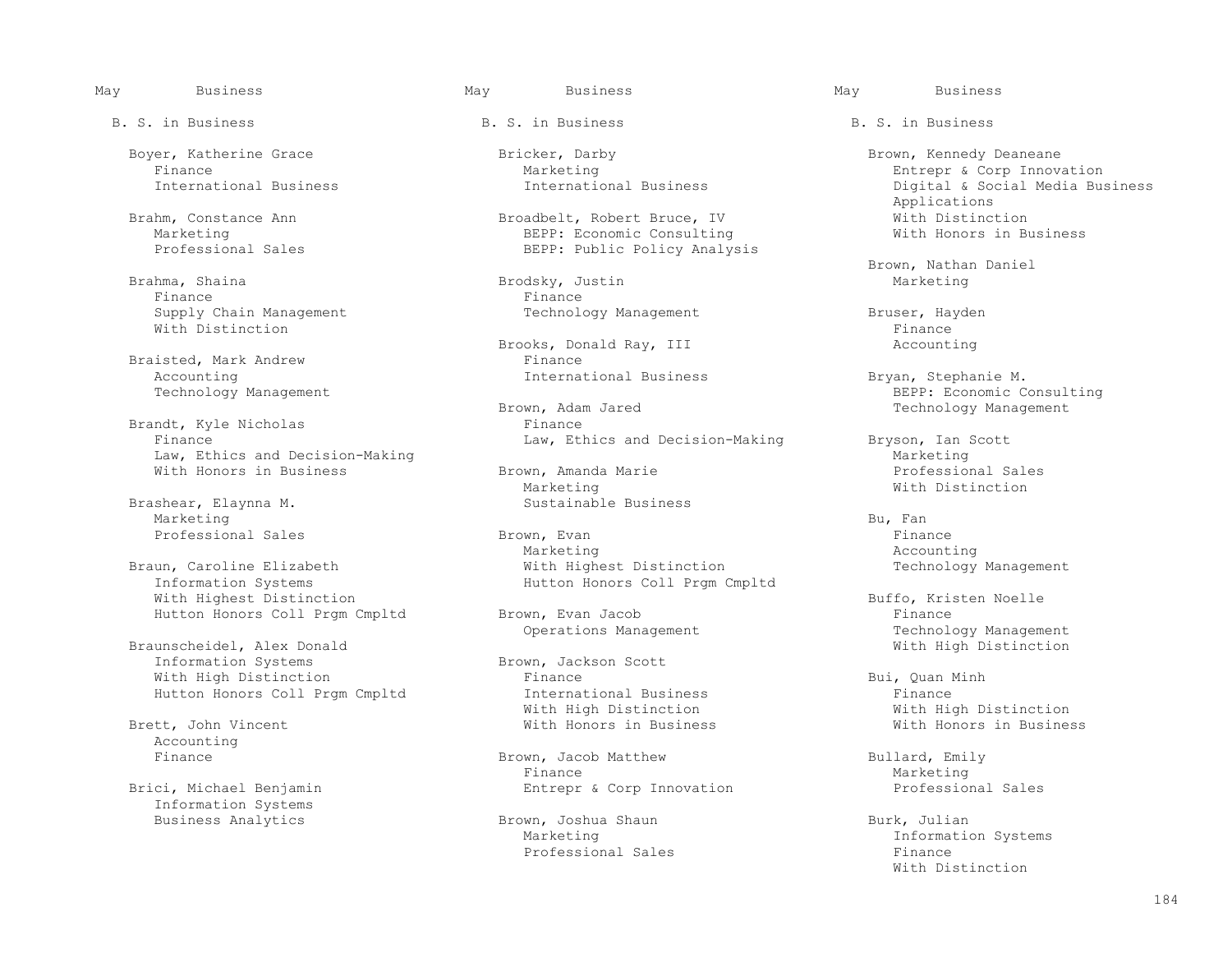Burke, Kevin Patrick Finance

Accounting Camalick, Jarred J.<br>
Information Systems Analytics Analytics: Entrepr & Corp I

Burton, Eric Dean<br>
Supply Chain Management<br>
Camp, Connor George Supply Chain Management Camp, Connor Camp, Connor George Camp, Connor George Camp, Connor George Camp Camp Camp

Buse, Caroline Frances and the Caroline Frances and Estate Management Management Management Management Management Management Management Management Management Management Management Management Management Management Managemen Marketing Marketing Marketing Marketing Marketing Marketing Marketing Marketing Marketing Marketing Marketing S

Busky, Joseph John (Accounting and Accounting Accounting Accounting Accounting Accounting Accounting Accounting Accounting Accounting Accounting Accounting Accounting Accounting Accounting Accounting Accounting Accounting Sustainable Business

Bussabarger-Davidenkoff, Parker Ray Cao, Nan Cao, Canada and Cao, Cassetting Marketing Finance Supply Chapter Ch Business Analytics

Management Finance Research of the set of the set of the set of the set of the set of the set of the set of the set of the set of the set of the set of the set of the set of the set of the set of the set of the set of the Entrepr & Corp Innovation Cao, Richard Cao extending the Mith Distinction Finance

Finance and the set of the set of the set of the set of the set of the set of the set of the Accounting  $\Lambda$ 

B. S. in Business The B. S. in Business B. S. in Business B. S. in Business

 Burke, Evan Caldwell, Grant M. Carr, Michael James Information Systems<br>Business Analytics Operations Management and Business Analytics<br>International Business

Finance Caldwell, Kevin Robert<br>Business Analytics Caldwell, Kevin Robert Finance Carson, Justin Virgil<br>
Accounting Carson, Justin Virgil Accounting the set of the set of the set of the set of the set of the set of the set of the set of the set of t

Entrepr & Corp Innovation<br>Operations Management

With Highest Distinction Cannon, Rory James<br>
Marketing

Cantu, Jose Manuel, II<br>Accounting

Butler, Nicholas analytics<br>Butler, Nicholas analytics<br>With Distinction

Finance **Finance** 

Capella, Nicolas Matthew Einance Capella, Somethian Capella, Nicolas Matthew Einance Finance Cahill, Jacob Edward Cahill, Jacob Edward Cahill, Jacob Edward Cahill, Jacob Edward Cahill, Jacob Edward Cahill, Jacob Edward Cah Cahill, Jacob Edward Finance With Honors in Business International Business

 Accounting Accounting Professional Sales Finance **Information** Systems

Carman, Margaret Lee Accounting and the Marketing Marketing and Marketing and Marketing and Accounting Technology Management

Carroll, James Joseph, Jr.<br>Finance

Burris, Nathan Burris, Nathan BEPP: Economic Consulting Camalick, Jarred J. BEPP: Economic Consulting Accounting

Carter, Clark William<br>Marketing

Finance Carter, Kole William<br>Real Estate Management

Marketing Carver, Patrick

 Cary, Morgan Accounting and Supply Chain Management<br>
Finance and Supply Chain Management<br>
Mith Distinction

Butler, Nicholas With Distinction Casillas, Stephen Alexander

Cabo, Matthew Daniel **Cabo, Matthew Daniel** Accounting Cabo, Matthew Daniel Cataldo, Dominic Joseph<br>Finance Accounting

 Cavanagh, Gerald William, IV i, Shuqian Carmack, Chase Brennan Marketing <br>Accounting Accounting Professional Sales

Cai, Yutong Carman, Margaret Lee Carman, Margaret Lee Cavanaugh, Madison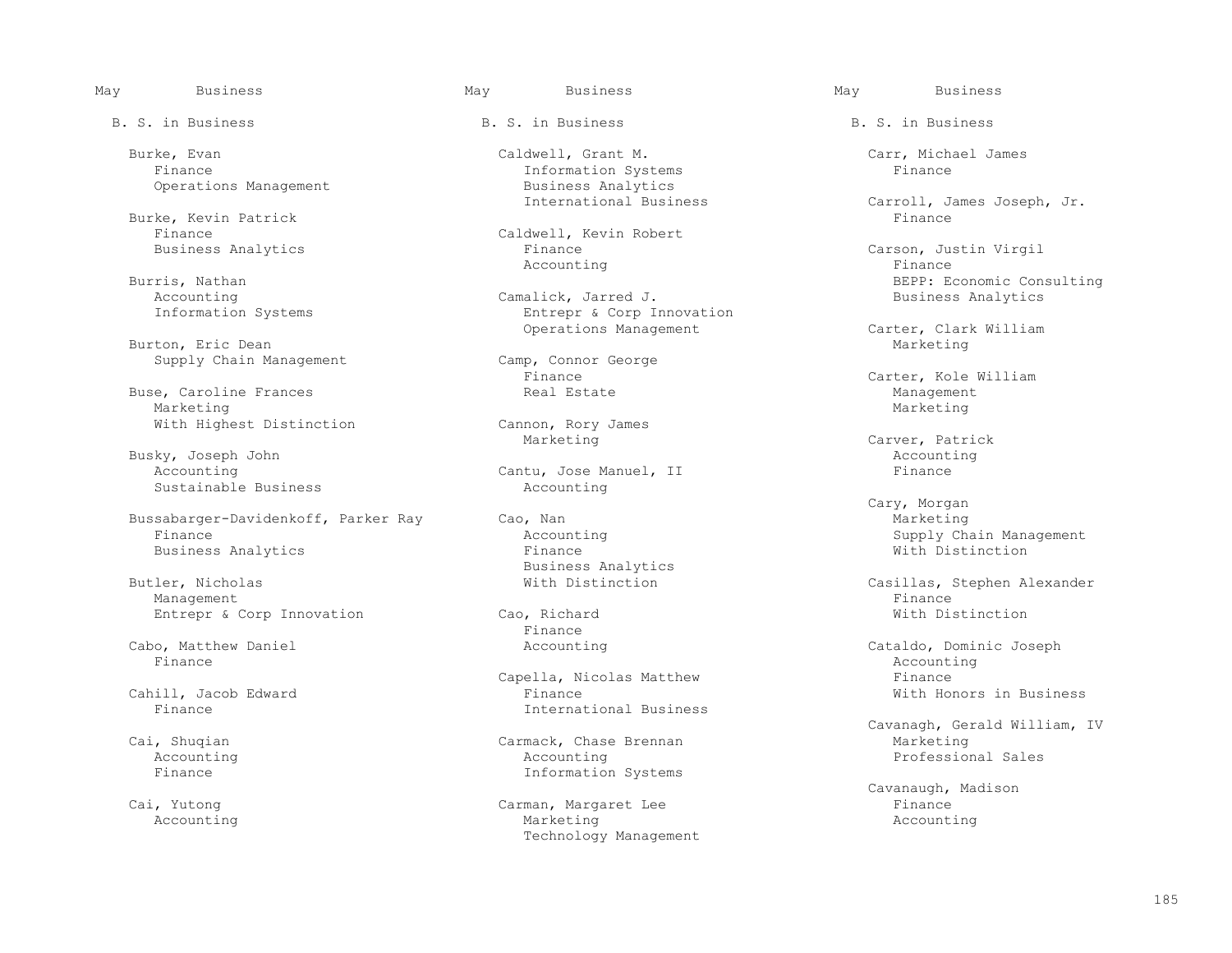Business Analytics

Cecchin, Christopher Anthony Finance<br>Real Estate

Celestino, Michael Perry

Supply Chain Management<br>Business Analytics and Chatfield, Jake Dennis

Chaffee, Matthew David<br>
Finance<br>
Finance Finance Chen, Yu Yin

 Chalamalla, Venkat Aditya Reddy With Highest Distinction Chen, Ziyi Real Estate<br>With Distinction

Chalman, Alexander William Ciszczon Finance<br>
Technology Management<br>
Technology Management

Chamberlin, Allison Park<br>Marketing Marketing and Marketing and Marketing and Marketing and Marketing and Marketing and Marketing and Marketing an<br>The Marketing and Marketing and Marketing and Marketing and Marketing and Marketing and Marketing and Marketin

Marketing 1999 Marketing 1999 Marketing Systems Information Systems

Chamness, Joseph Morris and Accounting<br>
Finance and Philosophysical Accounting<br>
Mith Distinction Finance With Distinction Chin, Wen-Chin Entrepr & Corp Innovation extends the contract of the contract of the contract of the Finance

Champine, Jeremy Robert Finance<br>Finance Microsoft Binance International Business With High Distinction Chen, Kehua Christ, Kathryn

Cavanor, Keenan DeCrane Cavanor, Keenan DeCrane Charmoli, Alexandria Elizabeth Chen, Pengxiang<br>Finance Marketing Marketing Chen, Information Marketing 10 and 10 million Systems<br>Business Analytics With High Distinction<br>
With Honors in Business<br>
The Information Systems

Chason, Zachary Marc Chason, Chen, Ruoxi<br>Finance Chen, Ruoxi Finance Accounting

BEPP: Economic Consulting Chastain, Lindsey Marie Chen, Xiaofang<br>Chen, Xiaofang Chastain, Lindsey Marie Chen, Chen, Xiaofang Information Systems and The Entrepr & Corp Innovation<br>
Operations Management Chadwick, Thomas Operations Management

Business Analytics **Exercise Chatfield, Jake Dennis Accounting the Security Chatfield**, Jake Dennis **Accounting the Securit** Chatter of Times Chatter Chatter Chatter Chatter Chatter Chatter Chatter Chatter Chatter Chatte Finance Finance

 Real Estate Chauhan, Chetan Accounting Business Analytics **Finance** Finance **Business Analytics** Business Analytics BEPP: Economic Consulting<br>With Highest Distinction

Cheema, Simran Kaur Cherian, Shaun Thomas<br>Accounting Cherian, Shaun Thomas Accounting the set of the set of the set of the set of the set of the set of the set of the set of the set of t Technology Management

Pechnology Management Chiang, Leon<br>Finance

Chambers, Zachary Oliver Chen, Christopher Shiang-Yi Business Analytics

Chen, Jiacheng Finance

B. S. in Business The B. S. in Business B. S. in Business B. S. in Business

Supply Chain Management

Chi, James Hyun<br>Chen, Chen Chen, Chen

Finance

Professional Childs, Steven Morgan<br>
Professional Sales Chen, Jiacheng<br>
Finance

Chen, Kangning and South Business Analytics<br>
Finance Business Analytics<br>
With High Distinction With Honors in Business

With Honors in Business and Marketing and Accounting and Marketing Marketing Marketing Marketing and Marketing Susiness Finance International Business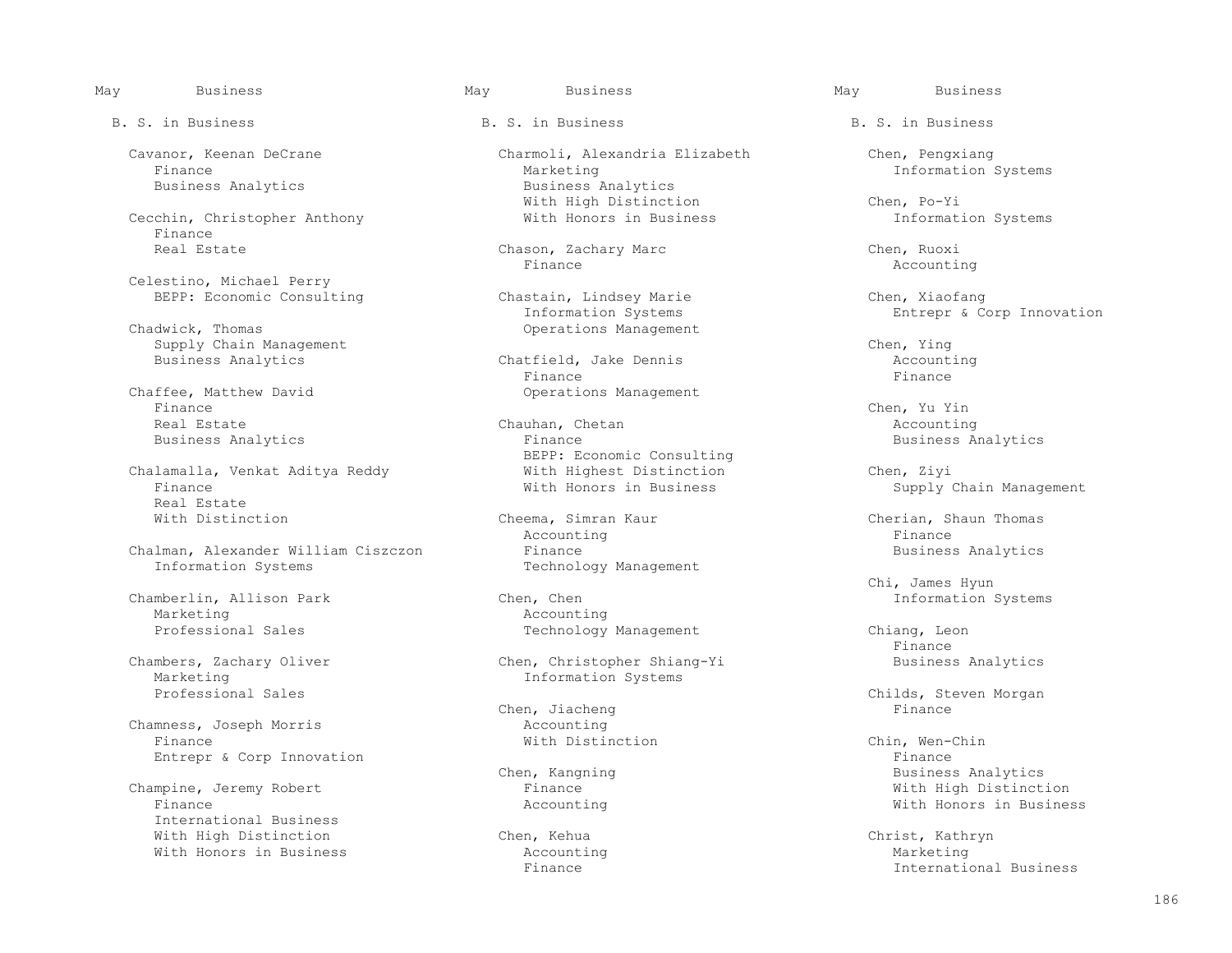Finance Marketing Marketing

Chumbley, Daniel James<br>Finance With Bigh Districts Cohen, Julia

Finance<br>Real Estate

Finance

Accounting

Cimadevilla, Jose J. Finance<br>
Operations Management<br>
Conservations Management<br>
Conservations Management<br>
Conservations Management<br>
Conservations Management<br>
Conservations Management<br>
Conservations Management<br>
Conservations Management<br>
Conserva

Finance

Clapp, Madelin Joyce<br>Marketing Law, Ethics and Decision-Making Comp, Nathan Chandler<br>With High Distinction Information Systems With High Distinction

Clements, Samantha Rose<br>Marketing

B. S. in Business The B. S. in Business B. S. in Business B. S. in Business

 Christner, Tyler Daniel Cobb, Arlie Janelle Connor, Benjamin Robert Marketing Entrepr & Corp Innovation<br>Business Analytics The Accounting Entrepr & Corp Innovation

Accounting Accounting Accounting

 Finance Cohen, Julia With Honors in Business Operations Management<br>International Business Technology Management

Collier, Clay Alexander Cook, Sarah Marie<br>Finance Cook, Sarah Marie Finance Finance Ciancio, John Daniel **Business Analytics** Real Estate Real Estate

Cook, Trevor (Collins, Katherine ) (Cook, Trevor (Cook, Trevor )<br>Cook, Trevor (Cook, Trevor ) (Cook, Trevor ) (Cook, Trevor ) (Cook, Trevor ) (Cook, Trevor ) (Cook, Trevor ) ( Business Analytics

Collins, Lauren Rachael Cooper, Benjamin Cross<br>Accounting Finance Finance

Colwell, Graham Maxwell<br>Citrin, Tyler Jonathan Marketing Marketing Pinance Citrin, Tyler Jonathan Finance Supply Chain Management Operations Management Law, Ethics and Decision-Making<br>
With Distinction<br>
With High Distinction Hutton Honors Coll Prgm Cmpltd Finance<br>Clady, Garrett Kenneth The Susiness With Honors in Business Susiness Analytics With Honors in Business

Technology Management Coman, Peter Corley, Branten Ray<br>Entrepr & Corp Innovation Finance Finance Entrepr & Corp Innovation Finance

Cone, Andrew Glendenning, Jr.<br>Finance Finance **Finance** 

 Christensen, Michael Allen Clemons, Tyler Lynn Conklin, Kaitlin Elizabeth Real Estate Technology Management Technology Management The International Business

Technology Management

 Chu, Karen T. Coblentz, Samantha Taylor Consiglieri, Giovanni Paolo Business Analytics and the Summer School of Finance Finance Finance and the Business Analytics and Turking School and Turking School and Turking School and Turking School and Turking School and Turking School and Turking S

International Business Ciaccio, Giovanni Dario (Daniel Ciaccio, Giovanni Dario Constantino, Anthony Daniel Ciaccio, Giovanni Dario (Daniel Technology Management Ciaccio, Giovanni Dario (Daniel Technology Management Ciaccio

Cihlar, Kevin James Finance Entrepr & Corp Innovation

Copeland, Samantha Renae<br>Marketing

Coppola, Frank Anthony<br>Finance

Corr, Clare McGuire<br>Comp, Nathan Chandler and The Component Component Component Component Component Component Component Component

Operations Management Costa, Matthew James<br>Finance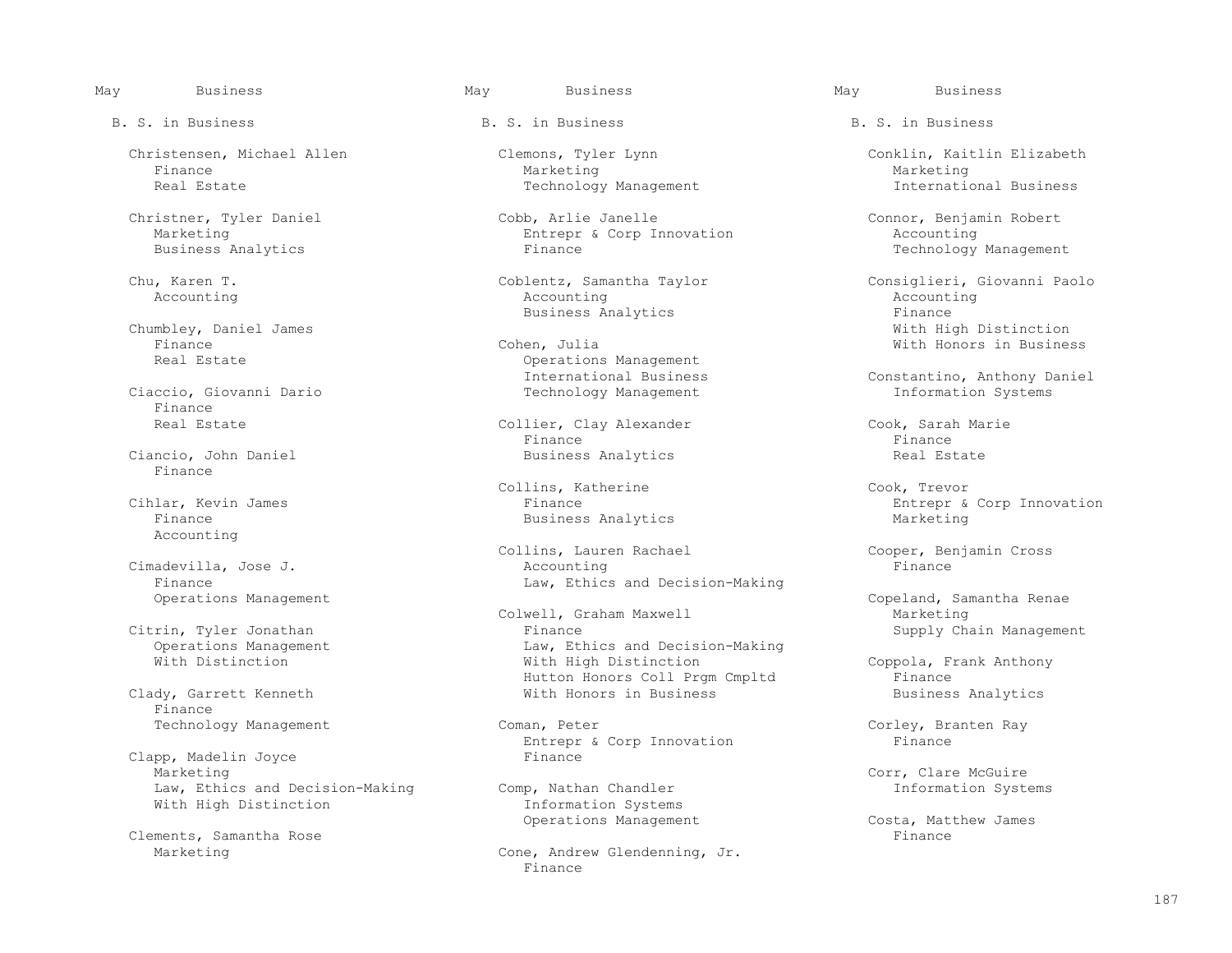Coutchie, Katheryn Ann Coutchie, Katheryn Ann Coutchie, Katheryn Ann Dawson, Samantha<br>BEPP: Economic Consulting BEPP: Economic Consulting<br>
Sustainable Business Cummins, Jacob Professional Sales Sustainable Business<br>
Sustainable Business<br>
BEPP: Economic Consulting<br>
BEPP: Economic Consulting BEPP: Public Policy Analysis Supply Chain Management<br>With High Distinction Supply Chain Management With High Distinction

Crabbs, Reilly Elizabeth Cunningham, Sean Gregory (Marketing Marketing Marketing Finance

essy, Samuel Spalding and Marketing Marketing and De Melo, Natalia Muniz Guedes<br>
Marketing Marketing Management Marketing Marketing Accounting and Management Management Management Marketing Finance Business Analytics<br>Real Estate Curtis, Kipton Matthew Business Analytics

Critser, Ashlee With Distinction (1999) and the control of the control of the control of the control of the control of the control of the control of the control of the control of the control of the control of the control o Marketing Dorazio, Grace<br>Law, Ethics and Decision-Making Marketing Marketing Law, Ethics and Decision-Making and Marketing and Debon, Analisa Alicia<br>With High Distinction Marketing Marketing Marketing With High Distinction<br>
Daczo, Jessica<br>
Daczo, Jessica<br>
Management

 Crizer, Owen Scott Finance With Distinction Accounting and the Business Analytics<br>Finance Finance<br>
The DeBon, Gino Robert<br>
Dahlkamp, Ryan Jonathon<br>
Dahlkamp, Ryan Jonathon<br>
Pinance<br>
Pinance

 Crone, Patrick Riley Accounting Decker, Samuel Donald Supply Chain Management

Professional Sales

 Cui, YiChang Davis, Hunter Jeffrey Delaney, Julianne With Honors in Business

B. S. in Business The B. S. in Business B. S. in Business B. S. in Business

 Cougill, Sarah Emily Cull, Brian Gregory Davis, Katelyn Ann Marketing Research Controller (Marketing Accounting Research Accounting Research Accounting Research Accounting Finance **Finance** 

Curry, Ryan Patrick<br>Cressy, Samuel Spalding<br>Marketing

Curtis, Kipton Matthew<br>Supply Chain Management Hutton Honors Coll Prgm Cmpltd Supply Chain Management Supply Chain Management DeBolt, Marc Morgan

Daczo, Jessica Management

With High Distinction Finance<br>Accounting Accounting the contract of the contract of the contract of the contract of the contract of the contract of the contract of the contract of the contract of the contract of the contract of the contract of the contract of the

Daily, Matthew David<br>Accounting

Davis, Erika<br>Crowe, Luke and Crowe, Luke and Crowe, Luke and Crowe, Luke and Crowe, Luke and Crowe, Luke and Crowe, Luke an<br>Crowe, Luke and Crowe, Luke and Crowe, Luke and Crowe, Luke and Crowe, Luke and Crowe, Luke and Cr Crowe, Luke Marketing Delaney, John Michael Digital & Social Media Business Accounting Accounting Primance

 Day, Adam C. Marketing Thance Marketing Mith High Distinction<br>Sustainable Business and Sustainable Business Sustainable Business With Honors in Business

Technology Management Finance Finance Finance Finance Finance Finance Finance Critser, Ashlee

Dahlkamp, Ryan Jonathon Finance<br>Finance Finance Business

 Crofts, Samantha Jo With Distinction DeCesaris, Charles Anthony BEPP: Public Policy Analysis

Technology Management<br>
With Distinction

Information Systems<br>
Business Analytics<br>
Business<br>
Marketing<br>
International Business Hutton Honors Coll Prgm Cmpltd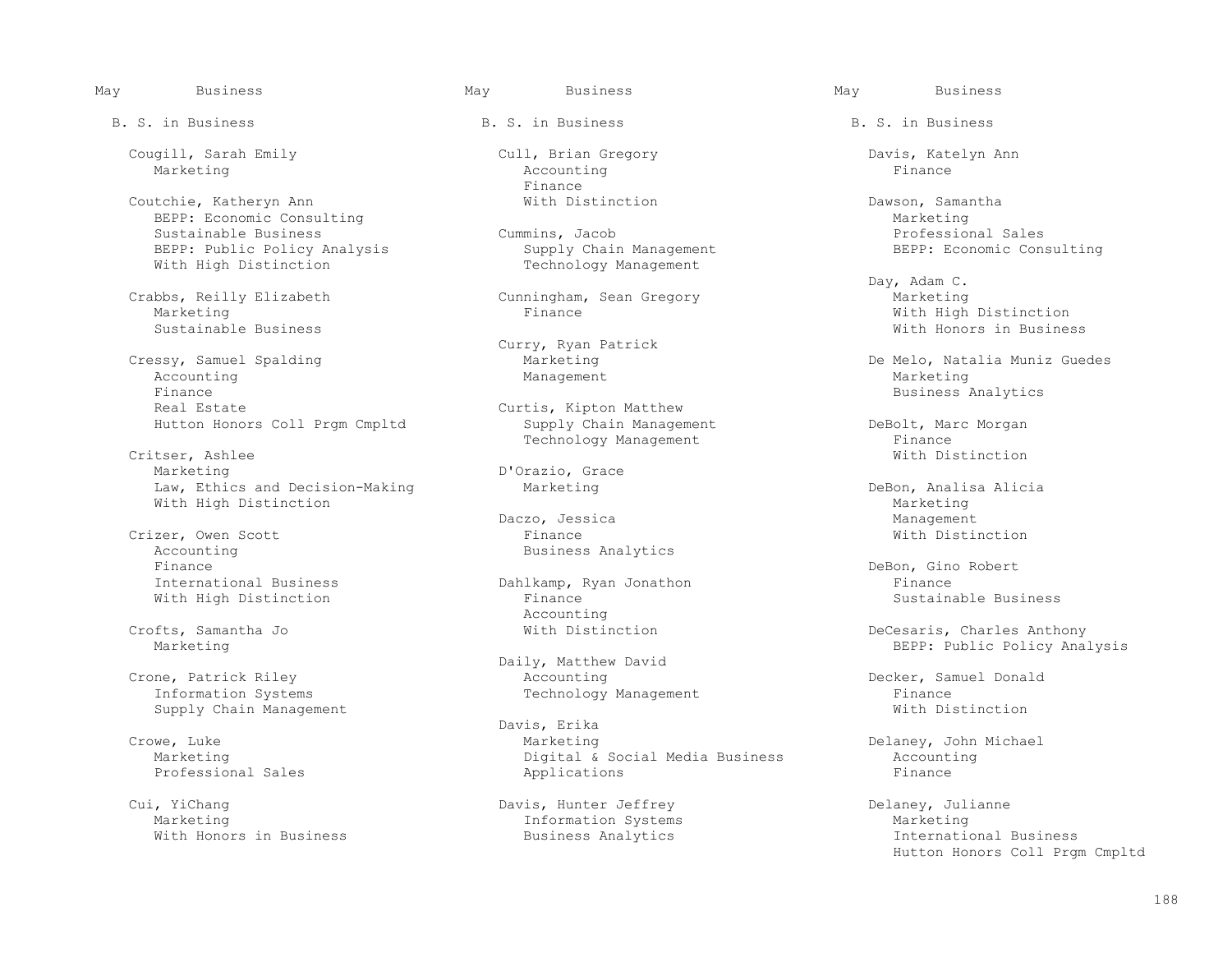B. S. in Business The B. S. in Business B. S. in Business B. S. in Business

DeLarm, Carolyn Florence Dhanuka, Antariksh Disher, Natalie Adelle

DelMastro, Matthew Anthony<br>Marketing Marketing Dluginsky, Robert Gregg

Delph, Evelyn Marie<br>
Information Systems<br>
Dickman, David Cutter<br>
Dickman, David Cutter With Distinction and the Mathematic Section of the Second Primance and Accounting Accounting Mathematic Accounting

Denton, Rachel<br>Accounting Law, Ethics and Decision-Making<br>With High Distinction<br>Professional Sales With High Distinction

Derkach, Artur Olegovich Marketing<br>
Digital & Social Media Business<br>
Operations Management<br>
Operations Management Digital & Social Media Business<br>Applications Applications Dolz-Lane, Madeleine

Devlin, Daniel Alexander Entrepr & Corp Innovation<br>
BEPP: Public Policy Analysis Ding, Cong Information System: BEPP: Public Policy Analysis Ding, Cong and Ding and Ding and Ding and Ding and Ding and Ding and Ding and Ding and Ding and Ding and Ding and Ding and Ding and Ding and Ding and Ding and Ding and Ding and Ding and Ding an

 DeWaal, Luke Accounting Donovan, Mitchell Marketing Finance Research of the set of the set of the set of the set of the set of the set of the set of the set of the set of the set of the set of the set of the set of the set of the set of the set of the set of the s Business Analytics Ding, Erbang Accounting With High Distinction and Information Information Information Information Information Systems and Information S

Finance Finance Management

Dickey, Paige Elizabeth Marketing

Information Systems Dickman, David Cutter Finance

 Business Analytics With Honors in Business and Manuscript Accounting Manuscript Accounting Manuscript Accounting Manuscript Accounting Manuscript Accounting Manuscript Accounting Manuscript Accounting Manuscript Accounting Manuscript Account

Deng, Wanfeng and Diehr, Patrick Hays Accounting Accounting Accounting and Accounting Accounting Accounting Doering, Katherine Langford<br>
Entrepr & Corp Innovation Marketing Marketing Entrepr & Corp Innovation<br>
Warketing<br>
With Distinction<br>
Which erofessional Sales With Distinction Research Research Professional Sales

Dienelt, Taylor Nicole 2012 Doherty, John Braniff<br>Marketing Braniff

1, Mitsu **BEPP:** Economic Consulting<br>Finance Finance **Finance** 

Dillon, Sarah Jo Professional Sales

Finance **Finance** 

Finance Dorfzaun, Michael

Business Analytics and South 15, 1999, 1999, 1999, 1999, 1999, 1999, 1999, 1999, 1999, 1999, 1999, 1999, 1999, 1999, 1999, 1999, 1999, 1999, 1999, 1999, 1999, 1999, 1999, 1999, 1999, 1999, 1999, 1999, 1999, 1999, 1999, 199

 With Distinction Demaree, John William, Jr. Dickman, Laura Ann Hutton Honors Coll Prgm Cmpltd With Honors in Business

 Demirlika, Brianna With Distinction Dobrolinsky, Lauren Elizabeth Finance

Dolen, Samuel Ross<br>DiGiovanni, Jessica Rose<br>
Management

Dervishi, Henry **International Business** Donahue, Patrick Posterior Business Donahue, Patrick Patrick Business Business Donahue, Patrick Business Business Business Business Business Business Business Business Business Busi Finance Marketing Marketing (1999) and the set of the set of the set of the Marketing Marketing (1990) and the set of the set of the set of the set of the set of the set of the set of the set of the set of the set of the s

Finance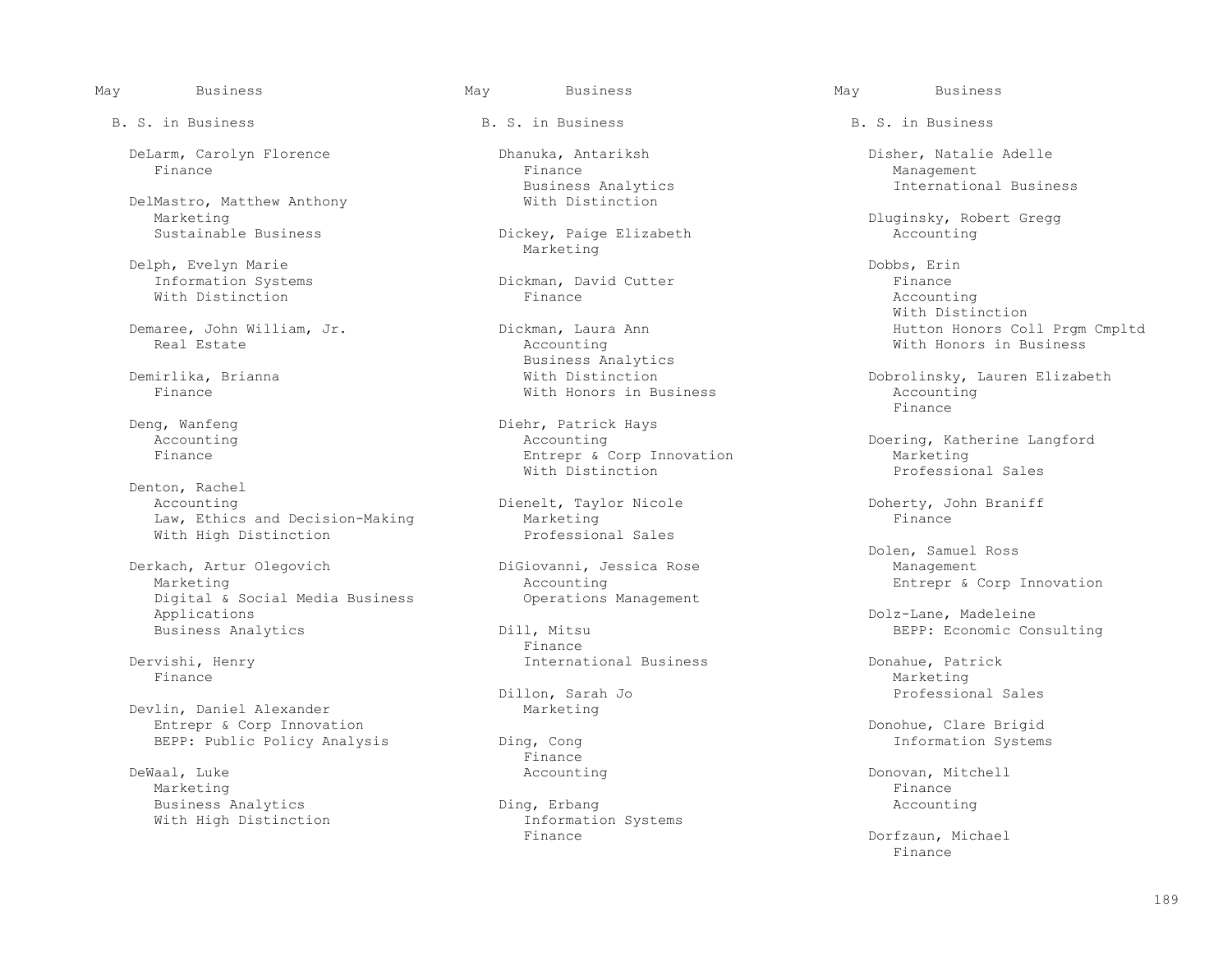With High Distinction With Honors in Business

Dornsife, Olivia Rose<br>Marketing Marketing Business Communicational Business Analytics<br>
Business Analytics Analytics<br>
Business Business Business Burgois, Zachary Wade

Douglas, Samuel Whitfield<br>Accounting Accounting and Duffy, Daniel James and Dusiness Analytics Business Analytics<br>Finance and Business Analytics Finance Duffy, Daniel James<br>With High Distinction and Duffy, Daniel James

Douvris, Anthony Spiro Business Analytics

Dowland, Alex Barrett **Accounting** Accounting and Accounting Egert, Daniel Scott<br>BEPP: Economic Consulting **Egert, Accounting Egert, Daniel Scott** BEPP: Economic Consulting and Mith Distinction and Mith Distinction Finance Finance<br>BEPP: Public Policy Analysis BEPP: Public Policy Analysis<br>Sustainable Business (Duford, Dustin Sustainable Business

Drabing, Logan Mitchell (2008) and Duning Decounting Duning Duning Duning Duning Duning Duning Duning Duning Duning Duning Duning Duning Pinance (2008) and Pinance Finance Duggins, Leah Finance

Draper, Riley Marketing Marketing Marketing Marketing Marketing Marketing Marketing Marketing Marketing Marketing Marketing Dumas, Austin James<br>
Professional Sales<br>
Real Estate

Dreher, Caroline M. **International Business** accounting the Music Counting of the Duncan, Henry Arthur and Music Counting and Music Accounting the Music Counting and Duncan, Henry Arthur and Music Counting and Music Counti

Dreyer, Jackson Richard Dunlap, Katherine Sue<br>Finance Marketing

Driggs, Colin Winston<br>Finance

B. S. in Business The B. S. in Business B. S. in Business B. S. in Business

 Dorn, Elise Nicole Du, Anyi Eck, Emma Margaret Accounting and accounting Accounting Accounting Accounting Marketing

DuBois, Zachary Wade<br>Marketing

Accounting Marketing Marketing

Finance **Finance** 

Business Analytics and Electronic Report of Technology Management

Finance Finance

Accounting  $\begin{array}{ccc}\n\text{Duncan, Henry Arthur} \\
\text{EPP: Economic Consulting}\n\end{array}$ BEPP: Economic Consulting Fisdorfer, Daniel Vincent<br>With Distinction Fiscounting Accounting With High Distinction and Mith Distinction and Mith Distinction accounting Mith Missingum and Accounting Mith

Finance Marketing El Ghatit, Alexandria<br>International Business International Business Marketing International Business

Accounting<br>Finance

Business Analytics Finance Digital & Social Media Business

Duan, Shuangyu Edgar, Ethan Dean

Marketing Eduljee, Rianna Colleen<br>Professional Sales Finance Essential

Finance Effinger, Aubrey Anna Accounting Marketing With High Distinction

Information Systems  $Egqeman, Jay Allen$ <br>Accounting

Eggers, David Matthew

Real Estate **Eidson, Eleanor Ann**<br>
Finance **Einance** Einance

Finance

Digital & Social Media Business

Elconin, Garrett Dylan<br>Finance Finance Real Estate Real Estate Real Estate Real Estate Real Estate Real Estate Real Estate Real Estate Real Estate Re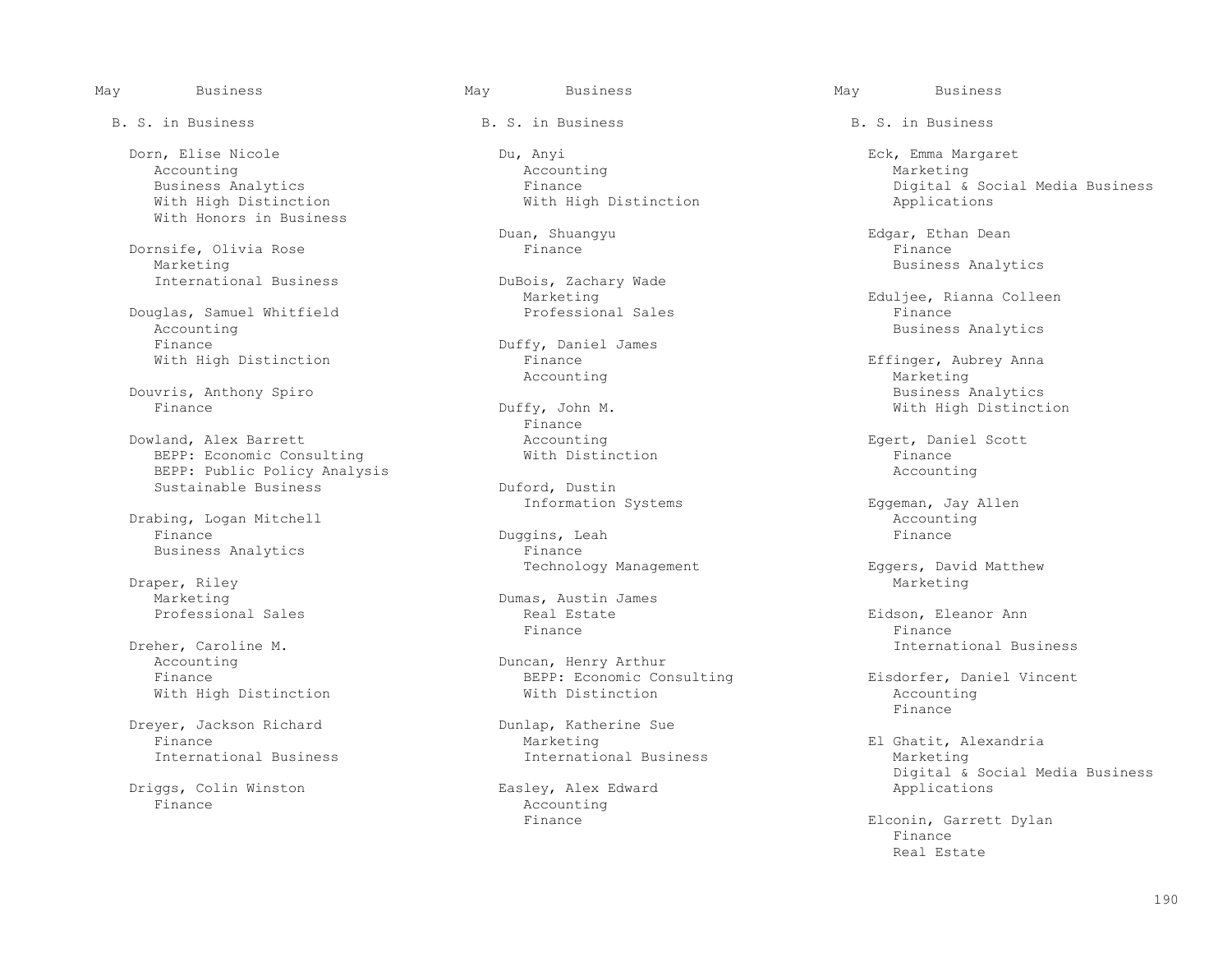Eli, Hannah Rose Evans, Daniel Evans, Daniel Farina, Bennett Wachman (Eli, Farina, Bennett Wachman (Eli, Farina, Bennett Wachman (Eli, Farina, Bennett Wachman (Eli, Farina, BEPP: Economic Consul

Elliott, Nicholas Thomas

Ellis, Tanner Nicolas<br>Finance

 Engle, Patrick Jonas Finance With High Distinction

Englert, Kendall Nicole Factora, Megan<br>Finance Marketing

Englund, Kelley Faye<br>Finance With Highest Distinction<br>With Honors in Business **E**ang, Chun-An **Information Systems** Business Analytics

Information Systems<br>
International Business<br>
Business Analytics

BEPP: Economic Consulting Law, Ethics and Decision-Making<br>
BEPP: Public Policy Analysis Fang, Cunsheng Feng, Formular Recounting BEPP: Public Policy Analysis Fang, Cunsheng Fang

Erkman, Dalia Marie

Finance

Everett, Jonah Michael<br>Marketing

Evinger, Katherine Ann<br>Finance Marketing<br>Sustainable Business Entrepr & Corp Innovation

v, John Malcolm **Ewert, Alexander Christopher**<br>Marketing **Finance Accounting** Accounting  $\qquad \qquad$  International Business Finance With High Distinction<br>
Finance<br>
With High Distinction

Accounting Fabianski, Nicholas Michael Finance Finance **Finance** With Honors in Business<br>Accounting

Marketing

Finance Marketing<br>Accounting Marketing<br>Sustainable Business

With Honors in Business **Fang, Chun-An** Fang, Chun-An Business Analytics<br>Marketing Marketing Mith Distinction Marketing Marketing Milling Mith Distinction Ensign, Emmeline Mulvaney Digital & Social Media Business Hutton Honors Coll Prgm Cmpltd<br>Information Systems Applications International Business **Business Analytics** Feng, Qingxia

Accounting the set of the set of the set of the set of the set of the set of the set of the set of the set of t

Information Systems The Marketing Marketing Consulting BEPP: Economic Consulting SEPP: Economic Consulting Mith Distinction With Distinction analysis Business Analytics and Business Analytics BEPP: Public Policy Analysis<br>With Honors in Business analytics and Business and Business Analytics and Business and Businetion With High Distinction<br>With Honors in Business

Supply Chain Management<br>Evinger, Katherine Ann Faris, Brannt Mason<br>Marketing

Fattore, Nicholas

Faulk, Jonathan Scott<br>Finance

Feder, Luke Michael<br>Finance

Feinstein, Matthew Jordan<br>Finance<br>Finance

Feldt, Samuel Robert<br>Information Systems

Erblich, Andrew Louis and the Supply Chain Management Erblich, Andrew Louis<br>Entepr & Corp Innovation of Tang, Cunrong and the Supply Chain Management g, Cunrong and Entrepr & Corp Innovation<br>
Finance

Technology Management

Fang, Yung-Chun **Information Systems Fernandez**, Oscar Eduardo<br>
Reference Finance Erlach, Nicole Rose and Society and Society and Society and Society and Society and Society and Society and Society and Society and Society and Society and Society and Society and Society and Society and Society and Societ

Business Analytics Filchak, Nolan G.<br>
Marketing Marketing Marketing and the marketing Professional Sales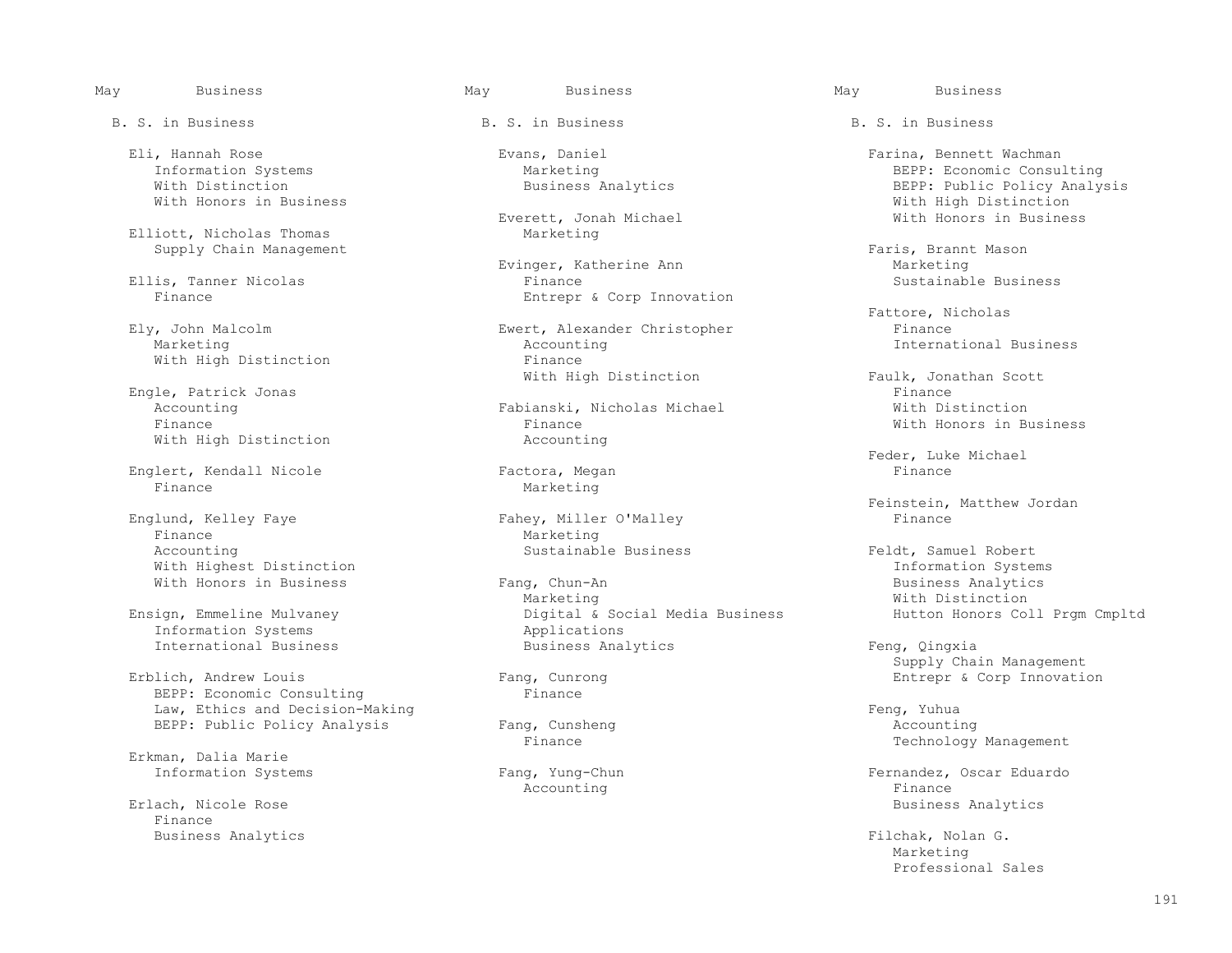Fillar, Paul Gerald Fontaine, Nicole Christina Freeland, Grant Walker<br>
Supply Chain Management Finance Finance Accounting

Fischbach, Amy Lynn<br>BEPP: Economic Consulting Technology Management<br>Forburger, Thomas Vernon, III The Mith High Distinction Business Analytics<br>
Technology Management<br>
Technology Management<br>
Marketing<br>
Professional Sales With Honors in Business

BEPP: Economic Consulting Finance Finance<br>
BEPP: Public Policy Analysis Finance Accounting With High Distinction

Fisher, Scott Aaron<br>Finance With Highest Distinction With Honors in Business Friedman, Kara Faye With Honors in Business

zpatrick, Colin BEPP: Economic Consulting Friedman, Kevin Matthew<br>Finance Business Analytics Supply Chain Manageme Law, Ethics and Decision-Making  $\overline{W}$  with Distinction<br>With High Distinction  $\overline{W}$  and  $\overline{W}$  and  $\overline{W}$  and  $\overline{W}$  are  $\overline{W}$ With High Distinction

Flattery, Patrick Burke France, John France, John Finance BEPP: Economic Consulting

Finance Technology Management

 Flynn, Charlotte Hazard Professional Sales Marketing Marketing Professional Sales Professional Sales<br>
International Business<br>
Marketing<br>
Marketing

ger, Abigail and The Systems and The Traveley, Mary Clare and The Theorem and The Information Systems.<br>Information Systems and Traveley, Mary Clare

Fontaine, Brooke Alexandra (European School and Theory and Theory and Theory and Theory and Theory and Theory and Theory and Theory and Theory and Theory and Theory and Theory and Theory and Theory and Theory and Theory an

Supply Chain Management and Supply Chain Management and Supply Chain Management and Supply Chain Accounting Real Estate and Accounting Real Estate and Tring and Tring and Tring and Real Estate and Tring and Tring and Tring Real Estate Finance Real Estate Finance Real estate Real estate Real estate Real estate Real estate Real estat

Forburger, Thomas Vernon, III<br>Marketing Technology Management Professional Sales French, Morgan Rae

Forcier, Brian Joseph<br>Finance BEPP: Public Policy Analysis (accounting and Decision-Making Freud, Zachary Ansel<br>Sustainable Business (and Decision-Making Finance Finance Law, Ethics and Decision-Making

> Ford, Christopher Steven Friedland, Matthew Reid<br>Professional Sales Marketing Business Analytics<br>With Honors in Business

Fitzpatrick, Colin (Fournier, Madeleine Elyse)<br>BEPP: Economic Consult:

Francis, Morrel Alexander Jacob Friend, Alexandra Carolyn

Frankovitz, Nathan<br>Marketing

Folger, Abigail **Exercise 2018** Business Analytics

Frawley, Mary Clare<br>Information Systems

May Business May Business May Business

Digital & Social Media Business

Finance Business Analytics<br>
With Distinction<br>
With Distinction<br>
Supply Chain Management

Friedman, Matthew Harris<br>France, John Barris<br>Finance Business Analytics

Flick, Anna Jane Finance Supply Chain Management

Marketing Theorem Construction of the Marketing Professional Sales Construction Construction Marketing Marketing

Fritz, Jordan Andrew<br>Finance

Technology Management **Information Systems** Frost, Alexandra Rae Finance With Honors in Business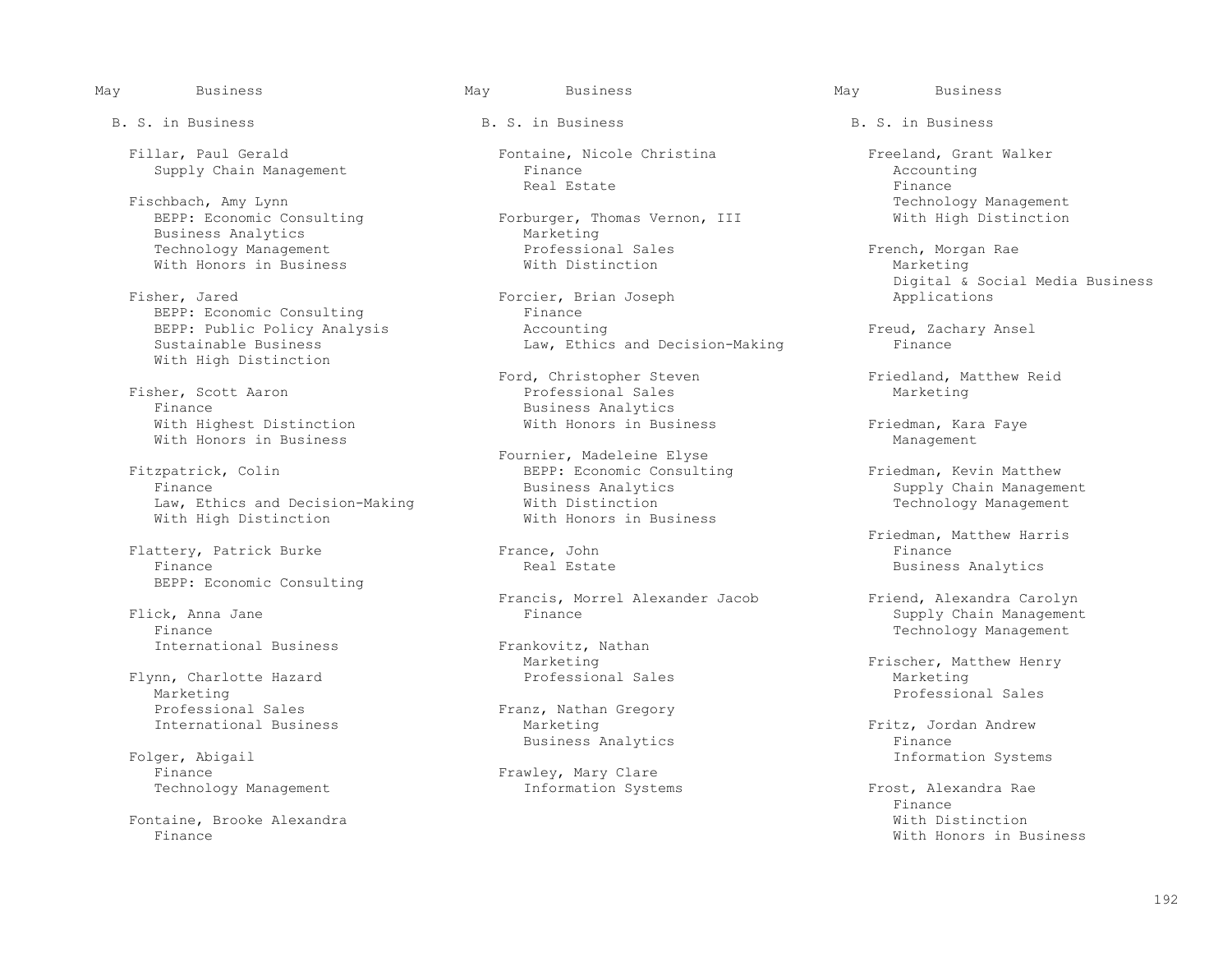Accounting the control of the Finance of the Finance of the Finance of the Finance of the Finance of the Finance Technology Management With Distinction

Fullington, Michael William Supply Chain Management<br>Technology Management

Furrer, Daniel Edward and Accounting Accounting Accounting Professional Sales Finance<br>With Distinction

Gabovitch, Sam Stein Business Analytics and Vith High Distinction Marketing Marketing Digital & Social Media Business Gardner, Megan<br>Applications Accounting

eta, Logan Emilio Niel Mith Honors in Business<br>
Information Systems

Gaj, Michael Paul<br>Information Systems Business Analytics<br>
Garg, Spandan

Gajaria, Rhea Rajan<br>Marketing

Finance<br>Business Analytics

B. S. in Business The B. S. in Business B. S. in Business B. S. in Business

Finance 11 The Information Systems Information Systems Information Systems Information Systems Information Systems

Gangal, Shweta Finance Research of the Sangal, Shweta Research Management of the Shanne Research of the Shanne Fu, Suwen Supply Chain Management Real Estate<br>Accounting and Supply Chain Management Real Estate Accounting  $\qquad \qquad$  International Business Finance

Finance Marketing

Accounting the set of the set of the set of the set of the set of the set of the set of the set of the set of t

With Highest Distinction Finance

Gardner, Michael Paul Finance

g, Spandan and Business Analytics<br>Finance

 Professional Sales Garvin, Megan Finance BEPP: Public Policy Analysis Management International Business

 Business Analytics Gasway, Samuel Lake Getz, Stephen Blaine With High Distinction BEPP: Economic Consulting Accounting Accounting BEPP: Public Policy Analysis International Business BEPP: Public Policy Analysis

 Gandikota, Vishnu Gattuso, Emma Gibbons, Shannon Finance Marketing Finance Professional Sales

Fu, Qi Gandra, Akhil Reddy Gawthrop, Benjamin Ryan

With Distinction Geller, Matthew Samuel

Gentile, Gabrielle Elizabeth<br>Finance Ganguly, Reena Jayanth Finance<br>Accounting Mateuralian Business Analytics

Gao, YingChen Gao, YingChen Gao, YingChen Gao, Gentry, Joshua Austin

Gardener, Rochel Gabrela Geremia, Zachary William<br>
Accounting Geremia, Zachary William Gardner, Megan Michele **Marketing With Honors in Business** 

Gershon, Arielle Hannah<br>Finance

Gershowitz, Jared Scott<br>Finance

Business Analytics Gerstenschlager, Katelyn Marie<br>Marketing

Geske, Madelyn LaVonne Loraine<br>Finance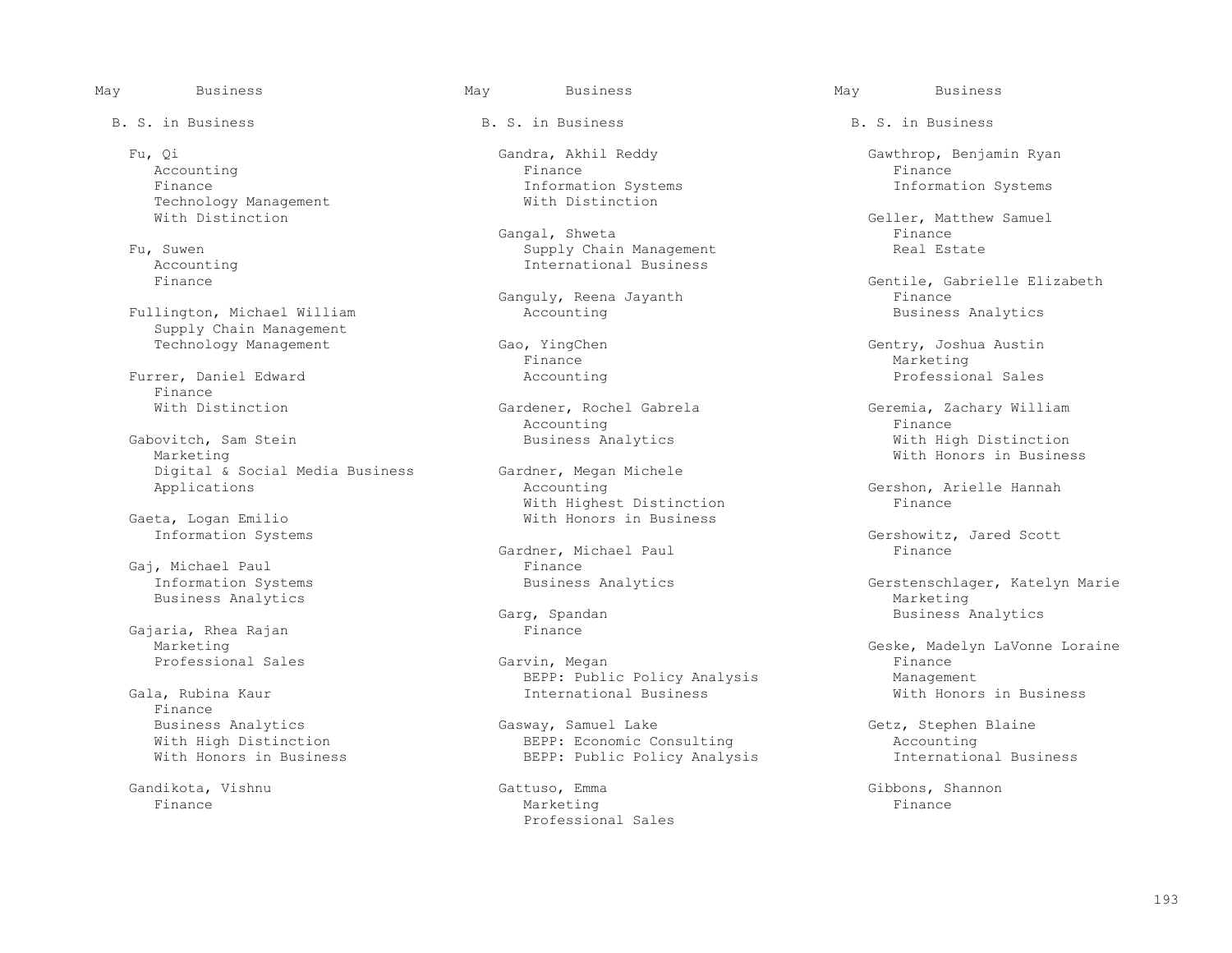Giblin, Ryan Joseph Glickman, Justin Heath Gonzales, Kathleen Rippey Accounting and the settlement of the settlement of the settlement of the Marketing Marketing of the Marketing o

Gibson, Luke Gregory and Marketing<br>
Finance Marketing<br>
Professional Sales

Gilbert, Brett<br>
Entrepr & Corp Innovation<br>
Finance<br>
Finance

Gilbert, Mikaela Kimberly Goel, Pranav Goel, Pranav Goel, Pranav Goel, Pranav Goel, Pranav Goel, Pranav Goel, Pranav Goel, Pranav Goel, Pranav Goel, Pranav Goel, Pranav Goel, Pranav Goel, Pranav Goel, Pranav Goel, Pranav G With Honors in Business

Finance

Gilpatrick, Lilia Kathleen<br>Information Systems Goldberg, Joshua Parker International Business Business Analytics

Gitzen, Luke C. Natural Charles and Charles and Charles and Charles and Charles and Marketing and Marketing and Marketing and Charles and Charles and Charles and Charles and Charles and Charles and Charles and Charles and Finance Goldstein, Derek Blaze Professional Sales With High Distinction

Glaser, Ivy Rose Goldstein, Noah Daniel Finance

Glassen, Cameron Michael<br>Finance Finance Finance Golodner, Evan Finance Golodner, Evan Business Analytics

Glaza, Ethan E. Graff, Katherine Ann

May Business May Business May Business

Glueckert, Joseph Ryan<br>Marketing

Entrepr & Corp Innovation Finance Entrepr & Coodmon, Josiah James<br>Marketing Goodmon, Josiah James Law, Ethics and Decision-Making Supply Chain Management Marketing Law, Ethics and Decision-Making<br>
With Distinction<br>
With Distinction

Gold, Hannah Michelle (Gold Gold Gold Gore, Casey James Gilmartin, Ryan (Gore, Casey James Marketing (Gold Gore, Casey James Marketing Sy martin, Ryan Marketing Information Systems<br>Finance Digital & Social Media Business Business Analytics Digital & Social Media Business<br>Applications International Business and Applications<br>
With Distinction

Goldberg, Joshua Parker<br>Marketing International Business Cosule, Jamie Gosule, Jamie Cosule, Jamie Cosule, Jamie Cosule, Jamie Cosule, Jamie Cosule, Jamie Cosule, Jamie Cosule, Jamie Cosule, Jamie Cosule, Jamie Cosule, Jamie Cosule, Jamie Cosule, Jamie Cos

Finance Finance Finance Finance Finance Business Analytics<br>
Thernational Business Control of Mith High Distinction With High Distinction

Glaza, Ethan E. Sandwich States Analytics Business Analytics

Information Systems

Finance<br>
Finance Mith High Distinction<br>
Hutton Honors Coll Prgm Cmpltd Nutton Honors Coll Prgm Cmpltd Hutton Honors Coll Prgm Cmpltd<br>Glueckert, Joseph Ryan And Mith Honors in Business

Gonzalez, Connor Ryan<br>Marketing Marketing and the Marketing

Entrepr & Corp Innovation Finance Finance Gonzalez, Jeremy Gonzalez, Gonzalez, Gonzalez, Gonzalez, Gonzalez, Gonzalez, Gonzalez, Gonzalez, Gonzalez, Gonzalez, Gonzalez, Gonzalez, Gonzalez, Gonzalez, Gonzalez, Gonzalez, Gon Finance

Technology Management

Goodwin, Brittany Ann (Goodwin, Brittany Ann (Goodwin, Brittany Ann (Goodwin, Brittany Ann (Goodwin, Brittany Ann (Goodwin, Brittany Ann (Goodwin, Brittany Ann (Goodwin, Brittany Ann (Goodwin, Brittany Ann (Goodwin, Britta Management and Michael Management and Michael Management and Michael Management and Michael Management and Michael Michael Michael Michael Michael Michael Michael Michael Michael Michael Michael Michael Michael Michael Mic

Gorshe, Taylor Ann<br>Marketing

Gottlieb, Hunter Eli

With Honors in Business Gowers, Kelsey S.<br>Finance With Highest Distinction

Shan, Niccolai and Systems and Theorem Information Systems<br>Real Estate 1996 and Systems Annagement Technology Management and Technology Management Channel Real Estate Channel Communications Management<br>With Distinction With Distinction Gongwer, Colin Joseph With Honors in Business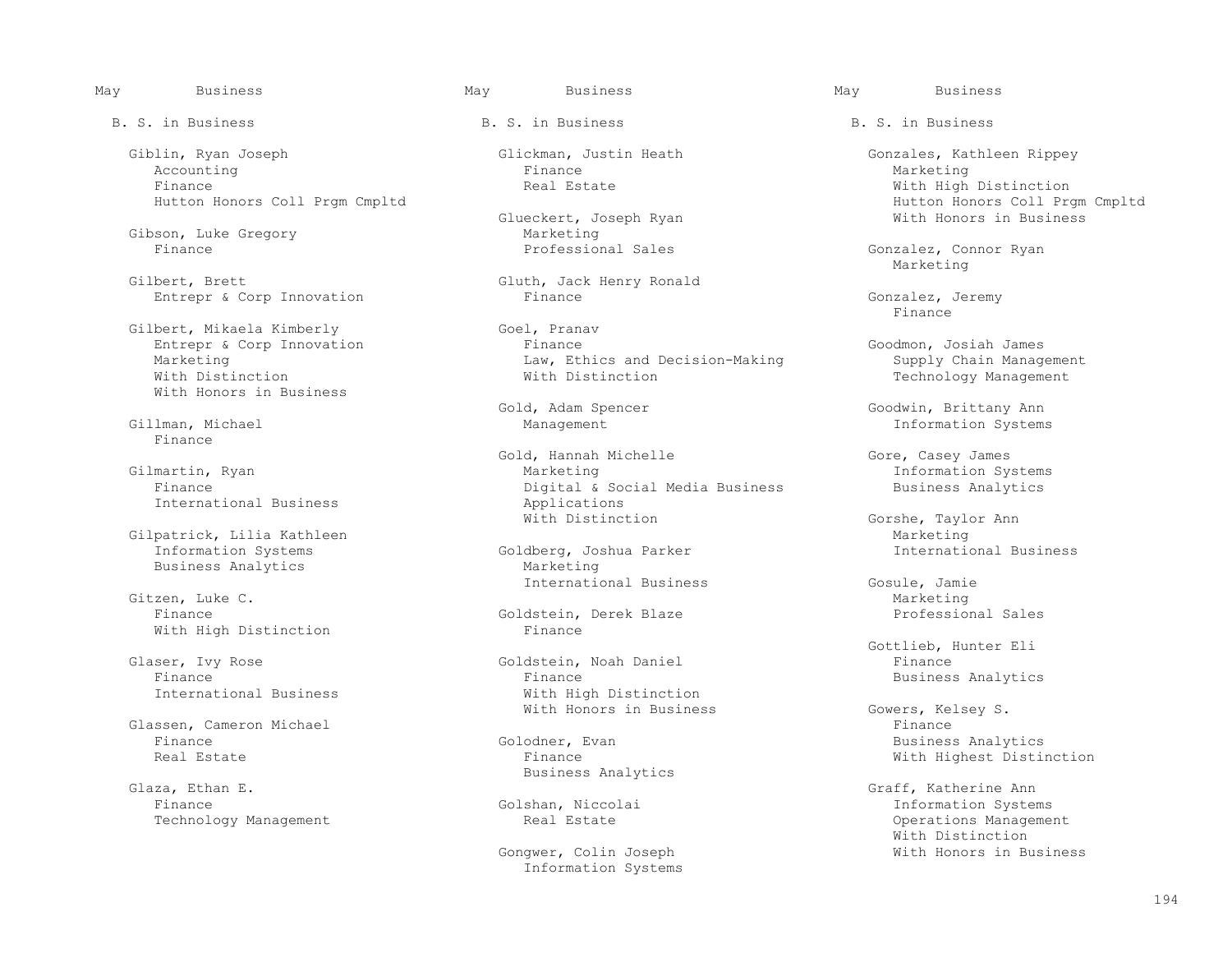Grana, Vincent James With Distinction

Marketing With Honors in Business

Green, Daniel Luke Luke Creen, Daniel Luke Creen, Daniel Luke Real Estate Marketing<br>BEPP: Public Policy Analysis BEPP: Public Policy Analysis

Grimmer, Derek Curtis<br>Operations Management

Grinberg, Brandon Shawn<br>Finance Finance Gurman, Matthew Scott

Professional Sales<br>
International Business<br>
The Guo, Wenxuan<br>
Guo, Wenxuan International Business

B. S. in Business The B. S. in Business B. S. in Business B. S. in Business

 Graham, David Grobe, Timothy Ryan Gupta, Ameesha With Distinction With Distinction Applications With Honors in Business **Business Analytics** Business Analytics

Marketing Gross, Joelle Bodie Gross, Toelle Bodie Gupta, Andrew Sham<br>Professional Sales Gupta, Andrew Sham Gupta, Andrew Sham Gupta, Andrew Sham Gupta, Andrew Sham Gupta, Andrew S Professional Sales **Professional Sales** Entrepreneurship<br>
Marketing

Gray, Adam Sandler Grossman, Kathryn Grossman, Grossman, Grossman, Grossman, Grossman, Grossman, Grossman, Grossman, Grossman, Grossman, Grossman, Grossman, Grossman, Grossman, Grossman, Grossman, Grossman, Grossman, Gross Finance Marketing BEPP: Economic Consulting Digital & Social Media Business<br>Applications Applications (Applications Mith Highest Distinction)<br>Gray, Allison Ellen (Mith Distinction Mith Distinction (Application Mutton Honors Coll Prgm

Grubaums, Christian Juri<br>Finance Finance Gupta, Nehal

 Grzeskowiak, Emily Lynne Green, Jack Whitney Marketing Gupta, Sanyam Finance Professional Sales Information Systems International Business

 Greene, Nora Leslie Gu, Weijie With Honors in Business Marketing<br>
What BEPP: Economic Consulting<br>
Business Analytics Business Analytics Gupta, Tanishq<br>Marketing

Guedes, Olga Pinho Gurdian, Ashley Taylor<br>Marketing Gurdian, Ashley Taylor Finance Marketing Finance International Business Supply Chain Management<br>Business Analytics

Gulik, Stephanie Marie<br>Marketing Marketing and the Marketing Solid Management Shankara Business Analytics<br>Management Grob, Michael Yohei and Management Management Management Management Management

> Information Systems Business Analytics

 Finance Finance BEPP: Economic Consulting Accounting Accounting Digital & Social Media Business

 Gupta, Anshul Gray, Allison Ellen With Distinction Hutton Honors Coll Prgm Cmpltd

With Highest Distinction

Marketing and the Marketing Greve, Nathan Randolf Guan, Mengxuan Business Analytics Finance Marketing With Distinction Professional Sales **Hutton Honors Coll Prgm Cmpltd** 

Guttosch, Riley Thomas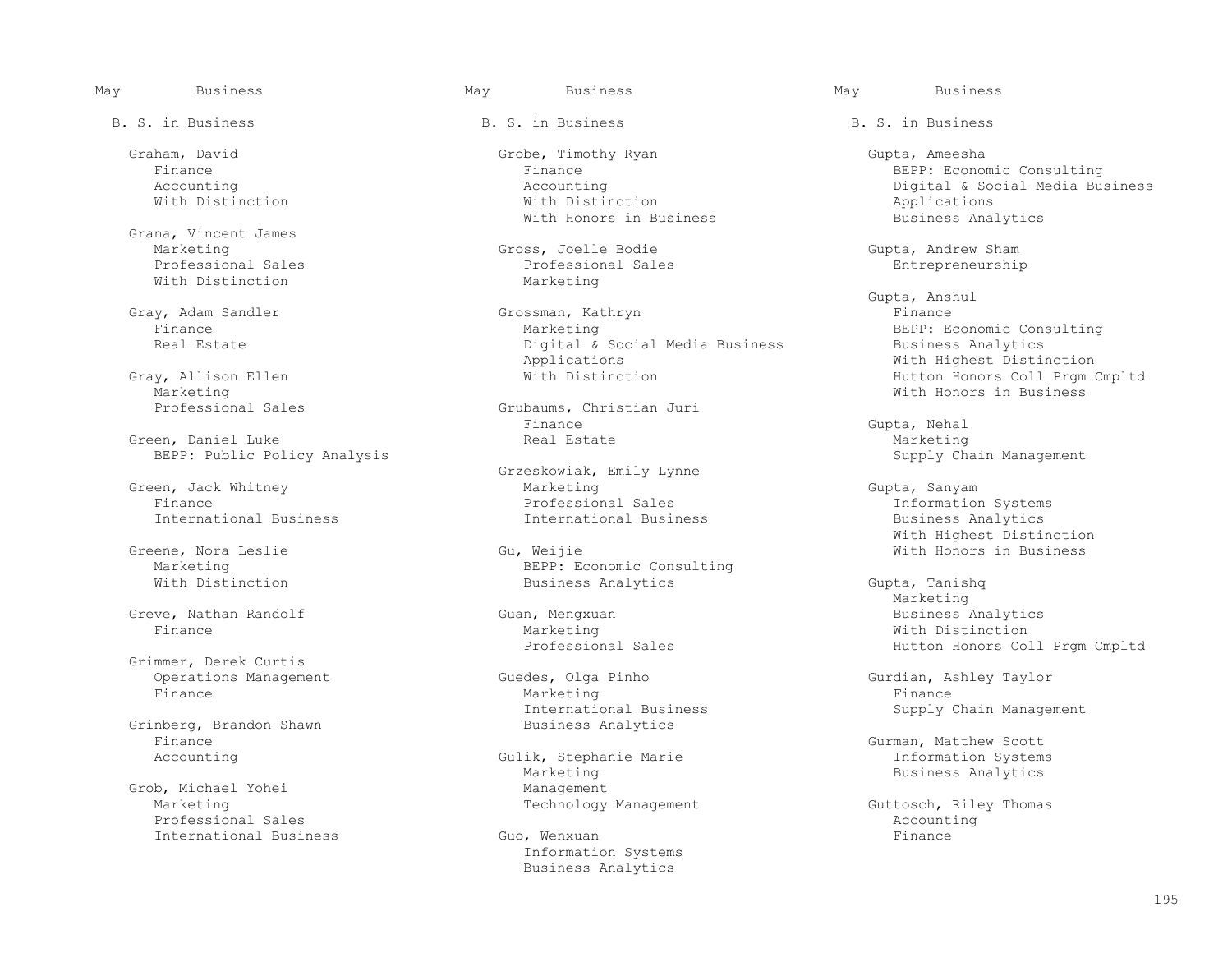Gutwein, Kurt Alexander (Gutwein, Kurt Alexander Hammel, Alexander (Harper, Erin M. Harper, Erin M. Harper, Erin M. Harper, Erin M. Harper, Erin M. Harper, Erin M. Harper, Erin M. Harper, Erin M. Harper, Erin M. Harper, Er BEPP: Economic Consulting and Operations Management<br>
BEPP: Public Policy Analysis Technology Management BEPP: Public Policy Analysis Technology Management<br>With Highest Distinction Thernational Business With Highest Distinction International Business Harrell, Joseph Mateo With Honors in Business<br>
Hammerle, Matthew William

Ha, Quynh Nhu<br>Information Systems The Business Analytics Operations Management<br>
Vith Highest Distinction<br>
Vith High Distinction<br>
Vith High Distinction With Highest Distinction Hammes, Scott Daniel With High Distinction

Ha, Zhaoxuan 1988, and Harris, Austin C.<br>Accounting 1989, Han, Deling 1989, Han, Deling 1989, Han, Hang 1989, Hang 1989, Accounting 1989, Accounting

Professional Sales

Marketing Technology Management<br>Business Analytics Theory Management Han, Lintong Technology Management Technology Management

Computer Info Systems

ken, Cassidy Ann ann ann an t-Iomain ann an t-Iomain ann an t-Iomain ann an t-Iomain ann an t-Iomain ann an t-<br>Hach Congcillation and Hach Congress and the Hannee of the Hannee of the Hannee of the Hannee of the Hannee of Management Hao, Congci Finance

Arry Braden Isaiah North Business (1999). Hall, Braden Isaiah With Honors in Business (1999).<br>Accounting

Technology Management and Mith Honors in Business and Hart, Samantha<br>With Distinction Marketing With Distinction  $M$ 

merle, Matthew William and Entrepr & Corp Innovation<br>Finance

Finance **Finance** 

Accounting and Han, Deling Accounting Accounting Accounting Accounting Accounting Technology Management Finance Finance Finance Finance Finance Information Systems The Harris, Benjamin Robert (Harris, Benjamin Robert<br>Digital & Social Media Business (Harrish Information Systems Hacherl, Adam Digital & Social Media Business Information Systems

 Han, Jinchi Harris, Darion Dion Haftel, Jeremy **Entrepr & Corp Innovation** Accounting

Business Analytics and Han, Lintong Han, Lintong Accounting

Hansen, Cori<br>Haqerman, Morqan di Bansen, Cori Hagerman, Morgan Accounting Harris, Haley Diane Finance Finance Accounting International Business With Distinction Finance With Honors in Business<br>
Hakken, Cassidy Ann

With Highest Distinction The Stephen Pinance Recounting Accounting<br>Technology Management The With Distinction Hall, Braden Isaiah Niel and Distriction of Technology Management

Accounting The Hao, Daniel HaiHan<br>
Finance REPP: Economic C BEPP: Economic Consulting and Hart, Nicholas Adam<br>Business Analytics BEPP: Economic Co Business Analytics and the Supersety, Victoria Rose of the BEPP: Economic Consulting<br>BEPP: Economic Consulting and The Michael Michael Michael Michael Michael Michael Michael Michael Michael Mich ersly, Victoria Rose New York With High Distinction<br>Marketing Narketing Systems Information Information Information Systems Information Systems Information Inc. Hutton Honors Coll Prgm Cmpltd<br>With Honors in Business

 Haro, Xochitl Annette Hamilton, Maxwell J. Accounting Harter, Bryce E.<br>Finance International Business Supply Chain !

Harris, Akiya Charene<br>Information Systems

Law, Ethics and Decision-Making

Accounting Thomas (Accounting the Supply Chain Momas Harris, Dylan Thomas<br>Finance Thance Supply Chain Mana Supply Chain Management<br>International Business

Supply Chain Management Business Analytics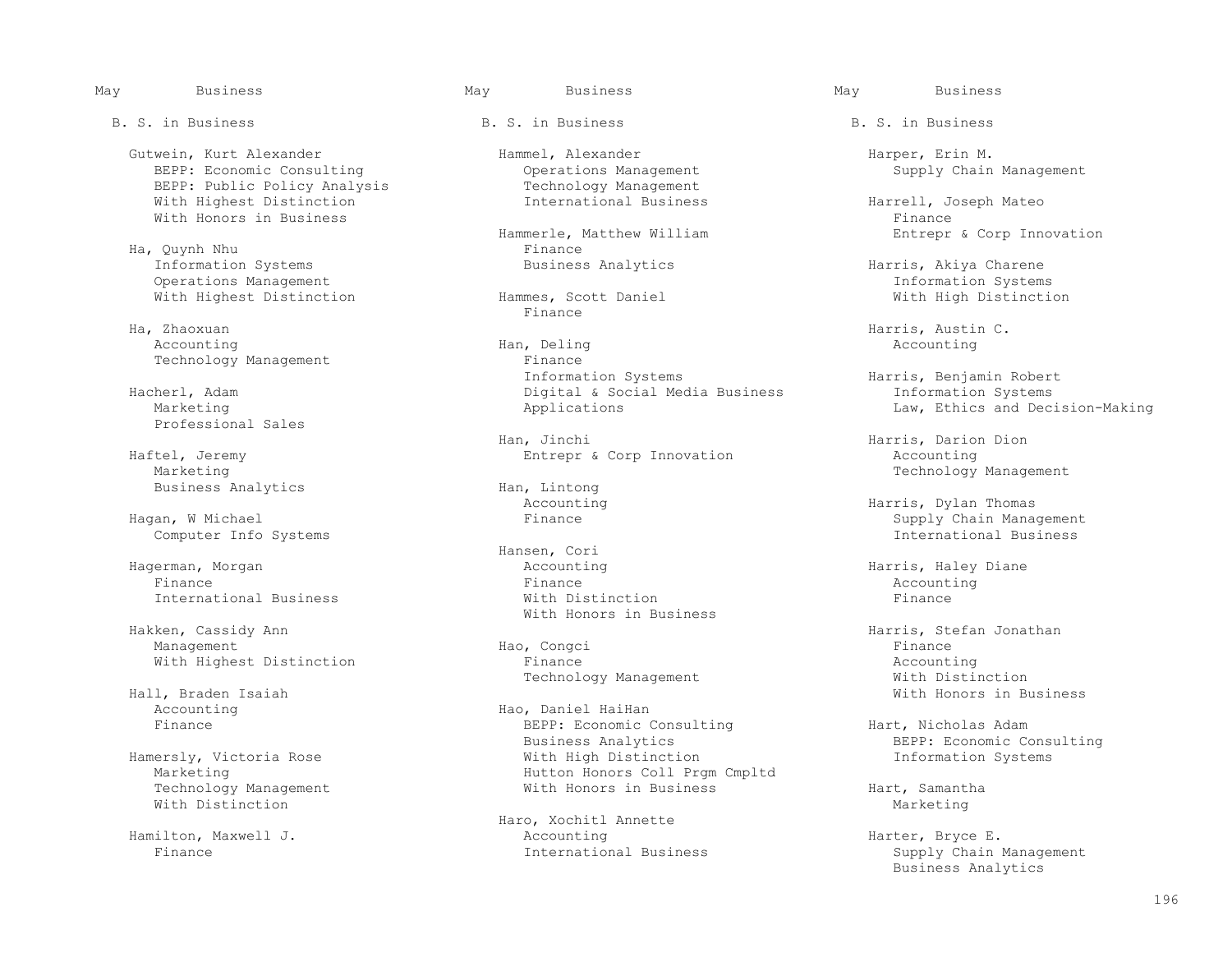Harter, Lauren He, Matthew Zhuocheng He, Heumann, Eric J.<br>BEPP: Economic Consulting Finance Heumann, Eric J. BEPP: Economic Consulting<br>
BEPP: Public Policy Analysis<br>
Business Analytics BEPP: Public Policy Analysis and Business Analytic<br>Sustainable Business and With Distinction

 Harvath, Erin Nicole Hutton Honors Coll Prgm Cmpltd

Harvey, James Forrest **Heller, Kyle** Heller, Kyle Hillocks, Cameron Charles<br>BEPP: Economic Consulting Marketing Marketing Finance BEPP: Economic Consulting<br>
Marketing<br>
Marketing<br>
Professional Sales

 Haxel, Mary Elizabeth BEPP: Public Policy Analysis (and Helton, Matthew Theory Hinchey, Madison BEPP: Economic Consulting (and Hinchey Pinance Primance Primance Pinance Primance Primance Pinance Primance Primance Primance (and Hinchey, Madison BEPP: Economic Consulting The Research Primance Finance Finance Finance Finance Finance Finance Finance Finance Finance Finance Finance Finance Finance Finance Finance Finance Finance Finance Finance Finance Finance Financ Law, Ethics and Decision-Making The Accounting<br>With Distinction

Supply Chain Management

 Haynes, Jade Monee Accounting Hitchcock, Jordan Finance Finance Accounting Accounting Technology Management<br>
With High Distinction Technology Management<br>
Herrmann, Matthew Joseph Hutton Honors Coll Prgm Cmpltd Marketing Marketing Marketing Hoang, Phoebe Hoang, Phoebe Hoang, Phoebe Hoang, Phoebe Hoang, Phoebe Hoang, Phoebe Hoang, Phoebe Hoang, Phoebe Hoang, Phoebe Hoang, Phoebe Hoang, Phoebe Hoang, With Honors in Business

With High Distinction<br>
He, Jerry He, Jerry Hoban, David James Finance Hershberger, Eric Maxwell Finance Technology Management<br>
Hutton Honors Coll Prgm Cmpltd Supply Chain Management Accounting<br>
Mith Honors in Business Hutton Honors Coll Prgm Cmpltd

B. S. in Business The B. S. in Business B. S. in Business B. S. in Business

Hartman, Derek James<br>
Accounting<br>
Rinance<br>
Finance Fusiness Analytics<br>
With High Distinction<br>
Finance With High Distinction

Meidkamp, Jack Andrew Hill, Andrea<br>Finance Hill, Andrea Supply Chain Management<br>
Finance Finance Finance Finance Finance Finance Finance Finance<br>
Hutton Honors Coll Pram Cmpltd Fusiness

Haussman, Logan Luvena Hellstrom, Kerstin Marjorie Himebaugh, Blake Alexander

Hendershot, Samuel Steven<br>
Hayden, Connor<br>
Accounting Accounting The Hirsch, Adeline Owens<br>
Finance Finance

Herold, Anna Christine

Herrmann, Matthew Joseph<br>Marketing

Hickman, Isaiah Edward<br>Finance Finance

Accounting The Finance Finance Higgins, Roberts Benjamin<br>Finance Higgins, Roberts Benjamin<br>Rusiness Analytics Channel Accounting

Technology Management

 Finance Marketing BEPP: Economic Consulting Marketing<br>With High Distinction The Helmus, Dylan Raine The Microsoft Care and Decision-Mak. With High Distinction The Helmus, Dylan Raine Theorem and Decision-Making and Decision-Making<br>With Honors in Business The Phance Theorem Einance Alth Highest Distinction Finance<br>
With Highest Distinction<br>
With Honors in Business With Honors in Business

With Honors in Business

Technology Management Operations Management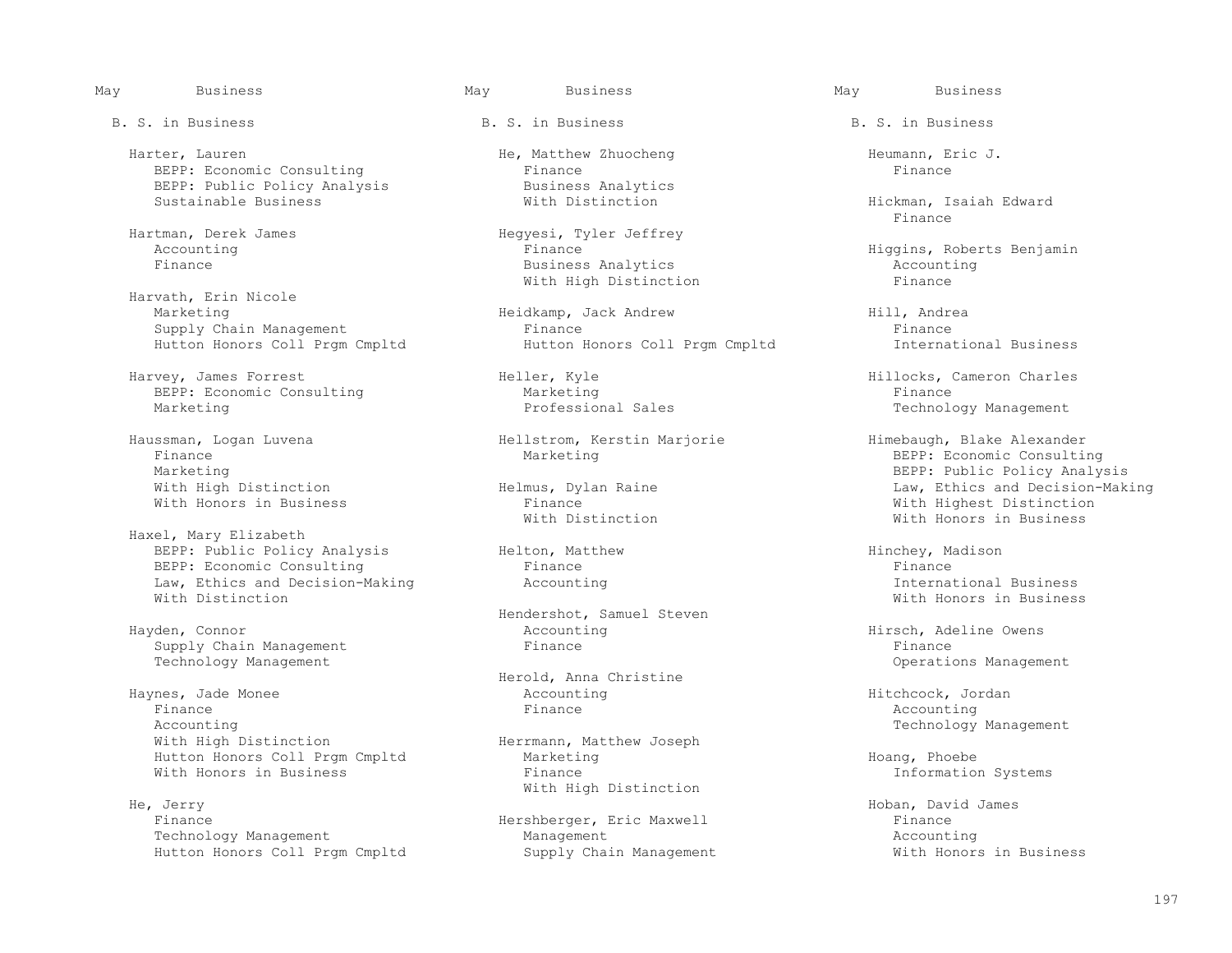Hoffen, Jeremy Foster Holt Horowitz, Marissa Leigh Horowitz, Huang, Joy Jiabei<br>Finance Horowitz, Marketing Huang, Horowitz, Harketing Finance Marketing Finance

Hoke, Taylor Christian<br>Finance

Hollowed, James Daniel (Hollowed, Brian Paul Finance Marketing Finance Marketing Huang, Luyu Technology Management Professional Sales Finance

 Finance Accounting Huang, Ya Nuo Real Estate Finance Real Estate Finance Real Estate Finance Real Estate Finance Real Estate Finance Real Estate

Holyn, Ryan Olivier and Marketing Marketing

Information Systems<br>
Business Analytics<br>
Business Analytics<br>
Accounting Management Management Hu, Jiewei Business Analytics<br>With Distinction

Finance Finance Finance Finance Finance Finance Finance Finance Finance Finance Finance Finance Finance Finance Business Analytics and Hu, Nicole<br>With High Distinction and Marketing

Entrepr & Corp Innovation<br>Business Analytics Technology Management<br>
With Distinction<br>
With Distinction

Horita, Michael Stephen Huang, Chenlich<br>Finance Huange Huange

 Hornback, Jessica Ann Accounting Finance With Distinction With Honors in Business

# May Business May Business May Business

Information Systems International Business Business Analytics

vitz, Jacob and Mith Honors in Business<br>
Marketing

 Business Analytics mes, Patrick Viljo (Finance Movement Research Patrick Joseph Finance Accounting

With Distinction The Hroncich, Bianca Nicole Business Analytics

 Finance Hu, Hengyi Finance Finance **Finance** Hong, Allison B. Technology Management Huber, Andrew Walter

Information Systems Digital & Social Media Business Huber, Kyle Patrick Hong, Jianqing Applications Accounting

With High Distinction and Marketing Marketing Management Marketing Management Marketing Management Marketing Technology Management Marketing

 Finance Finance Hudson, Benjamin Andrew Technology Management

 With High Distinction With Distinction International Business With Highest Distinction<br>
With Honors in Business<br>
With Honors in Business

International Business Finding, Lili<br>Accounting Accounting

Holyn, Ryan Olivier Hubbuch, John Anthony, III

Operations Management

Hu, Yuchen Hu, Yuchen Hu, Yuchen Hu, Yuchen Hu, Yuchen Hu, Yuchen Hu, Yuchen Hu, Yuchen Hu, Yuchen Hu, Yuchen Hu, Yuchen Hu, Yuchen Hu, Yuchen Hu, Yuchen Hu, Yuchen Hu, Yuchen Hu, Yuchen Hu, Yuchen Hu, Yuchen Hu, Yuchen Hu With High Distinction With Honors in Business<br>
Huang, Chenli

Technology Management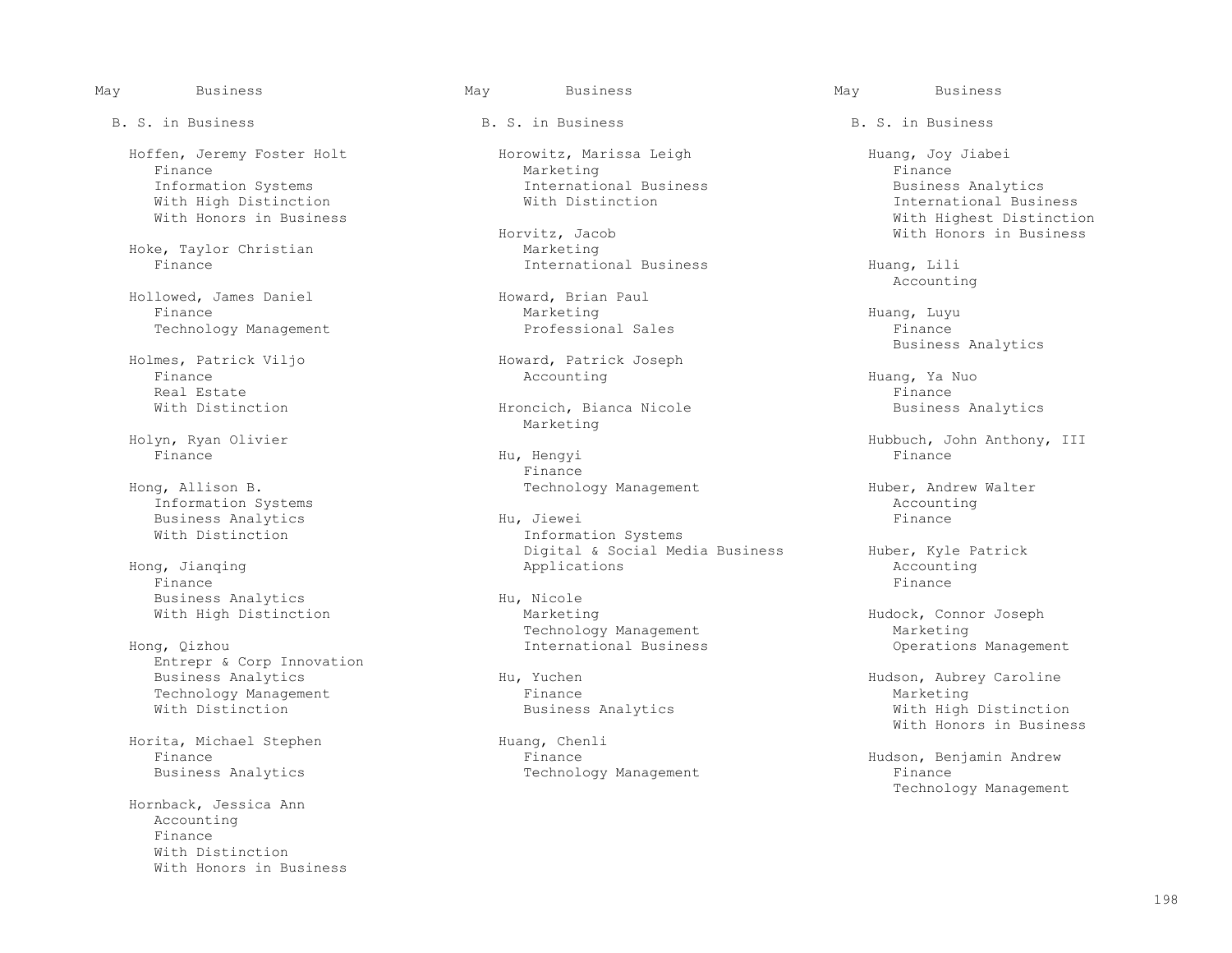B. S. in Business The B. S. in Business B. S. in Business B. S. in Business

 Huggins, Aaron Hurst, Madeline Ann Jackowski, Julia Finance Marketing Finance Business Analytics Professional Sales Operations Management With Highest Distinction<br>With Honors in Business Analytics: Hurst, Olivia Claire With Honors in Business Furst, Olivia Charles Hurst, Olivia

Information Systems

Finance Business Analytics<br>Accounting Accounting<br>Technology Management Hutzler, Nadia Susanne Business Analytics

Hummel, Sara Catherine<br>Marketing Marketing Information Systems Digital & Social Media Business Finance<br>Applications Functions Functions

Entrepr & Corp Innovation

Hunter, Derek Martin 1988 Israel, Mitchell Accounting Marketing Sustainable Business

Finance<br>With High Distinction

Operations Management

Marketing (Jackson, Samuel Jeffrey ساست المسابق المسابق المسابق المسابق المسابق المسابق المسابق المسابق المسابق<br>International Business (Jackson, Samuel Jeffrey سابق المسابق المسابق المسابق المسابق المسابق المسابق المسابق ا

 Hussain, Syeda Laamia Hughes, Quinton James BEPP: Economic Consulting Jacobs, Lindsey Danielle

> Hutzler, Nadia Susanne<br>Marketing Marketing Jacobson, Ian Moore<br>Professional Sales accounting Accounting

Humphreys, Rachel Ann Fund Hynan, Joseph Patrick Entrepr & Corp Innovation<br>Entrepr & Corp Innovation BEPP: Economic Consulting Management Marketing Marketing Marketing Jaffe, Nolan Andrew

Isaacs, Nicholas Alexander<br>Finance Accounting The Finance Finance Second Consulting Jaggard, Jonathan LaRocca<br>Finance The BEPP: Economic Consulting The Finance

Hunter, Charles Robert 1997 - Isenbarger, Kendall Elizabeth<br>
Finance 2019 - Accounting Finance Accounting Jain, Anuraag Real Estate **Constructions Management** Construction Systems Construction Systems information Systems

 Ives, Travis Rowe Janicki, Kristen Nicole Hurm, Makalyn Giesler Entrepr & Corp Innovation Finance Technology Management

Marketing (Information Systems ) Marketing (Information Systems ) and the Marketing (Information Systems ) and the Marketing (Informational Busin ) and the Marketing (International Busin ) and  $\overline{a}$  and  $\overline{b}$  and  $\over$  Hurm, Matthew Oscar Business Analytics International Business With High Distinction<br>With Honors in Business

Entrepr & Corp Innovation<br>International Business

With High Distinction

Entrepr & Corp Innovation Jacobson, Justin Alec<br>Marketing Marketing and the Marketing

External Supply Chain Management<br>
Supply Chain Management<br>
Supply Chain Management

BEPP: Economic Consulting Finance<br>Real Estate Real Estate Real Estate Real Estate Real Estate Real Estate Real Estate Real Estate Real Estate Real Estate Re

> International Business<br>Israel, Mitchell Alex<br>
> With Distinction Hutton Honors Coll Prgm Cmpltd

With High Distinction Iyer, Archat Jankauskas, Sidney Leigh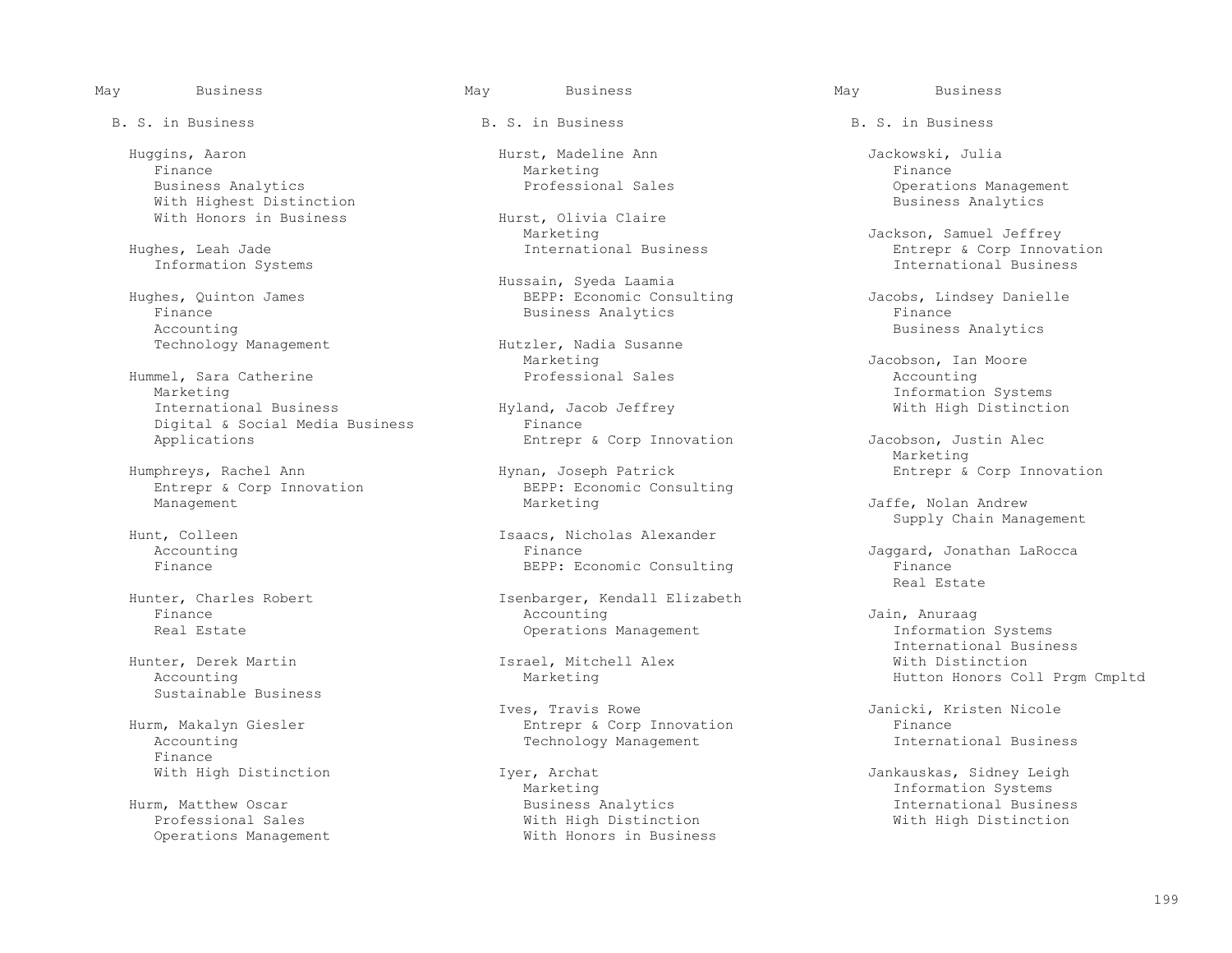Finance 101 and 101 and 101 and 101 and 101 and 101 and 101 and 101 and 101 and 101 and 101 and 101 and 101 and 101 and 101 and 101 and 101 and 101 and 101 and 101 and 101 and 101 and 101 and 101 and 101 and 101 and 101 an

Technology Management

Jenkins, Courtney Gasselling Jochim, Davis Jochim, Davis Jochim Applications of the Applications of the Applications of the Applications of the Applications of the Applications of the Applications of the Applications of th Finance Finance

Jenkinson, Jacob Richard<br>Accounting

Business Analytics<br>
With Distinction<br>
With Distinction<br>
With Distinction

Information Systems **Mith Honors** in Business<br>Business Analytics Business Analytics<br>
With Distinction<br>
With Distinction<br>
With Distinction<br>
With Distinction

Jiang, Sharon Qi Operations Management With High Distinction

Business Analytics

Accounting<br>With Distinction

Jimenez, Rachel Caroline<br>Marketing Professional Sales

B. S. in Business The B. S. in Business B. S. in Business B. S. in Business

Janney, Tyler William Jin, Yi Jones, Liam P.

 Jindal, Ishaan With Distinction Janus, Samuel Scott **Entrepr & Corp Innovation**<br>Marketing Marketing Marketing Marketing Jones, Olivia Drew<br>
Operations Management Marketing Marketing Supply Chain Management (Supply Chain Management Operations Management Marketing Marketing<br>
Supply Chain Management (Marketing Marketing Mith Distinction Marketing Marketing Marketing Marketing Marketin

Accounting The Material Accounting Jordan, Jeff Steven, II<br>
Vith High Distinction The Steven, II

Finance Jochum, Stefan Jochum, Stefan Accounting

 Johannesen, Conor George Isen, Brian John Gallery (1999) (Finance Gallery Communistyle Jung, Griffin Patrick Marketing (1999) (Jung, Griffin Patrick Marketing (1999) (Marketing Schware Gallery Accounting (1999) (Finance Schware Gallery Schware Sch Marketing Research Controller (Marketing Accounting Research Accounting Research Accounting Research Accounting

Johnson, Alexandra BEPP: Economic Consulting and Jung, Jaemin<br>BEPP: Public Policy Analysis and Accounting Juan BEPP: Public Policy Analysis<br>Finance The Business Sustainable Business Finance Sustainable Business Technology Management

Johnson, Christopher Brian Finance<br>Marketing Marketing Accounting Marketing Accounting Technology Management<br>With Distinction

 Jiang, Wenzhuo Johnson, Hayden Elliot Finance Finance **Finance Finance Finance Management Management** 

Jiang, Yiwen Johnson, Samuel Paul Accounting

 With Distinction Jonas, Brandon K. Kanoria, Satvik With Honors in Business

Business Analytics Business Analytics

Digital & Social Media Business<br>
Digital & Social Media Business<br>
Applications

 Jenkins, Morgan E. With High Distinction Finance Accounting and the set of the set of the set of the set of the set of the set of the set of the set of the set of the set of the set of the set of the set of the set of the set of the set of the set of the set of the set o

> Accounting  $Joyce$ , Bryan Patrick<br>Finance Marketing Business Analytics

Law, Ethics and Decision-Making  $\hbox{\tt With Distinction} \hspace{2cm}$  With Distinction  $\hbox{\tt Name} \hspace{2cm}$  Kane, Sarah Lindsey Accounting

 Kang, Tai Hun Technology Management

Finance<br>
With Distinction<br>
Warketing<br>
Marketing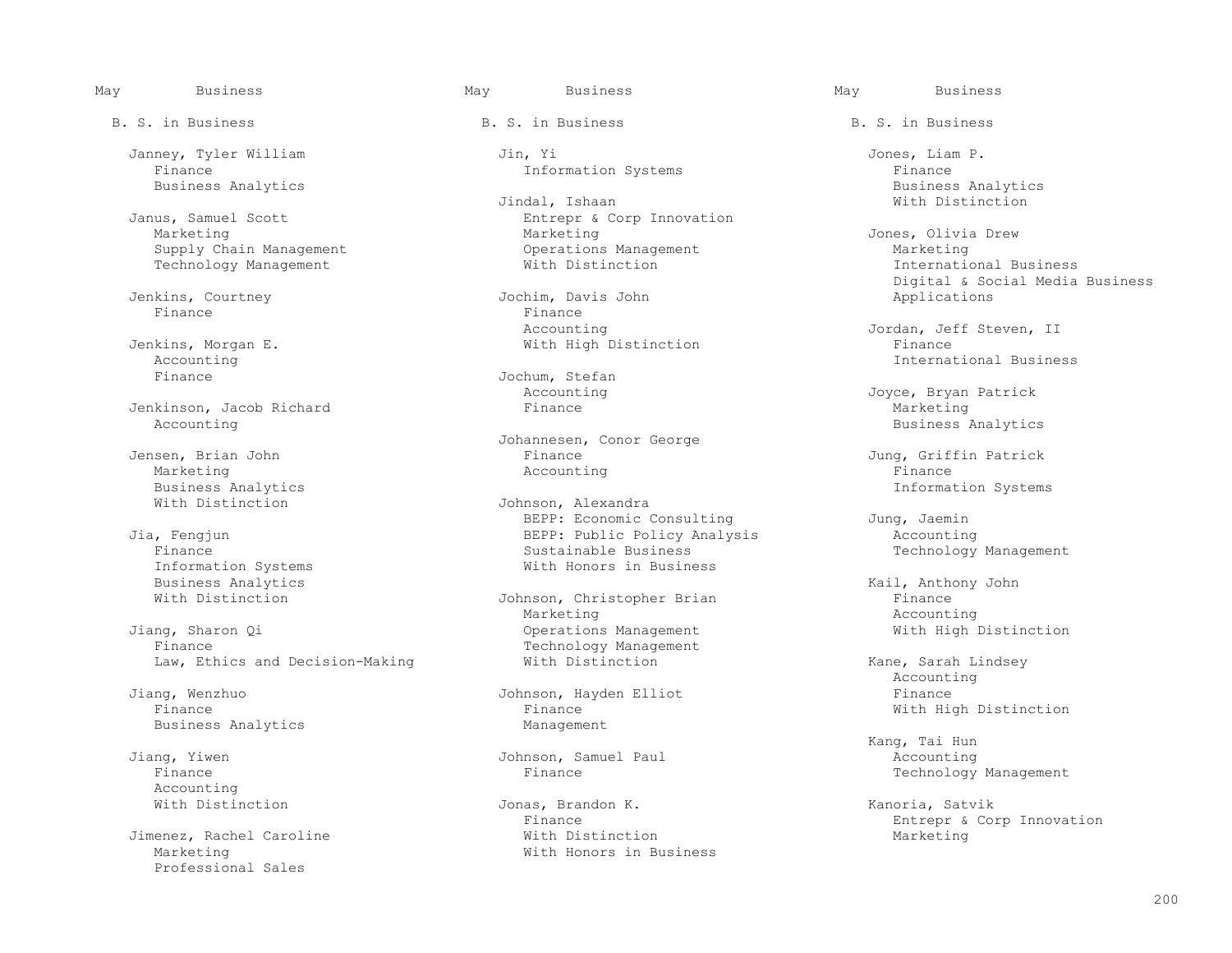Kapelinski, Dean Edward Kaufman, Matthew Thomas Kenna, Dustin James<br>Finance Mecounting Accounting Accounting Supply Chain Man

Kaplanis, Triandaphillos Stephanos

Kaplon, Bailey Michael<br>Information Systems

Finance Business Analytics<br>With Distinction With Distinction<br>With Honors in Business (Keith, William Ryan Marketing Marketing) Marketing

Karabatak, Zaid Fouzi<br>Information Systems Business Analytics<br>
With High Distinction<br>
Finance Finance Relley, John With High Distinction<br>With Honors in Business<br>Finance

Karaki, Ryan M. Marketing Marketing and Marketing and Marketing Marketing and Marketing and Marketing and Marketing and Marketing and Marketing and Marketing and Marketing and Marketing and Marketing and Marketing and Mark

 Kaser, Michael Braden Technology Management Marketing Supply Chain Management<br>Business Analytics

 Kaszuba, Lauren Nicole Finance Supply Chain Management

Kathuria, Shreya Finance Finance

B. S. in Business The B. S. in Business B. S. in Business B. S. in Business

Keene, Julia Anne **Keene, Kerestes, Matthew James**<br>Finance **Kerestes, Matthew James** Technology Management Finance Finance Finance Finance Finance Finance Finance Finance Finance Finance Finance Finance Finance Finance Finance Coveration analysis of the Mith Highest Distinction Coverations Management With Highest Distinction<br>With Honors in Business

Keene, Matthew Thomas Kapoor, Tejan BEPP: Public Policy Analysis Technology Management

> Keith, William Ryan<br>Marketing Marketing International Business

With Honors in Business and Society of The Finance and The Construction of the Key, Evan Jacob<br>Real Estate According the Entrepr & Co

Finance **Kelly, Brendan Robert** Supply Chain Management<br>
Technology Management<br>
Marketing<br>
Marketing

Kelly, Jack Linclau<br>Finance Finance Kim, DohHyun

Kelly, Veronica Therese<br>Accounting Accounting Kim, Jonathan

Kelty, Adam Richard<br>Katuzienski, Samuel C. New York BEPP: Economic Co Katuzienski, Samuel C. BEPP: Economic Consulting Kim, Jung Soo Finance<br>
With Distinction<br>
With Distinction<br>
With Distinction With Distinction With Distinction Accounting

Katz, Jackson Henry **Kenez, Brian Andrew Kenez, Brian Andrew** Kim, Min Seop<br>Marketing **Kananga Kim, Min Seop** Marketing Finance Finance Finance Research of the Finance of the Finance of the Finance of the Finance of the  $F$  Operations Management International Business

May Business May Business May Business

Accounting and Supply Chain Management<br>Finance and Supply Chain Management<br>Theorems Supply Chain Systems Information Systems

Kerlegrand, Jeffrey J.<br>Accounting

With Highest Distinction The System Kessler, David Aaron<br>Finance

Real Estate Entrepr & Corp Innovation (Entrepr & Corp Innovation Naraki, Ryan M.

Marketing Marketing Marketing Marketing With High Distinction<br>Hutton Honors Coll Pro Kathuria, Gazal Hutton Honors Coll Prgm Cmpltd

Business Analytics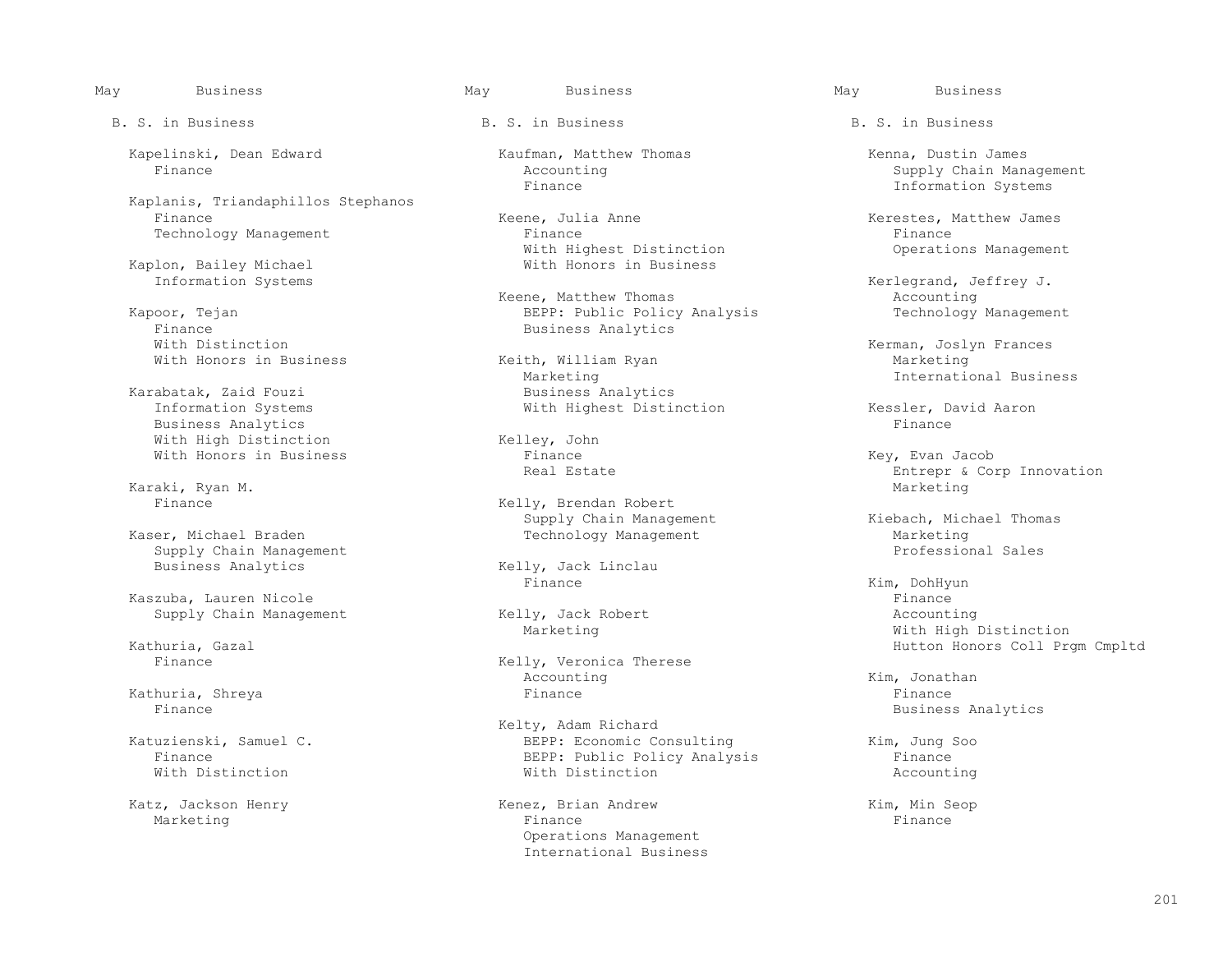Kim, Namjoon Klein, Jacob Ross Kolesar, Elana W. Information Systems<br>Business Analytics

Information Systems International Business

 Supply Chain Management Business Analytics Kolodzik, Kristen Hope Information Systems<br>With Distinction

Information Systems

 King, Carter Marketing Marketing Finance Professional Sales

 Kiraly, Paul Richard Real Estate Konroyd, Braelyn Grace Finance Marketing Marketing (1999) and the set of the set of the set of the Marketing Marketing (1990) and the set of the set of the set of the set of the set of the set of the set of the set of the set of the set of the s

Kirkland, Tyler Wayne **Konzen, Henry Louis**<br>Accounting Marketing Macounting Accounting Accounting Marketing Kohl, Nicholas James Barnette Marketing Marketing

Klage, Luke Matthew

Klein, Aaron Mitchell (Editor Communist Communist Communist Communist Communist Communist Communist Communist Communist Communist Communist Communist Communist Communist Communist Communist Communist Communist Communist Co

Klein, Jack Evan and Thernational Business and Theory Finance Finance Entrepr & Corp International Business Entrepr & Corp International Business Entrepr & Corp Innovation

Kleiner, Daniel Alexander<br>
Kim, Seol<br>
Finance (a) Seol Finance Seol Finance Seol Finance Seol Finance Seol Mith Honors in Business<br>
Seol The Seol Systems Seol Seol International Business

 Klotz, Isaiah Edwin Finance Kim, Shinwoo<br>
Supply Chain Management<br>
Business Analytics

1, Taehee BEPP: Economic Consulting<br>
Accounting 
Business Analytics Accounting and the Business Analytics<br>
Finance and South Mith Distinction

Kinder, Emilia Benham (Kluemper, McKenna Elizabeth Accounting Rinance Accounting Rinance Operations Management<br>Management Management Management Management Management  $\sim$  Kong, Hao King, Caroline **Management** Business Analytics **Management** Business Analytics Management

Technology Management **Entrepr** & Corp Innovation<br>
Finance<br>
Finance Finance **Finance** 

With Distinction

Kohl, Nicholas James Barnette Marketing<br>Finance Marketing Professional Sales Finance Professional Sales

Marketing The Kolade, Eniola Oluwatimilehin Koons, Darien Alexander<br>Finance Becounting Accounting Finance Accounting

Kolbus, Brianna Lynn<br>Finance Finance Korchek, Jack

B. S. in Business The B. S. in Business B. S. in Business B. S. in Business

Law, Ethics and Decision-Making<br>With Distinction

Kolluri, Rohith Venkata<br>Finance

Externational Business<br>
Klovens, Jake Murphy<br>
Wigital & Social Media Klovens, Jake Murphy (Elektronic Consulting and Digital & Social Media Business<br>BEPP: Economic Consulting (Applications Applications

Komos, William Kevin<br>Finance Finance

Knoll, Lydia Kongton, Naphisa

Kocher, Blake Wesley (Edson) Moone (American State Wesley Size of the Connect State of the Neccounting (North M<br>Thernational Busines: Accounting (Accounting Accounting State State of Thernational Busines Kirk, Connor P. Accounting International Business With High Distinction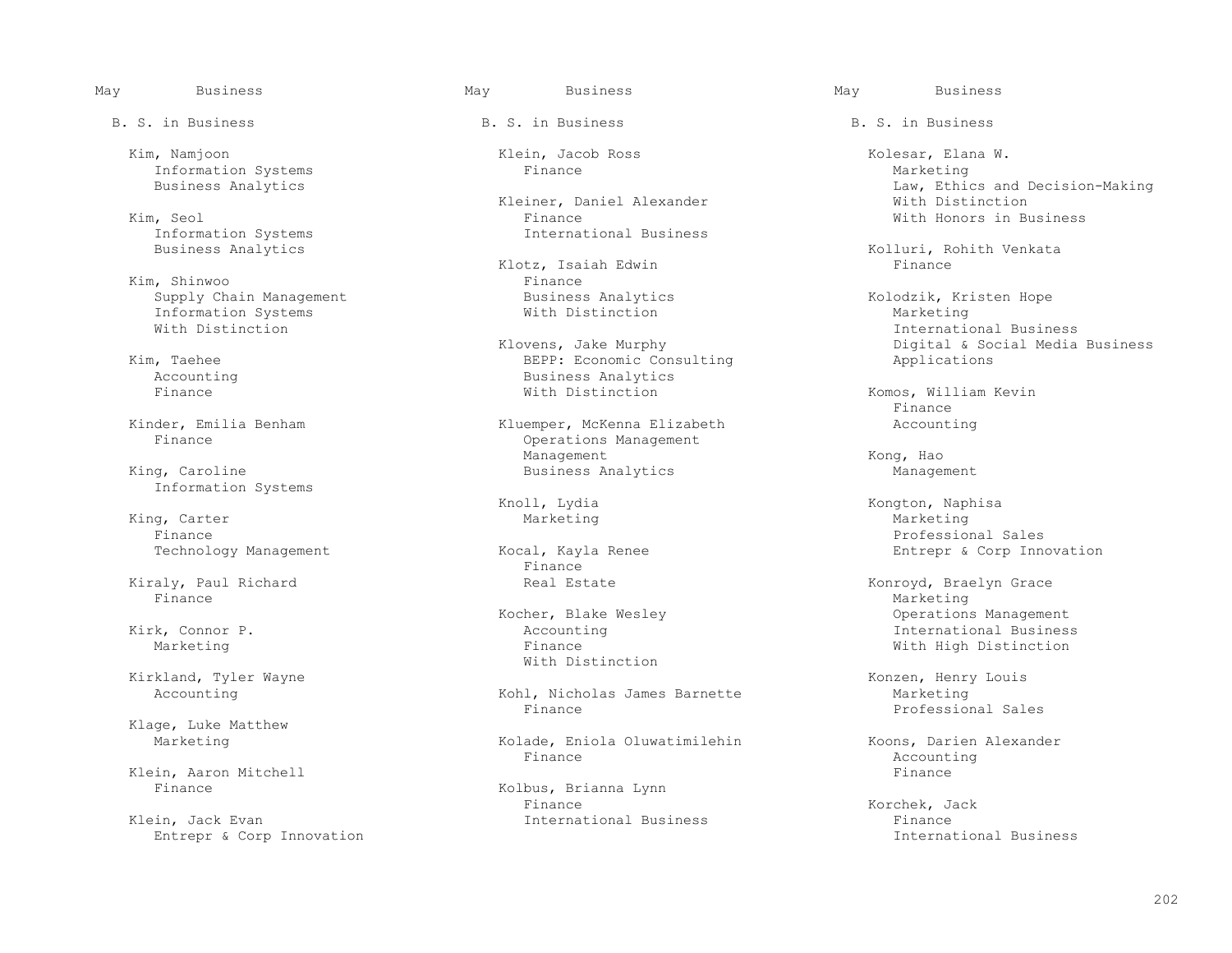Finance Management Accounting Real Estate Finance Real Estate Finance Real Estate Finance Real Estate Finance Real Estate Finance Real Estate

Kovach, Jared Alexander (Accounting the Mathew Accounting the Mathew Accounting the Mathew School of Tinance (<br>Finance (Accounting the Mathew Accounting the Mathew School of Tinance (Accounting the Mathew School of Tinance Finance Krites, Matthew Finance Business Analytics Finance

Kramer, Matthew Francis (Kropke, Calvin Dale Marketing Marketing Marketing Marketing Marketing Marketing Marketing Marketing Marketing Marketing Marketing Marketing Marketing Marketing Marketing Marketing Marketing Marketi

 Krause, Kyle Robert Technology Management<br>With High Distinction

 Krauth, Stathis Joseph Accounting Lamberti, Sean Peter Management Finance Finance Business Analytics

Krawitz, Jordan<br>Finance

Krejci, Eric Richard Supply Chain Management<br>Finance

Kreunen, Connor Lindsay Management Business Analytics

B. S. in Business The B. S. in Business B. S. in Business B. S. in Business

Kotel, Blake Thomas Kriesel, Madeline Ann Kunkler, Mitchell

 Krippinger, Kailee Michelle With Highest Distinction Koton, Edward Marketing With Honors in Business Digital & Social Media Business<br>Applications

Example Michael Kroehler, Anderson Joseph Finance<br>
Finance Management Management Management Management Management Management Management Management Management Ma Finance Finance Finance Finance Finance Information Systems<br>Real Estate 1996 accounting Accounting

 Krampen, Maridee Arlene Krupski, Daniel Joseph Lamb, Mark William Professional Sales Marketing Marketing Marketing Marketing Marketing Marketing Marketing Marketing Marketing Marketing Marketing Marketing Marketing Marketing Marketing Marketing Marketing Mar Marketing Digital & Social Media Business Business Analytics Applications International Business

Kucera, Matthew Benson Lambert, Logan William<br>Finance Management

Kuehner, Jack Steven

Kulhanek, Kyle William Marticle (Engles Lampe, Ryan Lampe, Ryan Entreproduction and Entreproduction Entreprodu<br>Entreproduction Entreproduction Entreproduction Entreproduction Entreproduction Entreproduction Entreproductio vitz, Ian and Entrepr & Corp Innovation and Entrepr & Corp Innovation Entrepr & Corp Innovation<br>Finance and Entrepr Management Management<br>Real Estate

Finance<br>
Thernational Business<br>
Supply Chain Management Supply Chain Management<br>
Technology Management Lang, Alan Hirsh<br>
Finance Technology Management<br>
With Distinction<br>
With Distinction<br>
With Distinction

Kumar, Niveda Mohan Lang, Christian Marketing Lang, Christian Marketing

Kurzydym, John Joseph<br>Accounting

Kyle, Kevin P., II کال Kozuch, James Michael (Kroehler, Anderson Joseph Kyle, Kevin P., II

Kyrouac, Brooklyn (Kyrouac, Brooklyn (Kyrouac, Brooklyn (Kyrouac, Brooklyn (Kyrouac, Brooklyn (Kyrouac, Brooklyn Law, Ethics and Decision-Making

Technology Management

Lampert, Michael Gerard<br>Finance

Marketing Supply Chain Management<br>
International Business Supply Chain Management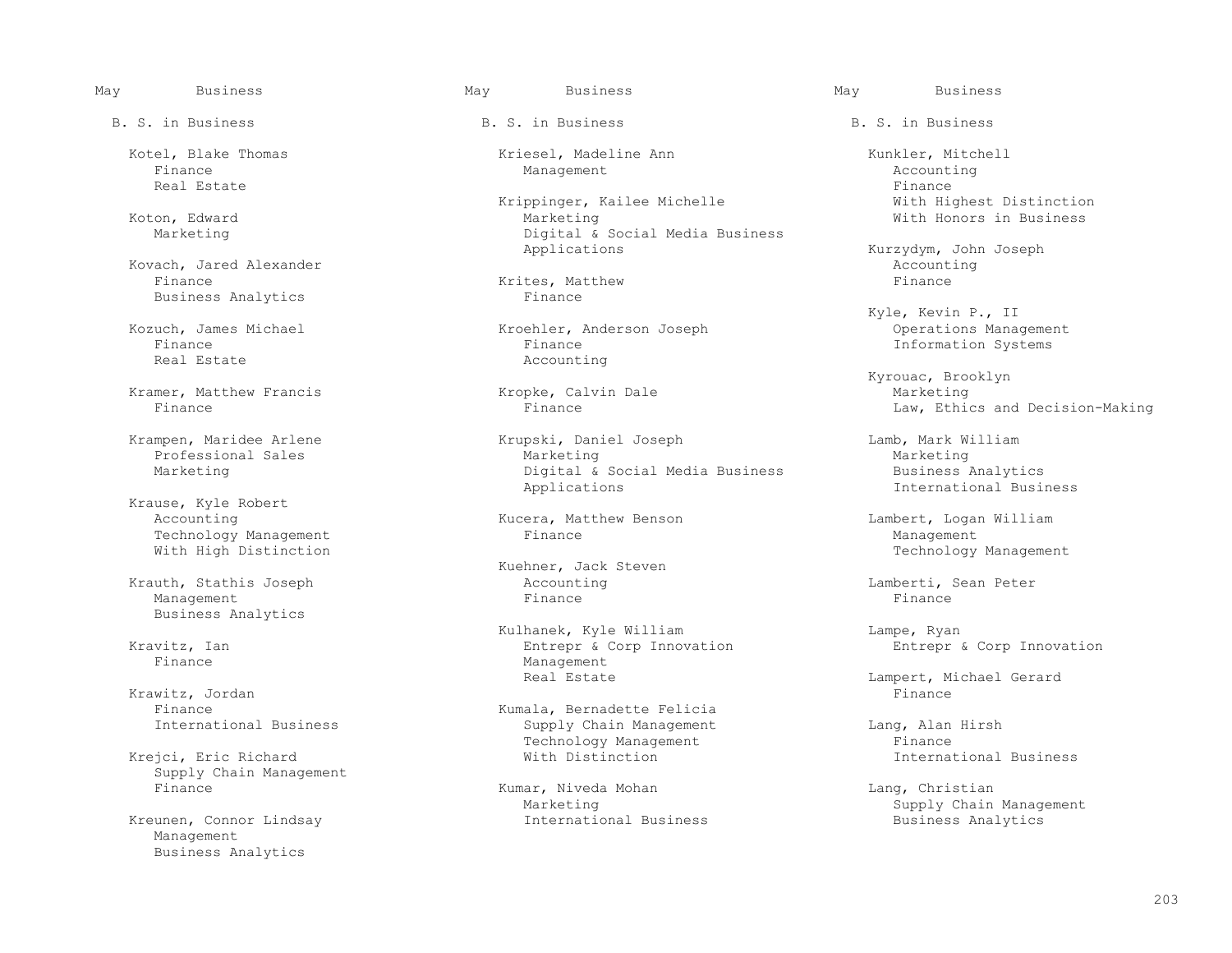Marketing BEPP: Public Policy Analysis<br>Professional Sales

LaPasso, Zachary Elias **Finance**<br>Finance **Finance** Finance **Finance** 

Lara, Magdalena<br>Information Systems

 LaRocque, Cailin Arlene Accounting 1997 (accounting 1997) and Lazerwitz, Max and Legge, Anneliese Nicole<br>
Rusiness Analytics Tinance 1998 (accounting 1998) and Eusiness Analytics Business Analytics

 Last, Breanna Michelle Leach, Connor John Operations Management Professional Sales Finance Technology Management

Marketing Supply Chain Management<br>Professional Sales Chain Management Chain Management Chain Management Supply Chain Management

Real Estate<br>With Distinction

Laukkanen, Benjamin Howard

 Lawrie, Emma Kathleen Lechter, Benjamin Scott Lesser, Mitchell Sam Supply Chain Management

B. S. in Business The B. S. in Business B. S. in Business B. S. in Business

 Lang, Colin Lawvere, Nicole Breanna Lee, DongKun Finance Accounting Accounting Technology Management With Honors in Business Finance

Lanman, Kelsey Ann Lay, Henry Bishop Lee, Sarah Su Lin

 Accounting Applications With High Distinction<br>
With Honors in Business<br>
The Information Systems With Honors in Business

Information Systems Lazenby-Evans, Jonah Lee, Thomas

Laterza, Jackson David and Materza, Jackson David and Material and Material and Material and Materia and Materi

LeBlanc, Nicole Marie<br>Marketing Marketing Lengacher, Blakely K.<br>International Business accounting Accounting Lattner, Evan Patrick and Communicational Business and Accounting Accounting Accounting and Accounting and Accounting and Mith Highest Distinction and Tinance With Highest Distinction

Lechleiter, Claire Elizabeth Leonard, Marc Samuel<br>Marketing Leonard, Marc Samuel With Honors in Business and Marketing<br>Professional Sales

Lechleiter, Paula Anne Leonhard, Elyssa Payton<br>
Finance Marketing Finance Marketing Laveck, Christopher Hendrix International Business Business Analytics

Information Systems Finance Finance<br>
Supply Chain Management Thernational Business<br>
International Business

Professional Sales<br>
With Distinction<br>
With Distinction<br>
Mith Distinction<br>
Mith Distinction zaron, Samuel Childrey (azaron, Samuel Childrey (butchinch Digital & Social Media Business<br>
Applications

Marketing Marketing Supply Chain Management<br>
Professional Sales Supply Chain Management Information Systems

Leach, Connor John et al. (2008) Specific Sections Management beach, Connor John et al. (2009) Specific Section

Marketing 1999 Marketing Marketing Marketing Marketing Lehnen, Andrew Phillip<br>
Professional Sales 1999 Marketing Professional Sales

Laterza, Jackson David Finance Leininger, Amber Michelle

Technology Management

With High Distinction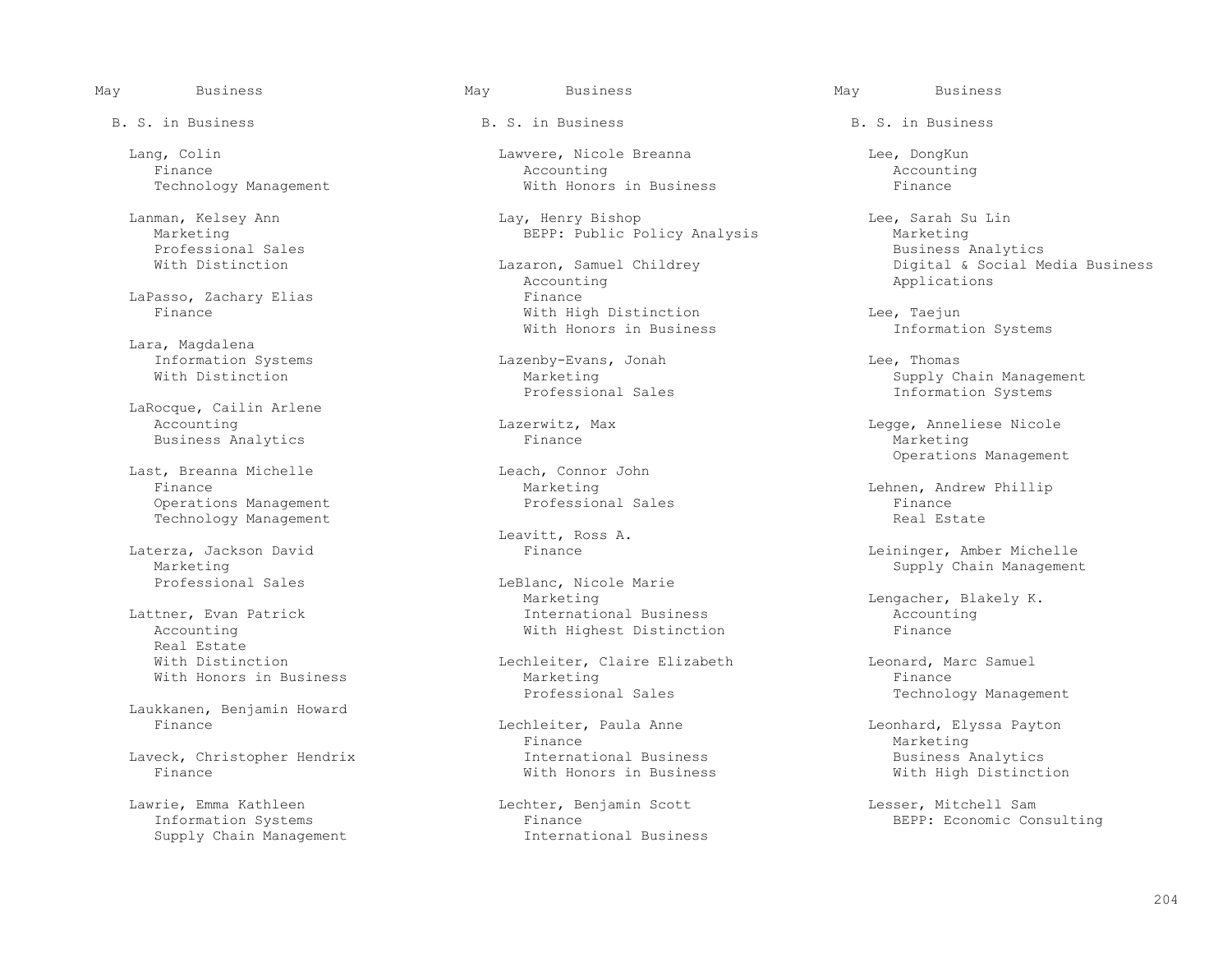May Business May Business May Business B. S. in Business The B. S. in Business B. S. in Business B. S. in Business Hutton Honors Coll Prgm Cmpltd<br>With Honors in Business Finance Lew, Lok Sun Li, Pei<br>Finance Rinance Finance Finance Lin, Xiang With Distinction With Distinction Marketing Lewis, Zachary O. Li, Qian Lin, Yuqing Finance Accounting Finance Example 2011 11 Finance The South of The Systems of the Systems of the Information Systems of the Information Systems of the Information Systems of the Information Systems of the Information Systems of the Information Syst on, Andrew South Business Analytics<br>
Finance South Communications (Ed. Analytics Communications of the Business Analytics Communications of the Business Analytics (Ed. Analytics Communications of the Business Analytics Com Finance Li, Weiyang Accounting 2012 11: Exercise Li, Meiyang 2012

Li, Dehui Li, Xiang<br>Information Systems Marketing Digital & Social Media Business<br>Applications

Accounting measurement of the Marketing Marketing Marketing Marketing Marketing Marketing Marketing Marketing S Business Analytics and Li, Zeyu<br>Finance

Li, Jialu Compositions Management Colleen Lipka, Elizabeth Colleen Information Systems Colleen Lipka, Elizabeth Colleen Colleen Colleen Lipka, Elizabeth Colleen Lipka, Elizabeth Colleen Lipka, Elizabeth Colleen Lipka, Eliz Information Systems<br>
Digital & Social Media Business<br>
Lim, Donghyun<br>
Marketing Marketing Marketing Marketing Marketing Digital & Social Media Business<br>Applications

 Finance Finance Finance With Distinction

- Levins, Kyle Thomas Li, Joie Lin Lin, Chung Lin Finance Supply Chain Management<br>Business Analytics Sustainable Business Sustainable Business and Sustainable Business Technology Management<br>
International Business Technology Mith High Distinction With Highest Distinction<br>
Hutton Honors Coll Prgm Cmpltd Mith High Distinction
- Levy, Rachel Elizabeth Li, Linjia Technology Management Accounting<br>Finance Digital & Social Media Business Finance and Einderstand Communications applications and Marketing With Highest Distinction

Europa Limba and Theorem Controller Management Management Accounting<br>
Marketing Marketing

Finance **Finance** 

Hutton Honors Coll Prgm Cmpltd Lin, Qianyue<br>Finance

Li, Pei<br>
Technology Management<br>
Li, Pei

Accounting  $\begin{array}{ccc}\n\text{Li}\,\text{n} & \text{Li}\,\text{n} & \text{Kil}\n\end{array}$ With High Distinction and The Police Finance and Finance Finance Finance Finance Finance Recounting Accounting

Marketing<br>
Professional Sales<br>
Marketing Marketing Technology Management<br>
Li, Yao<br>
With High Distinction Li, Yao With High Distinction

Liow, Bjorn Way Shern<br>Finance

Information Systems **Hutton Honors Coll Prgm Cmpltd** 

 Li, JiaQian Lim, Xian Jie David Lipnitsky, Brandon Saul Business Analytics With Distinction With Honors in Business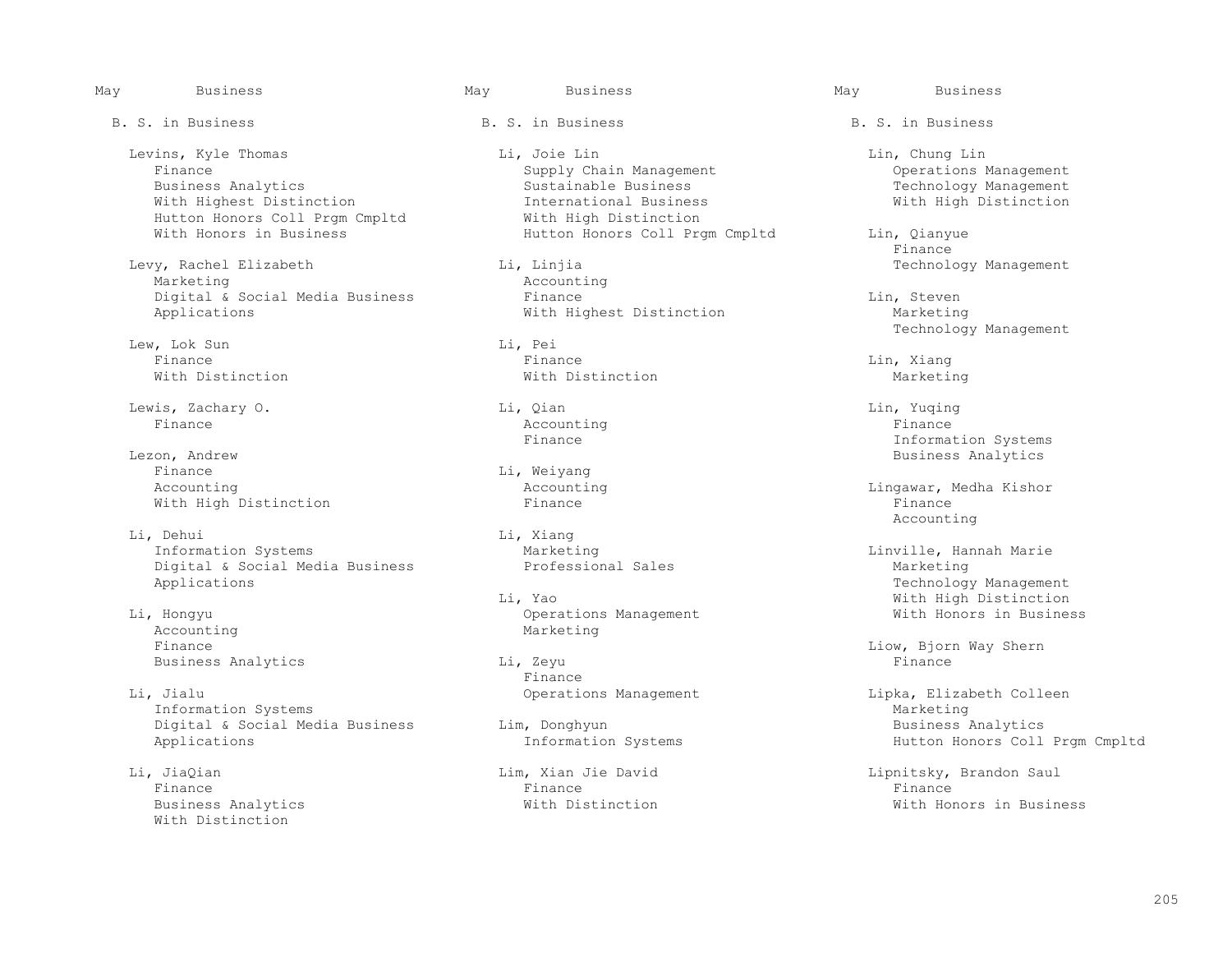Little, Claire Madison Liu, Yuhao Luburich, Jake Anthony With Highest Distinction<br>With Honors in Business

Little, Shelby Diane and Accounting the Management of the Management of Mith High I and Mith High I and Mith High I and Mith High I and Mith High I and Mith High I and Mith  $\lim_{n \to \infty}$  and Mith  $\lim_{n \to \infty}$  and Mith  $\lim_{n$ Law, Ethics and Decision-Making (Accounting Accounting Accounting Accounting Accounting Accounting Accounting Accounting Accounting Accounting Accounting Accounting Accounting Accounting Accounting Accounting Accounting Ac

Accounting<br>Information Systems

Marketing<br>With Distinction With Honors in Business<br>Long, Jing

 Liu, Linya Entrepr & Corp Innovation With Highest Distinction BEPP: Economic Consulting<br>With Distinction With Distinction<br>
With Honors in Business<br>
Marketing<br>
Marketing

 Liu, Randy Business Analytics Marketing Finance Lv, Yitong

1, Wenya 1, 2008, 2008 Edward Edward Eduard Eduard Eduard Eduard Eduard Eduard Eduard Eduard Eduard Eduard Edu

 Liu, Xiyi Finance Lu, Yunjing Lynn, Courtney Marie Accounting the control of the Finance of the Finance of the Finance of the Finance of the Finance of the Finance

Accounting<br>Information Systems

B. S. in Business The B. S. in Business B. S. in Business B. S. in Business

Liu, Amy Lloyd, Joshua Michael With Distinction

Eric Christian Low Engineering Sustainable Business<br>
Finance

Law, Ethics and Decision-Making<br>Liu, Randy

Loughead, Connor Ryan International Business Business Analytics Finance

 Technology Management Finance BEPP: Economic Consulting Lynch, Joseph BEPP: Public Policy Analysis and Accounting Accounting BEPP: Public Policy Analysis Accounting Accounting Accounting Accounting Berger Accounting Accounting Accounting Accounting Accounting Accounting Accounting Accounting With Honors in Business

Lubis, Muthiadina Armaya Lyons, Dillon Bert Technology Management

 Finance Finance Supply Chain Management Business Analytics

Liu, Zimeng Lucas, Karoline Elizabeth<br>
Management Finance Management and the management of the management of the state of the state of the state of the state of the state of the state of the state of the state of the state of the state of the state of the state of the state of th a, Ziyun and Liu, 2008, 2008, 2008, 2010, 2011, 2012, 2013, 2014, 2016, 2017, 2018, 2019, 2019, 2019, 2019, 20<br>and Management Liu, 2018, 2019, 2019, 2019, 2019, 2019, 2019, 2019, 2019, 2019, 2019, 2019, 2019, 2019, 2019,

Hutton Honors Coll Prgm Cmpltd Finance Finance Euebbe, David Mcferran Euebbe, Luebbe, Latin McFerran Ethance Finance Finance

Operations Management Luken, Elisabeth Louise Ende and the Supply Chain Management (1999) and the Supply Chain Management (1999) and the Sustainable Business<br>The Sustainable Business (1999) and the Sustainable Business (1999) and the Sustainable Business (1999) and th

> Technology Management Lullo, Emma Louise<br>
> Marketing Business Analytics<br>With Highest Distinction

> > Lundberg, Anna Reeves<br>Finance

With High Distinction and Muslim Business Analytics and Business Analytics and Business Analytics and Business<br>Lubenow, John Thomas and Mith Highest Distin Lubenow, John Thomas With Highest Distinction With Honors in Business

 Finance Supply Chain Management Accounting With Highest Distinction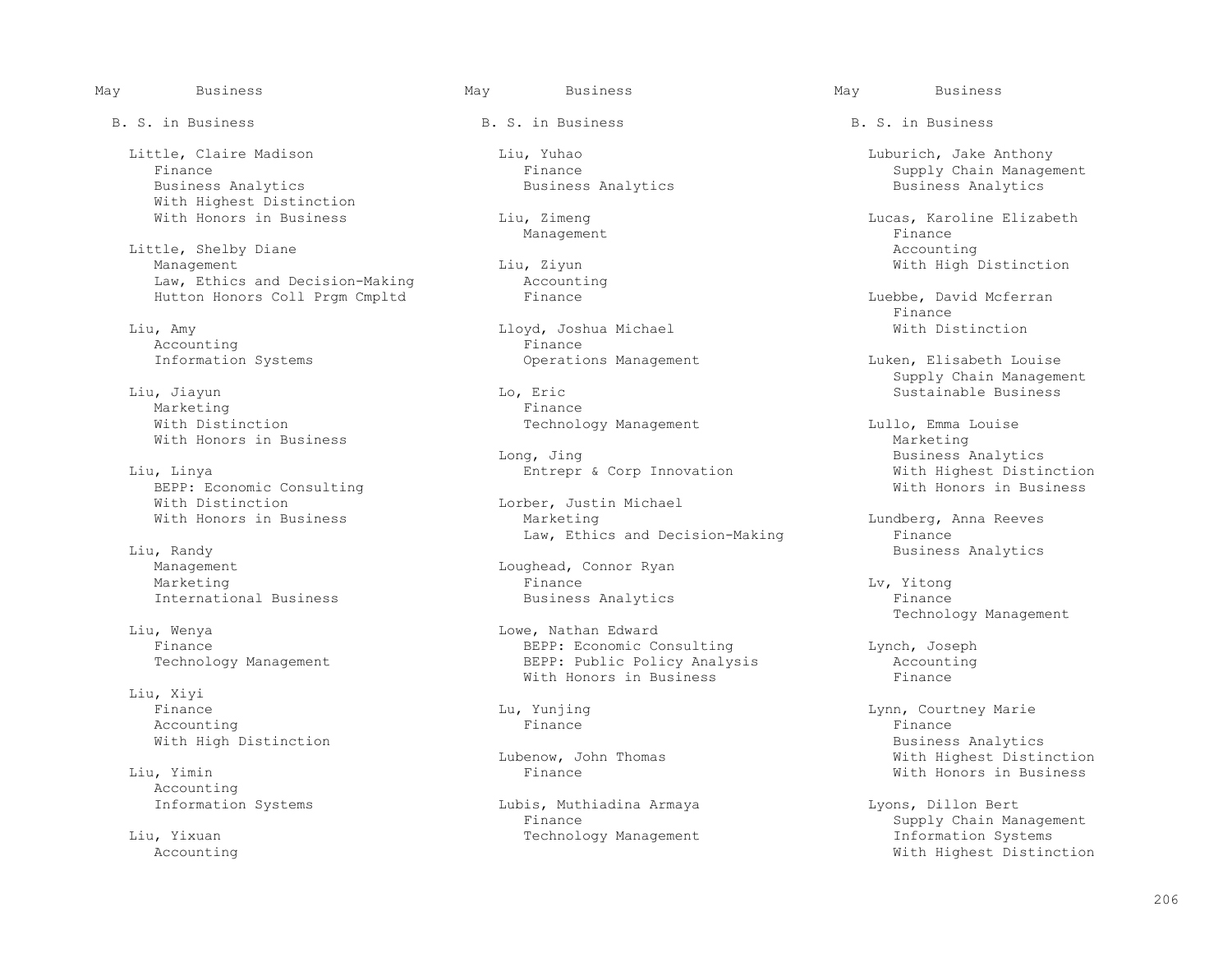Lyu, Zhuolin<br>Information Systems

 Ma, Anjinqiu Finance Business Analytics Technology Management Mailliard, Mailliard, Luke Richard With Honors in Business in Business in Business in Business in Business in Business in Business in Business in Business in Business in Business in Business in Busine

 MacDonald, Mairi Anna Malinowski, Gina Marie Markey, Myles Marketing and Marketing Marketing Accounting Marketing Marketing Marketing Marketing Marketing Marketing Marketing States of the Marketing Marketing Marketing States of the Marketing of the Marketing of the Marketing of th Professional Sales<br>
Digital & Social Media Business<br>
Mallon, Colleen<br>
Mallon, Colleen<br>
Mallon, Colleen Digital & Social Media Business Mallon, Colle<br>Applications Marketing

Mackles, Brandon Foster<br>Finance

MacNab, Matthew Alexander Malone, Benjamin Reaves<br>Finance Malone, Benjamin Reaves<br>Accounting Finance Finance Accounting Business Analytics and Business Analytics<br>With Distinction and Mith Distinction With Honors in Business

B. S. in Business The B. S. in Business B. S. in Business B. S. in Business

Lythcke, Joseph Eric and Mahadevia, Radhika Drupad Mangal, ChandraguptPrakash<br>Finance Mangal, ChandraguptPrakash BEPP: Economic Consulting WipinPrakash VipinPrakash BEPP: Economic Consulting<br>Business Analytics

Mahajan, Rhea Ravish Mahajan, Rhea Ravish Mangas, Jacob Owen<br>
Accounting Mangas, Tinance Accounting the set of the set of the set of the set of the set of the set of the set of the set of the set of t

Finance **Finance** 

Accounting Malapit, Carson Marie Finance Marie Marketing Digital & Social Media Business<br>
Ma, Yijia Applications

 Finance Malek, Daniel Finance Finance **Finance**  Ma, Yu International Business Marconi, Michaela Finance With Distinction Finance Operations Management **Management** With Honors in Business **International Business** 

 Ma, Yuyao Malhotra, Riya Margolin, Justin Parker Finance Finance Operations Management

Business Analytics<br>
International Business<br>
Finance With Distinction

Madhu, Sruthi and Maloney, Marymargaret<br>Marketing Marketing Marketing Martin, Andrea Nicole<br>Professional Sales Martin, Andrea Nicole Supply Chain Management (Supply Chain Management and Professional Sales Finance Finance<br>Sustainable Business (Supply Chain Angle Chaintal & Social Media Business (Supply Chainess) Digital & Social Media Business Applications

Supply Chain Management

Mith Highest Distinction<br>Mailliard. Luke Richard and Mith Honors in Business

 Ma, Muqiu Mantey, Austin Henry Business Analytics

Mantzoros, Dimitri J. (1999). Applications (1999). Mantzoros, Dimitri J. (1999). Mantzoros, Dimitri J. (1999).<br>Accounting Accounting and the control of the control of the control of the control of the control of the control of the control of the control of the control of the control of the control of the control of the control of the control

Technology Management

Marshall, Elliot Andrew<br>Accounting

Marshall, James

Martin, Alexander Quinn<br>Finance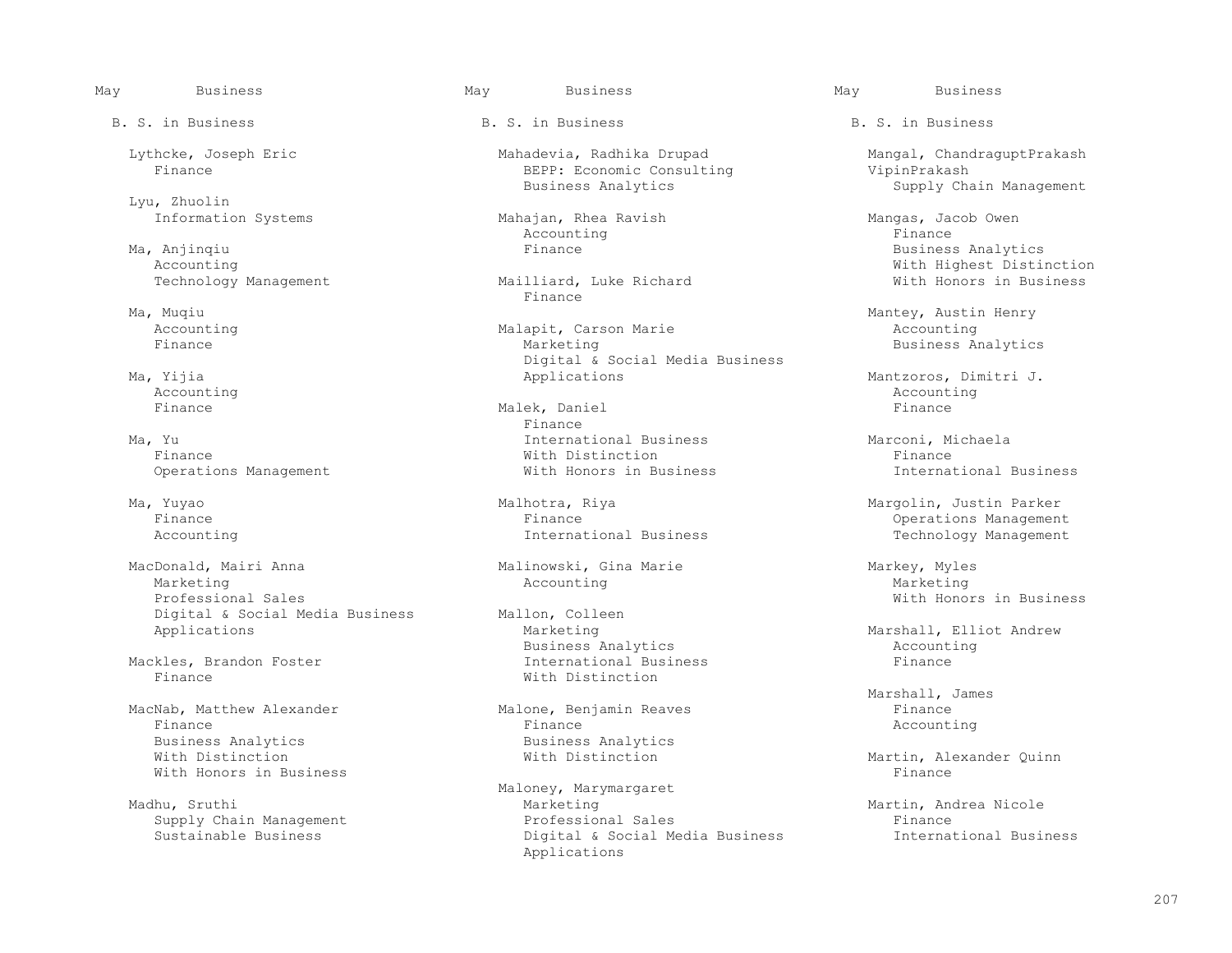Martinez, Joshua Matthew Gahol Mazur, Zachary Mazur, Zachary Donald Mazur, Zachary Donald Mazur, Zachary Donald Supply Chain Management Finance Finance and McDonald, Janelle M.<br>Business Analytics Management Accounting Accounting Management Supply Chain Management

vertunoto, Zachariah (and McCarthy, Colin J.<br>Finance (berations Mana Technology Management

Mast, Landis McGuire<br>Real Estate

Masters, Connor Joseph<br>Finance

Marketing Technology Management<br>Professional Sales

Marketing<br>Professional Sales

Mawhorter, Keegan Mitchell<br>Accounting Technology Management

Maxwell, Jordan Robert Isaiah and Finance and Finance McGrath, Ian Patrick<br>Marketing Marketing Mith Distinction Mith Distinction

Martin, Nicholas Mason Mayrose, Kyle Christopher Martin, Nicholas Mason Mayrose, Kyle Christopher McCue, John Allen<br>Marketing Marketing Management Accounting Marketing Chain Management Accounting Supply Chain Management Accounting Accounting Accounting Management Accounting Accounting Management Accounting Management Accounting Management Accounting Management Accounting Manage Business Analytics

Operations Management<br>
WcDonald, Liam<br>
With Honors in Business<br>
Finance

ic, Selmina<br>
Information Systems<br>
McCarthy, Margaret Elizabeth<br>
Accounting With High Distinction<br>
With Honors in Business<br>
Marketing<br>
Business Analytics

Example Tarthy, Max Edward Max Compared With Honors in Business<br>
Information Systems

McCarthy, Zena E. Information Systems<br>Matly, Gabriella Supply Chain Management Law, Ethics and Dec. cly, Gabriella Supply Chain Management Law, Ethics and Decision-Making<br>Marketing Technology Management

McCarty, Kelsey Marie<br>Matsuki, Mark Takamichi Marketing Marketing

Finance Marketing

Accounting  $\begin{array}{ccc}\n\text{Nith Highest Distribution} \\
\text{Finance} \\
\end{array}$ 

McClanahan, Gavin Jacob

May, Matthew Andrew 

McClellan, Kristen 

McClellan, Kristen 
McGraw, Kyle R.<br>
Accounting BEPP: Public

Mazur, Zachary Donald States Analytics Business Analytics

Supply Chain Management Marumoto, Zachariah (and Santa Marumoto, Zachariah (and McCarthy, Colin J. Thernational Business

Masic, Selmina McCarthy, Margaret Elizabeth Business Analytics

McDunn, William Matthew<br>Marketing Mith Highest Distinction<br>McCarthy, Max Edward and Mith Honors in Business

McGee, Bridget Suzanne<br>McCarthy, Zena E. (1992) McCarthy, Zena E. (1992) McCarthy, Zena E. (1993) McCarthy, McCarthy, 2014

McGough, Christopher<br>Finance Marketing **Matsuki, Marketing Management** Operations Management

McCaughey, Lauren Ashley McGowan, Delaney Hillman Finance Maurer, Luke Michael **International Business** Digital & Social Media Business **Digital Accial Media Business**<br>Entrepr & Corp Innovation Entrepr & Corp Innovation<br>
McCauley, Daniel Charles<br>
Mith High Distinction McCauley, Daniel Charles<br>
Information Systems<br>
With Honors in Business

McGowan, William James<br>Finance

Information Systems

 Accounting Accounting BEPP: Public Policy Analysis Operations Management

McKee, Kyle Scott<br>Finance Finance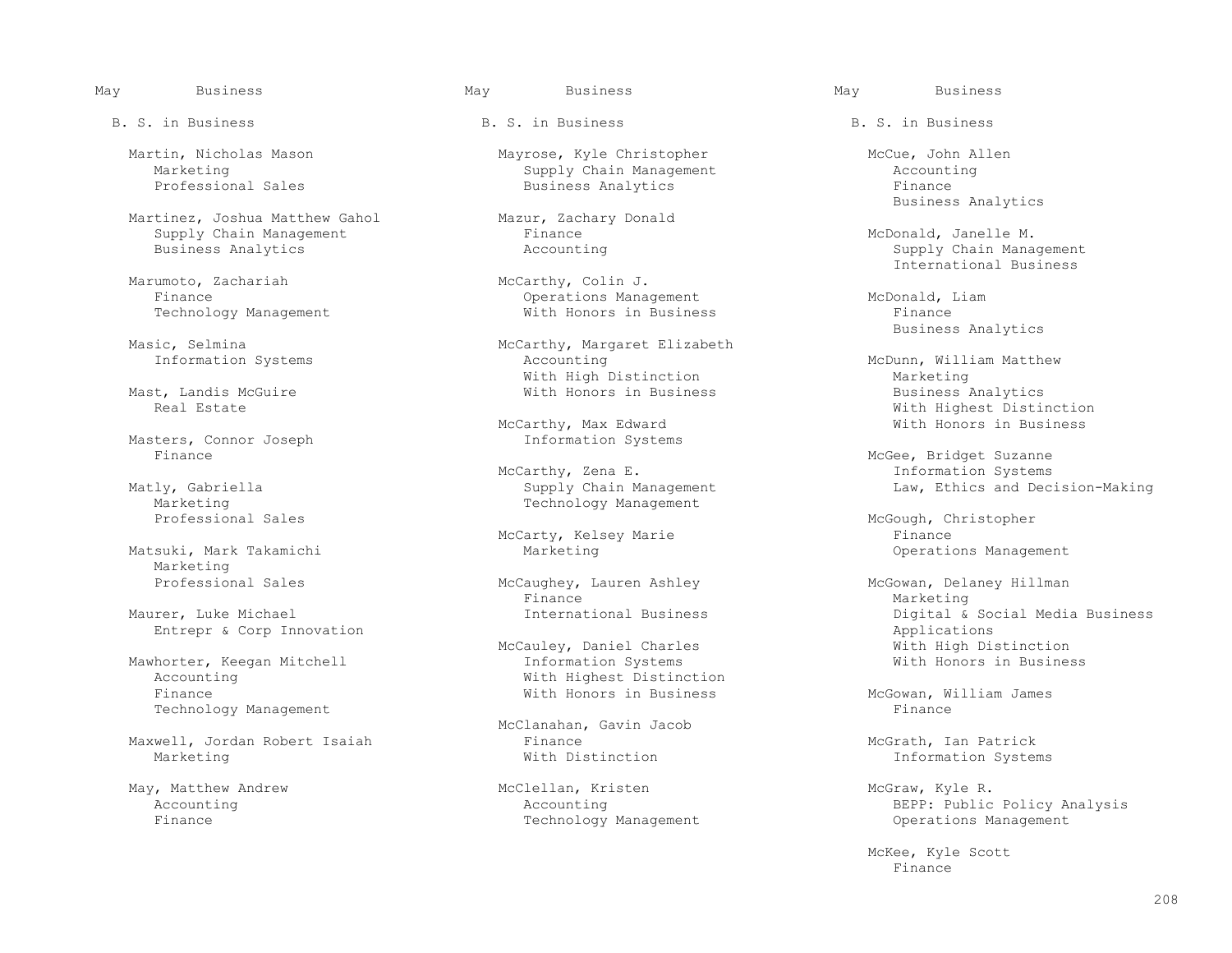McKinney, Samuel Jamison Mehdyzadeh, Joshua Messino, Alec DJ Finance Real Estate Finance

McKinney, Spencer Graham Mehra, Mitali<br>Accounting Mehra, Mitali Business Analytics

McLaughlin, Elizabeth Celeste Meyers, Mark Thomas

 Accounting With Distinction With Honors in Business Finance

With Distinction

Finance<br>Marketing

McTigue, Kearney McTigue, Kearney McTigue, Kearney McTigue, Kearney McCounting McTigue, Kearney Miller, Alejandro Jesus

Meagher, Robert John, IV Meredith, Mark David With Honors in Business

Means, Damone Lamar, II and Merenfeld, Dalit Means, Damone Lamar, II and the Merenfeld, Dalit and Times and Tim<br>Information Systems and Millim Marketing Marketing and Millim Millim Millim Millim Millim Millim Millim Millim Business Analytics Hutton Honors Coll Prgm Cmpltd With Honors in Business

B. S. in Business The B. S. in Business B. S. in Business B. S. in Business

McKenzie, Nathan Conner (Mehdizadeh, Darren Nissan (Mesnier, Gabrielle Mesnier, Gabrielle Mesnier, Gabrielle M<br>Finance (Mesophical Mesnier, Gabrielle Mesnier, Gabrielle Mesnier, Gabrielle Mehdizadeh, Darren Nissan Finance Finance Information Systems Law, Ethics and Decision-Making

Accounting Thance Finance Finance Metzger, Robert Jacob<br>Finance Metzger, Robert Jacob<br>BEPP: Economic Consulting Metzger, Robert Jacob BEPP: Economic Consulting and Accounting Accounting Accounting Accounting Accounting Accounting Accounting Accounting Accounting Accounting Accounting Accounting Accounting Accounting Accounting Accounting Accounting Accou With High Distinction

Mehta, Karan Nimeshkumar<br>Information Systems

Meinzer, Elizabeth Wranitz<br>Marketing Marketing Marketing McNeely, Lauren Grace and Mith High Distinction and Meza, Caroline Jordan Mexa, Merketing Marketing Marketing With Honors in Business

Meiring, Patrick Lawrence Miele, Christopher A.<br>Finance Miele, Christopher A. McTernon, Mackenzie Ann ann ann ann an Einance ann an Einance ann an Einance ann an Einance ann an Einance ann<br>Technology Management ann an Einance ann an Einessen ann an Einessen ann an Einessen ann an Einessen ann an Ei Technology Management

Marketing Meng, Yang Meng, Yang Meng, Yang Miles, Elise Carter<br>
Mith Distinction Miles, Marketing Marketing Information Systems

Management<br>Marketing

With Distinction

Information Systems The Subsettern BEPP: Economic Consulting<br>Business Analytics The Subsettern With High Distinction McMahon, Scott Vincent Business Analytics With High Distinction

With High Distinction Mei, Yi Meyers, Matthew Meyers, Matthew Mei, Yi Meyers, Matthew Marketing Marketing the Marketing of the Marketing of the Marketing of the Marketing of the Marketing of the Marketing o McNamara, Kellen Robert (Weinzer, Elizabeth Wranitz / With Distinction<br>Management Management Missiness (Weinzer, Elizabeth Wranitz / With Honors in Business

Finance **Menne, Matthew Joseph** Supply Chain Management Chain Management<br>
Thernational Business **Supply Chain Management** Finance **Supply Chain Management** International Business<br>With Distinction With Distinction

Professional Sales and Marketing Marketing Miller, Carolyn Miller, Carolyn Miller, Carolyn Miller, Carolyn Marketing Accounting Marketing **Marketing** Systems Mith Highest Distinction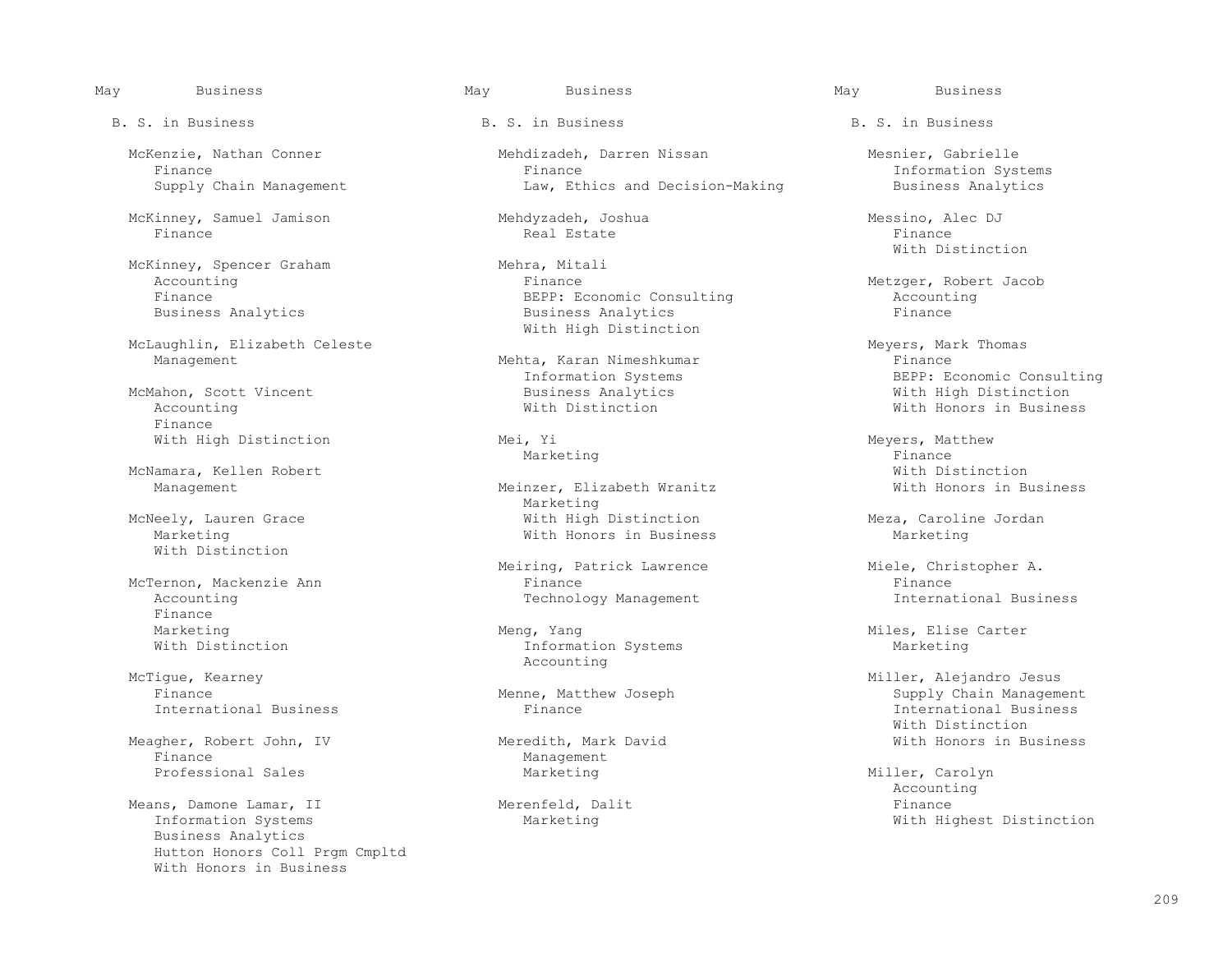Miller, Ethan Gregory Mittereder, Jacob Benjamin Moore, Jesse Josef Finance Finance Marketing

Miller, Kendra Danielle Mitu, Andrei Mitu, Andrei Mitu, Andrei Stefange Mitu, Stefange Stefange Stefange Stefan<br>Finance Marketing Finance Marketing Moore, Kaelan Moore, Kaelan Moore, Kaelan Moore, Kaelan Moore, Kaelan Moore, Kaelan Professional Sales<br>
With Distinction<br>
With Distinction<br>
Mixon, William Alan

Finance and the counting of the counting of the counting  $\Lambda$  counting  $\Lambda$ 

Marketing

Technology Management<br>With Highest Distinction<br>Finance With Highest Distinction The Primance Communication Rimanov Moran, Joseph Matthew

Minnick, Connor James<br>Accounting Moleeses, Norravee Sustainable Business Moleeses, Norwich Business Accounting

With Distinction  $\sim$  Sustainable Business (Sustainable Business  $\sim$  Sustainable Business (Sustainable Business  $\sim$ 

 Mirandola, Nico Carmen Finance Accounting Marketing

 Mistry, Ayushi With Distinction Accounting Marketing Marketing Marketing Marketing Marketing Marketing Marketing Marketing Marketing Marketing Marketing Marketing Marketing Marketing Marketing Marketing Marketing Marketing Marketing Marketing Marketing M

Mitchiner, Emma Winick<br>Marketing International Business

B. S. in Business The B. S. in Business B. S. in Business B. S. in Business

BEPP: Economic Consulting The International Business The Professional Sales

Mixon, William Alan<br>Finance Finance **Finance** 

Mnayarji, Elena Elizabeth Finance

Management and the management of the management of the state of the state of the state of the state of the state of the state of the state of the state of the state of the state of the state of the state of the state of th

Mongin, Luke Alexander<br>Minnick, Grace Elizabeth Minnick, Corp Innov nick, Grace Elizabeth **Entrepr & Corp Innovation**<br>Entrepr & Corp Innovation **Entrepr & Corp Innovation** Entrepr & Corp Innovation The Morasca, Michael Garrett Law, Ethics and Decision-Making Morasca, Michael Garrett<br>Management Supply Chain Management Supply Chain Management

Finance Applications

Digital & Social Media Business Morgan, Andrew Joseph<br>Applications Marketing With High Distinction and Applications and Applications and Marketing

Mitu, Andrei Stefan Massers (Ed. 2008)<br>Mitu, Andrei Stefan Massers (Ed. 2009)<br>Mitu, Andrei Stefan Massers (Ed. 2009)

 Miller, Michael Joseph Operations Management Moorman, Jonathan Carter With Highest Distinction

With High Distinction Mohamed, Jennifer Mohamed Mohamed, Moran, Houston Mark<br>Management Mohamed Mohament Finance Minnich, Brandon Thomas Marketing BEPP: Economic Consulting Mohr. Max Goldsmith example and the Business Analytics

Information Systems<br>Moleeses, Norravee and Sustainable Business

Technology Management<br>
Mongin, Luke Alexander
Monger (Accounting Accounting

Management Technology Management Supply Chain Management<br>With Distinction Sustainable Business With Honors in Business The Moole, Ravitheja Reddy (Duny Digital & Social Media Business<br>Finance Theorem Applications

Accounting and Moore, Benjamin and Moreland, Katherine Anne<br>
Finance Moreland, Katherine Anne Accounting Accounting Marketing Finance Professional Sales Information Systems The Moore, Connor LaRon Moore Mill Moore, With Honors in Business

Moore, Dylan and Technology Management Moore, Dylan

BEPP: Public Policy Analysis Morgan, Robert Edward<br>Management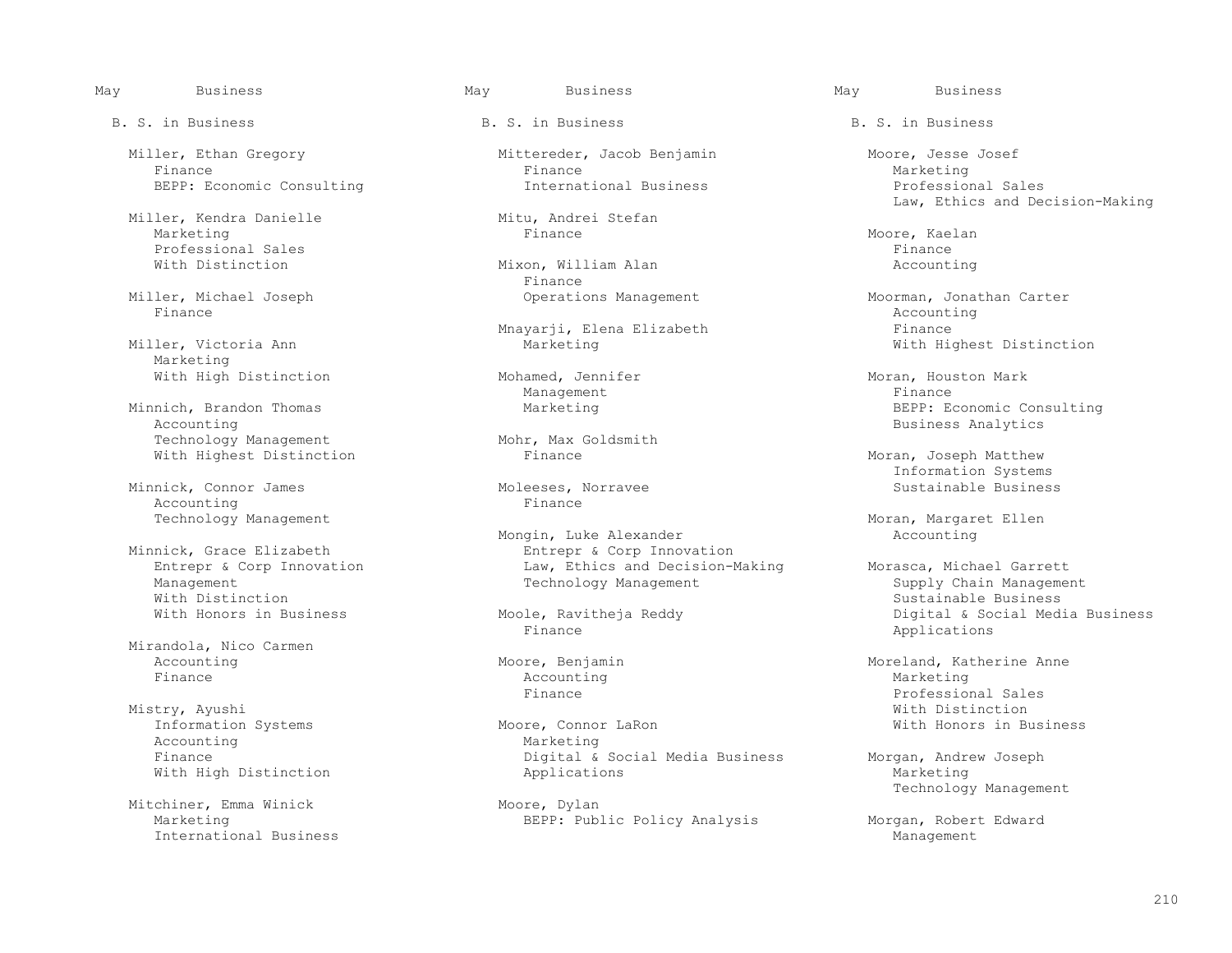Morin, Annika Louise Marie Mullett, Marissa Kate Muze, Siphiwe Supply Chain Management<br>  $\begin{array}{cccc}\n\text{Law, Ethics and Decision-Making}\n\end{array}$  Operations Management<br>  $\begin{array}{cccc}\n\text{Law, Ethics and Decision-Making}\n\end{array}$ Law, Ethics and Decision-Making

Morrato, James David Mullins, Jeremy G. Mwaniki, Adam Ashock <br>Supply Chain Management Marketing Accounting Supply Chain Management and Marketing Marketing and Management and Accounting Accounting Accounting Accounting Accounting and Accounting and Accounting and Accounting and Management and Management and Management and Manage Business Analytics

Marketing<br>
Professional Sales<br>
BEPP: Economic Consulting<br>
Professional Sales International Business Murphy, James Murphy, James Finance

Moser, Janina Ashley (Example 2014) Law, Ethics and Decision-Making (Nannini, Michael James<br>Entrepr & Corp Innovation Entrepr & Corp Innovation

Marketing<br>Professional Sales

Information Systems

 Mulholland, Michael J. Muth, Mackenzie Rose Professional Sales Finance Finance International Business and Real Estate Law, Ethics and Decision-Making

International Business

Accounting<br>
The Mulvey, Abigail Dawn<br>
Entrepr & Corp Innovation<br>
BEPP: Public Policy Analysis International Business and BEPP: Public Policy Analysis<br>With Distinction and Business and Thernational Business

 Munson, Meghan E. With Honors in Business Morrow, Dalton Michael **BEPP:** Public Policy Analysis<br>Accounting accounting and Mith High Distinction

Morse, Helen Stephanie and Murner, Jason Tyler<br>Marketing Business Analytics<br>BEPP: Economic Consulting

Finance **Finance** 

Murphy, Ryan Max<br>
Murphy, Ryan Max<br>
Marketing Marketing Marketing (Napier, James Brennan<br>
Law, Ethics and Decision-Making (Napier, James Brennan Law, Ethics and Decision-Making

Professional Sales Murthy, Netra Narayan, Shreya Marketing Finance Research Marketing Finance

Murugappan, Deepika Santhana Nathan, Ankita<br>Finance Nathana Nathana Nathana Nathana Nathana Nathana Nathana Nathana Nathana Nathana Nathana Nathana Nathan Finance Finance Mues, Dominic and Mues, Dominic and Mues, Dominic and Mues, Dominic and Mues, Dominic and Musics Analytics and Mu<br>Technology Management and Musics and Technology Management Management Technology Management<br>Technology Management Technology Management Technology Management

Morrison, Rory Anne Myers, Nicholas Anthony

Nachman, Christopher James<br>Marketing Marketing and the Marketing Morrison, Tanner Paul **Munce, Alec Jay State Act and Technology Management**<br>Finance Munce, Alec Jay Technology Management Finternational Business Supply Chain Management **International Business** International Business Business Analytics<br>Munson, Meghan E. The Month of Mith Honors in Business<br>With Honors in Business

With High Distinction Nadler, Matthew Aaron<br>Finance Finance

Professional Sales Nagel, Corey Benjamin<br>Prinance Sales Nagel, Corey Benjamin

Mu, Zhichen Supply Chain Management Supply Chain Management Supply Chain Management

Hutton Honors Coll Prgm Cmpltd Neal, Morgan Elizabeth<br>Marketing Marketing and the Marketing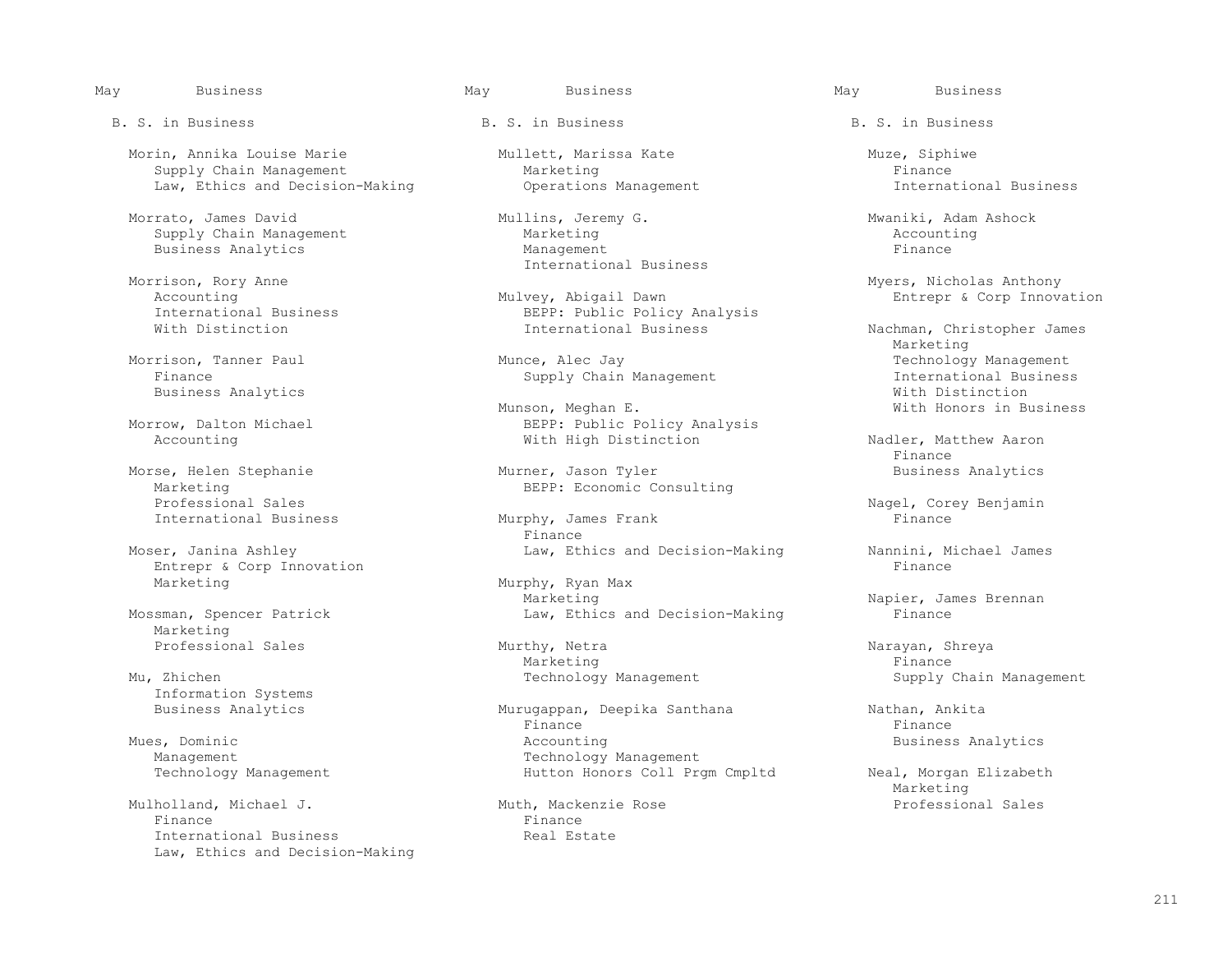Nediyakalayil, Shane Accounting Mediyakalayil, Shane Accounting Media Accounting Media Accounting Media Accounting Media Accounting Media Accounting Media Accounting Media Accounting Media Accounting Media Accounting Media Finance Finance Accounting Noe, Mark, II

Nein, Logan Stensby (Nie, Yanan Marketing (Nie, Yanan Marketing (Nie, Yanan Marketing (Nie, Yanan Marketing (Ni

Nelson, Kelly A.<br>Finance

Neu, Madeline Lambert Accounting North, Conner North, 2008, 2008, 2008, 2008, 2008, 2008, 2008, 2008, 2008, 2008, 2008, 2008, 2008, 2008, 2008, 2008, 2008, 2008, 2008, 2008, 2008, 2008, 2008, 2008, 2008, 2008, 2008, 2008, 2008, 2008, 2008, 2008 Technology Management Miersbach, Elizabeth Catherine Finance Finance<br>
Law, Ethics and Decision-Making BEPP: Economic Consulting Accounting Law, Ethics and Decision-Making BEPP: Economic Consulting BEPP: Economic Consulting Accounting Accounting Accounting Accounting Accounting Muslimess Analytics With Highest Distinction<br>
Hutton Honors Coll Prgm Cmpltd<br>
International Business

 Neumann, Samantha Madison Moore International Business

Rirk, Noah With Distinction<br>
Information Systems Information Systems<br>
Operations Management<br>
Nutt, Seth Carter<br>
Nutt, Seth Carter<br>
Nutt, Seth Carter

Neydon, Kimberly Mishant Nishant Recounting Revenues and Revenues Research Revenues Recounting Revenues Revenue

 Finance With Highest Distinction

B. S. in Business The B. S. in Business B. S. in Business B. S. in Business

 Neary, Sarah Nguyen, An Thanh Binh Nodus, Hannah Ivy Marketing 1997 Management Management Marketing Information Systems<br>Business Analytics 1997 Management International Business 1998 Management Coperations Management

Nguyen, Thao Thi Thu Marketing<br>
Information Systems Neilssen, Lukas Andrew **Information System:**<br>Marketing **Information System:** 

Information Systems

 Finance Niehaus, Natalie Ann Norek, Mary Kathryn Real Estate Accounting Accounting With Highest Distinction<br>With Honors in Business

 Hutton Honors Coll Prgm Cmpltd International Business North, Conor Alexander With Highest Distinction<br>With Honors in Business Communication Real Estate With Honors in Business

Nimtz, Grant Robert Nover, Andrew Dean<br>Finance Nover, Andrew Dean Accounting Mexicle Hutton Honors Coll Prgm Cmpltd (Newkirk, Noah Mexicle Honors Coll Prgm Cmpltd Newkirk, Noah

Accounting Mycz, Tyler Patrick<br>
Operations Management Controller Chechnology Management<br>
Operations Management Marketing

Business Analytics International Business Operations Management<br>With Distinction International Business Digital & Digital & Social Media Business<br>Applications Nguyen, Jonathan (Applications) Manuson and Applications<br>Accounting (Accounting Accounting Accounting Accounting Mith High Distinction

Business Analytics and Molting, Nathaniel Henry<br>
With Distinction Marketing Professional Sales **Marketing** With Distinction **Marketing** Marketing Marketing and Marketing Professional Sales

Accounting  $\begin{array}{ccc}\n\text{Nor Halin, Nur Qistina Binti} \\
\text{Finance}\n\end{array}$ Business Analytics and Electronic Extended Finance Finance and Finance Finance Finance Finance Finance Finance<br>Information Systems and Business Analytics

Nirwan, Akaashsingh and Santa Communications Management Nirwan, Akaashsingh and Santa Communications Management R<br>Finance and Business Analytics With High Distinction **Example 2** Finance Finance Business Analytic Business Analytics<br>With Distinction With Distinction

Technology Management and Marketing<br>Professional Sales Professional Sales Ng, Long International Business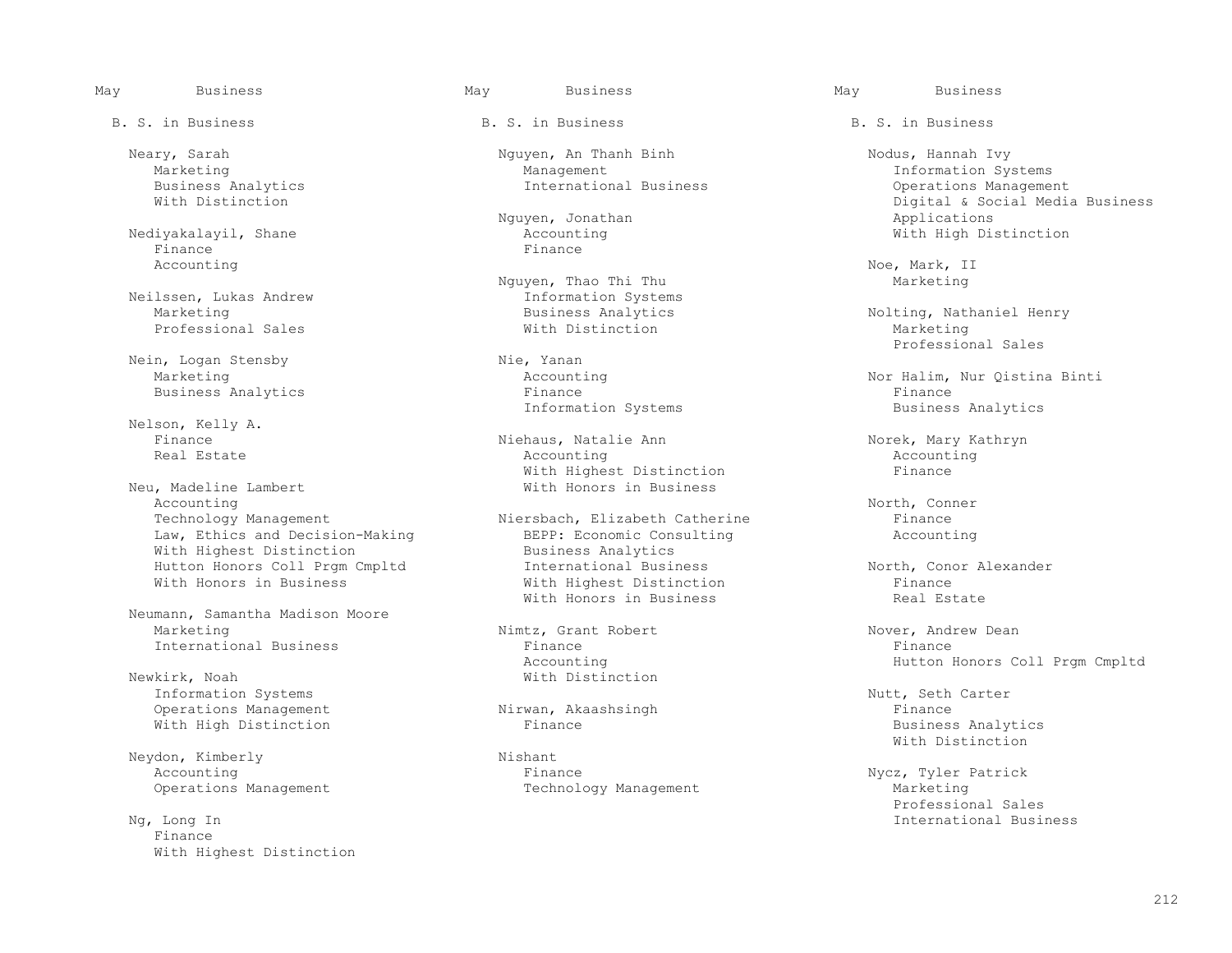O'Brien, Cameron William (1999) O'Reilly, Bridget Clare (1999) Ong, Xinzhi<br>
Finance Entrepr

Entrepr & Corp Innovation

 O'Connell, Sarah Marie Oakley, Samuel David BEPP: Public Policy Analysis Finance Communication of the Ortiz, Marcos Jose<br>With Distinction Microsoft Accounting Accounting Finance With Distinction and the Maccounting Resolution of the Maccounting  $\mathbb{F}_p$  and  $\mathbb{F}_p$   $\mathbb{F}_p$ With Honors in Business **Business** Analytics **Business** Analytics **Business** Analytics

Finance and Accounting the Accounting Accounting Accounting Accounting Accounting Rinance

 O'Leary, Connor John Oden, Miles Alexander Business Analytics Finance Finance

O'Loughlin, Natalie and Oettinger, Mariel Louise<br>Marketing Marketing Digital & Social Media Business and Business Analytics and Marketing Marketing<br>Applications Marketing Applications Applications Professional Sales

 O'Neill, Carolyn Eileen Professional Sales Paik, Sung Hwan International Business<br>
With Distinction<br>
With Distinction<br>
With Distinction

B. S. in Business The B. S. in Business B. S. in Business B. S. in Business

 Nylen, Zachary Robert O'Neill, Logan Michael Olson, Caitlyn Mary Accounting Finance Accounting Finance Accounting Finance Technology Management

 O'Brien, John David O'Reilly, Schuyler Joseph Finance Finance Ooi, Zhe Yu

 O'Bryan, Hayden Ferrell O'Sullivan, Jacqueline Inez Supply Chain Management Marketing Supply Chain Management<br>
Professional Sales Supply Chain Management<br>
International Business International Business Coppenheimer, Ben Philip<br>
Technology Management<br>
Marketing

Oca, Sean (Oca, Sean (Oca, Sean (Oca, Sean (Oca, Sean (Oca, Sean )<br>
Dependent of the Marketing O'Connor, Sean R. Marketing Orzel, Monika Anna Professional Sales Finance

 O'Keefe, Lauren E. Oddo, Joseph Vincent With Distinction Accounting and the settle of the settlement of the settlement of the settlement of  $\Gamma$  at  $\Gamma$  . Patrick

With Distinction **Exercise Scott Lincoln** Clofson, Scott Lincoln **International Business** Marketing Marketing Marketing

> Olsen, Sara Jessica Accounting

 Finance O'Reilly, Bridget Clare Entrepr & Corp Innovation Supply Chain Management O'Brien, John David O'Reilly, Schuyler Joseph Sustainable Business

Information Systems (1997)<br>O'Bryan, Hayden Ferrell (1998) O'Sullivan, Jacqueline Inez (1998) Supply Chain Management

Dakley, Samuel David Contract Contract Contract Business Analytics

O'Keefe, Lauren E. The Chamber of Management Communication of Management Communication Communication of Management Communication of Management Communication Communication of Management Communication Communication Communica

Finance

Technology Management The Information Systems Consumersies of the Harris Ozer, Jake Harris Technology Management Management and the Management of the Management of the Management of the Management of the Management of the Ma

Marketing Marketing Pachciarz, Mary Catherine<br>Business Analytics Communiculary Marketing

Information Systems<br>Business Analytics

Paletta, George Arthur, III<br>Finance Finance International Business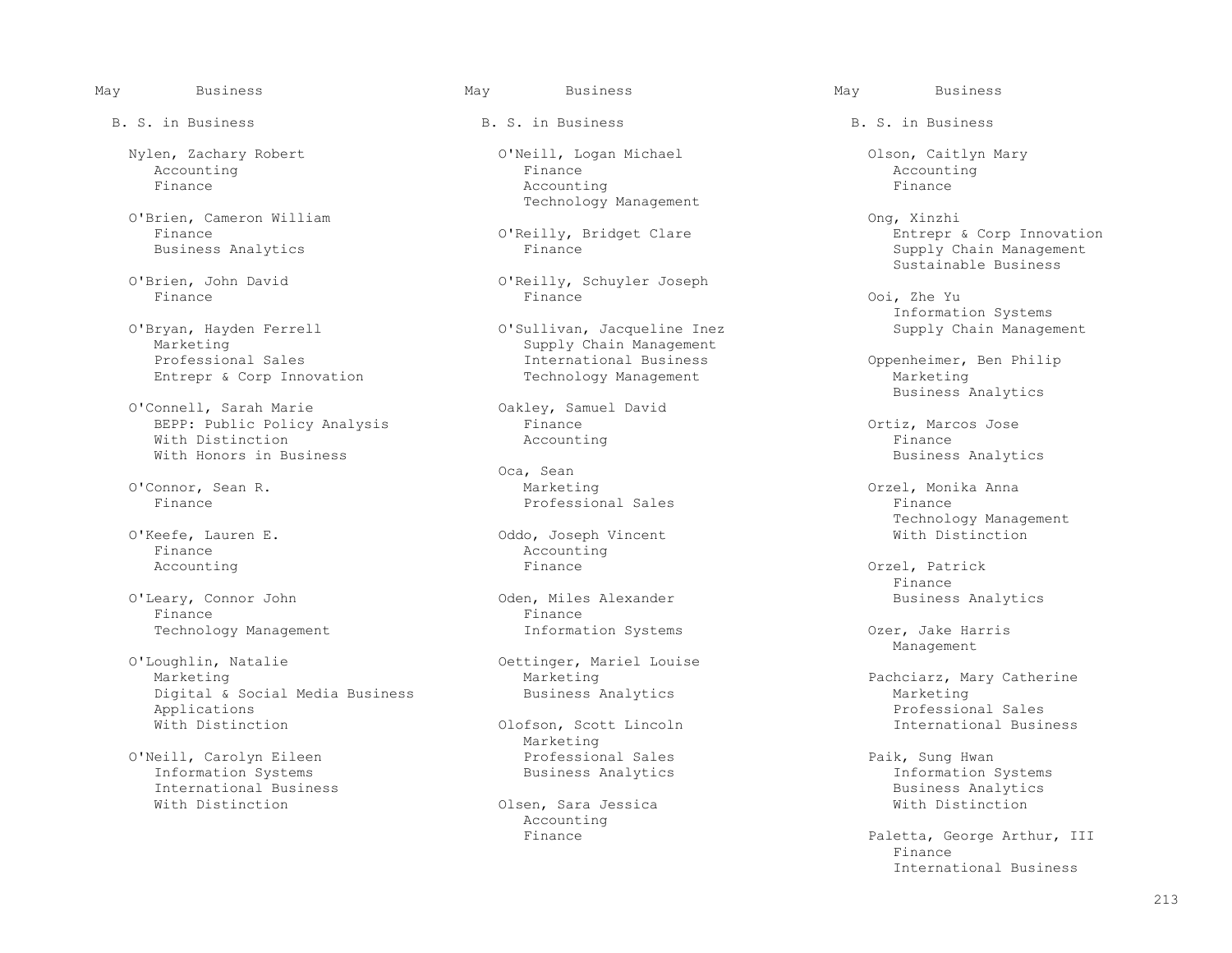Pallesen, Andrew MacKenzie Patel, Akhil Marketing Finance Finance Professional Sales

 Pan, Yanjie With Distinction Finance **Patel, Harsh**<br>Operations Management **Patel** Accounting

Information Systems **Patel, Jan**<br>Operations Management **Pinance** 

Panayi, Sean Nicolas Patel, Jill Mihir Perner, Benjamin

 Finance Patel, Meet Accounting Technology Management

Papaporfiriou, Peter Matthew Finance<br>Finance Finance Real Estate Finance and the contract of the Real Estate Real Estate and  $\mathbb R$ 

 Pardo, Evan Michael Patinella, Shannon Marketing Operations Management With High Distinction **Permitian** Ross and Permitian Permitian Permitian Ross and Permitian Ross and Permitian Ross

 Park, Daniel Young Finance Finance **Management** Management **Peterson, Kian Daniel** Accounting Management **Peterson, Kian Daniel** Accounting With High Distinction

Finance Marketing Marketing (1999) and the set of the set of the set of the Marketing Marketing (1990) and the set of the set of the set of the set of the set of the set of the set of the set of the set of the set of the s

Parmater, Jacob Andrew **Marketing**<br>Finance **Marketing** Pcolinski, Matthew Simon Marketing Professional Sales Technology Management

B. S. in Business The B. S. in Business B. S. in Business B. S. in Business

 Palia, Sharnjit Singh Pasetes, Amanda Clancy Pearl, Nathaniel Finance Finance Finance Finance Supply Chain Management<br>
Finance Supply Chain Management Rusiness Analytics Business Analytics

Technology Management

 Finance Finance Finance International Business International Business Technology Management Pang, Hanhua and Santa Communications and Business Analytics and Pangunan and Santa Communications and Pangunan and Pangunan and Pangunan and Pangunan and Pangunan and Pangunan and Pangunan and Pangunan and Pangunan and Pa

Patrick, Abby Elizabeth Supply Chain Management<br>Finance

Information Systems<br>Park, Seung Youn and Sustainable Business

Accounting Paul, Alain Nalin Paul, Alain Nalin Paul, Alain Nalin Paul, Alain Nalin Paul, Alain Nalin Paul, Alain Nalin Paul, Alain Nalin Paul, Alain Nalin Paul, Alain Nalin Paul, Alain Nalin Paul, Alain Nalin Paul, Alain N

Pcolinski, Matthew Simon<br>Finance

Patel, Akhil **Pearson, Sally Renae**<br>
Marketing Pan, Yanjie **International Business**<br>
Real Estate **International Business**<br>
With Distinction

Operations Management and Accounting and Accounting Perez, YiQi Angela<br>Finance and Perez, YiQi Angela Perez, Perez, Perez, Perez, Perez, Perez, Perez, Perez, Perez, Perez, Perez, Pe Finance (Pan Departions Management of Pan Departions Management of Pan Departions Management<br>Pan Dechnology Management Patel, Janam Rajan and Communication and Technology Management Patel, January 2016 Operations Management Finance Hutton Honors Coll Prgm Cmpltd

g, Hanhua<br>
Perrine, Alexander Nicholas<br>
Pang, Meet Pang Patel, Meet Accounting Accounting **Marketing Marketing Marketing Operations Management** 

Patel, Shrey **Patel, Shrey Perry, Brian Kenneth**<br>Finance **Perry, Brian Kenneth** 

 Perry, Olivia Marketing Law, Ethics and Decision-Making<br>Business Analytics

Patrick, Allison and Supply Chain Management Patrick, Allison and Supply Chain Management

k, Seung Youn Sustainable Business and Deterson, Ryan C.<br>Peterson, Ryan C.<br>Finance Marketing

Petkus, Amberly Barrett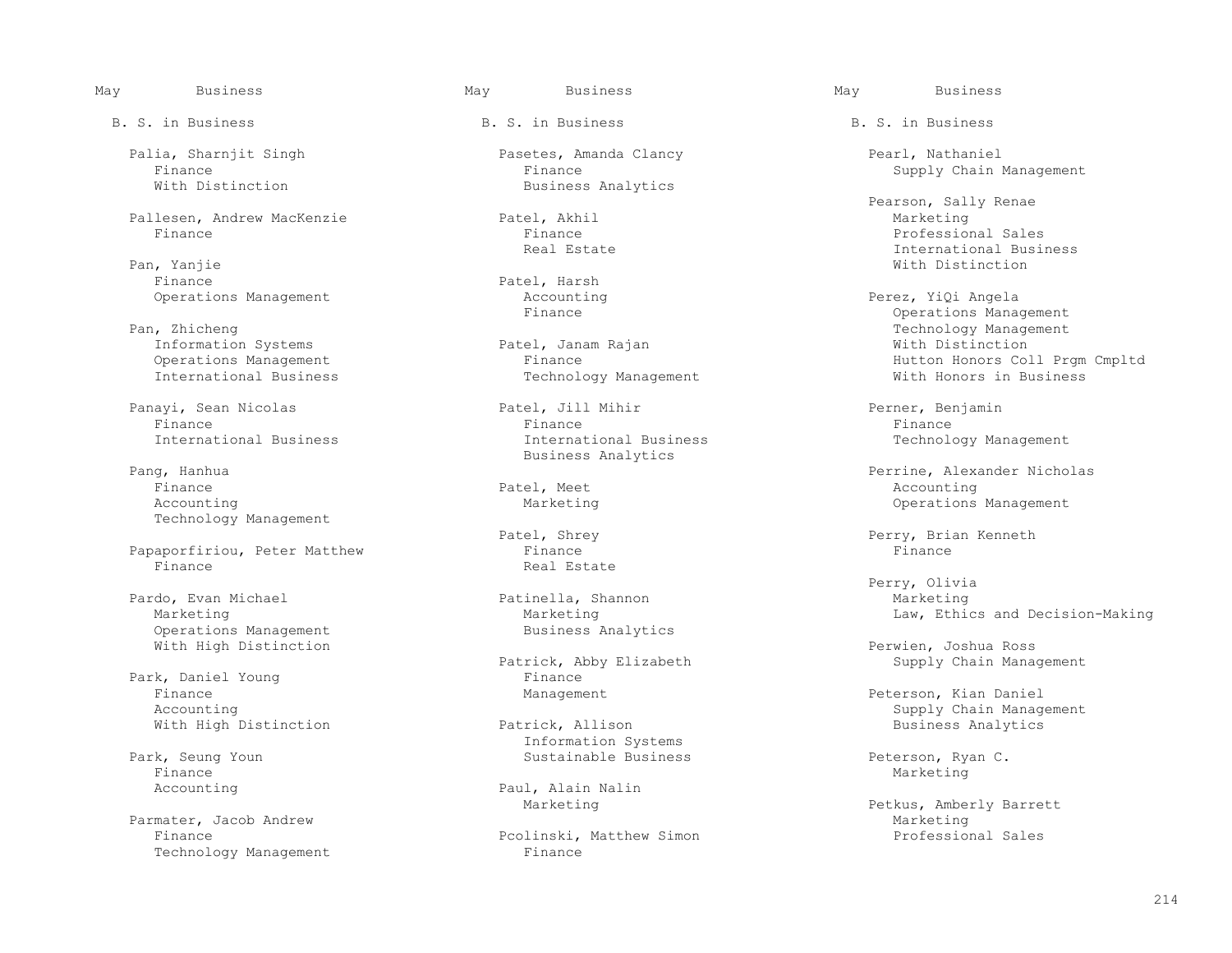Petrariu, Eliza Piegat, Justin Matthew Ponsler, Keith Information Systems<br>
International Business<br>
Business Analytics

Petsche, Andrew James<br>
Entrepr & Corp Innovation<br>
Marketing<br>
Marketing

Pettigrew, Eleisse<br>Marketing Marketing Pope, Bailey Research and Marketing Pope, Bailey Research and Marketing Pope, Bailey

Pettit, Meghan Elizabeth<br>Finance Technology Management **Exercise Secure 1 Constructs** With Honors in Business and Mith Honors in Business and Accounting<br>With Honors in Business With Honors in Business<br>
Pierre, Joshua Taylor

Petty, Riley Kathryn and Accounting Marketing and Accounting Marketing and Accounting Marketing and Accounting Marketing and Accounting Marketing and Accounting Marketing and Accounting Marketing and Accounting Marketing a International Business<br>With High Distinction

Phelps, Nathan James Entrepr & Corp Innovation Accounting Accounting and the control of the control of the control of the control of the control of the control of the control of the control of the control of the control of the control of the control of the control of the control

Philip, Anna Joan<br>Accounting Finance Finance Finance With Honors in Business

Phipps, John Cody<br>Finance Finance Business Analytics<br>Accounting Accounting<br>
With Highest Distinction<br>
Pitts, Natalie Corinne and the Section provaing the Section of The Prather & Corp Innovaing With Honors in Business

 Pich, Thomas Christopher Business Analytics Marketing Technology Management

 Pieczynski, Megan Kathryn Place, Tricia Grace Accounting Business Analytics

Entrepr & Corp Innovation **Entrepr & Corp Innovation** Marketing Marketing **Pontius, Caroline Grace**<br>
Digital & Social Media Business Marketing Digital & Social Media Business<br>Applications

Technology Management **Pieroth, Kaileigh Lorraine** Marketing<br>Finance Marketing Finance Finance 11 - International Business Business Business Business Business Business With Highest Distinction<br>
With Honors in Business<br>
Recounting<br>
Recounting

Pierre, Joshua Taylor (1999) 2008 With High Distinction Accounting

Pierzchala, Jacob Conner<br>Marketing Marketing Marketing Phelps, Bradley Raymond Phelps, Bradley Raymond Phelps, Bradley Raymond Phelps, Bradley Raymond Phelps, Research Phelps, Research Phelps, Raymond Phelps, Raymond Phelps, Research Phelps, Raymond Phelps,

Finance Pietras, Alexander Malcom<br>
With Distinction<br>
With Distinction Business Analytics

Accounting **Exercise 2** Pine, Matthew Joseph Pozna, David Matthew Pozna, David Matthew Pozna, David Matthew Pozna, David Matthew Pozna, David Matthew Pozna, Pozna, Pozna, David Matthew Pinance Pinance Pinance Pozna, Pozna, With Distinction **With High Distinction** Operations Management

tts, Natalie Corinne and Entrepr & Corp Innovation<br>
Marketing Technology Management  $\begin{array}{ccc}\n\text{Press, Emily} \\
\text{Business Analysis}\n\end{array}$ Entrepr & Corp Innovation and With High Distinction<br>Technology Management and With Honors in Business

International Business<br>With Distinction With Distinction

Marketing Finance Finance Postweiler, Jonathan Henry Postweiler, Jonathan Henry Postweiler, Jonathan Henry Postweiler, Jonathan Henry Postweiler, Jonathan Henry Postweiler, Jonathan Henry Postweiler, Jonathan Henry Postwei

Poydence, John J.<br>Finance

Pineau, Anya Kole Pradipta, Yosef Martin

 Press, Neil Accounting and Accounting Accounting Accounting Business Analytics<br>
Finance and Mith Distinction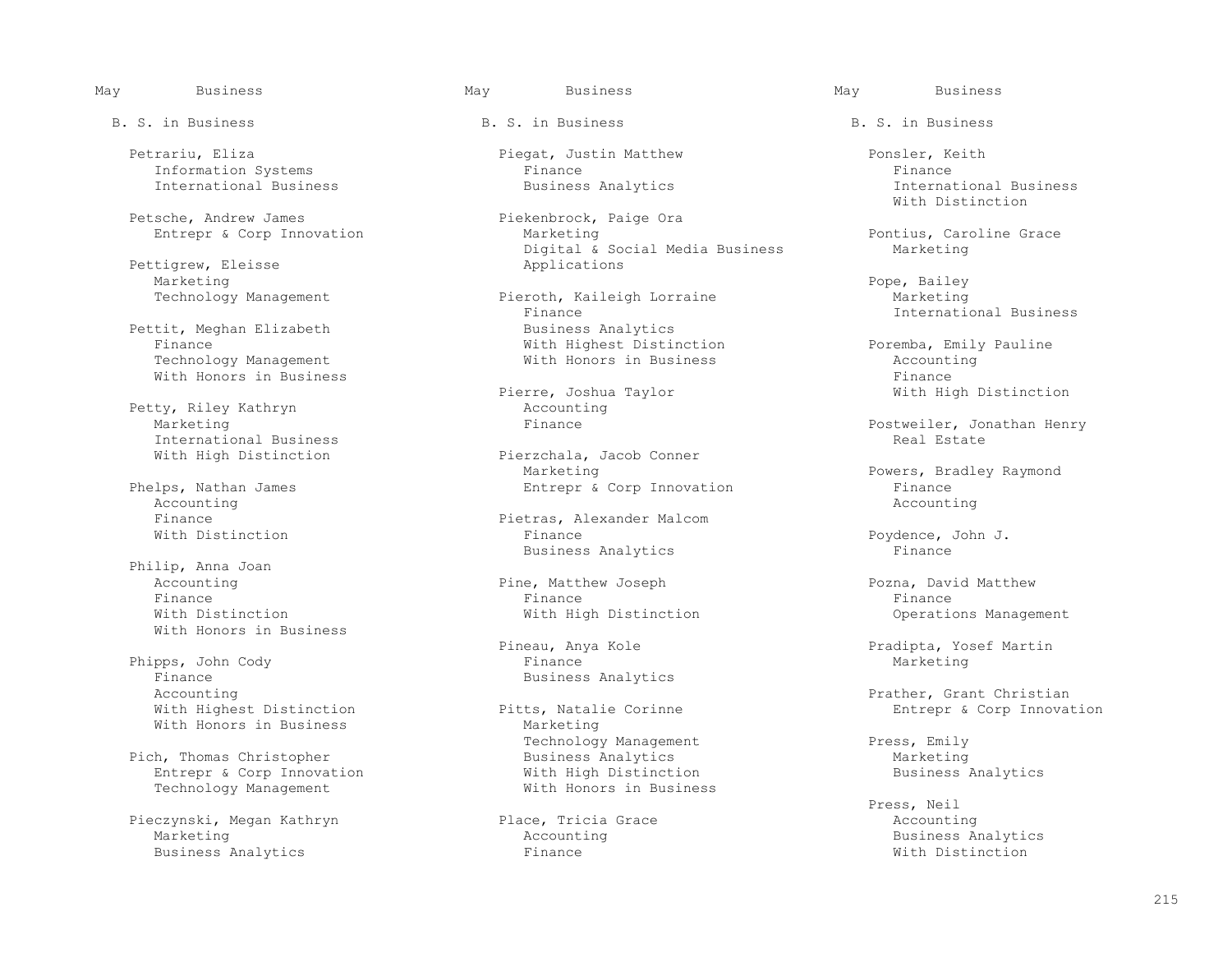Pritchett, Megan Rose<br>Marketing Marketing Raveendran, Rakesh

Provet, Samuel **Business Analytics** analytics Rayne, John Williams<br>
Finance **Rayne, Rayne, Theodore Riversity**  Finance With Distinction Finance Accounting Real Estate Real Estate Real Estate Real Estate Real Estate Real Estate Real Estate Real Estate Real Estate Real Estate Real Estate Real Estate Real Estate Real Estate Real Estate Real Estate Real Estate Real Es

Pu, Qinning and Accounting Accounting Accounting Accounting Accounting Accounting Accounting Accounting Accounting Accounting Accounting Accounting Accounting Accounting Accounting Accounting Accounting Accounting Accounti

Puncharoenworakul, Ralph Recht, Sydney Recht, Sydney Recht, Sydney With Highest Distinction

Purcell, William Financell, William Hutton Honors Coll Prgm Cmpltd<br>Marketing

Pyde, Jack R.<br>Marketing

Pylypec, Roman Michael Finance

 Qi, Xiaozhou Finance Finance Business Analytics

B. S. in Business The B. S. in Business B. S. in Business B. S. in Business

Preston, John Francis Quane, Meghan Elizabeth Rauf, Zubia<br>Finance Supply Chain Management Information Systems Supply Chain Management<br>Business Analytics Business Analytics<br>International Business<br>Business<br>Business<br>Business<br>Business<br>Analytics

International Business Corp Innovation<br>
Finance Entrepr & Corp Innovation Finance **Finance** 

With High Distinction  $\Omega$ uinn, Riley Flynn<br>Finance

Accounting

Accounting The Ramaiah, Anya M. Communicational Supply Chain Management<br>Finance SEPP: Economic Consulting Thernational Business BEPP: Economic Consulting<br>Business Analytics With Highest Distinction and Redmond, Tyler Michael Purcell, William Redmond, Tyler Michael Purcell, William and Redmond, Tyler Michael

Finance With Honors in Business<br>Accounting

Ramatowski, Stone Benjamin<br>
Finance<br>
With Distinction

Technology Management **Rath, Diana** Rechnology Management Rath, Diana Reimer, Gregory Reserved Represent Reserved Reference Reserved Represent Represent Represent Represent Represent Represent Represent Represent Represent Marketing the Marketing of the Marketing of the Marketing of the Marketing of the Marketing of the Marketing o Qian, Junyi Professional Sales Business Analytics Technology Management

Quan, Wei الكون السنة المستخدم المستخدم المستخدم المستخدم المستخدم المستخدم المستخدم المستخدم المستخدم المستخد<br>با هناك المستخدم المستخدم المستخدم المستخدم المستخدم المستخدم المستخدم المستخدم المستخدم المستخدم المستخدم الم Finance Marketing Marketing Entrepr & Corp Innovation<br>
Mith Distinction Corp Constant Digital & Social Media Business Digital & Social Media Business<br>Applications

Rau, Sanjeev<br>Marketing Marketing Marketing

Pu, Qinning Communication of the Rayner, Hannah Marie Rayner, Hannah Marie Rayner, Hannah Marie Register of the Rayner, Hannah Marie Register of the Register of the Register of the Register of the Register of the Register Accounting Management Communications Management<br>
Raichandani, Rishika Communications Management<br>
Finance Communication Systems Communications of Technology Management Technology Management

Marketing Business Analytics<br>Professional Sales Controller States and Raman, Rishi Keshav Controller States and With High Distinct Professional Sales Raman, Rishi Keshav With High Distinction

Rees, Margaret Katherine

Ranton, Trevor James (Reibel, Alexandra Jordan) Reibel, Alexandra Jordan (Reibel, Alexandra Jordan (Reibel, Alexandra Jordan (Reibel, Alexandra Jordan (Reibel, Alexandra Jordan (Reibel, Alexandra Jordan (Reibel, Alexandra Finance and the Counting Accounting Technology Management Counting the Second Second Second Second Second Second Second Second Second Second Second Second Second Second Second Second Second Second Second Second Second Seco

Reinoehl, Steven Brook

Renier, Colten James<br>Finance Finance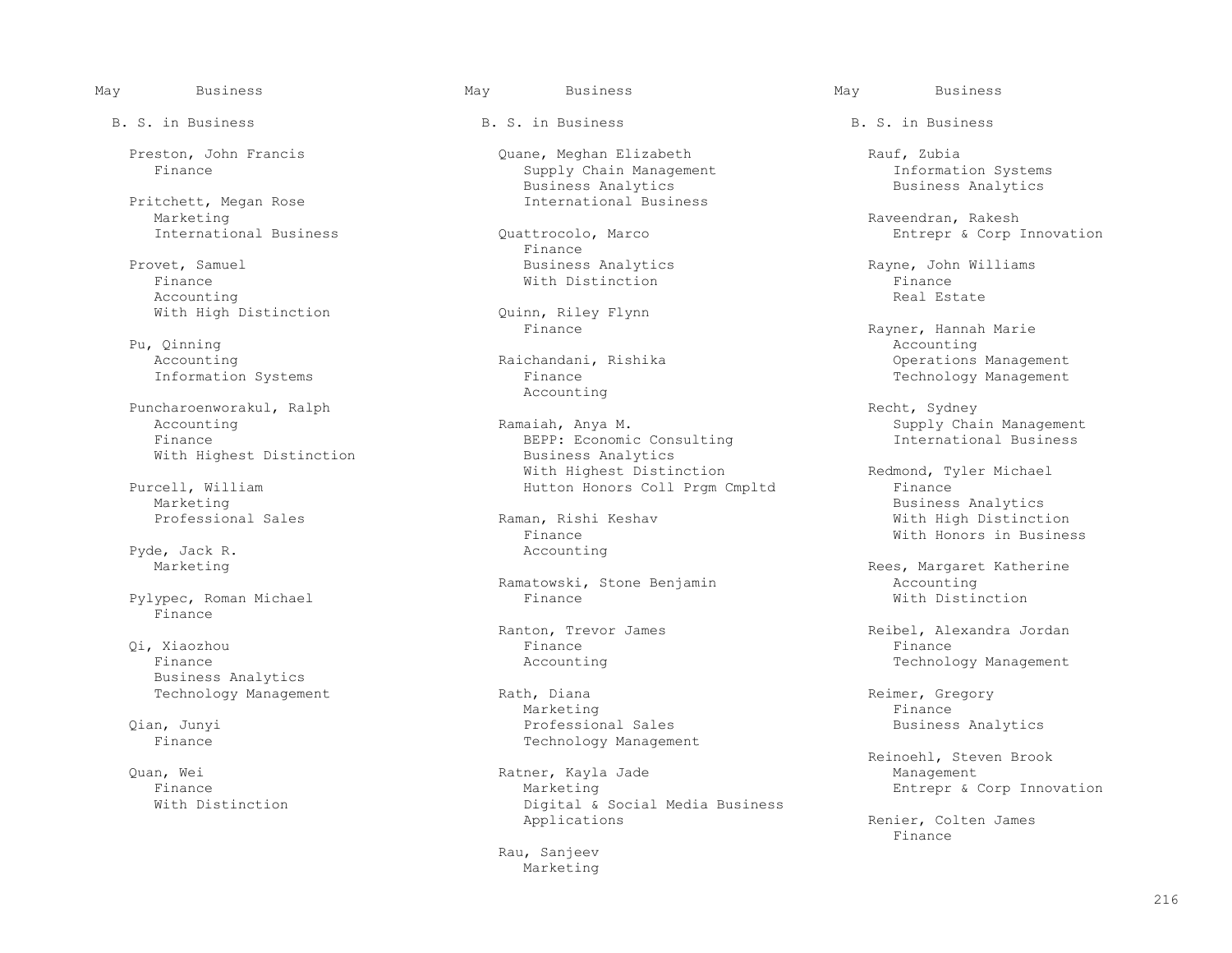B. S. in Business The B. S. in Business B. S. in Business B. S. in Business

BEPP: Economic Consulting<br>BEPP: Public Policy Analysis

Ribaudo, James Accounting and the set of the set of the set of the set of the set of the set of the set of the set of the set of the set of the set of the set of the set of the set of the set of the set of the set of the s

Richard, Christel Regina

Ridenour, Alec Christian<br>Marketing Digital & Social Media Business Finance<br>
Business Analytics<br>
Rosebrock, Nathaniel Louis<br>
Rosebrock, Nathaniel Louis

International Business

 Rife, Connor Douglas Finance Finance Finance and the counting of the counting of the counting  $\Lambda$  counting  $\Lambda$ 

Rinder, Morgan Shoshana

Finance

Accounting and Information Systems and Accounting Accounting and Accounting and Accounting and Accounting and Business Analytics and Accounting and Accounting and Accounting and Business Analytics and Accounting and Accoun Business Analytics

Reynolds, Samuel Luke and Riordan, Kylie Marie and Roldan, Elias James<br>BEPP: Economic Consulting Marketing Marketing Research Marketing and Research Research Research Research Resear Digital & Social Media Business<br>Applications

 Finance Risinger, Mark E. Finance Real Estate Marketing<br>
Technology Management Technology Management Roschelle, Rachel Leigh<br>
Law, Ethics and Decision-Making Roschelle, Rachel Leigh<br>
Accounting Rich, Mark David Law, Ethics and Decision-Making Accounting Marketing  $\hbox{\tt Min}$  and  $\hbox{\tt Min}$  and  $\hbox{\tt Min}$  are  $\hbox{\tt Min}$ 

Exter, Jack Rowles<br>
Recounting<br>
Recounting Marketing Thance Finance Rose, Terrell Jordan Sustainable Business (Exemple 2013)<br>
Rustainable Business (Nith High Distinction Sustainable Business (Nith High Distinction Sustainable Business With High Distinction<br>
With Honors in Business<br>
Business Analytics

Ritter, Richard

Riedy, Caitlin Ann ann ann ann Roberts, Christopher Richard<br>Marketing Binance Finance Marketing Thance Finance External Business Rosenbaum, Baylor David<br>Professional Sales Thernational Business Rosenbaum, Barketing International Business Marketing

Rigsbee, Andrew Joseph Systems and the Information Systems and the Information Systems

Finance<br>
Thernational Business<br>
Marketing<br>
Marketing

 Finance Accounting Rindler, Joshua Gerald International Business Finance

> Robinson, Samantha Kay Marketing

Renken, Nicholas Scott Ringas, Datin Lee Rodgers, Nicholas Manco<br>
Accounting Information Systems Accounting

Applications and the extended of the extended of the Applications (and the Romanoff, Jack, IV and Romanoff, Jack, IV and Accounting

Professional Sales<br>
Ritter, Jack Rowles<br>
Ritter, Jack Rowles<br>
With Honors in Business

With Honors in Business<br>
With Distinction<br>
With Distinction

Business Analytics and Accounting Accounting Accounting Accounting Accounting Accounting Accounting Accounting  $F$ Finance

Roberts, Matthew Joseph Rosenbaum, Ryan Matthew Finance Real Estate **Robertson, Collin Malone** Mith Highest Distinction

sbee, Andrew Joseph (Shee, Andrew Joseph Ross, Stephen Alexander)<br>Robinson, Jacob Richard (Rinance Rinance Rinance Rinance Rinance Rinance Rinance Rinance Rinance Rinance Rinan Marketing<br>
Professional Sales<br>
Professional Sales<br>
Hutton Honors Coll Prom Cr Hutton Honors Coll Prgm Cmpltd

Robinson, Jonnathan Jerome Rouhselang, Diante Michael<br>Finance Rounting Rounting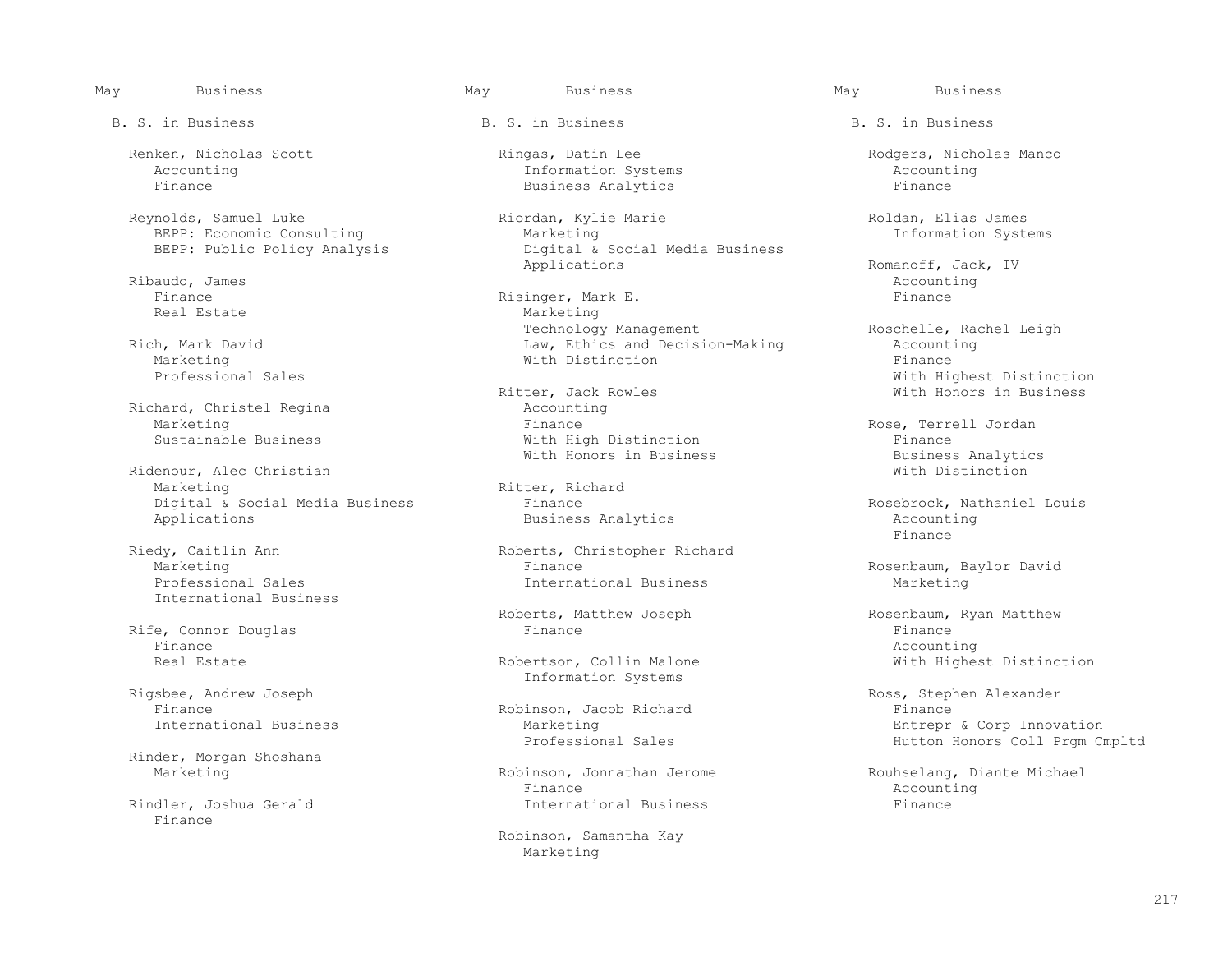Ruhland, Megan Carol Safrin, Evan Samuel Santos, Matthew Nolan Professional Sales<br>Marketing Marketing Communicational Business Communicational Business Communication Communication Real Estate

Runyon, Andrew James<br>Management Marketing Mith Honors in Business Sarawgi, Akshay<br>With Distinction Finance With Distinction  $\blacksquare$ 

Rydin, Griffin Thomas<br>Finance Finance<br>
Thernational Business Salvas, David Matthew With High Distinction

Saba, Sabrina Nicole<br>Marketing

Finance Finance Finance Finance Finance Finance Finance Finance Finance Finance Finance Finance Finance Finance

Mith Distinction<br>
Finance<br>
With Honors in Bu Accounting Marketing Marketing Marketing Marketing Marketing Marketing Marketing Marketing Marketing Marketing

Sachdeva, Neehar Business Analytics Communication Scheele, Rachel Marie Scheele, Rachel Marie Scheele, Rachel Marie Scheel Marie Scheel Marie Scheel Marie Scheel Marie Scheel Marie Scheel Marie Scheel Marie Scheel Marie Sc Digital & Social Media Business With Honors in Business International Business Applications  $\blacksquare$ 

B. S. in Business The B. S. in Business B. S. in Business B. S. in Business

Management Changement Changement Changement Changement Changement Changement Changement Changement Changement<br>
Marketing Changement Changement Changement Changement Changement Changement Changement Changement Changement

Saller, Katherine Communications Management (Saller, Katherine American School operations Management<br>
Marketing Communications (Section Management Marketing Section) snow, Henry David Marketing Technology Management<br>Finance Business Analytics With Highest Distinction<br>
With Honors in Business<br>
Marketing<br>
Marketing

Salvas, David Matthew<br>Accounting

Sambwani, Shakshi Naresh<br>Finance Finance **Finance** Sabatini, Matthew Joseph Sabatini, Matthew Joseph Entrepr & Corp Innovation Scaletty, Lindsay Gaynor

Finance Finance Business Analytics<br>
With Distinction

Technology Management Sanchez, Camila Professional Sales<br>Finance Finance **Finance** 

Sandala, Devan Sandala, Devan Sandala, Devan Sandala, Devan Sandala, Devan Sandala, Devan Sandala, Devan Sanda Sachtleben, Lucy and Scheer, Noah White Information Systems Scheer, Noah White Information Systems Scheer, Noah White<br>
Scheer, Noah White Systems Susiness Analytics Systems Information Systems

Sadoff, Bradley Sanford, Madeline Louise Sadoff, Samuel Joseph<br>
Schenkel, Samuel Joseph<br>
Finance Sinance Sinance Sinance Management Finance Finance Operations Management and Society and Real Estate and Society and Business Analytics

 Saed, Hannah Rebecca Sankovich, Eric Michael Scherrer, Ethan Helman Finance Finance Marketing Real Estate **Business Analytics** Business Analytics

 International Business Sapita, Zachary Scott Sajeev, Pooja Entrepr & Corp Innovation

Accounting  $Sazdanoff, Alexander$ <br>Finance Marketing Marketing Marketing<br>Technology Management Sambwani, Shakshi Naresh Applications

Accounting Samila, Patrick Mikolaj BEPP: Economic Consulting<br>Finance Business Analytics

With Honors in Business Schaefer, Aaron Walter<br>
Marketing

Vith High Distinction<br>
Vith Honors in Business<br>
Vith Honors in Business<br>
Vith Honors in Business

Information Systems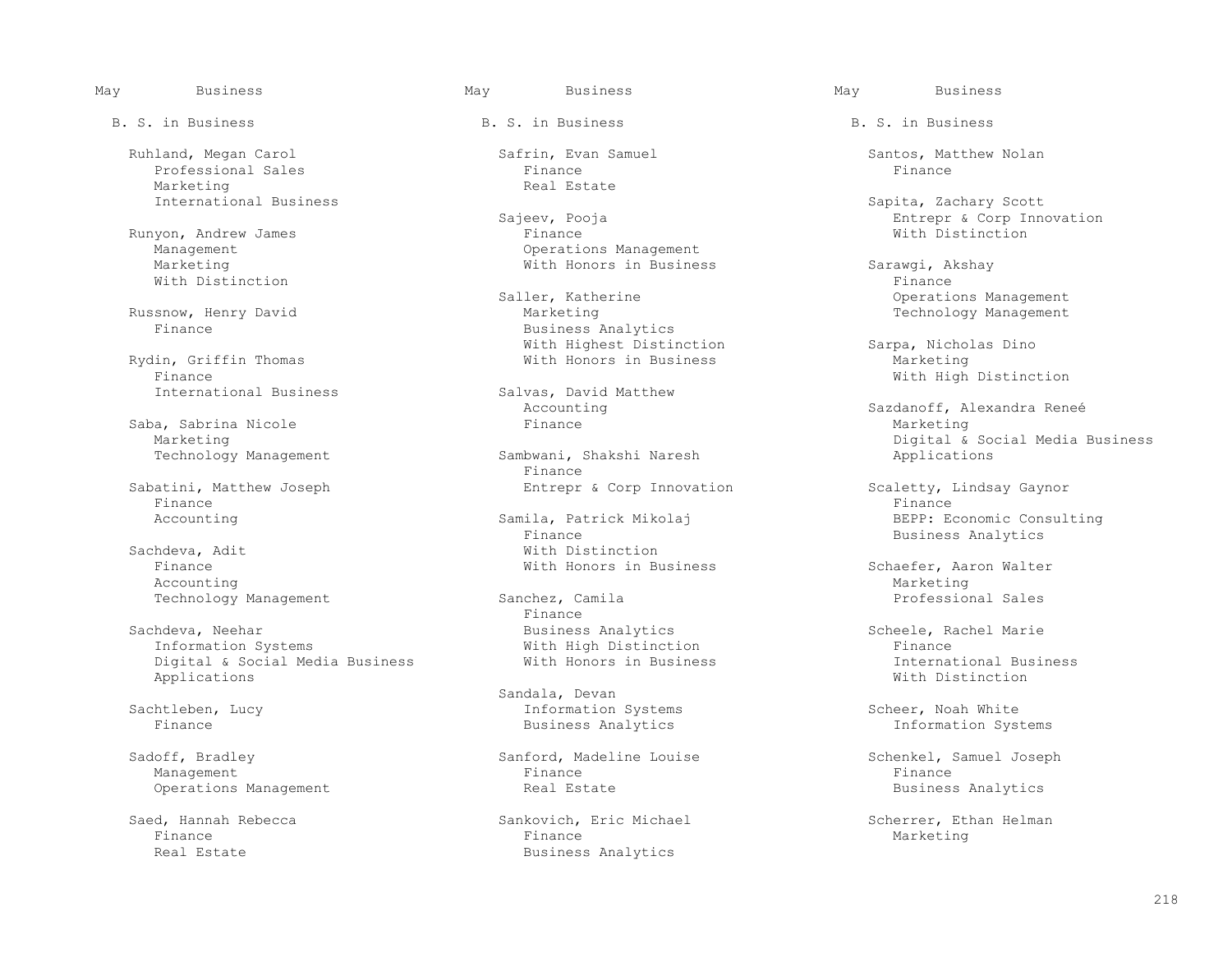Schillerstrom, Tessa Jamison<br>
Entrepr & Corp Innovation Schulz, Mary Jane Foley With Honors in Business Entrepr & Corp Innovation Schulz, Mary Jane Foley Schulz, Mary Management Management

Finance Marketing Marketing (1999) and the set of the set of the set of the Marketing Marketing (1990) and the set of the set of the set of the set of the set of the set of the set of the set of the set of the set of the s

Schmeling, Christopher James<br>
Management<br>
Technology Management

Schmidt, Mac William<br>Information Systems Business Analytics

Schneiderman, Sarah Danielle Schwieterman, Sarah Danielle Schwieterman, Schwieterman, Einance International Business With Distinction

Schocke, Allison Christine Kate Seabaugh, Spencer Gary Shah, Nisarg S.<br>Marketing Shah, Nisarg S. Shah, Nisarg S. Shah, Nisarg S. Shah, Nisarg S. Shah, Nisarg S. Shah, Nisarg S. Shah Marketing Finance Finance and the settlement of the settlement of the settlement of the settlement of the settlement of the settlement of the settlement of the settlement of the settlement of the settlement of the settleme Digital & Social Media Business Technology Management and Mith Distinction<br>
With Distinction<br>
With Distinction

Schreiber, Patrick Joseph<br>Finance Finance Sharma, Twisha Sharma, Twisha Sharma, Twisha Sharma, Twisha Sharma, Twisha Sharma, Twisha Sharma, Twisha

Management and the control of the control of the control of the control of the control of the control of the control of the control of the control of the control of the control of the control of the control of the control

velka, Sterk Schuel (Sterk Finance Shaughnessy, Kathleen Shaughnessy, Kathleen Shaughnessy, Kathleen Shaughnessy, Kathleen Shaughnessy, Kathleen Shaughnessy, Kathleen Shaughnessy, Kathleen Shaughnessy, Kathleen Shaughnessy Management Management With Highest Distinction

Schiff, Jordan Shai Schuetz, Nicholas Ashbury Seitz, Evan (Schuetz, Nicholas Ashbury Seitz, Evan (Seitz, Evan<br>BEPP: Ecc

Professional Sales and Schlachter, Drew Davis and Schlachter, Ekan Sen, Ekan Schlachter, Ekan Sen, Ekan Schlachter, Ekan Schlachter, Entrew

Schwab, Merissa Emma<br>Accounting Mith High Distinction Technology Management Senseman, Rachel Marie<br>
With Distinction<br>
With Distinction With Distinction and the Missuelline of the Missuelline of the Missuelline of the Missuelline of the Missuelli

Schwieterman, Alison Marie Sermersheim, Jason Lee<br>Finance Sermersheim, Jason Lee

Finance Settle, Thomas Brian<br>With Distinction Systems Information Systems

 Schwind, Robert Joseph Shaffer, Patrick Joseph Schoch, Ellis Jane Finance Information Systems International Business

With Distinction

Seetharamaiah, Chandini **Accounting Seetharamaiah, Chandini** Accounting Accounting Seetharamaiah, and a see a se Information Systems Finance<br>Business Analytics Business Analytics and South Management Technology Management<br>
International Business

Sefarian, Nicholas Vaughn Marketing<br>Finance Marketing Professional Sales Schroeder, Alexandra Marie Finance<br>Marketing Professional Sales Marketing

Sehgal, Mona<br>Schuelka, Sterk (1999) Sehgal, Mona

B. S. in Business The B. S. in Business B. S. in Business B. S. in Business

Finance BEPP: Economic Consulting Accounting Accounting BEPP: Public Policy Analys BEPP: Public Policy Analysis<br>With Distinction

Schlachter, Drew Davis With Honors in Business Entrepr & Corp Innovation

Schwieterman, Katherine Anne and Schwieterman, Katherine Anne

Schoettle, Tyler Joseph (Seetharamaiah, Chandini ) and the Shalen, Ethan Joseph (Schoettle, Tyler Joseph ) and the Seetharamaiah, Chandini (Schoettle, Tyler Joseph ) and the Seetharamaiah, Chandini (Schoettle, Tyler Joseph

Marketing International Business Digital & Social Media Business<br>Management

International Business Finance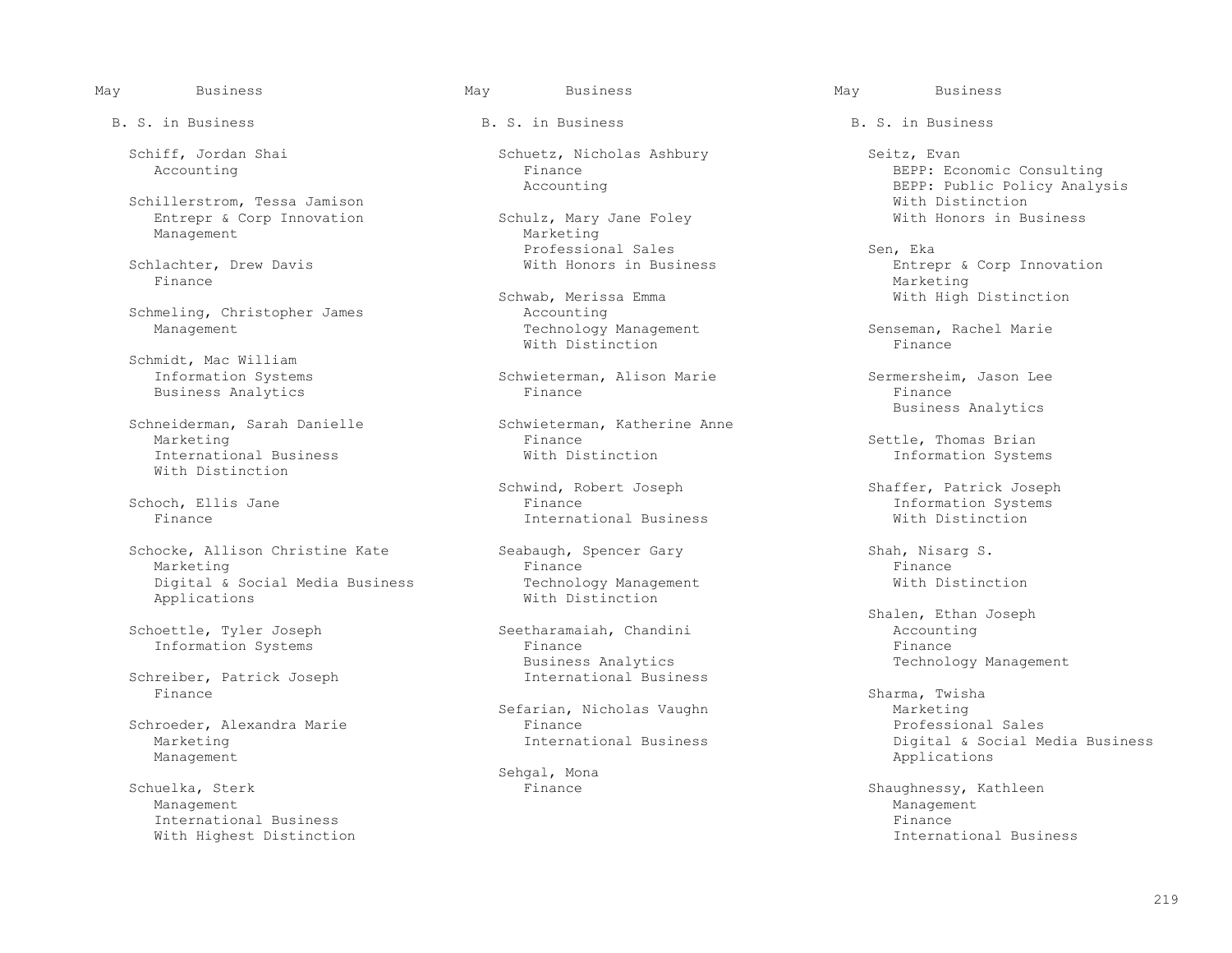Shell, Kathryn May<br>Marketing

Shen, Congrong<br>Marketing Marketing Shusang, Pun Shusang, Pun Shusang, Pamant Singh, Anant Shusang, Pamant Shusang, Pamant Shusang, Shusang, Shusang, Shusang, Shusang, Shusang, Shusang, Shusang, Shusang, Shusang, Shusang, Shusang, Shusang, Shusang,

Sheng, Danni<br>Accounting

eridan, Clare **With Honors in Business**<br>Marketing Marketing Singh, Jaskirat Singh, Jaskirat Singh, Jaskirat Singh, Jaskirat Singh, Jaskirat Singh, Jaskirat Singh International Business and Silverhardt, Zachary Ryan and Finance<br>
Finance Finance Finance Finance Finance Finance Law, Etherne

Sheridan, Jacob Patrick

Sherman, Alan Daniel Silverstein, Bradley Accounting Silverstein, Bradley

Finance Finance Finance Finance Finance Finance Finance Finance Finance Finance Finance Finance Finance Finance

Shore, Noah Daniel Michael Mith High Distinction International Business<br>With Distinction

B. S. in Business The B. S. in Business B. S. in Business B. S. in Business

Shaw, Adam Jeffrey Shukla, Jait Tushit Shaw, Adam Jeffrey Shukla, Jait Tushit Sims, John Thomas Sims, John Thomas Finance Accounting Marketing

Business Analytics **Finance** Finance **Accounting Service Accounting Account** Professional Sales Professional Sales Finance Research Research of the Professional Sales Finance Research Research Research Research Research Research Research Research Research Research Research Research Research Research Research Research

Technology Management Finance Finance Finance Counting Accounting<br>The Accounting Theorem and The Systems Finance Rinance Information Systems

Siew, Simone Savanna Siew, Singh, Arjun<br>
Operations Management<br>
Sinance Singh, Arjun Technology Management Communicular Superations Management Communicular Pechnology Management<br>
The Mith High Distinction Communicular Mith High Distinction and Mith High Distinction With High Distinction<br>
With Honors in Busine:<br>
With Honors in Busine:

Silverman, Jacob William Singhania, Samarth Information Systems Singhania, Samarth International Business and Information Systems<br>
With Distinction<br>
Sustainable Business

Shi, Xin Simcox, Phillip Simcox, Phillip Simcox, Phillip Simcox, Phillip Simcox, Phillip Simcox, Phillip Simcox, Phillip Simcox, Phillip Simcox, Phillip Simcox, Phillip Simcox, Phillip Simcox, Phillip Simcox, Phillip Simco

 Simon, Jade Entrepr & Corp Innovation Shi, Yiling and Shi, Yiling and Shi, Yiling and Shi, Yiling and Shi, Marketing and Shi, Marketing and Shi, Marketing and Shi, Marketing and Shi, Marketing and Shi, Marketing and Shi, Marketing and Shi, Marketing and Shi, M

Real Estate Management Business Analytics<br>Finance Sustainable Business With High Distinct

Finance International Business

Shumate, Nathan Sinclair, Mary Antonia<br>Finance Marketing Accounting

Finance<br>
Operations Management<br>
With Highest Distinction<br>
With Highest Distinction With Highest Distinction

Technology Management<br>With Distinction With Distinction

Sistevaris, Ellie Christine<br>Marketing Technology Management and Susiness Analytics and Marketing Marketing<br>With Distinction With Distinction

Accounting and Sivak, Alex Jonathan Rinance and Sivak, Alex Jonathan Rinance and Sivak, Alex Jonathan Rinance

Skelton, Anna Christina<br>Marketing Marketing and the Marketing Shodeen, Wyatt Andrew Simon, Leah Simon, Leah Operations Management<br>Real Estate Management Management Management Business Analytics With High Distinction

Simpson, Isabel Marlowe (Shore, North Changeline Marie Simpson, Isabel Marlowe (Shore, North Changeline Marie  $\Gamma$  BEPP: Economic Consulting Simpson, Isabel Marlowe Finance Hutton Honors Coll Prgm Cmpltd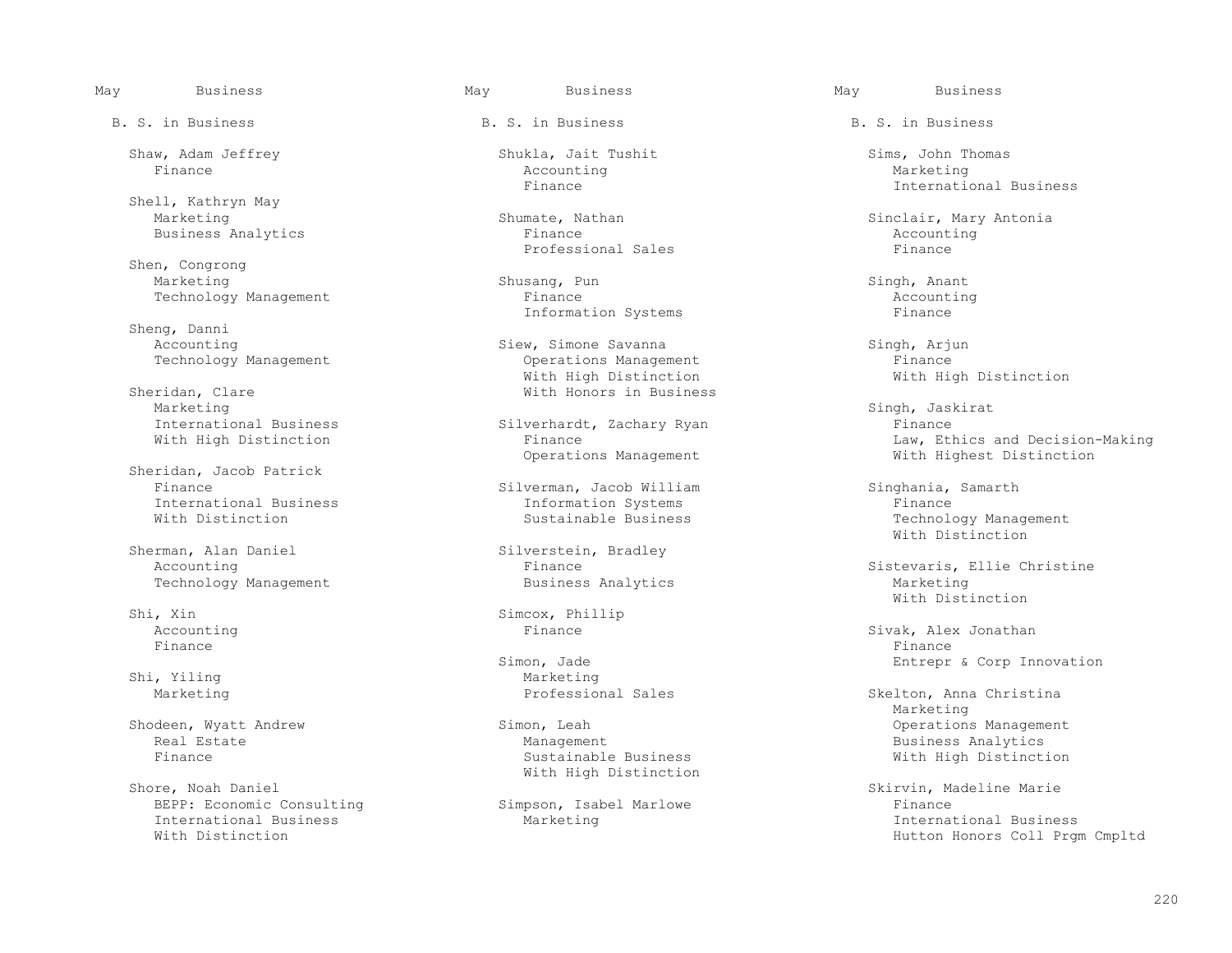Slivinski, Jacob Robert Applications Smyth, Noah Donald Finance Marketing Marketing (1999) and the set of the set of the set of the Marketing Marketing (1990) and the set of the set of the set of the set of the set of the set of the set of the set of the set of the set of the s

Slone, Constantine Paul and Accounting<br>
Finance Rinance Business Analytics

Marketing The International Business The Professional Sales<br>
Professional Sales Professional Sales Real Estate Real Estate Real Estate Real Estate Real Estate Real Estate Real Estate Real Estate Real Estate Real Estate Real Estate Real Estate Real Estate Real Estate Real Estate Real Estate Real Estate

Sluder, Mary Kathryn Business Analytics Snook, Morgan Catherine<br>BEPP: Economic Consulting Business Analytics Snook, Morgan Catheri BEPP: Economic Consulting<br>
BEPP: Public Policy Analysis Smith, Matthew Raymond Accounting

Slutsky, Ross Jordan Real Estate Real Estate<br>Finance Finance Soekamto, Jessen

Operations Management<br>
Thernational Business Smith, Noah Gregory<br>
Sokolow, Ari B.<br>
Smith, Noah Gregory

Smith, Darian Smith, Scarlett Anne Finance Finance Marketing Marketing Smith, Scarlett Anne Finance Recounting Marketing and the Marketing Accounting Accounting Accounting Accounting Accounting Accounting Accounting Accounting Accounting Accounting Accounting Accounting Accounting Accounting Accounting Accounting Accounting Account Digital & Social Media Business Finance<br>Applications 6 Nith Distinction Applications With Distinction Song, Hyunjae

Smith, Dylan Christopher Smith, Steven<br>Accounting Marketing

B. S. in Business The B. S. in Business B. S. in Business B. S. in Business

Slingo, Casey John Smith, Elly Renee Smoots, Casey Anne (Smoots, Casey Anne Smoots, Casey Anne Narketing Marketing Accounting and the Marketing Marketing and Marketing Marketing Marketing Marketing Finance Professional Sales Professional Sales Digital & Social Media Business

Smith, Eric James Professional Sales (1996) Smith, Eric James (1996) Smith, 2006, 2006

Smith, Jensen<br>Slont, Kaylee Anne Marketing nt, Kaylee Anne Marketing Snodgrass, Evan James <br>Marketing International Business Finance

International Business Smith, John Cameron, III Business Analytics<br>Finance Finance **Finance** 

BEPP: Public Policy Analysis Smith, Matthew Raymond<br>Finance Strange Accounting Mith Distinction Finance With Distinction

Smith, Monica Marie Finance Finance Finance Exercise of the Smith, Monica Marie Small Small, Eric David Policy<br>BEPP: Public Policy Analysis Finance Entrepr & Corp Innovation all, Eric David and Sommer BEPP: Public Policy Analysis<br>Management Corp International Business International Business

Smith, Noah Gregory Finance<br>Accounting Accounting Real Estate Accounting the count of the count of the count of the count of the count of the count of the count of the count of the count of the count of the count of the count of the count of the count of the count of the count of the Smith, Alex Finance<br>
Finance Finance Finance Ristinction

Smith, Quentin Daniel<br>Smith, Charles R. Smith, Quenting Daniel Accounting to the Supply Chain Manag th, Charles R. Supply Chain Management Technology Management Finance Sustainable Business

Accounting and Marketing Marketing Soni, Nicholas Marketing Soni, Nicholas Soni, Nicholas Soni, Nicholas Soni, Nicholas Soni, Nicholas Soni, Nicholas Soni, Nicholas Soni, Nicholas Soni, Nicholas Soni, Nicholas Soni, Nichol Finance International Business Finance With Honors in Business

Snodderly, Joseph Emilio<br>Finance

Solanki, Nihalsinh Anilsinh<br>Finance Business Analytics<br>
Smith, Quentin Daniel<br>
Smith, Quentin Daniel<br>
Smith, Quentin Daniel

Sombke, Taran

Accounting

With Highest Distinction<br>With Honors in Business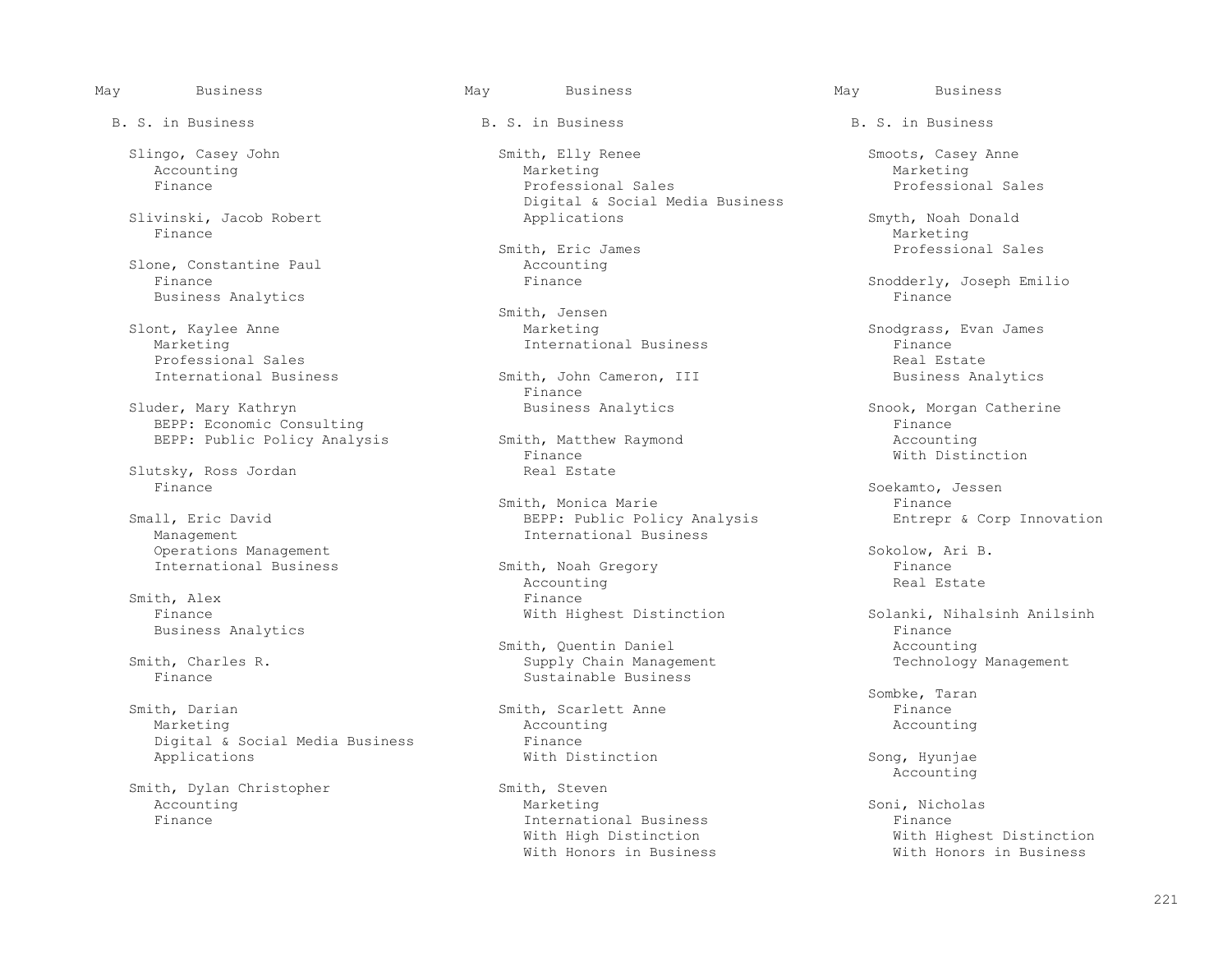Marketing Finance Marketing

Sorensen, Liesel Kathryn Staffin, Rachel Trey Staffin, Rachel Trey Marketing

Supply Chain Management<br>
Steffens, Kenton Francis<br>
With Distinction<br>
Stafiei. Mitchell B.<br>
Steffens, Kenton France

Spackman, Kyle William<br>Finance Finance<br>International Business<br>
With Distinction

Spahn, Anna<br>
Information Systems<br>
Finance

Entrepr & Corp Innovation

Digital & Social Media Business<br>Applications

Finance With Distinction and the set of the set of the set of the set of the set of the set of the set of the set of the set of the set of the set of the set of the set of the set of the set of the set of the set of the se

Accounting<br>With Distinction

B. S. in Business The B. S. in Business B. S. in Business B. S. in Business

Operations Management<br>
Sowders, Lucas Coleman<br>
With Honors in Busines With Honors in Business

Stafiej, Mitchell B.<br>Finance

Stahoviak, Araya<br>Accounting

Sparrow, James Burbank, Jr. Stambaugh, Dylan Joseph Finance<br>Finance Finance Burbank, Jr. Stambaugh, Dylan Joseph Finance Fechnology Management Entrepr & Corp Innovation Technology Management Corp Innovation Technology Management Corp Nutlee

 Spence, Christopher Allen Boyd Stancov, Simona Steinberg, Taylor Jake Accounting the control of the Finance of the Finance of the Finance of the Finance of the Finance of the Finance Finance Business Analytics Business Analytics Law, Ethics and Decision-Making With Highest Distinction<br>
Spence, Sophia Rose and Mutton Honors Coll Prom Spence, Sophia Rose Hutton Honors Coll Prgm Cmpltd Steinman, Matthew Ryan

Stanish, Matthew<br>Accounting

Sperling, Zachary R. (2008) Sperling Marketing Marketing Sales erling, Zachary R. Sperman (Superling, Zachary R. Steinsaltz, L. Brandon)<br>Finance Steinsaltz, L. Brandon (Superling) (Superling and Superling Steins (Superling) (Superling and Superlin International Business

Starnes, Austin Thomas Stern, Alec<br>REPP: Economic Consulting Stern, Finance BEPP: Economic Consulting<br>BEPP: Public Policy Analys BEPP: Public Policy Analysis<br>Sustainable Business

SooHoo, Jessica Amber Stack, Henry Andrew Staublin, Caroline Marie Marie Marie Marie Marie Marketing Business Analytics **Exercise State Analytics** With Distinction **Professional Sales** Staffin, Rachel Trey **Exercise 2018** International Business

Stefanek, Jack M.<br>Management

Finance **With High Distinction**<br>Accounting **Milk** Monors in Business

Steibel, Christopher Dennis<br>Finance

Steinberg, Alexandra Rachel Accounting

With Honors in Business<br>
Thernational Business

Accounting The Steinmetz, Amelia Marie (Spencer, Nolan Arden in the Steinmetz Steinmetz, Amelia Marie (Spencer, Nolan Arden in the Steinmetz Spencer, Nolan Arden in the Steinmetz Spencer, Nolan Arden in the Steinmetz Spenc Spencer, Nolan Arden Finance BEPP: Economic Consulting Accounting The Stark, Cole Jason Coles and Mith Honors in Business

 Finance Sustainable Business Sternberg, Addison Lynne Business Analytics and Marketing and Marketing and Marketing and Marketing and Marketing and Marketing and Marketing and Marketing and Marketing and Marketing and Marketing and Marketing and Marketing and Marketing and Mar Professional Sales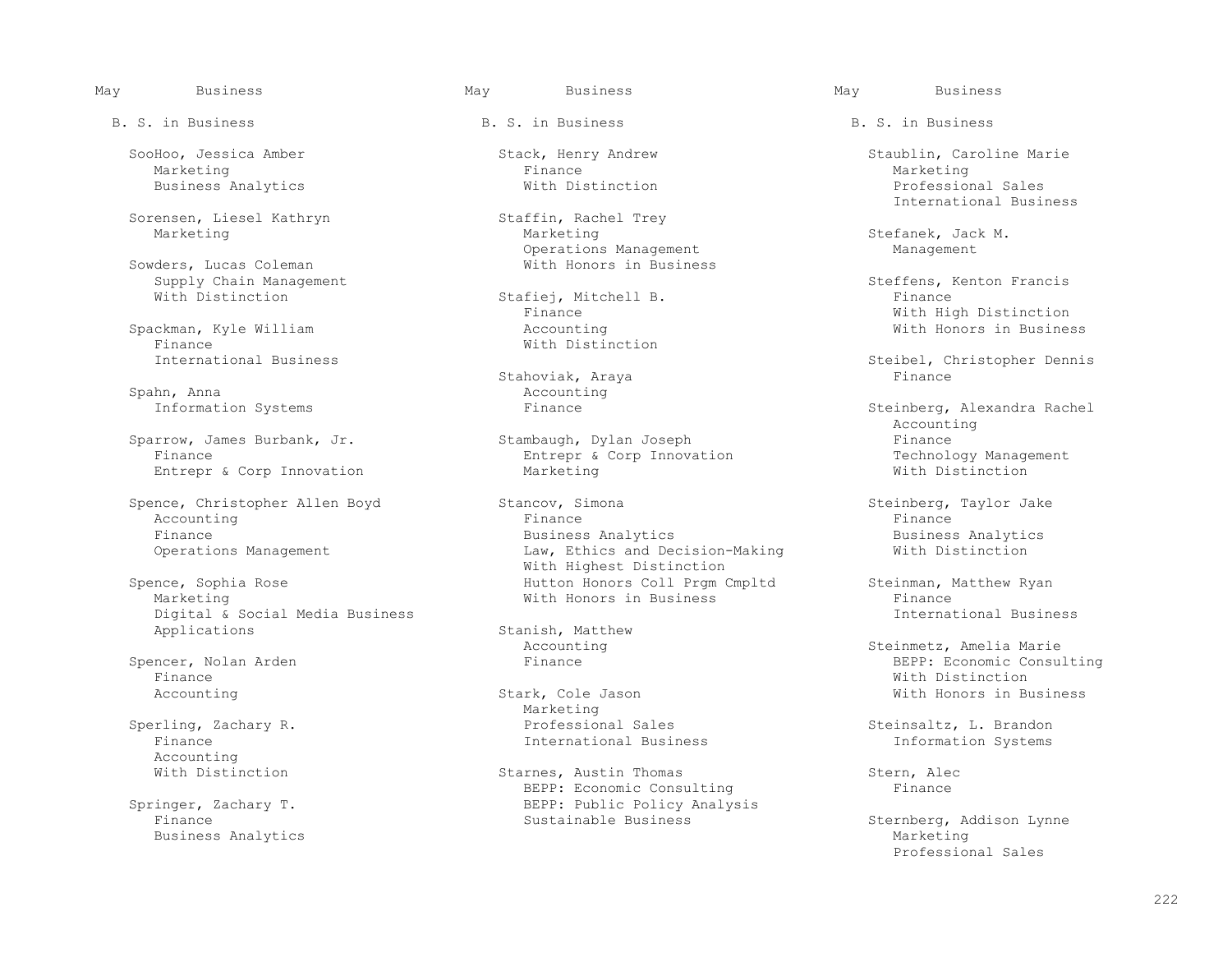Stewart, Tucker Nathaniel Stewart, Tucker Nathaniel Sung, Allison Jison Sung, Allison Jison Jison Jison Jison Sung, Allison Jison Jison Sung, Allison Jison Sung, Allison Jison Stubbs, Quentin Sung, Allison Marketing Stubbs

Stiber, Alex With High Distinction

Stine, Andrew Thomas<br>Accounting

Stinson, Leah Jane<br>Accounting Operations Management and Accounting Information Systems Accounting Information Systems Accounting Intervalse S

Stolt, Brittany Taylor (Stolt, Brittany Taylor Summer Suarez, German Mauricio (Stolt, Brian William Manchell Stolt, Britan William Mauricio (Stolt, Britan William Mauricio (Stolt, Britan Mauricio (Stolt, Britan Mauricio (S With Highest Distinction Real Estate Real Estate Accounting Real Estate Accounting Real Accounting Real Accounting Real Accounting Real Accounting Real Accounting Real Accounting Real Accounting Real Accounting Real Accoun

Finance International Business

 Finance Finance International Business Accounting Accounting

Street, Kyle T. Accounting Accounting

Streicher, Kayla Rose Sun, Youngkwang Supply Chain Management

B. S. in Business The B. S. in Business B. S. in Business B. S. in Business

Sterne, Ryan M. Stringer, Chaz Sundaram, Anirudh Sterne, Ryan M. Sundaram, Sundaram, Anirudh Sundaram, Anirudh Finance Finance Finance Law, Ethics and Decision-Making

Information Systems Stubbs, Quentin Marketing Marketing Stubbs, Quentin Marketing Management

Stummer, Jordan<br>Finance Operations Management Finance Finance Suresh, Sushmitha<br>International Business Suresh, Sushmitha International Business

Accounting 1997 (Sturm, Ryan McCall Sustainable Business 1997) (Sturm, Ryan McCall Sustainable Business 1997) (Sturm, Ryan McCall Sustainable Business 1997) (Sturm, Ryan McCall Sustainable Business 1997) (Sturm, Ryan McCal Entrepr & Corp Innovation<br>Finance

Finance **Finance** 

Suarez, German Mauricio and Finance Finance Real Estate Accounting Finance **Finance** Stoltz, Erin With High Distinction Swift, Mary Catherine

Technology Management Suhajda, Samuel Dennis<br>Finance Finance Switalla, Madison Lyn

Professional Sales Sullivan, Isaac Thomas With Honors in Business<br>
International Business Supply Chain Management Supply Chain Management

 Straka, Emily Summers, Lorrie Venadayl Management Management

Sun, Xinyu Finance

Accounting<br>
Supply Chain Management<br>
Coperations Management<br>
Coperations Management

Finance Management

International Business

Su, Ke Svolos, Konstantine John<br>Accounting  $\begin{array}{ccc}\n & \text{Stokes} \\
\hline\n\end{array}$ 

Accounting With Honors in Business Finance

 Storiz, Lauren Marie Business Analytics BEPP: Public Policy Analysis Marketing Law, Ethics and Decision-Making

Szekendy, Blake Michael

Tamarkin, Tyler Alan (1999) Sun, Guowei (1999) Straka, Eric Michael (1999) Sung Supply Chain Mana (1999) Sung Supply Chain Mana (1999) Sung Supply Chain Mana (1999) Supply Chain Mana (1999) Supply Chain Mana (1999) Supply Straka, Eric Michael Sun, Guowei Supply Chain Management

With Highest Distinction Sun, Xinyu Sun, 2008 Pangorra, Joseph Tangorra, Joseph Nith Highest Distinction Finance **Finance Finance Finance Finance Business Analytics**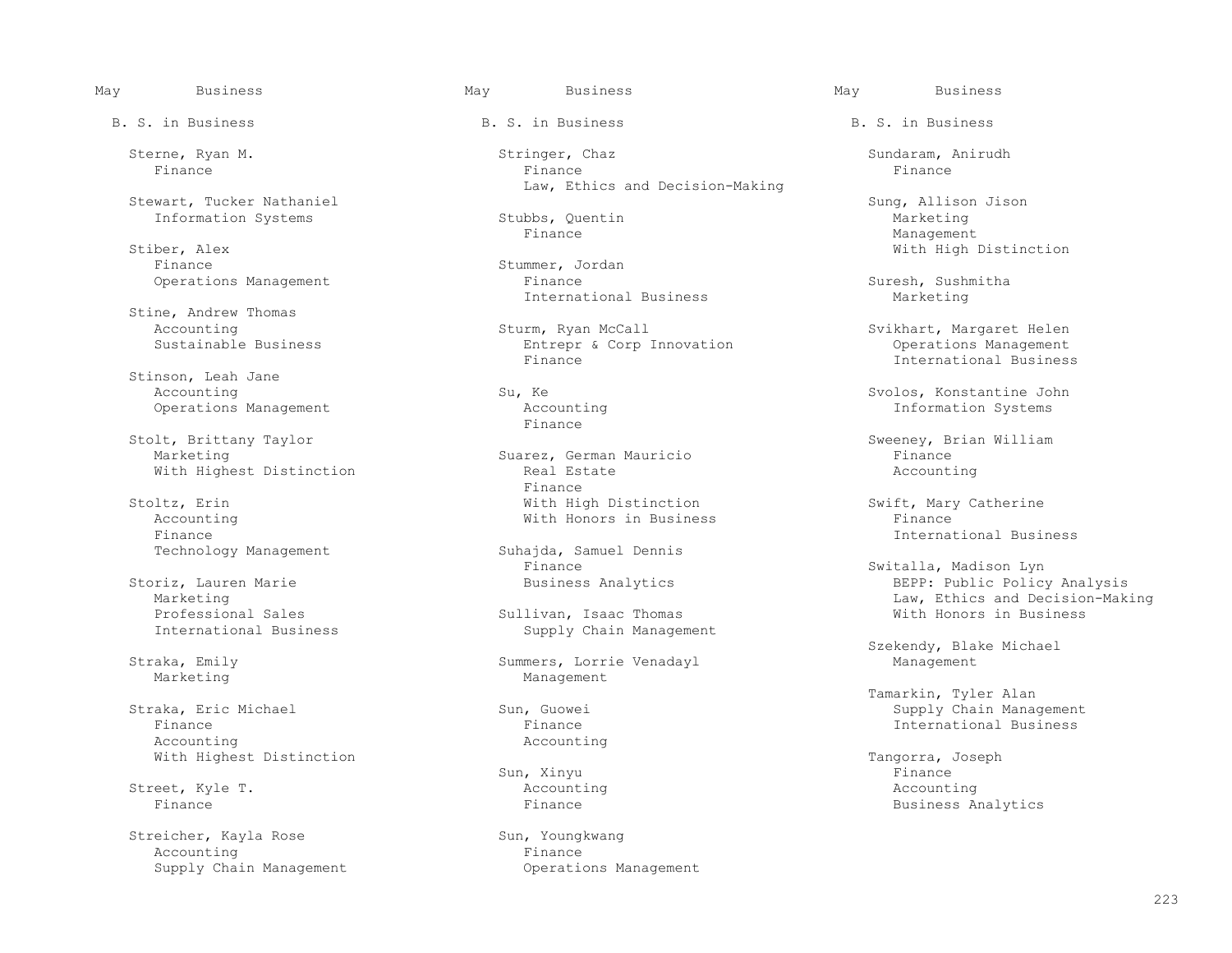Tao, Jiayi Thompson, Jessica Lee Tokos, Alyssa Danielle Information Systems The Marketing Marketing Marketing Marketing Marketing Marketing<br>  $O\nu$  Derations Management Christian Marketing Professional Sales and Professional Sales Operations Management Professional Sales Professional Sales With Highest Distinction

Finance Finance Finance

Taylor, Ryleigh Elizabeth Finance Finance Tolle, Brooke Elizabeth Marketing Marketing Marketing Marketing Marketing Marketing Marketing Marketing Marketing Marketing Marketing Marketing Marketing S

Teed, Jacob<br>
Supply Chain Management<br>
Vith High Distinction

Teitelbaum, Caroline Fee Tinklenberg, Calyn Elise

Thakkar, Krishneel Dakshay **Thakkar, Krishneel Dakshay** Toni, Megan K.<br>Tipnis, Vinit Sanjay The Manus (Tipnance Finance Tipnis, The Supply Chain Management A. Technology Management

Thibault, Morgan Brook Thibault, Morgan Brook Superted Marketing and Tooker, Justin Marketing and Tooker, Justin Marketing and The Marketing Superted Marketing and The Marketing and The Marketing Superted Marketing and The Digital & Social Media Business<br>Applications Applications and the Business Analytics<br>
With Distinction<br>
With High Distinction

Finance

Thomas, Erin McKernan Finance

Business Analytics<br>With High Distinction

Finance

B. S. in Business The B. S. in Business B. S. in Business B. S. in Business

Thornton, Destinee Nicole<br>Taylor, Holden Blake<br>  $\alpha$ Counting nden Blake (1997) and Accounting (1997) and Tolan, Lucille Margaret (1997) and Tolan, Lucille Margaret (1997) and Tolan, Lucille Margaret (1997) and Tinance (1998) and Tinance (1998) and Tinance (1998) and Tinance (1998) a

Thorsen, Ryan R.<br>Finance

Tian, Yi **International Business** Accounting Supply Chain Management and Mith High Distinction and Tomlinson, David Graham<br>Technology Management and Technology Mith Honors in Business and Technology Management

Marketing The Communication of the Tomas Pinance (The Tomas Tomas Tong, Yao Management Technology Management Finance International Business

Supply Chain Management Tipnis, Vinit Sanjay<br>Technology Management Supply Chain Management Technology Management Supply Chain Management Business Analytics

Hutton Honors Coll Prgm Cmpltd Finance<br>Thomas, Christine Thomas, Christine Finance Mith Honors in Business Coll Premiers Analytics With Honors in Business

Tippmann, Cole Michael Tippmann, Cole Michael Towns, Bria Anice<br>Finance Management

Tisch, Matthew Tromer, Jeremy Ben<br>
Management Finance Thompson, George Henry Management<br>
Information Systems<br>
Thernational Business

Tobin, Shanna Hickmann Troyke, Michael<br>Finance Troyke, Michael Finance Finance Thompson, Jack International Business Accounting

> Todd, Brandon Xavier BEPP: Economic Consulting

Technology Management Operations Management

Technology Management **Example 2** With Honors in Business Finance Finance Finance Finance With Distinction

Marketing Tippet, Andrew James BEPP: Public Policy Analysis

Toth, Patrick Jeffrey<br>Finance

Technology Management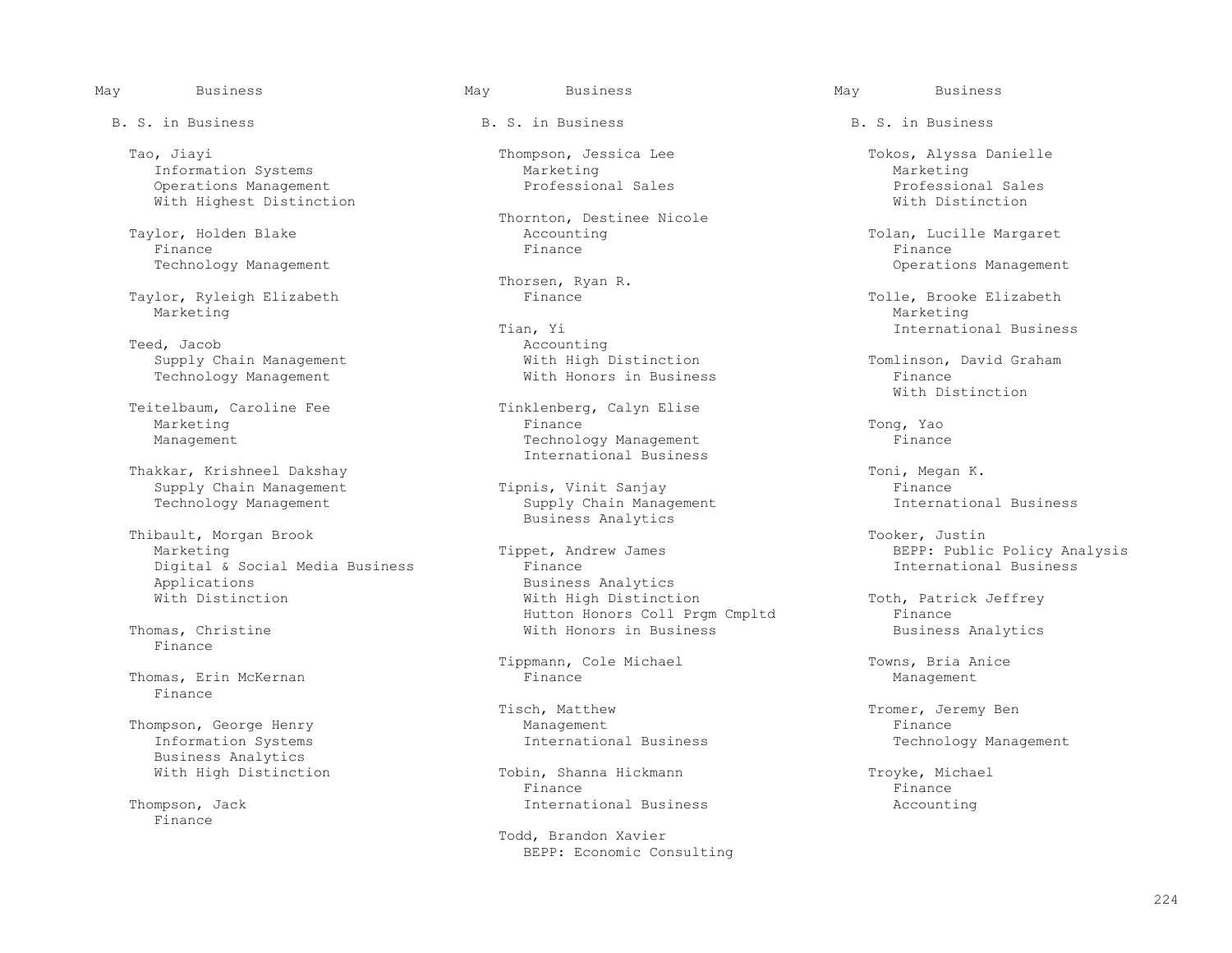Finance Finance Finance Operations Management<br>Business Analytics

Truhler, Carly Elizabeth<br>Marketing Marketing Hutton Honors Coll Prgm Cmpltd

Tucker, Michael Ramsay<br>Marketing

 Tucker, Shannon Emily Supply Chain Management Marketing Varela, Vanessa Technology Management Digital & Social Media Business<br>Applications Applications **Macker, Daniel** Macker, Daniel Macker, 2011

Turk, Wyatt<br>Finance

Business Analytics and the Section of Accounting Accounting and the Section of Tinance and Tinance and Tinance<br>
Mith Distinction and Accounting and Accounting and Accounting and Accounting and Accounting and Accounting an With Distinction  $\blacksquare$ With Honors in Business The Meerasekar, Kathiravan

Accounting Technology Management Finance With Distinction

Business Analytics

Vaidya, Nisath Jayendu Marketing Finance Finance Finance Finance Finance BEPP: Economic Consulting BEPP: Public Policy Analysis

Valdez, Jared Michael<br>Finance Finance Exercise Service States of the Professional Sales Professional Sales<br>
Professional Sales

# May Business May Business May Business

B. S. in Business The B. S. in Business B. S. in Business B. S. in Business

Truhler, Austin Richard Van der Merwe, Jean-Marie Volkman, Austin Lloyd

Van Drunen, Daniel Philip Volkman, Laura Jordan<br>Supply Chain Management Accounting Supply Chain Management<br>
Information Systems<br>
Finance

VanHouten, Karlie Morgan Marketing<br>Finance Management Real Estate<br>With High Distinction

Finance Finance Hutton Honors Coll Prgm Cmpltd<br>International Business Finance Hutton Honors Coll Prgm Cmpltd

With Distinction and Masington, John Finance Rimance Research Finance Rimance Rimance Rimance Rimance Rimance Entrepr & Corp Innovation Business Analytics<br>Marketing Operations Management Wagner, Becket Parsons

 Tuttle, Jackson Richard Vdovets, Phillip Michael Finance Malker, Benjamin Joseph<br>Accounting Tinance Finance

Accounting Tyburk, Alek John (Rank Tyburk, Alek John Mallace, Benjamin Frank Rank Tyburk, Alek John (Rank Tinance Statement Rank Theorement Systems (Rank Theorement Rank Theorement Systems Systems (Rank Theorement Rank The vurk, Alek John Chromation Systems Finance Finance Chromation Systems Information Systems<br>The Information Systems Information Systems of Technology Management Chromation Sustainable Business

Accounting  $\begin{array}{ccc}\n\texttt{Wallis, Justin Michael} \\
\texttt{Finance} \\
\end{array}$  Underwood, Zachary Finance Finance With Highest Distinction

Viterisi, Alexandra Anne Wan, Yang

Voget, Ryan Andrew<br>Finance Finance Wan, Zhiyu

Vozza, Remo Joseph<br>Marketing

With High Distinction and Machsmann, Andrew Christopher<br>Tucker, Shannon Emily Supply Chain Management

Supply Chain Management

Viola, Anne **Finance With High Distinction** 

Vitari, Edgar Arian Nicolae (Walton, Allie Michelle Marketing Marketing State of Marketing Marketing Marketing

Accounting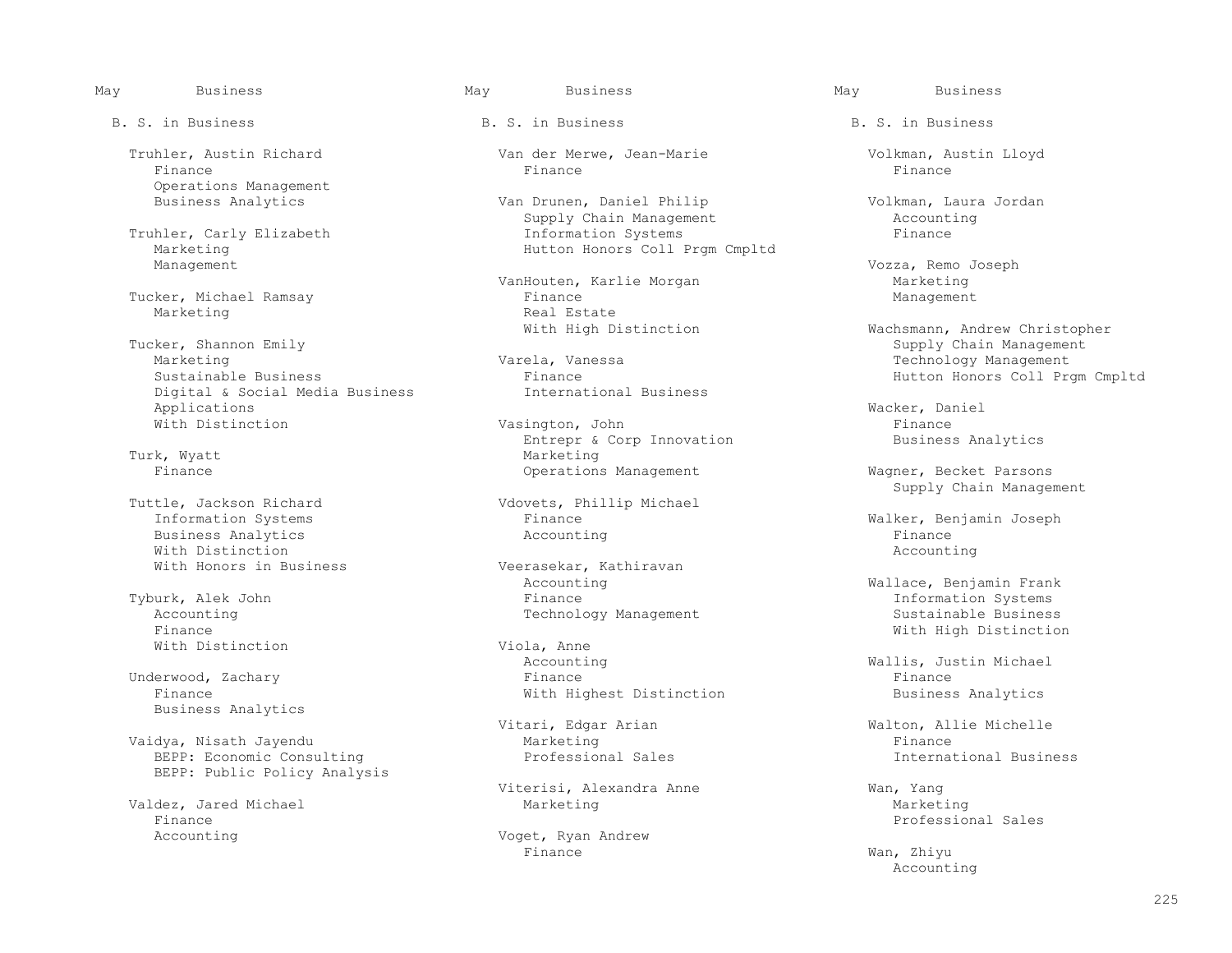May Business May Business May Business B. S. in Business The B. S. in Business B. S. in Business B. S. in Business Accounting the control of the Finance of the Finance of the Finance of the Finance of the Finance of the Finance With Honors in Business and Meisling, Noah James (Weisling Weisling Meisling Weisling Moah James<br>Wang, Jiacheng Meisling (Co Finance **Finance** Wang, Pengjia **Wang, Pengjia Real Estate** Real Estate New York Meisman, Isabella Alexa<br>Accounting Accounting Management Finance Mechsler, Adam Charles Business Analytics<br>
With Distinction **Business** Analytics<br>
Finance With Distinction and the Susiness Analytics<br>Business Analytics Business Analytics and Meiss, Terry Scott Weiss, Terry Scott Wang, Philip Wang, Philip Accounting Accounting Accounting Accounting Accounting Accounting Accounting Accounting Accounting Accounting Accounting Accounting Accounting Accounting Accounting Accounting Accounting Accounting Accounting Finance Meed, Matthew Alan Finance Rusiness Analytics Communicular Extension (Finance Finance Rusiness Analytics Finance Rusiness Analytics Communicular Rusiness Analytics Communicular Extension (Finance Rusiness Analytics Business Analytics wen, Zhuo Wang, Shen Summation Systems (Week, Alexander Patrick Theorem information Systems Finance and Vilics Finance of Theorem information Systems Finance and Vilics and Vilics of Theorem in Theorem in Theorem in Theorem in Theor Wang, Yifan Mang, Yifan Mang, Yifan Mang, Yifan Mang, Yifan Mang, Yifan Mang, Yifan Mang, Yifan Mang, Yifan Ma Wang, Yifan Wentz, Justin Michael Wang, Yinhao Weiman, Trevor Matthew Werner, Jack Accounting the control of the Finance of the Finance of the Finance of the Finance of the Finance of the Finance Finance Real Estate Accounting Wang, Yujia Weimer, Robert Jacob Wettig, Patrick Stanley Finance Finance Finance Real Estate Accounting Watanabe, Laura Anne Finance Finance Whipple, Spencer R. Watson, Meredith Lauren<br>Marketing

Wawrzyniak, Nicolas Jon<br>Accounting

 Wang, Chaobin Weaver, Benjamin D. Weiskirch, Jacob Austin Finance Business Analytics Real Estate With Highest Distinction

Marketing Marketing Meesakul, Wilasinee Meesakul, Wilasinee Finance Finance Expressional Sales Supply Chain Management Professional Sales and Supply Chain Management Business Analytics<br>Technology Management Supply Chain Management Business Analytics Law, Ethics and Decision-Making

Weiner, Jacob S. Neiner, Jacob S. With High Distinction

Management<br>International Business<br>
Business<br>
Business<br>
Business<br>
Analytics

Weingartner, Cooper Joseph Finance<br>Finance Finance Business Analytics Business Analytics<br>With Distinction

ng, Jiacheng Berg, Management (1999)<br>Accounting and Meber, Javan Berg, Management (1999) (1999) (1999) (1999) (1999)<br>Recounting and Meber, Javan (1999) (1999) (1999) (1999) (1999) (1999) (1999) (1999) (1999) (1999) (1999) er, Jay 1988, Counting Management Politics and Technology Management Pinance

Business Analytics

ner, Samuel David Communiculary Contractions Management<br>
Management Communiculary Communiculary Business Analytics

White, Elijah Xavier<br>Finance

Operations Management **Construction** With Distinction White, Evan Edward<br>Finance Finance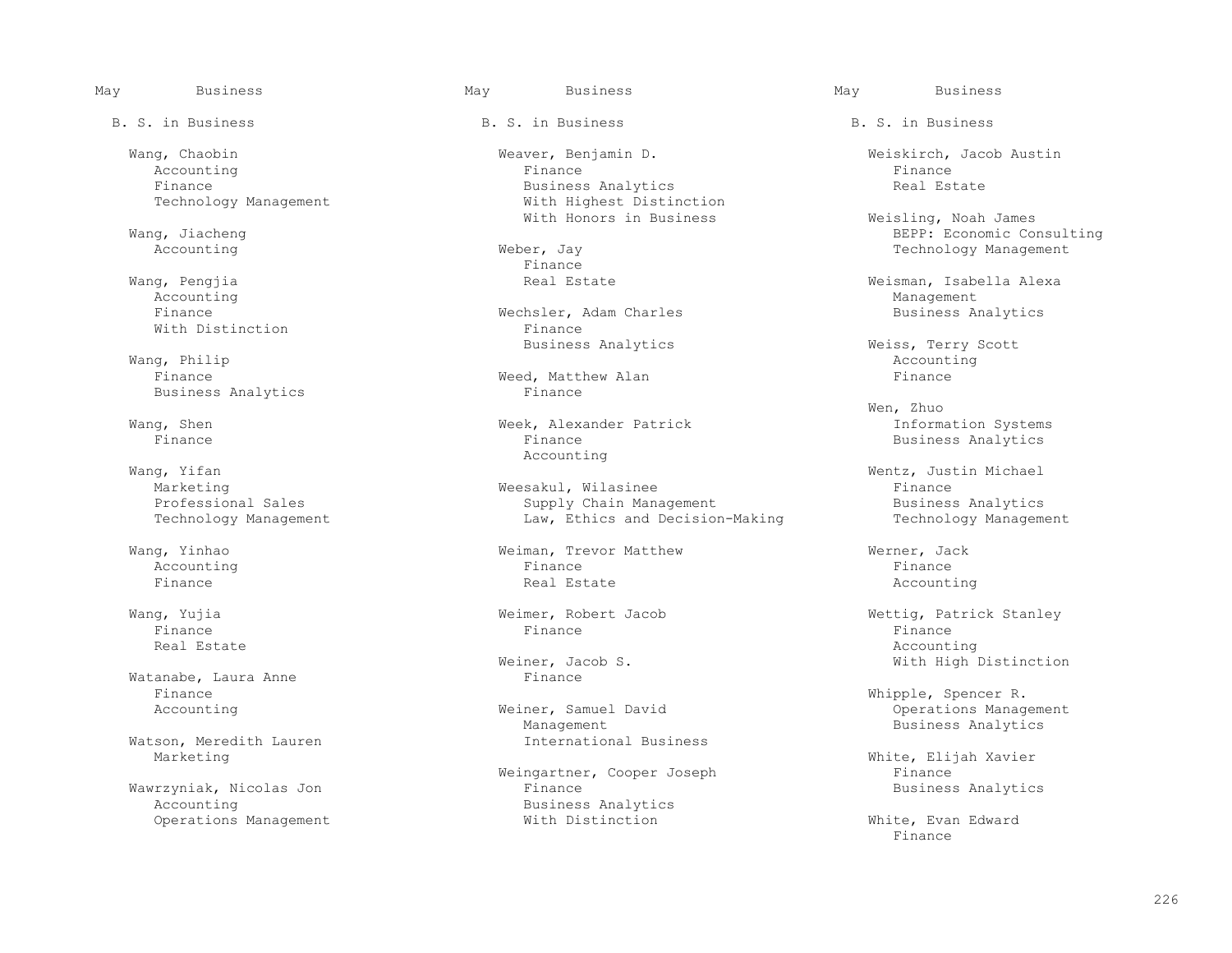Whitehead, Baylee Rochelle<br>Accounting Operations Management Wilson, Nigel Hugh Marketing

Whittaker, Colin **International Business** Wolf, Jacob Henry Marketing Marketing Finance Research of the set of the set of the set of the set of the set of the set of the set of the set of the set of the set of the set of the set of the set of the set of the set of the set of the set of the s

 Information Systems Wiegmann, Conor Wolters, Cameron Scott Business Analytics<br>
International Business<br>
Accounting Marketing Business Analytics International Business

Wieland, Thomas DeWitt<br>
Supply Chain Management<br>
Wiltshire, William Davis<br>
Wiltshire, William Davis International Business

Wiers, Caleb Jackson<br>Finance

Applications

Professional Sales

Information Systems

Finance Finance Finance Finance Finance Finance Finance Finance Finance Finance Finance Finance Finance Finance

 Williams, Jack Professional Sales Worrell, Tennie Marie Finance Marketing Marketing (1999) and the set of the set of the set of the Marketing Marketing (1990) and the set of the set of the set of the set of the set of the set of the set of the set of the set of the set of the s

B. S. in Business The B. S. in Business B. S. in Business B. S. in Business

 White, Jason Wilson, Jack Matthew Wisniewski, Alexander John With Highest Distinction<br>With Honors in Business

Operations Management<br>Marketing Marketing Marketing

Information Systems Wilter, Alyssa Kathleen Entrepr & Corp Innovation<br>
Marketing Hutton Honors Coll Prgm Cmpltd Wong, Kahming<br>Marketing

Wiltshire, William Davis<br>Management Business Analytics and Wong, Natalie L.<br>
Wong, Natalie L.<br>
Wong, Natalie L.<br>
Finance

Winkel, Adam Christopher<br>Marketing Marketing Marketing Wile, Eliza Bloch Law, Ethics and Decision-Making Wongso, Ignas Marketing With High Distinction Information Systems Hutton Honors Coll Prgm Cmpltd

Winkeljohn, Matthew Robert Monsowicz, Daniel Heath<br>Accounting Marketing Wilkinson, Aram Frederick and Accounting<br>Marketing Marketing Marketing Marketing Marketing

Winning, Nathaniel Granger  $\overline{w}$  Woodhull, Daniel<br>Finance Finance Rinance Williams, Aleena Clarice Finance Finance Villiams, Blake and Milliams and Milliams and Milliams and Milliams and Milliams and Milliams and Milliams and M<br>
Milliams, Blake and Milliams and Milliams and Milliams and Milliams and Milliams and Milliams and Milliams a

Business Analytics **Entrepr** & Corp Innovation **Winsel**, Brian **Entrepr** & Corp Innovation **Entrepr** & Corp Innovation Marketing Marketing

Information Systems Finance Finance EEPP: Economic Consulting<br>
Supply Chain Management Marketing Marketing Supply Chain Management BEPP: Public Policy Analysis<br>Business Analytics

Wojtyla, Ethan Michael<br>Warketing Marketing Marketing

Professional Sales **Business Analytics** Wilson, Samuel **Business Analytics** Business Analytics

Finance<br>Business Analytics The Minkel, Adam Christopher (Business Analytics Rusiness Analytics Rusiness Analytics Rusiness Analytics Rusiness Analytics Rusiness Analytics Rusiness Analytics Rusiness Analytics Rusiness Anal

Entrepr & Corp Innovation

Williams, Blake With Distinction Woodward, Robert Lloyd

Business Analytics **Music and Australian Control** Control Control Control Control Control Control Control Control Control Control Control Control Control Control Control Control Control Control Control Control Control Cont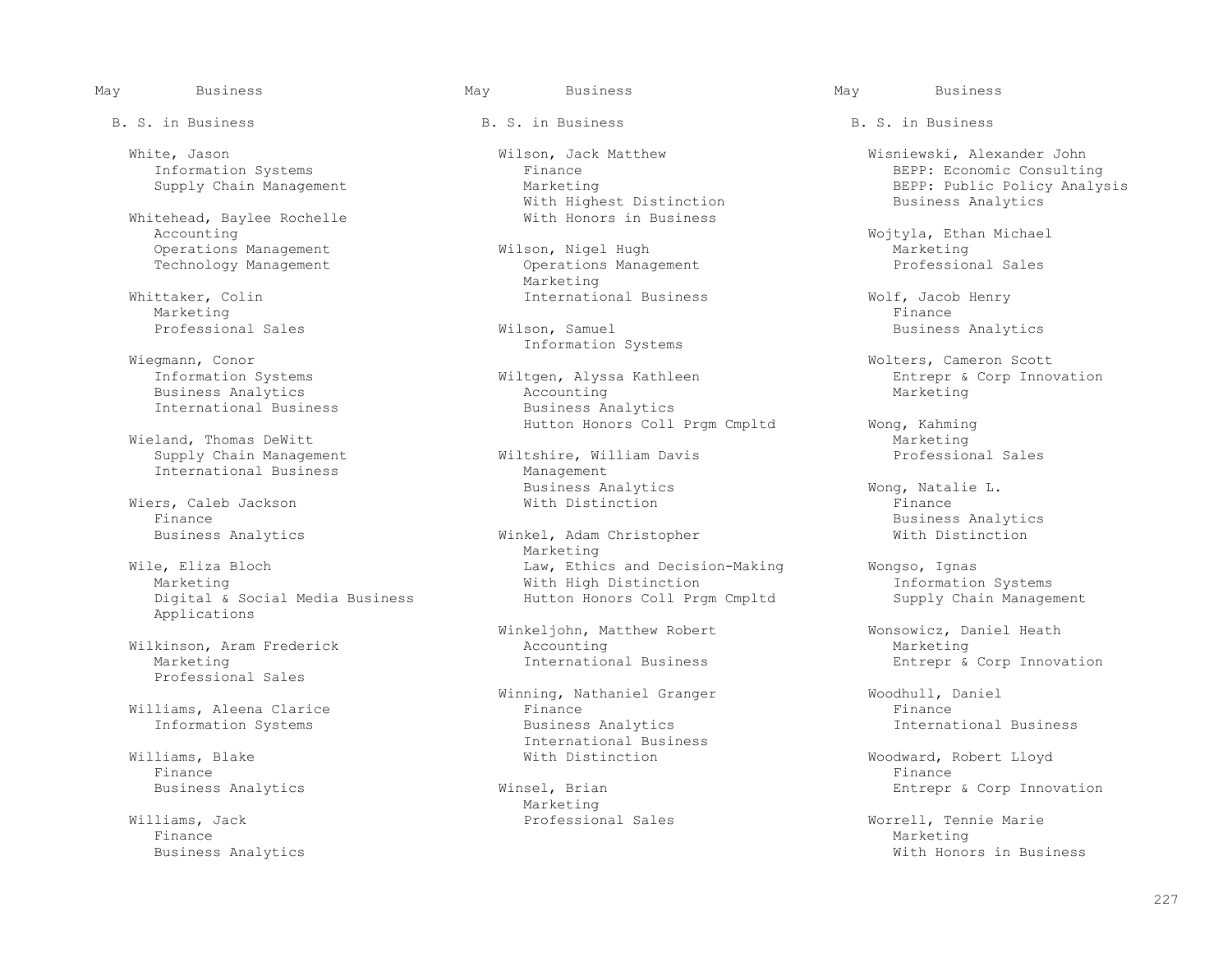Wright, Morgan Marie<br>Finance Finance Xie, Zichuang<br>Accounting Mecounting Accounting Accounting and the Magnetic Counting Accounting The Magnetic Shanglin Magnetic Shanglin With Highest Distinction<br>
With Honors in Business<br>
With Honors in Business<br>
Xu, Emily With Honors in Business Xu, Emily<br>Finance

Wu, Hsuan-Ting Systems (Exercise 2011) Business Analytics (Exercise 2015) Rinance Finance Rechnol<br>Information Systems Operations Management Xu, Richard Xu, Richard Business Analytics Analytics Analytics Analytics Analytics Analytics

 Wu, Jingxian Information Systems  $\chi$ u, Yue  $\chi$ information Systems  $\chi$ u, Yue  $\chi$ ang, Yuqi  $\chi$ ang, Yuqi  $\chi$ Business Analytics<br>With Distinction

 Wu, Jinlin Accounting Yang, Ziyuan Finance Finance Finance International Business

 Wu, Yuxing Yao, Yipeng Finance Yan, Hongyi Finance

 Wunderle, Sutton Anne Yan, Ruoyi Yarlagadda, Vineel Chandra Digital & Social Media Business<br>Applications With High Distinction

Xia, Anna anns anns an anns an Accounting anns an Accounting anns an Accounting anns an Accounting and Accounting and Accounting and Accounting and Accounting and Accounting and Accounting and Accounting and Accounting and

Xie, Minghua  $\Gamma$  and  $\Gamma$  are  $\Gamma$  and  $\Gamma$  are  $\Gamma$  are  $\Gamma$  and  $\Gamma$  are  $\Gamma$  are  $\Gamma$  are  $\Gamma$  are  $\Gamma$  and  $\Gamma$  are  $\Gamma$  are  $\Gamma$  are  $\Gamma$  and  $\Gamma$  are  $\Gamma$  are  $\Gamma$  are  $\Gamma$  and  $\Gamma$  are  $\Gamma$  are  $\Gamma$  are  $\Gamma$  and  $\$  Finance Yeh, Winston With Highest Distinction Tang, Jinyu Chamber of Thance and Pinance and Phinance and Phinance and Phinance and P<br>Finance Thance Thanks and Phinance Busines,

B. S. in Business The B. S. in Business B. S. in Business B. S. in Business

 Wright, Joshua Jordan Xie, Yifeng Yang, Ruoxin Marketing Marketing Accounting International Business Communications Management<br>
Business Analytics

Finance Yang, Yiqi

 $\verb|Wu, Jinlin| & & & \verb|Wu, Jinlin| & & \verb|Xu, Yuyan| & \verb|ACcounting| & \verb|Xu, Yuyan| & \verb|ACcounting| & \verb|Xu, Yuyan| & \verb|Xu, Yuyan| & \verb|Xu, Yuyan| & \verb|Xu, Yuyan| & \verb|Xu, Yuyan| & \verb|Xu, Yuyan| & \verb|Xu, Yuyan| & \verb|Xu, Yuyan| & \verb|Xu, Yuyan| & \verb|Xu, Yuyan| & \verb|Xu, Yuyan|$ 

Yale, Jacob Joseph Yao, Di Yao, Di Yao, Di Yao, Di Yao, Di Yao, Di Yao, Di Yao, Di Yao, Di Yao, Di Yao, Di Yao, Di Yao, Di Yao, Di Yao, Di Yao, Di Yao, Di Yao, Di Yao, Di Yao, Di Yao, Di Yao, Di Yao, Di Yao, Di Yao, Di Yao Finance Finance Finance With Distinction<br>Wu, Yuxing

Technology Management Information Systems Accounting

With High Distinction **Business Analytics** 

Finance Finance

International Business The Marketing Yang, Fanding Marketing Marketing Marketing Marketing Accounting Accounting Accounting Marketing Professional Sales Accounting Professional Sales

> Information Systems With High Distinction

Information System System System System System System System System System System System System System System System System System System System System System System System System System System System System System System With Highest Distinction

Technology Management

Wu, YiFan Accounting Information Systems

Finance<br>BEPP: Economic Consulting<br>Dusiness Analytics<br>BEPP: Economic Consulting

With Honors in Business Tang, Andrew Ji <br>
Finance Finance Finance Finance Rinance

Ye, Justin Kihwa<br>Yang, Fanding (1999) Marketing Marketing

Business Analytics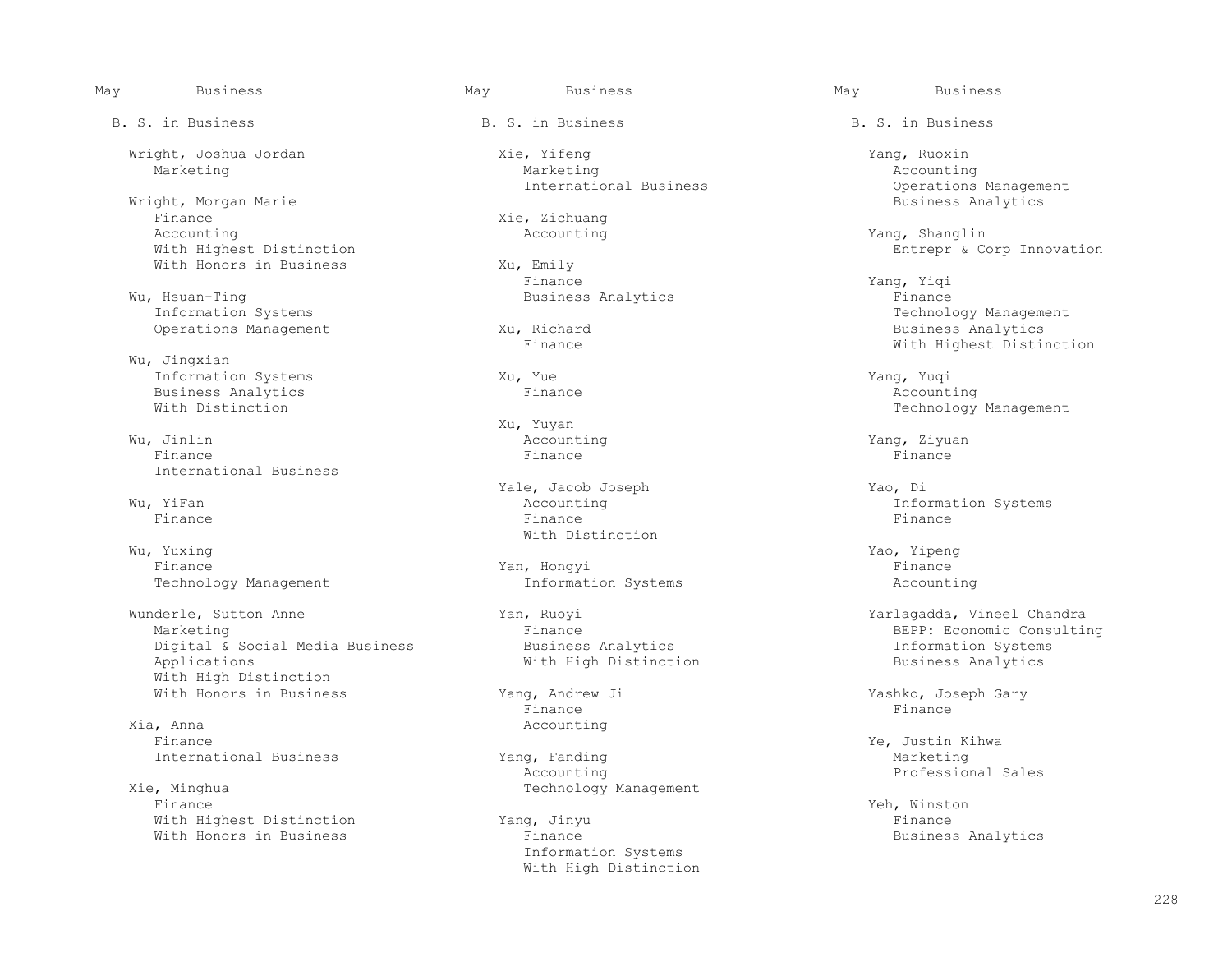Accounting<br>Operations Management

Yin, Boyi Finance

 Yin, Wei Finance Marketing Management Information Systems

Yohannan, Alicia A.

Yonushonis, Rosemary Celeste<br>
The Business Analytics<br>
Information Systems<br>
Business Analytics Information Systems Zeng, Xianly<br>Finance

Young, Matthew James **Information Systems** Finance Finance **Finance** Primation Systems Finance Busines Entrepr & Corp Innovation Zhang, Chi Zhang, Chi

Young, Samantha Jordan Technology Management Zheng, Huaqiu Management Zheng, Huaqiu Management Law, Ethics and Decision-Making

Yu, Alexander and the settlement of the Marine School and Accounting Yu, Alexander Finance Zheng, Jiayi Finance Technology Management and Accounting<br>
REPP: Economic Consulting and Mith Distinction and The Finance BEPP: Economic Consulting With High Distinction With Honors in Business and Milliang Zhang, Siyi and Milliang and Zheng, Runhao Zheng, Runhao and Zheng, Runhao

Finance

 Yun, Ehwa Accounting Accounting BEPP: Economic Consulting and Theorem and Pinance Finance Finance Finance Finance Finance Finance Finance Finance Finance Finance Finance Finance Finance Finance Finance Finance Finance Finance Finance Finance Finance Fina BEPP: Public Policy Analysis **With Distinction** and Muslimess Analytics Business Analytics With High Distinction

B. S. in Business The B. S. in Business B. S. in Business B. S. in Business

 Yen, Tzuchieh Yung, Jerff Pui Chung Zhang, Yan Marketing Research Controller (Marketing Accounting Research Accounting Research Accounting Research Accounting Finance Operations Management

Zaccardelli, Jessica Diane 20 Zhang, Yiwen<br>Finance 20 Accounting Finance Accounting

Zacharias, Jeremy Hershel<br>Finance Finance Zhang, Zhehao

Finance 2akrowski, Kyle<br/> Zakrowski, Kyle $\,$  Accounting Accounting Zhao, Jasmine

Zaremba, Joseph Paul<br>Finance With High Distinction Timance Finance Extending the Chao, Jiarui Chao, Jiarui Einance Zhao, Jiarui Estenbeding<br>Technology Management Finance Finance Technology Management

 Accounting Zelenka, Michael William Zhao, Xin Finance Finance Finance Business Analytics **Accounting** 

Finance Zhao, Yuang

Finance **Finance** 

Accounting the set of the set of the set of the set of the set of the set of the set of the set of the set of t

Zhang, Tong Zheng, Shuyin

With High Distinction

Yiankes, Alex Technology Management

Business Analytics<br>With High Distinction

Operations Management<br>  $\Omega$ anagement Operations Management

Yu, Ximiao Finance Business Analytics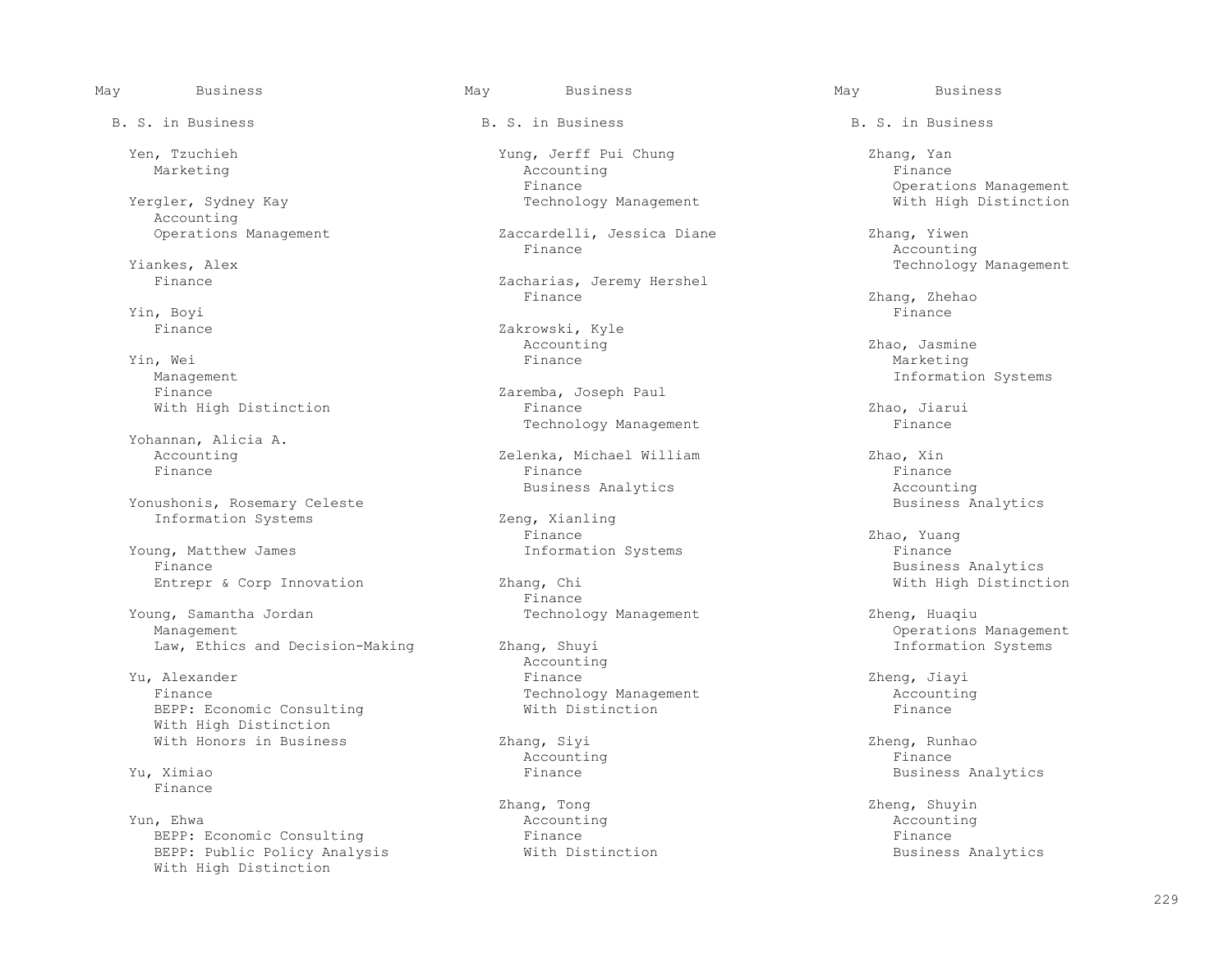Finance and Marketing Marketing With Distinction **International Business**  Zhou, Meijia Finance  $\begin{array}{ccc}\n\text{Finance} & \text{2irille, Joseph C.} \\
\text{Information Systems} & \text{Energy & \text{Corp}\n\end{array}$  Zhou, Shiru Zhou, Wei Jun and Society and School and Theorem and Theorem and Theorem and Theorem and Theorem and Theorem and Theorem and Theorem and Theorem and Theorem and Theorem and Theorem and Theorem and Theorem and Theorem and T vu, Wei Jun 1999 vulkostens Einance vulkostens Einance vulkostens Einance vulkostens Einance vulkostens Einance vulkostens Einance vulkostens Einance vulkostens Einance vulkostens Einance vulkostens Einance vulkostens Eina Finance **Finance** Entrepr & Corp Innovation Zong, Nancy Supply Chain Management<br>
Management<br>
Management BEPP: Economic Consulting Finance and Marketing Marketing Professional Sales Accounting  $\begin{array}{ccc}\n\text{Zou, Xueyin} \\
\text{Finance} & \text{Max1} \\
\end{array}$  Zhu, Xuanrong BEPP: Economic Consulting Finance **Finance** Accounting<br>With Distinction Zimmerman, Cassidy Rae Business Analytics<br>BEPP: Public Policy Analysis Mith High Distinction BEPP: Economic Consulting With High Distinction With Honors in Business

 May Business May Business May Business B. S. in Business The B. S. in Business Gr Cert in Business Analytics Zheng, Xinru Zimmerman, Rachel Haley Adeola, Ganiyu With Distinction **Amigo, Cameron** Entrepr & Corp Innovation Batra, Himanshu Technology Management Marketing Zlotina, Sabina Brahma, Avra Finance<br>Operations Management Zlotnick, Zachary David Zlotnick, Zachary David<br>Finance Zhou, Zizheng Ford, Matthew Energy School (1999) and the set of the set of the set of the set of the set of the set of the set of the set of the set of the set of the set of the set of the set of the set of the set of the Management Management Getchell, Christopher Dwayne Chu, Getchell, Christopher Dwayne With Highest Distinction Entrepr & Corp Innovation  $\qquad$  Zordan, Connor Thomas  $\qquad$  Kelly, Brian Michael Finance Zhu, Jinhong Martin, Lena Marie Marketing Business Analytics **Business Analytics Digital & Social Media Business** McGroarty, Daniel Joseph Applications Zukerman, Gabriella Peri Meaney, Nicole<br>Accounting Ziarko, Daniel Lawrence and Technology Management and Mosina, Yuliya<br>
Finance Mith Distinction With Distinction Zurlo, Andrea Nelson, Julie Anne Marketing<br>Business Analytics BEPP: Public Policy Analysis  $\overline{W}$  with High Distinction  $\overline{W}$  Nguyen, Danielle Y-Loan Nguyen, Danielle Y-Loan Hutton Honors Coll Prgm Cmpltd Nowakowski, Anthony

Riser, David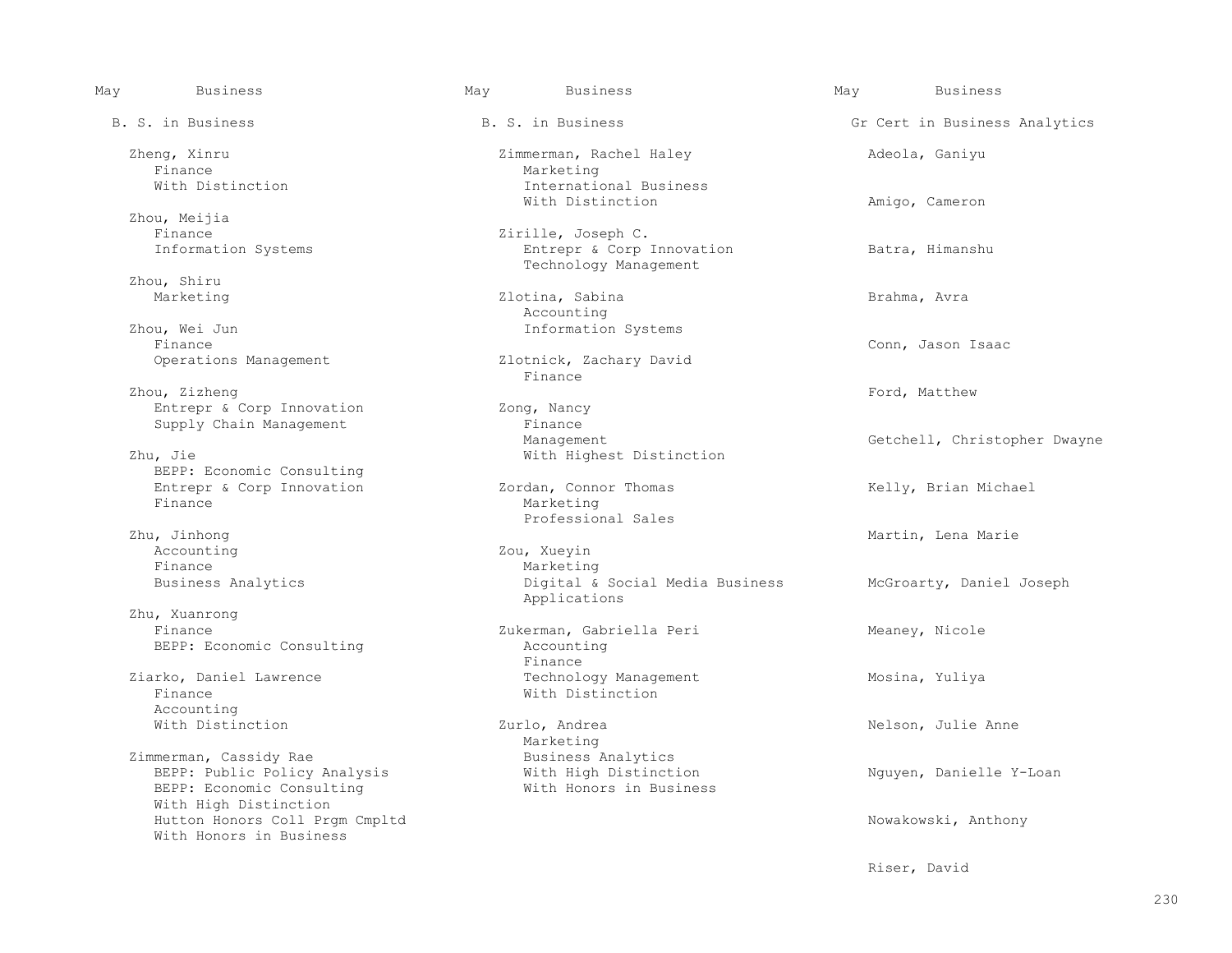| <b>Business</b><br>May         | <b>Business</b><br>May                                       | May<br><b>Business</b>       |
|--------------------------------|--------------------------------------------------------------|------------------------------|
|                                | Gr Cert in Business Analytics Gr Cert in Business Management | M. S. in Accounting          |
| Schaffer, Adriana Daryn        | Sebok, Marton                                                | Dillard, Lindsey             |
| Tiblin, Geoffrey Alexander     | Sokoli, Kristjan                                             | Duggan, Janelle Marie        |
| Gr Cert in Business Management | Sorge, Cody Michael                                          | Erickson, Mara Rose          |
| Calvo Arce, Sandra Isabel      | M. S. in Accounting                                          | Fairweather, Trisana Natasha |
| Dennist, Dedric Raymon, Jr.    | Armstrong, Kayla Nicole                                      | Farmwald, Tanner Jackson     |
| DiBuono, Michael John          | Baker, Nikki La'Ree                                          | Firmanto, Christabel Maria   |
| Ferraro, Margaret Maxine       | Barco, Clark Tobias, Jr.                                     | Frandsen, Adam Dale          |
| Hester, Martin                 | Betz, Tristan Xavier                                         | Freko, Jack Nicholas         |
| Kunkel, Joseph                 | Burton, La'Shira Aretha                                      | Gu, Menghua                  |
| Lui, Alexandria Lillian        | Carr, Megan Jane                                             | Guo, Nai                     |
| Machado Borges, Pedro Vinicius | Champion, Amber Tracene                                      | Guzik, Mark William          |
| Means, Ryan                    | Chandler, Craig Mitchell                                     | Henderson, Marisa Rose       |
| Miles, Patrick Joseph          | Chen, Guanglai                                               | Hill, Jordan Aubrey          |
| Murphy, Karen Dorothy          | Chen, Jingya                                                 | Hollingsworth, Megan Britt   |
| Myers, Eric James              | Cosgrove, Patrick K.                                         | Huang, Aisi                  |
| Pansera, Matthew               | Deitz, Matthew Justin                                        | Hussain, Arisa Amber         |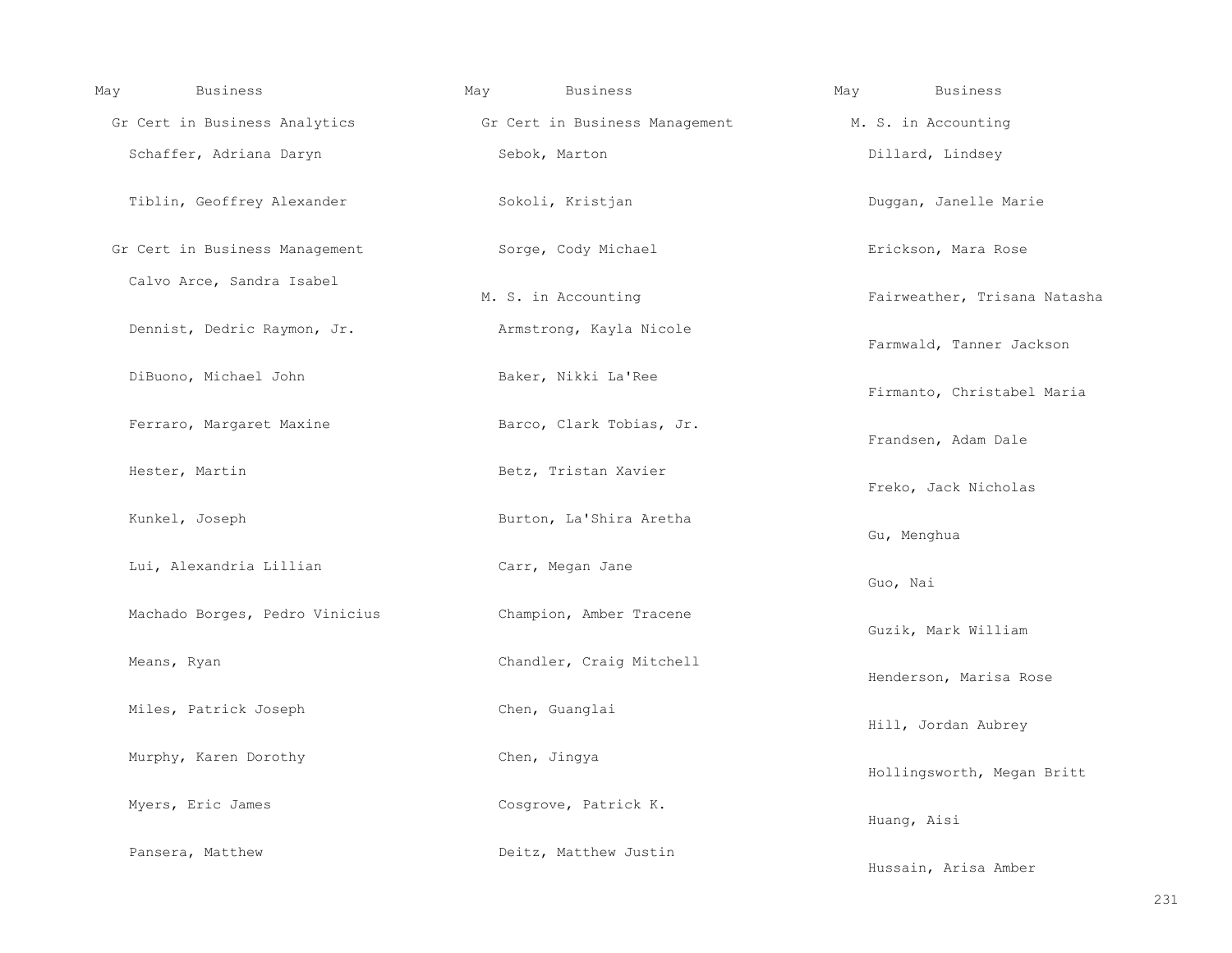| <b>Business</b><br>May               | May<br>Business            | <b>Business</b><br>May                                   |
|--------------------------------------|----------------------------|----------------------------------------------------------|
| M. S. in Accounting                  | M. S. in Accounting        | M. S. in Accounting                                      |
| Jacob, Tina Sarah                    | Scianimanico, Reece Nicola | Zhuang, Zexing                                           |
| Kodanaz, Andre Kemal                 | Shen, Tianxiang            | M. S. in Business Analytics                              |
| Kong, Xiangjun                       | Shen, Yunzhu               | Bradley, Jeffrey Christopher<br>Business Analytics       |
| Kozlow, Megan Marie                  | Smith, Holly Heather       | Cheuk, Lonny Haley<br>Business Analytics                 |
| Kramer, Kyle Matthew                 | Smith, Nicholas            | Choi, Janghan<br>Business Analytics                      |
| Lai, Xiaowen                         | Smith, Robert Alexander    | Daniels, Emily High<br>Business Analytics                |
| Lin, Heng                            | Spanier, Patrick Paul      | DeVillier, Eileen Marie<br>Business Analytics            |
| Lord, Megan Hannah                   | Tong, Fanghan              | Dye, Matthew Stewart<br>Business Analytics               |
| Lu, Hai                              | Weng, Jianan               | Foksinska, Alicja Maria<br>Business Analytics            |
| Patton, William Christopher          | Whitfield, Te'Ayla Renee   | Jiang, Lingwei<br>Business Analytics                     |
| Pollock, Nicholas David              | Xu, Lixin                  | Ly, Howard Lei<br>Business Analytics                     |
| Rauschuber, Parker Raymond           | Yao, Hongru                | Miller, Daniel Drew<br>Business Analytics                |
| Rosebrock, Hannah Marie              | Zeillmann, Maggie Medley   | Ruscher, Christopher Michael Bland<br>Business Analytics |
| Rosenthal, Mackenzie Kathleen Wright | Zhao, Jingqiu              | Tomar, Meenu<br>Business Analytics                       |
| Roy, Enakshi                         | Zhao, Wei                  | Wood, Laura Elaine<br>Business Analytics                 |
| Schlatter, Whitney Marie             | Zhu, Yitong                |                                                          |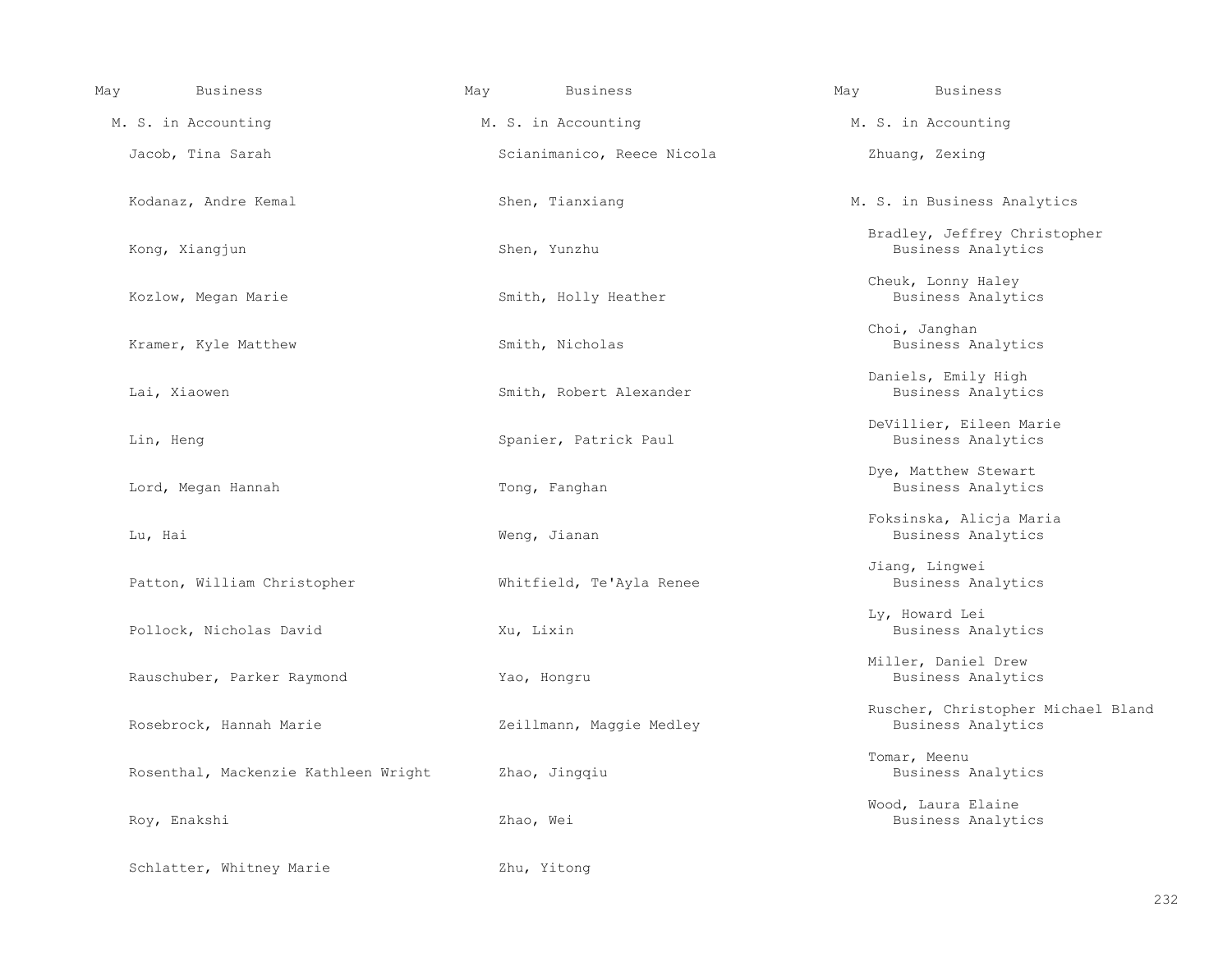| May | Business                                                    | May | Business                             | May | <b>Business</b>                       |
|-----|-------------------------------------------------------------|-----|--------------------------------------|-----|---------------------------------------|
|     | M. S. in Entrepreneur & Innov                               |     | M. S. in Finance                     |     | M. S. in Finance                      |
|     | Leffers, Matthew Patrick<br>Entrepreneurship and Innovation |     | Hariharan, Dhruv                     |     | Shah, Mital<br>Finance                |
|     | M. S. in Finance                                            |     | He, Xiaowei<br>Finance               |     | Shen, Hong<br>Finance                 |
|     | Ainul Azhar, Ellis Nusara                                   |     | Hill, Justin Thomas<br>Finance       |     | Walter, Christoph                     |
|     | Arredondo, Oscar                                            |     | Jin, Moyuan<br>Finance               |     | Wang, Haitao<br>Finance               |
|     | Bai, Mei<br>Finance                                         |     | Kinzel, Bennett David                |     | Weber, Adam Bradl                     |
|     | Boll, Anna Rose                                             |     | Lee, Jaesang<br>Finance              |     | Wu, Jinjing<br>Finance                |
|     | Butzer, Katelyn                                             |     | Li, Dongxu<br>Finance                |     | Zhang, Xiaoli<br>Finance              |
|     | Cao, Xunchuan<br>Finance                                    |     | Meinzer, Calob Frederic              |     | Zhao, Kun<br>Finance                  |
|     | Cento, Paul                                                 |     | Moore, Patrick Ryan<br>Finance       |     | Zhu, Kunbo<br>Finance                 |
|     | Chang, Huinan<br>Finance                                    |     | Morris, James Christopher<br>Finance |     | M. S. in Global Sup                   |
|     | Dai, Huihui<br>Finance                                      |     | Namduri, Haritha<br>Finance          |     | Erickson, Stephen<br>Global Supply    |
|     | Daniels, Craig Edward<br>Finance                            |     | Newton, Timothy Michael              |     | Wu, Pak Hei<br>Global Supply          |
|     | Dietrich, Eric Eduard                                       |     | Patel, Neil Atul                     |     | M. S. in Informatio                   |
|     | Fogel, Maxwell Charles                                      |     | Pranata, Bunardy Julio               |     | Aiyer, Vignesh Ka                     |
|     | Fontaine, Christopher D.<br>Finance                         |     | Rackish, Sarah Elizabeth<br>Finance  |     | Akins, Katherine<br>Alfaro Valle, Pau |
|     | Han, Xiaomei<br>Finance                                     |     | Ren, Jiaxi                           |     |                                       |
|     |                                                             |     |                                      |     |                                       |

Hill, Justin Thomas and Malter, Christopher Anthony<br>Finance External Superty David Cinzel, Bennett David Einzer, Calob Frederic and Zhao, Kun<br>Finance

Surris, James Christopher M. S. in Global Sup Chain Mgmt<br>Finance

Erickson, Stephen Daniel<br>Global Supply Chain Manduri, Haritha nduri, Haritha Namagement Clobal Supply Chain Management<br>Finance

Finance Newton, Timothy Michael Global Supply Chain Management

M. S. in Information Systems

Aiyer, Vignesh Kasinathan

Akins, Katherine Denné

Alfaro Valle, Paul David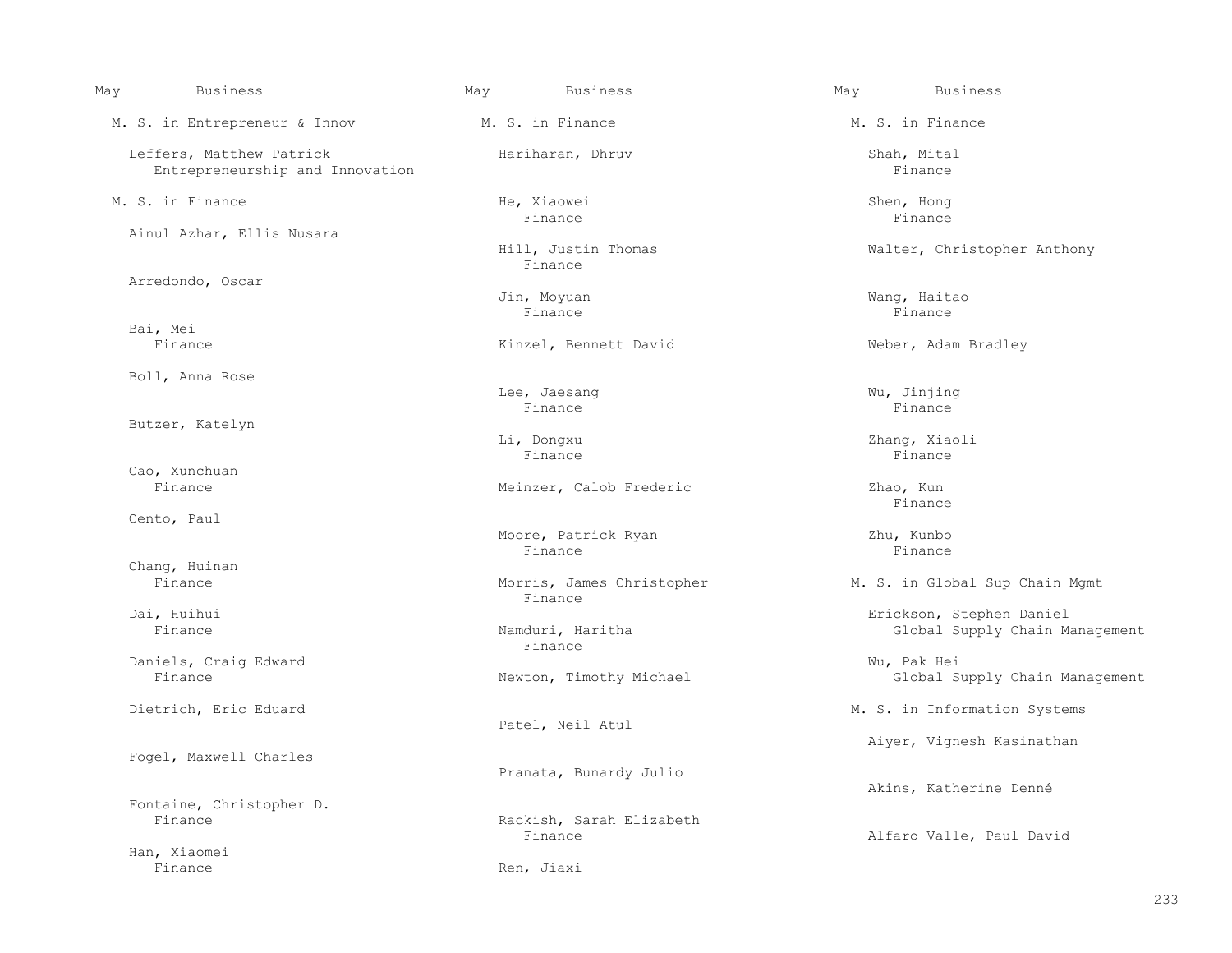| May |               | Business                     | May |               | <b>Business</b>              | May | <b>Business</b>              |
|-----|---------------|------------------------------|-----|---------------|------------------------------|-----|------------------------------|
|     |               | M. S. in Information Systems |     |               | M. S. in Information Systems |     | M. S. in Information Systems |
|     |               | Arends, Eric James           |     |               | Chong, Cheng Fong            |     | Gaweda, Wyatt Christian      |
|     | Arora, Poorva |                              |     |               | Christophe, Daniel Canale    |     | Gerard, Jenna Lynn           |
|     |               | Bailey, Skyler Alan          |     |               | Coleman, Kourtney Nicole     |     | Getz, Daniel                 |
|     |               | Beeler, Zachary Lee          |     |               | Colonis, Brandon Alexander   |     | Gupta, Sukrit                |
|     |               | Berdovich, Jordan Taylor     |     |               | Cowger, Elizabeth Ann        |     | Hawkins, Adam Joseph         |
|     |               | Bhargav, Dasari Teja Sri     |     |               | Criswell, Todd Alan, Jr.     |     | He, Wanlin                   |
|     |               | Bhattacharya, Shreya         |     |               | Das, Prarthita               |     | Headen, Denee Deanna         |
|     |               | Bhindar, Jaqdeep Singh       |     |               | Dhaniwala, Mayur             |     | Heffelfinger, Andrew Trent   |
|     |               | Blitz, Rebecca Rae           |     | Dua, Samarth  |                              |     | Henderson, Justin Alexander  |
|     |               | Boatright, Caroline Marie    |     |               | Ebertin, Kyle Patrick        |     | Hillman, Michaela Denise     |
|     |               | Bush, Quinn Andrew           |     |               | Enkoff, Lee David            |     | Huang, Jialu                 |
|     |               | Carroll, Allyson Nichole     |     |               | Fajman, Meagan Renee         |     | Hudak, Connor Stephen        |
|     |               | Carroll, Sean Edward         |     | Fan, Rong     |                              |     | Innocenti, Westley Alexander |
|     |               | Chandrayan, Spriha           |     |               | Faulkner, Alix Nicole        |     | Jeffirs, Stephen Michael     |
|     | Chao, Yang Yu |                              |     |               | Ferry, Michael George        |     | Joglekar, Shubhada Anant     |
|     |               | Chia, Jian Lun               |     | Gabby, Taylor |                              |     | Kaushik, Chetana             |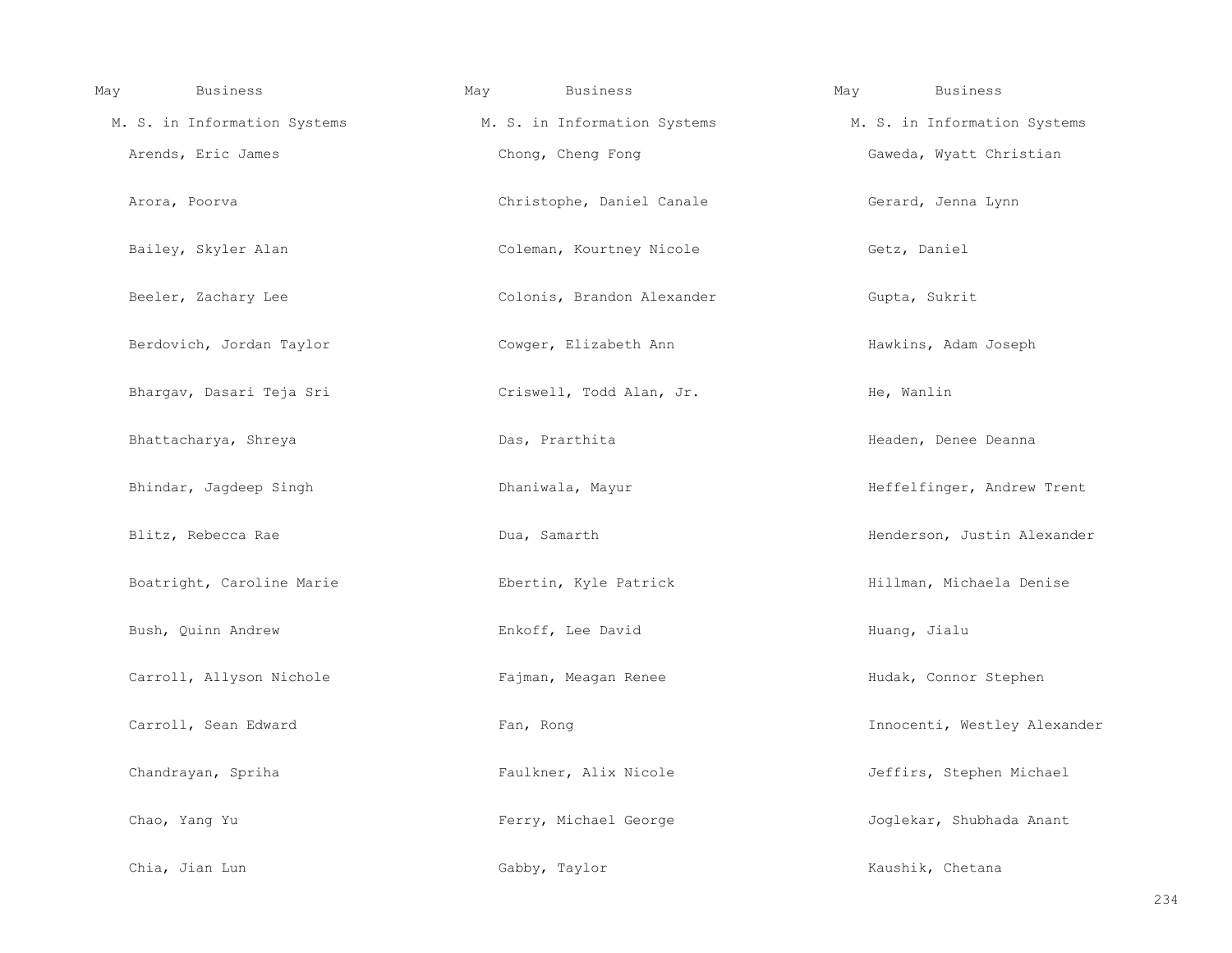| May | <b>Business</b>              | May | Business                      | May | <b>Business</b>              |
|-----|------------------------------|-----|-------------------------------|-----|------------------------------|
|     | M. S. in Information Systems |     | M. S. in Information Systems  |     | M. S. in Information Systems |
|     | Kern, Brandon David          |     | Marchessault, Angela Kay      |     | Presnal, Aaron Matthew       |
|     | Kessler, Benjamin Harris     |     | Margasahayam, Vishwesh Sriram |     | Putnick, Adam William        |
|     | Khan, Ontick                 |     | McCaffrey, Kathryn Walker     |     | Qian, Zhimin                 |
|     | Kilcullen, Daniel Patrick    |     | Metallic, Leo Matthias        |     | Ramanauskas, Martynas        |
|     | Kim, Jeongyeon               |     | Meyer, Alexander Edward       |     | Ramey, Ellen Susanne         |
|     | Kinzel, Jonathan David       |     | Mohapatra, Adyasha            |     | Ravi, Sriya                  |
|     | Klingler, Elizabeth Blythe   |     | Musto, Joseph Arnold          |     | Raymond, Anthony Joseph      |
|     | Koller, Brendan Mark         |     | Netluch, Alex Michael         |     | Rice, Benjamin Barrett       |
|     | Kozokar, Karrie Allison      |     | Netraganti, Ankita            |     | Richardson, Natalie Ann      |
|     | La, Na                       |     | Pai, Swati Anant              |     | Roark, Kyle Stewart          |
|     | Lal, Sanjana                 |     | Patel, Ashok Mohan            |     | Schmidt, Adam Frederick      |
|     | Leuthold, Nicholas Daniel    |     | Patel, Felicia Jagdish        |     | Schmidt, John Thomas         |
|     | Li, Zerui                    |     | Patel, Savan Ranjit           |     | Schmidt, Kevin Andrew        |
|     | Lisanti, Annabelle Leigh     |     | Patel, Vasu Sanjay            |     | Sicking, Rachael Anne        |
|     | Magers, Nicholas Robert      |     | Pham, Tiffany Mai             |     | Silver, Aaron Michael        |
|     | Manning, Alaric William      |     | Pillai, Kiran Sreekumar       |     | Singh, Avneet Joshan         |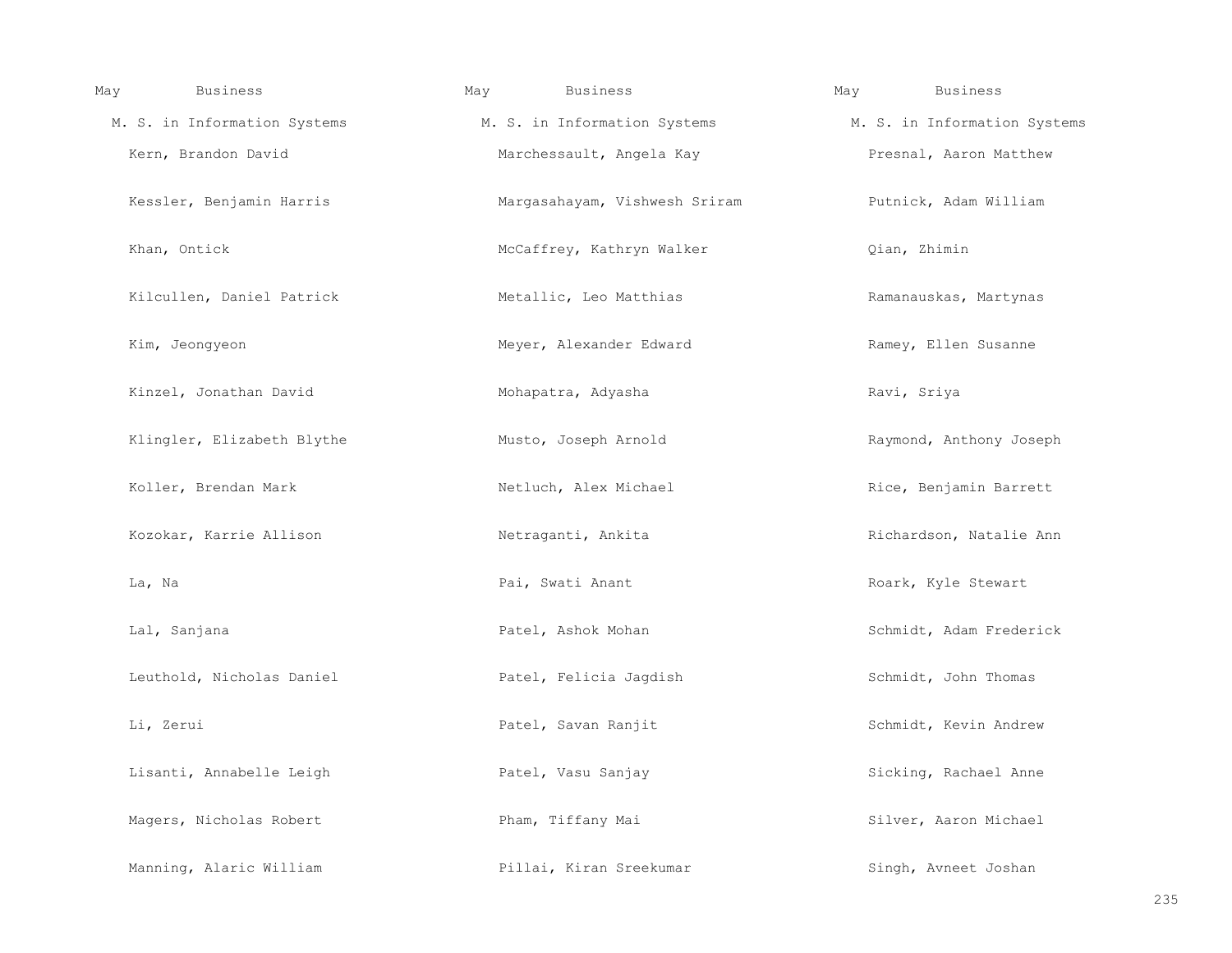| May | <b>Business</b>              | May | <b>Business</b>                                        | May | Business                                        |
|-----|------------------------------|-----|--------------------------------------------------------|-----|-------------------------------------------------|
|     | M. S. in Information Systems |     | M. S. in Information Systems                           |     | M. S. in Strategic Management                   |
|     | Sisodia, Tanu                |     | Zhang, Shihe                                           |     | Voracek, Linda Marie<br>Strategic Management    |
|     | Soo, Daryl Jin Chet          |     | Zhang, Yan                                             |     | Master of Business Admin                        |
|     | Stowell, Samuel Matthew      |     | M. S. in Marketing                                     |     | Acevedo, Sergio<br>Management                   |
|     | Stratten, Colby Thatcher     |     | Buchanan, Ryan<br>Marketing                            |     | Acharya, Debashis<br>Management                 |
|     | Su, Xiao                     |     | Goodspeed, Travis Clay<br>Marketing                    |     | Adam, Ahmad<br>Management                       |
|     | Tahiliani, Sargam            |     | Riley, Glenn Michael<br>Marketing                      |     | Adams, Gregory Scott<br>Marketing<br>Management |
|     | Tahir, Adam                  |     | M. S. in Strategic Management<br>Bravatto, Justin John |     | Agarwal, Vishal<br>Management                   |
|     | Tang, Yuanyuan               |     | Strategic Management<br>Diaz, Maria Milagros           |     | Finance                                         |
|     | Trittschuh, Adam James       |     | Strategic Management                                   |     | Agha, Mohammed Saadi<br>Marketing               |
|     | Verma, Gunjan                |     | Goss, Malisa<br>Strategic Management                   |     | Agrawal, Ayush Devendra<br>Designed Major       |
|     |                              |     | Gregory, Kelsey Pierce<br>Strategic Management         |     | Ajay Candadai, Jayashree<br>Management          |
|     | Wade, Hannah Marie           |     | Hiremath, Shashidhar<br>Strategic Management           |     | Ajayi, Abiodun Boluwaji<br>Marketing            |
|     | Wang, Guanzhou               |     | Roehl, Jordan Duane<br>Strategic Management            |     | Akanksha<br>Business Analytics                  |
|     | Wang, Xueting                |     | Soonasra, Zahra<br>Strategic Management                |     | Albritton, Billy Jo<br>Management               |
|     | Williams, Connor Brooks      |     | Stansfield, Anissa Marie                               |     | Alfaro Valle, Paul David                        |
|     | Williams, Robert Maxwell     |     | Strategic Management<br>Teklinski, Lisa Jaye           |     | Business Analytics<br>Marketing                 |
|     | Wu, Zusi                     |     | Strategic Management                                   |     |                                                 |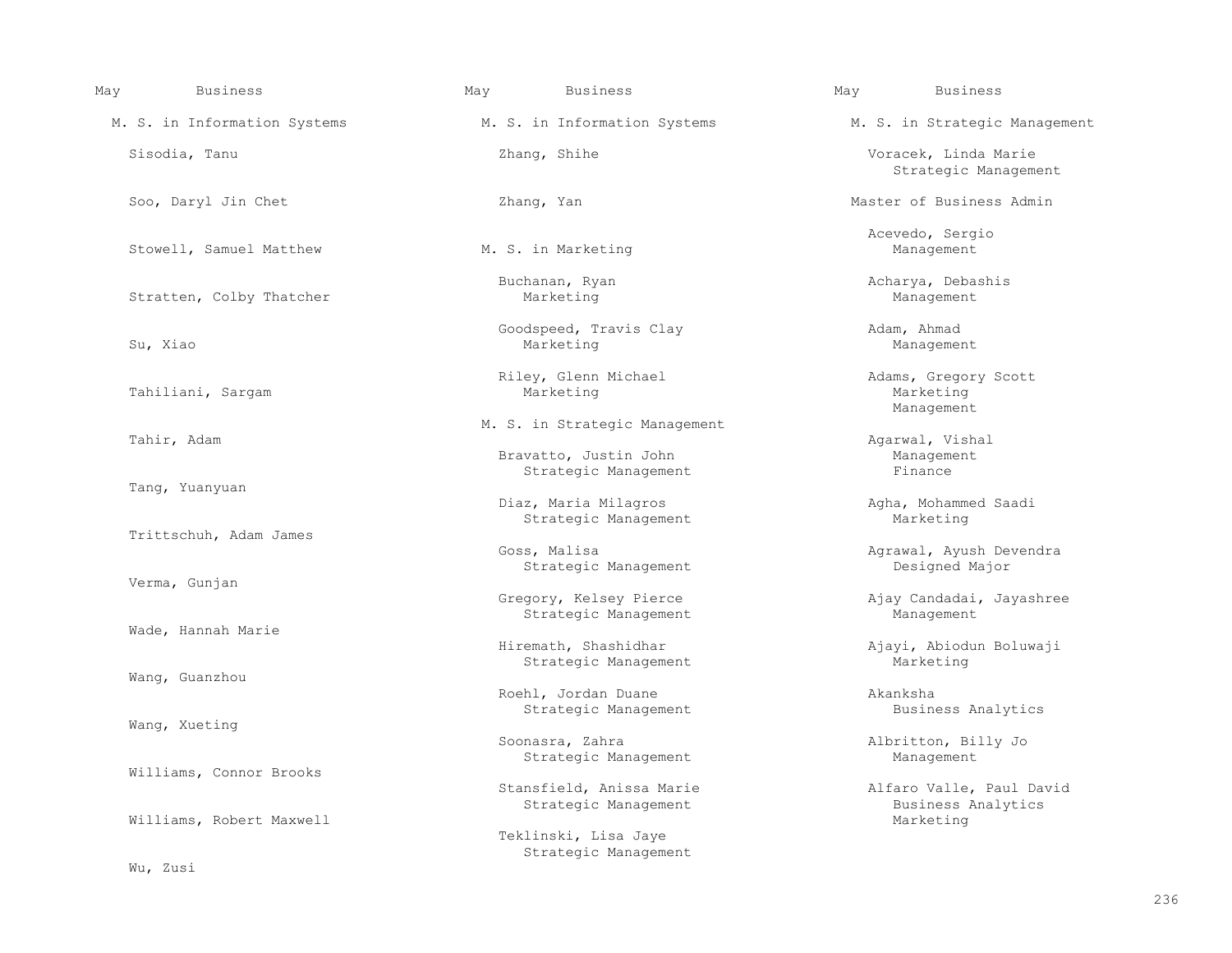Alig, Johnna L. Basra, Bhupinder Kaur Bothra, Shweta Business Analytics Management Business Analytics Supply Chain and Operations

Allred, Trevor Thomas and Management Management Brazley, Katelyn Brazley, Katelyn Brazley, Katelyn Brazley, Katelyn Finance Marketing Marketing (1999) and the set of the set of the set of the Marketing Marketing (1990) and the set of the set of the set of the set of the set of the set of the set of the set of the set of the set of the s

 Finance Finance Management Marketing

Alvarez, Sean P.<br>Management

Marketing Management

Anantula, Akhil Reddy<br>Finance Business Analytics Beiermann, Zachary Samuel Marketing

Management and the settlement of the settlement of the settlement of the settlement of the Marketing Marketing

Apoorva Management Cai, Wenwei

Arriz, Guillermo<br>Management

Management

Management

Management

Finance

Bastikar, Gaurang Prakash

Batra, Pragya<br>Business Analytics (Business Analytics

Bayne, Jared Norman Bryant, Trevor Management Bryant, Trevor

Bayne, Laura Morgan (Bayne, Laura Morgan (Bayne, Laura Morgan (Bayne, Laura Morgan (Bayne, Laura Morgan (Bayne, Laura Morgan (Bayne, Laura Morgan (Bayne, Laura Morgan (Bayne, Laura Morgan (Bayne, Laura Morgan (Bayne, Laura

Management **Beaudette**, Brielle Mirae

Beiermann, Zachary Samuel<br>Finance Finance **Finance** Annen, Michael James **Business Analytics** Byrd, Jordan Benjamin

Bengali, Mustafa<br>Bengali, Mustafa<br>Management

Bennett, Kyle Michael<br>Finance

Bernstein, Samantha Taylor<br>Asawale, Ranjeet Sudhakar Maxameed Analytics Accounting-Financial Ana Accounting-Financial Analysis

 Bhat, Arjun Mangalore Marketing Asif, Muhammad Management Finance

Bika, Anil Singh Chae, Jae Sik<br>
Management Chae, Jae Sik Bansal, Parteek Management

Basantani, Sagar Kamlesh Management Ranagement Ranagement Ranagement Management

Master of Business Admin Master of Business Admin Master of Business Admin

Altmann, Kurk Allen Business Analytics Broussard, Kiariie RaShonda

Business Analytics

Amos, Joseph Management Bucher, Grant Aaron

Marketing **Buell, Alexander Prescott** Business Analytics

Business Analytics<br>Bennett, Kyle Michael Eusiness Analytics<br>Business Analytics

Cannon, Corey Daniel<br>Business Analytics

Business Analytics<br>Bhat, Ariun Mangalore and Caron, Daniel John Caron, Daniel John Caron, Daniel John Caron, Daniel John Caron, D

Bhide, Shirish Keshav Chacon, Michael Geovani Bhide, Shirish Keshav Chacon, Michael Geovani<br>Management Chacounting-Financial Management Accounting-Financial Accounting-Financial Analysis

Blumenthal, David Ross Chana, Pamma Parminder-Panesar<br>Finance Management.

 Chang, Yu Accounting-Financial Analysis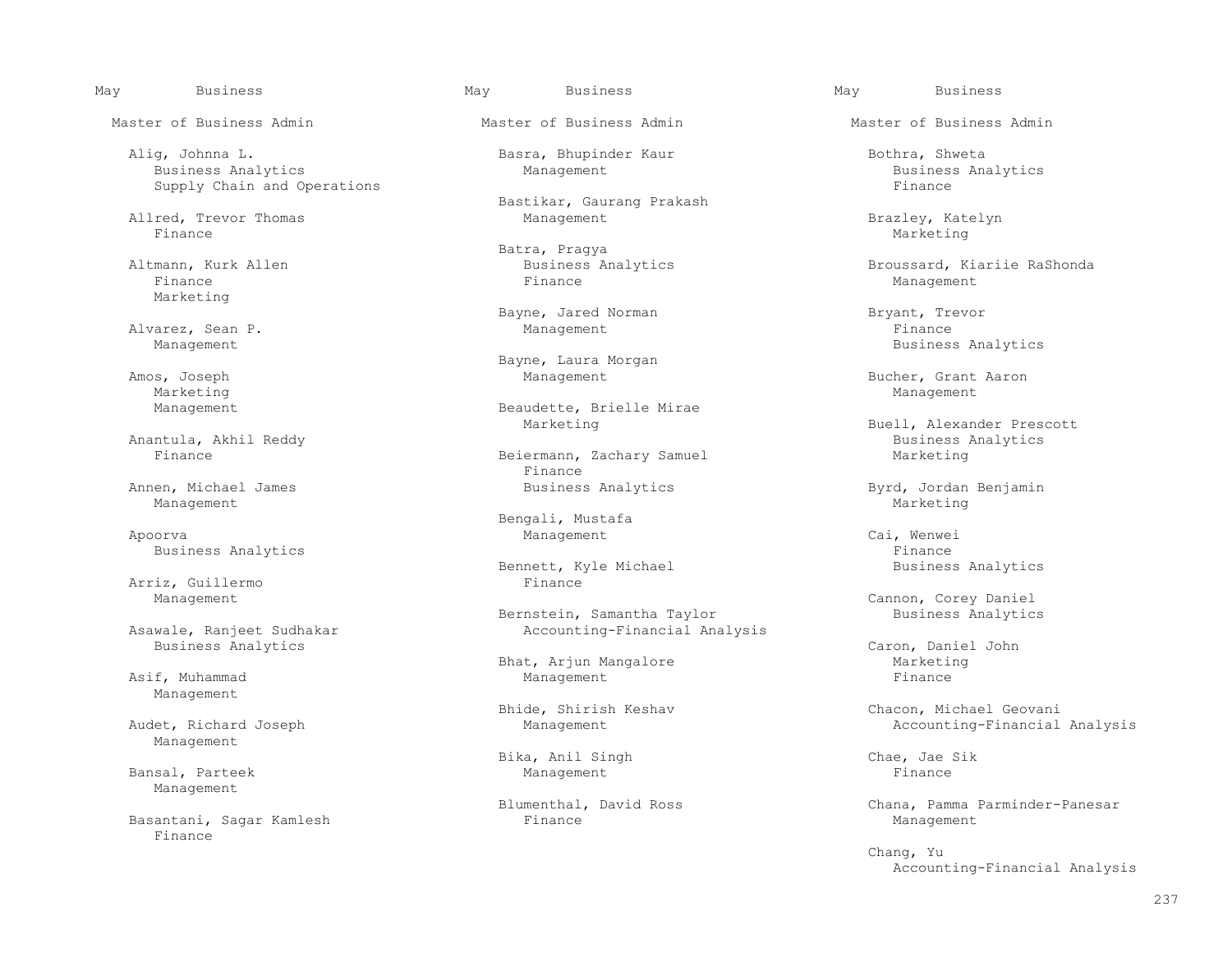Business Analytics

Chen, Yenni Copa, Ryan A. Management

Business Analytics Marketing

., Tsuan-Shin Marketing Marketing Marketing Marketing Accounting-Financial Analysis<br>Marketing Marketing Business Analytics

Cho, Jaechan James Management Finance<br>Business Analytics

Choi, Isaac Won<br>Management

Cihlar, Kevin James

Clark, Eric Thomas<br>Business Analytics Business Analytics DePathy, Ryan Richard Erb, Daniel Patrick

 Collazo Rivera, Angeline Ivette Dewan, Sakshi Evans, Logan James Management Marketing Management

Collins, John Cameron, II Diehl, Jason Alexander Eylmann, Kory Michael

Constantine, Angelo J. Ding, Yunhua

Cook, Reagan Olivia Divine, Jason Divine, Jason Divine, Jason Management Accounting-Financial Analysis Management Management Fanning, Arianna Rahael

 Chaudhary, Salika Cook, Stephen Duffy, John M. Business Analytics and Marketing Business Analytics Accounting-Financial Analysis<br>Marketing

Management Management

 Dabadghao, Akanksha Easley, Alex Edward Business Analytics

Marketing Management

 Accounting-Financial Analysis Denkin, Benjamin Epps, Kaila Brione Management Management

Example 3 and Dusiness Analytics<br>
Business Analytics<br>
Business Analytics

May Business May Business May Business

Master of Business Admin Master of Business Admin Master of Business Admin

Duong, Katie Frances Barrett

Dupell, Hayden David الكلمات D'Auria, Sarah Ann مستخدم المستخدم المستخدم المستخدم المستخدم المستخدم المستخدم ا<br>D'Auria, Sarah Ann مستخدم المستخدم المستخدم المستخدم المستخدم المستخدم المستخدم المستخدم المستخدم المستخدم الم Chen, Yi Hsin D'Auria, Sarah Ann Entrepr & Corp Innovation

Entrepr & Corp Innovation **Entrepr & Corp Innovation** Edwards, Kareem J.<br>Dana, Bradley Phil **Edwards, Kareem J.** Dana, Bradley Phil Business Analytics<br>Finance

 Business Analytics Davis, Britt J. Edwards, Paul Charles Management Management

Davis, Zane Thomas and Eilenstine, Raymond Joseph<br>Management Marketing Management

Accounting-Financial Analysis

fin, Matthew Eufrasio, Michelle Marie Hood<br>Business Analytics and the Corean of Dewan, Rahul and Supply Chain and Operation: Business Analytics Dewan, Rahul Supply Chain and Operations Business Analytics

Management Management Management Management Business Analytics<br>Marketing Marketing and the Marketing

> Fabianski, Nicholas Michael Accounting-Financial Analysis

Marketing and the marketing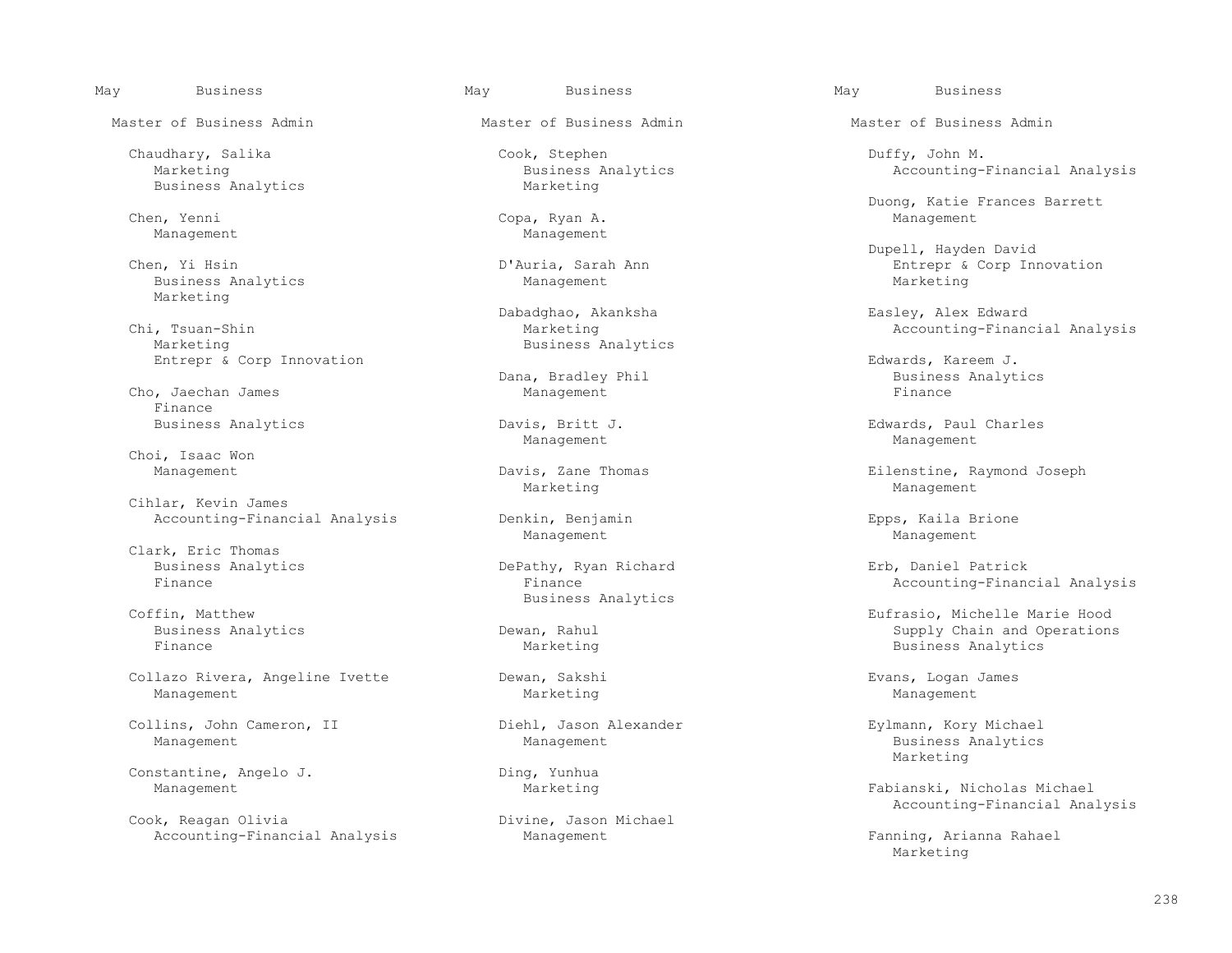Management Ge, Jun Management

Fischer, Nathan James<br>Management Management Seraci, Lisa Kathleen Handy Business Analytics

Fisketjon, Jacob D.<br>Management

Fletcher, Bradford<br>Management

Forhan, Drew Christopher, Jr.<br>Marketing Designed Major Management Management Marketing Marketing

Fralick, Taylor Ann Goldberg, Alexander and Hatfield, Eric William Accounting-Financial Analysis Marketing Management Accounting-Financial Analysis

Fuller, Charles Jackson<br>Finance

Gaide, Brandon Kyle<br>Management

Gandhi, Rajan

Gans, Kelsey Rae Finance Finance Finance Reserves and Finance Reserves and Reserves and Reserves and Reserves A

Gardner, Charles Benjamin Marketing<br>Finance

Accounting-Financial Analysis **Hokanson, Mark** Hokanson, Mark

Garnica, Jared Marketing Business Analytics

Master of Business Admin Master of Business Admin Master of Business Admin

 Fazel, Megan Sarwary Gary, Marilyn Marie Haggard, Jason Pope Management Marketing Management Feldt, Thomas Lohmann and South Business Analytics

Management

Geraci, Lisa Kathleen Business<br>Business Analytics<br>Finance Business Analytics

Giesler, Emmalee Ann Management Harit, Sumit<br>Accounting Management Accounting Management

Gilbertson, James Lee Harrison, Jamar<br>Management Designed Major Management Designed Major

Frinks, Vashayla Jacole Good-Hallahan, Kailey Anne Hedden, Scott Matthew<br>Management Supply Chain and Operations Supply Chain and Operations Fintrepr & Corp Innovations Entrepr & Corp Integrations Entreprise Indianagement Management Management

Gopalkrishna Nalini, Mahesh Herold, Anna Christine<br>Finance Herold, Anna Christine

Business Analytics

Graves, Shelton L.

Gregory, Kelsey Pierce and Management Management Management Management Management Management Management Management Management Management Management Management Management Management Management Management Management Manageme Management

Hagei Higa, Juan Javier Management<br>Finance

dt, Thomas Lohmann and Barbara (1999). Hampton, William Earl (1999).<br>Management Management American Hampton, Management Management American State (1999).

Gnedy, Hisham  $H = \frac{1}{2}$  Harvey, Trenton L.

Accounting-Financial Analysis

Goss, Malisa (Goss, Malisa Herring, Joseph Michael Management (Goss) Herring, Joseph Michael (Goss) (Goss) (Goss) (Goss) (Goss) (Goss) (Goss) (Goss) (Goss) (Goss) (Goss) (Goss) (Goss) (Goss) (Goss) (Goss) (Goss) (Goss) (Go Management and the management of the management of the state of the state of the state of the state of the state of the state of the state of the state of the state of the state of the state of the state of the state of th

Management Grasso, Jose Antonio Hiatt, Christopher Stephen Business Analytics Management Management

Higgins, Christopher Anthony<br>Management

Hodges, Justin R.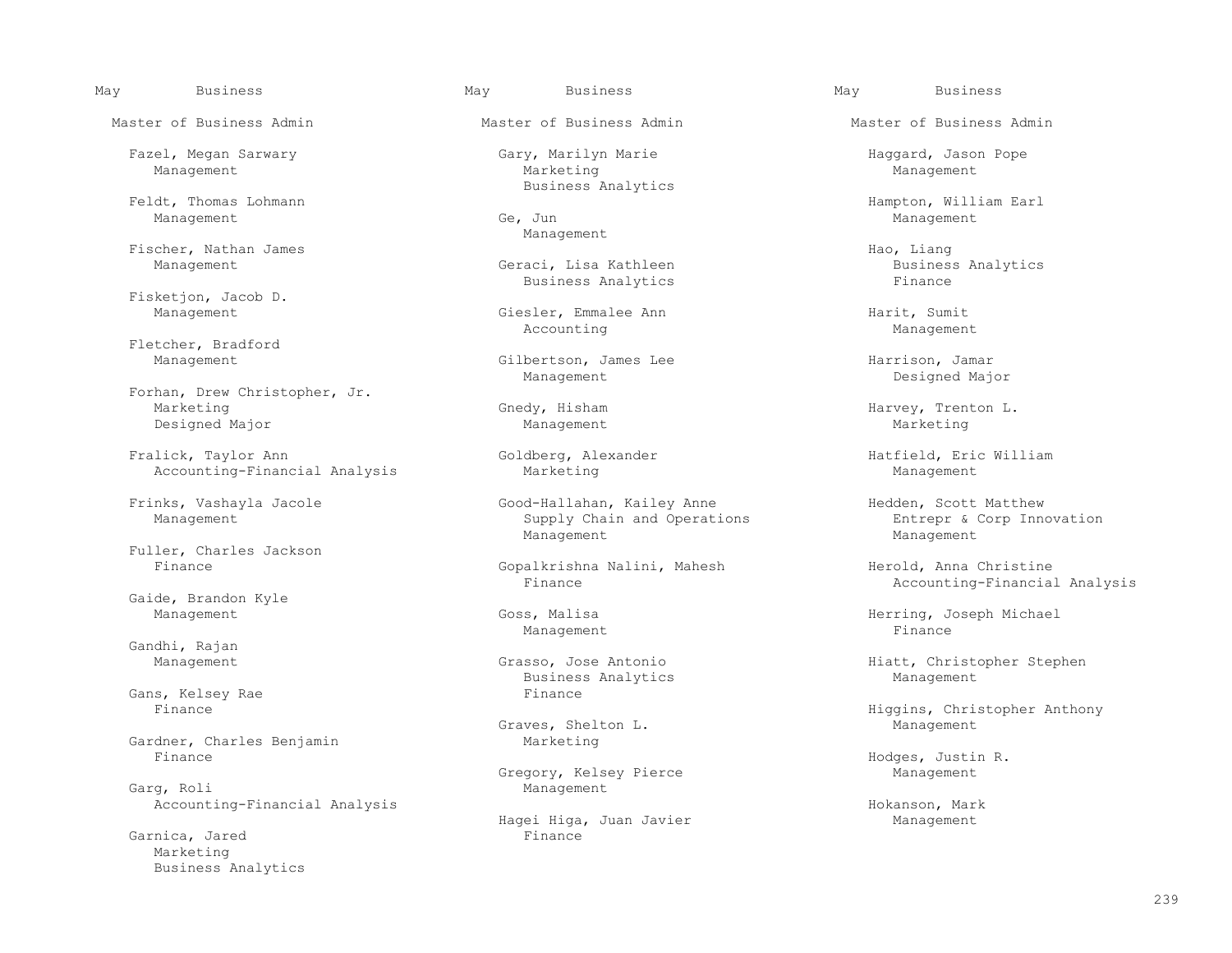Hom, Eric Paul **Hom, Exic Paul Senate Allen** Jeffries, Jerrod Allen **Exic Constanting** Kataria, Prabhash<br>
Supply Chain and Operations Management Management Marketing Supply Chain and Operations Business Analytics

Horn, Edward Abraham<br>Management

Hotchkiss, William Robert<br>Management

Management

Hroncich, William Anthony Johnson, Ted Management Management Management

Business Analytics **Business** Analytics **Analytics Business** Analytics

Huber, Andrew Walter **Finance** Finance **Finance** Rempf, Daniel Alexander Rempf, Daniel Alexander Rempf, Daniel Alexander Accounting-Financial Analysis

 Joshi, Udit Business Analytics

Hung, Michele Chan<br>Marketing

Ibe, Crystal N. Sammer Comments and Marketing and Marketing Marketing and Marketing and Marketing and Marketing and Marketing and Marketing and Marketing and Marketing and Marketing and Marketing and Marketing and Marketin

Inman, James Christopher

Jha, Pooja Shailendra (Keane, Emily Ada (Keane, Emily Ada (Keane) Marketing Business Analytics

Management Management

Howell, Cooper Blanton Johnson, Charles William, IV Management

Jordan, Stephanie Business Analytics and Management Management<br>Marketing

Business Analytics

Supply Chain and Operations Jung, Kwonyoung<br>Finance

Management **Kail, Anthony John** Accounting-Financial Analysis  $\begin{array}{ccc}\n & \text{Kim, Ashley M.} \\
 & \text{Finance}\n\end{array}$ 

Kale, Trupti Raju

Kamm, Nicholas Patrick

Accounting-Financial Analysis Kamson, Adeola Angela<br>Marketing

 Management Kandhibedala, RaviKiran Business Analytics Finance **Finance** 

Master of Business Admin Master of Business Admin Master of Business Admin

Xeim, David Michael<br>
Tohn, Eric Grant<br>
Management

Kelemen, Mark

Kelley, Erin Marie

Kelly, Dennis Andrew (1993)<br>Tordan, Stephanie (1994) Management Management (1994) Management

Marketing Marketing Marketing Kelly, Kyle Christopher<br>Huang, Yun Supply Chain and Ope Supply Chain and Operations<br>Business Analytics

Business Analytics and Eusiness Analytics Khandelwal, Chirag<br>Marketing

 Finance Kharbanda, Aseem Hung, Gilberto Supply Chain and Operations

Management Kim, Chanjoong

Management Management Management Kinzler, Andrew Kevin (Kinzler, Andrew Kevin<br>Accounting-Financi Accounting-Financial Analysis

Klee Roldan, Miguel F.<br>Finance

Iwabuchi, Kohei Krishnan, Shobana Krishnan, Shobana Krishnan, Shobana Krishnan, Shobana Krishnan, Shobana Krishnan, Shobana Krishnan, Shobana Krishnan, Shobana Krishnan, Shobana Krishnan, Shobana Krishnan, Shobana Krishnan Finance Management **Management**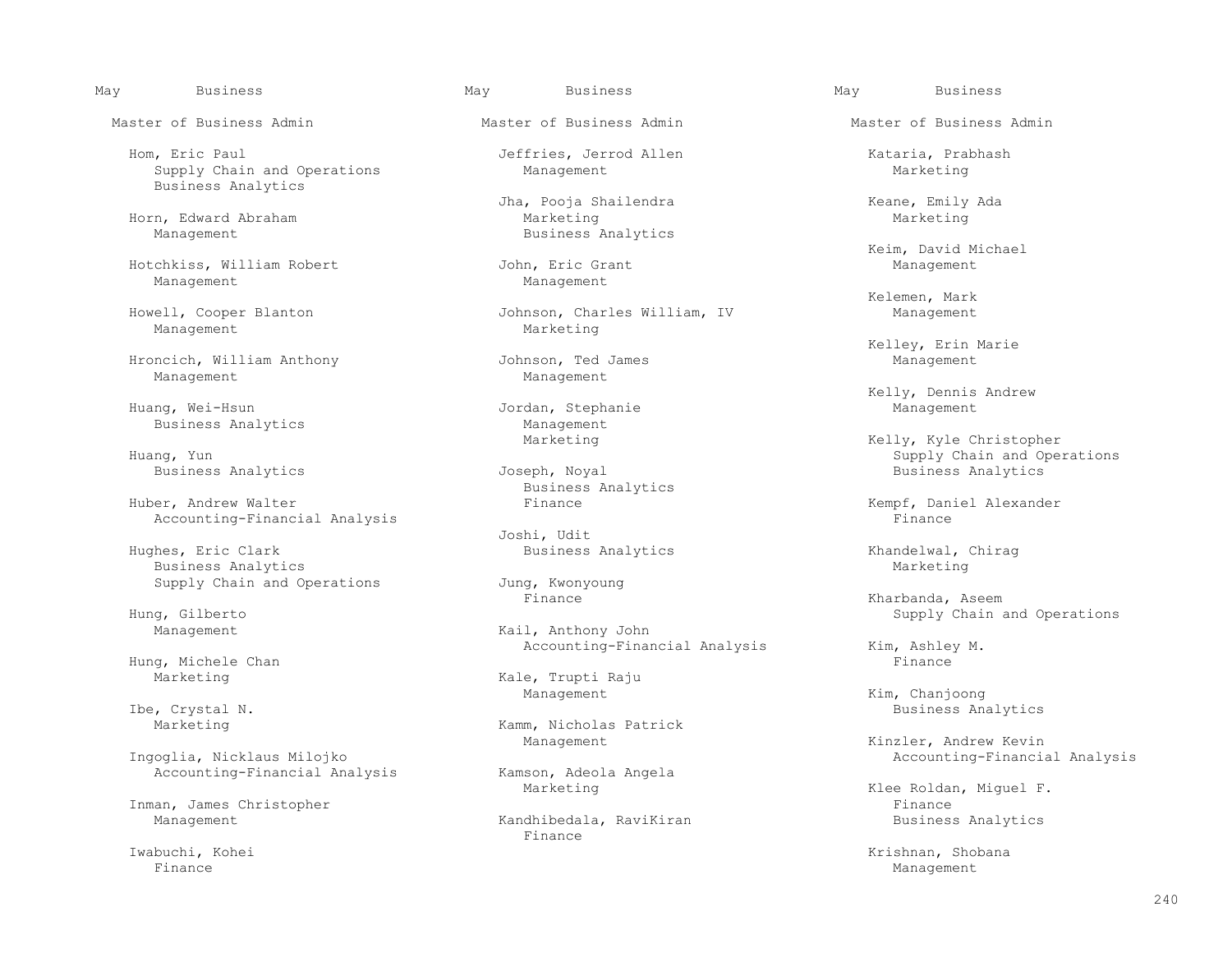Kroehler, Anderson Joseph Lindsay, Joshua Raymond McCracken, Aaron Michael<br>Accounting-Financial Analysis Business Analytics Management Accounting-Financial Analysis

Kumar, Gautam Marketing Marketing

Kurzydym, John Joseph<br>
Accounting-Financial Analysis<br>
Loewenstine, Alexandra Accounting-Financial Analysis Loewenstine,<br>Marketing

Business Analytics

Accounting-Financial Analysis

 Finance Strat Anlys Acctg Info Makita, Yuki Mishra, Rohan

Lentine, Tek Management

Finance

nard, Ross M. Business Analytics<br>
Marketing Management Management Management Management Management Management Management Management Management<br>
Management Management Management Management Management Management Management M Supply Chain and Operations and  $\mathcal{S}$  and  $\mathcal{S}$  and  $\mathcal{S}$  and  $\mathcal{S}$  and  $\mathcal{S}$  and  $\mathcal{S}$  and  $\mathcal{S}$  and  $\mathcal{S}$  and  $\mathcal{S}$  and  $\mathcal{S}$  and  $\mathcal{S}$  and  $\mathcal{S}$  and  $\mathcal{S}$  and  $\mathcal{S}$  and  $\mathcal{S}$ 

Lewandowski, Kyle Edward Supply Chain and Operations<br>
Business Analytics Margolin, Philipp Mulimba, Edward Business Analytics Management Management Management Management Management Management Management Management Man<br>Pinance

Li, Mingxing Murphy, Brendan T.

Accounting-Financial Analysis Management

Liesman, Rocky Christopher May, Megan Management<br>Management Management Management

Master of Business Admin Master of Business Admin Master of Business Admin

Marketing entitled and the Liu, Amy Ying the Second Primance of the Finance of the Second Liu, Amy Ying the Second P Business Analytics and Marketing<br>Business Analytics

Marketing Marketing Marketing Miller, Carolyn Miller, Carolyn Miller, Carolyn Miller, Carolyn Management Accounting-F:

 Lorenzini, Ronald Neal, III Miller, Clark Robert Accounting-Financial Analysis

Management Malhotra, Rajat Management Management Leon, Yadira Designed Major Management

Malone, Aaron Ross Manne (Moore, Patrick Ryan Moore, Patrick Ryan Moore, Patrick Ryan Moore, Patrick Ryan Business Analytics Marketing Marketing

Mansuri, Uzair Mohammediliyas and Accounting-Financial Analysis<br>Manaqement

Finance **Finance** 

Marshall, Elliot Andrew Business Analytics **Accounting-Financial Analysis** Accounting-Financial Analysis

 Krishnaswamy, Nithya Lim, Bryan Mazur, Zachary Donald Accounting-Financial Analysis

nar, Gautam (and Tommunical Communication of McNeal, Tony Andre, Jr.<br>Marketing (and Tommunical Communication of The Marketing (and The Marketing School Communication of The Market

Miley, Kathryn Calypso<br>Designed Major

Accounting-Financial Analysis

Ma, Qian Manament Management MacCounting-Finance Management Accounting-Finance Management Accounting-Finance Management Accounting-Finance Management Accounting-Finance Management Accounting-Finance Management Accounting-F Accounting-Financial Analysis

Finance Marketing

Management Management Management Mack Montanez, Tracy Mack<br>
Designed Major Management Management Management

Mwaniki, Adam Ashock (Maniki, Adam Ashock (Maniki, Adam Ashock (Maniki, Adam Ashock (Maniki, Adam Ashock (Mani<br>Maniki, Mengian (Maniki) (Maniki) (Maniki) (Maniki) (Maniki) (Maniki) (Maniki) (Maniki) (Maniki) (Maniki) (Man Accounting-Financial Analysis

Myers, Ashlyn B.<br>May, Megan Marie and Music and Music Entrepr & Corp Innovation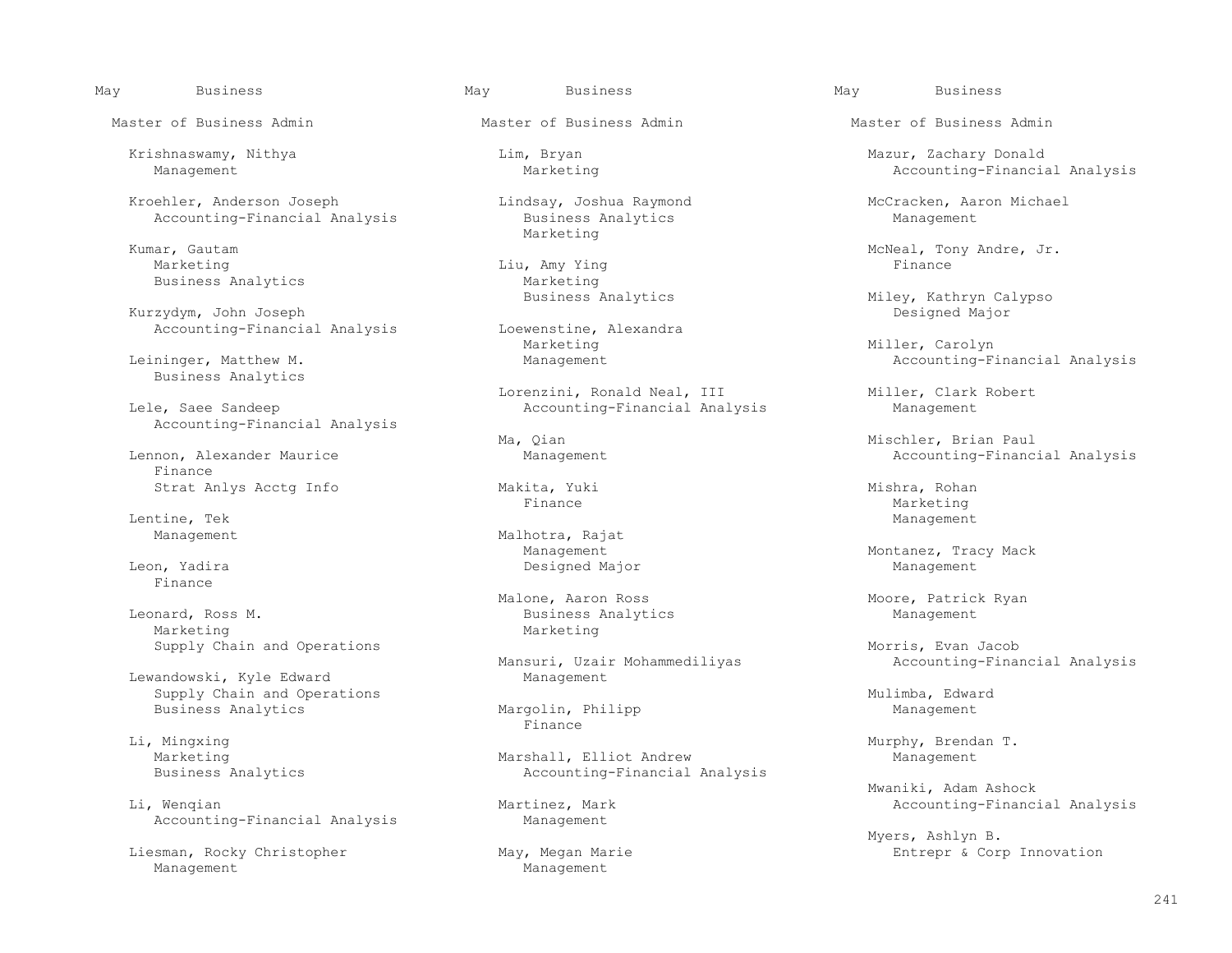Nagavalli, Sudarshan Prasad ann an Dùiver, Kishanda Ann Prajnanidhi, Plaban ann Ann an Management

Nagelvoort, Mark Allen, Jr. Pustay, Veronica Lynn

Nan, Zaijun Putnam, David Putnam, David Putnam, David Putnam, David Putnam, David

Nash, Randall Matthew **Business Analytics** analytics Radhakrishnan, Vivek Designed Major Designed Major Management

Accounting-Financial Analysis

Management Management

Finance Marketing Marketing (1999) and the set of the set of the set of the Marketing Marketing (1990) and the set of the set of the set of the set of the set of the set of the set of the set of the set of the set of the s

Finance

Nicholas, Kenneth Mark Finance

Accounting-Financial Analysis

Marketing

Management

Accounting-Financial Analysis

Finance<br>Business Analytics<br>
Business Analytics<br>
Designed Marketing Business Analytics

Master of Business Admin Master of Business Admin Master of Business Admin

 Nabors, Scotty Okeke, Chinaza Possible Porcelli, Andrew D. Management

> Oliver, Kishanda Ann Marketing

Palan, Joshua T. Nan, Zaijun Nang Pandang Panah Barang Pandang Pandang Pandang Pandang Pandang Pandang Pandang Pandang Pandang Pandang Pandang Pandang Pandang Pandang Pandang Pandang Pandang Pandang Pandang Pandang Pandang Pandang Pandang

Management **Palazzo, Andrew Palazzo, Andrew Primance** Management<br>Business Analytics

Panshikar, Ashay Shridhar

Pasquinelli, Marco Joseph<br>
Pasquinelli, Marco Joseph<br>
Finance

Patel, Vinee<br>Neumann, Cole Alexander Meumann, Cole Alexander

Pellerin, Micah<br>
Marketing<br>
Marketing Marketing **Entrepr & Corp Innovation** Entrepr & Corp Innovation

Phan, Huy Quang and Rao, Namrata Management Management Rao Rao, Namrata Management Rao Rao Rao Rao Rao Rao Rao<br>Marketing

 Phelps, Nathan James Raphael, Rosa Accounting-Financial Analysis

 Pierre, Joshua Taylor Regal, Cory Mark Accounting-Financial Analysis Management

Podlogar, Nicholas David Reider, Eamonn Nordyke, Christopher **Accounting-Financial Analysis** Management

Pokharel, Sangam Pokharel, Sangam Pokharel, Sangam Reinhardt, Alex Michael<br>Reinhardt, Alex Michael Entrepr & Corp Innovation Supply Chain and Ope Entrepr & Corp Innovation Supply Chain and Operations<br>Marketing

May Business May Business May Business

Accounting-Financial Analysis

Rahatgaonkar, Shrihersh<br>Marketing

ese, Anna Marie ann ann an Chrìogair anns an t-Iomaine ann an t-Iomaine ann an t-Iomaine ann an Aonadachdachd<br>Nanagement Management

Neumann, Cole Alexander Management Ralphs, Christopher Scott

Ramanathan, Vinay<br>Finance

Renken, Nicholas Scott (1999)<br>Den Kommer (1999) Management (1999) Polakala, Naveen Kumar (1999) Management (1999) Accounting-Financia Accounting-Financial Analysis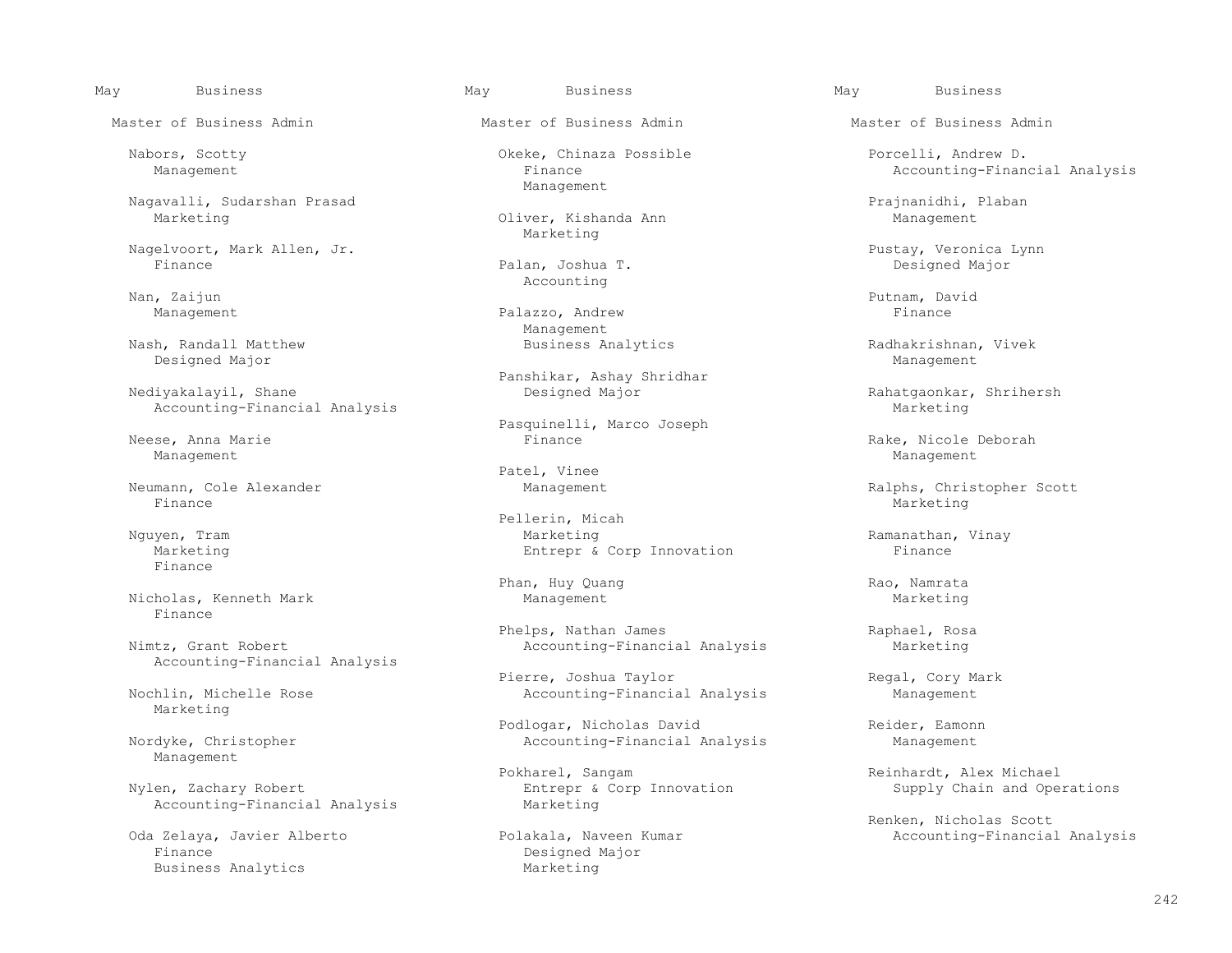Riffle, Jeremy Scott Sadana, Rachit Sharma, Sahil Management Marketing Marketing

Riley, Megan Elizabeth Saeyang, Chaimuy Marissa Sharpe, Amanda<br>Accounting-Financial Analysis Marketing Marketing Marketing Marketing Accounting-Financial Analysis

Roach, Bryce Logan Sarkhazi, Jasmine Sheehan, Kevin<br>Business Analytics Marketing Management Business Analytics Supply Chain and Operations

Roan, Margaret Einer Group (Education of Finance Management Management Management Management (Education of Man Business Analytics

Roberts, Michele C. Management Management

Supply Chain and Operations

Rodriguez Salazar, Juan Carlos Schmidt, Megan Elizabeth Financement<br>Management Management Management

Accounting-Financial Analysis

Rosebrock, Nathaniel Louis Accounting-Financial Analysis **Marketing Entrepries Accounting-Financial Analysis** Marketing Entrepr & Corp Innovation

 Rothgeb, Ryan David Seippel, Jamin John Singal, Priyanka Finance Management Marketing Business Analytics

Rowan, Jeffrey Richard Marketing

Finance

Master of Business Admin Master of Business Admin Master of Business Admin

Richardson, Aaron Roy Chowdhury, Nabhonil Sharma, Apoorv

Saxena, Arpit Shen, Yuqiang

inson, Ryan L. Schermer, Trevor David Management<br>Management Corp Innov Entrepr & Corp Innovation

Schmick, Jonathan Tyler, Jr. Management<br>Management

Schmidt, Zachary Randolph<br>Finance

Rosen, Daniel Ivan Sehmi, Vikramjeet Singh Sehmi, Vikramieet Singh Simpson, Janet Nicole<br>Management Management Marketing Simpson, Management Management Marketing Management

Seither, Whitney Miller Singh, Akshita<br>Marketing Marketing Marketing

Business Analytics

Schenk, Stephen Anthony Shirvadekar, Haresh Mohan<br>Management Marketing Management

Siems, Philip George (Schermer, Trevor David Management Management Management Schermer, Trevor David Management

Sifuentes, Luis M.<br>Rockel, Michael Kealy Schmick, Jonathan Tyler, Jr. Management

Sigfusson, Sarah Lynn<br>Schmidt, Megan Elizabeth (Finance Finance

Siller, Alexander Paul (Schmidt, Zachary Randolph (Siller, Alexander Paul (Siller, Alexander Paul (Schmidt, Zachary Randolph

Simon, Stephanie Hardiman<br>
Schulze, William August<br>
Marketing

 Seo, Jung Eun Singh, Anant Rowland, Alexander Thomas and Management Management Accounting-Financial Analysis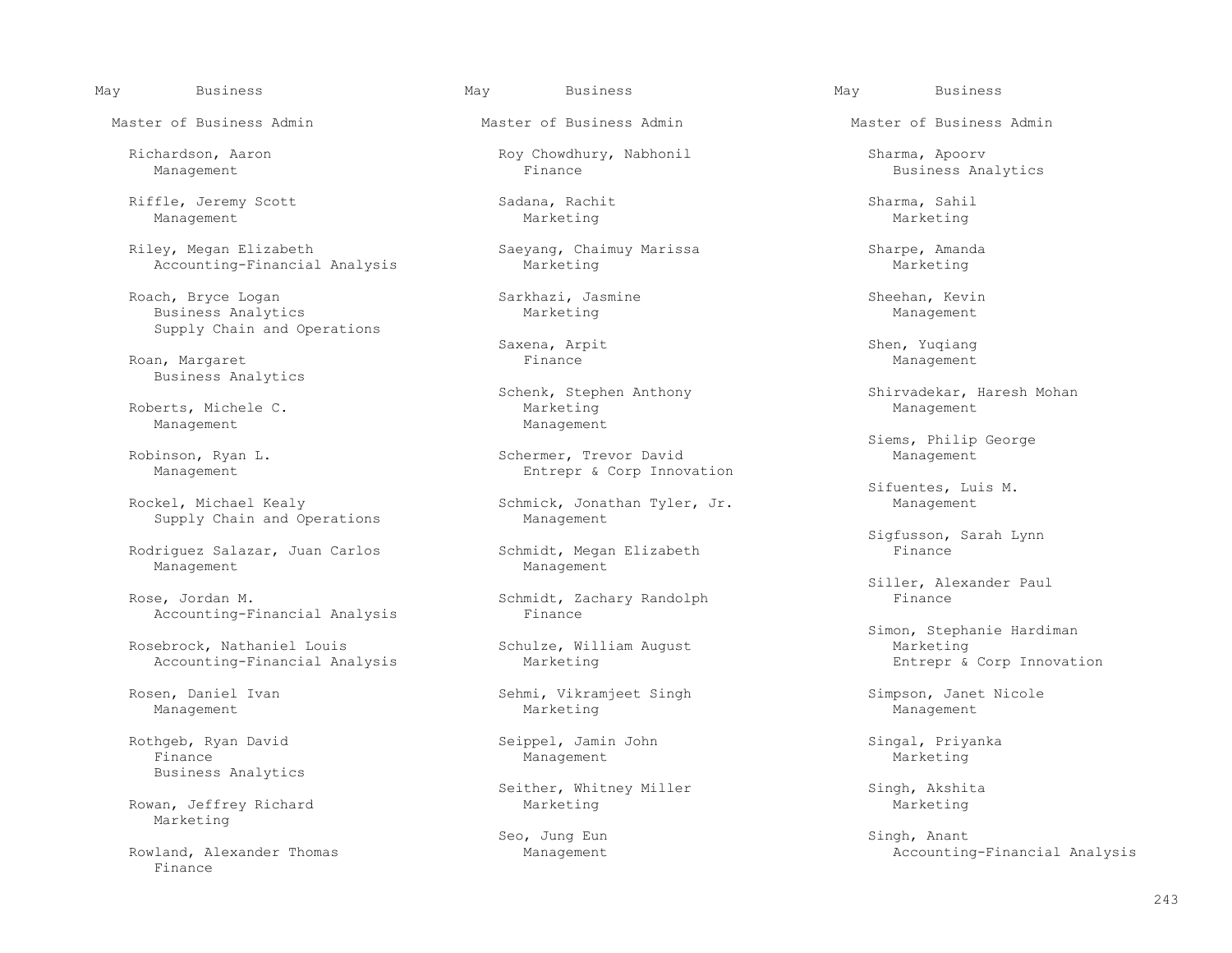Smith, Alexander Michael Sun, Zhuoran Sun, Zhuoran Trembacki, Daniel Graham Trembacki, Daniel Graham Nacounting-Financial Analysis Business Analytics Analytics Accounting-Financial Analysis Accounting-Financial Analysis

Smith, Clark Thomas<br>Business Analytics Turner, Jordan<br>Business Analytics Turner, Surles, Mawakana Business Analytics<br>Marketing

Snyder, Nathaniel Underdahl, Ryan

Business Analytics<br>
Marketing<br>
Marketing<br>
Marketing<br>
Marketing

Song, Douglas Young Finance

Squellati, Alexandria Danielle<br>
Accounting-Financial Analysis<br>
Tatti, Pranjali Anand Accounting-Financial Analysis

 Sresth, Vishal Finance Management Designed Major

Srivastava, Aakash Marketing

Accounting-Financial Analysis Management

Strus, Michael Montgomery

 Suchoff, Megan Parkhill Tian, Suyuan Management Finance and Marketing Marketing

Master of Business Admin Master of Business Admin Master of Business Admin

 Singh, Gagan Deep Sullivan, Matthew J. Torres, Diego Alonso Business Analytics

Marketing

Management

Business Analytics<br>Finance Finance **Finance** 

Tait, William Graham, III Marketing<br>Entrepr & Corp Innovation Solomon, Jennifer Elizabeth 
Entrepr & Corp Innovation

Urh, Andrew

Tam, Courtney Lea<br>Management Management Management and Management  $Vaca$ , Saul

Tangen, Kevin David

 Stafford, Kristin M. Finance Marketing Business Analytics

 Steinhafel, David James Thadakamadla, Phanindra Accounting-Financial Analysis Designed Major

Thakur, Pamela Singh

Marketing Marketing Accounting-Financial Analysis

May Business May Business May Business

Smith, Lauren Elsasser (Sammen Samuilowicz, Ariel (Samuilowicz, Ariel (Samuilowicz, Ariel (Samuilowicz, Ariel (Samuilowicz, Ariel (Samuilowicz, Ariel (Samuilowicz, Ariel (Samuilowicz, Ariel (Samuilowicz, Ariel (Samuilowicz th, Lauren Elsasser Szmuilowicz, Ariel Entrepr & Corp Innovation<br>Management Business Analytics Marketing

Management Changement Changement Changement Changement Changement Changement Changement Changement Changement Changement Changement Changement Changement Changement Changement Changement Changement Changement Changement Ch

Marketing Marketing Van de Beuken, Francis Lee (Stesth, Vishal and Steel Press, 2001)<br>Finance Management Management

Teklinski, Lisa Jaye Vance, Sarah Elizabeth

Telford, Paul Joseph Varney, Benjamin Lukas

Vdovets, Phillip Michael

Veeramachaneni, Sree Pratima<br>Thakur, Pamela Singh (Veeramachaneni, Sree Pratima) (Veeramachaneni, Sree Pratima

Venkataramana, Pranav<br>Thimjon, Morgan Kae (Finance ) Finance

Vhasure, Shashikant Guralingappa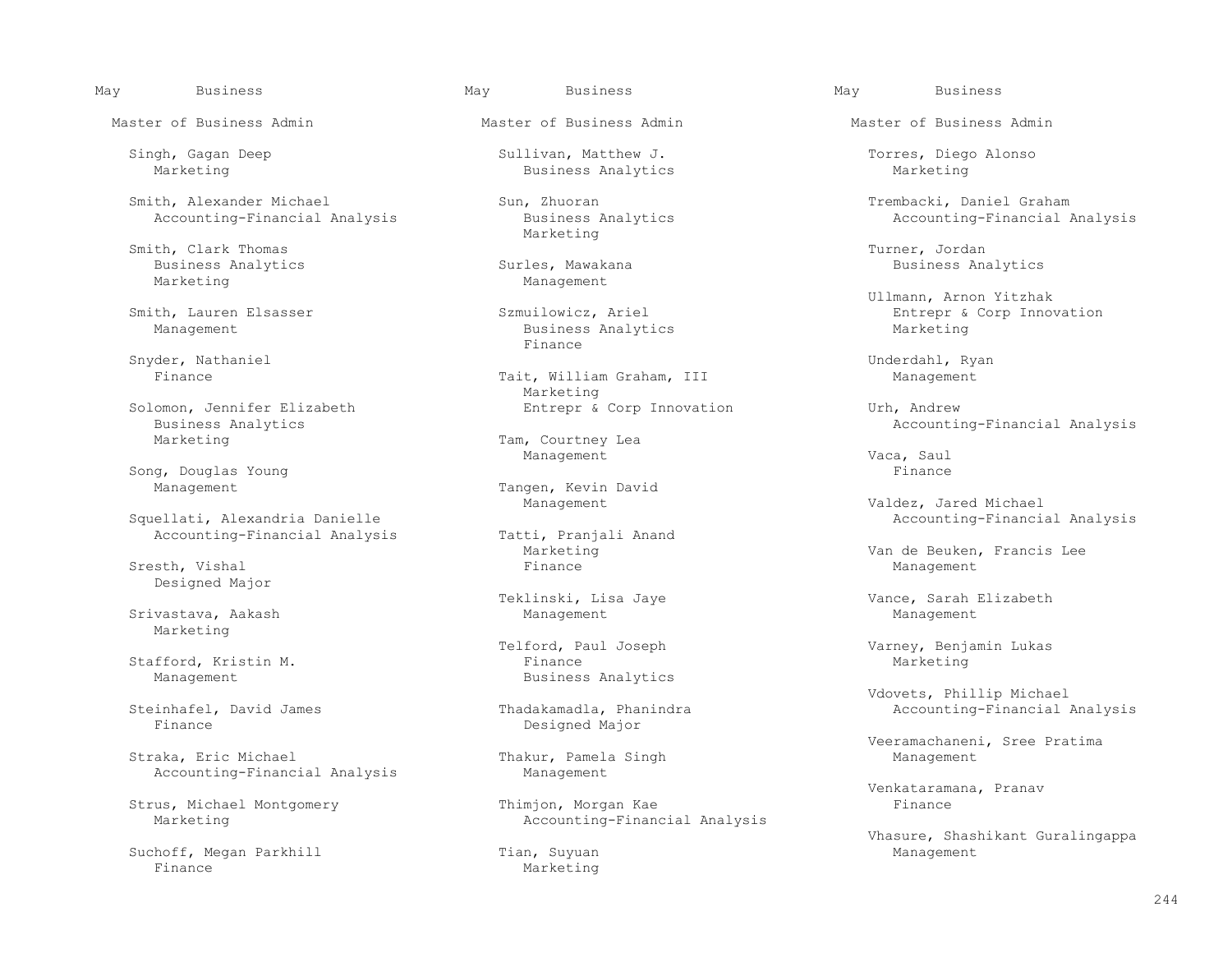May Business May Business May Education

 Vowell, Lucas Yadav, Anisha Khanna Abramson, Kiera Nicole Supply Chain and Operations Finance Finance<br>
Business Analytics Management Management Element and Mith Distinction Business Analytics

Walker, Benjamin Joseph Yale, Jacob Joseph Alamilla, Adriana Alejandra<br>Accounting-Financial Analysis Accounting-Financial Analysis Elementary Education Accounting-Financial Analysis

Wang, Yijuan Yang, Shuhan Bambar, Shuhan Baer, Ellerie Baer, Ellerie Baer, Ellerie Baer, Ellerie Baer, Ellerie

Ward, Jason Lee

Welker, Aaron Michael Accounting-Financial Analysis<br>Marketing

Willard, Charles Alexander Management Marketing

Won, Gilbert Kalanakila Zuberi, Taimur Anwar Bowman, Alexa Ann

Master of Business Admin Master of Business Admin B. S. in Education

Yoder, Tyler Craig and Bao, Yiyu<br>Marketing Barly (Barly Marketing Early Childhood Educ<br>
Entrepr & Corp Innovation<br>
Entrepr & Corp Innovation Entrepr & Corp Innovation

Zakrowski, Kyle Special Education

Zhao, Miao  $\overline{B}$  Berman, Elisabeth Rae Finance  $\overline{B}$ Williamson, Rachel Lynn<br>
Management Management Strat Anlys Acctg Info

 Witek, Christian Stephen Zhao, Yanyu Bland, Hannah Noel Accounting-Financial Analysis

 Wang, Kai Yang, Jingjing Austin, Michaela Erin Special Education

 Designed Major Management Secondary Education With High Distinction

Management External Module 2012<br>Zakrowski, Kyle Barker, Breanna Noelle Barker, Breanna Noelle

Beckner, Allison Rose<br>Early Childhood Edge Early Childhood Edge Early Childhood Edge Early Childhood Educ<br>With Distinction

With Highest Distinction

Wiwi, Lee Anthony **Example 2018** 2001, Bin Bosley, Alexis Brooke Management Management Management Elementary Education

Elementary Education

Wood, Laura Elaine Boyd, Mitchell Patrick (Nood, Laura Elaine Boyd, Mitchell Patrick<br>Management Secondary Education Secondary Education

Wu, Paddy Brinegar, Sarah Elizabeth Brinegar, Sarah Elizabeth Brinegar, Sarah Elizabeth Brinegar, Sarah Elizabeth Brinegar, Sarah Elizabeth Brinegar, Sarah Elizabeth Brinegar, Sarah Elizabeth Blementary Education Blementar Elementary Education

 Wyne, Rehan Aftab Broad, Jessica Rose Designed Major Early Childhood Educ With High Distinction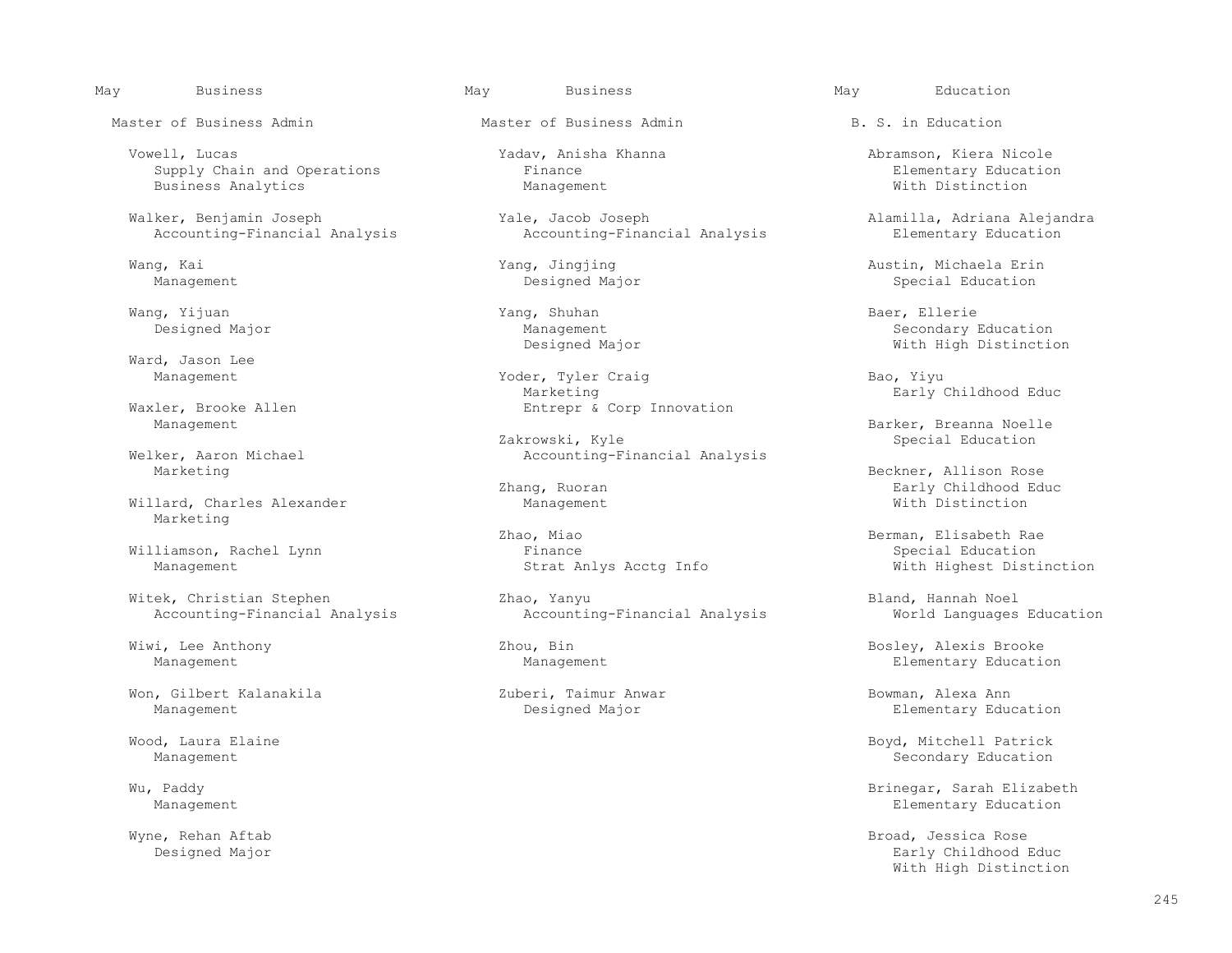B. S. in Education The B. S. in Education B. S. in Education B. S. in Education

Brunner, Virginia Mae

lard, Sydney (1989)<br>Blementary Education (1989) Compton, Abigail Leigh (1989) (1989) With High Distinction

Callahan, Natalie Danielle Elementary Education

Elementary Education<br>With Distinction

Capshew, Maclaine Ruth

Carlton, Katherine<br>Secondary Education With High Distinction

With High Distinction

Carter, Danielle Nicole<br>
Secondary Education<br>
Secondary Education<br>
Secondary Education

Elementary Education Elementary Education

Chastain, Alexandra Hope<br>Elementary Education

Chastain, Molly Joanne<br>Elementary Education Secondary Secondary Education<br>
Secondary Education<br>
Secondary Secondary Secondary Secondary Secondary Secondary Secondary Secondary Secondary Secondary Secondary Secondary Second

With Distinction **With Distinction With Distinction** 

Clark, Richard Randal **Clark, Richard Randal** DeWitt, Tatiana Rose<br>Secondary Education Clarks Recondary Education

Elementary Education Compton, Abigail Leigh<br>With Distinction Compton, Elementary Education

ris, Mallory Couch, Audrey Jeanne With High Distinction<br>Special Education Elementary Education Elementary Education

With Highest Distinction Crouch, Allyson Marie Michael Dombrowski, Nicole<br>Special Education Conducation Special Education Special Education Special Education

Elementary Education

Elementary Education  $Crowley$ , Kaitlyn Eilar, Nicole A.<br>Elementary Education Elementary Education Elementary Ed

ter, Carissa (Europan Carter, Carissa Chementary Education (Elementary Education Chementary Education (Elementary Education (Elementary Education (Elementary Education (Elementary Education (Elementary Education (Elementar

vis, Veronica Genon and Cesar Communication Elementary Education Communication With Highest Distinction

Day, Mackenzie Lauren

Elementary Education

 Brookman, Katherine H. Clark, Anne Marie DeVries, Elizabeth Rose Elementary Education<br>
With Distinction<br>
With Distinction<br>
With Distinction

Secondary Education Secondary Education Secondary Secondary Education Secondary Education<br>
Secondary Sydney Secondary Education Secondary Education Secondary Education

DeWulf, Aubrie Elizabeth Elementary Education<br>Couch, Audrey Jeanne and the section of the High Distinction<br>With High Distinction

With High Distinction<br>Crawford, Megan Riley Communication Dodson, Madeline Elise wford, Megan Riley<br>
Elementary Education<br>
Elementary Education<br>
Elementary Education<br>
Elementary Education

Campbell, Madeleine Grace and Mith Distinction and With High Distinction

Crowe, Garrett Paul Drescher, Courtney Taylor<br>Elementary Education Drescher, Courtney Taylor

Elementary Education

Czarnecki, Stephanie and Ellingson, Sarah M.<br>Elementary Education Elementary Education Elementary Education Carter, Carissa **Exercía e Exercía European Carter**, Carter, Carissa Carter, Carissa Carter, Carter, Cartes, Carter, Carter, Carter, Cartes, Carter, Cartes, Carter, Cartes, Cartes, Cartes, Cartes, Cartes, Cartes, Cartes, C

> Elementary Education Espiritu, Tabitha Hope Quine<br>
> With Distinction Education Education Education Davis, Afton Patricia and Mith Highest Distinction

EuDaly, Morgan Christina Special Education (Special Education)<br>Cesnik, Nicholas Ryan (Special Education ) bavis, Veronica Genon

With High Distinction Faith, Brennan Skya<br>Secondary Education

Elementary Education Farquhar, Aaron G.<br>
Secondary Education Secondary Education With High Distinction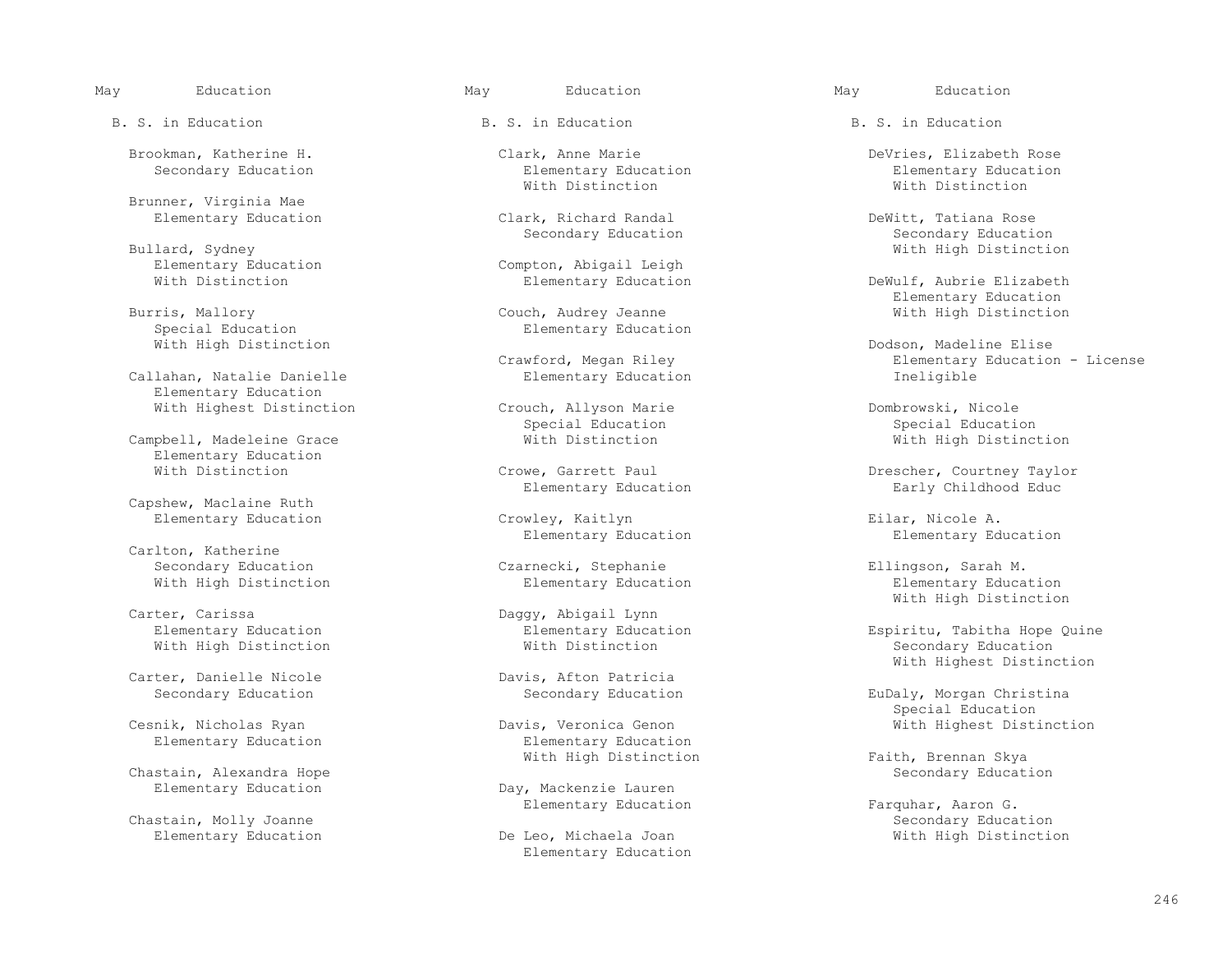May Education May Education May Education

B. S. in Education The B. S. in Education B. S. in Education B. S. in Education

 Feeney, Sarah Grace Gregory, Hosanna Grace Hummel, Anneliese Diane World Languages Education<br>With Distinction

Special Education<br>
Secondary Education<br>
Secondary Education<br>
Secondary Education<br>
Secondary Education<br>
Secondary Education

Fields, Amanda Lynn Elementary Education<br>With Distinction

Fleetwood, Skylar R.

 Fuze, Monica A. With High Distinction With Highest Distinction The Secondary Education Jones, Monica Renae

Elementary Education

With High Distinction

Elementary Education<br>
With Distinction<br>
With Distinction<br>
With Distinction With Distinction

Goodyear, Hayley Alexandra Hiser, Braxton Kennedy Secondary Education

Special Education<br>
With High Distinction<br>
Secondary Education

Grever, Natalie Rene<br>Feery, Eileen Brianna and Secondary Education

Hamburg, Bekka Ariella

Hansbury, Ashley R. (assets a University Denise Elementary Education Assets a University Denise Special Education Elementary Education

Elementary Education<br>Fuze, Monica A.

Hartsock, Caleb James<br>Secondary Education

ge, Jennifer Marie **Marie 1988** With High Distinction<br>Special Education

Elementary Education Secondary Education Ineligible

 Glassgow, Kate Hays, Rebecca Lynn Kelly, Angela Special Education<br>
With Distinction<br>
With Distinction With Distinction

Helmerich, Sara Regina and Special Education<br>
Secondary Education Secondary Education

Elementary Education

 Goralski, Naomi M. Hoffman, Justice Nikole Kosner, Kathryn Mary Secondary Education<br>
With Distinction<br>
With Distinction<br>
With Distinction With Distinction

enberg, Dina Hollman, Gabriella Eden Morld Languages Education<br>Special Education Secondary Education

With Highest Distinction

Feery, Eileen Brianna Secondary Education Humphrey, Charlotte Ann

Secondary Education<br>
With Distinction<br>
With Distinction<br>
With Distinction<br>
Blementary Education

Harris, Halle Marie **Harris, Halle Marie Accompose Constructs** Johnson, Sarah Elisabeth<br>Elementary Education **Special Education** 

Elementary Education

Kamen, Sara Michelle (Kamen, Sara Michelle )<br>Gilles, Sydney Claire (Kamen) (Kamen, Sara Michelle ) (Kamen, Sara Michelle ) (Kamentary Educat Hawkins, Andrew Glen end Elementary Education - License<br>Secondary Education Elementary Education - License

Kendall, Kayla Mae (Glynn, Lauren and Mae Helmerich, Sara Regina (Glynn, Lauren and Kendall, Kayla Mae (Glynn, Lauren and Helmerich, Sara Regina (Glynn, Lauren and Roberts)

Kennedy, Stephanie<br>Kennedy, Stephanie<br>Secondary Education

Koza, Ashley Christine (Koza, Ashley Christine )<br>Koza, Ashley Christine (Koza, Ashley Christine ) (Koza, Ashley Christine ) (Koza, Ashley Christine ) (Koza, A

Kroll, Sydney Grace Elementary Education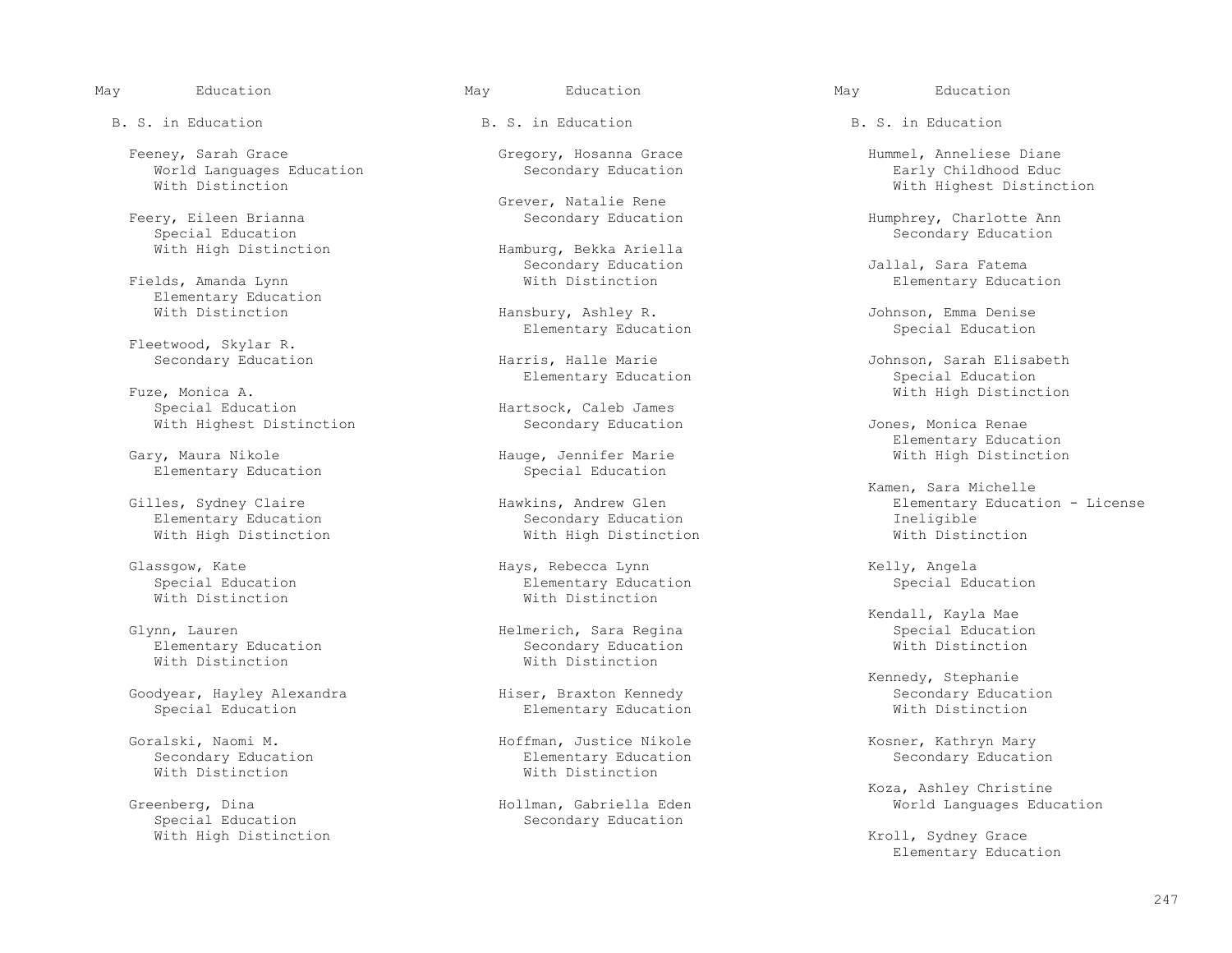May Education May Education May Education

B. S. in Education The B. S. in Education B. S. in Education B. S. in Education

Krueger, Anne Duffy Mason, Morgan Lea Murphy, Caroline Mary<br>Elementary Education Elementary Education Elementary Educatio

Lane, Andrew Charles Moreover McCord, Emma Marie Marie Meale, Keaton Olivia Secondary Education<br>Secondary Education Secondary Education Secondary Education Elementary Education

Lehr, Lauren Elise<br>
Elementary Education McDonnell, Matthew K. Elementary Education

 Leon, Jordyn Hannah Paul, Nora K. Early Childhood Educ - License<br>Ineligible

Levin, Jeremiah Raphael With High Distinction Pector, Lauren Elyse

With Distinction

Elementary Education<br>
With Distinction<br>
With Distinction<br>
With Distinction

Manning, Karisma Janicia<br>Secondary Education

Markland, Constance Marie<br>Elementary Education Elementary Education and Miller, Joshua Scott<br>With Distinction and Miller, Secondary Education

Elementary Education<br>
With Distinction<br>
With High Distinction<br>
With High Distinction

Elementary Education **Elementary Education**<br>
With Distinction **Elementary Education**<br>
With Distinction **Elementary Education**<br>
With Distinction With High Distinction

Kurucz, Lacey Katherine Mayer, Rebecca Marie Murphy, Emily<br>Special Education Elementary Education Special Education Elementary Education

With Distinction

McDonnell, Matthew K. World Languages Education

Elementary Education

Early Childhood Educ<br>With High Distinction

McGrath, Marlee Yu-Tian<br>Special Education Linville, Philip Gregory and Special Education and Special Education of Peng, Ai-Lun<br>Secondary Education 80 and Mith Distinction and Barly Chi

 McRoberts, Nathaniel Craig Pierie, Dillon Ram inski, Victoria 1988 (Elementary Education Special Education Special Education Special Education With High Distinction

Lina, Jessica audrey Ruth Medina, Audrey Education<br>
Special Education

Elementary Education **Elementary Education** Pugliese, Carly<br>
With Distinction **Education** Secondary Edu

Secondary Education Furtell, Sarah<br>
With High Distinction Second Blementary I

Kropp, Katie Mascaro, Taylor Marie Marie Minnigan, Sadie Diedrich<br>Elementary Education Mascaro, Taylor Marie Marie Minnigan, Sadie Diedrich With Highest Distinction

Elementary Education

With High Distinction Paulin, Sadie<br>Beer, Jacob Special Edu Special Education Special Education **McGeary, Addison Elizabeth** Mith Highest Distinction

Secondary Education

Early Childhood Educ

Poscover, Rebekah Aryn المستخدم المستخدم المستخدم المستخدم المستخدم المستخدم المستخدم المستخدم المستخدم المستخ<br>Poscover, Rebekah Aryn المستخدم المستخدم المستخدم المستخدم المستخدم المستخدم المستخدم المستخدم المستخدم المستخ

Price, Madison Danielle Secondary Education<br>
Meihofer, Carli Ann

Secondary Education<br>With Distinction

Elementary Education With High Distinction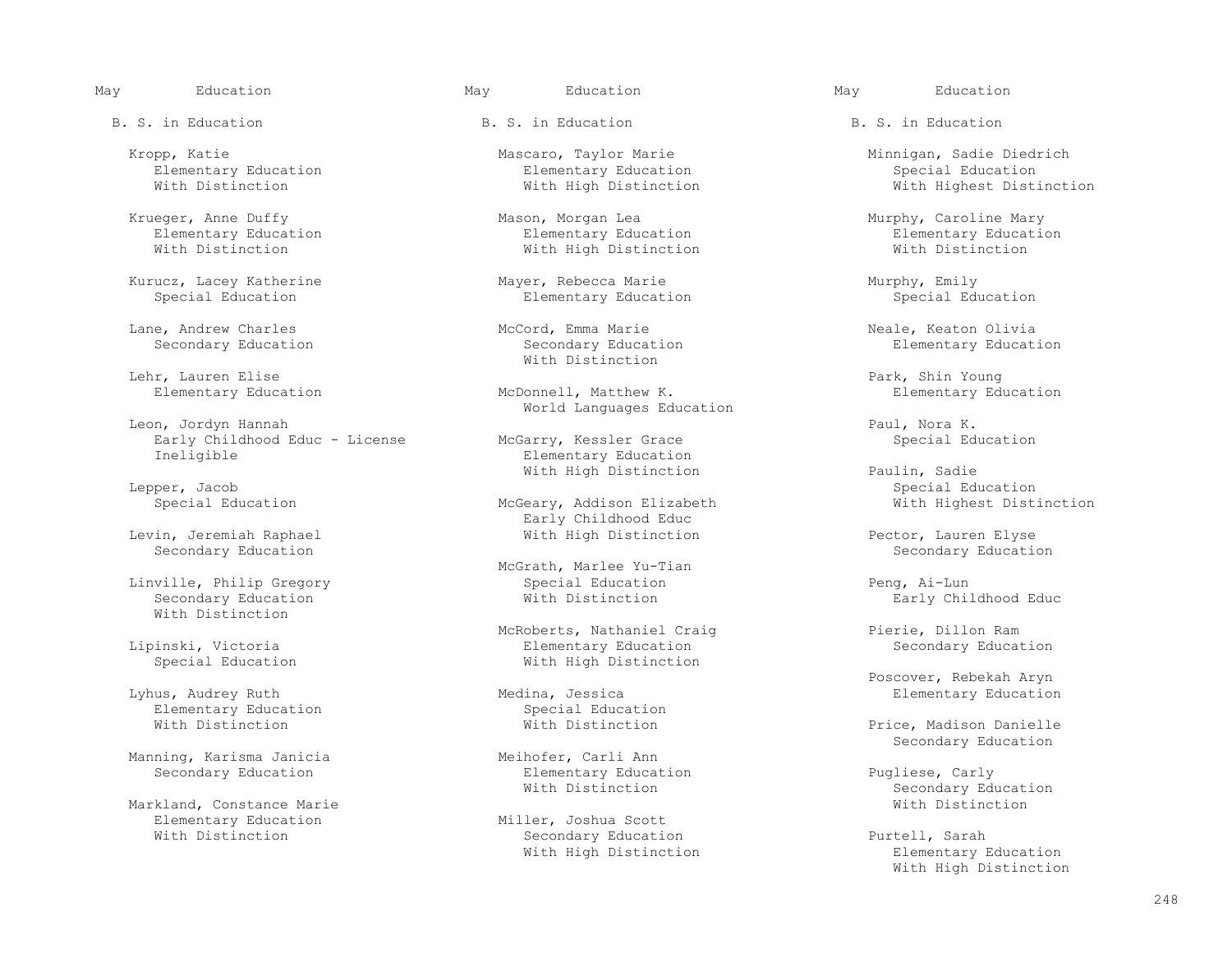B. S. in Education The B. S. in Education B. S. in Education B. S. in Education

 Ramon, Ariana R. Sun, Yaxian Wilson, Claire Emily Early Childhood Educ

Rasberry, Morgan Sunday, Riley Marie<br>Elementary Education Sunday, Riley Marie

Richardson, Nicole Summer<br>Early Childhood Educ

Special Education

Roberts, Josie Marie<br>Special Education

Romano, Charlotte Anne Elementary Education Bailey, Vincent Alan

Roussey, Alison Lucile<br>Elementary Education

Schack, Elizabeth Julia<br>Secondary Education With Highest Distinction

Elementary Education<br>With Distinction

Schussler, Alexis<br>Secondary Education

 Sheppard, Katherine Jean World Languages Education **Wernsman, Jessica Lynne Bixler, Kristina Ann** 

Staples, Kylie Lauren World Languages Education<br>With High Distinction The Meyers, Agnes Arizona

Elementary Education<br>With High Distinction

 Stuff, Mary Frances Alexandra Elementary Education

Elementary Education **Elementary Education** Elementary Education **Elementary Education** Wright, Sarah Anne

With High Distinction Sweeney, Sarah Ann Chang, Junyue<br>Elementary Education Carly Childhood Educ

Tamburini, Jordan Ann<br>Elementary Education Elementary Education Gr Cert Institutional Research<br>With High Distinction

Tellez, Krista Hope<br>Special Education

Thomas, Kennedy Taylor<br>Special Education With High Distinction Hu, Yang

Thomas-Nelson, Eliscia<br>
Scheinberg, Jamie Lynn<br>
Elementary Education

Van Pelt, Sydney Ann

Secondary Education

Special Education<br>With High Distinction

Weyers, Agnes Arizona Elementary Education<br>With Distinction Stockel, Makaelah Aline **Bater Contract Contract Material** With Distinction Pate Pate, Glynna Yawn

> Whicker, Andrew Patrick Secondary Education

With High Distinction

Early Childhood Educ

Eurlahood Education Childhood Education<br>
Elementary Education<br>
Elementary Education<br>
Elementary Education Special Education (Special Education Elementary Education Elementary Education Elementary Education (Special Education of the Elementary Education (Special Education of the Elementary Education (Special Education of the El With Highest Distinction

Elementary Education **Early Childhood Early Childhood Early Childhood** Early Childhood Early Childhood Early Childhood Early Childhood Early Childhood Early Childhood Early Childhood Early Childhood Early Childhood Early C

Holthaus, Gretchen Christine

Muncie, Kayla Michelle

Secondary Education 6 and Gr Cert in Education Law

Watson, Olivia Nicole **Addison-Fontaine, Stephanie Lynn**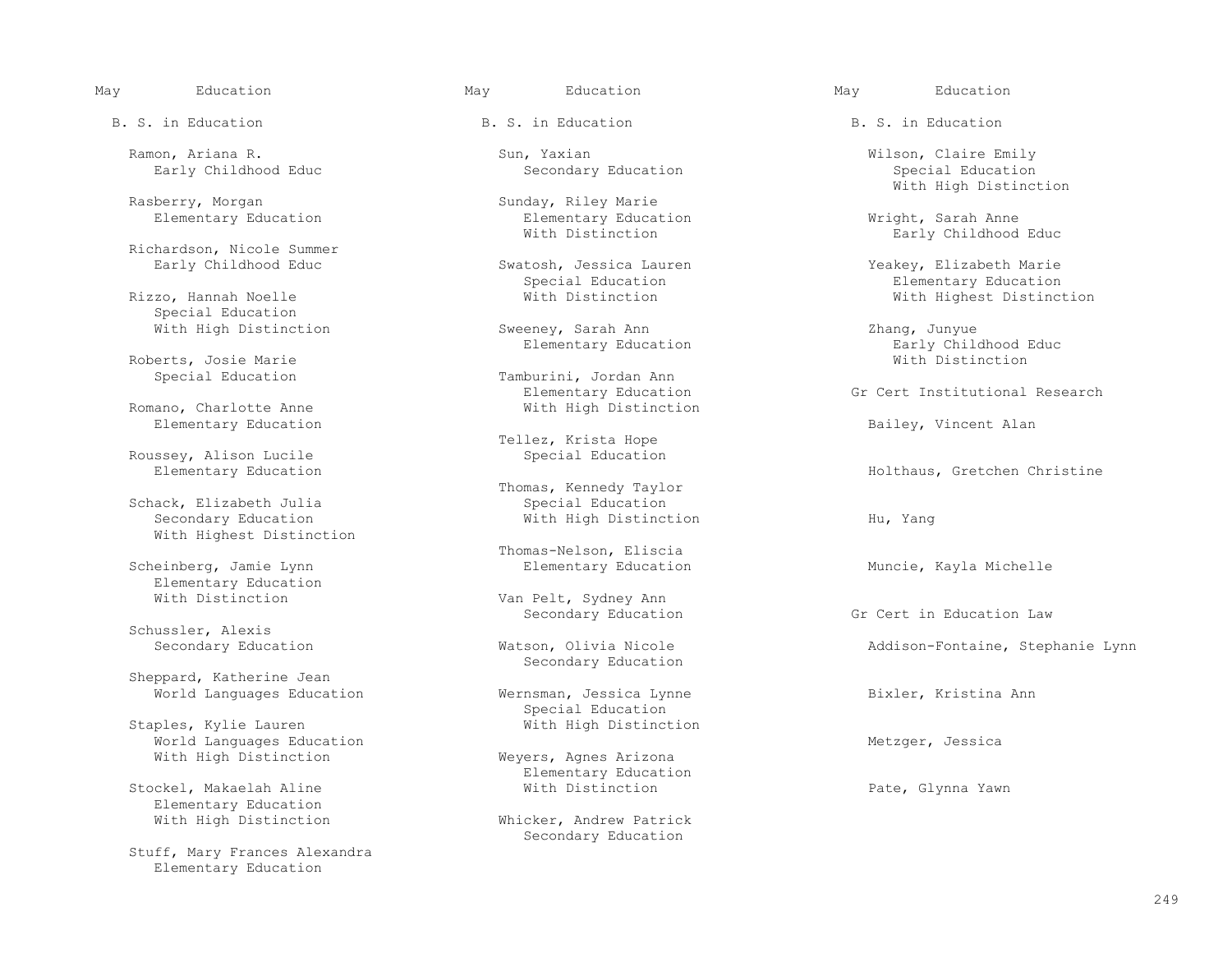Gr Crt in EFL/ESL Teacher Prep M. S. in Education M. S. in Education M. S. in Education

Anderson, Ashley Ayleen<br>Secondary Education

Arnold, Layla<br>Adult Education

Bailey, Vincent Alan

Bamgbola, Oyindamola

Barnett, Amanda Joy

 Batts, Julian Anthony-Lee Higher Educ & Stdnt Affairs Admin Falgowski, Matthew León-Guerrero, Anesat

Baugh, Rebecca June<br>Adult Education

Bazley, Melissa Hutson

Blackley, Nicole Anne

Blankenship, Jennifer Suzanne

Brody, Katie Marie

Brutkiewicz, Aaron Richard

Higher Educ & Stdnt Affairs Admin

Educational Leadership

 M. S. in Education Daley, Olivia Leigh Gladstone, Drew Higher Educ & Stdnt Affairs Admin

Higher Educ & Stdnt Affairs Admin

Dixon, Abigail Leigh Jarquin, Andrea Denisse<br>Learning & Dev Sciences Higher Educ & Stdnt J

Higher Educ & Stdnt Affairs Admin Dumervil, Christine and Mary Jenkins, Margaret Mary<br>Higher Educ & Stdnt Affairs Admin Bducational Leadership Higher Educ & Stdnt Affairs Admin

Higher Educ & Stdnt Affairs Admin Bllis, Morgan Renee (Kates, Rebecca Elizabeth Counseling Counselor Education<br>Counseling/Counselor Education (Kates, Rebecca Elizabeth Counseling Counseling Education

Learning & Dev Sciences (Emery, Tiffani Ryan Chee, Jessica Anne Chee, Jessica Anne Chee, Jessica Anne Chee, Jessica Anne Chee, Jessica Anne Chee, Jessica Anne Chee, Jessica Anne Chee, Jessica Anne Chee, Jessica Anne Chee, Educational Leadership

Fan, Linxue Lopez, Jorge Luis<br>
Instructional Sys Tech and Higher Educ & Adults

Instructional Systems Technology Finley, Dana Clarke Mandel Man, Shengnan<br>Higher Educ & Stdnt Affairs Admin Manstructional Sys Tech Higher Educ & Stdnt Affairs Admin

> Francis, Simone Aleecia Ma, Yeyi<br>Higher Educ & Stdnt Affairs Admin Ma, Yeyi Mastructional Sys Tech Higher Educ & Stdnt Affairs Admin

Frisbie, Kelsey Meaghan McCurdy, Molly Larkin<br>Higher Educ & Stdnt Affairs Admin Higher Educ & Stdnt

Gallapoo, Kalah Reneé McGarvey, Jessica Goyette Literacy, Culture, and Language and Educational Leadership<br>Education

Garcia, Alfred, Jr. (Garcia, Alfred, Jr. 1997) Higher Educ & Stdnt Affairs Admin<br>Higher Educ & Stdnt Affairs Admin Higher Educ & Stdnt Affairs Admin

Gebremicael, Yohana Haile Cisneros, Jonathan 1986 1997 1998 1999 Higher Educ & Stdnt Affairs Admin

May Education May Education May Education

Cooper, Megan Lynn Cook, Clarissa Denise Gettys, Joshua Matthew Geoper, Megan Lynn Cook, Clarissa Denise Gettys, Gettys, Joshua Matthew Educational Leadership

Darnell, Kelsey Govert, Cassandra Elaine<br>Higher Educ & Stdnt Affairs Admin Higher Educ & Stdnt Affairs Admin

Higher Educ & Stdnt Affairs Admin

Higher Educ & Stdnt Affairs Admin

Higher Educ & Stdnt Affairs Admin Migher Educ & Stdnt Affairs Admin

Higher Educ & Stdnt Affairs Admin

Higher Educ & Stdnt Affairs Admin

Counseling/Counselor Education Garcia, Alfred, Jr. (and McMillon, Precious S. (and McMillon, Precious S. (and M<br>Garcia, Alfred, Jr. (And Migher Educ & Stdn

Higher Educ & Stdnt Affairs Admin Metzger, Jessica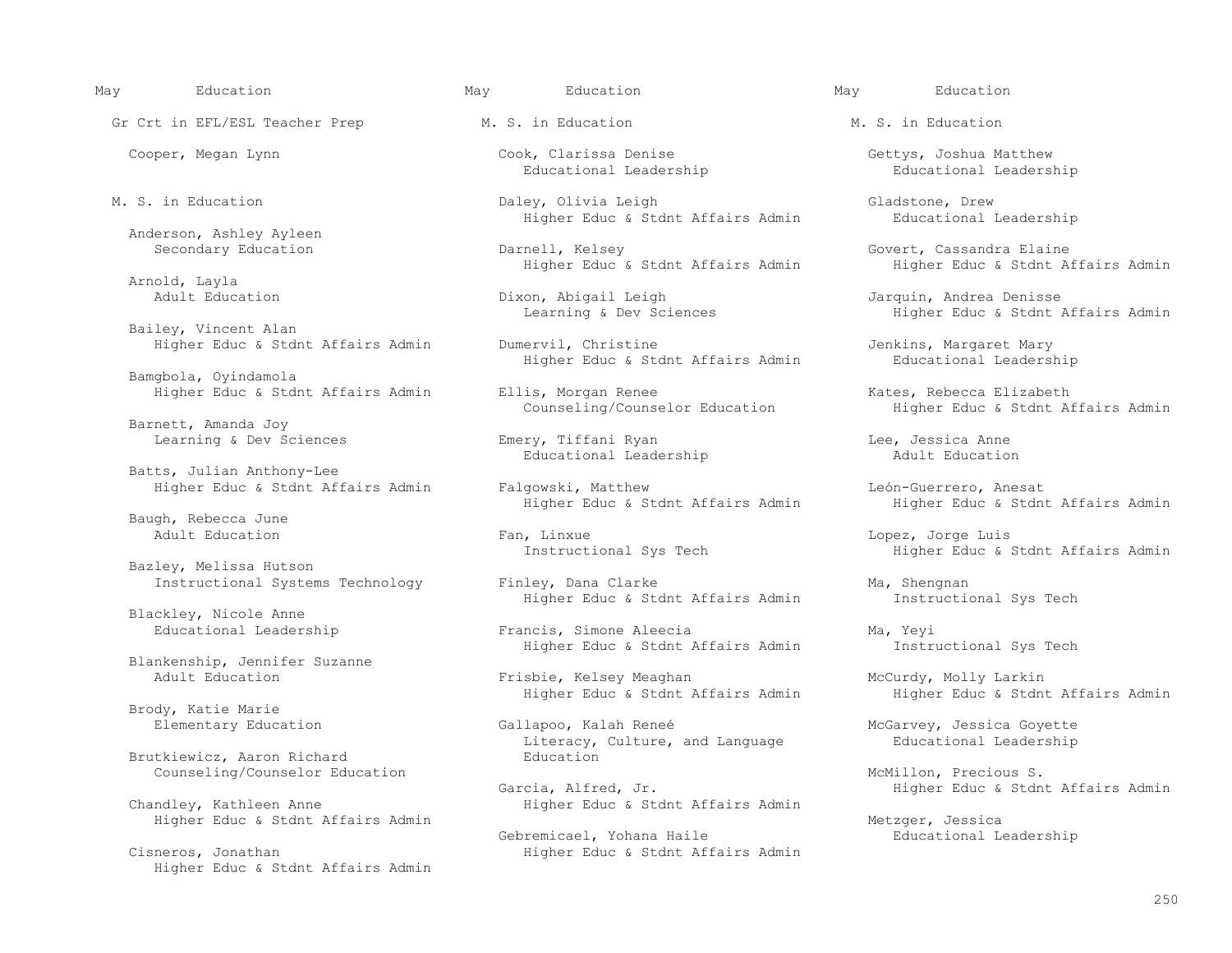Miskus, Alexandria Michelle Rios, Alejandro Guillermo Wall, Elizabeth Marie

 Muncie, Kayla Michelle Ritchie, Melissa Jane Wang, Tong Higher Educ & Stdnt Affairs Admin

Muyshondt, Cristina Maria Roberts, Meagan Lee Wassman, Raniesha Necole<br>Higher Educ & Stant Affairs Admin Higher Educ & Stant Affairs Admin Higher

Nguyen, Christopher Ngoc Scaggs, Emily Susanne Williams, Luke

 Olave, Ivette Shoop, Jacob John Yang, Da Yae Higher Educ & Stdnt Affairs Admin

Page, Brian Scott<br>
Educational Leadership<br>
Educational Leadership<br>
Simmons, Mitchell Alan Educational Leadership

Pawa, Vandana<br>
Higher Educ & Stdnt Affairs Admin Stewart, Sophie Clare<br>
Higher Educ & Stdnt Affairs Admin Stewart, Sophie Clare Higher Educ & Stdnt Affairs Admin

Peeples, Elena Judith<br>Adult Education

 Pogue, Chandler Scott Educational Leadership Switsky, Tyler Justin

 Priore, Anna Catherine Higher Educ & Stdnt Affairs Admin Tamaami, Beleqsa Kannee

 Raake, Sarah Elizabeth Instructional Systems Technology Todd, Christopher J.

Redmond, Tierra TaSha'

M. S. in Education The M. S. in Education M. S. in Education M. S. in Education

Higher Educ & Stdnt Affairs Admin

Nunez, Amy Janet Shapiro, Marnie L. Witeof, Maxwell Jacob

Education and Education

Educational Leadership Balac, Vesna (Balac, Vesna (Balac, Vesna (Balac, Vesna (Balac, Vesna (Balac, Vesna (Balac, Vesna (Balac, Vesna (Balac, Vesna (Balac, Vesna (Balac, Vesna (Balac, Vesna (Balac, Vesna (Balac, Vesna (Bal

Hist of Ed/Phil of Ed Steele, Elle Grace<br>Special Education

Higher Educ & Stdnt Affairs Admin Steward, Beth Marie<br>Elementary Education

Higher Educ & Stdnt Affairs Admin

Stone, Ryan James Educational Leadership

Higher Educ & Stdnt Affairs Admin

Higher Educ & Stdnt Affairs Admin

Special Education

Traynor, Caroline Michelle Higher Educ & Stdnt Affairs Admin

Higher Educ & Stdnt Affairs Admin

Higher Educ & Stdnt Affairs Admin

Higher Educ & Stdnt Affairs Admin

Instructional Sys Tech

Special Education Special Execution Special Education Seitz, Keshia Marie<br>Educational Lead Paracha Charles Educational Leadership<br>
Steward, Beth Marie

Walters, Elizabeth Anne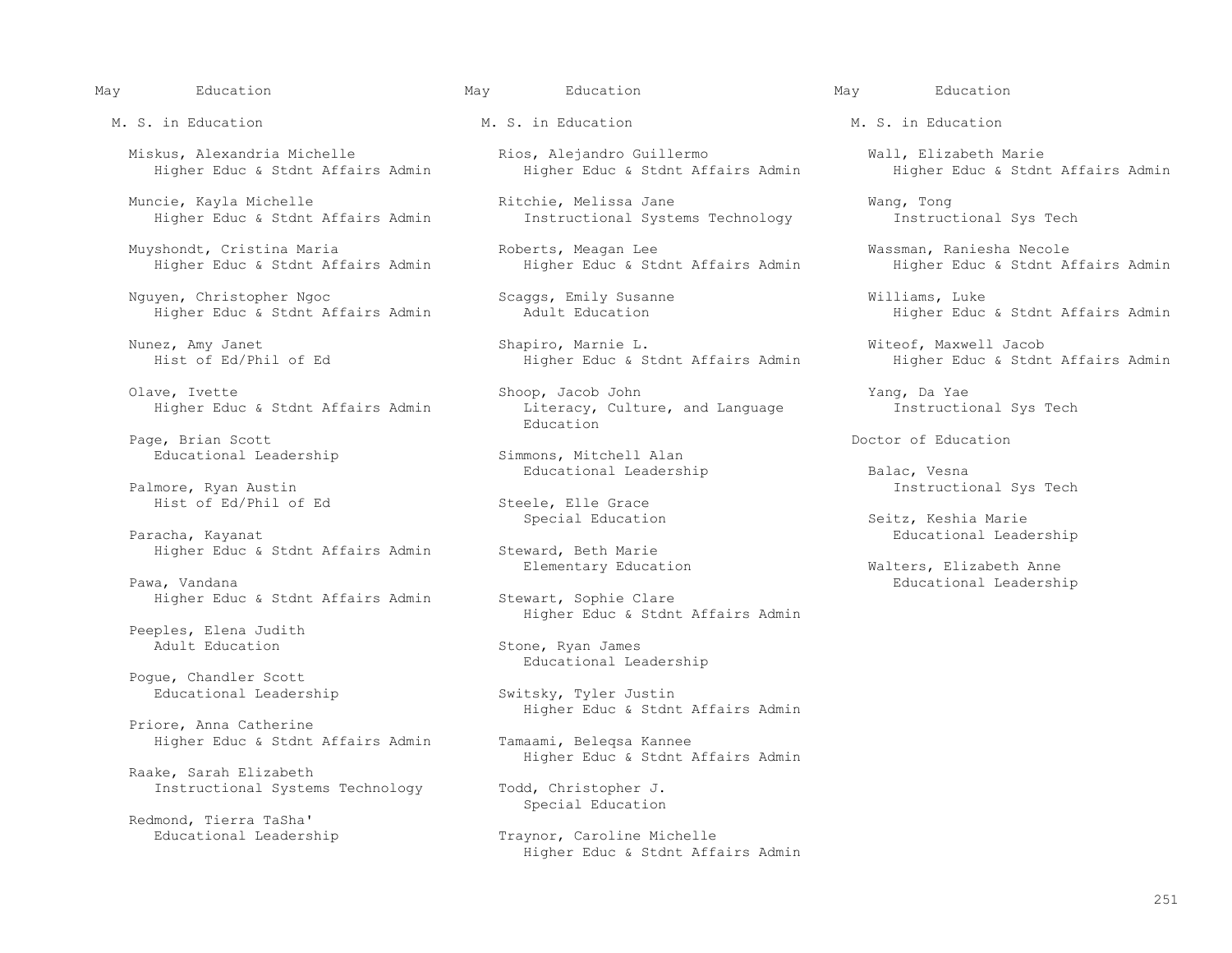Gr Ar Crt in Medieval Studies and Master of Arts and Master of Arts Master of Arts Master of Arts

Yao, Huan

M. S. Cybersecurity Risk Mgmt

Cybersecurity Risk Management

Camacaro Latouche, Jose David Cybersecurity Risk Management

Clark, Mason Richard Cybersecurity Risk Management

Coddens, Zachary A. Cybersecurity Risk Management

Cybersecurity Risk Management

Harbour, Grayson Frank Cybersecurity Risk Management

Klemz, Caellaigh Katie Hannah Cybersecurity Risk Management

Cybersecurity Risk Management

Newbill, Colleen Mequmi Cybersecurity Risk Management

Cybersecurity Risk Management

Schubauer, Jonathan James Cybersecurity Risk Management

Theesfeld, James A. Cybersecurity Risk Management

Tandy, Sean Michael Bartels, Andrew William Paal Daniel, Kenna Nicole

Germanic Studies States of Spanish Spanish Spanish Spanish Spanish Spanish Spanish Spanish Spanish Spanish Spanish Spanish Spanish Spanish Spanish Spanish Spanish Spanish Spanish Spanish Spanish Spanish Spanish Spanish Spa

Benli Garcia Guerrero, Ezgi<br>
Central Eurasian Stds<br>
Arts Administration Central Eurasian Stds

Bonnesen, Christopher Theodore Flegal, Christopher Dean<br>Mathematics arts Administration

Bridges, Benjamin Hall Gonzalez Caparros, Claudia Gaddam, Janaki Reddy **Superset Spanish** Folklore and Ethnomusicology Spanish Spanish

Burke, Cibele Maia Guo, Jingyi<br>Musicology Spanish Spanish

Russian & E Europ Stds

Carden, Alison Elizabeth (and Huang, Yuanli Political Science) and Huang, Yuanli Political Science

 Castro, Alec Christopher Imai, Nozomi Arts Administration Japanese

Cesnik, Matthew Philip (Cesnik, Matthew Philip Jackson, Nicholas Patrick<br>Latin American Studies (Dussian & E Europ Stds

Cruz, Sara Dantas<br>
Arts Administration<br>
Arts Administration<br>
Arts Administration

May Graduate School May Graduate School May Graduate School

Second Language Studies

Gr Crt in Medical Physics Baskin, Connor David DeCleene, Megan Nicole

 Biedermann, Greta Elizabeth Etchason, Mitchell McCollum International Studies

Blanton, Alexa Elizabeth Ferguson, Jordan Elizabeth International Studies<br>
Arts Administration

Brewer, Richard J. The Frawley, Payton McCall History and Brewer, Payton McCall History

Brown, Justin Kyle Gonzalez, Nicolas Samuel<br>Religious Studies Gonzalez, Arts Administration

Camus, Alyse Michelle Houser, Carrington Elliott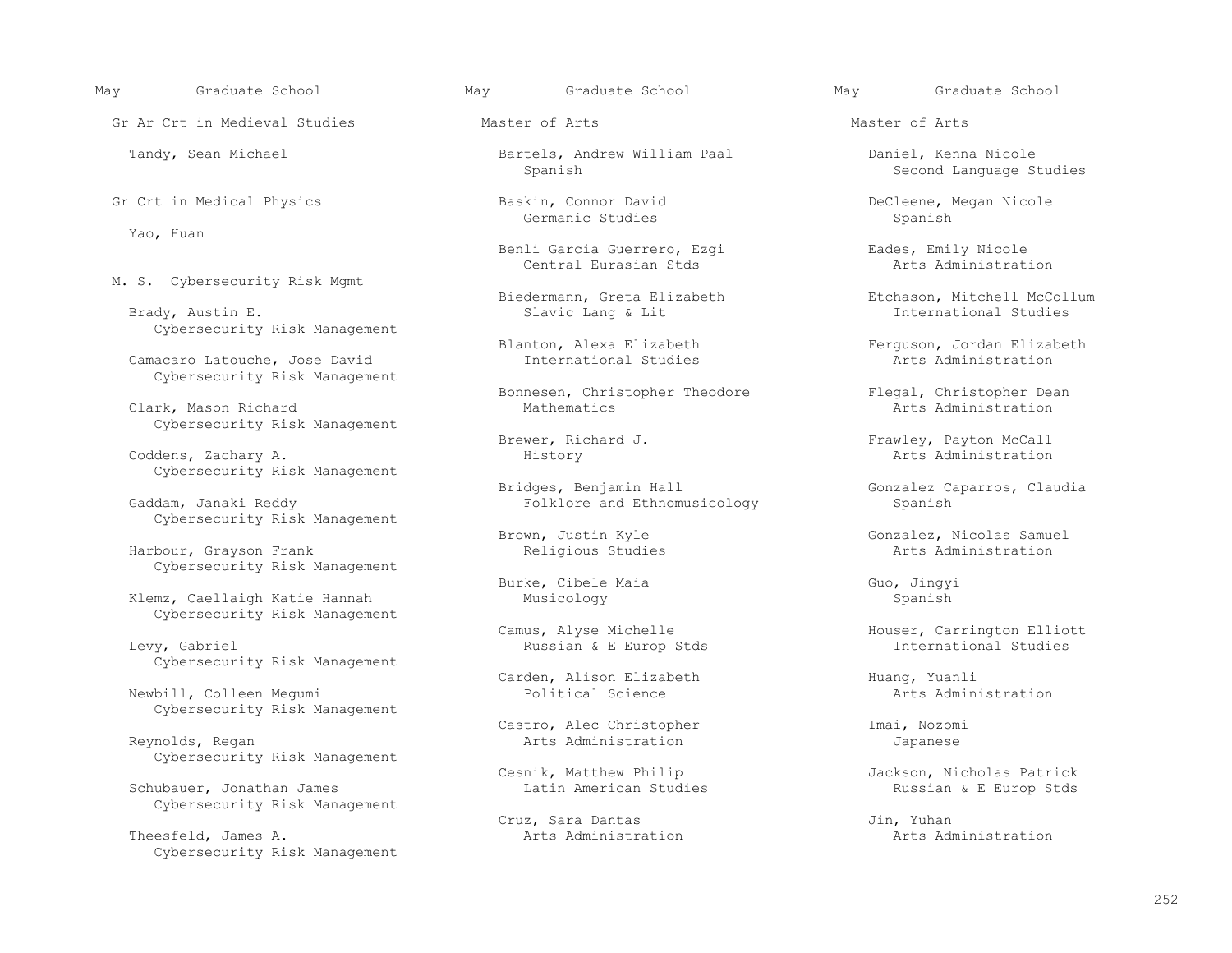Master of Arts Master of Arts Master of Arts

 Ling, Micah Joy Mompelat, Ludovic Vetea She, Sijia Folklore and Ethnomusicology

Arts Administration

 Lowe, Tyne Rose-Myrna Osborn, Hannah Rose Tiffany, Chase Joseph Art History Art History French

Kniess, Tyler Bedell **Exercise State MacDavitt**, Kayla Mae **Regas, Sam William** Germanic Studies<br>Germanic Studies **Regas, Sam William** Russian & E Europ Stds Sociology Russian & E Europ Stds

Lathem, Mary Allison and Martinez Rodriguez, Juan Manuel and Richardson, Morgan Briana<br>Arts Administration and Spanish and Spanish and Spanish Russian & E Europ Stds Spanish **Russian & E Europ Stds** Russian & E Europ Stds

 Le, Nguyet Thi Thu McCann, Madeline Roberts, Chandler Russian & E Europ Stds

Lee, Chi Lung McClure, Jonathan Ross Robertson, Mia R.

Lin, Tammy Lehsuan (Example Mee, Evangeline Carrère ) Saffel, Allison Noelle (Example 2011) Mee, Evangeline Carrère (Saffel, Allison Noelle (Example 2011) Mee, Evangeline Carrère (Saffel, Allison Noelle 2011) Mers Administ Folklore and Ethnomusicology

Media Arts & Sciences

 Losi, Giorgio Oliveira Santos Vanin, Lais Lara Syrek, Bret Alexander Portuguese **International Portuguese** Arts Administration

 Lu, Hao Pangle, Hayley Esther Vega Gonzalez, Monica Central Eurasian Stds

 Ly, Alvin Paradis, Meghan Christine Ward, Alec Ryan Musicology History Mathematics

 Kang, Somi Lyu, Yuanyuan Porrata, Stephanie Rose Latin American Studies

 Lamm, Peter Charles Marek, Peter John Reynolds, Sarah Jozina Hist & Phil of Science

International Studies

 Line, Sarah Marie Mommadova, Yana Schulte, Michelle Christine English Political Science Russian & E Europ Stds

Liu, Siwei Munoz, Samantha Kayen Shepard, Joseph Michael Media Arts & Sciences Central Eurasian Stds

Liu, Yan Nguyen, Vinh Thi Soyka, Ellen Marie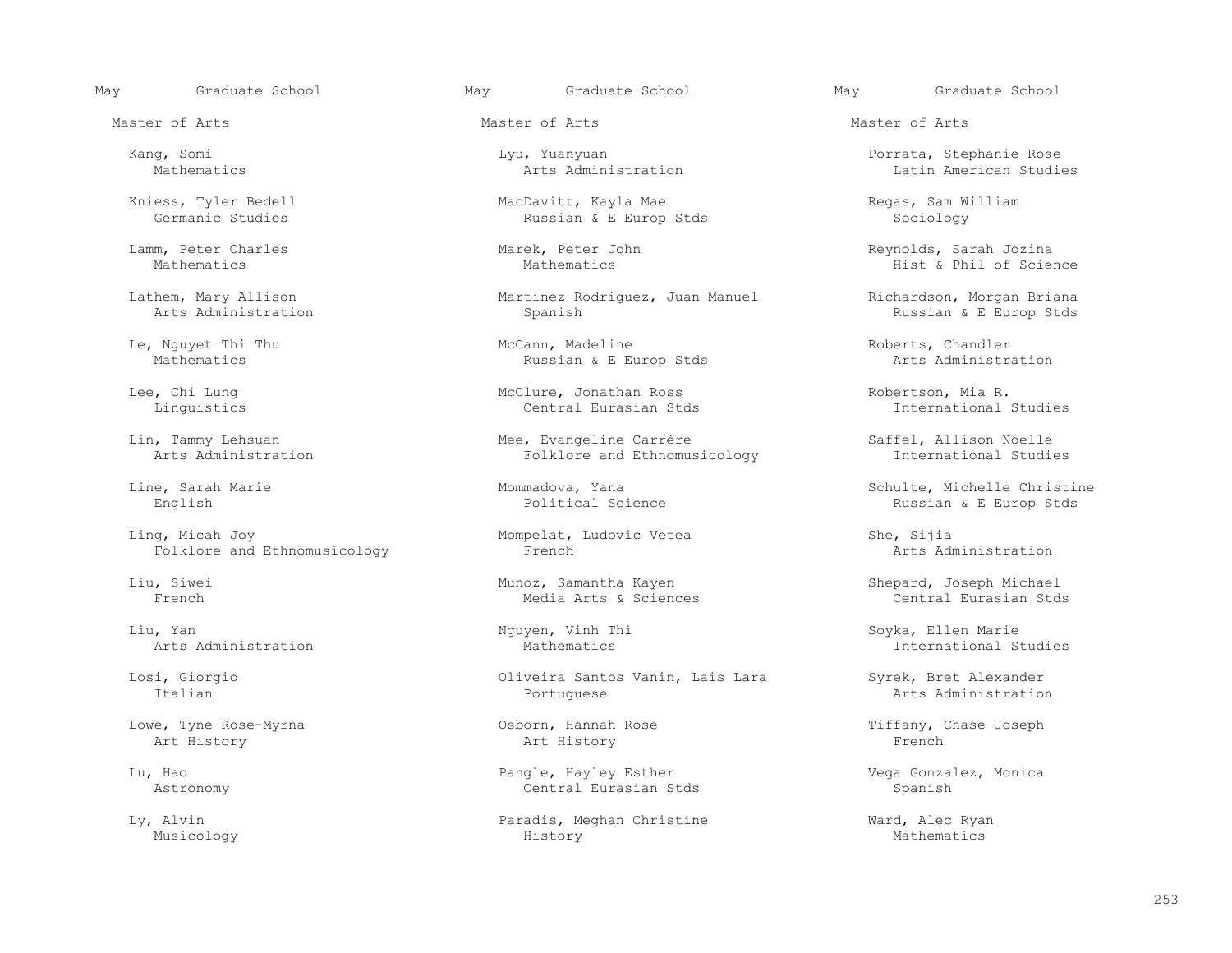Wenig, Josie Lauren London, Essence Tiara Webeck, Kelly Lee Religious Studies

 Wilson, Austin Tyler Lowe, Dylan Jade Zhao, Irene Russian & E Europ Stds

Arts Administration

Xavier Carvalho, Taís Marcele Mulligan, Catherine O'Connor Applied Applied Applied Applied Applied Applied Applied Applied Applied Applied Applied Applied Applied Applied Applied Applied Applied Applied Applied Applied App Portuguese

Arts Administration

ing, Peilun Ponce, Gionni Yudith Ponce, Gionni Yudith Ponce, Gionni Yudith Ponce, Gionni Yudith Ponce, Gionni State Science And Arts Administration Science And Arts Administration Science And Arts Administration Science An

Anderson, Jana Michelle (and Anderson, Jana Michelle Blom, Eric Johannes) and Blom, Eric Johannes<br>Fine Arts (Belong And Arts of Blom, British Media

Beyer, Anne Kathleen Canderan, Jamie

deCuba, Rachel Lynn Ceylan, Azra

Houlne, Katherine Elaine Daanen, Nicholas

Huling, Luke Thomas and the Spacek, Wendy Lee and the Deshmukh, Vidula Pine Arts and Deshmukh, Vidula Deshmukh, Vidula

Liu, Anni Ely, Ricardo C.

Wu, Ruoxi Maiello, Nathalie Cecylia Master of Science

Nelson, James Kelsey<br>Theatre & Drama

Creative Writing

Master of Fine Arts **Portin, Dorothy Louise** Statistical Science Statistical Science Statistical Science Statistical Science Statistical Science Statistical Science Statistical Science Statistical Science Statistical Scien Fine Arts

Quiñones, Joann<br>Fine Arts Fine Arts

Ricciardi, Aaron Ross Chae, Su A and Subsetted Strama Chae, Su A and Strama Chae, Su A

Richards, Jenna Leigh Biotechnology<br>
Fine Arts Fine Arts

Ridgway, Victoria Jeanne<br>Fine Arts Fine Arts

Ryan, Erin Kimberley<br>Fine Arts Fine Arts

Sarette, Kristin Elizabeth<br>Fine Arts Fine Arts

Spacek, Wendy Lee Li, Sonq **Example 2018** Creative Writing

Fine Arts Thompson, Hannah Jeanne Creative Writing

May Graduate School May Graduate School May Graduate School

Master of Arts Master of Fine Arts Master of Fine Arts

Acosta Russian, Anna Elyse<br>
Mulligan, Catherine O'Connor<br>
Applied Statistics

Albalawi, Waad Salem

Alkhatani, Alanoud Mohammed<br>Zhang, Peilun and Mohammed Dence, Gionni Yudith Mohammed Mohammed Vision Science

Azizi, Farideddin

Chae, Su A Cazy, Aaron Jarell

Hanson, Jacob Robert (and the Choi, Jangkyoon (and the Choi, Jangkyoon (and the Choi, Jangkyoon (and the Choi, Jangkyoon (and the Choi, Jangkyoon (and the Choi, Jangkyoon (and the Choi, Jangkyoon (and the Choi, Jangkyoon (

Downs, Alexandria M.<br>Geological Sciences

Creative Writing Geological Sciences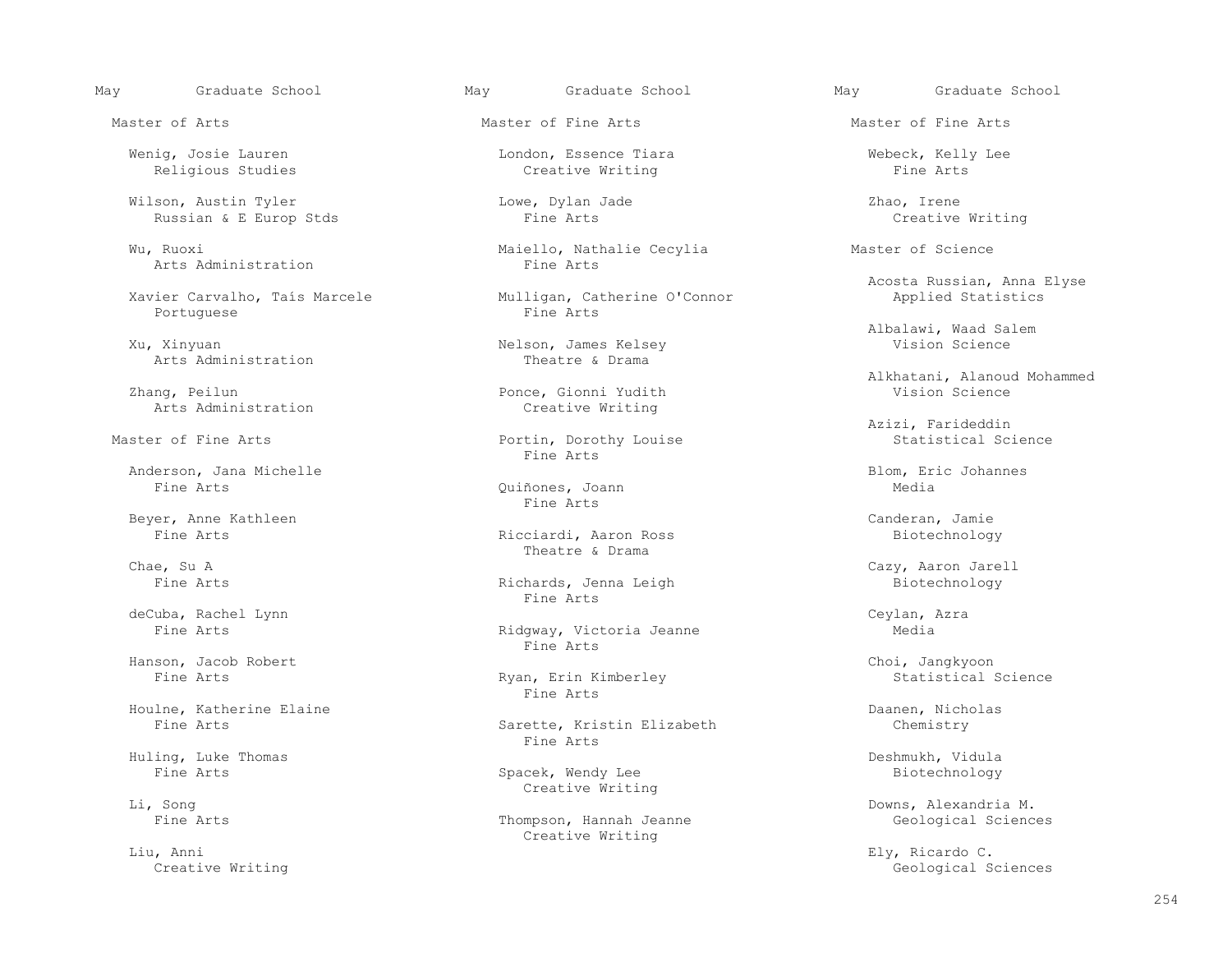Gard, Morgan Elizabeth Metcalf, Sara Rose Truex, Taylor Nicole<br>Media Media Zoology Biotechnology Media Zoology Biotechnology

Granger, Robert Edward Milton, Layla Irene Tu, Dandong Statistical Science Milton, Layla Irene Tu, Dandong Statistic

 Greenshields, Joel Thomas Neidig, Nicholas Paul Yin, Han Applied Statistics

 Jo, Francis Seunghee Pletcher, Rose Clarice Zhang, Qingyu Tiffany Statistical Science

Kort, Anne Elizabeth Qian, Mohan Doctor of Philosophy Geological Sciences Statistical Science Geological Sciences

Applied Statistics

Biotechnology

 Le, Minh Duc Settles, David Randall Microbiology Statistical Science

Lee, Su Ching Melissa Shou, Wenhao Applied Statistics<br>Applied Statistics Statistical Science Applied Statistics

Li, Guangyong Sloan, Seiji Informatics

Statistical Science

Master of Science Master of Science Master of Science

Fruits, Jason Marahrens, Helge Johannes Tan, Zhenyue Media Applied Statistics Statistical Science Applied Statistics

Hammack, Caitlyn (and the Community) Reterson, Justin Tanner (and the Yin, Yidong Statistical Science (and the Biochemistry (and the Geological Science (and the Biochemistry (and the Geological Science (and the Biochemistr

Jackson, Jaeson Philips, Cody Ross Zhang, Hanqing

 Kim, JiHye Poracky, Kasey Elizabeth Zhu, Rui Zoology **Media** Media Statistical Science Media Statistical Science Statistical Science

Ross, Jared Lee and Linguistics Linguistics<br>
Biotechnology

Schoch, Timothy Edward<br>Media

Statistical Science Statistical Science

Lu, Jiaming Steenport, Johnathan D. History

May Graduate School May Graduate School May Graduate School

Statistical Science

Geological Sciences

Media Statistical Science Statistical Science

Abu-Elhij'a Mahajna, Duaa

Baker, Christopher Aaron (Baker, Christopher Aaron (Baker, Christopher Aaron (Baker, Christopher Aaron (Baker, Christopher Aaron (Baker, Christopher Aaron (Baker, Christopher Aaron (Baker, Christopher Aaron (Baker, Christo

Barton, Ian S.

Bhupatiraju, Sandeep

Example of the South Strain of the South Section of the South Section of the South Section of the South Section<br>Branch Section Section of the South Strain of the South Strain of the South Strain of the South Strain Section

Brudney, Edward Doyle

 Butler, Tiffani Nicole Higher Education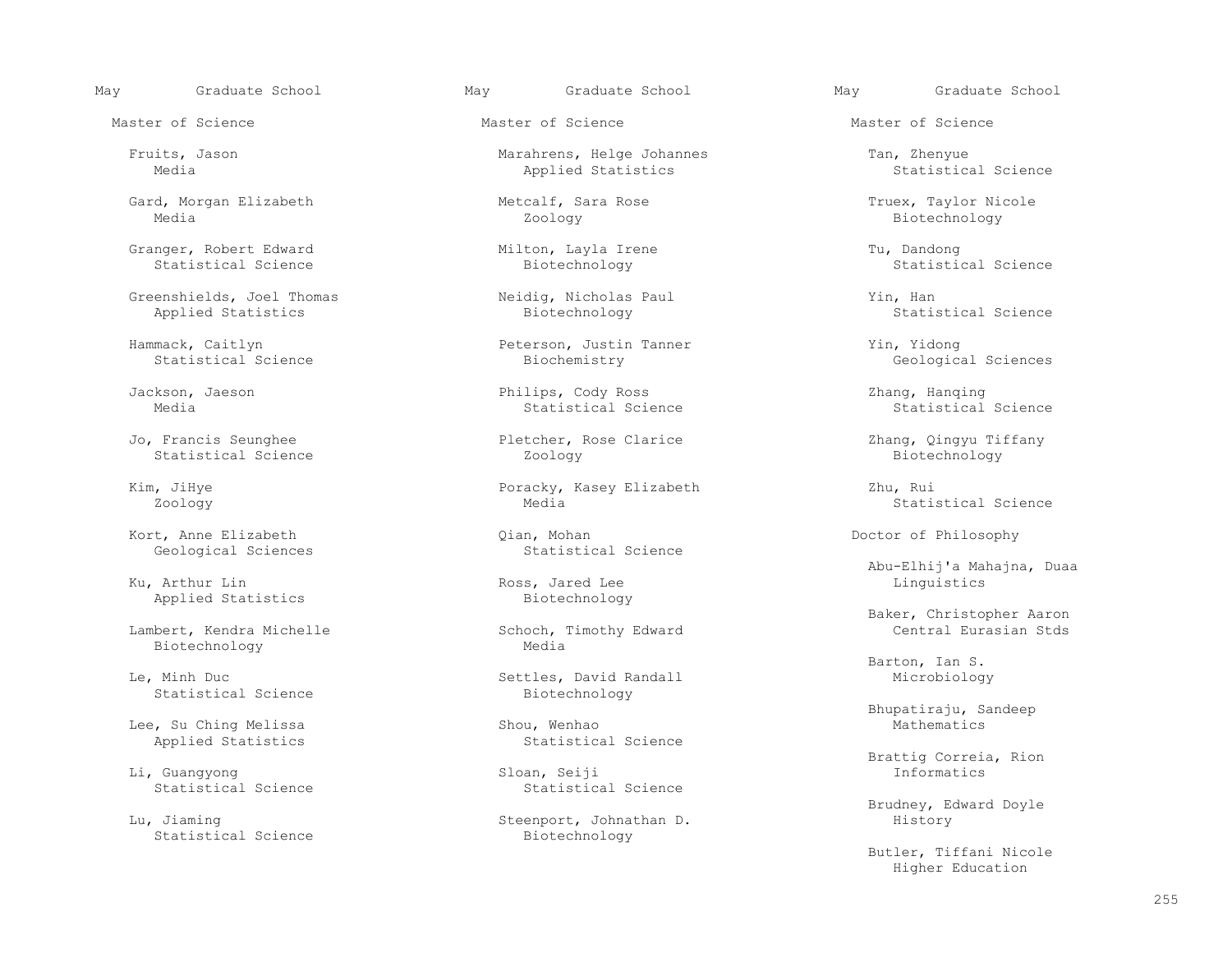Doctor of Philosophy Doctor of Philosophy Doctor of Philosophy

Psychology Physics Economics

Christiansen, Leif Ellis Hummels, Katherine Ruth Miliate, Brandon Joseph

Geography Physics Spanish

 Ehineni, Taiwo Oluwaseun Johnson, Matthew Steven Moench, Kelly Marie Linguistics Spanish Neuroscience

Eyink, Julie Rose (Eyink, Chisato (Eyink, Chisato (Eyink, Chisato (Eyink) (Eyink) (Eying Music (Eying Music So

Forstall, Charlotte Lynn Labrum, Nicholas Charlotte Lynn Labrum, Nicholas Scott<br>Chemistry Chemistry

Freeman, Kayla Marie (English Lee, Gyeo Reh (English Lee, Gyeo Reh (English Public Affairs)

Garza Gonzalez, Cristobal and Li, Muxin<br>
Spanish Economics

Gooptu, Angshuman Li, Zhen<br>Public Affairs and Physic

Grant, Colin James<br>
Germanic Studies<br>
Business

Guerrero de Escalante, Paulina (apple Lopez Ruiz, Miguel Angel<br>Leonora Marie (apple Physics Leonora Marie Physics Ryan, Rebecca Folklore and Ethnomusicology extends the extension of the extension of the Health Behavior

Haggerty, Patrick Valentine and Mathematics Mathematics Schild, Jake Joseph<br>Mathematics Economics Mathematics **Exercífication** Economics **Economics** 

 Cao, Yongquan Han, Qingqing McCabe, Rachel Anne Hist/Phil/Policy in Ed

 Chambers, F. Alexander Howlett, Caitlin S. Metcalf, Katherine Hist/Phil/Policy in Ed

Informatics Microbiology Political Science

Ellison, Courtney K. Joslin, A'ame

Mao, Yiqiu

May Graduate School May Graduate School May Graduate School

Celestin, Bradley Dale Heath, Matthew R. Mendoza, Beverly Dominique Marifosque

Ciaravolo, Beth Ann Jackura, Andrew W. Mitchell, Tamara Lee

Psychology

Moriano Salazar, Pablo Andrés<br>Informatics Informatics

Psychology **Example 2018** Linguistics **Linguistics** Nichols, William Duane, III Labrum, Nicholas Scott and Comparative Literature

Nikolov, Dimitar Georgiev<br>Computer Science Computer Science

Oslawski-Lopez, Jamie Lynn<br>Sociology  $\operatorname{Sociology}$ 

Paz y Miño Lay, Jose Manuel Sebastian<br>Economics Economics

> Physics **Physics** Perdue, Philip David Liu, Peng<br>
> Liu, Peng<br>
> Communicatn & Culture

Rupert, Bryan S.<br>Anthropology Anthropology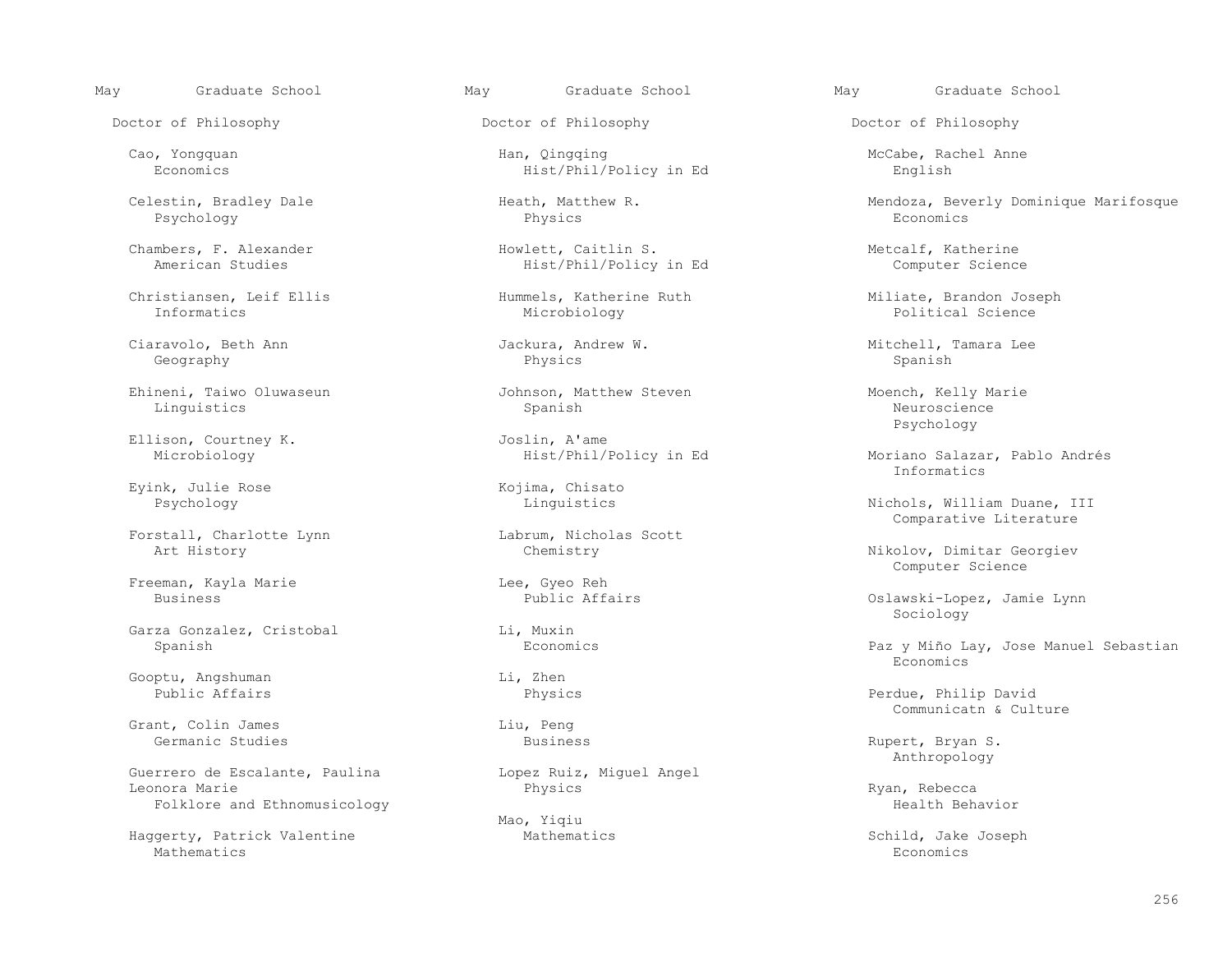| Area Cert in Informatics<br>Doctor of Philosophy<br>Scott, John Hamilton Gordon<br>Bialas, Renee<br>Second Language Studies<br>Seyb, Stella Kara<br>DeNardo, Thomas James<br><b>Business</b><br>Hodson, Joseph Tyler<br>Shao, Oliver<br>Folklore and Ethnomusicology<br>Tandy, Sean Michael<br>Li, Linnan<br>Clas St-Latin & Greek<br>Tarankow, Paula Tamara<br>McCauley, Daniel Charles<br>History<br>Tindira, Jessica Lynn<br>Weller, Amelia Marie<br>French<br>Vinci-Booher, Sophia Angela<br>B. S. in Computer Science<br>Psychology<br>Neuroscience<br>Ahmed, Romaan Salah<br>Computer Science<br>Vitousek, Michael M.<br>Computer Science<br>Altman, Sander Abraham<br>Computer Science<br>With Highest Distinction<br>Wahab Karim, Amatu Shakoor<br>Health Behavior<br>Axelrod, Ben<br>Computer Science<br>Wang, Xiaoye<br>Psychology<br>Cognitive Science<br>Ba, Yuyao<br>Computer Science<br>Warren, David Christopher<br>Public Affairs<br>Baek, Seungmin<br>Computer Science<br>Wong, Su-Wei<br>Health Behavior<br>Bailey, Ian Christopher<br>Computer Science<br>With High Distinction<br>Xu, Shuya | B. S. in Computer Science<br>Barnes, Daniel Joseph<br>Computer Science<br>Beitvashahi, Adel<br>Computer Science<br>Bennett, Samuel Aaron |
|-----------------------------------------------------------------------------------------------------------------------------------------------------------------------------------------------------------------------------------------------------------------------------------------------------------------------------------------------------------------------------------------------------------------------------------------------------------------------------------------------------------------------------------------------------------------------------------------------------------------------------------------------------------------------------------------------------------------------------------------------------------------------------------------------------------------------------------------------------------------------------------------------------------------------------------------------------------------------------------------------------------------------------------------------------------------------------------------------------------------|------------------------------------------------------------------------------------------------------------------------------------------|
|                                                                                                                                                                                                                                                                                                                                                                                                                                                                                                                                                                                                                                                                                                                                                                                                                                                                                                                                                                                                                                                                                                                 |                                                                                                                                          |
|                                                                                                                                                                                                                                                                                                                                                                                                                                                                                                                                                                                                                                                                                                                                                                                                                                                                                                                                                                                                                                                                                                                 |                                                                                                                                          |
|                                                                                                                                                                                                                                                                                                                                                                                                                                                                                                                                                                                                                                                                                                                                                                                                                                                                                                                                                                                                                                                                                                                 |                                                                                                                                          |
|                                                                                                                                                                                                                                                                                                                                                                                                                                                                                                                                                                                                                                                                                                                                                                                                                                                                                                                                                                                                                                                                                                                 | Computer Science                                                                                                                         |
|                                                                                                                                                                                                                                                                                                                                                                                                                                                                                                                                                                                                                                                                                                                                                                                                                                                                                                                                                                                                                                                                                                                 | Bialas, Renee<br>Computer Science<br>With Highest Distinction                                                                            |
|                                                                                                                                                                                                                                                                                                                                                                                                                                                                                                                                                                                                                                                                                                                                                                                                                                                                                                                                                                                                                                                                                                                 |                                                                                                                                          |
|                                                                                                                                                                                                                                                                                                                                                                                                                                                                                                                                                                                                                                                                                                                                                                                                                                                                                                                                                                                                                                                                                                                 | Bobeck, Hunter David<br>Computer Science                                                                                                 |
|                                                                                                                                                                                                                                                                                                                                                                                                                                                                                                                                                                                                                                                                                                                                                                                                                                                                                                                                                                                                                                                                                                                 | With Distinction                                                                                                                         |
|                                                                                                                                                                                                                                                                                                                                                                                                                                                                                                                                                                                                                                                                                                                                                                                                                                                                                                                                                                                                                                                                                                                 | Carrasco, Anthony Cruiz                                                                                                                  |
|                                                                                                                                                                                                                                                                                                                                                                                                                                                                                                                                                                                                                                                                                                                                                                                                                                                                                                                                                                                                                                                                                                                 | Computer Science                                                                                                                         |
|                                                                                                                                                                                                                                                                                                                                                                                                                                                                                                                                                                                                                                                                                                                                                                                                                                                                                                                                                                                                                                                                                                                 | Chen, Yaodong<br>Computer Science                                                                                                        |
|                                                                                                                                                                                                                                                                                                                                                                                                                                                                                                                                                                                                                                                                                                                                                                                                                                                                                                                                                                                                                                                                                                                 |                                                                                                                                          |
|                                                                                                                                                                                                                                                                                                                                                                                                                                                                                                                                                                                                                                                                                                                                                                                                                                                                                                                                                                                                                                                                                                                 | Citrin, Tyler Jonathan<br>Computer Science                                                                                               |
|                                                                                                                                                                                                                                                                                                                                                                                                                                                                                                                                                                                                                                                                                                                                                                                                                                                                                                                                                                                                                                                                                                                 |                                                                                                                                          |
|                                                                                                                                                                                                                                                                                                                                                                                                                                                                                                                                                                                                                                                                                                                                                                                                                                                                                                                                                                                                                                                                                                                 | Dimarzio, Joseph P.                                                                                                                      |
|                                                                                                                                                                                                                                                                                                                                                                                                                                                                                                                                                                                                                                                                                                                                                                                                                                                                                                                                                                                                                                                                                                                 | Computer Science                                                                                                                         |
|                                                                                                                                                                                                                                                                                                                                                                                                                                                                                                                                                                                                                                                                                                                                                                                                                                                                                                                                                                                                                                                                                                                 | With High Distinction                                                                                                                    |
|                                                                                                                                                                                                                                                                                                                                                                                                                                                                                                                                                                                                                                                                                                                                                                                                                                                                                                                                                                                                                                                                                                                 | Fadillah Wong, Kwong Yuet Michael<br>Computer Science                                                                                    |
|                                                                                                                                                                                                                                                                                                                                                                                                                                                                                                                                                                                                                                                                                                                                                                                                                                                                                                                                                                                                                                                                                                                 |                                                                                                                                          |
|                                                                                                                                                                                                                                                                                                                                                                                                                                                                                                                                                                                                                                                                                                                                                                                                                                                                                                                                                                                                                                                                                                                 | Fan, Xinze                                                                                                                               |
|                                                                                                                                                                                                                                                                                                                                                                                                                                                                                                                                                                                                                                                                                                                                                                                                                                                                                                                                                                                                                                                                                                                 | Computer Science                                                                                                                         |
|                                                                                                                                                                                                                                                                                                                                                                                                                                                                                                                                                                                                                                                                                                                                                                                                                                                                                                                                                                                                                                                                                                                 |                                                                                                                                          |
|                                                                                                                                                                                                                                                                                                                                                                                                                                                                                                                                                                                                                                                                                                                                                                                                                                                                                                                                                                                                                                                                                                                 | Farley, Luke M.<br>Computer Science                                                                                                      |
|                                                                                                                                                                                                                                                                                                                                                                                                                                                                                                                                                                                                                                                                                                                                                                                                                                                                                                                                                                                                                                                                                                                 |                                                                                                                                          |
| Instructional Sys Tech                                                                                                                                                                                                                                                                                                                                                                                                                                                                                                                                                                                                                                                                                                                                                                                                                                                                                                                                                                                                                                                                                          | Feetterer, Luke Robert                                                                                                                   |
| Baldinger, Oren<br>Computer Science<br>Xu, Song<br>Chemistry                                                                                                                                                                                                                                                                                                                                                                                                                                                                                                                                                                                                                                                                                                                                                                                                                                                                                                                                                                                                                                                    | Computer Science<br>With Highest Distinction                                                                                             |
| Banister, Cody Allen                                                                                                                                                                                                                                                                                                                                                                                                                                                                                                                                                                                                                                                                                                                                                                                                                                                                                                                                                                                                                                                                                            | Freeman, Eric Vincent                                                                                                                    |
| Computer Science<br>Yang, Zhao<br>Mathematics                                                                                                                                                                                                                                                                                                                                                                                                                                                                                                                                                                                                                                                                                                                                                                                                                                                                                                                                                                                                                                                                   | Computer Science<br>With High Distinction                                                                                                |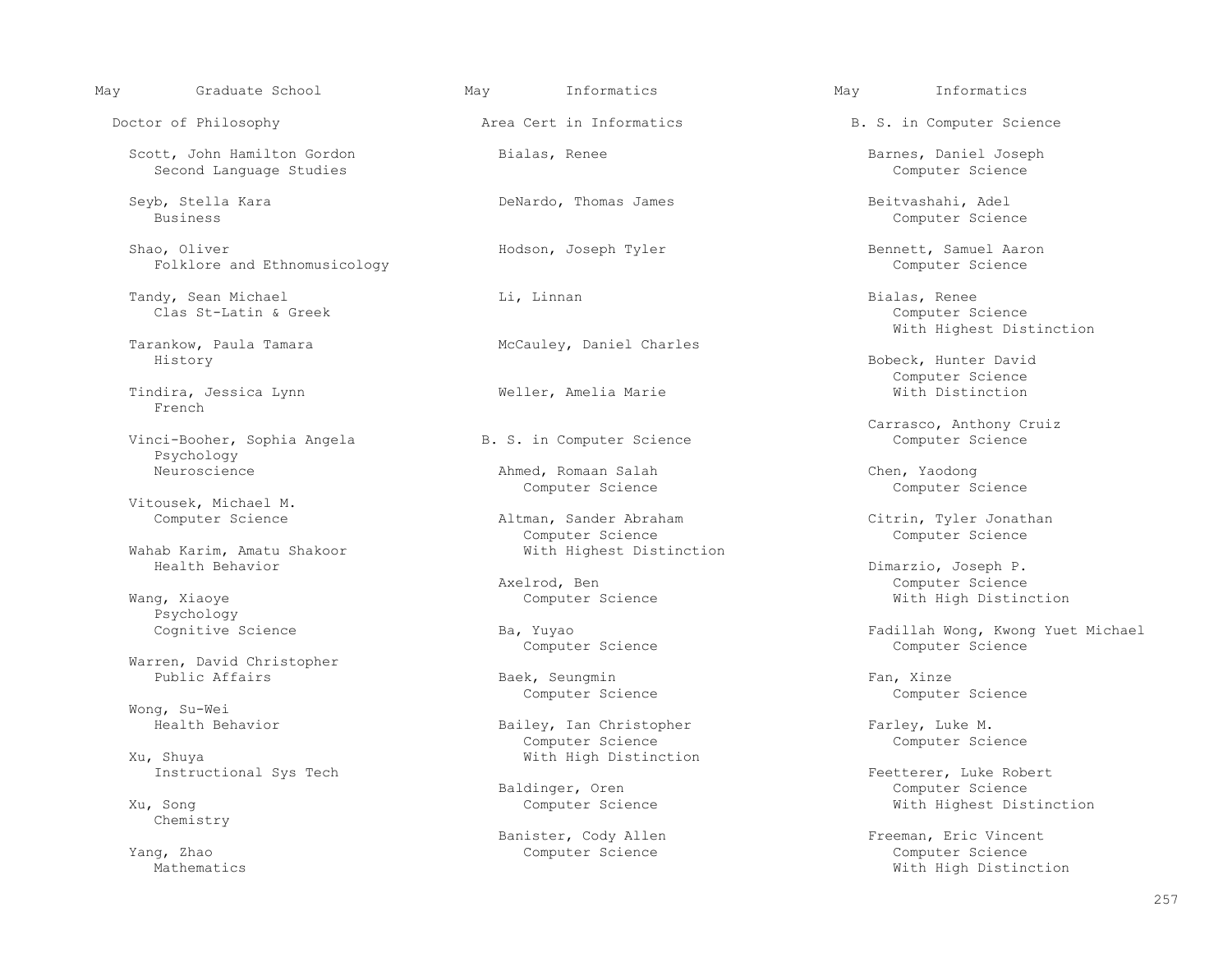Fuentes-Rohwer, Javier Lu, Daozhen Railing, Stephen Josiah<br>Computer Science Computer Science Computer Science With Highest Distinction

Gunantra, Michael Computer Science

Harder, Kyle Delton<br>Computer Science Computer Science<br>
With Distinction<br>
With Distinction<br>
With Distinction<br>
With Distinction

Hodson, Joseph Tyler Computer Science

Computer Science

Computer Science

Computer Science

Koronkevich, Paulette Dmitriyevna<br>Computer Science Science (Subseted) Snow, Zoe Brayton<br>Computer Science (Subseted) Science (Subseted) Science With Highest Distinction The Computer Science

Li, Jun Park, Min Sub Computer Science

 Lin, Canrong Pei, Shiyue Computer Science Computer Science

B. S. in Computer Science Theory B. S. in Computer Science B. S. in Computer Science

 Fricker, Kyle Liu, Chang Pong, Joseph Computer Science Computer Science Computer Science

Computer Science Computer Science Computer Science

Computer Science

Maginot, Samuel Anthony (Root, Nicholas Daniel Computer Science (Root, Root, Nicholas Daniel Computer Science

Malone, David Evan Roth, Levi Roth, Levi Computer Science Roth, Levi Computer Science

Matlock, Noah Ethan<br>Computer Science

McGowen, James Patrick<br>Computer Science Huang, Jing Computer Science and Mith Highest Distinction

Miller, Spencer Lee Electronic Shen, Haoxuan Miller, Spencer Lee Shen, Haoxuan Shen, Haoxuan Computer Science Science Science Science Science Science Science Science Science Science Science Science Science Science Science Computer Science

Montgomery, Jonathan Murdock Sierp, Zachary Tyler<br>Computer Science Computer Science Computer Science Juline, Alvin F. Computer Science Computer Science Computer Science **With High Distinction** 

 Klosak, Matthew Stephen Nixon, Jacob Levi Smith, Tobias Mason With High Distinction

Ollo, William Broderick

Computer Science

Fridman, Clara Liu, Wei Queen, Alexander Joseph

Sanchez, Sabrina Megan

Schriedel, Justus<br>Computer Science

External Sinders, Christopher Adam<br>
Morris, Charles<br>
Morris, Charles<br>
Sinders, Christopher Adam Keren, Tomer Morris, Charles Computer Science Computer Science Computer Science With Distinction

Sormillon, Clarence Blake De Asis<br>
Computer Science<br>
Computer Science

Spesard, Clint Joseph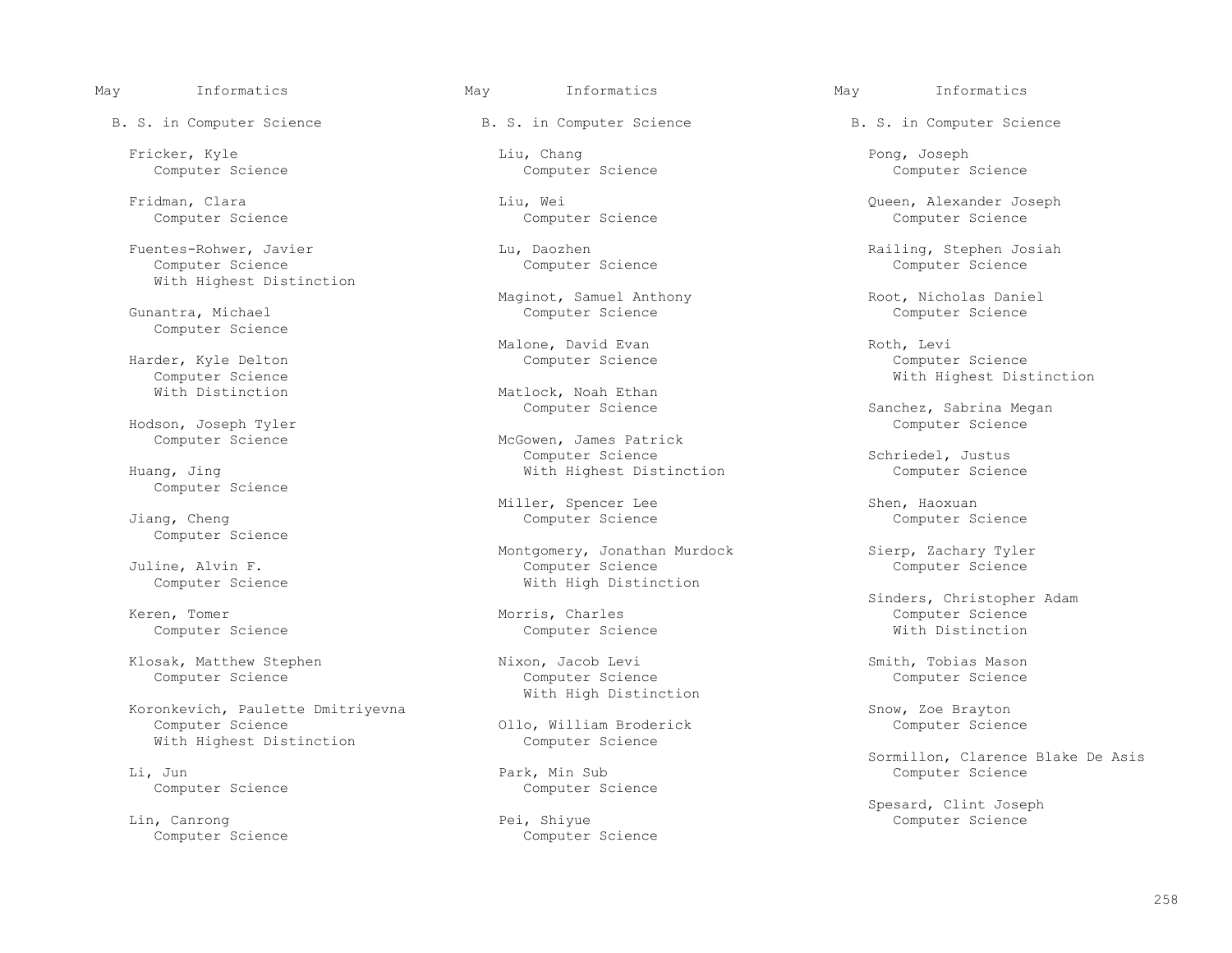Spoon, Katherine Ann Ye, Rui Banks, Phillip Lee, IV Computer Science Computer Science Informatics With High Distinction

Computer Science

Thackery, Payton Christine<br>Computer Science

 Tracy, Benjamin R. Informatics Computer Science and Ahmed, Zeshan<br>
With Highest Distinction<br>
With Highest Distinction With Highest Distinction **Informatics Informatics** Bean, Larry Bean, Bean, Bean, Bean, Bean, Bean, Bean, Bean, Bean, Bean, Bean, Bean, Bean, Bean, Bean, Bean, Bean, Bean, Bean, Bean, Bean, Bean, Bean, Bean, Bean, Bean, B

 Violette, Ethan Alabaugh, Spencer John With High Distinction

Vogelsang, Macgregor Davis<br>Computer Science Computer Science and Computer Science and Computer Science of Computer Computer Science and C Computer Science<br>With Highest Distinction

Walton, Kayl Alexander<br>
Computer Science<br>
2008 - Computer Science Computer Science **Anderson, Mari**<br>With Distinction **Anderson, Marisa** 

Ward, Connor Stafford and Appleby, Dylan Computer Science and Appleby, Dylan Computer Science With High Distinction

Wichowsky, Cassidy Lane The Informatics and Informatics Bockelman, Jacob William<br>Computer Science The Informatics Computer Science Computer Science<br>
With High Distinction<br>
Vith High Distinction<br>
Information<br>
2012 With High Distinction arvizu, Roman I Mutton Honors Coll Prom Cmpltd and Informatics

Wyrick, Matthew Ryan

 Xi, Rui Computer Science

B. S. in Computer Science B. S. in Computer Science B. S. in Informatics

Computer Science

Adelson, Benjamin Powell<br>Informatics

Alexander, Justin Terrell

Allen, Christopher Brooks<br>Informatics

Wang, Yan  $\blacksquare$ <br>Computer Science and Andrews, Kyle Alden Computer Science

Armstrong, Joseph Bruce

Wu, Shenyuan Baisa, Falcon Lucero<br>
Computer Science Computer Science and Turbushing Computer Science and Turbushing Computer Science and Turbush With Distinction Informatics

Informatics Informatics

Zhang, Jiawei Barker, Brett Michael Barker, Brett Michael Sun, Zhibo and Samputer Science and Samputer Science

B. S. in Informatics and Baublet, Allissia M. Informatics

Baugh, Seth Andrew<br>Informatics

Informatics

Beatty, Trey Holland<br>Informatics

Binion, Madeline Anne<br>Informatics

Blair, Zachariah Z.<br>Informatics Informatics

Computer Science **Informatics** Informatics Blake, Jack Walker Informatics

Boblink, Christian Jacob<br>Informatics

 Hutton Honors Coll Prgm Cmpltd Informatics Booze, Nicholas James Informatics

Informatics Botts, Marc Anthony-Sheldon<br>With Distinction and Theorem Informatics

Baker, Jared Flint **Boustani, Katreen Dania**<br>
Informatics **Boustani, Katreen Dania**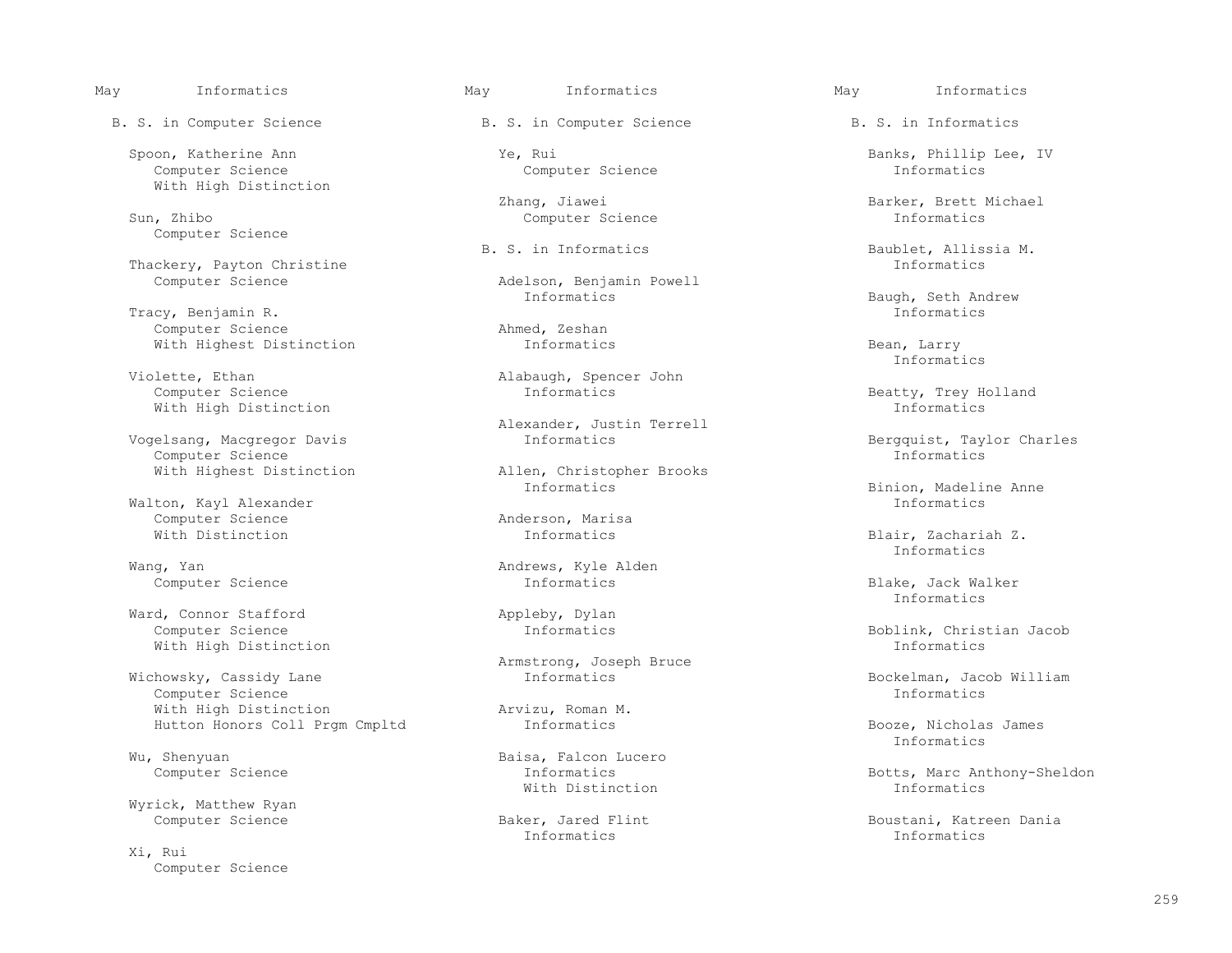Informatics Informatics Informatics With Highest Distinction

 Breese, Andrew Wood Informatics Informatics Informatics

Brewers, Nicholas Michael **Informatics** Informatics Informatics Informatics Informatics Informatics Informatics

Briggs, Jacob Thomason and Informatics<br>Informatics Informatics Dandu, Pranathi

Brown, Brian Austin **Informatics**<br>Informatics Informatics Datar, Akhilesh

Bryant, Dylan Lawrence Informatics

Burlage-Haynes, Madeline E. Informatics

Byrne, Conor Michael Informatics

Camara, Mouhammed and Informatics<br>
Informatics<br>
With High D

Campbell, Camille Klassy Coon, Alivia Debra<br>
Informatics Connection Connection Connection Connection Connection Connection Connection Connection Connection<br>
Connection Connection Connection Connection Connection Connection

Carpenter, Madison Danielle<br>
Informatics<br>
Informatics<br>
Informatics

 Castaneda, Maritza Amelia With High Distinction

B. S. in Informatics The B. S. in Informatics B. S. in Informatics B. S. in Informatics

Chan, Jason Cui, Wenxuan

 Chen, Sheng Curtis, Evan W. With Distinction

Chung, Nak Hun Informatics

Clark, Zachary Daniel **Informatics**<br>Informatics

Clarke, Hailey Catherine **Informatics**<br>Informatics

Cleppe, Evan Powers Informatics

Contos, Chloe C. Informatics

Carchedi, Massimo Cleary Coplen, Christian Michael<br>
Informatics Coplen, Christian Michael

Carrillo, Ashley Cotter, Ryan Luke Informatics Conternation Conternation Conternation Conternation Conternation Conte<br>
Conternation Contents Contents Contents Contents Contents Contents Contents Contents Contents Contents

May Informatics May Informatics May Informatics

Braun, Caroline Elizabeth Cesarski, Ryan William Cuevas Villanueva, Erick Alejandro<br>
Informatics Informatics Informatics Informatics

With High Distinction Christian Chu, Yizhe D'Alessio, Christian D'Alessio, Christian D'Alessio, Christian Chu, Yizhe D'Alession, Christian Chu, Chu, Yizhe D'Alession, Christian D'Alession, Christian Chu, Yizhe Distinction Chu, Yizhe Informatics

Informatics Davidorf, Carolena

Davis, Adam Jeffrey<br>Informatics

Informatics Deedrick, Michael James

With High Distinction Deng, Zhile<br>Informatics Informatics

Denstorff, Ty Stephen<br>Informatics Informatics

Devireddy, Deepthi<br>Informatics Informatics

Dhani, Jasbir Singh<br>Informatics Informatics

 Informatics Informatics Diagostino, Jude Anthony With Distinction Informatics

Cronk, Ryan Garrett **Informatics** Dibley, Spencer David<br>
Informatics **Dibley**, Spencer David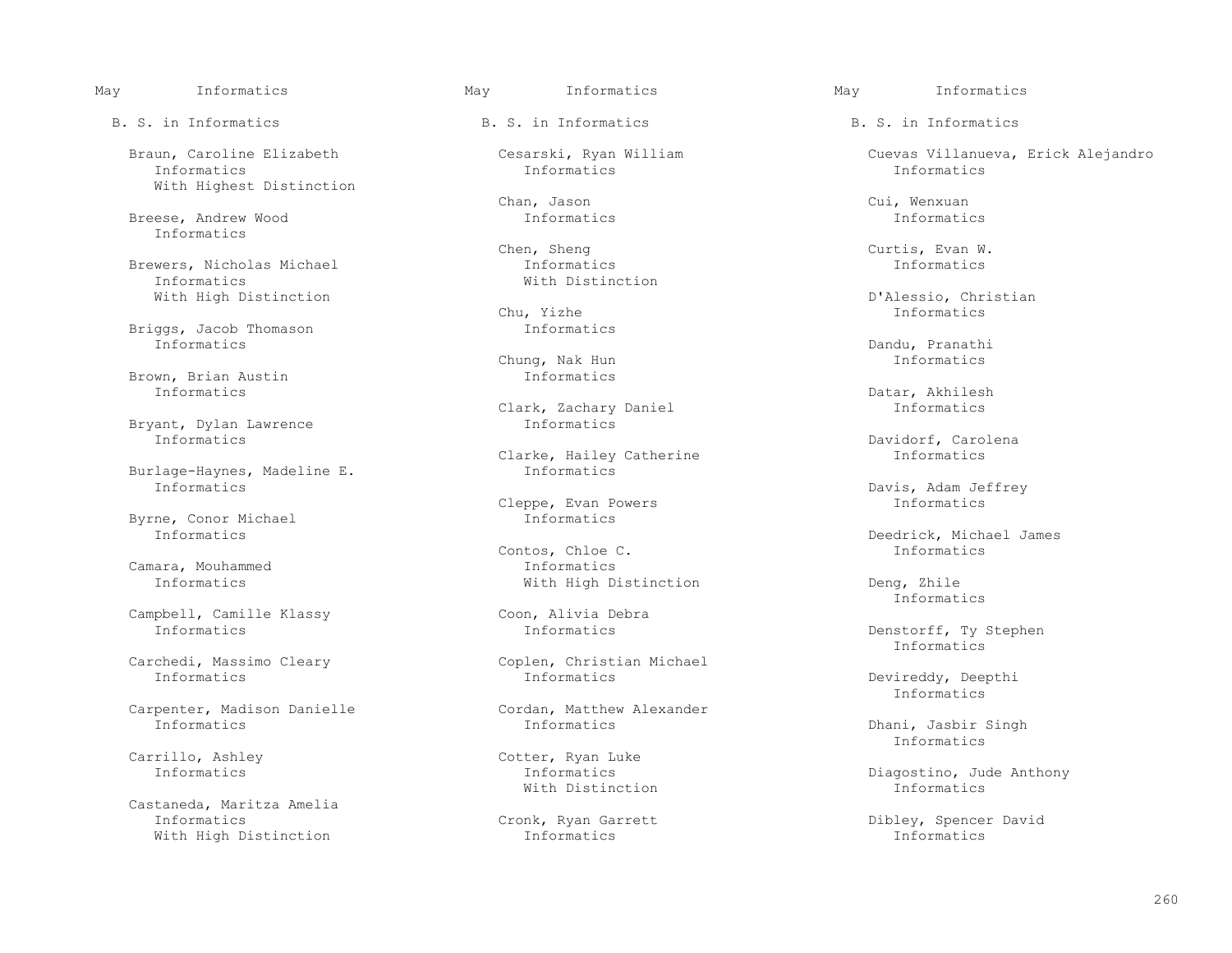DiPietro, Christopher Joseph Fagin, Andrew Michael Gomes, Ethan<br>Informatics Informatics Informatics Informatics Informatics Informatics Informatics

Dollar, Alexander Mitchell Fan, Derry Fan, Derry Gould, Justin<br>Informatics Informatics Informatics Informatics Informatics Informatics Informatics With Distinction

Dorenbos, Nina Christine Informatics

Dorsett, Rachel Marie With Distinction<br>
Informatics

Drinkall, Justin<br>Informatics

Dunn, Monica O'Bryan Informatics

 Eckler, Ryan David With Distinction Grooms, Adam Thomas Informatics Informatics

 Effron, Anne Ya Ping Informatics Grzybowski, Kyle Michael Informatics Informatics

Eldridge, Elana Informatics

Elliott, Mitchell Lee Informatics

Ellrich, Tyler Informatics is a set of the set of the set of the set of the set of the set of the set of the s

Emmons, Brian Joseph<br>Informatics Informatics **With High Distinction**<br>
With High Distinction<br>
With High Distinction<br>
Geis, Theodore Raymond Hutton Honors Coll Prgm Cmpltd **Informatics Informatics** Hall, Asher Samson Hall, Asher Samson

With Highest Distinction **Flinchum, Alexander Cain** Graehler, John Austin Graehler, John Austin Graehler, John Austin Informatics Informatics Informatics

Forrow, Joseph Nicholas Informatics

Francescon, Christian Informatics

Frederickson, Jake Christian Informatics<br>With Distinction

Effron, Anne Ya Ping and South and Treudenthaler, Matthew<br>
Informatics

With Highest Distinction Frisinger, Andrew Scott<br>
Informatics Informatics Guo, Xiaohan

Informatics Frund, Kristin

Fullhart, Andrew Gregory<br>Informatics

Informatics Garcia, Gamaliel Garcia, Gamaliel Garcia, Gamaliel Garcia, Gamaliel Garcia, Gamaliel Garcia, Gamaliel Garcia, Gamaliel Garcia, Gamaliel Garcia, Gamaliel Garcia, Gamaliel Garcia, Gamaliel Garcia, Gamaliel Garcia Informatics Haley, Nicholas Alvin<br>With High Distinction 1nformatics 1111

Geis, Theodore Raymond<br>Informatics

 Eshleman, Kurt Gilson, Jack Calvin Informatics Informatics Hameed, Rayhaan

May Informatics May Informatics May Informatics

B. S. in Informatics The B. S. in Informatics B. S. in Informatics B. S. in Informatics

Farmer, Joshua Scott Goushaw, Todd William<br>Informatics Goushaw, Todd William

Graham, Dante' Neal<br>Informatics

Graver, Jack Ryan<br>Informatics

Informatics Gresham, Andrew Michael<br>With Distinction Communical Gresham, Take Christian Christian Informatics

Gutenberg, Dillon Robert<br>Informatics

Informatics Hagen, Asia Michelle

Informatics

Informatics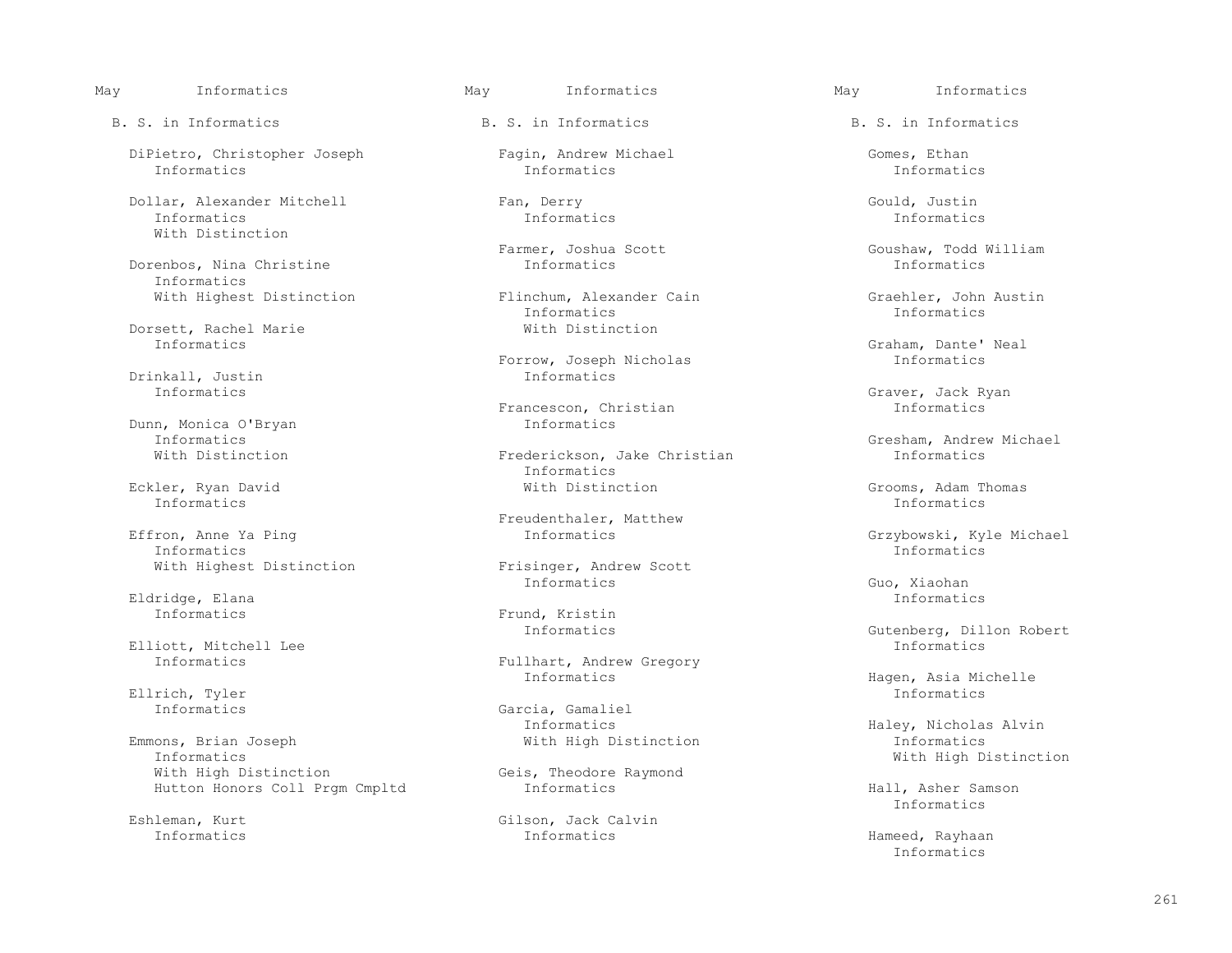Harrison, Michael Pierce Hubbard, Logan Ronald Kaufman, Ashley Jessica<br>
Informatics Informatics Informatics Informatics Informatics Informatics Informatics

 Hatley, Paul Richard, III Hudson, Isaiah Kayne, Alyssa Rose Informatics Informatics Informatics

Heckman, Christopher (Hudson, Jamie 1986)<br>
Informatics (Hudson, Jamie 1986)

Heilman, Philip Raymond<br>
Informatics<br>
Informatics<br>
Informatics

 Heinrich, Joseph Alexander Jacobucci, Michael Adam Informatics Informatics Informatics

Hemmer, Nora Michelle<br>Informatics

 Hickey, Joseph Louis Jones, Daxter Informatics Informatics Informatics

 Higdon, Daniella Marie Informatics Informatics and the contract of the contract of the contract of the contract of the contract of the contract of the contract of the contract of the contract of the contract of the contract of the contract of the contract o

Informatics Informatics

Informatics Informatics

 Horowitz, Zachary Adam Informatics Klokus, Joseph Informatics Informatics

 Housand, Addison Marie Kang, Minsoo Kohrman, Andrew James Informatics Informatics Informatics

B. S. in Informatics The B. S. in Informatics B. S. in Informatics B. S. in Informatics

Hedayat, Zachary **Imburgia, Joseph Thomas**<br>
Informatics Informatics

 Heine, Anna Jackson, Blake Lynn With Distinction Informatics Informatics

Informatics Informatics

Jung, Gahyeon Informatics

With Distinction The Kacius, James Stephen The Informatics Example 20 Informatics<br>
Hilcz, Benjamin R. (With Highes: 1999) Hilcz, Benjamin R. With Highest Distinction Klein, James R.

Kaminski, Meghan Marie<br>Kaminski, Meghan Marie<br>Informatics

Kamran, Abeer

Kandel, Karly May<br>Kandel, Karly May<br>Informatics Informatics With Distinction Informatics

With High Distinction<br>
Hudson, Jamie Lynn

Kazmierzak, Blake Austin<br>Informatics Informatics

Keepes, Aaron McGregor<br>Informatics Informatics

Kelley, Jordan Robert<br>Informatics Informatics

Kelly, Sean

Kenny, Jayden Briana<br>Jin, Yuhang dia karena di manang kalipunan di manang kalipunan dia karena di manang karena di manang karena di

Kickbush, Jacob Mark

With High Distinction  $Jung$ , Gahyeon  $Jung$ , Gahyeon  $\overline{M}$  and  $\overline{M}$  and  $\overline{M}$ 

Hoffman, Ari Raphael Informatics Kleinrichert, John Robert

Horvath, Madison Informatics Kobs, Nicholas Kenneth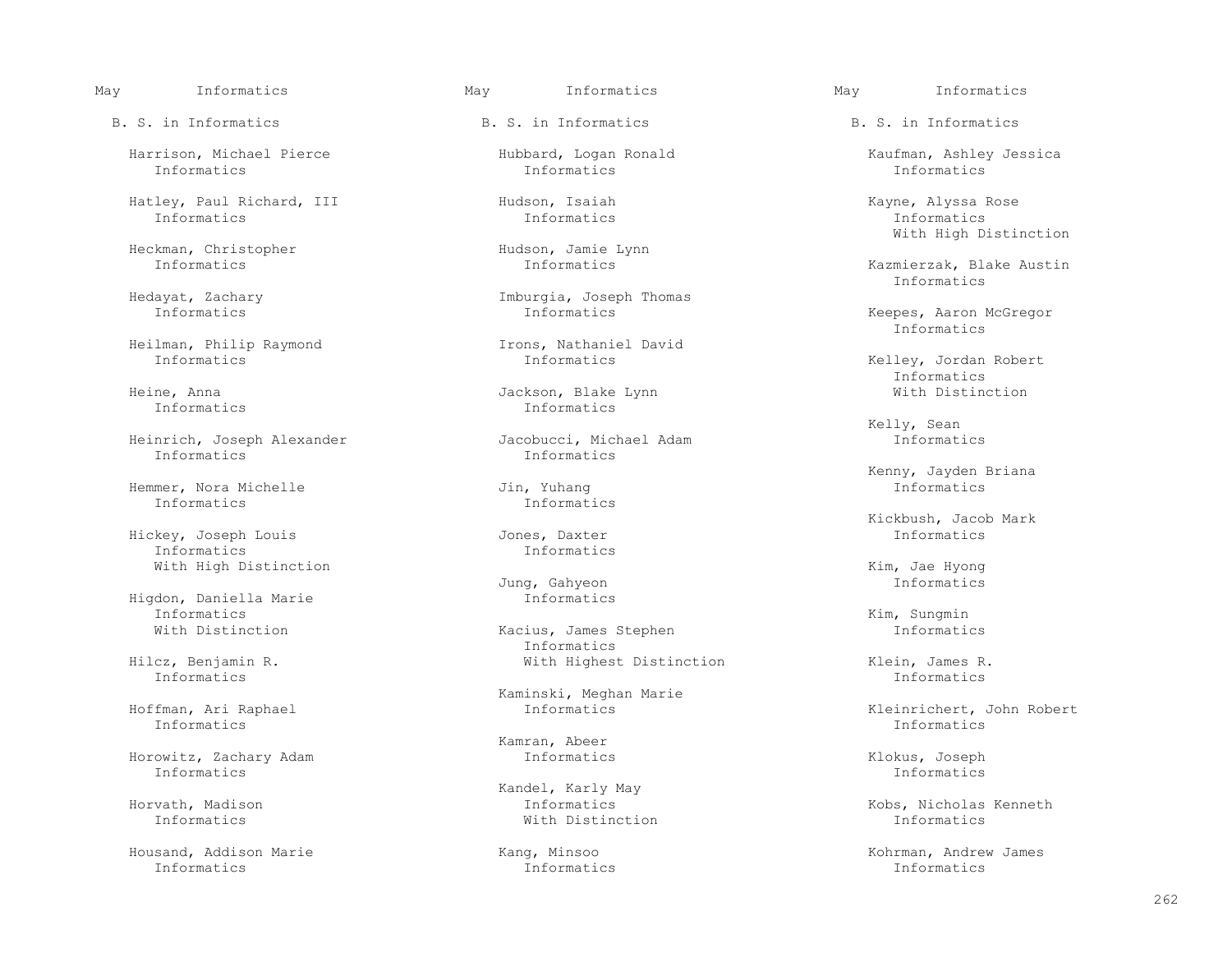B. S. in Informatics The B. S. in Informatics B. S. in Informatics B. S. in Informatics

 Kolli, Skyler Lee, HyeonJung Loy, Connor Kristian Informatics Informatics Informatics With Distinction With Distinction

 Kong, Fanyang Informatics Lu, Jiaxi Informatics Informatics

 Kraatz, Emily Informatics Lu, Yi Informatics Informatics

 Krakover, Ethan Garrett Informatics Ludwig, Andrew Thomas Informatics Informatics

Informatics Informatics Informatics

Laigaard, Michael John Li, Yi Chaigaard, Michael John Li, Yi Majewski, Claire<br>
Informatics Laigness Informatics Laternatics Laternatics Laternatics Laternatics Laternatics Laternatics Late Informatics Informatics Informatics

Larson, Trent Daniel<br>Informatics

Informatics Informatics Informatics

Kollar, Tristan Thomas Lee, Elizabeth Christine Liuwie, Kelvin<br>Informatics Informatics Informatics Informatics Informatics Informatics Informatics

Lee, Jee Yune<br>Kong, Fanyang die and the Santa Congress of the Santa Congress of the Santa Congress of the Santa Congress of

Example Engineer Monday (Emily Straatz, Emily Straate Monday Monday Monday Monday Monday Monday Monday Monday Mo<br>
Lee, Kun Wood Monday Monday Monday Monday Monday Monday Monday Monday Monday Monday Monday Monday Monday Mon

Eei, Kuok Kan (Ethan Garrett) Martin (Ethan Controller Music State of The Music State of The Music State of Th<br>Informatics (Ethan Garrett) Music State of The Theorem in The Music State of The Music State of The Music State

 Li, Pei Kraut, Darren 1988 - Informatics May May Manusuan Machines, Marian Machines, Marian Machines, Marian Machines, Informatics With Distinction Informatics

 Langley, Caleb Thomas Lidinsky-Smith, Miriam Alice Malone, Olivia Caroline Informatics Informatics Informatics

 Informatics Lieberman, Matthew Jocko Mantlo, Simon David With Distinction Informatics Informatics

Law, Seth Charles Lillie, Andrew John Mao, Shaodong

 Leahy, Charles James Linnemeier, Courtney Kristene Marsh, Caleb Informatics Informatics Informatics

 Informatics Informatics Informatics Lee, Chang Wook and Miller and Miller Muslim Miller Muslim Miller Muslim Muslim Muslim Muslim Muslim Muslim Mu

Kumar, Saajan Ramesh Li, Tian Madura, Michael Jeffrey

 Lam, Anson Li, Yitao Maksimovich, Stephen David Informatics Informatics Informatics

With Distinction With Highest Distinction

Lee, Brian Liu, Jiahao Martin, Christopher Noah

chang Wook and the Chang Wook of the Chang Wathioudakis, Jonathan Mathioudakis, Jonathan Mathioudakis, Jonathan<br>Informatics Informatics Informatics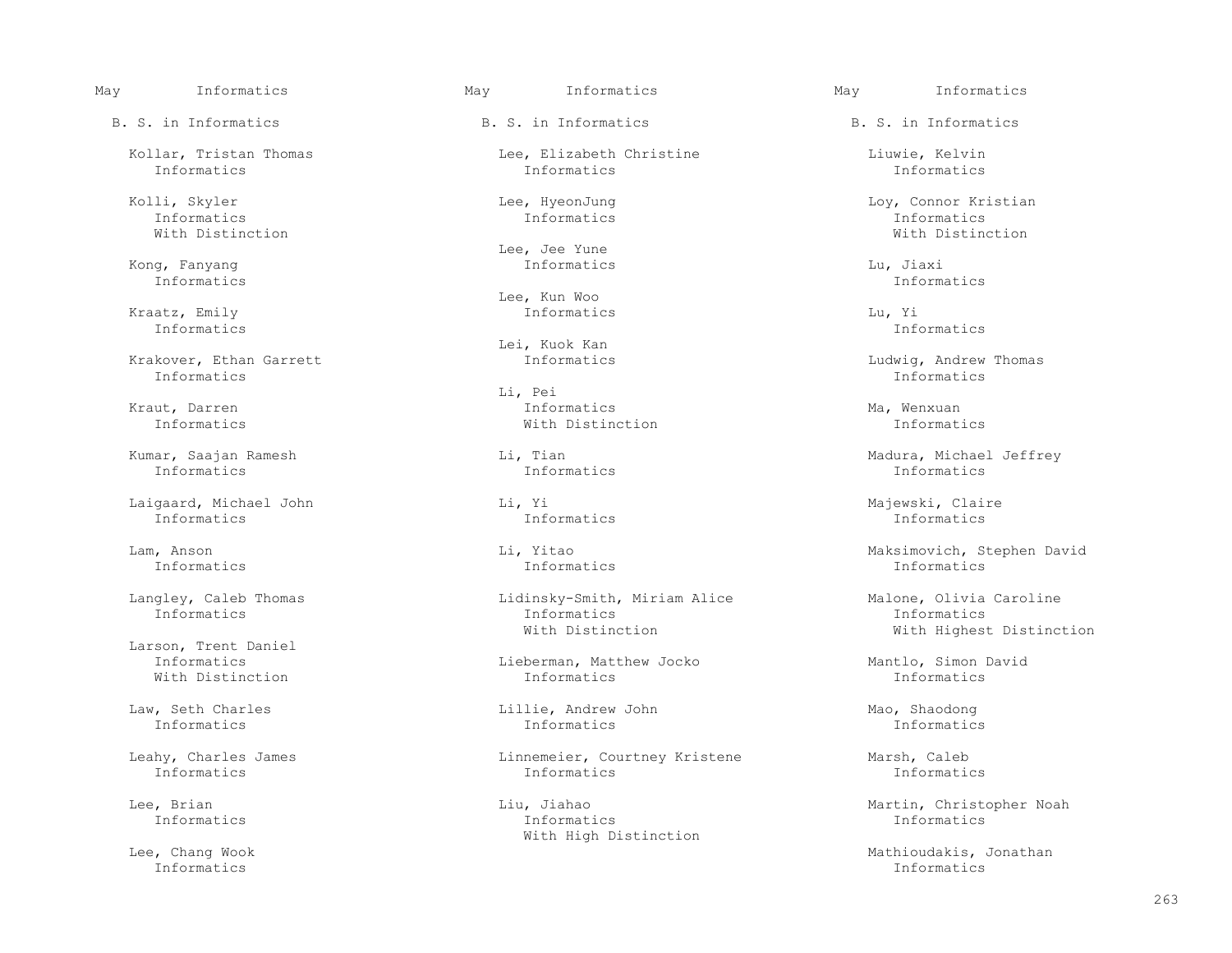Informatics Informatics Informatics

McDaniel, Michael Thomas Palmer, Joseph Perry

McGibbon, James William Fisher (Mulligan, John Paul)<br>
Mulligan, John Paul (Paul Paul Pamidi, Meghana Reddy

McQuitty, Michael Bradley<br>Informatics

McWilliams, Jacob Campbell

Mehta, Bhasi Vipul

Mehta, Chetan

Miller, Connor Michael<br>Informatics

Miller, Eric Vincent<br>Informatics

Miller, Grant Ryan<br>Informatics

Miller, Jared Robert<br>Informatics

Miller, Koerner Alexander John

B. S. in Informatics The B. S. in Informatics B. S. in Informatics B. S. in Informatics

Informatics Informatics Informatics

 McAlister, Alex Moore, Tyler Conrad Page, Deborah Informatics Informatics Informatics

 Informatics Informatics Informatics With High Distinction

> Mott, Emily Donovan Informatics

Myers, Nicholas William (and Pan, Nichormatics Pan, Ni Informatics Informatics

Naderpoor, Samira and Park, Jae Ho<br>Informatics 1nformatics 11 Informatics Informatics

 Informatics Navarro, Fernando Park, Min Sook Informatics Informatics

Nelson, Connor William Park, Taeho<br>Informatics Informatics Informatics Informatics Informatics

Informatics Informatics

 Informatics Ntone, Ngando Moukouri Perra, Nicholas Informatics Informatics

Nyers, Mitchell Xavier<br>
Informatics<br>
Informatics<br>
Informatics Informatics Informatics

Offer, Cole William and The Peters, Kyle Alan Peters, And Peters, And Peters, And Peters, And Peters, American Informatics Informatics

May Informatics May Informatics May Informatics

Mathur, Saahil Miller, Trevor Oliphant, Colin Nathaniel

McAleer, Kieran Thomas Mitchell, Daniel T. Orizu, Ugochukwu Reginald

McCorkle, Sarah Margaret Morrow, Morgan Palacios, Jasmine Elizabeth

 Informatics Mulligan, John Paul Informatics Informatics With Distinction

 Informatics Nebel, Rory Park, Seong Hyun Informatics Informatics

Nguyen, Mason Connor **Patel, Jay Trusharbhai**<br>Informatics **Informatics** Informatics

With Distinction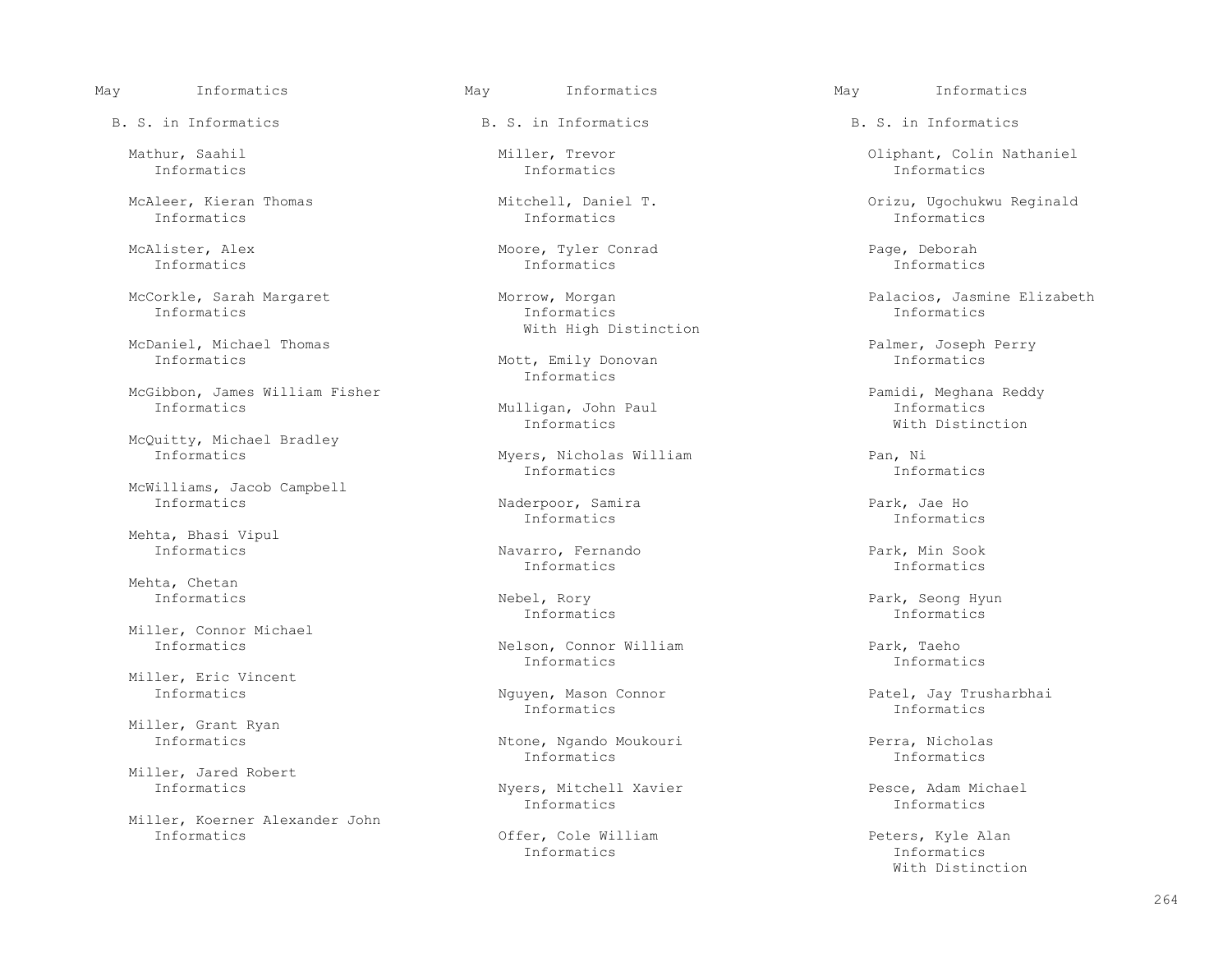Petty, Robert Thomas Ramirez, Ivan Sawchuk, Rachel Marie Informatics Informatics Informatics

Pfledderer, Alec William Rao, Anchit<br>
Informatics Informatics Research

Pinder, Brendon Matthew Rapp, Alexander James<br>Informatics Informatics

Pontrelli, Nicholas John Richards, Alec<br>Thermatics Reformation Richards, Alec Informatics Informatics Informatics Schumacher, Sydney<br>With Distinction The United Schumacher, Sydney With Distinction **Informatics** 

Informatics Informatics

Poplawski, Rebecca Marie Informatics Scott, Jared Michael<br>Informatics Informatics Informatics Informatics Informatics

Powell, Benjamin Chandler **Informatics Informatics** Scott, Tori Ann Scott, Tori Ann Informatics **Informatics** Informatics Informatics

 Puetz, Megan Marie Informatics Informatics and the second second second second second second second second second second second second second second second second second second second second second second second second second second second second second

 Qian, Cheng Informatics Informatics Shafer, Max

Qualls, Joshua Robert Anthony Shi, Lanyu

 $With$  Distinction

 Railing, Zoe Anastasia Sanchez, Lucas Raymond Informatics Informatics Informatics With Distinction With Highest Distinction

B. S. in Informatics The B. S. in Informatics B. S. in Informatics B. S. in Informatics

Petty, Reily Alexander (Ramacca, Nicholas Philip (Ramacca, Ross) Sarcona, Ross (References Informational Reserve<br>Information (Information Information) and Information (Information Information) and Information (Information Informatics Informatics Informatics

Riggio, Joseph Anthony, IV<br>Popa, Bryce Alexander and the subset of the Informatics

Rochon, Emma Grace

Rodgers, Austin Kurt

Rooney, Timothy Michael, Jr.<br>
Rooney, Timothy Michael, Jr.<br>
Informatics

Ruksakiati, Jacob Marc<br>
Informatics

Russell, Nathan Mark **Informatics**<br>Informatics

With Distinction **Ryan, Robert Francis, Jr.** Informatics Informatics

 Informatics Salazarleija, Isaiah Informatics Informatics

Informatics Sanai, Joshua Badi Informatics

With Distinction

Schaftlein, Caleb<br>Informatics Informatics

Schillinger, Jonathan Wilson<br>Informatics Informatics

a, Bryce Alexander Informatics Schwartz, Adrienne Meredith<br>Informatics Informatics Informatics

nter, Jordan Informatics Seitz, Clayton Wesley<br>Informatics Informatics Informatics Informatics Informatics

Qureshi, Umar Siebert, Matthew Isaac

Sigman, Samuel Dwight<br>Informatics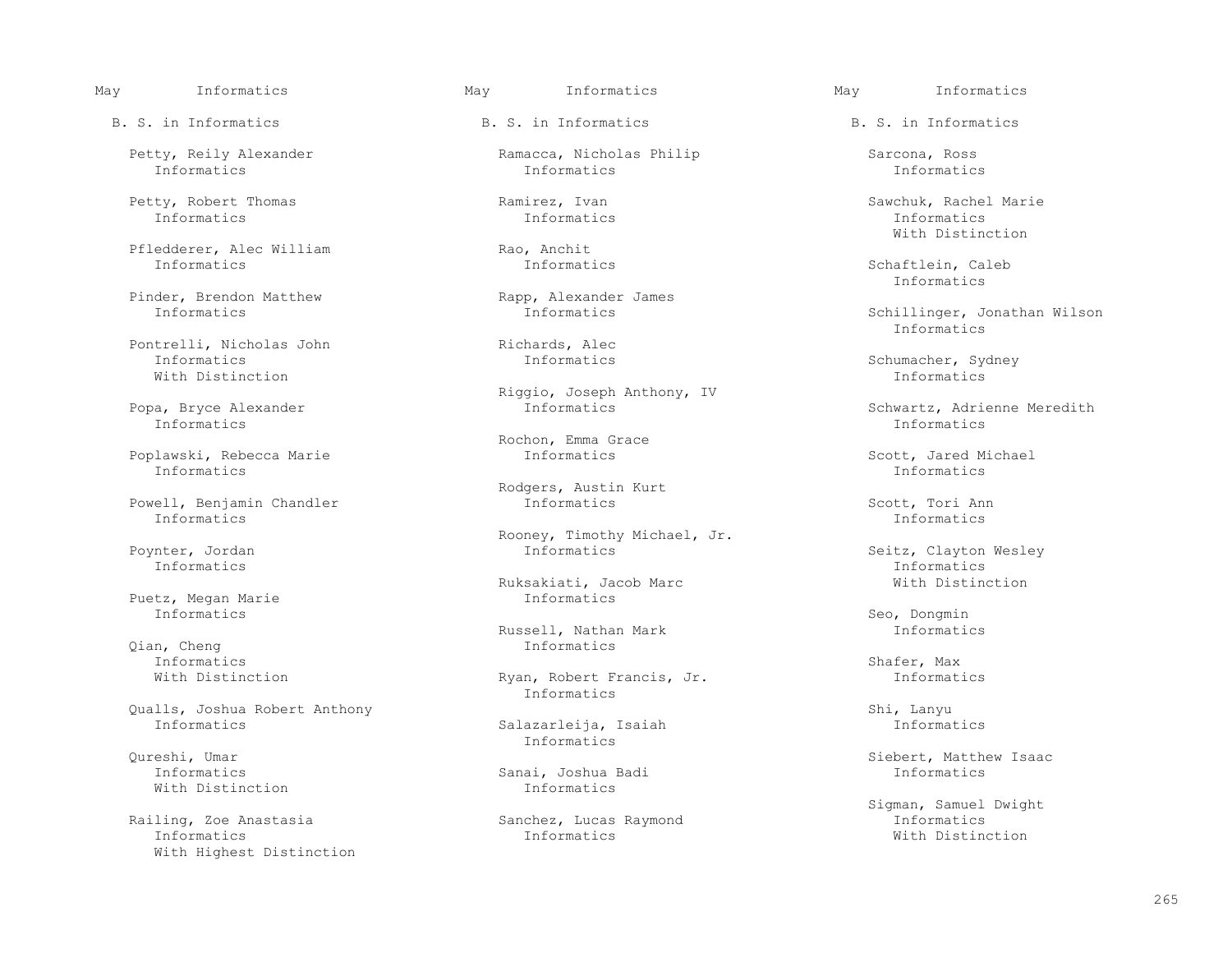B. S. in Informatics The B. S. in Informatics B. S. in Informatics B. S. in Informatics

Informatics Informatics

Slapak, Reagan Lapworth Sturm, Michael St. Jude  $\begin{array}{ccc} \texttt{Informatics} & \texttt{Informatics} \end{array}$ 

Smith, Devin S. Sutton, Andrew

Smith, Hunter Thomas Taelman, Benjamin W.<br>Thermatics Theormatics Theormatics

Smith, Nolan Michael Talley, Jaz Delores<br>Informatics The Talley Theorem

Smith, William Owen Tatara, Jeremy Mark<br>Informatics The Informatics

Soloe, Braxton Timothy<br>Informatics

Spears, Evan Scott<br>
Spears, Evan Scott<br>
Teng, Zhihong<br>
Teng, Zhihong

Informatics Informatics Informatics

mons, Tess Kathleen Stahl, Benjamin Lucas Hutton Honors Coll Prgm Cmpltd<br>Informatics Informatics Informatics Informatics

Stanten, Haley Michelle<br>Informatics

 Siwa, Mason M. Stewart, Matthew Michael Informatics Informatics Informatics With Distinction

Informatics Informatics Informatics

 Slutsky, Adam Sullivan, Grant Lucas Tingle, Zachary Evan Informatics Informatics Informatics

Informatics Informatics Informatics

Smith, Jayson Corey Talesky, Ashley Renee<br>Informatics Theorem Theorem Informatics

Smith, Tanner Colter Tankersley, Joshua Kevin<br>
Informatics The Tankersley, Joshua Kevin Informatics Informatics Waghray, Disha

With Distinction Informatics

Informatics Teng, Zhihong

May Informatics May Informatics May Informatics

 Sill, Amanda Marie Stacy, Matthew Michael Thielmeyer, Max Alan Hamilton Simmons, Tess Kathleen (Stahl, Benjamin Lucas ) and Mith High Distinction (Stahl, Benjamin Lucas (Stahl, Benjamin Lucas (Stahl, Benjamin Lucas (Stahl, Benjamin Lucas (Stahl, Benjamin Lucas (Stahl, Benjamin Lucas (Stahl, Be

Thomas, Grant William Sirising, Vitchanart Stand Control Stanten, Haley Michelle Sirising, Thomas, Grant William

Siwa, Mason M. Stewart, Matthew Michael (1998) 1996.<br>Stewart, Matthew Michael (1998) 1997 11 Theormatics

 Smith, Casey Kelley Sundararajan, Manikandan Uduehi, Joshua Chidiebube With Distinction

Valdovinos Lopez, Luis J.<br>Informatics Informatics

Van Sweden, John Anthony<br>Informatics Informatics

Vandermark, Samuel Glen<br>Informatics Informatics

Varga, Eric Joseph<br>Informatics Informatics

Informatics

Informatics Informatics Wallander, Erin Cynthia

Taylor, Cole **Wallisch, Kathryn E.**<br>
Informatics Theorem Theorem Theorem Theorem Informatics Informatics Informatics

 Informatics Wang, James Informatics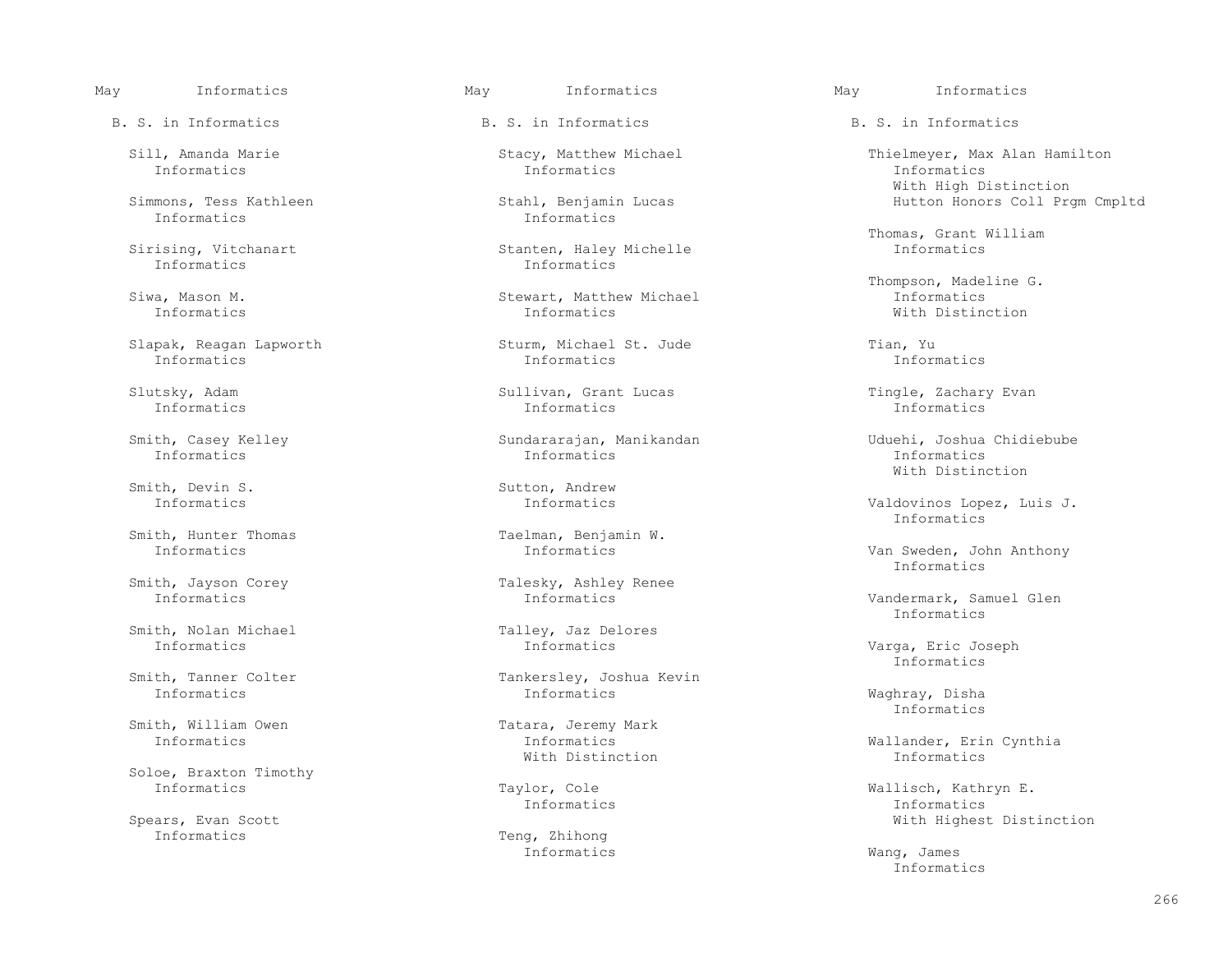Wang, Yantao Xie, Zichuang Palmer, Robert Gerard Informatics Informatics

Washburn, Jack Frederick Thomas (Vang, Qiwen Thomas Thornburg, Colin Thomas Thornburg, Colin Thomas Thornburg, Colin Thomas Thornburg, Colin Thomas Thornburg, Colin Thomas Thornburg, Colin Thomas Thornburg, Colin Thomas Th

Whalen, Eliot Abraham Yasko, Aaron Michael<br>Informatics 1150 Informatics Informatics Informatics

White, Drake Daniel Theorem and Min, Yixiong<br>Theorem Informatics Theorem Informatics Informatics Informatics

Wike, Connor Allen<br>Informatics

Wilkeson, Ashley Nicole Informatics

 Williams, Andrew Informatics With Highest Distinction

Informatics

Informatics

Wright, Nathan Denny and Solid Chamodharan, Balaji Informatics

Wu, Kunjiang dan bahasa dan bahasa dan bahasa dan bahasa dan bahasa dan bahasa dan bahasa dan bahasa dan bahas Informatics

Informatics<br>With Distinction

Xia, Ziyue

Informatics Informatics

Informatics Informatics

Yu, Eliza Zhi Shan

Zhang, He<br>Informatics

Zhao, Yuli

Wogan, Daniel Joseph The Gr Cert in Data Science The Bharatha, Aravind

Wu, Kunjiang Mu, Kunjiang Mu, Kunjiang Mu, Kunjiang Mu, Kunjiang Mu, Kunjiang Mu, Kunjiang Mu, Kunjiang Mu

Wu, Zhuoyang **Elores, Leonardo Alberto** 

Glidden, Darrick James

Kavales, Eric Michael

 May Informatics May Informatics May Informatics B. S. in Informatics The S. S. in Informatics Gr Cert in Data Science

Weston, Michael Robert (Neston, Michael Robert Meston, Michael Robert Music Meston, Michael Robert Music Meston<br>
Musics
Theormatics
Theormatics
Theormatics
Theormatics
Theormatics
Theormatics
Theormatics
Theormatics
Theorm Ahmad, Imtiaz

Alshi, Ankita Rajendra

With Distinction and the Mathematic Service of Altman, Sander Abraham Altman, Sander Abraham Altman, Sander Abraham

Angal, Ameya Rajeev

Baldinger, Oren

Gr Cert in Cybersecurity **Information** Bandepalli, Gowtham Kannan

Witt, Zachary Donovan **Barang Mentury Meiss, Richard Baranwal**, Shradha Gyaneshwar

Citrin, Tyler Jonathan

Dasegowda Gangamayamma, Ramyashree

Devine, Curtis Daniel

Dhage, Aishwarya Pramod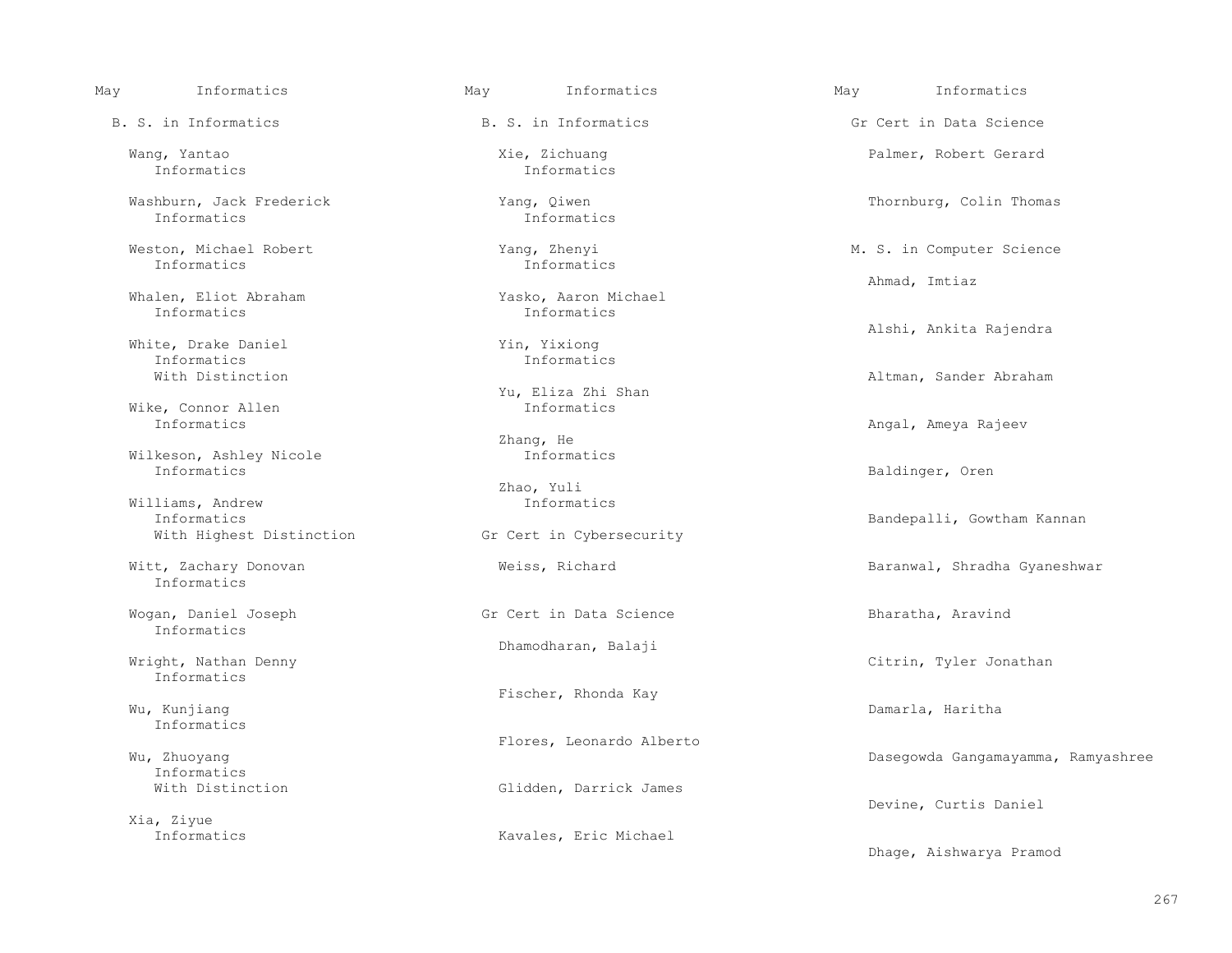| May | Informatics                | May | Informatics                | May | Informatics                    |
|-----|----------------------------|-----|----------------------------|-----|--------------------------------|
|     | M. S. in Computer Science  |     | M. S. in Computer Science  |     | M. S. in Computer Science      |
|     | Francis, Abin              |     | Kurusala, Pruthvi Raj      |     | Ollo, William Broderick        |
|     | Fu, Yuquan                 |     | Kushwah, Aditya Singh      |     | Paithankar, Praneta Vishwanath |
|     | Galani, Chirag             |     | Lam, Tony Jong Heng        |     | Panchal, Sagar Suresh          |
|     | Huang, Jing                |     | Li, Chung Yen              |     | Pandit, Harshal                |
|     | Joshi, Ninaad Ravindra     |     | Li, Yun Hao                |     | Pant, Sagar                    |
|     | Kaluva, Sriharsha          |     | Lin, Haifeng               |     | Park, Min Sub                  |
|     | Kanike, Abhishek           |     | Lu, Daozhen                |     | Patel, Sohail Zakeriya         |
|     | Kasture, Rohan Vijay       |     | Machingal, Varun Vinod     |     | Pathak, Siddharth Jayant       |
|     | Kempe, David Anthony, II   |     | Mahtta, Hasika             |     | Patil, Chetan Suresh           |
|     | Khambaty, Murtaza Shabbir  |     | Mathur, Pulkit             |     | Patil, Meghesh                 |
|     | Khazielakha, Nawaz Hussain |     | Modak, Prashant Kumar      |     | Patil, Priyanka Rajwardhan     |
|     | Kotabagi, Karan Ravi       |     | Morparia, Paritosh Prakash |     | Pochampally, Rahulkumarreddy   |
|     | Kotambkar, Shantanu Sharad |     | Mukherjee, Soutri          |     | Rakholiya, Hardik              |
|     | Koul, Uteerna              |     | Naredla, Keerthi           |     | Selvam, Jitendra               |
|     | Kowshik, Preetham          |     | Nekkalapudi, Arun          |     | Sharma, Parichit               |
|     | Kulkarni, Shweta Vivek     |     | Nikolov, Dimitar Georgiev  |     | Sheth, Akash                   |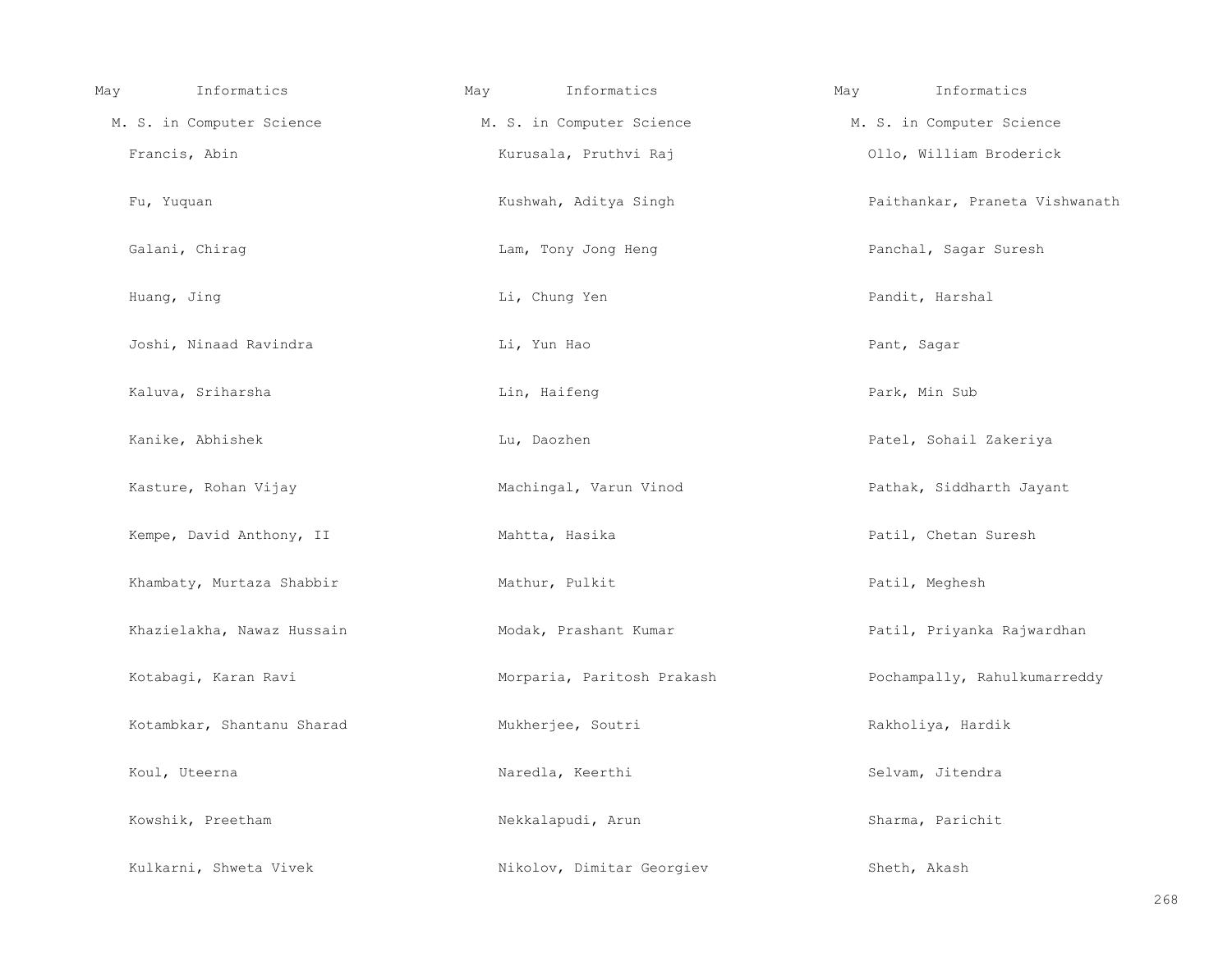| May | Informatics                | May | Informatics                   | May | Informatics                  |
|-----|----------------------------|-----|-------------------------------|-----|------------------------------|
|     | M. S. in Computer Science  |     | M. S. in Data Science         |     | M. S. in Data Science        |
|     | Shethia, Rohan Narendra    |     | Arnav                         |     | Chaudhary, Mrunal Lalitmohan |
|     | Sinha, Ranjana             |     | Arra, Goutham Srivatsav       |     | Chen, Zihan                  |
|     | Som, Subhojit              |     | Athaley, Sushant              |     | Cheruvu, Murali              |
|     | Spoon, Katherine Ann       |     | Babuji, Abhishek              |     | Dash, Sushmita               |
|     | Swargam, Prashanth         |     | Bahl, Manek                   |     | Dutta, Debashish             |
|     | Talwai, Raghottam Dilip    |     | Bahramian, Hamidreza          |     | Eckardt, Derrick Eduard      |
|     | Umakanth, Sai Shruthi      |     | Balani, Divyam                |     | Fetko, Izolda                |
|     | Varma, Satendra Ramesh     |     | Becker, Peter                 |     | Filliman, Paul Michael       |
|     | Vogelsang, Macgregor Davis |     | Bedekar, Shantanu Shriniwas   |     | George Omathil, Gelesh       |
|     | Walton, Kayl Alexander     |     | Bhatt, Himani                 |     | Giri, Khusaal Narendra       |
|     | Wu, Xinquan                |     | Bhattad, Rahul Laxmikant      |     | Guo, Michael Ziang           |
|     | Zhang, Jiawei              |     | Bhimdiwala, Ayesha Abdur Rauf |     | Guo, Yue                     |
|     | M. S. in Data Science      |     | Bhutka, Jatinkumar Devabhai   |     | Gupta, Apurva                |
|     | Ambavanekar, Saniya Sunil  |     | Boateng, David Sarpong        |     | Gupta, Himanshu              |
|     | Antoszyk, David Francis    |     | Carmickle, Ricky Alan, Jr.    |     | Harguindey, Eduardo          |
|     | Ardolino, Matthew Todd     |     | Chaturvedi, Dhawal            |     | Jatakia, Vatsal Pragnesh     |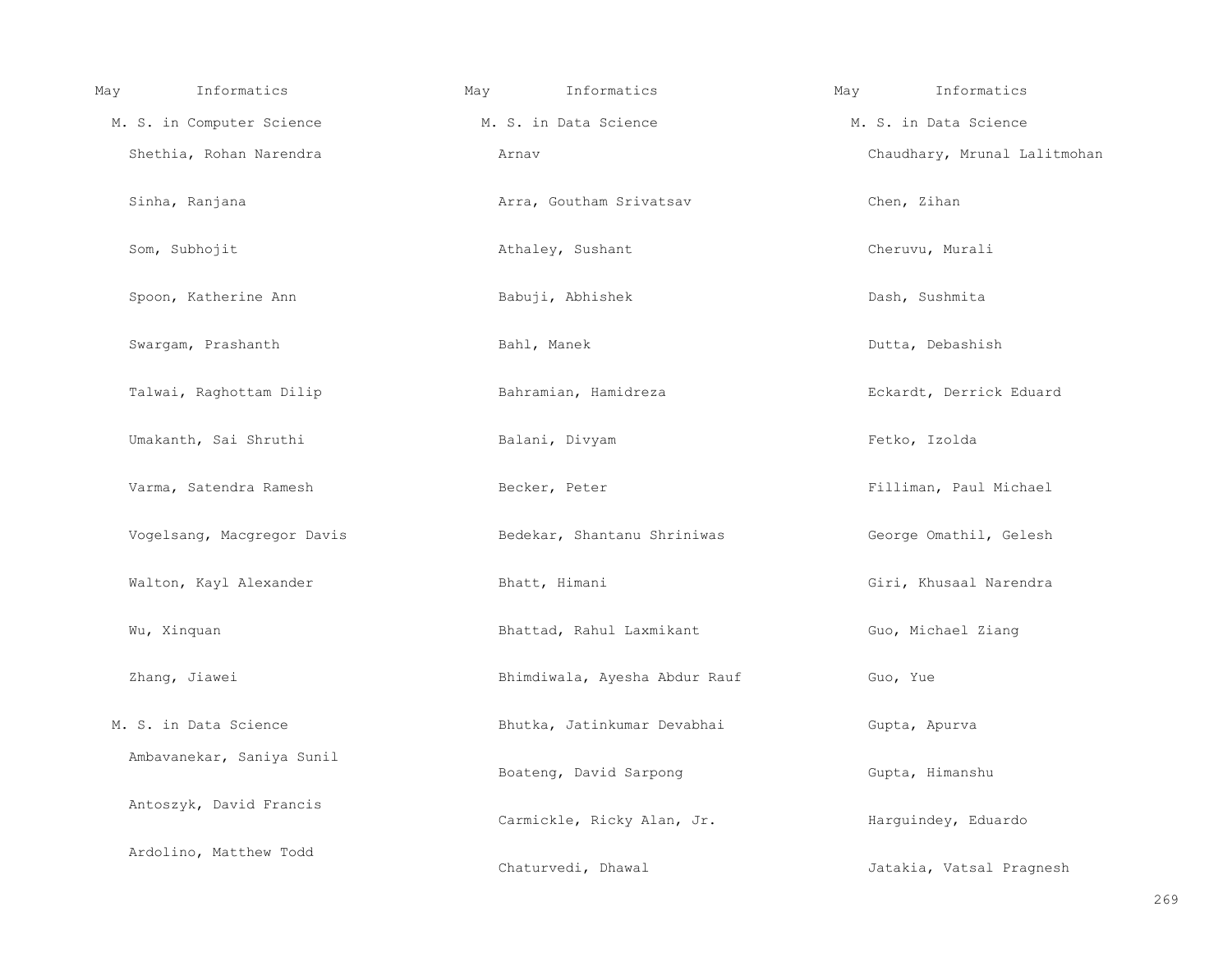| Informatics<br>May            | May | Informatics                    | May | Informatics                       |
|-------------------------------|-----|--------------------------------|-----|-----------------------------------|
| M. S. in Data Science         |     | M. S. in Data Science          |     | M. S. in Data Science             |
| Joshi, Anurag                 |     | Mathew, Dhanya                 |     | Rai, Sohan Udupi                  |
| Joshi, Manoj                  |     | McMinn, Ryder Alexander        |     | Rajendran, Divya                  |
| Joshi, Shirish                |     | Mehta, Harsh Uttam             |     | Rao, Xi                           |
| Kaul, Naveen                  |     | Mehta, Umang                   |     | Rapelli, Abhishek                 |
| Kaveripakam, Venkatesh Aditya |     | Mudvari Khatiwada, Janaki      |     | Rawat, Neha                       |
| Kelly, Joseph William         |     | Nagaraj, Rishab                |     | Roy, Budhaditya                   |
| Kpabar, Shulana Levette       |     | Naik, Akshay Uday              |     | Sah, Khushboo                     |
| Lewis Howe, Michelle D.       |     | Narasimhan, Shyam              |     | Sanchez Trejo, Karen              |
| Lin, Qingyun                  |     | Paithankar, Surbhi             |     | Sathe, Nandita Neeraj             |
| Ludwig, Robert William        |     | Panicker, Shreejith Krishnadas |     | Sathler, Carlos S.                |
| Madia, Jigar Pramod           |     | Patil, Prajakta Ramesh         |     | Sims, Ian MacKenzie               |
| Madineni, Pavan Kumar         |     | Platt, William Gregory         |     | Singh, Dheeraj                    |
| Magadi, Vivek Vikram          |     | Pope, Bradley T.               |     | Sowani, Swarnima H.               |
| Maloo, Pulkit                 |     | Putti, Harika                  |     | Sridhar Narayanaswamy, Srikrishna |
| Manipon, Gerald John Maramba  |     | Rachepalli, Jeevan Reddy       |     | Sridhar, Sahithya                 |
| Mannarswamy, Aravind Kumar    |     | Raghavan, Roshith              |     | Srinivasan, Vaishnavi             |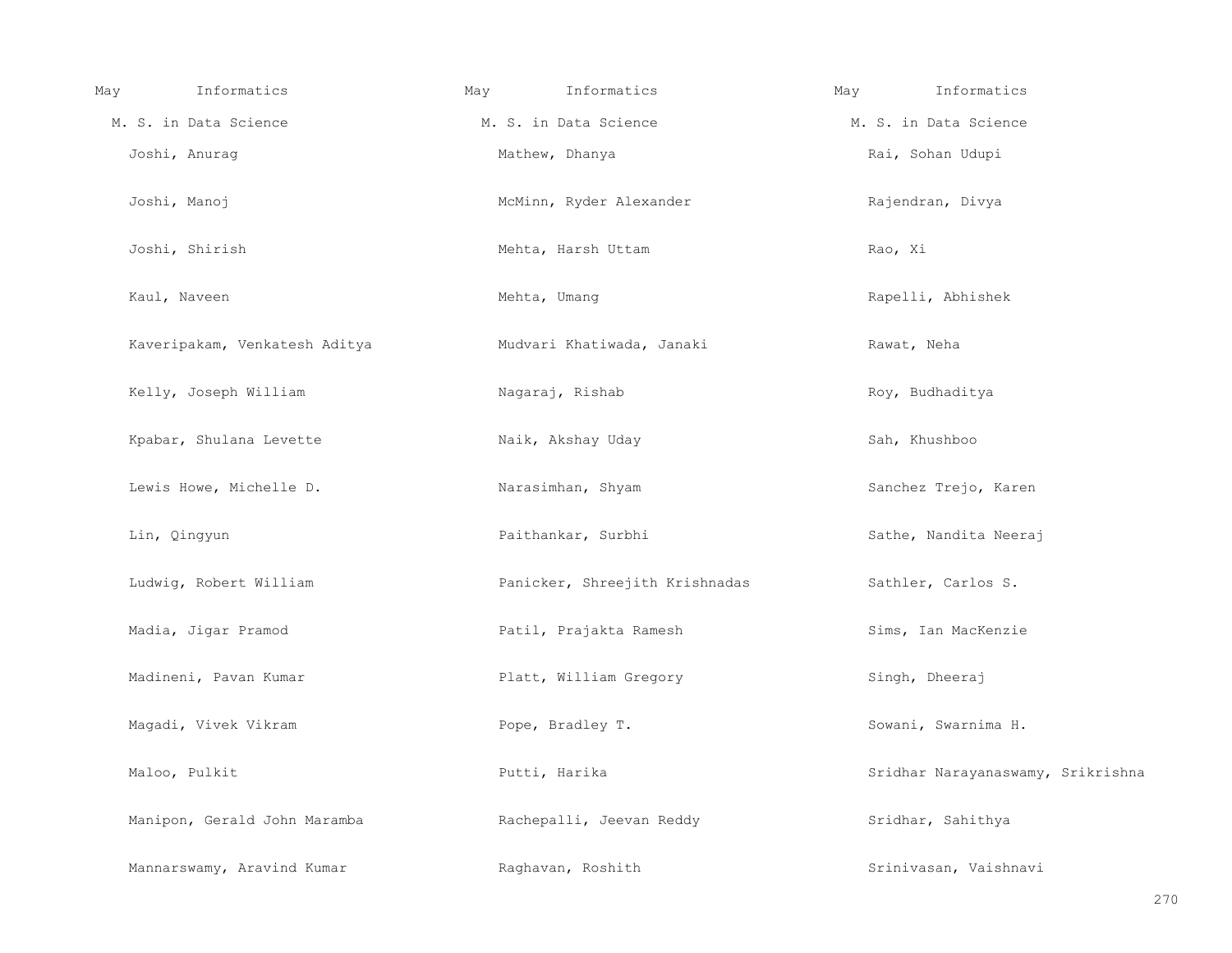| Informatics<br>May             | Informatics<br>May       | Informatics<br>May                                            |
|--------------------------------|--------------------------|---------------------------------------------------------------|
| M. S. in Data Science          |                          | M. S. in Human Comptr Interact M. S. in Human Comptr Interact |
| Sun, Lingtong                  | Gress, Libby Caroline    | Mittal, Yash                                                  |
| Tandon, Ritesh                 | He, Xun                  | More, Aditya Naresh                                           |
| Tupe, Nishad                   | Horton, Sarah Jane       | O'Connor, Acharius                                            |
| Unni Krishnan, Pradeesh        | Huang, Ying              | Pfender, Collin Jay                                           |
| Vangundy, Tadd Andrew          | Jamall, Somalia Nia      | Prumm, Adam M.                                                |
| Vijjigiri, Priyadarshini       | Jiang, Sheng             | Robbins, Marshall Edward                                      |
| Wang, Cheng                    | Kerkhoff, Hope Elizabeth | Singh, Manas                                                  |
| Wu, EnChi                      | King, Elizabeth Ann      | Smart, Matthew Crispen                                        |
| M. S. in Human Comptr Interact | Lee, Hyun Young          | Thiebaut, Chase Randall                                       |
| Arnold, Sydney Kristine        | Liu, Feifei              | Tian, Dou                                                     |
| Beltré, Emmy Jesús             | Liu, Mengyi              | VanScoik, Austin Michael                                      |
| Chae, Yeesoo                   | Liu, Xiaohang            | Williams, Brandon Jay                                         |
| Chen, Peng Chou                | Lu, Xi                   | Yang, Jinghua                                                 |
| Chen, Ruoxun                   | Magnett, Quentin Lee     | Yang, Kailin                                                  |
| Ekbia, Taraneh                 | Marrich-Simon, Zoë Eden  | Zhu, Zheqi                                                    |
| Freeland, Nicholas Paul        | Mazerolle, Jordan Wesley |                                                               |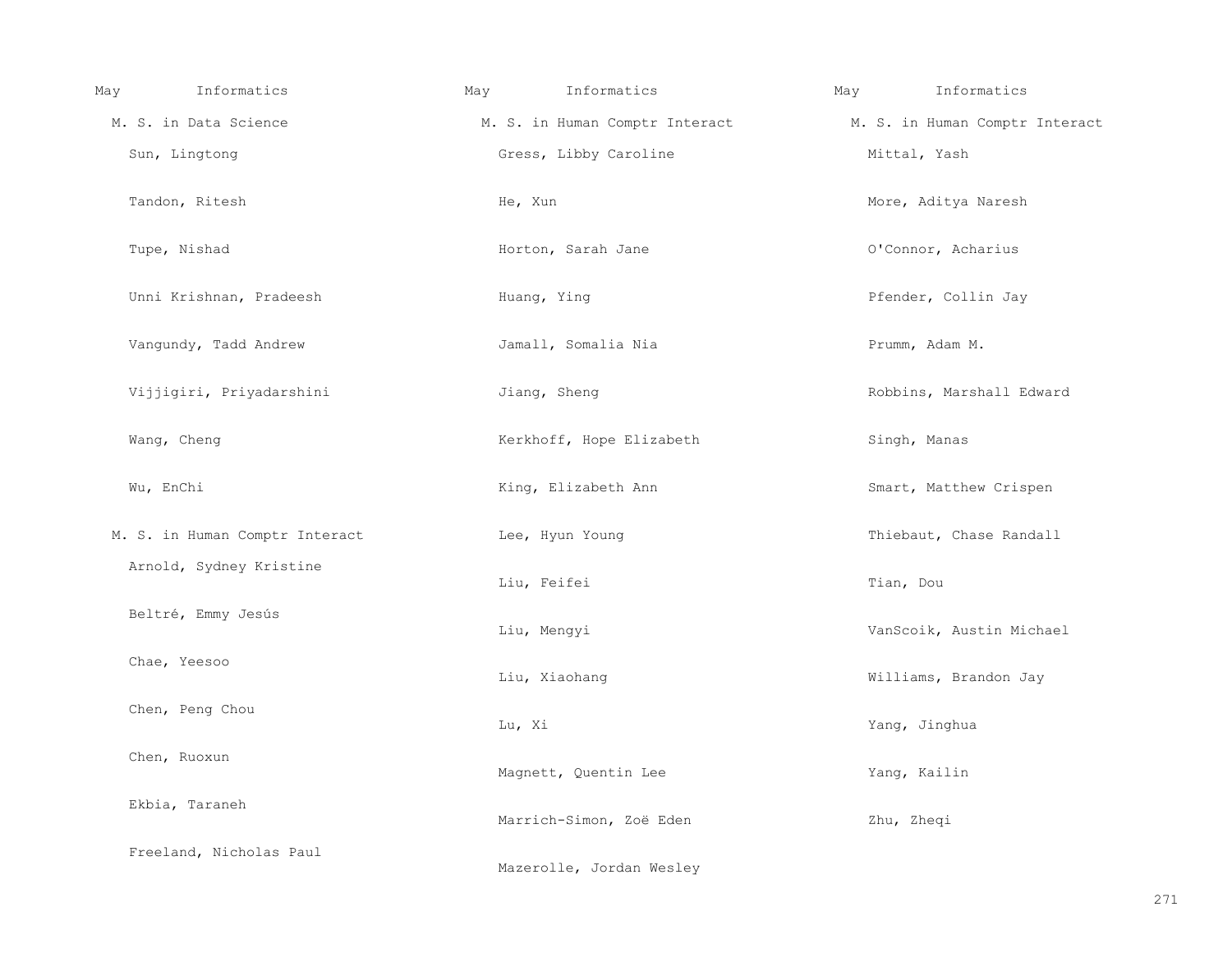Randall, Natasha Patrice Patil, Ashwed Arun Doster, Amy Elizabeth Sher, Tsung-Han Porco, Sophia Perry Gjerdingen, Kari Lynn Information Science Library Science M. S. in Intel Sys Engineering Schoff, Margaret Goulish, Melanie Hope Information Science Library Science Intelligent Systems Engineering Sopher, Teshia Griffith, Garrett Halston (Griffith, Garrett Halston Information Science and Griffith, Garrett Halston Information Science and Griffith, Garrett Halston Information Science an Intelligent Systems Engineering Thomson, Abigail Louise Thomson, Abigail Herman, Rachel Ann Intelligent Systems Engineering Wyant, Nicholas Nye Howes, Megan Elizabeth (Elizabeth Information Science and Theore Intelligent Systems Engineering Library Science Library Science Library Science Master of Information Science Library Science Naseeb, Mariam Hamed Library Science Library Science Library Science Library Science Library Science L Library Science Cao, ZhuYun Brewer, Richard J.<br>Information Science and Brewer, Richard J.

Intelligent Systems Engineering

 Maity, Mrinmoy Library Science Ly, Alvin Intelligent Systems Engineering

Intelligent Systems Engineering

van der Elst, Louis Alexandre and Library Science and Morrison, Katherine Marie

Davey, Pascal-Louis Joseph Burgess, Casey Marie<br>
Information Science Burgess, Casey Marie

May Informatics May Informatics May Informatics

Brunk, Nicholas Eugene

Chandio, Bramsh Qamar

Fadnavis, Shreyas Sanjeev

Kadupitige, Jayanath Chamindu<br>Sandanuwan Kadupitiya

Ashcraft, Rachel Elizabeth<br>Nilsson, Lauren Beth Milsson, Lauren Beth Library Science

M. S. in Informatics The Master of Information Science Master of Library Science

Information Science Library Science

 Lemus, Oscar A. Olsson, Daniel Phillip Camus, Alyse Michelle Information Science

Maus, Gregory **Patel, Krupaben Hemantkumar** Devlin, Shannon Caitlin Devel Devlin, Shannon Caitlin Information Science

Information Science

Information Science

Information Science **Library Science** 

Information Science

Adams, John Henry

Bates, Amanda Diane

Baumgart, Emily Michelle

Library Science

Bollenbacher, John Michael Gjerdingen, Kari Lynn Campbell, Meaghann Michelle

Master of Library Science and Tohnson, Ryan Matthew<br>Library Science Johnson, Ryan Matthew

McCracken, Selena Justine<br>Library Science

Naulty, Christine<br>Library Science Library Science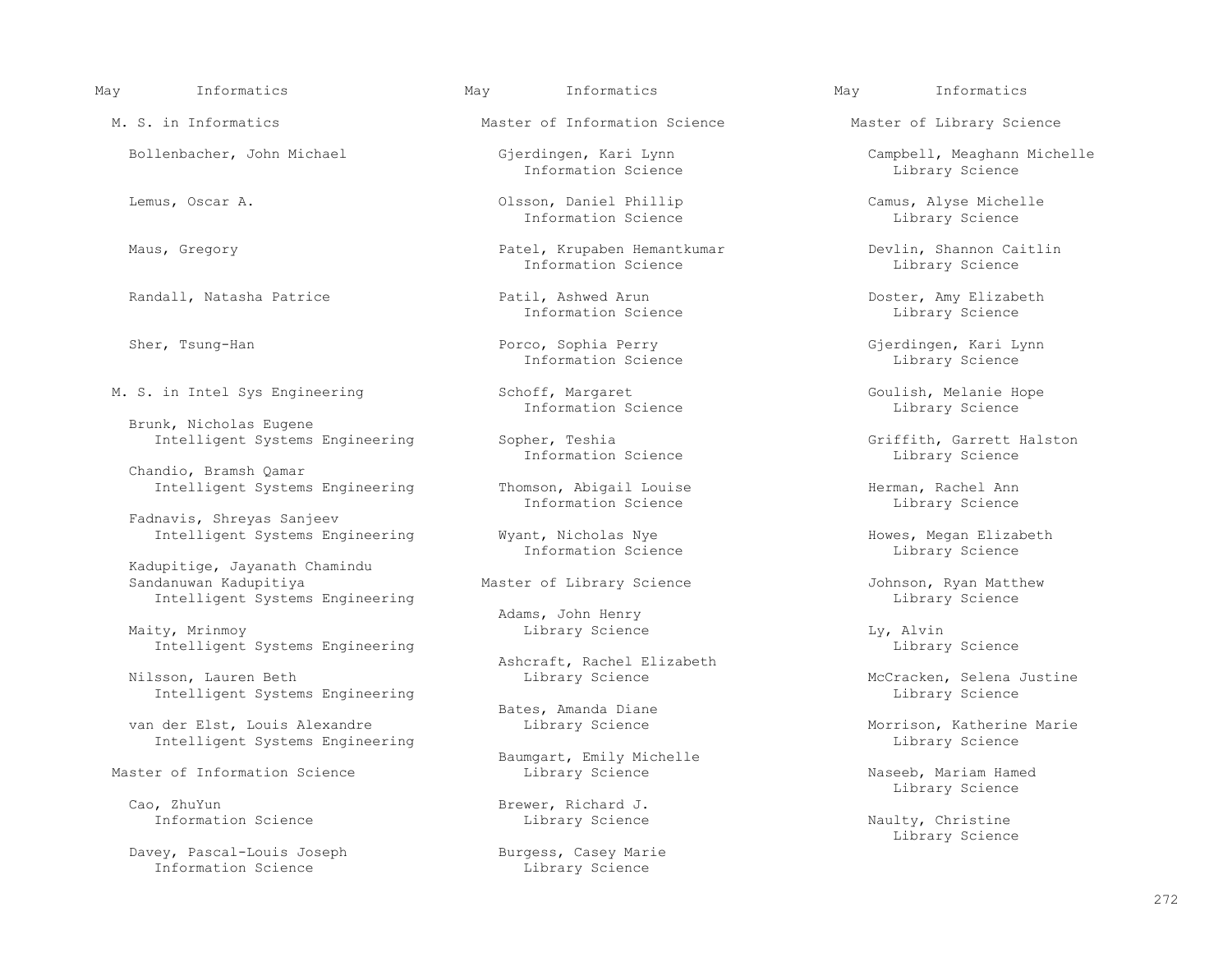| May | Informatics                                    | May | Labor Studies          | May | Law                            |
|-----|------------------------------------------------|-----|------------------------|-----|--------------------------------|
|     | Master of Library Science                      |     | B. S. in Labor Studies |     | Gr Crt in Cyberscrty Law & Pol |
|     | Noffke, Jean-Louise Scout<br>Library Science   |     | Carter, Kenneth Byrum  |     | Wheeler, Nicholas Karttunen    |
|     | Nygard, Mallory Kate<br>Library Science        |     |                        |     | Master of Comparative Law      |
|     | Ogihara, Ellen Grace                           |     |                        |     | Afshar Shandiz, Ali            |
|     | Library Science                                |     |                        |     | Ogawa, Kantaro                 |
|     | Pangle, Hayley Esther<br>Library Science       |     |                        |     |                                |
|     | Porco, Sophia Perry                            |     |                        |     | Master of Laws                 |
|     | Library Science                                |     |                        |     | Adesanya, Adebola Oluwatosin   |
|     | Porrata, Stephanie Rose<br>Library Science     |     |                        |     | Ahmad, Zahradeen Awwal         |
|     | Rozendaal, Alyssa Grace                        |     |                        |     | Alshammari, Atheer Rasheed K.  |
|     | Library Science                                |     |                        |     |                                |
|     | Schoff, Margaret<br>Library Science            |     |                        |     | Chanarithichai, Vichaphatra    |
|     | Schulte, Michelle Christine<br>Library Science |     |                        |     | Chhatwal, Niharikaa            |
|     | Stephens, Alica Marita<br>Library Science      |     |                        |     | Ha, In Chul                    |
|     | Weaver, Rachael Evelyn<br>Library Science      |     |                        |     | Hussain, Shezin Waziha         |
|     | Yarnell, Amy Melissa<br>Library Science        |     |                        |     | Jittasaiyapun, Sirapop         |
|     |                                                |     |                        |     | Kim, Dongeun                   |
|     |                                                |     |                        |     | Kim, Gun Young                 |

Lee, Hyunmok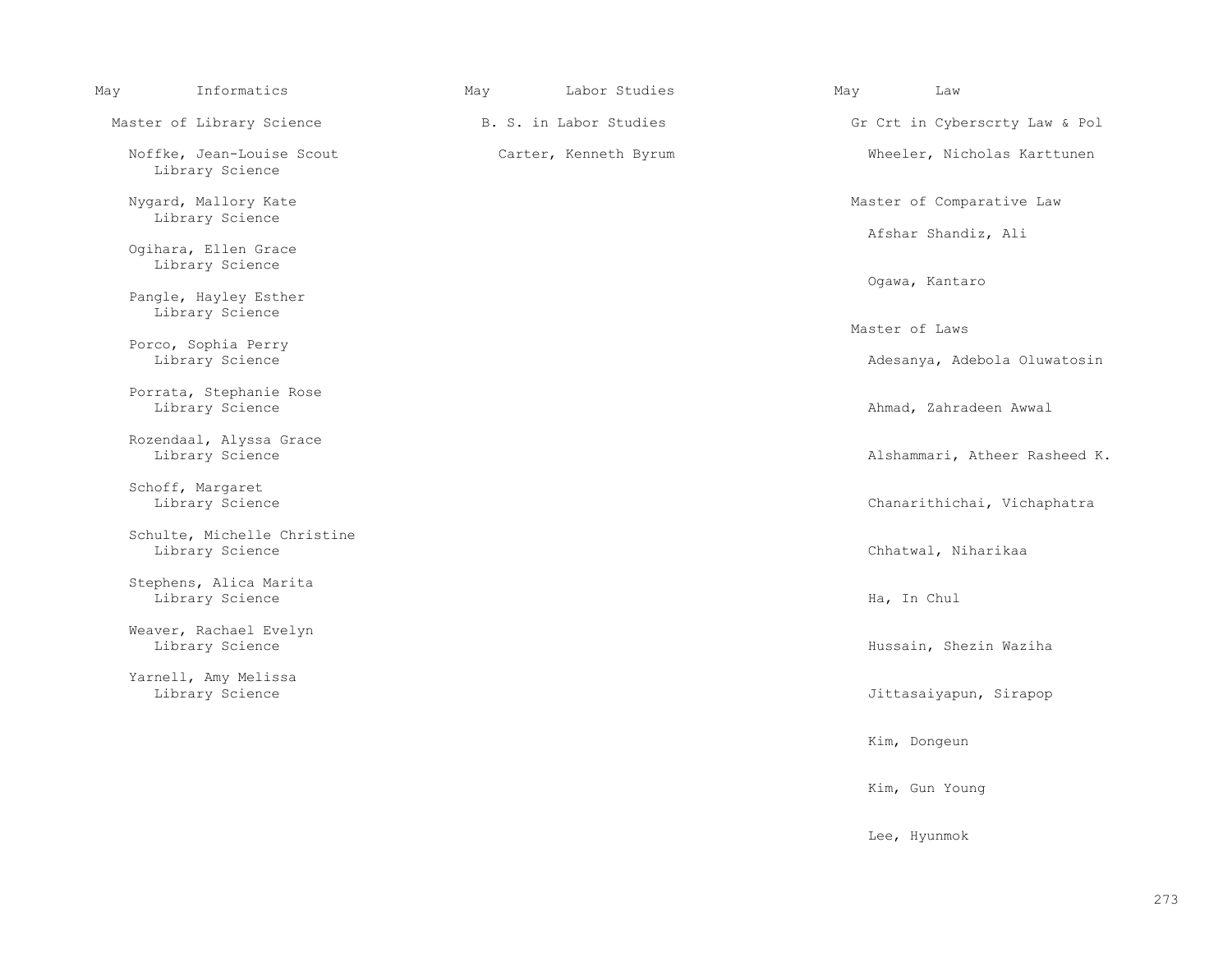| May | Law                                                 | May            | Law                                                                    | May | Law                                            |  |  |
|-----|-----------------------------------------------------|----------------|------------------------------------------------------------------------|-----|------------------------------------------------|--|--|
|     | Master of Laws                                      | Master of Laws |                                                                        |     | Doctor of Jurisprudence                        |  |  |
|     | Leenanithikul, Praewa                               |                | Thitadilok, Napirin                                                    |     | Brady, Austin E.<br>Cum Laude                  |  |  |
|     | Lumchiekdes, Kanokporn                              |                | Toasukonwan, Jittrakarn                                                |     | Brockman, Michael Alexander<br>Cum Laude       |  |  |
|     | Nanthavithaya, Serene                               |                | Wang, Yuhan                                                            |     | Brooks, Corttany Dean                          |  |  |
|     | Pae, Kaenari                                        |                | Xiong, Yujie                                                           |     | Brown, Devin                                   |  |  |
|     | Patamanate, Parisa                                  | Xu, Liying     |                                                                        |     | Brown, Sarah Elizabeth                         |  |  |
|     | Pazos, Juan                                         |                | Doctor of Jurisprudence                                                |     | Brutus, Sabienne                               |  |  |
|     | Pejthaveeporndej, Naphat                            |                | Anstead, Bailey Lane                                                   |     | Cebula, Mary<br>Cum Laude                      |  |  |
|     | Ratanadilok Na Phuket, Paktima                      |                | Ardelean, Julie C.<br>Magna Cum Laude                                  |     | Chen, Chen                                     |  |  |
|     | Rungruengnoravet, Tanadol                           |                | Arlan, Adrienne Mariah                                                 |     | Christie, Mary Caitlin                         |  |  |
|     | Sa-Ngumram, Phattarapong                            |                | Banschbach, Jana Erin                                                  |     | Chun, Min Seouk                                |  |  |
|     | Saicheua, Supati                                    |                | Barce, Ingrid<br>Cum Laude                                             |     | Clark, Mason Richard<br>Cum Laude              |  |  |
|     | Sakunchotikarote, Narita<br>Sehly, Hisham Jameel A. |                | Bartley, Tiffany Michelle<br>Beheydt, Jessica Marie<br>Magna Cum Laude |     | Clendening, Hannah Margaret<br>Magna Cum Laude |  |  |
|     |                                                     |                |                                                                        |     | Cook, Thomas Zachary                           |  |  |
|     | Skriver-Villsen, Mikkel                             |                | Bierwirth, Sydney Faye                                                 |     | Correia, Christina Marie                       |  |  |
|     | Talib, Muniroh Fauzi                                |                | Biwer, Meagan Angela<br>Cum Laude                                      |     | Couch, Michael Rowan                           |  |  |
|     | Thianwongsathien, Kanyarat                          |                | Bleisch, Joshua Thomas                                                 |     |                                                |  |  |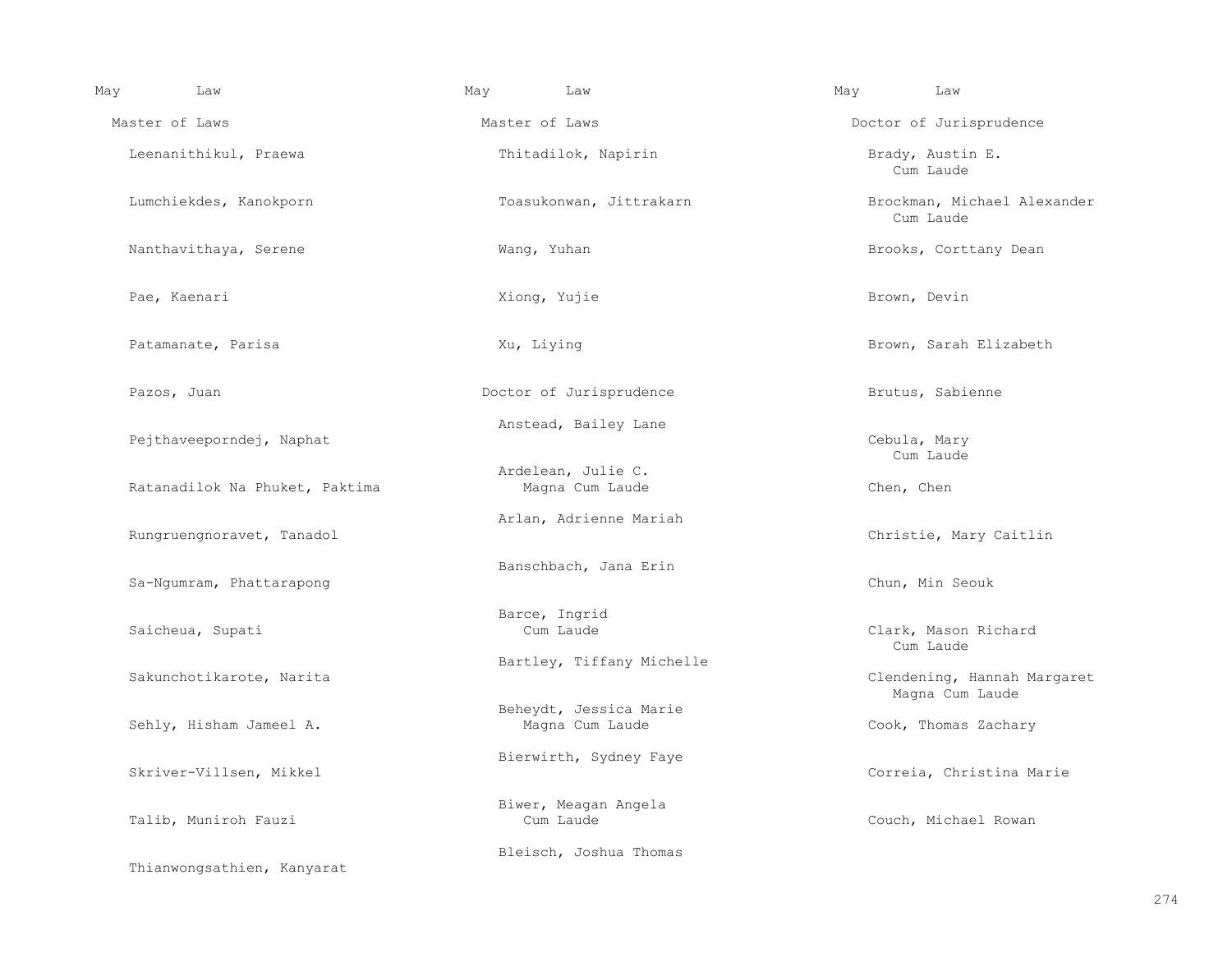| May | Law                                  | May | Law                                       | May           | Law                                    |
|-----|--------------------------------------|-----|-------------------------------------------|---------------|----------------------------------------|
|     | Doctor of Jurisprudence              |     | Doctor of Jurisprudence                   |               | Doctor of Jurisprudence                |
|     | Crowley, Quinn William<br>Cum Laude  |     | Feldhake, Mitchell M.<br>Cum Laude        |               | Haney, Carolyn Anne<br>Summa Cum Laude |
|     | Cutshaw, Kaitlin Elizabeth           |     | Fiacco, Natalie                           |               | Harbour, Grayson Frank                 |
|     | Daniel, Alexis McKenzie<br>Cum Laude |     | Fields van Rijn, Joanetta                 |               | Hart, Nicholas Alexander               |
|     | Decker, Taylor Ann                   |     | Fine, Robert                              |               | Haywood, Philip Thomas<br>Cum Laude    |
|     | Deshpande, Anurima                   |     | Flores, Carolina                          |               | Heaphy, Jenna Marie                    |
|     | Devilliers, Alex Christian           |     | Fontan, Taylor Lindsey                    | Heck, Jordan  | Cum Laude                              |
|     | DeVore, Cassidy L.                   |     | Ford, Jackson Gregory                     |               | Henry, Preston Keegan                  |
|     | Dillon, Sadie Leigh                  |     | Gambill, Katherine Azure                  |               | Hewitt, Brittany Caitlyn               |
|     | Dobson, Frederick Charles, V         |     | Gans, Kelsey Rae<br>Cum Laude             |               | Himes, Jonathon David                  |
|     | Dodson, Dewey Caleb                  |     | Garcia, Glenda Beatriz                    |               | Hinkle, Haley Ann<br>Cum Laude         |
|     | Eddy, Sarah Diane<br>Cum Laude       |     | Gomez, Kelsey Erin                        |               | Hosler, Steven John                    |
|     | Edwards, Tynan Andrew                |     | Greidanus, Mark Nelson<br>Magna Cum Laude |               | Hutchinson, Adam Garrett               |
|     | Effner, Megan Ann                    |     | Guerra Galdamez, Lucrecia Maria           |               | Hutchinson, McKenzie Elise             |
|     | Erickson, Christopher                |     | Guerra, Kenneth Santo<br>Cum Laude        | Iles, Jeffrey | Cum Laude                              |
|     | Fattoyeva, Zebo                      |     | Gugnani, Ishita                           |               | Impellizzeri-Baines, Sydney Paige      |
|     |                                      |     | Haberberger, Sydney Nicole                |               | Jimenez, Gustavo Angel                 |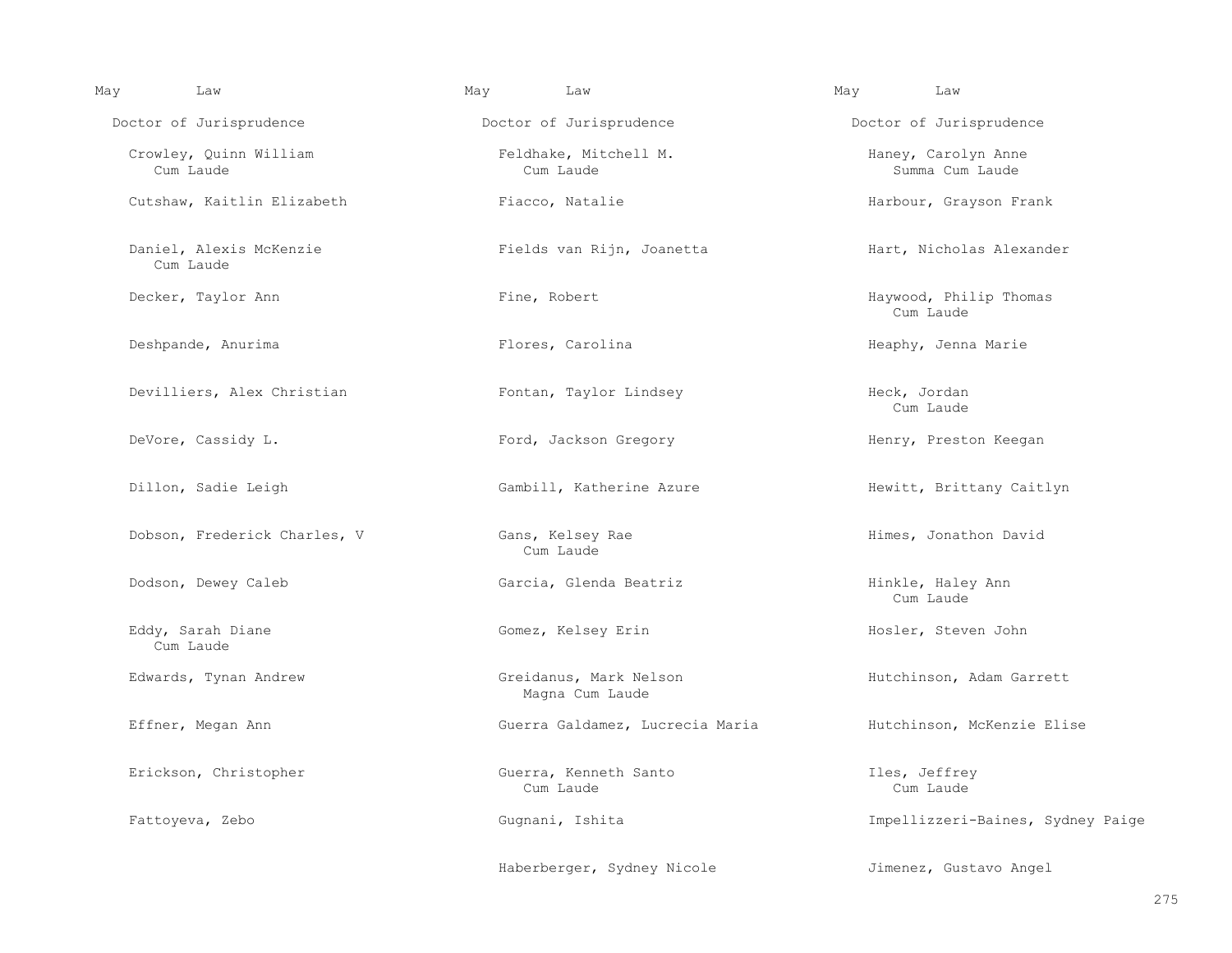| May | Law                           | May<br>Law                                | May | Law                                        |
|-----|-------------------------------|-------------------------------------------|-----|--------------------------------------------|
|     | Doctor of Jurisprudence       | Doctor of Jurisprudence                   |     | Doctor of Jurisprudence                    |
|     | Justus, Amy Marie             | Lode, Sarah Lynn<br>Summa Cum Laude       |     | Murphy, Kayla Elizabeth<br>Cum Laude       |
|     | Kazakova, Maria Andreevna     | Lucas, Brennan Joseph                     |     | Murphy, Kiera Ann<br>Magna Cum Laude       |
|     | Kelly, John Patrick           | McDowell, Joshua Michael                  |     | Myers, Ashlyn B.<br>Cum Laude              |
|     | Kim, Ashley M.                | McGovern, Patrick                         |     | Newbill, Colleen Megumi                    |
|     | Kim, Tiffany                  | McMackin, John Patrick<br>Magna Cum Laude |     | Nicasio, Katelyn<br>Cum Laude              |
|     | Kinsey, Hunter N.             | Medley, David                             |     | Nield, Thomas Eugene                       |
|     | Knox, Melinda R.              | Mendonca, Monique Alicia                  |     | Ohmer, Caleb David                         |
|     | Konieczny, Julia<br>Cum Laude | Metz, Matthew Shekerjian<br>Cum Laude     |     | Overlander, John Keith                     |
|     | Lalisan, Samantha             | Miller, Dylan Martin                      |     | Palmieri, Nicholas Frank, III<br>Cum Laude |
|     | Larimer, Adam Michael         | Miller, Hannah Elizabeth<br>Cum Laude     |     | Papai, Andrei Alexandru                    |
|     | Leeper, Hannah Marie          | Miller, Zachary Tyrel<br>Summa Cum Laude  |     | Park, Ji Won                               |
|     | Leeson, Joseph Francis, III   | Minaudo, Nicholas                         |     | Polster, Candace M.                        |
|     | Lentz, Garrett Moen           | Moon, Christopher Robert                  |     | Reed, Arnold Edward, II                    |
|     | Levy, Gabriel                 | Moore, Ashley Lauren<br>Cum Laude         |     | Ridge, Scott Michael                       |
|     | Linman, Amelia Elizabeth      | Mose, Anne Elizabeth<br>Magna Cum Laude   |     | Rippon, Tyler John<br>Magna Cum Laude      |
|     | Lobb, Hailey Skyler           | Mott, Cody Allen                          |     | Robison, Carta Harlii                      |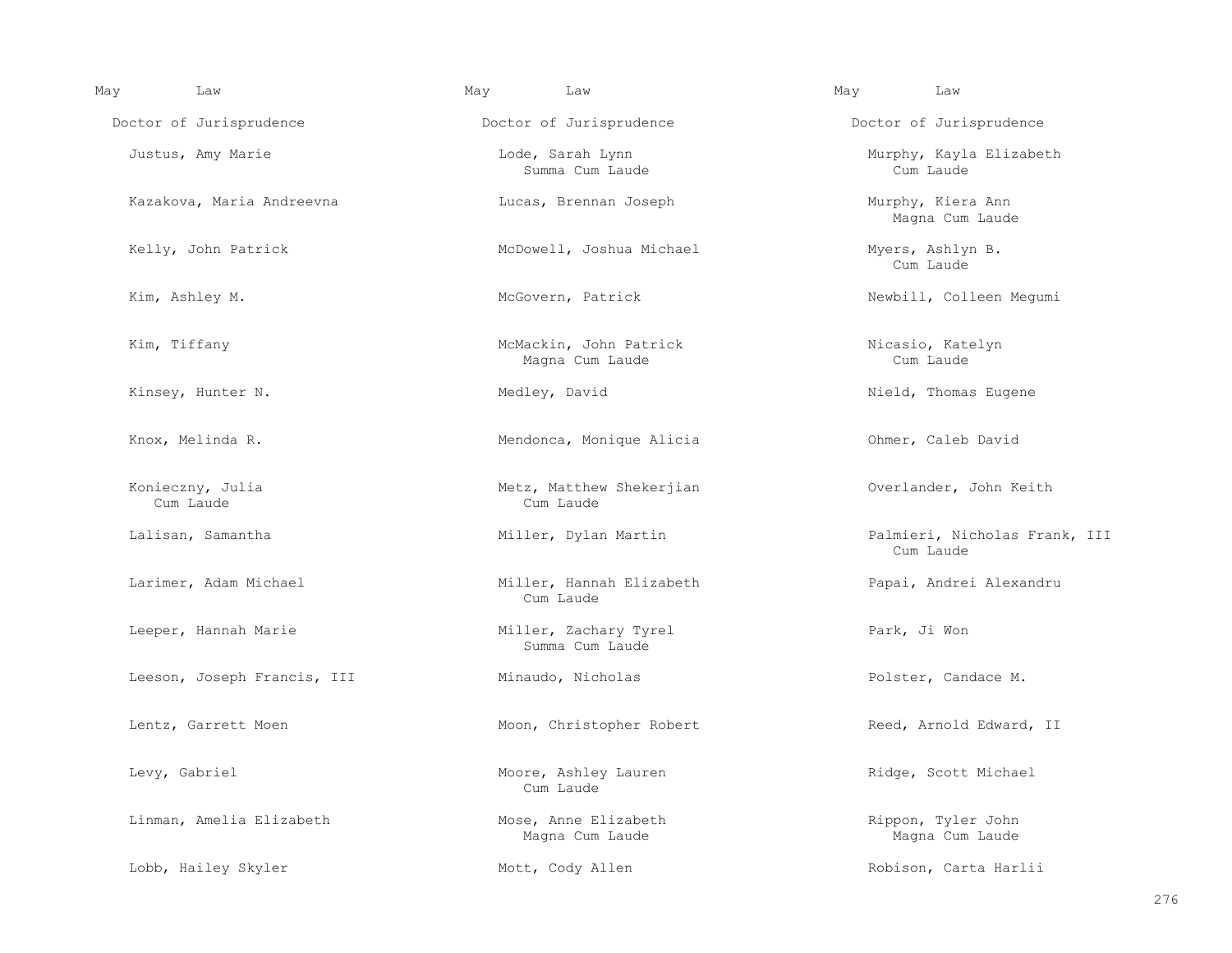| May | Law                                        | May<br>Law                         | Law<br>May                                    |
|-----|--------------------------------------------|------------------------------------|-----------------------------------------------|
|     | Doctor of Jurisprudence                    | Doctor of Jurisprudence            | Doctor of Jurisprudence                       |
|     | Rogers, Rachel Marie                       | Smith, Jennifer Ann<br>Cum Laude   | Tullock, Ian Isaac                            |
|     | Rosselli, Alexander<br>Cum Laude           | Smith, Phillip Walter, II          | Urbanic, Alexa                                |
|     | Rupley, Dane Matthew<br>Magna Cum Laude    | Smith, Silas Finis, III            | Van Dyke, Alexander Jerome<br>Magna Cum Laude |
|     | Rust, Matthew Richard                      | Smith, TaChina Leola               | Vaughn, Cody Lee<br>Magna Cum Laude           |
|     | Salathe, Jacob Cochran                     | Snodgrass, Jacob D.                | Ventling, Derek Everett<br>Cum Laude          |
|     | Saler, Seth J.                             | Spivey, LaShaila L.                | Waite, Tristen N.                             |
|     | Schuering, Anthony Daniel                  | Stauffer, William David            | Walsh, Kelsey Maureen                         |
|     | Schultz, James Robert                      | Stemnock, Mary                     | Wang, Jiaxiang                                |
|     | Scoggins, Rachael Marie<br>Magna Cum Laude | Stopchinski, Rachel Leigh          | Wang, Ruihan<br>Cum Laude                     |
|     | Shah, Aarambh                              | Stroup, Michael                    | Wang, Siyun                                   |
|     | Sharpe, Sarah Elisabeth                    | Sweet, Danielle Marie              | Welsh, Patrick<br>Cum Laude                   |
|     | Silva, John                                | Tanji, Emily                       | Wheeler, Nicholas Karttunen<br>Cum Laude      |
|     | Sirugo, Alexandro Giovanni Vincenzo        | Taylor, Sarah Beth<br>Cum Laude    | Wietelman, Kaelyne Yumul<br>Cum Laude         |
|     | Slivensky, Nicole Christine                | Teal, Scotty Nicole                | Williams, Aaron Michael<br>Magna Cum Laude    |
|     | Smith, Clayton Joseph                      | Thoreson, Elmer Jason<br>Cum Laude | Wolfe, Victoria<br>Cum Laude                  |
|     | Smith, Derrian A.                          | Travis, Ashante                    |                                               |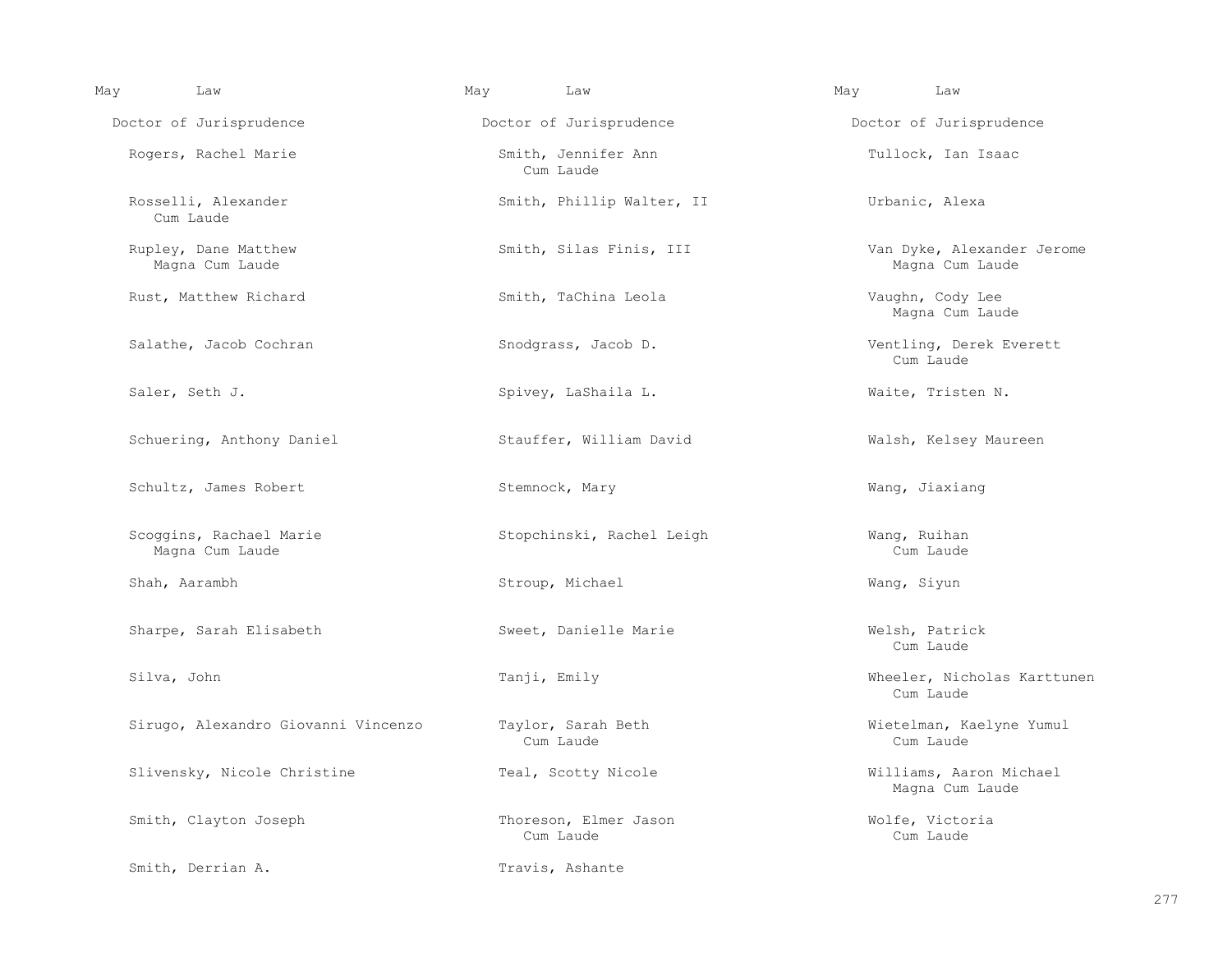| May<br>Law                         | May<br>Music                               | Music<br>May                                      |
|------------------------------------|--------------------------------------------|---------------------------------------------------|
| Doctor of Jurisprudence            | Area Cert in Rock History                  | Performer Diploma                                 |
| Wood, Kylie Sue<br>Magna Cum Laude | Ladner, Benjamin Clayton                   | Choi, Euyjong<br>Piano                            |
| Yook, Jae                          | Minnick, Grace Elizabeth                   | Choi, Jihye<br>Organ                              |
| Zhao, Yuanyuan                     | Regan, Shannon Rose                        | Conklin, Stephanie Nicole<br>Voice                |
| Zhu, Ying                          | Artist Diploma                             | Davey, Lucas Christopher<br>Tuba                  |
|                                    | Bae, Pillho                                |                                                   |
| Doctor of Juridical Science        | Piano                                      | DeFazio, Christopher Robert<br>Cello              |
| Huang, Yifan                       | Cho, Hye Jin                               |                                                   |
|                                    | Piano                                      | Dietz, David Joseph<br>Cello                      |
| Khabti, Ahmed Saeed                | Park, Junghyun                             |                                                   |
|                                    | Violin                                     | Fang, Yaxin<br>Cello                              |
|                                    | Smart, Callum Lewis                        |                                                   |
|                                    | Violin                                     | Goo, Ye Jin<br>Viola                              |
|                                    | Toparlak, Aysan Beste                      |                                                   |
|                                    | Harp                                       | Guzman, Keeon Lee<br>Cello                        |
|                                    | Wang, Gregory JiaJu                        |                                                   |
|                                    | Piano                                      | Hoag, Katelyn Suzanne<br>Orchestral Studies Viola |
|                                    | Zhang, Heyue                               |                                                   |
|                                    | Piano                                      | Hong, Chae Won<br>Cello                           |
|                                    | Performer Diploma                          |                                                   |
|                                    |                                            | Hong, Menggi                                      |
|                                    | Blackburn, Margaret<br>Voice               | Violin                                            |
|                                    |                                            | Hurt, Joshua Earl                                 |
|                                    | Cheng, Kai-Chen<br>Flute                   | Guitar                                            |
|                                    |                                            | Janse van Rensburg, LeOui                         |
|                                    | Chien, Ching-Yin<br>Piano                  | Voice                                             |
|                                    |                                            | Jordan, Jennifer                                  |
|                                    | Chin, Ying Han<br>Early Music Instrumental | Cello                                             |
|                                    |                                            |                                                   |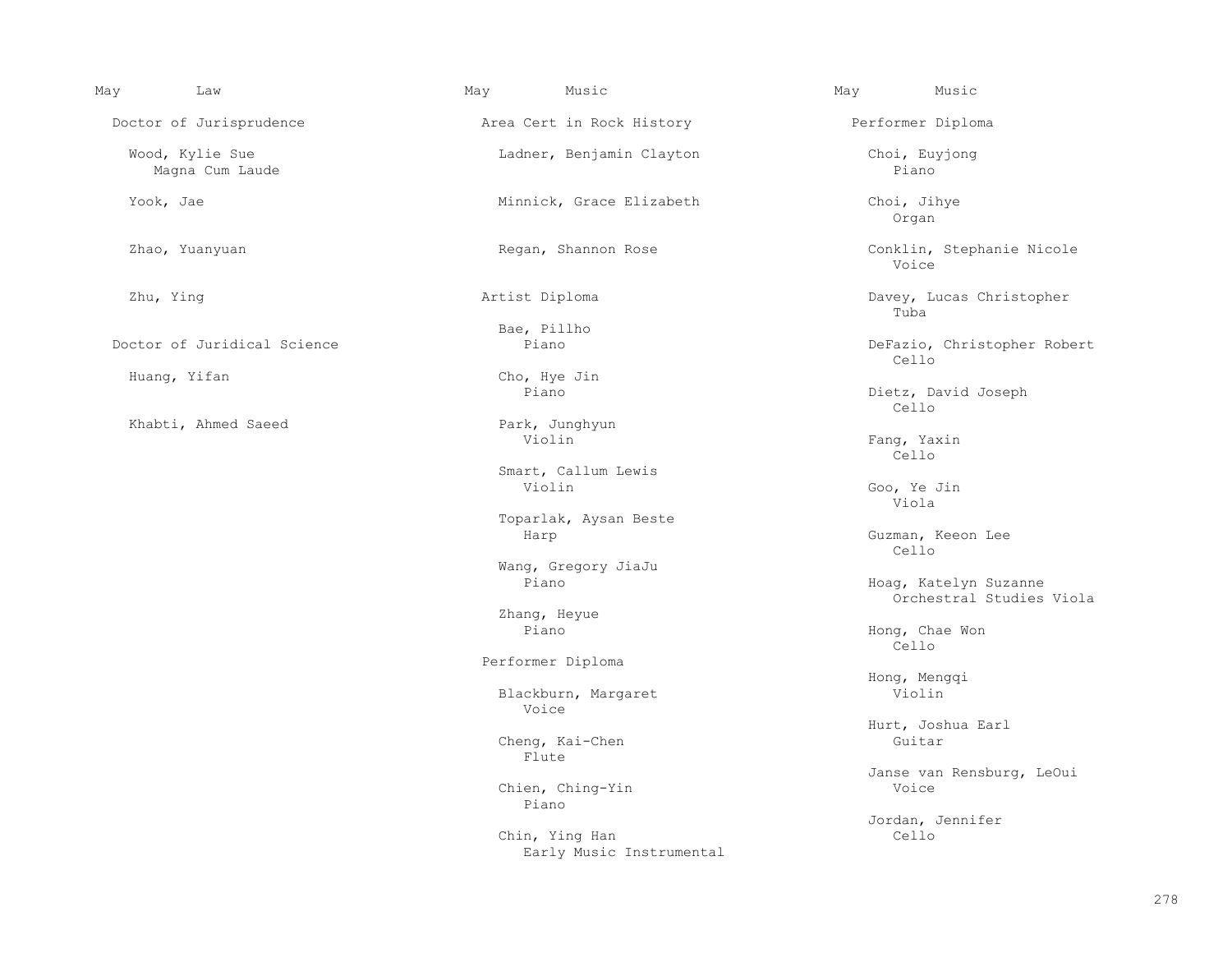May Music May Music May Music

Viola Cello Ballet

Moreau, Tristan François

Orchestral Studies Violin

Harp Ballet

Qi, Ke

Rubano, Joseph Murphy<br>
Orchestral Studies Cello<br>
Corchestral Studies Cello<br>
MOF: Sociology<br>
Langway, Nicole Danielle

Santana Nunez, Claudia

Siegel, Tristan Bai-Yuen Barnes, Anna Cresencia anns anns MOF: Marketing<br>Violin Violin Ballet (Bassetting Ballet ) and the Ballet (Ballet ) and the Ballet (Ballet ) and  $\mathbb{R}$ 

Piano Piano

n, Jiwon 1986, Santon and March 200, Juyeon 2006, Juyeon 2016, Santon 2016, Santon 2016, Santon 2016, Santon 2<br>The Voice 2016, Santon 2016, Santon 2016, Santon 2016, Santon 2016, Santon 2016, Santon 2016, Santon 2016, San

Percussion

hiels, Guillaume Pierre B. S. in Audio Eng & Sound Prd Cello Example of MOF: Psychology<br>
Example of Monday<br>
With Honors in N

LeMay, Duncan Wiles Cello

Piao, Xueying **Exercise 2018** Roseboom, Nathan Michael

B. S. in Ballet **Example 1** and the set of  $\mathbb{R}$  is the set of  $\mathbb{R}$  is the set of  $\mathbb{R}$  is the set of  $\mathbb{R}$  is the set of  $\mathbb{R}$  is the set of  $\mathbb{R}$  is the set of  $\mathbb{R}$  is the set of  $\mathbb{R}$  is the se

Langway, Nicole Danielle<br>With Distinction

Beverly, Quentin Xymar<br>Voice Voice

Bromer, Mallorie Louise MOF: Media<br>Voice Moice Moire Month

 Performer Diploma Performer Diploma B. S. in Music & Outside Field Karasaki, Seido Wuli, Diana Dalton, Georgia Abigail Kim, Jiwon MOF: Marketing MOF: Marketing MOF: Marketing MOF: Marketing MOF: Marketing Dereszynski, Noah Michael<br>Bassoon en die die staatsland van die beskryf van die beskryf van die beskryf van die beskryf van die beskryf van die <br>Die beskryf van die beskryf van die beskryf van die beskryf van die beskryf van die beskryf van die beskryf va Lee, Seran Yu, Chia-Lin MOF: Computer Science Machiels, Guillaume Pierre Theodor (Gaynor, Lauren Michelle Machiels, Gaynor, Lauren Michelle With Honors in Music Golay, Adrian Lee<br>Cello MOF: Environmental Studies<br>With High Distinction Piao, Xueying History (1999) and the settlement of the settlement of the settlement of the settlement of the set Searl, Megan Elizabeth MOF: Informatics

Clarinet James, Kolbe Lee

Kellems, Camille Marie<br>Ballet Sanders, Jeremiah M. Ballet Smolka, Lauren Elizabeth MOF: Arts Management MOF: Arts Management More and More Mith Distinction With Distinction

B. S. in Music & Outside Field Kelly, Jared Alexander<br>Ballet en die deur die staat van die heefsteld van die beskryf van die heefsteld van die heefsteld van die heefsteld <br>Die heefsteld van die heefsteld van die heefsteld van die heefsteld van die heefsteld van die heefsteld van di

MOF: Marketing The Contract Contract More Contract Contract Contract Contract Contract Contract Contract Contract Contract Contract Contract Contract Contract Contract Contract Contract Contract Contract Contract Contract Sutton, Matthew David Voice

 Tsang, Dora MOF: Psychology Liu, Isaak Yuanming Wang, Lan Voice Cinema & Media: Studies & Prod With High Distinction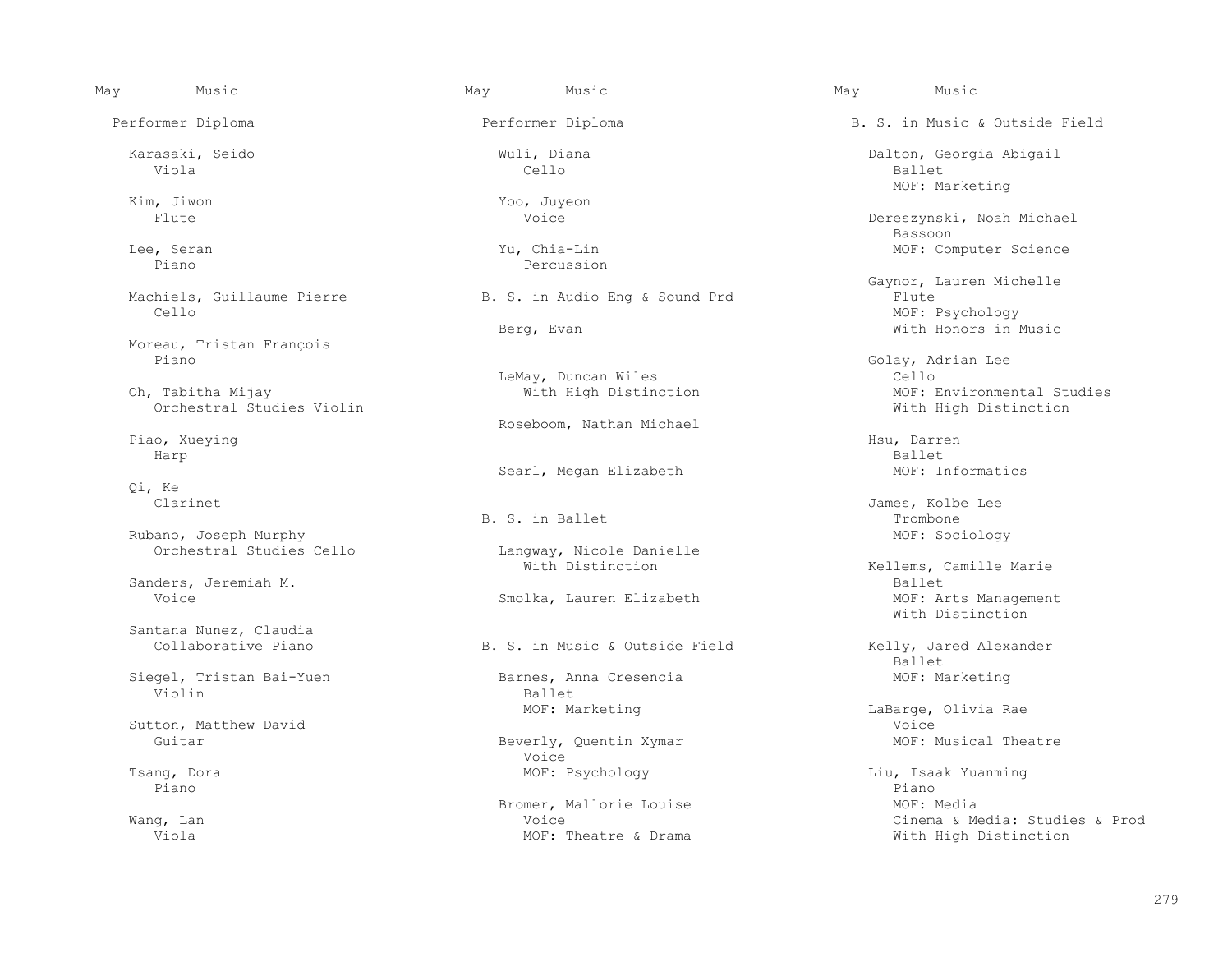B. S. in Music & Outside Field Bachelor of Music Bachelor of Music

 Manning, Victoria P. Bailey, Bryan Eli Downs, Andrew Ballet Double Bass Double Bass MOF: Marketing

Peabody, Anna Iris<br>Ballet Ballet<br>
MOF: Education<br>
MOF: Education MOF: Education Folse, Luke Edmonds

 Peterson Padilla, Ginabel MOF: Law and Public Policy

 Voice Horn Horn MOF: Musical Theatre

Ballet<br>MOF: Arts Management

B. S. in Recording Arts

Israel, Pharez Seth

Bachelor of Music Voice Voice

 Acerra, Luke Bradley Comer, Drew Hung, Eric Composition - Cello

Anderson, Carolyn Leigh<br>Harp

Balmer, Chelsea Taylor Dugan, Patrick James Duble Bass

With High Distinction **Bayard, David Jonathan** Clarinet Clarinet<br>Saxophone Saxophone Clarinet Mith High

Bennett, James Edward, III Ginther, Anna Elizabeth<br>Voice Voice

Phelps, Mara Michelle Bright-Read, Barbara Ellen Goldin, Nathan

Brower, Abigail Joanna Guss, Tanner Wayne

Voice Violin

 Chiu, Krystian Alexander Holbrook, Bailey Anne Kwon, Kunwoo Cello Cello

With High Distinction

Coniglio, Anthony Arsen<br>Piano Piano With High Distinction With High Distinction Hutton Honors Coll Prgm Cmpltd Jagla, Katherine<br>Viola

Voice Double Bass Violin

May Music May Music May Music

With High Distinction

Harp **Internal Terms** Jazz Studies - Percussion

Brown, Ashlyn **Management Brown, Ashlyn Hakonarson**, Gudbjartur Voice

Chiang, William (Chiang, Milliam Hamada, Shuzo Oppie Piano)

Coffey, Madeline Communic Context Context Context Context Context Context Context Context Context Context Conte<br>Voice Context Context Context Context Context Context Context Context Context Context Context Context Context<br>

Acerra, Luke Bradley (and the Constantinology of the Hurwitz, Elise Danielle (and the Constantinology of the M<br>Constantinology (Constantinology Anthony Arsen Moice Voice Voice

 Viola Andres, Toni L.<br>
Crane, Michael Robert Michael With High Distinction<br>
Percussion<br>
Percussion<br>
Percussion<br>
Percussion Hutton Honors Coll Prgm Cmpltd

 Babi, Milan Diaz, Jacob Johnson, Anna Victoria With Distinction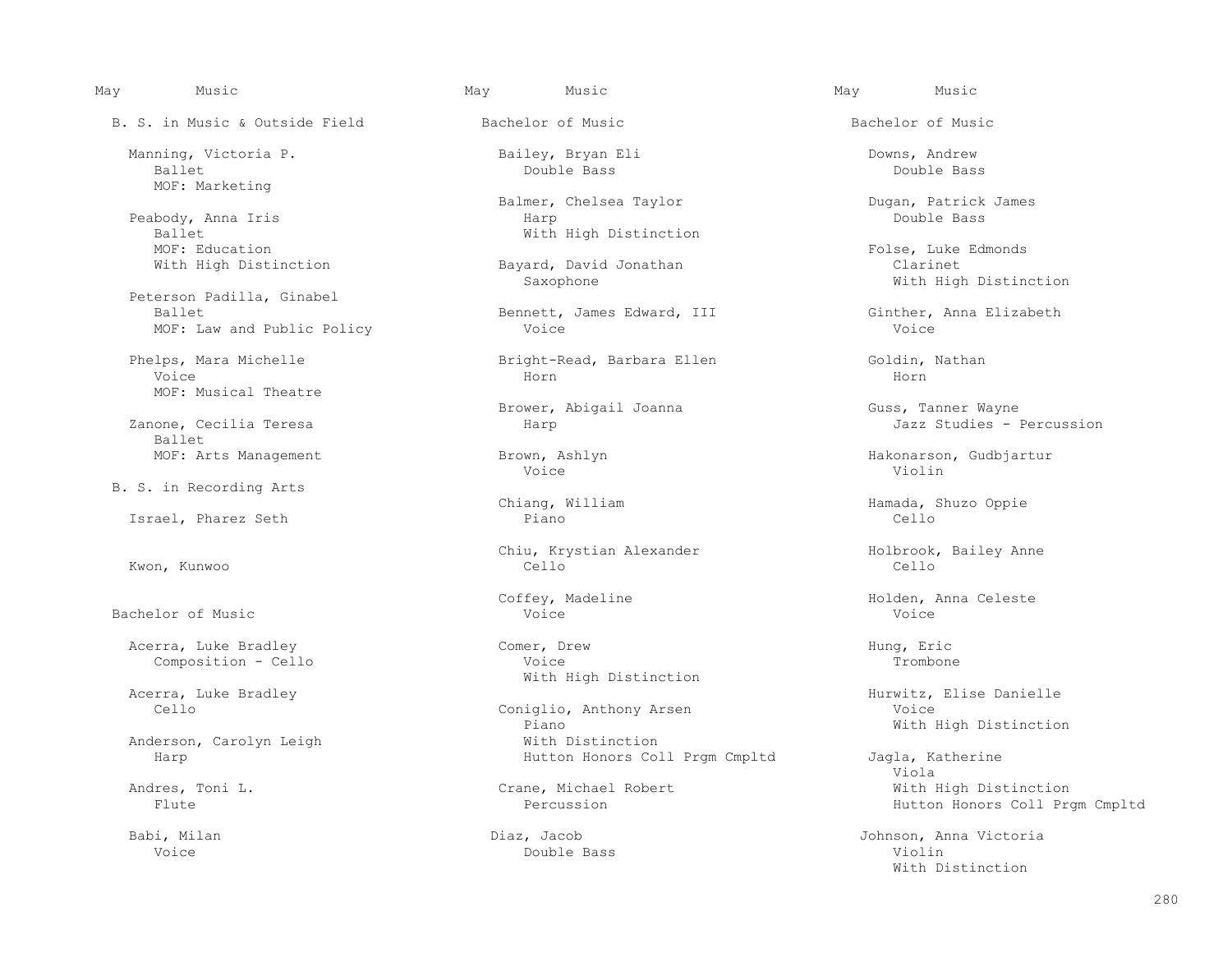May Music May Music May Music

Bachelor of Music Bachelor of Music Bachelor of Music

Karceski, William Richard Shier, Malcolm Dylan

 Kim, Crystal Nari Siegel, Nathan Elliot With High Distinction

Lee, Jung Yoon Pang, Wing Yin Bassoon Bassoon Pang, Ming Yin Bassoon Bassoon Bassoon Composition Clarinet

 LeMay, Duncan Wiles Park, Ye Eun Percussion With High Distinction

 Levesque, Marc LaCrosse Viola Crowley Piano di Panamana ny Indria amin'ny fivondronan-kaominin'i Amerika ao amin'ny faritr'i Normandie, ao amin'ny f

Violin

Manske, Alyssa Suzanne Rauch, Sarah Catherine Su, Hengjian Ruch, Sarah Catherine Su, Hengjian Horn Voice Clarinet

Martin, Rocky Vaz, Joseph

 Johnson, Breanne Martinez, Olivia Josephine Robinson, Quinn Bolitho Voice Horn Viola

 Jones, Richard Seth Mims, Virginia Louise Rockwell, Matthew Lee Cello Voice Clarinet

Kanne, Alyson Marie **Montgomery, Melanie Aileen** Schneiderman, Ian Arthur<br>Harp Clarinet Clarinet Clarinet Bassoon Harp Clarinet Bassoon With High Distinction

Nicotra, Leonard Angelo<br>Bassoon en die besteht die koningste besteht die besteht die besteht die konings van die besteht van die besteht van d<br>Bassoon

Pan, Phyllis Jean<br>Piano

With High Distinction **Pruneau, Eleanor Katherine**  Jazz Studies - Piano Sobrer, Miró With High Distinction

Racine, Matthew Jeffrey (Son, Gee Only 1999)<br>Trumpet (Son, Gee Only 1999) and the Son, Gee Only 1999) and the Son, Gee Only 1999<br>Violin Lidell, Amy Trumpet Violin

 Rampton, Melanie R. Lo, Chin-Li Trumpet Spencer, Mason Paul With High Distinction

 Long, Lawson James Rapolla, Kahayla Maile Stover, Cole M. Viola Bassoon Percussion

With Distinction

Jazz Studies - Percussion and Ravenscraft, Bridget Anne Piano<br>Voice Philip Piano Pick

Example of the Model Smit, Molly Katherine (1999) and the Pang, Wing Yin and Smit and Smit, Molly Katherine (19<br>Bassoon and Shang Ming Yin and Shang Bassoon and Shang Bassoon and Shang Shang Bassoon and Shang Shang Bassoon

 Smith, Aaron With High Distinction

Perrine, Marta Marie Smolenski, Lyrica Sophia Sojourner<br>Viola

Violin With Distinction With Distinction with  $\mathbb{V}$ 

With High Distinction Hutton Honors Coll Prgm Cmpltd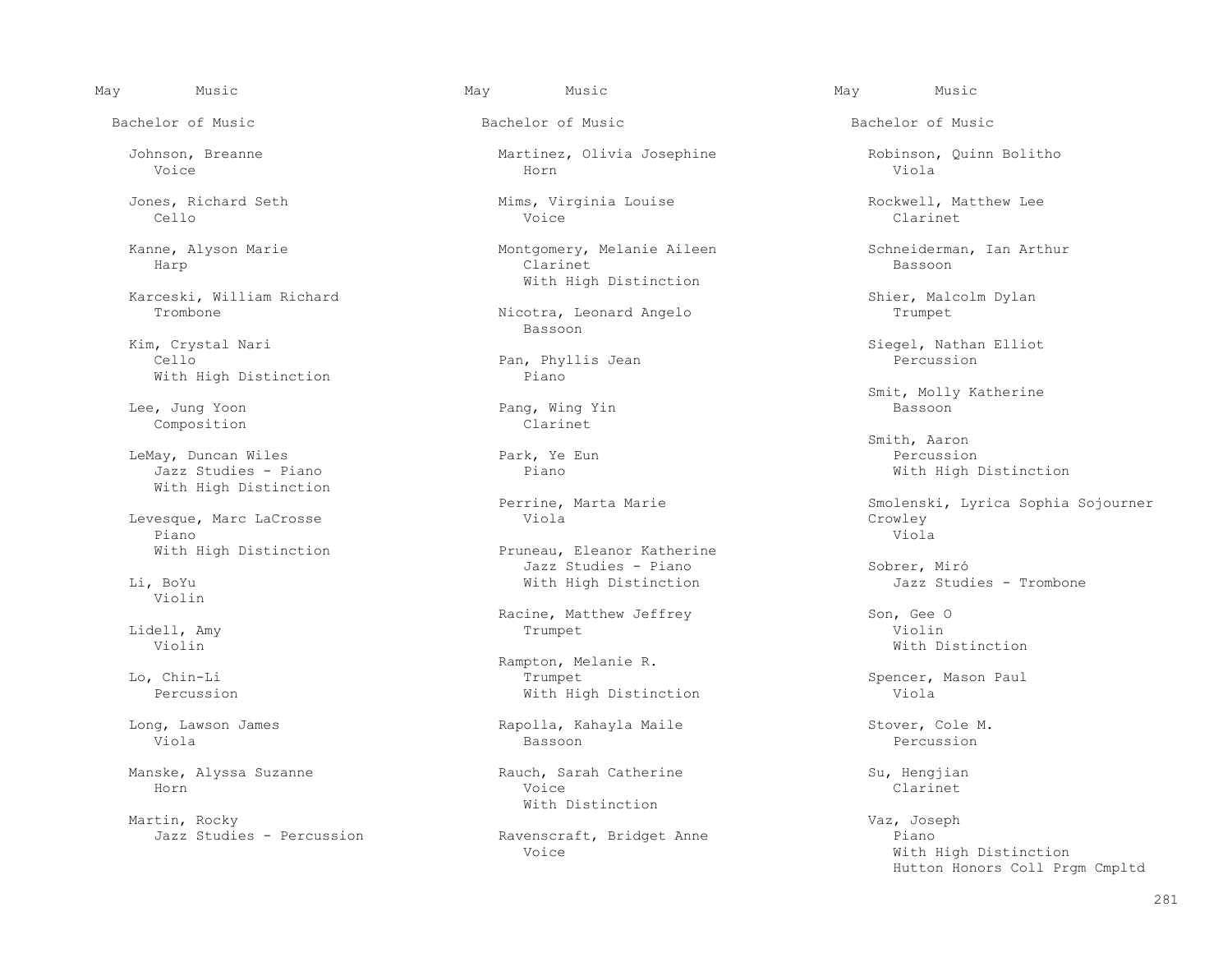May Music May Music May Music

Bachelor of Music Master of Music Master of Music

 Wilson, Laura Elizabeth Asher, Elizabeth Claire Corral Matute, Alvaro With Distinction

Violin

 Yoo, Kyung Min Composition Clarinet Violin

Yorke, Leeza Ann Marie Voice

Bachelor of Music Education

 Hayden, Luke Foster Chargualaf, Tyler James DeVries, Sarah Beth Choral Teaching - Voice Trumpet

 Kanka, Madelyn Joy Chen, Yi-Hui Diehl, Matthew Choral Teaching - Voice

Sahyouni, Daniel Chiba, Samuel Hisashi Doubrawa, Elizabeth D.<br>
Instrumental Band - Percussion Voice Victore Chiba, Chiba, Chice Instrumental Band - Percussion With High Distinction

Steenson, Anna Quinn General Music - Voice

Gr Crt Vocology for Vocalists

Long, Rodney Jamal

Nesbitt, Nicholas Neal

Voice Percussion Viola

Violin Piano Music Theory

 Baranski, Alyssa Lynn Cotton, Paul Joseph Xu, Richard Flute Saxophone

Bradshaw, Sanders Hatfield, III Crofton, John Maxwell<br>Flute Tuba

Chiu, Chi Him Calvin Drabkin, Elizabeth

With High Distinction The Cho, Peter Euihyun Erickson, Patrick<br>Music Theory Theory Early Music-Ins

Christensen, Ashlyn Rachael Farmer, Emily Hamm, Kelly Loren Horn Horn

Webber, Savanna Lily Anderson, Charles Cary Collins, Andrew Meyer

White, Phoebe Ellen Anderson, Vivian Joy Cooke-Dickens, Thomas Berry

Orchestral Conducting

Bodor, Katherine Covino, Thomas Armando

Byrum, Cody Lawrence  $\begin{array}{ccc} \text{DeLorenze,} \end{array}$  Cello Cello

Early Music-Instrument

Christensen, Jarom Frank, Kia Marie<br>Jazz Studies Farly Music-Voice

Chuang, Rebecca and Chuang Chuang Chuang Chuang Chuang Chuang Chuang Chuang Chuang Chuang Chuang Chuang Chuang Chuang Chuang Chuang Chuang Chuang Chuang Chuang Chuang Chuang Chuang Chuang Chuang Chuang Chuang Chuang Chuang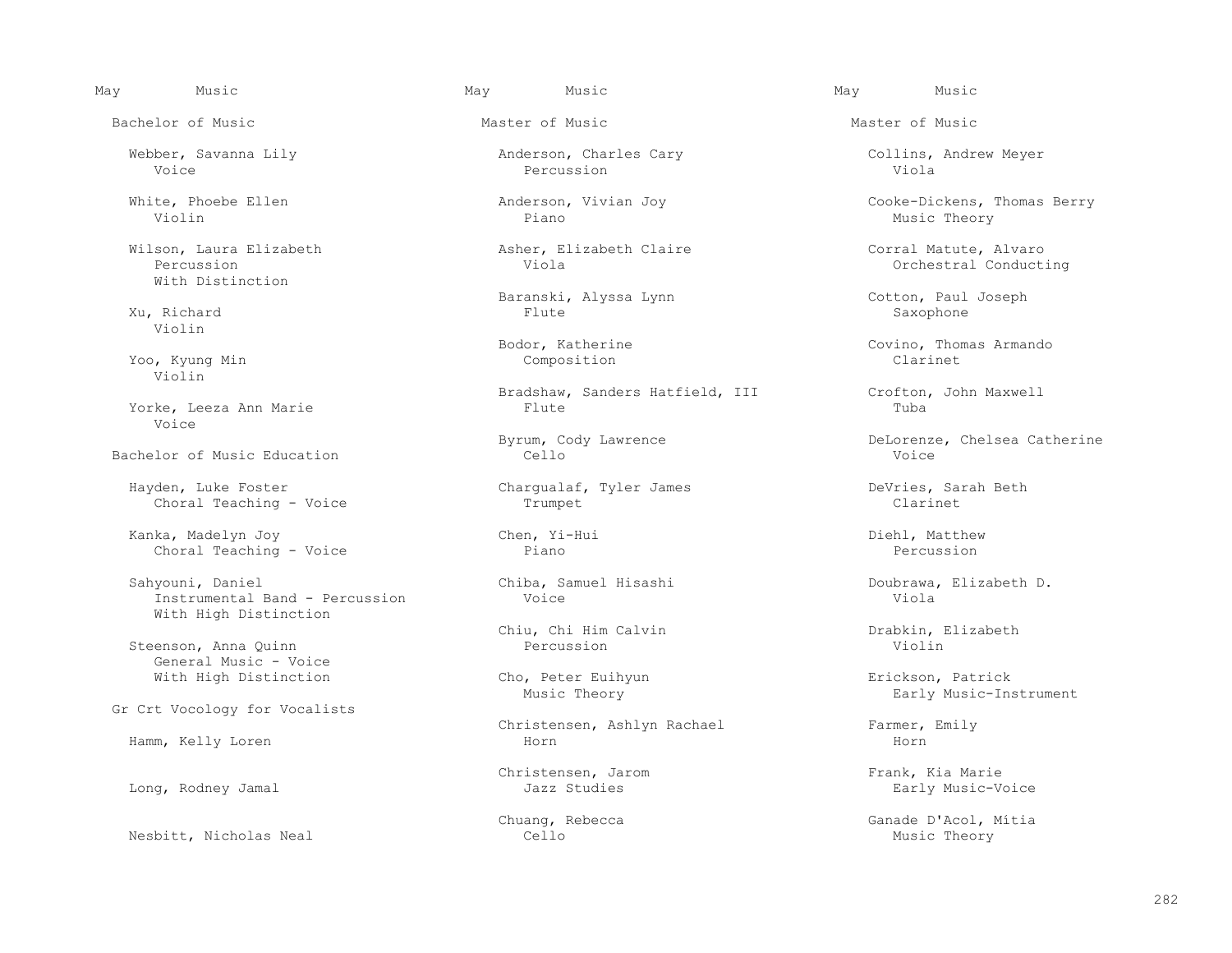Gardier, Amanda Marie Kim, Jeesoo Liu, Yiwen Jazz Studies Piano Piano

 Granger, Derek Justin Kim, Sungmin Lockman, Brian Peter Saxophone Cello Cello

Guðmundsdóttir, Hrafnhildur Marta Kim, Yeajin Kim, Long, Rodney Jamal<br>Cello Violin Voice Vietnam Cello Cello Violin Voice

 Hagel, Alexandra Kim, Yeonglee McAnally, Brian Viola Violin Double Bass

Higgins, Travis James, III Krist, Ciarra Nichol McCormack, Elijah Seger

Music Theory Horn Double Bass

Piano Harp Trumpet

 Jenkins, Richard Henry Lee, Eunbee Nelson, Ana Mariel Violin Violin Clarinet

Jimbo Viteri, Alex Fernando Lee, Tin Yan

Kang, Hyunkyung and the control of the control of the control of the control of the control of the control of t<br>Piano and the control of the control of the control of the control of the control of the control of the contro Piano Piano Ng, Enoch

Kellett-Cooke, Malcolm Myron Liang, Ting-Hua<br>Tuba Saxophone Tuba Saxophone Oh, Jeongung

Kelley, Thomas and Liao, Yi-An Trombone Piano Trombone Piano Oh, Seungkyu

Kettler, James Philip (Editor) Lin, Wan (Editor) Cello

Master of Music Master of Music Master of Music

Flute Jazz Studies Voice

Kang, JeeHee Liang, Junwen<br>
Violin Piano

May Music May Music May Music

Hegedus, Stephanie Kreis, Timothy William McClelland, Gregory Allen

Early Music-Voice

Hofelich, Trevor Krueger, Sarah Morehead, Daniel Jordan

Hou, Zhengyi Lai, Yee Lam Mulkern, Brendan Joseph

Jazz Studies

Newman, Michele Monet<br>Music Theory Music Theory

Viola

Norat Santiago, Shayleen<br>Voice en de la provincie de la provincie de la provincie de la provincie de la provincie de la provincie de la provi

Composition

e de la constitución de la constitución de la constitución de la constitución de la constitución de la constitución de la constitución de la constitución de la constitución de la constitución de la constitución de la const

Osman, Mariam Mohamed<br>Music Theory Music Theory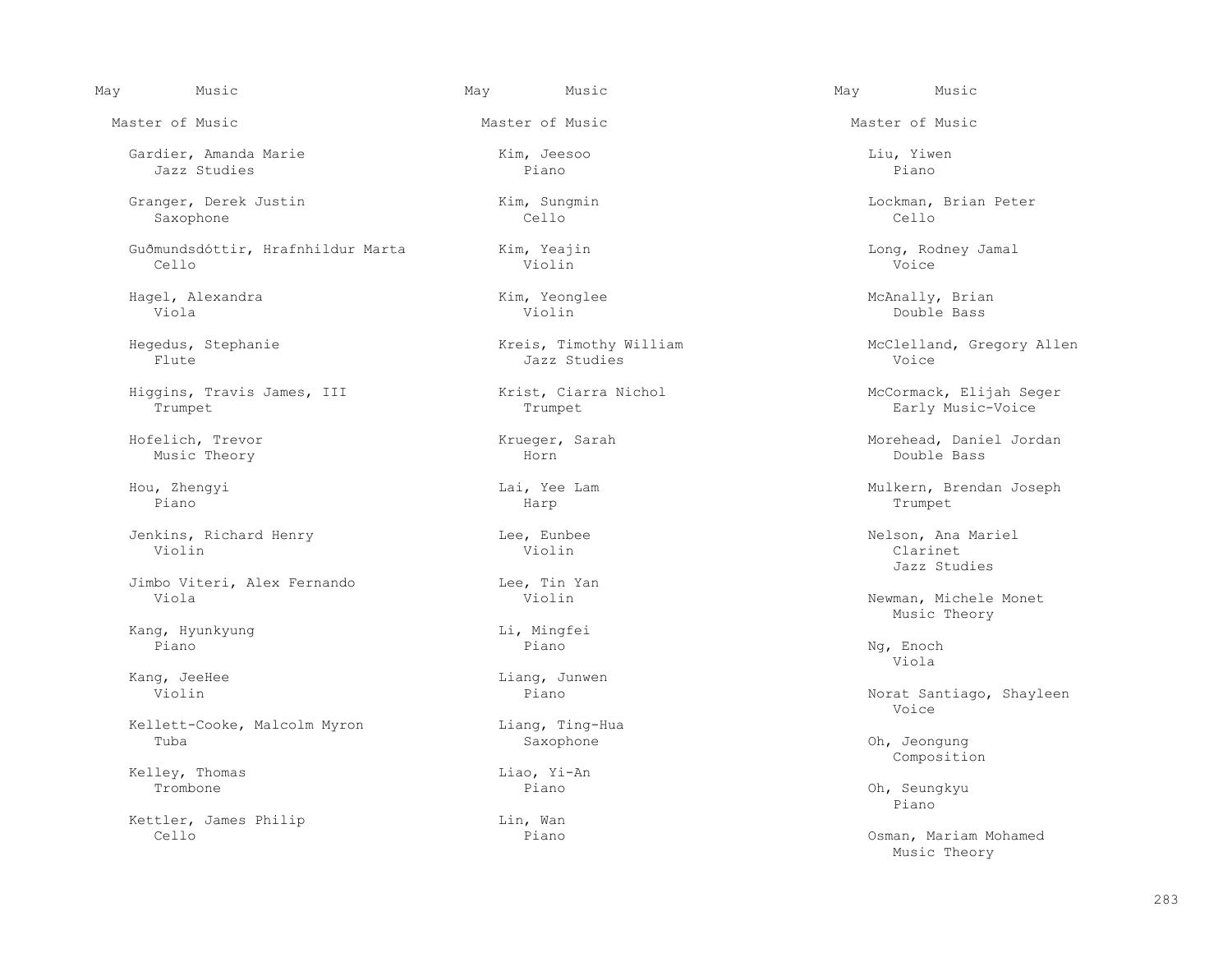May Music May Music May Music

Master of Music Master of Music Master of Music

Music Theory

Pestana, Stephanie Simone Venkates<br>Piano Piano Piano Piano

Phillips, McKayla JoAnn Walsh, Jacob Gunnar<br>Percussion Composition

Richards, Sarah Anne Walsh, Jacob Gunnar<br>
Farly Music-Voice Choe Oboe

Rieppel, Erich Emmanuel Mathias Warren, Emily<br>Percussion Woice

Schille-Hudson, Eli Adam Wei, Chun Ying<br>
Guitar Piano Guitar Piano Ioannides, Andreas

Smith, Stephen James<br>
Organ and Sacred Music<br>
Piano Organ and Sacred Music Piano Ko, Suyeon

 Stillwell, Mikayla Elizabeth Yang, John Jooyoung Horn Cello Lee, Dongho

 Sukhia, Kenneth Price Young, Yen-Ju Violin Violin Li, Wai Yin

Tadlock, Johnathan Yung, Pok Yin<br>Percussion Viola

Music Theory Viola Violin

 Park, Gayoung Torres, Miguel Angel Master of Music Education Composition

Vandenbrink, Melissa M.<br>Voice

Early Music-Voice **Cho, A Randell Cho, A Randell Cho, A Randell Cho, A Randell Cho, A Randell Cho, A Randell Cho, A Randell Cho, A Randell Cho, A Randell Cho, A Randell Cho, A Randell Cho, A Randell Cho, A Randell Cho, A R** 

Rodeck, Emily Frances and Masserman, Jonathan Harris<br>Wind Conducting Mind Conducting Early Mus-Kbd/Plucked I

Rosenman, Rachel Harlene Waterous, Helena Charlotte Music Theory Works (Waterous, Helena Charlotte

Shin, Su Bin<br>
Violin<br>
Violin<br>
Voice<br>
Viole Violin Voice Kim, Minju

284

Panagiotidou, Despoina Tang, Wing Shuen Rebecca Zarraga, Khelsey Simone

McCready, Loren Joseph

Walker, Bianca Alexandria

Doctor of Music

Bird, Sophie Valerie Marie<br>Violin Violin

Composition

Fierens, Carlo Guillermo<br>Guitar en de la constitution de la constitution de la constitution de la constitution de la constitution de la constitution de la constitution de la constitution de la constitution de la constitution de la constitution de la cons

 Wind Conducting Early Mus-Kbd/Plucked Instr Hodge, Leah Jewel Trumpet

Huebscher, Olivier<br>Horn Horn

e de la constitución de la constitución de la constitución de la constitución de la constitución de la constitución de la constitución de la constitución de la constitución de la constitución de la constitución de la const

Violin

Flute that the set of the set of the set of the set of the set of the set of the set of the set of the set of the set of the set of the set of the set of the set of the set of the set of the set of the set of the set of th

organ di sebagai sebagai sebagai sebagai sebagai sebagai sebagai sebagai sebagai sebagai sebagai sebagai sebag<br>Sebagai sebagai sebagai sebagai sebagai sebagai sebagai sebagai sebagai sebagai sebagai sebagai sebagai sebaga

en de la provincie de la provincie de la provincie de la provincie de la provincie de la provincie de la provi

 Percussion Viola Moss, Katie Timm Organ and Sacred Music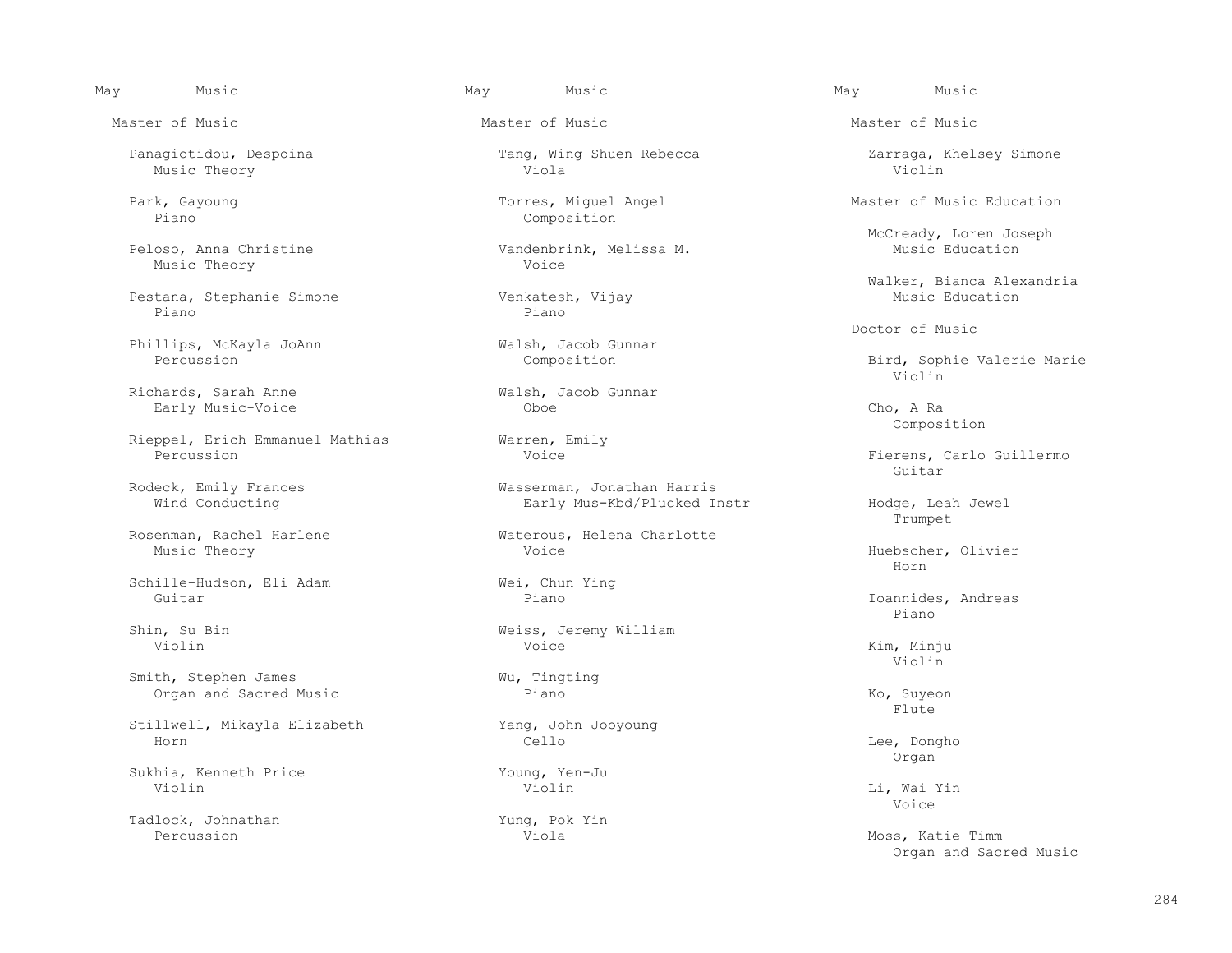| May | Music                                    | May | Nursing                                           | May | Nursing                                         |
|-----|------------------------------------------|-----|---------------------------------------------------|-----|-------------------------------------------------|
|     | Doctor of Music                          |     | B. S. in Nursing                                  |     | B. S. in Nursing                                |
|     | Narducci, Daniel Charles<br>Voice        |     | Alm, Brooklyn Jo                                  |     | Grim, Douglas Arnold, III                       |
|     | Noh, Shin-Yeong<br>Voice                 |     | Archer, Zachary Robert                            |     | Guerrero, Karlee Marie                          |
|     | Rotolo, Kyle Peter<br>Composition        |     | Barillo, Madeline Marie                           |     | Harris, Mira M.<br>With Highest Distinction     |
|     | Velazquez, Rolando Omar, Jr.<br>Trombone |     | Bayston, Grace Caroline                           |     | Helming, Katelyn Elizabeth                      |
|     | Vázquez Ledesma, Clara<br>Violin         |     | Belcher, Sarah Elizabeth                          |     | Hobbs, Hunter Scott<br>With Highest Distinction |
|     | Cert in Analog Aud Electronics           |     | Bell, Nicholas James<br>With Honors in Nursing    |     | Houlihan, Maggie T.                             |
|     | Bercovitz, Nathan Joseph                 |     | Berkey, Ashli Elizabeth                           |     | Hunsinger, Allyson<br>With Honors in Nursing    |
|     | Martin, Graeme B.                        |     | Branam, Timothy Scott                             |     | Jancovich, Mary Sylvia                          |
|     | Searl, Megan Elizabeth                   |     | Calleja-Inzunza, Grecia Michelle                  |     | Jones, Megan Mackenzie                          |
|     | Woolgar, James Benjamin                  |     | Casanova, Mark Bryan                              |     | Kane, Molly E.                                  |
|     |                                          |     | Current, Olivia Marie                             |     | Kay, Channing Jane<br>With Highest Distinction  |
|     |                                          |     | Eble, Megan Elizabeth<br>With Highest Distinction |     | Kilian, Haley Rene                              |
|     |                                          |     | With Honors in Nursing<br>Fagan, Mary Claire      |     | King, Kayla Marie                               |
|     |                                          |     | Fortune, Sara Henry                               |     | Klein, Meghan Patricia                          |
|     |                                          |     | Freehafer, Sarah Kathryn                          |     | Koons, Emily Marie                              |
|     |                                          |     |                                                   |     | Lakes, Kaylee Ann                               |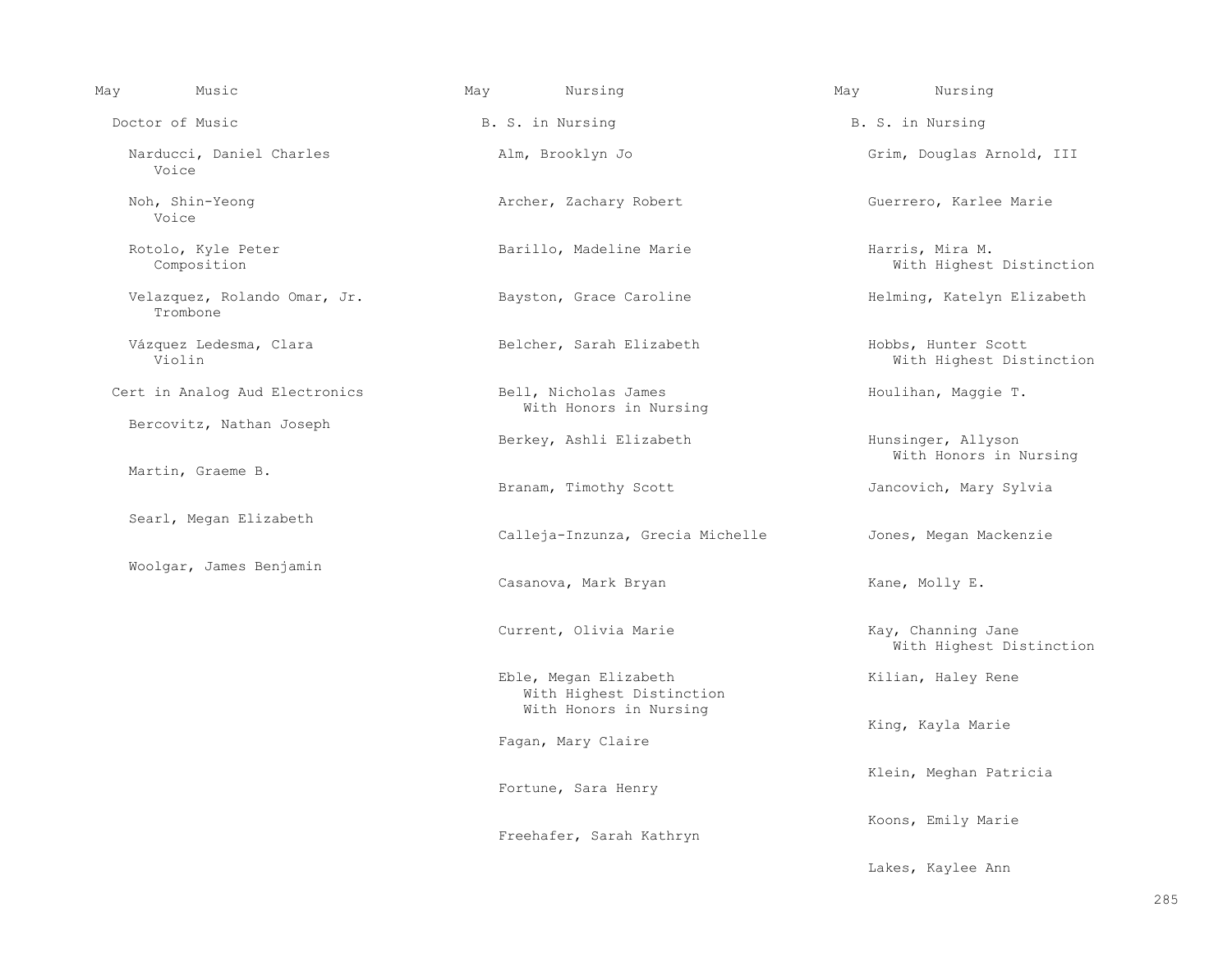| May | Nursing                                      | May | Nursing                                                                     | May | Nursing                    |
|-----|----------------------------------------------|-----|-----------------------------------------------------------------------------|-----|----------------------------|
|     | B. S. in Nursing                             |     | B. S. in Nursing                                                            |     | B. S. in Nursing           |
|     | Lepper, Kirsten Riley                        |     | O'Rourke, Allyson Nicole                                                    |     | Slagle, Natalie Anne       |
|     | Lindgren, Steven Matthew                     |     | Ooley, Megan R.                                                             |     | Stacy, Holly Elizabeth     |
|     | Mandich, Madelyn Rose                        |     | Parrish, Taylor McKenzie                                                    |     | Staten, Marshall Colten    |
|     | Martlage, Breanna<br>With Honors in Nursing  |     | Parsons, Dominick C.                                                        |     | Stevens, Emily June        |
|     | McKinney, Brittany Adele                     |     | Pedigo, Emily Marie<br>With Highest Distinction                             |     | Strafford, Kristina Maria  |
|     | McNall, Erin Elizabeth                       |     | With Honors in Nursing<br>Persinger, Allison Paige                          |     | Talbott, Madison Marie     |
|     | Meacham, Misty                               |     | Pfeiffer, Riley Nicole                                                      |     | Talhelm, James Robert      |
|     | Mendoza, Alexandra Kylie                     |     | Pippen, Alexandria L.                                                       |     | Thielking, Sarah Elizabeth |
|     | Miles, Erin Kathryn                          |     | Qualls, Kaylie Jo-Lynn                                                      |     | Thomas, Harley Danielle    |
|     | Minne, Kayla Marie                           |     | Quick, Kathryn Laurel                                                       |     | Thomas, Megan Taylor       |
|     | Mitchell, Lauren Elyse                       |     | Riggs, Jamie Lynn                                                           |     | Tolari, Genna Marianna     |
|     | Moros, Lauren E.<br>With Highest Distinction |     | Runkel, Kierstin Nicole                                                     |     | Wade, Michaela             |
|     | Mosier, Margaret Ann                         |     | Russell, Michael Reid                                                       |     | Weaver, Carley Marie       |
|     | Nino, Elizabeth<br>O'Connor, Kelsey Claire   |     | Schmicker, Tristan Taylor<br>With Highest Distinction<br>Simon, Kara Elaine |     | Weeden, Justyce Cheyenne   |
|     |                                              |     |                                                                             |     | Wilson, Abbie Elise        |
|     | O'Neal, Skylee Dawnn Hill                    |     |                                                                             |     | Wilson, Larry David        |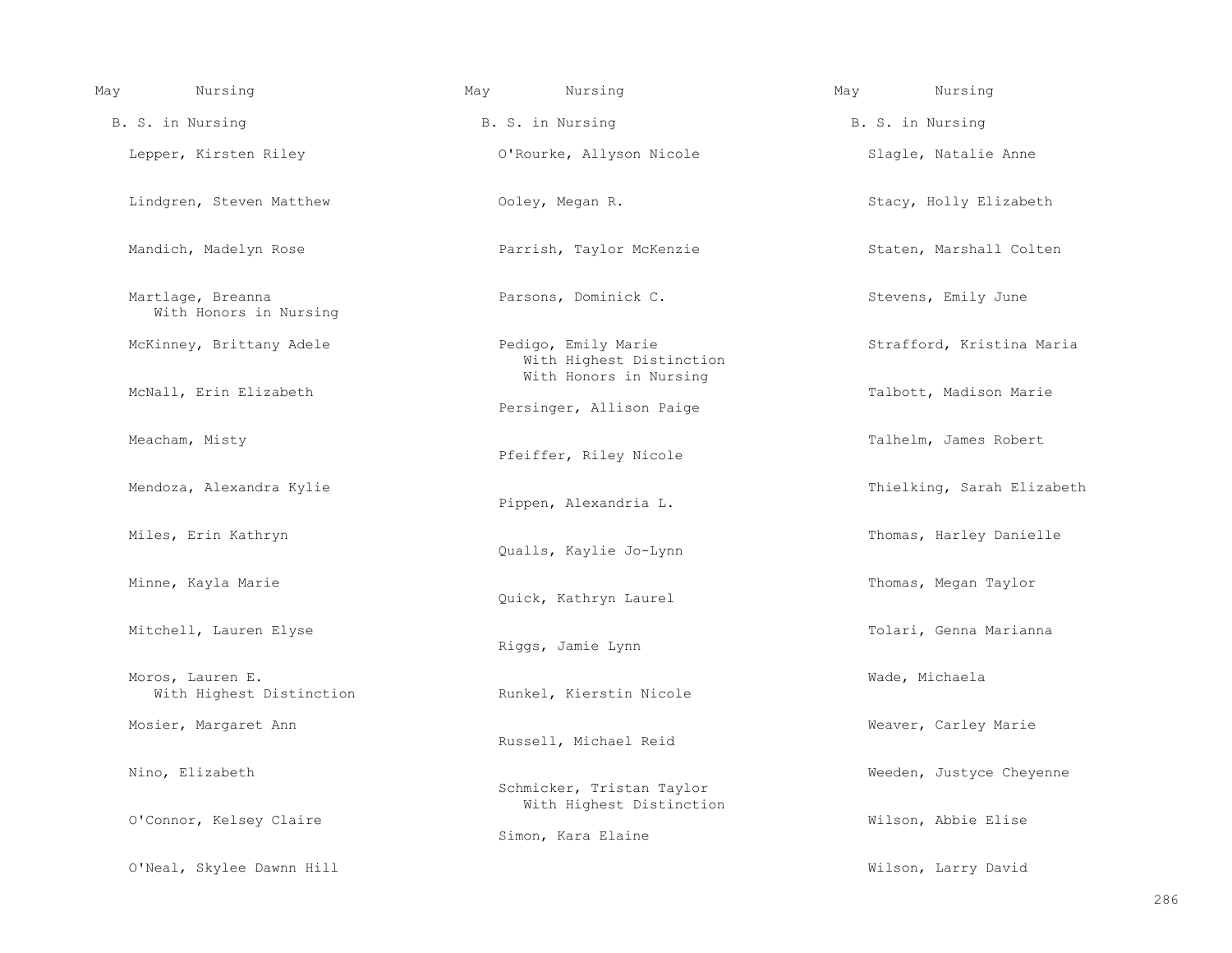| May | Nursing                                              | May                    | Optometry                                     | May                                     | Optometry                                      |
|-----|------------------------------------------------------|------------------------|-----------------------------------------------|-----------------------------------------|------------------------------------------------|
|     | B. S. in Nursing                                     |                        | B. S. in Optometry                            |                                         | Doctor of Optometry                            |
|     | Yarnik, Alexandria Leigh<br>With Highest Distinction |                        | Fortkamp, Randy Lee                           |                                         | Castro, Vincent Bernard                        |
|     |                                                      |                        | Houston, Sarah Nicole                         |                                         | Chaudhari, Lisa                                |
|     |                                                      |                        | Jankowski, Andrew Paul                        |                                         | Chavez, Anthony                                |
|     |                                                      |                        | Meyer, Alex David<br>With Distinction         |                                         | Chow, Theodore<br>With High Honors             |
|     |                                                      |                        | O'Connor, Daniel Joseph                       |                                         | Colliver, Lindsey                              |
|     |                                                      |                        | Shachaf, Meital<br>With High Distinction      |                                         | Colonna, Matthew Thomas                        |
|     |                                                      |                        | Doctor of Optometry                           |                                         | Din, Juwaria                                   |
|     |                                                      |                        | Ambrose, Christopher Alexander<br>With Honors |                                         | Forthofer, Olivia Rose                         |
|     |                                                      |                        | Ammerman, Andrew Hagg                         |                                         | Gambrel, Meghan Nicole                         |
|     |                                                      |                        | Anagli, Tracy Mawuena Aku                     |                                         | Gibson, Sara Rose                              |
|     |                                                      |                        | Aurellano, Arlene                             |                                         |                                                |
|     |                                                      |                        |                                               | Gilbert, Sheri Kaye<br>With High Honors |                                                |
|     |                                                      | Bandemer, Courtney Sye |                                               | Haribhakti, Jesal                       |                                                |
|     |                                                      |                        | Berry, Alyssa<br>With High Honors             |                                         | Haskell, Allyson Marie                         |
|     |                                                      |                        | Briggs, Brett Nathaniel                       |                                         | Hatton, Kristen Renee                          |
|     |                                                      |                        | Brunck, Bayley Marie                          |                                         | Henderson, Andrew P. L.<br>With Highest Honors |
|     |                                                      |                        | Campbell, Michael Richard                     |                                         | Herlitzke, Brianne                             |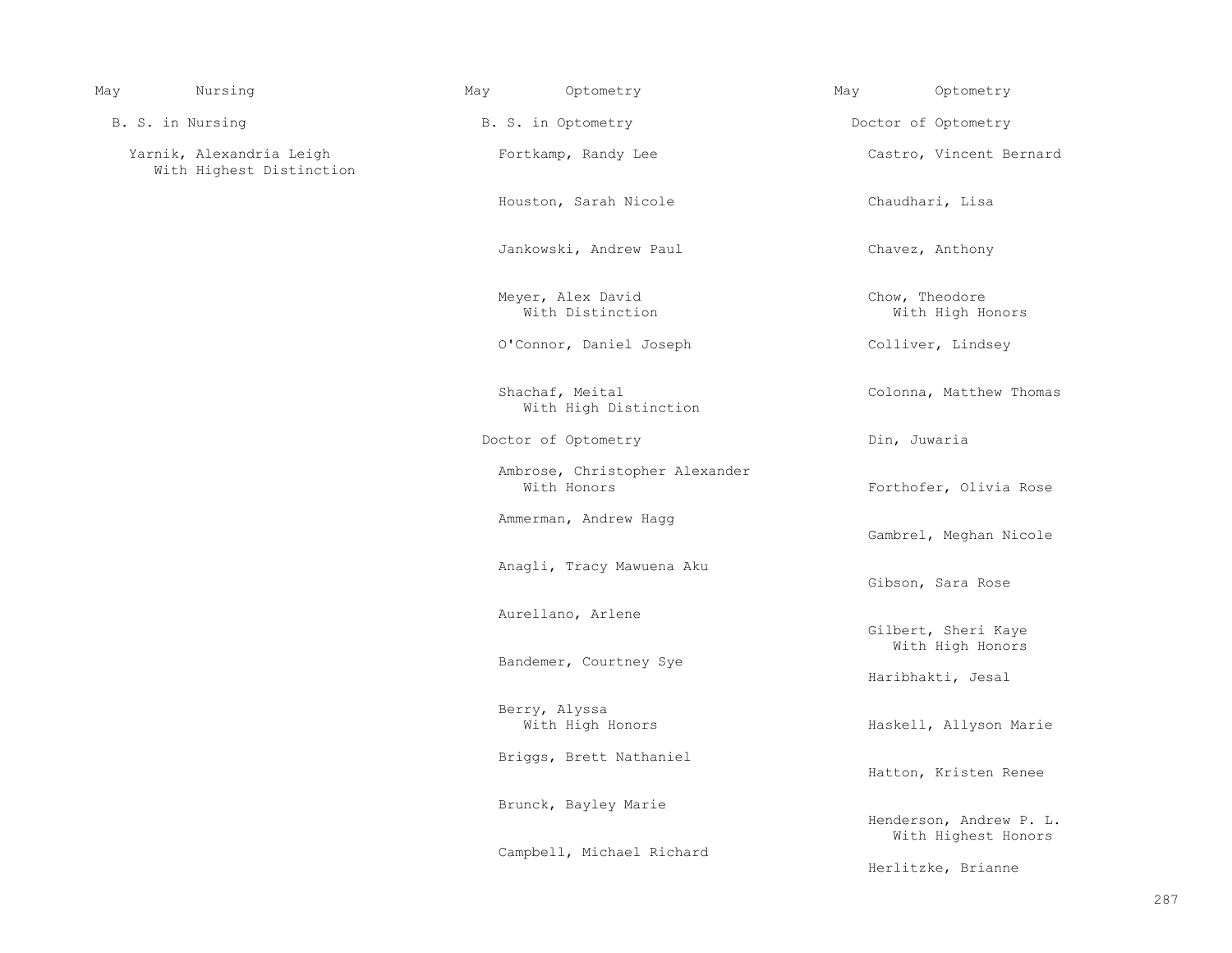| May | Optometry                                 | Optometry<br>May                                     | Optometry<br>May                                     |
|-----|-------------------------------------------|------------------------------------------------------|------------------------------------------------------|
|     | Doctor of Optometry                       | Doctor of Optometry                                  | Doctor of Optometry                                  |
|     | Hill, Ashley Morgan                       | Mills, Jeremy James                                  | Shaffer, Branden Marcus<br>With Honors               |
|     | Holman, Samantha Lynn                     | Moriarity, Joseph Lee                                | Sitko, Jennifer Mary                                 |
|     | Hults, Jessica Marie                      | Nanni, Laura Kathleen                                | Skolaski, Rachel                                     |
|     | Humphrey, Kimberlynn Marie<br>With Honors | Nguyen, Nhi Thi Tuyet                                | Southern, Brandon David                              |
|     | Jiang, Guomin                             | Nice, Abby Luray                                     | Speers, Mackenzie Mae                                |
|     | Kabbes, Connor Anthony                    | Norman, Chanler Elise                                | Steckenrider, Jennifer Lauren<br>With Highest Honors |
|     | Keener, Brianna Danielle                  | Norton, Ali Elizabeth                                | Sutherlin, Riley Ann                                 |
|     | Kim, Darlene                              | Oakley, Courtney Nicole                              | Tangman, Claire Elizabeth                            |
|     | King, David Raymond<br>With High Honors   | Okpalaeze, Chinelo                                   | Thorseth, Aubree Nicole                              |
|     | Kossis, Alexandra Demetria                | Paasch, Lauren                                       | VanGessel, Jonathan Michael                          |
|     | Latner, Dara Lee                          | Perez, Daniel Spencer                                | Walsh, James Michael                                 |
|     | Lawrence, John Adam                       | Phelps, Derek Michael<br>With Highest Honors         | Wilson, Isabel Kathleen                              |
|     | Long, Zachary Richard                     | Powers, Logan Thomas                                 |                                                      |
|     | McBurnie, Jason Andrew                    | Rabovsky, Patrick Raymond                            |                                                      |
|     | McConnell, Meghan Raye<br>With Honors     | Risting, Jennifer Jean Siggelkow<br>With High Honors |                                                      |
|     | McKenzie, Jenny Halpin                    | Sell, Deanna Lynn                                    |                                                      |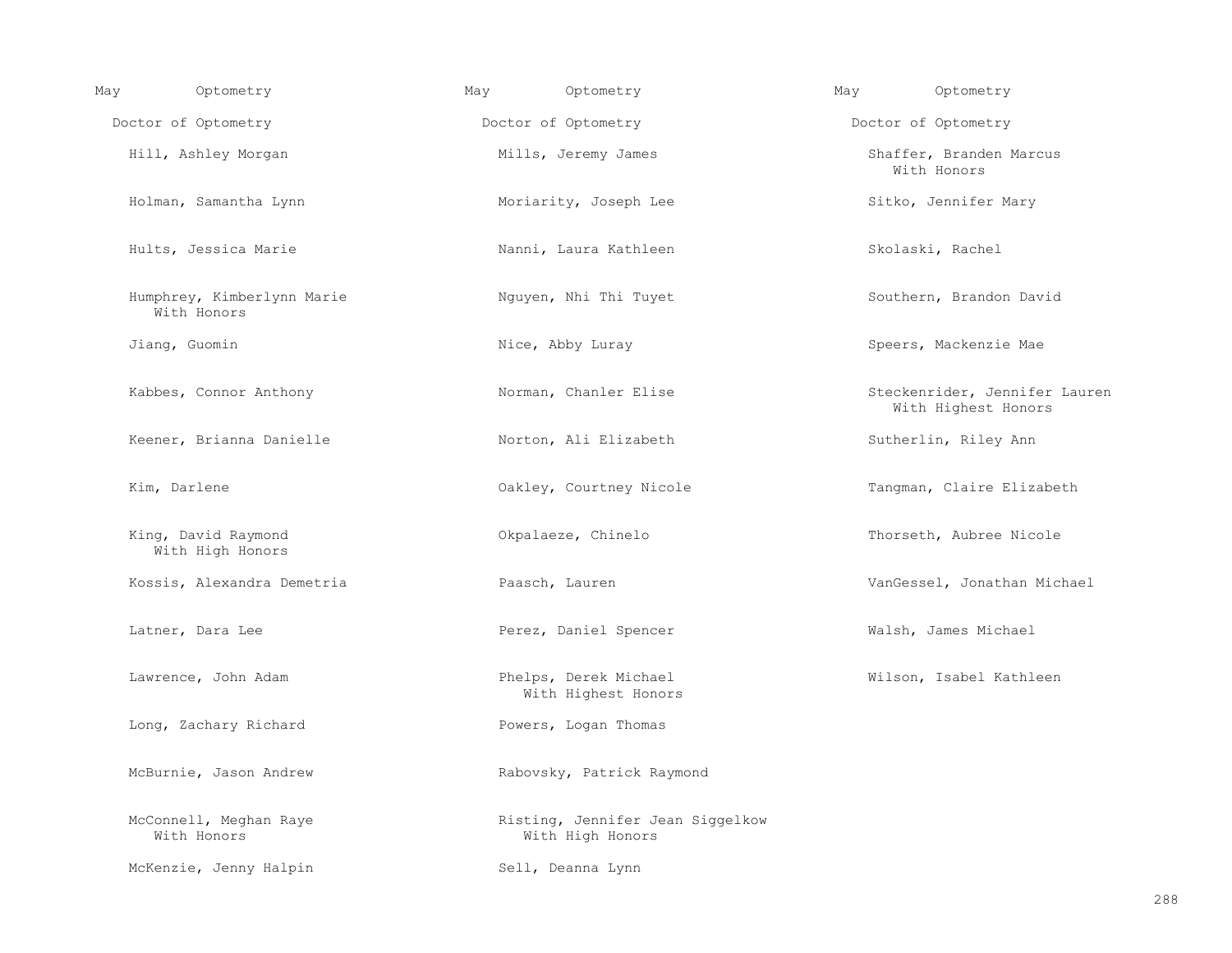| May | Pub & Envir Aff                | May | Pub & Envir Aff                                                               | May        | Pub & Envir Aff                             |
|-----|--------------------------------|-----|-------------------------------------------------------------------------------|------------|---------------------------------------------|
|     | Area Cert in Arts Administratn |     | Gr Ar Crt Social Entreprnrship The B. S. in Arts Management                   |            |                                             |
|     | Surina, Eleanor                |     | Schultz, Thomas Vincent                                                       |            | Grant, Spencer Claudia                      |
|     | Area Cert in Public Affairs    |     | B. S. in Arts Management                                                      |            | Griffey, Dylan Roy                          |
|     | Phillips, Shania Elizabeth     |     | Anderson, Cole Matthew                                                        |            | Herbst, Rachel C.                           |
|     | Area Crt Applied Rsrch & Inq   |     | Brow, Abigail Ruth                                                            |            | Hibler, Katharine Elizabeth                 |
|     | Aaronson, Harold Nathan        |     | Bryniarski, Pealer J.                                                         |            |                                             |
|     | Arick, Ryan                    |     | Coe, Emily Elizabeth                                                          |            | Hoover, Zachary Charles                     |
|     | Carigan, Carmen Nicole         |     | With Distinction                                                              |            | Jonas, Jessica                              |
|     |                                |     | Colvin, Maria Nicole                                                          |            | Kong, Xiangrui                              |
|     | Decker, Bailey                 |     | Conner, Molly L.                                                              | Li, Junnan |                                             |
|     | Hao, Daniel HaiHan             |     | Conrad, McKenzie Anne                                                         |            |                                             |
|     | Hopkins, Margaret Eileen       |     | Creek, Matthew Ryan                                                           | Ma, Yue    | With Distinction                            |
|     | Ranseen, Olivia Katherine      |     |                                                                               |            | Maar, Andrew William                        |
|     | Salinas, Eusebio Jesus         |     | Dwight, Emily Elizabeth<br>With Distinction<br>With Honors in Pub & Envir Aff |            | Madley, Cole Allen                          |
|     | Walther, Mason E.              |     | Eiden, Sarah I.<br>With Highest Distinction<br>With Honors in Pub & Envir Aff |            | Miller, Madeline Callie                     |
|     | Watkins, Mitchell William      |     | Estabrook, Hannah Marie                                                       |            | Nagar, Julia V.                             |
|     | Gr Ar Crt Social Entreprnrship |     | Fu, Tianbai                                                                   |            | Neiman, Madeleine Rose                      |
|     | Dyer, Sarah Elizabeth          |     | Goehl, Eliza                                                                  |            | Pangborn, Ryane Mahoney<br>With Distinction |
|     | Robertson, Tyrian Brook        |     |                                                                               |            | Powers, Annie                               |

289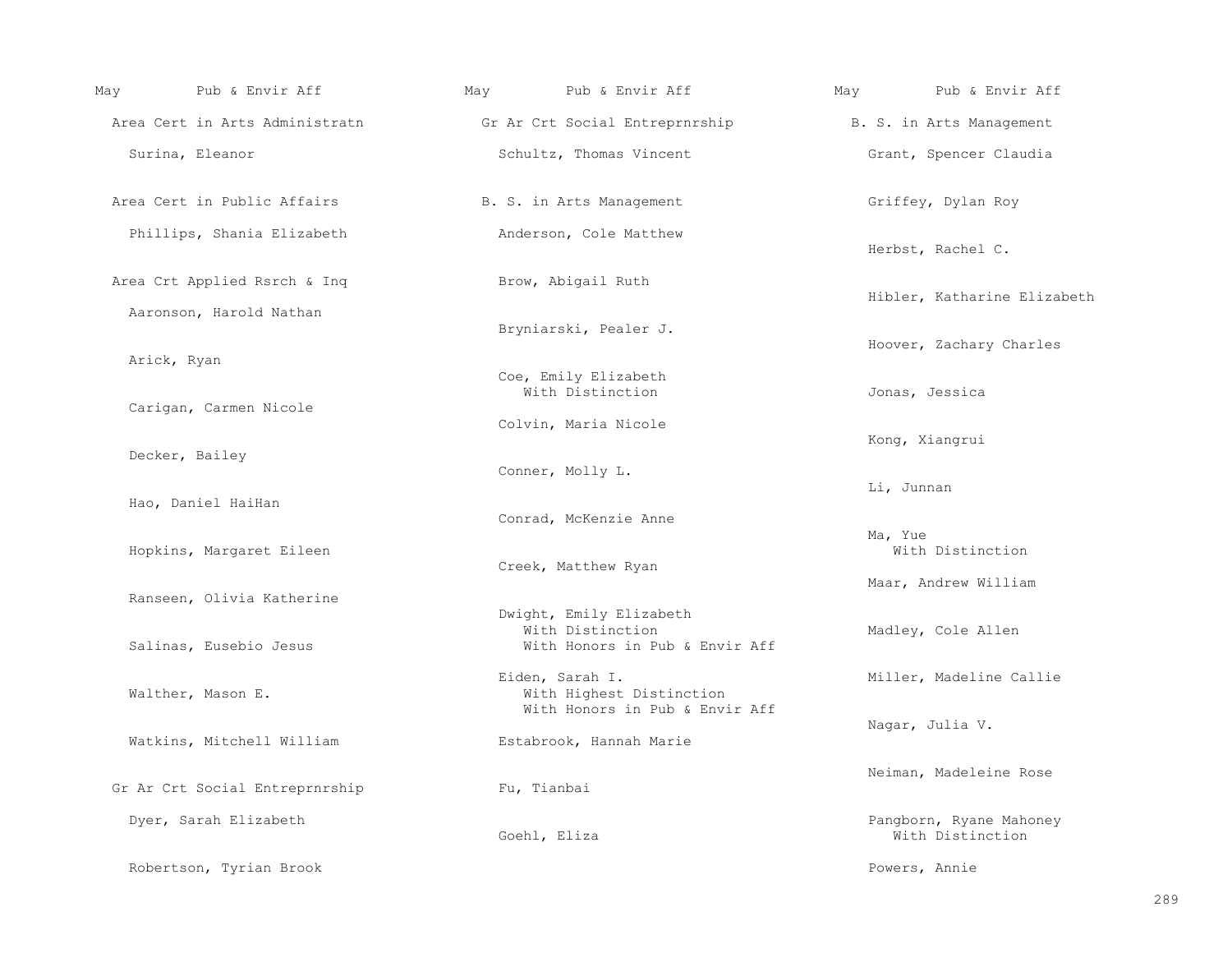| May | Pub & Envir Aff                                    | May | Pub & Envir Aff                                                             | May | Pub & Envir Aff                                                                   |
|-----|----------------------------------------------------|-----|-----------------------------------------------------------------------------|-----|-----------------------------------------------------------------------------------|
|     | B. S. in Arts Management                           |     | B. S. in Environmental Science                                              |     | B. S. in Healthcare Mgt & Pol                                                     |
|     | Presley, Emma                                      |     | Kaforski, Rose Catherine<br>Environmental Science<br>With Distinction       |     | Britt, Lauren Ashleigh<br>With High Distinction<br>With Honors in Pub & Envir Aff |
|     | Regan, Shannon Rose                                |     | Krahling, Isabel Janette<br>Environmental Science                           |     | Burkholder, Brandon Michael                                                       |
|     | Salek, Stephanie Morgan                            |     | Middleton, Nathan D.<br>Environmental Science                               |     | Casey, Griffin Richard                                                            |
|     | Sappington, Emma Elizabeth                         |     | Young, Lillian Lane                                                         |     | Chavez, Yulissa                                                                   |
|     | Schmitt, Lydia Adelle                              |     | Environmental Science<br>With Distinction<br>With Honors in Pub & Envir Aff |     | Collins, Brooke Alexis                                                            |
|     | Snyder, Emily Nicole                               |     | B. S. in Healthcare Mgt & Pol                                               |     | Davis, Jordan Christina                                                           |
|     | Tauber, Abigail Elizabeth                          |     | Agarwal, Karan                                                              |     |                                                                                   |
|     | With Distinction<br>With Honors in Pub & Envir Aff |     | Baldini, Mallory McBeth                                                     |     | DeTorrice, Daniel Anthony                                                         |
|     | Trosin, Mary Thomas                                |     | Bates, Allison                                                              |     | Donovan, MacKenzie L.                                                             |
|     | Vitale, Gabriella Theresa                          |     | With Highest Distinction<br>Berry, Jamie Lee                                |     | Edwards, Alyson Paige                                                             |
|     | Wilson, Paul M., II                                |     | Bilik, Katherine Anne                                                       |     | Eqqebrecht, Melanie Jill                                                          |
|     | Wineland, Alissa Catherine                         |     | With Distinction<br>With Honors in Pub & Envir Aff                          |     | Flanagan, Katie Ann                                                               |
|     | Zhou, Yuan                                         |     | Bingham, Lillian Ruby                                                       |     | Floyd, Megan Marie                                                                |
|     | B. S. in Environmental Science                     |     | Bolin, Taylor                                                               |     | Fullmer, Allison Eleanor                                                          |
|     | Andrews, Corben Matthew<br>Environmental Science   |     | Boyd, Brianna Machele                                                       |     | Gathright, Michael                                                                |
|     | Gregory, Hannah S.<br>Environmental Science        |     | Brady, Adam Oliver                                                          |     | Gholson, Priscilla Renee                                                          |
|     |                                                    |     | Brennan, Ryan Leonard                                                       |     |                                                                                   |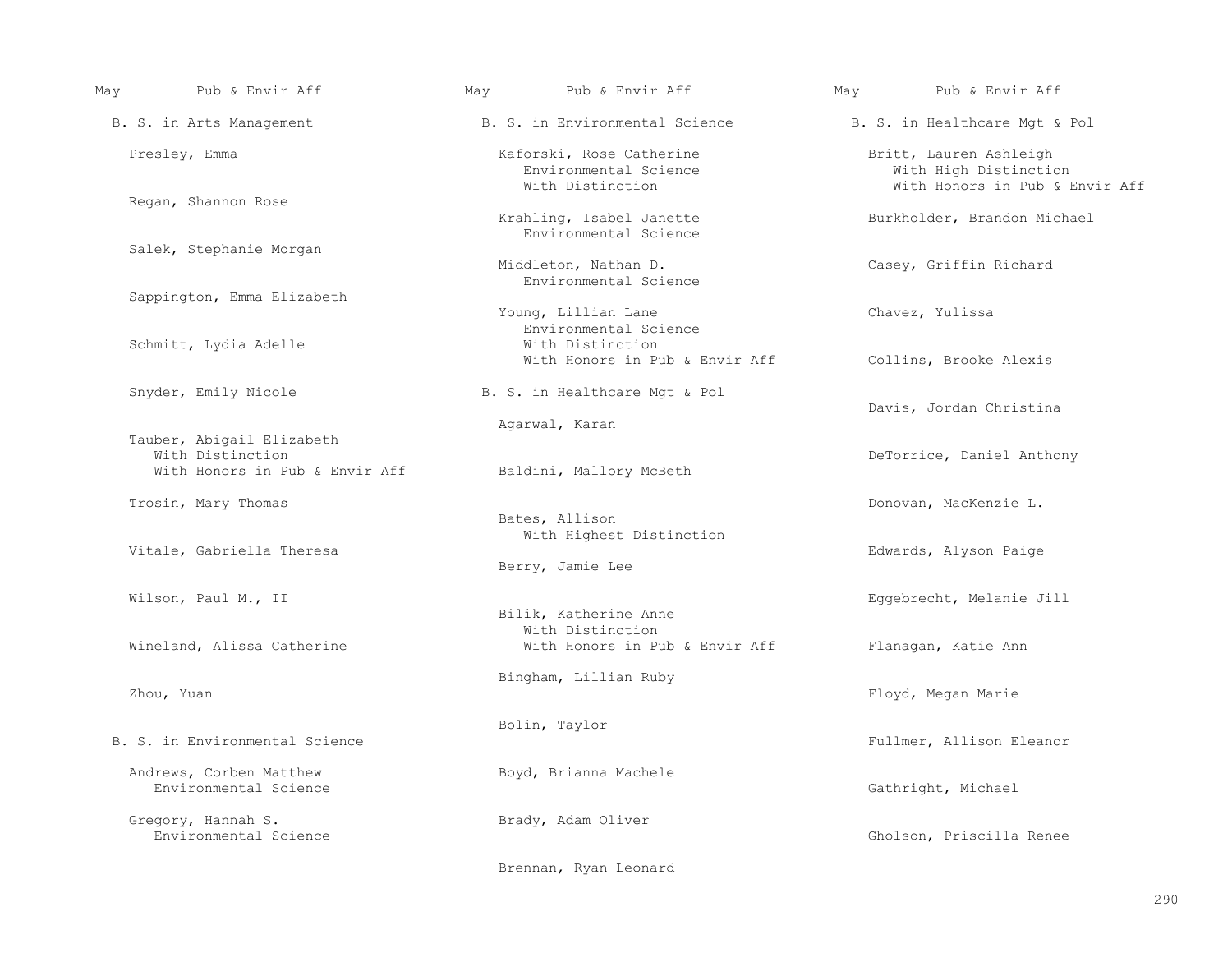| May | Pub & Envir Aff                                | May | Pub & Envir Aff                                     | May | Pub & Envir Aff                                                            |
|-----|------------------------------------------------|-----|-----------------------------------------------------|-----|----------------------------------------------------------------------------|
|     | B. S. in Healthcare Mgt & Pol                  |     | B. S. in Healthcare Mgt & Pol                       |     | B. S. in Healthcare Mgt & Pol                                              |
|     | Grzegorczyk, Karolina<br>With High Distinction |     | Merchant, Ryley Amanda                              |     | Ricker, Ryan E.<br>With High Distinction<br>With Honors in Pub & Envir Aff |
|     | Gubernikoff, Sam Ethan                         |     | Merlin, Elizabeth                                   |     | Roark, Shawnee Elaine                                                      |
|     | Hayden, Ruth Genevieve                         |     | Meyers, Alayna                                      |     | Ruberry, Casey Nicole                                                      |
|     | Henkle, Peyton Robert                          |     | Mock, William Jarvis                                |     | Saito, Zachary Douglas                                                     |
|     | Hicks, Sierra Lynnea                           |     | Munger, Mason Andrew                                |     | Schrader, Noah Scott                                                       |
|     | Hovde, Frederick Holton                        |     | Nourie, Miya Gabrielle Ann                          |     | Shank, Stephen Robert                                                      |
|     | Jenshak, Rebecca Lynn                          |     | O'dore, Hallie Cherilyn                             |     | Shukla, Dhara                                                              |
|     | Kasun, Hannah Marie                            |     | Otal, Udhavir                                       |     | Slay, Dayne LeAnn                                                          |
|     | Khan, Jibran Arif                              |     | Palmer, Kyle Alan<br>With Honors in Pub & Envir Aff |     | Smalley, Joshua Lee                                                        |
|     | Knass, Mackenzie<br>With Distinction           |     | Pan, Yunzhu                                         |     | Stec, Samuel Griffin                                                       |
|     | Krause, Liza Michele                           |     | Pennington, Taylor Lynn                             |     | Stein, Isabel                                                              |
|     | Kwasigroch, Donald Joseph                      |     | Perkins, Spencer Christian<br>With High Distinction |     | Stoner, Frederick David                                                    |
|     | Loudermilk, Claire Elizabeth                   |     | Peter, Natalie Nicole                               |     | Streeval, Ashlyn                                                           |
|     | Markulin, Lauren Nicole                        |     | Pierce, Tiffani Nicole                              |     | Tabesh, Danya                                                              |
|     | McKown, Morgan                                 |     | Poore, Kacy A.<br>With High Distinction             |     | Taylor, Lance Boyd                                                         |
|     | Mejia, Kevin                                   |     | Price, Lily Anne                                    |     |                                                                            |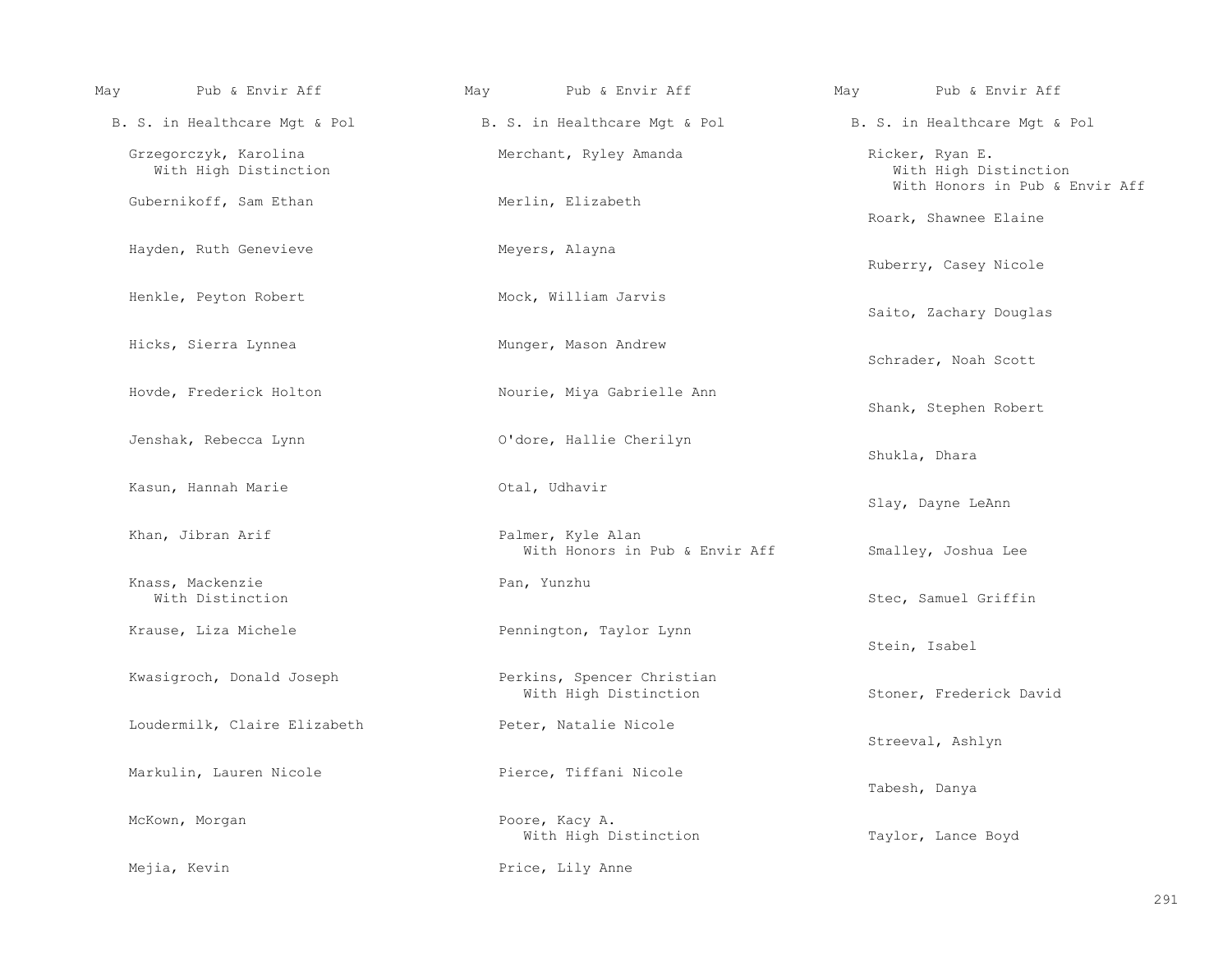B. S. in Healthcare Mgt & Pol B. S. in Public Affairs B. S. in Public Affairs

Withrow, Grace Eleanor<br>With Highest Distinction The Magnero, Stephanie Vanessa Bartels, Ryan C.<br>Public Financial Mgmt

Zubik, Carmen Vito **Management** 

Law and Public Policy

Adams, Audrey Rose Came and Tublic Financial Mgmt and Bergman, Bradley Bergman, Bradley<br>Human Resource Management Human Resource Management

Human Resource Management and the management of the management of the management of the Management of the Management

 Adams, Lucas James Management Bland, Cameron John Policy Analysis<br>With Highest Distinction The Rubrey, Elizabeth Spalding<br>Public Financial Mgmt Hutton Honors Coll Prgm Cmpltd Law and Public Policy Blankenhorn, Kaley Ann

### May Pub & Envir Aff May Pub & Envir Aff May Pub & Envir Aff

Vendely, Caitlin Elizabeth Adams, Sabrina Morgan Baney, Kyle<br>With Highest Distinction Human Resource Management Management Human Resource Management With High Distinction

> Adkins, Kevin Allen Public Financial Mgmt

Aquero, Stephanie Vanessa Woods, Ciara Dawn<br>
Woods, Ciara Dawn

Zamudio, Lilia and Management Management

Aker, Zachary Alexander

Law and Public Policy<br>R S in Public Affairs

 Alway, Christina Evelyn Aaronson Levine, Amy Monprofit Management and Baugh, Drake Edward Law and Public Policy (Baugh, Drake Edward Leadership

Abad, Alexandra Rose Arick, Ryan Baxter, Benjamin Dean Law and Public Policy Management Management Law and Public Policy<br>
With Distinction<br>
With High Distinction With High Distinction With Honors in Pub & Envir Aff Berg, Laurie Ann

Ashton, Abby Suzanne

Aspy, Chandler Preston

Atchison, Spencer Scott<br>
Adams, Lucas James<br>
Management

Aubrey, Elizabeth Spalding<br>Law and Public Policy

Bailey, Dorian Lee Karen Law and Public Policy **Environmental Mgmt** Bloom, Kevin Paul

> Ball, Meagan Reid Law and Public Policy

Warren, Haley Barenie, Megan Therese

Barthel, Jacob Gregory Ai, Holly Public Financial Mgmt

Bates, Robert Steven, Jr.<br>Management

Bauerbach, Elizabeth K.<br>Law and Public Policy Almeida, Monica Olivia Law and Public Policy With Honors in Pub & Envir Aff

Abel, Spencer B. The Coll Promot Coll Promot Coll Promot Coll Promot Nonprofit Management and Management and Management and Management and Management and Management and Management and Management and Management and Manageme Management **Leadership** is a set of the control of the control of the control of the control of the control of the control of the control of the control of the control of the control of the control of the control of the co

Bilancio, Amanda Danielle

Environmental Mgmt (Environmental Mgmt (Environmental Mgmt (Environmental Mgmt (Environmental Mgmt (Environmental Mgmt (Environmental Mgmt (Environmental Mgmt (Environmental Mgmt (Environmental Mgmt (Environmental Mgmt (En

Public Financial Mgmt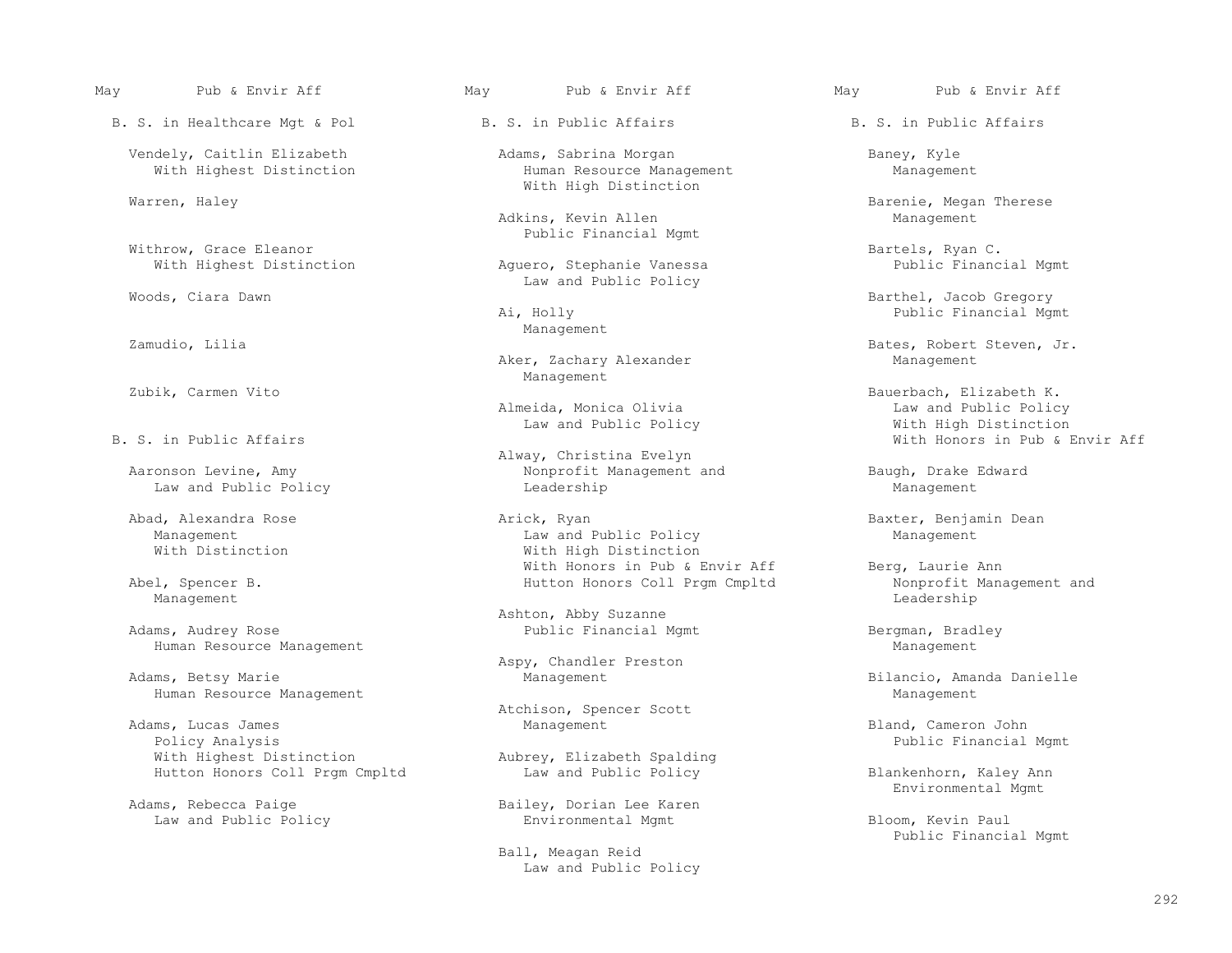Law and Public Policy

Bonahoom, Benjamin Smith Buchanan, Eleanor Carnes, Chloe Sinclair

Boothe, Malique Karon Burgdoerfer, John Nicholas Carrell, Raeanna Lynn<br>Human Resource Management Management Law and Public Policy

Bray, Jordan Parker (2008) Campbell, Logan Public Financial Mgmt (2008) Campbell, Logan (2008) Campbell, Logan Public Financial Mgmt Environmental Mgmt Chenoweth, Colin

Brelage, Alyssa Catherine Cannon, Olivianus Cannon, Olivianus Navarenent Law and Public Policy **Management** Management Cherry, Uniquee

With Highest Distinction and the Management Management Management Management

Brooks, Haley Yasmine Public Financial Mgmt Chirico, Troy Daniel

Broskovetz, Nathan Robert<br>Public Financial Mgmt Chornel Carigan, Carmen Nicole Chornel Management

Brown, Callaghan Byron Clark, Michael (1989) (1989) 876-1287 (1989) (1989) 876-1288 (1989) 876-1288 (1989) 88<br>Public Financial Mgmt Public Financial Mgmt

### May Pub & Envir Aff May Pub & Envir Aff May Pub & Envir Aff

Boomershine, Tyler Aaron Buedel, Brently Michael Carr, Hayley Marie<br>Law and Public Policy Human Resource Management Law and Public Policy Human Resource Management

Borgmann, Reed James<br>
Environmental Mgmt<br>
Environmental Mgmt<br>
Burnett, Sophia Beidinger<br>
Law and Public Policy

Born, Cade S. Burnette, Clay Bradley Eugene

Boundy, Connor and Calhoon, Olivia<br>
Management Public Financial Mgmt

 Bouwkamp, Catherine Alexandra Calkins, Elizabeth Athena Elkas Public & Nonprofit Management Management Management Chen, Peng

Brink, Jocelyn M. Capalbo, Stephanie Fairfield<br>Environmental Mgmt Management Management

Capelle, Sidney<br>Public Financial Mgmt

Capen, Matthew Scott Law and Public Policy

Carigan, Carmen Nicole **Management** Management Law and Public Policy<br>With High Distinction Brown, André Demetrius, Jr. The Mith High Distinction The Chung, Sung Eun Human Resource Management **With Honors in Pub & Envir Aff** Environmental Mgmt Hutton Honors Coll Prgm Cmpltd

Boley, Carmen Browning, Lance Timothy Carlson, Grant

Law and Public Policy

Human Resource Management Management Management and Public Policy Policy Policy Policy Management<br>With Distinction With Distinction

Law and Public Policy Cefali, Nicholas<br>
Management Management and the Management of the Management of the Management of the Management of the Management of the Ma

Cella, William George Management and the Management of the Management of the Management of the Management of the Management of the Ma

Charlton, Austin Albert Management and the Management of the Management of the Management of the Management of the Management of the Ma

Human Resource Management

Cannon, Olivia Nicole entries and Public Policy Cannon, Olivia Nicole

Human Resource Management

Chheda, Shreyansh Dharmesh

Law and Public Policy<br>
With Distinction<br>
With Distinction<br>
With Distinction<br>
With Distinction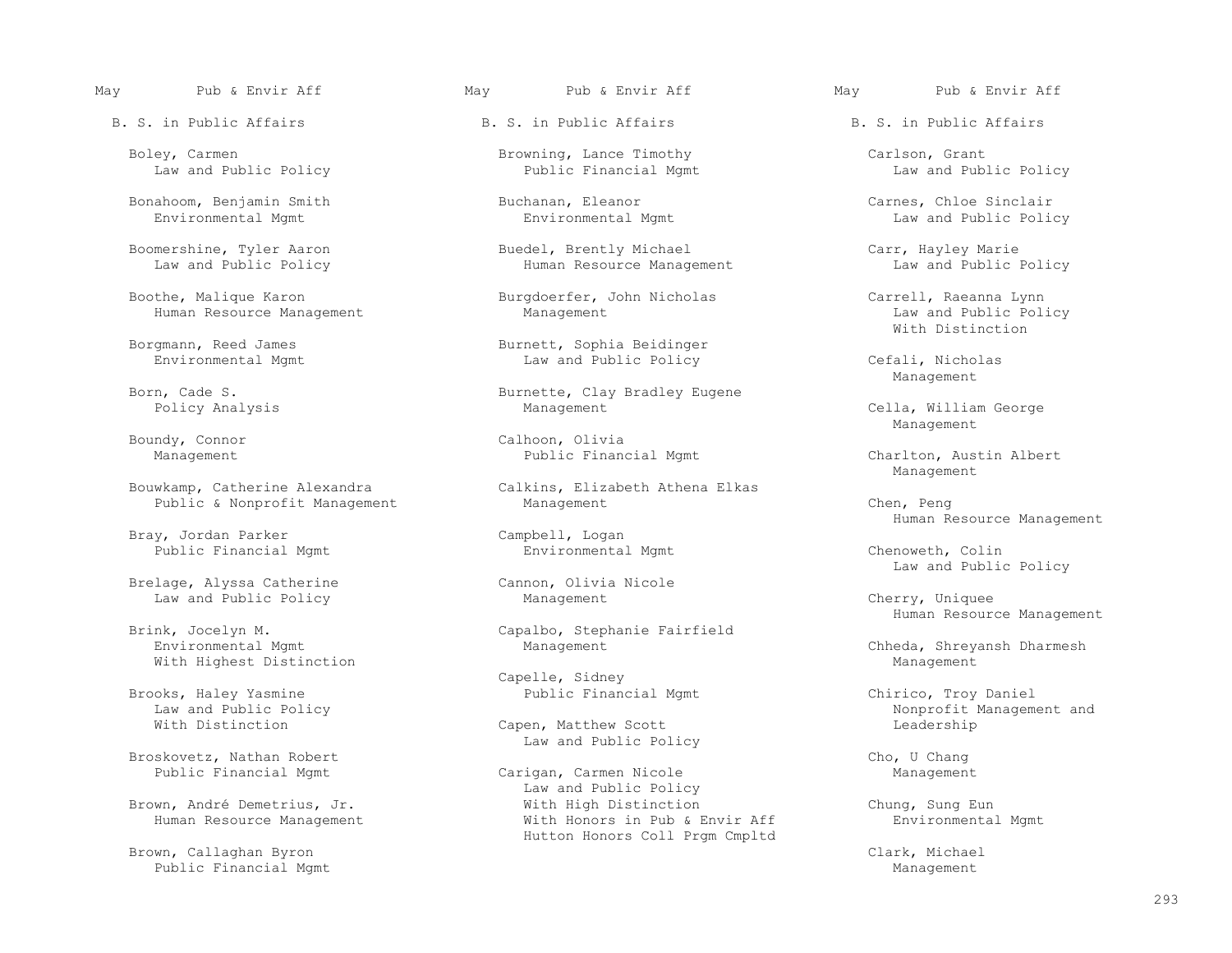Cline, Bradly Todd<br>Law and Public Policy

Cohen, Michelle Eva

 Cohen, Monya Nicole With Honors in Pub & Envir Aff

way, Evan David<br>Management Management Management Degenhart, Joshua Matthew Management Human Resource Management

Public Financial Mgmt Dennin, Kaylie Grace<br>
Law and Public Policy Dennin, Kaylie Grace

Courtney, Alexander Scott Dennis, Matthew Ryan With Distinction

Clary, Morgan Leigh Crittenberger, Thomas Edward Dhillon, Gursimran Singh

Clement, William Andrew Crow, Madison Eileen Clement, William Samuel<br>Management Dickinson, Brian Samuel Law and Public Policy Nonprofit Management With Honors in Pub & Envir Aff

Law and Public Policy Currie, Shannon Dillon, Madison Claire

 Public Financial Mgmt Curry, Evan Mitchell Dixon, Brittany Human Resource Management

Public Financial Mgmt Dorsch, William, IV<br>
Management Dorsch, William, IV<br>
Public Financial Mgmt

Cohen, Quinn Thomas Thomas Cohen, Deckard, Erin Mackenzie Cohen, Doty, Matthew Alexander Management and Eublic Policy and Public Policy and Public Policy and Public Policy and Public Policy Management<br>With Highest Distinction and Mith Mistinction and Public Policy and Mith Distinction With Highest Distinction<br>Colter, Annika and Mutton Honors Coll Prom Hutton Honors Coll Prgm Cmpltd

Conde, Angel Law and Public Policy<br>Management Mith High Distinction With High Distinction

Degenhart, Joshua Matthew

DeLissio, Michael Vincent Leadership<br>
Public Financial Mgmt<br>
With Distinction Public Financial Mgmt Noresh, Michael Jason National Mgmt Public Financial Mgmt

Management

Human Resource Management Human Resource Management Leadership

Crane, Allyson Kristine The Cravariya, Siddharth Sajjan Kumar Duncan, Andrew James Law and Public Policy and Public Policy and Public Policy Management Management Management Management

 Crim, Livia Catherine Dermawan, Fadri Farel Dunlap, Daylen Vaughn Public Financial Mgmt

May Pub & Envir Aff May Pub & Envir Aff May Pub & Envir Aff

Public Financial Mgmt

Nonprofit Management and<br>Leadership

Public Management and Leadership

Human Resource Management Charlotter Douthitt, Zachery Taylor<br>Decker, Bailey Charlotter (Douthitt, Zachery Taylor Human Resource Management<br>With Distinction

With Honors in Pub & Envir Aff Dowd, Bailey Carson Conway, Evan David Norses in Pub & Envir Aff Dowd, Bailey Carson Conway, Evan David

 Public Financial Mgmt Dowell, Lasserina Noel pens, Hanna<br>
Human Resource Management DeLissio, Michael Vincent Leadership With Honors in Pub & Envir Aff

DuBois, Madeline Elizabeth Management and the Management of the Management of the Management of the Management of the Management of the Ma

Duckworth, Levi Andrew (Dent, Alexis John Muckworth, Levi Andrew (Duckworth, Levi Andrew (Dent, Alexis John Mu<br>Dent, Alexis John Mucham (Duckworth, Levi Andrew Muckworth, Levi Andrew (Dent) (Dent, Alexis John Muckworth, L Nonprofit Management and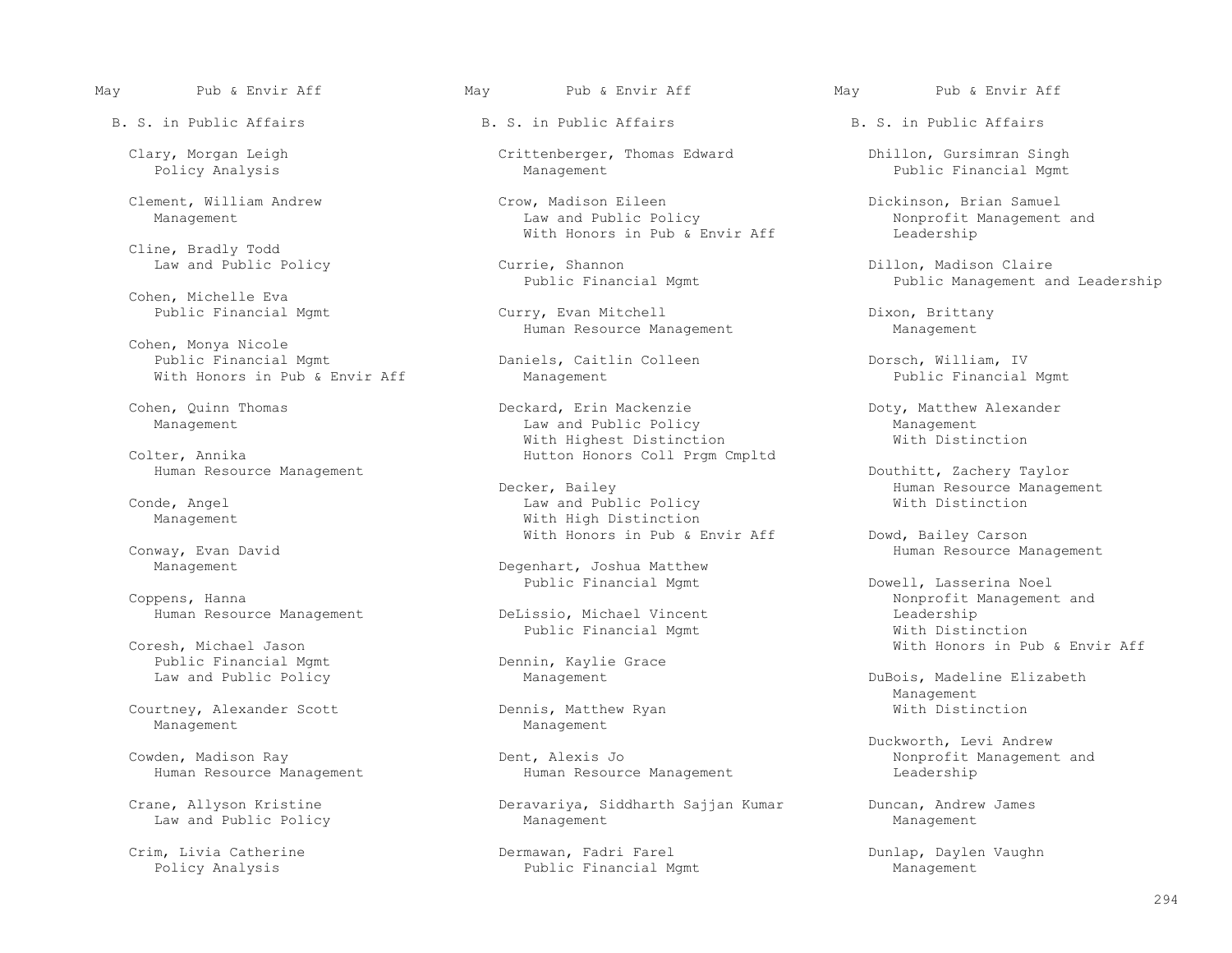Dwight, Emily Elizabeth Farrell, Caitlin Marie Frazier, Stephen Joseph Law and Public Policy With Distinction

stra, Mark Thomas and Mith Honors in Pub & Envir Aff Management Management **Freidus, Amanda** 

Eckert, Rhiley Michael<br>Management

Public Financial Mgmt

Eisenbarth, Emily Joy<br>
Human Resource Management<br>
Law and Public Policy Human Resource Management

 Ellinwood, Brian Law and Public Policy Flood, Margaret M. Gagnon, Benjamin Wood

 Emerson, Matthew William Human Resource Management Flora, Conner William Gajcak, Christopher

English, Justin Thomas

Human Resource Management Foley, Kaitlyn Renne

Everett, Gavin Christopher Management Everett, Gavin Christopher Management Fout, Macy Jo

Fang, Qiming

 Fann, Jackson Stocker Nonprofit Management and Leadership

May Pub & Envir Aff May Pub & Envir Aff May Pub & Envir Aff

With Honors in Pub & Envir Aff Feldhake, Madison Freeman, Amanda<br>Law and Public Policy Freeman, Human Resour Law and Public Policy and Human Resource Management Dykstra, Mark Thomas (Anagement Mith Honors in Pub & Envir Aff

> Feng, Xueying Teng, Xueying Public Financial Mgmt<br>
> Environmental Mgmt With High Distinction Friedenberg, Daniel

Fernanda, Ketrine<br>Public Financial Mgmt

Human Resource Management<br>With High Distinction

Environmental Mgmt Management

Human Resource Management Ganz, Zoya

Fout, Macy Jo

Franz, Alexander James Environmental Mgmt<br>Fall, Evan Michael

Human Resource Management Frazier, James Whitaker (Gelb, Jared Daniel Selb, Jared Daniel Law and Public Policy Law and Public Policy

Edmonds, Hunter and Manus (Exercise of Fernanda, Ketrine and School of The Mith Distinction Manus (Edmonds, Hunter and Mith Distinction of The Mith Distinction of The Mith Distinction of The Mith Distinction of The Mith Di

Friedman, Spencer Matthew<br>Filipowicz, Katherine and Management

Frye, Delaney Smith<br>Fiore, Mia Alexandra and Public Power and Public Power Eisner, Ethan Fiore, Mia Alexandra Law and Public Policy With Honors in Pub & Envir Aff

Management **Environmental Mgmt** 

Human Resource Management Flynn, Mitchell William (Galpern, Jonathon Marshall Massource Management (Galpern, Jonathon Marshall Management (Galpern, Jonathon Marshall Management (Galpern, Jonathon Marshall Management (Galpe Management Law and Public Policy With Honors in Pub & Envir Aff

Human Resource Management Garcia, Joel Andrew (Faletti, Nicholas Gerald Carcia) Faletti, Nicholas Gerald Nonprofit Management and

 Fall, Evan Michael Gastineau, Matthew David izier, Hannah Lee **Human Resource Management**<br>
Management<br>
Mith Distinction Management Management Mith Distinction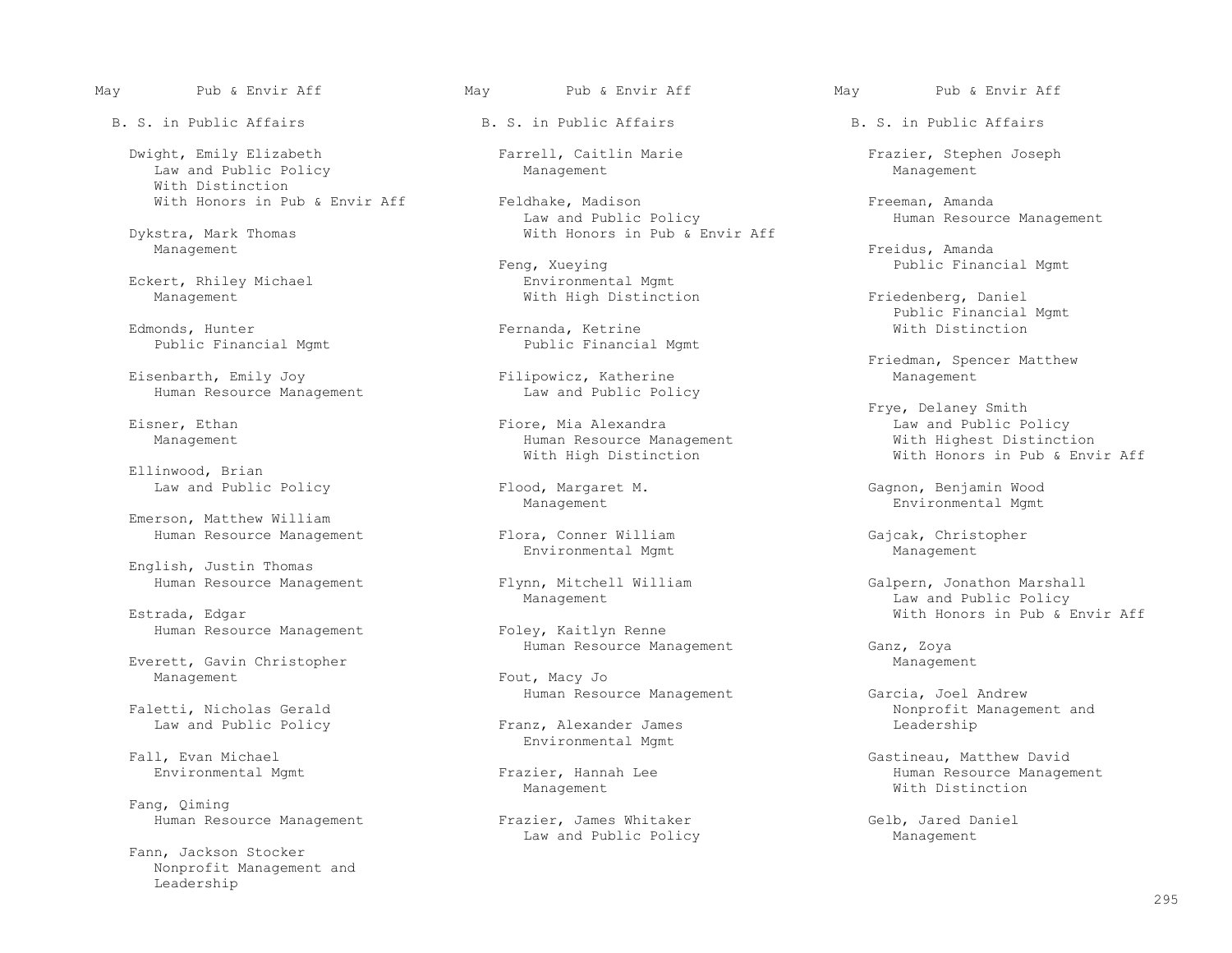Genetski, Alexander Jakob Griffin, Klayton Hannah, Nolan James Human Resource Management

Georges, Alexios Christos Grimm, Justin Scott and Public Policy and Public Policy Management Management Management

Environmental Mgmt

Glick, Collin<br>Law and Public Policy

Gold, Tristan Rae<br>Environmental Mqmt

Goldberg, Daniel Morry<br>Management

 Gomez, Gabrielle Human Resource Management Guy, Hannah Kristine Heller, Cole Allen

Goodman, Austin Reese

Goodman, Margaret Rose<br>Law and Public Policy Missimum Hall, Audrey Ann

Gradison, Brian Davis<br>
Public Financial Mgmt<br>
Environmental Mgmt<br>
Environmental Mgmt Public Financial Mgmt **Environmental Mgmt** Herbers, Esther Rae

ivier, Molly Rae 1999 (Electronic Mamerick, Christopher Thomas Law and Public Policy Law and Public Policy **Public Financial Mgmt** Hutton Honors Coll Prgm Cmpltd Financial Mgmt Hutton Honors Coll Prgm Cmpltd Financial Mgmt Hutton Honors Coll Prgm Cmpltd Financial Mgmt Hutton Honors Coll Prgm Cmpltd Financi With Distinction<br>With Honors in Pub & Envir Aff<br>With Honors in Pub & Envir Aff

## May Pub & Envir Aff May Pub & Envir Aff May Pub & Envir Aff

Law and Public Policy

Law and Public Policy

Grynheim, Leah Kestin and Harris, Benjamin Russell (Grynheim, Leah Kestin Nessell Bilmore, Andrew WooJung (Grynheim, Leah Kestin Sunagement and Management Management (Grynheim, Leah Kestin Sunagement and Management (Grynhe Nonprofit Management and<br>Leadership Nonprofit Management and<br>
Leadership<br>
With High Distinction  $With$  Honors in Pub & Envir Aff

> Guan, Louie Guan, Louie Buan, Louie Alexandre Hawkins, Coleman Robert<br>Haw and Public Policy Human Resource Management

 Environmental Mgmt Guo, Dafang Heffern, Katie Concetta Human Resource Management

Management Hadil, Hasriq Hendrix, Sarah P.

 Nonprofit Management and Gottlieb, Jacob Samuel Leadership Henning, Sara

 Hanes, Brooke Management Greiwe, Jackson John **Nonprofit Management** and Management Leadership Hogan, Thomas Joseph, Jr. With Highest Distinction

Getting, Andrew Chance Grossberg, Daniel Harding, Julie Michelle

Harter, Jenna Elizabeth<br>Management

Gupta, Abhishek **Held, Michael Thomas** Management Law and Public Policy

Management **Environmental Mgmt** 

Human Resource Management<br>With Distinction With Honors in Pub & Envir Aff

Law and Public Policy With Distinction<br>
Hammon, Morgan E.

Law and Public Policy

Hillestad, Cole Patrick<br>
Management<br>
Management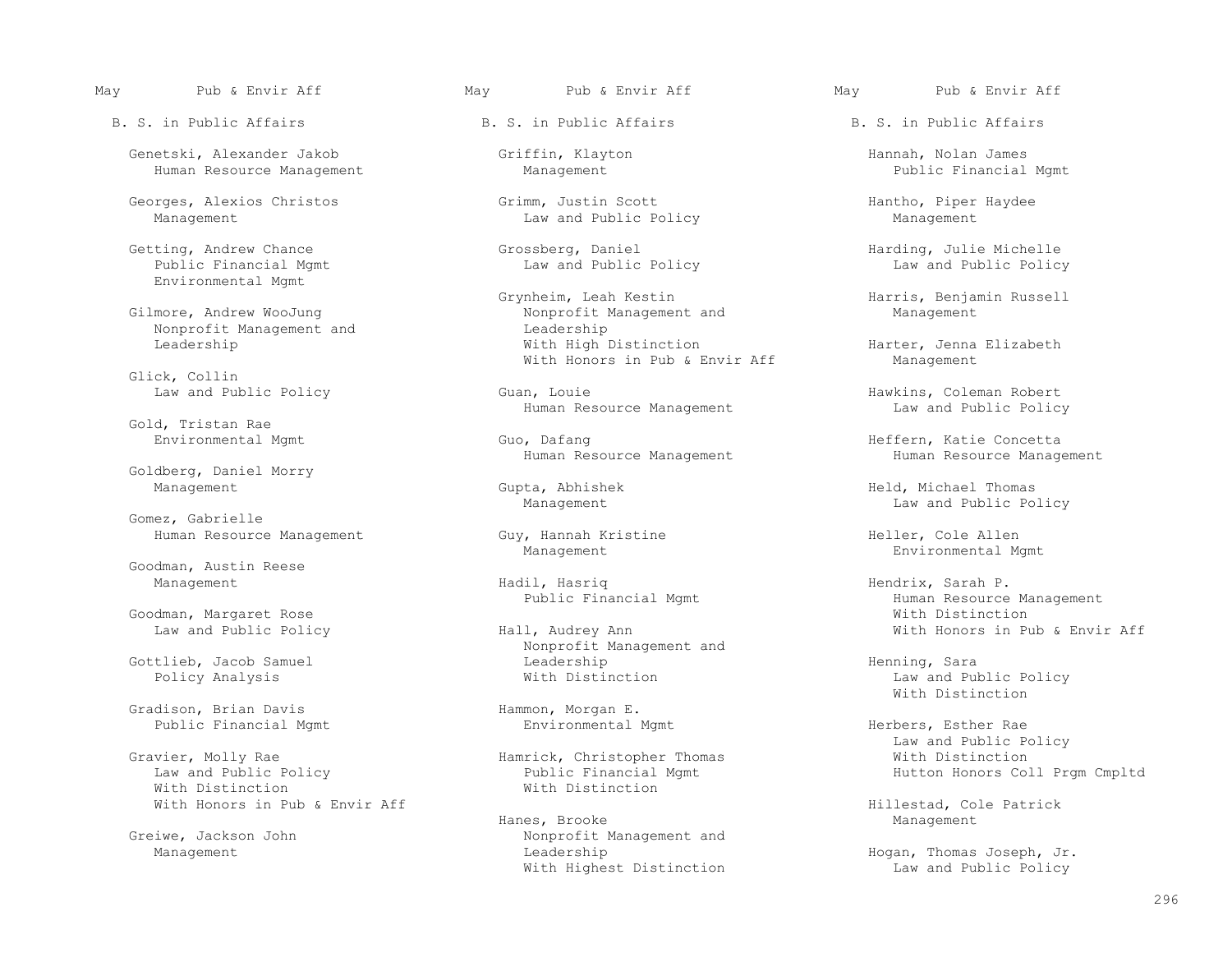Hopkins, Margaret Eileen Jones, Zackary Caleb Khalafalla, Ali Ahmed Mahmoud Ali With High Distinction With Honors in Pub & Envir Aff Joseph, Marie Katherine Kindelin, Timothy Hutton Honors Coll Prgm Cmpltd

Houston, Jenna Marie Juceam, Aaron Phillip Klaben, Robbie Nicole Juceam, Aaron Phillip Klaben, Robbie Nicole Law and Public Policy

 Hurtekant, Raelle Kimberly Juneja, Aaryan Korn, Daniel Nonprofit Management and Leadership<br>With Distinction

Ihrie, Jacob Pierce

Imus, Aurora

Isaacson, Abigail Rose

 Jackson, Charley Elizabeth Nonprofit Management and  $\hbox{\tt Katzman}$ , Noah  $\hbox{\tt Leadership}$  Kratz, Jonathan Scott Deadership Management Public Financial Mgmt

 Jackson, Connor James Keifer, Jonathon Michael Labriola, Daniel Robert Public Financial Mgmt

Jackson, Jonathon D. Kelly, Casey Marie Lacovara, Kieran Gerard

Johnson, Alexander Jeffrey (English Kerstein, Stephen Blake Langhans, Allison Management Langhans, Allison Langhans, Allison Law and Public Policy

## May Pub & Envir Aff May Pub & Envir Aff May Pub & Envir Aff

Hoog, Mark Henry (Elaude 1999) Jones, Xavier Dwayne (Elaude 1999) Keusch, Zachary Claude 1999) Environmental Mamt<br>Environmental Mamt (Kuman Resource Management 1999) Public Financial Mamt Human Resource Management

Public Financial Mgmt

Management Management

Kaptur Guzman, Liana Carmen Koziol, Sophia Elizabeth

Katz, Lauren Elizabeth Krach, Justin Matthew Management Management

Public Financial Mgmt

Law and Public Policy

Law and Public Policy

 Jones, Christopher M. Kessler, Ryan Lauer, Eric Daniel Public Financial Mgmt

Kaforski, Grace Hannah Kourtelidis, Katrina Anne<br>Management Management

Kaminyar, Bogdan Kovacik, Ryan Scott<br>Manaqement Human Resource Manaqement Human Resource Management

Human Resource Management Music Resource Management

Jasper, Dalton Lawrence The Kerns, Richard William The Landry, Grace Kathryn Freel Management **Public Financial Mgmt** Law and Public Policy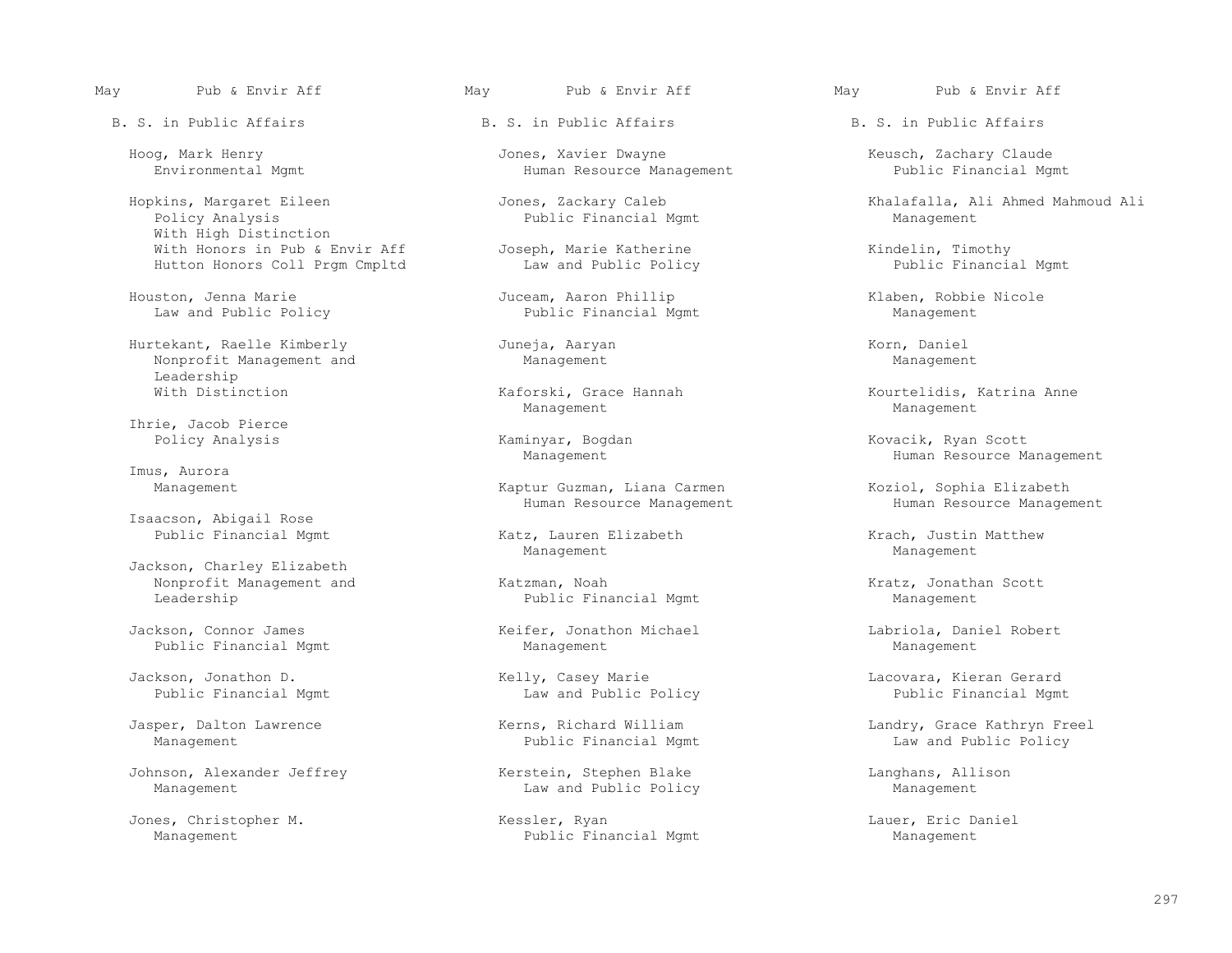Lear, Alexia Ayran Liu, Yifan

Lee, Soyeon and the control of the Management Management

Law and Public Policy

Lemberger, Andrew Michael Public Financial Mgmt

Lemke, Olivia Management

Levesque, Stefan J. Nanagement and Stefan J. Management and Lotzof, Elan Management and Management and Management and Management and Management and Management and Management and Management and Management and Management and

Public Financial Mgmt

Li, Qianzi Management

Li, Qiule Management

Li, Tong Management

Law and Public Policy **Law Act Act and Public Policy** Leadership<br>
With Honors in Pub & Envir Aff Management Management Mith High Distinction With Honors in Pub & Envir Aff Management

 Layden, Mackenzie Liu, Xuexin Mace, Adam Michael Human Resource Management

Human Resource Management<br>
Wahoney, Cayla Madison<br>
With Honors in Pub & Envir Aff<br>
Mahoney, Cayla Madison With Honors in Pub & Envir Aff Lee, Dongiae

Lee, Sangjoon and Public Policy and Public Policy

Longardner, Grant Robert<br>Management

Management Lopez, Carlos

Management **Management** Lotfalian, Benam Edward Public Financial Mgmt Maredia, Shareeq

Lotzof, Elan<br>Management

Management Lovan, Adam Christopher, II

Human Resource Management Lu, Zhiye<br>Public Financial Mgmt

Management Luo, Ziwei<br>
Management Management

May Pub & Envir Aff May Pub & Envir Aff May Pub & Envir Aff

With High Distinction

 Lee, Dongjae With Highest Distinction With Honors in Pub & Envir Aff

 Lee, Sangjoon Malkowski, Alexander Luke Human Resource Management

A Soyeon (and Dong, Joseph Ryan (and Dong Malone, Olivia Caroline)<br>Public Financial Mgmt (and Dong, Joseph Ryan (b) and Dong Malone, Olivia Caroline ng, Joseph Ryan Long, Joseph Ryan Long, Joseph Ryan Long, Law and Public Policy<br>Management Long, Mith Highest Distinction Management Management Management Which Highest Distinction<br>With Honors in Pub & Env: With Honors in Pub & Env: Long, Mariah K. **Envir Aff** Long, Mariah K.

Human Resource Management Maloney, Ryan Patrick<br>Public Financial Mgmt

Management Management Management Management Management Management Management Management Management Management Management Management Management Management Management Management Management Management Management Management Ma

Public Financial Mgmt Mann, Madison Nicole<br>Lenka, Sumant Mann, Madison Nicole Law and Public Policy

Management Management Management Management Management Management Marsh, Bryce Alan<br>Public Financi Lou, Wei and Marrison Public Financial Mgmt

Management Management Management Management Management Management Mathews, Andrew Sandahl<br>Management

Public Financial Mgmt Mattera, Daniella Julia

Matthews, Kelly Catherine

Management Management Management Management McCroskey, Katelyn Grace<br>McCroskey, Katelyn Grace (McCroskey, Katelyn Grace ) Lytle, William Brady and Monprofit Management and Lytle, William Brady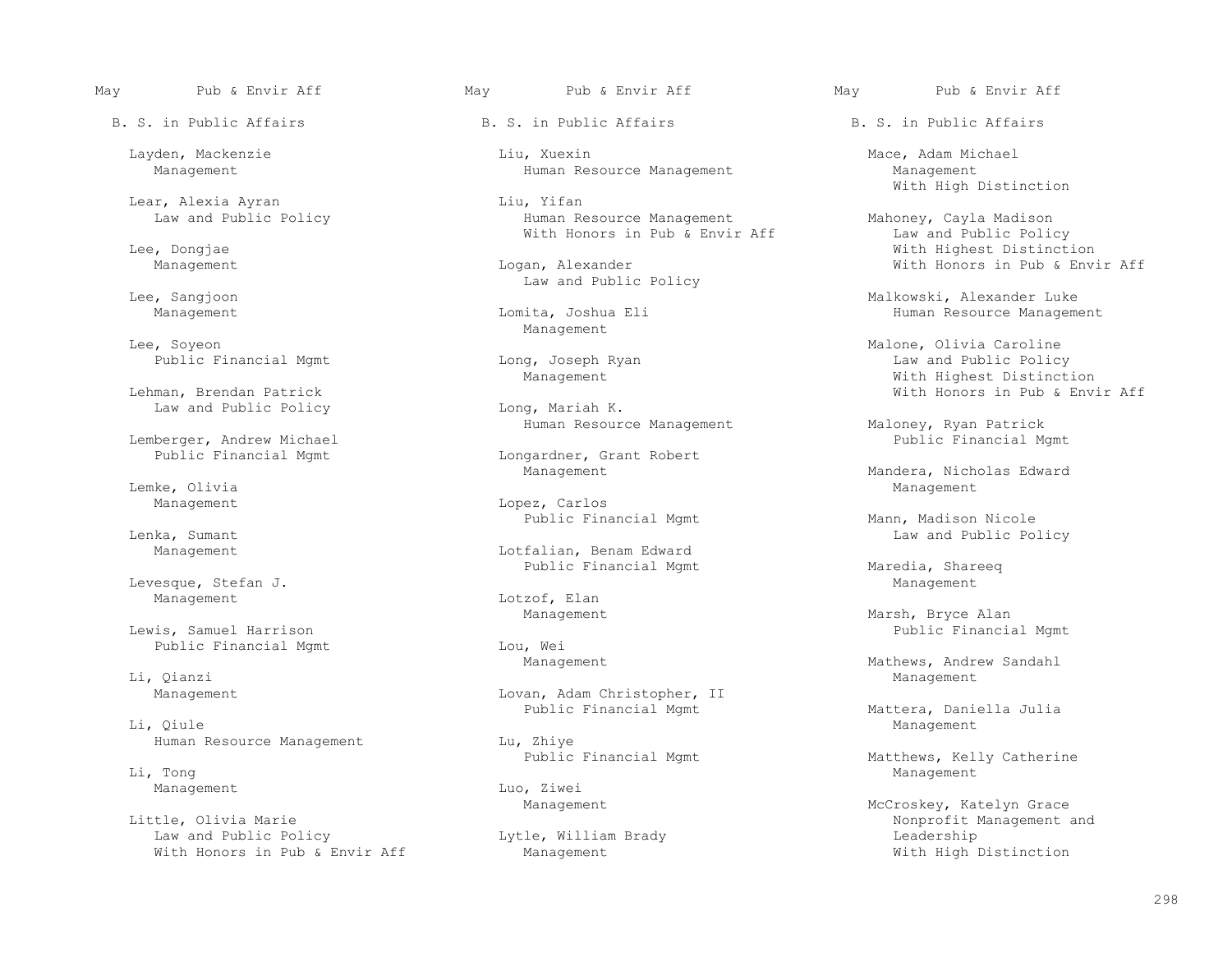McDaniel, Michael C. Mishel, Anna Katina Newman, Austin Lee

McDonough, Anna Lewisse Mitchell, Cora Michelle Ng, Timothy Wijaya<br>Law and Public Policy Management Law and Public Policy

Management Management Management

McQuilkin, Michael Steven Morlan, Audrey Lorene O'Malley, Alex David

Mehringer, Alexis Victoria Morrin, Jason Adam O'Neal, Shelby Lyn<br>Nonprofit Management and Law and Public Policy Nonprofit Management and Law and Public Policy Leadership

 Melangton, Madeline Kennedy Environmental Mgmt O'Rourke, Colleen Elaine Human Resource Management

 Melchionna, Robert Anthony Public Financial Mgmt Olaniyi, Folakemi Public Financial Mgmt

Mencl, Abbigail Ritalee Management Management Olmos, Vincent M. Dublic Financial Mgmt<br>Public Financial Mgmt

Human Resource Management

 Michel, Joseph Landon Public Financial Mgmt Oxender, Nicholas Management Management

Milano, Albert Joseph, III Human Resource Management Pace, Gage

Environmental Mgmt Management Management Management Management Management Management With Distinction

### May Pub & Envir Aff May Pub & Envir Aff May Pub & Envir Aff

Environmental Mgmt

McElhiney, Alexis Lynn Mohsenzadeh, Kevin Michael Mohsenzadeh, Kevin Michael Nguyen, Timothy<br>Manaqement Law and Public Policy Manaqement Law and Public Policy

McKinney, William Garstang Moore, Kathleen Rachelle O'Connor, Joseph David<br>Human Resource Management Public & Nonprofit Management Public & Nonprofit Management

Morton, Blair Kelly<br>Environmental Mgmt

Mouayed, Sara<br>Public Financial Mgmt

Muench, Megan Therese

Murphy, Joseph James<br>Mendel, Cameron Lee and Society Policy Analysis

Neu, Anthony John Nichel, Joseph Landon<br>Public Financia

Newell, Susannah Van Devanter

 Newlander, Joshua Henry Miller, Grant Tetsuo **Management** Management Page, Liam

McHugh, Edward Hiller (Monasterio, Lorenzo (Monasterio, Lorenzo Nolting, Cameron James<br>Management Management Management Management

 McManus, Taylor Marie Morales, Makala O'Connor, Katherine Marie Human Resource Management

Human Resource Management

With High Distinction

Law and Public Policy

Policy Analysis Connor John Connor John Public Financial Mgmt

Public Financial Mgmt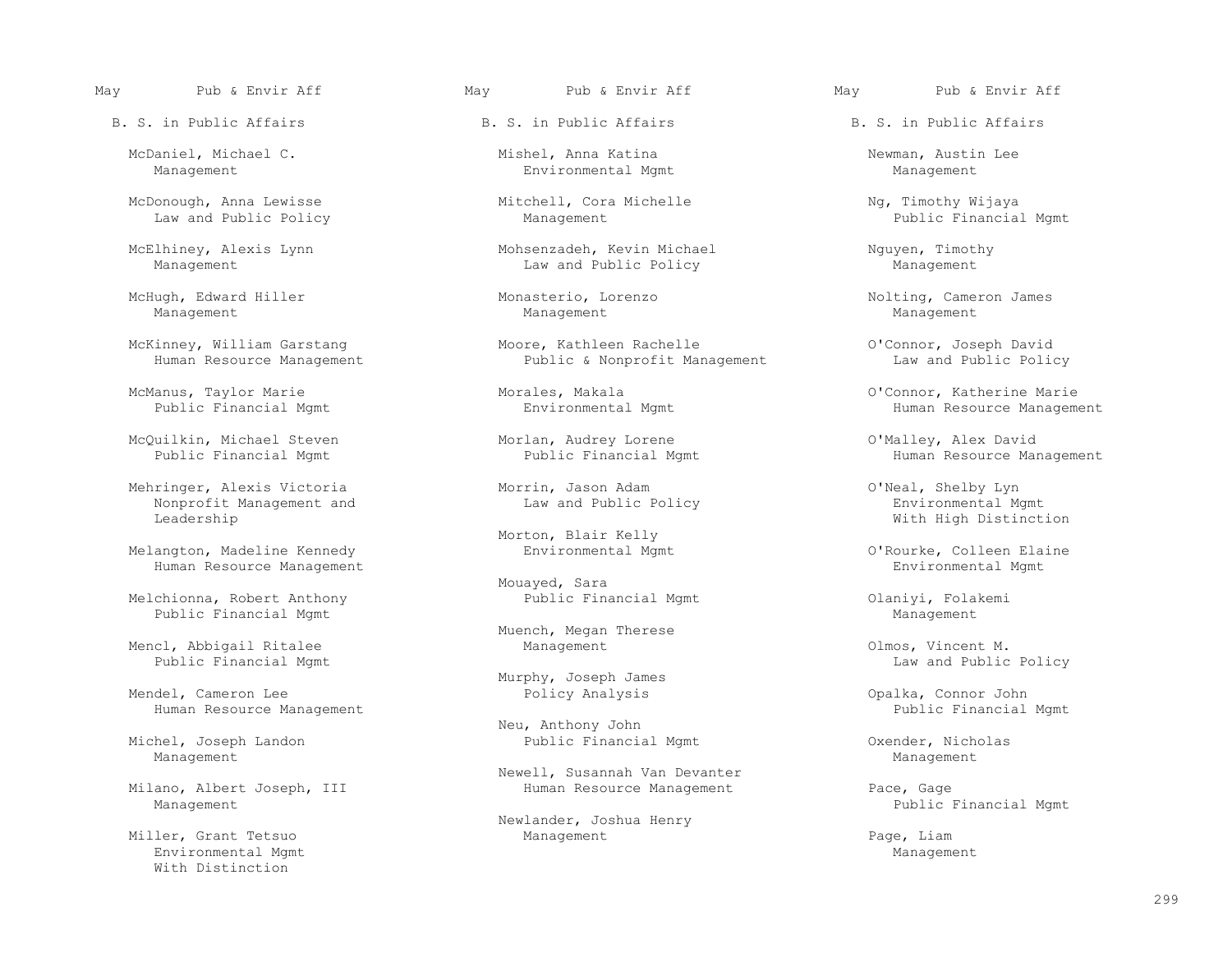With Distinction

Public Management and Leadership

Payonk, Nathanial Austin<br>
Law and Public Policy<br>
Pruban, Jessica Elizabeth Law and Public Policy

Peasley, Isaac John Management and Sales Peasley, Isaac John Management and Management Pusinelli, Michael Maxwell Nonprofit Management and Pusinelli, Michael Maxwell

Pergola, Steven S.<br>Public Financial Mgmt

Perlen, Samuel Albert Qiu, Ting

Petruzzi, Grayce Marie<br>Nonprofit Management and

Pierce, Adam Taylor Public Financial Mgmt Salinas, Eusebio Jesus

Management

Management Leadership

Law and Public Policy<br>With Distinction With Honors in Pub & Envir Aff Management

Power, Michael Robert **Roach, John Christian** Sauder, Samuel Charles Management Management Management

May Pub & Envir Aff May Pub & Envir Aff May Pub & Envir Aff

Pathak, Krishna K. Prasco, Alexandria Kay Pathak, Krishna K. Pathak, Roberts, Noah P.<br>
Law and Public Policy Mones (Roberts, Noah P. Management and Management Nonprofit Management and<br>Leadership

Human Resource Management Rosenbach, Heather

Public Financial Mgmt Ruizvelasco, Nestor

With Distinction **Management** Management

Ranseen, Olivia Katherine and Russell, Brady Will<br>Environmental Mgmt Brady Russell, Brady Will Leadership Environmental Mgmt Law and Public Policy With High Distinction<br>Phillips, Tyler Joseph With Honors in Pub & E

Rascia, Mia Rose

Reisenfeld, Julia Anabelle<br>Polk, Brage Harold Microsoft Distribution Public Financial Mgmt

Rigley, Kathryn (Rightan, Saltzman, Serena Jade) (Rigley, Kathryn (Saltzman, Serena Jade (Saltzman, Serena Jade (Saltzman, Serena Jade (Saltzman, Serena Jade (Saltzman, Serena Jade (Saltzman, Serena Jade (Saltzman) (Saltzm Nonprofit Management and With Highest Distinction Sargent, Rachael Brooke (Nobel Brooke and Michael Brooke Sargent, Rachael Brooke and Michael Brooke and Michael Brooke (Nobel Brooke and Michael Brooke and Michael Michael Michael Michael Michael M Hutton Honors Coll Prgm Cmpltd

 Powers, Lucille Rosemary Roberts, Houlton Christopher Saunders, Adam Donn Environmental Mgmt

With High Distinction and the Robillard, Jay Alan Rayne, Charles Edward and Connection Rayne, Charles Edward Price, Nicholas Tucker **Public Financial Mgmt** Public Financial Mgmt

Human Resource Management Rosen, Nathan Jacob<br>Management

Rosner, Kathryn Oxana Human Resource Management

Environmental Mgmt

Public Financial Mgmt Rush, Kristopher Garrett<br>
Management Mith Distinction<br>
Management

Philips, Tyler Joseph Millips, Tyler Joseph Millips, The Mich Honors in Pub & Envir Aff Rutledge, Morgan Nicole<br>Environmental Mgmt Rublic Financial Mgmt Public Financial Mgmt

 Law and Public Policy Law and Public Policy With Honors in Pub & Envir Aff

Risley, Emma Katherine Satz, Andrew Michael Management Satz, Andrew Michael Manus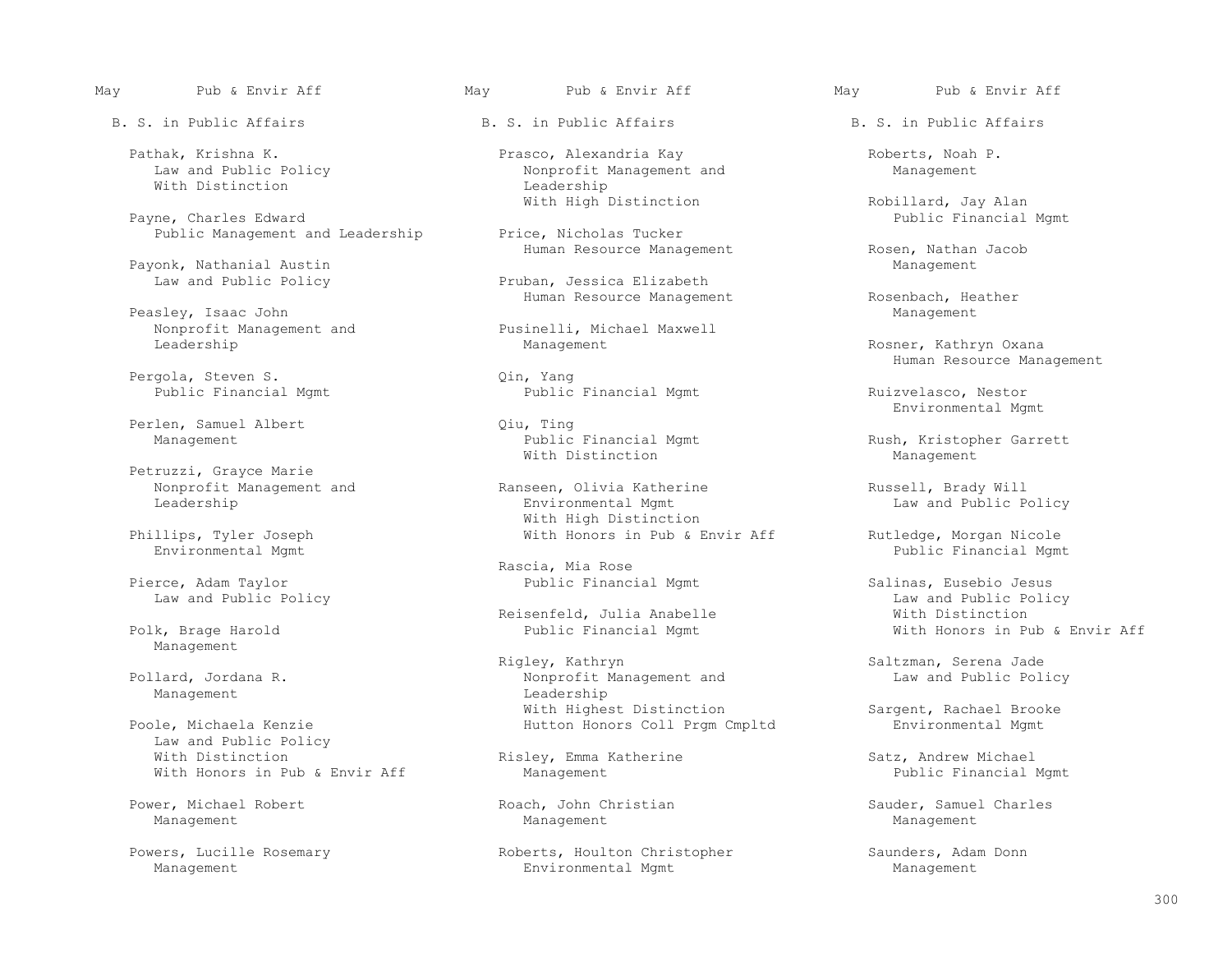Scaletta, Jack Thomas Shaffer, Emily Madelaine Smith, Harrison Thomas Law and Public Policy

Schankerman, Rebecca Cecelia Shambery, Macey Brene Socks, Patrick T.<br>Management Socks, Patrick T. Saw and Public Policy Shamagement Management With Honors in Pub & Envir Aff

Scherwin, Nicholas Robert Sharma, Manavi Vidaya<br>Public Financial Mgmt<br>Public Financial Mgmt Public Financial Mgmt

Schmidt, Meghan Colleen<br>Public Financial Mgmt

Schoeneman, Justin A. Management Shim, Juhee

Policy Analysis

Schutz, Erin Leigh and Management Management Management Management Management Public Financial Mgmt

Law and Public Policy

Management

Management

Scott, Gabriela Christine and Management Management Management Management Law and Public Policy

Law and Public Policy

May Pub & Envir Aff May Pub & Envir Aff May Pub & Envir Aff

Law and Public Policy<br>With Distinction

Schmidt, Austin Thomas Shen, Haoxuan Shen, Haoxuan Shen, Haoxuan Public Financial Mgmt<br>Policy Analysis Policy Analysis With Honors in Pub & Envir Aff Spann, Brayton Spann, Brayton

Shilts, Nicholas Michael

Law and Public Policy Shuert, Sydney Shuert, Sydney Management

Sinnis, Landon Robert (Schwantes, Jon Brian, Jr. (Spike, Brett Schwantes, Jon Brian, Jr. (Spike, Spike, Brett (Schwantes, Jon Brian, Jr. (Spike, Spike, Brett (Schwantes, Jon Brian, Jr. (Spike, Spike, Spike, Spike, Spike, S Human Resource Management

Slepian, Rachel Hope Soleth Springer, Joshua Andrew Slepian, Rachel Hope Springer, Joshua Andrew Schwartz, Michael Andrew Human Resource Management Schwartz, Michael Andrew Human Resource Management Human Resource Management

Smart, Sydnie Smart, Sydnie Schwartz, Iane Chandler<br>Schwartz, Trevor Ethan Stamper (Schwartz, Trevor Ethan Stamper (Schwartz, Trevor Ethan Stamper (Schwartz, Trevo Human Resource Management

Smelser, Shane David Stephens, Dillon

Smith, Abbygail Elaine (Stoner, Logan Scott (Steman, Christian Paul Stoner) (Steman, Christian Paul Stoner, Logan Scott (Steman, Christian Paul Stoner, Logan Scott (Steman, Scott (Steman, Scott (Steman, Scott (Steman, Scot nan, Christian Paul Nones (Nonprofit Management and Nonprofit Management and Nonprofit Management and Nonprofit<br>Management Leadership Management Leadership Leadership Serf, Matthew Paul and Serf, Matthew Paul and Serf, Matthew Paul and Serfect and Serfect and Serfect and Serfect and Serfect and Serfect and Serfect and Serfect and Serfect and Serfect and Serfect and Serfect and Serfect a

Law and Public Policy

Sogge, Matthew

Song, Sungwook

Management Sparks, Taylor Wyman<br>
Management Management

Ruman Resource Management Spencer, Lily S.<br>Scholey, Sarah Monprofit Man Shuert, Sydney Mion and Shuert, Sydney Mion and Shuert, Sydney Mion and Shuert, Sydney Mion and Shuert, Sydney Mion and Shuert, Sydney Mion and Shuert, Sydney Mion and Shuert, Sydney Mion and Shuert, Sydney Mion and Shuert Management Management Management Management Mith High Distinction<br>Nith Honors in Pub & Nith Distinction (With Monors in Pub & 3) With Honors in Pub & Envir Aff

Singhal, Rahul Spenny, Connor Caden

Serzempek, Carolyn (Smith, Danielle Marie 1988)<br>Public Financial Mgmt (Public Financial Mgmt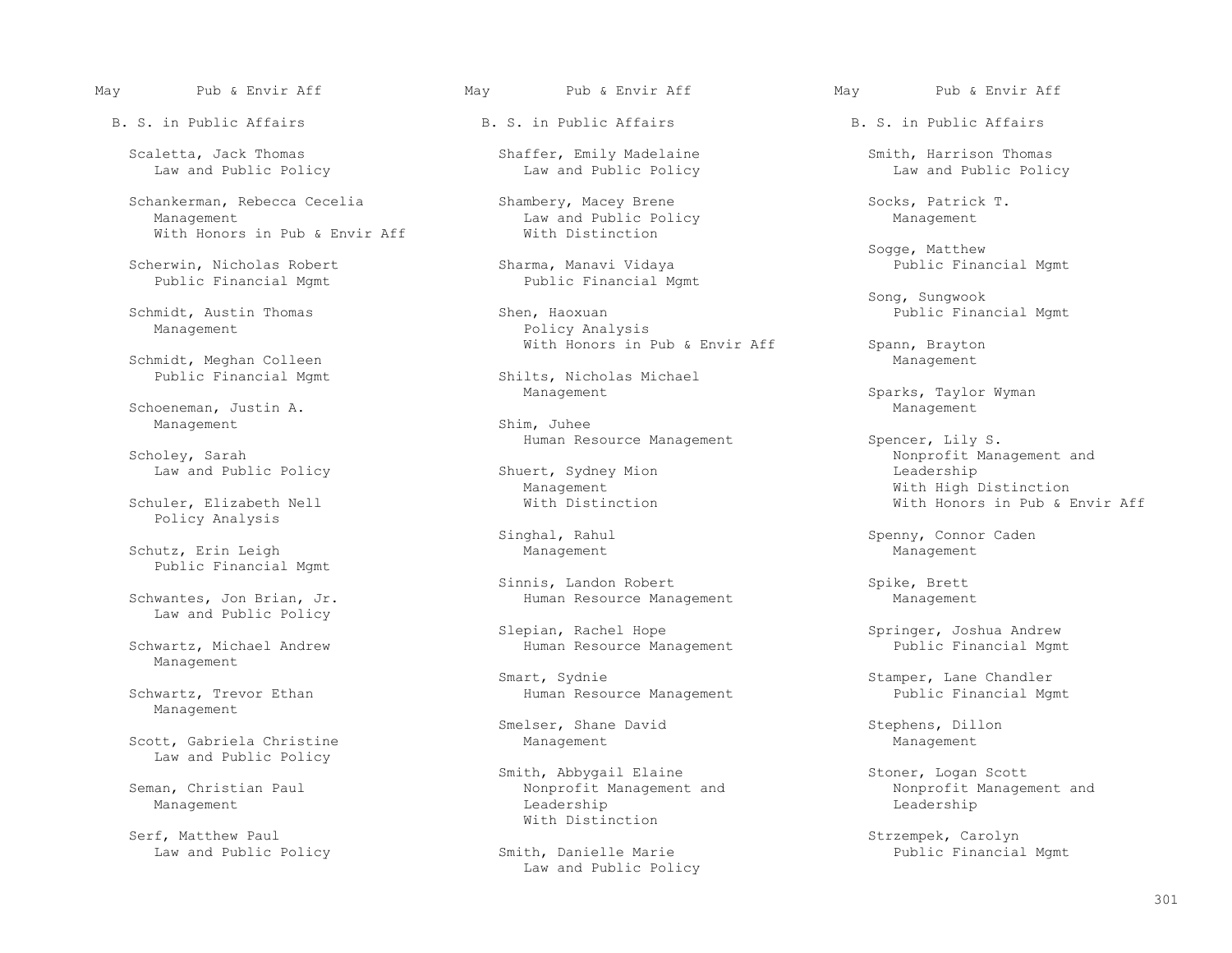Styler, Hannah Marie Turner, Kyle David Ward, Connor Stafford Law and Public Policy

Sudiarto, William Van Der Wey, Jacqueline Lane<br>Human Resource Management Van Law and Public Policy

Sumarno, Ivan Wijaya

Sun, Shiyu

Sun, Yingfei

Sweitzer, Emma Katherine

Thielbar, Jacob **Waller, Victoria** Waller, Victoria Westlake, Brady Renee<br>Public Financial Mgmt Menum Management Management Monprofit Manageme

Public Financial Mgmt<br>With Distinction<br>With Distinction

Tirotta, Troy Michael **Human Resource Management**<br>Management

Toney, Jessica Ann Law and Public Policy With Highest Distinction Wang, Xuanwen Wiczer, Samuel Morris With Honors in Pub & Envir Aff

Traylor, Eva Marie Wang, Yixuan Wang, Yixuan Wang, Yixuan Will, Holt Charles<br>Human Resource Management Mublic Financial Mgmt Mublic Power Managemental M

May Pub & Envir Aff May Pub & Envir Aff May Pub & Envir Aff

Human Resource Management Law and Public Policy Warner, Mitchell

Victor, Gabriell Louise **Washburn, Matthew James**<br>
Law and Public Policy **Management** Management Law and Public Policy

Human Resource Management **Wade, Hanna Marie** Weinstock, Phoebe<br>Environmental Mqmt Math Marie Human Resource

 Human Resource Management Wager-Miller, Harrison James Wenning, Adam Environmental Mgmt Management

 Taylor, Josie Georgette Wagner, Alexander Thomas Wenninger, Lily Grace Law and Public Policy

Law and Public Policy

Tian, Ye Walther, Mason E. Walther, Mason E. When We with Distinction and Public Policy and Public Policy Human Resource Management<br>
With Highest Distinction<br>
With Highest Distinction With Highest Distinction and Moreover Mhite, Francesca Gabriella<br>With Honors in Pub & Envir Aff Management Management n, Ziting<br>
Public Financial Mgmt<br>
Tublic Financial Mgmt<br>
Mutton Honors Coll Prgm Cmpltd

Wang, Hongda Public Financial Mgmt

 Human Resource Management Public Financial Mgmt Environmental Mgmt Human Resource Management

With High Distinction

Public Financial Mgmt

 Public Financial Mgmt Voge, Tristan Michael Watkins, Mitchell William Law and Public Policy

Human Resource Management

Thewes, Mariah C. Wagner, Laura Michelle West, Cindy Pamela

Nonprofit Management and Leadership

Whitler, Chase Aaron

Whitmill, Martha Louise Wang, Wanqing  $\blacksquare$  Nonprofit Management and Management and Management and Management and Management and Management and Management and Management and Management and Management and Management and Management and Management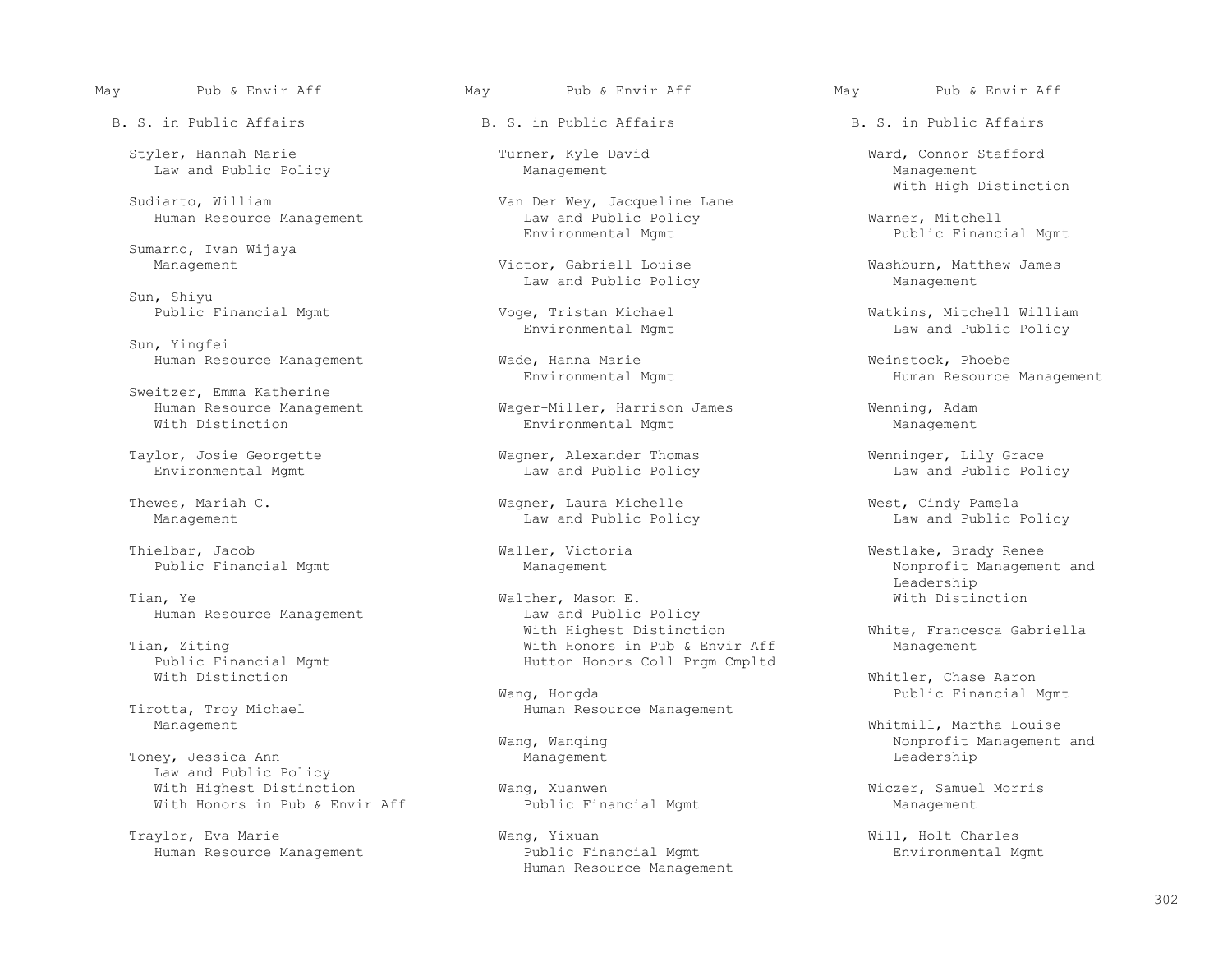Wisdorf, Jace J. Burel, 1996. In the set of the set of the set of the set of the set of the set of the set of the set of the set of the set of the set of the set of the set of the set of the set of the set of the set of th

Woodworth, Christopher Gregory 2han, Yin 2001, Etter, Michael Luis Leonard<br>Management Management Management Management Environmental Science Management Management Environmental Science

 Wooton, Jillian Marie Zhang, Jifan Fekete, Emily S. Human Resource Management<br>
With High Distinction<br>
With Distinction With High Distinction With Honors in Pub & Envir Aff  $\chi$  Zhang, Yuhe  $\chi$  and  $\chi$  Ecology and Co

ght, Jacob Michael **Human Resource Management**<br>Management

Public Financial Mgmt **Miller, Thomas Leroy** Miller, Thomas Leroy

Xu, Lingyu

Yang, Ying<br>Public Financial Mgmt

 Yao, Nianyi Human Resource Management **Serra, And Amy Elaine** Serra, Anthony Joseph

Yap, Edward

Management

Williams, Benjamin David Yu, Qiumeiqi Andersen, Breegan Leigh<br>Public Financial Mgmt Human Resource Management Human Resource Management With Distinction

Wisdorf, Jace J. **Example 2018** Human Resource Management

 Environmental Mgmt Zeng, Kejia Ecology and Conservation External Human Resource Management<br>
Woodward, Ryan Kent<br>
With Distinction Woodward, Ryan Kent With Distinction Clarke, Allison Elizabeth With Honors in Pub & Envir Aff

Ecology and Conservation and The Ecology and Conservation and Conservation and Conservation and Conservation Ecology and Conservation and Ecology and Conservation and Ecology and Conservation and Euman Resource Management

 Zhao, Dongxuan Energy Wu, Weng I Environmental Mgmt

Zhao, Xuanhe Water Management Management Management

Zoulek, Anna Catherine Water Management Management Management Management Management Management Management Mana<br>Human Resource Management Management Management Management Management Management Management Management Managem Human Resource Management

Gr Cert Nonprofit Management

Hayden, Elisabeth Thompson Ruffcorn, Oren Michael

Young, Rikki Danae Strauss, Chloe Alexandra

May Pub & Envir Aff May Pub & Envir Aff May Pub & Envir Aff

B. S. in Public Affairs The B. S. in Public Affairs The M. S. in Environmental Science

 Wilson, Nicolas Tyler Bellairu, Divyashree Damodar Envir Chem, Toxic & Risk

Miller, Savannah Elyse

Human Resource Management The Soulek, Anna Catherine Communicum and Missenbaum, Stuart Daniel<br>Zoulek, Anna Catherine The Management Mater Management

Human Resource Management<br>Gr Cert Nonprofit Management Alexander Monto Mater Resources

Envir Chem, Toxic & Risk

Applied Ecology

Gr Cert in Public Management Gr Cert in Public Management Tischler, Tarin Faith Energy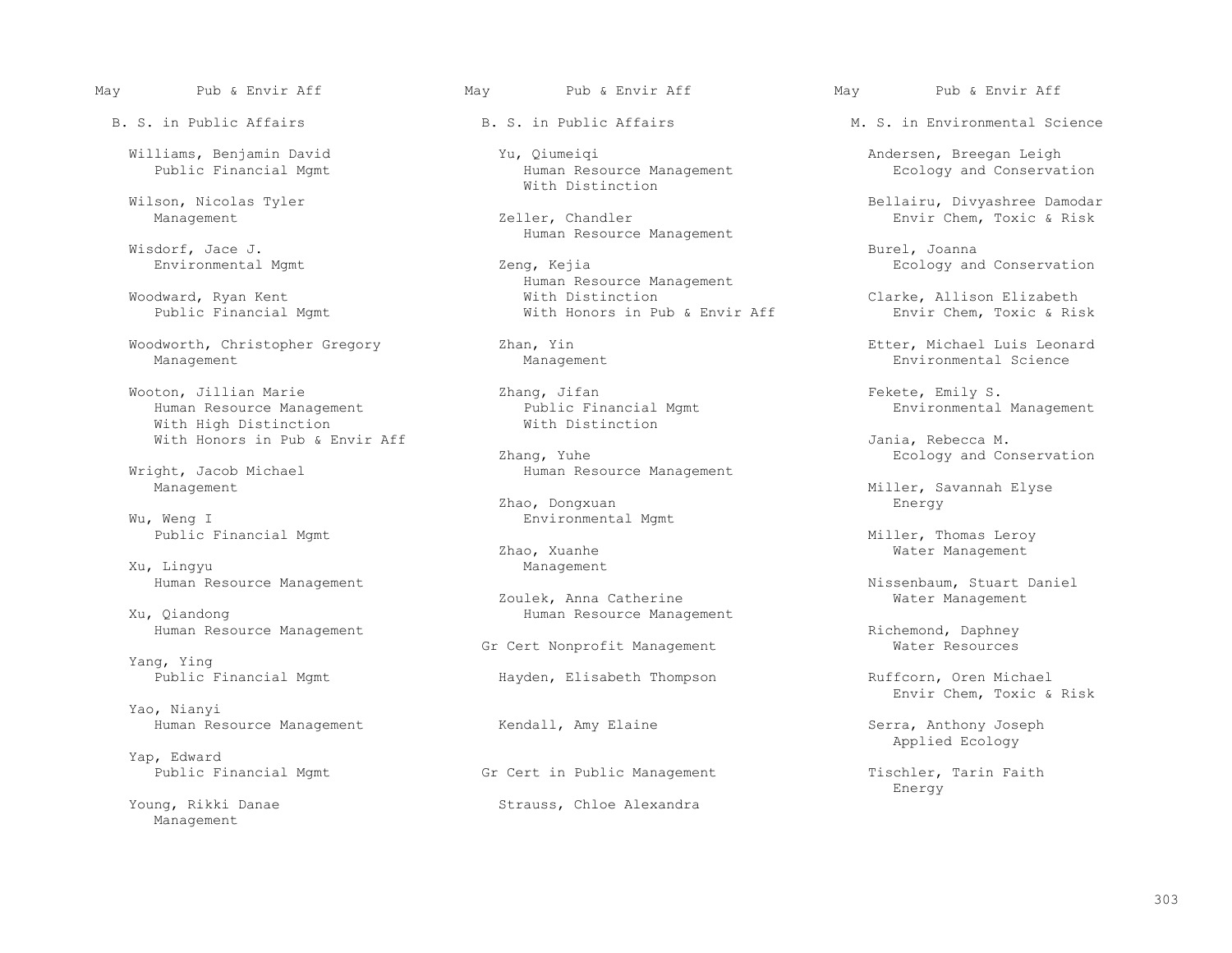Master of Envr Sustainability **Master of Public Affairs** Master of Public Affairs Master of Public Affairs

 Alserheed, Mohammad Fadhel A Bell, Benjamin Andrew Davis, Bradley Paul Environmental Quality and  $\begin{array}{cccc}\n\text{Policy Analysis} \\
\text{Poblic Management} \\
\end{array}$  Policy Analysis

Dickerhoof, Ansleigh Morgan Box, Nicholas Todd DeVoe, Charles Burck

 Encarnacion, Lourdes Catherine Dias Rego, Marcos Ongchangco Bryant, Shavon Public Management Sustainable Natural Resource and Economic Development<br>
Conservation Mgmt<br>
Policy Analysis

Freeman-Day, Stephanie Jill Burel, Joanna<br>Municipal Sustainability Bublic Affairs Municipal Sustainability **Public Affairs** Public Affairs **Dobbins, Sara Abigail** 

Environmental Quality and

Master of Public Affairs

Anderson, Lauren Elizabeth Nonprofit Management Fekete, Emily S.

Cooley, Dawn Skjei

Public Management

 Bates, Hannah Holland Policy Analysis Health Policy International Development Nonprofit Management

May Pub & Envir Aff May Pub & Envir Aff May Pub & Envir Aff

Public Management

Policy Analysis

Cesnik, Matthew Philip<br>Public Management

Chadwick, Faith Shannon<br>Public Management

 Andersen, Breegan Leigh Cherney, Marla Envir Policy & Nat Res Mgt Sustainability & Sustainable Dev

lerson, Emily Kathryn Chybowski, Steven Robert Envir Policy & Nat Res Mgt<br>Policy Analysis Policy Analysis Policy Analysis Policy Analysis Sustainability & Sustainable Dev Sustainability & Sustainable Dev

ndening, Hannah Margaret Sustainability & Sustainable Dev<br>Envir Policy & Nat Res Mgt

Nonprofit Management<br>Policy Analysis Aziz, Syahirah B. Policy Analysis Ford, Melissa

Basten, Emily Margaret and the Nonprofit Management and Policy Analysis

Envir Policy & Nat Res Mgt

 Conservation Mgmt Policy Analysis Do, Hoang Anh Policy Analysis

Information Systems

Toxicology Dyer, Sarah Elizabeth

Edwards, Elliot J.

Erickson, Haley Elizabeth (Englishedth Christian Chemical Anderson, Haley Elizabeth (Englishedth Christian Christian Christian Christian Christian Christian Christian Christian Christian Christian (Englishedth Christian Ch

Health Policy **Etter, Michael Luis Leonard**<br>Clendening, Hannah Margaret **Etter, Michael Luis Leonard** Clendening, Hannah Margaret

Environmental Management

Policy Analysis Nonprofit Management

Fulton, Lane Samuel International Development Economic Development Local Government Management

Dant, Addison Seguin Gibson-Venable, Kali Brianna Frances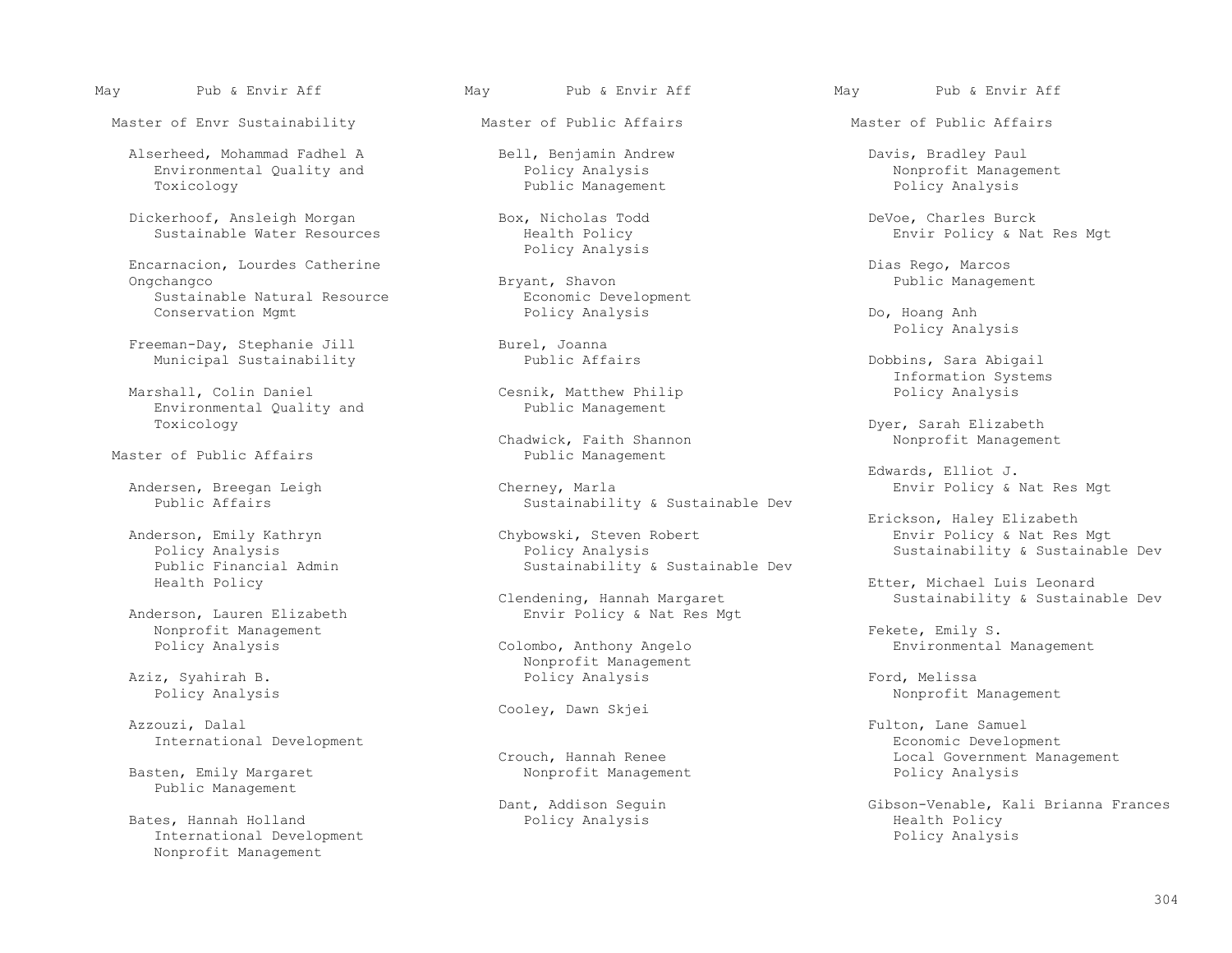Master of Public Affairs The Master of Public Affairs The Master of Public Affairs

 Gonzalez, Nicolas Samuel Hunter, Christina Ann Le, Quynh Trang Nonprofit Management

Graham, Griffin Scott (1999) (1999) Johnson, Lukas Clifford (1999) (1999) Public Financial Admin

 Hamilton, Anna Marie Nonprofit Management Tohnson, Sydney Fox and Long, Michelle C.<br>Specialized Study analysis and Nonprofit Management and Policy Analysis

Economic Development<br>Policy Analysis Policy Analysis<br>
Public Management<br>
Policy Analysis

dring, Lydia Sue **Nonprofit Management**<br>Energy

Henriksen, Owen Hans **Nonprofit Management** Martin, Andrew James Energy and Martin, Andrew James Energy

Holmes, Rachel Katura Newby

Huber, Thomas Joseph, Jr. Specialized Study and Study and Study McDonald, Lauren Olivia

## May Pub & Envir Aff May Pub & Envir Aff May Pub & Envir Aff

Johnson, Lukas Clifford<br>Local Government Management Local Government Management Local Government Management Le, Thach Anh<br>Public Management Leconomic Development Public Management Leconomic De

Ha, Mai Thi Thu 1999 and Tohnson, Rose Leila<br>Policy Analysis 1999 and 2009 and 2009 and 2009 and 2009 and 2009 and 2009 and 2009 and 2009 and 201 Nonprofit Management Le, Thuy Thi Thu<br>Policy Analysis 1nformation S

Nonprofit Management

 Harris, Anna Kevorkian Kalis, Andrea Christine Luzhanskiy, Adria Lee Health Policy<br>
Public Financial Admin<br>
Public Management Public Management

Heinisch, Carl Brett Khashimov, Ardasher Abdurashidovich Policy Analysis

Kim, Jean Information Systems<br>
Nonprofit Management and the Contraction Systems<br>
Nonprofit Management

Kincaid, Josephine Amanda International Development

 Kosse, Catherine Elyse Ho, Ngoc Tu and Government Management Management Masnyk, James Michael<br>Public Financial Admin and Public Management Management Economic Developme

Ho, Thi Bich Ngoc KrishnamurthiRajasankaralingam, McCallum, Axel McCallum, Axel Policy Analysis Policy Analysis Iswarya Information Systems Policy Analysis Policy Analysis Policy Analysis<br>Sustainability & Sustainable Dev Policy Analysis m, Cailynn Dee Sustainability & Sustainable Dev<br>Health Policy

Energy Economic Development<br>Public Financial Admin

Le, Hung Duc<br>Policy Analysis Research Monprofit Management

Economic Development<br>Policy Analysis Policy Analysis

Information Systems

Mansukhani, Anushka

Marin, Eduardo, Jr.

Energy Marsh, Jameson Andrew

Local Government Management

Economic Development

 Health Policy McCauley, Ryan Grant Armstrong Local Government Management

McDivitt, Matthew E.

Envir Policy & Nat Res Mgt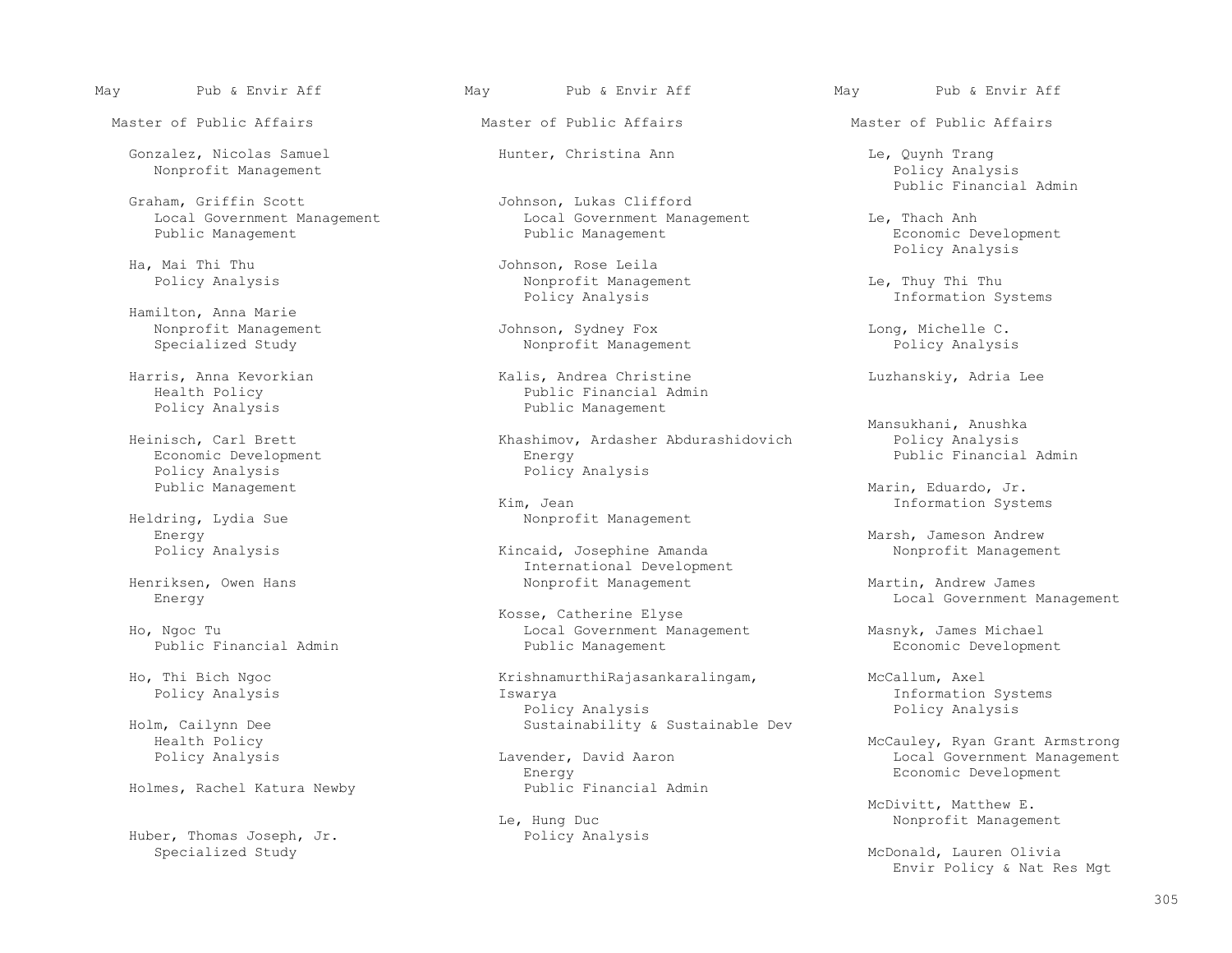Master of Public Affairs The Master of Public Affairs The Master of Public Affairs

McVeigh, James Joseph (Nguyen, Trang Thao Raymond, David A. Coronal Government Management (Nguyen, Trang Thao Raymont Raymond, David A. Coronal Gevelopment (Reconomic Development Reconomic Development (Reconomic Developmen Local Government Management 1997 1997 Economic Development Public Financial Admin 1997 1997 1998 199

Meintsma, Sonja Alise  $\begin{array}{cccc}\n\text{Mguyen, Van Truong} \\
\text{Policy Analysis} \\
\end{array}$  Reynolds, Lucas B. Sustainability & Sustainable Dev

Merrell, Lance Broderick Economic Development Local Government Management 1997 (Noe, Ashley N. 1997).<br>Policy Analysis 1998 (Energy 1997). Policy Analysis

Metz, Matthew Shekerjian<br>Policy Analysis

Miller, Thomas Leroy

Policy Analysis<br>Public Financial Admin

 Economic Development Public Financial Admin Rosenblum, Sophia Ann Public Financial Admin

Mulligan, Emily Katherine Envir Policy & Nat Res Mgt

Envir Policy & Nat Res Mgt

Neeper, Hannah Elizabeth International Development

Nguyen, Huyen Thanh Thank Policy Analysis Policy Analysis

## May Pub & Envir Aff May Pub & Envir Aff May Pub & Envir Aff

International Development

Envir Policy & Nat Res Mgt Roads, Brice Walker

Water Management<br>
Economic Development<br>
Policy Analysis Policy Analysis Robertson, Tyrian Brook (Policy Analysis Robertson, Tyrian Brook Robertson, Tyrian Brook Public Financial Admin

Osborne, Amanda Suzanne Roman, Christopher Lee Economic Development<br>Policy Analysis Mitchell, Bailey Jordan and Policy Analysis<br>
Economic Development and Public Financial Admin

Policy Analysis<br>Cwens, Trevor A. Economic Development (Ruffcorn, Oren Michael (Ruffcorn) England Ruffcorn, Oren Michael<br>Morgan, Alexandra Jones (Ruffcorn) (Ruffcorn Local Government Management (Ruffcorn, Oren Michael (Ruffcorn) Envir Local Government Management

Pachter, Gabriel Ari Russ, Kelly Marie<br>Nonprofit Management

Pak, Rachel Tae-Jeong Schieffer, Sydney<br>Envir Policy & Nat Res Mgt Schieffer, Sydney

Park, Lee Sak Schneidt, Zachary Ryan<br>Public Financial Admin

Policy Analysis **Parker, Shane Christopher** Schultz, Thomas Vincent<br>Economic Development Sustainability & Sust Economic Development (Sustainability & Sustainable Deverture of New York Reconomic Development (Sustainability & Sustainable Deverture of New York Reconomic Deverture of New York Sustainability & Sustainable Deverture of N Local Government Management

Pham, Yen Thi Hai Public Affairs

Public Financial Admin

Nissenbaum, Stuart Daniel (Richardson, Morgan Briana Mater Management (Richardson, Specialized Study

Sustainability & Sustainable Dev<br>
O'Neill, Melissa

International Development

Nonprofit Management

Need, Zoe Hope **Envir Policy & Nat Res Mgt Local Government Management** 

Policy Analysis Serra, Anthony Joseph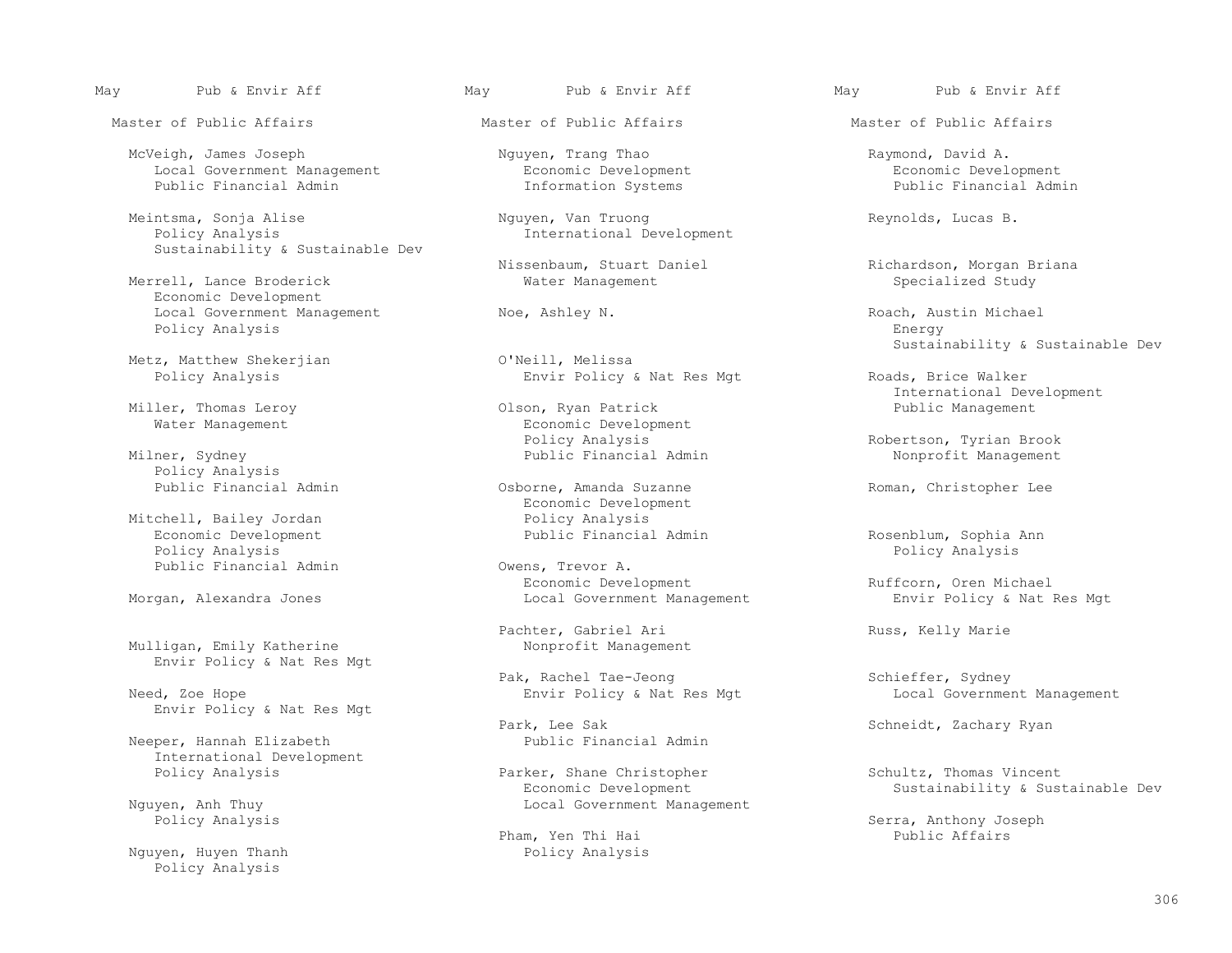Shepard, Joseph Michael Vornholt, David William Luetke, Maya International Development

 Shermeyer, Andrew Charles Waling, Kaitlyn Danielle B. S. Kinesiology International Development<br>Policy Analysis

Sobalvarro, Garrett Evan

 Local Government Management Public Financial Admin Public Financial Admin Annin, Trusten David

Stewart, Devon Elizabeth (Stewart, Devon Elizabeth Ariens, Julia Christine (Stewart, Devon Elizabeth Ariens, Julia Christine (Stewart, Development (Stewart, Development (Stewart, Development (Stewart, Development (Stewart, International Development Nonprofit Management

Nonprofit Management<br>Policy Analysis

Suarez, Karina With High Distinction International Development Sustainability & Sustainable Dev<br>
Revise Science Revise Science

 Syrek, Bret Alexander Nonprofit Management **Baez, Steven David** 

Taylor, Matthew<br>Nonprofit Management

Nonprofit Management

Vaughn, Rebecca Kay Nonprofit Management<br>Policy Analysis

 Vien, Ha Bich International Development Policy Analysis

May Pub & Envir Aff May Pub & Envir Aff May Public Health

Minstead, Jacob Lee and the Caleb A.<br>Stephenson, Elyce Denae Anders, Caleb A. Policy Analysis Policy Analysis Sport Marketing and Management<br>Public Financial Admin

Envir Policy & Nat Res Mgt

Master of Public Affairs The Master of Public Affairs The Griffic Griffic Area Cert in Biostatistics

Adaniya, Alison Lokelani<br>Exercise Science Walsh, Kelsey Maureen and Exercise Science<br>
Nonprofit Management and Exercise Science in Nonprofit Management

Sport Marketing and Management

 Armstead, Aaliyah Lenee Health Fitness Specialist

Avalle, Kaylee Noelle<br>Exercise Science Exercise Science

Exercise Science

Sport Marketing and Management

Bailey, Jessica Leigh<br>Exercise Science Exercise Science Techentin, Charles Daniel With Highest Distinction

Bailey, Nathan Andrew (1999)<br>Mandever, Jason Allen (1999)<br>Bealth Fitness Spe Health Fitness Specialist

Barr, Jennifer Leeann

Basye, Connor William Sport Marketing and Management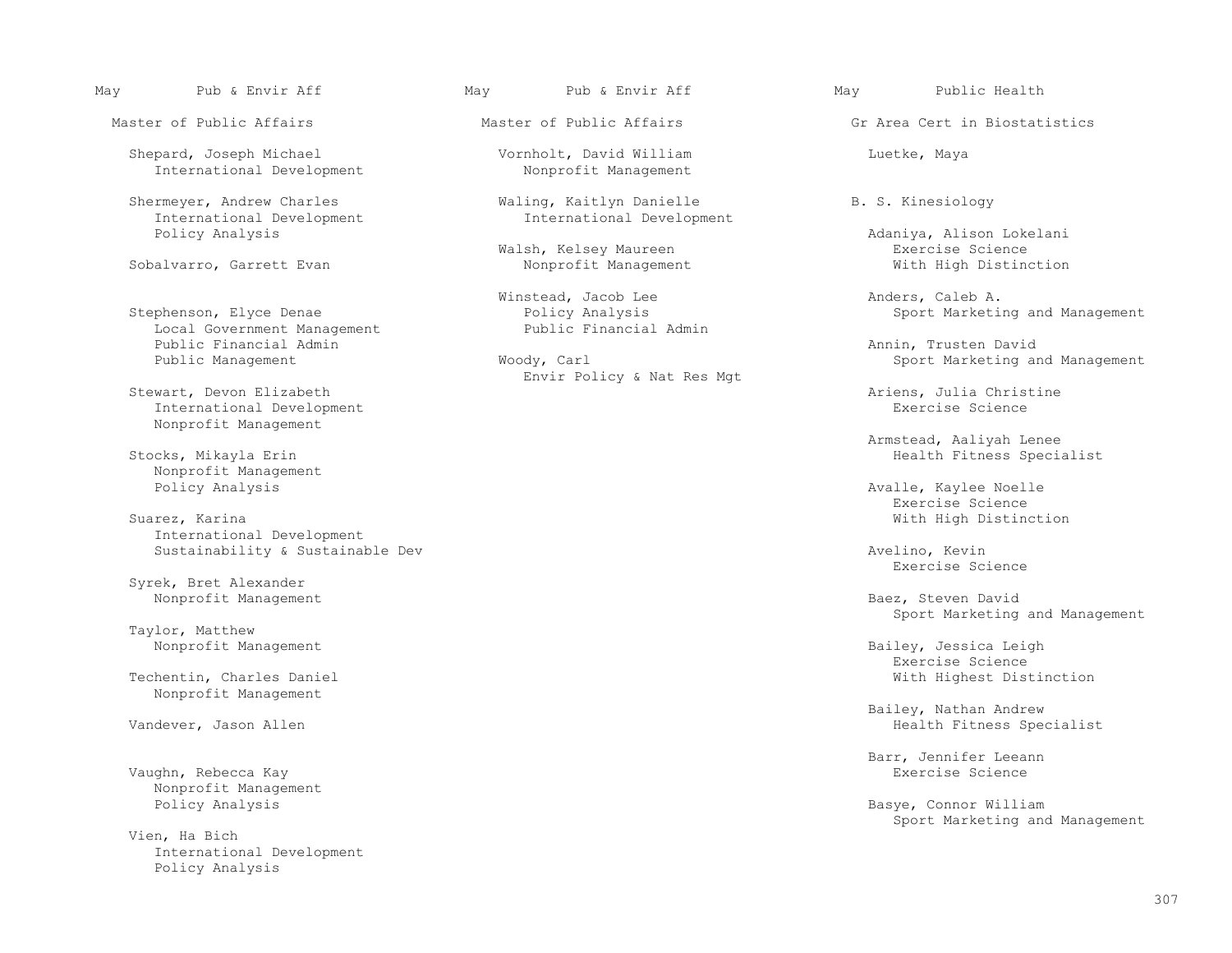B. S. Kinesiology B. S. Kinesiology B. S. Kinesiology

 Bates, Maya Talise Wilson Brown, Dani Lynn Chawke, Conor Andrew With Highest Distinction

Sport Marketing and Management

Sport Marketing and Management

Sport Communication-Broadcast

Bellen, Brent Alphonse Vega and Exercise Science and Conrad, Ashlyn Nichole<br>Exercise Science Conrad, Exercise Science and Exercise Science and Mith Distinction Exercise Science With Distinction Exercise Science With Highest Distinction  $\blacksquare$ 

BeMiller, Zachary Philip **Exercise Science** Exercise Corcoran, Erich Matthew<br>Health Fitness Specialist **Exercise Science** Corcoran, Erich Matthew

Berkowitz, Noah Samuel Exercise Science Cunningham, Christian Mykal

Bhatia, Reena Robin<br>
Sport Marketing and Management<br>
Sport Marketing and Management Sport Marketing and Management

Bradley, Scott Alan Sport Marketing and Management

With Distinction

 Brittingham, Kiersten Macy Sport Marketing and Management Exercise Science Exercise Science<br>
With High Distinction<br>
With High Distinction<br>
Chaudion, Miranda Lynn

Sport Marketing and Management

Bruin, William Christopher Cherundolo, Kate Nicole

Bunch, Benjamin Keith Cifuentes, Alexandria Vanessa<br>Sport Marketing and Management Exercise Science Sport Marketing and Management

Burdett, Addison Poland Clouse, Shannon Marie

Burroughs, Carolyn Raye

Butler, Brenden Christian<br>Exercise Science

Byrer, Blaine Keith<br>Berkowitz, Noah Samuel Manuel Exercise Science

Caceres, Gabriel Jose

Campbell, Logan Daniel-Robert<br>
Exercise Science<br>
Exercise Science

Caudle, Maya Alicia<br>
Bowling, Lauren Nicole<br>
Sport Marketing Iling, Lauren Nicole Sport Marketing and Management<br>Exercise Science

Chapman, Austin Lee and Management Eckhardt, Jacob Peter<br>Brady, Caitlyn Cassidy and Management Sport Marketing and Management Sport Marketing and Management dy, Caitlyn Cassidy and Sport Marketing and Management Sport Marketing and Management Sport Marketing and Management<br>Exercise Science and Sport Marketing and Management and Sport Marketing and Michael Sport Marketing and M With High Distinction

Chaudion, Devin Austin Edgerton, Trevor John (Chaudion, Devin Austin Trevor John Edgerton, Trevor John Sport Marketing and Management Exercise Science

Chaudion, Miranda Lynn Sport Marketing and Management Elias, Charles Victor<br>With Distinction and Management Elias, Charles Victor

Sport Marketing and Management

Sport Communication-Broadcast

Sport Marketing and Management<br>
With Distinction

Sport Marketing and Management

Sport Marketing and Management

Dinkel, Logan Scott<br>Exercise Science Health Fitness Specialist<br>Caudle, Maya Alicia Caudinach and Mith Distinction

> Example The Univer, Alexander DeVane<br>Exercise Sport Marketing and Manus Caudy, Trevor Allan dy, Trevor Allan and Management Sport Marketing and Management<br>Exercise Science and Mith Distinction

Sport Communication-Broadcast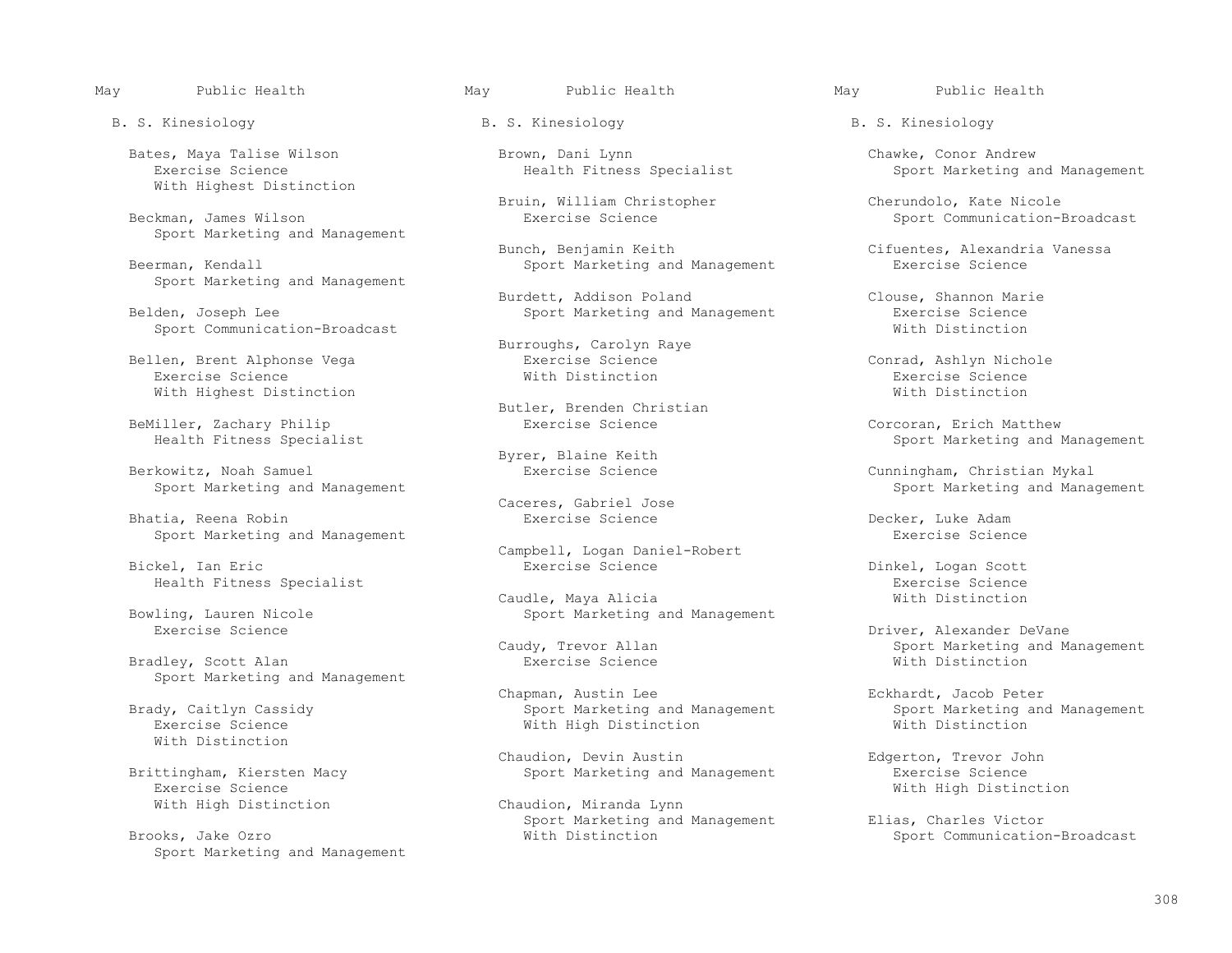B. S. Kinesiology B. S. Kinesiology B. S. Kinesiology

With High Distinction

Sport Communication-Broadcast

With Distinction

Ferrah, Steven James Sport Marketing and Management Sport Marketing and Management<br>
Sport Marketing and Management

Fineman, Ryan Paul

Teacher Preparation-All Grade

Sport Marketing and Management Health Fitness Specialist

Foody, Ryan David<br>
Graham, Sarah Elizabeth Graham Exercise Science<br>
Sport Marketing and Management Mith High Distinction

Forbes, Keegan Patrick Griffin, Samuel Ho, Scott David

Eosha. Victoria Jean<br>
Eosha. Victoria Jean Fosha, Victoria Jean Hochgesang, Luke James With Highest Distinction

Friend, Kira Kathrine Exercise Science

Elliott, Christina Lucyle Fussnecker, Alexis Rae Harris, Kadin Scott<br>Sport Marketing and Management Sport Marketing and Management Exercise Science Sport Marketing and Management With Highest Distinction

Exercise Science Gallegos, Carlos A. Exercise Science

Fauk, Michelle Elise Summan Chase Sport Marketing and Management<br>Health Fitness Specialist

 Faron, Jessie Beverly Gibson, Zachary Daniel Exercise Science Sport Marketing and Management

Gilbert, Grant Andrew Ferrah, Steven James<br>
Sport Marketing and Management Exercise Science Exercise Science

Ginsberg, Reed<br>Fiacable. Michael Communications of the Sport Marke

Giroux, Claire Christine<br>Exercise Science

Goldberg, Hailey Morgan and Management Exercise Science<br>Fish, Bryce Raymond and Management and Management With High Distinction Sport Marketing and Management<br>With Distinction

Goldy, Spencer Ryan

Sport Marketing and Management Sport Marketing and Management

Exercise Science Hagan, Margaret Elizabeth Exercise Science

Harmon, Miranda Dee Exercise Science

Harris, Jeremiah Keith Exercise Science With High Distinction Holt, Hannah Mae

Evans, Danielle Marie Hartpence, Christopher Gene

Faris, Stephen Chase The Stephen Chase Search Communist Cersuk, Michelle Elise<br>Faris, Stephen Chase The Sport Marketing and Man

Faron, Jessie Beverly (and the Subson, Zachary Daniel The State of The Hauber, Colin Michael (and the Science<br>Exercise Science (and the Science of The Science of The Science of The Science of The Science of The Science o

With High Distinction

cable, Michael Sport Marketing and Management Healey, Daniel Patrick<br>Exercise Science Science Sport Marketing and Management<br>With Distinction

Sport Marketing and Management<br>Goldberg, Hailey Morgan (Reference Batrick Thomas

Elynn, Maggie and Soldy, Spencer Ryan and Melm, Anthony J.<br>Flynn, Maggie and Soldy, Spencer Ryan and Melm and Exercise Science

Herriman, Nathan

Sport Marketing and Management

Hutton Honors Coll Prgm Cmpltd<br>Hohlt, Kylie Elise<br>Harmon, Miranda Dee Alexence Barcise Science

Exercise Science Holguin Valerio, Andrea

Sport Marketing and Management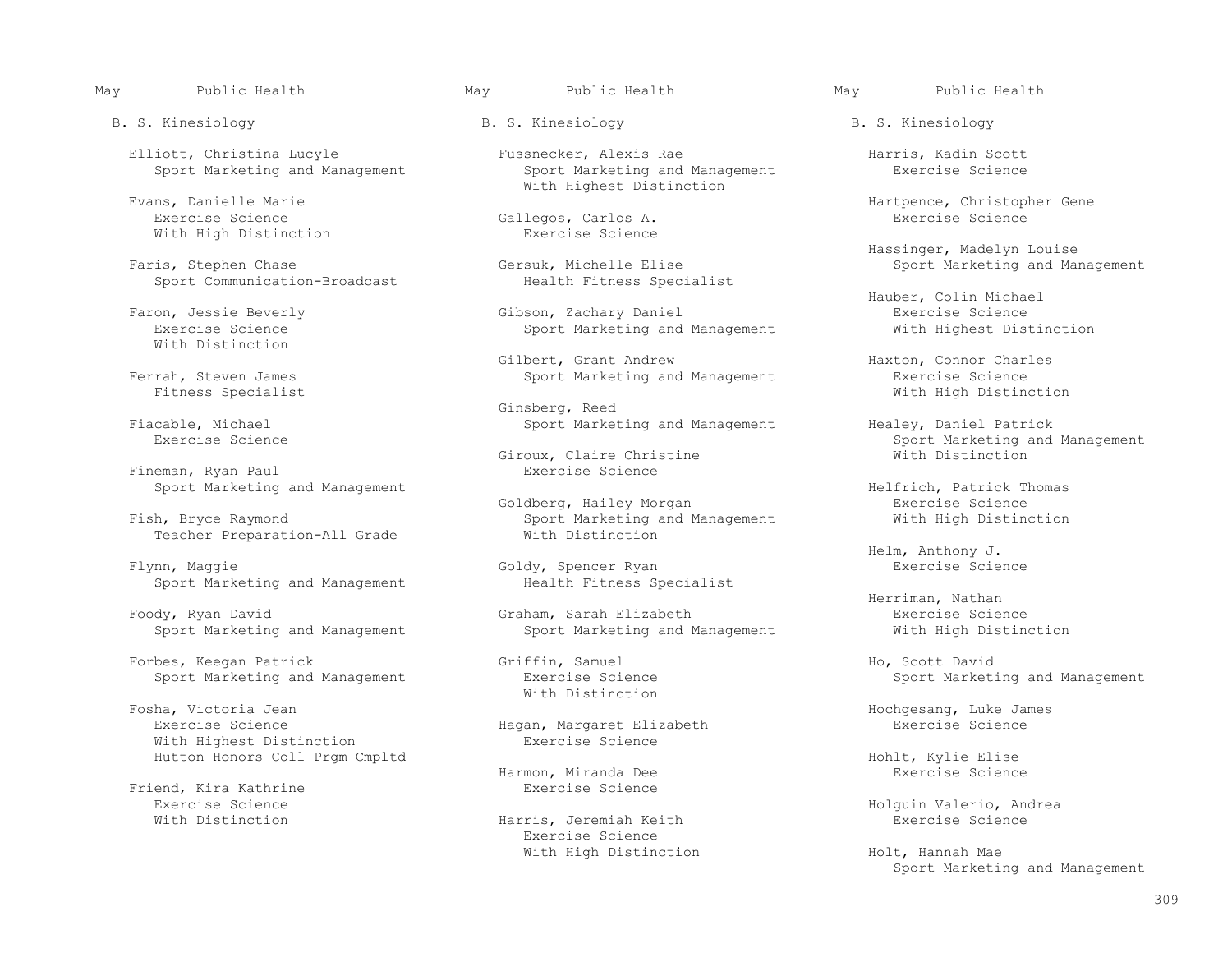B. S. Kinesiology B. S. Kinesiology B. S. Kinesiology

Huber, Sydney Elizabeth Kim, Joseph Eunsoo Libbert, Cameron Lucas

Sport Marketing and Management<br>With Distinction By Exercise Science With Distinction

Hurst, Caleb Douglas<br>Exercise Science

Jager, John Ryan Knoll, Lydia Knoll, Lydia Sport Marketing and Management<br>Sport Marketing and Management Sport Marketing and Management

Jallow, Saikou Jeffrey (Exercise Science Knopp, Dylan Sport Management Resercise Science Science Sport Marketing and Management (Exercise Science Sport Marketing and Management (Exercise Science Sport Marketing and Managem

 Jarvis, Justin Duvernay Koerner, Makenzie Cahill Lynn, Hannah Elizabeth Sport Marketing and Management

Exercise Science<br>
Exercise Science<br>
Exercise Science

Kaur, Herkamal Preet

Keller, Katherine Ann<br>Exercise Science

Kempf, Quinn Lorraine<br>Exercise Science

Kennedy, Samantha<br>
Exercise Science Lemoine. Thomas Joseph Sport Marketing and Management Exercise Science<br>
With Highest Distinction<br>
With Highest Distinction<br>
Compare Lemoine, Thomas Joseph<br>
Sport Marketing and

Ketterer, Luke Christopher<br>Exercise Science

Huber, Grant Adam and Management Kim, Byungjun Lewis, Brandon Lewis, Brandon<br>Sport Marketing and Management Sport Marketing and Management Sport Marketing and Management Sport Marketing and Management

With Highest Distinction

Exercise Science

Sport Marketing and Management

Sport Marketing and Management

Jensen, Christine Marie (Korbacher, Kristin Nicole<br>
Exercise Science (Karcise Science (Karcise Science (Karcise Science (Karcise Science (Karcise Science (Karcise Science (Karcise Science (Karcise Science (Karcise Science

Kramer, Corey Corey and Management Mith High Distinction<br>
Sport Marketing and Management

Health Fitness Specialist Lee, Dong-Jay Mandel, Jonathan Matthew

Lee, Ryunha<br>
Sport Marketing and Management<br>
Exercise Science<br>
Exercise Science

Leetz, Benjamin Thomas Sport Marketing and Management Markley, Evan D.

Sport Marketing and Management Marquez, Jessica

Sport Communication-Broadcast<br>Levine, Zachary Sport Marketing and Management With Distinction

Sport Marketing and Management

Hudson, Ivan Robert Quinn<br>
Sport Marketing and Management (Kissel, Carolyn (Kissen, Lieberman, Haley Grier (Sport Marketing and Management

Eindell, Jessica Rose<br>
Kleiman, Emily Quinn<br>
Exercise Science

Liu, Yuchu

Longawa, Lillian Marie<br>Exercise Science<br>Exercise Science

With Highest Distinction

Exercise Science Exercise Science Exercise Science Exercise Science Maier, Nicholas Christian<br>
With High Distinction With High Distinction Sport Marketing and Management

Exercise Science<br>
Wajewski, Seth Michael<br>
Majewski, Seth Michael<br>
Majewski, Seth Michael<br>
Majewski, Seth Michael ner, Madison Sport Marketing and Management<br>Exercise Science Summer Sport Mith High Distinction With High Distinction

Sport Marketing and Management Sport Marketing and Management

Sport Marketing and Management<br>
With Distinction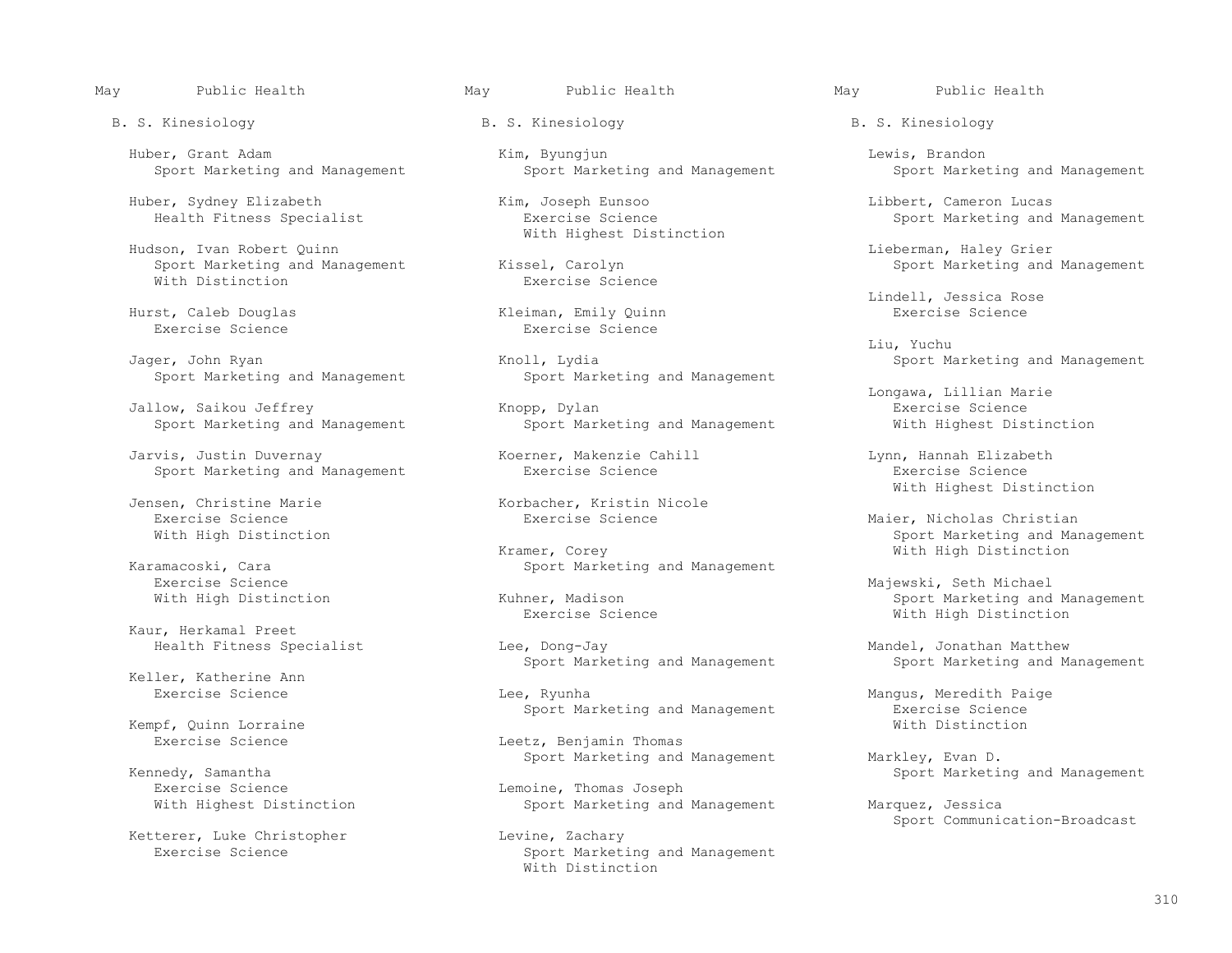Martinez, Jose Vivaldy (Mocabee, Dena Clair (Mocabee, Dena Clair (Mocabee, Dena Clair Pedersen, Zachary Paul<br>Pedersen, Zachary Paul (Records Records Exercise Science (Records Sport Marketing and With High Distinction

Exercise Science<br>With Distinction

Matarazzo, Francesca Gianna<br>
Exercise Science Muntean, Jonathan Richard With High Distinction

Onald, Evan Franklin<br>Des Science Science Science Summer Sport Marketing and Management<br>Exercise Science

McLay, Chaseton Stewart Chase College Communic Communication Chair, Grace Kathryn<br>Exercise Science Charles Communication Exercise Science

McNamara, Peter **With Distinction** 

Mencher, Jessica Andie<br>Sport Marketing and Management Colovich, Ashley Marie

Teacher Preparation-All Grade

Miller, Brooke Perrin Exercise Science Communication-Broadcast Exercise Science Rabe, Matthew John<br>Sport Communication-Broadcast

Miller, Matthew Richard<br>
Sport Marketing and Management<br>
With High Distinction Sport Marketing and Management With High Distinction and Ragsdale, Dylan James

Morgan, Juwan Christopher (Fitness Specialist Masten, Trae Benjamin Morgan, Morgan, Juwan Christopher (Fitness Specialist Masten, Trae Benjamin Mustimedian Sport Communication-Broadcast (Fitness Specialist Mith Distinction Sport Communication-Broadcast

Muntean, Jonathan Richard Sport Marketing and Management Perry, Alexa Rose<br>Sport Marketing and Management Perry, Alexa Rose

Exercise Science and Science and Navarre, Jazzmine Renee<br>
With Distinction and Distinction Exercise Science

McGinnis, Michael Neff, Mary Greer

 Nguyen, Ashley Bao-Lan Ngoc McKnight, Spencer Alexander Exercise Science Phipps, Sierra Marie

Exercise Science  $\overline{O'$ Malley, Kyle<br>Exercise Science

Sport Marketing and Management Olovich, Ashley Maries<br>Exercise Science Exercise Science Qi, Yan

Ortega, Nicolas

el, Jasmine and With High Distinction<br>Exercise Science

to, Paul Alexander Patel, Jay With High Distinction <br>Exercise Science Exercise Science Exercise Science

> Pavelka, Mae Annette Exercise Science

B. S. Kinesiology B. S. Kinesiology B. S. Kinesiology

Exercise Science **Exercise** Sport Marketing and Management<br>With Distinction

Hutton Honors Coll Prgm Cmpltd<br>Morgan, Juwan Christopher Pekarek, Victoria

Morgan, Kylah **Pendrick, Sara Elizabeth**<br> **Exercise Science** Pendrick, Sara Elizabeth<br> **Exercise Science** Exercise Science Exercise Science

Petrosino, Talia Rose Neff, Mary Greer Sport Marketing and Management

 Exercise Science Exercise Science Philips, Emily Megan With Distinction Exercise Science in the United States of the Exercise Science in the Exercise Science in the U

Health Fitness Specialist<br>With Distinction With Distinction

Pollmann, Emilee A.<br>Exercise Science With High Distinction and the Science Exercise Science Exercise Science<br>McNamara, Peter

Powers, Zachary Aidan<br>Exercise Science

Michaelis, Alexandra Marie With Distinction Sport Marketing and Management

Sport Marketing and Management<br>- Sport Marketing and Management<br>- With High Distinction

Milto, Paul Alexander (1999) (Sport Marketing and Management (Sport Marketing and Management (Sport Marketing and Management (Sport Marketing and Management (Sport Marketing and Management (Sport Marketing and Management (

Rasooli, Faisal Ahmed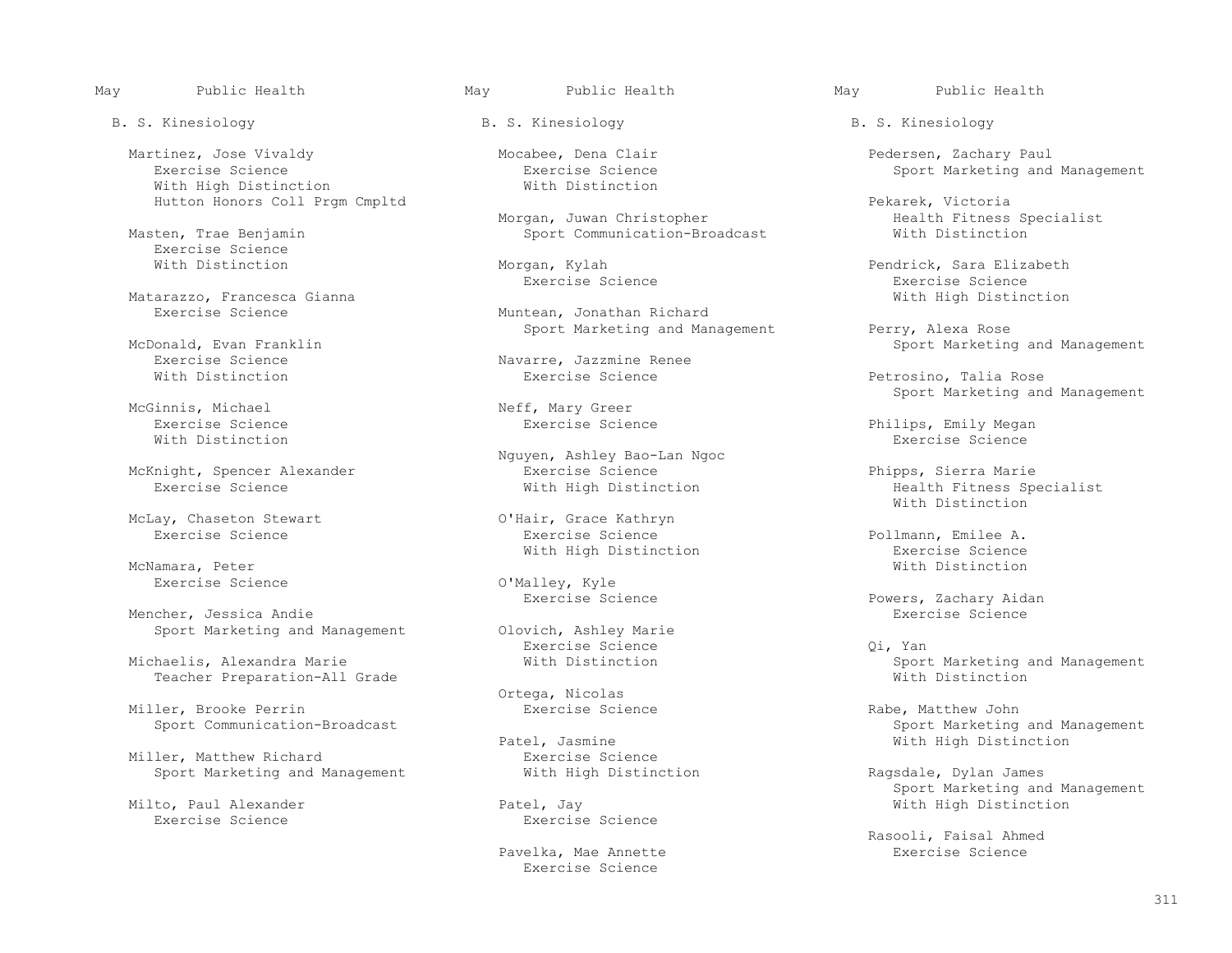B. S. Kinesiology B. S. Kinesiology B. S. Kinesiology

Reed, Logen Dominique Schulte, Noah Ryder Sleet, Dustin Hughes<br>Sport Communication-Print Sport Marketing an

Reigard, Amber Nicole Schuman, Cory Michael Schuman, Corport Management<br>Sport Marketing and Management Sport Marketing and Management

Riley, De'ja Smith, Apryl Lee

Ritz, Nicole Marie

Robertson, Luke Edward Sellers, Abigail Ann Snyder, Shelby Lynn

Rura, Joseph Malcom Solka, Drew Barrett

Exercise Science<br>
With Distinction<br>
Exercise Science

Ryan, Olivia Anne<br>
Sport Marketing and Management<br>
With Highest Distinction Sport Marketing and Management

With High Distinction

Exercise Science

Health Fitness Specialist

Sport Marketing and Management

Exercise Science

Sport Marketing and Management<br>With Distinction

Schurmann-Colicchio, Christian Sport Marketing and Management<br>Riley, De'ja

Health Fitness Specialist

Exercise Science Scott, Jesse L. Smith, Carrington Tyerre<br>
Sport Marketing and Management Sport Marketing and Ma

Rura, Joseph Malcom and Michael Mith Highest Distinction

Exercise Science Science Shaev, Spencer Aaron Shaev, Spencer Aaron Sport Marketing and Management Sport Marketing and Management Sport Marketing and Management Sport Marketing and Management Sport Marketing and Management Sport Marketing and Management

Sello, Michael Lee Shearer, Robert Vance Shearer, Robert Sport Marketing and Management<br>Stercise Science Science Sport Sport Marketing and Management

Sabelhaus, Caleb Lee Siegel, Matthew Joshua Exercise Science<br>Exercise Science Sport Marketing and Management With Distinct Sport Marketing and Management

Sims, William Charles Sanchez, Leslie Yvette Stauder Stauder, Matthew Edward<br>Sport Marketing and Nanagement Sport Marketing and l

Singer, Blake Samuel Stefaniak, Elizabeth A.<br>Sport Marketing and Management Bestercise Science Sandberg, Adam James Sport Marketing and Management

Sistevaris, Lauren Nicole (Schaefer, Sean Michael Schaefer, Sean Michael (Schaefer, Sean Michael (Schaefer, Sean Michael (Schaefer, Sean Michael (Schaefer, Sean Michael (Schaefer, Sean Michael (Schaefer, Sean Michael (Scha Exercise Science and Management<br>
With Distinction<br>
With Distinction

May Public Health May Public Health May Public Health

Sport Marketing and Management<br>With Distinction With Distinction

With Distinction Sloan, Grant Robert (Sloan, Grant Robert Sloan, Grant Robert Sloan, Grant Robert (Sloan, Grant Robert (Sloan, Grant Robert (Sloan, Grant Robert (Sloan, Grant Robert (Sloan, Grant Robert (Sloan, Grant Rober nolds, Khristian James<br>Reynolds, Khristian James Schurmann-Colicchio, Christian Sport Marketing and Management<br>Reynolds, Christian Sport Mith Distinction

Sport Marketing and Management<br>With Highest Distinction

Sport Marketing and Management

Sport Marketing and Management The Exercise Science Sport Sport Marketing and Management

Spencer, Allison Joyce (Spencer, Allison Joyce )<br>Shearer, Robert Vance (Spencer, Sport Marketing and Sport Marketing and Sport Marketing and Sport Marketing and

Stahl, Benjamin Espich<br>Shepler, Christine Joan Marketing and Sport Marketing and sport Marketing and Management<br>Exercise Science<br>
Sport Mith Distinction

Starkey, Ashley

Sport Marketing and Management

With Highest Distinction and the Steven of Sternberg, Rachel Lynn Sternberg, Rachel Lynn (Sternberg, Rachel Lynn (Sternberg, Rachel Lynn (Sternberg, Rachel Lynn (Sternberg, Rachel Lynn (Sternberg, Rachel Lynn (Sternberg, R Exercise Science Schall, David Z. With Highest Distinction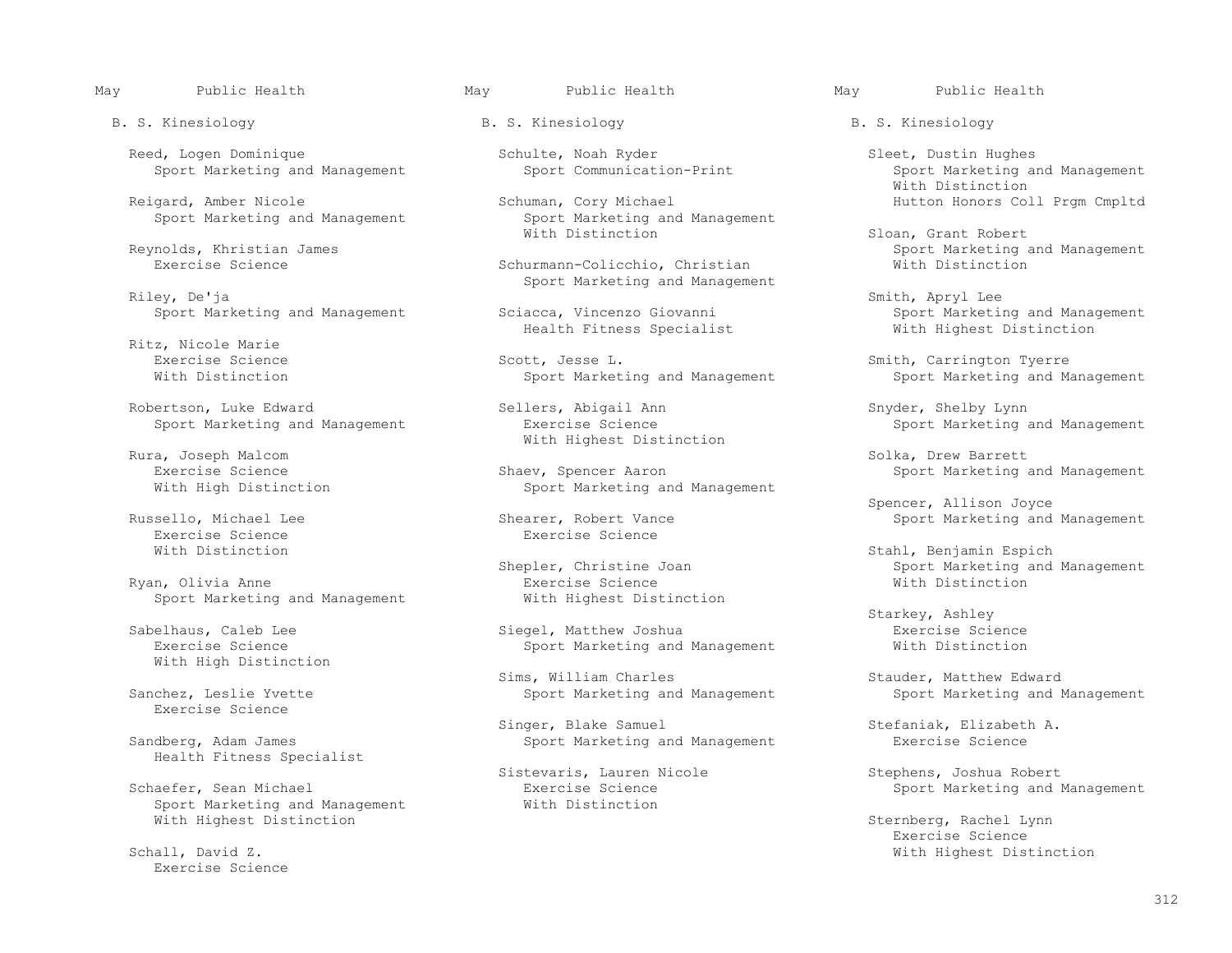Stevens, Samuel Blaisdell **Wheeler, Jonathan M.** Alexander, Joelyn Faith<br>Sport Marketing and Management Sport Communication-Broadcast Human Dev & Family St Sport Marketing and Management Sport Communication-Broadcast Human Dev & Family St

With Highest Distinction

Thompson, William J., III Sport Marketing and Management Bragg, Hunter

 Tutt, Logan Aaron Sport Marketing and Management **Williams, Ladriana Simone** Brothers, Molly Renli<br>With Distinction Brothers, Exercise Science Brothers, Human Dev & Family

With Highest Distinction

Exercise Science Dietetics

Von Arx, William

Exercise Science

Sport Marketing and Management

Sport Marketing and Management

Sport Marketing and Management

Stiscak, Timi Anastasia (and Stiscak, Timi Anastasia and White, Austin Douglas and Management Anson, Mallory Jo<br>
Exercise Science (and Stissen Anagement Anagement Dietetics Sport Marketing and Management

Thomas, Mariah Lea Whitelaw, Nicholas James Barman, Nicole

Wienckowski, Chase<br>Thompson, Allyson Mackenzie and Microsoft Marketing

Williams, Chayla Louise<br>Exercise Science

Sport Marketing and Management

Vanco, Mary Elizabeth Williams, Ramir D'juan Busse, Taylor Renee

Williamson, Mitchell Lee

Workman, Stephen Randall and Management and With Distinction<br>
Sport Marketing and Management Sandy Kim Sandy Kim Sport Marketing and Management<br>Exercise Science

Young, Garrett Lincoln<br>Exercise Science

 Yunker, Brandon J. Dietetics Sport Marketing and Management

Zeidner, Kendall Rose Chase, Cayli Hannah

Zhang, Likun Couch, Megan Michelle (Zhang, Likun Couch, Megan Michelle Couch, Megan Michelle Sport Marketing and Management Family St Sport Marketing and Management

B. S. Kinesiology B. S. Kinesiology B. S. in Applied Hlth Science

With High Distinction

Sport Marketing and Management Human Dev & Family St<br>With High Distinction

Sport Marketing and Management Beinfest, Madelyn<br>Human Dev & Family St Sport Marketing and Management<br>
Williams, Chavla Louise Communication Milliams, Chave Chavise

Human Dev & Family St<br>With Distinction

Human Dev & Family St

Sport Communication-Broadcast Nutrition Science<br>With Distinction

Vincent, Aaron Joseph Exercise Science Butler, Ashley Nicole

Carpenter, Caleigh Sage<br>Human Dev & Family St

Sport Marketing and Management Carrico, Emily Marie

Human Dev & Family St

Dennin, Jamie Megan المسلم المسلم المسلم المسلم المسلم المسلم المسلم المسلم المسلم المسلم المسلم المسلم المسلم<br>Mard, Ryan Nicholas المسلم المسلم المسلم المسلم المسلم المسلم المسلم المسلم المسلم المسلم المسلم المسلم المسلم Human Dev & Family St<br>With Distinction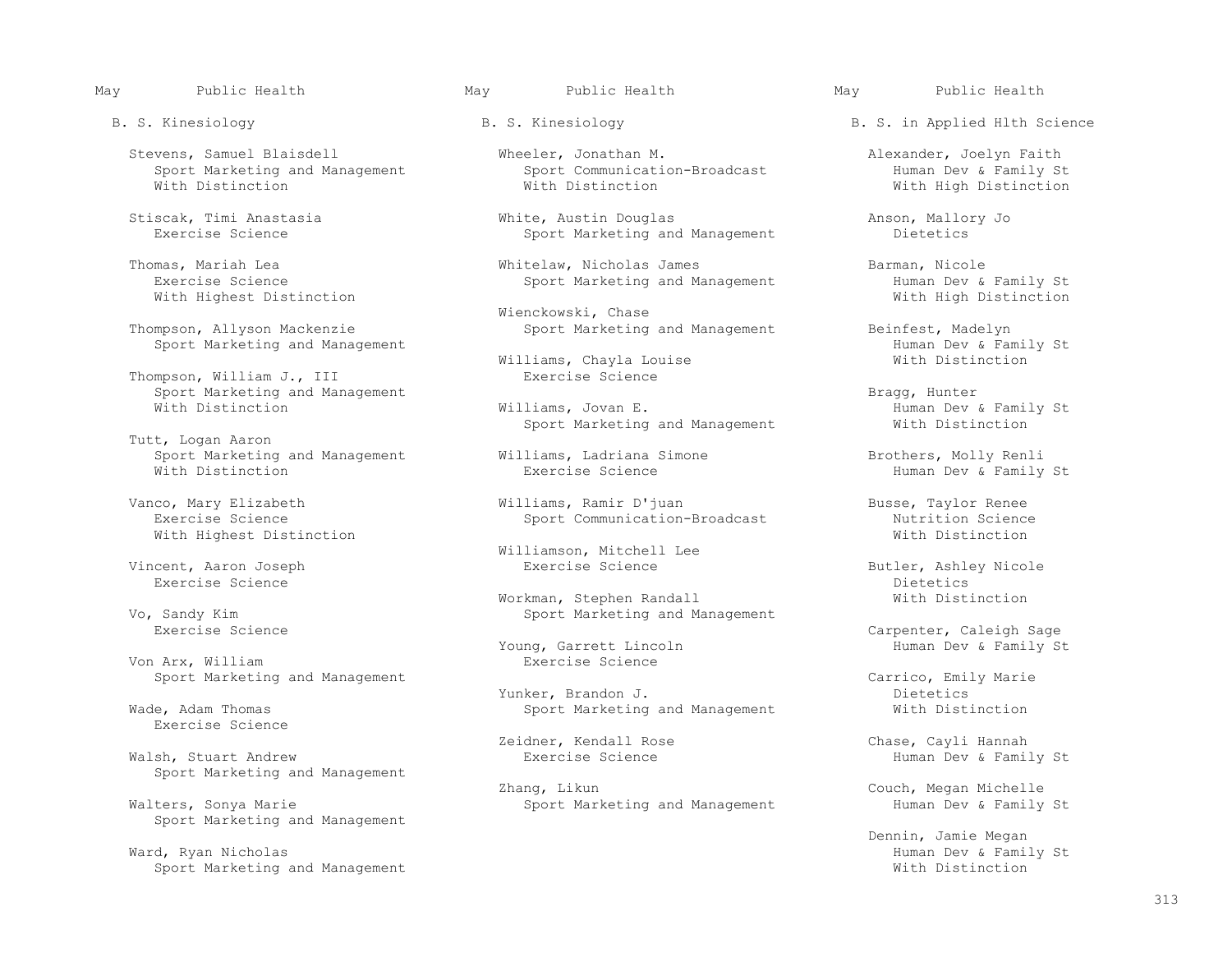B. S. in Applied Hlth Science B. S. in Applied Hlth Science B. S. in Applied Hlth Science

Dishinger, Andrew James Gilfix, Hannah Lauren Human Dev & Family St

ert, Alec Austin With High Distinction<br>
Safety

Elliott, Emerson Brooke<br>Dietetics

Enlow, Jefferson Cooke

ethandi, Mariam Dev & Family St (Channel Channel Channel Channel Channel Channel Channel Channel Channel Channel Channel Channel Channel Channel Channel Channel Channel Channel Channel Channel Channel Channel Channel Chann

 Farrell, Kayla With Distinction Nutrition Science Dietetics<br>
With High Distinction<br>
With High Distinction<br>
Greiner, Kimberly Ann

Ferguson, Elayne Bethania Human Dev & Family St

 Fields, Michael Allen Dietetics Dietetics Dietetics With Distinction With Distinction

Fischer, Nikki

Fritts, Noah Myckel

Safety

 Dietetics Safety Nutrition Science With Distinction **With High Distinction** 

Youth Development Dosen, Erin Taylor **Example 2018** With Distinction

Human Dev & Family St Ginsberg, Taylor and Ginsberg and Dev & Family St Family St Entity St Example of American<br>Human Dev & Family St Family St Mith High Distinction Eckert, Alec Austin The Music Control of Muman Dev & Family St With High Distinction

> Goetz-Parham, Rhett B Wallace Neylan<br>Safety With High Distinction Kendall, Mary

Safety Safety Human Dev & Family St<br>
With High Distinction

Grant, Kayla Latrice Human Dev & Family St Extra and Kolkin, Elle Harper (Farrell, Kayla (Farrell, Kayla (Farrell, Kayla (Farrell, Kayla (Farrell, Kayla (Farrell, Kayla (Farrell, Kayla (Farrell, Kayla (Farrell, Kayla (Farrell, Kayla (Farrell,

With High Distinction Greiner, Kimberly Ann<br>Human Dev & Family St

Hayes, Allison Kay and Lecy, Lydia Joy<br>Dietetics bietetics

 Finch, Kelsie T. Heydon, Mallory Renee Li, Eva Fuman Dev & Family St<br>
With Highest Distinction<br>
With High Distinction<br>
With High Distinction With Highest Distinction

Holmes, Megan Ashley Lyday, Emily Ann Dietetics Dietetics Dietetics Dietetics

Safety **Example 20** Houchin, Olivia Nicole Month Lynch, Bridget A.<br>Nutrition Science and Human Dev & Farman Dev & Farman Dev & Farman Dev & Farman Dev & Farman Dev & Farman Dev & Farman Dev & Farman Dev & Farman Dev & Farm

James, Charkia A. (a) a control of the B. Lynn, Justine B.

May Public Health May Public Health May Public Health

Disher, Natalie Adelle Gantman, Jake M. Jordan, Connisha Shardae

Juretschke, David William<br>Gilfix, Hannah Lauren<br>Human Dev & Family St

Einsberg, Taylor (Europa and Taylor Kaufman, Krista Louise and Taylor (Europa and Taylor St

Kellerman, Sydney Marie<br>Human Dev & Family St

Human Dev & Family St<br>Gordon, Ashton Anne States and Mith High Distinction

With High Distinction and the Mechanic Keough, Kristin Louise Etemadi, Mariam and the Music Remily (Etemadi, Mariam Dev & Family Stems

Human Dev & Family St<br>
With High Distinction<br>
Dietetics<br>
Dietetics

Nutrition Science and Human Dev & Family St (Nutrition Science Science of Human Dev & Family St (Nutrition Science of Human Dev & Family St (Nutrition Science of Human Dev & Family St (Nutrition Science of Nutrition Scienc With High Distinction

> Safety **Human Dev & Family St** With High Distinction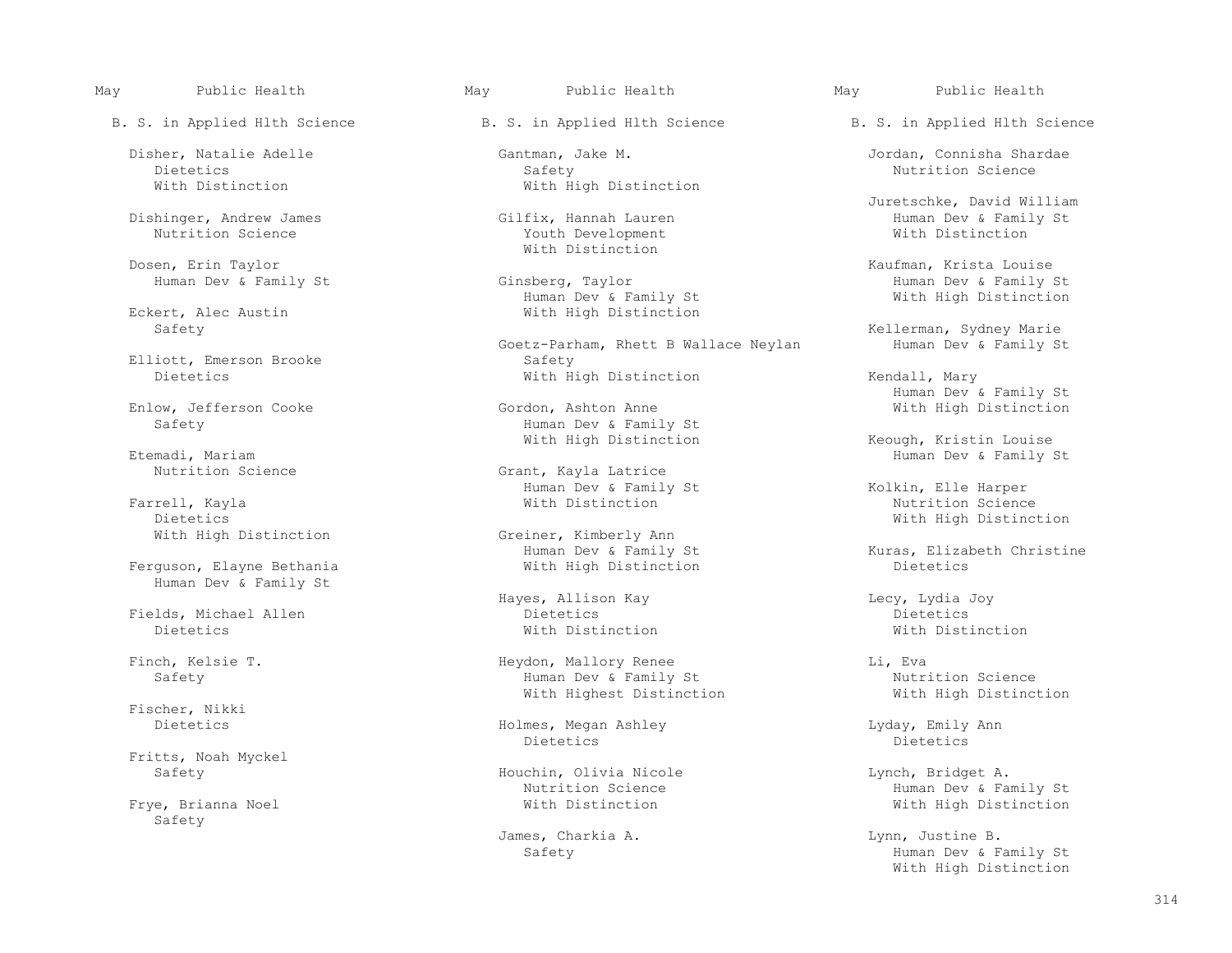Pasotti, Michael Peter<br>Dietetics

Pinkus, Rachel Catherine<br>
Human Dev & Family St<br>
Silvers, Madison Ann Human Dev & Family St<br>With Distinction

Purcel, Blake Garvis<br>
Health Educ - Sec Tchr Prp<br>
Human Dev & Family St Health Educ - Sec Tchr Prp Human Dev & Family St Walters, Kevin With Distinction Science With Distinction Nutrition Science Nutrition Science Nutrition Science Nutrition Science Nutrition Science Nutrition Science Nutrition Science Nutrition Science Nutrition Science Nutrition Science Nutrition Science Nutriti

Safety<br>With High Distinction<br>
With High Distinction

Ramirez, Joslyn Mackenzie and Mutrition Science Nutrition Science Nutrition Science Nutrition Science Nutrition Human Dev & Family St

 Ridgeway, Eleanor Julianne Williams, Zachary Alan Human Dev & Family St Teague, Megan Heidi Dietetics

Human Dev & Family St Thompson, Rose

Robert-Eze, Onyekachi John Mith Distinction Mozes and Mozniak, Natalie Paige Nutrition Science Wozniak, Natalie Paige Nutrition Science  $S$ afety Safety Safety Safety Safety Safety Safety Safety Safety Safety Safety Safety Safety

 Moore, Carolyn Patricia Saag, Stefanie Rose Turner, Graham Kevin Safety Human Dev & Family St Safety With Distinction With Distinction With Distinction

 Parrish, Taylor Nicole Schmucker, Madison Marie Valentin, Jeyland Dietetics Dietetics Dietetics Dietetics and Dietetics Human Dev & Family St<br>With Distinction With Distinction With Distinction

Youth Development

Starr, Rachael M. With Highest Distinction<br>
Dietetics Quade, Jaylyn Dietetics

Ramey-Hendrix, Lora Kay Stenger, Kennedy Nicole With Distinction

 Dietetics Dietetics With Distinction With Distinction

Human Dev & Family St Roach, Jennifer M. Sales and Michael Mith Distinction

Human Dev & Family St

Royster, Kym<br>Youth Development<br>With Distinction Youth Development **With Distinction** With Distinction **Wu, Shuang** Dietetics

May Public Health May Public Health May Public Health

B. S. in Applied Hlth Science B. S. in Applied Hlth Science B. S. in Applied Hlth Science

Valentine, Jessica Grace<br>
Valentine, Jessica Grace<br>
Human Dev & Family St

With High Distinction and Velazquez, Biayney<br>Human Dev & Family St

Human Dev & Family St Walker, Natalia Monet<br>Safety Safety

Wannemuehler, Victoria<br>Dietetics different properties of the contract of the contract of the contract of the contract of the contract of the contract of the contract of the contract of the contract of the contract of the contract of the contract of the co

> White, Chloe Elizabeth<br>Dietetics Stuckey, Anna Elaine<br>
> Nutrition Science<br>
> Nutrition Science<br>
> Nutrition Science

 Williams, Katelynn Marie Ren, Mengjia Tabakin, Zoe Rose Human Dev & Family St

Wills-Henderson, Imani<br>Public Health

Tofaute, Spence Schaefer Michael With Distinction

Dietetics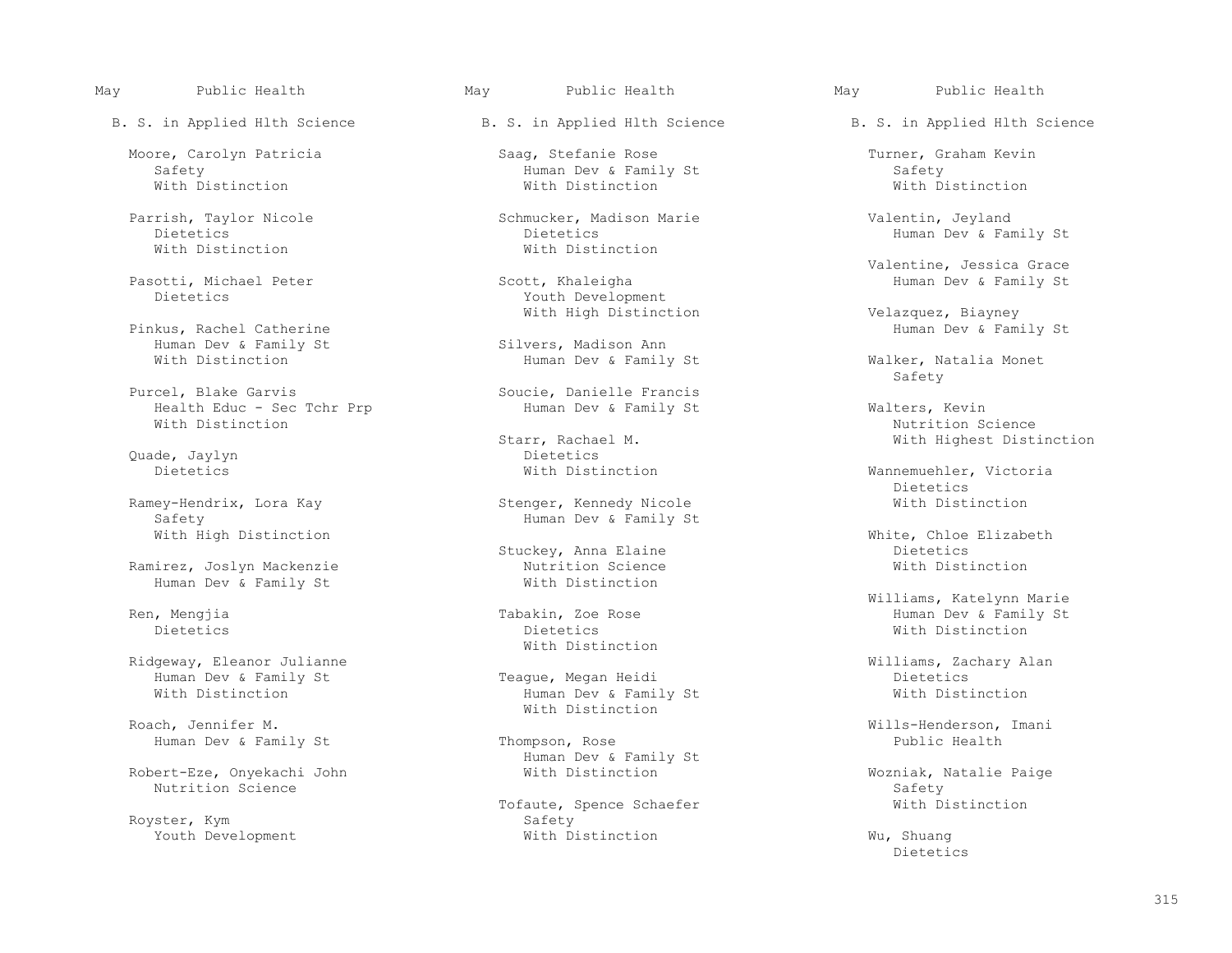B. S. in Applied Hlth Science B. S. in Athletic Training B. S. in Public Health

Human Dev & Family St With Distinction Steinman, Alyssa

B. S. in Athletic Training

Arango, Dylan Alejandro

Baumann, Karly Nicole With Distinction

Brown, Hannah Nicole

Lee, Alexis Tierra

Lequerica, Maria Jose<br>With Distinction

McKinley, Elisa B.<br>With Distinction

Powless, Karley Alizabeth **Rivera, Aleah Management** Management

Young, Chayla Michelle Roy, Ashley Marie Sperry, Jenna Christine Roy, Ashley Marie Sperry, Jenna Christine With Highest Distinction

Urycki, Jessica Danielle<br>With Distinction

ver, Sarah Elizabeth Mith High Distinction<br>With Distinction

With High Distinction

E. S. in Recreation Clare, Patricia Elizabeth B. S. in Recreation B. S. in Recreation irk, Brendon Matthew Clare, Patricia Elizabeth<br>With Distinction Community Health

 Djukic, Cameron Robert Demaree, Lauren Elizabeth Management Community Health With Distinction<br>
Hockemeyer, Ellen

Community Health<br>With Distinction

Perry, Erin<br>Community Health

Purk, Anna Michelle<br>Community Health With High Distinction Becker, Lucas

Community Health<br>With Distinction

Ziff, Elijah Sam Urycki, Jessica Danielle With Highest Distinction

Community Health<br>Weaver, Sarah Elizabeth (With High Distinction 2015)

 Tewelde, Lia Aguilar, Jade Wood, Briana Marie Community Health

E. S. in Public Health Furner, Allyson Brooke<br>Community Health Community Health

Abraham, Hermon Van Meter, Allison N.<br>Community Health Community Health Community Health

Ambrose, Jenna Marie Van Prooyen, Hanna Paige

Anderson, Clare Marie Djukic, Cameron Robert **Example 20 Found Constructs** Demaree, Lauren Elizabeth Froutism, Hospitality and Event

kemeyer, Ellen (Kayla Chaya)<br>Mith Distinction (Kayla Chaya) (Kincaid, Jon'Nell Charlisa (Kayla Tourism, Hospital) Tourism, Hospitality and Event<br>Management

 Bao, Siyu Padget, Lillian Jane and Tourism, Hospitality and Event Community Health and Tourism and Management With High Distinction

Lowenhar, Maggie Cassandra Community Health Beauchot, Jessica Rosalie<br>With High Distinction Community Health Tourism, Hospital Tourism, Hospitality and Event<br>Management

Tourism, Hospitality and Event

Bell, Evan Daniel Recreational Sport Management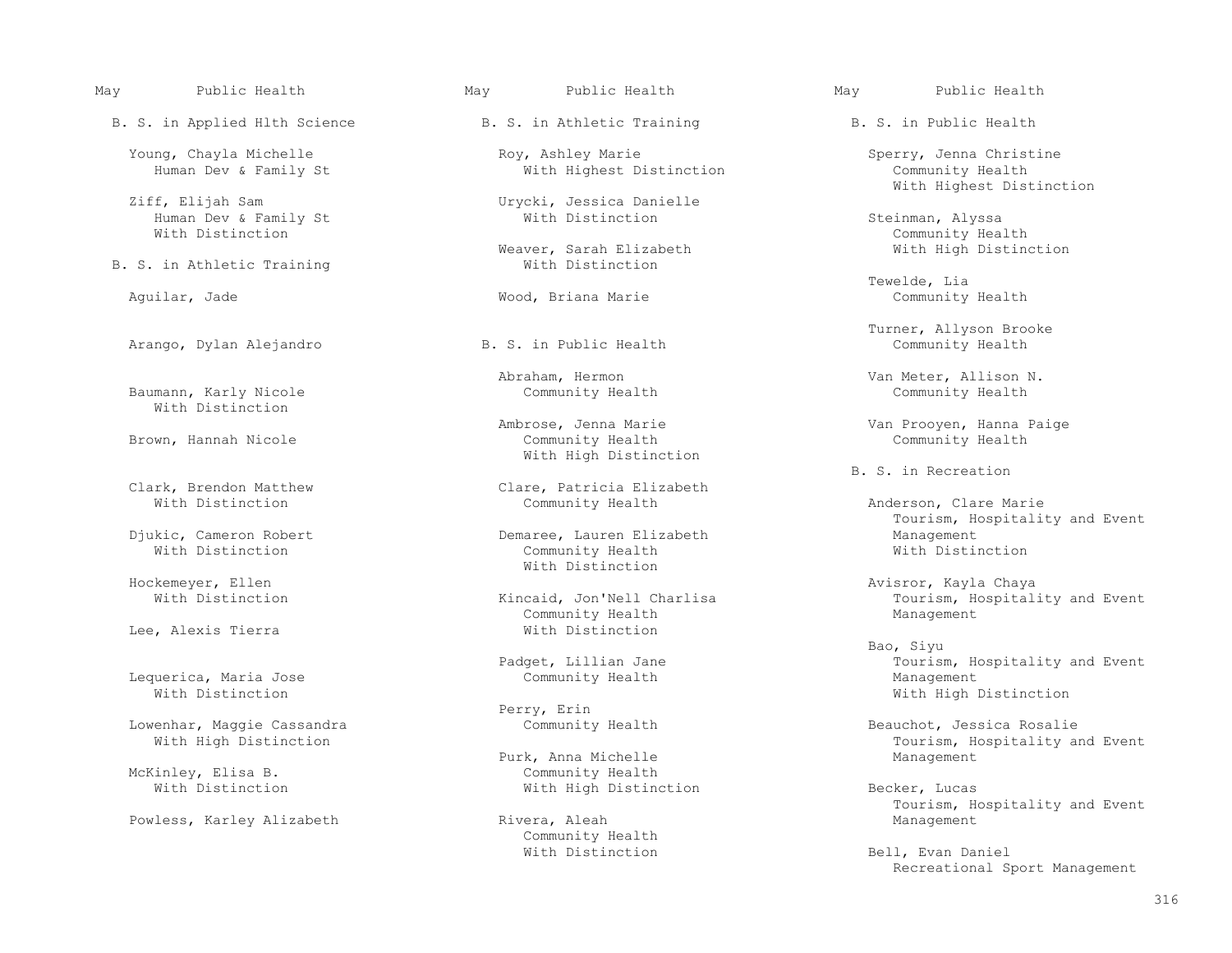B. S. in Recreation **B. S.** in Recreation **B. S.** in Recreation

 Management Management Recreation With Distinction

Recreational Therapy

Bouwkamp, Catherine Alexandra Management Hurstel, Anna Makay Inae

With High Distinction

Management With Distinction Management

 Human Ecology Management Management With Distinction With Distinction

Casey, Payton Kirstyn Gimenez, Melanie Joy<br>Recreational Therapy Gimenez, Melanie Joy Recreational Therapy Recreational Therapy Johnson, Elyse

Tourism, Hospitality and Event Management Keebler, Megan

 Tourism, Hospitality and Event Management Management  $\,$  Kelley, Jacob  $\,$ 

Recreational Therapy

Belsky, Marisa Jade Deibel, Bruce Edward, III Harris, Allie Marie Tourism, Hospitality and Event Public, Nonprofit

Fourism, Hospitality and Event Tourism, Hospitality and Event Tourism, Hospitality and Event Tourism, Hospitality and Event Tourism, Hospitality and Event Tourism, Hospitality and Event Tourism, Hospitality and Event Touri Blocher, Saherra Marie<br>
Expansion<br>  $\blacksquare$  With Distinction

Tourism, Hospitality and Event

Drake, Victoria Chantelle<br>Britzman, Courtney Elizabeth Management Tourism, Hospitality and tzman, Courtney Elizabeth Tourism, Hospitality and Event<br>Recreational Therapy Theory Management

 Edwards, Emily Faye oks, McKenzie and Event Tourism, Hospitality and Event Ingalls, Alexis Dawn<br>Tourism, Hospitality and Event and Alexis Management and Event Tourism, Hospital

Brown, Hannah Michelle Eisenberg, Jaime Rae 31 and Event Jaffe, Natalie Rae 31 and Event outdoor Recreation, Parks and Stent Tourism, Hospitality and Event 31 outdoor Recreation, Parks and Stent Tourism, Hospitality and Ev Outdoor Recreation, Parks and Tourism, Hospitality and Event Tourism, Hospitality and Event Tourism, Hospitality and Event Tourism, Hospitality and Event Tourism, Hospitality and Event Management

Fields, Allison Nicole<br>Tourism, Hospitality (The Sampbell, Kelsey Lee Campbell, Kelsey Lee Tourism, Hospitality and Event Jankowsky, Jessica Sara Outdoor Recreation, Parks and Management Management Tourism, Hospitality and Event<br>
Human Ecology Mith High Distinction Management Management

Glessner, Stephanie Jean Eileen Management Management<br>Cohen, Rebecca Michele Management Tourism, Hospitality and Event Mith Distinction Tourism, Hospitality and Event<br>Management

Tourism, Hospitality and Event Management Management

Gummere, Erica Noelle and Community Outdoor Recreation, Parks and<br>Public, Nonprofit and Community and Human Ecology Public, Nonprofit and Community<br>Recreation

May Public Health May Public Health May Public Health

Tourism, Hospitality and Event Tourism, Hospitality and Event Public, Nonprofit and Community<br>Management Management Public, Nonprofit and Community

Delehanty, Anne Fitzpatrick Houlihan, Haley Elizabeth

 Blocher, Saherra Marie Humphreys, Azia Marie Recreational Therapy

Tourism, Hospitality and Event<br>Management

Management Tatarola, Natalie Grace<br>Recreational Therapy

Tourism, Hospitality and Event Management Management Management Management Management Management Management Management

With High Distinction<br>
With Distinction<br>
With Distinction With Distinction

Tourism, Hospitality and Event<br>Management

Gosser, Dakota Madison Tourism, Hospitality and Event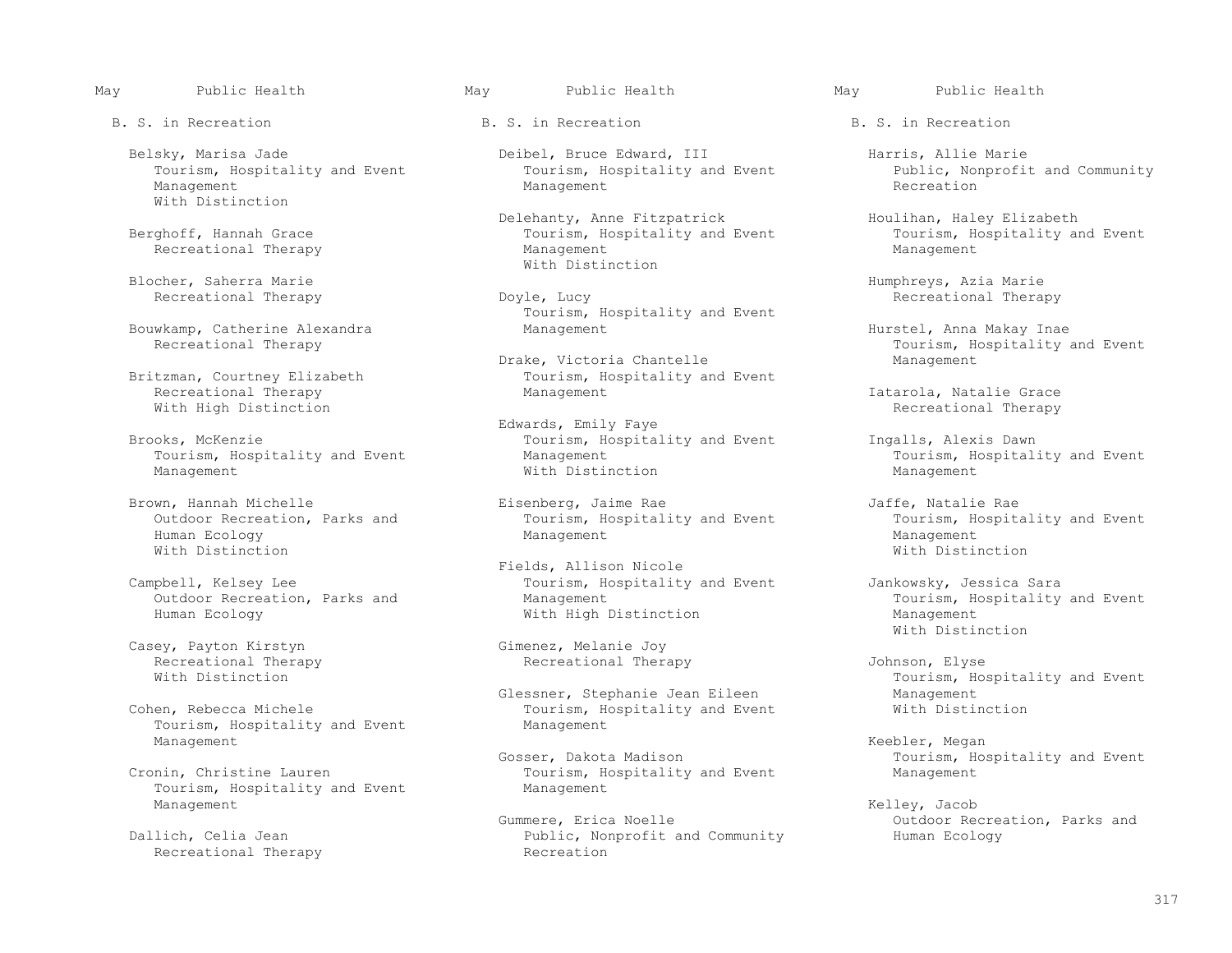B. S. in Recreation **B. S.** in Recreation **B. S.** in Recreation **B. S.** in Recreation

 Management Management Management With Distinction

Tourism, Hospitality and Event Management Management

Tourism, Hospitality and Event Recreational The:<br>Management Management Mith Distinction

Tourism, Hospitality and Event Outdoor Recreation<br>Management Management Australity and Tourism, Parks and Human Ecology

Lennen, Molly Kathleen Reed, Rachel Reed, Rachel Streeter, Carley Ann Streeter, Carley Ann Reed, Rachel Streeter, Carley Ann Streeter, Carley Ann Recreational Therapy Tourism, Hospitality and Event **Recreational Therapy** Recreational The Recreational The<br>Management **Recreation** Management With Distinction

Tourism, Hospitality and Event Management Management Thomaston, Shelby Lynn<br>Management Outdoor Recreation,

his, Sebastian (and Towell, Rachel Kaitlyn) (his, Sebastian Management (and Towell, Rachel Kaitlyn) (his, Sepan<br>Management (butdoor Recreation, Parks and Management (butdoor Recreation, Parks and Sepan) (his, Nonprofit an

Tourism, Hospitality and Event<br>
Ruddick, Brycelyn<br>
Ruddick, Recreational Therapy Management Ruddick, Brycelyn<br>With Distinction and Ruddick, Brycelyn

Moss, Julia Sarah Management (1999), Management (1999), Management (1999), Management (1999), Management (1999 Recreational Therapy **Rzeszutko**, Emily

With High Distinction

Kisinger, Lexie Rose Mover, Amanda and Shiu, Jade Man Yu Shiu, Jade Man Yu Shiu, Hospitality and Event Shiu, Hospitality and Event Tourism, Hospitality and Event Tourism, Hospitality and Event Tourism, Hospitality and Even Tourism, Hospitality and Event Tourism, Hospitality and Event Tourism, Hospitality and Event Tourism, Hospitality and Event Tourism, Hospitality and Event Tourism, Hospitality and Event Tourism, Hospitality and Event Manag

 Murphy, Mackenzie Spiegler, Julia Emma Tourism, Hospitality and Event Tourism, Hospitality and Event Tourism, Hospitality and Event Tourism, Hospitality and Event Tourism, Hospitality and Event Tourism, Hospitality and Event Tourism, Hospitality and Event Touri With Distinction

Lamberjack, Margaret Lynne Rayman, Erin Lindsay Stone, Jacqueline Nicole Rayman, Erin Lindsay Stone, Jacqueline Nicole Management Human Ecology Management

Reyes, Peter Michael (1999) Reyes, Peter Michael (1999) Reyes, Peter Michael (1999) Reyes, Peter Michael (199 Recreational Therapy Tanzler, Julia Grace

Roberts, Madison Leigh<br>Martin, Emma Margaret and Microsoft Courism, Hospitality Tourism, Hospitality and Event

Rothman, Alexandra Kaelin Human Ecology Tourism, Hospitality and Event<br>
Management<br>
Management

Rousso, Sydney Paige Tourism, Hospitality and Event<br>Management Miiller, Allison Paige and Management Management Maters, Ariel Jasmine

Tourism, Hospitality and Event Webb, James McGibbon

 Tourism, Hospitality and Event Weissman, Emily Iris s, Lanae Lynn<br>
Recreational Therapy Mith High Distinction Management Management With High Distinction Management

> Schulte, Mark Joseph White, Azia Marii<br>
> Outdoor Recreation, Parks and Recreational Therapy Outdoor Recreation, Parks and Human Ecology

Stevenson, Allison Laurel (Stevenson, Allison Laurel (Stevenson, Allison Laurel (Stevenson, Allison Laurel (St<br>France (Stevenson, Hospitality and Stevenson, Hospitality and Stevenson, Hospitality and Stevenson, Hospitality Fourism, Hospitality and Event Recreational Therapy **Maritannic Maritie Pagel, Britannic Pagel**<br>Recreational Therapy **Marie Pagel, Maritie Management** With High Distinction

Recreational Sport Management<br>Roberts, Madison Leigh and the most matches with High Distinction

Management<br>
Management Outdoor Recreation, Parks and<br>
Mith Distinction Rothman, Alexandra Kaelin Human Ecology

Outdoor Recreation, Parks and The Rousso, Sydney Paige The Public, Nonprofit and Community<br>Public, Nonprofit and Community

Management Management Moss, Julia Sarah Event<br>Moss, Julia Sarah Nanagement Management Management Management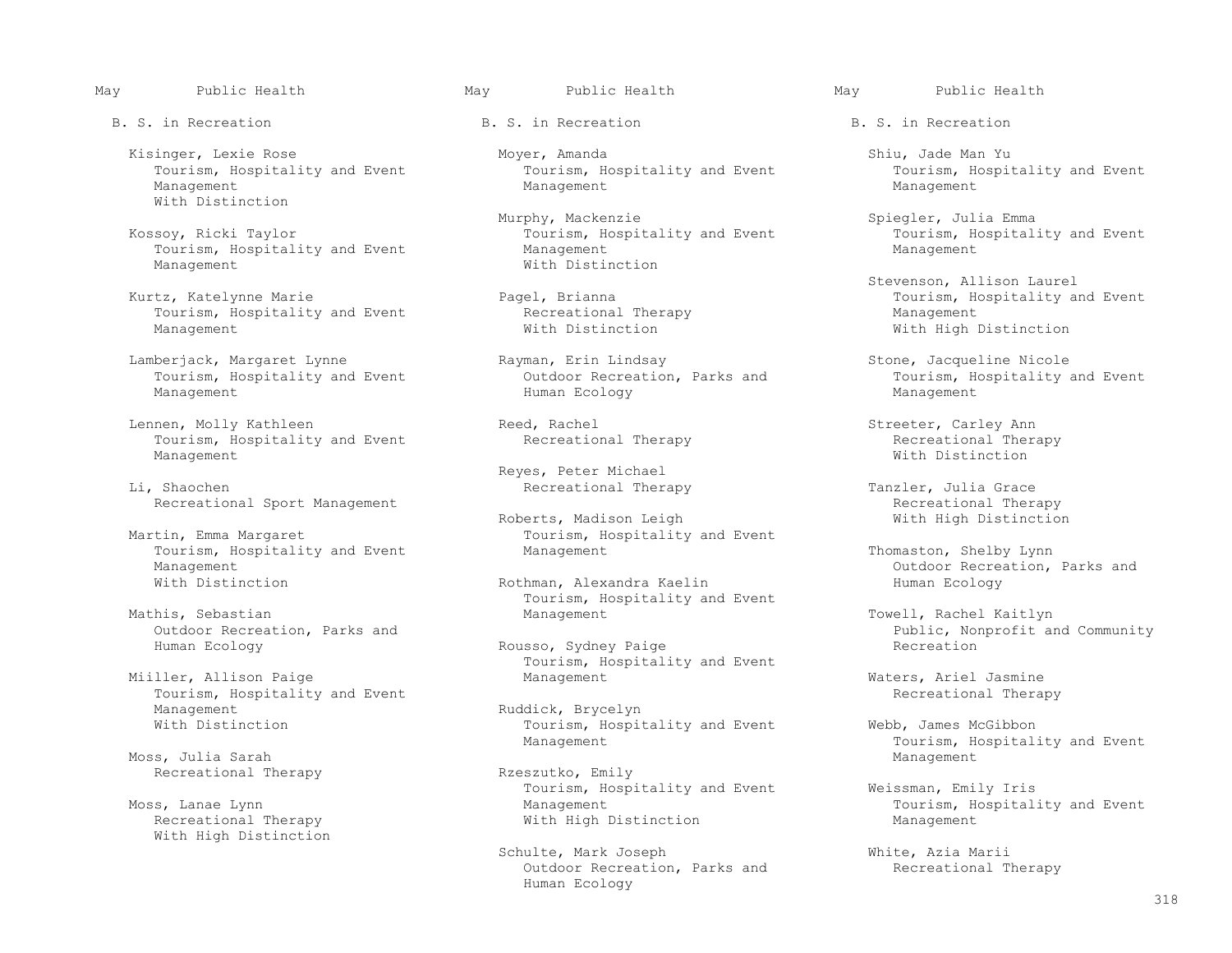| May | Public Health                                                              | May | Public Health                                 | May | Public Health                                |
|-----|----------------------------------------------------------------------------|-----|-----------------------------------------------|-----|----------------------------------------------|
|     | B. S. in Recreation                                                        |     | B.S. Pblc Hlth Community Hlth                 |     | Gr Cert in Safety Management                 |
|     | Woodcock, Robert Velasquez<br>Tourism, Hospitality and Event<br>Management |     | Parker, Kirsten Elizabeth<br>With Distinction |     | Ulmer, Hayley Ann                            |
|     | Wray, Kobi Britton                                                         |     | Ramos, Erika                                  |     | Gr Crt in Gerontology & Health               |
|     | Tourism, Hospitality and Event<br>Management                               |     | Rose, Brittany Evie                           |     | KariKari, Grace                              |
|     | Yu, Junzhe                                                                 |     |                                               |     | Grad Cert in Public Health                   |
|     | Tourism, Hospitality and Event<br>Management                               |     | Snyder, Paige Elizabeth                       |     | Chaaya, Myrna                                |
|     | Zighelboim, Kaitlin N.<br>Tourism, Hospitality and Event<br>Management     |     | Sui, Nancy Hlawn Tin                          |     | Grad Cert in Sexual & Rep Hlth               |
|     | B.S. Pblc Hlth Community Hlth                                              |     | Sung, Tuan                                    |     | Machledt, Kendall Nicole                     |
|     | Barbich, Natalie Mary                                                      |     | Vang, Zing Hlei                               |     | Palacios, Iris Marlene                       |
|     | Galvan Briones, Alondra Thalia<br>With Distinction                         |     | Vaughn, Kyran Keshae'                         |     | M. S. Environ & Occup Health                 |
|     | Garcia, Olivia A.                                                          |     | B.S. Pblc Hlth Epidemiology                   |     | McClain, James                               |
|     | Hutchinson, Calvin Jamall                                                  |     | Bennett, Sarah Angelija<br>With Distinction   |     | M. S. in Applied Health Sci                  |
|     |                                                                            |     | Ilderton, Jared William                       |     | Albakri, Anwar Refat<br>Nutrition Science    |
|     | Jackson, Tichelle DeVaughn                                                 |     |                                               |     | Brewer, Daniel Clark                         |
|     | Johnson, Kaylen Donnell                                                    |     | Meyer, Jordan A.<br>With High Distinction     |     | Safety Management                            |
|     |                                                                            |     | Parker, Bryce S.                              |     | M. S. in Kinesiology                         |
|     | Khachatryan, Anna Grace                                                    |     | With Distinction                              |     | Frankston, Naomi Eve<br>Biomechanics         |
|     | Lopez, Jesus                                                               |     | Seberger, Elizabeth Grace                     |     | Galezio, Michael Logan<br>Athletic Training  |
|     |                                                                            |     | Still, Luke McCauley                          |     |                                              |
|     | Martinez, Annmarie                                                         |     |                                               |     | Hills, Grace Margaret<br>Exercise Physiology |

319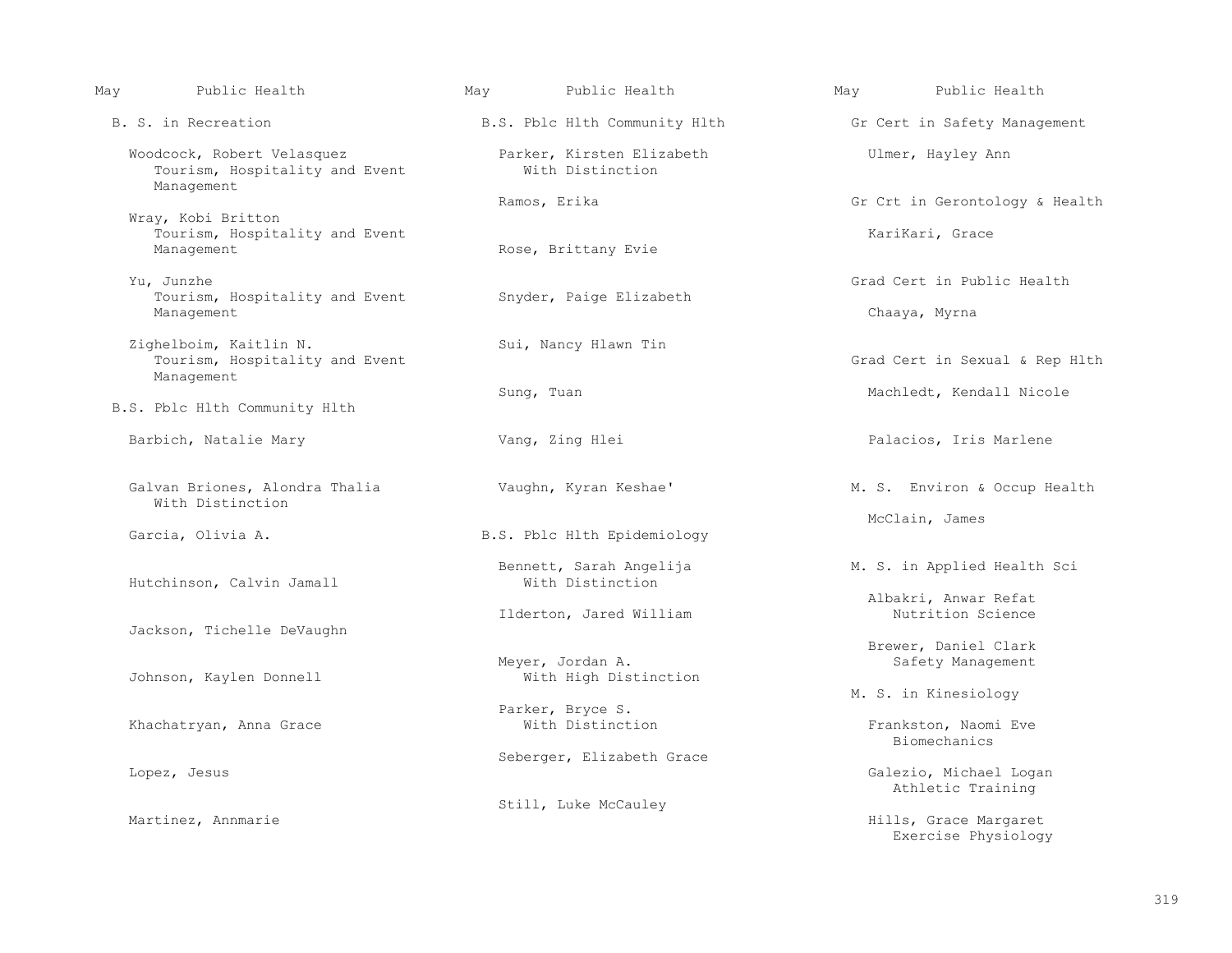Jones, Amber Jane Brabant, Samantha Armour-Jones, Rondel Athletic Admin/Sports Mgt

Athletic Admin/Sports Mgt

Ramos, Marissa Alannah<br>Athletic Training

Applied Sport Science

Surface, Steven Christopher LeFevre, Sophie Devorah Carruth, Steven Garrison<br>Athletic Admin/Sports Mgt Recreational Therapy Epidemiology Athletic Admin/Sports Mgt **Recreational Therapy Epidemiology** 

Williams, Sarah Ashley Samawi, Rania Clark, Kourtney Danae<br>Athletic Admin/Sports Mgt Recreational Therapy Athletic Admin/Sports Mgt

Yeager, Zane Samuel<br>Exercise Physiology

Amos, Sara Marie **Health** 

Recreational Therapy

### May Public Health May Public Health May Public Health

 Mattingly, Anicia Filer, Jessica Robin Beckman, Wyatt James Park and Public Lands Management Behavioral, Behavioral, Social, and Communications and Communications and Communications and Communications and Communications and Communications and Communications and Communications and C

Meyer, MacKenzie **Frawley, Debra M.** Public Health Administration<br>Athletic Training **Frame Park and Public Lands Management** Park and Public Lands Management

Recreational Therapy

 Physical Activity Park and Public Lands Management Caman, Susan Maria

Wiese, Kelley Rock Omodior, Edna Awopuolagha Clark, Autumn

Park and Public Lands Management Colon, Patricia Rose

ings, Ryan Michael Shelton, Tyree Landers<br>
Athletic Training Shelton, Outdoor Recreation

Recreational Therapy<br>Baugher, Paige Alexis

M. S. in Kinesiology **M. S. in Recreation** M. S. in Recreation Master of Public Health

Liu, Xingping<br>
Calhoun, Stephanie Grace and Artis, Alexandria<br>
Recreation Administration Administration Public Health Administration

Health

Bezy, Jacquelyn Nicole<br>Behavioral, Social, Joseph Robert (1993) (James, Ashley (1994) (1995) (1994) (1995) (1996) (1998) (1999) (199<br>Behavioral, Social, Joseph Robert (1999) (1999) (1999) (1999) (1999) (1999) (1999) (1999) ell, Joseph Robert James, Ashley Behavioral, Social, and Comm<br>Exercise Physiology Recreational Therapy Health

Sullenger, Brett Social, and Comm<br>
Sullenger, Brett Social, and Comm Kelling, Hannah Elizabeth<br>
Recreation Administration<br>
Public Health Administration

Professional Health Education

Schott, Lee Colter and Schott, Lee Colter and Schott, Lee Colter and Schott, Lee Colter and Schott, Lee Colter

External Behavioral, Social, and Comm<br>Boungs, Ryan Michael Month (Shelton, Tyree Landers Shelth Realth Health Realth Realth Realth Shelth Realth Realth Shelth Shelth (Shelth Realth Realth Realth Realth Realth Realth Realth Public Health Administration

 M. S. in Recreation Varvir, Emily Kathryn Cordoba Grueso, Whitney Stefanny Recreational Therapy Behavioral, Social, and Comm Recreational Therapy **Webb, Jessica Rene Webs**, Tessica Rene Public Health Administration

gher, Paige Alexis Davis, Brailyn Caprice (1999)<br>Baught Davis, Brailyn Caprice (1999)<br>Behavioral, Social, Behavioral, Social, Behavioral, Social, Behavioral, Social, Behavioral, Social, Behavioral, Social, Behavioral, Social, and Comm<br>Health Health Bedo, Sabrina R. Public Health Administration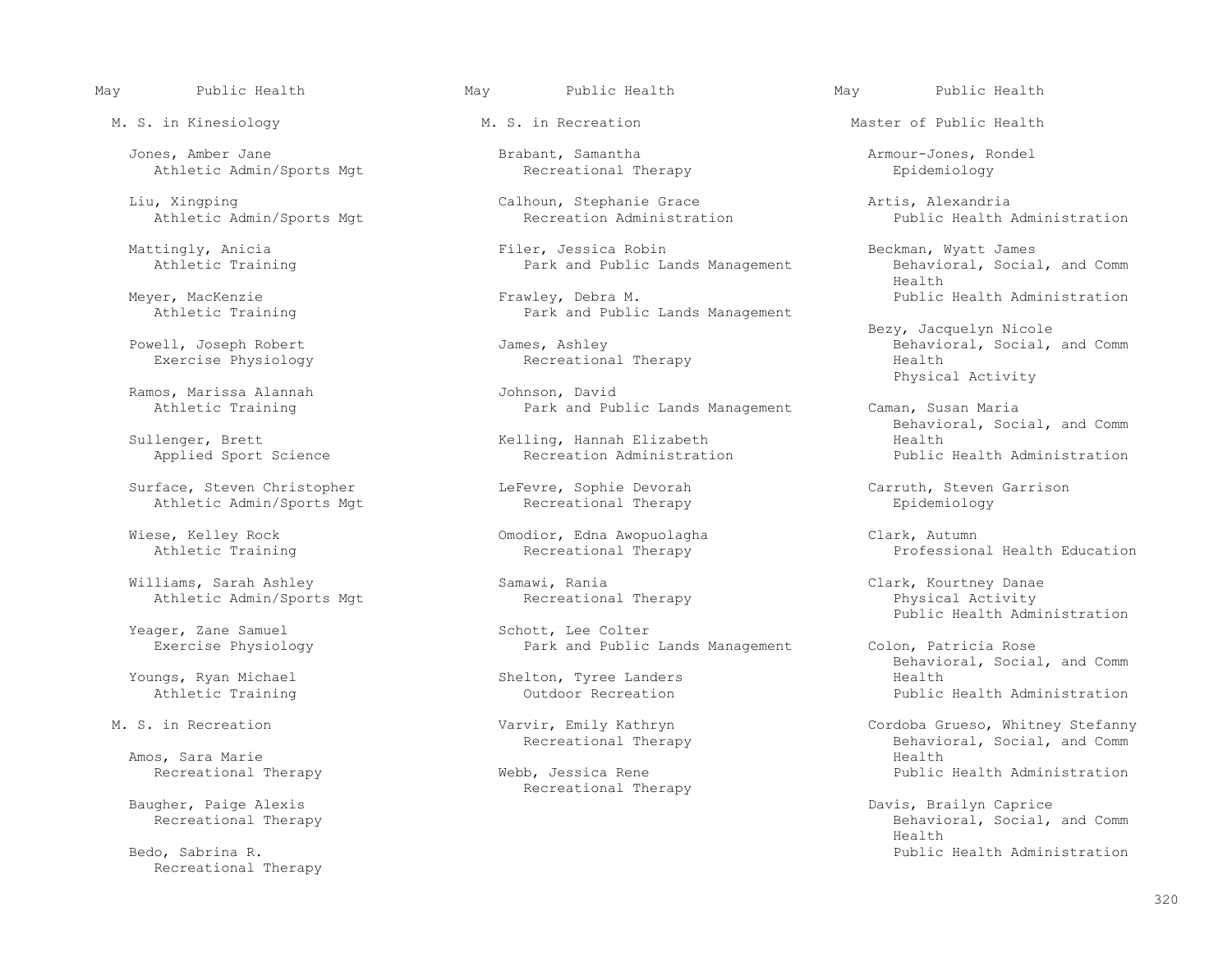Master of Public Health **Master of Public Health** Master of Public Health Master of Public Health

Friday, Penelope Jayne Health Wigfall, Keyandra

Galang, Miranda

Behavioral, Social, and Comm Health

Environmental Health **Physical Activity** Physical Activity

Epidemiology

 Jones, Jazmin Angel Behavioral, Social, and Comm Ramey, Michael Louis, Jr. Walsh, Stuart Andrew<br>Health Roidemiology Public Health Administration

Jones, Mackenzie Gayle<br>Professional Health Education<br>Public Health Administration

Kelley, Justus Anyé<br>Public Health Administration<br>Public Health Administration Behavioral, Social, and Comm

 Kim, Yong Seop Physical Activity<br>Behavioral, Social, and Comm<br>Physical Activity Behavioral, Social, and Comm Physical Activity Chambers, Zachary Oliver Health

- Davis, Clark Gabriel King, Brittni Washam, Kathryn Anne Behavioral, Social, and Comm<br>Health
	- Professional Health Education

Behavioral, Social, and Comm and Koen, Lauren Olivia and Mills, Melanie Joy<br>Health Menth Administration and Public Health Administration and Physical Activity Public Health Administration Gao, Xiang (Gao, Alexander School and Comm (Gao, Alexander School and Comm (Gao, Alexander School and Comm (Gao<br>
Behavioral, Social, and Comm (Gao, Alexander School and Comm (Gao, Alexander School and Comm (Gao, Alexander Gao, Xiang National Service Service Service Service Service Service Service Service Service Service Service Se

 Machledt, Kendall Nicole Behavioral, Social, and Comm Yang, Meng<br>Health Behaviology

Public Health Administration **Palacios, Iris Marlene** Yuan, Shuhan Yuan, Shuhan Palacios, Iris Marlene Theorem Public Health Administration Behavioral, Social, and Comm Behavioral, Social, and Comm Behavioral, Social, and Comm Behavioral, Social, and Comm Behavioral, Social, and Comm Behavioral, Social, and Comm Behavioral, Social, and Comm Behavioral, Social, and Comm Behavioral, Social, Harris, Kareem Health Health

 Perry, Tracy Ryan Huo, Cuiqiong Epidemiology Cert in Martial Arts

Potts, Mary Ellen Nichole Gilley, Jacob C.<br>Public Health Administration Gilley, Jacob C. (a) Fublic Health Administration (b) Fublic Health Administration (b) For the Sylvia R. Public Health Administration<br>Epidemiology Behavioral, Social, and Comm<br>Health

Epidemiology

Shipman, Nathaniel Ryan Cert in Underwater Res Mgmt<br>
Physical Activity Professional Health Education **Public Health Administration** Ahls, Charlotte Louise

Public Health Administration Banser, Brigette Eleanor

Sterling, Daniel Scott<br>Public Health Administration

May Public Health May Public Health May Public Health

Professional Health Education

Physical Activity Behavioral, Social, and Comm<br>
Realth
Health
Health
Behavioral, Social, and Comm Public Health Administration **Exercise Construction** Kittaneh, Dema Fuad **Health Administration**<br>Professional Health Education **Health Public Health Administration** 

Epidemiology Biostatistics

Cert in Safety Management

Cartee, Jordan Elizabeth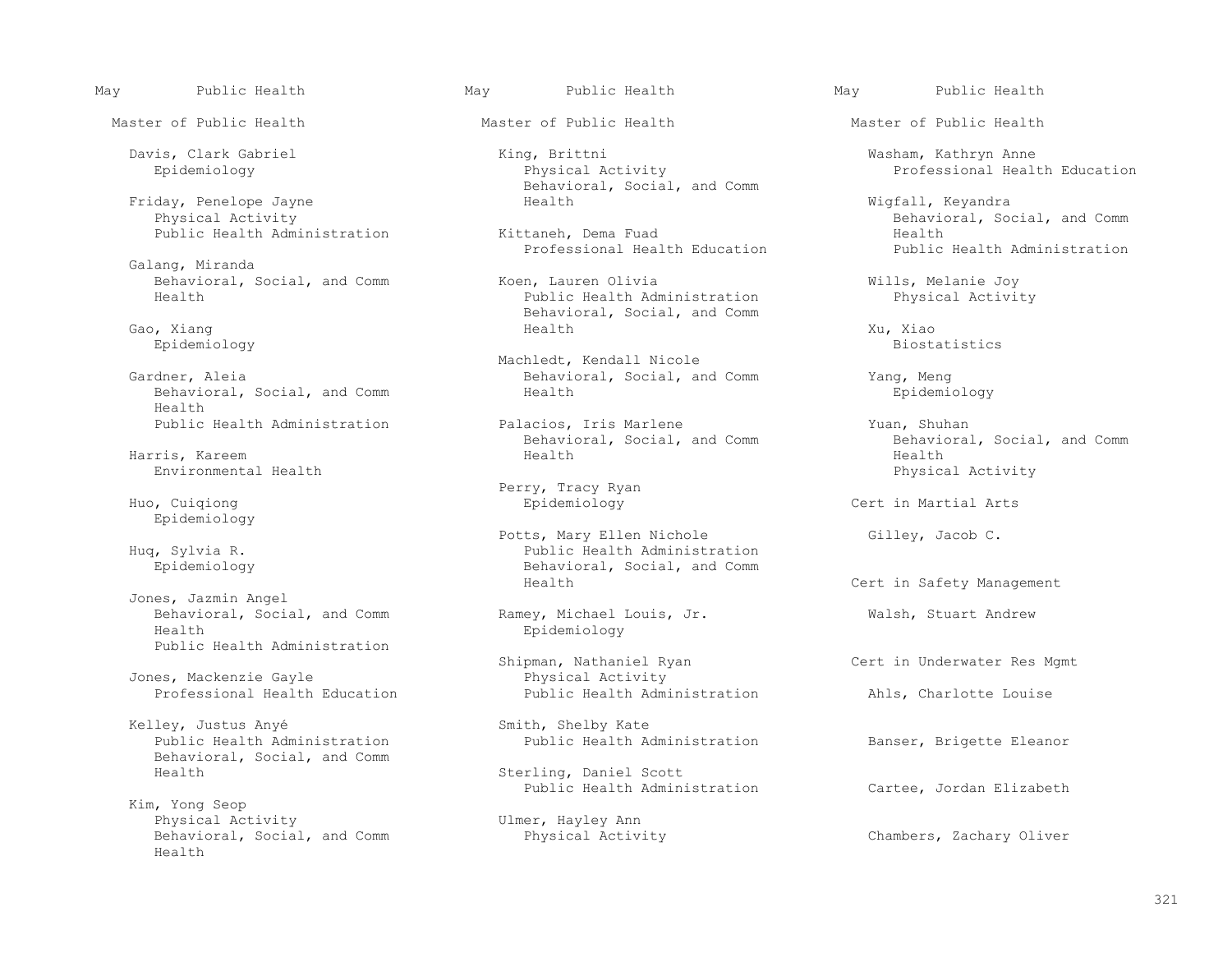| May | Public Health               | May | Social Work                                         | May | Social Work                                      |
|-----|-----------------------------|-----|-----------------------------------------------------|-----|--------------------------------------------------|
|     | Cert in Underwater Res Mgmt |     | Bachelor of Social Work                             |     | Bachelor of Social Work                          |
|     | Galloway, Tori L.           |     | Anderson, Payton Gayle                              |     | Hacker, Arielle Nicolle<br>With High Distinction |
|     | Justin, Darcy Ann           |     | Baker, Brooke Gabrielle                             |     | Higgs, Clare Reilly                              |
|     | Kessler, Ian                |     | Bloom, Alissa Marie Hicks                           |     | Hovious, Madalyn<br>With Distinction             |
|     | Ross, Pierce Michael        |     | Charlier, Javier Alejandro                          |     | Johnson, Charnita Mechelle                       |
|     | Schulte, Mark Joseph        |     | Chatman, Derrica Lynn Marie                         |     | Johnson, Sabrina Rose                            |
|     | Willkie, Erin Renee         |     | Chavez, Xavier                                      |     | Kemp, Shelbi Marie                               |
|     |                             |     | Chernin, Arielle Clara                              |     | Klemm, Nora Rose                                 |
|     |                             |     | Dicker, Nora Kathryn                                |     | Kocot, Caroline Marie                            |
|     |                             |     | Dunn, Christen Hope                                 |     | Krick, Makalah Marie                             |
|     |                             |     | Eaton, Hannah Mackenzie<br>With Highest Distinction |     | Malik, Samantha Ann                              |
|     |                             |     | Ehrens, Emily Rose                                  |     | Marshall, Kayla Elizabeth                        |
|     |                             |     | Feczko, Kassandra                                   |     | McConkey, Madeline Clare                         |
|     |                             |     | Ferguson, Natalie Marie                             |     | Miller, Lauren Mary                              |
|     |                             |     | Goldman, Avery Jane                                 |     | Navarro, Angelica<br>With High Distinction       |
|     |                             |     | Goldsberry, Alex James                              |     | Nickerson, Sarah Catherine                       |
|     |                             |     |                                                     |     | Paul, Abigail Elizabeth Caroline                 |